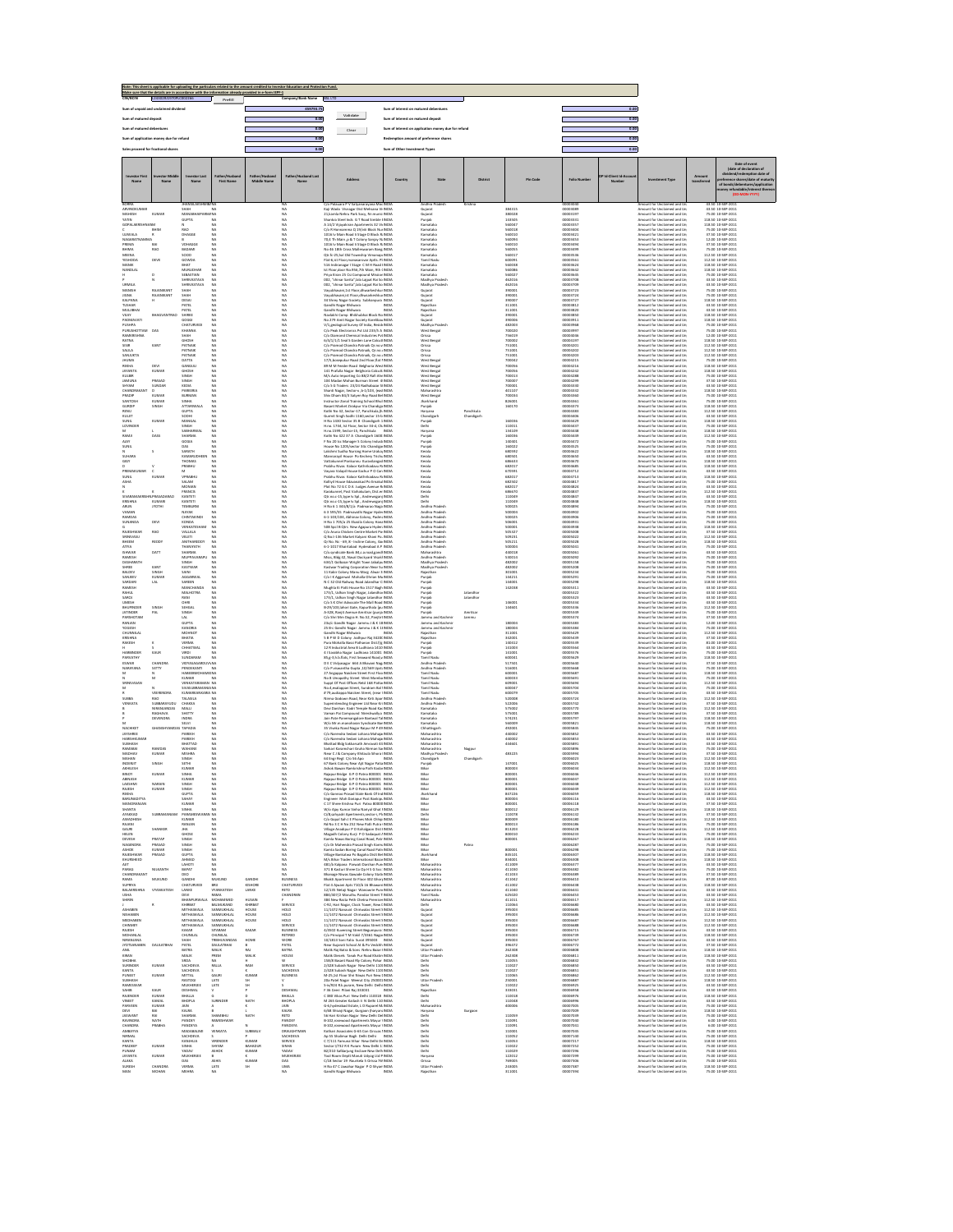| HARIDAS<br>NEERAJ<br>KARAN                                                                       |                       | CHATTERII<br>AGRAWA                               | LATE                         | <b>SH</b>                                   | MOHINI                                                  | 53 Saran Building Ramnagar New DellNDIA<br>14 State Bank Colony Munsif Marg CINDIA<br>KI 65 Kavi Nagar  Ghaziabad 201002  INDIA<br>L I C Officers Flat 8, Darya Ganj New DNDIA                                                  | Delhi<br>West Benga<br>Uttar Prade                                             |                        | 110055                               | 00007404                                     | Amount for Unclaimed and Uni                                                                                                                               | 75.00 10-SEP-2011                                                                                    |
|--------------------------------------------------------------------------------------------------|-----------------------|---------------------------------------------------|------------------------------|---------------------------------------------|---------------------------------------------------------|---------------------------------------------------------------------------------------------------------------------------------------------------------------------------------------------------------------------------------|--------------------------------------------------------------------------------|------------------------|--------------------------------------|----------------------------------------------|------------------------------------------------------------------------------------------------------------------------------------------------------------|------------------------------------------------------------------------------------------------------|
|                                                                                                  | m                     | <b>SETHI</b><br>MAHNA                             | MEHAI                        | CHAND                                       | AGRAWAL<br>SETHI<br>SERVICE                             |                                                                                                                                                                                                                                 | Delhi                                                                          |                        | 110003                               | 00007405<br>00007405<br>00007447             | Amount for Unclaimed and University<br>Amount for Unclaimed and University<br>Amount for Unclaimed and University                                          | 75.00 10-SEP-2011<br>48.50 10-SEP-2011<br>118.50 10-SEP-2011                                         |
| PREM<br>PADMAVATHY                                                                               | LATA                  | BANSAL<br>UPPULUR                                 | RAM                          | <b>AVTAB</b>                                | BANSAL<br>VENKATARAMANA                                 | G-1 Vishwa Apartment 3 Shankra ChaNDIA<br>H.no.7-93.flat No.105.vamuna Sarasy(NDIA                                                                                                                                              | Delhi<br>Andhra Pradesh                                                        |                        | 110054<br>520007                     | 00007468<br>00007484                         | Amount for Unclaimed and Un<br>Amount for Unclaimed and Uni                                                                                                | 43.50 10-SEP-2011<br>75.00 10-SEP-2011                                                               |
| SHIV                                                                                             | KUMA                  | <b>GUPTA</b>                                      |                              | $\mathbf{N}$                                | <b>GUPTA</b>                                            |                                                                                                                                                                                                                                 | Delhi                                                                          |                        | 110046                               | 00007500                                     | Amount for Unclaimed and Un                                                                                                                                | 37.50 10-SEP-2011                                                                                    |
| .<br>ARTI<br>TARANJEET                                                                           | DEVI                  | VAID<br>SINGH                                     | LATÉ<br>MOHINDEI<br>CHET     | SINGH                                       | PYARE<br>SERVICE                                        |                                                                                                                                                                                                                                 | Delhi<br>Delhi                                                                 |                        | 110058<br>110024                     | 00007556<br>00007588<br>00007589             | Amount for Unclaimed and Un<br>Amount for Unclaimed and Un                                                                                                 | 112.50 10-SEP-2011<br>118.50 10-SEP-2011                                                             |
| MUNNI<br>VÉNKATÉSE<br>VIPIN                                                                      |                       | SHARMA<br>MURTHY<br>CHANDRA                       | KRISHNA<br>GIRDHAR           | RAM<br>MURTAY<br>DAS                        | SHARMA<br>STUDENT<br>ADVOCATE                           | Laxmi Niwas Gujrati Street MoradabaNDIA                                                                                                                                                                                         | Delhi<br>Uttar Pradesh<br>Uttar Pradesh                                        |                        | 110022<br>253502<br>244001           | 00007610<br>00007627                         | Amount for Unclaimed and Un<br>Amount for Unclaimed and Un<br>Amount for Unclaimed and Un                                                                  | 75.00 10-SEP-2011<br>118.50 10-SEP-2011<br>75.00 10-SEP-2011                                         |
| sunes-<br>PREM                                                                                   | CHAND<br>Churley      | VARMA<br>VIMAL                                    | <b>DIWAN</b><br>NA.          | CHAND                                       | VARMA<br>SERVICE                                        | 190 Kirti Nagar New Delhi 110015 0NDIA<br>Village & Po-bijni Dt.-mandi [himachJNDIA                                                                                                                                             | Delhi<br><b>Himachal Pradest</b>                                               |                        | 110015<br>175001                     | 00007641<br>00007664                         | Amount for Unclaimed and Un<br>Amount for Unclaimed and Un                                                                                                 | 11850 105FR2011<br>75.00 10-SEP-2011                                                                 |
| MOHD<br>SAVITA                                                                                   | <b>SULEMAN</b>        | snovni                                            | MOHD                         | YAQOOE                                      | siporqu                                                 | .<br>5196 Opp Unchi Masjid Bazar BallimatNDIA                                                                                                                                                                                   | Delhi                                                                          |                        | 1000                                 | nnnnn <sub>684</sub><br>00007745             | Amount for Unclaimed and University<br>Amount for Unclaimed and University<br>Amount for Unclaimed and University                                          | 118.50 10-SEP-2011                                                                                   |
| RAM<br>NARAYAN                                                                                   | KANWAR<br>KARLIN      | SHARMA<br>GUPTA<br>VANJAR                         | na<br>Ram<br>KARLII          | CHANDER<br>DONUH                            | NA<br>GUPTA<br>VANJARI                                  | U/u 201 Pitampura Vishakha Enclave INDIA<br>8 S.1 Yadav Nagar  Samey Pur  Delhi 1INDIA<br>Pitru Chhava Bhavan At & Post AmgarNDIA                                                                                               | Delhi<br>Delhi<br>Maharashtra                                                  |                        | 110034<br>110042<br>441902           | 00007760<br>00007765                         | Amount for Unclaimed and Un                                                                                                                                | 43.50 10-SEP-2011<br>118.50 10-SEP-2011<br>43.50 10-SEP-2011                                         |
| KRANTI<br><b>RAMESHWAI</b>                                                                       | DEVI<br>DAYAL         | TYAGE<br>TYAGE                                    | <b>BAMESHWAI</b><br>SHEONATH | DAYAL<br>SINGH                              | TYAGI<br>TYAGI                                          | E 130 Greater Kailash I New Delhi 11/NDIA<br>E 130 Greater Kailash I New Delhi 11/NDIA                                                                                                                                          | Delhi<br>Delhi                                                                 |                        | 110048<br>110048                     | 00007766<br>00007768                         | Amount for Unclaimed and Un<br>Amount for Unclaimed and Un                                                                                                 | 118.50 10-SEP-2011<br>118.50 10-SEP-2011                                                             |
| san<br>CHANDR                                                                                    | CHAND                 | SEHRAWAT<br>WATI                                  | NA                           |                                             | XA.                                                     | H No 166/b Shyam Nagar Palwal DistINDIA<br>C/o Mr G P Singh 206/10 Arya NagariNDIA<br>20/62 Punjabi Bagh New Delhi 11000NDIA                                                                                                    | Haryana<br><b>Uttar Pradesh</b>                                                | Faridaba               | 201001                               | 00007813<br>00007821                         | Amount for Unclaimed and Un                                                                                                                                | 75.00 10 SEP-2011                                                                                    |
| PREM<br>BRU                                                                                      | BHUSHAN               | <b>JAWA</b><br>LALDUGGAL                          | SHAM                         | SUNDER                                      | SINGH<br>JAWA<br>LAL                                    | C/o Gangeshwar Limited P O Deo BanNDIA                                                                                                                                                                                          | <b>Uttar Pradesh</b>                                                           |                        | 110026<br>247554                     | 00007832<br>00007838                         | Amount for Unclaimed and Un<br>Amount for Unclaimed and Un<br>Amount for Unclaimed and Un                                                                  | 37.50 10-SEP-2011<br>43.50 10-SEP-2011<br>118.50 10-SEP-2011                                         |
| <b>JAGAT</b><br>MANDA                                                                            | SINGH<br>MARUTI       | YADAV<br>KAMATE                                   | MNOC<br>MARUTI               | YADAV<br>ABA                                | SERVICE<br>KAMATE                                       | S/o Sh Minno Yaday Village Puthar PoNDIA<br>A 5/02 H O C Colony Rasayani Dist RaINDIA                                                                                                                                           | Uttar Pradesh<br>Maharashtra                                                   |                        | 250001<br>410207                     | 00007846<br>00007850                         | Amount for Unclaimed and Un<br>Amount for Unclaimed and Un                                                                                                 | 37.50 10-SEP-2011<br>118.50 10-SEP-2011                                                              |
| .<br>CHANDRAKAT                                                                                  | LAXMAN                | -<br>Ingili                                       | AXMAN<br>ALKRISH             | SADASHIV                                    | SERVICE<br>FEDERATION                                   | - Sylut II of Columny Malayant Dist Karl Down<br>Sarkha Nivas Post No 1203 GokulpettNDIA<br>Qtr.no. Lidc - 2, Paul Colony, MacherliNDIA                                                                                         | Maharashtı                                                                     |                        | 422005<br>440010                     | 00007926                                     | Amount for Unclaimed and Uni<br>Amount for Unclaimed and Uni<br>Amount for Unclaimed and Uni                                                               | 118.50 10:58P-2011<br>75.00 10:58P-2011<br>112.50 10:58P-2011                                        |
| SATYANARAYAN<br>SMITA                                                                            | RAJU                  | MUDUNURI<br>PAHLAJANI                             | VENKATARAJL<br>RAIKUMAR      | HOUSE                                       | EMPLOYER<br>WIFE                                        | Nav Ratna B Bldg Flat No 4 1st Floor 3NDIA                                                                                                                                                                                      | manarasnus<br>Maharashtra<br>Andhra Pradesh<br>Maharashtra                     |                        | 522426<br>400049                     | 00007950<br>00007951                         | Amount for Unclaimed and Un                                                                                                                                | 118.50 10-SEP-2011                                                                                   |
| MANNATH                                                                                          |                       | BALACHANDRAN<br><b>STATACHAR</b>                  |                              |                                             |                                                         | 16 Drion Apartment Domer Park WarlNDIA<br>C/o Mr M Balachandran 16 Drion ApaINDIA                                                                                                                                               | Maharashtra<br>Maharashtra                                                     |                        | 400026<br>400026                     | 00008000<br>00008001                         | Amount for Unclaimed and Un<br>Amount for Unclaimed and Un                                                                                                 | 118.50 10-SEP-2011<br>11850 105FR2011                                                                |
| SURESH<br>MAHESHWATI                                                                             | ATMARAM               | PATEL<br>ARORA                                    | <b>STMARAM</b><br>MOHANLA    | PATEL                                       | BUSINESS<br>BUSIESS                                     | 205 Wikis Apartment Janki Kutir JuhulNDIA<br>C/o M/s Montis Bajaj Industries, A-5,isNDIA<br>C/o M/s Montis Bajaj Industries, A-5,isNDIA                                                                                         | Maharashtr<br>Maharashtr                                                       |                        | 400049                               | 00008071                                     | Amount for Unclaimed and Un<br>Amount for Unclaimed and Un                                                                                                 | 225.00 10-SEP-2011<br>118.50 10-SEP-2011                                                             |
| MOHANLAL<br><b>RAMESH</b>                                                                        |                       | ARORA<br>ROHINA                                   | SADHURAM<br>HOTCHAND         | KOHINA                                      | ARORA<br>BUSINESS                                       | O/o M/s Monts Bajaj Industries, A-5, INDIA<br>14/3 Shivniketan 14 M K Road ChurchNDIA                                                                                                                                           | Maharashtri<br>Maharashtri                                                     |                        | 400003<br>400020                     | 00008078<br>00008157                         | Amount for Unclaimed and Un<br>Amount for Unclaimed and Un                                                                                                 | 118.50 10-SEP-2011<br>118.50 10-SEP-2011                                                             |
| RASHMI                                                                                           |                       | <b>GUPTA</b><br>OLTIKAR                           | GOPAL                        | CHANDER                                     | GRISH<br>OLTIKAR                                        | 4 A. Tiliala Road 1 Floor, Calcutta - 46/NDIA                                                                                                                                                                                   | West Bengal<br>Maharash                                                        | Kolkata                | 400603                               | 00008241<br>00008249                         | Amount for Unclaimed and Un<br>Amount for Unclaimed and Un                                                                                                 | 118.50 10-SEP-2011<br>43.50 10-SEP-2011                                                              |
| RAM<br>DIWAKA                                                                                    |                       | BHARAT<br>MISHIN                                  | <b>NA</b>                    |                                             | .<br>NA<br>.<br>KA                                      | .<br>4 Samnarauddhi Society Adarsha NayNDIA<br>Ins Bela C/o R M O Bombay 400001 INDIA                                                                                                                                           | Maharashtr<br>Maharashtri                                                      |                        | 400001<br>400083                     | 00008251<br>00008252                         | America for Hockinsed and Un                                                                                                                               | 75.00 10-SEP-2011<br>43.50 10-SEP-2011                                                               |
| PATRIC<br>VIMALA                                                                                 | NICLAS<br>DAVI        | ERITTO<br>SINGH                                   | NILLAS<br>RAM                | BASTU<br>SANEH                              | витто<br>SINGH                                          | Co.sri Sb Jawaie, 198/7862<br>KamamutNDIA<br>Gabrial Manor 1st Floor Tarrace Flat 1NDIA<br>Satya Ram Ki Chawl Hanuman Nagar INDIA                                                                                               | Maharashtra<br>Maharashtra                                                     |                        | 401201<br>400078                     | 00008276<br>00008290                         | Amount for Unclaimed and Un<br>Amount for Unclaimed and Un<br>Amount for Unclaimed and Un                                                                  | 75.00 10-SEP-2011<br>75.00 10-SEP-2011                                                               |
| SUDHIR<br>SAVITAGAURI                                                                            | <b>JANARDA?</b>       | KULKARN                                           | <b>JANARDAN</b><br>BALDEVOAS | KESHAV                                      | KULKARNI                                                | Prabhakar Prasad Shraddhanand RoadNDIA<br>61 Savita Sadan Ii Fl Near Vaibly HoteNDIA                                                                                                                                            | Maharashtra<br>Maharashtra                                                     |                        | 421201<br>400059                     | 00008317<br>00008343                         | Amount for Unclaimed and Un<br>Amount for Unclaimed and Un                                                                                                 | 75.00 10-SEP-2011<br>118.50 10-SEP-2011                                                              |
| FREDERICK                                                                                        | $\circ$               | SHAH<br>SOUZA<br>NADKAR                           | CHARLES<br>ATMARAN           |                                             | LAL<br>SOUZA                                            | Brindavan A/17 Shiv Shrusti Kurla EasiNDM                                                                                                                                                                                       | Maharashtr                                                                     |                        | 400024<br>400028                     | 00008380<br>00008426                         | Amount for Unclaimed and Un                                                                                                                                | 75.00 10-SEP-2011                                                                                    |
| MANGAL                                                                                           |                       | ACHARYA<br>YAVAGAL                                | BALDEV<br>KUSHAL             | PRASAD                                      | <b>NADKARD</b>                                          | Mayoor Co Op Hig Soc,flat C-19 Collettible<br>E-72 Jay View Society Sahakar Nagar JNDIA<br>Khare Chawl R No 2 Near Dutt MandilNDIA                                                                                              | Maharashtr<br>Maharashtra<br>Maharashtra                                       |                        | 400058<br>421503                     | 00008444                                     | Amount for Unclaimed and Un<br>Amount for Unclaimed and Un<br>Amount for Unclaimed and Un                                                                  | 37.50 10-SEP-2011<br>112.50 10-SEP-2011<br>112.50 10-SEP-2011                                        |
| ARUN<br>MOIZ                                                                                     | SHARAFAL              | MITHIYA                                           | <b>SHARAFALI</b>             | RAO<br>MITHIYA                              | SERVICE                                                 | 60 Mohammedali Road Akber ChambINDIA                                                                                                                                                                                            | Maharashtra                                                                    |                        | 400003                               | 00008501<br>00008528                         | Amount for Unclaimed and Un                                                                                                                                | 43.50 10-SEP-2011                                                                                    |
| ALAGA<br>WAM<br>RAMA                                                                             | SUNDER<br>DATE        | RAJAN<br>SHARMA                                   | <b>ALAGARSWAM</b><br>DEVI    | DATT                                        | ARMY<br>SHARMA                                          | 297 Field Regiment C/o 56 Apo<br>INDM<br>25/2 C Y Chintamani Road Allahabad INDIA                                                                                                                                               | Chandigarh<br>Uttar Pradesh                                                    | Chandigart             | 211002                               | 00008690<br>00008703                         | Amount for Unclaimed and Un<br>Amount for Unclaimed and Un                                                                                                 | 37.50 10-SEP-2011<br>112.50 10-SEP-2011                                                              |
|                                                                                                  | KUMAR<br>IQTIDAF      | AGARWA<br>HUSAIN<br>DSOUZA                        | BANI<br>LATE                 | PRASAD<br>SH                                | <b>GARWA</b><br>WEY                                     | 1972 - Lomanum Hans Pinnisha Hano<br>195 Chak Madho Singh Lane AllahabaNDIA<br>18 Sultanpur Bhava Allahabad 21100NDIA<br>37 Lloyd Road Cooketown BangaloreNDIA                                                                  | Uttar Pradesh<br>Uttar Pradesh                                                 |                        | -------<br>211003<br>211003          | 00008712                                     | Amount for Unclaimed and Uni<br>Amount for Unclaimed and Uni<br>Amount for Unclaimed and Uni                                                               | 75.00 10-SEP-2011<br>75.00 10-SEP-2011<br>150.00 10-SEP-2011                                         |
| MABE<br>VUAYA                                                                                    | GRETA<br>LAKSHMI      | NATARAJAN                                         | NICHOLAS                     | LAWRANCE<br>NATARAJAN                       | HOUSE                                                   | 90/1 Old No 39 Fifth Cross Srirama PrNDIA                                                                                                                                                                                       | Kamataka<br>Kamataka                                                           |                        | 560005<br>560021                     | 00008745<br>00008774                         | Amount for Unclaimed and Un                                                                                                                                | 118.50 10-SEP-2011                                                                                   |
| PRABHL                                                                                           | SWAMY                 | SRIVALLI                                          | SHIVALINGAIAH                |                                             | <b>BANK</b><br>RADHA                                    | C/o Janadish Prakash r.g.no.9, BanzaliNDIA<br>No.19 Govines Ban Street, K.P. West RNDIA                                                                                                                                         | Kamataka<br>Kamataka                                                           |                        | 560056<br>560020                     | 00008786<br>00008797                         | Amount for Unclaimed and Un<br>Amount for Unclaimed and Un                                                                                                 | 118.50 10-SEP-2011<br>75.00 10-SEP-2011                                                              |
| MOHAN<br>LAKSHM                                                                                  |                       | CARO                                              | VIŠWANATH<br>RAINARAIN       | <b>AGARWAL</b>                              | TEACHER<br>HOUSE                                        | Middagangamma Building Behind LINDIA<br>W/o Sh.r.n.agarwal R/o A-266,brij ViHNDIA<br>W/o Sh.r.n.agarwal R/o A-266,brij ViHNDIA                                                                                                  | Kamataka<br>Uttar Prades                                                       |                        | 572201<br>201011                     | 00008819<br>00008831                         | Amount for Unclaimed and Un<br>Amount for Unclaimed and Un                                                                                                 | 75.00 10-SEP-2011<br>43.50 10-SEP-2011                                                               |
| PRABI                                                                                            | KUMAI                 | <b>VÉNKATARAC</b><br>CHATTERUEE                   | PATAK                        | KRISHNA                                     | ENGINEER<br>CHATTERJES                                  | 24 North Park Cross  Kumarapark EastNDIA<br>59 Khelat Babu Lane  Tala Park CalcutINDIA                                                                                                                                          | Kamataka<br>West Bengal                                                        |                        | 56000<br>70003                       | 00008837<br>00008852                         | Amount for Unclaimed and Un<br>Amount for Unclaimed and Un                                                                                                 | 75.00 10-SEP-2011<br>118.50 10-SEP-2011                                                              |
| CHABI<br>OM                                                                                      | PRAKASE               | MAJUMDER                                          | CHITOTOSH                    | MAJUMDER                                    | kam                                                     | No.12 kailash Nazar, P.o.bandel.dt.hdNDIA<br>Birla Jute & Ind T U Office Po Birlagur INDV                                                                                                                                       | West Bengal<br>West Bengal                                                     |                        | 712123<br>743318                     | 00008903<br>00008905                         | Amount for Unclaimed and Un<br>Amount for Unclaimed and Un                                                                                                 | 43.50 10-SEP-2011<br>11850 105FR2011                                                                 |
| <b>DIMFS</b>                                                                                     | KUMAR<br><b>KUMA</b>  | JOSHI<br>BOHRA                                    | LATE<br>DEVKARAN             | <b>SH</b><br><b>BOHRA</b>                   | STUDENT                                                 | C/o Dev Karan Bohra Hotel Anand BldINDM                                                                                                                                                                                         | Maninez                                                                        |                        | roson<br>700081                      | 00008908<br>0000894                          | Amount for Unclaimed and Un                                                                                                                                | 237.00 10-SEP-2011                                                                                   |
| ASHIM                                                                                            | CHANDRA               | LAHA<br>SEKARAN                                   | LATE<br>NA                   | UMAPATI                                     | LAHA<br>DRIVER<br>KURUVILLA                             | Superintendent International September<br>1999 - Sandath House, Mannapra P.O. PalNDIA<br>1999 - All Floor, 6th Main Sth Cross, Jr. M. INDIA<br>1999 - All Floor, 6th Main Sth Cross, Jr. M. INDIA                               | West Bengal<br>Kerala<br>Kamataka                                              |                        | 678685                               | 00008963<br>00000018                         | Amount for Unclaimed and University<br>Amount for Unclaimed and University<br>Amount for Unclaimed and University                                          | 118.50 10-SEP-2011<br>43.50 10-SEP-2011                                                              |
| THOMAS<br>ALWIN                                                                                  |                       | KURUVILLA<br>DESSA                                | SAMUEL                       | DESSA                                       | SERVICE                                                 | Rambagh Staff Quarter 2 Jaipur 3020NDIA                                                                                                                                                                                         | Rajasthan                                                                      | <b>Bangalore Urbar</b> | 302004                               | 00000059                                     | Amount for Unclaimed and Un                                                                                                                                | 150.00 10-SEP-2011<br>75.00 10-SEP-2011                                                              |
| SEEMA                                                                                            |                       | AGRAWA<br>PARAMASIVAM                             | VIKAS                        | CHANDRA<br><b>SUBBIAH</b>                   | AGRAWAL<br>KONAR                                        | .<br>A 961/2 Sector 4 Indira Nagar LuckneNDIA<br>75 B Ganga Vihar Society Chainhat LuNDIA                                                                                                                                       | Uttar Pradesh<br>Uttar Pradesh                                                 |                        | 226016<br>227105                     | 00009134<br>00009142                         | Amount for Unclaimed and Un<br>Amount for Unclaimed and Un                                                                                                 | 43.50 10-SEP-2011<br>75.00 10-SEP-2011                                                               |
| OM<br>SUDHA                                                                                      | PRAKASE               | SAHL<br>SETH                                      | LATE                         | SHRI<br>KRISHNA                             | SAHU<br>SAHU<br>SETH                                    | cothi Of Late Sahu Ram Kishan 26 SatNDIA                                                                                                                                                                                        | Uttar Pradesh<br><b>Uttar Pradesi</b>                                          |                        | 262001                               | 00009147<br>00009188                         | Amount for Unclaimed and Un                                                                                                                                | 75.00 10-SEP-2011<br>112.50 10-SEP-2011<br>75.00 10-SEP-2011                                         |
| <b>GIRISH</b>                                                                                    | <b>CHANDR</b>         | VARMA<br>SUBRAMANIAN                              | BAL<br>DAYA<br>$_{\rm N}$    | SHANKAR                                     | VARMA<br>RAMAKRISHNANIAN                                | 11 Alkapuri: Sector C Aliganj LucknowNDIA<br>L 9a Jail Road: Charbagh: Lucknow 22INDIA<br>11 North Eda Street Puthur Tiruchira/NDIA                                                                                             | <b>Uttar Pradesi</b><br><b>Tamil Nadu</b>                                      |                        | 226001<br>226005<br>620017           | 00009224<br>00009353                         | Amount for Unclaimed and Un<br>Amount for Unclaimed and Un<br>Amount for Unclaimed and Un                                                                  | 118.50 10-SEP-2011                                                                                   |
| USHA<br><b>DURGA</b>                                                                             | SINGH<br>SHANKER      | WOONSINGHEE<br><b>DWIVED</b>                      | ONKAI<br>LATE                | NATH<br>\$H                                 | SINGH<br>RAMA                                           | Electricity Workshop Division D.60/63NDIA<br>Geeta Mandir Near Police Lane Road INDIA                                                                                                                                           | <b>Uttar Pradesh</b><br>Uttar Pradesh                                          |                        | 221010<br>231001                     | 00009406<br>00009416                         | Amount for Unclaimed and Un<br>Amount for Unclaimed and Un                                                                                                 | 43.50 10-SEP-2011<br>75.00 10-SEP-2011                                                               |
| CHANDI<br>ALKA<br>REENA                                                                          |                       | RHARDAVA<br>HARGAVA                               | LATE<br>CHANDRI              | SHEKHAI                                     | :<br>Ramesh<br>Bhargay/                                 |                                                                                                                                                                                                                                 | Uttar Pradesi<br>Uttar Pradesi                                                 |                        | 201002<br>20100                      | nnnnas!<br>mmes                              | Amount for Unclaimed and Uni<br>Amount for Unclaimed and Uni<br>Amount for Unclaimed and Uni                                                               | 75.00 10-SEP-2011<br>75.00 10-SEP-2011<br>75.00 10-SEP-2011                                          |
|                                                                                                  |                       | SAINANI<br>PANCHAPAKESAN R                        | NA                           |                                             | NΑ<br>PAKESAN                                           |                                                                                                                                                                                                                                 | Rajasthan                                                                      |                        | 311001                               | 00009449                                     |                                                                                                                                                            | 75.00 10-SEP-2011                                                                                    |
| BASKARAN<br>PRATYLISH<br><b>USHA</b>                                                             |                       | BHARTI<br>SAXENA                                  | OM<br><b>ASHOK</b>           | RANCHA<br>PRAKASH<br>KUMAR                  | SHARMA<br>SAXENA                                        | .<br>210, virat Aptt., opp: wala Puri No. 5 NINDIA<br>C/o S.b.sharma, B-221, Sector-19, NoINDIA<br>C/o Ashok Kumar Saxena Mfg Chemis/NDIA                                                                                       | Delhi<br>Uttar Pradesh<br>Uttar Pradesh                                        |                        | 110087<br>201301<br>244245           | 00009461<br>00009468<br>00009489             | Amount for Unclaimed and Un<br>Amount for Unclaimed and Un<br>Amount for Unclaimed and Un                                                                  | 112.50 10-SEP-2011<br>43.50 10-SEP-2011                                                              |
| SRINIVASA<br>KALPANA                                                                             | -<br>HADIM            | .<br>NALLAPATI<br>GAVALE                          | .<br>PRADIPIOJ               | MURTHY                                      | SERVICE<br>SERVICE<br>SERVICE                           | C/o Ashok Kumar Saxema Mig ChemisiNOM<br>C/o G E Karanja Post N A D K Aranja DNDIA<br>45/1801 Ist Floor Vartak Nagar ThaneNDIA                                                                                                  | Maharashtri<br>Maharashtri                                                     |                        | 00704<br>00606                       | 00009535                                     | Amount for Unclaimed and Un<br>Amount for Unclaimed and Un                                                                                                 | 75.00 10-SEP-2011<br>43.50 10-SEP-2011                                                               |
| BHUSHAN                                                                                          |                       | KAKADE                                            |                              |                                             | SERVICE<br>AGARWAI                                      | 1 4 69 M S E B Colony  Begampura AuNDIA<br>Bihar Trading,i St Floor, Adarsh MarkeNDIA                                                                                                                                           | Maharashtra                                                                    |                        | 431004<br>834001                     | 00009591                                     | Amount for Unclaimed and Un<br>Amount for Unclaimed and Un                                                                                                 | 37.50 10-SEP-2011<br>43.50 10-SEP-2011                                                               |
| <b>BINA</b><br><b>BINDU</b>                                                                      | DEVI                  | AGARWA<br>SINHA                                   | KAILASH<br>KANHAIYA          | NATH<br>DAYAL                               | SINHA                                                   | N 65/1 Telco Colony Jamshedpur 831NDIA                                                                                                                                                                                          | Bihar                                                                          |                        | 831004                               | 00009731<br>00009747                         | Amount for Unclaimed and Un                                                                                                                                | 75.00 10-SEP-2011                                                                                    |
| MAHA<br>KAMLA                                                                                    | PRABHU                | DHAR<br><b>GUPTA</b>                              | LATE<br>KALI                 | <b>SH</b><br>CHARAN                         | ASHUTOSH<br><b>GUPTA</b>                                | 7 C Natabar Dutta Row Calcutta 7008NDIA<br>4 Ramiidas Jatia Lane Calcutta 70000NDM                                                                                                                                              | West Bengal<br>West Bengal                                                     |                        | 700012<br>700007                     | 00009785<br>00009893                         | Amount for Unclaimed and Un<br>Amount for Unclaimed and Un                                                                                                 | 43.50 10-SEP-2011<br>75.00 10-SEP-2011                                                               |
| PROVA                                                                                            |                       | SEN                                               | UMASANK                      | sew                                         | HOUSE                                                   | -<br>Copal Sudha Sadan Plot 846 Block P INDIA<br>Block A-16,flat 5, Kalindi Housing EstaNDIA<br>C/o M/s Elektro Equipments 32,ezra SNDIA                                                                                        | West Benga<br>West Benga                                                       |                        | zoooss                               | nnnnoss:                                     | Amount for Unclaimed and Un<br>Amount for Unclaimed and Un<br>Amount for Unclaimed and Un                                                                  | 75.00 10-SEP-2011                                                                                    |
| TUNGASRI<br>DAMODER<br>JITEN                                                                     | NANDLAI               | GHOSH<br>CHAWLA<br><b>CHAWLA</b>                  | NANDLAL<br>DAMODAR           | RAMDAS<br>NANDLAL                           | GHOSH<br>CHAWLA<br>CHAWLA                               | C/o M/s Elektro Equipments 32,ezra SNDIA                                                                                                                                                                                        | West Benga<br>West Bengal                                                      |                        | 700089<br>700001<br>700001           | 00009384<br>00010008<br>00010009             | Amount for Unclaimed and Un                                                                                                                                | 43.50 10-SEP-2011<br>43.50 10-SEP-2011<br>118.50 10-SEP-2011                                         |
| KAVITA<br>SHAMBHU                                                                                | KUMAR                 | CHAWLA<br>.<br>HA                                 | DAMODAR<br>NA                | <b>NANDLAL</b>                              | CHAWLA<br>SERVICE                                       | C/o Kapoor S Chawla 54 Eira Street CINDIA<br>Bharat Petroleum Corpn Ltd Hong KoHONG KONG<br>M/s Ramawatar & Sons Station RoadNDIA                                                                                               | West Bengal<br>NA                                                              | NA                     | 700001                               | 00010013<br>00010048                         | Amount for Unclaimed and Un<br>Amount for Unclaimed and Un                                                                                                 | 43.50 10-SEP-2011<br>43.50 10-SEP-2011                                                               |
| BAMAWATA                                                                                         |                       | <b>DIDWANI</b>                                    | nn<br>Surai<br>Late<br>Raghu | MAL                                         | DIDWANI<br>DIDWANIA<br>NARAYAN                          |                                                                                                                                                                                                                                 |                                                                                |                        | 812003                               | 00010093                                     | Amount for Unclaimed and Un                                                                                                                                | 43.50 10-SEP-2011                                                                                    |
| <b>SITA</b><br>SWARU                                                                             | ram<br>Kumar          | FALOR<br>DHAR                                     |                              | SH<br>NATH                                  | DHAR                                                    | C/o Sri Laxmi Bastra Bhandar ParbatipNDIA<br>50,new 63old  Sarat Chatterjee Road INDIA                                                                                                                                          | West Bengal<br>West Benga                                                      |                        | 721636<br>700089                     | 00010110<br>00010170                         | Amount for Unclaimed and Un<br>Amount for Unclaimed and Un                                                                                                 | 75.00 10-SEP-2011<br>118.50 10-SEP-2011                                                              |
| MAHESH<br>RAJIV                                                                                  | KUMAR                 | <b>GUPTA</b><br>KUMAR                             | LATE                         | <b>SH</b><br>c                              | <b>JAGDISH</b><br>UPADHYAYA                             | P-42, S.n.roy Road, New Alipore ExterINDIA<br>C12/378 Yamuna Vihar Delhi Delhi INDIA                                                                                                                                            | West Bengal<br>Delhi                                                           |                        | 700039<br>110053                     | 00010179<br>00010226                         | Amount for Unclaimed and Un<br>Amount for Unclaimed and Un                                                                                                 | 75.00 10-SEP-2011<br>43.50 10-SEP-2011                                                               |
| MANORANJAN<br>RATNA<br>SUSHMA                                                                    |                       | CHOUDHUR<br>CHOUDHUR                              | GOBINDA<br>MANORAN           |                                             | CHOUDHUR<br>CHOUDHUR<br>MALLICK                         | 173/5,r.n.guha Road, Masjid Gate, KolNDIA                                                                                                                                                                                       | West Benea                                                                     |                        | 700028<br>700028<br>302012           | 00010299<br>0001030                          | Amount for Unclaimed and Un                                                                                                                                | 37.50 10-SEP-2011                                                                                    |
| ASHOKE                                                                                           | KUMAR                 | MALLIO<br>SAHA                                    | LATE                         | \$H                                         | ADHR                                                    | 173/5,cn.guita Road, Masjid Gate, KolNDIA<br>Plot No. 225-a, Vasuder Puri "a", Jho1NDIA<br>Flat No.g-2,sri Srinivas Apt. Plot No.63NDIA                                                                                         | West Bengal<br>Rajasthan<br>Andhra Pradesi                                     |                        | 500092                               | 00010300<br>00010301<br>00010310             | Amount for Unclaimed and Uni<br>Amount for Unclaimed and Uni<br>Amount for Unclaimed and Uni                                                               | 37.50 10:56P-2011<br>75.00 10:56P-2011<br>112.50 10:56P-2011                                         |
| GANGA<br>RAJENDRA                                                                                | SAHAI<br>SINGH        | PANDEY<br>LODHA                                   | LATE<br>NA                   | SURYAKAN                                    | PANDEY<br>NA                                            | 311, rabindra Sarani, li Nd Floor, roomINDIA<br>Gandhi Nagar Bhilwara<br>INDM                                                                                                                                                   | West Bengal<br>Rajasthan                                                       |                        | 700006<br>311001                     | 00010371<br>00010378                         | Amount for Unclaimed and Un<br>Amount for Unclaimed and Un                                                                                                 | 75.00 10-SEP-2011<br>225.00 10-SEP-2011                                                              |
| HARNA<br>-rimitaa<br>Asima<br>Prabhu                                                             |                       | DAS<br><b>BANERIEI</b>                            | <b>JYOTIRMO'</b>             | DAS                                         | HOUSE                                                   | Co Sri Chitta Ranjan Das 736 Block PINDIA<br>8/9 Digla Road Po.dumdum Calcutta INDIA<br>159 Co Operative Colony BokarosteelINDIA                                                                                                | West Benea<br>West Bengi<br>Jharkhand                                          |                        | 700053                               | 00010401<br>00010403<br>00010413             | Amount for Unclaimed and Un                                                                                                                                | 43.50 10-SEP-2011                                                                                    |
| SIMUL                                                                                            | NARAYAN               | BANER<br>ROY<br>DUTTA                             | SAMIR<br>LATE<br>NA          | KUMAJ<br>SH                                 | BANERJES<br>GORAKH<br>NΑ                                |                                                                                                                                                                                                                                 | Rajasthar                                                                      |                        |                                      |                                              | Amount for Unclaimed and Un<br>Amount for Unclaimed and Un                                                                                                 | 43.50 10-SEP-2011<br>118.50 10-SEP-2011                                                              |
| KAMAL                                                                                            | KISHOF                | <b>AGIWAL</b><br><b>HARIHARAS</b>                 | AK.                          | KRISHNA                                     | AGIWAL<br><b>IYER</b>                                   | Gandhi Nagar Bhilwara<br>No 7 Digonal Road Bistupur Po Ja<br>Xvi 157 Kunnummel Manjeri Road MJNDIA                                                                                                                              | <b>Bihar</b><br>Kerala                                                         |                        | 311001<br>831001<br>676505           | 00010430<br>00010488<br>00010508             | Amount for Unclaimed and Un<br>Amount for Unclaimed and Un<br>Amount for Unclaimed and Un                                                                  | 43.50 10-SEP-2011<br>75.00 10-SEP-2011<br>118.50 10-SEP-2011                                         |
| M<br>SANTOSI                                                                                     | KUMAR                 | AHMED<br>KEDIA                                    | ABDUL<br>LAXMI               | RAHIMAN<br>NANAIN                           | SERVICE<br>KEDIA                                        | Canara Bank, irithy Cannanore Dt. Pin (NDIA<br>10413 Ram Narain Mulcheriee Road, INDIA                                                                                                                                          | Kerala<br>West Bengal                                                          |                        | 670703<br>700051                     | 00010534<br>00010542                         | Amount for Unclaimed and Un<br>Amount for Unclaimed and Un                                                                                                 | 112.50 10-SEP-2011<br>75.00 10-SEP-2011                                                              |
| GOPAL                                                                                            | OUSHNA                | .<br>Najeriya                                     | MAND                         | CHANDR                                      | BARUA<br>CHANDHOKE<br>AGARWALLA                         | M R T Division A S E B Rehabari GuwalNDIA                                                                                                                                                                                       | Assam<br>Madhya Pradesi                                                        |                        | 781001                               | 00010551                                     | Amount for Unclaimed and University<br>Amount for Unclaimed and University<br>Amount for Unclaimed and University                                          | 75.00 10-56P-2011<br>118.50 10-56P-2011<br>43.50 10-56P-2011<br>237.00 10-56P-2011                   |
| GAIINDER<br>MANOJ<br>BALRAM                                                                      | KALIR<br>VIKBAM       | CHANDHOKI<br>AGARWALLA<br>SINGH                   | MANGILAI                     |                                             | SERVICE                                                 | Type V/1,central Govt.quaters,e-8 ShaNDIA<br>Overnite Express Bldg. Bhangarah,g.s.INDIA<br>Schlumbenter Seaco Inc Post Box 1 DINDIA                                                                                             | Assan<br>Assam                                                                 |                        | 462016<br>781005<br>786602           | 00010563<br>00010597<br>00010619             | Amount for Unclaimed and Un                                                                                                                                | 112.50 10-SEP-2011                                                                                   |
| GEETHADEVI<br>SHANKAR                                                                            |                       | KOTHAMASU                                         | NA                           | RADHA                                       | KRISHNA<br>CHINNIAH                                     | Or No. 208 C B H F L Treambin Bamari NDM                                                                                                                                                                                        | Andhra Pradesh<br><b>Andhra Dradesh</b>                                        |                        | 500032<br>533105                     | 00010624<br>00010666                         | Amount for Unclaimed and Un<br>America for Unclaimed and Un                                                                                                | 75.00 10-SEP-2011<br>43.50 10-SEP-2011                                                               |
| MOHAMMED                                                                                         |                       | SIRAJ                                             |                              |                                             | DOCTOR                                                  | Superbing Engineer A P Paper Mills LtdNDIA<br>23 1 1030/5 Moghal Pura HyderabadINDIA<br>12 13 205 St No 18 Taranaka SecundiNDIA<br>23 5 460 Near O Post Office Shali BariNDIA                                                   | Andhra Pradest                                                                 |                        |                                      | 00010672                                     | Amount for Unclaimed and Un                                                                                                                                | 118.50 10-SEP-2011                                                                                   |
| VINAY                                                                                            |                       | RANGANATH<br>BHAVE                                | LATE                         | \$H                                         |                                                         |                                                                                                                                                                                                                                 | Andhra Pradesh<br>Andhra Pradesh                                               |                        | 50000                                |                                              |                                                                                                                                                            |                                                                                                      |
| DHANALAKSHM                                                                                      |                       | SESHADR<br>GRANDHI                                | M<br>VEERABHADRA             | RAD                                         | RAIAGOPALAN<br>GRANDH                                   | C/o Ritz Hotel Hill Fort Palace HyderaNDIA                                                                                                                                                                                      |                                                                                |                        | 50001<br>500265                      | 00010719<br>00010736                         | Amount for Unclaimed and Un<br>Amount for Unclaimed and Un                                                                                                 | 75.00 10-SEP-2011<br>112.50 10-SEP-2011                                                              |
|                                                                                                  |                       | QURASHI                                           |                              |                                             |                                                         | C/o Veerabhadra Rao Grandhi Door NINDIA                                                                                                                                                                                         | Andhra Pradesh<br>Andhra Pradesh                                               |                        | 500483<br>533101                     | 00010741<br>00010763                         | Amount for Unclaimed and Un<br>Amount for Unclaimed and Un                                                                                                 | 150.00 10-SEP-2011<br>118.50 10-SEP-2011                                                             |
| MOHD                                                                                             | VIKARUDDE             |                                                   | MOHD<br>MOHD                 | <b>ANFESIDOR</b><br><b>MKUDD</b>            | QURASHI                                                 | 11 2 225 Nampally Hyderabad 50000NDIA                                                                                                                                                                                           | Andhra Pradesh                                                                 |                        | 500001                               | 00010783<br>0001078                          | Amount for Unclaimed and Un                                                                                                                                | 6.00 10-SEP-2011                                                                                     |
| MIZEENA<br>SANESH<br>ARUN                                                                        | PRASAD<br>KUMAR       |                                                   |                              |                                             |                                                         |                                                                                                                                                                                                                                 |                                                                                |                        | 500001<br>209801<br>209801           | 0010834                                      |                                                                                                                                                            |                                                                                                      |
| VIRENDRA<br>ANIMESH                                                                              | KUMAR<br>SINGH        | QURASHI<br>VERMA<br>VERMA<br>CHAURASIA<br>KATIYAR | NA                           |                                             | QURASHI<br>QURASHI<br>VERMA<br>VERMA<br>CHAURASIA<br>NA | 11 2 225 Nampally Hyderabad 5000000004<br>908 Kalyani Devi Unnao U P 209801 INDIA<br>908 Kalyani Devi Unnao U P 209801 INDIA<br>363 Nankari II T Kanpur 208016 KaINDIA<br>Gandhi Nagar Bhilwara<br>INDIA                        | Andhra Pradesh<br>Uttar Pradesh<br>Uttar Pradesh<br>Uttar Pradesh<br>Rajasthan |                        | 208016<br>311001                     | 00010835<br>00010841<br>00010853             | Amount for Unclaimed and Uni<br>Amount for Unclaimed and Uni<br>Amount for Unclaimed and Uni<br>Amount for Unclaimed and Un<br>Amount for Unclaimed and Un | 6.00 10-SEP-2011<br>6.00 10-SEP-2011<br>43.50 10-SEP-2011<br>43.50 10-SEP-2011<br>118.50 10-SEP-2011 |
| <b>SWAPAN</b>                                                                                    | KUMAR                 | BAGCHI                                            | <b>BIRENDRA</b>              | KUMAF                                       | BAGOHI                                                  | 18/87 Kurswan Lane The Mall Kanpur NDIA                                                                                                                                                                                         | Uttar Pradesh                                                                  |                        | 208001                               | 00010905                                     | Amount for Unclaimed and Un                                                                                                                                | 43.50 10-SEP-2011                                                                                    |
| oм                                                                                               |                       |                                                   |                              |                                             |                                                         | .<br>3/2-b,shristi Apartments, 10-b,madarINDM<br>No.18.first Main Road West. Shenov INDM                                                                                                                                        |                                                                                |                        |                                      | 00010991<br>00011009                         | .<br>Amount for Unclaimed and Un<br>Amount for Unclaimed and Un                                                                                            | 43.50 10-SEP-2011<br>118.50 10-SEP-2011                                                              |
|                                                                                                  |                       | SINGHNARULA<br>NATARAJAN                          |                              | <b>BANK</b>                                 | NARLILA<br>SERVICE                                      | Sd-12 Pitampura Delhi Delhi<br>any West Mambal<br>20,ram Col                                                                                                                                                                    | Delhi<br>Tamil Nadu                                                            |                        | 110034<br>600033                     | 00011026<br>00011053                         | Amount for Unclaimed and Un<br>Amount for Unclaimed and Un<br>Amount for Unclaimed and Uni                                                                 | 75.00 10-SEP-2011<br>118.50 10-SEP-2011                                                              |
| BALAKRISHNAN                                                                                     | CHENAYAPRATH          | CHATHOTH<br>YEGAMMAI                              | MUNDAYADAN                   | KELOTH                                      | KRISHNAN<br>AVUDAYAPPAN                                 | Jayapraba R 60 Plot No 3850 Anna NINDIA<br>W/o Seenu.c.chidambaram. 4a/4-i ArlNDIA<br>Cin Omera Cables Itd. 16817 IndustrialNIN                                                                                                 | <b>Tamil Nadu</b><br><b>Tamil Nadu</b>                                         |                        | 600040<br>620017                     | 00011072<br>00011089                         | Amount for Unclaimed and Un                                                                                                                                | 118.50 10-SEP-2011<br>300.00 10-SEP-2011                                                             |
| KHAUD                                                                                            |                       | KBUHARI<br>HARATHMAI                              |                              |                                             | <b>SALES</b>                                            | A 52 Hi<br>u Colony 100 Feet Road NatNDIA                                                                                                                                                                                       | Tamil Nadu                                                                     |                        | 600058<br>500061                     | 00011091<br>00011094                         | Amount for Unclaimed and Un                                                                                                                                | 150.00 10-SEP-2011<br>75.00 10-SEP-2011                                                              |
|                                                                                                  | RAJALAKSHMI           | VEDANTACHARY<br>RAJU                              | <b>FONN'SWAM</b>             |                                             | VEDANTACHAR!<br>BUSINESS                                | "raghav"24,ist Road,jaya Nagar TambiNDIA<br>256 Maint Street Park Town Madras INDIA                                                                                                                                             | Tamil Nadu<br>Tamil Nadu<br>Tamil Nadu                                         |                        | 600047<br>600003                     | 00011156<br>00011157                         | Amount for Unclaimed and University<br>Amount for Unclaimed and University<br>Amount for Unclaimed and University                                          | 43.50 10-SEP-2011<br>75.00 10-SEP-2011                                                               |
|                                                                                                  |                       | SADAGOPAN                                         | VIJAYALAKSHMI ITTAPARTHASAR  | <b><i><u>AHOUSE</u></i></b><br>SELVAPERUMAL | wife<br>SERVICE                                         | 94b Roadway Madras 600108 MadriNDIA<br>No. 6 2nd Cross St United India ColomBUDIA                                                                                                                                               | <b>Tamil Nadu</b><br><b>Tamil Nadu</b>                                         |                        | 600108                               | 00011167<br>00011228                         | Amount for Unclaimed and Uni<br>Amount for Unclaimed and Un                                                                                                | 43.50 10-SEP-2011<br>75.00 10-SEP-2011                                                               |
|                                                                                                  |                       | PARAMESWARI<br>VASU                               | SHANNUGAM                    |                                             | .<br>NA<br>ENGINEER                                     | 8-222 kallasapuram bhel Township BENDM                                                                                                                                                                                          | <b>Tamil Nadu</b><br><b>Tamil Nadu</b>                                         |                        | 600024<br>620014<br>50004            | 00011232<br>00011270                         | Amount for Unclaimed and Un<br>Amount for Unclaimed and Un                                                                                                 | 75.00 10-SEP-2011<br>75.00 10-SEP-2011                                                               |
| SHANTH<br>RAJAN                                                                                  |                       | RAMAS<br>SAXENA                                   | INDER                        | MOHAZ                                       | RAMASUI<br>SAXENA                                       |                                                                                                                                                                                                                                 | Tamil Nadu<br>Himachal Pradesh                                                 |                        | 603001<br>171001                     | 00011337<br>00011385                         | Amount for Unclaimed and Un<br>Amount for Unclaimed and Un                                                                                                 | 75.00 10-SEP-2011<br>75.00 10-SEP-2011                                                               |
| BANWAR<br>TABASUM                                                                                | LAL                   | <b>AGGARWAL</b><br>SHAH                           | $_{\mathrm{N}}$              | D                                           | AGGARWAI<br>SHAH                                        | Chief Engineer (retd.) Heq-55 HousingNDIA<br>C/o Dr G N Shah Nrl Barc Zakura NaseNDIA                                                                                                                                           | West Bengal<br>Jammu and Kashmi                                                |                        | 700013<br>190006                     | 00011386<br>00011393                         | Amount for Unclaimed and Un<br>Amount for Unclaimed and Un                                                                                                 | 118.50 10-SEP-2011<br>75.00 10-SEP-2011                                                              |
| GHULAM                                                                                           | <b>RASOOL</b>         | <b>BHAT</b><br>GHABMA                             | ABDUL                        | AHAD                                        | BHAT                                                    | Sagina House Wazir Bagh Srinagar KatNDIA                                                                                                                                                                                        | Jammu and Kashmi                                                               |                        | 190008                               | 00011400                                     | Amount for Unclaimed and Un                                                                                                                                | 75.00 10-SEP-2011                                                                                    |
| SITA<br>SUKH                                                                                     | uu<br>W               | <b>UNGH</b>                                       | JEET<br>DHAMMANT             |                                             |                                                         |                                                                                                                                                                                                                                 |                                                                                |                        |                                      |                                              |                                                                                                                                                            |                                                                                                      |
| DHANWAN<br>MIDHAT                                                                                | singe                 | MALHOTRA<br>KALISHAR                              | KIRPAL<br>MAHFOOZ            | RAM<br>SINGH<br>SINGH<br>ALI                | SERVICE<br>BUSINESS<br>MALHOTRA<br><b>BUSINESS</b>      | - Winter Theme Wall Lage Stranger Karriston<br>Malhotra Cloth House Bazar Bhojpur SNDIA<br>Malhotra Cloth House Bazar Bhojpur SNDIA<br>Malhotra Cloth House Bazar Bhojpur SNDIA<br>Vega Textiles 88 Civil Lines Barelly U INDIA | West Bengal<br>Himachal Pradesh<br>Himachal Pradesh<br>Uttar Pradesh           |                        | 700013<br>700013<br>175002<br>243001 | 00011409<br>00011409<br>00011412<br>00011436 | Amount for Unclaimed and Uni<br>Amount for Unclaimed and Uni<br>Amount for Unclaimed and Uni<br>Amount for Unclaimed and Un                                | 112.50 10-SEP-2011<br>75.00 10-SEP-2011<br>75.00 10-SEP-2011<br>75.00 10-SEP-2011                    |
| M<br>SHRVTI                                                                                      | s                     | VENKATACHALAM V<br>CHADDHA                        | NIVESH                       |                                             | SRINIVASAN<br>CHADDHA                                   | H96/g4,t.n.h.b.flats, Valmiki Nagar, I SNDIA<br><b>Anarkoli Sarea Shon Town Hall MorariNDIA</b>                                                                                                                                 | <b>Tamil Nadu</b><br>Uttar Pradesh                                             |                        | 600041<br>244001                     | 00011483<br>00011521                         | Amount for Unclaimed and Un<br>Amount for Unclaimed and Uni                                                                                                | 43.50 10-SEP-2011<br>375010-99-2011                                                                  |
| RITA<br>SANTOSH                                                                                  | <b>BANI</b>           | MUKHIJA<br>ANEJA                                  | PAWAN<br>SUSHIL              | KUMAI                                       | .<br>SELF<br>ANEJA                                      |                                                                                                                                                                                                                                 | Uttar Pradesh<br>Delhi                                                         |                        | 248001<br>110034                     | 00011546<br>00011563                         |                                                                                                                                                            | 75.00 10-SEP-2011<br>75.00 10-SEP-2011                                                               |
| KAILASH<br>JATINDER                                                                              | CHANDER<br>KUMAR      | jain<br>Arora                                     | GOKAL<br>INDER               | KUMAR<br>CHAND                              | JAIN<br>BANK                                            | Pressure and the Daniel School of Subside May Debra Dan U P 2480NDIA<br>8-178, Lok Nihar, Pitampura , Delhi DINDIA<br>8-178, Lok Nihar, Pitampura , Delhi 1100SNDIA<br>6-172 Naraina Vihar . New Delhi 1100SNDIA                | Delhi<br>Delhi                                                                 |                        | 110058<br>110028                     | 00011597<br>00011598                         | Amount for Unclaimed and University<br>Amount for Unclaimed and University<br>Amount for Unclaimed and University<br>Amount for Unclaimed and University   | 118.50 10-SEP-2011<br>112.50 10-SEP-2011                                                             |
| D<br>ANAND                                                                                       | PRAKASH               | <b>BAHUGUNA</b><br>SARIN                          | LATE<br><b>YUDHISTER</b>     | \$H<br><b>MA</b>                            | SHRI<br>SERVICE                                         | Dev Medical Stores Pauri Garfrwal DisNDIA<br>8.3.6/17.a janak Puri New Delhi Delitarita                                                                                                                                         | <b>Uttar Pradesh</b><br>Delhi                                                  |                        | 246001<br>110058                     | 00011618<br>00011673                         | Amount for Unclaimed and Uni<br>Amount for Unclaimed and Un                                                                                                | 112.50 10-SEP-2011<br>118.50 10-SEP-2011                                                             |
| MADHU<br>ANURADHA                                                                                |                       | MULLICK                                           | NÄ<br>RAVISH                 | HOUSE<br>ANAND                              | wife<br><b>BUSINESS</b>                                 |                                                                                                                                                                                                                                 | Uttar Pradesh                                                                  |                        | 201011<br>110048                     | 00011683                                     | Amount for Unclaimed and Un                                                                                                                                | 118.50 10-SEP-2011<br>118.50 10-SEP-2011                                                             |
|                                                                                                  | DULARI                |                                                   | .<br>BRAHM                   | .<br>AUTAR                                  |                                                         | 8115 Surya Nagar Distt Gaziabad 201NDIA<br>M 101 Greater Kailash I New Delhi 11NDIA<br>M 101 Greater Kailash I New Delhi 11NDIA                                                                                                 | Delhi<br><b>Uttar Pradesi</b>                                                  |                        |                                      | 00011689                                     |                                                                                                                                                            |                                                                                                      |
| nisha<br>Kam<br>ALOK<br>RATNA                                                                    | KUMAR                 | JAIN<br>DEVI<br>MITTAL<br>ROYE                    | KRISHAN<br>LATE              | CHANDRA                                     | JAIN<br>SHARMA<br>MITTAL                                | D 148 Kamla Nagar lind Floor Delhi 3NDIA<br>C/o Sri Brahm Avtar Sharma Para BazıNDIA<br>J-8,iii Rd Floor, Saket, New Delhi NewNDIA                                                                                              | Delhi<br>West Bengal                                                           |                        | 110007<br>202412<br>110007<br>700040 | 00011699<br>00011715<br>00011735<br>00011744 | Amount for Unclaimed and Un<br>Amount for Unclaimed and Un<br>Amount for Unclaimed and Un<br>Amount for Unclaimed and Uni<br>Amount for Unclaimed and Un   | 112.50 10-SEP-2011<br>112.50 10-SEP-2011<br>75.00 10-SEP-2011<br>43.50 10-SEP-2011                   |
| <b>JASOTA</b><br><b>SUMAN</b>                                                                    | $\mathbf{R}$          | VASWAN                                            | <b>RAMLAL</b>                | SH<br>N                                     | VASWANI                                                 |                                                                                                                                                                                                                                 | Delhi                                                                          |                        | 110023                               | 00011750                                     | Amount for Unclaimed and Un                                                                                                                                | 11850 10-550-2011                                                                                    |
|                                                                                                  |                       | semy                                              | CHUNILA                      | PANDIT                                      | service                                                 |                                                                                                                                                                                                                                 | Kamataka<br>Delhi                                                              |                        | 570012                               | 00011765<br>00011790                         | Amount for Unclaimed and Un                                                                                                                                | 118.50 10-SEP-2011<br>43.50 10-SEP-2011                                                              |
|                                                                                                  |                       | ZAFIRLIDDIN<br>AGRAWAL                            | ABDUR<br>SOHAN               | RAHMAN<br>PRAKASH                           | SERVICE<br>AGRAWA)                                      | J-sur mor racts, savet, new "and "and" College Affice Start Start Start Start Start Start Start Start Start Start Start Start Start Start Start Start Start Start Start Start Start Start Start Start Start Start Start Start   | Bihar<br><b>Uttar Pradesh</b>                                                  |                        | 110063<br>812002<br>204101           | 00011808<br>00011825                         | Amount for Unclaimed and Un<br>Amount for Unclaimed and Un<br>Amount for Unclaimed and Un                                                                  | 75.00 10-SEP-2011<br>118.50 10-SEP-2011                                                              |
|                                                                                                  | KRISHAN               | SINGH<br><b>BABBAR</b>                            | CHOUDHAR                     | KARAN                                       | SINGH<br>BABIBAR                                        | 2 State Bank Colony Agra Road HatheNDIA<br>B-9/6281, vasant Kunj, New Delhi 110/NDIA<br>360 Dda Flat New Raniit Nasar N DellINDIA                                                                                               | Delhi<br>Delhi                                                                 |                        | 110070<br>110008                     | 00011842<br>00011848                         | Amount for Unclaimed and Un<br>Amount for Unclaimed and Un                                                                                                 | 237.00 10-SEP-2011<br>112.50 10-SEP-2011                                                             |
|                                                                                                  |                       | <b>BARRAS</b><br>WARL                             | .<br>KARTAR                  | .<br>NATH                                   |                                                         |                                                                                                                                                                                                                                 |                                                                                |                        |                                      |                                              |                                                                                                                                                            |                                                                                                      |
|                                                                                                  |                       | GEORGE                                            | LOUIS                        | M                                           | BABBAR<br>BUSINESS<br>GEORGE                            | 360 Dda Flat New Renjt Nager N DellNDIA<br>Mr.rama Swarup Sabherwal, D-83,delNDIA<br>414/2 Oleria West Opp Masjid Lane NNDIA                                                                                                    | Delhi<br>Delhi<br>Maharashtra                                                  |                        | 110008<br>110024<br>400059           | 00011849<br>00011854<br>00011988             | Amount for Unclaimed and Uni<br>Amount for Unclaimed and Uni<br>Amount for Unclaimed and Uni                                                               | 112.50 10:58P-2011<br>48.50 10:58P-2011<br>118.50 10:58P-2011                                        |
| YASHPANDI<br>MD<br><b>SUMITRA</b><br>SHYAM<br>LAD<br>SUNITA<br>RAMA<br>WILSON<br>VIJAY<br>POONAM | KUMAR                 | LUND<br>LUND                                      | KANAYALAL<br>VUAYKUMAR       |                                             | LUND<br>LUND                                            | Puri Building 2nd Floor Block N 15 14INDIA<br>Puri Building 2nd Floor Block No 15 1INDIA                                                                                                                                        | Maharashtra<br>Maharashtra                                                     |                        | 400052<br>400052                     | 00012010<br>00012021                         | Amount for Unclaimed and Un<br>Amount for Unclaimed and Un                                                                                                 | 75.00 10-SEP-2011<br>75.00 10-SEP-2011                                                               |
|                                                                                                  |                       | MANNATH                                           | MENON<br>SATYANARAYA         |                                             |                                                         | 16 Orion Apartment Oomer Park WarNDIA                                                                                                                                                                                           | Maharashtra                                                                    |                        | 400026<br>400057                     | 00012035                                     | Amount for Unclaimed and Un                                                                                                                                | 118.50 10-SEP-2011                                                                                   |
| BALACHANDRAN<br>SUSHIL                                                                           | KRISHNARAO            | PODDAR<br>SANAL<br>KULKARN                        | KRISHNARAG                   | KULKARN                                     | ODDAR<br>SANGAD<br>SERVICE                              |                                                                                                                                                                                                                                 | Maharashtr<br>Kerala<br>Maharashtra                                            | Fenabulan              | 100031                               | 00012037<br>00012182                         | Amount for Unclaimed and Un<br>Amount for Unclaimed and Un                                                                                                 | 75.00 10-SEP-2011<br>43.50 10-SEP-2011<br>75.00 10-SEP-2011                                          |
| RAIN<br>ATUL<br>JIGNESH                                                                          | <b>MANOHERLAL</b>     | KHARE<br>VASANT                                   | SHRI<br>MANOHERLAI           | RAM<br>VALE                                 | BAHADUE<br>VASANT                                       | 20 Senata Bala M G Road Vile PINDIA<br>Palekudy Nirmakam Kanjoor Po Via ANDIA<br>7/14 Sahakar Nagar Wadala Bombay INDIA<br>5/0.shri R.b.khare 2/17,avas Vikas ColNDIA<br>Station Road Pachora 424201<br>INDIA                   | <b>Uttar Pradesh</b><br>Maharashtra                                            |                        | 225001<br>424201                     | 00012192<br>00012197                         | Amount for Unclaimed and Un<br>Amount for Unclaimed and Un<br>Amount for Unclaimed and Un                                                                  | 43.50 10-SEP-2011<br>43.50 10-SEP-2011                                                               |
| ${\mathsf M}$                                                                                    | SHAHD<br>VENKATANAMAN | AHMED<br>mER                                      | M                            | <b>ABDUL</b><br>KALYANAM                    | <b>WAHD</b><br>mer                                      | 23 Eideah Road Ambur N A Dist 6356(NDM<br>er No.7 sagar Darshan Chil SeNDIA                                                                                                                                                     | <b>Tamil Nadu</b><br>Maharashtra                                               |                        | 635602<br>400706                     | 00012200<br>00012204                         | Amount for Unclaimed and Un<br>Amount for Unclaimed and Un                                                                                                 | 112.50 10-SEP-2011<br>112.50 10-SEP-2011                                                             |
|                                                                                                  |                       | VENKATA                                           | NARAYAN                      | www.asaman.<br>VENKARAMAN<br>HOUSE          | YÉR<br>HOLD                                             | 401, tower No.7, sagar Darshan Chal SeNDIA                                                                                                                                                                                      | Maharashtri                                                                    |                        | 400701                               | 00012205<br>00012218                         |                                                                                                                                                            | 112.50 10-SEP-2011                                                                                   |
| n<br>Lalitha<br>Shanta<br><b>RAMESHWAR</b>                                                       | LAL                   | GHOTAGE<br>BIYANI<br>SONI                         | NARSINGI<br>LATE             | BIYANI<br><b>SH</b>                         | <b>BUSINESS</b><br>BHERULALII                           | 17 Visawa 10 Saraswati Baug JogeswINDIA<br>M1/13 Heeramani Ratan Bangur NagNDIA<br>C/o Chhiter Mal Jagdish Chandra Bho/NDIA                                                                                                     | Maharashtra<br>Maharashtra<br>Rajasthan                                        |                        | 400060<br>400090<br>311001           | 00012268<br>00012301                         | Amount for Unclaimed and Un<br>Amount for Unclaimed and Un<br>Amount for Unclaimed and Un<br>Amount for Unclaimed and Un                                   | 118.50 10-SEP-2011<br>43.50 10-SEP-2011<br>37.50 10-SEP-2011                                         |
| MR<br>MIS                                                                                        | KAMAI<br>SHIPRA       | CHANDRA<br>CHAKI                                  | SUSHANTA                     | CHANDRA<br>CHAKI                            | <b>BUSINESS</b><br>HOUSE                                | C/o Krishna Stores Baruiour Kachhari INDIA<br>36 Shankharitolla Street Calcutta 700/NDM                                                                                                                                         |                                                                                |                        | 743302<br>700014                     | 00012334<br>00012389                         | Amount for Unclaimed and Uni<br>Amount for Unclaimed and Un                                                                                                | 75.00 10-SEP-2011<br>75.00 10-SEP-2011                                                               |
| WAŻIE<br>GANESI                                                                                  | CHAND<br>LIMBAR       | CHOPRA<br>DESHPAN                                 | LADHA<br>NA                  | <b>BAM</b>                                  | CHOPRA<br>NA.                                           | 8 201 East Of Kailash New Delhi 1108NDIA<br>Flat No.(204) A, vrindavan AppartmentNDM                                                                                                                                            | West Bengal<br>West Bengal<br>Dchi<br>Maharas                                  |                        | 10065<br>413512                      | 00012461<br>00012508                         | Amount for Unclaimed and Un<br>Amount for Unclaimed and Un                                                                                                 | 43.50 10-SEP-2011<br>75.00 10-SEP-2011                                                               |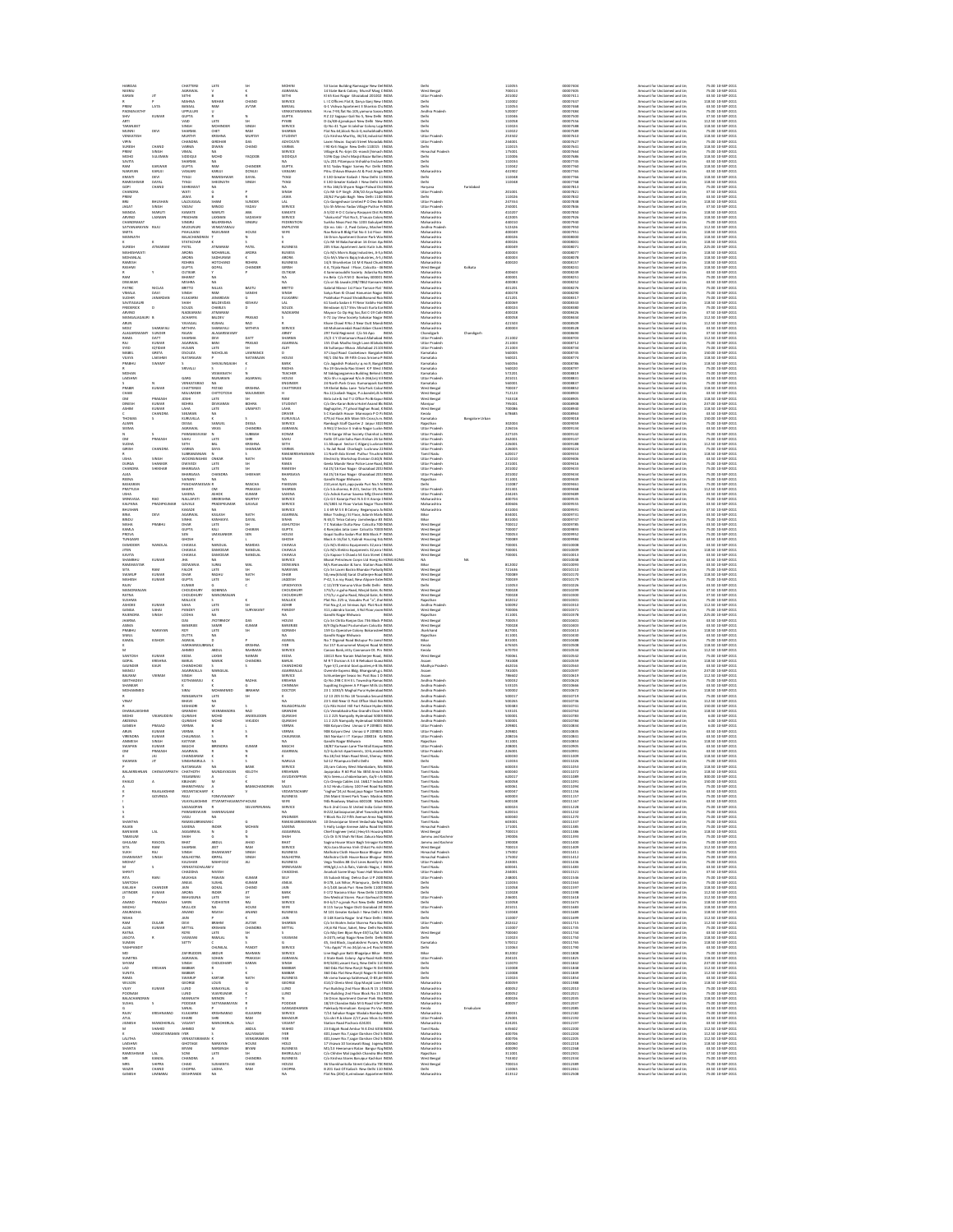| SATISH<br>KUMAR                                          | CHOPRA                                          | M                                   | $\mathbf{M}$                        |                                           | 101.ashrya Park behind Arihant Park INDIA                                                                                                                                                                                  | Guiarat                                             |                            | 395007                                                    | 00012539                                     | Amount for Unclaimed and Uni                                                                                                | 118.50 10-SEP-2011                                                                 |
|----------------------------------------------------------|-------------------------------------------------|-------------------------------------|-------------------------------------|-------------------------------------------|----------------------------------------------------------------------------------------------------------------------------------------------------------------------------------------------------------------------------|-----------------------------------------------------|----------------------------|-----------------------------------------------------------|----------------------------------------------|-----------------------------------------------------------------------------------------------------------------------------|------------------------------------------------------------------------------------|
| KRISHNA<br>RAJENDI<br>DHAR<br>KUMAR                      | DUBEY<br>KABRA                                  | <b>NA<br/>KANHAMA</b><br>RAJÉNDRA   |                                     | SERVICE<br>KABRA<br>KABRA                 | Co., Jam ya Pangamma Amani ya Katoliki<br>Co Rickabra 17/03, near Mahila AsheNDIA<br>Co Rickabra 17/03, near Mahila AsheNDIA                                                                                               | i<br>Rajasthan<br>Rajasthan<br>Rajasthan            |                            | $\begin{array}{c} 311001 \\ 311001 \\ 311001 \end{array}$ | 00012545<br>00012557<br>00012558             | Amount for Unclaimed and University<br>Amount for Unclaimed and University<br>Amount for Unclaimed and University           | 75.00 10-SEP-2011<br>225.00 10-SEP-2011<br>225.00 10-SEP-2011                      |
| GAYATRI<br>OM<br><b>PRAKASE</b>                          | KABRA<br>SHARMA                                 | ANANDEAL                            | LALI<br>KUMAR<br>SHARMA             | SERVICE                                   |                                                                                                                                                                                                                            | Rajasthar                                           |                            | 311001                                                    | 00012566                                     | Amount for Unclaimed and Un                                                                                                 | 6.00 10-SEP-2011                                                                   |
| DINESH                                                   | PRAJAPATI<br>SESHAGIR                           | ŚH<br><b>SH</b>                     | <b>JASHBHAI</b>                     | SERVICE                                   | 10/a Shastri Nagar Bhilwara 311001 INDIA<br>B/h Amul Dairy Roopapura Roopapur/INDIA<br>No 63 ly Main Road Chamaraipet BarrNDIA                                                                                             | Gujarat<br>Kamataka                                 |                            | 388001<br>560018                                          | 00012602<br>00012613                         | Amount for Unclaimed and Un<br>Amount for Unclaimed and Uni                                                                 | 1.50 10-SEP-2011<br>112.50 10-SEP-2011                                             |
| KANTILAI                                                 | NANJUNDA<br>JAIN                                | SH<br>LATE                          | <b>BOGAPPA</b>                      | BUSINESS<br>PANNALA                       | Soumya 284 17 Cross Sadashiwa NagaNDIA<br>Cement Corpn Of India Ltd Po MandhINDIA                                                                                                                                          | Kamataka<br>Chhatting                               |                            | 560080<br>493111                                          | 00012617<br>00012676                         | Amount for Unclaimed and Un<br>Amount for Unclaimed and Un                                                                  | 11650 10-SEP-2011<br>43.50 10-SEP-2011                                             |
| BHAGWAN<br>MANGAL<br>DAYARAM                             | DATWAN<br>SETHI                                 | SH<br>SH                            | DAYARAM<br>AMAR                     | PANNALAI<br>DATWANI<br>NATH               | C/o J B Overseas Sales P Ltd A 17 NarJNDIA<br>A-2b,33c Mig Flats Paschim Vihar, NeINDIA                                                                                                                                    | Delhi<br>Delhi                                      |                            | 110028<br>110063                                          | 00012706<br>00012711                         | Amount for Unclaimed and Un<br>Amount for Unclaimed and Un                                                                  | 607.50 10-SEP-2011<br>75.00 10-SEP-2011                                            |
| ROMI<br>ANJU                                             | KOHLI<br><b>JAIN</b>                            | \$H<br>NA<br>NA                     | SUNIL                               | конц                                      | 181 Jagriti Enclave I P Estate Extr ParINDIA<br>lain Rhawan Baradari Moradahad 24/N/NA                                                                                                                                     | Delhi<br>Uttar Pradesh                              |                            | 110092<br>244001                                          | 00012717<br>00012784                         | Amount for Unclaimed and Uni<br>Amount for Unclaimed and Un                                                                 | 12.00 10-SEP-2011<br>225.00.10/99.2011                                             |
| TRIMBAL<br>VASANT                                        | PARANJPE<br>PARANJP                             | VASUDEC                             |                                     | NA<br>NA<br>RETD                          | E 607 Greater Kailash Part Ii New DelBNDIA<br>E 607 Greater Kallash Part II New DellINDIA                                                                                                                                  | Delhi                                               |                            | 110048<br>110048                                          | 00012795<br>00012803                         | Amount for Unclaimed and Un                                                                                                 | 562.50 10-SEP-2011<br>562.50 10-SEP-2011                                           |
| RAVI                                                     | SUR<br>SURI                                     | SH<br>ARSURI                        | b                                   | n<br>RETIRED                              | <b>Ring Road, Jajpat Nagar New Delhi 110NDIA<br/>53 Ring Road Lajpat Nagar 3 New DelINDIA</b>                                                                                                                              | Delhi<br>Delhi<br>Delhi                             |                            | 110002<br>110024                                          | 00012810<br>00012812                         | Amount for Unclaimed and University<br>Amount for Unclaimed and University<br>Amount for Unclaimed and University           | 24.00 10-SEP-2011<br>24.00 10-SEP-2011                                             |
| RISHI<br>KESH<br>SAVITHA                                 | GUPTA<br>SHENOY                                 | \$H<br><b>VNAISHIM</b>              | SHIV<br>SHENOY                      | DAYAL<br><b>BUSINESS</b>                  | Jai Sellection, nanak Tower Sanatan DINDIA<br>C/o V.shantharam Shenoy Gangulli PilNDIA<br>Narayandas Boob,cotton Merch- EntsINDIA                                                                                          | Rajasthar<br>Kamataka                               |                            | 305901<br>576216                                          | 00012840<br>00012003                         | Amount for Unclaimed and Un<br>Amount for Unclaimed and Un<br>Amount for Unclaimed and Un                                   | 75.00 10-SEP-2011<br>141.75 10-SEP-2011                                            |
| KAVERI<br>MICHAE                                         | <b>BOOS</b><br>KUMA                             | NARAYAN                             | DAS                                 | soos<br><b>BEKINFOR</b>                   |                                                                                                                                                                                                                            | Kamataka<br>West Bengi                              | Raichur                    | 700013                                                    | 00012904<br>00012968                         | Amount for Unclaimed and Un                                                                                                 | 24.00 10-SEP-2011                                                                  |
| DHANAI<br>KUMAIR<br>ogali<br>Rakesp                      | JAYAVAN<br>SHARMA                               | TPVNAIR<br>JAYAVANT<br>SUKHDEV      | SHARMA                              | SERVICE<br>SERVICE                        | Learyanum Bookscotter meetir Linderbook<br>1997 - Tangam Finance 19e Cormel BINDIA<br>190 Rishi Nagar Rani Bagh Delhi 1100NDIA<br>190 Rishi Nagar Rani Bagh Delhi 1100NDIA                                                 | Maharashtra<br>Delhi                                |                            | 411004<br>110034                                          | 00013065<br>0001309                          | Amount for Unclaimed and Un<br>Amount for Unclaimed and Un                                                                  | 300.00 10-SEP-2011<br>43.50 10-SEP-2011<br>37.50 10-SEP-2011                       |
| JAYANT<br>ACHALDAS                                       | POPAT<br>PALESHA                                | GANGJI<br>HIRA                      | POPAT<br>CHAND                      | <b>BUSINESS</b><br><b>BUSINESS</b>        | 3, Pandurang Niwas , Gr. Fl. Subhash INDIA<br>C/o Vikram Electronics, shop No.7 AshINDIA                                                                                                                                   | Maharashtra<br>Maharashtra                          | Mumbai City                | 411002                                                    | 00013191<br>00013204                         | Amount for Unclaimed and Un<br>Amount for Unclaimed and Un                                                                  | 37.50 10-SEP-2011<br>12.00 10-SEP-2011                                             |
| VINOD<br>KUMAR<br><b>ITFNDRA</b>                         | MITTAL<br>VAKIL<br>TALWAR                       | LATEPCMITTAL<br>NA<br>SHRAM         |                                     | SERVICE<br>NA<br>BUSINESS                 | 331/c-2,rajgarh Colony Gali No.2 P.o.(NDM                                                                                                                                                                                  | Delhi<br>Maharashtra                                | Mumbai City                | 110031                                                    | 00013240                                     | Amount for Unclaimed and Un                                                                                                 | 4350.105922011                                                                     |
| A<br>20SHAN<br>KEWAL<br>NINU                             | DSHAH                                           | NA                                  | PARKASE                             | NA.                                       | Saapooragen County Centre Formula<br>27 South Model Gram Ludhiana-141 INDIA<br>Kold Kunj Pino 55-124/2 Behind RailwiNDIA                                                                                                   | nnanarasntra<br>Punjab<br>Andhra Pradesh            |                            | 141002                                                    | 00013257<br>00013295<br>00013308             | Amount for Unclaimed and Uni<br>Amount for Unclaimed and Uni<br>Amount for Unclaimed and Uni                                | 48.50 10:56P-2011<br>118.50 10:56P-2011<br>48.50 10:56P-2011                       |
| MRITYUNJAY<br>ANUPAM                                     | RAY<br>AGARWAL                                  | NA<br>GYAN                          | CHAND                               | NA<br>AGARWAL                             | A.b.9/12 Deshbandhu Nasar Calcutta INDIA<br>45/d Chander Nagar Dehra Dun<br>INDIA                                                                                                                                          | West Bengal<br>West Bengal                          | Kolkata                    | 700013                                                    | 00013518<br>00013544                         | Amount for Unclaimed and Un<br>Amount for Unclaimed and Un                                                                  | 43.50 10-SEP-2011<br>37.50 10-SEP-2011                                             |
| <b>MADHU</b><br>IHARNA<br>KPREMA                         | PANDEY<br>DAS<br>PARMÉSHWA                      | <b>BAJENDRA</b><br><b>JUOTINMO</b>  | NATH<br>DAS                         | PANDEY<br>HWIFEE<br>NA                    | C.k 65/348 Bari Peaari Varanasi (u.p) INDIA                                                                                                                                                                                | Uttar Pradesh                                       |                            | 221001<br>700053<br>678101                                | 00013548<br>00013617<br>00013675             | Amount for Unclaimed and Uni<br><b>Amount for Unclaimed and Un</b><br>Amount for Unclaimed and Un                           | 43.50 10-SEP-2011                                                                  |
|                                                          | aravind<br>Shekarshenot                         |                                     | SESHASAYEE<br>VASUDEO               | BUSINES                                   | Co Sri Chitta Ranjan Das 736 Block PINDIA<br>Kan Nalath House, Thamara Chira RoaNDIA<br>R.c. No. 1 Marii Street Thirunagar MalNDIA<br>Near Vanitha Samaj, Market Road, KatNDIA<br>Near Vanitha Samaj, Market Road, KatNDIA | West Bengal<br>Kerala<br>Tarril Nadu                |                            | 625006<br>574104                                          | 00013696                                     | Amount for Unclaimed and Un<br>Amount for Unclaimed and Un                                                                  | 12.00 10-SEP-2011<br>75.00 10-SEP-2011<br>118.50 10-SEP-2011<br>150.00 10-SEP-2011 |
| CHANDRA<br>JASPAL                                        | KALIR                                           | EHUPINDER                           | SINGH                               | SHENOY<br>SERVICE                         | 15a/56wea Karol Bash New Delhi 110NDIA                                                                                                                                                                                     | Kamataka<br>Delhi                                   |                            | 110005                                                    | 00013748<br>00013822                         | Amount for Unclaimed and Uni                                                                                                | 43.50 10-SEP-2011                                                                  |
| PON<br><b>APPANDA</b><br>còu<br>duit<br>клеш             | RAJAN<br><b>IOBALSINGHDHODNA</b>                | PONNANA                             | <b>JAIN</b><br>MANICYAN             | SERVICE<br>.<br>NA                        | 20, Appandai Street Gingee 604202 INDIA<br>Gandhi Nagar Bhihwara INDIA                                                                                                                                                     | <b>Tamil Nadu</b><br>talasthan<br>Maharashtra       |                            | 604202<br>311001<br>400058                                | 00013835<br>00013866                         | Amount for Unclaimed and Un<br>Amount for Unclaimed and Un                                                                  | 75.00 10-SEP-2011<br>87.00 10-SEP-2011                                             |
| MD<br>MM<br>SAROJ                                        | GANGABHAVANI KVENKATA<br>SADAKATHULLA<br>MITTAL | na<br>Ram                           |                                     | service<br>NA<br>MITTAL                   | 1/6 42 Sarvottam Society Ha BridgeNDIA<br>215 Thambu Chity St Madras 600001NDIA<br>H.no.262,sector-6 Karnal Punjab KarnINDIA                                                                                               | <b>Tamil Nadu</b>                                   |                            | 600001<br>132001                                          | 00013984<br>00014006<br>00014041             | Amount for Unclaimed and University<br>Amount for Unclaimed and University<br>Amount for Unclaimed and University           | 43.50 10-SEP-2011<br>12.00 10-SEP-2011<br>112.50 10-SEP-2011                       |
| HAREKRISHNA                                              | MUNDAL<br>BHARDWAI                              | HARE<br>MRSHARMA                    | DHAN<br>KRISHNA                     | MUNDAL<br><b>BUSINESS</b>                 | G/9/1 Jyangra Hatiara Road Po. JyangINDIA                                                                                                                                                                                  | Haryana<br>West Bengal<br>Delhi                     |                            | 700059<br>110003                                          | 00014166<br>00014179                         | Amount for Unclaimed and Un                                                                                                 | 118.50 10-SEP-2011                                                                 |
| DAVIES<br>SHAKUNTALA                                     | muNNY                                           | comunno<br><b>KXRISHAN</b>          |                                     | <b>MERCHANT</b><br>HOUSE                  | .<br>20 Tyag Raj Marg Mkt New Delhi 110INDIA<br>Padinjarathala House Chembukauu TINDIA                                                                                                                                     | <b>Tamil Nadu</b><br>West Benga                     |                            | 600020<br>700013                                          | 00014201<br>00014312                         | Amount for Unclaimed and Un<br>Amount for Unclaimed and Un<br>Amount for Unclaimed and Un                                   | 75.00 10-SEP-2011<br>43.50 10-SEP-2011<br>75.00 10-SEP-2011                        |
| RAJENDRA<br>KUMAR<br>KUMAR<br>AMITE                      | KBHAT<br>DAGA<br>ROY                            | ASKARAN<br>SACHINDR                 | BHAT<br>DAGA<br>NATH                | BUSINESS<br>ROY                           | -<br>C/o M/s.ambadas Ratansao,kirana MNDIA<br>C/o Multarenal Kishanlal 7/2, BabulaiNDIA<br>3 B Dinabandhu Sen Lane Opp.bagh BNDIA                                                                                          | West Bengal<br>West Bengal                          | Kolkata                    | 700003                                                    | 00014348<br>00014478                         | Amount for Unclaimed and Un<br>Amount for Unclaimed and Un                                                                  | 43.50 10-SEP-2011<br>43.50 10-SEP-2011                                             |
| ALOKE<br>CHAND                                           | MITTAL<br>MITRA                                 | KL.<br>TILAK                        | MITTAL<br>CHAND                     | SERVICE<br>MITRA                          | Director General Naval Project Naval INDIA<br>6a Abinash Ch. Banerjee Calcutta 700INDIA                                                                                                                                    | Andhra Pradesh<br>West Bengal                       |                            | 530014<br>700010                                          | 00014504<br>00014615                         | Amount for Unclaimed and Un<br>Amount for Unclaimed and Un                                                                  | 75.00 10-SEP-2011<br>237.00 10-SEP-2011                                            |
| <b>UMA</b><br>SHANKAF                                    | GOPALK/                                         | SAGARMAI                            | <b>GOPALKA</b>                      | <b>BUSINESS</b>                           | Po. Sitarampur Dt. Burdwan - 713 SSINDIA                                                                                                                                                                                   | West Bengal                                         |                            | 713559<br>382007                                          | 00015024<br>00015044                         | Amount for Unclaimed and Un                                                                                                 | 75.00 10-SEP-2011                                                                  |
| <b>UNAN</b><br>MINNA<br>NANDINI<br>NANDINI               | RAVAL<br>VOMRA<br><b>GUPTA</b>                  | VASANTLAL<br>SANJIV<br>MADAN        | VOHRASVO<br>LAL                     | <b>BROKER</b><br>DAYA                     | For animality at Maxwell 1723 Santon<br>Shri Vinad V.raval,328-1, dee Ashish SINDIA<br>Saurabh Enterprises, 22-vijaya BhuvarNDIA<br>4-ararat-89,medow Street,fort BombaNDIA                                                | .<br>Gujarat<br>Maharashtra<br>Maharashtra          | Mumbai City<br>Mumbai City |                                                           | 00015097<br>00015097<br>00015122             | Amount for Unclaimed and Uni<br>Amount for Unclaimed and Uni<br>Amount for Unclaimed and Uni                                | 48.50 10-SEP-2011<br>48.50 10-SEP-2011<br>990.75 10-SEP-2011                       |
| KAVITA<br>RAMPAT                                         | SODHWANI<br>VERMA                               | KRISHNAPPA<br>RAVERMA               | MAIDAN                              | ERVICE<br>STUDENT                         | Bg/9a, Munirka Dda Flats 327 D.n. RdNDIA<br>2-54 Loha Mandi ,naraina Delhi - 28 INDIA                                                                                                                                      | Maharashtra<br>Delhi                                | Mumbai City<br>North Delhi |                                                           | 00015160<br>00015173                         | Amount for Unclaimed and Un<br>Amount for Unclaimed and Un                                                                  | 75.00 10-SEP-2011<br>118.50 10-SEP-2011                                            |
| UDAY<br>BACHHRAI<br>MANIBEN                              | <b>KAPTA</b><br>EGWAN                           | BALKRISHAM<br>SRI<br>PRABHU         | KAPTA<br>KHIWWRA<br>DAS             | <b>BUSINESS</b><br>PROFESSION<br>HHOLD    | 37/h town Send Road Calcutta 2000/2000/8                                                                                                                                                                                   | West Beneal                                         | Kolkata<br>Kolkata         |                                                           | 00015203<br>00015213<br>00015222             | Amount for Unclaimed and Uni<br>Amount for Unclaimed and Un<br>Amount for Unclaimed and Un                                  | 43.50 10-SEP-2011                                                                  |
| PRAFFILIDA<br>KUMAR<br>MITESH                            | BEWH.<br>PATEL<br>VASANT                        | VASANTLAL<br>EDKREHNA               |                                     | BUSINESS<br>SERVICE                       |                                                                                                                                                                                                                            | West Benga<br>Gujarat<br>Gujarat<br>Delhi           |                            | 383315<br>383315                                          | 00015223                                     | Amount for Unclaimed and Un<br>Amount for Unclaimed and Un                                                                  | 43.50 10-SEP-2011<br>43.50 10-SEP-2011<br>43.50 10-SEP-2011                        |
| <b>RMARTHENAPPAN</b>                                     | SAROJA                                          | ARUNACHALLAM                        | CHETTIAR                            | <b>INVESTOR</b>                           | 35, Voorani West Street, Devakottai -INDIA                                                                                                                                                                                 | <b>Tamil Nadu</b>                                   |                            | 110058<br>623302                                          | 00015229<br>00015243                         | Amount for Unclaimed and Un                                                                                                 | 75.00 10-SEP-2011<br>43.50 10-SEP-2011                                             |
| DAMODAE<br>SUDHIN<br>ARDHANA                             | GHOLAKAR<br><b>AGARWAL</b>                      | DAMODAR<br><b>BAM</b>               | SUDHIR<br>PRASAD                    | GHOLAKAR<br>AGARWAL                       | D-2/106.kalpita Enclave Co-op Hse.so(NDIA<br>C-11 Sangam 2-wood Street Calcutta INDIA                                                                                                                                      | Maharashtra<br>West Beneal                          |                            | 400694<br>700016<br><b>SEOCRA</b>                         | 00015267<br>00015377                         | Amount for Unclaimed and Un<br>America for Hockinsed and Un                                                                 | 11850-105F0-2011<br>12.00 10 SEP-2011                                              |
| SAVITA<br>SURYAKAN!                                      | CHANDAL<br>CHAULKAR                             | <b>SRIDHI</b><br>NA<br>SHAMBHU      | CHAND<br>CHARAN                     | CHANDA<br>NA<br>SERVICE                   |                                                                                                                                                                                                                            | Kamataka<br>Maharashtra<br>West Bengal              |                            | 400103<br>700026                                          | 00015381<br>00015406<br>00015464             | Amount for Unclaimed and University<br>Amount for Unclaimed and University<br>Amount for Unclaimed and University           | 237.00 10-SEP-2011<br>37.50 10-SEP-2011<br>43.50 10-SEP-2011                       |
| BALARAM<br>MARTHA                                        | NAG<br>LUIS                                     | NATIVIDADEPEREGRINO                 |                                     | <b>RTDBUS</b>                             |                                                                                                                                                                                                                            | Maharashtra                                         | Mumbai City                |                                                           | 00015554                                     | Amount for Unclaimed and Un                                                                                                 | 118.50 10-SEP-2011                                                                 |
| CHANDER<br>SHEKHAR<br>PARIMAL<br>CHANDRA<br>sunes        | PURUSHOTT<br>ADHYA<br>SINGHV                    | MATTOHZURUSA<br>BNADHYAPCADHYA      | CHANDER                             | SHEKHAR<br>SERSTDT                        | B/B, Anagha, Sarojini Naidu Road, TarINDIA<br>271, G.t.road, Po.baidyabati Dt. HoopNDIA                                                                                                                                    | Maharashtra<br>West Beneal                          | Mumbai City                | 712222                                                    | 00015577<br>00015648<br>00015706             | Amount for Unclaimed and Un<br>Amount for Unclaimed and Un                                                                  | 12.00 10-SEP-2011<br>75.00.10.9E0.2011                                             |
| KUMAR<br>TAPAS<br>NEELAN                                 | CHATTERIEE                                      | NA                                  |                                     | .<br>NA<br>NA<br>NA                       | 271, Guitani, Putamayaani Dr. Hoopnoor<br>Amil Textiles, 2, M.g. Road, SecunderNDIA<br>8939/14b, Shidipura, Karol Bagh, NewNDIA                                                                                            | Andhra Prades<br>West Bengal                        |                            | 500003                                                    | 00015730                                     | Amount for Unclaimed and Un<br>Amount for Unclaimed and Un<br>Amount for Unclaimed and Un                                   | 43.50 10-SEP-2011<br>37.50 10-SEP-2011<br>75.00 10-SEP-2011                        |
| MANJULA<br><b>USHA</b>                                   | MISRA<br>MAHNOT<br>BANSAL                       | NA<br><b>JHANWARLAUMAHNOT</b><br>NA |                                     | HWIFE<br>NA                               | 8/2. Jana Mohan Mullick Lane CalcuttINDIA<br>1500/1, Aziz Ganj, Bahadur Garh RoadNDIA                                                                                                                                      | West Bengal<br>Delhi                                | Kolkata                    | 110005<br>110006                                          | 00015731<br>00015832<br>00015867             | Amount for Unclaimed and Un<br>Amount for Unclaimed and Un                                                                  | 12.00 10-SEP-2011<br>12.00 10-SEP-2011                                             |
| PAWAN<br>KUMAR<br><b>MMESH</b>                           | <b>GUPTA</b>                                    | NA                                  |                                     | <b>NA</b>                                 |                                                                                                                                                                                                                            | Rajasthar                                           | Kelkuta                    | 311001                                                    | 00016064<br>00016020                         | Amount for Unclaimed and Un                                                                                                 | 4350.105922011                                                                     |
| KUMAR<br>SENTHIL<br><b>SUSHILA</b>                       | -<br>KUMARAN<br>KUMARAN<br><b>RAO</b>           | NA<br>NA<br>MANJU                   | NATH                                | NA<br>NA                                  | Gandhi Nagar Bhihwara<br>C/o Aluminium Lidyog, 174, MahatmiNDIA<br>94, Thangaraj Nagar Cuddalpore - 603NDIA<br>Deor No. 1, 1029, near Master Mosic, 1NDIA                                                                  | West Bengal<br>Tamil Nadu<br>West Bengal            |                            | 607002<br>700013                                          | 00016180<br>00016180<br>00016303             | Amount for Unclaimed and Uni<br>Amount for Unclaimed and Uni<br>Amount for Unclaimed and Uni                                | 18.50 10:56P-2011<br>75.00 10:56P-2011<br>43.50 10:56P-2011                        |
| <b>SENTHIL</b><br>SURJEET<br>SINGH                       | KUMAR<br>REKHI                                  | NA<br><b>JASWANT</b>                | SINGH                               | H<br>NA<br>REKHI                          | C/o.m/s. Sun Share & Stock, Hotel SkiNDIA<br>Plot 41 devi Co Oo Housing Socity LtdNDIA                                                                                                                                     | <b>Tamil Nadu</b><br>Maharashtra                    |                            | 641018<br>400049                                          | 00016421<br>00016430                         | Amount for Unclaimed and Un<br>Amount for Unclaimed and Un                                                                  | 43.50 10-SEP-2011<br>12.00 10-SEP-2011                                             |
| SURESH<br>KUMAR                                          | MAHINDROO                                       | NA                                  |                                     | NA                                        | X/1745-a street No. 10, Bai Garb Colemnia                                                                                                                                                                                  | Delhi                                               |                            | 110031<br>141001                                          | 00016516<br>00016532<br>00016605             | Amount for Unclaimed and Uni                                                                                                | 75.00 10-SEP-2011                                                                  |
| MR<br>VUAY<br>ihiv<br>Cumar<br>DEVENDR<br>HEMABER        | KUMAR<br>BANSAL                                 | HDKUMA                              | HHBHA                               | NA<br>NA                                  | Azi 245-a,Women mer aus mei seine sonnen<br>57-a,Jagar Nagar, Ludhiana (punjab) – INDIA<br>93/23, Grain Market, Ganesh Ganj, LuNDIA                                                                                        | Punjab<br>Uttar Pradesh                             | Lucknow                    | 395003                                                    | 00016658                                     | <b>Amount for Unclaimed and Un</b><br>Amount for Unclaimed and Un                                                           | 43.50 10-SEP-2011<br>75.00 10-SEP-2011<br>66.75 10-SEP-2011                        |
| CHANDRA<br>KIRAN<br>PUSPA                                | KUMAR<br>Tulsida<br>SHARDA                      | TULSIDASIORA<br>NA                  |                                     | HHOLD<br>RETOHWI!<br>NA                   | C/o.hemaben Davendra Kumar 6/157/NDIA<br>Happy Home 265, shere Punjab SocietNDIA<br>C/o Sharda Cold Storage Kandi Road, INDIA                                                                                              | Gujarat<br>Maharashtra<br>West Bengal               |                            | 400093<br>731234                                          | 00016745<br>00016771                         | Amount for Unclaimed and Un<br>Amount for Unclaimed and Un<br>Amount for Unclaimed and Un                                   | 75.00 10-SEP-2011<br>12.00 10-SEP-2011                                             |
| MINNA<br>RAIYA<br>VARDHAN                                | VOHRA<br>DEVA                                   | SANJIVJAGMOHAN                      | VOHRA                               | SERVICE<br>.<br>Na                        | A-42,dakshina Park, Plot No. 15, 10th/NDIA<br>C-11,"sangam" 2nd Wood Street, CaldNDIA                                                                                                                                      | Maharashtra<br>West Beneal                          |                            | 400045<br>700016                                          | 00016828<br>00016843                         | Amount for Unclaimed and Un<br>Amount for Unclaimed and Un                                                                  | 12.00 10-SEP-2011<br>35.25 10-SEP-2011                                             |
| KAUSHIN<br>MONIKA                                        | DEVA<br>BHANDARI<br>KUMARKANTILAL               |                                     |                                     |                                           | C-12, surger and victor areas, castronomy<br>C/o. R.v. Deva C-11,"sangam",2nd WolNDIA<br>37,ratandeep Society, Modasa 383 33NDIA<br>57,ratandeep Society, Modasa 383 33NDIA                                                | West Benga<br>West Bengal                           |                            | 700016                                                    | 00016844<br>00016856<br>00016865             | Amount for Unclaimed and University<br>Amount for Unclaimed and University<br>Amount for Unclaimed and University           | 24.00 10-SEP-2011<br>66.75 10-SEP-2011<br>43.50 10-SEP-2011                        |
| HARSAD<br>SONI<br><b>ATUL</b><br>MANHARLAL               | DAGLI                                           | KANT<br>NA                          | LALHKUMAI                           | NA<br>BUSHHOLD<br>NA                      | C/o. Sh.bipin Bhai A. Doshi B-75 gang/NDIA                                                                                                                                                                                 | Gujarat<br>Gujarat                                  |                            | 700027<br>383315<br>390007                                | 00016949                                     | Amount for Unclaimed and Un                                                                                                 | 43.50 10-SEP-2011                                                                  |
| GOPAL<br>DAS<br>KVENKATA                                 | SARDA<br><b>CHALAM</b>                          | NA<br>NA                            |                                     | NA<br>NA<br>NA<br>NA<br>NA                | H.no.4-5272 Basant Chaya Sultan BazINDIA<br>No.2 Third Cansal Cross Rd. Gandhi NINDIA                                                                                                                                      | Andhra Pradesh<br><b>Tamil Nadu</b>                 | Chermai                    | 500195                                                    | 00017118<br>00017142                         | Amount for Unclaimed and Un<br>Amount for Unclaimed and Un                                                                  | 150.00 10-SEP-2011<br>55.50 10-SEP-2011                                            |
| <br>MODHU<br>SAVTANTER<br>KUMAR<br>KUMAR                 | MALHOTIM<br>MALHOTRA                            | NA<br>NA<br>NA                      |                                     |                                           | 1422 Time Carian Cross Az: Camari Nivision<br>1847 Madhuxan I-p Extansion Delhi 111NDIA<br>170. M.p. Singh B-201 Josyla Nagar, BJNDIA                                                                                      | Delhi<br>Delhi<br>Jharkhand                         |                            | 110092<br>110092                                          | 00017160<br>00017162<br>00017211             | Amount for Unclaimed and Un<br>Amount for Unclaimed and Un<br>Amount for Unclaimed and Un                                   | 118.50 10:5EP-2011<br>118.50 10:5EP-2011<br>150.00 10:5EP-2011                     |
| ranjit<br>MOHAMED<br>MEERAN<br>CHANDRAKANT               | SINGH<br>DAMUDI<br>BOTADKAR                     | NA<br>NA                            |                                     |                                           | 16, Jamia Street, Bhatkal, kamataka NNDIA<br>Gandhi Nagar Bhilwara<br>INDIA                                                                                                                                                | Kamataka<br>Rajasthan                               |                            | 581320<br>311001                                          | 00017254<br>00017267                         | Amount for Unclaimed and Un<br>Amount for Unclaimed and Un                                                                  | 150.00 10-SEP-2011<br>43.50 10-SEP-2011                                            |
| MANISHA<br>LAXM                                          | MUNDHRA                                         | NA                                  |                                     |                                           | C/o. G.I. Mundhra B-6, Ashiyana ApartNDIA                                                                                                                                                                                  | Maharashtra                                         | Mumbai City                |                                                           | 00017282                                     | Amount for Unclaimed and Un                                                                                                 | 12.00 10-SEP-2011                                                                  |
| n<br>Suniil<br>Subimal                                   | DEVIKINI<br>PARLITHI<br>SARKAR                  | NA<br>NA<br>NA                      |                                     |                                           | Cro. K.s. Kini Syndicate Bank, ashsk NINDIA<br>81-a, Block B, Pocket-u & V. Mig FlatsINDIA<br>27, sashi Bhusan Mukherjee Road, CaliNDIA                                                                                    | Kamataka<br>Delhi<br>West Bengal                    | Kolkata                    | 575006<br>110052                                          | 00017285<br>00017316<br>00017329             | Amount for Unclaimed and Uni<br>Amount for Unclaimed and Uni<br>Amount for Unclaimed and Uni                                | 18.50 10:56P-2011<br>12.00 10:56P-2011<br>75.00 10:56P-2011                        |
| <b>ABHISHEK</b><br>VEENABEN                              | <b>AGARWAL</b><br>LAD                           | NA<br>NA                            |                                     |                                           | E-22, Poorvi Marg, Vasant Vihar, NewINDIA<br>Shham Plot No.308/2, Kadomnagar NNDIA                                                                                                                                         | Delhi<br>Gujarat                                    |                            | 110057<br>390002                                          | 00017352<br>00017393                         | Amount for Unclaimed and Un<br>Amount for Unclaimed and Un                                                                  | 43.50 10-SEP-2011<br>12.00 10-SEP-2011                                             |
| MOHAMMAD<br>FAROOG                                       | BUTT                                            | NA                                  |                                     |                                           | 80/b,chikal Para, R.s.nikar Marg, R.nolNDIA                                                                                                                                                                                | Maharashtra                                         |                            | 400008                                                    | 00017451                                     | Amount for Unclaimed and Uni                                                                                                | 75.00 10-SEP-2011                                                                  |
| MUSTANSIR<br>SATISH<br>RAKES                             | <br>PARIKH<br>ARORA                             | NA<br>NA<br>NA<br>NA                |                                     |                                           | unyataran Perak Jawa Manusia yang berakhir Alasang Street, 2nd Hoor, Bombay ANDIA<br>C-10, Mulji Nagar Bidg. No. 3, S.v.roadNDIA<br>104/1,b.k. Paul Avenue, Calcutta 700 INDIA<br>89 - V Street, Padmanabhav Nagar,adINDIA | Maharashtra<br>Maharashtra                          |                            | 400003<br>400092                                          | 00017452<br>00017511<br>00017554             | Amount for Unclaimed and Un<br>Amount for Unclaimed and Un                                                                  | 37.50 10-SEP-2011<br>12.00 10-SEP-2011<br>75.00 10-SEP-2011                        |
| HNAGA<br>HARI<br>BHAU                                    | TAMBEKAR                                        | NA                                  |                                     |                                           | 25/1930, M.h.b. Colony, Gorai Road, INDIA                                                                                                                                                                                  | West Bengal<br>Tamil Nadu<br>Maharashtra            |                            | 700005<br>600020<br>400091                                | 00017575<br>00017628                         | Amount for Unclaimed and Un<br>Amount for Unclaimed and Un<br>Amount for Unclaimed and Un                                   | 225.00 10-SEP-2011<br>59.25 10-SEP-2011                                            |
| <b>RAVI</b><br>PRAKASE<br>SHAIL<br><b>BALA</b>           | VERMA<br>VERMA                                  | NA<br>NA                            |                                     |                                           | 48, Malviya Nagar, Bhopal (m.p.)<br>48, malviya Nagar, Bhopal (m.p.)<br>INDM<br>INDIA                                                                                                                                      | Madhya Prader<br>Madhya Pradesh                     | <b>Shopa</b>               |                                                           | 00017771<br>00017772                         | Amount for Unclaimed and Un<br>Amount for Unclaimed and Un                                                                  | 37.50 10-SEP-2011<br>37.50 10-SEP-2011                                             |
| SUNIL<br>KEDAR<br>MANISH<br>KUMAR<br>NATH                | SEN<br>GARODU                                   | NA<br>NA                            |                                     | NA<br>NA<br>NA<br>NA<br>NA<br>NA          | Fiat No.71, a fragment 22, basundhi NDIA<br>3d Kallash Enclave, Lalpur, Ranchi RaiNDIA<br>Nandeep Shreyas Sociaty, bellind RaceNDIA                                                                                        | Delhi<br>Bihar                                      |                            | 110091<br>834001                                          | 00017783<br>00017785<br>00017842             | Amount for Unclaimed and University<br>Amount for Unclaimed and University<br>Amount for Unclaimed and University           | 112.50 10-SEP-2011                                                                 |
| VELLANKI                                                 | GAGLAN<br><b>ARPITA</b>                         | NAGABHU                             | SHANA                               |                                           | C/o Cosmetic Enterprises, Taraget . VINDIA                                                                                                                                                                                 | Gujarat<br>Kamataka                                 |                            | 580001                                                    | 00017859                                     | Amount for Unclaimed and Un                                                                                                 | 12.00 10-SEP-2011<br>75.00 10-SEP-2011<br>24.00 10-SEP-2011                        |
| VANESH<br>SUDHAKAR<br>GANGADHAR                          | GULATI<br>NIGHOSKAR                             | NA<br>GANGADHA                      |                                     | NA<br>RETIRED                             | .<br>Gandhi Nagar Bhilwara (NDIA)<br>99,society Park Nami Lucknow-226 OINDIA                                                                                                                                               | Rajasthan<br>Uttar Pradesh                          |                            | 311001<br>226001                                          | 00017863<br>00017882                         | Amount for Unclaimed and Un<br>Amount for Unclaimed and Un                                                                  | 6.00 10-SEP-2011<br>37.50 10-SEP-2011                                              |
| SUNITA<br>ARLIN<br>TN                                    | DHAWAN<br>JAIN<br>ANANTH                        | ASHOR<br>NA<br>NA                   | <b>DHAWAN</b>                       | HHOLD<br>HHOLD<br>NA<br>NA                | Cothi No 582 phase Ldugri Urban EstaNDIA<br>C/o Jupiter Cargo(pvt.) Ltd., 16,n.s. RdNDIA<br>9,/rear ht Floor/nehru Nagar lind MailNDIA                                                                                     | Punjab<br>West Bengal<br>Tamil Nadu                 |                            | 141002<br>700001<br>600020                                | 00017884<br>00017940                         | Amount for Unclaimed and Un<br>Amount for Unclaimed and Un<br>Amount for Unclaimed and Un                                   | 112.50 10-SEP-2011<br>75.00 10-SEP-2011<br>43.50 10-SEP-2011                       |
| MANORANJAN                                               | SEN                                             | SERVICE                             |                                     | NA<br>NA                                  | 171 Main Road West post New Barras/NDIA                                                                                                                                                                                    | West Bengal                                         |                            | 743276                                                    | 00017949<br>00017957                         | Amount for Unclaimed and Uni                                                                                                | 12.00 10-SEP-2011                                                                  |
| KUNJ<br><b>BIHAR</b><br>TEINDER<br>SINGH                 | KEJRIWAI<br>LASCHAR                             | NA<br>NA                            |                                     | <b>NA</b>                                 | 5-b. Clive Ghat Street, Calcutta - 700GNDIA                                                                                                                                                                                | West Bengal<br>Delhi                                |                            | 700001<br>110024                                          | 00017960<br>00017969                         | Amount for Unclaimed and Un<br>Amount for Unclaimed and Un                                                                  | 3.75 10-SEP-2011<br>237.00 10-SEP-2011                                             |
| SOPAL<br>INGH                                            | AGARWAL<br>CHONI<br>MAJUMDAR                    | NA<br>NA<br>NA                      |                                     | NA<br>NA<br>NA                            | Super Marangan Singh, C-287, DANDIA<br>C/o Sagar Mal Girdhar Gopal, BoddardNDIA<br>225 Sector 16 Chandigarh - ChandigarNDIA<br>617 Thakur Ramkrishan Lane,hawrah1NDIA                                                      | Madhya Prade<br>Chandigarh<br>West Bengal           |                            | 711104                                                    | 00017991<br>00017997<br>00017999             | Amount for Unclaimed and University<br>Amount for Unclaimed and University<br>Amount for Unclaimed and University           | 55.50 10.5EP-2011<br>225.00 10.5EP-2011<br>43.50 10.5EP-2011                       |
| ARYA<br><b>JUGAL</b><br>KISHOR<br>SURAI                  | TAPARIA                                         | RN<br>NA                            | TAPRIA                              | <b>BUSINESS</b><br>NA.                    | C/o G. Kothari & Co., 12.india ExchandNDIA<br>C/o M.p. Devaraj Lakkavalli 577128 DINDIA                                                                                                                                    | West Bengal<br>West Bengal                          | Kolkata                    | 700013                                                    | 00018032<br>00018097                         | Amount for Unclaimed and Un<br>Amount for Unclaimed and Un                                                                  | 75.00 10-SEP-2011<br>12.00 10-SEP-2011                                             |
| <b>SUNIL</b><br>KUMAR                                    | SEN                                             | SCSEN                               |                                     | SERVICE                                   | Flat No.71 a Fanartment 22 hasrnell-INDIA                                                                                                                                                                                  | Delhi                                               |                            | 110091                                                    | 00018140                                     | Amount for Unclaimed and Uni                                                                                                | 112.50 10-SEP-2011                                                                 |
| KUSUM                                                    | KUMAR<br>REDDY<br>VIJ                           | MANI                                | w                                   | NA<br>NA<br>HWIFE<br>NA                   | C/o Asian Traders , Jalandar Road , HdNDV<br>27-12-45, The Vysya Bank Ltd., 1 St RNDV<br>27-12-45, The Vysya Bank Ltd., 1 St RNDV                                                                                          |                                                     |                            | 146001<br>520002                                          | 00018155<br>00018240<br>00018249             | .<br>Amount for Unclaimed and Un<br>Amount for Unclaimed and Un                                                             | 562.50 10-SEP-2011                                                                 |
| HARIKRISHN<br>SUBRATA                                    | <b>GANAPATI</b>                                 | NA<br>NA                            |                                     | NA                                        | Maker Tower J., Flat-134, 13th Floor, INDIA<br>1 Isan Bose Lane P.o. Sibpur Howrah (INDIA<br>C/o Amalendu Ganapati 549,meny PJNDIA                                                                                         | Maharashtra<br>West Bengal<br>West Bengal           |                            | 400005<br>711102<br>712103                                | 00018253<br>00018296                         | Amount for Unclaimed and Un<br>Amount for Unclaimed and Un<br>Amount for Unclaimed and Un                                   | 43.50 10-SEP-2011<br>12.00 10-SEP-2011<br>75.00 10-SEP-2011                        |
| HARIDAS<br>SINHA<br>BHANUMATI<br>NANALAI                 | ROY<br>MEHTA                                    | NA<br>NA                            |                                     | NA<br>NA<br>NA                            | .<br>Dy. Manager (finance) T H D C Ltd.bh/NDIA<br>C/o Deepak N. Mehta 8/3. Old RaiendNDIA                                                                                                                                  | Uttar Pradesh<br><b>Dally</b>                       | North Delhi                | 249001                                                    | 00018302<br>00018304                         | Amount for Unclaimed and Un<br>Amount for Unclaimed and Un                                                                  | 43.50 10-SEP-2011<br>\$5.50.10.5FP.2011                                            |
| <b>SWARHA</b><br><b>CAMAL</b>                            | BHATTACHAI<br>GANDHI                            | NA                                  | GANDH                               |                                           | .<br>Patra Para P.o. & Vill Makardah Dist. INDV<br>S2, sangna Society Near Navyog Colleptible<br>Gandhi Nagar Bhilwara<br>INDIA                                                                                            | West Bengal<br>Gujarat                              |                            | 711409                                                    | 00018352<br>00018361                         | <b>Imount for Unclaimed and Un</b><br>Amount for Unclaimed and University<br>Amount for Unclaimed and University            | 75.00 10-SEP-2011<br>43.50 10-SEP-2011                                             |
| PRAVIN<br>RAJENDRA<br>PRASAD<br>MEAN                     | SETH<br><b>VORA</b>                             | VJ<br>NA<br>NA                      |                                     | SERVICE<br>NA<br>NA                       | C/o Zinaz Motors 5 yenu Gogal CompINDIA                                                                                                                                                                                    | Rajasthan<br>Gujarat                                |                            | 395009<br>311001<br>380006                                | 00018385<br>00018393                         | Amount for Unclaimed and Un                                                                                                 | 55.50 10-SEP-2011<br>12.00 10-SEP-2011                                             |
| MAHAVIR<br>PRASAD                                        | VUAYAVAR<br>JAIN                                | SINA<br>N <sub>0</sub>              |                                     | NA<br>NA                                  | J-23, Salunke Vihar Awchs Pune - 411INDIA<br>C/o R.k.kankaria &co3 Braboume RolNDM                                                                                                                                         | Maharashtra<br>West Bengal<br>Maharashtra           |                            | 411048<br>700001                                          | 00018435<br>00018450                         | Amount for Unclaimed and Un<br>America for Unclaimed and Un                                                                 | 225.00.10/99-2011<br>130.50.10.5FR.2011                                            |
| TALLUR                                                   | $\overline{M}$<br>RAMAN<br>CHHEDA               | NA<br>KUNVERI                       |                                     | INA<br>NA<br>CHHEDA                       | 507, mahavir Apartments, S.t.road SioINDIA<br>.<br>Sandhi Nagar Bhilwara (1904-188, Bhat Bazar N.n. Street, Bombay INDIA                                                                                                   | Rajasthan<br>Maharashtra                            | Mumbai City                | 311001                                                    | 00018552<br>00018696<br>00018758             | Amount for Unclaimed and Un<br>Amount for Unclaimed and Un<br>Amount for Unclaimed and Un                                   | 43.50 10-SEP-2011<br>75.00 10-SEP-2011                                             |
| AYANTLA<br>BASANT                                        | JAIN                                            | NA                                  |                                     | NA<br>NA                                  | 62/5/1a, Beadon Street, Calcutta - 6 INDIA                                                                                                                                                                                 | West Bengal                                         | Aumbai City<br>Kolkata     |                                                           | 00018839                                     | Amount for Unclaimed and Un<br>Amount for Unclaimed and Uni                                                                 | 66.75 10-SEP-2011<br>118.50 10-SEP-2011<br>87.00 10-SEP-2011                       |
| <b>URMAL</b><br>$\boldsymbol{N}$<br><b>BIMALA</b>        | SHAH<br>pevi                                    | NA<br>NA                            |                                     | NA                                        | Prabhat Investment, Shri Niketan FlatINDIA<br>15. Rup Chand Roy Street Calcutta - 7INDIA                                                                                                                                   | Maharashtra<br>West Beneal                          |                            | 400006<br>700007                                          | 00018841<br>00018967<br>00018974             | Amount for Unclaimed and Un                                                                                                 | 75.00 10-SEP-2011                                                                  |
| KAJU<br>IUWAT<br>VANDANA<br>$\kappa$                     | BAXI                                            |                                     | HASAN                               | NA<br>NA<br>SERVICE<br>NA                 | 2., kg Chetty Street 3rd Floor Madri INDIA<br>7. Kasi Chetty Street 3rd Floor Madri INDIA<br>6. C/o Computeraids India 2/8, Sarat BoINDIA                                                                                  | Tamil Nadu<br>Maharashtra<br>West Bengal            |                            | 600079<br>400073<br>700020                                | 00018974<br>00019004<br>00019016             | Amount for Unclaimed and Uni<br>Amount for Unclaimed and Uni<br>Amount for Unclaimed and Uni                                | 43.50 10-SEP-2011<br>75.00 10-SEP-2011<br>75.00 10-SEP-2011                        |
| <b>JASWANT</b><br>STOCK<br>HOLDING                       | SINGH<br>CORPORATIONOFINA                       | NA<br>NA                            |                                     | NA<br>NA                                  | B X 759, Old Civil Hospital Road LudhINDIA<br>Account : Sbi Mutual Fund 224, MittaNDIA                                                                                                                                     | Punjab<br>Maharashtra                               |                            | 141008<br>400002                                          | 00019022<br>00019061                         | Amount for Unclaimed and Un<br>Amount for Unclaimed and Un                                                                  | 43.50 10-SEP-2011<br>37.50 10-SEP-2011                                             |
| <b>INDRA</b><br>CHAND<br>ATRAYE                          | <b>AGARWAL</b>                                  | NA                                  |                                     | <b>NA</b>                                 | 2. Kumar Dara Boart Librah, Howrah, INDIA                                                                                                                                                                                  | West Bengal                                         | Kolkata                    |                                                           | 00019148                                     | Amount for Unclaimed and Uni                                                                                                | 66.75 10-SEP-2011                                                                  |
| SATISH<br>CHAND<br>RAJEEV                                | GHOSH<br>JAIN                                   | NA<br>SALEK                         | CHAND                               | NA<br>NA<br>JAIN<br>MALHOTRA              | lat No.90 Tivoli Court 1/1a Bally GauNDIA"<br>المركز Golden Gift 7007, Thukral MarketNDIA"<br>C/o Golden Gift 7007, Thukral MarketNDIA"                                                                                    | West Bengal<br>Delhi<br>Delhi<br>Delhi              |                            | 110031                                                    | 00019160<br>00019194<br>00019241             | Amount for Unclaimed and Un<br>Amount for Unclaimed and Un                                                                  | 43.50 10-SEP-2011<br>43.50 10-SEP-2011<br>43.50 10-SEP-2011                        |
| SANJEEV<br>GAURAV                                        | MALHOTRA<br>MALHOTRA<br>SETHI                   | tr<br>tr<br>D                       | SETHE                               | NA                                        | Lio Government Perry<br>H.no. 255, Block - H, Phase-Lashok VINDIA<br>H.no.255, Block-h, Phase-Lashok VihamDIA<br>371-ds (ff) New Rajinder Nagar New DNDIA                                                                  | Delhi                                               |                            | 110052<br>110052<br>110060                                | 00019242<br>00019255                         | Amount for Unclaimed and Un<br>Amount for Unclaimed and Un<br>Amount for Unclaimed and Un                                   | 43.50 10-SEP-2011<br>43.50 10-SEP-2011                                             |
| FAROOQ<br>AMIT                                           | <b>INTEKHAB</b><br>TIWARI                       | MR<br>totu                          | INTEKHAB<br>GOPAL                   | ALI<br>TIWARI                             | 12-2-190/153/1. Avodhya Nasar metiNDIA                                                                                                                                                                                     | Andhra Pradesh<br>Uttar Pradesh                     | East Godaya                | 267001                                                    | 00019260<br>00019273                         | Amount for Unclaimed and Un<br>Amount for Unclaimed and Un                                                                  | 12.00 10-SEP-2011<br>75.00.10.9E0.2011                                             |
| RAGHUNATE<br>PRASAD<br>MEERA                             | HUNHUNWA                                        | RADHA                               | KISHAN                              | <b>JHUNJHUNWAL</b>                        | "achut Ank", Azamgarh (u.p) 267 001 INDIA<br>2 B, Hastings Park Road, Alipore, CalciNDIA                                                                                                                                   | West Bengal                                         |                            | 700027<br>311001                                          | 00019274<br>00019287                         | Amount for Unclaimed and Un                                                                                                 | 118.50 10-SEP-2011<br>112.50 10-SEP-2011                                           |
| PALIL<br>SAT<br>SHAMBHU<br>NATH                          | DEODHAR<br>KUMAR<br>MUKHERJEE                   | NA<br>BODH<br>tT.                   | <b>BAI</b><br>RARISON               | NA<br>BUSINESS<br>MUKHERJEE               | 142, netaji Subhash Road, Howrah 71/NDIA                                                                                                                                                                                   | Rajasthan<br>Delhi<br>West Bengal                   |                            | 110055<br>711101                                          | 00019310<br>00019313                         | Amount for Unclaimed and University<br>Amount for Unclaimed and University<br>Amount for Unclaimed and Uni                  | 118.50 10-SEP-2011<br>43.50 10-SEP-2011                                            |
|                                                          | KAUSHAL<br>DAGA                                 | <b>SUNIL</b><br>NAGRAJ              | KAUSHAL<br>DAGA                     | HWIFE<br><b>INVESTOR</b>                  | C/o. Satyam Industries, E-39, industriaNDIA<br>C/o. Ganga Ram Panna Lal 207, MaheNDIA                                                                                                                                      | Madhya Pradesi<br>West Bengal                       | Rhona                      | 700007                                                    | 00019318<br>00019319                         | Amount for Unclaimed and Un<br>Amount for Unclaimed and Un                                                                  | 37.50 10-SEP-2011<br>43.50 10-SEP-2011                                             |
| INDU<br>HARISH<br>KUMAR                                  | CHATTERIEE<br>NARANG                            | <b>LT</b><br>DEWAN                  | NDU                                 | BHUSAN                                    | 21. Sarat Chatterjee Road, Calcutta. CINDIA<br>H.no. 294, Block 5, Greater Kallash II, INDIA<br>134,maker Tower "J" Cuffe Parade , BINDIA                                                                                  | West Bengal                                         |                            | 700089<br>110048                                          | 00019323<br>00019330                         | Amount for Unclaimed and Un                                                                                                 | 37.50 10-SEP-2011<br>12.00 10-SEP-2011                                             |
| AHI<br>BHUSAN<br>LAL                                     |                                                 | MAN<br>RAMAN                        | CHAND<br>MOHAN<br>KUMAR             | BUSINESS<br>INVESTOR<br>SURI              | Anz Grindlays Bank Institutional BankINDIA                                                                                                                                                                                 | Delhi<br>Maharashtra<br>Delhi                       |                            | 400005<br>110001                                          | 00019354<br>00019385                         | Amount for Unclaimed and Un<br>Amount for Unclaimed and Un<br>Amount for Unclaimed and Un                                   | 66.75 10-SEP-2011<br>12.00 10-SEP-2011                                             |
| CHUNI<br>KUSUM<br>RAVI                                   | SURI                                            | <b>BAJWANT</b>                      | MALL                                | DHILLON<br><b>KEIRIWAL</b>                | 965,ph Xi, Mohali Dist-ropar (pb) MolNDIA<br>5-b. Clive Ghat Street, Calcutta 700 00NDIA                                                                                                                                   | Punjab<br>West Bengal                               |                            | 160055<br>700001                                          | 00019404<br>00019411                         | Amount for Unclaimed and Un<br>Amount for Unclaimed and Un                                                                  | 43.50 10-SEP-2011<br>3.75 10-SEP-2011                                              |
| ARUNA<br>KUNJ<br>BIHARI                                  | DHILLON<br>KEJRIWAL                             | NAGAR                               |                                     |                                           |                                                                                                                                                                                                                            | West Bengal<br>Maharashtra<br>West Bengal           |                            | 700034<br>400037                                          | 00019434<br>00019458<br>00019477             |                                                                                                                             |                                                                                    |
| MANDEEP<br>NEERAJ                                        | CHOSLA                                          | .<br>DAR                            | SINGH<br>SHAN                       | BUSINESS<br>KHOSLA                        |                                                                                                                                                                                                                            |                                                     |                            | 711101                                                    |                                              |                                                                                                                             |                                                                                    |
| KAMLA<br>HOLDING<br>DILIP<br>KUMAR                       | PRIVATELTO<br><b>JAIN</b>                       | BUSINESS<br>MAHABIR                 | PRASAD                              | NA.<br><b>JAIN</b>                        | Sec, Live State Josef, Calcutta 700 INDIA<br>3, Paris Schory, G.I. b. Nagar, Sion INDIA<br>2, Joen Madhav Mukherjee Lane HowsNDIA<br>C/o.m/s. Jai Kishandass Mall 216, mahNDIA                                             | West Bengal                                         |                            | 700001                                                    | 00019478                                     | Amount for Unclaimed and Uni<br>Amount for Unclaimed and Uni<br>Amount for Unclaimed and Uni<br>Amount for Unclaimed and Un | 6.00 10-SEP-2011<br>12.00 10-SEP-2011<br>66.75 10-SEP-2011<br>162.00 10-SEP-2011   |
| <b>NISHA</b><br>ANUPAMA                                  | DEVI<br><b>AGRAWAL</b>                          | VMEK<br>\$D                         | KUMAR<br><b>AGRAWAL</b>             | HWIFE<br><b>BUSINESS</b>                  | 1974, Kuncha Chelan, Khari Baoli, DelINDIA<br>D-1/32 Dwarkesh Park Salbaba NagariNDIA                                                                                                                                      | Delhi<br>Maharashtra                                | North Delhi                | 400092                                                    | 00019481<br>00019485                         | Amount for Unclaimed and Un<br>Amount for Unclaimed and Uni                                                                 | 12.00 10-SEP-2011<br>12.00 10-SEP-2011                                             |
| SHARAEDAI<br>GOURI<br>HUSSAIN<br>PATHI                   | KHAN<br>SASTRYJAYAP                             | MH<br>JM                            | KHAN<br>SASTRY                      | <b>BUSINESS</b><br>SERVICE                |                                                                                                                                                                                                                            | Uttar Pradesi<br>West Bengal                        |                            |                                                           | 00019487<br>00019497                         | Amount for Unclaimed and Un<br>Amount for Unclaimed and Un                                                                  | 75.00 10-SEP-2011<br>43.50 10-SEP-2011                                             |
| SHASHI<br>CHARUSHEELA<br>ABHAY<br>VUAY                   | KHATOD<br>KUMARPITHE                            | ABHAY<br>VUAY                       | KHATOD<br>KUMAR                     | HHOLD                                     | C/o. Uttam Chand Puglia Puglia ChamINDIA<br>C/o. Indian Oweseas Bank Mochi GallINDIA                                                                                                                                       | Maharashtra<br>Maharashtra                          |                            | 210001<br>700013<br>442402<br>414001                      | 00019499<br>00019502                         | Amount for Unclaimed and Un<br>Amount for Unclaimed and Un                                                                  | 43.50 10-SEP-2011<br>112.50 10-SEP-2011                                            |
| RANJNA<br>SUSMITA                                        | <b>ARORA</b><br>SHARMA                          | NA<br><b>BAVI</b><br><b>BADHE</b>   | SHANKAR                             | NA<br>SHARMA                              | Gandhi Nagar Bhilwara<br>INDIA<br>8 A. Bal Mukund, Malkar Road, CalcutNDIA                                                                                                                                                 | Rajasthan<br>West Bengal                            | Kolkata                    | 311001                                                    | 00019554<br>00019571                         | Amount for Unclaimed and Un<br>Amount for Unclaimed and Un                                                                  | 118.50 10-SEP-2011<br>43.50 10-SEP-2011                                            |
| BINOD<br>KUMAR<br>PRAMOC<br>MANIH                        | SIKARIA<br>CHANDO                               | MANA                                | SHYAM                               | SIKARIA                                   | coal Chandra Mukherjee Lane HowNDIA<br>4 Post Vambori Tal Rahuri, Dist AhmiNDIA                                                                                                                                            | West Benza<br>West Benga                            |                            | 711101<br>700013                                          | 00019581<br>00019614                         | Amount for Unclaimed and Un<br>Amount for Unclaimed and Un                                                                  | 75.00 10-SEP-2011<br>75.00 10-SEP-2011                                             |
| KAMAL<br>KAUSHAL<br>KISHON                               | KAYAN<br>KISHORS                                | RAM<br><b>IAGDISH</b>               | CHAND<br>KISHAN<br>PARSAD           | GANDHI<br>KAYAN<br>DOCTOR                 | Flat 4b,rajendra Prasad Road, BhagaigNDIA<br>81-b, Block A D, Shalimar Bagh Delhi INDIA                                                                                                                                    | Bihar<br>Delhi                                      | Bhagalpu                   | 110052                                                    | 00019621<br>00019623                         | Amount for Unclaimed and Un<br>Amount for Unclaimed and Un                                                                  | 59.25 10-SEP-2011<br>12.00 10-SEP-2011                                             |
| RASHMA<br><b>TORAL</b><br>VINOD<br>PAL<br>KUMAR<br>MALAY | MOORJANI<br>CHADHA<br><b>GOEL</b><br>HAIT       | HARISH<br>RAGHU<br>LTIAG<br>ιī      | MOORJANI<br>VANSH<br>PAL<br>NABAYAN | HWIFE<br>NARAIN<br><b>GOEL</b><br>CHANDRA | C/o Fair Deal Enterprises, Oakhall OakNDIA<br>70-c.hindustan Park, Calcutta 700 021NDIA<br>34, merryland Co-op-hag-soc Near FlorINDIA<br>Bl-225, sector -2nd Salt Lake City BidhINDIA                                      | Manipur<br>West Bengal<br>Maharashtra<br>West Benga | Kolkata                    | 793001<br>700029<br>400018                                | 00019643<br>00019646<br>00019661<br>00019674 | Amount for Unclaimed and Un<br>Amount for Unclaimed and Uni<br>Amount for Unclaimed and Un<br>Amount for Unclaimed and Un   | 355.50 10-SEP-2011<br>37.50 10-SEP-2011<br>12.00 10-SEP-2011<br>12.00 10-SEP-2011  |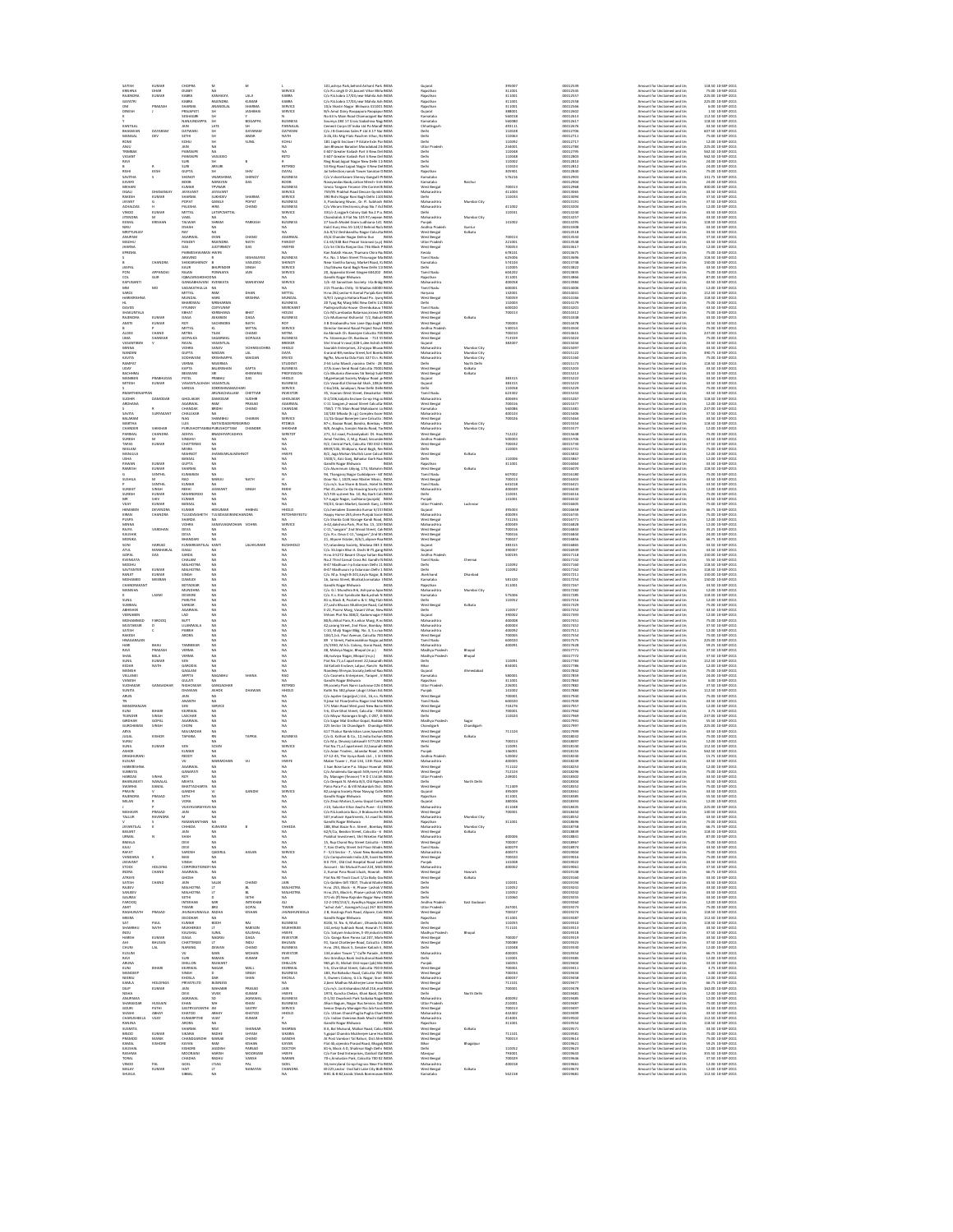| SHANTA<br>SURINDER<br><b>MADHU</b><br>.<br>Kajendr<br>ROEPALBEN<br><b>DURGESH</b><br>HISCOPE<br>GEETA<br>SUSHI<br>ARVING                                                                                                                                                                                                                                                                                                                                                                                                                                | $\ddot{\rm cm}$<br>KUMA  | KUMARIAIN<br>JAIN<br>KHAITAN<br>JAIN<br>TIWARI | <b>BSIAN</b><br>AK<br>SITA<br>MAL<br>rc | iain<br>Ram<br>CHAND<br>TIWARI  | BUSINESS<br>STUDENT<br>KHAITAN<br>JAIN<br>HWIFE | C/o Diamand Rubber Co. 2 rehmat MINDIA<br>Co Diamand Rubber Co. 2, rehmat MINDIA<br>Club Town, block-10, flat-if 2nd Floor, INDIA<br>Club Town, block-10, flat-if 2nd Floor, INDIA<br>Club Jinendra Kumar Chandra Kumar 2NDIA<br>Century Enka Ltd. 9, Water Loo StreetNDIA | Delhi<br>Delhi<br>West Bengal<br>West Bengal<br>West Bengal             | Kolkata                   | 110006<br>10006<br>700003  | 00019684<br>00019685<br>00019702<br>00019720<br>00019762 | Amount for Unclaimed and Un<br>Amount for Unclaimed and University<br>Amount for Unclaimed and University<br>Amount for Unclaimed and University<br>Amount for Unclaimed and Un | 6.00 10-SEP-2011<br>6.00 10-SEP-2011<br>6.00 10-SEP-2011<br>43.50 10-SEP-2011<br>6.00 10-SEP-2011                                                                                                                                                                                                                                                                                                                                                                                                                                                                                                                                                           |
|---------------------------------------------------------------------------------------------------------------------------------------------------------------------------------------------------------------------------------------------------------------------------------------------------------------------------------------------------------------------------------------------------------------------------------------------------------------------------------------------------------------------------------------------------------|--------------------------|------------------------------------------------|-----------------------------------------|---------------------------------|-------------------------------------------------|----------------------------------------------------------------------------------------------------------------------------------------------------------------------------------------------------------------------------------------------------------------------------|-------------------------------------------------------------------------|---------------------------|----------------------------|----------------------------------------------------------|---------------------------------------------------------------------------------------------------------------------------------------------------------------------------------|-------------------------------------------------------------------------------------------------------------------------------------------------------------------------------------------------------------------------------------------------------------------------------------------------------------------------------------------------------------------------------------------------------------------------------------------------------------------------------------------------------------------------------------------------------------------------------------------------------------------------------------------------------------|
|                                                                                                                                                                                                                                                                                                                                                                                                                                                                                                                                                         | KUMAR                    | SHARMA<br>SONI                                 | RAM<br>MK                               | NATH<br>sow                     | SERVICE<br>HHOLD                                | lii/104,dharampura Colony, Batala -diINDIA<br>N-36, Panch Shila Park New Delhi - 13NDM                                                                                                                                                                                     | Punjab<br>Delhi                                                         |                           | 143505<br>110017           | 00019768<br>00019783                                     | Amount for Unclaimed and Un<br>Amount for Unclaimed and Un                                                                                                                      | 43.50 10-SEP-2011<br>43.50 10-SEP-2011                                                                                                                                                                                                                                                                                                                                                                                                                                                                                                                                                                                                                      |
|                                                                                                                                                                                                                                                                                                                                                                                                                                                                                                                                                         | <b>PANDI BANK</b>        | BAWEJA<br>KONDE                                | BR<br>PANDL                             | BAWEJA<br>KONDE                 |                                                 |                                                                                                                                                                                                                                                                            | .<br>Delhi<br>Maharashtri                                               |                           | 110016<br>411002           | 00019795<br>00019802                                     | Amount for Unclaimed and Un<br>Amount for Unclaimed and Un                                                                                                                      | 75.00 10-SEP-2011<br>12.00 10-SEP-2011                                                                                                                                                                                                                                                                                                                                                                                                                                                                                                                                                                                                                      |
|                                                                                                                                                                                                                                                                                                                                                                                                                                                                                                                                                         | BABISLAL                 | ADAN                                           | BABU<br>NAND                            | LAL<br>KISHOR                   | SERVICE<br>SERVICE<br>STUDY                     | State Bank Of India N.c.ez.t.campus NNDIA<br>63, Shukrawar Path New Phule MarkeNDIA<br>"senal" Near Calico Dome Relife Road INDIA<br>Flat No.10, B.d.a. Complex Barelly - 2NDIA                                                                                            | Gujarat<br>Uttar Pradesi                                                |                           | 380001<br>243005           | 00019803                                                 | Amount for Unclaimed and Un<br>Amount for Unclaimed and Un                                                                                                                      | 43.50 10-SEP-2011<br>43.50 10-SEP-2011                                                                                                                                                                                                                                                                                                                                                                                                                                                                                                                                                                                                                      |
|                                                                                                                                                                                                                                                                                                                                                                                                                                                                                                                                                         | <b>INVESTMENT</b>        | BAWEU<br>PVTLTD                                | COMPANY                                 |                                 | BAWEN<br>NA.                                    | 198/15, Ramesh Market East Of Kaila/NDIA                                                                                                                                                                                                                                   | Delhi                                                                   |                           | 110065                     | 00019813<br>00019821                                     | Amount for Unclaimed and Un                                                                                                                                                     | 43.50 10-SEP-2011                                                                                                                                                                                                                                                                                                                                                                                                                                                                                                                                                                                                                                           |
|                                                                                                                                                                                                                                                                                                                                                                                                                                                                                                                                                         | BALDEV<br>KUMAR          | MEHTA<br><b>AGAINMAI</b>                       | BALDEV<br>PRAKASE                       | MEHTA<br>CHANDRA                | HWIFE<br>AGARWA                                 | 32. Gautam Apartments Juhu Road, SINDIA<br>5. Madan Chatteriee Lane 3rd Floor CINDIA                                                                                                                                                                                       | Maharashtra<br>West Bengal                                              |                           | 400054<br>700007           | 00019831<br>00019840                                     | Amount for Unclaimed and Un<br>Amount for Unclaimed and Un                                                                                                                      | 12.00 10-SEP-2011<br>43.50 10-SEP-2011                                                                                                                                                                                                                                                                                                                                                                                                                                                                                                                                                                                                                      |
|                                                                                                                                                                                                                                                                                                                                                                                                                                                                                                                                                         |                          | PAREICH                                        | <b>IAGDISK</b>                          | PRASAD<br>GAMAST                | PAREEK<br>SERVICE                               | 3, Wear Mandawa House Jalupura CoriNDIA<br>Fiat No.411, ib Officers Ors.no.14 SeliNDIA<br>E-77, Utkarsh Reserve Bank Staff ColoINDIA                                                                                                                                       | Rajastha<br>West Bengal                                                 |                           | 302001<br>700031           | 00019860                                                 | Amount for Unclaimed and Un                                                                                                                                                     | 43.50 10-SEP-2011                                                                                                                                                                                                                                                                                                                                                                                                                                                                                                                                                                                                                                           |
| SANGITA<br>RAJEEV                                                                                                                                                                                                                                                                                                                                                                                                                                                                                                                                       |                          | PADMANA<br>GANDHI<br>SURI                      | <b>JAYESH</b><br>RAVI                   | KUMAJ<br>SURI                   | GANDHI<br><b>BUSINESS</b>                       | 53, Ring Road Lajpat Nagar Iii New DeNDIA                                                                                                                                                                                                                                  | Gujarat<br>Delhi                                                        | North Delhi               | 380027                     | 00019882<br>00019909<br>00019390                         | Amount for Unclaimed and Un<br>Amount for Unclaimed and Un<br>Amount for Unclaimed and Un                                                                                       | 37.50 10-SEP-2011<br>43.50 10-SEP-2011<br>66.75 10-SEP-2011                                                                                                                                                                                                                                                                                                                                                                                                                                                                                                                                                                                                 |
| JAGOISH<br>SHAILESH                                                                                                                                                                                                                                                                                                                                                                                                                                                                                                                                     | VASANTLAI                | SHAH<br>DALA                                   | SHANTILAI<br>VASANT                     | LAL.                            | <b>INVESTOR</b><br>DALAL                        | 134, Ghanchis Pole Manek Chowk AhINDIA<br>Gyan Deep 405/b 5th Carter Road BoINDIA                                                                                                                                                                                          | Guianat<br>Maharashtra                                                  |                           | 380001<br>400066           | 00020044<br>00020059                                     | Amount for Unclaimed and Un<br>Amount for Unclaimed and Un                                                                                                                      | 43.50 10-SEP-2011<br>43.50 10-SEP-2011                                                                                                                                                                                                                                                                                                                                                                                                                                                                                                                                                                                                                      |
| MANGALI                                                                                                                                                                                                                                                                                                                                                                                                                                                                                                                                                 |                          | MOORTHY                                        |                                         | MOORTH                          | SERVICE                                         | Flat No.2, gayatri Building KarumarianINDIA                                                                                                                                                                                                                                | West Bengal                                                             |                           | 700013                     | 00020080                                                 | Amount for Unclaimed and Un                                                                                                                                                     | 43.50 10-SEP-2011                                                                                                                                                                                                                                                                                                                                                                                                                                                                                                                                                                                                                                           |
| <b>RAJÉEV</b><br>NAINMAL                                                                                                                                                                                                                                                                                                                                                                                                                                                                                                                                | KASHINAT                 | VAIDYA<br>AIN                                  | LATERS<br>SHANTI                        |                                 | VAIDYA<br>JAIN                                  | C/o.bengal Peerless Housing DevelopsNDIA<br>Shanti Lal Punam Chand P.o ShorapusNDIA                                                                                                                                                                                        | West Bengal<br>West Bengal                                              |                           | 70001<br>700013            | 00020151<br>00020161                                     | Amount for Unclaimed and Un<br>Amount for Unclaimed and Un                                                                                                                      | 12.00 10-SEP-2011<br>43.50 10-SEP-2011                                                                                                                                                                                                                                                                                                                                                                                                                                                                                                                                                                                                                      |
| DANKINEEDU<br>NISHI                                                                                                                                                                                                                                                                                                                                                                                                                                                                                                                                     |                          | PRASAD<br>PANDEY                               | DHANUNJAYA<br>UPENDRA                   | RAD<br>NATH                     | <b>BUSINESS</b><br>PANDEY                       | 202 lind Floor, amrutha Estates HimayNDIA<br>C/o Premier Industrial 116, Ripon StreNDIA                                                                                                                                                                                    | Andhra Pradesi<br>West Bengal                                           |                           | 500029<br>700016           | 00020164<br>00020174                                     | Amount for Unclaimed and Un<br>Amount for Unclaimed and Un                                                                                                                      | 118.50 10-SEP-2011<br>43.50 10-SEP-2011                                                                                                                                                                                                                                                                                                                                                                                                                                                                                                                                                                                                                     |
| SHYAM                                                                                                                                                                                                                                                                                                                                                                                                                                                                                                                                                   | SUNDER<br>PRASAADA       | DAGA                                           | HANUMAN                                 | DAS                             | DAGA                                            | 19. Jadulal Mullick Road 4th Floor CalNDIA                                                                                                                                                                                                                                 | West Beneal                                                             | East Goda                 | 700006                     | 00020185<br>ernsnnn                                      | Amount for Unclaimed and Un                                                                                                                                                     | 435010592011                                                                                                                                                                                                                                                                                                                                                                                                                                                                                                                                                                                                                                                |
| ANUPAMA                                                                                                                                                                                                                                                                                                                                                                                                                                                                                                                                                 |                          | NAO<br>SUBRAMAN<br>AGARWAL                     | SR                                      | nnear<br>RAJEEV                 | <b>BAMA</b><br>RAMA<br>AGARWAL                  | Co V. ballah 8-2-293/174/1/6c, B.n.relNDIA<br>10,chintjalamman Koll Street, PammaNDIA<br>A-247,2nd Floor, Sector-19, Noida (u.JNDIA                                                                                                                                        | Andhra Prades<br>Tamil Nadu<br><b>Uttar Pradesh</b>                     |                           | 600075<br>201301           | 00020212                                                 | Amount for Unclaimed and University<br>Amount for Unclaimed and University<br>Amount for Unclaimed and University                                                               | 48.50 10:56P-2011<br>112.50 10:56P-2011<br>75.00 10:56P-2011                                                                                                                                                                                                                                                                                                                                                                                                                                                                                                                                                                                                |
| MADHUR                                                                                                                                                                                                                                                                                                                                                                                                                                                                                                                                                  |                          | <b>TANDON</b>                                  | <b><i>RAJENDRA</i></b>                  | KUMAI                           | TANDON                                          | Room No.110, Top Floor Moti Buildin/NDIA<br>C/o Fair Deal Enterprises Oakhall OakINDIA                                                                                                                                                                                     | <b>Uttar Pradesh</b>                                                    |                           | 208001                     | 00020243                                                 | Amount for Unclaimed and Un                                                                                                                                                     | 43.50 10-SEP-2011                                                                                                                                                                                                                                                                                                                                                                                                                                                                                                                                                                                                                                           |
| RASHMA                                                                                                                                                                                                                                                                                                                                                                                                                                                                                                                                                  | VIJAYA                   | MOORJANI<br><b>SWARDOP</b>                     | NA<br>w                                 | COPI                            | NA.<br>NATH                                     | 21. Vikas Plot 566, S.t. Road ChemburNDIA                                                                                                                                                                                                                                  | Manipur<br>Maharashtra                                                  | Mumbai City               | 793001                     | 00020248<br>00020257                                     | Amount for Unclaimed and Un<br>Amount for Unclaimed and Un                                                                                                                      | 118.50 10-SEP-2011<br>112.50 10-SEP-2011                                                                                                                                                                                                                                                                                                                                                                                                                                                                                                                                                                                                                    |
| RAJÉÉV<br>AMRISH                                                                                                                                                                                                                                                                                                                                                                                                                                                                                                                                        | <b>MARMADA</b>           | SHANG<br>GUPTA<br>BANSAI<br>GUIDI              | RC<br>JAMNADAS                          | <b>GUPTA</b><br>JIWABH          | SERVICE<br>GOHIL<br>BANSAL                      | 21, visas PIDS 500, S.C. ROMO LINIFIDUMINA<br>C/O Rajeev Ramesh Chandra Gupta PMRDIA<br>84, Nagdewi Cross Lane Ground Floor INDIA<br>Xx-1187, Krishna Nagar Near Arti LudINDIA<br>93,prasad Vihar, Ja.w.h.o.colony) VillaJNDIA                                             | Gujarat<br>Maharashtra                                                  | Kheda<br>Mumbai City      |                            | 00020268<br>00020305                                     | Amount for Unclaimed and Un<br>Amount for Unclaimed and Un                                                                                                                      | 12.00 10-SEP-2011<br>43.50 10-SEP-2011                                                                                                                                                                                                                                                                                                                                                                                                                                                                                                                                                                                                                      |
| AMKIGH<br>SURJIT<br>SUDERSI                                                                                                                                                                                                                                                                                                                                                                                                                                                                                                                             | KUMAR                    | SINGH                                          | GIAN<br>TSINGH                          | CHAND                           | NA.                                             |                                                                                                                                                                                                                                                                            | Andhra Prades<br>Uttar Pradesh                                          | Krishna                   | 247664                     | 0002031<br>00020352                                      | Amount for Unclaimed and Un<br>Amount for Unclaimed and Un                                                                                                                      | 12.00 10-SEP-2011<br>75.00 10-SEP-2011                                                                                                                                                                                                                                                                                                                                                                                                                                                                                                                                                                                                                      |
| SAURABH<br>BHAVNA                                                                                                                                                                                                                                                                                                                                                                                                                                                                                                                                       | NIKUNJ                   | KHEMKA<br>SHASTRI                              | PAWAN<br>NIKUNJ                         | KUMAI                           | KHEMKA<br>SHANKAR                               | 1/af, Bidhan Nasar B.a.r.c. Vec CenterINDIA                                                                                                                                                                                                                                | West Bengal<br>Maharashtr                                               |                           | 700064<br>400086           | 00020395<br>00020396                                     | Amount for Unclaimed and Un<br>Amount for Unclaimed and Un                                                                                                                      | 12.00 10-SEP-2011<br>435010-99-2011                                                                                                                                                                                                                                                                                                                                                                                                                                                                                                                                                                                                                         |
| NEELAN<br>POOJA                                                                                                                                                                                                                                                                                                                                                                                                                                                                                                                                         |                          | SHAH<br>.<br>SINGE                             | <b>SUKETU</b>                           | PREM<br>SHAH                    | HHOLD<br>einnin                                 | .<br>Flat No.7, Paresh Bhavan Saainam NaINDIA<br>14/15. Shobhana Bulidine 2nd Floor. INDIA                                                                                                                                                                                 | Maharashtra<br>Delhi                                                    |                           | 421301<br>110017           | 00020397<br>00020446                                     | Amount for Unclaimed and Un                                                                                                                                                     | 12.00 10-SEP-2011<br>118.50 10-SEP-2011                                                                                                                                                                                                                                                                                                                                                                                                                                                                                                                                                                                                                     |
| ARUN<br>PRADIP                                                                                                                                                                                                                                                                                                                                                                                                                                                                                                                                          | KUMAR                    | VGLPTA                                         | VISHWA<br>RAM                           | SINGH<br>NATH<br>NATH           | PRASAD                                          | Fig. No.1707, Block-17 Sector - 3, PulNDIA<br>C/o Dr.r.chandrakar 5-2, janta QuarterNDIA<br>E-120, House No.11 Srirang H. SocietyNDIA                                                                                                                                      | Chhattisgarh<br>Maharashtra                                             |                           | 491001                     | 00020456<br>00020464                                     | Amount for Unclaimed and Un<br>Amount for Unclaimed and University<br>Amount for Unclaimed and University                                                                       | 55.50 10-SEP-2011<br>112.50 10-SEP-2011                                                                                                                                                                                                                                                                                                                                                                                                                                                                                                                                                                                                                     |
|                                                                                                                                                                                                                                                                                                                                                                                                                                                                                                                                                         |                          | PAI<br>AGGARWAL                                | ĠК                                      | <b>AGGARWA</b>                  | PАI<br>SERVICE                                  | 76/5605/6, Reghar Pura Karol Bagh NINDIA                                                                                                                                                                                                                                   | Delhi                                                                   |                           | 400601<br>110005           | 00020465                                                 | Amount for Unclaimed and Un                                                                                                                                                     | 12.00 10-SEP-2011                                                                                                                                                                                                                                                                                                                                                                                                                                                                                                                                                                                                                                           |
| PREAM<br><b>WALTER</b>                                                                                                                                                                                                                                                                                                                                                                                                                                                                                                                                  | PRAKASH                  | PATAWARI<br>HEGAN                              | CHATTER<br>jа.                          | SINGH<br>HEGAN                  | PATAWARI<br>SERVICE                             | .<br>905, Ratan Park Adajan Patia Surat - 3NDIA<br>Medical Officer S.r.p.f. Gr.vii Nadiad- 1NDIA                                                                                                                                                                           | Guiarat<br>Guiarat                                                      |                           | 395009<br>387001           | 00020491<br>00020519                                     | .<br>Amount for Unclaimed and Un<br>Amount for Unclaimed and Un                                                                                                                 | 43.50 10-SEP-2011<br>118.50 10-SEP-2011                                                                                                                                                                                                                                                                                                                                                                                                                                                                                                                                                                                                                     |
| BAJRANO                                                                                                                                                                                                                                                                                                                                                                                                                                                                                                                                                 | KUMA                     | SHARMA                                         | MAI IRAM                                | SHARM                           | <b>BUSINESS</b>                                 | Ge-8, Janata Market Gole Bazar P.o. XINDIA                                                                                                                                                                                                                                 | West Bengal                                                             |                           | 721301<br>311001           | 00020540<br>00020551                                     | Amount for Unclaimed and Un                                                                                                                                                     | 43.50 10-SEP-2011                                                                                                                                                                                                                                                                                                                                                                                                                                                                                                                                                                                                                                           |
| P <i>awa</i> n<br>Sabita<br>TM                                                                                                                                                                                                                                                                                                                                                                                                                                                                                                                          |                          | MANSINGHI<br>BISWAS<br><b>USHA</b>             | MANOHA!<br>GOPI<br>NA                   | LAL<br>BALLABE                  | MANSINGHK/<br>BISWAS                            | C/o.-manohar Lal Mansinghka Dayan/NDIA<br>Flat No.c/11/3 Ectp Phase-iv CalcuttaINDIA                                                                                                                                                                                       | Rajasthan<br>West Bengal<br>Rajasthar                                   |                           | 700078<br>311001           | 00020555<br>00020589                                     | Amount for Unclaimed and Un<br>Amount for Unclaimed and Un<br>Amount for Unclaimed and Un                                                                                       | 4.50 10-SEP-2011<br>43.50 10-SEP-2011<br>43.50 10-SEP-2011                                                                                                                                                                                                                                                                                                                                                                                                                                                                                                                                                                                                  |
| SUBIR                                                                                                                                                                                                                                                                                                                                                                                                                                                                                                                                                   | KUMAR                    | DAS                                            | $_{\alpha}$                             | DAS                             | NA<br>SERVICE                                   | Gandhi Nagar Bhilwara (NDIA)<br>107, U.m. Road Ligh-1, Block-4 Flat-34NDIA                                                                                                                                                                                                 | West Bengal                                                             | Kolkata                   |                            | 00020615                                                 | Amount for Unclaimed and Un                                                                                                                                                     | 37.50 10-SEP-2011                                                                                                                                                                                                                                                                                                                                                                                                                                                                                                                                                                                                                                           |
| REKHA<br>WINDE                                                                                                                                                                                                                                                                                                                                                                                                                                                                                                                                          |                          | BHARGAVA                                       | AK                                      |                                 | BHARGAVA<br>SINGH<br>SERVICE                    | 2-30 around Floor. Hauz Khas New DeNDIA                                                                                                                                                                                                                                    | Delhi<br>NA<br>Uttar Pradesh                                            | NA.                       | 110016                     | 00020630<br>reansner                                     | Amount for Unclaimed and Un                                                                                                                                                     | 43.50 10-SEP-2011                                                                                                                                                                                                                                                                                                                                                                                                                                                                                                                                                                                                                                           |
| WADH<br>PATEL                                                                                                                                                                                                                                                                                                                                                                                                                                                                                                                                           | <b>UMA</b><br>HARMAN     | AHLUWALIA<br>SINGH<br>MAHUBHAI                 | AN<br>MANPHOOL<br>MAN<br>MANE           | SINGH                           | BHAI                                            | 25. Lugarda Society, Gurukul Road, med Gentillo<br>25. Lugarda Society, Gurukul Road, med GANDA<br>3-ae t-44, Obra Colony Obra - SonebhINDIA<br>M/s Patel Hira Bhai Ichha Bhai 36, AnINDIA                                                                                 | Gujarat                                                                 |                           | 231219<br>388540           | 002054<br>00020656                                       | Amount for Unclaimed and University<br>Amount for Unclaimed and University<br>Amount for Unclaimed and University                                                               | 75.00 10-SEP-2011<br>12.00 10-SEP-2011<br>43.50 10-SEP-2011                                                                                                                                                                                                                                                                                                                                                                                                                                                                                                                                                                                                 |
| KNANAND<br>ZERIN                                                                                                                                                                                                                                                                                                                                                                                                                                                                                                                                        | HOM                      | PATEL                                          | LATE<br>HOM                             | LAXMI<br>DPATEL                 | NARYAN<br><b>BUSNINESS</b>                      | 232 Dpa Comercial Complex-1 JhandeNDIA<br>Hill View Is Floor Flat No.6,4th GoothINDIA                                                                                                                                                                                      | Delhi<br>Maharashtra                                                    |                           | 110055<br>400058           | 00020661<br>00020668                                     | Amount for Unclaimed and Un<br>Amount for Unclaimed and Un                                                                                                                      | 75.00 10-SEP-2011<br>43.50 10-SEP-2011                                                                                                                                                                                                                                                                                                                                                                                                                                                                                                                                                                                                                      |
| RAMESH                                                                                                                                                                                                                                                                                                                                                                                                                                                                                                                                                  | KUMAR                    | GOYAL                                          | RPGOYAL                                 |                                 | <b>BUSINESS</b>                                 | 4-113 Ninmal Market Dower House ReNTHA                                                                                                                                                                                                                                     | Orissa                                                                  |                           | 769001<br>sonone           | 00020681                                                 | Amount for Unclaimed and Un                                                                                                                                                     | 11850-105F0-2011                                                                                                                                                                                                                                                                                                                                                                                                                                                                                                                                                                                                                                            |
| <b>MAKESH</b><br>MOHAN                                                                                                                                                                                                                                                                                                                                                                                                                                                                                                                                  | KUMAR<br>LAL             | .<br>Gularma<br>Gularch                        | NARESH<br>GULABO                        | ò                               | BUSINESS<br>JHAVERI                             | Piaz No.8, central Renwer Apartment 2NDIA<br>C/o.ntin M.Jhaveri, 235, aadinath SociNDIA<br>B-7/1 Sunflag Colory P.o Bhandara RdNDIA<br>C/o K.vrijlal Parkikh &.co., Vrajesh GatNDIA                                                                                        | Maharashtra<br>Gujarat                                                  |                           | 390022                     | 00020700<br>00020704                                     | Amount for Unclaimed and Un<br>Amount for Unclaimed and Un                                                                                                                      | 75.00 10-SEP-2011<br>118.50 10-SEP-2011                                                                                                                                                                                                                                                                                                                                                                                                                                                                                                                                                                                                                     |
| MANJU<br>PARIKH                                                                                                                                                                                                                                                                                                                                                                                                                                                                                                                                         | BHARAT                   | MAITHANI<br>KUMARK                             | KAMAL<br>KANAIYALA                      | NAND<br>VPARKE                  | HWIFE<br>BUSINESS                               |                                                                                                                                                                                                                                                                            | Maharashtra<br>Gujarat                                                  |                           | 441905<br>388001           | 00020724<br>00020742                                     | Amount for Unclaimed and Un<br>Amount for Unclaimed and Un                                                                                                                      | 37.50 10-SEP-2011<br>12.00 10-SEP-2011                                                                                                                                                                                                                                                                                                                                                                                                                                                                                                                                                                                                                      |
| RAKESH<br><b>SUSHIL</b>                                                                                                                                                                                                                                                                                                                                                                                                                                                                                                                                 | <b>BAVINDRA</b><br>KUMAR | AGARWAL<br><b>MAHIPAL</b>                      | RAVINDRA<br>LATE                        | M<br>DEOKI                      | <b>AGA/IWA)</b><br>NANAN                        | Sadar Bazar Paratwada-444 805 INDIA<br>Asha Manhinal 66/1 N s rand Rehala INDIA                                                                                                                                                                                            | Maharashtra                                                             | Kolkata                   | 444805                     | 00020743<br>00020751                                     | Amount for Unclaimed and Un<br>Amount for Unclaimed and Un                                                                                                                      | 12.00 10-SEP-2011<br>12.00 10-SEP-2011                                                                                                                                                                                                                                                                                                                                                                                                                                                                                                                                                                                                                      |
| DIVYA<br><b>RAJESH</b>                                                                                                                                                                                                                                                                                                                                                                                                                                                                                                                                  | KUMA                     | SING<br><b>CHATA</b>                           | PRAVEEN<br>KISHOR                       | SING                            | HWIFE<br><br>KHAITAN                            | 1-163 Viram Khand Gomti Nanar LucriNDIA                                                                                                                                                                                                                                    | West Bengal<br>Uttar Pradesh                                            | Viranas                   | 700003                     | 00020755<br>00020770                                     | Amount for Unclaimed and Un<br>Amount for Unclaimed and Un                                                                                                                      | 12.00.10.5ER.2011<br>43.50 10-SEP-2011                                                                                                                                                                                                                                                                                                                                                                                                                                                                                                                                                                                                                      |
| MANMOHA<br>SCSINHA                                                                                                                                                                                                                                                                                                                                                                                                                                                                                                                                      | LAL                      | RATHI                                          | BADRI<br>BPSINHA                        | LAL<br>DAS                      | RATHI<br>SERIVCE                                | 24/25 Rup Chand Roy Street 3rd FlootNDIA<br>C/o Rajesh & Compray 2 maharshi DeNDIA<br>Block 6 Flat No.2 Anard Vihar L.I Rai INDIA                                                                                                                                          | West Bengal<br>West Bengal<br>Chhattisgarh                              | Kolkata                   |                            | 00020771<br>00020798                                     | Amount for Unclaimed and University<br>Amount for Unclaimed and University<br>Amount for Unclaimed and University                                                               | 12.00 10-SEP-2011<br>12.00 10-SEP-2011                                                                                                                                                                                                                                                                                                                                                                                                                                                                                                                                                                                                                      |
| RASHMI                                                                                                                                                                                                                                                                                                                                                                                                                                                                                                                                                  |                          | SINGHANIA                                      | VINOD                                   | SINGHANIA                       | HWIFE                                           | C/o G.d Singhania P.o Akaltara Dist.bitNDIA                                                                                                                                                                                                                                | Chhattisgarh                                                            | Durg                      | 495552                     | 00020805                                                 | Amount for Unclaimed and Un                                                                                                                                                     | 75.00 10-SEP-2011                                                                                                                                                                                                                                                                                                                                                                                                                                                                                                                                                                                                                                           |
| PRATIMA<br>A<br>SOMA                                                                                                                                                                                                                                                                                                                                                                                                                                                                                                                                    |                          | <b>JOSHI</b><br>BHATTACHARYA                   | NADHUT<br><b>BKBHATTACHARY</b>          |                                 | <b>JOSHI</b><br>Hwife                           | C/o.a.s.joshi Sr.engr.o & M D6-7,gipcIINDIA<br>C/o.sh.r.g.devnath P.o.-chawhati,blocINDIA                                                                                                                                                                                  | Gujarat<br>West Bengal                                                  |                           | 394110<br>743358           | 00020813<br>00020818                                     | .<br>Amount for Unclaimed and Un<br>Amount for Unclaimed and Un                                                                                                                 | 118.50 10-SEP-2011<br>112.50 10-SEP-2011                                                                                                                                                                                                                                                                                                                                                                                                                                                                                                                                                                                                                    |
| PRAMOC                                                                                                                                                                                                                                                                                                                                                                                                                                                                                                                                                  |                          |                                                | SIDNIVAS                                | CHOWDHR                         | sexvice                                         | 15 C Shan Mugarayan Street Washer INDIA<br>F4/c2,muri Vihar Gogol Margao Goa INDIA<br>16/2g/1a Doverterrace Calcutta 7000INDIA                                                                                                                                             | <b>Tamil Nady</b>                                                       |                           | 600021<br>403601           | 0002082                                                  | Amount for Unclaimed and Un                                                                                                                                                     | 75.00 10 SEP-2011                                                                                                                                                                                                                                                                                                                                                                                                                                                                                                                                                                                                                                           |
| <b>JRTHAPAI</b><br>KARTICK<br><b>URVASHI</b>                                                                                                                                                                                                                                                                                                                                                                                                                                                                                                            | <b>BAJENDRA</b>          | MAHATO<br><b>JANI</b>                          | NAUBATRA<br>MAHADEV<br><b>RAJENDRA</b>  | THAPAR<br>MAHATO<br><b>JANI</b> | BUSINESS<br>BUSINESS<br>CLOHH                   | 1688-b Near Dhenukrupa Sardar NagiNDIA                                                                                                                                                                                                                                     | Goa<br>West Bengal<br>Gujarat                                           |                           | 700019<br>364001           | 00020859<br>00020864<br>00020914                         | Amount for Unclaimed and Un<br>Amount for Unclaimed and Un<br>Amount for Unclaimed and Un                                                                                       | 59.25 10-SEP-2011<br>43.50 10-SEP-2011<br>43.50 10-SEP-2011                                                                                                                                                                                                                                                                                                                                                                                                                                                                                                                                                                                                 |
| SEETHARA                                                                                                                                                                                                                                                                                                                                                                                                                                                                                                                                                |                          |                                                | SURAIAH                                 |                                 | AGRICULTUR                                      | Paras Agro Products, shardi Nagar M.HNDIA                                                                                                                                                                                                                                  | West Bengal                                                             |                           | 700013                     | 00020923                                                 | Amount for Unclaimed and Un                                                                                                                                                     | 43.50 10-SEP-2011                                                                                                                                                                                                                                                                                                                                                                                                                                                                                                                                                                                                                                           |
| MAMTA<br>ASHOR                                                                                                                                                                                                                                                                                                                                                                                                                                                                                                                                          | peys                     | <b>AIODIA</b><br>SARAOGI<br>VAIDYALIN          | SAJAN<br>BABULA<br>CVCHIDJ              | KUMAR<br>SARADG                 | <b>JAJODIA</b><br><b>BUSINESS</b>               | 137 Bangaur Aveneu,c-block 2nd FlochUDIA                                                                                                                                                                                                                                   | West Bengal<br>.<br>Nest Bengal<br>Nest Bengal                          |                           | 700055<br>mm               | 00020923<br>nonzosa                                      | Amount for Unclaimed and Un                                                                                                                                                     | 43.50 10-SEP-2011                                                                                                                                                                                                                                                                                                                                                                                                                                                                                                                                                                                                                                           |
| <b>SUSHILA</b>                                                                                                                                                                                                                                                                                                                                                                                                                                                                                                                                          | DEVI                     | DAD                                            | OM                                      | PRAKASE                         | SERVICE<br>DAD                                  | 18/1 M.d.road 5th Floor Rno.83 CalcuNDIA<br>Southend Store 190-b Rash Behari AvINDIA<br>C/o O.p Dad & Co. (c.a.) Balaji CompleNDIA                                                                                                                                         | Rajasthar                                                               |                           | mme<br>311001              | 002015<br>00020967                                       | Amount for Unclaimed and University<br>Amount for Unclaimed and University<br>Amount for Unclaimed and University                                                               | 43.50 10-SEP-2011<br>43.50 10-SEP-2011<br>37.50 10-SEP-2011                                                                                                                                                                                                                                                                                                                                                                                                                                                                                                                                                                                                 |
| RAJIV<br>LALIT                                                                                                                                                                                                                                                                                                                                                                                                                                                                                                                                          | BABULAI                  | <b>GUPTA</b><br>SHAH                           | OM<br><b>BABULAL</b>                    | PRAKASH                         | <b>GUPTA</b><br>SHAH                            | H.no.21, behind Sumerchand & Sons RNDIA<br>K/10,ganesh Appartment, Near SutherNDIA                                                                                                                                                                                         | <b>Uttar Pradesh</b><br>Gujarat                                         |                           | 247667<br>382352           | 00020968<br>00021014                                     | Amount for Unclaimed and Un<br>Amount for Unclaimed and Un                                                                                                                      | 237.00 10-SEP-2011<br>43.50 10-SEP-2011                                                                                                                                                                                                                                                                                                                                                                                                                                                                                                                                                                                                                     |
| VINTI                                                                                                                                                                                                                                                                                                                                                                                                                                                                                                                                                   | NANDAR                   | KAPOOR                                         | VIRENDRA                                | KAPOR                           | SERVICE                                         | M/s Keroor Medical Stores.hospital RINDIA                                                                                                                                                                                                                                  | Uttar Pradesh                                                           |                           | 262701                     | 00021043                                                 | Amount for Unclaimed and Un                                                                                                                                                     | 37.50 10-SEP-2011                                                                                                                                                                                                                                                                                                                                                                                                                                                                                                                                                                                                                                           |
| SIVA<br>MAHÉNDIK                                                                                                                                                                                                                                                                                                                                                                                                                                                                                                                                        |                          | <mark>gupta</mark><br>Bagrodia                 | ip<br>Ram                               | GUPTA<br>NIBANIA                | HHOLD<br>BAGRODU                                | mps names and material Hall 40, South Civil INDIA<br>6/b Jagabandhu Medak Road CalcuttINDIA<br>Ram Bhat's Compound Kunji Bettu, LHNDIA<br>Sallasree,14 Vivekananda Sarari SodeNDIA<br>Sallasree,14 Vivekananda Sarari SodeNDIA                                             | Uttar Pradesh<br>West Bengal                                            |                           | zonos                      | 00021057<br>00021071                                     | Amount for Unclaimed and Un<br>Amount for Unclaimed and Un                                                                                                                      | 43.50 10-SEP-2011<br>37.50 10-SEP-2011                                                                                                                                                                                                                                                                                                                                                                                                                                                                                                                                                                                                                      |
| LATHA<br>LAXMI                                                                                                                                                                                                                                                                                                                                                                                                                                                                                                                                          | RAN                      | KONI<br>BISVIVAS                               | UMA<br>LATE                             | ASIT                            | SHANKAR<br>KUMAR                                |                                                                                                                                                                                                                                                                            | Kamataka<br><b>Bihar</b>                                                |                           | 576102                     | 0002108<br>00021126                                      | Amount for Unclaimed and Un<br>Amount for Unclaimed and Un                                                                                                                      | 43.50 10-SEP-2011<br>37.50 10-SEP-2011                                                                                                                                                                                                                                                                                                                                                                                                                                                                                                                                                                                                                      |
| GAUTAM<br>SHOBHA                                                                                                                                                                                                                                                                                                                                                                                                                                                                                                                                        |                          | <b>BHATTACHA</b><br>TANTI                      | JOBHATTACHARYY/<br>DTANTI               |                                 | SERVICE<br>HWIFE                                | Assistant Manager (fnd) Foundry MetINDIA<br>C/o J.k.sinha West Church Road GovaINDIA                                                                                                                                                                                       | West Bengal<br><b>Jharkhand</b>                                         |                           | 713343<br>823001           | 00021146<br>00021156                                     | Amount for Unclaimed and Un<br>Amount for Unclaimed and Un                                                                                                                      | 75.00 10-SEP-2011<br>43.50 10-SEP-2011                                                                                                                                                                                                                                                                                                                                                                                                                                                                                                                                                                                                                      |
| <b>ANUROOPA</b><br>SAROJ                                                                                                                                                                                                                                                                                                                                                                                                                                                                                                                                | KUMA                     | MUKHERJEE<br>SAHU                              | LATE                                    | AKMUKHERJER<br>PRASAD           | SOCWORKER                                       | C/o Bharati Navak.corporation Bank RNDIA                                                                                                                                                                                                                                   | Kamataka                                                                |                           | 560001<br>700013           | 00021176<br>00021187                                     | Amount for Unclaimed and Un<br>Amount for Unclaimed and Un                                                                                                                      | 118.50 10-SEP-2011<br>118.50 10-SEP-2011                                                                                                                                                                                                                                                                                                                                                                                                                                                                                                                                                                                                                    |
| <b>RAFILIDDI</b>                                                                                                                                                                                                                                                                                                                                                                                                                                                                                                                                        |                          |                                                | NAZIRUDDIN<br>CHANDRAGUP!               |                                 | SAHU<br>RETIRED<br>SERVICE                      | C/o Mihiya Kumar Sahu Bikram NagariNDIA<br>14-879/53,gandhi Nagar Hyderabad INDIA<br>C/o C.g.garg.dy.m.s.central Hospital PINDIA                                                                                                                                           | Andhra Prades<br>Jharkhand                                              |                           | 500380<br>826003           | 00021188<br>00021192                                     | Amount for Unclaimed and University<br>Amount for Unclaimed and University                                                                                                      | 6.00 10-SEP-2011<br>43.50 10-SEP-2011                                                                                                                                                                                                                                                                                                                                                                                                                                                                                                                                                                                                                       |
| INDIRA<br>NISHA                                                                                                                                                                                                                                                                                                                                                                                                                                                                                                                                         |                          | GARG<br>BHATIA                                 | ASHOK                                   | GARG<br>KREHATIA                | <b>BUSINESS</b>                                 | 48/1 B.k.sindhi Colony Indore (m.p.) -INDIA                                                                                                                                                                                                                                | Madhya Pradesi                                                          |                           | 452001                     | 00021208                                                 | Amount for Unclaimed and Un                                                                                                                                                     | 43.50 10-SEP-2011                                                                                                                                                                                                                                                                                                                                                                                                                                                                                                                                                                                                                                           |
| KPREMA<br>VISHWAM<br>HAR                                                                                                                                                                                                                                                                                                                                                                                                                                                                                                                                | DAYAL                    | VATHI<br>SHARMA                                | MKRISHNAPPA<br>RADHA                    | KISHAN                          | HWIFE<br>SHARMA                                 | No.872.6 Th Main B E M L Layout Iii SNDIA<br>8306/5 multani Dhanda, Pahar Gani, INDIA                                                                                                                                                                                      | Kamataka<br>Delhi                                                       |                           | 560039<br>110055           | 00021212<br>00021218                                     | .<br>Amount for Unclaimed and Un<br>Amount for Unclaimed and Un                                                                                                                 | 43.50 10-SEP-2011<br>37.50 10-SEP-2011                                                                                                                                                                                                                                                                                                                                                                                                                                                                                                                                                                                                                      |
| ANIMA                                                                                                                                                                                                                                                                                                                                                                                                                                                                                                                                                   |                          | SHAW<br>GLIPTA<br>KOTHARI                      | LATE<br>LATE                            | <b>SUKUMAR</b><br>KISHAN        | SHAW<br>CHAND                                   | 8304 Juneal Bankar Road Entaily Calcus NDIA<br>C/o Liut Colonel B.b.gupta J-42,south INDIA<br>201,kumar Padma,f.p.no.550, Cts No.INDIA                                                                                                                                     | West Benga                                                              |                           | 700014                     | 00021253<br>00021265                                     | Amount for Unclaimed and Un                                                                                                                                                     | 112.50 10-SEP-2011                                                                                                                                                                                                                                                                                                                                                                                                                                                                                                                                                                                                                                          |
| BRU<br>MAHINE<br>KETAN                                                                                                                                                                                                                                                                                                                                                                                                                                                                                                                                  | ehusan<br>M              | SMANDAVIA                                      | MANMA<br>SURYA                          | KANT                            | NA<br><b>BUSINESS</b>                           | C/o Pragati Finvest Pvt.ltd. 4/89,nityalNDIA                                                                                                                                                                                                                               | Delhi<br>Maharashtra<br>Maharashtra                                     |                           | 110049<br>411005<br>400069 | 00021270<br>00021290                                     | Amount for Unclaimed and Un<br>Amount for Unclaimed and Un<br>Amount for Unclaimed and Un                                                                                       | 12.00 10-SEP-2011<br>24.00 10-SEP-2011<br>12.00 10-SEP-2011                                                                                                                                                                                                                                                                                                                                                                                                                                                                                                                                                                                                 |
| KETAN<br>GIRISH                                                                                                                                                                                                                                                                                                                                                                                                                                                                                                                                         |                          | SMANDAVIA<br><b>SMANDAVIA</b>                  | SURYA<br>SURVA                          | KANT<br>KANT                    | <b>BUSINESS</b><br>VMANDAVM                     | C/o Pragati Finvest Pvt.ltd. 4/89 Nity/INDIA<br>C/o Pragati Finvest Pvt.ltd. 4/89,nityalNDIA                                                                                                                                                                               | Maharashtra<br>Maharashtra                                              |                           | 400059<br>400069           | 00021294<br>00021295                                     | Amount for Unclaimed and Un<br>Amount for Unclaimed and Un                                                                                                                      | 12.00 10-SEP-2011<br>12.00 10-SEP-2011                                                                                                                                                                                                                                                                                                                                                                                                                                                                                                                                                                                                                      |
| GIRAH<br>KETAN<br>ASHA<br>RAJ                                                                                                                                                                                                                                                                                                                                                                                                                                                                                                                           |                          | .<br>SMANDAVIA<br>PARIHAR                      | SURYA<br>AMAR                           | KANT<br>SINGH                   | <b>VMANDAVM</b><br>ARIHAI                       |                                                                                                                                                                                                                                                                            | Maharashtra<br>Madhya Prad                                              |                           | annoss                     |                                                          |                                                                                                                                                                                 |                                                                                                                                                                                                                                                                                                                                                                                                                                                                                                                                                                                                                                                             |
|                                                                                                                                                                                                                                                                                                                                                                                                                                                                                                                                                         | KUMA                     | <b>AGARWAL</b>                                 | BLMITAL                                 |                                 | ENGINEER                                        | Co Pragati Finvest Petite, 4/89 NityaNDIA<br>14 Kalipahen Mandir Mhow Disti, indiNDIA<br>9/24 Indira Nagar Lucknow -226 016 INDIA                                                                                                                                          | <b>Uttar Pradesh</b>                                                    |                           | 453441<br>226016           | 00021296<br>00021301<br>00021303                         | Amount for Unclaimed and University<br>Amount for Unclaimed and University<br>Amount for Unclaimed and University                                                               | 12.00 10:5EP-2011<br>225.00 10:5EP-2011<br>87.00 10:5EP-2011                                                                                                                                                                                                                                                                                                                                                                                                                                                                                                                                                                                                |
| SHANTA<br>CHETNA                                                                                                                                                                                                                                                                                                                                                                                                                                                                                                                                        |                          | PALIL<br>KAJI                                  | NANI<br>DINESH                          | <b>GOPAL</b>                    | PAUL<br><b>BUSINESS</b>                         | 8,raja Ram Mohan Roy Road, HakimpINDIA<br>Flat 2,4th Floor, Mitra Kuni 16, peddalNDIA                                                                                                                                                                                      | West Bengal<br>Maharashtra                                              |                           | 734001<br>400026           | 00021327<br>00021342                                     | Amount for Unclaimed and Un<br>Amount for Unclaimed and Un                                                                                                                      | 66.75 10-SEP-2011<br>59.25 10-SEP-2011                                                                                                                                                                                                                                                                                                                                                                                                                                                                                                                                                                                                                      |
| PUSPITA                                                                                                                                                                                                                                                                                                                                                                                                                                                                                                                                                 |                          | KUNDU                                          | MAYAMO'                                 | KUNDU                           | HWIFE<br><b>BUSINESS</b>                        | C/o Mayamov Kundu T.s.c.i.d.v.c Po INDIA                                                                                                                                                                                                                                   | <b>Jhankhand</b>                                                        |                           | 828206                     | 00021356                                                 | Amount for Unclaimed and Un                                                                                                                                                     | 43.50 10-SEP-2011                                                                                                                                                                                                                                                                                                                                                                                                                                                                                                                                                                                                                                           |
| PUSPITA<br>DEEPAK<br>POONAM                                                                                                                                                                                                                                                                                                                                                                                                                                                                                                                             |                          | MARRIYA<br>MALHOTRI                            | SMARRIYN<br>PREM                        | PRAKASI                         | MALHOTRA                                        | Live way a sector 16-a Chandigarh ChandigNDIA<br>B-250, yojna Vihar Delhi -110092. DelNDIA<br>C/o Shree Shyam Taxtiles, 176, MahalNDIA<br>F-15, Nizamuddin,(w) New Delhi -110NDIA<br>F-15, Nizamuddin,(w) New Delhi -110NDIA                                               | Chandigari<br>Delhi                                                     | Chandigarh<br>North Delhi |                            | 00021378<br>00021391                                     | Amount for Unclaimed and Un<br>Amount for Unclaimed and Un                                                                                                                      | 118.50 10-SEP-2011<br>43.50 10-SEP-2011                                                                                                                                                                                                                                                                                                                                                                                                                                                                                                                                                                                                                     |
| VINOD<br>TAIINDER                                                                                                                                                                                                                                                                                                                                                                                                                                                                                                                                       | KUMAI                    | GADIA<br>SINGE                                 | MANGI<br>SUKHIIT                        | LAL<br>SINGH                    | GADIA<br>BUSINESS                               |                                                                                                                                                                                                                                                                            | West Bengal<br>Delhi                                                    | Kolkata<br>North Dell     |                            | 00021403<br>00021406                                     | Amount for Unclaimed and Un<br>Amount for Unclaimed and Un                                                                                                                      | 12.00 10-SEP-2011<br>43.50 10-SEP-2011                                                                                                                                                                                                                                                                                                                                                                                                                                                                                                                                                                                                                      |
| PARAMJEET<br>AMIR                                                                                                                                                                                                                                                                                                                                                                                                                                                                                                                                       |                          | SINGH<br>KHAN                                  | SARDAR<br>CHOTTE                        | SINGH<br>KHAN                   | <b>BUSINESS</b><br><b>BUSINESS</b>              | F-15, Nizamuddin,(w) New Delhi -110NDIA<br>59, manishpuri (saket) Indone -(m.p.) 41NDIA                                                                                                                                                                                    | Delhi<br>Madhya Pradesi                                                 | North Delhi<br>Indone     |                            | 00021407<br>00021401                                     | Amount for Unclaimed and Un<br>Amount for Unclaimed and Un                                                                                                                      | 43.50 10-SEP-2011<br>43.50 10-SEP-2011                                                                                                                                                                                                                                                                                                                                                                                                                                                                                                                                                                                                                      |
| AZIZ<br>MANJU                                                                                                                                                                                                                                                                                                                                                                                                                                                                                                                                           |                          | KHAN<br>GADU                                   | CHOTTE<br>vince                         | KHAN<br>KUMAI                   | BUSINESS<br><b>AIGAD</b>                        | S9, Manishpuri (saket) Indone-Imp./HINDIA<br>C/o Shree Shyam Textiles 176, MahatINDIA<br>Gandhi Nagar Bhilwara<br>33,deep Street Vadiveeswaram NagarINDIA<br>33,deep Street Vadiveeswaram NagarINDIA                                                                       | Madhya Pradesh<br>West Bengal                                           | Indone                    | 200003                     | 00021410<br>00021437                                     | Amount for Unclaimed and Un<br>Amount for Unclaimed and Un                                                                                                                      | 43.50 10-SEP-2011<br>43.50 10-SEP-2011                                                                                                                                                                                                                                                                                                                                                                                                                                                                                                                                                                                                                      |
| KJAYALAKSHM                                                                                                                                                                                                                                                                                                                                                                                                                                                                                                                                             |                          | NAMOLISHNAN                                    | NA                                      | SHANKAR                         | NA<br>ASERVICE                                  |                                                                                                                                                                                                                                                                            | Rajasthan<br>West Bengal                                                |                           | 311001<br>700013           | 00021446<br>00021481                                     | Amount for Unclaimed and Un<br>Amount for Unclaimed and Un                                                                                                                      | 75.00 10-SEP-2011<br>43.50 10-SEP-2011                                                                                                                                                                                                                                                                                                                                                                                                                                                                                                                                                                                                                      |
| SAHERABEN<br>TARUN                                                                                                                                                                                                                                                                                                                                                                                                                                                                                                                                      |                          | NOORBHAIMUSA SABBIRALI                         | TC.                                     | KATHPALM                        | KUGASHIA<br><b>BUSINESS</b>                     | Nr.primary School A/p Kanodar, Ta. -dNDIA                                                                                                                                                                                                                                  | West Bengal<br>Delhi                                                    |                           | 700013<br>110024           | 00021487<br>00021492                                     | Amount for Unclaimed and Un                                                                                                                                                     | 43.50 10-SEP-2011<br>37.50 10-SEP-2011                                                                                                                                                                                                                                                                                                                                                                                                                                                                                                                                                                                                                      |
| BALDEV                                                                                                                                                                                                                                                                                                                                                                                                                                                                                                                                                  |                          | KUMAR<br>SINGH                                 | мà                                      |                                 | NA.                                             | 2nd/e-18,Jajpat Nager New Delhi - 11INDIA<br>Gandhi Nager Bhikwara<br>8-378,chittaranjan Park, New Delhi - NNDIA                                                                                                                                                           | Raiasthan                                                               |                           | 311001                     | 00021507                                                 | .<br>Amount for Unclaimed and Un<br>Amount for Unclaimed and Un                                                                                                                 | 37.50 10-SEP-2011                                                                                                                                                                                                                                                                                                                                                                                                                                                                                                                                                                                                                                           |
| MANJU                                                                                                                                                                                                                                                                                                                                                                                                                                                                                                                                                   |                          | JALAN<br>IALAN<br>HARLALKA                     | NOTAL AN                                | CHAND                           | NA<br>HARLAUG                                   |                                                                                                                                                                                                                                                                            | Delhi                                                                   |                           | 110019<br>700023           | 00021566<br>00021570                                     | Amount for Unclaimed and Un                                                                                                                                                     | 1657.50 10-SEP-2011                                                                                                                                                                                                                                                                                                                                                                                                                                                                                                                                                                                                                                         |
| GOPAL<br>SUBHASH<br>PRAMOD                                                                                                                                                                                                                                                                                                                                                                                                                                                                                                                              | CHANDER<br>KUMAR         | SALUJA<br>SARAF                                | LTMANIK<br>CHARAN<br>GOBIND             | DAS<br>PRASAD                   | SALUJA<br>SARAF                                 | 3/1, Diamond Harbour Road Calcutta INDIA<br>93, Old Gandhi Nagar Ghaziabad - (u.¢NDIA<br>New Central June Mills Co. Ltd. 18 A HINDIA                                                                                                                                       | West Bengal<br>Uttar Prades<br>West Bengal                              |                           | 201801<br>700001           | 00021599<br>00021621                                     | Amount for Unclaimed and Un<br>Amount for Unclaimed and Un<br>Amount for Unclaimed and Un                                                                                       | 66.75 10-SEP-2011<br>55.50 10-SEP-2011<br>6.00 10-SEP-2011                                                                                                                                                                                                                                                                                                                                                                                                                                                                                                                                                                                                  |
| GEETHA<br>GEETA                                                                                                                                                                                                                                                                                                                                                                                                                                                                                                                                         |                          | PADAMA<br>YADAV                                | I VRPADAM<br>$\circ$                    |                                 | HWIFE<br>YADAV                                  | "kalki Krupa"b-1.shiv Apartments, PloINDIA<br>C/o Sri C.o.vaday 3a\46.mahidhar SadNDIA                                                                                                                                                                                     | <b>Tamil Nadu</b><br>Uttar Pradesh                                      | Kanpur Nasa               | 600083                     | 00021678<br>00021700                                     | Amount for Unclaimed and Un<br>Amount for Unclaimed and Un                                                                                                                      | 43.50 10-SEP-2011<br>43.50 10-SEP-2011                                                                                                                                                                                                                                                                                                                                                                                                                                                                                                                                                                                                                      |
| KRISHNA<br>HIMANO                                                                                                                                                                                                                                                                                                                                                                                                                                                                                                                                       | MURTI<br>BHUSAN          | <b>GIRBAMA</b>                                 | KRISHN                                  | MURTI<br>BHUSAN                 | RAJA<br>Lahir                                   | 26. Joshuar Park Calcutta Calcutta - INDIA<br>Postal Park,roy Nagar Bansdrori, CalciNDIA<br>18. gariahat Road 1st Floor Calcutta-7INDIA                                                                                                                                    | .<br>Nest Bengal<br>Nest Bengal                                         |                           | 700058<br>700070           | 00021708<br>00021718<br>00021721                         | Amount for Unclaimed and University<br>Amount for Unclaimed and University<br>Amount for Unclaimed and University                                                               | 43.50 10-SEP-2011<br>43.50 10-SEP-2011<br>43.50 10-SEP-2011                                                                                                                                                                                                                                                                                                                                                                                                                                                                                                                                                                                                 |
| sunese                                                                                                                                                                                                                                                                                                                                                                                                                                                                                                                                                  | CHANDRA                  | SUBRAN<br>LAHIRI<br>VERMA                      | RAJ                                     | KUMAR                           | LAL                                             |                                                                                                                                                                                                                                                                            | West Bengal                                                             |                           | 700019                     |                                                          |                                                                                                                                                                                 |                                                                                                                                                                                                                                                                                                                                                                                                                                                                                                                                                                                                                                                             |
| ASHISH<br>MANDIN                                                                                                                                                                                                                                                                                                                                                                                                                                                                                                                                        |                          | KANORIA<br>GHOSH                               | <b>JAGDISH</b><br>SASANKA               | KANORIA<br>SEKIAR               | SERVICE<br>HWIFE                                | C/o Anand Agrawal 19,sardar ShankatNDIA<br>Cd-41/3, V.k.nagar, Durgapur Durgap/NDIA                                                                                                                                                                                        | West Bengal<br>West Bengal                                              |                           | 700029<br>713210           | 00021730<br>00021759                                     | Amount for Unclaimed and Un<br>Amount for Unclaimed and Un                                                                                                                      | 75.00 10-SEP-2011<br>37.50 10-SEP-2011                                                                                                                                                                                                                                                                                                                                                                                                                                                                                                                                                                                                                      |
| SURESH<br><b>SUAY</b>                                                                                                                                                                                                                                                                                                                                                                                                                                                                                                                                   | KUMAR                    | <b>JAIN</b>                                    | LTJORAWAR<br>LATE<br>Spritad            | MAL                             | <b>JAIN</b><br>.<br>Service                     | P-25,raja Sir Radha Kanta Deo Lane C/NDIA<br>C/o Dunga Yadav G-295-a ramnagar LINDIA<br>P-554 panditya Road Extn., Ground FINDIA                                                                                                                                           | West Bengal<br>West Bengal<br>West Bengal                               |                           | 700005                     | 00021765<br>00021767<br>00021772                         | Amount for Unclaimed and Un<br><b>Imount for Unclaimed and Unit</b><br>Imposed for Unclaimed and Un                                                                             | 43.50 10-SEP-2011<br>118.50 10-SEP-2011<br>237.00 10-SEP-2011                                                                                                                                                                                                                                                                                                                                                                                                                                                                                                                                                                                               |
|                                                                                                                                                                                                                                                                                                                                                                                                                                                                                                                                                         |                          | ROY                                            | DIPTENDRA                               | <b>KOY</b>                      |                                                 |                                                                                                                                                                                                                                                                            | West Bengal                                                             |                           | 712246                     | 00021817                                                 |                                                                                                                                                                                 | 112.50 10-SEP-2011<br>43.50 10-SEP-2011                                                                                                                                                                                                                                                                                                                                                                                                                                                                                                                                                                                                                     |
| lily<br>Atul<br>MAHABIR                                                                                                                                                                                                                                                                                                                                                                                                                                                                                                                                 | MANILAL                  | SHAH<br>AGARWAL                                | NA<br>JUGAL                             | KISHOR                          | HWIFE<br>NA<br><b>AGA/IWA)</b>                  | Engineers & Moulders 751, Marshall INDIA                                                                                                                                                                                                                                   | Rajasthar<br>West Bengal                                                |                           | 311001<br>700001           | 00021827<br>00021831                                     | Amount for Unclaimed and Un<br>Amount for Unclaimed and Un<br>Amount for Unclaimed and Un                                                                                       | 43.50 10-SEP-2011                                                                                                                                                                                                                                                                                                                                                                                                                                                                                                                                                                                                                                           |
| PRITI<br>SHERNAZ                                                                                                                                                                                                                                                                                                                                                                                                                                                                                                                                        | JAMSHED                  | <b>AGARWAL</b><br>MISTRY                       | KC.<br>JAMSHED                          | AGARWAI<br>EDULJEE              | LAWYER<br>MISTRY                                | 15/63. Silver Oaks Civil Lines, Kanpur INDIA<br>re Union Park Road No. 5, KhiNDIA                                                                                                                                                                                          | Uttar Pradesh<br>Maharashtra                                            |                           | 208001<br>400051           | 00021852<br>00021912                                     | Amount for Unclaimed and Un<br>Amount for Unclaimed and Un                                                                                                                      | 118.50 10-SEP-2011<br>11850 10-550-2011                                                                                                                                                                                                                                                                                                                                                                                                                                                                                                                                                                                                                     |
| CHANDAN                                                                                                                                                                                                                                                                                                                                                                                                                                                                                                                                                 |                          |                                                | <b>SUCHART</b>                          |                                 | ROY                                             | Fe/267, 2nd Floor,sector -3 Salt Lake, INDIA                                                                                                                                                                                                                               | West Benga                                                              |                           | 700091                     | 00021921                                                 | <b>Imount for Unclaimed and Un</b>                                                                                                                                              | 37.50 10-SEP-2011                                                                                                                                                                                                                                                                                                                                                                                                                                                                                                                                                                                                                                           |
|                                                                                                                                                                                                                                                                                                                                                                                                                                                                                                                                                         | LAL                      | NAMLABI<br>JAIN                                | LNAMLA<br>LTVPJAIN                      | BHAI                            | PATEL<br>NA.                                    | Atsarsana Po. Khajad, H.no.131 Tel. ONDIA<br>C/o Ace Datamatics (p) Ltd,402-405 IsINDIA                                                                                                                                                                                    | Gujarat<br>Delhi                                                        | Surat                     | 110006                     | 00021937<br>00021969                                     | Amount for Unclaimed and Un<br>Amount for Unclaimed and Un                                                                                                                      | 43.50 10-SEP-2011<br>130.50 10-SEP-2011                                                                                                                                                                                                                                                                                                                                                                                                                                                                                                                                                                                                                     |
|                                                                                                                                                                                                                                                                                                                                                                                                                                                                                                                                                         |                          | JAIN<br>HUSAIN                                 | DKIAIN<br>LTTAHIR                       | ALI.                            | NA<br>SERVICE                                   | C/o Ace Datamatics (p) Ltd.402-405 HNDIA<br>2nd Floor, block C-211 71, canning StriNDIA                                                                                                                                                                                    | Delhi                                                                   |                           | 110006<br>700017           | 00021973<br>00022006                                     | Amount for Unclaimed and Un<br>Amount for Unclaimed and Un                                                                                                                      | 87.00 10-SEP-2011<br>55.50 10-SEP-2011                                                                                                                                                                                                                                                                                                                                                                                                                                                                                                                                                                                                                      |
|                                                                                                                                                                                                                                                                                                                                                                                                                                                                                                                                                         |                          | SINHA<br>UKPATHA                               | <b>I TNINSINHA</b><br><b>RAM</b>        | PRASAD                          | SERVICE<br>PATHAI                               | Otr no 3/k-3 Link-1 Old Settler<br>er erarnia                                                                                                                                                                                                                              | West Bengal<br>West Bengal<br>Chandigarh                                | Chandig                   | 721301                     | 00022011<br>00022013                                     | Amount for Unclaimed and Un<br>Amount for Unclaimed and U                                                                                                                       | 75.00 10-SEP-2011<br>6.00 10 SEP-2011                                                                                                                                                                                                                                                                                                                                                                                                                                                                                                                                                                                                                       |
|                                                                                                                                                                                                                                                                                                                                                                                                                                                                                                                                                         |                          | PATHAK<br>PATHAK<br>AGGARWA                    | MAJUKPA<br>LTHEMRA                      |                                 | SERVICE<br>BUSINESS                             | Qr.ns.s/k-s, unt-1 utd settement, pivulo.<br>0.c.97 (jarty.bde.sig.coy C/o 56 A.p.dNDIA<br>C/o Maj.u.k.pathak 0.c.97 (j)arty. BdeNDIA<br>Rani Jhansi Road Opp.saagar House,ciNDIA                                                                                          | Chandigarh<br>Punjab                                                    | Chandigart                |                            | 00022014<br>00022021                                     | Amount for Unclaimed and Un<br>Amount for Unclaimed and Un                                                                                                                      | 6.00 10-SEP-2011<br>162.00 10-SEP-2011                                                                                                                                                                                                                                                                                                                                                                                                                                                                                                                                                                                                                      |
|                                                                                                                                                                                                                                                                                                                                                                                                                                                                                                                                                         | KUMAI                    | MIAL                                           | LSANTOSH                                | CHAND<br>KUMAR                  | <b>JAIN</b>                                     | 118 jaipur House Agra (u.p.)<br>INDIA                                                                                                                                                                                                                                      | <b>Uttar Pradesh</b>                                                    | Agra                      |                            | 00022028                                                 | Amount for Unclaimed and Un                                                                                                                                                     | 66.75 10-SEP-2011                                                                                                                                                                                                                                                                                                                                                                                                                                                                                                                                                                                                                                           |
|                                                                                                                                                                                                                                                                                                                                                                                                                                                                                                                                                         |                          | TRIPATHI<br><b>CNAGPAL</b>                     | PARIMAL<br>LTCDNAGPAL                   |                                 | TRIPATH<br><b>BUSINESS</b>                      | ue Colony Chitragupta Nagar KINDIA<br>9a.shakespeare Court 21/a.shakepearNDIA                                                                                                                                                                                              | Bihar<br>West Bengal                                                    |                           | 800020<br>700017           | 00022036<br>00022040                                     | Amount for Unclaimed and Un<br>Amount for Unclaimed and Un                                                                                                                      | 37.50 10-SEP-2011<br>43.50 10-SEP-2011                                                                                                                                                                                                                                                                                                                                                                                                                                                                                                                                                                                                                      |
|                                                                                                                                                                                                                                                                                                                                                                                                                                                                                                                                                         | SHILA                    |                                                | <b>BAJMAL</b>                           | LODHA<br>NARAIN                 | <b>BUSINESS</b>                                 | 36, eruliappan Street Sowcar Pet, madINDIA<br>C/o.manish Fabricators B-37/165-a-5, INDIA<br>C/o.manish Fabricators B-37/165-a-5, INDIA<br>C/o. Priadarshini 124, mahatma GandHNDIA                                                                                         | Tamil Nadu<br>Uttar Pradesh                                             |                           | 600021<br>221010           | 00022061<br>00022078<br>00022078<br>00022089             | Amount for Unclaimed and Uni<br>Amount for Unclaimed and Uni<br>Amount for Unclaimed and Uni                                                                                    | 43.50 10-SEP-2011<br>43.50 10-SEP-2011<br>75.00 10-SEP-2011<br>37.50 10-SEP-2011                                                                                                                                                                                                                                                                                                                                                                                                                                                                                                                                                                            |
|                                                                                                                                                                                                                                                                                                                                                                                                                                                                                                                                                         | CHAND                    |                                                |                                         |                                 | <b>JALAN</b>                                    | 12/a.ram Chandra Moltra Lane CalcutNDIA                                                                                                                                                                                                                                    | West Bengal<br>West Bengal                                              |                           | 700007<br>700005           | 00022091                                                 | Amount for Unclaimed and Un                                                                                                                                                     | 6.00 10-SEP-2011                                                                                                                                                                                                                                                                                                                                                                                                                                                                                                                                                                                                                                            |
|                                                                                                                                                                                                                                                                                                                                                                                                                                                                                                                                                         |                          | LISPANY<br>LODHA<br>JALAN                      | RAM                                     | <b>BILAS</b>                    |                                                 |                                                                                                                                                                                                                                                                            |                                                                         | Banzalore Urbar           | 452002                     | 00022092                                                 | Amount for Unclaimed and Un<br>Amount for Unclaimed and Un                                                                                                                      | 12.00 10-SEP-2011<br>75.00 10-SEP-2011                                                                                                                                                                                                                                                                                                                                                                                                                                                                                                                                                                                                                      |
|                                                                                                                                                                                                                                                                                                                                                                                                                                                                                                                                                         | KUMAR                    | <b>JAJODIA</b><br>NEEMA                        | GOURI<br>NAVNIT                         | SHANKAR<br>LAL                  | <b>JAJODIA</b><br>NEEMA                         | 4/5,m.t.cloth Market (vitthaleshwar RNDIA                                                                                                                                                                                                                                  | Madhya Pradesi                                                          |                           |                            |                                                          |                                                                                                                                                                                 |                                                                                                                                                                                                                                                                                                                                                                                                                                                                                                                                                                                                                                                             |
|                                                                                                                                                                                                                                                                                                                                                                                                                                                                                                                                                         |                          | SOARES                                         | <b>ALEXANDER</b>                        | SOARES                          | CONSULTANT                                      |                                                                                                                                                                                                                                                                            | Kamataka                                                                |                           |                            | 00022113                                                 |                                                                                                                                                                                 |                                                                                                                                                                                                                                                                                                                                                                                                                                                                                                                                                                                                                                                             |
|                                                                                                                                                                                                                                                                                                                                                                                                                                                                                                                                                         | MANI                     | MUKHERJEE<br>TRIPATHI                          | ANANGO<br>SHAILESH                      | JYDTI<br>CHANDRA                | MUKHERJEE<br>MANI                               | 31/6,loyola Layout Bangalore-600 00/NDIA<br>C/o Anango Iyoti Mukherjee Hotal RoINDIA<br>Karori Mal Ka Hata Sumer Sagar, GoralNDIA                                                                                                                                          | West Benga<br>Uttar Prade                                               |                           | 713343<br>273001           | 00022126<br>00022128<br>00022138                         | Amount for Unclaimed and Us<br>Amount for Unclaimed and Us                                                                                                                      |                                                                                                                                                                                                                                                                                                                                                                                                                                                                                                                                                                                                                                                             |
|                                                                                                                                                                                                                                                                                                                                                                                                                                                                                                                                                         | SUNDER                   | KALIR<br>KUMAR<br><b>MOHTA</b>                 | SHAR<br>RAM<br>JAGDISH                  | MOHAN<br>CHAND<br>PRASAD        | SINGH<br>AGRICULTURE<br>MOHTA                   | #15, New Punjab Mata Nagar, PakhorNDIA<br>8-19/699, "anupam" Maler Kotla HousNDIA<br>14 shivtolla Street Calcutta Calcutta ONDIA                                                                                                                                           | Punjab<br>Punjab<br>West Bengal                                         |                           | 141002<br>141001<br>700007 | 00022140<br>00022160                                     | Amount for Unclaimed and Un<br>Amount for Unclaimed and Un<br>Amount for Unclaimed and Un                                                                                       |                                                                                                                                                                                                                                                                                                                                                                                                                                                                                                                                                                                                                                                             |
|                                                                                                                                                                                                                                                                                                                                                                                                                                                                                                                                                         |                          | PRASAD                                         | NA                                      |                                 | NA                                              |                                                                                                                                                                                                                                                                            | Rajastha                                                                |                           | 311001<br>828207           | 00022167                                                 | Amount for Unclaimed and Un                                                                                                                                                     |                                                                                                                                                                                                                                                                                                                                                                                                                                                                                                                                                                                                                                                             |
|                                                                                                                                                                                                                                                                                                                                                                                                                                                                                                                                                         | KUMAR<br><b>NASIKLAL</b> | SEN<br>SHAH                                    | LTRANUT<br>RASIKLAL                     | KUMAR<br>LILADHAND              | SEN                                             | .<br>Gandhi Nagar Bhilwara<br>Critm Division,dvc Maithon Po.maithdNDIA                                                                                                                                                                                                     | <b>Jharkhand</b><br>Maharashtı                                          |                           | 415110                     | 00022168<br>00022218                                     | Amount for Unclaimed and Un<br><b>Imount for Unclaimed and Un</b>                                                                                                               |                                                                                                                                                                                                                                                                                                                                                                                                                                                                                                                                                                                                                                                             |
|                                                                                                                                                                                                                                                                                                                                                                                                                                                                                                                                                         | KUMAR                    | SARAOGI<br>AGARWAL                             |                                         | LAL                             | SHAH<br>SARADGI<br><b>BUSINESS</b>              |                                                                                                                                                                                                                                                                            |                                                                         |                           |                            |                                                          |                                                                                                                                                                                 |                                                                                                                                                                                                                                                                                                                                                                                                                                                                                                                                                                                                                                                             |
|                                                                                                                                                                                                                                                                                                                                                                                                                                                                                                                                                         | KUMAR                    | AGARWAL                                        | BABU<br>NSAGARWAI<br>KMAGARWAL          |                                 | <b>BUSINESS</b>                                 | Chim Divisory.org<br>568,patan Colony,shaniwar Peth, (neuNDIA<br>18/1,m.d.road,5th Floor Noom No.83INDIA<br>C/o Daluram Nathmull 15,b.m.chattelNDIA<br>C/o Suraimall Manoharlal Namchi BadNDIA                                                                             | West Bengal<br>West Bengal<br>West Bengal                               |                           | 700007<br>734101<br>700013 | 00022242<br>00022248<br>00022249                         | Amount for Unclaimed and Un<br>Amount for Unclaimed and Un<br>Amount for Unclaimed and Un                                                                                       |                                                                                                                                                                                                                                                                                                                                                                                                                                                                                                                                                                                                                                                             |
|                                                                                                                                                                                                                                                                                                                                                                                                                                                                                                                                                         |                          | PPANCHAL<br>TANK                               | PRAHLAD<br>CHAND                        | VPANCHAL<br>MAL.                | <b>CLOHH</b><br>TANK                            | At & Po.pural,ta.himatnagar Distt.s.k.INDIA<br>33,burtolla Street Calcutta-700 007 ONDIA                                                                                                                                                                                   | <b>Gujarat</b><br>West Bengal                                           |                           | 383001<br>200003           | 00022250<br>00022254                                     | Amount for Unclaimed and Un<br>Amount for Unclaimed and Un                                                                                                                      |                                                                                                                                                                                                                                                                                                                                                                                                                                                                                                                                                                                                                                                             |
|                                                                                                                                                                                                                                                                                                                                                                                                                                                                                                                                                         |                          | <b>KRISHNAN</b>                                | <b>ISERGHALD</b>                        |                                 | NA<br>LOHANI                                    | 8-10 /506 / & T South City Arekere,miNDIA                                                                                                                                                                                                                                  | Kamatak<br>Jharkhand                                                    |                           | senny<br>823001            | 00022256<br>0002228                                      | Amount for Unclaimed and U                                                                                                                                                      |                                                                                                                                                                                                                                                                                                                                                                                                                                                                                                                                                                                                                                                             |
|                                                                                                                                                                                                                                                                                                                                                                                                                                                                                                                                                         | kumar<br>Lal             | LOHANI<br>PATNI                                | MANK<br>LATE                            | CHAND<br>LADU                   | LAL                                             | C/o Janta Hardware Store Tekari RoadNDIA<br>18/1,m.d.road,5th Floorr Room No.83NDIA                                                                                                                                                                                        | West Bengal                                                             |                           | 700003                     | 00022298                                                 | Amount for Unclaimed and Un<br>Amount for Unclaimed and Un                                                                                                                      |                                                                                                                                                                                                                                                                                                                                                                                                                                                                                                                                                                                                                                                             |
|                                                                                                                                                                                                                                                                                                                                                                                                                                                                                                                                                         | SHANKAR                  | GOEL<br>MEHRA                                  | VINOD<br>LTTARA                         | KUMAR<br>SHANKAR                | GOEL<br>MEHRA                                   | A-2/15 A, Lawrence Road Delhi Delhi INDIA<br>2377,chippiwara Kalan Gali Nal Wali, INDIA                                                                                                                                                                                    | Delhi<br>Delhi                                                          |                           | 110035<br>110006           | 00022304<br>00022319                                     | Amount for Unclaimed and Un<br>Amount for Unclaimed and Un                                                                                                                      |                                                                                                                                                                                                                                                                                                                                                                                                                                                                                                                                                                                                                                                             |
|                                                                                                                                                                                                                                                                                                                                                                                                                                                                                                                                                         |                          | MEHRA<br>COPLTD                                | LTTARA<br>COMPAN                        | SHANKER                         | MEHRA                                           | 2377 chippiwara Kalan Gali Nal Wali, INDIA                                                                                                                                                                                                                                 | Delhi                                                                   |                           | 110006<br>mm               | 00022320                                                 | Amount for Unclaimed and Un                                                                                                                                                     |                                                                                                                                                                                                                                                                                                                                                                                                                                                                                                                                                                                                                                                             |
|                                                                                                                                                                                                                                                                                                                                                                                                                                                                                                                                                         |                          | NAGPAL                                         | <b>YACKANINL</b>                        |                                 | NA<br>SERVICE                                   |                                                                                                                                                                                                                                                                            | West Bengal<br>Tamil Nadu                                               |                           | 639131<br>700017           |                                                          |                                                                                                                                                                                 |                                                                                                                                                                                                                                                                                                                                                                                                                                                                                                                                                                                                                                                             |
|                                                                                                                                                                                                                                                                                                                                                                                                                                                                                                                                                         |                          |                                                | LCHANDRASEKARAN                         |                                 | NA<br>HWIFE                                     | 2.17 Amplement Seatt Cast Washington<br>The Strip Colony (post) Po.kagitnapudNDIA<br>The Shakespeare Court 21/a ShakespelNDIA<br>Plot No.b-25, municipal Colony, m.c.rc/NDIA                                                                                               | West Bengal<br><b>Tamil Nadu</b>                                        |                           | 613007                     | 00022323<br>00022345<br>00022374<br>00022396             | Amount for Unclaimed and Uni<br>Amount for Unclaimed and Uni<br>Amount for Unclaimed and Uni<br>Amount for Unclaimed and Un                                                     |                                                                                                                                                                                                                                                                                                                                                                                                                                                                                                                                                                                                                                                             |
|                                                                                                                                                                                                                                                                                                                                                                                                                                                                                                                                                         |                          | AGARWAL<br>SHARMA                              | MAHESH<br>SIGHARMA                      |                                 | <b>AGARWAL</b><br>SERVICE                       | C/o Mahesh Meetal "brij Niwas" 342, INDIA<br>C-6, an and Vihar Vikas Marg Extr. DeltNDIA                                                                                                                                                                                   | <b>Uttar Pradesh</b><br>Delhi                                           |                           | 226018<br>110092           | 00022409<br>00022410                                     | Amount for Unclaimed and Un<br>Amount for Unclaimed and Un                                                                                                                      |                                                                                                                                                                                                                                                                                                                                                                                                                                                                                                                                                                                                                                                             |
|                                                                                                                                                                                                                                                                                                                                                                                                                                                                                                                                                         | CHANT                    |                                                | NA<br>AMOLAK                            | CHAND                           | NA<br>SINGHI                                    |                                                                                                                                                                                                                                                                            |                                                                         |                           | 311001<br>20001            | 00022411<br>00022422                                     |                                                                                                                                                                                 |                                                                                                                                                                                                                                                                                                                                                                                                                                                                                                                                                                                                                                                             |
|                                                                                                                                                                                                                                                                                                                                                                                                                                                                                                                                                         | LATHA                    | SHARMA<br>SINGHI<br>KOLLA                      | RAMA                                    |                                 |                                                 | Gandhi Nagar Bhiwara<br>9 Judia Exchange Place, 7th Floor, r.nolNDV                                                                                                                                                                                                        | itajasthan<br>West Bengal<br>Andhra Prades                              |                           |                            | 00022466                                                 | Amount for Unclaimed and Ui<br>Amount for Unclaimed and Ui<br>Amount for Unclaimed and Un                                                                                       |                                                                                                                                                                                                                                                                                                                                                                                                                                                                                                                                                                                                                                                             |
| SHANTI<br>NEERAJ<br>BABLOO<br>SHABBIT<br><b>SAMIR</b><br>MAIOR<br>SAPNA<br>AKSHAY<br><b>SUNIL</b><br>PREM<br><b>DINESE</b><br><b>RATAN<br/>SUSHILA<br/>PRAMOD</b><br>ANIL<br>VITTHAL<br>JOHN<br>KÉKA<br>BHUPÉNDEI<br>DAVINDER<br>ASHWIN<br>SHYAM<br><b>BADAL</b><br><b>ACHINTY</b><br><b>BAKHEE</b><br>ASHOK<br>DINÉSH<br>RAMESH<br>MADHU<br>RAJESH<br>KODPALA<br>sunii.<br>Hira<br>NICHE<br>SHIV<br>SANJAY<br>SKRISHNA<br>UOSEPH<br>RAJU<br>CMUTHUMARI<br><b>JAGOAMBA</b><br>KULBHUSHAN<br><b><i>POONAM</i></b><br>HEERA<br>PADMA<br>NIRANJAN<br>MANJU |                          | KARWA<br>SHAH                                  | CHUNILA<br><b>PRASHAN</b>               | KRISHNA<br>KARWA<br>SHAH        | KOLLA<br>STUDEN<br>SERVICE                      | Kolva Financial Services 10-1-20/a,asiNDIA<br>C/o Chunilal Karwa, Post JaswantgarhNDIA<br>205, him Sagar Apartment, Plot No.38NDIA                                                                                                                                         | Rajasthan<br>Maharashtra                                                |                           | 530003<br>341304<br>440010 | 00022500<br>00022513                                     | Amount for Unclaimed and Ur<br>Amount for Unclaimed and Un                                                                                                                      | 43.50 10-SEP-2011<br>118.50 10-SEP-2011<br>75.00 10-SEP-2011<br>150.00 10-SEP-2011<br>75.00 10-SEP-2011<br>118.50 10-SEP-2011<br>43.50 10-SEP-2011<br>6.00 10 SEP-2011<br>43.50 10-SEP-2011<br>162.00 10-SEP-2011<br>134.25 10-SEP-2011<br>43.50 10-SEP-2011<br>66.75 10-SEP-2011<br>43.50 10-SEP-2011<br>12.00 10-SEP-2011<br>43.50 10-SEP-2013<br>43.50 10-SEP-2011<br>118.50 10-SEP-2011<br>118.50 10-SEP-2011<br>59.25 10-SEP-2011<br>118.50 10-SEP-2011<br>43.50 10-SEP-2011<br>12.00 10-SEP-2011<br>43.50 10-SEP-2011<br>225.00 10-SEP-2011<br>225.00 10-SEP-2011<br>12.00 10-SEP-2011<br>37.50 10-SEP-2011<br>6.00 10-SEP-2011<br>225.00 10-SEP-2011 |
| SHABBIR<br>BLOUS                                                                                                                                                                                                                                                                                                                                                                                                                                                                                                                                        | SHABBIR                  | PARVAZ<br><b>UJA/NWALA</b>                     | LTTAHER<br>SHARRIS                      | ALI.<br><b>UTAINWALL</b>        | SERVICE<br><b>HWIFE</b>                         | C/o Avagenceis(cal), Block C-211 2ndNDIA<br>C/o Avagenceis(cal) 71 Canning StreeNDIA                                                                                                                                                                                       | West Bengal<br>West Bengal                                              |                           | 700001<br>700001           | 00022515<br>00022516                                     | Amount for Unclaimed and Un<br>Amount for Unclaimed and Un                                                                                                                      | 43.50 10-SEP-2011<br>43.50 10-SEP-2011                                                                                                                                                                                                                                                                                                                                                                                                                                                                                                                                                                                                                      |
| HUZEFA                                                                                                                                                                                                                                                                                                                                                                                                                                                                                                                                                  |                          | <b>HAIWAU</b>                                  | SHABBI                                  | HUSSAIN                         | <b>BEKINFSS</b>                                 |                                                                                                                                                                                                                                                                            | West Bengal                                                             |                           | 700001                     | 00022517                                                 | <b>Imount for Unclaimed and Un</b>                                                                                                                                              |                                                                                                                                                                                                                                                                                                                                                                                                                                                                                                                                                                                                                                                             |
| SHANTI<br>N <i>ARE</i> SH<br>BNANJUND                                                                                                                                                                                                                                                                                                                                                                                                                                                                                                                   | lal<br>Chand             | PATEL<br><b>JAIN</b>                           | IASRAJ<br>LTHEM<br>LTBYANNA             | PATEL<br>CHAND                  | BUSINESS<br><b>JAIN</b><br>SERVICE              | No.552,near N.t.m.school, Hebbal,baNDIA                                                                                                                                                                                                                                    | Chhattisgarh<br>Delhi<br>Kamataka<br>News<br>West Bengal<br>West Bengal |                           | 492009<br>110055<br>560024 | 00022519<br>00022534<br>00022536                         | Amount for Unclaimed and Un<br>Amount for Unclaimed and Un<br>Amount for Unclaimed and Un                                                                                       | 43.50 10-SEP-2011<br>43.50 10-SEP-2011<br>162.00 10-SEP-2011<br>6.00 10-SEP-2011                                                                                                                                                                                                                                                                                                                                                                                                                                                                                                                                                                            |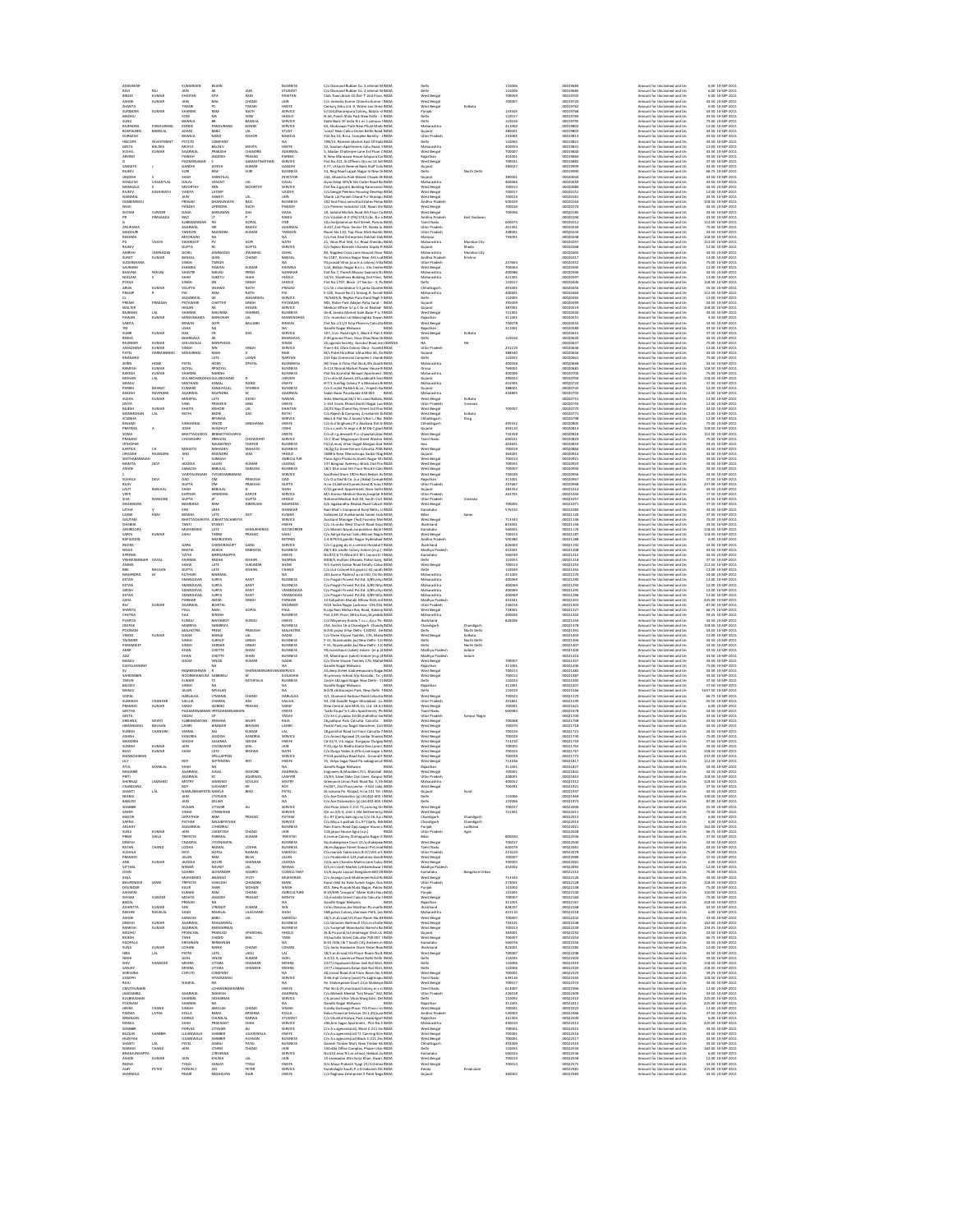| MEHTA<br><b>BNMEHTA</b><br>MAHESHWARI<br><b>OPMAHESHWAR</b><br>HHOLD<br>Post Segaon Dist.khargone (m.p.)-45 2NDM<br>Madhya Pradesh<br>451442<br>00022633<br>Amount for Unclaimed and Un<br>CHANDRAWANSHINKCHANDRAWANSH<br>HHOLD<br>Post Seghaon Dist.khargone (m.p.) -43NDIA<br>Post Segaon Dist.khargone (m.p.) - 1NDIA<br>Post Segaon Dist.khargone (m.p.) -45 2NDIA<br>Madhya Pradesh<br>451442<br>00022634<br>Amount for Unclaimed and Uni<br>43.50 10-SEP-2011<br>KUMAR<br>PARKESH<br>.<br>CHANDRAWAHSHIPCCHANDRAWANSH<br>MAHESHWARI NCMAHESHWARI<br>SERVICE<br>SERVICE<br>West Bengal<br>Madhya Pradesi<br>700013<br>451442<br>00022635<br>00022636<br>Amount for Unclaimed and Un<br>Amount for Unclaimed and Un<br>12.00 10-SEP-2011<br>43.50 10-SEP-2011<br>AGARWAL<br>SHARMA<br>AGRAWAI<br>BUSINESS<br>9/24 Indira Nagar Lucknow -226 016 INDIA<br>B.r.packing Industries Wp-553 Vilage INDIA<br>00022638<br>Amount for Unclaimed and Un<br>Amount for Unclaimed and Un<br>55.50 10-SEP-2011<br>3.00 10-SEP-2011<br>KINSHNA<br>KISHORE<br><b>Uttar Pradesh</b><br>226016<br>LTRAGHL<br>SHARM<br>Delhi<br>110052<br>00022661<br>DEVI<br>MUSADDI<br>NA<br>NA.<br>Gandhi Nagar Bhilwara<br>Rajasthan<br>311001<br>00022667<br>Amount for Unclaimed and Un<br>INDIA<br>RICKEDIA<br>HWIFE<br>G-66,nizamuddin (w) New Delhi 110 BNDIA<br>C/o Avon Poly Tex Ind.ltd. 2 Hare StreINDIA<br>00022674<br>Amount for Unclaimed and Un<br>59.25.10.5FR.2011<br>KEDIA<br>Delhi<br>110013<br>SUNDER<br>PALRIWAL<br>RADHE<br>SHYAM<br>PALRIWAL<br>West Benea<br>70000<br>00022679<br>Amount for Unclaimed and Un<br>HARRAF<br><b>JAIRAM</b><br>SHARRA<br>Cro Avon Pory Tex Institute 200 033 INDIA<br>36b.golf Club Road Calcutta-700 033 INDIA<br>C/o.d.s.sharma E-16.priyadarshni NagNDIA<br>25.strand Road,room No.669 6th FlosNDIA<br>West Bengal<br>00022716<br>Amount for Unclaimed and Un<br>6.00 10-SEP-2011<br>DAS<br>700033<br>DSSHARMA<br>MADAN<br>Amount for Unclaimed and University<br>Amount for Unclaimed and University<br>RANI<br>SHARMA<br>Uttar Pradesi<br>West Bengal<br>Barelly<br>00022736<br>00022742<br>118.50 10-SEP-2011<br>43.50 10-SEP-2011<br>NA<br>KEDIA<br>u.<br>700001<br>KEDIA<br>MATHEW<br>MATHEW<br>SERVICE<br>Penat, Udumbannor P.o. ThodupuzhalNDIA<br>Kerala<br>685595<br>00022751<br>Amount for Unclaimed and Un<br>MATANHELIA<br><b>BANWAR</b><br>LAL<br><b>BUSINESS</b><br>Matanhelia Bhawan Ismailour, GorakitNDM<br>Uttar Pradesh<br>Goralchour<br>00022763<br>Amount for Unclaimed and Un<br>Amount for Unclaimed and Un<br>43.50 10-SEP-2011<br>mesementi brawan ismanpur, dorakiNDIA<br>D-11,takshashila Apts. 67 I.p.ext. DelfINDIA<br>C/o Raj India Electronics 427,mint StxINDIA<br>KALRA<br><b>BAVINDER</b><br>KALBA<br>SERVICE<br>110092<br>00022777<br>mana<br>Banarsi<br>BANSA<br><b>Tamil Nadu</b><br>00022784<br>Amount for Unclaimed and Un<br>43.50 10-SEP-2011<br>KUMA<br>BANSAL<br>DAS<br>RAJAT<br>50007<br>DUTTA<br>LATE<br>LATE<br>KANTI<br>700013<br>84,rahara, Co-operative Colony Po.ra%NDM<br>Bihar Print & Pakers Concern Park RoJNDM<br>West Bengal<br>Bihar<br>00022786<br>Amount for Unclaimed and Un<br>Amount for Unclaimed and Un<br>37.50 10-SEP-2011<br>118.50 10-SEP-2011<br>KISHON<br><b>BUSINES</b><br>BANGUR<br>Patna<br>00022791<br>JRBHATIA<br>SERVICE<br>8-2851 Netaji Nagar N.delhi-110 023 INDM<br>Delhi<br>110023<br>00022810<br>Amount for Unclaimed and Un<br>SETHI<br><b>RAJENDER</b><br>KUMAR<br>SETHI<br>P-7 Sriniwaspuri Extr. New Delhi-110INDIA<br>Delhi<br>110065<br>00022815<br>Amount for Unclaimed and Un<br>75.00 10-SEP-2011<br><b>GUPTA</b><br>GANGA<br>PRASAD<br><b>GUPTA</b><br>58 vivekanand Road Calcutta-700 006NDM<br>West Bengal<br>700006<br>00022819<br>Amount for Unclaimed and Un<br>pevi<br>KUMA<br><b>GUPTA</b><br>.<br>SANGA<br>BAHADU<br>PRASAD<br>CHAND<br>GUPTA<br>SERVICE<br>VISHWAKARMA<br>Sa, www.amamo.noad Calcutta-700 000NDM<br>S8-wwekamand Road Calcutta-700 000NDM<br>C/o Bank Of India Po.box 50, N.i.t. FarNDM<br>Ansa No.iii Qno.b/6 Maithon Po.maitINDM<br>vres berga<br>West Bengal<br>Haryana<br>mmzaw<br>Amount for Unclaimed and University<br>Amount for Unclaimed and University<br>Amount for Unclaimed and University<br>6.00 10-SEP-2011<br>37.50 10-SEP-2011<br>118.50 10-SEP-2011<br>mm<br>121001<br>0002283<br>PRASAD<br>00022878<br>LTSHANKAI<br>VISHWAKRM<br>PRASAD<br>West Bengal<br>700013<br>AGRAWAL<br>PRADEEP<br>KUMAR<br><b>BUSINESS</b><br>C/o Amba International Naya Bazar,blNDM<br>Bihar<br>812002<br>00022883<br>Amount for Unclaimed and Un<br>KUMAR<br><b>JATINDRA</b><br>NARAYAN<br><b>BUSINESS</b><br>C/o Amiba Inernational, Naya Bazar, LINDIA<br>Bihar<br>812002<br>00022884<br>Amount for Unclaimed and Un<br>12.00 10 SEP-2011<br>VIJAY<br>KUMAR<br>SHANKARAIAN<br><b>BUSINESS</b><br>2-2-24 pan Bazar, Secundrabad (ap) SINDM<br>Andhra Pradesh<br>500003<br>00022889<br>Amount for Unclaimed and Uni<br>CHANDTR<br>.<br>175ALIG<br>NAND<br>CHALDHAR<br>HWIFE<br>.<br>Chaudhari<br>Kéwalikama<br>RAM<br>LAL<br>DAS<br>Uttar Pradesh<br>Maharashtra<br>231222<br>440014<br>00022892<br>00022912<br>Amount for Unclaimed and University<br>Amount for Unclaimed and University<br>43.50 10-SEP-2011<br>15.75 10-SEP-2011<br>SUDAN<br>SERVICE<br>West Bengal<br>West Bengal<br>Bardhamar<br>Amount for Unclaimed and Un<br>Amount for Unclaimed and Un<br>das<br>Sharma<br>RAKHAHARI<br>LTGRSHARMA<br>00022915<br>700013<br>SERVICE<br>00022918<br>CHENNUR<br>RAGHURAMULU<br>STUDENT<br>H.no.12/11/1278 Boudha Nagar, wariiNDIA<br>Andhra Pradesh<br>500361<br>00022926<br>Amount for Unclaimed and Uni<br>6.00 10-SEP-2011<br>CHENNUR<br><b>RAGURAMULU</b><br>CHENNUR<br>SERVICE<br>Hno.12/11/1278 Boudha Nagar, WariNDIA<br>Hno.12/11/1278 boudha Nagar, WariNDIA<br>Nutan Ganj,[iswaritala], Burdwan -71JNDIA<br>Qr-10[er_wasian Complex, Sector -7_biNDIA<br>318 Chittaranjan Avenue Calcutta CalNDIA<br>318 Chittaranjan Aven<br>Andhra Pradesh<br>500361<br>00022927<br>Amount for Unclaimed and Un<br>NATH<br>DAS<br>SRISHIBPROSAD<br>DAS<br><b>BUSINESS</b><br>West Bengal<br>Bardhaman<br>00022934<br>Amount for Unclaimed and Un<br>6.00.10.5ER.2011<br>00022935<br>Amount for Unclaimed and University<br>Amount for Unclaimed and University<br>Amount for Unclaimed and University<br>KUMA<br>GYAN<br>CHAND<br>uw<br>Chhattisgart<br>West Bengal<br>490001<br>SPMOTANI<br>SPMOTANI<br>BUSINESS<br>BUSINESS<br>MOTANI<br>00022957<br>00022958<br>Kolkata<br>Kolkata<br>MOTANI<br>West Benga<br>PRASAD<br>MOTANI<br>tau<br>MOHAN<br>MOTANI<br>318, chittaranjan Avenue Calcutta-700NDM<br>West Bengal<br>700006<br>00022959<br>Amount for Unclaimed and Un<br>6.00 10-SEP-2011<br>SAMBASIVA<br>STUDENT<br>C/o V.v.k.rajamohan D-103,krishivihatNDIA<br>C/o Lakhotia Trading Co M.g.marg GaINDIA<br>Andhra Pradest<br>00022968<br>Amount for Unclaimed and Un<br>Amount for Unclaimed and Un<br><b>BAO</b><br>500016<br>LAKHOTIA<br><b>SHRI</b><br><b>JAGANLALI</b><br><b>LAKHOTIA</b><br>West Bengal<br>73710<br>00022972<br>237.00 10-SEP-2011<br>LAKHOTIA<br>AGARWAL<br>CHAKAVORTY<br>C/o Lakhotia Trading Co. M.g. Marg, ONDV<br>West Bengal<br>West Bengal<br>Uttar Pradesi<br>737101<br>0002297<br>Amount for Unclaimed and Un<br>NA<br>AGARWAL<br>CHAKRARTY<br>KUMAR<br>NATH<br>RAM<br>AVTAR<br>BHUSHAN<br>0002297<br>293/294,bangur Avenue, Block-b,4th INDIA<br>Qr.no.ae-7(pt) Po.turra Dt.sonebhadraNDIA<br>700055<br>231221<br>Amount for Unclaimed and Un<br><b>BHUJANGA</b><br>00022092<br>Amount for Unclaimed and Un<br><b>PRAKASE</b><br>MAHESHWAR<br>HOMAHESHWAR<br>SERVICE<br>Post Segaon Dist.khargone (m.p.)-45 2NDIA<br>C/o Dr.jalan 15 Gurudham Colony,durNDIA<br>Madhya Pradesi<br>451442<br>00022997<br>Amount for Unclaimed and Un<br>CHURIWALA<br>SITARAM<br>CHURIWALA<br><b>BUSINESS</b><br>Uttar Pradesh<br>221005<br>00023004<br>Amount for Unclaimed and Un<br>KUMAR<br>SAHA<br>LTHARI<br>PADA<br>SAHA<br>80,s.k.deb Road Calcutta 700 048 CalNDM<br>West Bengal<br>700048<br>00023005<br>Amount for Unclaimed and Un<br>75.00 10-SEP-2011<br>Gandhi Nagar Bhiwara<br>2/1,chitpur Bridge Approach, Near BalNDIA<br>Reddy's Consultents D/no.16/108-FuJNDIA<br>nnoven:<br>48.50 10-SEP-2011<br>48.50 10-SEP-2011<br>6.00 10-SEP-2011<br>NA<br>DAGA<br>Rajasthan<br>West Bengal<br>311001<br>700003<br>Amount for Unclaimed and Uni<br>Amount for Unclaimed and Uni<br>Amount for Unclaimed and Uni<br>NA<br>NAV<br>00023034<br>00023034<br>00023036<br>DAGA<br>REDDY<br>RATAN<br>515801<br>KRANI<br>REDDY<br><b>BUSINESS</b><br>Andhra Prades<br>REDDY<br>MMALLIKARJUNA<br>REDDY<br><b>BUSINESS</b><br>Reddy's Consultants D/no.16/108-F-u(NDM<br>Andhra Pradesh<br>515801<br>00023037<br>Amount for Unclaimed and Un<br><b>PGUPTA</b><br>PAWAN<br>KGUPTA<br>305, shalimar Triumph, Viman Nagar, INDV<br>Maharashtra<br>411014<br>00023038<br>Amount for Unclaimed and Un<br>MAZGHAR<br>MALHAR<br>HUSAIN<br><b>BUSINESS</b><br>104 valdura Standard School Randburg/NDA<br>Uttar Pradesh<br>Barelly<br>00023056<br>Amount for Unclaimed and Uni<br>LATE<br>SEETHA<br><b>BUSINESS</b><br>RAMAJAH<br>C/o Abhishek 3,5.b ganguli Street CaliNDIA<br>No.36,bda Shopping Complex, BanasiNDIA<br>A-19, Subhlasmi Park, Opp.govind RaINDIA<br>Finwiz Financial Services Pvt.ltd. 312,JNDIA<br>West Benga<br>Kamataka<br>CHAND<br>PERIWAL<br>TS<br>700012<br>560070<br>00023057<br>00023061<br>Amount for Unclaimed and Un<br>Amount for Unclaimed and Un<br>43.50 10-SEP-2011<br>VSHA<br>GSHAH<br>HWIFE<br>390019<br>110001<br>0002307<br>Amount for Unclaimed and Un<br>Amount for Unclaimed and Un<br>43.50 10-SEP-2011<br>78.75 10-SEP-2011<br>vipin<br>Paramat<br>CHANDRA<br>Gujarat<br>MANN<br>MANN<br>00023082<br>VENKATACHALAR<br>CHETTUAD<br><b>BUSINESS</b><br>31, vekataramapuram Street Polichi 6/NDIA<br><b>Tamil Nadu</b><br>642001<br>00023101<br>Amount for Unclaimed and Un<br>STIBREWALA<br>SUDARSHAN<br>TIBREWALK<br><b>BUSINESS</b><br>C/o Sudarshan R.tibrewala 164,sitararNDIA<br>Laxmi Tea Trading Co. Mahabir Sthan/NDIA<br>400002<br>00023140<br>Amount for Unclaimed and Un<br>Maharashtra<br>CHAND<br><b>AGARWAL</b><br>SOHAN<br>i M<br><b>AGARWA</b><br>West Benea<br>700013<br>00023150<br>Amount for Unclaimed and Un<br>SEKAR<br><b>BUSINESS</b><br><b>Tamil Nadu</b><br>625001<br>00023156<br>Amount for Unclaimed and University<br>Amount for Unclaimed and University<br>Amount for Unclaimed and University<br><b>RATNA<br/>GHEYAS<br/>PRASHANT</b><br>KISHANAA<br>AHMED<br>KHAN<br>HWIFE<br>43.50 10-SEP-2011<br>43.50 10-SEP-2011<br>ara<br>Phamlai<br>Jharkhand<br>Maharashtra<br>826001<br>400077<br>00023161<br>00023163<br>KHAN<br>GAKHAN<br>HWIFE<br>C/o M.a.khan Naya Bazar,dhanbad INDIA<br>West Bengal<br>700013<br>00023164<br>Amount for Unclaimed and Un<br>KHANNA<br><b>JNKHANNA</b><br>SERVICE<br>.<br>C/o Janta Tailoring 32,kali Krishna TepNDIA<br>34.udani Lavout second Cross CambriNDIA<br>West Bengal<br>Kamataka<br>700070<br>00023170<br>Amount for Unclaimed and Un<br>Amount for Unclaimed and Un<br>DSHETTY<br>DHARMARAYA<br>SHETTY<br>SERVICE<br>560008<br>00023188<br>PRAJEEVA<br>SHETTY<br>STUDEN<br>34,udani Layout,second Cross CambriNDM<br>Kamataka<br>00023189<br>Amount for Unclaimed and Un<br>560001<br>SSHETTY<br>PERIWAL<br>SERVICE<br>BUSINESS<br>34,udani Layout,second Cross CambriNDIA<br>C/o Abhishek 3.b.b.ganguli Street CaliNDIA<br>560008<br>700012<br>SURESH<br>DSHETTI<br>Kamataka<br>West Bengal<br>00023190<br>Amount for Unclaimed and Un<br>Amount for Unclaimed and Un<br>SIPERIWA<br>00023201<br>KUMAR<br>PERIWAL<br>LCPERIWAL<br><b>BUSINESS</b><br>C/o Abhishek 3.b.b.ganguli Street CalifNDM<br>West Bengal<br>700012<br>00023202<br>Amount for Unclaimed and Uni<br>43.50 10-SEP-2011<br><b>BAM</b><br>PERIWAL<br>LCPERIWAL<br><b>BUSINESS</b><br>C/o Abhishek 3.b.b.ganguli Street CalifNDM<br>West Benga<br>700012<br>00023203<br>Amount for Unclaimed and Un<br>PRAKASE<br><b>AGARWAL</b><br>MADAN<br>LAL.<br>AGARWAL<br>C/o Great Collections & Market vinatights<br><b>Jharkhand</b><br>826001<br>00023215<br>Amount for Unclaimed and Un<br>75.00 10-SEP-2011<br>KUMAR<br>KISHORE<br>Co Arvind Kumar Roongta E-301, kant NDIA<br>Co Mohta Stores 170, mg road, Calci NDIA<br>Boltola Bazar, P.o.bishnpur -722 122 INDIA<br>00023223<br>00023239<br>00023252<br>75.00 10-SEP-2011<br>43.50 10-SEP-2011<br>43.50 10-SEP-2011<br>SHAH<br>PATODIA<br>PAWAN<br>JUGAL<br>BIHARI<br>SHAH<br>PATODIA<br>Rajasthan<br>West Bengal<br>West Bengal<br>302006<br>700007<br>Amount for Unclaimed and Uni<br>Amount for Unclaimed and Uni<br>Amount for Unclaimed and Uni<br>KUMA<br>SUNDAR<br>700013<br><b>JALAN</b><br><b>JALAN</b><br>щ<br>CHANDRALEXHA<br>xx<br>SRINIVASIAAH<br>SETTY<br>Shri Ambika Genral Store, Gandhi BazINDM<br>Kamataka<br>Shimoga<br>00023261<br>Amount for Unclaimed and Un<br>43.50 10-SEP-2011<br>MEHTA<br>KANHAIYALAL<br>MEHTA<br><b>BUSINESS</b><br>Mehta Pvarchand Kishan Lal Sarafa BINDM<br>Madhya Pradesh<br>458002<br>00023278<br>Amount for Unclaimed and Un<br>HAR<br>KALAMBE<br>HAN<br>LAXMAN<br>KALAMBE<br>Viswaiveri Sadan r no 44 4th FL, S.h. (NDM<br>Maharashtra<br>400033<br>00023289<br>Amount for Unclaimed and Uni<br>43.50 10-SEP-2011<br>AJPRAKASH<br>ASOMANATI<br>.<br>AKJAGADISHAR<br>ARIJIMUGASAM<br>26, first Street, pudupet Madras - 600 INDM<br>Punnai Sathan Kurichi, Mela Outer, poNDM<br>Punnai Sathan Kurichi, Mela Outer, poNDM<br><b>Tamil Nadu</b><br>Tamil Nadu<br>BUSINESS<br>SERVICE<br>RETIRED<br>00023346<br>00023367<br>Amount for Unclaimed and University<br>Amount for Unclaimed and University<br>43.50 10-SEP-2011<br>NAOAR<br>NADAR<br>628151<br>SJASWANT<br>LATE<br>SINGH<br>SAGAR<br>2231,sector-15-c Chandigarh-160 019NDM<br>C/o Thard House 21/1,kalu Para LaneINDM<br>Amount for Unclaimed and Un<br>Amount for Unclaimed and Un<br>12.00 10-SEP-2011<br>75.00 10-SEP-2011<br>SINGH<br>Thard<br>Punjab<br>West Bengal<br>160015<br>713106<br>00023376<br>KUMAI<br>MAL<br>00023385<br>LVVENKATARAMA<br>SERVICE<br>31, valluvar Street Arumbakkam MadrINDIA<br><b>Tamil Nadu</b><br>600106<br>00023388<br>Amount for Unclaimed and Un<br>POOJART<br>THURSA<br>KPOQIAR*<br>SERVICE<br>C/o K.b.amin 16/5,hayyad Mohd ChaiNDIA<br>C/o Prashant Traders Amantran CompNDIA<br>Maharashtra<br>400086<br>Amount for Unclaimed and Un<br>43.50 10-SEP-2011<br>00023392<br>GOLCHHA<br>PRAKASH<br>GOLDHHA<br>Chhattisearl<br>49200<br>00023408<br>Amount for Unclaimed and Un<br>Gerhini Nagar Bhiwara<br>Co Priya Video 103,aschok Nagar MINDIA<br>Tikorehat,p.o.lakurddi Dt.burdwan 73NDIA<br>00023424<br>Amount for Unclaimed and University<br>Amount for Unclaimed and University<br>Amount for Unclaimed and University<br>75.00 10-SEP-2011<br>tajasth<br>31100<br>Tamil Nadu<br>SERVICE<br>00023425<br>00023436<br>75.00 10-SEP-2011<br>112.50 10-SEP-2011<br>MOHAN<br>HALDAR<br>KUVCHITHABATHAM<br>Chenna<br>713102<br>PARTHASARATH<br>HALDAR<br>HWIFE<br>West Bengal<br>BATRA<br>LTHRBATRA<br>HWIFE<br>S-397 greater Kallash-i, New Delhi 13NDIA<br>Delhi<br>110048<br>00023478<br>Amount for Unclaimed and Un<br>CHANDRA<br>BISHNU<br>PADA<br><b>Shyam Babusghat Po.chinsurah DistLINDIA</b><br>C/o Canbank Financial Services Ltd. 2/NDIA<br>West Bengal<br>712101<br>00023485<br>Amount for Unclaimed and Un<br>Amount for Unclaimed and Un<br>DEY<br>Dajiyanani<br>DEY<br>PREM<br>ROARYANANI<br>SERVICE<br>West Bengal<br>Maharashtra<br>West Bengal<br>West Bengal<br>70007<br>00023492<br>KOTHAR<br>00023504<br>Amount for Unclaimed and Un<br>6.00 10-SEP-2011<br>KOTHAR<br>PRADFFO<br>l-a <sub>s</sub> gokarna Co Op Hig.soc., Justice MNDV<br>sonna<br>BUSINESS<br>RAY<br>72310<br>KUMAR<br>SHYAM<br>ASOKE<br>DAS<br>KUMAJ<br>C/o Mahalaxrri Transport Co., PuruliaNDIA<br>92, B.g.nandey Road Shyambazar, BusNDIA<br>00023516<br>Amount for Unclaimed and Un<br>Amount for Unclaimed and Un<br>55.50 10-SEP-2011<br>43.50 10-SEP-2011<br>RANJAN<br>RAY<br>71310<br>00023523<br>RAJAKUMAR<br>AGURUMOORTH<br>NA.<br>43/30 Mengles Road, Nagal Nagar DirNDM<br><b>Tamil Nadu</b><br>624003<br>00023526<br>Amount for Unclaimed and Un<br>SALUJA<br>CHARANJEET<br>SINGH<br>C/o, S. Charanjeet Singh Anandpuri, VINDIA<br>Patna<br>00023548<br>Amount for Unclaimed and Un<br>87.00 10-SEP-2011<br>Bihar<br>KUMAR<br>SHANKARLA<br><b>BUSINESS</b><br>C/o Maruti Care Shavitree AppartmentNDM<br><b>Jhankhand</b><br>826001<br>00023570<br>Amount for Unclaimed and Un<br>GOYAL<br>BUSINESS<br>Sushil Chambers, 27- Cher Khatti, NetNDIA<br>C/o A.b.rayari 8-34 Yuwan Apts, mouNDIA<br>C/o.decent Estates Mg-1/19 VikaspurINDIA<br>Amount for Unclaimed and University<br>Amount for Unclaimed and University<br>Amount for Unclaimed and University<br>GOYAL<br>MIMDAN<br>LT<br>HUSSEIN<br>sc<br>Uttar Pradesh<br>Maharashtra<br>Delhi<br>251001<br>400050<br>00023571<br>48.50 10-SEP-2011<br>66.75 10-SEP-2011<br>75.00 10-SEP-2011<br>00023576<br>00023576<br>00023611<br>HHOLD<br>110018<br>SETH<br>KKSETH<br>PRATIM<br>sua<br>SATYA<br>BANMANDAI<br><b>BUSINESS</b><br>'mayerbari" Nischantapur Po. RampulNDM<br>West Bengal<br>731224<br>00023641<br>Amount for Unclaimed and Un<br>AGARWAL<br><b>BISWANATH</b><br>AGARWALLA<br><b>BUSINESS</b><br>C/o Anand Distributors Taxi Stand.poJNDIA<br>West Bengal<br>723101<br>00023647<br>Amount for Unclaimed and Un<br>BIDAWATKA<br>MAHENDRA<br>KUMAR<br><b>BIDAWATKA</b><br>336.canal Street flat No.3a. Block-c.3rNDM<br>West Beneal<br>700048<br>00023664<br>Amount for Unclaimed and Uni<br>SURANA<br>SURANA<br>MODI<br>SURANA<br>BUSINESS<br>Sources and Maland Maland (MDIA)<br>Lanta Tubaco Company Cur Mand (MDIA)<br>P-4/2,imigation Colony, Singh Dwar,pINDIA<br>Mehta Pyarchand Kishanlal Sarafa BaJNDIA<br>Mehta Pyarchand Kishanlal Sarafa BaJNDIA<br>Maharashtra<br>Himachal Pra<br>CHAND<br>KISHAN<br>CHOTH<br>LATE<br>MAL<br>GDMOOI<br>10005<br>00023666<br>00023679<br>Amount for Unclaimed and Un<br>Amount for Unclaimed and Un<br>$\begin{array}{c} 37.50 \ 10\, \text{SEP-}2011 \\ 118.50 \ 10\, \text{SEP-}2011 \end{array}$<br>GUPTA<br>BUSINESS<br>249404<br>458002<br>GUPTA<br>MÉHTA<br>00023681<br>Amount for Unclaimed and Un<br>Amount for Unclaimed and Un<br>VUAY<br>SURENDRA<br>Uttar Pradesh<br>MEHT/<br>Madhya Pradesi<br>00023692<br>KUMAR<br><b>HUPADHYAYA</b><br>HARI<br>PRASAD<br>SERVICE<br>292/3 Mahavir Apts. Ground Floor, SilNDIA<br>West Bengal<br>700013<br>00023699<br>Amount for Unclaimed and Un<br>KUMAR<br>PRABHUDASVORA PRABHUDA<br><b>VORA</b><br><b>BUSINESS</b><br>p.brothers 46, eara Street Calcutta-7NDM<br>West Bengal<br>West Bengal<br>70000<br>00023709<br>Amount for Unclaimed and Un<br>PAL<br>LATE<br>PAL<br>C/o Raja Bhowmick 23/a/6 d.p.p.roadNDM<br>700043<br>00023719<br>Amount for Unclaimed and Un<br>AGARWA<br>Crowing and Mishra Street Amlapar/NDIA<br>Gokaran Nath Mishra Street Amlapar/NDIA<br>4-gr Floor Dadarkar Apartments Liber/NDIA<br>4-gr Floor Dadarkar Apartments Liber/NDIA<br>west Bengal<br>West Bengal<br>West Bengal<br>00023733<br>Amount for Unclaimed and Un<br>81.00 10-SEP-2011<br>KUMA<br>AGARWA<br>MADAN<br>72310<br>Amount for Unclaimed and University<br>Amount for Unclaimed and University<br>Amount for Unclaimed and University<br>AGARWAL<br>TRIVEDI<br>MANGA<br>LAL<br>LATE<br>00023734<br>00023740<br>81.00 10-SEP-2011<br>43.50 10-SEP-2011<br>RAI<br>NA<br>723101<br>Maharashtra<br>Mumbai City<br>387001<br>DILIP<br>BHAINAVAIL<br><b>BAVAII</b><br>BHAI<br>Near Bhojva Kuvani Vadi Kansara BazaNDIA<br>Gujarat<br>00023748<br>Amount for Unclaimed and Un<br>HINAAGOPALAN<br>SERVICE<br>11 Granaraj Salai Samraj Nagar SembNDIA<br>50-a Girish Mukherjee Road Bhowani(NDIA<br>C/o B.g Tiwari Achyut Ank 521 SidhariNDIA<br><b>Tamil Nadu</b><br>00023765<br>Amount for Unclaimed and Un<br>Amount for Unclaimed and Un<br>37.50 10-SEP-2011<br>VRSRINIVAS<br>DRTHY<br>600073<br>MEHTA<br>NAVIN<br>MEHTA<br>HWIFE<br>West Benea<br>700025<br>00023771<br>nkne<br>PANDEY<br>Uttar Prad<br>00023775<br>Amount for Unclaimed and Un<br>37.50 10-SEP-2011<br>PRAKASE<br>PANDEY<br>27600<br>SHETTI<br>VENKATESHA<br>MUDDA<br>Sri Lakshmi Nivasa No.73 12th Main INDIA<br>2/2981 Chouan Sheri, Sagram Pura, SINDIA<br>570020<br>BUSINESS<br>KSHAREDALA<br>Kamataka<br>Gujarat<br>00023798<br>Amount for Unclaimed and Un<br>Amount for Unclaimed and Un<br>43.50 10-SEP-2011<br>43.50 10-SEP-2011<br>DHAN<br>KHLAL<br>SHAREDALAL<br>DHANSUKH<br>LAL<br>395002<br>00023823<br>SHARMA<br>PICSHARMA<br>House No.142-a, Raman Enclave, rishi INDM<br>Punjab<br>141001<br>00023845<br>Amount for Unclaimed and Un<br>NA.<br>LALA<br>LALA<br>GOPALKRISHNA<br>Block No.6/1(g-1) Sector-20 Gandhi NNDIA<br>Gujarat<br>382020<br>00023868<br>Amount for Unclaimed and Uni<br>43.50 10-SEP-2011<br>MBHIDE<br><b>MADHUKAR</b><br>terpe<br>SERVICE<br>63 guilta Khan Abdul Gaffar Khan RoalNDV<br>Maharashtra<br>400018<br>00023880<br>Amount for Unclaimed and Un<br>MUNOTH<br>Ravindra Plastic Ind. 77, narayana MulNDIA<br>36/9, "akshaya" 2nd Main Road, r.a.pulNDIA<br>14, shivitolla Street Calcutta Calcutta ONDIA<br>Amount for Unclaimed and University<br>Amount for Unclaimed and University<br>Amount for Unclaimed and University<br>48.50 10-SEP-2011<br>118.50 10-SEP-2011<br>75.00 10-SEP-2011<br>KUMAI<br>MUNOTH<br>PARAS<br>PRSUBRAMAN<br>MA.<br>Tamil Nadu<br>Tamil Nadu<br>sono?<br>nnn reas:<br>sonozi<br>0023897<br>MOHTA<br>00023916<br>MOHTA<br><b>JAGADISH</b><br>70000<br>SUNDER<br>PRASHAD<br>West Benga<br>KASAT<br>RAMDEV<br>KASAT<br><b>BUSINESS</b><br>3-4-1013/17, h.colony 1st floor, barlNDM<br>Andhra Pradesi<br>500027<br>00023921<br>Amount for Unclaimed and Un<br><b>ASHOK</b><br><b>CHANDWASKAR</b><br>ASHOK<br>NARHANI<br>CHANWASKAR<br>A-1,chanakyapuri Sama Road,baroda-INDIA<br>Gujarat<br>390008<br>00023938<br>Amount for Unclaimed and Un<br><b>BSHANMUGAM</b><br>STUDENT<br>10 sarolini Street Mahalingapuram.pdNDIA<br><b>Tamil Nadu</b><br>642002<br>00023955<br>Amount for Unclaimed and Uni<br><b>TSSUNDARAJAN</b><br>PMANOHAR<br>First Floor,"malles Manor", 8,periar NINDI.<br>5-9-777,gunfoundry Hyderabad-500 0NDI.<br>.<br>Tamil Nadu<br>Andhra Prades<br>00023961<br>00023961<br>Amount for Unclaimed and Un<br>Amount for Unclaimed and Un<br>.<br>JAIN<br>JAIN<br>LAL<br>LAL<br>5-8-777 gunfoundry Hyderabad-500 0NDIA<br>5-8-777 gunfoundry Hyderabad-500-0NDIA<br>Andhra Pradesh<br>Andhra Pradesh<br>PMANOHAE<br>PMANOHAE<br>50000<br>00023970<br>Amount for Unclaimed and Un<br>Amount for Unclaimed and Un<br>DEV<br>0002397<br>PMANOHAE<br>LAL<br><b>JAIN</b><br>5-9-777 gunfoundry Hyderabad-500 0NDIA<br>Andhra Pradesh<br>500001<br>00023972<br>Amount for Unclaimed and Un<br>PMANOHAR<br>LAL<br><b>JAIN</b><br>5-9-777 gunfoundry Hyderabad 500 0NDM<br>Andhra Pradesh<br>500001<br>00023973<br>Amount for Horlaimed and Un<br>MEHTA<br>VUENDRAJ<br>MEHTA<br><b>BUSINESS</b><br>Mehta Pvarchand Kishanlal Sarafa BalNDIA<br>Madhya Pradesi<br>458002<br>00023976<br><b>Ammunt for Horlaimed and Un</b><br>ruu<br>Naand<br>HEIH<br>MHR<br>LAL<br>Co Rs.steel Corporation 38/11 mahariNDIA<br>173, santospur Awenue Calcutta-700 ONDIA<br>C/o Mahalasmi Trading Agency 147, riNDIA<br>00023988<br>Imount for Unclaimed and Un<br>KUMAI<br>DAGA<br>DAGA<br>KUMAR<br>West Bengal<br>West Bengal<br>West Bengal<br>70000<br>LATE<br>PANNA<br>00023990<br>00024011<br>Amount for Unclaimed and Un<br>Amount for Unclaimed and Un<br>KUMDL<br>700075<br>Kolkata<br>CHAND<br>NOLKHA<br>NOLKHA<br>CHAND<br>DEVI<br>NOLKHA<br>MANIX<br>NOLKHA<br>C/o Mahalaxmi Trading Agency 147 HNDIA<br>West Bengal<br>700001<br>00024012<br>Amount for Unclaimed and Uni<br>GANDH<br>$\frac{SN}{CH}$<br>GANDH<br>BUSSINESS<br>Goldhian Khari Bharelar Khandak BaziMDM<br>Uttar Pradesh<br>00024036<br>Amount for Heriaimed and He<br>ws<br><b>NAGAMAN</b><br>VEERASWAM<br>HWIFE<br>Flat No.1. Karan Apartments BenumpINDM<br>Andhra Pradest<br>East Godayar<br>00024039<br>Amount for Unclaimed and Un<br>KUMA<br><b>EASURAY</b><br>GOUR<br>GOUR<br>VISHWANATH<br>HARI<br>25/c, Jaigirghat Road Kshudirams<br>West Bengal<br>Uttar Pradesh<br>West Bengal<br>00024045<br>Amount for Unclaimed and Un<br>37.50 10-SEP-2011<br>zonosy<br>KUMA<br>AGARWAL<br>VISWANATH<br>243001<br>00024062<br>00024065<br>A.k. Investment (stock & Share BrokesNDIA<br>"debahaya" Flat No 24 460 Jessore RoINDIA<br>.<br>Amount for Unclaimed and Un<br>Amount for Unclaimed and Un<br>SS<br><b>BUSINESS</b><br>SERVICE<br>70007<br>KUMAR<br>MOOLCHAND<br>NI ANAND<br>RAM<br>STUDENT<br>3/543,pulki Mandi, Shahganj,agra -28NDIA<br><b>Uttar Pradesh</b><br>282010<br>00024078<br>Amount for Unclaimed and Un<br>GOPALDASS<br>CHAWLA<br>LTGOPAL<br>DASS<br>CHAWLA<br>39/1, prince Bakhtiar Shah Road (swistNDM<br>West Bengal<br>700033<br>00024081<br>Amount for Unclaimed and Uni<br>UPADHYAY<br>SHAILENDE<br>UPADHYAY<br><b>AGRICULTURE</b><br>29-a avas Evam Vilkas Colony, Mail AINDIA<br>Uttar Pradesh<br>00024085<br>Amount for Unclaimed and Un<br>Lucknow<br>PRASAD<br>DUTT<br>SELVAM<br>nnoanoz<br>43.50 10-SEP-2011<br>87.00 10-SEP-2011<br>37.50 10-SEP-2011<br>AGARWA<br>LTHANUMA<br>DURGA<br>AGARWA<br>Co Bharti Vastralaya Purana Bazar,dHNDIA<br>Co Paras Ram Somani 163,mukta RaINDIA<br>37-n Saru Mension Durgalaya Road TINDIA<br>West Bengal<br>West Bengal<br>Tamil Nadu<br>700013<br>700007<br>Amount for Unclaimed and Uni<br>Amount for Unclaimed and Uni<br>Amount for Unclaimed and Uni<br><br>mason<br>PRAKASI<br><b>YASOTHARA</b><br>HWIFE<br>610002<br>00024113<br>PANNER<br>DEVI<br><b>JAIN</b><br>Gandhi Nagar Bhilwara<br>Rajasthan<br>311001<br>00024117<br>Amount for Unclaimed and Un<br>NA<br>NA<br>INDM<br>- Landri Nagar Brizwara<br>A-11 Arvind Kunj Sth Floor 77 TaardelNDIA<br>JUGRAJ<br>STUDENT<br>JAIN<br>Maharashtra<br>400034<br>00024118<br>Amount for Unclaimed and Un<br>43.50 10-SEP-2011<br>PSSRINIVASA<br>DESIKAN<br>PROFESSION<br>10.5th Main Road Raupuram Madras INDM<br><b>Tamil Nadu</b><br>600028<br>00024119<br>Amount for Unclaimed and Uni<br>LTSARAT<br>SAHA<br>SINGHAL<br>1/13 Rajendra Prasad Colony, TollyguRIDI<br>D-210,anand Vihar, Delhi Delhi - IRDI<br><br>00024133<br>00024152<br>SAHA<br>CHANDRA<br>CM<br>West Bengal<br>Delhi<br>Maharashtra<br>700033<br>110092<br>Amount for Unclaimed and Un<br>Amount for Unclaimed and Un<br>24.00 10-SEP-2011<br><b>SATYAPA</b><br>4/12, Borla Co.op. Hig. Society Dr. C. INDV<br><b>BHATIA</b><br>ABUSINES:<br>40007<br>00024167<br>00024188<br>Amount for Unclaimed and Un<br>RCHAND<br>bandhu Appartments Kalkaji,dNDL<br>110019<br>Amount for Unclaimed and Un<br>SIKARIA<br>SITARAMN<br>SIXARIA<br>30/a/57 dr.p.t.laha Street, 2nd Floor INDIA<br>West Bengal<br>712248<br>00024200<br>Amount for Unclaimed and Un<br>87.00 10-SEP-2011<br>SIKARIA<br><b>BAMAKANT</b><br>SIKARIA<br>30/a/57 dr.n 1 laba Street, 2nd Floor INDN<br>West Bengal<br>Rajasthan<br>712248<br>00024201<br>Amount for Unclaimed and Un<br>MAHESHWAR<br>MAHESHWAR<br>53-sanaram Colony 'c' Scheme JaipurINDM<br>30200<br>00024213<br>Amount for Unclaimed and Un<br>xx<br>C/o M/s M.p Kedia & Co., 29-r.n MukiNDIA<br>West Bengal<br>700013<br>00024222<br>Imount for Unclaimed and Un<br>AGARWAL<br><b>SITARAM</b><br>ecessive<br>HHOLD<br>NAHATA<br>NAHATA<br>NANNA<br>MÉGH<br>NAHATA<br>NAHATA<br>C/o Mahalaxmi Trading Agency 147 NNDIA<br>C/o Mahalaxmi Trading Agency 147-nNDIA<br>West Bengal<br>West Bengal<br>700001<br>00024239<br>00024240<br>Amount for Unclaimed and Un<br>Amount for Unclaimed and Un<br>썳<br>raj<br>Kumaj<br>Kolkata<br>110022<br>KALIR<br>JOSINDER<br>PAL<br>SINGH<br>1232,sector-12, R.k.puram New DelhitNDIA<br>Delhi<br>00024247<br>Amount for Unclaimed and Un<br>CHAND<br>LTMAL<br>CHAND<br>BORAR<br>2224/2001-24, P. P. Popular Maria Maria Maria Maria<br>14. April - Antonio Maria Maria Maria Maria Maria Maria Maria<br>17. Judinalis Maria Maria Maria Maria Maria Maria Maria Co<br>17. Co Shei Ram Karan Gupta, The GangaNDIA<br>The Pe<br>West Bengal<br>Tamil Nadu<br>711102<br>00024252<br>Amount for Unclaimed and Un<br><b>JAIN</b><br>LAL<br><b>HPATEL</b><br><b>HIOPATEL</b><br>BUSINESS<br>600112<br>00024262<br>Amount for Unclaimed and Un<br><br>SANT<br>MOOSADE<br>.<br>West Benga<br>00024272<br>Amount for Unclaimed and Un<br>MOOSADEE<br>KIMAR<br>700001<br>KUMAR<br>KUMAR<br>RAM<br>KARAN<br>GUPTA<br>SERVICE<br>West Bengal<br>West Bengal<br>00024277<br>00024286<br>GUPTA<br>BAJPAI<br>Amount for Unclaimed and Un<br>Amount for Unclaimed and Un<br>SURESH<br>Kolkata<br>MUKHERJEE<br>LTDNMUKHERJEE<br>RETIRED<br>1-a Judges Court Road falt No.7, CalcuNDM<br>West Bengal<br>700023<br>00024293<br>Amount for Unclaimed and Un<br>LTTCKUKREJA<br>RETIRED<br>8-124, sector 14, Noida -201 301<br>INDV<br><b>Uttar Pradesh</b><br>201301<br>00024295<br>Amount for Unclaimed and Un<br>12.00 10-SEP-2011<br><b>ARORA</b><br><b>DRIGARORA</b><br>HWIFE<br>C/o Dr.r.c.mahenda, Near Dr.mr.sa<br>324001<br>00024298<br>Amount for Unclaimed and Un<br>enrous<br>Rajasthan<br>MORE<br>HWIFE<br>GUPTA<br>Anuradha 16, rathore Marsion, Bank INDIA<br>No.29, ramachandra Road, R.s. puram, INDIA<br>66, sector-9 Avas Vikas Colony, sikandeNDIA<br>826001<br>641002<br>282007<br>00024315<br>00024317<br>55.50 10.5EP-2011<br>43.50 10.5EP-2011<br>118.50 10.5EP-2011<br>118.50 10.5EP-2011<br>MORE<br>KRISHNAMIL<br>SANJAY<br>CSKRISHNAN<br>KUMAF<br><b>harbhann</b><br>Amount for Unclaimed and Un<br>Amount for Unclaimed and Un<br>Amount for Unclaimed and Un<br>Tamil Nadu<br>00024329<br>VATI<br><b>GUPTA</b><br>SATYENDRA<br>CHANDIS<br><b>Uttar Pradesi</b><br>KEDIA<br>OM<br>PRAKASH<br>KEDIA<br>Bajaj Electricals Ltd., 1/10 Asaf Ali RoJNDM<br>Delhi<br>110002<br>00024337<br>Amount for Unclaimed and Un<br><b>SKISHARADWAI</b><br>BHARDWAJ<br>SERVICE<br>65-a pocket-"c" Siddhartha Extention INDM<br>Delhi<br>110014<br>00024345<br>Amount for Unclaimed and Un<br>SBALACHANDRAN<br>HWIFE<br>C-38 Second Main Ramalinga Nagar TINDIA<br><b>Tamil Nadu</b><br>620003<br>00024349<br>Amount for Unclaimed and Uni<br>BUSINESS<br>BUSINESS<br>21/11 Shastri Nagar Meenst -250 002NDM<br>Indra Investment Consultancy H.no.3 (NDM<br>00024369<br>00024403<br>SAIN<br>Uttar Pradesi<br>West Bengal<br>Amount for Unclaimed and Un<br>Amount for Unclaimed and Un<br><br>VFNKANNA<br>OKNIDARAS<br>700013<br><b>Bhansail Jewellers 163 Municipal MarNDIA</b><br>Ap <i>lasmi</i> Pura Kampa Po <i>lasmi</i> Pura <i>JNDIA</i><br>00024432<br>00024445<br>BHANSALI<br>RPATEL<br>BUSINESS<br>FARMING<br>Amount for Unclaimed and Un<br>DKIAN<br>110005<br>383275<br>BHA<br>Gujarat<br>RAVJIBHAI<br>Amount for Unclaimed and Un<br>CHAKRABORTY<br>GOUR<br>CHANDIU<br>CHAXILABORTY<br>Qno. F 11/a Dvc Panchet Dam P.o ParNDIA<br>Jharkhand<br>828206<br>00024449<br>Amount for Unclaimed and Un<br>VERMA<br>ARJUNLAL<br>VERMA<br>SERVICE<br>390019<br>00024457<br>Amount for Unclaimed and Un<br>112.50 10-SEP-2011<br>KUMAF<br>217, chandranager .opp Vrindavan BulNDIA<br>C/o Lakhotia Trading Co. M.g.marg GJNDIA<br>Guiarat<br><b>DUTT</b><br>LAKHOTIA<br>LATE<br><b>JAGAN</b><br>ia<br>West Beneal<br>737101<br>00024458<br>Amount for Unclaimed and Un<br>SUNINMAL<br>HOUSE<br>Elo sakibola masing Co. In guing davidors<br>A/49,s.h.m.colony New Delhi-110 015NDIA<br>Kousalya,Jchanagpur Midnapur (w.b.) INDIA<br>West Bengal<br>00024460<br>75.00 10-SEP-2011<br>KRRAY<br>10006<br>Imount for Unclaimed and Un<br>SNSHARMA<br>GRAGARMA<br>SHARIMA<br>AGARWAL<br>00024502<br>00024506<br>SERVICE<br>110015<br>721301<br>Amount for Unclaimed and Un<br>Amount for Unclaimed and Un<br>75.00 10-SEP-2011<br>12.00 10-SEP-2011<br>kumar<br>Karan<br>Delhi<br>West Bengal<br><b>BUSINESS</b> | NISHA<br>RANI<br>PATEL<br>MRS<br>MANJEET<br>HARESHBHA | SEN<br>GOVINDEHA<br>KALIR | AIT<br>GOVINDBHA<br><b>JASWANT</b> | KUMAR<br><b>FULABIA</b><br>SINGH | SEN<br>STUDENT<br>HWIFE<br>HWIFE | C/o M.sen T.e.group Rdcis Sail RanchiRDIA<br>10,adhunik Society Po.chhari Dist.baIRDIA<br>C/o Mrs.neelam Singh B-64 Friends CIRDIA<br>C/o Lt.jaowant Singh Alo Ins Kunjak,cdRDIA | <b>Bihas</b><br>Gujarat<br>Delhi<br>Maharashtra | 834002<br>391740<br>110065<br>400005 | 00022588<br>00022607<br>00022607<br>00022616<br>00022623 | Amount for Unclaimed and Uni<br>Amount for Unclaimed and University<br>Amount for Unclaimed and University<br>Amount for Unclaimed and University | 12.00 10-SEP-2011<br>118.50 10-SEP-2011<br>474.00 10-SEP-2011<br>12.00 10-SEP-2011 |
|----------------------------------------------------------------------------------------------------------------------------------------------------------------------------------------------------------------------------------------------------------------------------------------------------------------------------------------------------------------------------------------------------------------------------------------------------------------------------------------------------------------------------------------------------------------------------------------------------------------------------------------------------------------------------------------------------------------------------------------------------------------------------------------------------------------------------------------------------------------------------------------------------------------------------------------------------------------------------------------------------------------------------------------------------------------------------------------------------------------------------------------------------------------------------------------------------------------------------------------------------------------------------------------------------------------------------------------------------------------------------------------------------------------------------------------------------------------------------------------------------------------------------------------------------------------------------------------------------------------------------------------------------------------------------------------------------------------------------------------------------------------------------------------------------------------------------------------------------------------------------------------------------------------------------------------------------------------------------------------------------------------------------------------------------------------------------------------------------------------------------------------------------------------------------------------------------------------------------------------------------------------------------------------------------------------------------------------------------------------------------------------------------------------------------------------------------------------------------------------------------------------------------------------------------------------------------------------------------------------------------------------------------------------------------------------------------------------------------------------------------------------------------------------------------------------------------------------------------------------------------------------------------------------------------------------------------------------------------------------------------------------------------------------------------------------------------------------------------------------------------------------------------------------------------------------------------------------------------------------------------------------------------------------------------------------------------------------------------------------------------------------------------------------------------------------------------------------------------------------------------------------------------------------------------------------------------------------------------------------------------------------------------------------------------------------------------------------------------------------------------------------------------------------------------------------------------------------------------------------------------------------------------------------------------------------------------------------------------------------------------------------------------------------------------------------------------------------------------------------------------------------------------------------------------------------------------------------------------------------------------------------------------------------------------------------------------------------------------------------------------------------------------------------------------------------------------------------------------------------------------------------------------------------------------------------------------------------------------------------------------------------------------------------------------------------------------------------------------------------------------------------------------------------------------------------------------------------------------------------------------------------------------------------------------------------------------------------------------------------------------------------------------------------------------------------------------------------------------------------------------------------------------------------------------------------------------------------------------------------------------------------------------------------------------------------------------------------------------------------------------------------------------------------------------------------------------------------------------------------------------------------------------------------------------------------------------------------------------------------------------------------------------------------------------------------------------------------------------------------------------------------------------------------------------------------------------------------------------------------------------------------------------------------------------------------------------------------------------------------------------------------------------------------------------------------------------------------------------------------------------------------------------------------------------------------------------------------------------------------------------------------------------------------------------------------------------------------------------------------------------------------------------------------------------------------------------------------------------------------------------------------------------------------------------------------------------------------------------------------------------------------------------------------------------------------------------------------------------------------------------------------------------------------------------------------------------------------------------------------------------------------------------------------------------------------------------------------------------------------------------------------------------------------------------------------------------------------------------------------------------------------------------------------------------------------------------------------------------------------------------------------------------------------------------------------------------------------------------------------------------------------------------------------------------------------------------------------------------------------------------------------------------------------------------------------------------------------------------------------------------------------------------------------------------------------------------------------------------------------------------------------------------------------------------------------------------------------------------------------------------------------------------------------------------------------------------------------------------------------------------------------------------------------------------------------------------------------------------------------------------------------------------------------------------------------------------------------------------------------------------------------------------------------------------------------------------------------------------------------------------------------------------------------------------------------------------------------------------------------------------------------------------------------------------------------------------------------------------------------------------------------------------------------------------------------------------------------------------------------------------------------------------------------------------------------------------------------------------------------------------------------------------------------------------------------------------------------------------------------------------------------------------------------------------------------------------------------------------------------------------------------------------------------------------------------------------------------------------------------------------------------------------------------------------------------------------------------------------------------------------------------------------------------------------------------------------------------------------------------------------------------------------------------------------------------------------------------------------------------------------------------------------------------------------------------------------------------------------------------------------------------------------------------------------------------------------------------------------------------------------------------------------------------------------------------------------------------------------------------------------------------------------------------------------------------------------------------------------------------------------------------------------------------------------------------------------------------------------------------------------------------------------------------------------------------------------------------------------------------------------------------------------------------------------------------------------------------------------------------------------------------------------------------------------------------------------------------------------------------------------------------------------------------------------------------------------------------------------------------------------------------------------------------------------------------------------------------------------------------------------------------------------------------------------------------------------------------------------------------------------------------------------------------------------------------------------------------------------------------------------------------------------------------------------------------------------------------------------------------------------------------------------------------------------------------------------------------------------------------------------------------------------------------------------------------------------------------------------------------------------------------------------------------------------------------------------------------------------------------------------------------------------------------------------------------------------------------------------------------------------------------------------------------------------------------------------------------------------------------------------------------------------------------------------------------------------------------------------------------------------------------------------------------------------------------------------------------------------------------------------------------------------------------------------------------------------------------------------------------------------------------------------------------------------------------------------------------------------------------------------------------------------------------------------------------------------------------------------------------------------------------------------------------------------------------------------------------------------------------------------------------------------------------------------------------------------------------------------------------------------------------------------------------------------------------------------------------------------------------------------------------------------------------------------------------------------------------------------------------------------------------------------------------------------------------------------------------------------------------------------------------------------------------------------------------------------------------------------------------------------------------------------------------------------------------------------------------------------------------------------------------------------------------------------------------------------------------------------------------------------------------------------------------------------------------------------------------------------------------------------------------------------------------------------------------------------------------------------------------------------------------------------------------------------------------------------------------------------------------------------------------------------------------------------------------------------------------------------------------------------------------------------------------------------------------------------------------------------------------------------------------------------------------------------------------------------------------------------------------------------------------------------------------------------------------------------------------------------------------------------------------------------------------------------------------------------------------------------------------------------------------------------------------------------------------------------------------------------------------------------------------------------------------------------------------------------------------------------------------------------------------------------------------------------------------------------------------------------------------------------------------------------------------------------------------------------------------------------------------------------------------------------------------------------------------------------------------------------------------------------------------------------------------------------------------------------------------------------------------------------------------------------------------------------------------------------------------------------------------------------------------------------------------------------------------------------------------------------------------------------------------------------------------------------------------------------------------------------------------------------------------------------------------------------------------------------------------------------------------------------------------------------------------------------------------------------------------------------------------------------------------------------------------------------------------------------------------------------------------------------------------------------------------------------------------------------------------------------------------------------------------------------------------------------------------------------------------------------------------------------------------------------------------------------------------------------------------------------------------------------------------------------------------------------------------------------------------------------------------------------------------------------------------------------------------------------------------------------------------------------------------------------------------------------------------------------------------------------------------------------------------------------------------------------------------------------------------------------------------------------------------------------------------------------------------------------------------------------------------------------------------------------------------------------------------------------------------------------------------------------------------------------------------------------------------------------------------------------------------------------------------------------------------------------------------------------------------------------------------------------------------------------------------------------------------------------------------------------------------------------------------------------------------------------------------------------------------------------------------------------------------------------------------------------------------------------------------------------------------------------------------------------------------------------------------------------------------------------------------------------------------------------------------------------------------------------------------------------------------------------------------------------------------------------------------------------------------------------------------------------------------------------------------------------------------------------------------------------------------------------------------------------------------------------------------------------------------------------------------------------------------------------------------------------------------------------------------------------------------------------------------------------------------------------------------------------------------------------------------------------------------------------------------------------------------------------------------------------------------------------------------------------------------------------------------------------------------------------------------------------------------------------------------------------------------------------------------------------------------------------------------------------------------------------------------------------------------------------------------------------------------------------------------------------------------------------------------------------------------------------------------------------------------------------------------------------------------------------------------------------------------------------------------------------------------------------------------------------------------------------------------------------------------------------------------------------------------------------------------------------------------------------------------------------------------------------------------------------------------------------------------------------------------------------------------------------------------------------------------------------------------------------------------------------------------------------------------------------------------------------------------------------------------------------------------------------------------------------------------------------------------------------------------------------------------------------------------------------------------------------------------------------------------------------------------------------------------------------------------------------------------------------------------------------------------------------------------------------------------------------------------------------------------------------------------------------------------------------------------------------------------------------------------------------------------------------------------------------------------------------------------------------------------------------------------------------------------------------------------------------------------------------------------------------------------------------------------------------------------------------------------------------------------------------------------------------------------------------------------------------------------------------------------------------------------------------------------------------------------------------------------------------------------------------------------------------------------------------------------------------------------------------------------------------------------------------------------------------------------------------------------------------------------------------------------------------------------------------------------------------------------------------------------------------------------------------------------------------------------------------------------------------------------------------------------------------------------------------------------------------------------------------------------------------------------------------------------------------------------------------------------------------------------------------------------------------------------------------------------------------------------------------------------------------------------------------------------------------------------------------------------------------------------------------------------------------------------------------------------------------------------------------------------------------------------------------------------------------------------------------------------------------------------------------------------------------------------------------------------------------------------------------------------------------------------------------------------------------------------------------------------------------------------------------------------------------------------------------------------------------------------------------------------------------------------------------------------------------------------------------------------------------------------------------------------------------------------------------------------------------------------------------------------------------------------------------------------------------------------------------------------------------------------------------------------------------------------------------------------------------------------------------------------------------------------------------------------------------------------------------------------------------------------------------------------------------------------------------------------------------------------------------------------------------------------------------------------------------------------------------------------------------------------------------------------------------------------------------------------------------------------------------------------------------------------------------------------------------------------------------------------------------------------------------------------------------------------------------------------------------------------------------------------------------------------------------------------------------------------------------------------------------------------------------------------------------------------------------------------------------------------------------------------------------------------------------------------------------------------------------------------------------------------------------------------------------------------------------------------------------------------------------------------------------------------------------------------------------------------------------------------------------------------------------------------------------------------------------------------------------------------------------------------------------------------------------------------------------------------------------------------------------------------------------------------------------------------------------------------------------------------------------------------------------------------------------------------------------------------------------------------------------------------------------------------------------------------------------------------------------------------------------------------------------------------------------------------------------------------------------------------------------------------------------------------------------------------------------------------------------------------------------------------------------------------------------------------------------------------------------------------------------------------------------------------------------------------------------------------------------------------------------------------------------------------------------------------------------------------------------------------------------------------------------------------------------------------------------------------------------------------------------------------------------------------------------------------------------------------------------------------------------------------------------------------------------------------------------------------------------------------------------------------------------------------------------------------------------------------------------------------------------------------------------------------------------------------------------------------------------------------------------------------------------------------------------------------------------------------------------------------------------------------------------------------------------------------------------------------------------------------------------------------------------------------------------------------------------------------------------------------------------------------------------------------------------------------------------------------------------------------------------------------------------------------------------------------------------------------------------------------------------------------------------------------------------------------------------------------------------------------------------------------------------------------------------------------------------------------------------------------------------------------------------------------------------------------------------------------------------------------------------------------------------------------------------------------------------------------------------------------------------------------------------------------------------------------------------------------------------------------------------------------------------------------------------------------------------------------------------------------------------------------------------------------------------------------------------------------------------------------------------------------------------------------------------------------------------------------------------------------------------------------------------------------------------------------------------------------------------------------------------------------------------------------------------------------------------------------------------------------------------------------------------------------------------------------------------------------------------------------------------------------------------------------------------------------------------------------------------------------------------------------------------------------------------------------------------------------------------------------------------------------------------------------------------------------------------------------------------------------------------------------------------------------------------------------------------------------------------------------------------------------------------------------------------------------------------------------------------------------------------------------------------------------------------------------------------------------------------------------------------------------------------------------------------------------------------------------------------------------------------------------------------------------------------------------------------------------------------------------------------------------------------------------------------------------------------------------------------------------------------------------------------------------------------------------------------------------------------------------------------------------------------------------------------------------------------------------------------------------------------------------------------------------------------------------------------------------------------------------------------------------------------------------------------------------------------------------------------------------------------------------------------------------------------------------------------------------------------------------------------------------------------------------------------------------------------------------------------------------------------------------------------------------------------------------------------------------------------------------------------------------------------------------------------------------------------------------------------------------------------------------------------------------------------------------------------------------------------------------------------------------------------------------------------------------------------------------------------------------------------------------------------------------------------------------------------------------------------------------------------------------------------------------------------------------------------------------------------------------------------------------------------------------------------------------------------------------------------------------------------------------------------------------------------------------------------------------------------------------------------------------------------------------------------------------------------------------------------------------------------------------------------------------------------------------------------------------------------------------------------------------------------------------------------------------------------------------------------------------------------------------------------------------------------------------------------------------------------------------------------------------------------------------------------------------------------------------------|-------------------------------------------------------|---------------------------|------------------------------------|----------------------------------|----------------------------------|----------------------------------------------------------------------------------------------------------------------------------------------------------------------------------|-------------------------------------------------|--------------------------------------|----------------------------------------------------------|---------------------------------------------------------------------------------------------------------------------------------------------------|------------------------------------------------------------------------------------|
|                                                                                                                                                                                                                                                                                                                                                                                                                                                                                                                                                                                                                                                                                                                                                                                                                                                                                                                                                                                                                                                                                                                                                                                                                                                                                                                                                                                                                                                                                                                                                                                                                                                                                                                                                                                                                                                                                                                                                                                                                                                                                                                                                                                                                                                                                                                                                                                                                                                                                                                                                                                                                                                                                                                                                                                                                                                                                                                                                                                                                                                                                                                                                                                                                                                                                                                                                                                                                                                                                                                                                                                                                                                                                                                                                                                                                                                                                                                                                                                                                                                                                                                                                                                                                                                                                                                                                                                                                                                                                                                                                                                                                                                                                                                                                                                                                                                                                                                                                                                                                                                                                                                                                                                                                                                                                                                                                                                                                                                                                                                                                                                                                                                                                                                                                                                                                                                                                                                                                                                                                                                                                                                                                                                                                                                                                                                                                                                                                                                                                                                                                                                                                                                                                                                                                                                                                                                                                                                                                                                                                                                                                                                                                                                                                                                                                                                                                                                                                                                                                                                                                                                                                                                                                                                                                                                                                                                                                                                                                                                                                                                                                                                                                                                                                                                                                                                                                                                                                                                                                                                                                                                                                                                                                                                                                                                                                                                                                                                                                                                                                                                                                                                                                                                                                                                                                                                                                                                                                                                                                                                                                                                                                                                                                                                                                                                                                                                                                                                                                                                                                                                                                                                                                                                                                                                                                                                                                                                                                                                                                                                                                                                                                                                                                                                                                                                                                                                                                                                                                                                                                                                                                                                                                                                                                                                                                                                                                                                                                                                                                                                                                                                                                                                                                                                                                                                                                                                                                                                                                                                                                                                                                                                                                                                                                                                                                                                                                                                                                                                                                                                                                                                                                                                                                                                                                                                                                                                                                                                                                                                                                                                                                                                                                                                                                                                                                                                                                                                                                                                                                                                                                                                                                                                                                                                                                                                                                                                                                                                                                                                                                                                                                                                                                                                                                                                                                                                                                                                                                                                                                                                                                                                                                                                                                                                                                                                                                                                                                                                                                                                                                                                                                                                                                                                                                                                                                                                                                                                                                                                                                                                                                                                                                                                                                                                                                                                                                                                                                                                                                                                                                                                                                                                                                                                                                                                                                                                                                                                                                                                                                                                                                                                                                                                                                                                                                                                                                                                                                                                                                                                                                                                                                                                                                                                                                                                                                                                                                                                                                                                                                                                                                                                                                                                                                                                                                                                                                                                                                                                                                                                                                                                                                                                                                                                                                                                                                                                                                                                                                                                                                                                                                                                                                                                                                                                                                                                                                                                                                                                                                                                                                                                                                                                                                                                                                                                                                                                                                                                                                                                                                                                                                                                                                                                                                                                                                                                                                                                                                                                                                                                                                                                                                                                                                                                                                                                                                                                                                                                                                                                                                                                                                                                                                                                                                                                                                                                                                                                                                                                                                                                                                                                                                                                                                                                                                                                                                                                                                                                                                                                                                                                                                                                                                                                                                                                                                                                                                                                                                                                                                                                                                                                                                                                                                                                                                                                                                                                                                                                                                                                                                                                                                                                                                                                                                                                                                                                                                                                                                                                                                                                                                                                                                                                                                                                                                                                                                                                                                                                                                                                                                                                                                                                                                                                                                                                                                                                                                                                                                                                                                                                                                                                                                                                                                                                                                                                                                                                                                                                                                                                                                                                                                                                                                                                                                                                                                                                                                                                                                                                                                                                                                                                                                                                                                                                                                                                                                                                                                                                                                                                                                                                                                                                                                                                                                                                                                                                                                                                                                                                                                                                                                                                                                                                                                                                                                                                                                                                                                                                                                                                                                                                                                                                                                                                                                                                                                                                                                                                                                                                                                                                                                                                                                                                                                                                                                                                                                                                                                                                                                                                                                                                                                                                                                                                                                                                                                                                                                                                                                                                                                                                                                                                                                                                                                                                                                                                                                                                                                                                                                                                                                                                                                                                                                                                                                                                                                                                                                                                                                                                                                                                                                                                                                                                                                                                                                                                                                                                                                                                                                                                                                                                                                                                                                                                                                                                                                                                                                                                                                                                                                                                                                                                                                                                                                                                                                                                                                                                                                                                                                                                                                                                                                                                                                                                                                                                                                                                                                                                                                                                                                                                                                                                                                                                                                                                                                                                                                                                                                                                                                                                                                                                                                                                                                                                                                                                                                                                                                                                                                                                                                                                                                                                                                                                      | RENU<br>VISHAKHA                                      |                           |                                    |                                  | STUDENT                          | 13/370 govind Nagar Kanpur 208 001NDM                                                                                                                                            | Uttar Pradesh                                   | 208001                               | 00022629                                                 | Amount for Unclaimed and Un                                                                                                                       | 43.50 10-SEP-2011<br>12.00 10-SEP-2011                                             |
|                                                                                                                                                                                                                                                                                                                                                                                                                                                                                                                                                                                                                                                                                                                                                                                                                                                                                                                                                                                                                                                                                                                                                                                                                                                                                                                                                                                                                                                                                                                                                                                                                                                                                                                                                                                                                                                                                                                                                                                                                                                                                                                                                                                                                                                                                                                                                                                                                                                                                                                                                                                                                                                                                                                                                                                                                                                                                                                                                                                                                                                                                                                                                                                                                                                                                                                                                                                                                                                                                                                                                                                                                                                                                                                                                                                                                                                                                                                                                                                                                                                                                                                                                                                                                                                                                                                                                                                                                                                                                                                                                                                                                                                                                                                                                                                                                                                                                                                                                                                                                                                                                                                                                                                                                                                                                                                                                                                                                                                                                                                                                                                                                                                                                                                                                                                                                                                                                                                                                                                                                                                                                                                                                                                                                                                                                                                                                                                                                                                                                                                                                                                                                                                                                                                                                                                                                                                                                                                                                                                                                                                                                                                                                                                                                                                                                                                                                                                                                                                                                                                                                                                                                                                                                                                                                                                                                                                                                                                                                                                                                                                                                                                                                                                                                                                                                                                                                                                                                                                                                                                                                                                                                                                                                                                                                                                                                                                                                                                                                                                                                                                                                                                                                                                                                                                                                                                                                                                                                                                                                                                                                                                                                                                                                                                                                                                                                                                                                                                                                                                                                                                                                                                                                                                                                                                                                                                                                                                                                                                                                                                                                                                                                                                                                                                                                                                                                                                                                                                                                                                                                                                                                                                                                                                                                                                                                                                                                                                                                                                                                                                                                                                                                                                                                                                                                                                                                                                                                                                                                                                                                                                                                                                                                                                                                                                                                                                                                                                                                                                                                                                                                                                                                                                                                                                                                                                                                                                                                                                                                                                                                                                                                                                                                                                                                                                                                                                                                                                                                                                                                                                                                                                                                                                                                                                                                                                                                                                                                                                                                                                                                                                                                                                                                                                                                                                                                                                                                                                                                                                                                                                                                                                                                                                                                                                                                                                                                                                                                                                                                                                                                                                                                                                                                                                                                                                                                                                                                                                                                                                                                                                                                                                                                                                                                                                                                                                                                                                                                                                                                                                                                                                                                                                                                                                                                                                                                                                                                                                                                                                                                                                                                                                                                                                                                                                                                                                                                                                                                                                                                                                                                                                                                                                                                                                                                                                                                                                                                                                                                                                                                                                                                                                                                                                                                                                                                                                                                                                                                                                                                                                                                                                                                                                                                                                                                                                                                                                                                                                                                                                                                                                                                                                                                                                                                                                                                                                                                                                                                                                                                                                                                                                                                                                                                                                                                                                                                                                                                                                                                                                                                                                                                                                                                                                                                                                                                                                                                                                                                                                                                                                                                                                                                                                                                                                                                                                                                                                                                                                                                                                                                                                                                                                                                                                                                                                                                                                                                                                                                                                                                                                                                                                                                                                                                                                                                                                                                                                                                                                                                                                                                                                                                                                                                                                                                                                                                                                                                                                                                                                                                                                                                                                                                                                                                                                                                                                                                                                                                                                                                                                                                                                                                                                                                                                                                                                                                                                                                                                                                                                                                                                                                                                                                                                                                                                                                                                                                                                                                                                                                                                                                                                                                                                                                                                                                                                                                                                                                                                                                                                                                                                                                                                                                                                                                                                                                                                                                                                                                                                                                                                                                                                                                                                                                                                                                                                                                                                                                                                                                                                                                                                                                                                                                                                                                                                                                                                                                                                                                                                                                                                                                                                                                                                                                                                                                                                                                                                                                                                                                                                                                                                                                                                                                                                                                                                                                                                                                                                                                                                                                                                                                                                                                                                                                                                                                                                                                                                                                                                                                                                                                                                                                                                                                                                                                                                                                                                                                                                                                                                                                                                                                                                                                                                                                                                                                                                                                                                                                                                                                                                                                                                                                                                                                                                                                                                                                                                                                                                                                                                                                                                                                                                                                                                                                                                                                                                                                                                                                                                                                                                                                                                                                                                                                                                                                                                                                                                                                                                                                                                                                                                                                                                                                                                                                                                                                                                                                                                                                                                                                                                                                                                                                                                                                                                                                                                                                                                                                                                                                                                                                                                                                                                                                                                                                                                                                                                                                                                                                                                                                                                                                                                                                                                                                                                                                                                                                                                                                                                                                                                                                                                                                                                                                                                                                                                                                                                                                                                                                                                                                                                                                                                                                                                                                                                      | SANGEETA<br>NARESH<br>OM                              |                           |                                    |                                  |                                  |                                                                                                                                                                                  |                                                 |                                      |                                                          |                                                                                                                                                   |                                                                                    |
|                                                                                                                                                                                                                                                                                                                                                                                                                                                                                                                                                                                                                                                                                                                                                                                                                                                                                                                                                                                                                                                                                                                                                                                                                                                                                                                                                                                                                                                                                                                                                                                                                                                                                                                                                                                                                                                                                                                                                                                                                                                                                                                                                                                                                                                                                                                                                                                                                                                                                                                                                                                                                                                                                                                                                                                                                                                                                                                                                                                                                                                                                                                                                                                                                                                                                                                                                                                                                                                                                                                                                                                                                                                                                                                                                                                                                                                                                                                                                                                                                                                                                                                                                                                                                                                                                                                                                                                                                                                                                                                                                                                                                                                                                                                                                                                                                                                                                                                                                                                                                                                                                                                                                                                                                                                                                                                                                                                                                                                                                                                                                                                                                                                                                                                                                                                                                                                                                                                                                                                                                                                                                                                                                                                                                                                                                                                                                                                                                                                                                                                                                                                                                                                                                                                                                                                                                                                                                                                                                                                                                                                                                                                                                                                                                                                                                                                                                                                                                                                                                                                                                                                                                                                                                                                                                                                                                                                                                                                                                                                                                                                                                                                                                                                                                                                                                                                                                                                                                                                                                                                                                                                                                                                                                                                                                                                                                                                                                                                                                                                                                                                                                                                                                                                                                                                                                                                                                                                                                                                                                                                                                                                                                                                                                                                                                                                                                                                                                                                                                                                                                                                                                                                                                                                                                                                                                                                                                                                                                                                                                                                                                                                                                                                                                                                                                                                                                                                                                                                                                                                                                                                                                                                                                                                                                                                                                                                                                                                                                                                                                                                                                                                                                                                                                                                                                                                                                                                                                                                                                                                                                                                                                                                                                                                                                                                                                                                                                                                                                                                                                                                                                                                                                                                                                                                                                                                                                                                                                                                                                                                                                                                                                                                                                                                                                                                                                                                                                                                                                                                                                                                                                                                                                                                                                                                                                                                                                                                                                                                                                                                                                                                                                                                                                                                                                                                                                                                                                                                                                                                                                                                                                                                                                                                                                                                                                                                                                                                                                                                                                                                                                                                                                                                                                                                                                                                                                                                                                                                                                                                                                                                                                                                                                                                                                                                                                                                                                                                                                                                                                                                                                                                                                                                                                                                                                                                                                                                                                                                                                                                                                                                                                                                                                                                                                                                                                                                                                                                                                                                                                                                                                                                                                                                                                                                                                                                                                                                                                                                                                                                                                                                                                                                                                                                                                                                                                                                                                                                                                                                                                                                                                                                                                                                                                                                                                                                                                                                                                                                                                                                                                                                                                                                                                                                                                                                                                                                                                                                                                                                                                                                                                                                                                                                                                                                                                                                                                                                                                                                                                                                                                                                                                                                                                                                                                                                                                                                                                                                                                                                                                                                                                                                                                                                                                                                                                                                                                                                                                                                                                                                                                                                                                                                                                                                                                                                                                                                                                                                                                                                                                                                                                                                                                                                                                                                                                                                                                                                                                                                                                                                                                                                                                                                                                                                                                                                                                                                                                                                                                                                                                                                                                                                                                                                                                                                                                                                                                                                                                                                                                                                                                                                                                                                                                                                                                                                                                                                                                                                                                                                                                                                                                                                                                                                                                                                                                                                                                                                                                                                                                                                                                                                                                                                                                                                                                                                                                                                                                                                                                                                                                                                                                                                                                                                                                                                                                                                                                                                                                                                                                                                                                                                                                                                                                                                                                                                                                                                                                                                                                                                                                                                                                                                                                                                                                                                                                                                                                                                                                                                                                                                                                                                                                                                                                                                                                                                                                                                                                                                                                                                                                                                                                                                                                                                                                                                                                                                                                                                                                                                                                                                                                                                                                                                                                                                                                                                                                                                                                                                                                                                                                                                                                                                                                                                                                                                                                                                                                                                                                                                                                                                                                                                                                                                                                                                                                                                                                                                                                                                                                                                                                                                                                                                                                                                                                                                                                                                                                                                                                                                                                                                                                                                                                                                                                                                                                                                                                                                                                                                                                                                                                                                                                                                                                                                                                                                                                                                                                                                                                                                                                                                                                                                                                                                                                                                                                                                                                                                                                                                                                                                                                                                                                                                                                                                                                                                                                                                                                                                                                                                                                                                                                                                                                                                                                                                                                                                                                                                                                                                                                                                                                                                                                                                                                                                                                                                                                                                                                                                                                                                                                                                                                                                                                                                                                                                                                                                                                                                                                                                                                                                                                                                                                                                                                                                      |                                                       |                           |                                    |                                  |                                  |                                                                                                                                                                                  |                                                 |                                      |                                                          |                                                                                                                                                   |                                                                                    |
|                                                                                                                                                                                                                                                                                                                                                                                                                                                                                                                                                                                                                                                                                                                                                                                                                                                                                                                                                                                                                                                                                                                                                                                                                                                                                                                                                                                                                                                                                                                                                                                                                                                                                                                                                                                                                                                                                                                                                                                                                                                                                                                                                                                                                                                                                                                                                                                                                                                                                                                                                                                                                                                                                                                                                                                                                                                                                                                                                                                                                                                                                                                                                                                                                                                                                                                                                                                                                                                                                                                                                                                                                                                                                                                                                                                                                                                                                                                                                                                                                                                                                                                                                                                                                                                                                                                                                                                                                                                                                                                                                                                                                                                                                                                                                                                                                                                                                                                                                                                                                                                                                                                                                                                                                                                                                                                                                                                                                                                                                                                                                                                                                                                                                                                                                                                                                                                                                                                                                                                                                                                                                                                                                                                                                                                                                                                                                                                                                                                                                                                                                                                                                                                                                                                                                                                                                                                                                                                                                                                                                                                                                                                                                                                                                                                                                                                                                                                                                                                                                                                                                                                                                                                                                                                                                                                                                                                                                                                                                                                                                                                                                                                                                                                                                                                                                                                                                                                                                                                                                                                                                                                                                                                                                                                                                                                                                                                                                                                                                                                                                                                                                                                                                                                                                                                                                                                                                                                                                                                                                                                                                                                                                                                                                                                                                                                                                                                                                                                                                                                                                                                                                                                                                                                                                                                                                                                                                                                                                                                                                                                                                                                                                                                                                                                                                                                                                                                                                                                                                                                                                                                                                                                                                                                                                                                                                                                                                                                                                                                                                                                                                                                                                                                                                                                                                                                                                                                                                                                                                                                                                                                                                                                                                                                                                                                                                                                                                                                                                                                                                                                                                                                                                                                                                                                                                                                                                                                                                                                                                                                                                                                                                                                                                                                                                                                                                                                                                                                                                                                                                                                                                                                                                                                                                                                                                                                                                                                                                                                                                                                                                                                                                                                                                                                                                                                                                                                                                                                                                                                                                                                                                                                                                                                                                                                                                                                                                                                                                                                                                                                                                                                                                                                                                                                                                                                                                                                                                                                                                                                                                                                                                                                                                                                                                                                                                                                                                                                                                                                                                                                                                                                                                                                                                                                                                                                                                                                                                                                                                                                                                                                                                                                                                                                                                                                                                                                                                                                                                                                                                                                                                                                                                                                                                                                                                                                                                                                                                                                                                                                                                                                                                                                                                                                                                                                                                                                                                                                                                                                                                                                                                                                                                                                                                                                                                                                                                                                                                                                                                                                                                                                                                                                                                                                                                                                                                                                                                                                                                                                                                                                                                                                                                                                                                                                                                                                                                                                                                                                                                                                                                                                                                                                                                                                                                                                                                                                                                                                                                                                                                                                                                                                                                                                                                                                                                                                                                                                                                                                                                                                                                                                                                                                                                                                                                                                                                                                                                                                                                                                                                                                                                                                                                                                                                                                                                                                                                                                                                                                                                                                                                                                                                                                                                                                                                                                                                                                                                                                                                                                                                                                                                                                                                                                                                                                                                                                                                                                                                                                                                                                                                                                                                                                                                                                                                                                                                                                                                                                                                                                                                                                                                                                                                                                                                                                                                                                                                                                                                                                                                                                                                                                                                                                                                                                                                                                                                                                                                                                                                                                                                                                                                                                                                                                                                                                                                                                                                                                                                                                                                                                                                                                                                                                                                                                                                                                                                                                                                                                                                                                                                                                                                                                                                                                                                                                                                                                                                                                                                                                                                                                                                                                                                                                                                                                                                                                                                                                                                                                                                                                                                                                                                                                                                                                                                                                                                                                                                                                                                                                                                                                                                                                                                                                                                                                                                                                                                                                                                                                                                                                                                                                                                                                                                                                                                                                                                                                                                                                                                                                                                                                                                                                                                                                                                                                                                                                                                                                                                                                                                                                                                                                                                                                                                                                                                                                                                                                                                                                                                                                                                                                                                                                                                                                                                                                                                                                                                                                                                                                                                                                                                                                                                                                                                                                                                                                                                                                                                                                                                                                                                                                                                                                                                                                                                                                                                                                                                                                                                                                                                                                                                                                                                                                                                                                                                                                                                                                                                                                                                                                                                                                                                                                                                                                                                                                                                                                                                                                                                                                                                                                                                                                                                                                                                                                                                                                                                                                                                                                                                                                                                                                                                                                                                                                                                                                                                                                                                                                                                                                                                                                                                                                                                                                                                                                      | SUNITA                                                |                           |                                    |                                  |                                  |                                                                                                                                                                                  |                                                 |                                      |                                                          |                                                                                                                                                   | 162.00 10-SEP-2011                                                                 |
|                                                                                                                                                                                                                                                                                                                                                                                                                                                                                                                                                                                                                                                                                                                                                                                                                                                                                                                                                                                                                                                                                                                                                                                                                                                                                                                                                                                                                                                                                                                                                                                                                                                                                                                                                                                                                                                                                                                                                                                                                                                                                                                                                                                                                                                                                                                                                                                                                                                                                                                                                                                                                                                                                                                                                                                                                                                                                                                                                                                                                                                                                                                                                                                                                                                                                                                                                                                                                                                                                                                                                                                                                                                                                                                                                                                                                                                                                                                                                                                                                                                                                                                                                                                                                                                                                                                                                                                                                                                                                                                                                                                                                                                                                                                                                                                                                                                                                                                                                                                                                                                                                                                                                                                                                                                                                                                                                                                                                                                                                                                                                                                                                                                                                                                                                                                                                                                                                                                                                                                                                                                                                                                                                                                                                                                                                                                                                                                                                                                                                                                                                                                                                                                                                                                                                                                                                                                                                                                                                                                                                                                                                                                                                                                                                                                                                                                                                                                                                                                                                                                                                                                                                                                                                                                                                                                                                                                                                                                                                                                                                                                                                                                                                                                                                                                                                                                                                                                                                                                                                                                                                                                                                                                                                                                                                                                                                                                                                                                                                                                                                                                                                                                                                                                                                                                                                                                                                                                                                                                                                                                                                                                                                                                                                                                                                                                                                                                                                                                                                                                                                                                                                                                                                                                                                                                                                                                                                                                                                                                                                                                                                                                                                                                                                                                                                                                                                                                                                                                                                                                                                                                                                                                                                                                                                                                                                                                                                                                                                                                                                                                                                                                                                                                                                                                                                                                                                                                                                                                                                                                                                                                                                                                                                                                                                                                                                                                                                                                                                                                                                                                                                                                                                                                                                                                                                                                                                                                                                                                                                                                                                                                                                                                                                                                                                                                                                                                                                                                                                                                                                                                                                                                                                                                                                                                                                                                                                                                                                                                                                                                                                                                                                                                                                                                                                                                                                                                                                                                                                                                                                                                                                                                                                                                                                                                                                                                                                                                                                                                                                                                                                                                                                                                                                                                                                                                                                                                                                                                                                                                                                                                                                                                                                                                                                                                                                                                                                                                                                                                                                                                                                                                                                                                                                                                                                                                                                                                                                                                                                                                                                                                                                                                                                                                                                                                                                                                                                                                                                                                                                                                                                                                                                                                                                                                                                                                                                                                                                                                                                                                                                                                                                                                                                                                                                                                                                                                                                                                                                                                                                                                                                                                                                                                                                                                                                                                                                                                                                                                                                                                                                                                                                                                                                                                                                                                                                                                                                                                                                                                                                                                                                                                                                                                                                                                                                                                                                                                                                                                                                                                                                                                                                                                                                                                                                                                                                                                                                                                                                                                                                                                                                                                                                                                                                                                                                                                                                                                                                                                                                                                                                                                                                                                                                                                                                                                                                                                                                                                                                                                                                                                                                                                                                                                                                                                                                                                                                                                                                                                                                                                                                                                                                                                                                                                                                                                                                                                                                                                                                                                                                                                                                                                                                                                                                                                                                                                                                                                                                                                                                                                                                                                                                                                                                                                                                                                                                                                                                                                                                                                                                                                                                                                                                                                                                                                                                                                                                                                                                                                                                                                                                                                                                                                                                                                                                                                                                                                                                                                                                                                                                                                                                                                                                                                                                                                                                                                                                                                                                                                                                                                                                                                                                                                                                                                                                                                                                                                                                                                                                                                                                                                                                                                                                                                                                                                                                                                                                                                                                                                                                                                                                                                                                                                                                                                                                                                                                                                                                                                                                                                                                                                                                                                                                                                                                                                                                                                                                                                                                                                                                                                                                                                                                                                                                                                                                                                                                                                                                                                                                                                                                                                                                                                                                                                                                                                                                                                                                                                                                                                                                                                                                                                                                                                                                                                                                                                                                                                                                                                                                                                                                                                                                                                                                                                                                                                                                                                                                                                                                                                                                                                                                                                                                                                                                                                                                                                                                                                                                                                                                                                                                                                                                                                                                                                                                                                                                                                                                                                                                                                                                                                                                                                                                                                                                                                                                                                                                                                                                                                                                                                                                                                                                                                                                                                                                                                                                                                                                                                                                                                                                                                                                                                                                                                                                                                                                                                                                                                                                                                                                                                                                                                                                                                                                                                                                                                                                                                                                                                                                                                                                                                                                                                                                                                                                                                                                                                                                                                                                                                                                                                                                                                                                                                                                                                      | <b>BINA</b><br>NEEL                                   |                           |                                    |                                  |                                  |                                                                                                                                                                                  |                                                 |                                      |                                                          |                                                                                                                                                   | 66.75 10-SEP-2011                                                                  |
|                                                                                                                                                                                                                                                                                                                                                                                                                                                                                                                                                                                                                                                                                                                                                                                                                                                                                                                                                                                                                                                                                                                                                                                                                                                                                                                                                                                                                                                                                                                                                                                                                                                                                                                                                                                                                                                                                                                                                                                                                                                                                                                                                                                                                                                                                                                                                                                                                                                                                                                                                                                                                                                                                                                                                                                                                                                                                                                                                                                                                                                                                                                                                                                                                                                                                                                                                                                                                                                                                                                                                                                                                                                                                                                                                                                                                                                                                                                                                                                                                                                                                                                                                                                                                                                                                                                                                                                                                                                                                                                                                                                                                                                                                                                                                                                                                                                                                                                                                                                                                                                                                                                                                                                                                                                                                                                                                                                                                                                                                                                                                                                                                                                                                                                                                                                                                                                                                                                                                                                                                                                                                                                                                                                                                                                                                                                                                                                                                                                                                                                                                                                                                                                                                                                                                                                                                                                                                                                                                                                                                                                                                                                                                                                                                                                                                                                                                                                                                                                                                                                                                                                                                                                                                                                                                                                                                                                                                                                                                                                                                                                                                                                                                                                                                                                                                                                                                                                                                                                                                                                                                                                                                                                                                                                                                                                                                                                                                                                                                                                                                                                                                                                                                                                                                                                                                                                                                                                                                                                                                                                                                                                                                                                                                                                                                                                                                                                                                                                                                                                                                                                                                                                                                                                                                                                                                                                                                                                                                                                                                                                                                                                                                                                                                                                                                                                                                                                                                                                                                                                                                                                                                                                                                                                                                                                                                                                                                                                                                                                                                                                                                                                                                                                                                                                                                                                                                                                                                                                                                                                                                                                                                                                                                                                                                                                                                                                                                                                                                                                                                                                                                                                                                                                                                                                                                                                                                                                                                                                                                                                                                                                                                                                                                                                                                                                                                                                                                                                                                                                                                                                                                                                                                                                                                                                                                                                                                                                                                                                                                                                                                                                                                                                                                                                                                                                                                                                                                                                                                                                                                                                                                                                                                                                                                                                                                                                                                                                                                                                                                                                                                                                                                                                                                                                                                                                                                                                                                                                                                                                                                                                                                                                                                                                                                                                                                                                                                                                                                                                                                                                                                                                                                                                                                                                                                                                                                                                                                                                                                                                                                                                                                                                                                                                                                                                                                                                                                                                                                                                                                                                                                                                                                                                                                                                                                                                                                                                                                                                                                                                                                                                                                                                                                                                                                                                                                                                                                                                                                                                                                                                                                                                                                                                                                                                                                                                                                                                                                                                                                                                                                                                                                                                                                                                                                                                                                                                                                                                                                                                                                                                                                                                                                                                                                                                                                                                                                                                                                                                                                                                                                                                                                                                                                                                                                                                                                                                                                                                                                                                                                                                                                                                                                                                                                                                                                                                                                                                                                                                                                                                                                                                                                                                                                                                                                                                                                                                                                                                                                                                                                                                                                                                                                                                                                                                                                                                                                                                                                                                                                                                                                                                                                                                                                                                                                                                                                                                                                                                                                                                                                                                                                                                                                                                                                                                                                                                                                                                                                                                                                                                                                                                                                                                                                                                                                                                                                                                                                                                                                                                                                                                                                                                                                                                                                                                                                                                                                                                                                                                                                                                                                                                                                                                                                                                                                                                                                                                                                                                                                                                                                                                                                                                                                                                                                                                                                                                                                                                                                                                                                                                                                                                                                                                                                                                                                                                                                                                                                                                                                                                                                                                                                                                                                                                                                                                                                                                                                                                                                                                                                                                                                                                                                                                                                                                                                                                                                                                                                                                                                                                                                                                                                                                                                                                                                                                                                                                                                                                                                                                                                                                                                                                                                                                                                                                                                                                                                                                                                                                                                                                                                                                                                                                                                                                                                                                                                                                                                                                                                                                                                                                                                                                                                                                                                                                                                                                                                                                                                                                                                                                                                                                                                                                                                                                                                                                                                                                                                                                                                                                                                                                                                                                                                                                                                                                                                                                                                                                                                                                                                                                                                                                                                                                                                                                                                                                                                                                                                                                                                                                                                                                                                                                                                                                                                                                                                                                                                                                                                                                                                                                                                                                                                                                                                                                                                                                                                                                                                                                                                                                                                                                                                                                                                                                                                                                                                                                                                                                                                                                                                                                                                                                                                                                                                                                                                                                                                                                                                                                                                                                                                                                                                                                                                                                                                                                                                                                                                                                                                                                                                                                                                                                                                                                                                                                      | SHASH<br>UŠMA<br>UŠMA                                 |                           |                                    |                                  |                                  |                                                                                                                                                                                  |                                                 |                                      |                                                          |                                                                                                                                                   |                                                                                    |
|                                                                                                                                                                                                                                                                                                                                                                                                                                                                                                                                                                                                                                                                                                                                                                                                                                                                                                                                                                                                                                                                                                                                                                                                                                                                                                                                                                                                                                                                                                                                                                                                                                                                                                                                                                                                                                                                                                                                                                                                                                                                                                                                                                                                                                                                                                                                                                                                                                                                                                                                                                                                                                                                                                                                                                                                                                                                                                                                                                                                                                                                                                                                                                                                                                                                                                                                                                                                                                                                                                                                                                                                                                                                                                                                                                                                                                                                                                                                                                                                                                                                                                                                                                                                                                                                                                                                                                                                                                                                                                                                                                                                                                                                                                                                                                                                                                                                                                                                                                                                                                                                                                                                                                                                                                                                                                                                                                                                                                                                                                                                                                                                                                                                                                                                                                                                                                                                                                                                                                                                                                                                                                                                                                                                                                                                                                                                                                                                                                                                                                                                                                                                                                                                                                                                                                                                                                                                                                                                                                                                                                                                                                                                                                                                                                                                                                                                                                                                                                                                                                                                                                                                                                                                                                                                                                                                                                                                                                                                                                                                                                                                                                                                                                                                                                                                                                                                                                                                                                                                                                                                                                                                                                                                                                                                                                                                                                                                                                                                                                                                                                                                                                                                                                                                                                                                                                                                                                                                                                                                                                                                                                                                                                                                                                                                                                                                                                                                                                                                                                                                                                                                                                                                                                                                                                                                                                                                                                                                                                                                                                                                                                                                                                                                                                                                                                                                                                                                                                                                                                                                                                                                                                                                                                                                                                                                                                                                                                                                                                                                                                                                                                                                                                                                                                                                                                                                                                                                                                                                                                                                                                                                                                                                                                                                                                                                                                                                                                                                                                                                                                                                                                                                                                                                                                                                                                                                                                                                                                                                                                                                                                                                                                                                                                                                                                                                                                                                                                                                                                                                                                                                                                                                                                                                                                                                                                                                                                                                                                                                                                                                                                                                                                                                                                                                                                                                                                                                                                                                                                                                                                                                                                                                                                                                                                                                                                                                                                                                                                                                                                                                                                                                                                                                                                                                                                                                                                                                                                                                                                                                                                                                                                                                                                                                                                                                                                                                                                                                                                                                                                                                                                                                                                                                                                                                                                                                                                                                                                                                                                                                                                                                                                                                                                                                                                                                                                                                                                                                                                                                                                                                                                                                                                                                                                                                                                                                                                                                                                                                                                                                                                                                                                                                                                                                                                                                                                                                                                                                                                                                                                                                                                                                                                                                                                                                                                                                                                                                                                                                                                                                                                                                                                                                                                                                                                                                                                                                                                                                                                                                                                                                                                                                                                                                                                                                                                                                                                                                                                                                                                                                                                                                                                                                                                                                                                                                                                                                                                                                                                                                                                                                                                                                                                                                                                                                                                                                                                                                                                                                                                                                                                                                                                                                                                                                                                                                                                                                                                                                                                                                                                                                                                                                                                                                                                                                                                                                                                                                                                                                                                                                                                                                                                                                                                                                                                                                                                                                                                                                                                                                                                                                                                                                                                                                                                                                                                                                                                                                                                                                                                                                                                                                                                                                                                                                                                                                                                                                                                                                                                                                                                                                                                                                                                                                                                                                                                                                                                                                                                                                                                                                                                                                                                                                                                                                                                                                                                                                                                                                                                                                                                                                                                                                                                                                                                                                                                                                                                                                                                                                                                                                                                                                                                                                                                                                                                                                                                                                                                                                                                                                                                                                                                                                                                                                                                                                                                                                                                                                                                                                                                                                                                                                                                                                                                                                                                                                                                                                                                                                                                                                                                                                                                                                                                                                                                                                                                                                                                                                                                                                                                                                                                                                                                                                                                                                                                                                                                                                                                                                                                                                                                                                                                                                                                                                                                                                                                                                                                                                                                                                                                                                                                                                                                                                                                                                                                                                                                                                                                                                                                                                                                                                                                                                                                                                                                                                                                                                                                                                                                                                                                                                                                                                                                                                                                                                                                                                                                                                                                                                                                                                                                                                                                                                                                                                                                                                                                                                                                                                                                                                                                                                                                                                                                                                                                                                                                                                                                                                                                                                                                                                                                                                                                                                                                                                                                                                                                                                                                                                                                                                                                                                                                                                                                                                                                                                                                                                                                                                                                                                                                                                                                                                                                                                                                                                                                                                                                                                                                                                                                                                                                                                                                                                                                                                                                                                                                                                                                                                                                                                                                                                                                                                                                                                                                                      |                                                       |                           |                                    |                                  |                                  |                                                                                                                                                                                  |                                                 |                                      |                                                          |                                                                                                                                                   | 150.00 10-SEP-2011                                                                 |
|                                                                                                                                                                                                                                                                                                                                                                                                                                                                                                                                                                                                                                                                                                                                                                                                                                                                                                                                                                                                                                                                                                                                                                                                                                                                                                                                                                                                                                                                                                                                                                                                                                                                                                                                                                                                                                                                                                                                                                                                                                                                                                                                                                                                                                                                                                                                                                                                                                                                                                                                                                                                                                                                                                                                                                                                                                                                                                                                                                                                                                                                                                                                                                                                                                                                                                                                                                                                                                                                                                                                                                                                                                                                                                                                                                                                                                                                                                                                                                                                                                                                                                                                                                                                                                                                                                                                                                                                                                                                                                                                                                                                                                                                                                                                                                                                                                                                                                                                                                                                                                                                                                                                                                                                                                                                                                                                                                                                                                                                                                                                                                                                                                                                                                                                                                                                                                                                                                                                                                                                                                                                                                                                                                                                                                                                                                                                                                                                                                                                                                                                                                                                                                                                                                                                                                                                                                                                                                                                                                                                                                                                                                                                                                                                                                                                                                                                                                                                                                                                                                                                                                                                                                                                                                                                                                                                                                                                                                                                                                                                                                                                                                                                                                                                                                                                                                                                                                                                                                                                                                                                                                                                                                                                                                                                                                                                                                                                                                                                                                                                                                                                                                                                                                                                                                                                                                                                                                                                                                                                                                                                                                                                                                                                                                                                                                                                                                                                                                                                                                                                                                                                                                                                                                                                                                                                                                                                                                                                                                                                                                                                                                                                                                                                                                                                                                                                                                                                                                                                                                                                                                                                                                                                                                                                                                                                                                                                                                                                                                                                                                                                                                                                                                                                                                                                                                                                                                                                                                                                                                                                                                                                                                                                                                                                                                                                                                                                                                                                                                                                                                                                                                                                                                                                                                                                                                                                                                                                                                                                                                                                                                                                                                                                                                                                                                                                                                                                                                                                                                                                                                                                                                                                                                                                                                                                                                                                                                                                                                                                                                                                                                                                                                                                                                                                                                                                                                                                                                                                                                                                                                                                                                                                                                                                                                                                                                                                                                                                                                                                                                                                                                                                                                                                                                                                                                                                                                                                                                                                                                                                                                                                                                                                                                                                                                                                                                                                                                                                                                                                                                                                                                                                                                                                                                                                                                                                                                                                                                                                                                                                                                                                                                                                                                                                                                                                                                                                                                                                                                                                                                                                                                                                                                                                                                                                                                                                                                                                                                                                                                                                                                                                                                                                                                                                                                                                                                                                                                                                                                                                                                                                                                                                                                                                                                                                                                                                                                                                                                                                                                                                                                                                                                                                                                                                                                                                                                                                                                                                                                                                                                                                                                                                                                                                                                                                                                                                                                                                                                                                                                                                                                                                                                                                                                                                                                                                                                                                                                                                                                                                                                                                                                                                                                                                                                                                                                                                                                                                                                                                                                                                                                                                                                                                                                                                                                                                                                                                                                                                                                                                                                                                                                                                                                                                                                                                                                                                                                                                                                                                                                                                                                                                                                                                                                                                                                                                                                                                                                                                                                                                                                                                                                                                                                                                                                                                                                                                                                                                                                                                                                                                                                                                                                                                                                                                                                                                                                                                                                                                                                                                                                                                                                                                                                                                                                                                                                                                                                                                                                                                                                                                                                                                                                                                                                                                                                                                                                                                                                                                                                                                                                                                                                                                                                                                                                                                                                                                                                                                                                                                                                                                                                                                                                                                                                                                                                                                                                                                                                                                                                                                                                                                                                                                                                                                                                                                                                                                                                                                                                                                                                                                                                                                                                                                                                                                                                                                                                                                                                                                                                                                                                                                                                                                                                                                                                                                                                                                                                                                                                                                                                                                                                                                                                                                                                                                                                                                                                                                                                                                                                                                                                                                                                                                                                                                                                                                                                                                                                                                                                                                                                                                                                                                                                                                                                                                                                                                                                                                                                                                                                                                                                                                                                                                                                                                                                                                                                                                                                                                                                                                                                                                                                                                                                                                                                                                                                                                                                                                                                                                                                                                                                                                                                                                                                                                                                                                                                                                                                                                                                                                                                                                                                                                                                                                                                                                                                                                                                                                                                                                                                                                                                                                                                                                                                                                                                                                                                                                                                                                                                                                                                                                                                                                                                                                                                                                                                                                                                                                                                                                                                                                                                                                                                                                                                                                                                                                                                                                                                                                                                                                                                                                                                                                                                                                                                                                                                                                                                                                                                                                                                                                                                                                                                                                                                                      | NIRAJ<br>ANITA                                        |                           |                                    |                                  |                                  |                                                                                                                                                                                  |                                                 |                                      |                                                          |                                                                                                                                                   | 12.00 10-SEP-2011                                                                  |
|                                                                                                                                                                                                                                                                                                                                                                                                                                                                                                                                                                                                                                                                                                                                                                                                                                                                                                                                                                                                                                                                                                                                                                                                                                                                                                                                                                                                                                                                                                                                                                                                                                                                                                                                                                                                                                                                                                                                                                                                                                                                                                                                                                                                                                                                                                                                                                                                                                                                                                                                                                                                                                                                                                                                                                                                                                                                                                                                                                                                                                                                                                                                                                                                                                                                                                                                                                                                                                                                                                                                                                                                                                                                                                                                                                                                                                                                                                                                                                                                                                                                                                                                                                                                                                                                                                                                                                                                                                                                                                                                                                                                                                                                                                                                                                                                                                                                                                                                                                                                                                                                                                                                                                                                                                                                                                                                                                                                                                                                                                                                                                                                                                                                                                                                                                                                                                                                                                                                                                                                                                                                                                                                                                                                                                                                                                                                                                                                                                                                                                                                                                                                                                                                                                                                                                                                                                                                                                                                                                                                                                                                                                                                                                                                                                                                                                                                                                                                                                                                                                                                                                                                                                                                                                                                                                                                                                                                                                                                                                                                                                                                                                                                                                                                                                                                                                                                                                                                                                                                                                                                                                                                                                                                                                                                                                                                                                                                                                                                                                                                                                                                                                                                                                                                                                                                                                                                                                                                                                                                                                                                                                                                                                                                                                                                                                                                                                                                                                                                                                                                                                                                                                                                                                                                                                                                                                                                                                                                                                                                                                                                                                                                                                                                                                                                                                                                                                                                                                                                                                                                                                                                                                                                                                                                                                                                                                                                                                                                                                                                                                                                                                                                                                                                                                                                                                                                                                                                                                                                                                                                                                                                                                                                                                                                                                                                                                                                                                                                                                                                                                                                                                                                                                                                                                                                                                                                                                                                                                                                                                                                                                                                                                                                                                                                                                                                                                                                                                                                                                                                                                                                                                                                                                                                                                                                                                                                                                                                                                                                                                                                                                                                                                                                                                                                                                                                                                                                                                                                                                                                                                                                                                                                                                                                                                                                                                                                                                                                                                                                                                                                                                                                                                                                                                                                                                                                                                                                                                                                                                                                                                                                                                                                                                                                                                                                                                                                                                                                                                                                                                                                                                                                                                                                                                                                                                                                                                                                                                                                                                                                                                                                                                                                                                                                                                                                                                                                                                                                                                                                                                                                                                                                                                                                                                                                                                                                                                                                                                                                                                                                                                                                                                                                                                                                                                                                                                                                                                                                                                                                                                                                                                                                                                                                                                                                                                                                                                                                                                                                                                                                                                                                                                                                                                                                                                                                                                                                                                                                                                                                                                                                                                                                                                                                                                                                                                                                                                                                                                                                                                                                                                                                                                                                                                                                                                                                                                                                                                                                                                                                                                                                                                                                                                                                                                                                                                                                                                                                                                                                                                                                                                                                                                                                                                                                                                                                                                                                                                                                                                                                                                                                                                                                                                                                                                                                                                                                                                                                                                                                                                                                                                                                                                                                                                                                                                                                                                                                                                                                                                                                                                                                                                                                                                                                                                                                                                                                                                                                                                                                                                                                                                                                                                                                                                                                                                                                                                                                                                                                                                                                                                                                                                                                                                                                                                                                                                                                                                                                                                                                                                                                                                                                                                                                                                                                                                                                                                                                                                                                                                                                                                                                                                                                                                                                                                                                                                                                                                                                                                                                                                                                                                                                                                                                                                                                                                                                                                                                                                                                                                                                                                                                                                                                                                                                                                                                                                                                                                                                                                                                                                                                                                                                                                                                                                                                                                                                                                                                                                                                                                                                                                                                                                                                                                                                                                                                                                                                                                                                                                                                                                                                                                                                                                                                                                                                                                                                                                                                                                                                                                                                                                                                                                                                                                                                                                                                                                                                                                                                                                                                                                                                                                                                                                                                                                                                                                                                                                                                                                                                                                                                                                                                                                                                                                                                                                                                                                                                                                                                                                                                                                                                                                                                                                                                                                                                                                                                                                                                                                                                                                                                                                                                                                                                                                                                                                                                                                                                                                                                                                                                                                                                                                                                                                                                                                                                                                                                                                                                                                                                                                                                                                                                                                                                                                                                                                                                                                                                                                                                                                                                                                                                                                                                                                                                                                                                                                                                                                                                                                                                                                                                                                                                                                                                                                                                                                                                                                                                                                                                                                                                                                                                                                                                                                                                                                                                                                                                                                                                                                                                                                                                                                                                                                                                                                                      | ANIIA<br>RAJ<br>RAJA<br>NAWAJ                         |                           |                                    |                                  |                                  |                                                                                                                                                                                  |                                                 |                                      |                                                          |                                                                                                                                                   |                                                                                    |
|                                                                                                                                                                                                                                                                                                                                                                                                                                                                                                                                                                                                                                                                                                                                                                                                                                                                                                                                                                                                                                                                                                                                                                                                                                                                                                                                                                                                                                                                                                                                                                                                                                                                                                                                                                                                                                                                                                                                                                                                                                                                                                                                                                                                                                                                                                                                                                                                                                                                                                                                                                                                                                                                                                                                                                                                                                                                                                                                                                                                                                                                                                                                                                                                                                                                                                                                                                                                                                                                                                                                                                                                                                                                                                                                                                                                                                                                                                                                                                                                                                                                                                                                                                                                                                                                                                                                                                                                                                                                                                                                                                                                                                                                                                                                                                                                                                                                                                                                                                                                                                                                                                                                                                                                                                                                                                                                                                                                                                                                                                                                                                                                                                                                                                                                                                                                                                                                                                                                                                                                                                                                                                                                                                                                                                                                                                                                                                                                                                                                                                                                                                                                                                                                                                                                                                                                                                                                                                                                                                                                                                                                                                                                                                                                                                                                                                                                                                                                                                                                                                                                                                                                                                                                                                                                                                                                                                                                                                                                                                                                                                                                                                                                                                                                                                                                                                                                                                                                                                                                                                                                                                                                                                                                                                                                                                                                                                                                                                                                                                                                                                                                                                                                                                                                                                                                                                                                                                                                                                                                                                                                                                                                                                                                                                                                                                                                                                                                                                                                                                                                                                                                                                                                                                                                                                                                                                                                                                                                                                                                                                                                                                                                                                                                                                                                                                                                                                                                                                                                                                                                                                                                                                                                                                                                                                                                                                                                                                                                                                                                                                                                                                                                                                                                                                                                                                                                                                                                                                                                                                                                                                                                                                                                                                                                                                                                                                                                                                                                                                                                                                                                                                                                                                                                                                                                                                                                                                                                                                                                                                                                                                                                                                                                                                                                                                                                                                                                                                                                                                                                                                                                                                                                                                                                                                                                                                                                                                                                                                                                                                                                                                                                                                                                                                                                                                                                                                                                                                                                                                                                                                                                                                                                                                                                                                                                                                                                                                                                                                                                                                                                                                                                                                                                                                                                                                                                                                                                                                                                                                                                                                                                                                                                                                                                                                                                                                                                                                                                                                                                                                                                                                                                                                                                                                                                                                                                                                                                                                                                                                                                                                                                                                                                                                                                                                                                                                                                                                                                                                                                                                                                                                                                                                                                                                                                                                                                                                                                                                                                                                                                                                                                                                                                                                                                                                                                                                                                                                                                                                                                                                                                                                                                                                                                                                                                                                                                                                                                                                                                                                                                                                                                                                                                                                                                                                                                                                                                                                                                                                                                                                                                                                                                                                                                                                                                                                                                                                                                                                                                                                                                                                                                                                                                                                                                                                                                                                                                                                                                                                                                                                                                                                                                                                                                                                                                                                                                                                                                                                                                                                                                                                                                                                                                                                                                                                                                                                                                                                                                                                                                                                                                                                                                                                                                                                                                                                                                                                                                                                                                                                                                                                                                                                                                                                                                                                                                                                                                                                                                                                                                                                                                                                                                                                                                                                                                                                                                                                                                                                                                                                                                                                                                                                                                                                                                                                                                                                                                                                                                                                                                                                                                                                                                                                                                                                                                                                                                                                                                                                                                                                                                                                                                                                                                                                                                                                                                                                                                                                                                                                                                                                                                                                                                                                                                                                                                                                                                                                                                                                                                                                                                                                                                                                                                                                                                                                                                                                                                                                                                                                                                                                                                                                                                                                                                                                                                                                                                                                                                                                                                                                                                                                                                                                                                                                                                                                                                                                                                                                                                                                                                                                                                                                                                                                                                                                                                                                                                                                                                                                                                                                                                                                                                                                                                                                                                                                                                                                                                                                                                                                                                                                                                                                                                                                                                                                                                                                                                                                                                                                                                                                                                                                                                                                                                                                                                                                                                                                                                                                                                                                                                                                                                                                                                                                                                                                                                                                                                                                                                                                                                                                                                                                                                                                                                                                                                                                                                                                                                                                                                                                                                                                                                                                                                                                                                                                                                                                                                                                                                                                                                                                                                                                                                                                                                                                                                                                                                                                                                                                                                                                                                                                                                                                                                                                                                                                                                                                                                                                                                                                                                                                                                                                                                                                                                                                                                                                                                                                                                                                                                                                                                                                                                                                                                                                                                                                                                                                                                                                                                                                                                                                                                                                                                                                                                                                                                                                                                                                                                                                                                                                                                                                                                                                                                                                                      | PDBHATIA                                              |                           |                                    |                                  |                                  |                                                                                                                                                                                  |                                                 |                                      |                                                          |                                                                                                                                                   | 6.00 10-SEP-2011                                                                   |
|                                                                                                                                                                                                                                                                                                                                                                                                                                                                                                                                                                                                                                                                                                                                                                                                                                                                                                                                                                                                                                                                                                                                                                                                                                                                                                                                                                                                                                                                                                                                                                                                                                                                                                                                                                                                                                                                                                                                                                                                                                                                                                                                                                                                                                                                                                                                                                                                                                                                                                                                                                                                                                                                                                                                                                                                                                                                                                                                                                                                                                                                                                                                                                                                                                                                                                                                                                                                                                                                                                                                                                                                                                                                                                                                                                                                                                                                                                                                                                                                                                                                                                                                                                                                                                                                                                                                                                                                                                                                                                                                                                                                                                                                                                                                                                                                                                                                                                                                                                                                                                                                                                                                                                                                                                                                                                                                                                                                                                                                                                                                                                                                                                                                                                                                                                                                                                                                                                                                                                                                                                                                                                                                                                                                                                                                                                                                                                                                                                                                                                                                                                                                                                                                                                                                                                                                                                                                                                                                                                                                                                                                                                                                                                                                                                                                                                                                                                                                                                                                                                                                                                                                                                                                                                                                                                                                                                                                                                                                                                                                                                                                                                                                                                                                                                                                                                                                                                                                                                                                                                                                                                                                                                                                                                                                                                                                                                                                                                                                                                                                                                                                                                                                                                                                                                                                                                                                                                                                                                                                                                                                                                                                                                                                                                                                                                                                                                                                                                                                                                                                                                                                                                                                                                                                                                                                                                                                                                                                                                                                                                                                                                                                                                                                                                                                                                                                                                                                                                                                                                                                                                                                                                                                                                                                                                                                                                                                                                                                                                                                                                                                                                                                                                                                                                                                                                                                                                                                                                                                                                                                                                                                                                                                                                                                                                                                                                                                                                                                                                                                                                                                                                                                                                                                                                                                                                                                                                                                                                                                                                                                                                                                                                                                                                                                                                                                                                                                                                                                                                                                                                                                                                                                                                                                                                                                                                                                                                                                                                                                                                                                                                                                                                                                                                                                                                                                                                                                                                                                                                                                                                                                                                                                                                                                                                                                                                                                                                                                                                                                                                                                                                                                                                                                                                                                                                                                                                                                                                                                                                                                                                                                                                                                                                                                                                                                                                                                                                                                                                                                                                                                                                                                                                                                                                                                                                                                                                                                                                                                                                                                                                                                                                                                                                                                                                                                                                                                                                                                                                                                                                                                                                                                                                                                                                                                                                                                                                                                                                                                                                                                                                                                                                                                                                                                                                                                                                                                                                                                                                                                                                                                                                                                                                                                                                                                                                                                                                                                                                                                                                                                                                                                                                                                                                                                                                                                                                                                                                                                                                                                                                                                                                                                                                                                                                                                                                                                                                                                                                                                                                                                                                                                                                                                                                                                                                                                                                                                                                                                                                                                                                                                                                                                                                                                                                                                                                                                                                                                                                                                                                                                                                                                                                                                                                                                                                                                                                                                                                                                                                                                                                                                                                                                                                                                                                                                                                                                                                                                                                                                                                                                                                                                                                                                                                                                                                                                                                                                                                                                                                                                                                                                                                                                                                                                                                                                                                                                                                                                                                                                                                                                                                                                                                                                                                                                                                                                                                                                                                                                                                                                                                                                                                                                                                                                                                                                                                                                                                                                                                                                                                                                                                                                                                                                                                                                                                                                                                                                                                                                                                                                                                                                                                                                                                                                                                                                                                                                                                                                                                                                                                                                                                                                                                                                                                                                                                                                                                                                                                                                                                                                                                                                                                                                                                                                                                                                                                                                                                                                                                                                                                                                                                                                                                                                                                                                                                                                                                                                                                                                                                                                                                                                                                                                                                                                                                                                                                                                                                                                                                                                                                                                                                                                                                                                                                                                                                                                                                                                                                                                                                                                                                                                                                                                                                                                                                                                                                                                                                                                                                                                                                                                                                                                                                                                                                                                                                                                                                                                                                                                                                                                                                                                                                                                                                                                                                                                                                                                                                                                                                                                                                                                                                                                                                                                                                                                                                                                                                                                                                                                                                                                                                                                                                                                                                                                                                                                                                                                                                                                                                                                                                                                                                                                                                                                                                                                                                                                                                                                                                                                                                                                                                                                                                                                                                                                                                                                                                                                                                                                                                                                                                                                                                                                                                                                                                                                                                                                                                                                                                                                                                                                                                                                                                                                                                                                                                                                                                                                                                                                                                                                                                                                                                                                                                                                                                                                                                                                                                                                                                                                                                                                                                                                                                                                                                                      | ANJNA<br><b>INDRA</b>                                 |                           |                                    |                                  |                                  |                                                                                                                                                                                  |                                                 |                                      |                                                          |                                                                                                                                                   | 6.00 10-SEP-2011                                                                   |
|                                                                                                                                                                                                                                                                                                                                                                                                                                                                                                                                                                                                                                                                                                                                                                                                                                                                                                                                                                                                                                                                                                                                                                                                                                                                                                                                                                                                                                                                                                                                                                                                                                                                                                                                                                                                                                                                                                                                                                                                                                                                                                                                                                                                                                                                                                                                                                                                                                                                                                                                                                                                                                                                                                                                                                                                                                                                                                                                                                                                                                                                                                                                                                                                                                                                                                                                                                                                                                                                                                                                                                                                                                                                                                                                                                                                                                                                                                                                                                                                                                                                                                                                                                                                                                                                                                                                                                                                                                                                                                                                                                                                                                                                                                                                                                                                                                                                                                                                                                                                                                                                                                                                                                                                                                                                                                                                                                                                                                                                                                                                                                                                                                                                                                                                                                                                                                                                                                                                                                                                                                                                                                                                                                                                                                                                                                                                                                                                                                                                                                                                                                                                                                                                                                                                                                                                                                                                                                                                                                                                                                                                                                                                                                                                                                                                                                                                                                                                                                                                                                                                                                                                                                                                                                                                                                                                                                                                                                                                                                                                                                                                                                                                                                                                                                                                                                                                                                                                                                                                                                                                                                                                                                                                                                                                                                                                                                                                                                                                                                                                                                                                                                                                                                                                                                                                                                                                                                                                                                                                                                                                                                                                                                                                                                                                                                                                                                                                                                                                                                                                                                                                                                                                                                                                                                                                                                                                                                                                                                                                                                                                                                                                                                                                                                                                                                                                                                                                                                                                                                                                                                                                                                                                                                                                                                                                                                                                                                                                                                                                                                                                                                                                                                                                                                                                                                                                                                                                                                                                                                                                                                                                                                                                                                                                                                                                                                                                                                                                                                                                                                                                                                                                                                                                                                                                                                                                                                                                                                                                                                                                                                                                                                                                                                                                                                                                                                                                                                                                                                                                                                                                                                                                                                                                                                                                                                                                                                                                                                                                                                                                                                                                                                                                                                                                                                                                                                                                                                                                                                                                                                                                                                                                                                                                                                                                                                                                                                                                                                                                                                                                                                                                                                                                                                                                                                                                                                                                                                                                                                                                                                                                                                                                                                                                                                                                                                                                                                                                                                                                                                                                                                                                                                                                                                                                                                                                                                                                                                                                                                                                                                                                                                                                                                                                                                                                                                                                                                                                                                                                                                                                                                                                                                                                                                                                                                                                                                                                                                                                                                                                                                                                                                                                                                                                                                                                                                                                                                                                                                                                                                                                                                                                                                                                                                                                                                                                                                                                                                                                                                                                                                                                                                                                                                                                                                                                                                                                                                                                                                                                                                                                                                                                                                                                                                                                                                                                                                                                                                                                                                                                                                                                                                                                                                                                                                                                                                                                                                                                                                                                                                                                                                                                                                                                                                                                                                                                                                                                                                                                                                                                                                                                                                                                                                                                                                                                                                                                                                                                                                                                                                                                                                                                                                                                                                                                                                                                                                                                                                                                                                                                                                                                                                                                                                                                                                                                                                                                                                                                                                                                                                                                                                                                                                                                                                                                                                                                                                                                                                                                                                                                                                                                                                                                                                                                                                                                                                                                                                                                                                                                                                                                                                                                                                                                                                                                                                                                                                                                                                                                                                                                                                                                                                                                                                                                                                                                                                                                                                                                                                                                                                                                                                                                                                                                                                                                                                                                                                                                                                                                                                                                                                                                                                                                                                                                                                                                                                                                                                                                                                                                                                                                                                                                                                                                                                                                                                                                                                                                                                                                                                                                                                                                                                                                                                                                                                                                                                                                                                                                                                                                                                                                                                                                                                                                                                                                                                                                                                                                                                                                                                                                                                                                                                                                                                                                                                                                                                                                                                                                                                                                                                                                                                                                                                                                                                                                                                                                                                                                                                                                                                                                                                                                                                                                                                                                                                                                                                                                                                                                                                                                                                                                                                                                                                                                                                                                                                                                                                                                                                                                                                                                                                                                                                                                                                                                                                                                                                                                                                                                                                                                                                                                                                                                                                                                                                                                                                                                                                                                                                                                                                                                                                                                                                                                                                                                                                                                                                                                                                                                                                                                                                                                                                                                                                                                                                                                                                                                                                                                                                                                                                                                                                                                                                                                                                                                                                                                                                                                                                                                                                                                                                                                                                                                                                                                                                                                                                                                                                                                                                                                                                                                                                                                                                                                                                                                                                                                                                                                                                                                                                                                                                                                                                                                                                                      | MANOJ<br>CPNARULA                                     |                           |                                    |                                  |                                  |                                                                                                                                                                                  |                                                 |                                      |                                                          |                                                                                                                                                   |                                                                                    |
|                                                                                                                                                                                                                                                                                                                                                                                                                                                                                                                                                                                                                                                                                                                                                                                                                                                                                                                                                                                                                                                                                                                                                                                                                                                                                                                                                                                                                                                                                                                                                                                                                                                                                                                                                                                                                                                                                                                                                                                                                                                                                                                                                                                                                                                                                                                                                                                                                                                                                                                                                                                                                                                                                                                                                                                                                                                                                                                                                                                                                                                                                                                                                                                                                                                                                                                                                                                                                                                                                                                                                                                                                                                                                                                                                                                                                                                                                                                                                                                                                                                                                                                                                                                                                                                                                                                                                                                                                                                                                                                                                                                                                                                                                                                                                                                                                                                                                                                                                                                                                                                                                                                                                                                                                                                                                                                                                                                                                                                                                                                                                                                                                                                                                                                                                                                                                                                                                                                                                                                                                                                                                                                                                                                                                                                                                                                                                                                                                                                                                                                                                                                                                                                                                                                                                                                                                                                                                                                                                                                                                                                                                                                                                                                                                                                                                                                                                                                                                                                                                                                                                                                                                                                                                                                                                                                                                                                                                                                                                                                                                                                                                                                                                                                                                                                                                                                                                                                                                                                                                                                                                                                                                                                                                                                                                                                                                                                                                                                                                                                                                                                                                                                                                                                                                                                                                                                                                                                                                                                                                                                                                                                                                                                                                                                                                                                                                                                                                                                                                                                                                                                                                                                                                                                                                                                                                                                                                                                                                                                                                                                                                                                                                                                                                                                                                                                                                                                                                                                                                                                                                                                                                                                                                                                                                                                                                                                                                                                                                                                                                                                                                                                                                                                                                                                                                                                                                                                                                                                                                                                                                                                                                                                                                                                                                                                                                                                                                                                                                                                                                                                                                                                                                                                                                                                                                                                                                                                                                                                                                                                                                                                                                                                                                                                                                                                                                                                                                                                                                                                                                                                                                                                                                                                                                                                                                                                                                                                                                                                                                                                                                                                                                                                                                                                                                                                                                                                                                                                                                                                                                                                                                                                                                                                                                                                                                                                                                                                                                                                                                                                                                                                                                                                                                                                                                                                                                                                                                                                                                                                                                                                                                                                                                                                                                                                                                                                                                                                                                                                                                                                                                                                                                                                                                                                                                                                                                                                                                                                                                                                                                                                                                                                                                                                                                                                                                                                                                                                                                                                                                                                                                                                                                                                                                                                                                                                                                                                                                                                                                                                                                                                                                                                                                                                                                                                                                                                                                                                                                                                                                                                                                                                                                                                                                                                                                                                                                                                                                                                                                                                                                                                                                                                                                                                                                                                                                                                                                                                                                                                                                                                                                                                                                                                                                                                                                                                                                                                                                                                                                                                                                                                                                                                                                                                                                                                                                                                                                                                                                                                                                                                                                                                                                                                                                                                                                                                                                                                                                                                                                                                                                                                                                                                                                                                                                                                                                                                                                                                                                                                                                                                                                                                                                                                                                                                                                                                                                                                                                                                                                                                                                                                                                                                                                                                                                                                                                                                                                                                                                                                                                                                                                                                                                                                                                                                                                                                                                                                                                                                                                                                                                                                                                                                                                                                                                                                                                                                                                                                                                                                                                                                                                                                                                                                                                                                                                                                                                                                                                                                                                                                                                                                                                                                                                                                                                                                                                                                                                                                                                                                                                                                                                                                                                                                                                                                                                                                                                                                                                                                                                                                                                                                                                                                                                                                                                                                                                                                                                                                                                                                                                                                                                                                                                                                                                                                                                                                                                                                                                                                                                                                                                                                                                                                                                                                                                                                                                                                                                                                                                                                                                                                                                                                                                                                                                                                                                                                                                                                                                                                                                                                                                                                                                                                                                                                                                                                                                                                                                                                                                                                                                                                                                                                                                                                                                                                                                                                                                                                                                                                                                                                                                                                                                                                                                                                                                                                                                                                                                                                                                                                                                                                                                                                                                                                                                                                                                                                                                                                                                                                                                                                                                                                                                                                                                                                                                                                                                                                                                                                                                                                                                                                                                                                                                                                                                                                                                                                                                                                                                                                                                                                                                                                                                                                                                                                                                                                                                                                                                                                                                                                                                                                                                                                                                                                                                                                                                                                                                                                                                                                                                                                                                                                                                                                                                                                                                                                                                                                                                                                                                                                                                                                                                                                                                                                                                                                                                                                                                                                                                                                                                                                                                                                                                                                                                                                                                                                                                                                                                                                                                                                                                                                                                                                                                                                      | KANTA<br>NEELA                                        |                           |                                    |                                  |                                  |                                                                                                                                                                                  |                                                 |                                      |                                                          |                                                                                                                                                   | 43.50 10-SEP-2011                                                                  |
|                                                                                                                                                                                                                                                                                                                                                                                                                                                                                                                                                                                                                                                                                                                                                                                                                                                                                                                                                                                                                                                                                                                                                                                                                                                                                                                                                                                                                                                                                                                                                                                                                                                                                                                                                                                                                                                                                                                                                                                                                                                                                                                                                                                                                                                                                                                                                                                                                                                                                                                                                                                                                                                                                                                                                                                                                                                                                                                                                                                                                                                                                                                                                                                                                                                                                                                                                                                                                                                                                                                                                                                                                                                                                                                                                                                                                                                                                                                                                                                                                                                                                                                                                                                                                                                                                                                                                                                                                                                                                                                                                                                                                                                                                                                                                                                                                                                                                                                                                                                                                                                                                                                                                                                                                                                                                                                                                                                                                                                                                                                                                                                                                                                                                                                                                                                                                                                                                                                                                                                                                                                                                                                                                                                                                                                                                                                                                                                                                                                                                                                                                                                                                                                                                                                                                                                                                                                                                                                                                                                                                                                                                                                                                                                                                                                                                                                                                                                                                                                                                                                                                                                                                                                                                                                                                                                                                                                                                                                                                                                                                                                                                                                                                                                                                                                                                                                                                                                                                                                                                                                                                                                                                                                                                                                                                                                                                                                                                                                                                                                                                                                                                                                                                                                                                                                                                                                                                                                                                                                                                                                                                                                                                                                                                                                                                                                                                                                                                                                                                                                                                                                                                                                                                                                                                                                                                                                                                                                                                                                                                                                                                                                                                                                                                                                                                                                                                                                                                                                                                                                                                                                                                                                                                                                                                                                                                                                                                                                                                                                                                                                                                                                                                                                                                                                                                                                                                                                                                                                                                                                                                                                                                                                                                                                                                                                                                                                                                                                                                                                                                                                                                                                                                                                                                                                                                                                                                                                                                                                                                                                                                                                                                                                                                                                                                                                                                                                                                                                                                                                                                                                                                                                                                                                                                                                                                                                                                                                                                                                                                                                                                                                                                                                                                                                                                                                                                                                                                                                                                                                                                                                                                                                                                                                                                                                                                                                                                                                                                                                                                                                                                                                                                                                                                                                                                                                                                                                                                                                                                                                                                                                                                                                                                                                                                                                                                                                                                                                                                                                                                                                                                                                                                                                                                                                                                                                                                                                                                                                                                                                                                                                                                                                                                                                                                                                                                                                                                                                                                                                                                                                                                                                                                                                                                                                                                                                                                                                                                                                                                                                                                                                                                                                                                                                                                                                                                                                                                                                                                                                                                                                                                                                                                                                                                                                                                                                                                                                                                                                                                                                                                                                                                                                                                                                                                                                                                                                                                                                                                                                                                                                                                                                                                                                                                                                                                                                                                                                                                                                                                                                                                                                                                                                                                                                                                                                                                                                                                                                                                                                                                                                                                                                                                                                                                                                                                                                                                                                                                                                                                                                                                                                                                                                                                                                                                                                                                                                                                                                                                                                                                                                                                                                                                                                                                                                                                                                                                                                                                                                                                                                                                                                                                                                                                                                                                                                                                                                                                                                                                                                                                                                                                                                                                                                                                                                                                                                                                                                                                                                                                                                                                                                                                                                                                                                                                                                                                                                                                                                                                                                                                                                                                                                                                                                                                                                                                                                                                                                                                                                                                                                                                                                                                                                                                                                                                                                                                                                                                                                                                                                                                                                                                                                                                                                                                                                                                                                                                                                                                                                                                                                                                                                                                                                                                                                                                                                                                                                                                                                                                                                                                                                                                                                                                                                                                                                                                                                                                                                                                                                                                                                                                                                                                                                                                                                                                                                                                                                                                                                                                                                                                                                                                                                                                                                                                                                                                                                                                                                                                                                                                                                                                                                                                                                                                                                                                                                                                                                                                                                                                                                                                                                                                                                                                                                                                                                                                                                                                                                                                                                                                                                                                                                                                                                                                                                                                                                                                                                                                                                                                                                                                                                                                                                                                                                                                                                                                                                                                                                                                                                                                                                                                                                                                                                                                                                                                                                                                                                                                                                                                                                                                                                                                                                                                                                                                                                                                                                                                                                                                                                                                                                                                                                                                                                                                                                                                                                                                                                                                                                                                                                                                                                                                                                                                                                                                                                                                                                                                                                                                                                                                                                                                                                                                                                                                                                                                                                                                                                                                                                                                                                                                                                                                                                                                                                                                                                                                                                                                                                                                                                                                                                                                                                                                                                                                                                                                                                                                                                                                                                                                                                                                                                                                                                                                                                      | PRADEER<br>YERRAM                                     |                           |                                    |                                  |                                  |                                                                                                                                                                                  |                                                 |                                      |                                                          |                                                                                                                                                   | 43.50 10-SEP-2011                                                                  |
|                                                                                                                                                                                                                                                                                                                                                                                                                                                                                                                                                                                                                                                                                                                                                                                                                                                                                                                                                                                                                                                                                                                                                                                                                                                                                                                                                                                                                                                                                                                                                                                                                                                                                                                                                                                                                                                                                                                                                                                                                                                                                                                                                                                                                                                                                                                                                                                                                                                                                                                                                                                                                                                                                                                                                                                                                                                                                                                                                                                                                                                                                                                                                                                                                                                                                                                                                                                                                                                                                                                                                                                                                                                                                                                                                                                                                                                                                                                                                                                                                                                                                                                                                                                                                                                                                                                                                                                                                                                                                                                                                                                                                                                                                                                                                                                                                                                                                                                                                                                                                                                                                                                                                                                                                                                                                                                                                                                                                                                                                                                                                                                                                                                                                                                                                                                                                                                                                                                                                                                                                                                                                                                                                                                                                                                                                                                                                                                                                                                                                                                                                                                                                                                                                                                                                                                                                                                                                                                                                                                                                                                                                                                                                                                                                                                                                                                                                                                                                                                                                                                                                                                                                                                                                                                                                                                                                                                                                                                                                                                                                                                                                                                                                                                                                                                                                                                                                                                                                                                                                                                                                                                                                                                                                                                                                                                                                                                                                                                                                                                                                                                                                                                                                                                                                                                                                                                                                                                                                                                                                                                                                                                                                                                                                                                                                                                                                                                                                                                                                                                                                                                                                                                                                                                                                                                                                                                                                                                                                                                                                                                                                                                                                                                                                                                                                                                                                                                                                                                                                                                                                                                                                                                                                                                                                                                                                                                                                                                                                                                                                                                                                                                                                                                                                                                                                                                                                                                                                                                                                                                                                                                                                                                                                                                                                                                                                                                                                                                                                                                                                                                                                                                                                                                                                                                                                                                                                                                                                                                                                                                                                                                                                                                                                                                                                                                                                                                                                                                                                                                                                                                                                                                                                                                                                                                                                                                                                                                                                                                                                                                                                                                                                                                                                                                                                                                                                                                                                                                                                                                                                                                                                                                                                                                                                                                                                                                                                                                                                                                                                                                                                                                                                                                                                                                                                                                                                                                                                                                                                                                                                                                                                                                                                                                                                                                                                                                                                                                                                                                                                                                                                                                                                                                                                                                                                                                                                                                                                                                                                                                                                                                                                                                                                                                                                                                                                                                                                                                                                                                                                                                                                                                                                                                                                                                                                                                                                                                                                                                                                                                                                                                                                                                                                                                                                                                                                                                                                                                                                                                                                                                                                                                                                                                                                                                                                                                                                                                                                                                                                                                                                                                                                                                                                                                                                                                                                                                                                                                                                                                                                                                                                                                                                                                                                                                                                                                                                                                                                                                                                                                                                                                                                                                                                                                                                                                                                                                                                                                                                                                                                                                                                                                                                                                                                                                                                                                                                                                                                                                                                                                                                                                                                                                                                                                                                                                                                                                                                                                                                                                                                                                                                                                                                                                                                                                                                                                                                                                                                                                                                                                                                                                                                                                                                                                                                                                                                                                                                                                                                                                                                                                                                                                                                                                                                                                                                                                                                                                                                                                                                                                                                                                                                                                                                                                                                                                                                                                                                                                                                                                                                                                                                                                                                                                                                                                                                                                                                                                                                                                                                                                                                                                                                                                                                                                                                                                                                                                                                                                                                                                                                                                                                                                                                                                                                                                                                                                                                                                                                                                                                                                                                                                                                                                                                                                                                                                                                                                                                                                                                                                                                                                                                                                                                                                                                                                                                                                                                                                                                                                                                                                                                                                                                                                                                                                                                                                                                                                                                                                                                                                                                                                                                                                                                                                                                                                                                                                                                                                                                                                                                                                                                                                                                                                                                                                                                                                                                                                                                                                                                                                                                                                                                                                                                                                                                                                                                                                                                                                                                                                                                                                                                                                                                                                                                                                                                                                                                                                                                                                                                                                                                                                                                                                                                                                                                                                                                                                                                                                                                                                                                                                                                                                                                                                                                                                                                                                                                                                                                                                                                                                                                                                                                                                                                                                                                                                                                                                                                                                                                                                                                                                                                                                                                                                                                                                                                                                                                                                                                                                                                                                                                                                                                                                                                                                                                                                                                                                                                                                                                                                                                                                                                                                                                                                                                                                                                                                                                                                                                                                                                                                                                                                                                                                                                                                                                                                                                                                                                                                                                                                                                                                                                                                                                                                                                                                                                                                                                                                                                                                                                                                                                                                                                                                                                                                      | SURESH<br>ASHA                                        |                           |                                    |                                  |                                  |                                                                                                                                                                                  |                                                 |                                      |                                                          |                                                                                                                                                   |                                                                                    |
|                                                                                                                                                                                                                                                                                                                                                                                                                                                                                                                                                                                                                                                                                                                                                                                                                                                                                                                                                                                                                                                                                                                                                                                                                                                                                                                                                                                                                                                                                                                                                                                                                                                                                                                                                                                                                                                                                                                                                                                                                                                                                                                                                                                                                                                                                                                                                                                                                                                                                                                                                                                                                                                                                                                                                                                                                                                                                                                                                                                                                                                                                                                                                                                                                                                                                                                                                                                                                                                                                                                                                                                                                                                                                                                                                                                                                                                                                                                                                                                                                                                                                                                                                                                                                                                                                                                                                                                                                                                                                                                                                                                                                                                                                                                                                                                                                                                                                                                                                                                                                                                                                                                                                                                                                                                                                                                                                                                                                                                                                                                                                                                                                                                                                                                                                                                                                                                                                                                                                                                                                                                                                                                                                                                                                                                                                                                                                                                                                                                                                                                                                                                                                                                                                                                                                                                                                                                                                                                                                                                                                                                                                                                                                                                                                                                                                                                                                                                                                                                                                                                                                                                                                                                                                                                                                                                                                                                                                                                                                                                                                                                                                                                                                                                                                                                                                                                                                                                                                                                                                                                                                                                                                                                                                                                                                                                                                                                                                                                                                                                                                                                                                                                                                                                                                                                                                                                                                                                                                                                                                                                                                                                                                                                                                                                                                                                                                                                                                                                                                                                                                                                                                                                                                                                                                                                                                                                                                                                                                                                                                                                                                                                                                                                                                                                                                                                                                                                                                                                                                                                                                                                                                                                                                                                                                                                                                                                                                                                                                                                                                                                                                                                                                                                                                                                                                                                                                                                                                                                                                                                                                                                                                                                                                                                                                                                                                                                                                                                                                                                                                                                                                                                                                                                                                                                                                                                                                                                                                                                                                                                                                                                                                                                                                                                                                                                                                                                                                                                                                                                                                                                                                                                                                                                                                                                                                                                                                                                                                                                                                                                                                                                                                                                                                                                                                                                                                                                                                                                                                                                                                                                                                                                                                                                                                                                                                                                                                                                                                                                                                                                                                                                                                                                                                                                                                                                                                                                                                                                                                                                                                                                                                                                                                                                                                                                                                                                                                                                                                                                                                                                                                                                                                                                                                                                                                                                                                                                                                                                                                                                                                                                                                                                                                                                                                                                                                                                                                                                                                                                                                                                                                                                                                                                                                                                                                                                                                                                                                                                                                                                                                                                                                                                                                                                                                                                                                                                                                                                                                                                                                                                                                                                                                                                                                                                                                                                                                                                                                                                                                                                                                                                                                                                                                                                                                                                                                                                                                                                                                                                                                                                                                                                                                                                                                                                                                                                                                                                                                                                                                                                                                                                                                                                                                                                                                                                                                                                                                                                                                                                                                                                                                                                                                                                                                                                                                                                                                                                                                                                                                                                                                                                                                                                                                                                                                                                                                                                                                                                                                                                                                                                                                                                                                                                                                                                                                                                                                                                                                                                                                                                                                                                                                                                                                                                                                                                                                                                                                                                                                                                                                                                                                                                                                                                                                                                                                                                                                                                                                                                                                                                                                                                                                                                                                                                                                                                                                                                                                                                                                                                                                                                                                                                                                                                                                                                                                                                                                                                                                                                                                                                                                                                                                                                                                                                                                                                                                                                                                                                                                                                                                                                                                                                                                                                                                                                                                                                                                                                                                                                                                                                                                                                                                                                                                                                                                                                                                                                                                                                                                                                                                                                                                                                                                                                                                                                                                                                                                                                                                                                                                                                                                                                                                                                                                                                                                                                                                                                                                                                                                                                                                                                                                                                                                                                                                                                                                                                                                                                                                                                                                                                                                                                                                                                                                                                                                                                                                                                                                                                                                                                                                                                                                                                                                                                                                                                                                                                                                                                                                                                                                                                                                                                                                                                                                                                                                                                                                                                                                                                                                                                                                                                                                                                                                                                                                                                                                                                                                                                                                                                                                                                                                                                                                                                                                                                                                                                                                                                                                                                                                                                                                                                                                                                                                                                                                                                                                                                                                                                                                                                                                                                                                                                                                                                                                                                                                                                                                                                                                                                                                                                                                                                                                                                                                                                                                                                                                                                                                                                                                                                                                                                                                                                                                                                                                                                                                                                                                                                                                                                                                                                                                                                                                                                                                                                                                                                                                                                                                                                                                                                                                                                                                                                                                                                                                                                                                                                                                                                                                                                                                                                                                                                                                                                                                                                      | <b>MADHL</b><br>SUNITA                                |                           |                                    |                                  |                                  |                                                                                                                                                                                  |                                                 |                                      |                                                          |                                                                                                                                                   | 6.00 10-SEP-2011<br>43.50 10-SEP-2011                                              |
|                                                                                                                                                                                                                                                                                                                                                                                                                                                                                                                                                                                                                                                                                                                                                                                                                                                                                                                                                                                                                                                                                                                                                                                                                                                                                                                                                                                                                                                                                                                                                                                                                                                                                                                                                                                                                                                                                                                                                                                                                                                                                                                                                                                                                                                                                                                                                                                                                                                                                                                                                                                                                                                                                                                                                                                                                                                                                                                                                                                                                                                                                                                                                                                                                                                                                                                                                                                                                                                                                                                                                                                                                                                                                                                                                                                                                                                                                                                                                                                                                                                                                                                                                                                                                                                                                                                                                                                                                                                                                                                                                                                                                                                                                                                                                                                                                                                                                                                                                                                                                                                                                                                                                                                                                                                                                                                                                                                                                                                                                                                                                                                                                                                                                                                                                                                                                                                                                                                                                                                                                                                                                                                                                                                                                                                                                                                                                                                                                                                                                                                                                                                                                                                                                                                                                                                                                                                                                                                                                                                                                                                                                                                                                                                                                                                                                                                                                                                                                                                                                                                                                                                                                                                                                                                                                                                                                                                                                                                                                                                                                                                                                                                                                                                                                                                                                                                                                                                                                                                                                                                                                                                                                                                                                                                                                                                                                                                                                                                                                                                                                                                                                                                                                                                                                                                                                                                                                                                                                                                                                                                                                                                                                                                                                                                                                                                                                                                                                                                                                                                                                                                                                                                                                                                                                                                                                                                                                                                                                                                                                                                                                                                                                                                                                                                                                                                                                                                                                                                                                                                                                                                                                                                                                                                                                                                                                                                                                                                                                                                                                                                                                                                                                                                                                                                                                                                                                                                                                                                                                                                                                                                                                                                                                                                                                                                                                                                                                                                                                                                                                                                                                                                                                                                                                                                                                                                                                                                                                                                                                                                                                                                                                                                                                                                                                                                                                                                                                                                                                                                                                                                                                                                                                                                                                                                                                                                                                                                                                                                                                                                                                                                                                                                                                                                                                                                                                                                                                                                                                                                                                                                                                                                                                                                                                                                                                                                                                                                                                                                                                                                                                                                                                                                                                                                                                                                                                                                                                                                                                                                                                                                                                                                                                                                                                                                                                                                                                                                                                                                                                                                                                                                                                                                                                                                                                                                                                                                                                                                                                                                                                                                                                                                                                                                                                                                                                                                                                                                                                                                                                                                                                                                                                                                                                                                                                                                                                                                                                                                                                                                                                                                                                                                                                                                                                                                                                                                                                                                                                                                                                                                                                                                                                                                                                                                                                                                                                                                                                                                                                                                                                                                                                                                                                                                                                                                                                                                                                                                                                                                                                                                                                                                                                                                                                                                                                                                                                                                                                                                                                                                                                                                                                                                                                                                                                                                                                                                                                                                                                                                                                                                                                                                                                                                                                                                                                                                                                                                                                                                                                                                                                                                                                                                                                                                                                                                                                                                                                                                                                                                                                                                                                                                                                                                                                                                                                                                                                                                                                                                                                                                                                                                                                                                                                                                                                                                                                                                                                                                                                                                                                                                                                                                                                                                                                                                                                                                                                                                                                                                                                                                                                                                                                                                                                                                                                                                                                                                                                                                                                                                                                                                                                                                                                                                                                                                                                                                                                                                                                                                                                                                                                                                                                                                                                                                                                                                                                                                                                                                                                                                                                                                                                                                                                                                                                                                                                                                                                                                                                                                                                                                                                                                                                                                                                                                                                                                                                                                                                                                                                                                                                                                                                                                                                                                                                                                                                                                                                                                                                                                                                                                                                                                                                                                                                                                                                                                                                                                                                                                                                                                                                                                                                                                                                                                                                                                                                                                                                                                                                                                                                                                                                                                                                                                                                                                                                                                                                                                                                                                                                                                                                                                                                                                                                                                                                                                                                                                                                                                                                                                                                                                                                                                                                                                                                                                                                                                                                                                                                                                                                                                                                                                                                                                                                                                                                                                                                                                                                                                                                                                                                                                                                                                                                                                                                                                                                                                                                                                                                                                                                                                                                                                                                                                                                                                                                                                                                                                                                                                                                                                                                                                                                                                                                                                                                                                                                                                                                                                                                                                                                                                                                                                                                                                                                                                                                                                                                                                                                                                                                                                                                                                                                                                                                                                                                                                                                                                                                                                                                                                                                                                                                                                                                                                                                                                                                                                                                                                                                                                                                                                                                                                                                                                                                                                                                                                                                                                                                                                                                                                                                                                                                                                                                                                                                                                      | RESHMI<br>ROHIN<br>RABINDRA                           |                           |                                    |                                  |                                  |                                                                                                                                                                                  |                                                 |                                      |                                                          |                                                                                                                                                   | 6.00 10-SEP-2011                                                                   |
|                                                                                                                                                                                                                                                                                                                                                                                                                                                                                                                                                                                                                                                                                                                                                                                                                                                                                                                                                                                                                                                                                                                                                                                                                                                                                                                                                                                                                                                                                                                                                                                                                                                                                                                                                                                                                                                                                                                                                                                                                                                                                                                                                                                                                                                                                                                                                                                                                                                                                                                                                                                                                                                                                                                                                                                                                                                                                                                                                                                                                                                                                                                                                                                                                                                                                                                                                                                                                                                                                                                                                                                                                                                                                                                                                                                                                                                                                                                                                                                                                                                                                                                                                                                                                                                                                                                                                                                                                                                                                                                                                                                                                                                                                                                                                                                                                                                                                                                                                                                                                                                                                                                                                                                                                                                                                                                                                                                                                                                                                                                                                                                                                                                                                                                                                                                                                                                                                                                                                                                                                                                                                                                                                                                                                                                                                                                                                                                                                                                                                                                                                                                                                                                                                                                                                                                                                                                                                                                                                                                                                                                                                                                                                                                                                                                                                                                                                                                                                                                                                                                                                                                                                                                                                                                                                                                                                                                                                                                                                                                                                                                                                                                                                                                                                                                                                                                                                                                                                                                                                                                                                                                                                                                                                                                                                                                                                                                                                                                                                                                                                                                                                                                                                                                                                                                                                                                                                                                                                                                                                                                                                                                                                                                                                                                                                                                                                                                                                                                                                                                                                                                                                                                                                                                                                                                                                                                                                                                                                                                                                                                                                                                                                                                                                                                                                                                                                                                                                                                                                                                                                                                                                                                                                                                                                                                                                                                                                                                                                                                                                                                                                                                                                                                                                                                                                                                                                                                                                                                                                                                                                                                                                                                                                                                                                                                                                                                                                                                                                                                                                                                                                                                                                                                                                                                                                                                                                                                                                                                                                                                                                                                                                                                                                                                                                                                                                                                                                                                                                                                                                                                                                                                                                                                                                                                                                                                                                                                                                                                                                                                                                                                                                                                                                                                                                                                                                                                                                                                                                                                                                                                                                                                                                                                                                                                                                                                                                                                                                                                                                                                                                                                                                                                                                                                                                                                                                                                                                                                                                                                                                                                                                                                                                                                                                                                                                                                                                                                                                                                                                                                                                                                                                                                                                                                                                                                                                                                                                                                                                                                                                                                                                                                                                                                                                                                                                                                                                                                                                                                                                                                                                                                                                                                                                                                                                                                                                                                                                                                                                                                                                                                                                                                                                                                                                                                                                                                                                                                                                                                                                                                                                                                                                                                                                                                                                                                                                                                                                                                                                                                                                                                                                                                                                                                                                                                                                                                                                                                                                                                                                                                                                                                                                                                                                                                                                                                                                                                                                                                                                                                                                                                                                                                                                                                                                                                                                                                                                                                                                                                                                                                                                                                                                                                                                                                                                                                                                                                                                                                                                                                                                                                                                                                                                                                                                                                                                                                                                                                                                                                                                                                                                                                                                                                                                                                                                                                                                                                                                                                                                                                                                                                                                                                                                                                                                                                                                                                                                                                                                                                                                                                                                                                                                                                                                                                                                                                                                                                                                                                                                                                                                                                                                                                                                                                                                                                                                                                                                                                                                                                                                                                                                                                                                                                                                                                                                                                                                                                                                                                                                                                                                                                                                                                                                                                                                                                                                                                                                                                                                                                                                                                                                                                                                                                                                                                                                                                                                                                                                                                                                                                                                                                                                                                                                                                                                                                                                                                                                                                                                                                                                                                                                                                                                                                                                                                                                                                                                                                                                                                                                                                                                                                                                                                                                                                                                                                                                                                                                                                                                                                                                                                                                                                                                                                                                                                                                                                                                                                                                                                                                                                                                                                                                                                                                                                                                                                                                                                                                                                                                                                                                                                                                                                                                                                                                                                                                                                                                                                                                                                                                                                                                                                                                                                                                                                                                                                                                                                                                                                                                                                                                                                                                                                                                                                                                                                                                                                                                                                                                                                                                                                                                                                                                                                                                                                                                                                                                                                                                                                                                                                                                                                                                                                                                                                                                                                                                                                                                                                                                                                                                                                                                                                                                                                                                                                                                                                                                                                                                                                                                                                                                                                                                                                                                                                                                                                                                                                                                                                                                                                                                                                                                                                                                                                                                                                                                                                                                                                                                                                                                                                                                                                                                                                                                                                                                                                                                                                                                                                                                                                                                                                                                                                                                                                                                                                                                                                                                                                                                                                                                                                                                                                                                                                                                                                      | SANAT                                                 |                           |                                    |                                  |                                  |                                                                                                                                                                                  |                                                 |                                      |                                                          |                                                                                                                                                   | 75.00 10-SEP-2011                                                                  |
|                                                                                                                                                                                                                                                                                                                                                                                                                                                                                                                                                                                                                                                                                                                                                                                                                                                                                                                                                                                                                                                                                                                                                                                                                                                                                                                                                                                                                                                                                                                                                                                                                                                                                                                                                                                                                                                                                                                                                                                                                                                                                                                                                                                                                                                                                                                                                                                                                                                                                                                                                                                                                                                                                                                                                                                                                                                                                                                                                                                                                                                                                                                                                                                                                                                                                                                                                                                                                                                                                                                                                                                                                                                                                                                                                                                                                                                                                                                                                                                                                                                                                                                                                                                                                                                                                                                                                                                                                                                                                                                                                                                                                                                                                                                                                                                                                                                                                                                                                                                                                                                                                                                                                                                                                                                                                                                                                                                                                                                                                                                                                                                                                                                                                                                                                                                                                                                                                                                                                                                                                                                                                                                                                                                                                                                                                                                                                                                                                                                                                                                                                                                                                                                                                                                                                                                                                                                                                                                                                                                                                                                                                                                                                                                                                                                                                                                                                                                                                                                                                                                                                                                                                                                                                                                                                                                                                                                                                                                                                                                                                                                                                                                                                                                                                                                                                                                                                                                                                                                                                                                                                                                                                                                                                                                                                                                                                                                                                                                                                                                                                                                                                                                                                                                                                                                                                                                                                                                                                                                                                                                                                                                                                                                                                                                                                                                                                                                                                                                                                                                                                                                                                                                                                                                                                                                                                                                                                                                                                                                                                                                                                                                                                                                                                                                                                                                                                                                                                                                                                                                                                                                                                                                                                                                                                                                                                                                                                                                                                                                                                                                                                                                                                                                                                                                                                                                                                                                                                                                                                                                                                                                                                                                                                                                                                                                                                                                                                                                                                                                                                                                                                                                                                                                                                                                                                                                                                                                                                                                                                                                                                                                                                                                                                                                                                                                                                                                                                                                                                                                                                                                                                                                                                                                                                                                                                                                                                                                                                                                                                                                                                                                                                                                                                                                                                                                                                                                                                                                                                                                                                                                                                                                                                                                                                                                                                                                                                                                                                                                                                                                                                                                                                                                                                                                                                                                                                                                                                                                                                                                                                                                                                                                                                                                                                                                                                                                                                                                                                                                                                                                                                                                                                                                                                                                                                                                                                                                                                                                                                                                                                                                                                                                                                                                                                                                                                                                                                                                                                                                                                                                                                                                                                                                                                                                                                                                                                                                                                                                                                                                                                                                                                                                                                                                                                                                                                                                                                                                                                                                                                                                                                                                                                                                                                                                                                                                                                                                                                                                                                                                                                                                                                                                                                                                                                                                                                                                                                                                                                                                                                                                                                                                                                                                                                                                                                                                                                                                                                                                                                                                                                                                                                                                                                                                                                                                                                                                                                                                                                                                                                                                                                                                                                                                                                                                                                                                                                                                                                                                                                                                                                                                                                                                                                                                                                                                                                                                                                                                                                                                                                                                                                                                                                                                                                                                                                                                                                                                                                                                                                                                                                                                                                                                                                                                                                                                                                                                                                                                                                                                                                                                                                                                                                                                                                                                                                                                                                                                                                                                                                                                                                                                                                                                                                                                                                                                                                                                                                                                                                                                                                                                                                                                                                                                                                                                                                                                                                                                                                                                                                                                                                                                                                                                                                                                                                                                                                                                                                                                                                                                                                                                                                                                                                                                                                                                                                                                                                                                                                                                                                                                                                                                                                                                                                                                                                                                                                                                                                                                                                                                                                                                                                                                                                                                                                                                                                                                                                                                                                                                                                                                                                                                                                                                                                                                                                                                                                                                                                                                                                                                                                                                                                                                                                                                                                                                                                                                                                                                                                                                                                                                                                                                                                                                                                                                                                                                                                                                                                                                                                                                                                                                                                                                                                                                                                                                                                                                                                                                                                                                                                                                                                                                                                                                                                                                                                                                                                                                                                                                                                                                                                                                                                                                                                                                                                                                                                                                                                                                                                                                                                                                                                                                                                                                                                                                                                                                                                                                                                                                                                                                                                                                                                                                                                                                                                                                                                                                                                                                                                                                                                                                                                                                                                                                                                                                                                                                                                                                                                                                                                                                                                                                                                                                                                                                                                                                                                                                                                                                                                                                                                                                                                                                                                                                                                                                                                                                                                                                                                                                                                                                                                                                                                                                                                                                                                                                                                                                                                                                                                                                                                                                                                                                                                                                                                                                                                                                                                                                                                                                                                                                                                                                                                                                                                                                      | MANOJ<br>PRADEEP                                      |                           |                                    |                                  |                                  |                                                                                                                                                                                  |                                                 |                                      |                                                          |                                                                                                                                                   | 6.00 10-SEP-2011<br>6.00 10-SEP-2011                                               |
|                                                                                                                                                                                                                                                                                                                                                                                                                                                                                                                                                                                                                                                                                                                                                                                                                                                                                                                                                                                                                                                                                                                                                                                                                                                                                                                                                                                                                                                                                                                                                                                                                                                                                                                                                                                                                                                                                                                                                                                                                                                                                                                                                                                                                                                                                                                                                                                                                                                                                                                                                                                                                                                                                                                                                                                                                                                                                                                                                                                                                                                                                                                                                                                                                                                                                                                                                                                                                                                                                                                                                                                                                                                                                                                                                                                                                                                                                                                                                                                                                                                                                                                                                                                                                                                                                                                                                                                                                                                                                                                                                                                                                                                                                                                                                                                                                                                                                                                                                                                                                                                                                                                                                                                                                                                                                                                                                                                                                                                                                                                                                                                                                                                                                                                                                                                                                                                                                                                                                                                                                                                                                                                                                                                                                                                                                                                                                                                                                                                                                                                                                                                                                                                                                                                                                                                                                                                                                                                                                                                                                                                                                                                                                                                                                                                                                                                                                                                                                                                                                                                                                                                                                                                                                                                                                                                                                                                                                                                                                                                                                                                                                                                                                                                                                                                                                                                                                                                                                                                                                                                                                                                                                                                                                                                                                                                                                                                                                                                                                                                                                                                                                                                                                                                                                                                                                                                                                                                                                                                                                                                                                                                                                                                                                                                                                                                                                                                                                                                                                                                                                                                                                                                                                                                                                                                                                                                                                                                                                                                                                                                                                                                                                                                                                                                                                                                                                                                                                                                                                                                                                                                                                                                                                                                                                                                                                                                                                                                                                                                                                                                                                                                                                                                                                                                                                                                                                                                                                                                                                                                                                                                                                                                                                                                                                                                                                                                                                                                                                                                                                                                                                                                                                                                                                                                                                                                                                                                                                                                                                                                                                                                                                                                                                                                                                                                                                                                                                                                                                                                                                                                                                                                                                                                                                                                                                                                                                                                                                                                                                                                                                                                                                                                                                                                                                                                                                                                                                                                                                                                                                                                                                                                                                                                                                                                                                                                                                                                                                                                                                                                                                                                                                                                                                                                                                                                                                                                                                                                                                                                                                                                                                                                                                                                                                                                                                                                                                                                                                                                                                                                                                                                                                                                                                                                                                                                                                                                                                                                                                                                                                                                                                                                                                                                                                                                                                                                                                                                                                                                                                                                                                                                                                                                                                                                                                                                                                                                                                                                                                                                                                                                                                                                                                                                                                                                                                                                                                                                                                                                                                                                                                                                                                                                                                                                                                                                                                                                                                                                                                                                                                                                                                                                                                                                                                                                                                                                                                                                                                                                                                                                                                                                                                                                                                                                                                                                                                                                                                                                                                                                                                                                                                                                                                                                                                                                                                                                                                                                                                                                                                                                                                                                                                                                                                                                                                                                                                                                                                                                                                                                                                                                                                                                                                                                                                                                                                                                                                                                                                                                                                                                                                                                                                                                                                                                                                                                                                                                                                                                                                                                                                                                                                                                                                                                                                                                                                                                                                                                                                                                                                                                                                                                                                                                                                                                                                                                                                                                                                                                                                                                                                                                                                                                                                                                                                                                                                                                                                                                                                                                                                                                                                                                                                                                                                                                                                                                                                                                                                                                                                                                                                                                                                                                                                                                                                                                                                                                                                                                                                                                                                                                                                                                                                                                                                                                                                                                                                                                                                                                                                                                                                                                                                                                                                                                                                                                                                                                                                                                                                                                                                                                                                                                                                                                                                                                                                                                                                                                                                                                                                                                                                                                                                                                                                                                                                                                                                                                                                                                                                                                                                                                                                                                                                                                                                                                                                                                                                                                                                                                                                                                                                                                                                                                                                                                                                                                                                                                                                                                                                                                                                                                                                                                                                                                                                                                                                                                                                                                                                                                                                                                                                                                                                                                                                                                                                                                                                                                                                                                                                                                                                                                                                                                                                                                                                                                                                                                                                                                                                                                                                                                                                                                                                                                                                                                                                                                                                                                                                                                                                                                                                                                                                                                                                                                                                                                                                                                                                                                                                                                                                                                                                                                                                                                                                                                                                                                                                                                                                                                                                                                                                                                                                                                                                                                                                                                                                                                                                                                                                                                                                                                                                                                                                                                                                                                                                                                                                                                                                                                                                                                                                                                                                                                                                                                                                                                                                                                                                                                                                                                                                                                                                                                                                                                                                                                                                                                                                                                                                                                                                                                                                                                                                                                                                                                      | SHANKAR<br>MPRASAD                                    |                           |                                    |                                  |                                  |                                                                                                                                                                                  |                                                 |                                      |                                                          |                                                                                                                                                   | 37.50 10-SEP-2011                                                                  |
|                                                                                                                                                                                                                                                                                                                                                                                                                                                                                                                                                                                                                                                                                                                                                                                                                                                                                                                                                                                                                                                                                                                                                                                                                                                                                                                                                                                                                                                                                                                                                                                                                                                                                                                                                                                                                                                                                                                                                                                                                                                                                                                                                                                                                                                                                                                                                                                                                                                                                                                                                                                                                                                                                                                                                                                                                                                                                                                                                                                                                                                                                                                                                                                                                                                                                                                                                                                                                                                                                                                                                                                                                                                                                                                                                                                                                                                                                                                                                                                                                                                                                                                                                                                                                                                                                                                                                                                                                                                                                                                                                                                                                                                                                                                                                                                                                                                                                                                                                                                                                                                                                                                                                                                                                                                                                                                                                                                                                                                                                                                                                                                                                                                                                                                                                                                                                                                                                                                                                                                                                                                                                                                                                                                                                                                                                                                                                                                                                                                                                                                                                                                                                                                                                                                                                                                                                                                                                                                                                                                                                                                                                                                                                                                                                                                                                                                                                                                                                                                                                                                                                                                                                                                                                                                                                                                                                                                                                                                                                                                                                                                                                                                                                                                                                                                                                                                                                                                                                                                                                                                                                                                                                                                                                                                                                                                                                                                                                                                                                                                                                                                                                                                                                                                                                                                                                                                                                                                                                                                                                                                                                                                                                                                                                                                                                                                                                                                                                                                                                                                                                                                                                                                                                                                                                                                                                                                                                                                                                                                                                                                                                                                                                                                                                                                                                                                                                                                                                                                                                                                                                                                                                                                                                                                                                                                                                                                                                                                                                                                                                                                                                                                                                                                                                                                                                                                                                                                                                                                                                                                                                                                                                                                                                                                                                                                                                                                                                                                                                                                                                                                                                                                                                                                                                                                                                                                                                                                                                                                                                                                                                                                                                                                                                                                                                                                                                                                                                                                                                                                                                                                                                                                                                                                                                                                                                                                                                                                                                                                                                                                                                                                                                                                                                                                                                                                                                                                                                                                                                                                                                                                                                                                                                                                                                                                                                                                                                                                                                                                                                                                                                                                                                                                                                                                                                                                                                                                                                                                                                                                                                                                                                                                                                                                                                                                                                                                                                                                                                                                                                                                                                                                                                                                                                                                                                                                                                                                                                                                                                                                                                                                                                                                                                                                                                                                                                                                                                                                                                                                                                                                                                                                                                                                                                                                                                                                                                                                                                                                                                                                                                                                                                                                                                                                                                                                                                                                                                                                                                                                                                                                                                                                                                                                                                                                                                                                                                                                                                                                                                                                                                                                                                                                                                                                                                                                                                                                                                                                                                                                                                                                                                                                                                                                                                                                                                                                                                                                                                                                                                                                                                                                                                                                                                                                                                                                                                                                                                                                                                                                                                                                                                                                                                                                                                                                                                                                                                                                                                                                                                                                                                                                                                                                                                                                                                                                                                                                                                                                                                                                                                                                                                                                                                                                                                                                                                                                                                                                                                                                                                                                                                                                                                                                                                                                                                                                                                                                                                                                                                                                                                                                                                                                                                                                                                                                                                                                                                                                                                                                                                                                                                                                                                                                                                                                                                                                                                                                                                                                                                                                                                                                                                                                                                                                                                                                                                                                                                                                                                                                                                                                                                                                                                                                                                                                                                                                                                                                                                                                                                                                                                                                                                                                                                                                                                                                                                                                                                                                                                                                                                                                                                                                                                                                                                                                                                                                                                                                                                                                                                                                                                                                                                                                                                                                                                                                                                                                                                                                                                                                                                                                                                                                                                                                                                                                                                                                                                                                                                                                                                                                                                                                                                                                                                                                                                                                                                                                                                                                                                                                                                                                                                                                                                                                                                                                                                                                                                                                                                                                                                                                                                                                                                                                                                                                                                                                                                                                                                                                                                                                                                                                                                                                                                                                                                                                                                                                                                                                                                                                                                                                                                                                                                                                                                                                                                                                                                                                                                                                                                                                                                                                                                                                                                                                                                                                                                                                                                                                                                                                                                                                                                                                                                                                                                                                                                                                                                                                                                                                                                                                                                                                                                                                                                                                                                                                                                                                                                                                                                                                                                                                                                                                                                                                                                                                                                                                                                                                                                                                                                                                                                                                                                                                                                                                                                                                                                                                                                                                                                                                                                                                                                                                                                                                                                                                                                                                                                                                                                                                                                                                                                                                                                                                                                                                                                                                                                                                                                                                                                                                                                                                                                                                                                                                                                                                      | PAWAN                                                 |                           |                                    |                                  |                                  |                                                                                                                                                                                  |                                                 |                                      |                                                          |                                                                                                                                                   | 237.00 10-SEP-2011                                                                 |
|                                                                                                                                                                                                                                                                                                                                                                                                                                                                                                                                                                                                                                                                                                                                                                                                                                                                                                                                                                                                                                                                                                                                                                                                                                                                                                                                                                                                                                                                                                                                                                                                                                                                                                                                                                                                                                                                                                                                                                                                                                                                                                                                                                                                                                                                                                                                                                                                                                                                                                                                                                                                                                                                                                                                                                                                                                                                                                                                                                                                                                                                                                                                                                                                                                                                                                                                                                                                                                                                                                                                                                                                                                                                                                                                                                                                                                                                                                                                                                                                                                                                                                                                                                                                                                                                                                                                                                                                                                                                                                                                                                                                                                                                                                                                                                                                                                                                                                                                                                                                                                                                                                                                                                                                                                                                                                                                                                                                                                                                                                                                                                                                                                                                                                                                                                                                                                                                                                                                                                                                                                                                                                                                                                                                                                                                                                                                                                                                                                                                                                                                                                                                                                                                                                                                                                                                                                                                                                                                                                                                                                                                                                                                                                                                                                                                                                                                                                                                                                                                                                                                                                                                                                                                                                                                                                                                                                                                                                                                                                                                                                                                                                                                                                                                                                                                                                                                                                                                                                                                                                                                                                                                                                                                                                                                                                                                                                                                                                                                                                                                                                                                                                                                                                                                                                                                                                                                                                                                                                                                                                                                                                                                                                                                                                                                                                                                                                                                                                                                                                                                                                                                                                                                                                                                                                                                                                                                                                                                                                                                                                                                                                                                                                                                                                                                                                                                                                                                                                                                                                                                                                                                                                                                                                                                                                                                                                                                                                                                                                                                                                                                                                                                                                                                                                                                                                                                                                                                                                                                                                                                                                                                                                                                                                                                                                                                                                                                                                                                                                                                                                                                                                                                                                                                                                                                                                                                                                                                                                                                                                                                                                                                                                                                                                                                                                                                                                                                                                                                                                                                                                                                                                                                                                                                                                                                                                                                                                                                                                                                                                                                                                                                                                                                                                                                                                                                                                                                                                                                                                                                                                                                                                                                                                                                                                                                                                                                                                                                                                                                                                                                                                                                                                                                                                                                                                                                                                                                                                                                                                                                                                                                                                                                                                                                                                                                                                                                                                                                                                                                                                                                                                                                                                                                                                                                                                                                                                                                                                                                                                                                                                                                                                                                                                                                                                                                                                                                                                                                                                                                                                                                                                                                                                                                                                                                                                                                                                                                                                                                                                                                                                                                                                                                                                                                                                                                                                                                                                                                                                                                                                                                                                                                                                                                                                                                                                                                                                                                                                                                                                                                                                                                                                                                                                                                                                                                                                                                                                                                                                                                                                                                                                                                                                                                                                                                                                                                                                                                                                                                                                                                                                                                                                                                                                                                                                                                                                                                                                                                                                                                                                                                                                                                                                                                                                                                                                                                                                                                                                                                                                                                                                                                                                                                                                                                                                                                                                                                                                                                                                                                                                                                                                                                                                                                                                                                                                                                                                                                                                                                                                                                                                                                                                                                                                                                                                                                                                                                                                                                                                                                                                                                                                                                                                                                                                                                                                                                                                                                                                                                                                                                                                                                                                                                                                                                                                                                                                                                                                                                                                                                                                                                                                                                                                                                                                                                                                                                                                                                                                                                                                                                                                                                                                                                                                                                                                                                                                                                                                                                                                                                                                                                                                                                                                                                                                                                                                                                                                                                                                                                                                                                                                                                                                                                                                                                                                                                                                                                                                                                                                                                                                                                                                                                                                                                                                                                                                                                                                                                                                                                                                                                                                                                                                                                                                                                                                                                                                                                                                                                                                                                                                                                                                                                                                                                                                                                                                                                                                                                                                                                                                                                                                                                                                                                                                                                                                                                                                                                                                                                                                                                                                                                                                                                                                                                                                                                                                                                                                                                                                                                                                                                                                                                                                                                                                                                                                                                                                                                                                                                                                                                                                                                                                                                                                                                                                                                                                                                                                                                                                                                                                                                                                                                                                                                                                                                                                                                                                                                                                                                                                                                                                                                                                                                                                                                                                                                                                                                                                                                                                                                                                                                                                                                                                                                                                                                                                                                                                                                                                                                                                                                                                                                                                                                                                                                                                                                                                                                                                                                                                                                                                                                                                                                                                                                                                                                                                                                                                                                                                                                                                                                                                                                                                                                                                                                                                                                                                                                                                                                                                                                                                                                                                                                                                                                                                                                                                                                                                                                                                                                                                                                                                                                                                                                                                                      | ARUN<br>SANJAY<br><b>JITENDRA</b>                     |                           |                                    |                                  |                                  |                                                                                                                                                                                  |                                                 |                                      |                                                          |                                                                                                                                                   | 43.50 10-SEP-2011<br>43.50 10-SEP-2011                                             |
|                                                                                                                                                                                                                                                                                                                                                                                                                                                                                                                                                                                                                                                                                                                                                                                                                                                                                                                                                                                                                                                                                                                                                                                                                                                                                                                                                                                                                                                                                                                                                                                                                                                                                                                                                                                                                                                                                                                                                                                                                                                                                                                                                                                                                                                                                                                                                                                                                                                                                                                                                                                                                                                                                                                                                                                                                                                                                                                                                                                                                                                                                                                                                                                                                                                                                                                                                                                                                                                                                                                                                                                                                                                                                                                                                                                                                                                                                                                                                                                                                                                                                                                                                                                                                                                                                                                                                                                                                                                                                                                                                                                                                                                                                                                                                                                                                                                                                                                                                                                                                                                                                                                                                                                                                                                                                                                                                                                                                                                                                                                                                                                                                                                                                                                                                                                                                                                                                                                                                                                                                                                                                                                                                                                                                                                                                                                                                                                                                                                                                                                                                                                                                                                                                                                                                                                                                                                                                                                                                                                                                                                                                                                                                                                                                                                                                                                                                                                                                                                                                                                                                                                                                                                                                                                                                                                                                                                                                                                                                                                                                                                                                                                                                                                                                                                                                                                                                                                                                                                                                                                                                                                                                                                                                                                                                                                                                                                                                                                                                                                                                                                                                                                                                                                                                                                                                                                                                                                                                                                                                                                                                                                                                                                                                                                                                                                                                                                                                                                                                                                                                                                                                                                                                                                                                                                                                                                                                                                                                                                                                                                                                                                                                                                                                                                                                                                                                                                                                                                                                                                                                                                                                                                                                                                                                                                                                                                                                                                                                                                                                                                                                                                                                                                                                                                                                                                                                                                                                                                                                                                                                                                                                                                                                                                                                                                                                                                                                                                                                                                                                                                                                                                                                                                                                                                                                                                                                                                                                                                                                                                                                                                                                                                                                                                                                                                                                                                                                                                                                                                                                                                                                                                                                                                                                                                                                                                                                                                                                                                                                                                                                                                                                                                                                                                                                                                                                                                                                                                                                                                                                                                                                                                                                                                                                                                                                                                                                                                                                                                                                                                                                                                                                                                                                                                                                                                                                                                                                                                                                                                                                                                                                                                                                                                                                                                                                                                                                                                                                                                                                                                                                                                                                                                                                                                                                                                                                                                                                                                                                                                                                                                                                                                                                                                                                                                                                                                                                                                                                                                                                                                                                                                                                                                                                                                                                                                                                                                                                                                                                                                                                                                                                                                                                                                                                                                                                                                                                                                                                                                                                                                                                                                                                                                                                                                                                                                                                                                                                                                                                                                                                                                                                                                                                                                                                                                                                                                                                                                                                                                                                                                                                                                                                                                                                                                                                                                                                                                                                                                                                                                                                                                                                                                                                                                                                                                                                                                                                                                                                                                                                                                                                                                                                                                                                                                                                                                                                                                                                                                                                                                                                                                                                                                                                                                                                                                                                                                                                                                                                                                                                                                                                                                                                                                                                                                                                                                                                                                                                                                                                                                                                                                                                                                                                                                                                                                                                                                                                                                                                                                                                                                                                                                                                                                                                                                                                                                                                                                                                                                                                                                                                                                                                                                                                                                                                                                                                                                                                                                                                                                                                                                                                                                                                                                                                                                                                                                                                                                                                                                                                                                                                                                                                                                                                                                                                                                                                                                                                                                                                                                                                                                                                                                                                                                                                                                                                                                                                                                                                                                                                                                                                                                                                                                                                                                                                                                                                                                                                                                                                                                                                                                                                                                                                                                                                                                                                                                                                                                                                                                                                                                                                                                                                                                                                                                                                                                                                                                                                                                                                                                                                                                                                                                                                                                                                                                                                                                                                                                                                                                                                                                                                                                                                                                                                                                                                                                                                                                                                                                                                                                                                                                                                                                                                                                                                                                                                                                                                                                                                                                                                                                                                                                                                                                                                                                                                                                                                                                                                                                                                                                                                                                                                                                                                                                                                                                                                                                                                                                                                                                                                                                                                                                                                                                                                                                                                                                                                                                                                                                                                                                                                                                                                                                                                                                                                                                                                                                                                                                                                                                                                                                                                                                                                                                                                                                                                                                                                                                                                                                                                                                                                                                                                                                                                                                                                                                                                                                                                                                                                                                                                                                                                                                                                                                                                                                                                                                                                                                                                                                                                                                                                                                                                                                                                                                                                                                                                                                                                                                                                                                                                                                                                                                                                                                                                                                                                                                                                                                                                                                                                                                                                                                                                                                                                                                      | RAJESH                                                |                           |                                    |                                  |                                  |                                                                                                                                                                                  |                                                 |                                      |                                                          |                                                                                                                                                   | 43.50 10-SEP-2011<br>43.50 10-SEP-2011                                             |
|                                                                                                                                                                                                                                                                                                                                                                                                                                                                                                                                                                                                                                                                                                                                                                                                                                                                                                                                                                                                                                                                                                                                                                                                                                                                                                                                                                                                                                                                                                                                                                                                                                                                                                                                                                                                                                                                                                                                                                                                                                                                                                                                                                                                                                                                                                                                                                                                                                                                                                                                                                                                                                                                                                                                                                                                                                                                                                                                                                                                                                                                                                                                                                                                                                                                                                                                                                                                                                                                                                                                                                                                                                                                                                                                                                                                                                                                                                                                                                                                                                                                                                                                                                                                                                                                                                                                                                                                                                                                                                                                                                                                                                                                                                                                                                                                                                                                                                                                                                                                                                                                                                                                                                                                                                                                                                                                                                                                                                                                                                                                                                                                                                                                                                                                                                                                                                                                                                                                                                                                                                                                                                                                                                                                                                                                                                                                                                                                                                                                                                                                                                                                                                                                                                                                                                                                                                                                                                                                                                                                                                                                                                                                                                                                                                                                                                                                                                                                                                                                                                                                                                                                                                                                                                                                                                                                                                                                                                                                                                                                                                                                                                                                                                                                                                                                                                                                                                                                                                                                                                                                                                                                                                                                                                                                                                                                                                                                                                                                                                                                                                                                                                                                                                                                                                                                                                                                                                                                                                                                                                                                                                                                                                                                                                                                                                                                                                                                                                                                                                                                                                                                                                                                                                                                                                                                                                                                                                                                                                                                                                                                                                                                                                                                                                                                                                                                                                                                                                                                                                                                                                                                                                                                                                                                                                                                                                                                                                                                                                                                                                                                                                                                                                                                                                                                                                                                                                                                                                                                                                                                                                                                                                                                                                                                                                                                                                                                                                                                                                                                                                                                                                                                                                                                                                                                                                                                                                                                                                                                                                                                                                                                                                                                                                                                                                                                                                                                                                                                                                                                                                                                                                                                                                                                                                                                                                                                                                                                                                                                                                                                                                                                                                                                                                                                                                                                                                                                                                                                                                                                                                                                                                                                                                                                                                                                                                                                                                                                                                                                                                                                                                                                                                                                                                                                                                                                                                                                                                                                                                                                                                                                                                                                                                                                                                                                                                                                                                                                                                                                                                                                                                                                                                                                                                                                                                                                                                                                                                                                                                                                                                                                                                                                                                                                                                                                                                                                                                                                                                                                                                                                                                                                                                                                                                                                                                                                                                                                                                                                                                                                                                                                                                                                                                                                                                                                                                                                                                                                                                                                                                                                                                                                                                                                                                                                                                                                                                                                                                                                                                                                                                                                                                                                                                                                                                                                                                                                                                                                                                                                                                                                                                                                                                                                                                                                                                                                                                                                                                                                                                                                                                                                                                                                                                                                                                                                                                                                                                                                                                                                                                                                                                                                                                                                                                                                                                                                                                                                                                                                                                                                                                                                                                                                                                                                                                                                                                                                                                                                                                                                                                                                                                                                                                                                                                                                                                                                                                                                                                                                                                                                                                                                                                                                                                                                                                                                                                                                                                                                                                                                                                                                                                                                                                                                                                                                                                                                                                                                                                                                                                                                                                                                                                                                                                                                                                                                                                                                                                                                                                                                                                                                                                                                                                                                                                                                                                                                                                                                                                                                                                                                                                                                                                                                                                                                                                                                                                                                                                                                                                                                                                                                                                                                                                                                                                                                                                                                                                                                                                                                                                                                                                                                                                                                                                                                                                                                                                                                                                                                                                                                                                                                                                                                                                                                                                                                                                                                                                                                                                                                                                                                                                                                                                                                                                                                                                                                                                                                                                                                                                                                                                                                                                                                                                                                                                                                                                                                                                                                                                                                                                                                                                                                                                                                                                                                                                                                                                                                                                                                                                                                                                                                                                                                                                                                                                                                                                                                                                                                                                                                                                                                                                                                                                                                                                                                                                                                                                                                                                                                                                                                                                                                                                                                                                                                                                                                                                                                                                                                                                                                                                                                                                                                                                                                                                                                                                                                                                                                                                                                                                                                                                                                                                                                                                                                                                                                                                                                                                                                                                                                                                                                                                                                                                                                                                                                                                                                                                                                                                                                                                                                                                                                                                                                                                                                                                                                                                                                                                                                                                                                                                                                                                                                                                                                                                                                                                                                                                                                                                                                                                                                                                                                                                                                                                                                                                                                                                                                                                                                                                                                                                                                                                                                                                                                                                                                                                                                                                                                                                                                                                                                                                                                                                                                                                                      | BAGANDHI                                              |                           |                                    |                                  |                                  |                                                                                                                                                                                  |                                                 |                                      |                                                          |                                                                                                                                                   |                                                                                    |
|                                                                                                                                                                                                                                                                                                                                                                                                                                                                                                                                                                                                                                                                                                                                                                                                                                                                                                                                                                                                                                                                                                                                                                                                                                                                                                                                                                                                                                                                                                                                                                                                                                                                                                                                                                                                                                                                                                                                                                                                                                                                                                                                                                                                                                                                                                                                                                                                                                                                                                                                                                                                                                                                                                                                                                                                                                                                                                                                                                                                                                                                                                                                                                                                                                                                                                                                                                                                                                                                                                                                                                                                                                                                                                                                                                                                                                                                                                                                                                                                                                                                                                                                                                                                                                                                                                                                                                                                                                                                                                                                                                                                                                                                                                                                                                                                                                                                                                                                                                                                                                                                                                                                                                                                                                                                                                                                                                                                                                                                                                                                                                                                                                                                                                                                                                                                                                                                                                                                                                                                                                                                                                                                                                                                                                                                                                                                                                                                                                                                                                                                                                                                                                                                                                                                                                                                                                                                                                                                                                                                                                                                                                                                                                                                                                                                                                                                                                                                                                                                                                                                                                                                                                                                                                                                                                                                                                                                                                                                                                                                                                                                                                                                                                                                                                                                                                                                                                                                                                                                                                                                                                                                                                                                                                                                                                                                                                                                                                                                                                                                                                                                                                                                                                                                                                                                                                                                                                                                                                                                                                                                                                                                                                                                                                                                                                                                                                                                                                                                                                                                                                                                                                                                                                                                                                                                                                                                                                                                                                                                                                                                                                                                                                                                                                                                                                                                                                                                                                                                                                                                                                                                                                                                                                                                                                                                                                                                                                                                                                                                                                                                                                                                                                                                                                                                                                                                                                                                                                                                                                                                                                                                                                                                                                                                                                                                                                                                                                                                                                                                                                                                                                                                                                                                                                                                                                                                                                                                                                                                                                                                                                                                                                                                                                                                                                                                                                                                                                                                                                                                                                                                                                                                                                                                                                                                                                                                                                                                                                                                                                                                                                                                                                                                                                                                                                                                                                                                                                                                                                                                                                                                                                                                                                                                                                                                                                                                                                                                                                                                                                                                                                                                                                                                                                                                                                                                                                                                                                                                                                                                                                                                                                                                                                                                                                                                                                                                                                                                                                                                                                                                                                                                                                                                                                                                                                                                                                                                                                                                                                                                                                                                                                                                                                                                                                                                                                                                                                                                                                                                                                                                                                                                                                                                                                                                                                                                                                                                                                                                                                                                                                                                                                                                                                                                                                                                                                                                                                                                                                                                                                                                                                                                                                                                                                                                                                                                                                                                                                                                                                                                                                                                                                                                                                                                                                                                                                                                                                                                                                                                                                                                                                                                                                                                                                                                                                                                                                                                                                                                                                                                                                                                                                                                                                                                                                                                                                                                                                                                                                                                                                                                                                                                                                                                                                                                                                                                                                                                                                                                                                                                                                                                                                                                                                                                                                                                                                                                                                                                                                                                                                                                                                                                                                                                                                                                                                                                                                                                                                                                                                                                                                                                                                                                                                                                                                                                                                                                                                                                                                                                                                                                                                                                                                                                                                                                                                                                                                                                                                                                                                                                                                                                                                                                                                                                                                                                                                                                                                                                                                                                                                                                                                                                                                                                                                                                                                                                                                                                                                                                                                                                                                                                                                                                                                                                                                                                                                                                                                                                                                                                                                                                                                                                                                                                                                                                                                                                                                                                                                                                                                                                                                                                                                                                                                                                                                                                                                                                                                                                                                                                                                                                                                                                                                                                                                                                                                                                                                                                                                                                                                                                                                                                                                                                                                                                                                                                                                                                                                                                                                                                                                                                                                                                                                                                                                                                                                                                                                                                                                                                                                                                                                                                                                                                                                                                                                                                                                                                                                                                                                                                                                                                                                                                                                                                                                                                                                                                                                                                                                                                                                                                                                                                                                                                                                                                                                                                                                                                                                                                                                                                                                                                                                                                                                                                                                                                                                                                                                                                                                                                                                                                                                                                                                                                                                                                                                                                                                                                                                                                                                                                                                                                                                                                                                                                                                                                                                                                                                                                                                                                                                                                                                                                                                                                                                                                                                                                                                                                                                                                                                                                                                                                                                                                                                                                                                                                                                                                                                                                                                                                                                                                                                                                                                                                                                                                                                                                                                                                                                                                                                                                                                                                                                                                                                                                                                                                                                                                                                                                                                                                                                                                                                                                                                                                                                                                                                                                                                                                                                                                                                                                                                                                                                                                                                                      | KNEELAKANTA                                           |                           |                                    |                                  |                                  |                                                                                                                                                                                  |                                                 |                                      |                                                          |                                                                                                                                                   |                                                                                    |
|                                                                                                                                                                                                                                                                                                                                                                                                                                                                                                                                                                                                                                                                                                                                                                                                                                                                                                                                                                                                                                                                                                                                                                                                                                                                                                                                                                                                                                                                                                                                                                                                                                                                                                                                                                                                                                                                                                                                                                                                                                                                                                                                                                                                                                                                                                                                                                                                                                                                                                                                                                                                                                                                                                                                                                                                                                                                                                                                                                                                                                                                                                                                                                                                                                                                                                                                                                                                                                                                                                                                                                                                                                                                                                                                                                                                                                                                                                                                                                                                                                                                                                                                                                                                                                                                                                                                                                                                                                                                                                                                                                                                                                                                                                                                                                                                                                                                                                                                                                                                                                                                                                                                                                                                                                                                                                                                                                                                                                                                                                                                                                                                                                                                                                                                                                                                                                                                                                                                                                                                                                                                                                                                                                                                                                                                                                                                                                                                                                                                                                                                                                                                                                                                                                                                                                                                                                                                                                                                                                                                                                                                                                                                                                                                                                                                                                                                                                                                                                                                                                                                                                                                                                                                                                                                                                                                                                                                                                                                                                                                                                                                                                                                                                                                                                                                                                                                                                                                                                                                                                                                                                                                                                                                                                                                                                                                                                                                                                                                                                                                                                                                                                                                                                                                                                                                                                                                                                                                                                                                                                                                                                                                                                                                                                                                                                                                                                                                                                                                                                                                                                                                                                                                                                                                                                                                                                                                                                                                                                                                                                                                                                                                                                                                                                                                                                                                                                                                                                                                                                                                                                                                                                                                                                                                                                                                                                                                                                                                                                                                                                                                                                                                                                                                                                                                                                                                                                                                                                                                                                                                                                                                                                                                                                                                                                                                                                                                                                                                                                                                                                                                                                                                                                                                                                                                                                                                                                                                                                                                                                                                                                                                                                                                                                                                                                                                                                                                                                                                                                                                                                                                                                                                                                                                                                                                                                                                                                                                                                                                                                                                                                                                                                                                                                                                                                                                                                                                                                                                                                                                                                                                                                                                                                                                                                                                                                                                                                                                                                                                                                                                                                                                                                                                                                                                                                                                                                                                                                                                                                                                                                                                                                                                                                                                                                                                                                                                                                                                                                                                                                                                                                                                                                                                                                                                                                                                                                                                                                                                                                                                                                                                                                                                                                                                                                                                                                                                                                                                                                                                                                                                                                                                                                                                                                                                                                                                                                                                                                                                                                                                                                                                                                                                                                                                                                                                                                                                                                                                                                                                                                                                                                                                                                                                                                                                                                                                                                                                                                                                                                                                                                                                                                                                                                                                                                                                                                                                                                                                                                                                                                                                                                                                                                                                                                                                                                                                                                                                                                                                                                                                                                                                                                                                                                                                                                                                                                                                                                                                                                                                                                                                                                                                                                                                                                                                                                                                                                                                                                                                                                                                                                                                                                                                                                                                                                                                                                                                                                                                                                                                                                                                                                                                                                                                                                                                                                                                                                                                                                                                                                                                                                                                                                                                                                                                                                                                                                                                                                                                                                                                                                                                                                                                                                                                                                                                                                                                                                                                                                                                                                                                                                                                                                                                                                                                                                                                                                                                                                                                                                                                                                                                                                                                                                                                                                                                                                                                                                                                                                                                                                                                                                                                                                                                                                                                                                                                                                                                                                                                                                                                                                                                                                                                                                                                                                                                                                                                                                                                                                                                                                                                                                                                                                                                                                                                                                                                                                                                                                                                                                                                                                                                                                                                                                                                                                                                                                                                                                                                                                                                                                                                                                                                                                                                                                                                                                                                                                                                                                                                                                                                                                                                                                                                                                                                                                                                                                                                                                                                                                                                                                                                                                                                                                                                                                                                                                                                                                                                                                                                                                                                                                                                                                                                                                                                                                                                                                                                                                                                                                                                                                                                                                                                                                                                                                                                                                                                                                                                                                                                                                                                                                                                                                                                                                                                                                                                                                                                                                                                                                                                                                                                                                                                                                                                                                                                                                                                                                                                                                                                                                                                                                                                                                                                                                                                                                                                                                                                                                                                                                                                                                                                                                                                                                                                                                                                                                                                                                                                                                                                                                                                                                                                                                                                                                                                                                                                                                                                                                                                                                                                                                                                                                                                                                                                                                                                                                                                                                                                                                                                                                                                                                                                                                                                                                                                                                                                                                                                                                                                                                                                                                                                                                                                                                                                                                                                                                                                                                                                                                                                                                                                                                                                                                                                                                                      | M BRAMANANDA<br><b>PRAFUL</b>                         |                           |                                    |                                  |                                  |                                                                                                                                                                                  |                                                 |                                      |                                                          |                                                                                                                                                   | 6.00 10-SEP-2011<br>43.50 10-SEP-2011                                              |
|                                                                                                                                                                                                                                                                                                                                                                                                                                                                                                                                                                                                                                                                                                                                                                                                                                                                                                                                                                                                                                                                                                                                                                                                                                                                                                                                                                                                                                                                                                                                                                                                                                                                                                                                                                                                                                                                                                                                                                                                                                                                                                                                                                                                                                                                                                                                                                                                                                                                                                                                                                                                                                                                                                                                                                                                                                                                                                                                                                                                                                                                                                                                                                                                                                                                                                                                                                                                                                                                                                                                                                                                                                                                                                                                                                                                                                                                                                                                                                                                                                                                                                                                                                                                                                                                                                                                                                                                                                                                                                                                                                                                                                                                                                                                                                                                                                                                                                                                                                                                                                                                                                                                                                                                                                                                                                                                                                                                                                                                                                                                                                                                                                                                                                                                                                                                                                                                                                                                                                                                                                                                                                                                                                                                                                                                                                                                                                                                                                                                                                                                                                                                                                                                                                                                                                                                                                                                                                                                                                                                                                                                                                                                                                                                                                                                                                                                                                                                                                                                                                                                                                                                                                                                                                                                                                                                                                                                                                                                                                                                                                                                                                                                                                                                                                                                                                                                                                                                                                                                                                                                                                                                                                                                                                                                                                                                                                                                                                                                                                                                                                                                                                                                                                                                                                                                                                                                                                                                                                                                                                                                                                                                                                                                                                                                                                                                                                                                                                                                                                                                                                                                                                                                                                                                                                                                                                                                                                                                                                                                                                                                                                                                                                                                                                                                                                                                                                                                                                                                                                                                                                                                                                                                                                                                                                                                                                                                                                                                                                                                                                                                                                                                                                                                                                                                                                                                                                                                                                                                                                                                                                                                                                                                                                                                                                                                                                                                                                                                                                                                                                                                                                                                                                                                                                                                                                                                                                                                                                                                                                                                                                                                                                                                                                                                                                                                                                                                                                                                                                                                                                                                                                                                                                                                                                                                                                                                                                                                                                                                                                                                                                                                                                                                                                                                                                                                                                                                                                                                                                                                                                                                                                                                                                                                                                                                                                                                                                                                                                                                                                                                                                                                                                                                                                                                                                                                                                                                                                                                                                                                                                                                                                                                                                                                                                                                                                                                                                                                                                                                                                                                                                                                                                                                                                                                                                                                                                                                                                                                                                                                                                                                                                                                                                                                                                                                                                                                                                                                                                                                                                                                                                                                                                                                                                                                                                                                                                                                                                                                                                                                                                                                                                                                                                                                                                                                                                                                                                                                                                                                                                                                                                                                                                                                                                                                                                                                                                                                                                                                                                                                                                                                                                                                                                                                                                                                                                                                                                                                                                                                                                                                                                                                                                                                                                                                                                                                                                                                                                                                                                                                                                                                                                                                                                                                                                                                                                                                                                                                                                                                                                                                                                                                                                                                                                                                                                                                                                                                                                                                                                                                                                                                                                                                                                                                                                                                                                                                                                                                                                                                                                                                                                                                                                                                                                                                                                                                                                                                                                                                                                                                                                                                                                                                                                                                                                                                                                                                                                                                                                                                                                                                                                                                                                                                                                                                                                                                                                                                                                                                                                                                                                                                                                                                                                                                                                                                                                                                                                                                                                                                                                                                                                                                                                                                                                                                                                                                                                                                                                                                                                                                                                                                                                                                                                                                                                                                                                                                                                                                                                                                                                                                                                                                                                                                                                                                                                                                                                                                                                                                                                                                                                                                                                                                                                                                                                                                                                                                                                                                                                                                                                                                                                                                                                                                                                                                                                                                                                                                                                                                                                                                                                                                                                                                                                                                                                                                                                                                                                                                                                                                                                                                                                                                                                                                                                                                                                                                                                                                                                                                                                                                                                                                                                                                                                                                                                                                                                                                                                                                                                                                                                                                                                                                                                                                                                                                                                                                                                                                                                                                                                                                                                                                                                                                                                                                                                                                                                                                                                                                                                                                                                                                                                                                                                                                                                                                                                                                                                                                                                                                                                                                                                                                                                                                                                                                                                                                                                                                                                                                                                                                                                                                                                                                                                                                                                                                                                                                                                                                                                                                                                                                                                                                                                                                                                                                                                                                                                                                                                                                                                                                                                                                                                                                                                                                                                                                                                                                                                                                                                                                                                                                                                                                                                                                                                                                                                                                                                                                                                                                                                                                                                                                                                                                                                                                                                                                                                                                                                                                                                                                                                                                                                                                                                                                                                                                                                                                                                                                                                                                                                                                                                                                                                                                                                                      | PRAVEEN<br>LAL<br>SRIKANTH                            |                           |                                    |                                  |                                  |                                                                                                                                                                                  |                                                 |                                      |                                                          |                                                                                                                                                   | 43.50 10-SEP-2011                                                                  |
|                                                                                                                                                                                                                                                                                                                                                                                                                                                                                                                                                                                                                                                                                                                                                                                                                                                                                                                                                                                                                                                                                                                                                                                                                                                                                                                                                                                                                                                                                                                                                                                                                                                                                                                                                                                                                                                                                                                                                                                                                                                                                                                                                                                                                                                                                                                                                                                                                                                                                                                                                                                                                                                                                                                                                                                                                                                                                                                                                                                                                                                                                                                                                                                                                                                                                                                                                                                                                                                                                                                                                                                                                                                                                                                                                                                                                                                                                                                                                                                                                                                                                                                                                                                                                                                                                                                                                                                                                                                                                                                                                                                                                                                                                                                                                                                                                                                                                                                                                                                                                                                                                                                                                                                                                                                                                                                                                                                                                                                                                                                                                                                                                                                                                                                                                                                                                                                                                                                                                                                                                                                                                                                                                                                                                                                                                                                                                                                                                                                                                                                                                                                                                                                                                                                                                                                                                                                                                                                                                                                                                                                                                                                                                                                                                                                                                                                                                                                                                                                                                                                                                                                                                                                                                                                                                                                                                                                                                                                                                                                                                                                                                                                                                                                                                                                                                                                                                                                                                                                                                                                                                                                                                                                                                                                                                                                                                                                                                                                                                                                                                                                                                                                                                                                                                                                                                                                                                                                                                                                                                                                                                                                                                                                                                                                                                                                                                                                                                                                                                                                                                                                                                                                                                                                                                                                                                                                                                                                                                                                                                                                                                                                                                                                                                                                                                                                                                                                                                                                                                                                                                                                                                                                                                                                                                                                                                                                                                                                                                                                                                                                                                                                                                                                                                                                                                                                                                                                                                                                                                                                                                                                                                                                                                                                                                                                                                                                                                                                                                                                                                                                                                                                                                                                                                                                                                                                                                                                                                                                                                                                                                                                                                                                                                                                                                                                                                                                                                                                                                                                                                                                                                                                                                                                                                                                                                                                                                                                                                                                                                                                                                                                                                                                                                                                                                                                                                                                                                                                                                                                                                                                                                                                                                                                                                                                                                                                                                                                                                                                                                                                                                                                                                                                                                                                                                                                                                                                                                                                                                                                                                                                                                                                                                                                                                                                                                                                                                                                                                                                                                                                                                                                                                                                                                                                                                                                                                                                                                                                                                                                                                                                                                                                                                                                                                                                                                                                                                                                                                                                                                                                                                                                                                                                                                                                                                                                                                                                                                                                                                                                                                                                                                                                                                                                                                                                                                                                                                                                                                                                                                                                                                                                                                                                                                                                                                                                                                                                                                                                                                                                                                                                                                                                                                                                                                                                                                                                                                                                                                                                                                                                                                                                                                                                                                                                                                                                                                                                                                                                                                                                                                                                                                                                                                                                                                                                                                                                                                                                                                                                                                                                                                                                                                                                                                                                                                                                                                                                                                                                                                                                                                                                                                                                                                                                                                                                                                                                                                                                                                                                                                                                                                                                                                                                                                                                                                                                                                                                                                                                                                                                                                                                                                                                                                                                                                                                                                                                                                                                                                                                                                                                                                                                                                                                                                                                                                                                                                                                                                                                                                                                                                                                                                                                                                                                                                                                                                                                                                                                                                                                                                                                                                                                                                                                                                                                                                                                                                                                                                                                                                                                                                                                                                                                                                                                                                                                                                                                                                                                                                                                                                                                                                                                                                                                                                                                                                                                                                                                                                                                                                                                                                                                                                                                                                                                                                                                                                                                                                                                                                                                                                                                                                                                                                                                                                                                                                                                                                                                                                                                                                                                                                                                                                                                                                                                                                                                                                                                                                                                                                                                                                                                                                                                                                                                                                                                                                                                                                                                                                                                                                                                                                                                                                                                                                                                                                                                                                                                                                                                                                                                                                                                                                                                                                                                                                                                                                                                                                                                                                                                                                                                                                                                                                                                                                                                                                                                                                                                                                                                                                                                                                                                                                                                                                                                                                                                                                                                                                                                                                                                                                                                                                                                                                                                                                                                                                                                                                                                                                                                                                                                                                                                                                                                                                                                                                                                                                                                                                                                                                                                                                                                                                                                                                                                                                                                                                                                                                                                                                                                                                                                                                                                                                                                                                                                                                                                                                                                                                                                                                                                                                                                                                                                                                                                                                                                                                                                                                                                                                                                                                                                                                                                                                                                                                                                                                                                                                                                                                                                                                                                                                                                                                                                                                                                                                                                                                                                                                                                                                                                                                                                                                                                                                                                                                                                      |                                                       |                           |                                    |                                  |                                  |                                                                                                                                                                                  |                                                 |                                      |                                                          |                                                                                                                                                   |                                                                                    |
|                                                                                                                                                                                                                                                                                                                                                                                                                                                                                                                                                                                                                                                                                                                                                                                                                                                                                                                                                                                                                                                                                                                                                                                                                                                                                                                                                                                                                                                                                                                                                                                                                                                                                                                                                                                                                                                                                                                                                                                                                                                                                                                                                                                                                                                                                                                                                                                                                                                                                                                                                                                                                                                                                                                                                                                                                                                                                                                                                                                                                                                                                                                                                                                                                                                                                                                                                                                                                                                                                                                                                                                                                                                                                                                                                                                                                                                                                                                                                                                                                                                                                                                                                                                                                                                                                                                                                                                                                                                                                                                                                                                                                                                                                                                                                                                                                                                                                                                                                                                                                                                                                                                                                                                                                                                                                                                                                                                                                                                                                                                                                                                                                                                                                                                                                                                                                                                                                                                                                                                                                                                                                                                                                                                                                                                                                                                                                                                                                                                                                                                                                                                                                                                                                                                                                                                                                                                                                                                                                                                                                                                                                                                                                                                                                                                                                                                                                                                                                                                                                                                                                                                                                                                                                                                                                                                                                                                                                                                                                                                                                                                                                                                                                                                                                                                                                                                                                                                                                                                                                                                                                                                                                                                                                                                                                                                                                                                                                                                                                                                                                                                                                                                                                                                                                                                                                                                                                                                                                                                                                                                                                                                                                                                                                                                                                                                                                                                                                                                                                                                                                                                                                                                                                                                                                                                                                                                                                                                                                                                                                                                                                                                                                                                                                                                                                                                                                                                                                                                                                                                                                                                                                                                                                                                                                                                                                                                                                                                                                                                                                                                                                                                                                                                                                                                                                                                                                                                                                                                                                                                                                                                                                                                                                                                                                                                                                                                                                                                                                                                                                                                                                                                                                                                                                                                                                                                                                                                                                                                                                                                                                                                                                                                                                                                                                                                                                                                                                                                                                                                                                                                                                                                                                                                                                                                                                                                                                                                                                                                                                                                                                                                                                                                                                                                                                                                                                                                                                                                                                                                                                                                                                                                                                                                                                                                                                                                                                                                                                                                                                                                                                                                                                                                                                                                                                                                                                                                                                                                                                                                                                                                                                                                                                                                                                                                                                                                                                                                                                                                                                                                                                                                                                                                                                                                                                                                                                                                                                                                                                                                                                                                                                                                                                                                                                                                                                                                                                                                                                                                                                                                                                                                                                                                                                                                                                                                                                                                                                                                                                                                                                                                                                                                                                                                                                                                                                                                                                                                                                                                                                                                                                                                                                                                                                                                                                                                                                                                                                                                                                                                                                                                                                                                                                                                                                                                                                                                                                                                                                                                                                                                                                                                                                                                                                                                                                                                                                                                                                                                                                                                                                                                                                                                                                                                                                                                                                                                                                                                                                                                                                                                                                                                                                                                                                                                                                                                                                                                                                                                                                                                                                                                                                                                                                                                                                                                                                                                                                                                                                                                                                                                                                                                                                                                                                                                                                                                                                                                                                                                                                                                                                                                                                                                                                                                                                                                                                                                                                                                                                                                                                                                                                                                                                                                                                                                                                                                                                                                                                                                                                                                                                                                                                                                                                                                                                                                                                                                                                                                                                                                                                                                                                                                                                                                                                                                                                                                                                                                                                                                                                                                                                                                                                                                                                                                                                                                                                                                                                                                                                                                                                                                                                                                                                                                                                                                                                                                                                                                                                                                                                                                                                                                                                                                                                                                                                                                                                                                                                                                                                                                                                                                                                                                                                                                                                                                                                                                                                                                                                                                                                                                                                                                                                                                                                                                                                                                                                                                                                                                                                                                                                                                                                                                                                                                                                                                                                                                                                                                                                                                                                                                                                                                                                                                                                                                                                                                                                                                                                                                                                                                                                                                                                                                                                                                                                                                                                                                                                                                                                                                                                                                                                                                                                                                                                                                                                                                                                                                                                                                                                                                                                                                                                                                                                                                                                                                                                                                                                                                                                                                                                                                                                                                                                                                                                                                                                                                                                                                                                                                                                                                                                                                                                                                                                                                                                                                                                                                                                                                                                                                                                                                                                                                                                                                                                                                                                                                                                                                                                                                                                                                                                                                                                                                                                                                                                                                                                                                                                                                                                                                                                                                                                                                                                                                                                                                                                                                                                                                                                                                                                                                                                                                                                                                                                                                                                                                                                                                                                                                                                                                                                                                                                                                                                                                                                                                                                                                                                                                                                                                                                                                                                                                                                                                                                                                      | SMITA<br>RACHINA<br>VGOPALASAMY                       |                           |                                    |                                  |                                  |                                                                                                                                                                                  |                                                 |                                      |                                                          |                                                                                                                                                   | 43.50 10-SEP-2011                                                                  |
|                                                                                                                                                                                                                                                                                                                                                                                                                                                                                                                                                                                                                                                                                                                                                                                                                                                                                                                                                                                                                                                                                                                                                                                                                                                                                                                                                                                                                                                                                                                                                                                                                                                                                                                                                                                                                                                                                                                                                                                                                                                                                                                                                                                                                                                                                                                                                                                                                                                                                                                                                                                                                                                                                                                                                                                                                                                                                                                                                                                                                                                                                                                                                                                                                                                                                                                                                                                                                                                                                                                                                                                                                                                                                                                                                                                                                                                                                                                                                                                                                                                                                                                                                                                                                                                                                                                                                                                                                                                                                                                                                                                                                                                                                                                                                                                                                                                                                                                                                                                                                                                                                                                                                                                                                                                                                                                                                                                                                                                                                                                                                                                                                                                                                                                                                                                                                                                                                                                                                                                                                                                                                                                                                                                                                                                                                                                                                                                                                                                                                                                                                                                                                                                                                                                                                                                                                                                                                                                                                                                                                                                                                                                                                                                                                                                                                                                                                                                                                                                                                                                                                                                                                                                                                                                                                                                                                                                                                                                                                                                                                                                                                                                                                                                                                                                                                                                                                                                                                                                                                                                                                                                                                                                                                                                                                                                                                                                                                                                                                                                                                                                                                                                                                                                                                                                                                                                                                                                                                                                                                                                                                                                                                                                                                                                                                                                                                                                                                                                                                                                                                                                                                                                                                                                                                                                                                                                                                                                                                                                                                                                                                                                                                                                                                                                                                                                                                                                                                                                                                                                                                                                                                                                                                                                                                                                                                                                                                                                                                                                                                                                                                                                                                                                                                                                                                                                                                                                                                                                                                                                                                                                                                                                                                                                                                                                                                                                                                                                                                                                                                                                                                                                                                                                                                                                                                                                                                                                                                                                                                                                                                                                                                                                                                                                                                                                                                                                                                                                                                                                                                                                                                                                                                                                                                                                                                                                                                                                                                                                                                                                                                                                                                                                                                                                                                                                                                                                                                                                                                                                                                                                                                                                                                                                                                                                                                                                                                                                                                                                                                                                                                                                                                                                                                                                                                                                                                                                                                                                                                                                                                                                                                                                                                                                                                                                                                                                                                                                                                                                                                                                                                                                                                                                                                                                                                                                                                                                                                                                                                                                                                                                                                                                                                                                                                                                                                                                                                                                                                                                                                                                                                                                                                                                                                                                                                                                                                                                                                                                                                                                                                                                                                                                                                                                                                                                                                                                                                                                                                                                                                                                                                                                                                                                                                                                                                                                                                                                                                                                                                                                                                                                                                                                                                                                                                                                                                                                                                                                                                                                                                                                                                                                                                                                                                                                                                                                                                                                                                                                                                                                                                                                                                                                                                                                                                                                                                                                                                                                                                                                                                                                                                                                                                                                                                                                                                                                                                                                                                                                                                                                                                                                                                                                                                                                                                                                                                                                                                                                                                                                                                                                                                                                                                                                                                                                                                                                                                                                                                                                                                                                                                                                                                                                                                                                                                                                                                                                                                                                                                                                                                                                                                                                                                                                                                                                                                                                                                                                                                                                                                                                                                                                                                                                                                                                                                                                                                                                                                                                                                                                                                                                                                                                                                                                                                                                                                                                                                                                                                                                                                                                                                                                                                                                                                                                                                                                                                                                                                                                                                                                                                                                                                                                                                                                                                                                                                                                                                                                                                                                                                                                                                                                                                                                                                                                                                                                                                                                                                                                                                                                                                                                                                                                                                                                                                                                                                                                                                                                                                                                                                                                                                                                                                                                                                                                                                                                                                                                                                                                                                                                                                                                                                                                                                                                                                                                                                                                                                                                                                                                                                                                                                                                                                                                                                                                                                                                                                                                                                                                                                                                                                                                                                                                                                                                                                                                                                                                                                                                                                                                                                                                                                                                                                                                                                                                                                                                                                                                                                                                                                                                                                                                                                                                                                                                                                                                                                                                                                                                                                                                                                                                                                                                                                                                                                                                                                                                                                                                                                                                                                                                                                                                                                                                                                                                                                                                                                                                                                                                                                                                                                                                                                                                                                                                                                                                                                                                                                                                                                                                                                                                                                                                                                                                                                                                                                                                                                                                                                                                                                                                                                                                                                                                                                                                                                                                                                                                                                                                                                                                                                                                                                                                                                                                                                                                                                                                                                                                                                                                                                                                                                                                                                                                                                                                                                                                                                                                                                                                                                                                                                                                                                                                                                                                                                                                      | <b>UMESE</b><br>PUNAM                                 |                           |                                    |                                  |                                  |                                                                                                                                                                                  |                                                 |                                      |                                                          |                                                                                                                                                   | 43.50 10-SEP-2011<br>591.75 10-SEP-2011                                            |
|                                                                                                                                                                                                                                                                                                                                                                                                                                                                                                                                                                                                                                                                                                                                                                                                                                                                                                                                                                                                                                                                                                                                                                                                                                                                                                                                                                                                                                                                                                                                                                                                                                                                                                                                                                                                                                                                                                                                                                                                                                                                                                                                                                                                                                                                                                                                                                                                                                                                                                                                                                                                                                                                                                                                                                                                                                                                                                                                                                                                                                                                                                                                                                                                                                                                                                                                                                                                                                                                                                                                                                                                                                                                                                                                                                                                                                                                                                                                                                                                                                                                                                                                                                                                                                                                                                                                                                                                                                                                                                                                                                                                                                                                                                                                                                                                                                                                                                                                                                                                                                                                                                                                                                                                                                                                                                                                                                                                                                                                                                                                                                                                                                                                                                                                                                                                                                                                                                                                                                                                                                                                                                                                                                                                                                                                                                                                                                                                                                                                                                                                                                                                                                                                                                                                                                                                                                                                                                                                                                                                                                                                                                                                                                                                                                                                                                                                                                                                                                                                                                                                                                                                                                                                                                                                                                                                                                                                                                                                                                                                                                                                                                                                                                                                                                                                                                                                                                                                                                                                                                                                                                                                                                                                                                                                                                                                                                                                                                                                                                                                                                                                                                                                                                                                                                                                                                                                                                                                                                                                                                                                                                                                                                                                                                                                                                                                                                                                                                                                                                                                                                                                                                                                                                                                                                                                                                                                                                                                                                                                                                                                                                                                                                                                                                                                                                                                                                                                                                                                                                                                                                                                                                                                                                                                                                                                                                                                                                                                                                                                                                                                                                                                                                                                                                                                                                                                                                                                                                                                                                                                                                                                                                                                                                                                                                                                                                                                                                                                                                                                                                                                                                                                                                                                                                                                                                                                                                                                                                                                                                                                                                                                                                                                                                                                                                                                                                                                                                                                                                                                                                                                                                                                                                                                                                                                                                                                                                                                                                                                                                                                                                                                                                                                                                                                                                                                                                                                                                                                                                                                                                                                                                                                                                                                                                                                                                                                                                                                                                                                                                                                                                                                                                                                                                                                                                                                                                                                                                                                                                                                                                                                                                                                                                                                                                                                                                                                                                                                                                                                                                                                                                                                                                                                                                                                                                                                                                                                                                                                                                                                                                                                                                                                                                                                                                                                                                                                                                                                                                                                                                                                                                                                                                                                                                                                                                                                                                                                                                                                                                                                                                                                                                                                                                                                                                                                                                                                                                                                                                                                                                                                                                                                                                                                                                                                                                                                                                                                                                                                                                                                                                                                                                                                                                                                                                                                                                                                                                                                                                                                                                                                                                                                                                                                                                                                                                                                                                                                                                                                                                                                                                                                                                                                                                                                                                                                                                                                                                                                                                                                                                                                                                                                                                                                                                                                                                                                                                                                                                                                                                                                                                                                                                                                                                                                                                                                                                                                                                                                                                                                                                                                                                                                                                                                                                                                                                                                                                                                                                                                                                                                                                                                                                                                                                                                                                                                                                                                                                                                                                                                                                                                                                                                                                                                                                                                                                                                                                                                                                                                                                                                                                                                                                                                                                                                                                                                                                                                                                                                                                                                                                                                                                                                                                                                                                                                                                                                                                                                                                                                                                                                                                                                                                                                                                                                                                                                                                                                                                                                                                                                                                                                                                                                                                                                                                                                                                                                                                                                                                                                                                                                                                                                                                                                                                                                                                                                                                                                                                                                                                                                                                                                                                                                                                                                                                                                                                                                                                                                                                                                                                                                                                                                                                                                                                                                                                                                                                                                                                                                                                                                                                                                                                                                                                                                                                                                                                                                                                                                                                                                                                                                                                                                                                                                                                                                                                                                                                                                                                                                                                                                                                                                                                                                                                                                                                                                                                                                                                                                                                                                                                                                                                                                                                                                                                                                                                                                                                                                                                                                                                                                                                                                                                                                                                                                                                                                                                                                                                                                                                                                                                                                                                                                                                                                                                                                                                                                                                                                                                                                                                                                                                                                                                                                                                                                                                                                                                                                                                                                                                                                                                                                                                                                                                                                                                                                                                                                                                                                                                                                                                                                                                                                                                                                                                                                                                                                                                                                                                                                                                                                                                                                                                                                                                                                                                                                                                                                                                                                                                                                                                                                                                                                                                                                                                                                                                                                                                                                                                                                                                                                                                                                                                                                                                                                                                                                                                                                                                                                                                                                                                                                                                                                                                                                                                                      | <b>ASMA</b>                                           |                           |                                    |                                  |                                  |                                                                                                                                                                                  |                                                 |                                      |                                                          |                                                                                                                                                   | 118.50 10-SEP-2011                                                                 |
|                                                                                                                                                                                                                                                                                                                                                                                                                                                                                                                                                                                                                                                                                                                                                                                                                                                                                                                                                                                                                                                                                                                                                                                                                                                                                                                                                                                                                                                                                                                                                                                                                                                                                                                                                                                                                                                                                                                                                                                                                                                                                                                                                                                                                                                                                                                                                                                                                                                                                                                                                                                                                                                                                                                                                                                                                                                                                                                                                                                                                                                                                                                                                                                                                                                                                                                                                                                                                                                                                                                                                                                                                                                                                                                                                                                                                                                                                                                                                                                                                                                                                                                                                                                                                                                                                                                                                                                                                                                                                                                                                                                                                                                                                                                                                                                                                                                                                                                                                                                                                                                                                                                                                                                                                                                                                                                                                                                                                                                                                                                                                                                                                                                                                                                                                                                                                                                                                                                                                                                                                                                                                                                                                                                                                                                                                                                                                                                                                                                                                                                                                                                                                                                                                                                                                                                                                                                                                                                                                                                                                                                                                                                                                                                                                                                                                                                                                                                                                                                                                                                                                                                                                                                                                                                                                                                                                                                                                                                                                                                                                                                                                                                                                                                                                                                                                                                                                                                                                                                                                                                                                                                                                                                                                                                                                                                                                                                                                                                                                                                                                                                                                                                                                                                                                                                                                                                                                                                                                                                                                                                                                                                                                                                                                                                                                                                                                                                                                                                                                                                                                                                                                                                                                                                                                                                                                                                                                                                                                                                                                                                                                                                                                                                                                                                                                                                                                                                                                                                                                                                                                                                                                                                                                                                                                                                                                                                                                                                                                                                                                                                                                                                                                                                                                                                                                                                                                                                                                                                                                                                                                                                                                                                                                                                                                                                                                                                                                                                                                                                                                                                                                                                                                                                                                                                                                                                                                                                                                                                                                                                                                                                                                                                                                                                                                                                                                                                                                                                                                                                                                                                                                                                                                                                                                                                                                                                                                                                                                                                                                                                                                                                                                                                                                                                                                                                                                                                                                                                                                                                                                                                                                                                                                                                                                                                                                                                                                                                                                                                                                                                                                                                                                                                                                                                                                                                                                                                                                                                                                                                                                                                                                                                                                                                                                                                                                                                                                                                                                                                                                                                                                                                                                                                                                                                                                                                                                                                                                                                                                                                                                                                                                                                                                                                                                                                                                                                                                                                                                                                                                                                                                                                                                                                                                                                                                                                                                                                                                                                                                                                                                                                                                                                                                                                                                                                                                                                                                                                                                                                                                                                                                                                                                                                                                                                                                                                                                                                                                                                                                                                                                                                                                                                                                                                                                                                                                                                                                                                                                                                                                                                                                                                                                                                                                                                                                                                                                                                                                                                                                                                                                                                                                                                                                                                                                                                                                                                                                                                                                                                                                                                                                                                                                                                                                                                                                                                                                                                                                                                                                                                                                                                                                                                                                                                                                                                                                                                                                                                                                                                                                                                                                                                                                                                                                                                                                                                                                                                                                                                                                                                                                                                                                                                                                                                                                                                                                                                                                                                                                                                                                                                                                                                                                                                                                                                                                                                                                                                                                                                                                                                                                                                                                                                                                                                                                                                                                                                                                                                                                                                                                                                                                                                                                                                                                                                                                                                                                                                                                                                                                                                                                                                                                                                                                                                                                                                                                                                                                                                                                                                                                                                                                                                                                                                                                                                                                                                                                                                                                                                                                                                                                                                                                                                                                                                                                                                                                                                                                                                                                                                                                                                                                                                                                                                                                                                                                                                                                                                                                                                                                                                                                                                                                                                                                                                                                                                                                                                                                                                                                                                                                                                                                                                                                                                                                                                                                                                                                                                                                                                                                                                                                                                                                                                                                                                                                                                                                                                                                                                                                                                                                                                                                                                                                                                                                                                                                                                                                                                                                                                                                                                                                                                                                                                                                                                                                                                                                                                                                                                                                                                                                                                                                                                                                                                                                                                                                                                                                                                                                                                                                                                                                                                                                                                                                                                                                                                                                                                                                                                                                                                                                                                                                                                                                                                                                                                                                                                                                                                                                                                                                                                                                                                                                                                                                                                                                                                                                                                                                                                                                                                                                                                                                                                                                                                                                                                                                                                                                                                                                                                                                                                                                                                                                                                                                                                                                                                                                                                                                                                                                                                                                                                                                                                                                                                                                                                                                                                                                                                                                                                                                                                                                                                                                                                                                                                                                                                                                                                                                                                                                                                                                                                                                                                                                                                      | PREETI<br>ASMAT                                       |                           |                                    |                                  |                                  |                                                                                                                                                                                  |                                                 |                                      |                                                          |                                                                                                                                                   | 43.50 10-SEP-2011                                                                  |
|                                                                                                                                                                                                                                                                                                                                                                                                                                                                                                                                                                                                                                                                                                                                                                                                                                                                                                                                                                                                                                                                                                                                                                                                                                                                                                                                                                                                                                                                                                                                                                                                                                                                                                                                                                                                                                                                                                                                                                                                                                                                                                                                                                                                                                                                                                                                                                                                                                                                                                                                                                                                                                                                                                                                                                                                                                                                                                                                                                                                                                                                                                                                                                                                                                                                                                                                                                                                                                                                                                                                                                                                                                                                                                                                                                                                                                                                                                                                                                                                                                                                                                                                                                                                                                                                                                                                                                                                                                                                                                                                                                                                                                                                                                                                                                                                                                                                                                                                                                                                                                                                                                                                                                                                                                                                                                                                                                                                                                                                                                                                                                                                                                                                                                                                                                                                                                                                                                                                                                                                                                                                                                                                                                                                                                                                                                                                                                                                                                                                                                                                                                                                                                                                                                                                                                                                                                                                                                                                                                                                                                                                                                                                                                                                                                                                                                                                                                                                                                                                                                                                                                                                                                                                                                                                                                                                                                                                                                                                                                                                                                                                                                                                                                                                                                                                                                                                                                                                                                                                                                                                                                                                                                                                                                                                                                                                                                                                                                                                                                                                                                                                                                                                                                                                                                                                                                                                                                                                                                                                                                                                                                                                                                                                                                                                                                                                                                                                                                                                                                                                                                                                                                                                                                                                                                                                                                                                                                                                                                                                                                                                                                                                                                                                                                                                                                                                                                                                                                                                                                                                                                                                                                                                                                                                                                                                                                                                                                                                                                                                                                                                                                                                                                                                                                                                                                                                                                                                                                                                                                                                                                                                                                                                                                                                                                                                                                                                                                                                                                                                                                                                                                                                                                                                                                                                                                                                                                                                                                                                                                                                                                                                                                                                                                                                                                                                                                                                                                                                                                                                                                                                                                                                                                                                                                                                                                                                                                                                                                                                                                                                                                                                                                                                                                                                                                                                                                                                                                                                                                                                                                                                                                                                                                                                                                                                                                                                                                                                                                                                                                                                                                                                                                                                                                                                                                                                                                                                                                                                                                                                                                                                                                                                                                                                                                                                                                                                                                                                                                                                                                                                                                                                                                                                                                                                                                                                                                                                                                                                                                                                                                                                                                                                                                                                                                                                                                                                                                                                                                                                                                                                                                                                                                                                                                                                                                                                                                                                                                                                                                                                                                                                                                                                                                                                                                                                                                                                                                                                                                                                                                                                                                                                                                                                                                                                                                                                                                                                                                                                                                                                                                                                                                                                                                                                                                                                                                                                                                                                                                                                                                                                                                                                                                                                                                                                                                                                                                                                                                                                                                                                                                                                                                                                                                                                                                                                                                                                                                                                                                                                                                                                                                                                                                                                                                                                                                                                                                                                                                                                                                                                                                                                                                                                                                                                                                                                                                                                                                                                                                                                                                                                                                                                                                                                                                                                                                                                                                                                                                                                                                                                                                                                                                                                                                                                                                                                                                                                                                                                                                                                                                                                                                                                                                                                                                                                                                                                                                                                                                                                                                                                                                                                                                                                                                                                                                                                                                                                                                                                                                                                                                                                                                                                                                                                                                                                                                                                                                                                                                                                                                                                                                                                                                                                                                                                                                                                                                                                                                                                                                                                                                                                                                                                                                                                                                                                                                                                                                                                                                                                                                                                                                                                                                                                                                                                                                                                                                                                                                                                                                                                                                                                                                                                                                                                                                                                                                                                                                                                                                                                                                                                                                                                                                                                                                                                                                                                                                                                                                                                                                                                                                                                                                                                                                                                                                                                                                                                                                                                                                                                                                                                                                                                                                                                                                                                                                                                                                                                                                                                                                                                                                                                                                                                                                                                                                                                                                                                                                                                                                                                                                                                                                                                                                                                                                                                                                                                                                                                                                                                                                                                                                                                                                                                                                                                                                                                                                                                                                                                                                                                                                                                                                                                                                                                                                                                                                                                                                                                                                                                                                                                                                                                                                                                                                                                                                                                                                                                                                                                                                                                                                                                                                                                                                                                                                                                                                                                                                                                                                                                                                                                                                                                                                                                                                                                                                                                                                                                                                                                                                                                                                                                                                                                                                                                                                                                                                                                                                                                                                                                                                                                                                                                                                                                                                                                                                                                                                                                                                                                                                                                                                                                                                                                                                                                                                                                                                                                                                                                                                                                                                                                                                                                                                                                                                                      | VINAY<br>SURESH                                       |                           |                                    |                                  |                                  |                                                                                                                                                                                  |                                                 |                                      |                                                          |                                                                                                                                                   | 75.00 10-SEP-2011<br>43.50 10-SEP-2011                                             |
|                                                                                                                                                                                                                                                                                                                                                                                                                                                                                                                                                                                                                                                                                                                                                                                                                                                                                                                                                                                                                                                                                                                                                                                                                                                                                                                                                                                                                                                                                                                                                                                                                                                                                                                                                                                                                                                                                                                                                                                                                                                                                                                                                                                                                                                                                                                                                                                                                                                                                                                                                                                                                                                                                                                                                                                                                                                                                                                                                                                                                                                                                                                                                                                                                                                                                                                                                                                                                                                                                                                                                                                                                                                                                                                                                                                                                                                                                                                                                                                                                                                                                                                                                                                                                                                                                                                                                                                                                                                                                                                                                                                                                                                                                                                                                                                                                                                                                                                                                                                                                                                                                                                                                                                                                                                                                                                                                                                                                                                                                                                                                                                                                                                                                                                                                                                                                                                                                                                                                                                                                                                                                                                                                                                                                                                                                                                                                                                                                                                                                                                                                                                                                                                                                                                                                                                                                                                                                                                                                                                                                                                                                                                                                                                                                                                                                                                                                                                                                                                                                                                                                                                                                                                                                                                                                                                                                                                                                                                                                                                                                                                                                                                                                                                                                                                                                                                                                                                                                                                                                                                                                                                                                                                                                                                                                                                                                                                                                                                                                                                                                                                                                                                                                                                                                                                                                                                                                                                                                                                                                                                                                                                                                                                                                                                                                                                                                                                                                                                                                                                                                                                                                                                                                                                                                                                                                                                                                                                                                                                                                                                                                                                                                                                                                                                                                                                                                                                                                                                                                                                                                                                                                                                                                                                                                                                                                                                                                                                                                                                                                                                                                                                                                                                                                                                                                                                                                                                                                                                                                                                                                                                                                                                                                                                                                                                                                                                                                                                                                                                                                                                                                                                                                                                                                                                                                                                                                                                                                                                                                                                                                                                                                                                                                                                                                                                                                                                                                                                                                                                                                                                                                                                                                                                                                                                                                                                                                                                                                                                                                                                                                                                                                                                                                                                                                                                                                                                                                                                                                                                                                                                                                                                                                                                                                                                                                                                                                                                                                                                                                                                                                                                                                                                                                                                                                                                                                                                                                                                                                                                                                                                                                                                                                                                                                                                                                                                                                                                                                                                                                                                                                                                                                                                                                                                                                                                                                                                                                                                                                                                                                                                                                                                                                                                                                                                                                                                                                                                                                                                                                                                                                                                                                                                                                                                                                                                                                                                                                                                                                                                                                                                                                                                                                                                                                                                                                                                                                                                                                                                                                                                                                                                                                                                                                                                                                                                                                                                                                                                                                                                                                                                                                                                                                                                                                                                                                                                                                                                                                                                                                                                                                                                                                                                                                                                                                                                                                                                                                                                                                                                                                                                                                                                                                                                                                                                                                                                                                                                                                                                                                                                                                                                                                                                                                                                                                                                                                                                                                                                                                                                                                                                                                                                                                                                                                                                                                                                                                                                                                                                                                                                                                                                                                                                                                                                                                                                                                                                                                                                                                                                                                                                                                                                                                                                                                                                                                                                                                                                                                                                                                                                                                                                                                                                                                                                                                                                                                                                                                                                                                                                                                                                                                                                                                                                                                                                                                                                                                                                                                                                                                                                                                                                                                                                                                                                                                                                                                                                                                                                                                                                                                                                                                                                                                                                                                                                                                                                                                                                                                                                                                                                                                                                                                                                                                                                                                                                                                                                                                                                                                                                                                                                                                                                                                                                                                                                                                                                                                                                                                                                                                                                                                                                                                                                                                                                                                                                                                                                                                                                                                                                                                                                                                                                                                                                                                                                                                                                                                                                                                                                                                                                                                                                                                                                                                                                                                                                                                                                                                                                                                                                                                                                                                                                                                                                                                                                                                                                                                                                                                                                                                                                                                                                                                                                                                                                                                                                                                                                                                                                                                                                                                                                                                                                                                                                                                                                                                                                                                                                                                                                                                                                                                                                                                                                                                                                                                                                                                                                                                                                                                                                                                                                                                                                                                                                                                                                                                                                                                                                                                                                                                                                                                                                                                                                                                                                                                                                                                                                                                                                                                                                                                                                                                                                                                                                                                                                                                                                                                                                                                                                                                                                                                                                                                                                                                                                                                                                                                                                                                                                                                                                                                                                                                                                                                                                                                                                                                                                                                                                                                                                                                                                                                                                                                                                                                                                                                                                                                                                                                                                                                                                                                                                                                                                                                                                                                                                                                                                                                                                                                                                                                                                                                                                                                                                      | PRAVIKANTH                                            |                           |                                    |                                  |                                  |                                                                                                                                                                                  |                                                 |                                      |                                                          |                                                                                                                                                   | 43.50 10-SEP-2011                                                                  |
|                                                                                                                                                                                                                                                                                                                                                                                                                                                                                                                                                                                                                                                                                                                                                                                                                                                                                                                                                                                                                                                                                                                                                                                                                                                                                                                                                                                                                                                                                                                                                                                                                                                                                                                                                                                                                                                                                                                                                                                                                                                                                                                                                                                                                                                                                                                                                                                                                                                                                                                                                                                                                                                                                                                                                                                                                                                                                                                                                                                                                                                                                                                                                                                                                                                                                                                                                                                                                                                                                                                                                                                                                                                                                                                                                                                                                                                                                                                                                                                                                                                                                                                                                                                                                                                                                                                                                                                                                                                                                                                                                                                                                                                                                                                                                                                                                                                                                                                                                                                                                                                                                                                                                                                                                                                                                                                                                                                                                                                                                                                                                                                                                                                                                                                                                                                                                                                                                                                                                                                                                                                                                                                                                                                                                                                                                                                                                                                                                                                                                                                                                                                                                                                                                                                                                                                                                                                                                                                                                                                                                                                                                                                                                                                                                                                                                                                                                                                                                                                                                                                                                                                                                                                                                                                                                                                                                                                                                                                                                                                                                                                                                                                                                                                                                                                                                                                                                                                                                                                                                                                                                                                                                                                                                                                                                                                                                                                                                                                                                                                                                                                                                                                                                                                                                                                                                                                                                                                                                                                                                                                                                                                                                                                                                                                                                                                                                                                                                                                                                                                                                                                                                                                                                                                                                                                                                                                                                                                                                                                                                                                                                                                                                                                                                                                                                                                                                                                                                                                                                                                                                                                                                                                                                                                                                                                                                                                                                                                                                                                                                                                                                                                                                                                                                                                                                                                                                                                                                                                                                                                                                                                                                                                                                                                                                                                                                                                                                                                                                                                                                                                                                                                                                                                                                                                                                                                                                                                                                                                                                                                                                                                                                                                                                                                                                                                                                                                                                                                                                                                                                                                                                                                                                                                                                                                                                                                                                                                                                                                                                                                                                                                                                                                                                                                                                                                                                                                                                                                                                                                                                                                                                                                                                                                                                                                                                                                                                                                                                                                                                                                                                                                                                                                                                                                                                                                                                                                                                                                                                                                                                                                                                                                                                                                                                                                                                                                                                                                                                                                                                                                                                                                                                                                                                                                                                                                                                                                                                                                                                                                                                                                                                                                                                                                                                                                                                                                                                                                                                                                                                                                                                                                                                                                                                                                                                                                                                                                                                                                                                                                                                                                                                                                                                                                                                                                                                                                                                                                                                                                                                                                                                                                                                                                                                                                                                                                                                                                                                                                                                                                                                                                                                                                                                                                                                                                                                                                                                                                                                                                                                                                                                                                                                                                                                                                                                                                                                                                                                                                                                                                                                                                                                                                                                                                                                                                                                                                                                                                                                                                                                                                                                                                                                                                                                                                                                                                                                                                                                                                                                                                                                                                                                                                                                                                                                                                                                                                                                                                                                                                                                                                                                                                                                                                                                                                                                                                                                                                                                                                                                                                                                                                                                                                                                                                                                                                                                                                                                                                                                                                                                                                                                                                                                                                                                                                                                                                                                                                                                                                                                                                                                                                                                                                                                                                                                                                                                                                                                                                                                                                                                                                                                                                                                                                                                                                                                                                                                                                                                                                                                                                                                                                                                                                                                                                                                                                                                                                                                                                                                                                                                                                                                                                                                                                                                                                                                                                                                                                                                                                                                                                                                                                                                                                                                                                                                                                                                                                                                                                                                                                                                                                                                                                                                                                                                                                                                                                                                                                                                                                                                                                                                                                                                                                                                                                                                                                                                                                                                                                                                                                                                                                                                                                                                                                                                                                                                                                                                                                                                                                                                                                                                                                                                                                                                                                                                                                                                                                                                                                                                                                                                                                                                                                                                                                                                                                                                                                                                                                                                                                                                                                                                                                                                                                                                                                                                                                                                                                                                                                                                                                                                                                                                                                                                                                                                                                                                                                                                                                                                                                                                                                                                                                                                                                                                                                                                                                                                                                                                                                                                                                                                                                                                                                                                                                                                                                                                                                                                                                                                                                                                                                                                                                                                                                                                                                                                                                                                                                                                                                                                                                                                                                                                                                                                                                                                                                                                                                                                                                                                                                                                                                                                                                                                                                                                                                                                                                                                                                                                                                                                                                                                                                                                                                                                                                                                                                                                                                                                                                                                                                                                                                                                                                                                                                                                                                                                                                                                                                                                                                                                                                                                                                                                                                                                                                      | PSHYAMALA<br>KANCHAN                                  |                           |                                    |                                  |                                  |                                                                                                                                                                                  |                                                 |                                      |                                                          |                                                                                                                                                   | 43.50 10-SEP-2011<br>43.50 10-SEP-2011                                             |
|                                                                                                                                                                                                                                                                                                                                                                                                                                                                                                                                                                                                                                                                                                                                                                                                                                                                                                                                                                                                                                                                                                                                                                                                                                                                                                                                                                                                                                                                                                                                                                                                                                                                                                                                                                                                                                                                                                                                                                                                                                                                                                                                                                                                                                                                                                                                                                                                                                                                                                                                                                                                                                                                                                                                                                                                                                                                                                                                                                                                                                                                                                                                                                                                                                                                                                                                                                                                                                                                                                                                                                                                                                                                                                                                                                                                                                                                                                                                                                                                                                                                                                                                                                                                                                                                                                                                                                                                                                                                                                                                                                                                                                                                                                                                                                                                                                                                                                                                                                                                                                                                                                                                                                                                                                                                                                                                                                                                                                                                                                                                                                                                                                                                                                                                                                                                                                                                                                                                                                                                                                                                                                                                                                                                                                                                                                                                                                                                                                                                                                                                                                                                                                                                                                                                                                                                                                                                                                                                                                                                                                                                                                                                                                                                                                                                                                                                                                                                                                                                                                                                                                                                                                                                                                                                                                                                                                                                                                                                                                                                                                                                                                                                                                                                                                                                                                                                                                                                                                                                                                                                                                                                                                                                                                                                                                                                                                                                                                                                                                                                                                                                                                                                                                                                                                                                                                                                                                                                                                                                                                                                                                                                                                                                                                                                                                                                                                                                                                                                                                                                                                                                                                                                                                                                                                                                                                                                                                                                                                                                                                                                                                                                                                                                                                                                                                                                                                                                                                                                                                                                                                                                                                                                                                                                                                                                                                                                                                                                                                                                                                                                                                                                                                                                                                                                                                                                                                                                                                                                                                                                                                                                                                                                                                                                                                                                                                                                                                                                                                                                                                                                                                                                                                                                                                                                                                                                                                                                                                                                                                                                                                                                                                                                                                                                                                                                                                                                                                                                                                                                                                                                                                                                                                                                                                                                                                                                                                                                                                                                                                                                                                                                                                                                                                                                                                                                                                                                                                                                                                                                                                                                                                                                                                                                                                                                                                                                                                                                                                                                                                                                                                                                                                                                                                                                                                                                                                                                                                                                                                                                                                                                                                                                                                                                                                                                                                                                                                                                                                                                                                                                                                                                                                                                                                                                                                                                                                                                                                                                                                                                                                                                                                                                                                                                                                                                                                                                                                                                                                                                                                                                                                                                                                                                                                                                                                                                                                                                                                                                                                                                                                                                                                                                                                                                                                                                                                                                                                                                                                                                                                                                                                                                                                                                                                                                                                                                                                                                                                                                                                                                                                                                                                                                                                                                                                                                                                                                                                                                                                                                                                                                                                                                                                                                                                                                                                                                                                                                                                                                                                                                                                                                                                                                                                                                                                                                                                                                                                                                                                                                                                                                                                                                                                                                                                                                                                                                                                                                                                                                                                                                                                                                                                                                                                                                                                                                                                                                                                                                                                                                                                                                                                                                                                                                                                                                                                                                                                                                                                                                                                                                                                                                                                                                                                                                                                                                                                                                                                                                                                                                                                                                                                                                                                                                                                                                                                                                                                                                                                                                                                                                                                                                                                                                                                                                                                                                                                                                                                                                                                                                                                                                                                                                                                                                                                                                                                                                                                                                                                                                                                                                                                                                                                                                                                                                                                                                                                                                                                                                                                                                                                                                                                                                                                                                                                                                                                                                                                                                                                                                                                                                                                                                                                                                                                                                                                                                                                                                                                                                                                                                                                                                                                                                                                                                                                                                                                                                                                                                                                                                                                                                                                                                                                                                                                                                                                                                                                                                                                                                                                                                                                                                                                                                                                                                                                                                                                                                                                                                                                                                                                                                                                                                                                                                                                                                                                                                                                                                                                                                                                                                                                                                                                                                                                                                                                                                                                                                                                                                                                                                                                                                                                                                                                                                                                                                                                                                                                                                                                                                                                                                                                                                                                                                                                                                                                                                                                                                                                                                                                                                                                                                                                                                                                                                                                                                                                                                                                                                                                                                                                                                                                                                                                                                                                                                                                                                                                                                                                                                                                                                                                                                                                                                                                                                                                                                                                                                                                                                                                                                                                                                                                                                                                                                                                                                                                                                                                                                                                                                                                                                                                                                                                                                                                                                                                                                                                                                                                                                                                                                                                                                                                                                                                                                                                                                                                                                                                                                                                                                                                                                                                                                                                                                                                                                                                                                                                                                                                                                                                                                                                                                                                                                                                                                                                                      | PAWAN                                                 |                           |                                    |                                  |                                  |                                                                                                                                                                                  |                                                 |                                      |                                                          |                                                                                                                                                   | 43.50 10-SEP-2011                                                                  |
|                                                                                                                                                                                                                                                                                                                                                                                                                                                                                                                                                                                                                                                                                                                                                                                                                                                                                                                                                                                                                                                                                                                                                                                                                                                                                                                                                                                                                                                                                                                                                                                                                                                                                                                                                                                                                                                                                                                                                                                                                                                                                                                                                                                                                                                                                                                                                                                                                                                                                                                                                                                                                                                                                                                                                                                                                                                                                                                                                                                                                                                                                                                                                                                                                                                                                                                                                                                                                                                                                                                                                                                                                                                                                                                                                                                                                                                                                                                                                                                                                                                                                                                                                                                                                                                                                                                                                                                                                                                                                                                                                                                                                                                                                                                                                                                                                                                                                                                                                                                                                                                                                                                                                                                                                                                                                                                                                                                                                                                                                                                                                                                                                                                                                                                                                                                                                                                                                                                                                                                                                                                                                                                                                                                                                                                                                                                                                                                                                                                                                                                                                                                                                                                                                                                                                                                                                                                                                                                                                                                                                                                                                                                                                                                                                                                                                                                                                                                                                                                                                                                                                                                                                                                                                                                                                                                                                                                                                                                                                                                                                                                                                                                                                                                                                                                                                                                                                                                                                                                                                                                                                                                                                                                                                                                                                                                                                                                                                                                                                                                                                                                                                                                                                                                                                                                                                                                                                                                                                                                                                                                                                                                                                                                                                                                                                                                                                                                                                                                                                                                                                                                                                                                                                                                                                                                                                                                                                                                                                                                                                                                                                                                                                                                                                                                                                                                                                                                                                                                                                                                                                                                                                                                                                                                                                                                                                                                                                                                                                                                                                                                                                                                                                                                                                                                                                                                                                                                                                                                                                                                                                                                                                                                                                                                                                                                                                                                                                                                                                                                                                                                                                                                                                                                                                                                                                                                                                                                                                                                                                                                                                                                                                                                                                                                                                                                                                                                                                                                                                                                                                                                                                                                                                                                                                                                                                                                                                                                                                                                                                                                                                                                                                                                                                                                                                                                                                                                                                                                                                                                                                                                                                                                                                                                                                                                                                                                                                                                                                                                                                                                                                                                                                                                                                                                                                                                                                                                                                                                                                                                                                                                                                                                                                                                                                                                                                                                                                                                                                                                                                                                                                                                                                                                                                                                                                                                                                                                                                                                                                                                                                                                                                                                                                                                                                                                                                                                                                                                                                                                                                                                                                                                                                                                                                                                                                                                                                                                                                                                                                                                                                                                                                                                                                                                                                                                                                                                                                                                                                                                                                                                                                                                                                                                                                                                                                                                                                                                                                                                                                                                                                                                                                                                                                                                                                                                                                                                                                                                                                                                                                                                                                                                                                                                                                                                                                                                                                                                                                                                                                                                                                                                                                                                                                                                                                                                                                                                                                                                                                                                                                                                                                                                                                                                                                                                                                                                                                                                                                                                                                                                                                                                                                                                                                                                                                                                                                                                                                                                                                                                                                                                                                                                                                                                                                                                                                                                                                                                                                                                                                                                                                                                                                                                                                                                                                                                                                                                                                                                                                                                                                                                                                                                                                                                                                                                                                                                                                                                                                                                                                                                                                                                                                                                                                                                                                                                                                                                                                                                                                                                                                                                                                                                                                                                                                                                                                                                                                                                                                                                                                                                                                                                                                                                                                                                                                                                                                                                                                                                                                                                                                                                                                                                                                                                                                                                                                                                                                                                                                                                                                                                                                                                                                                                                                                                                                                                                                                                                                                                                                                                                                                                                                                                                                                                                                                                                                                                                                                                                                                                                                                                                                                                                                                                                                                                                                                                                                                                                                                                                                                                                                                                                                                                                                                                                                                                                                                                                                                                                                                                                                                                                                                                                                                                                                                                                                                                                                                                                                                                                                                                                                                                                                                                                                                                                                                                                                                                                                                                                                                                                                                                                                                                                                                                                                                                                                                                                                                                                                                                                                                                                                                                                                                                                                                                                                                                                                                                                                                                                                                                                                                                                                                                                                                                                                                                                                                                                                                                                                                                                                                                                                                                                                                                                                                                                                                                                                                                                                                                                                                                                                                                                                                                                                                                                                                                                                                                                                                                                                                                                                                                                                                                                                                                                                                                                                                                                                                                                                                                                                                                                                                                                                                                                                                                                                                                                                                                                                                                                                                                                                                                                                                                                                                                                                                                                                                                                                                                                                                                                                                                                                                                                                                                                                                                                                                                                                                                                                                                                                                                                                                                                                                                                                                                                                                                      | ANJU<br>KAMAI                                         |                           |                                    |                                  |                                  |                                                                                                                                                                                  |                                                 |                                      |                                                          |                                                                                                                                                   |                                                                                    |
|                                                                                                                                                                                                                                                                                                                                                                                                                                                                                                                                                                                                                                                                                                                                                                                                                                                                                                                                                                                                                                                                                                                                                                                                                                                                                                                                                                                                                                                                                                                                                                                                                                                                                                                                                                                                                                                                                                                                                                                                                                                                                                                                                                                                                                                                                                                                                                                                                                                                                                                                                                                                                                                                                                                                                                                                                                                                                                                                                                                                                                                                                                                                                                                                                                                                                                                                                                                                                                                                                                                                                                                                                                                                                                                                                                                                                                                                                                                                                                                                                                                                                                                                                                                                                                                                                                                                                                                                                                                                                                                                                                                                                                                                                                                                                                                                                                                                                                                                                                                                                                                                                                                                                                                                                                                                                                                                                                                                                                                                                                                                                                                                                                                                                                                                                                                                                                                                                                                                                                                                                                                                                                                                                                                                                                                                                                                                                                                                                                                                                                                                                                                                                                                                                                                                                                                                                                                                                                                                                                                                                                                                                                                                                                                                                                                                                                                                                                                                                                                                                                                                                                                                                                                                                                                                                                                                                                                                                                                                                                                                                                                                                                                                                                                                                                                                                                                                                                                                                                                                                                                                                                                                                                                                                                                                                                                                                                                                                                                                                                                                                                                                                                                                                                                                                                                                                                                                                                                                                                                                                                                                                                                                                                                                                                                                                                                                                                                                                                                                                                                                                                                                                                                                                                                                                                                                                                                                                                                                                                                                                                                                                                                                                                                                                                                                                                                                                                                                                                                                                                                                                                                                                                                                                                                                                                                                                                                                                                                                                                                                                                                                                                                                                                                                                                                                                                                                                                                                                                                                                                                                                                                                                                                                                                                                                                                                                                                                                                                                                                                                                                                                                                                                                                                                                                                                                                                                                                                                                                                                                                                                                                                                                                                                                                                                                                                                                                                                                                                                                                                                                                                                                                                                                                                                                                                                                                                                                                                                                                                                                                                                                                                                                                                                                                                                                                                                                                                                                                                                                                                                                                                                                                                                                                                                                                                                                                                                                                                                                                                                                                                                                                                                                                                                                                                                                                                                                                                                                                                                                                                                                                                                                                                                                                                                                                                                                                                                                                                                                                                                                                                                                                                                                                                                                                                                                                                                                                                                                                                                                                                                                                                                                                                                                                                                                                                                                                                                                                                                                                                                                                                                                                                                                                                                                                                                                                                                                                                                                                                                                                                                                                                                                                                                                                                                                                                                                                                                                                                                                                                                                                                                                                                                                                                                                                                                                                                                                                                                                                                                                                                                                                                                                                                                                                                                                                                                                                                                                                                                                                                                                                                                                                                                                                                                                                                                                                                                                                                                                                                                                                                                                                                                                                                                                                                                                                                                                                                                                                                                                                                                                                                                                                                                                                                                                                                                                                                                                                                                                                                                                                                                                                                                                                                                                                                                                                                                                                                                                                                                                                                                                                                                                                                                                                                                                                                                                                                                                                                                                                                                                                                                                                                                                                                                                                                                                                                                                                                                                                                                                                                                                                                                                                                                                                                                                                                                                                                                                                                                                                                                                                                                                                                                                                                                                                                                                                                                                                                                                                                                                                                                                                                                                                                                                                                                                                                                                                                                                                                                                                                                                                                                                                                                                                                                                                                                                                                                                                                                                                                                                                                                                                                                                                                                                                                                                                                                                                                                                                                                                                                                                                                                                                                                                                                                                                                                                                                                                                                                                                                                                                                                                                                                                                                                                                                                                                                                                                                                                                                                                                                                                                                                                                                                                                                                                                                                                                                                                                                                                                                                                                                                                                                                                                                                                                                                                                                                                                                                                                                                                                                                                                                                                                                                                                                                                                                                                                                                                                                                                                                                                                                                                                                                                                                                                                                                                                                                                                                                                                                                                                                                                                                                                                                                                                                                                                                                                                                                                                                                                                                                                                                                                                                                                                                                                                                                                                                                                                                                                                                                                                                                                                                                                                                                                                                                                                                                                                                                                                                                                                                                                                                                                                                                                                                                                                                                                                                                                                                                                                                                                                                                                                                                                                                                                                                                                                                                                                                                                                                                                                                                                                                                                                                                                                                                                                                                                                                                                                                                                                                                                                                                                                                                                                                                                                                                                                                                                                                                                                                                                                                                                                                                                                                                                                                                                                                                                                                                                                                                                                                                                                                                                                                                                                                                                                                                                                                                                                                                                                                                                                                                                                                                                                                                                                                                                                                      | SHYAM                                                 |                           |                                    |                                  |                                  |                                                                                                                                                                                  |                                                 |                                      |                                                          |                                                                                                                                                   |                                                                                    |
|                                                                                                                                                                                                                                                                                                                                                                                                                                                                                                                                                                                                                                                                                                                                                                                                                                                                                                                                                                                                                                                                                                                                                                                                                                                                                                                                                                                                                                                                                                                                                                                                                                                                                                                                                                                                                                                                                                                                                                                                                                                                                                                                                                                                                                                                                                                                                                                                                                                                                                                                                                                                                                                                                                                                                                                                                                                                                                                                                                                                                                                                                                                                                                                                                                                                                                                                                                                                                                                                                                                                                                                                                                                                                                                                                                                                                                                                                                                                                                                                                                                                                                                                                                                                                                                                                                                                                                                                                                                                                                                                                                                                                                                                                                                                                                                                                                                                                                                                                                                                                                                                                                                                                                                                                                                                                                                                                                                                                                                                                                                                                                                                                                                                                                                                                                                                                                                                                                                                                                                                                                                                                                                                                                                                                                                                                                                                                                                                                                                                                                                                                                                                                                                                                                                                                                                                                                                                                                                                                                                                                                                                                                                                                                                                                                                                                                                                                                                                                                                                                                                                                                                                                                                                                                                                                                                                                                                                                                                                                                                                                                                                                                                                                                                                                                                                                                                                                                                                                                                                                                                                                                                                                                                                                                                                                                                                                                                                                                                                                                                                                                                                                                                                                                                                                                                                                                                                                                                                                                                                                                                                                                                                                                                                                                                                                                                                                                                                                                                                                                                                                                                                                                                                                                                                                                                                                                                                                                                                                                                                                                                                                                                                                                                                                                                                                                                                                                                                                                                                                                                                                                                                                                                                                                                                                                                                                                                                                                                                                                                                                                                                                                                                                                                                                                                                                                                                                                                                                                                                                                                                                                                                                                                                                                                                                                                                                                                                                                                                                                                                                                                                                                                                                                                                                                                                                                                                                                                                                                                                                                                                                                                                                                                                                                                                                                                                                                                                                                                                                                                                                                                                                                                                                                                                                                                                                                                                                                                                                                                                                                                                                                                                                                                                                                                                                                                                                                                                                                                                                                                                                                                                                                                                                                                                                                                                                                                                                                                                                                                                                                                                                                                                                                                                                                                                                                                                                                                                                                                                                                                                                                                                                                                                                                                                                                                                                                                                                                                                                                                                                                                                                                                                                                                                                                                                                                                                                                                                                                                                                                                                                                                                                                                                                                                                                                                                                                                                                                                                                                                                                                                                                                                                                                                                                                                                                                                                                                                                                                                                                                                                                                                                                                                                                                                                                                                                                                                                                                                                                                                                                                                                                                                                                                                                                                                                                                                                                                                                                                                                                                                                                                                                                                                                                                                                                                                                                                                                                                                                                                                                                                                                                                                                                                                                                                                                                                                                                                                                                                                                                                                                                                                                                                                                                                                                                                                                                                                                                                                                                                                                                                                                                                                                                                                                                                                                                                                                                                                                                                                                                                                                                                                                                                                                                                                                                                                                                                                                                                                                                                                                                                                                                                                                                                                                                                                                                                                                                                                                                                                                                                                                                                                                                                                                                                                                                                                                                                                                                                                                                                                                                                                                                                                                                                                                                                                                                                                                                                                                                                                                                                                                                                                                                                                                                                                                                                                                                                                                                                                                                                                                                                                                                                                                                                                                                                                                                                                                                                                                                                                                                                                                                                                                                                                                                                                                                                                                                                                                                                                                                                                                                                                                                                                                                                                                                                                                                                                                                                                                                                                                                                                                                                                                                                                                                                                                                                                                                                                                                                                                                                                                                                                                                                                                                                                                                                                                                                                                                                                                                                                                                                                                                                                                                                                                                                                                                                                                                                                                                                                                                                                                                                                                                                                                                                                                                                                                                                                                                                                                                                                                                                                                                                                                                                                                                                                                                                                                                                                                                                                                                                                                                                                                                                                                                                                                                                                                                                                                                                                                                                                                                                                                                                                                                                                                                                                                                                                                                                                                                                                                                                                                                                                                                                                                                                                                                                                                                                                                                                                                                                                                                                                                                                                                                                                                                                                                                                                                                                                                                                                                                                                                                                                                                                                                                                                                                                                                                                                                                                                                                                                                                                                                                                                                                                                                                                                                                                                                                                                                                                                                                                                                                                                                                                                                                                                                                                                                                                                                                                                                                                                                                                                                                                                                                                                                                                                                                                                                                                                                                                                                                                                                                                                                                                                                                                                                                                                                                                                                                                                                                                                                                                                                                                                                                                                                                                                                                                                                                                                                                                                                                                                                                                                                                                                                                                                      | SURENDRA                                              |                           |                                    |                                  |                                  |                                                                                                                                                                                  |                                                 |                                      |                                                          |                                                                                                                                                   | 12.00 10 SEP-2011                                                                  |
|                                                                                                                                                                                                                                                                                                                                                                                                                                                                                                                                                                                                                                                                                                                                                                                                                                                                                                                                                                                                                                                                                                                                                                                                                                                                                                                                                                                                                                                                                                                                                                                                                                                                                                                                                                                                                                                                                                                                                                                                                                                                                                                                                                                                                                                                                                                                                                                                                                                                                                                                                                                                                                                                                                                                                                                                                                                                                                                                                                                                                                                                                                                                                                                                                                                                                                                                                                                                                                                                                                                                                                                                                                                                                                                                                                                                                                                                                                                                                                                                                                                                                                                                                                                                                                                                                                                                                                                                                                                                                                                                                                                                                                                                                                                                                                                                                                                                                                                                                                                                                                                                                                                                                                                                                                                                                                                                                                                                                                                                                                                                                                                                                                                                                                                                                                                                                                                                                                                                                                                                                                                                                                                                                                                                                                                                                                                                                                                                                                                                                                                                                                                                                                                                                                                                                                                                                                                                                                                                                                                                                                                                                                                                                                                                                                                                                                                                                                                                                                                                                                                                                                                                                                                                                                                                                                                                                                                                                                                                                                                                                                                                                                                                                                                                                                                                                                                                                                                                                                                                                                                                                                                                                                                                                                                                                                                                                                                                                                                                                                                                                                                                                                                                                                                                                                                                                                                                                                                                                                                                                                                                                                                                                                                                                                                                                                                                                                                                                                                                                                                                                                                                                                                                                                                                                                                                                                                                                                                                                                                                                                                                                                                                                                                                                                                                                                                                                                                                                                                                                                                                                                                                                                                                                                                                                                                                                                                                                                                                                                                                                                                                                                                                                                                                                                                                                                                                                                                                                                                                                                                                                                                                                                                                                                                                                                                                                                                                                                                                                                                                                                                                                                                                                                                                                                                                                                                                                                                                                                                                                                                                                                                                                                                                                                                                                                                                                                                                                                                                                                                                                                                                                                                                                                                                                                                                                                                                                                                                                                                                                                                                                                                                                                                                                                                                                                                                                                                                                                                                                                                                                                                                                                                                                                                                                                                                                                                                                                                                                                                                                                                                                                                                                                                                                                                                                                                                                                                                                                                                                                                                                                                                                                                                                                                                                                                                                                                                                                                                                                                                                                                                                                                                                                                                                                                                                                                                                                                                                                                                                                                                                                                                                                                                                                                                                                                                                                                                                                                                                                                                                                                                                                                                                                                                                                                                                                                                                                                                                                                                                                                                                                                                                                                                                                                                                                                                                                                                                                                                                                                                                                                                                                                                                                                                                                                                                                                                                                                                                                                                                                                                                                                                                                                                                                                                                                                                                                                                                                                                                                                                                                                                                                                                                                                                                                                                                                                                                                                                                                                                                                                                                                                                                                                                                                                                                                                                                                                                                                                                                                                                                                                                                                                                                                                                                                                                                                                                                                                                                                                                                                                                                                                                                                                                                                                                                                                                                                                                                                                                                                                                                                                                                                                                                                                                                                                                                                                                                                                                                                                                                                                                                                                                                                                                                                                                                                                                                                                                                                                                                                                                                                                                                                                                                                                                                                                                                                                                                                                                                                                                                                                                                                                                                                                                                                                                                                                                                                                                                                                                                                                                                                                                                                                                                                                                                                                                                                                                                                                                                                                                                                                                                                                                                                                                                                                                                                                                                                                                                                                                                                                                                                                                                                                                                                                                                                                                                                                                                                                                                                                                                                                                                                                                                                                                                                                                                                                                                                                                                                                                                                                                                                                                                                                                                                                                                                                                                                                                                                                                                                                                                                                                                                                                                                                                                                                                                                                                                                                                                                                                                                                                                                                                                                                                                                                                                                                                                                                                                                                                                                                                                                                                                                                                                                                                                                                                                                                                                                                                                                                                                                                                                                                                                                                                                                                                                                                                                                                                                                                                                                                                                                                                                                                                                                                                                                                                                                                                                                                                                                                                                                                                                                                                                                                                                                                                                                                                                                                                                                                                                                                                                                                                                                                                                                                                                                                                                                                                                                                                                                                                                                                                                                                                                                                                                                                                                                                                                                                                                                                                                                                                                                                                                                                                                                                                                                                                                                                                                                                                                                                                                                                                                                                                                                                                                                                                                                                                                                                                                                                                                                                                                                                                                                                                                                                                                                                                                                                                                                                                                                                                                                                                                                                                                                                                                                                                                                                                                                                                                                                                                                                                                                                                                                                                                                                                                                                                                                                                                                                                                                                                                                                                                                                                                                                                                                                      | VITHAL                                                |                           |                                    |                                  |                                  |                                                                                                                                                                                  |                                                 |                                      |                                                          |                                                                                                                                                   |                                                                                    |
|                                                                                                                                                                                                                                                                                                                                                                                                                                                                                                                                                                                                                                                                                                                                                                                                                                                                                                                                                                                                                                                                                                                                                                                                                                                                                                                                                                                                                                                                                                                                                                                                                                                                                                                                                                                                                                                                                                                                                                                                                                                                                                                                                                                                                                                                                                                                                                                                                                                                                                                                                                                                                                                                                                                                                                                                                                                                                                                                                                                                                                                                                                                                                                                                                                                                                                                                                                                                                                                                                                                                                                                                                                                                                                                                                                                                                                                                                                                                                                                                                                                                                                                                                                                                                                                                                                                                                                                                                                                                                                                                                                                                                                                                                                                                                                                                                                                                                                                                                                                                                                                                                                                                                                                                                                                                                                                                                                                                                                                                                                                                                                                                                                                                                                                                                                                                                                                                                                                                                                                                                                                                                                                                                                                                                                                                                                                                                                                                                                                                                                                                                                                                                                                                                                                                                                                                                                                                                                                                                                                                                                                                                                                                                                                                                                                                                                                                                                                                                                                                                                                                                                                                                                                                                                                                                                                                                                                                                                                                                                                                                                                                                                                                                                                                                                                                                                                                                                                                                                                                                                                                                                                                                                                                                                                                                                                                                                                                                                                                                                                                                                                                                                                                                                                                                                                                                                                                                                                                                                                                                                                                                                                                                                                                                                                                                                                                                                                                                                                                                                                                                                                                                                                                                                                                                                                                                                                                                                                                                                                                                                                                                                                                                                                                                                                                                                                                                                                                                                                                                                                                                                                                                                                                                                                                                                                                                                                                                                                                                                                                                                                                                                                                                                                                                                                                                                                                                                                                                                                                                                                                                                                                                                                                                                                                                                                                                                                                                                                                                                                                                                                                                                                                                                                                                                                                                                                                                                                                                                                                                                                                                                                                                                                                                                                                                                                                                                                                                                                                                                                                                                                                                                                                                                                                                                                                                                                                                                                                                                                                                                                                                                                                                                                                                                                                                                                                                                                                                                                                                                                                                                                                                                                                                                                                                                                                                                                                                                                                                                                                                                                                                                                                                                                                                                                                                                                                                                                                                                                                                                                                                                                                                                                                                                                                                                                                                                                                                                                                                                                                                                                                                                                                                                                                                                                                                                                                                                                                                                                                                                                                                                                                                                                                                                                                                                                                                                                                                                                                                                                                                                                                                                                                                                                                                                                                                                                                                                                                                                                                                                                                                                                                                                                                                                                                                                                                                                                                                                                                                                                                                                                                                                                                                                                                                                                                                                                                                                                                                                                                                                                                                                                                                                                                                                                                                                                                                                                                                                                                                                                                                                                                                                                                                                                                                                                                                                                                                                                                                                                                                                                                                                                                                                                                                                                                                                                                                                                                                                                                                                                                                                                                                                                                                                                                                                                                                                                                                                                                                                                                                                                                                                                                                                                                                                                                                                                                                                                                                                                                                                                                                                                                                                                                                                                                                                                                                                                                                                                                                                                                                                                                                                                                                                                                                                                                                                                                                                                                                                                                                                                                                                                                                                                                                                                                                                                                                                                                                                                                                                                                                                                                                                                                                                                                                                                                                                                                                                                                                                                                                                                                                                                                                                                                                                                                                                                                                                                                                                                                                                                                                                                                                                                                                                                                                                                                                                                                                                                                                                                                                                                                                                                                                                                                                                                                                                                                                                                                                                                                                                                                                                                                                                                                                                                                                                                                                                                                                                                                                                                                                                                                                                                                                                                                                                                                                                                                                                                                                                                                                                                                                                                                                                                                                                                                                                                                                                                                                                                                                                                                                                                                                                                                                                                                                                                                                                                                                                                                                                                                                                                                                                                                                                                                                                                                                                                                                                                                                                                                                                                                                                                                                                                                                                                                                                                                                                                                                                                                                                                                                                                                                                                                                                                                                                                                                                                                                                                                                                                                                                                                                                                                                                                                                                                                                                                                                                                                                                                                                                                                                                                                                                                                                                                                                                                                                                                                                                                                                                                                                                                                                                                                                                                                                                                                                                                                                                                                                                                                                                                                                                                                                                                                                                                                                                                                                                                                                                                                                                                                                                                                                                                                                                                                                                                                                                                                                                                                                                                                                                                                                                                                                                                                                                                                                                                                                                                                                                                                                                                                                                                                                                                                                                                                                                                                                                                                                                                                                                                                                                                                                                                                                                                                                                                                                                                                                                                                                                                                                                                                                                                                                                                                                                                                                                                                                                                      | AMRIK<br>P <i>RIN P</i> A                             |                           |                                    |                                  |                                  |                                                                                                                                                                                  |                                                 |                                      |                                                          |                                                                                                                                                   |                                                                                    |
|                                                                                                                                                                                                                                                                                                                                                                                                                                                                                                                                                                                                                                                                                                                                                                                                                                                                                                                                                                                                                                                                                                                                                                                                                                                                                                                                                                                                                                                                                                                                                                                                                                                                                                                                                                                                                                                                                                                                                                                                                                                                                                                                                                                                                                                                                                                                                                                                                                                                                                                                                                                                                                                                                                                                                                                                                                                                                                                                                                                                                                                                                                                                                                                                                                                                                                                                                                                                                                                                                                                                                                                                                                                                                                                                                                                                                                                                                                                                                                                                                                                                                                                                                                                                                                                                                                                                                                                                                                                                                                                                                                                                                                                                                                                                                                                                                                                                                                                                                                                                                                                                                                                                                                                                                                                                                                                                                                                                                                                                                                                                                                                                                                                                                                                                                                                                                                                                                                                                                                                                                                                                                                                                                                                                                                                                                                                                                                                                                                                                                                                                                                                                                                                                                                                                                                                                                                                                                                                                                                                                                                                                                                                                                                                                                                                                                                                                                                                                                                                                                                                                                                                                                                                                                                                                                                                                                                                                                                                                                                                                                                                                                                                                                                                                                                                                                                                                                                                                                                                                                                                                                                                                                                                                                                                                                                                                                                                                                                                                                                                                                                                                                                                                                                                                                                                                                                                                                                                                                                                                                                                                                                                                                                                                                                                                                                                                                                                                                                                                                                                                                                                                                                                                                                                                                                                                                                                                                                                                                                                                                                                                                                                                                                                                                                                                                                                                                                                                                                                                                                                                                                                                                                                                                                                                                                                                                                                                                                                                                                                                                                                                                                                                                                                                                                                                                                                                                                                                                                                                                                                                                                                                                                                                                                                                                                                                                                                                                                                                                                                                                                                                                                                                                                                                                                                                                                                                                                                                                                                                                                                                                                                                                                                                                                                                                                                                                                                                                                                                                                                                                                                                                                                                                                                                                                                                                                                                                                                                                                                                                                                                                                                                                                                                                                                                                                                                                                                                                                                                                                                                                                                                                                                                                                                                                                                                                                                                                                                                                                                                                                                                                                                                                                                                                                                                                                                                                                                                                                                                                                                                                                                                                                                                                                                                                                                                                                                                                                                                                                                                                                                                                                                                                                                                                                                                                                                                                                                                                                                                                                                                                                                                                                                                                                                                                                                                                                                                                                                                                                                                                                                                                                                                                                                                                                                                                                                                                                                                                                                                                                                                                                                                                                                                                                                                                                                                                                                                                                                                                                                                                                                                                                                                                                                                                                                                                                                                                                                                                                                                                                                                                                                                                                                                                                                                                                                                                                                                                                                                                                                                                                                                                                                                                                                                                                                                                                                                                                                                                                                                                                                                                                                                                                                                                                                                                                                                                                                                                                                                                                                                                                                                                                                                                                                                                                                                                                                                                                                                                                                                                                                                                                                                                                                                                                                                                                                                                                                                                                                                                                                                                                                                                                                                                                                                                                                                                                                                                                                                                                                                                                                                                                                                                                                                                                                                                                                                                                                                                                                                                                                                                                                                                                                                                                                                                                                                                                                                                                                                                                                                                                                                                                                                                                                                                                                                                                                                                                                                                                                                                                                                                                                                                                                                                                                                                                                                                                                                                                                                                                                                                                                                                                                                                                                                                                                                                                                                                                                                                                                                                                                                                                                                                                                                                                                                                                                                                                                                                                                                                                                                                                                                                                                                                                                                                                                                                                                                                                                                                                                                                                                                                                                                                                                                                                                                                                                                                                                                                                                                                                                                                                                                                                                                                                                                                                                                                                                                                                                                                                                                                                                                                                                                                                                                                                                                                                                                                                                                                                                                                                                                                                                                                                                                                                                                                                                                                                                                                                                                                                                                                                                                                                                                                                                                                                                                                                                                                                                                                                                                                                                                                                                                                                                                                                                                                                                                                                                                                                                                                                                                                                                                                                                                                                                                                                                                                                                                                                                                                                                                                                                                                                                                                                                                                                                                                                                                                                                                                                                                                                                                                                                                                                                                                                                                                                                                                                                                                                                                                                                                                                                                                                                                                                                                                                                                                                                                                                                                                                                                                                                                                                                                                                                                                                                                                                                                                                                                                                                                                                                                                                                                                                                                                                                                                                                                                                                                                                                                                                                                                                                                                                                                                                                                                                                                                                                                                                                                                                                                                                                                                                                                                                                                                                                                                                                                                                                                                                                                                                                                                                                                                                                                                                                                                                                                                                                      | LVSRINIVASAN                                          |                           |                                    |                                  |                                  |                                                                                                                                                                                  |                                                 |                                      |                                                          |                                                                                                                                                   | 43.50 10-SEP-2011                                                                  |
|                                                                                                                                                                                                                                                                                                                                                                                                                                                                                                                                                                                                                                                                                                                                                                                                                                                                                                                                                                                                                                                                                                                                                                                                                                                                                                                                                                                                                                                                                                                                                                                                                                                                                                                                                                                                                                                                                                                                                                                                                                                                                                                                                                                                                                                                                                                                                                                                                                                                                                                                                                                                                                                                                                                                                                                                                                                                                                                                                                                                                                                                                                                                                                                                                                                                                                                                                                                                                                                                                                                                                                                                                                                                                                                                                                                                                                                                                                                                                                                                                                                                                                                                                                                                                                                                                                                                                                                                                                                                                                                                                                                                                                                                                                                                                                                                                                                                                                                                                                                                                                                                                                                                                                                                                                                                                                                                                                                                                                                                                                                                                                                                                                                                                                                                                                                                                                                                                                                                                                                                                                                                                                                                                                                                                                                                                                                                                                                                                                                                                                                                                                                                                                                                                                                                                                                                                                                                                                                                                                                                                                                                                                                                                                                                                                                                                                                                                                                                                                                                                                                                                                                                                                                                                                                                                                                                                                                                                                                                                                                                                                                                                                                                                                                                                                                                                                                                                                                                                                                                                                                                                                                                                                                                                                                                                                                                                                                                                                                                                                                                                                                                                                                                                                                                                                                                                                                                                                                                                                                                                                                                                                                                                                                                                                                                                                                                                                                                                                                                                                                                                                                                                                                                                                                                                                                                                                                                                                                                                                                                                                                                                                                                                                                                                                                                                                                                                                                                                                                                                                                                                                                                                                                                                                                                                                                                                                                                                                                                                                                                                                                                                                                                                                                                                                                                                                                                                                                                                                                                                                                                                                                                                                                                                                                                                                                                                                                                                                                                                                                                                                                                                                                                                                                                                                                                                                                                                                                                                                                                                                                                                                                                                                                                                                                                                                                                                                                                                                                                                                                                                                                                                                                                                                                                                                                                                                                                                                                                                                                                                                                                                                                                                                                                                                                                                                                                                                                                                                                                                                                                                                                                                                                                                                                                                                                                                                                                                                                                                                                                                                                                                                                                                                                                                                                                                                                                                                                                                                                                                                                                                                                                                                                                                                                                                                                                                                                                                                                                                                                                                                                                                                                                                                                                                                                                                                                                                                                                                                                                                                                                                                                                                                                                                                                                                                                                                                                                                                                                                                                                                                                                                                                                                                                                                                                                                                                                                                                                                                                                                                                                                                                                                                                                                                                                                                                                                                                                                                                                                                                                                                                                                                                                                                                                                                                                                                                                                                                                                                                                                                                                                                                                                                                                                                                                                                                                                                                                                                                                                                                                                                                                                                                                                                                                                                                                                                                                                                                                                                                                                                                                                                                                                                                                                                                                                                                                                                                                                                                                                                                                                                                                                                                                                                                                                                                                                                                                                                                                                                                                                                                                                                                                                                                                                                                                                                                                                                                                                                                                                                                                                                                                                                                                                                                                                                                                                                                                                                                                                                                                                                                                                                                                                                                                                                                                                                                                                                                                                                                                                                                                                                                                                                                                                                                                                                                                                                                                                                                                                                                                                                                                                                                                                                                                                                                                                                                                                                                                                                                                                                                                                                                                                                                                                                                                                                                                                                                                                                                                                                                                                                                                                                                                                                                                                                                                                                                                                                                                                                                                                                                                                                                                                                                                                                                                                                                                                                                                                                                                                                                                                                                                                                                                                                                                                                                                                                                                                                                                                                                                                                                                                                                                                                                                                                                                                                                                                                                                                                                                                                                                                                                                                                                                                                                                                                                                                                                                                                                                                                                                                                                                                                                                                                                                                                                                                                                                                                                                                                                                                                                                                                                                                                                                                                                                                                                                                                                                                                                                                                                                                                                                                                                                                                                                                                                                                                                                                                                                                                                                                                                                                                                                                                                                                                                                                                                                                                                                                                                                                                                                                                                                                                                                                                                                                                                                                                                                                                                                                                                                                                                                                                                                                                                                                                                                                                                                                                                                                                                                                                                                                                                                                                                                                                                                                                                                                                                                                                                                                                                                                                                                                                                                                                                                                                                                                                                                                                                                                                                                                                                                                                                                                                                                                                                                                                                                                                                                                                                                                                                                                                                                                                                                                                                                                                                                                                                                                                                                                                                                                                                                                                                                                                                                                                                                                                                                                                                                                                                                                                                                                                                                                                                                                                                                                                                                                                                                                                                                                                                                                                                                                                                                                                                                                                                                                                                      | KRISHNA<br>PUSHPA                                     |                           |                                    |                                  |                                  |                                                                                                                                                                                  |                                                 |                                      |                                                          |                                                                                                                                                   | 43.50 10-SEP-2011                                                                  |
|                                                                                                                                                                                                                                                                                                                                                                                                                                                                                                                                                                                                                                                                                                                                                                                                                                                                                                                                                                                                                                                                                                                                                                                                                                                                                                                                                                                                                                                                                                                                                                                                                                                                                                                                                                                                                                                                                                                                                                                                                                                                                                                                                                                                                                                                                                                                                                                                                                                                                                                                                                                                                                                                                                                                                                                                                                                                                                                                                                                                                                                                                                                                                                                                                                                                                                                                                                                                                                                                                                                                                                                                                                                                                                                                                                                                                                                                                                                                                                                                                                                                                                                                                                                                                                                                                                                                                                                                                                                                                                                                                                                                                                                                                                                                                                                                                                                                                                                                                                                                                                                                                                                                                                                                                                                                                                                                                                                                                                                                                                                                                                                                                                                                                                                                                                                                                                                                                                                                                                                                                                                                                                                                                                                                                                                                                                                                                                                                                                                                                                                                                                                                                                                                                                                                                                                                                                                                                                                                                                                                                                                                                                                                                                                                                                                                                                                                                                                                                                                                                                                                                                                                                                                                                                                                                                                                                                                                                                                                                                                                                                                                                                                                                                                                                                                                                                                                                                                                                                                                                                                                                                                                                                                                                                                                                                                                                                                                                                                                                                                                                                                                                                                                                                                                                                                                                                                                                                                                                                                                                                                                                                                                                                                                                                                                                                                                                                                                                                                                                                                                                                                                                                                                                                                                                                                                                                                                                                                                                                                                                                                                                                                                                                                                                                                                                                                                                                                                                                                                                                                                                                                                                                                                                                                                                                                                                                                                                                                                                                                                                                                                                                                                                                                                                                                                                                                                                                                                                                                                                                                                                                                                                                                                                                                                                                                                                                                                                                                                                                                                                                                                                                                                                                                                                                                                                                                                                                                                                                                                                                                                                                                                                                                                                                                                                                                                                                                                                                                                                                                                                                                                                                                                                                                                                                                                                                                                                                                                                                                                                                                                                                                                                                                                                                                                                                                                                                                                                                                                                                                                                                                                                                                                                                                                                                                                                                                                                                                                                                                                                                                                                                                                                                                                                                                                                                                                                                                                                                                                                                                                                                                                                                                                                                                                                                                                                                                                                                                                                                                                                                                                                                                                                                                                                                                                                                                                                                                                                                                                                                                                                                                                                                                                                                                                                                                                                                                                                                                                                                                                                                                                                                                                                                                                                                                                                                                                                                                                                                                                                                                                                                                                                                                                                                                                                                                                                                                                                                                                                                                                                                                                                                                                                                                                                                                                                                                                                                                                                                                                                                                                                                                                                                                                                                                                                                                                                                                                                                                                                                                                                                                                                                                                                                                                                                                                                                                                                                                                                                                                                                                                                                                                                                                                                                                                                                                                                                                                                                                                                                                                                                                                                                                                                                                                                                                                                                                                                                                                                                                                                                                                                                                                                                                                                                                                                                                                                                                                                                                                                                                                                                                                                                                                                                                                                                                                                                                                                                                                                                                                                                                                                                                                                                                                                                                                                                                                                                                                                                                                                                                                                                                                                                                                                                                                                                                                                                                                                                                                                                                                                                                                                                                                                                                                                                                                                                                                                                                                                                                                                                                                                                                                                                                                                                                                                                                                                                                                                                                                                                                                                                                                                                                                                                                                                                                                                                                                                                                                                                                                                                                                                                                                                                                                                                                                                                                                                                                                                                                                                                                                                                                                                                                                                                                                                                                                                                                                                                                                                                                                                                                                                                                                                                                                                                                                                                                                                                                                                                                                                                                                                                                                                                                                                                                                                                                                                                                                                                                                                                                                                                                                                                                                                                                                                                                                                                                                                                                                                                                                                                                                                                                                                                                                                                                                                                                                                                                                                                                                                                                                                                                                                                                                                                                                                                                                                                                                                                                                                                                                                                                                                                                                                                                                                                                                                                                                                                                                                                                                                                                                                                                                                                                                                                                                                                                                                                                                                                                                                                                                                                                                                                                                                                                                                                                                                                                                                                                                                                                                                                                                                                                                                                                                                                                                                                                                                                                                                                                                                                                                                                                                                                                                                                                                                                                                                                                                                                                                                                                                                                                                                                                                                                                                                                                                                                                                                                                                                                                                                                                                                                                                                                                                                                                                                                                                                                                                                                                                                                                                                                                                                                                                                                                                                                                                                                                                                                                                                                                                                                                                                                                                                                                                                                                                                                                                                                                                                                                                                                                                                                                                                                                                                                                                                                                                                                                      | SAURABI                                               |                           |                                    |                                  |                                  |                                                                                                                                                                                  |                                                 |                                      |                                                          |                                                                                                                                                   |                                                                                    |
|                                                                                                                                                                                                                                                                                                                                                                                                                                                                                                                                                                                                                                                                                                                                                                                                                                                                                                                                                                                                                                                                                                                                                                                                                                                                                                                                                                                                                                                                                                                                                                                                                                                                                                                                                                                                                                                                                                                                                                                                                                                                                                                                                                                                                                                                                                                                                                                                                                                                                                                                                                                                                                                                                                                                                                                                                                                                                                                                                                                                                                                                                                                                                                                                                                                                                                                                                                                                                                                                                                                                                                                                                                                                                                                                                                                                                                                                                                                                                                                                                                                                                                                                                                                                                                                                                                                                                                                                                                                                                                                                                                                                                                                                                                                                                                                                                                                                                                                                                                                                                                                                                                                                                                                                                                                                                                                                                                                                                                                                                                                                                                                                                                                                                                                                                                                                                                                                                                                                                                                                                                                                                                                                                                                                                                                                                                                                                                                                                                                                                                                                                                                                                                                                                                                                                                                                                                                                                                                                                                                                                                                                                                                                                                                                                                                                                                                                                                                                                                                                                                                                                                                                                                                                                                                                                                                                                                                                                                                                                                                                                                                                                                                                                                                                                                                                                                                                                                                                                                                                                                                                                                                                                                                                                                                                                                                                                                                                                                                                                                                                                                                                                                                                                                                                                                                                                                                                                                                                                                                                                                                                                                                                                                                                                                                                                                                                                                                                                                                                                                                                                                                                                                                                                                                                                                                                                                                                                                                                                                                                                                                                                                                                                                                                                                                                                                                                                                                                                                                                                                                                                                                                                                                                                                                                                                                                                                                                                                                                                                                                                                                                                                                                                                                                                                                                                                                                                                                                                                                                                                                                                                                                                                                                                                                                                                                                                                                                                                                                                                                                                                                                                                                                                                                                                                                                                                                                                                                                                                                                                                                                                                                                                                                                                                                                                                                                                                                                                                                                                                                                                                                                                                                                                                                                                                                                                                                                                                                                                                                                                                                                                                                                                                                                                                                                                                                                                                                                                                                                                                                                                                                                                                                                                                                                                                                                                                                                                                                                                                                                                                                                                                                                                                                                                                                                                                                                                                                                                                                                                                                                                                                                                                                                                                                                                                                                                                                                                                                                                                                                                                                                                                                                                                                                                                                                                                                                                                                                                                                                                                                                                                                                                                                                                                                                                                                                                                                                                                                                                                                                                                                                                                                                                                                                                                                                                                                                                                                                                                                                                                                                                                                                                                                                                                                                                                                                                                                                                                                                                                                                                                                                                                                                                                                                                                                                                                                                                                                                                                                                                                                                                                                                                                                                                                                                                                                                                                                                                                                                                                                                                                                                                                                                                                                                                                                                                                                                                                                                                                                                                                                                                                                                                                                                                                                                                                                                                                                                                                                                                                                                                                                                                                                                                                                                                                                                                                                                                                                                                                                                                                                                                                                                                                                                                                                                                                                                                                                                                                                                                                                                                                                                                                                                                                                                                                                                                                                                                                                                                                                                                                                                                                                                                                                                                                                                                                                                                                                                                                                                                                                                                                                                                                                                                                                                                                                                                                                                                                                                                                                                                                                                                                                                                                                                                                                                                                                                                                                                                                                                                                                                                                                                                                                                                                                                                                                                                                                                                                                                                                                                                                                                                                                                                                                                                                                                                                                                                                                                                                                                                                                                                                                                                                                                                                                                                                                                                                                                                                                                                                                                                                                                                                                                                                                                                                                                                                                                                                                                                                                                                                                                                                                                                                                                                                                                                                                                                                                                                                                                                                                                                                                                                                                                                                                                                                                                                                                                                                                                                                                                                                                                                                                                                                                                                                                                                                                                                                                                                                                                                                                                                                                                                                                                                                                                                                                                                                                                                                                                                                                                                                                                                                                                                                                                                                                                                                                                                                                                                                                                                                                                                                                                                                                                                                                                                                                                                                                                                                                                                                                                                                                                                                                                                                                                                                                                                                                                                                                                                                                                                                                                                                                                                                                                                                                                                                                                                                                                                                                                                                                                                                                                                                                                                                                                                                                                                                                                                                                                                                                                                                                                                                                                                                                                                                                                                                                                                                                                                                                                                                                                                                                                                                                                                                                                                                                                                                                                                                                                                                                                                                                                                                                                                                                                                                                                                                                                                                                                                                                                                                                                                                                                                                                                                                                                                                                                                                                                                                                                                                                                                                                                                                                                                                                                                                                                                                                                                                                                                                                                                                                                                                                                                                                                                                                                                                                      | .<br>MOUSUMI<br>ASHA                                  |                           |                                    |                                  |                                  |                                                                                                                                                                                  |                                                 |                                      |                                                          |                                                                                                                                                   | 591.75 10-SEP-2011                                                                 |
|                                                                                                                                                                                                                                                                                                                                                                                                                                                                                                                                                                                                                                                                                                                                                                                                                                                                                                                                                                                                                                                                                                                                                                                                                                                                                                                                                                                                                                                                                                                                                                                                                                                                                                                                                                                                                                                                                                                                                                                                                                                                                                                                                                                                                                                                                                                                                                                                                                                                                                                                                                                                                                                                                                                                                                                                                                                                                                                                                                                                                                                                                                                                                                                                                                                                                                                                                                                                                                                                                                                                                                                                                                                                                                                                                                                                                                                                                                                                                                                                                                                                                                                                                                                                                                                                                                                                                                                                                                                                                                                                                                                                                                                                                                                                                                                                                                                                                                                                                                                                                                                                                                                                                                                                                                                                                                                                                                                                                                                                                                                                                                                                                                                                                                                                                                                                                                                                                                                                                                                                                                                                                                                                                                                                                                                                                                                                                                                                                                                                                                                                                                                                                                                                                                                                                                                                                                                                                                                                                                                                                                                                                                                                                                                                                                                                                                                                                                                                                                                                                                                                                                                                                                                                                                                                                                                                                                                                                                                                                                                                                                                                                                                                                                                                                                                                                                                                                                                                                                                                                                                                                                                                                                                                                                                                                                                                                                                                                                                                                                                                                                                                                                                                                                                                                                                                                                                                                                                                                                                                                                                                                                                                                                                                                                                                                                                                                                                                                                                                                                                                                                                                                                                                                                                                                                                                                                                                                                                                                                                                                                                                                                                                                                                                                                                                                                                                                                                                                                                                                                                                                                                                                                                                                                                                                                                                                                                                                                                                                                                                                                                                                                                                                                                                                                                                                                                                                                                                                                                                                                                                                                                                                                                                                                                                                                                                                                                                                                                                                                                                                                                                                                                                                                                                                                                                                                                                                                                                                                                                                                                                                                                                                                                                                                                                                                                                                                                                                                                                                                                                                                                                                                                                                                                                                                                                                                                                                                                                                                                                                                                                                                                                                                                                                                                                                                                                                                                                                                                                                                                                                                                                                                                                                                                                                                                                                                                                                                                                                                                                                                                                                                                                                                                                                                                                                                                                                                                                                                                                                                                                                                                                                                                                                                                                                                                                                                                                                                                                                                                                                                                                                                                                                                                                                                                                                                                                                                                                                                                                                                                                                                                                                                                                                                                                                                                                                                                                                                                                                                                                                                                                                                                                                                                                                                                                                                                                                                                                                                                                                                                                                                                                                                                                                                                                                                                                                                                                                                                                                                                                                                                                                                                                                                                                                                                                                                                                                                                                                                                                                                                                                                                                                                                                                                                                                                                                                                                                                                                                                                                                                                                                                                                                                                                                                                                                                                                                                                                                                                                                                                                                                                                                                                                                                                                                                                                                                                                                                                                                                                                                                                                                                                                                                                                                                                                                                                                                                                                                                                                                                                                                                                                                                                                                                                                                                                                                                                                                                                                                                                                                                                                                                                                                                                                                                                                                                                                                                                                                                                                                                                                                                                                                                                                                                                                                                                                                                                                                                                                                                                                                                                                                                                                                                                                                                                                                                                                                                                                                                                                                                                                                                                                                                                                                                                                                                                                                                                                                                                                                                                                                                                                                                                                                                                                                                                                                                                                                                                                                                                                                                                                                                                                                                                                                                                                                                                                                                                                                                                                                                                                                                                                                                                                                                                                                                                                                                                                                                                                                                                                                                                                                                                                                                                                                                                                                                                                                                                                                                                                                                                                                                                                                                                                                                                                                                                                                                                                                                                                                                                                                                                                                                                                                                                                                                                                                                                                                                                                                                                                                                                                                                                                                                                                                                                                                                                                                                                                                                                                                                                                                                                                                                                                                                                                                                                                                                                                                                                                                                                                                                                                                                                                                                                                                                                                                                                                                                                                                                                                                                                                                                                                                                                                                                                                                                                                                                                                                                                                                                                                                                                                                                                                                                                                                                                                                                                                                                                                                                                                                                                                                                                                                                                                                                                                                                                                                                                                                                                                                                                                                                                                                                                                                                                                                                                                                                                                                                                                                                                                                                                                                                                                                                                                                                                                                                                                                                                                                                                                                                                                                                                                                                                                                                                                                                                                                                                                                                                                                                                                                                                                                                                                                                                                                                                                                                                                                                                                                                                                                                                                                                                                                                                                                                                                                                                                                                                                                                                                                                                                                                                                                                                                                                                                                                                                                                                                                                                                                                                                                                                                                                                                                                                                                                                                                                                                      | MONOHAR                                               |                           |                                    |                                  |                                  |                                                                                                                                                                                  |                                                 |                                      |                                                          |                                                                                                                                                   | 118.50 10-SEP-2011<br>43.50 10-SEP-2011                                            |
|                                                                                                                                                                                                                                                                                                                                                                                                                                                                                                                                                                                                                                                                                                                                                                                                                                                                                                                                                                                                                                                                                                                                                                                                                                                                                                                                                                                                                                                                                                                                                                                                                                                                                                                                                                                                                                                                                                                                                                                                                                                                                                                                                                                                                                                                                                                                                                                                                                                                                                                                                                                                                                                                                                                                                                                                                                                                                                                                                                                                                                                                                                                                                                                                                                                                                                                                                                                                                                                                                                                                                                                                                                                                                                                                                                                                                                                                                                                                                                                                                                                                                                                                                                                                                                                                                                                                                                                                                                                                                                                                                                                                                                                                                                                                                                                                                                                                                                                                                                                                                                                                                                                                                                                                                                                                                                                                                                                                                                                                                                                                                                                                                                                                                                                                                                                                                                                                                                                                                                                                                                                                                                                                                                                                                                                                                                                                                                                                                                                                                                                                                                                                                                                                                                                                                                                                                                                                                                                                                                                                                                                                                                                                                                                                                                                                                                                                                                                                                                                                                                                                                                                                                                                                                                                                                                                                                                                                                                                                                                                                                                                                                                                                                                                                                                                                                                                                                                                                                                                                                                                                                                                                                                                                                                                                                                                                                                                                                                                                                                                                                                                                                                                                                                                                                                                                                                                                                                                                                                                                                                                                                                                                                                                                                                                                                                                                                                                                                                                                                                                                                                                                                                                                                                                                                                                                                                                                                                                                                                                                                                                                                                                                                                                                                                                                                                                                                                                                                                                                                                                                                                                                                                                                                                                                                                                                                                                                                                                                                                                                                                                                                                                                                                                                                                                                                                                                                                                                                                                                                                                                                                                                                                                                                                                                                                                                                                                                                                                                                                                                                                                                                                                                                                                                                                                                                                                                                                                                                                                                                                                                                                                                                                                                                                                                                                                                                                                                                                                                                                                                                                                                                                                                                                                                                                                                                                                                                                                                                                                                                                                                                                                                                                                                                                                                                                                                                                                                                                                                                                                                                                                                                                                                                                                                                                                                                                                                                                                                                                                                                                                                                                                                                                                                                                                                                                                                                                                                                                                                                                                                                                                                                                                                                                                                                                                                                                                                                                                                                                                                                                                                                                                                                                                                                                                                                                                                                                                                                                                                                                                                                                                                                                                                                                                                                                                                                                                                                                                                                                                                                                                                                                                                                                                                                                                                                                                                                                                                                                                                                                                                                                                                                                                                                                                                                                                                                                                                                                                                                                                                                                                                                                                                                                                                                                                                                                                                                                                                                                                                                                                                                                                                                                                                                                                                                                                                                                                                                                                                                                                                                                                                                                                                                                                                                                                                                                                                                                                                                                                                                                                                                                                                                                                                                                                                                                                                                                                                                                                                                                                                                                                                                                                                                                                                                                                                                                                                                                                                                                                                                                                                                                                                                                                                                                                                                                                                                                                                                                                                                                                                                                                                                                                                                                                                                                                                                                                                                                                                                                                                                                                                                                                                                                                                                                                                                                                                                                                                                                                                                                                                                                                                                                                                                                                                                                                                                                                                                                                                                                                                                                                                                                                                                                                                                                                                                                                                                                                                                                                                                                                                                                                                                                                                                                                                                                                                                                                                                                                                                                                                                                                                                                                                                                                                                                                                                                                                                                                                                                                                                                                                                                                                                                                                                                                                                                                                                                                                                                                                                                                                                                                                                                                                                                                                                                                                                                                                                                                                                                                                                                                                                                                                                                                                                                                                                                                                                                                                                                                                                                                                                                                                                                                                                                                                                                                                                                                                                                                                                                                                                                                                                                                                                                                                                                                                                                                                                                                                                                                                                                                                                                                                                                                                                                                                                                                                                                                                                                                                                                                                                                                                                                                                                                                                                                                                                                                                                                                                                                                                                                                                                                                                                                                                                                                                                                                                                                                                                                                                                                                                                                                                                                                                                                                                                                                                                                                                                                                                                                                                                                                                                                                                                                                                                                                                                                                                                                                                                                                                                                                                                                                                                                                                                                                                                                                                                                                                                                                                                                                                                                                                                                                                                                                                                                                                                                                                                                                                                                                                                                                                                                                                                                                                                                                                                                                                                                                                                                                                                                                                                                                                                                                                                                                                                                                                                                                                                                                                                                                                                                                                                                                                                                                                                                                                                                                                                                                                                                                                                                                                                                                                                                                                                                                                                                                                                                                                                                                                                                                                                                                                                                                                                                                                                                                                                                                      |                                                       |                           |                                    |                                  |                                  |                                                                                                                                                                                  |                                                 |                                      |                                                          |                                                                                                                                                   |                                                                                    |
|                                                                                                                                                                                                                                                                                                                                                                                                                                                                                                                                                                                                                                                                                                                                                                                                                                                                                                                                                                                                                                                                                                                                                                                                                                                                                                                                                                                                                                                                                                                                                                                                                                                                                                                                                                                                                                                                                                                                                                                                                                                                                                                                                                                                                                                                                                                                                                                                                                                                                                                                                                                                                                                                                                                                                                                                                                                                                                                                                                                                                                                                                                                                                                                                                                                                                                                                                                                                                                                                                                                                                                                                                                                                                                                                                                                                                                                                                                                                                                                                                                                                                                                                                                                                                                                                                                                                                                                                                                                                                                                                                                                                                                                                                                                                                                                                                                                                                                                                                                                                                                                                                                                                                                                                                                                                                                                                                                                                                                                                                                                                                                                                                                                                                                                                                                                                                                                                                                                                                                                                                                                                                                                                                                                                                                                                                                                                                                                                                                                                                                                                                                                                                                                                                                                                                                                                                                                                                                                                                                                                                                                                                                                                                                                                                                                                                                                                                                                                                                                                                                                                                                                                                                                                                                                                                                                                                                                                                                                                                                                                                                                                                                                                                                                                                                                                                                                                                                                                                                                                                                                                                                                                                                                                                                                                                                                                                                                                                                                                                                                                                                                                                                                                                                                                                                                                                                                                                                                                                                                                                                                                                                                                                                                                                                                                                                                                                                                                                                                                                                                                                                                                                                                                                                                                                                                                                                                                                                                                                                                                                                                                                                                                                                                                                                                                                                                                                                                                                                                                                                                                                                                                                                                                                                                                                                                                                                                                                                                                                                                                                                                                                                                                                                                                                                                                                                                                                                                                                                                                                                                                                                                                                                                                                                                                                                                                                                                                                                                                                                                                                                                                                                                                                                                                                                                                                                                                                                                                                                                                                                                                                                                                                                                                                                                                                                                                                                                                                                                                                                                                                                                                                                                                                                                                                                                                                                                                                                                                                                                                                                                                                                                                                                                                                                                                                                                                                                                                                                                                                                                                                                                                                                                                                                                                                                                                                                                                                                                                                                                                                                                                                                                                                                                                                                                                                                                                                                                                                                                                                                                                                                                                                                                                                                                                                                                                                                                                                                                                                                                                                                                                                                                                                                                                                                                                                                                                                                                                                                                                                                                                                                                                                                                                                                                                                                                                                                                                                                                                                                                                                                                                                                                                                                                                                                                                                                                                                                                                                                                                                                                                                                                                                                                                                                                                                                                                                                                                                                                                                                                                                                                                                                                                                                                                                                                                                                                                                                                                                                                                                                                                                                                                                                                                                                                                                                                                                                                                                                                                                                                                                                                                                                                                                                                                                                                                                                                                                                                                                                                                                                                                                                                                                                                                                                                                                                                                                                                                                                                                                                                                                                                                                                                                                                                                                                                                                                                                                                                                                                                                                                                                                                                                                                                                                                                                                                                                                                                                                                                                                                                                                                                                                                                                                                                                                                                                                                                                                                                                                                                                                                                                                                                                                                                                                                                                                                                                                                                                                                                                                                                                                                                                                                                                                                                                                                                                                                                                                                                                                                                                                                                                                                                                                                                                                                                                                                                                                                                                                                                                                                                                                                                                                                                                                                                                                                                                                                                                                                                                                                                                                                                                                                                                                                                                                                                                                                                                                                                                                                                                                                                                                                                                                                                                                                                                                                                                                                                                                                                                                                                                                                                                                                                                                                                                                                                                                                                                                                                                                                                                                                                                                                                                                                                                                                                                                                                                                                                                                                                                                                                                                                                                                                                                                                                                                                                                                                                                                                                                                                                                                                                                                                                                                                                                                                                                                                                                                                                                                                                                                                                                                                                                                                                                                                                                                                                                                                                                                                                                                                                                                                                                                                                                                                                                                                                                                                                                                                                                                                                                                                                                                                                                                                                                                                                                                                                                                                                                                                                                                                                                                                                                                                                                                                                                                                                                                                                                                                                                                                                                                                                                                                                                                                                                                                                                                                                                                                                                                                                                                                                                                                                                                                                                                                                                                                                                                                                                                                                                                                                                                                                                                                                                                                                                                                                                                                                                                                                                                                                                                                                                                                                                                                                                                                                                                                                                                                                                                                                                                                                                                                                                                                                                                                                                                                                                                                                                                                                                                                                                                                                                                                                                                                                                                                                                                                                                                                                                                                                                                                                                                                                                                                                                                                                                                                                                                                                                                                                                                                                                                                                                                                                                                                                                                                                                                                                      | AJAY<br>CHITTA                                        |                           |                                    |                                  |                                  |                                                                                                                                                                                  |                                                 |                                      |                                                          |                                                                                                                                                   | 37.50 10-SEP-2011                                                                  |
|                                                                                                                                                                                                                                                                                                                                                                                                                                                                                                                                                                                                                                                                                                                                                                                                                                                                                                                                                                                                                                                                                                                                                                                                                                                                                                                                                                                                                                                                                                                                                                                                                                                                                                                                                                                                                                                                                                                                                                                                                                                                                                                                                                                                                                                                                                                                                                                                                                                                                                                                                                                                                                                                                                                                                                                                                                                                                                                                                                                                                                                                                                                                                                                                                                                                                                                                                                                                                                                                                                                                                                                                                                                                                                                                                                                                                                                                                                                                                                                                                                                                                                                                                                                                                                                                                                                                                                                                                                                                                                                                                                                                                                                                                                                                                                                                                                                                                                                                                                                                                                                                                                                                                                                                                                                                                                                                                                                                                                                                                                                                                                                                                                                                                                                                                                                                                                                                                                                                                                                                                                                                                                                                                                                                                                                                                                                                                                                                                                                                                                                                                                                                                                                                                                                                                                                                                                                                                                                                                                                                                                                                                                                                                                                                                                                                                                                                                                                                                                                                                                                                                                                                                                                                                                                                                                                                                                                                                                                                                                                                                                                                                                                                                                                                                                                                                                                                                                                                                                                                                                                                                                                                                                                                                                                                                                                                                                                                                                                                                                                                                                                                                                                                                                                                                                                                                                                                                                                                                                                                                                                                                                                                                                                                                                                                                                                                                                                                                                                                                                                                                                                                                                                                                                                                                                                                                                                                                                                                                                                                                                                                                                                                                                                                                                                                                                                                                                                                                                                                                                                                                                                                                                                                                                                                                                                                                                                                                                                                                                                                                                                                                                                                                                                                                                                                                                                                                                                                                                                                                                                                                                                                                                                                                                                                                                                                                                                                                                                                                                                                                                                                                                                                                                                                                                                                                                                                                                                                                                                                                                                                                                                                                                                                                                                                                                                                                                                                                                                                                                                                                                                                                                                                                                                                                                                                                                                                                                                                                                                                                                                                                                                                                                                                                                                                                                                                                                                                                                                                                                                                                                                                                                                                                                                                                                                                                                                                                                                                                                                                                                                                                                                                                                                                                                                                                                                                                                                                                                                                                                                                                                                                                                                                                                                                                                                                                                                                                                                                                                                                                                                                                                                                                                                                                                                                                                                                                                                                                                                                                                                                                                                                                                                                                                                                                                                                                                                                                                                                                                                                                                                                                                                                                                                                                                                                                                                                                                                                                                                                                                                                                                                                                                                                                                                                                                                                                                                                                                                                                                                                                                                                                                                                                                                                                                                                                                                                                                                                                                                                                                                                                                                                                                                                                                                                                                                                                                                                                                                                                                                                                                                                                                                                                                                                                                                                                                                                                                                                                                                                                                                                                                                                                                                                                                                                                                                                                                                                                                                                                                                                                                                                                                                                                                                                                                                                                                                                                                                                                                                                                                                                                                                                                                                                                                                                                                                                                                                                                                                                                                                                                                                                                                                                                                                                                                                                                                                                                                                                                                                                                                                                                                                                                                                                                                                                                                                                                                                                                                                                                                                                                                                                                                                                                                                                                                                                                                                                                                                                                                                                                                                                                                                                                                                                                                                                                                                                                                                                                                                                                                                                                                                                                                                                                                                                                                                                                                                                                                                                                                                                                                                                                                                                                                                                                                                                                                                                                                                                                                                                                                                                                                                                                                                                                                                                                                                                                                                                                                                                                                                                                                                                                                                                                                                                                                                                                                                                                                                                                                                                                                                                                                                                                                                                                                                                                                                                                                                                                                                                                                                                                                                                                                                                                                                                                                                                                                                                                                                                                                                                                                                                                                                                                                                                                                                                                                                                                                                                                                                                                                                                                                                                                                                                                                                                                                                                                                                                                                                                                                                                                                                                                                                                                                                                                                                                                                                                                                                                                                                                                                                                                                                                                                                                                                                                                                                                                                                                                                                                                                                                                                                                                                                                                                                                                                                                                                                                                                                                                                                                                                                                                                                                                                                                                                                                                                                                                                                                                                                                                                                                                                                                                                                                                                                                                                                                                                                                                                                                                                                                                                                                                                                                                                                                                                                                                                                                                                                                                                                                                                                                                                                                                                                                                                                                                                                                                                                                                                                                                                                                                                                                                                                                                                                                                                                                                                                                                                                                                                                                                                                                                                                                                                                                                                                                                                                                                                                                                                                                                                                                                                                                                                                                                                                                                                                                                                                                                                                                                                                                                                                                                                                                                                                                                                                                                                                      | SHASH<br>ARUN                                         |                           |                                    |                                  |                                  |                                                                                                                                                                                  |                                                 |                                      |                                                          |                                                                                                                                                   | 43.50 10-SEP-2011                                                                  |
|                                                                                                                                                                                                                                                                                                                                                                                                                                                                                                                                                                                                                                                                                                                                                                                                                                                                                                                                                                                                                                                                                                                                                                                                                                                                                                                                                                                                                                                                                                                                                                                                                                                                                                                                                                                                                                                                                                                                                                                                                                                                                                                                                                                                                                                                                                                                                                                                                                                                                                                                                                                                                                                                                                                                                                                                                                                                                                                                                                                                                                                                                                                                                                                                                                                                                                                                                                                                                                                                                                                                                                                                                                                                                                                                                                                                                                                                                                                                                                                                                                                                                                                                                                                                                                                                                                                                                                                                                                                                                                                                                                                                                                                                                                                                                                                                                                                                                                                                                                                                                                                                                                                                                                                                                                                                                                                                                                                                                                                                                                                                                                                                                                                                                                                                                                                                                                                                                                                                                                                                                                                                                                                                                                                                                                                                                                                                                                                                                                                                                                                                                                                                                                                                                                                                                                                                                                                                                                                                                                                                                                                                                                                                                                                                                                                                                                                                                                                                                                                                                                                                                                                                                                                                                                                                                                                                                                                                                                                                                                                                                                                                                                                                                                                                                                                                                                                                                                                                                                                                                                                                                                                                                                                                                                                                                                                                                                                                                                                                                                                                                                                                                                                                                                                                                                                                                                                                                                                                                                                                                                                                                                                                                                                                                                                                                                                                                                                                                                                                                                                                                                                                                                                                                                                                                                                                                                                                                                                                                                                                                                                                                                                                                                                                                                                                                                                                                                                                                                                                                                                                                                                                                                                                                                                                                                                                                                                                                                                                                                                                                                                                                                                                                                                                                                                                                                                                                                                                                                                                                                                                                                                                                                                                                                                                                                                                                                                                                                                                                                                                                                                                                                                                                                                                                                                                                                                                                                                                                                                                                                                                                                                                                                                                                                                                                                                                                                                                                                                                                                                                                                                                                                                                                                                                                                                                                                                                                                                                                                                                                                                                                                                                                                                                                                                                                                                                                                                                                                                                                                                                                                                                                                                                                                                                                                                                                                                                                                                                                                                                                                                                                                                                                                                                                                                                                                                                                                                                                                                                                                                                                                                                                                                                                                                                                                                                                                                                                                                                                                                                                                                                                                                                                                                                                                                                                                                                                                                                                                                                                                                                                                                                                                                                                                                                                                                                                                                                                                                                                                                                                                                                                                                                                                                                                                                                                                                                                                                                                                                                                                                                                                                                                                                                                                                                                                                                                                                                                                                                                                                                                                                                                                                                                                                                                                                                                                                                                                                                                                                                                                                                                                                                                                                                                                                                                                                                                                                                                                                                                                                                                                                                                                                                                                                                                                                                                                                                                                                                                                                                                                                                                                                                                                                                                                                                                                                                                                                                                                                                                                                                                                                                                                                                                                                                                                                                                                                                                                                                                                                                                                                                                                                                                                                                                                                                                                                                                                                                                                                                                                                                                                                                                                                                                                                                                                                                                                                                                                                                                                                                                                                                                                                                                                                                                                                                                                                                                                                                                                                                                                                                                                                                                                                                                                                                                                                                                                                                                                                                                                                                                                                                                                                                                                                                                                                                                                                                                                                                                                                                                                                                                                                                                                                                                                                                                                                                                                                                                                                                                                                                                                                                                                                                                                                                                                                                                                                                                                                                                                                                                                                                                                                                                                                                                                                                                                                                                                                                                                                                                                                                                                                                                                                                                                                                                                                                                                                                                                                                                                                                                                                                                                                                                                                                                                                                                                                                                                                                                                                                                                                                                                                                                                                                                                                                                                                                                                                                                                                                                                                                                                                                                                                                                                                                                                                                                                                                                                                                                                                                                                                                                                                                                                                                                                                                                                                                                                                                                                                                                                                                                                                                                                                                                                                                                                                                                                                                                                                                                                                                                                                                                                                                                                                                                                                                                                                                                                                                                                                                                                                                                                                                                                                                                                                                                                                                                                                                                                                                                                                                                                                                                                                                                                                                                                                                                                                                                                                                                                                                                                                                                                                                                                                                                                                                                                                                                                                                                                                                                                                                                                                                                                                                                                                                                                                                                                                                                                                                                                                                                                                                                                                                                                                                                                                                                                                                                                                                                                                                                                                                                                                                                                                                                                                                                                                                                                                                                                                                                                                                                                                                                                                                                                                                                                                                                                                                                                                                                                                                                                                                                                                                                                                                                                                                                                                                                                                                                                                                                                                                                                                                                                                                                                                                                                                                                                                      | ARUN<br>ANWAI                                         |                           |                                    |                                  |                                  |                                                                                                                                                                                  |                                                 |                                      |                                                          |                                                                                                                                                   |                                                                                    |
|                                                                                                                                                                                                                                                                                                                                                                                                                                                                                                                                                                                                                                                                                                                                                                                                                                                                                                                                                                                                                                                                                                                                                                                                                                                                                                                                                                                                                                                                                                                                                                                                                                                                                                                                                                                                                                                                                                                                                                                                                                                                                                                                                                                                                                                                                                                                                                                                                                                                                                                                                                                                                                                                                                                                                                                                                                                                                                                                                                                                                                                                                                                                                                                                                                                                                                                                                                                                                                                                                                                                                                                                                                                                                                                                                                                                                                                                                                                                                                                                                                                                                                                                                                                                                                                                                                                                                                                                                                                                                                                                                                                                                                                                                                                                                                                                                                                                                                                                                                                                                                                                                                                                                                                                                                                                                                                                                                                                                                                                                                                                                                                                                                                                                                                                                                                                                                                                                                                                                                                                                                                                                                                                                                                                                                                                                                                                                                                                                                                                                                                                                                                                                                                                                                                                                                                                                                                                                                                                                                                                                                                                                                                                                                                                                                                                                                                                                                                                                                                                                                                                                                                                                                                                                                                                                                                                                                                                                                                                                                                                                                                                                                                                                                                                                                                                                                                                                                                                                                                                                                                                                                                                                                                                                                                                                                                                                                                                                                                                                                                                                                                                                                                                                                                                                                                                                                                                                                                                                                                                                                                                                                                                                                                                                                                                                                                                                                                                                                                                                                                                                                                                                                                                                                                                                                                                                                                                                                                                                                                                                                                                                                                                                                                                                                                                                                                                                                                                                                                                                                                                                                                                                                                                                                                                                                                                                                                                                                                                                                                                                                                                                                                                                                                                                                                                                                                                                                                                                                                                                                                                                                                                                                                                                                                                                                                                                                                                                                                                                                                                                                                                                                                                                                                                                                                                                                                                                                                                                                                                                                                                                                                                                                                                                                                                                                                                                                                                                                                                                                                                                                                                                                                                                                                                                                                                                                                                                                                                                                                                                                                                                                                                                                                                                                                                                                                                                                                                                                                                                                                                                                                                                                                                                                                                                                                                                                                                                                                                                                                                                                                                                                                                                                                                                                                                                                                                                                                                                                                                                                                                                                                                                                                                                                                                                                                                                                                                                                                                                                                                                                                                                                                                                                                                                                                                                                                                                                                                                                                                                                                                                                                                                                                                                                                                                                                                                                                                                                                                                                                                                                                                                                                                                                                                                                                                                                                                                                                                                                                                                                                                                                                                                                                                                                                                                                                                                                                                                                                                                                                                                                                                                                                                                                                                                                                                                                                                                                                                                                                                                                                                                                                                                                                                                                                                                                                                                                                                                                                                                                                                                                                                                                                                                                                                                                                                                                                                                                                                                                                                                                                                                                                                                                                                                                                                                                                                                                                                                                                                                                                                                                                                                                                                                                                                                                                                                                                                                                                                                                                                                                                                                                                                                                                                                                                                                                                                                                                                                                                                                                                                                                                                                                                                                                                                                                                                                                                                                                                                                                                                                                                                                                                                                                                                                                                                                                                                                                                                                                                                                                                                                                                                                                                                                                                                                                                                                                                                                                                                                                                                                                                                                                                                                                                                                                                                                                                                                                                                                                                                                                                                                                                                                                                                                                                                                                                                                                                                                                                                                                                                                                                                                                                                                                                                                                                                                                                                                                                                                                                                                                                                                                                                                                                                                                                                                                                                                                                                                                                                                                                                                                                                                                                                                                                                                                                                                                                                                                                                                                                                                                                                                                                                                                                                                                                                                                                                                                                                                                                                                                                                                                                                                                                                                                                                                                                                                                                                                                                                                                                                                                                                                                                                                                                                                                                                                                                                                                                                                                                                                                                                                                                                                                                                                                                                                                                                                                                                                                                                                                                                                                                                                                                                                                                                                                                                                                                                                                                                                                                                                                                                                                                                                                                                                                                                                                                                                                                                                                                                                                                                                                                                                                                                                                                                                                                                                                                                                                                                                                                                                                                                                                                                                                                                                                                                                                                                                                                                                                                                                                                                                                                                                                                                                                                                                                                                                                                                                                                                                                                                                                                                                                                                                                                                                                                                                                                                                                                                                                                                                                                                                                                                                                                                                                                                                                                                                                                                                                                                                                                                                                                                                                                                                                                                                                                                                                                                                                                                                                                                                                                                                                                                                                                                                                                                                                                                                                                                                                                                                                                                                                                                                                                                                                                                                                                                                                                                                                                                                                                                                                                                                                                                                                                                                                                                                                                      | SUREICHA<br>PARTHA                                    |                           |                                    |                                  |                                  |                                                                                                                                                                                  |                                                 |                                      |                                                          |                                                                                                                                                   | 112.50 10-SEP-2011                                                                 |
|                                                                                                                                                                                                                                                                                                                                                                                                                                                                                                                                                                                                                                                                                                                                                                                                                                                                                                                                                                                                                                                                                                                                                                                                                                                                                                                                                                                                                                                                                                                                                                                                                                                                                                                                                                                                                                                                                                                                                                                                                                                                                                                                                                                                                                                                                                                                                                                                                                                                                                                                                                                                                                                                                                                                                                                                                                                                                                                                                                                                                                                                                                                                                                                                                                                                                                                                                                                                                                                                                                                                                                                                                                                                                                                                                                                                                                                                                                                                                                                                                                                                                                                                                                                                                                                                                                                                                                                                                                                                                                                                                                                                                                                                                                                                                                                                                                                                                                                                                                                                                                                                                                                                                                                                                                                                                                                                                                                                                                                                                                                                                                                                                                                                                                                                                                                                                                                                                                                                                                                                                                                                                                                                                                                                                                                                                                                                                                                                                                                                                                                                                                                                                                                                                                                                                                                                                                                                                                                                                                                                                                                                                                                                                                                                                                                                                                                                                                                                                                                                                                                                                                                                                                                                                                                                                                                                                                                                                                                                                                                                                                                                                                                                                                                                                                                                                                                                                                                                                                                                                                                                                                                                                                                                                                                                                                                                                                                                                                                                                                                                                                                                                                                                                                                                                                                                                                                                                                                                                                                                                                                                                                                                                                                                                                                                                                                                                                                                                                                                                                                                                                                                                                                                                                                                                                                                                                                                                                                                                                                                                                                                                                                                                                                                                                                                                                                                                                                                                                                                                                                                                                                                                                                                                                                                                                                                                                                                                                                                                                                                                                                                                                                                                                                                                                                                                                                                                                                                                                                                                                                                                                                                                                                                                                                                                                                                                                                                                                                                                                                                                                                                                                                                                                                                                                                                                                                                                                                                                                                                                                                                                                                                                                                                                                                                                                                                                                                                                                                                                                                                                                                                                                                                                                                                                                                                                                                                                                                                                                                                                                                                                                                                                                                                                                                                                                                                                                                                                                                                                                                                                                                                                                                                                                                                                                                                                                                                                                                                                                                                                                                                                                                                                                                                                                                                                                                                                                                                                                                                                                                                                                                                                                                                                                                                                                                                                                                                                                                                                                                                                                                                                                                                                                                                                                                                                                                                                                                                                                                                                                                                                                                                                                                                                                                                                                                                                                                                                                                                                                                                                                                                                                                                                                                                                                                                                                                                                                                                                                                                                                                                                                                                                                                                                                                                                                                                                                                                                                                                                                                                                                                                                                                                                                                                                                                                                                                                                                                                                                                                                                                                                                                                                                                                                                                                                                                                                                                                                                                                                                                                                                                                                                                                                                                                                                                                                                                                                                                                                                                                                                                                                                                                                                                                                                                                                                                                                                                                                                                                                                                                                                                                                                                                                                                                                                                                                                                                                                                                                                                                                                                                                                                                                                                                                                                                                                                                                                                                                                                                                                                                                                                                                                                                                                                                                                                                                                                                                                                                                                                                                                                                                                                                                                                                                                                                                                                                                                                                                                                                                                                                                                                                                                                                                                                                                                                                                                                                                                                                                                                                                                                                                                                                                                                                                                                                                                                                                                                                                                                                                                                                                                                                                                                                                                                                                                                                                                                                                                                                                                                                                                                                                                                                                                                                                                                                                                                                                                                                                                                                                                                                                                                                                                                                                                                                                                                                                                                                                                                                                                                                                                                                                                                                                                                                                                                                                                                                                                                                                                                                                                                                                                                                                                                                                                                                                                                                                                                                                                                                                                                                                                                                                                                                                                                                                                                                                                                                                                                                                                                                                                                                                                                                                                                                                                                                                                                                                                                                                                                                                                                                                                                                                                                                                                                                                                                                                                                                                                                                                                                                                                                                                                                                                                                                                                                                                                                                                                                                                                                                                                                                                                                                                                                                                                                                                                                                                                                                                                                                                                                                                                                                                                                                                                                                                                                                                                                                                                                                                                                                                                                                                                                                                                                                                                                                                                                                                                                                                                                                                                                                                                                                                                                                                                                                                                                                                                                                                                                                                                                                                                                                                                                                                                                                                                                                                                                                                                                                                                                                                                                                                                                                                                                                                                                                                                                                                                                                                                                                                                                                                                                                                                                                                                                                                                                                                                                                                                                                                                                                                                                                                                                                                                                                                                                                                                                                                                                                                                                                                                                                                                                                                                                                                                                                                                                                                                                                                                                                                                                                                                                                                                                                                                                                                                                                                                                      | RAJESH<br>SARITA                                      |                           |                                    |                                  |                                  |                                                                                                                                                                                  |                                                 |                                      |                                                          |                                                                                                                                                   | 6.00 10-SEP-2011<br>141.75 10-SEP-2011                                             |
|                                                                                                                                                                                                                                                                                                                                                                                                                                                                                                                                                                                                                                                                                                                                                                                                                                                                                                                                                                                                                                                                                                                                                                                                                                                                                                                                                                                                                                                                                                                                                                                                                                                                                                                                                                                                                                                                                                                                                                                                                                                                                                                                                                                                                                                                                                                                                                                                                                                                                                                                                                                                                                                                                                                                                                                                                                                                                                                                                                                                                                                                                                                                                                                                                                                                                                                                                                                                                                                                                                                                                                                                                                                                                                                                                                                                                                                                                                                                                                                                                                                                                                                                                                                                                                                                                                                                                                                                                                                                                                                                                                                                                                                                                                                                                                                                                                                                                                                                                                                                                                                                                                                                                                                                                                                                                                                                                                                                                                                                                                                                                                                                                                                                                                                                                                                                                                                                                                                                                                                                                                                                                                                                                                                                                                                                                                                                                                                                                                                                                                                                                                                                                                                                                                                                                                                                                                                                                                                                                                                                                                                                                                                                                                                                                                                                                                                                                                                                                                                                                                                                                                                                                                                                                                                                                                                                                                                                                                                                                                                                                                                                                                                                                                                                                                                                                                                                                                                                                                                                                                                                                                                                                                                                                                                                                                                                                                                                                                                                                                                                                                                                                                                                                                                                                                                                                                                                                                                                                                                                                                                                                                                                                                                                                                                                                                                                                                                                                                                                                                                                                                                                                                                                                                                                                                                                                                                                                                                                                                                                                                                                                                                                                                                                                                                                                                                                                                                                                                                                                                                                                                                                                                                                                                                                                                                                                                                                                                                                                                                                                                                                                                                                                                                                                                                                                                                                                                                                                                                                                                                                                                                                                                                                                                                                                                                                                                                                                                                                                                                                                                                                                                                                                                                                                                                                                                                                                                                                                                                                                                                                                                                                                                                                                                                                                                                                                                                                                                                                                                                                                                                                                                                                                                                                                                                                                                                                                                                                                                                                                                                                                                                                                                                                                                                                                                                                                                                                                                                                                                                                                                                                                                                                                                                                                                                                                                                                                                                                                                                                                                                                                                                                                                                                                                                                                                                                                                                                                                                                                                                                                                                                                                                                                                                                                                                                                                                                                                                                                                                                                                                                                                                                                                                                                                                                                                                                                                                                                                                                                                                                                                                                                                                                                                                                                                                                                                                                                                                                                                                                                                                                                                                                                                                                                                                                                                                                                                                                                                                                                                                                                                                                                                                                                                                                                                                                                                                                                                                                                                                                                                                                                                                                                                                                                                                                                                                                                                                                                                                                                                                                                                                                                                                                                                                                                                                                                                                                                                                                                                                                                                                                                                                                                                                                                                                                                                                                                                                                                                                                                                                                                                                                                                                                                                                                                                                                                                                                                                                                                                                                                                                                                                                                                                                                                                                                                                                                                                                                                                                                                                                                                                                                                                                                                                                                                                                                                                                                                                                                                                                                                                                                                                                                                                                                                                                                                                                                                                                                                                                                                                                                                                                                                                                                                                                                                                                                                                                                                                                                                                                                                                                                                                                                                                                                                                                                                                                                                                                                                                                                                                                                                                                                                                                                                                                                                                                                                                                                                                                                                                                                                                                                                                                                                                                                                                                                                                                                                                                                                                                                                                                                                                                                                                                                                                                                                                                                                                                                                                                                                                                                                                                                                                                                                                                                                                                                                                                                                                                                                                                                                                                                                                                                                                                                                                                                                                                                                                                                                                                                                                                                                                                                                                                                                                                                                                                                                                                                                                                                                                                                                                                                                                                                                                                                                                                                                                                                                                                                                                                                                                                                                                                                                                                                                                                                                                                                                                                                                                                                                                                                                                                                                                                                                                                                                                                                                                                                                                                                                                                                                                                                                                                                                                                                                                                                                                                                                                                                                                                                                                                                                                                                                                                                                                                                                                                                                                                                                                                                                                                                                                                                                                                                                                                                                                                                                                                                                                                                                                                                                                                                                                                                                                                                                                                                                                                                                                                                                                                                                                                                                                                                                                                                                                                                                                                                                                                                                                                                                                                                                                                                                                                                                                                                                                                                                                                                                                                                                                                                                                                                                                                                                                                                                                                                                                                                                                                                                                                                                                                                                                                                                                                                                                                                                                                                                                                                                                                                                                                                                                                                                                                                                                                                                                                                                                                                                                                                                                                                                                                                                                                                                                                                                                                                                                                                                                                                                                                                                                                                                                                                                                                                                                                                                                                                                                                      | GAUTAN<br>BAL                                         |                           |                                    |                                  |                                  |                                                                                                                                                                                  |                                                 |                                      |                                                          |                                                                                                                                                   |                                                                                    |
|                                                                                                                                                                                                                                                                                                                                                                                                                                                                                                                                                                                                                                                                                                                                                                                                                                                                                                                                                                                                                                                                                                                                                                                                                                                                                                                                                                                                                                                                                                                                                                                                                                                                                                                                                                                                                                                                                                                                                                                                                                                                                                                                                                                                                                                                                                                                                                                                                                                                                                                                                                                                                                                                                                                                                                                                                                                                                                                                                                                                                                                                                                                                                                                                                                                                                                                                                                                                                                                                                                                                                                                                                                                                                                                                                                                                                                                                                                                                                                                                                                                                                                                                                                                                                                                                                                                                                                                                                                                                                                                                                                                                                                                                                                                                                                                                                                                                                                                                                                                                                                                                                                                                                                                                                                                                                                                                                                                                                                                                                                                                                                                                                                                                                                                                                                                                                                                                                                                                                                                                                                                                                                                                                                                                                                                                                                                                                                                                                                                                                                                                                                                                                                                                                                                                                                                                                                                                                                                                                                                                                                                                                                                                                                                                                                                                                                                                                                                                                                                                                                                                                                                                                                                                                                                                                                                                                                                                                                                                                                                                                                                                                                                                                                                                                                                                                                                                                                                                                                                                                                                                                                                                                                                                                                                                                                                                                                                                                                                                                                                                                                                                                                                                                                                                                                                                                                                                                                                                                                                                                                                                                                                                                                                                                                                                                                                                                                                                                                                                                                                                                                                                                                                                                                                                                                                                                                                                                                                                                                                                                                                                                                                                                                                                                                                                                                                                                                                                                                                                                                                                                                                                                                                                                                                                                                                                                                                                                                                                                                                                                                                                                                                                                                                                                                                                                                                                                                                                                                                                                                                                                                                                                                                                                                                                                                                                                                                                                                                                                                                                                                                                                                                                                                                                                                                                                                                                                                                                                                                                                                                                                                                                                                                                                                                                                                                                                                                                                                                                                                                                                                                                                                                                                                                                                                                                                                                                                                                                                                                                                                                                                                                                                                                                                                                                                                                                                                                                                                                                                                                                                                                                                                                                                                                                                                                                                                                                                                                                                                                                                                                                                                                                                                                                                                                                                                                                                                                                                                                                                                                                                                                                                                                                                                                                                                                                                                                                                                                                                                                                                                                                                                                                                                                                                                                                                                                                                                                                                                                                                                                                                                                                                                                                                                                                                                                                                                                                                                                                                                                                                                                                                                                                                                                                                                                                                                                                                                                                                                                                                                                                                                                                                                                                                                                                                                                                                                                                                                                                                                                                                                                                                                                                                                                                                                                                                                                                                                                                                                                                                                                                                                                                                                                                                                                                                                                                                                                                                                                                                                                                                                                                                                                                                                                                                                                                                                                                                                                                                                                                                                                                                                                                                                                                                                                                                                                                                                                                                                                                                                                                                                                                                                                                                                                                                                                                                                                                                                                                                                                                                                                                                                                                                                                                                                                                                                                                                                                                                                                                                                                                                                                                                                                                                                                                                                                                                                                                                                                                                                                                                                                                                                                                                                                                                                                                                                                                                                                                                                                                                                                                                                                                                                                                                                                                                                                                                                                                                                                                                                                                                                                                                                                                                                                                                                                                                                                                                                                                                                                                                                                                                                                                                                                                                                                                                                                                                                                                                                                                                                                                                                                                                                                                                                                                                                                                                                                                                                                                                                                                                                                                                                                                                                                                                                                                                                                                                                                                                                                                                                                                                                                                                                                                                                                                                                                                                                                                                                                                                                                                                                                                                                                                                                                                                                                                                                                                                                                                                                                                                                                                                                                                                                                                                                                                                                                                                                                                                                                                                                                                                                                                                                                                                                                                                                                                                                                                                                                                                                                                                                                                                                                                                                                                                                                                                                                                                                                                                                                                                                                                                                                                                                                                                                                                                                                                                                                                                                                                                                                                                                                                                                                                                                                                                                                                                                                                                                                                                                                                                                                                                                                                                                                                                                                                                                                                                                                                                                                                                                                                                                                                                                                                                                                                                                                                                                                                                                                                                                                                                                                                                                                                                                                                                                                                                                                                                                                                                                                                                                                                                                                                                                                                                                                                                                                                                                                                                                                                                                                                                                                                                                                                                                                                                                                                                                                                                                                                                                                                                                                                                                                                                                                                                                                                                                                                                                                                                                                                                                                                                                                                                                                                                                                                                                                                                                                                                                                                                                                                                                                                                                                                                                                                                                                                                                                                                                                                                                                                                                                                                                                                                                                                                                                                                                                                                                                      | SNEH<br>CHITRESH                                      |                           |                                    |                                  |                                  |                                                                                                                                                                                  |                                                 |                                      |                                                          |                                                                                                                                                   | 43.50 10-SEP-2011<br>12.00 10-SEP-2011                                             |
|                                                                                                                                                                                                                                                                                                                                                                                                                                                                                                                                                                                                                                                                                                                                                                                                                                                                                                                                                                                                                                                                                                                                                                                                                                                                                                                                                                                                                                                                                                                                                                                                                                                                                                                                                                                                                                                                                                                                                                                                                                                                                                                                                                                                                                                                                                                                                                                                                                                                                                                                                                                                                                                                                                                                                                                                                                                                                                                                                                                                                                                                                                                                                                                                                                                                                                                                                                                                                                                                                                                                                                                                                                                                                                                                                                                                                                                                                                                                                                                                                                                                                                                                                                                                                                                                                                                                                                                                                                                                                                                                                                                                                                                                                                                                                                                                                                                                                                                                                                                                                                                                                                                                                                                                                                                                                                                                                                                                                                                                                                                                                                                                                                                                                                                                                                                                                                                                                                                                                                                                                                                                                                                                                                                                                                                                                                                                                                                                                                                                                                                                                                                                                                                                                                                                                                                                                                                                                                                                                                                                                                                                                                                                                                                                                                                                                                                                                                                                                                                                                                                                                                                                                                                                                                                                                                                                                                                                                                                                                                                                                                                                                                                                                                                                                                                                                                                                                                                                                                                                                                                                                                                                                                                                                                                                                                                                                                                                                                                                                                                                                                                                                                                                                                                                                                                                                                                                                                                                                                                                                                                                                                                                                                                                                                                                                                                                                                                                                                                                                                                                                                                                                                                                                                                                                                                                                                                                                                                                                                                                                                                                                                                                                                                                                                                                                                                                                                                                                                                                                                                                                                                                                                                                                                                                                                                                                                                                                                                                                                                                                                                                                                                                                                                                                                                                                                                                                                                                                                                                                                                                                                                                                                                                                                                                                                                                                                                                                                                                                                                                                                                                                                                                                                                                                                                                                                                                                                                                                                                                                                                                                                                                                                                                                                                                                                                                                                                                                                                                                                                                                                                                                                                                                                                                                                                                                                                                                                                                                                                                                                                                                                                                                                                                                                                                                                                                                                                                                                                                                                                                                                                                                                                                                                                                                                                                                                                                                                                                                                                                                                                                                                                                                                                                                                                                                                                                                                                                                                                                                                                                                                                                                                                                                                                                                                                                                                                                                                                                                                                                                                                                                                                                                                                                                                                                                                                                                                                                                                                                                                                                                                                                                                                                                                                                                                                                                                                                                                                                                                                                                                                                                                                                                                                                                                                                                                                                                                                                                                                                                                                                                                                                                                                                                                                                                                                                                                                                                                                                                                                                                                                                                                                                                                                                                                                                                                                                                                                                                                                                                                                                                                                                                                                                                                                                                                                                                                                                                                                                                                                                                                                                                                                                                                                                                                                                                                                                                                                                                                                                                                                                                                                                                                                                                                                                                                                                                                                                                                                                                                                                                                                                                                                                                                                                                                                                                                                                                                                                                                                                                                                                                                                                                                                                                                                                                                                                                                                                                                                                                                                                                                                                                                                                                                                                                                                                                                                                                                                                                                                                                                                                                                                                                                                                                                                                                                                                                                                                                                                                                                                                                                                                                                                                                                                                                                                                                                                                                                                                                                                                                                                                                                                                                                                                                                                                                                                                                                                                                                                                                                                                                                                                                                                                                                                                                                                                                                                                                                                                                                                                                                                                                                                                                                                                                                                                                                                                                                                                                                                                                                                                                                                                                                                                                                                                                                                                                                                                                                                                                                                                                                                                                                                                                                                                                                                                                                                                                                                                                                                                                                                                                                                                                                                                                                                                                                                                                                                                                                                                                                                                                                                                                                                                                                                                                                                                                                                                                                                                                                                                                                                                                                                                                                                                                                                                                                                                                                                                                                                                                                                                                                                                                                                                                                                                                                                                                                                                                                                                                                                                                                                                                                                                                                                                                                                                                                                                                                                                                                                                                                                                                                                                                                                                                                                                                                                                                                                                                                                                                                                                                                                                                                                                                                                                                                                                                                                                                                                                                                                                                                                                                                                                                                                                                                                                                                                                                                                                                                                                                                                                                                                                                                                                                                                                                                                                                                                                                                                                                                                                                                                                                                                                                                                                                                                                                                                                                                                                                                                                                                                                                                                                                                                                                                                                                                                                                                                                                                                                                                                                                                                                                                                                                                                                                                                                                                                                                                                                                                                                                                                                                                                                                                                                                                                                                                                                                                                                                                                                                                                                                                                                                                                                                                                                                                                                                                                                                                                                                                                                                                                                                                                                                                                                                                                                                                                      | KETAN<br>MAHESH                                       |                           |                                    |                                  |                                  |                                                                                                                                                                                  |                                                 |                                      |                                                          |                                                                                                                                                   | 43.50 10-SEP-2011<br>75.00 10-SEP-2011                                             |
|                                                                                                                                                                                                                                                                                                                                                                                                                                                                                                                                                                                                                                                                                                                                                                                                                                                                                                                                                                                                                                                                                                                                                                                                                                                                                                                                                                                                                                                                                                                                                                                                                                                                                                                                                                                                                                                                                                                                                                                                                                                                                                                                                                                                                                                                                                                                                                                                                                                                                                                                                                                                                                                                                                                                                                                                                                                                                                                                                                                                                                                                                                                                                                                                                                                                                                                                                                                                                                                                                                                                                                                                                                                                                                                                                                                                                                                                                                                                                                                                                                                                                                                                                                                                                                                                                                                                                                                                                                                                                                                                                                                                                                                                                                                                                                                                                                                                                                                                                                                                                                                                                                                                                                                                                                                                                                                                                                                                                                                                                                                                                                                                                                                                                                                                                                                                                                                                                                                                                                                                                                                                                                                                                                                                                                                                                                                                                                                                                                                                                                                                                                                                                                                                                                                                                                                                                                                                                                                                                                                                                                                                                                                                                                                                                                                                                                                                                                                                                                                                                                                                                                                                                                                                                                                                                                                                                                                                                                                                                                                                                                                                                                                                                                                                                                                                                                                                                                                                                                                                                                                                                                                                                                                                                                                                                                                                                                                                                                                                                                                                                                                                                                                                                                                                                                                                                                                                                                                                                                                                                                                                                                                                                                                                                                                                                                                                                                                                                                                                                                                                                                                                                                                                                                                                                                                                                                                                                                                                                                                                                                                                                                                                                                                                                                                                                                                                                                                                                                                                                                                                                                                                                                                                                                                                                                                                                                                                                                                                                                                                                                                                                                                                                                                                                                                                                                                                                                                                                                                                                                                                                                                                                                                                                                                                                                                                                                                                                                                                                                                                                                                                                                                                                                                                                                                                                                                                                                                                                                                                                                                                                                                                                                                                                                                                                                                                                                                                                                                                                                                                                                                                                                                                                                                                                                                                                                                                                                                                                                                                                                                                                                                                                                                                                                                                                                                                                                                                                                                                                                                                                                                                                                                                                                                                                                                                                                                                                                                                                                                                                                                                                                                                                                                                                                                                                                                                                                                                                                                                                                                                                                                                                                                                                                                                                                                                                                                                                                                                                                                                                                                                                                                                                                                                                                                                                                                                                                                                                                                                                                                                                                                                                                                                                                                                                                                                                                                                                                                                                                                                                                                                                                                                                                                                                                                                                                                                                                                                                                                                                                                                                                                                                                                                                                                                                                                                                                                                                                                                                                                                                                                                                                                                                                                                                                                                                                                                                                                                                                                                                                                                                                                                                                                                                                                                                                                                                                                                                                                                                                                                                                                                                                                                                                                                                                                                                                                                                                                                                                                                                                                                                                                                                                                                                                                                                                                                                                                                                                                                                                                                                                                                                                                                                                                                                                                                                                                                                                                                                                                                                                                                                                                                                                                                                                                                                                                                                                                                                                                                                                                                                                                                                                                                                                                                                                                                                                                                                                                                                                                                                                                                                                                                                                                                                                                                                                                                                                                                                                                                                                                                                                                                                                                                                                                                                                                                                                                                                                                                                                                                                                                                                                                                                                                                                                                                                                                                                                                                                                                                                                                                                                                                                                                                                                                                                                                                                                                                                                                                                                                                                                                                                                                                                                                                                                                                                                                                                                                                                                                                                                                                                                                                                                                                                                                                                                                                                                                                                                                                                                                                                                                                                                                                                                                                                                                                                                                                                                                                                                                                                                                                                                                                                                                                                                                                                                                                                                                                                                                                                                                                                                                                                                                                                                                                                                                                                                                                                                                                                                                                                                                                                                                                                                                                                                                                                                                                                                                                                                                                                                                                                                                                                                                                                                                                                                                                                                                                                                                                                                                                                                                                                                                                                                                                                                                                                                                                                                                                                                                                                                                                                                                                                                                                                                                                                                                                                                                                                                                                                                                                                                                                                                                                                                                                                                                                                                                                                                                                                                                                                                                                                                                                                                                                                                                                                                                                                                                                                                                                                                                                                                                                                                                                                                                                                                                                                                                                                                                                                                                                                                                                                                                                                                                                                                                                                                                                                                                                                                                                                                                                                                                                                                                                                                                                                                                                                                                                                                                                                                                                                                                                                                                                                                                                                                                                                                                                                                                                                                                                                                                                                                                                                                                                                                                                                                                                                                                                                                                                                                                                                                                                                                                                                                                                                                                                                                                                                                                                                                                                                                                                                                                                                                                                                                                                                                                      | MANISH                                                |                           |                                    |                                  |                                  |                                                                                                                                                                                  |                                                 |                                      |                                                          |                                                                                                                                                   | 43.50 10-SEP-2011                                                                  |
|                                                                                                                                                                                                                                                                                                                                                                                                                                                                                                                                                                                                                                                                                                                                                                                                                                                                                                                                                                                                                                                                                                                                                                                                                                                                                                                                                                                                                                                                                                                                                                                                                                                                                                                                                                                                                                                                                                                                                                                                                                                                                                                                                                                                                                                                                                                                                                                                                                                                                                                                                                                                                                                                                                                                                                                                                                                                                                                                                                                                                                                                                                                                                                                                                                                                                                                                                                                                                                                                                                                                                                                                                                                                                                                                                                                                                                                                                                                                                                                                                                                                                                                                                                                                                                                                                                                                                                                                                                                                                                                                                                                                                                                                                                                                                                                                                                                                                                                                                                                                                                                                                                                                                                                                                                                                                                                                                                                                                                                                                                                                                                                                                                                                                                                                                                                                                                                                                                                                                                                                                                                                                                                                                                                                                                                                                                                                                                                                                                                                                                                                                                                                                                                                                                                                                                                                                                                                                                                                                                                                                                                                                                                                                                                                                                                                                                                                                                                                                                                                                                                                                                                                                                                                                                                                                                                                                                                                                                                                                                                                                                                                                                                                                                                                                                                                                                                                                                                                                                                                                                                                                                                                                                                                                                                                                                                                                                                                                                                                                                                                                                                                                                                                                                                                                                                                                                                                                                                                                                                                                                                                                                                                                                                                                                                                                                                                                                                                                                                                                                                                                                                                                                                                                                                                                                                                                                                                                                                                                                                                                                                                                                                                                                                                                                                                                                                                                                                                                                                                                                                                                                                                                                                                                                                                                                                                                                                                                                                                                                                                                                                                                                                                                                                                                                                                                                                                                                                                                                                                                                                                                                                                                                                                                                                                                                                                                                                                                                                                                                                                                                                                                                                                                                                                                                                                                                                                                                                                                                                                                                                                                                                                                                                                                                                                                                                                                                                                                                                                                                                                                                                                                                                                                                                                                                                                                                                                                                                                                                                                                                                                                                                                                                                                                                                                                                                                                                                                                                                                                                                                                                                                                                                                                                                                                                                                                                                                                                                                                                                                                                                                                                                                                                                                                                                                                                                                                                                                                                                                                                                                                                                                                                                                                                                                                                                                                                                                                                                                                                                                                                                                                                                                                                                                                                                                                                                                                                                                                                                                                                                                                                                                                                                                                                                                                                                                                                                                                                                                                                                                                                                                                                                                                                                                                                                                                                                                                                                                                                                                                                                                                                                                                                                                                                                                                                                                                                                                                                                                                                                                                                                                                                                                                                                                                                                                                                                                                                                                                                                                                                                                                                                                                                                                                                                                                                                                                                                                                                                                                                                                                                                                                                                                                                                                                                                                                                                                                                                                                                                                                                                                                                                                                                                                                                                                                                                                                                                                                                                                                                                                                                                                                                                                                                                                                                                                                                                                                                                                                                                                                                                                                                                                                                                                                                                                                                                                                                                                                                                                                                                                                                                                                                                                                                                                                                                                                                                                                                                                                                                                                                                                                                                                                                                                                                                                                                                                                                                                                                                                                                                                                                                                                                                                                                                                                                                                                                                                                                                                                                                                                                                                                                                                                                                                                                                                                                                                                                                                                                                                                                                                                                                                                                                                                                                                                                                                                                                                                                                                                                                                                                                                                                                                                                                                                                                                                                                                                                                                                                                                                                                                                                                                                                                                                                                                                                                                                                                                                                                                                                                                                                                                                                                                                                                                                                                                                                                                                                                                                                                                                                                                                                                                                                                                                                                                                                                                                                                                                                                                                                                                                                                                                                                                                                                                                                                                                                                                                                                                                                                                                                                                                                                                                                                                                                                                                                                                                                                                                                                                                                                                                                                                                                                                                                                                                                                                                                                                                                                                                                                                                                                                                                                                                                                                                                                                                                                                                                                                                                                                                                                                                                                                                                                                                                                                                                                                                                                                                                                                                                                                                                                                                                                                                                                                                                                                                                                                                                                                                                                                                                                                                                                                                                                                                                                                                                                                                                                                                                                                                                                                                                                                                                                                                                                                                                                                                                                                                                                                                                                                                                                                                                                                                                                                                                                                                                                                                                                                                                                                                                                                                                                                                                                                                                                                                                                                                                                                                                                                                                                                                                                                                                                                                                                                                                                                                                                                                                                                                                                                                                                                                                                                                                                                                                                                                                                                                                                                                                                                                                                                                                                                                                                                                                                                                                                                                                                                                                                                                                                                                                                                                                                                                                                                                                                                                                                      | MADAN<br>URVASHI                                      |                           |                                    |                                  |                                  |                                                                                                                                                                                  |                                                 |                                      |                                                          |                                                                                                                                                   |                                                                                    |
|                                                                                                                                                                                                                                                                                                                                                                                                                                                                                                                                                                                                                                                                                                                                                                                                                                                                                                                                                                                                                                                                                                                                                                                                                                                                                                                                                                                                                                                                                                                                                                                                                                                                                                                                                                                                                                                                                                                                                                                                                                                                                                                                                                                                                                                                                                                                                                                                                                                                                                                                                                                                                                                                                                                                                                                                                                                                                                                                                                                                                                                                                                                                                                                                                                                                                                                                                                                                                                                                                                                                                                                                                                                                                                                                                                                                                                                                                                                                                                                                                                                                                                                                                                                                                                                                                                                                                                                                                                                                                                                                                                                                                                                                                                                                                                                                                                                                                                                                                                                                                                                                                                                                                                                                                                                                                                                                                                                                                                                                                                                                                                                                                                                                                                                                                                                                                                                                                                                                                                                                                                                                                                                                                                                                                                                                                                                                                                                                                                                                                                                                                                                                                                                                                                                                                                                                                                                                                                                                                                                                                                                                                                                                                                                                                                                                                                                                                                                                                                                                                                                                                                                                                                                                                                                                                                                                                                                                                                                                                                                                                                                                                                                                                                                                                                                                                                                                                                                                                                                                                                                                                                                                                                                                                                                                                                                                                                                                                                                                                                                                                                                                                                                                                                                                                                                                                                                                                                                                                                                                                                                                                                                                                                                                                                                                                                                                                                                                                                                                                                                                                                                                                                                                                                                                                                                                                                                                                                                                                                                                                                                                                                                                                                                                                                                                                                                                                                                                                                                                                                                                                                                                                                                                                                                                                                                                                                                                                                                                                                                                                                                                                                                                                                                                                                                                                                                                                                                                                                                                                                                                                                                                                                                                                                                                                                                                                                                                                                                                                                                                                                                                                                                                                                                                                                                                                                                                                                                                                                                                                                                                                                                                                                                                                                                                                                                                                                                                                                                                                                                                                                                                                                                                                                                                                                                                                                                                                                                                                                                                                                                                                                                                                                                                                                                                                                                                                                                                                                                                                                                                                                                                                                                                                                                                                                                                                                                                                                                                                                                                                                                                                                                                                                                                                                                                                                                                                                                                                                                                                                                                                                                                                                                                                                                                                                                                                                                                                                                                                                                                                                                                                                                                                                                                                                                                                                                                                                                                                                                                                                                                                                                                                                                                                                                                                                                                                                                                                                                                                                                                                                                                                                                                                                                                                                                                                                                                                                                                                                                                                                                                                                                                                                                                                                                                                                                                                                                                                                                                                                                                                                                                                                                                                                                                                                                                                                                                                                                                                                                                                                                                                                                                                                                                                                                                                                                                                                                                                                                                                                                                                                                                                                                                                                                                                                                                                                                                                                                                                                                                                                                                                                                                                                                                                                                                                                                                                                                                                                                                                                                                                                                                                                                                                                                                                                                                                                                                                                                                                                                                                                                                                                                                                                                                                                                                                                                                                                                                                                                                                                                                                                                                                                                                                                                                                                                                                                                                                                                                                                                                                                                                                                                                                                                                                                                                                                                                                                                                                                                                                                                                                                                                                                                                                                                                                                                                                                                                                                                                                                                                                                                                                                                                                                                                                                                                                                                                                                                                                                                                                                                                                                                                                                                                                                                                                                                                                                                                                                                                                                                                                                                                                                                                                                                                                                                                                                                                                                                                                                                                                                                                                                                                                                                                                                                                                                                                                                                                                                                                                                                                                                                                                                                                                                                                                                                                                                                                                                                                                                                                                                                                                                                                                                                                                                                                                                                                                                                                                                                                                                                                                                                                                                                                                                                                                                                                                                                                                                                                                                                                                                                                                                                                                                                                                                                                                                                                                                                                                                                                                                                                                                                                                                                                                                                                                                                                                                                                                                                                                                                                                                                                                                                                                                                                                                                                                                                                                                                                                                                                                                                                                                                                                                                                                                                                                                                                                                                                                                                                                                                                                                                                                                                                                                                                                                                                                                                                                                                                                                                                                                                                                                                                                                                                                                                                                                                                                                                                                                                                                                                                                                                                                                                                                                                                                                                                                                                                                                                                                                                                                                                                                                                                                                                                                                                                                                                                                                                                                                                                                                                                                                                                                                                                                                                                                                                                                                                                                                                                                                                                                                                                                                                                                                                                                                                                                                                                                                                                                                                                                                                                                                                                                                                                                                                                                                                                                                                                                                                                                                                                                                                                                                                                                                                                                                                                                                                                                                                                                                                                                                                                                                                                                                                                                                                                                                                      | PATEL                                                 |                           |                                    |                                  |                                  |                                                                                                                                                                                  |                                                 |                                      |                                                          |                                                                                                                                                   | 43.50 10-SEP-2011                                                                  |
|                                                                                                                                                                                                                                                                                                                                                                                                                                                                                                                                                                                                                                                                                                                                                                                                                                                                                                                                                                                                                                                                                                                                                                                                                                                                                                                                                                                                                                                                                                                                                                                                                                                                                                                                                                                                                                                                                                                                                                                                                                                                                                                                                                                                                                                                                                                                                                                                                                                                                                                                                                                                                                                                                                                                                                                                                                                                                                                                                                                                                                                                                                                                                                                                                                                                                                                                                                                                                                                                                                                                                                                                                                                                                                                                                                                                                                                                                                                                                                                                                                                                                                                                                                                                                                                                                                                                                                                                                                                                                                                                                                                                                                                                                                                                                                                                                                                                                                                                                                                                                                                                                                                                                                                                                                                                                                                                                                                                                                                                                                                                                                                                                                                                                                                                                                                                                                                                                                                                                                                                                                                                                                                                                                                                                                                                                                                                                                                                                                                                                                                                                                                                                                                                                                                                                                                                                                                                                                                                                                                                                                                                                                                                                                                                                                                                                                                                                                                                                                                                                                                                                                                                                                                                                                                                                                                                                                                                                                                                                                                                                                                                                                                                                                                                                                                                                                                                                                                                                                                                                                                                                                                                                                                                                                                                                                                                                                                                                                                                                                                                                                                                                                                                                                                                                                                                                                                                                                                                                                                                                                                                                                                                                                                                                                                                                                                                                                                                                                                                                                                                                                                                                                                                                                                                                                                                                                                                                                                                                                                                                                                                                                                                                                                                                                                                                                                                                                                                                                                                                                                                                                                                                                                                                                                                                                                                                                                                                                                                                                                                                                                                                                                                                                                                                                                                                                                                                                                                                                                                                                                                                                                                                                                                                                                                                                                                                                                                                                                                                                                                                                                                                                                                                                                                                                                                                                                                                                                                                                                                                                                                                                                                                                                                                                                                                                                                                                                                                                                                                                                                                                                                                                                                                                                                                                                                                                                                                                                                                                                                                                                                                                                                                                                                                                                                                                                                                                                                                                                                                                                                                                                                                                                                                                                                                                                                                                                                                                                                                                                                                                                                                                                                                                                                                                                                                                                                                                                                                                                                                                                                                                                                                                                                                                                                                                                                                                                                                                                                                                                                                                                                                                                                                                                                                                                                                                                                                                                                                                                                                                                                                                                                                                                                                                                                                                                                                                                                                                                                                                                                                                                                                                                                                                                                                                                                                                                                                                                                                                                                                                                                                                                                                                                                                                                                                                                                                                                                                                                                                                                                                                                                                                                                                                                                                                                                                                                                                                                                                                                                                                                                                                                                                                                                                                                                                                                                                                                                                                                                                                                                                                                                                                                                                                                                                                                                                                                                                                                                                                                                                                                                                                                                                                                                                                                                                                                                                                                                                                                                                                                                                                                                                                                                                                                                                                                                                                                                                                                                                                                                                                                                                                                                                                                                                                                                                                                                                                                                                                                                                                                                                                                                                                                                                                                                                                                                                                                                                                                                                                                                                                                                                                                                                                                                                                                                                                                                                                                                                                                                                                                                                                                                                                                                                                                                                                                                                                                                                                                                                                                                                                                                                                                                                                                                                                                                                                                                                                                                                                                                                                                                                                                                                                                                                                                                                                                                                                                                                                                                                                                                                                                                                                                                                                                                                                                                                                                                                                                                                                                                                                                                                                                                                                                                                                                                                                                                                                                                                                                                                                                                                                                                                                                                                                                                                                                                                                                                                                                                                                                                                                                                                                                                                                                                                                                                                                                                                                                                                                                                                                                                                                                                                                                                                                                                                                                                                                                                                                                                                                                                                                                                                                                                                                                                                                                                                                                                                                                                                                                                                                                                                                                                                                                                                                                                                                                                                                                                                                                                                                                                                                                                                                                                                                                                                                                                                                                                                                                                                                                                                                                                                                                                                                                                                                                                                                                                                                                                                                                                                                                                                                                                                                                                                                                                                                                                                                                                                                                                                                                                                                                                                                                                                                                                                                                                                                                                                                                                                                                                                                                                                                                                                                                                                                                                                                                                                                                                                                                                                                                                                                                                                                                                                                                                                                                                                                                                                                                                                                                                                                                                                                                                                                                                                                                                                                                                                                                                                                                                                                                                                                                                                                                                                                                                                                                                                                                                                                                                                                                                                                                                                                                                                                                                                                                                                                                                                                                                                                                                                                                                                                                                                                                                                                                                                                                                                                                                                                                                                                                                                                                                                                                                                                                                                                                                                                                      | PADMA                                                 |                           |                                    |                                  |                                  |                                                                                                                                                                                  |                                                 |                                      |                                                          |                                                                                                                                                   | 75.00 10-SEP-2011                                                                  |
|                                                                                                                                                                                                                                                                                                                                                                                                                                                                                                                                                                                                                                                                                                                                                                                                                                                                                                                                                                                                                                                                                                                                                                                                                                                                                                                                                                                                                                                                                                                                                                                                                                                                                                                                                                                                                                                                                                                                                                                                                                                                                                                                                                                                                                                                                                                                                                                                                                                                                                                                                                                                                                                                                                                                                                                                                                                                                                                                                                                                                                                                                                                                                                                                                                                                                                                                                                                                                                                                                                                                                                                                                                                                                                                                                                                                                                                                                                                                                                                                                                                                                                                                                                                                                                                                                                                                                                                                                                                                                                                                                                                                                                                                                                                                                                                                                                                                                                                                                                                                                                                                                                                                                                                                                                                                                                                                                                                                                                                                                                                                                                                                                                                                                                                                                                                                                                                                                                                                                                                                                                                                                                                                                                                                                                                                                                                                                                                                                                                                                                                                                                                                                                                                                                                                                                                                                                                                                                                                                                                                                                                                                                                                                                                                                                                                                                                                                                                                                                                                                                                                                                                                                                                                                                                                                                                                                                                                                                                                                                                                                                                                                                                                                                                                                                                                                                                                                                                                                                                                                                                                                                                                                                                                                                                                                                                                                                                                                                                                                                                                                                                                                                                                                                                                                                                                                                                                                                                                                                                                                                                                                                                                                                                                                                                                                                                                                                                                                                                                                                                                                                                                                                                                                                                                                                                                                                                                                                                                                                                                                                                                                                                                                                                                                                                                                                                                                                                                                                                                                                                                                                                                                                                                                                                                                                                                                                                                                                                                                                                                                                                                                                                                                                                                                                                                                                                                                                                                                                                                                                                                                                                                                                                                                                                                                                                                                                                                                                                                                                                                                                                                                                                                                                                                                                                                                                                                                                                                                                                                                                                                                                                                                                                                                                                                                                                                                                                                                                                                                                                                                                                                                                                                                                                                                                                                                                                                                                                                                                                                                                                                                                                                                                                                                                                                                                                                                                                                                                                                                                                                                                                                                                                                                                                                                                                                                                                                                                                                                                                                                                                                                                                                                                                                                                                                                                                                                                                                                                                                                                                                                                                                                                                                                                                                                                                                                                                                                                                                                                                                                                                                                                                                                                                                                                                                                                                                                                                                                                                                                                                                                                                                                                                                                                                                                                                                                                                                                                                                                                                                                                                                                                                                                                                                                                                                                                                                                                                                                                                                                                                                                                                                                                                                                                                                                                                                                                                                                                                                                                                                                                                                                                                                                                                                                                                                                                                                                                                                                                                                                                                                                                                                                                                                                                                                                                                                                                                                                                                                                                                                                                                                                                                                                                                                                                                                                                                                                                                                                                                                                                                                                                                                                                                                                                                                                                                                                                                                                                                                                                                                                                                                                                                                                                                                                                                                                                                                                                                                                                                                                                                                                                                                                                                                                                                                                                                                                                                                                                                                                                                                                                                                                                                                                                                                                                                                                                                                                                                                                                                                                                                                                                                                                                                                                                                                                                                                                                                                                                                                                                                                                                                                                                                                                                                                                                                                                                                                                                                                                                                                                                                                                                                                                                                                                                                                                                                                                                                                                                                                                                                                                                                                                                                                                                                                                                                                                                                                                                                                                                                                                                                                                                                                                                                                                                                                                                                                                                                                                                                                                                                                                                                                                                                                                                                                                                                                                                                                                                                                                                                                                                                                                                                                                                                                                                                                                                                                                                                                                                                                                                                                                                                                                                                                                                                                                                                                                                                                                                                                                                                                                                                                                                                                                                                                                                                                                                                                                                                                                                                                                                                                                                                                                                                                                                                                                                                                                                                                                                                                                                                                                                                                                                                                                                                                                                                                                                                                                                                                                                                                                                                                                                                                                                                                                                                                                                                                                                                                                                                                                                                                                                                                                                                                                                                                                                                                                                                                                                                                                                                                                                                                                                                                                                                                                                                                                                                                                                                                                                                                                                                                                                                                                                                                                                                                                                                                                                                                                                                                                                                                                                                                                                                                                                                                                                                                                                                                                                                                                                                                                                                                                                                                                                                                                                                                                                                                                                                                                                                                                                                                                                                                                                                                                                                                                                                                                                                                                                                                                                                                                                                                                                                                                                                                                                                                                                                                                                                                                                                                                                                                                                                                                                                                                                                                                                                                                                                                                                                                                                                                                                                                                                                                                                                                                                                                                                                                                                                                                                                                                                                                                                                                                                                                                                                                                                                      | MLAKSHM                                               |                           |                                    |                                  |                                  |                                                                                                                                                                                  |                                                 |                                      |                                                          |                                                                                                                                                   |                                                                                    |
|                                                                                                                                                                                                                                                                                                                                                                                                                                                                                                                                                                                                                                                                                                                                                                                                                                                                                                                                                                                                                                                                                                                                                                                                                                                                                                                                                                                                                                                                                                                                                                                                                                                                                                                                                                                                                                                                                                                                                                                                                                                                                                                                                                                                                                                                                                                                                                                                                                                                                                                                                                                                                                                                                                                                                                                                                                                                                                                                                                                                                                                                                                                                                                                                                                                                                                                                                                                                                                                                                                                                                                                                                                                                                                                                                                                                                                                                                                                                                                                                                                                                                                                                                                                                                                                                                                                                                                                                                                                                                                                                                                                                                                                                                                                                                                                                                                                                                                                                                                                                                                                                                                                                                                                                                                                                                                                                                                                                                                                                                                                                                                                                                                                                                                                                                                                                                                                                                                                                                                                                                                                                                                                                                                                                                                                                                                                                                                                                                                                                                                                                                                                                                                                                                                                                                                                                                                                                                                                                                                                                                                                                                                                                                                                                                                                                                                                                                                                                                                                                                                                                                                                                                                                                                                                                                                                                                                                                                                                                                                                                                                                                                                                                                                                                                                                                                                                                                                                                                                                                                                                                                                                                                                                                                                                                                                                                                                                                                                                                                                                                                                                                                                                                                                                                                                                                                                                                                                                                                                                                                                                                                                                                                                                                                                                                                                                                                                                                                                                                                                                                                                                                                                                                                                                                                                                                                                                                                                                                                                                                                                                                                                                                                                                                                                                                                                                                                                                                                                                                                                                                                                                                                                                                                                                                                                                                                                                                                                                                                                                                                                                                                                                                                                                                                                                                                                                                                                                                                                                                                                                                                                                                                                                                                                                                                                                                                                                                                                                                                                                                                                                                                                                                                                                                                                                                                                                                                                                                                                                                                                                                                                                                                                                                                                                                                                                                                                                                                                                                                                                                                                                                                                                                                                                                                                                                                                                                                                                                                                                                                                                                                                                                                                                                                                                                                                                                                                                                                                                                                                                                                                                                                                                                                                                                                                                                                                                                                                                                                                                                                                                                                                                                                                                                                                                                                                                                                                                                                                                                                                                                                                                                                                                                                                                                                                                                                                                                                                                                                                                                                                                                                                                                                                                                                                                                                                                                                                                                                                                                                                                                                                                                                                                                                                                                                                                                                                                                                                                                                                                                                                                                                                                                                                                                                                                                                                                                                                                                                                                                                                                                                                                                                                                                                                                                                                                                                                                                                                                                                                                                                                                                                                                                                                                                                                                                                                                                                                                                                                                                                                                                                                                                                                                                                                                                                                                                                                                                                                                                                                                                                                                                                                                                                                                                                                                                                                                                                                                                                                                                                                                                                                                                                                                                                                                                                                                                                                                                                                                                                                                                                                                                                                                                                                                                                                                                                                                                                                                                                                                                                                                                                                                                                                                                                                                                                                                                                                                                                                                                                                                                                                                                                                                                                                                                                                                                                                                                                                                                                                                                                                                                                                                                                                                                                                                                                                                                                                                                                                                                                                                                                                                                                                                                                                                                                                                                                                                                                                                                                                                                                                                                                                                                                                                                                                                                                                                                                                                                                                                                                                                                                                                                                                                                                                                                                                                                                                                                                                                                                                                                                                                                                                                                                                                                                                                                                                                                                                                                                                                                                                                                                                                                                                                                                                                                                                                                                                                                                                                                                                                                                                                                                                                                                                                                                                                                                                                                                                                                                                                                                                                                                                                                                                                                                                                                                                                                                                                                                                                                                                                                                                                                                                                                                                                                                                                                                                                                                                                                                                                                                                                                                                                                                                                                                                                                                                                                                                                                                                                                                                                                                                                                                                                                                                                                                                                                                                                                                                                                                                                                                                                                                                                                                                                                                                                                                                                                                                                                                                                                                                                                                                                                                                                                                                                                                                                                                                                                                                                                                                                                                                                                                                                                                                                                                                                                                                                                                                                                                                                                                                                                                                                                                                                                                                                                                                                                                                                                                                                                                                                                                                                                                                                                                                                                                                                                                                                                                                                                                                                                                                                                                                                                                                                                                                                                                                                                                                                                                                                                                                                                                                                                                                                                                                                                                                                                                                                                                                                                                                                                                                                                                                                                                                                                                                                                                                                                                                                                                                                                                                                                                                                                                                                                                                                                                                                                                                                                                                                                                                                                                                                                                                                                                                                                                                                                                                                                                                                                                                                                                                                                                                                                                                                                                                                                                                                      | <b>URME</b>                                           |                           |                                    |                                  |                                  |                                                                                                                                                                                  |                                                 |                                      |                                                          |                                                                                                                                                   | 37.50 10-SEP-2011                                                                  |
|                                                                                                                                                                                                                                                                                                                                                                                                                                                                                                                                                                                                                                                                                                                                                                                                                                                                                                                                                                                                                                                                                                                                                                                                                                                                                                                                                                                                                                                                                                                                                                                                                                                                                                                                                                                                                                                                                                                                                                                                                                                                                                                                                                                                                                                                                                                                                                                                                                                                                                                                                                                                                                                                                                                                                                                                                                                                                                                                                                                                                                                                                                                                                                                                                                                                                                                                                                                                                                                                                                                                                                                                                                                                                                                                                                                                                                                                                                                                                                                                                                                                                                                                                                                                                                                                                                                                                                                                                                                                                                                                                                                                                                                                                                                                                                                                                                                                                                                                                                                                                                                                                                                                                                                                                                                                                                                                                                                                                                                                                                                                                                                                                                                                                                                                                                                                                                                                                                                                                                                                                                                                                                                                                                                                                                                                                                                                                                                                                                                                                                                                                                                                                                                                                                                                                                                                                                                                                                                                                                                                                                                                                                                                                                                                                                                                                                                                                                                                                                                                                                                                                                                                                                                                                                                                                                                                                                                                                                                                                                                                                                                                                                                                                                                                                                                                                                                                                                                                                                                                                                                                                                                                                                                                                                                                                                                                                                                                                                                                                                                                                                                                                                                                                                                                                                                                                                                                                                                                                                                                                                                                                                                                                                                                                                                                                                                                                                                                                                                                                                                                                                                                                                                                                                                                                                                                                                                                                                                                                                                                                                                                                                                                                                                                                                                                                                                                                                                                                                                                                                                                                                                                                                                                                                                                                                                                                                                                                                                                                                                                                                                                                                                                                                                                                                                                                                                                                                                                                                                                                                                                                                                                                                                                                                                                                                                                                                                                                                                                                                                                                                                                                                                                                                                                                                                                                                                                                                                                                                                                                                                                                                                                                                                                                                                                                                                                                                                                                                                                                                                                                                                                                                                                                                                                                                                                                                                                                                                                                                                                                                                                                                                                                                                                                                                                                                                                                                                                                                                                                                                                                                                                                                                                                                                                                                                                                                                                                                                                                                                                                                                                                                                                                                                                                                                                                                                                                                                                                                                                                                                                                                                                                                                                                                                                                                                                                                                                                                                                                                                                                                                                                                                                                                                                                                                                                                                                                                                                                                                                                                                                                                                                                                                                                                                                                                                                                                                                                                                                                                                                                                                                                                                                                                                                                                                                                                                                                                                                                                                                                                                                                                                                                                                                                                                                                                                                                                                                                                                                                                                                                                                                                                                                                                                                                                                                                                                                                                                                                                                                                                                                                                                                                                                                                                                                                                                                                                                                                                                                                                                                                                                                                                                                                                                                                                                                                                                                                                                                                                                                                                                                                                                                                                                                                                                                                                                                                                                                                                                                                                                                                                                                                                                                                                                                                                                                                                                                                                                                                                                                                                                                                                                                                                                                                                                                                                                                                                                                                                                                                                                                                                                                                                                                                                                                                                                                                                                                                                                                                                                                                                                                                                                                                                                                                                                                                                                                                                                                                                                                                                                                                                                                                                                                                                                                                                                                                                                                                                                                                                                                                                                                                                                                                                                                                                                                                                                                                                                                                                                                                                                                                                                                                                                                                                                                                                                                                                                                                                                                                                                                                                                                                                                                                                                                                                                                                                                                                                                                                                                                                                                                                                                                                                                                                                                                                                                                                                                                                                                                                                                                                                                                                                                                                                                                                                                                                                                                                                                                                                                                                                                                                                                                                                                                                                                                                                                                                                                                                                                                                                                                                                                                                                                                                                                                                                                                                                                                                                                                                                                                                                                                                                                                                                                                                                                                                                                                                                                                                                                                                                                                                                                                                                                                                                                                                                                                                                                                                                                                                                                                                                                                                                                                                                                                                                                                                                                                                                                                                                                                                                                                                                                                                                                                                                                                                                                                                                                                                                                                                                                                                                                                                                                                                                                                                                                                                                                                                                                                                                                                                                                                                                                                                                                                                                                                                                                                                                                                                                                                                                                                                                                                                                                                                                                                                                                                                                                                                                                                                                                                                                                                                                                                                                                                                                                                                                                                                                                                                                                                                                                                                                                                                                                                                                                                                                                                                                                                                                                                                                                                                                                                                                                                                                                                                                                                                                                                                                                                                                                                                                                                                                                                                                                                                                                                                                                                                                                                                                                                                                                                                                                                                                                                                                                                                                                                                                                                                                                                                                                                                                                                                                                                                                                                                                                                                                                      | MALTI<br>SHRIKANT                                     |                           |                                    |                                  |                                  |                                                                                                                                                                                  |                                                 |                                      |                                                          |                                                                                                                                                   | 75.00 10-SEP-2011                                                                  |
|                                                                                                                                                                                                                                                                                                                                                                                                                                                                                                                                                                                                                                                                                                                                                                                                                                                                                                                                                                                                                                                                                                                                                                                                                                                                                                                                                                                                                                                                                                                                                                                                                                                                                                                                                                                                                                                                                                                                                                                                                                                                                                                                                                                                                                                                                                                                                                                                                                                                                                                                                                                                                                                                                                                                                                                                                                                                                                                                                                                                                                                                                                                                                                                                                                                                                                                                                                                                                                                                                                                                                                                                                                                                                                                                                                                                                                                                                                                                                                                                                                                                                                                                                                                                                                                                                                                                                                                                                                                                                                                                                                                                                                                                                                                                                                                                                                                                                                                                                                                                                                                                                                                                                                                                                                                                                                                                                                                                                                                                                                                                                                                                                                                                                                                                                                                                                                                                                                                                                                                                                                                                                                                                                                                                                                                                                                                                                                                                                                                                                                                                                                                                                                                                                                                                                                                                                                                                                                                                                                                                                                                                                                                                                                                                                                                                                                                                                                                                                                                                                                                                                                                                                                                                                                                                                                                                                                                                                                                                                                                                                                                                                                                                                                                                                                                                                                                                                                                                                                                                                                                                                                                                                                                                                                                                                                                                                                                                                                                                                                                                                                                                                                                                                                                                                                                                                                                                                                                                                                                                                                                                                                                                                                                                                                                                                                                                                                                                                                                                                                                                                                                                                                                                                                                                                                                                                                                                                                                                                                                                                                                                                                                                                                                                                                                                                                                                                                                                                                                                                                                                                                                                                                                                                                                                                                                                                                                                                                                                                                                                                                                                                                                                                                                                                                                                                                                                                                                                                                                                                                                                                                                                                                                                                                                                                                                                                                                                                                                                                                                                                                                                                                                                                                                                                                                                                                                                                                                                                                                                                                                                                                                                                                                                                                                                                                                                                                                                                                                                                                                                                                                                                                                                                                                                                                                                                                                                                                                                                                                                                                                                                                                                                                                                                                                                                                                                                                                                                                                                                                                                                                                                                                                                                                                                                                                                                                                                                                                                                                                                                                                                                                                                                                                                                                                                                                                                                                                                                                                                                                                                                                                                                                                                                                                                                                                                                                                                                                                                                                                                                                                                                                                                                                                                                                                                                                                                                                                                                                                                                                                                                                                                                                                                                                                                                                                                                                                                                                                                                                                                                                                                                                                                                                                                                                                                                                                                                                                                                                                                                                                                                                                                                                                                                                                                                                                                                                                                                                                                                                                                                                                                                                                                                                                                                                                                                                                                                                                                                                                                                                                                                                                                                                                                                                                                                                                                                                                                                                                                                                                                                                                                                                                                                                                                                                                                                                                                                                                                                                                                                                                                                                                                                                                                                                                                                                                                                                                                                                                                                                                                                                                                                                                                                                                                                                                                                                                                                                                                                                                                                                                                                                                                                                                                                                                                                                                                                                                                                                                                                                                                                                                                                                                                                                                                                                                                                                                                                                                                                                                                                                                                                                                                                                                                                                                                                                                                                                                                                                                                                                                                                                                                                                                                                                                                                                                                                                                                                                                                                                                                                                                                                                                                                                                                                                                                                                                                                                                                                                                                                                                                                                                                                                                                                                                                                                                                                                                                                                                                                                                                                                                                                                                                                                                                                                                                                                                                                                                                                                                                                                                                                                                                                                                                                                                                                                                                                                                                                                                                                                                                                                                                                                                                                                                                                                                                                                                                                                                                                                                                                                                                                                                                                                                                                                                                                                                                                                                                                                                                                                                                                                                                                                                                                                                                                                                                                                                                                                                                                                                                                                                                                                                                                                                                                                                                                                                                                                                                                                                                                                                                                                                                                                                                                                                                                                                                                                                                                                                                                                                                                                                                                                                                                                                                                                                                                                                                                                                                                                                                                                                                                                                                                                                                                                                                                                                                                                                                                                                                                                                                                                                                                                                                                                                                                                                                                                                                                                                                                                                                                                                                                                                                                                                                                                                                                                                                                                                                                                                                                                                                                                                                                                                                                                                                                                                                                                                                                                                                                                                                                                                                                                                                                                                                                                                                                                                                                                                                                                                                                                                                                                                                                                                                                                                                                                                                                                                                                                                                                                                                                                                                                                                                                                                                                                                                                                                                                                                                                                                                                                                                                                                                                                                                                                                                                                                                                                                                                                                                                                                                                                                                                                                                                                                                                                                                                                                                                                                                                                                                                                                                                                                                                                                                                                                                                                                      | DHABAFNE<br>PSKRISHNAP                                |                           |                                    |                                  |                                  |                                                                                                                                                                                  |                                                 |                                      |                                                          |                                                                                                                                                   |                                                                                    |
|                                                                                                                                                                                                                                                                                                                                                                                                                                                                                                                                                                                                                                                                                                                                                                                                                                                                                                                                                                                                                                                                                                                                                                                                                                                                                                                                                                                                                                                                                                                                                                                                                                                                                                                                                                                                                                                                                                                                                                                                                                                                                                                                                                                                                                                                                                                                                                                                                                                                                                                                                                                                                                                                                                                                                                                                                                                                                                                                                                                                                                                                                                                                                                                                                                                                                                                                                                                                                                                                                                                                                                                                                                                                                                                                                                                                                                                                                                                                                                                                                                                                                                                                                                                                                                                                                                                                                                                                                                                                                                                                                                                                                                                                                                                                                                                                                                                                                                                                                                                                                                                                                                                                                                                                                                                                                                                                                                                                                                                                                                                                                                                                                                                                                                                                                                                                                                                                                                                                                                                                                                                                                                                                                                                                                                                                                                                                                                                                                                                                                                                                                                                                                                                                                                                                                                                                                                                                                                                                                                                                                                                                                                                                                                                                                                                                                                                                                                                                                                                                                                                                                                                                                                                                                                                                                                                                                                                                                                                                                                                                                                                                                                                                                                                                                                                                                                                                                                                                                                                                                                                                                                                                                                                                                                                                                                                                                                                                                                                                                                                                                                                                                                                                                                                                                                                                                                                                                                                                                                                                                                                                                                                                                                                                                                                                                                                                                                                                                                                                                                                                                                                                                                                                                                                                                                                                                                                                                                                                                                                                                                                                                                                                                                                                                                                                                                                                                                                                                                                                                                                                                                                                                                                                                                                                                                                                                                                                                                                                                                                                                                                                                                                                                                                                                                                                                                                                                                                                                                                                                                                                                                                                                                                                                                                                                                                                                                                                                                                                                                                                                                                                                                                                                                                                                                                                                                                                                                                                                                                                                                                                                                                                                                                                                                                                                                                                                                                                                                                                                                                                                                                                                                                                                                                                                                                                                                                                                                                                                                                                                                                                                                                                                                                                                                                                                                                                                                                                                                                                                                                                                                                                                                                                                                                                                                                                                                                                                                                                                                                                                                                                                                                                                                                                                                                                                                                                                                                                                                                                                                                                                                                                                                                                                                                                                                                                                                                                                                                                                                                                                                                                                                                                                                                                                                                                                                                                                                                                                                                                                                                                                                                                                                                                                                                                                                                                                                                                                                                                                                                                                                                                                                                                                                                                                                                                                                                                                                                                                                                                                                                                                                                                                                                                                                                                                                                                                                                                                                                                                                                                                                                                                                                                                                                                                                                                                                                                                                                                                                                                                                                                                                                                                                                                                                                                                                                                                                                                                                                                                                                                                                                                                                                                                                                                                                                                                                                                                                                                                                                                                                                                                                                                                                                                                                                                                                                                                                                                                                                                                                                                                                                                                                                                                                                                                                                                                                                                                                                                                                                                                                                                                                                                                                                                                                                                                                                                                                                                                                                                                                                                                                                                                                                                                                                                                                                                                                                                                                                                                                                                                                                                                                                                                                                                                                                                                                                                                                                                                                                                                                                                                                                                                                                                                                                                                                                                                                                                                                                                                                                                                                                                                                                                                                                                                                                                                                                                                                                                                                                                                                                                                                                                                                                                                                                                                                                                                                                                                                                                                                                                                                                                                                                                                                                                                                                                                                                                                                                                                                                                                                                                                                                                                                                                                                                                                                                                                                                                                                                                                                                                                                                                                                                                                                                                                                                                                                                                                                                                                                                                                                                                                                                                                                                                                                                                                                                                                                                                                                                                                                                                                                                                                                                                                                                                                                                                                                                                                                                                                                                                                                                                                                                                                                                                                                                                                                                                                                                                                                                                                                                                                                                                                                                                                                                                                                                                                                                                                                                                                                                                                                                                                                                                                                                                                                                                                                                                                                                                                                                                                                                                                                                                                                                                                                                                                                                                                                                                                                                                                                                                                                                                                                                                                                                                                                                                                                                                                                                                                                                                                                                                                                                                                                                                                                                                                                                                                                                                                                                                                                                                                                                                                                                                                                                                                                                                                                                                                                                                                                                                                                                                                                                                                                                                                                                                                                                                                                                                                                                                                                                                                                                                                                                                                                                                                                                                                                                                                                                                                                                                                                                                                                                                                                                                                                                                                                                                                                                                                                                                                                                                                                                                                                                                                                                                                                                                                                                                                                                                                                                                                                                                                                                                                                                                                                                                                                                                                                                                                                                                                                                                                                                                                                                                                                                                                                                      | SHYAM<br>RAMNIVAS                                     |                           |                                    |                                  |                                  |                                                                                                                                                                                  |                                                 |                                      |                                                          |                                                                                                                                                   | 43.50 10-SEP-2011                                                                  |
|                                                                                                                                                                                                                                                                                                                                                                                                                                                                                                                                                                                                                                                                                                                                                                                                                                                                                                                                                                                                                                                                                                                                                                                                                                                                                                                                                                                                                                                                                                                                                                                                                                                                                                                                                                                                                                                                                                                                                                                                                                                                                                                                                                                                                                                                                                                                                                                                                                                                                                                                                                                                                                                                                                                                                                                                                                                                                                                                                                                                                                                                                                                                                                                                                                                                                                                                                                                                                                                                                                                                                                                                                                                                                                                                                                                                                                                                                                                                                                                                                                                                                                                                                                                                                                                                                                                                                                                                                                                                                                                                                                                                                                                                                                                                                                                                                                                                                                                                                                                                                                                                                                                                                                                                                                                                                                                                                                                                                                                                                                                                                                                                                                                                                                                                                                                                                                                                                                                                                                                                                                                                                                                                                                                                                                                                                                                                                                                                                                                                                                                                                                                                                                                                                                                                                                                                                                                                                                                                                                                                                                                                                                                                                                                                                                                                                                                                                                                                                                                                                                                                                                                                                                                                                                                                                                                                                                                                                                                                                                                                                                                                                                                                                                                                                                                                                                                                                                                                                                                                                                                                                                                                                                                                                                                                                                                                                                                                                                                                                                                                                                                                                                                                                                                                                                                                                                                                                                                                                                                                                                                                                                                                                                                                                                                                                                                                                                                                                                                                                                                                                                                                                                                                                                                                                                                                                                                                                                                                                                                                                                                                                                                                                                                                                                                                                                                                                                                                                                                                                                                                                                                                                                                                                                                                                                                                                                                                                                                                                                                                                                                                                                                                                                                                                                                                                                                                                                                                                                                                                                                                                                                                                                                                                                                                                                                                                                                                                                                                                                                                                                                                                                                                                                                                                                                                                                                                                                                                                                                                                                                                                                                                                                                                                                                                                                                                                                                                                                                                                                                                                                                                                                                                                                                                                                                                                                                                                                                                                                                                                                                                                                                                                                                                                                                                                                                                                                                                                                                                                                                                                                                                                                                                                                                                                                                                                                                                                                                                                                                                                                                                                                                                                                                                                                                                                                                                                                                                                                                                                                                                                                                                                                                                                                                                                                                                                                                                                                                                                                                                                                                                                                                                                                                                                                                                                                                                                                                                                                                                                                                                                                                                                                                                                                                                                                                                                                                                                                                                                                                                                                                                                                                                                                                                                                                                                                                                                                                                                                                                                                                                                                                                                                                                                                                                                                                                                                                                                                                                                                                                                                                                                                                                                                                                                                                                                                                                                                                                                                                                                                                                                                                                                                                                                                                                                                                                                                                                                                                                                                                                                                                                                                                                                                                                                                                                                                                                                                                                                                                                                                                                                                                                                                                                                                                                                                                                                                                                                                                                                                                                                                                                                                                                                                                                                                                                                                                                                                                                                                                                                                                                                                                                                                                                                                                                                                                                                                                                                                                                                                                                                                                                                                                                                                                                                                                                                                                                                                                                                                                                                                                                                                                                                                                                                                                                                                                                                                                                                                                                                                                                                                                                                                                                                                                                                                                                                                                                                                                                                                                                                                                                                                                                                                                                                                                                                                                                                                                                                                                                                                                                                                                                                                                                                                                                                                                                                                                                                                                                                                                                                                                                                                                                                                                                                                                                                                                                                                                                                                                                                                                                                                                                                                                                                                                                                                                                                                                                                                                                                                                                                                                                                                                                                                                                                                                                                                                                                                                                                                                                                                                                                                                                                                                                                                                                                                                                                                                                                                                                                                                                                                                                                                                                                                                                                                                                                                                                                                                                                                                                                                                                                                                                                                                                                                                                                                                                                                                                                                                                                                                                                                                                                                                                                                                                                                                                                                                                                                                                                                                                                                                                                                                                                                                                                                                                                                                                                                                                                                                                                                                                                                                                                                                                                                                                                                                                                                                                                                                                                                                                                                                                                                                                                                                                                                                                                                                                                                                                                                                                                                                                                                                                                                                                                                                                                                                                                                                                                                                                                                                                                                                                                                                                                                                                                                                                                                                                                                                                                                                                                                                                                                                                                                                                                                                                                                                                                                                                                                                                                                                                                                                                                                                                                                                                                                                                                                                                                                                                                                                                                                                                                                                                                                                                                                                                                                                                                                                                                                                                                                                                                                                                                                                                                                                                                                                                                                                                                                                                                                                                                                                                                                                                                                                                                                                                                                                                                                                                                                                                                                                                                                                                                                                                                                                                                                                      | NAMINATA<br>SPREETHI                                  |                           |                                    |                                  |                                  |                                                                                                                                                                                  |                                                 |                                      |                                                          |                                                                                                                                                   | 43.50 10-SEP-2011<br>37.50 10-SEP-2011                                             |
|                                                                                                                                                                                                                                                                                                                                                                                                                                                                                                                                                                                                                                                                                                                                                                                                                                                                                                                                                                                                                                                                                                                                                                                                                                                                                                                                                                                                                                                                                                                                                                                                                                                                                                                                                                                                                                                                                                                                                                                                                                                                                                                                                                                                                                                                                                                                                                                                                                                                                                                                                                                                                                                                                                                                                                                                                                                                                                                                                                                                                                                                                                                                                                                                                                                                                                                                                                                                                                                                                                                                                                                                                                                                                                                                                                                                                                                                                                                                                                                                                                                                                                                                                                                                                                                                                                                                                                                                                                                                                                                                                                                                                                                                                                                                                                                                                                                                                                                                                                                                                                                                                                                                                                                                                                                                                                                                                                                                                                                                                                                                                                                                                                                                                                                                                                                                                                                                                                                                                                                                                                                                                                                                                                                                                                                                                                                                                                                                                                                                                                                                                                                                                                                                                                                                                                                                                                                                                                                                                                                                                                                                                                                                                                                                                                                                                                                                                                                                                                                                                                                                                                                                                                                                                                                                                                                                                                                                                                                                                                                                                                                                                                                                                                                                                                                                                                                                                                                                                                                                                                                                                                                                                                                                                                                                                                                                                                                                                                                                                                                                                                                                                                                                                                                                                                                                                                                                                                                                                                                                                                                                                                                                                                                                                                                                                                                                                                                                                                                                                                                                                                                                                                                                                                                                                                                                                                                                                                                                                                                                                                                                                                                                                                                                                                                                                                                                                                                                                                                                                                                                                                                                                                                                                                                                                                                                                                                                                                                                                                                                                                                                                                                                                                                                                                                                                                                                                                                                                                                                                                                                                                                                                                                                                                                                                                                                                                                                                                                                                                                                                                                                                                                                                                                                                                                                                                                                                                                                                                                                                                                                                                                                                                                                                                                                                                                                                                                                                                                                                                                                                                                                                                                                                                                                                                                                                                                                                                                                                                                                                                                                                                                                                                                                                                                                                                                                                                                                                                                                                                                                                                                                                                                                                                                                                                                                                                                                                                                                                                                                                                                                                                                                                                                                                                                                                                                                                                                                                                                                                                                                                                                                                                                                                                                                                                                                                                                                                                                                                                                                                                                                                                                                                                                                                                                                                                                                                                                                                                                                                                                                                                                                                                                                                                                                                                                                                                                                                                                                                                                                                                                                                                                                                                                                                                                                                                                                                                                                                                                                                                                                                                                                                                                                                                                                                                                                                                                                                                                                                                                                                                                                                                                                                                                                                                                                                                                                                                                                                                                                                                                                                                                                                                                                                                                                                                                                                                                                                                                                                                                                                                                                                                                                                                                                                                                                                                                                                                                                                                                                                                                                                                                                                                                                                                                                                                                                                                                                                                                                                                                                                                                                                                                                                                                                                                                                                                                                                                                                                                                                                                                                                                                                                                                                                                                                                                                                                                                                                                                                                                                                                                                                                                                                                                                                                                                                                                                                                                                                                                                                                                                                                                                                                                                                                                                                                                                                                                                                                                                                                                                                                                                                                                                                                                                                                                                                                                                                                                                                                                                                                                                                                                                                                                                                                                                                                                                                                                                                                                                                                                                                                                                                                                                                                                                                                                                                                                                                                                                                                                                                                                                                                                                                                                                                                                                                                                                                                                                                                                                                                                                                                                                                                                                                                                                                                                                                                                                                                                                                                                                                                                                                                                                                                                                                                                                                                                                                                                                                                                                                                                                                                                                                                                                                                                                                                                                                                                                                                                                                                                                                                                                                                                                                                                                                                                                                                                                                                                                                                                                                                                                                                                                                                                                                                                                                                                                                                                                                                                                                                                                                                                                                                                                                                                                                                                                                                                                                                                                                                                                                                                                                                                                                                                                                                                                                                                                                                                                                                                                                                                                                                                                                                                                                                                                                                                                                                                                                                                                                                                                                                                                                                                                                                                                                                                                                                                                                                                                                                                                                                                                                                                                                                                                                                                                                                                                                                                                                                                                                                                                                                                                                                                                                                                                                                                                                                                                                                                                                                                                                                                                                                                                                                                                                                                                                                                                                                                                                                                                                                                                                                                                                                                                                                                                                                                                                                                                                                                                                                                                                                                                                                                                                                                                                                                                                                                                                                                                                                                                                                                                                                                                                                                                                                                                                                                                                                                                                                                                                                                                                                                                                                                                                                                                                                                                                                                                                                                                                                                                                                                                                                                                                                                                                                                                                                                                      |                                                       |                           |                                    |                                  |                                  |                                                                                                                                                                                  |                                                 |                                      |                                                          |                                                                                                                                                   | 118.50 10-SEP-2011<br>43.50 10-SEP-2011                                            |
|                                                                                                                                                                                                                                                                                                                                                                                                                                                                                                                                                                                                                                                                                                                                                                                                                                                                                                                                                                                                                                                                                                                                                                                                                                                                                                                                                                                                                                                                                                                                                                                                                                                                                                                                                                                                                                                                                                                                                                                                                                                                                                                                                                                                                                                                                                                                                                                                                                                                                                                                                                                                                                                                                                                                                                                                                                                                                                                                                                                                                                                                                                                                                                                                                                                                                                                                                                                                                                                                                                                                                                                                                                                                                                                                                                                                                                                                                                                                                                                                                                                                                                                                                                                                                                                                                                                                                                                                                                                                                                                                                                                                                                                                                                                                                                                                                                                                                                                                                                                                                                                                                                                                                                                                                                                                                                                                                                                                                                                                                                                                                                                                                                                                                                                                                                                                                                                                                                                                                                                                                                                                                                                                                                                                                                                                                                                                                                                                                                                                                                                                                                                                                                                                                                                                                                                                                                                                                                                                                                                                                                                                                                                                                                                                                                                                                                                                                                                                                                                                                                                                                                                                                                                                                                                                                                                                                                                                                                                                                                                                                                                                                                                                                                                                                                                                                                                                                                                                                                                                                                                                                                                                                                                                                                                                                                                                                                                                                                                                                                                                                                                                                                                                                                                                                                                                                                                                                                                                                                                                                                                                                                                                                                                                                                                                                                                                                                                                                                                                                                                                                                                                                                                                                                                                                                                                                                                                                                                                                                                                                                                                                                                                                                                                                                                                                                                                                                                                                                                                                                                                                                                                                                                                                                                                                                                                                                                                                                                                                                                                                                                                                                                                                                                                                                                                                                                                                                                                                                                                                                                                                                                                                                                                                                                                                                                                                                                                                                                                                                                                                                                                                                                                                                                                                                                                                                                                                                                                                                                                                                                                                                                                                                                                                                                                                                                                                                                                                                                                                                                                                                                                                                                                                                                                                                                                                                                                                                                                                                                                                                                                                                                                                                                                                                                                                                                                                                                                                                                                                                                                                                                                                                                                                                                                                                                                                                                                                                                                                                                                                                                                                                                                                                                                                                                                                                                                                                                                                                                                                                                                                                                                                                                                                                                                                                                                                                                                                                                                                                                                                                                                                                                                                                                                                                                                                                                                                                                                                                                                                                                                                                                                                                                                                                                                                                                                                                                                                                                                                                                                                                                                                                                                                                                                                                                                                                                                                                                                                                                                                                                                                                                                                                                                                                                                                                                                                                                                                                                                                                                                                                                                                                                                                                                                                                                                                                                                                                                                                                                                                                                                                                                                                                                                                                                                                                                                                                                                                                                                                                                                                                                                                                                                                                                                                                                                                                                                                                                                                                                                                                                                                                                                                                                                                                                                                                                                                                                                                                                                                                                                                                                                                                                                                                                                                                                                                                                                                                                                                                                                                                                                                                                                                                                                                                                                                                                                                                                                                                                                                                                                                                                                                                                                                                                                                                                                                                                                                                                                                                                                                                                                                                                                                                                                                                                                                                                                                                                                                                                                                                                                                                                                                                                                                                                                                                                                                                                                                                                                                                                                                                                                                                                                                                                                                                                                                                                                                                                                                                                                                                                                                                                                                                                                                                                                                                                                                                                                                                                                                                                                                                                                                                                                                                                                                                                                                                                                                                                                                                                                                                                                                                                                                                                                                                                                                                                                                                                                                                                                                                                                                                                                                                                                                                                                                                                                                                                                                                                                                                                                                                                                                                                                                                                                                                                                                                                                                                                                                                                                                                                                                                                                                                                                                                                                                                                                                                                                                                                                                                                                                                                                                                                                                                                                                                                                                                                                                                                                                                                                                                                                                                                                                                                                                                                                                                                                                                                                                                                                                                                                                                                                                                                                                                                                                                                                                                                                                                                                                                                                                                                                                                                                                                                                                                                                                                                                                                                                                                                                                                                                                                                                                                                                                                                                                                                                                                                                                                                                                                                                                                                                                                                                                                                                                                                                                                                                                                                                                                                                                                                                                                                                                                                                                                                                                                                                                                                                                                                                                                                                                                                                                                                                                                                                                                                                                                                                                                                                                                                                                                                                                                                                                                                                                                                                                                                                                                                                                                                                                                                                                                                                                                                                                                                                                                                                                                                                                                                                                                                                                                                                                                                                                                                                                                                                                                                                                                                                                                                                                                                                                                                                                                                                                                                                                                                                                                                                                                                                                                                                                                                                                                                                                                                                                                                                                                                      | SUNITA<br>CANDA                                       |                           |                                    |                                  |                                  |                                                                                                                                                                                  |                                                 |                                      |                                                          |                                                                                                                                                   | 43.50 10-SEP-2011<br>43.50 10-SEP-2011                                             |
|                                                                                                                                                                                                                                                                                                                                                                                                                                                                                                                                                                                                                                                                                                                                                                                                                                                                                                                                                                                                                                                                                                                                                                                                                                                                                                                                                                                                                                                                                                                                                                                                                                                                                                                                                                                                                                                                                                                                                                                                                                                                                                                                                                                                                                                                                                                                                                                                                                                                                                                                                                                                                                                                                                                                                                                                                                                                                                                                                                                                                                                                                                                                                                                                                                                                                                                                                                                                                                                                                                                                                                                                                                                                                                                                                                                                                                                                                                                                                                                                                                                                                                                                                                                                                                                                                                                                                                                                                                                                                                                                                                                                                                                                                                                                                                                                                                                                                                                                                                                                                                                                                                                                                                                                                                                                                                                                                                                                                                                                                                                                                                                                                                                                                                                                                                                                                                                                                                                                                                                                                                                                                                                                                                                                                                                                                                                                                                                                                                                                                                                                                                                                                                                                                                                                                                                                                                                                                                                                                                                                                                                                                                                                                                                                                                                                                                                                                                                                                                                                                                                                                                                                                                                                                                                                                                                                                                                                                                                                                                                                                                                                                                                                                                                                                                                                                                                                                                                                                                                                                                                                                                                                                                                                                                                                                                                                                                                                                                                                                                                                                                                                                                                                                                                                                                                                                                                                                                                                                                                                                                                                                                                                                                                                                                                                                                                                                                                                                                                                                                                                                                                                                                                                                                                                                                                                                                                                                                                                                                                                                                                                                                                                                                                                                                                                                                                                                                                                                                                                                                                                                                                                                                                                                                                                                                                                                                                                                                                                                                                                                                                                                                                                                                                                                                                                                                                                                                                                                                                                                                                                                                                                                                                                                                                                                                                                                                                                                                                                                                                                                                                                                                                                                                                                                                                                                                                                                                                                                                                                                                                                                                                                                                                                                                                                                                                                                                                                                                                                                                                                                                                                                                                                                                                                                                                                                                                                                                                                                                                                                                                                                                                                                                                                                                                                                                                                                                                                                                                                                                                                                                                                                                                                                                                                                                                                                                                                                                                                                                                                                                                                                                                                                                                                                                                                                                                                                                                                                                                                                                                                                                                                                                                                                                                                                                                                                                                                                                                                                                                                                                                                                                                                                                                                                                                                                                                                                                                                                                                                                                                                                                                                                                                                                                                                                                                                                                                                                                                                                                                                                                                                                                                                                                                                                                                                                                                                                                                                                                                                                                                                                                                                                                                                                                                                                                                                                                                                                                                                                                                                                                                                                                                                                                                                                                                                                                                                                                                                                                                                                                                                                                                                                                                                                                                                                                                                                                                                                                                                                                                                                                                                                                                                                                                                                                                                                                                                                                                                                                                                                                                                                                                                                                                                                                                                                                                                                                                                                                                                                                                                                                                                                                                                                                                                                                                                                                                                                                                                                                                                                                                                                                                                                                                                                                                                                                                                                                                                                                                                                                                                                                                                                                                                                                                                                                                                                                                                                                                                                                                                                                                                                                                                                                                                                                                                                                                                                                                                                                                                                                                                                                                                                                                                                                                                                                                                                                                                                                                                                                                                                                                                                                                                                                                                                                                                                                                                                                                                                                                                                                                                                                                                                                                                                                                                                                                                                                                                                                                                                                                                                                                                                                                                                                                                                                                                                                                                                                                                                                                                                                                                                                                                                                                                                                                                                                                                                                                                                                                                                                                                                                                                                                                                                                                                                                                                                                                                                                                                                                                                                                                                                                                                                                                                                                                                                                                                                                                                                                                                                                                                                                                                                                                                                                                                                                                                                                                                                                                                                                                                                                                                                                                                                                                                                                                                                                                                                                                                                                                                                                                                                                                                                                                                                                                                                                                                                                                                                                                                                                                                                                                                                                                                                                                                                                                                                                                                                                                                                                                                                                                                                                                                                                                                                                                                                                                                                                                                                                                                                                                                                                                                                                                                                                                                                                                                                                                                                                                                                                                                                                                                                                                                                                                                                                                                                                                                                                                                                                                                                                                                                                                                                                                                                                                                                                                                                                                                                                                                                                                                                                                                                                                                                                                                                                                                                                                                                                                                                                                                                                                                                                                                                                                                                                                                                                                                                                                                                                                                                                                                                                                                                                                                                                                                                                                                                                                                                                                                                                                                                                                                                                                                                                                                                                                                                                                                                                                                                                                                                                                                                                                                                                                                                                                                                                                                                                                                                                                                                                                                                                                                                                                                                                                                                                                                                                                      | SANJAY<br><b>DINESE</b>                               |                           |                                    |                                  |                                  |                                                                                                                                                                                  |                                                 |                                      |                                                          |                                                                                                                                                   | 43.50 10-SEP-2011<br>43.50 10-SEP-2011                                             |
|                                                                                                                                                                                                                                                                                                                                                                                                                                                                                                                                                                                                                                                                                                                                                                                                                                                                                                                                                                                                                                                                                                                                                                                                                                                                                                                                                                                                                                                                                                                                                                                                                                                                                                                                                                                                                                                                                                                                                                                                                                                                                                                                                                                                                                                                                                                                                                                                                                                                                                                                                                                                                                                                                                                                                                                                                                                                                                                                                                                                                                                                                                                                                                                                                                                                                                                                                                                                                                                                                                                                                                                                                                                                                                                                                                                                                                                                                                                                                                                                                                                                                                                                                                                                                                                                                                                                                                                                                                                                                                                                                                                                                                                                                                                                                                                                                                                                                                                                                                                                                                                                                                                                                                                                                                                                                                                                                                                                                                                                                                                                                                                                                                                                                                                                                                                                                                                                                                                                                                                                                                                                                                                                                                                                                                                                                                                                                                                                                                                                                                                                                                                                                                                                                                                                                                                                                                                                                                                                                                                                                                                                                                                                                                                                                                                                                                                                                                                                                                                                                                                                                                                                                                                                                                                                                                                                                                                                                                                                                                                                                                                                                                                                                                                                                                                                                                                                                                                                                                                                                                                                                                                                                                                                                                                                                                                                                                                                                                                                                                                                                                                                                                                                                                                                                                                                                                                                                                                                                                                                                                                                                                                                                                                                                                                                                                                                                                                                                                                                                                                                                                                                                                                                                                                                                                                                                                                                                                                                                                                                                                                                                                                                                                                                                                                                                                                                                                                                                                                                                                                                                                                                                                                                                                                                                                                                                                                                                                                                                                                                                                                                                                                                                                                                                                                                                                                                                                                                                                                                                                                                                                                                                                                                                                                                                                                                                                                                                                                                                                                                                                                                                                                                                                                                                                                                                                                                                                                                                                                                                                                                                                                                                                                                                                                                                                                                                                                                                                                                                                                                                                                                                                                                                                                                                                                                                                                                                                                                                                                                                                                                                                                                                                                                                                                                                                                                                                                                                                                                                                                                                                                                                                                                                                                                                                                                                                                                                                                                                                                                                                                                                                                                                                                                                                                                                                                                                                                                                                                                                                                                                                                                                                                                                                                                                                                                                                                                                                                                                                                                                                                                                                                                                                                                                                                                                                                                                                                                                                                                                                                                                                                                                                                                                                                                                                                                                                                                                                                                                                                                                                                                                                                                                                                                                                                                                                                                                                                                                                                                                                                                                                                                                                                                                                                                                                                                                                                                                                                                                                                                                                                                                                                                                                                                                                                                                                                                                                                                                                                                                                                                                                                                                                                                                                                                                                                                                                                                                                                                                                                                                                                                                                                                                                                                                                                                                                                                                                                                                                                                                                                                                                                                                                                                                                                                                                                                                                                                                                                                                                                                                                                                                                                                                                                                                                                                                                                                                                                                                                                                                                                                                                                                                                                                                                                                                                                                                                                                                                                                                                                                                                                                                                                                                                                                                                                                                                                                                                                                                                                                                                                                                                                                                                                                                                                                                                                                                                                                                                                                                                                                                                                                                                                                                                                                                                                                                                                                                                                                                                                                                                                                                                                                                                                                                                                                                                                                                                                                                                                                                                                                                                                                                                                                                                                                                                                                                                                                                                                                                                                                                                                                                                                                                                                                                                                                                                                                                                                                                                                                                                                                                                                                                                                                                                                                                                                                                                                                                                                                                                                                                                                                                                                                                                                                                                                                                                                                                                                                                                                                                                                                                                                                                                                                                                                                                                                                                                                                                                                                                                                                                                                                                                                                                                                                                                                                                                                                                                                                                                                                                                                                                                                                                                                                                                                                                                                                                                                                                                                                                                                                                                                                                                                                                                                                                                                                                                                                                                                                                                                                                                                                                                                                                                                                                                                                                                                                                                                                                                                                                                                                                                                                                                                                                                                                                                                                                                                                                                                                                                                                                                                                                                                                                                                                                                                                                                                                                                                                                                                                                                                                                                                                                                                                                                                                                                                                                                                                                                                                                                                                                                                                                                                                                                                                                                                                                                                                                                                                                                                                                                                                                                                                                                                                                                                                                                                                                                                                                                                                                                                                                                                                                                                                                                                                                                                                                                                                                                                                                                                                                                                                                                                                                                                                                                                                                                                                                                                                                                                                                                                                                                                                                                                                                                                                                                                                                                                                                                                                                                                                                                                                                                                                                                                                                                                                                                                                                                                                                                                                                                                                                                                                                                                                                                                                                                                      | NILESH<br>MAHESE                                      |                           |                                    |                                  |                                  |                                                                                                                                                                                  |                                                 |                                      |                                                          |                                                                                                                                                   | 12.00 10-SEP-2011<br>12.00 10-SEP-2011                                             |
|                                                                                                                                                                                                                                                                                                                                                                                                                                                                                                                                                                                                                                                                                                                                                                                                                                                                                                                                                                                                                                                                                                                                                                                                                                                                                                                                                                                                                                                                                                                                                                                                                                                                                                                                                                                                                                                                                                                                                                                                                                                                                                                                                                                                                                                                                                                                                                                                                                                                                                                                                                                                                                                                                                                                                                                                                                                                                                                                                                                                                                                                                                                                                                                                                                                                                                                                                                                                                                                                                                                                                                                                                                                                                                                                                                                                                                                                                                                                                                                                                                                                                                                                                                                                                                                                                                                                                                                                                                                                                                                                                                                                                                                                                                                                                                                                                                                                                                                                                                                                                                                                                                                                                                                                                                                                                                                                                                                                                                                                                                                                                                                                                                                                                                                                                                                                                                                                                                                                                                                                                                                                                                                                                                                                                                                                                                                                                                                                                                                                                                                                                                                                                                                                                                                                                                                                                                                                                                                                                                                                                                                                                                                                                                                                                                                                                                                                                                                                                                                                                                                                                                                                                                                                                                                                                                                                                                                                                                                                                                                                                                                                                                                                                                                                                                                                                                                                                                                                                                                                                                                                                                                                                                                                                                                                                                                                                                                                                                                                                                                                                                                                                                                                                                                                                                                                                                                                                                                                                                                                                                                                                                                                                                                                                                                                                                                                                                                                                                                                                                                                                                                                                                                                                                                                                                                                                                                                                                                                                                                                                                                                                                                                                                                                                                                                                                                                                                                                                                                                                                                                                                                                                                                                                                                                                                                                                                                                                                                                                                                                                                                                                                                                                                                                                                                                                                                                                                                                                                                                                                                                                                                                                                                                                                                                                                                                                                                                                                                                                                                                                                                                                                                                                                                                                                                                                                                                                                                                                                                                                                                                                                                                                                                                                                                                                                                                                                                                                                                                                                                                                                                                                                                                                                                                                                                                                                                                                                                                                                                                                                                                                                                                                                                                                                                                                                                                                                                                                                                                                                                                                                                                                                                                                                                                                                                                                                                                                                                                                                                                                                                                                                                                                                                                                                                                                                                                                                                                                                                                                                                                                                                                                                                                                                                                                                                                                                                                                                                                                                                                                                                                                                                                                                                                                                                                                                                                                                                                                                                                                                                                                                                                                                                                                                                                                                                                                                                                                                                                                                                                                                                                                                                                                                                                                                                                                                                                                                                                                                                                                                                                                                                                                                                                                                                                                                                                                                                                                                                                                                                                                                                                                                                                                                                                                                                                                                                                                                                                                                                                                                                                                                                                                                                                                                                                                                                                                                                                                                                                                                                                                                                                                                                                                                                                                                                                                                                                                                                                                                                                                                                                                                                                                                                                                                                                                                                                                                                                                                                                                                                                                                                                                                                                                                                                                                                                                                                                                                                                                                                                                                                                                                                                                                                                                                                                                                                                                                                                                                                                                                                                                                                                                                                                                                                                                                                                                                                                                                                                                                                                                                                                                                                                                                                                                                                                                                                                                                                                                                                                                                                                                                                                                                                                                                                                                                                                                                                                                                                                                                                                                                                                                                                                                                                                                                                                                                                                                                                                                                                                                                                                                                                                                                                                                                                                                                                                                                                                                                                                                                                                                                                                                                                                                                                                                                                                                                                                                                                                                                                                                                                                                                                                                                                                                                                                                                                                                                                                                                                                                                                                                                                                                                                                                                                                                                                                                                                                                                                                                                                                                                                                                                                                                                                                                                                                                                                                                                                                                                                                                                                                                                                                                                                                                                                                                                                                                                                                                                                                                                                                                                                                                                                                                                                                                                                                                                                                                                                                                                                                                                                                                                                                                                                                                                                                                                                                                                                                                                                                                                                                                                                                                                                                                                                                                                                                                                                                                                                                                                                                                                                                                                                                                                                                                                                                                                                                                                                                                                                                                                                                                                                                                                                                                                                                                                                                                                                                                                                                                                                                                                                                                                                                                                                                                                                                                                                                                                                                                                                                                                                                                                                                                                                                                                                                                                                                                                                                                                                                                                                                                                                                                                                                                                                                                                                                                                                                                                                                                                                                                                                                                                                                                                                                                                                                                                                                                                                                                                                                                                                                                                                                                                                                                                                                                                                                                                                                                                                                                                                                                                                                                                                                                                                                                                                                                                                                                                                                                                                                                                                                                                                                                                                                                                                                                                                                                                                                                                                                                                                                                                                                                                                                                                                                                                                                                                                      | SIMA<br>MANIK                                         |                           |                                    |                                  |                                  |                                                                                                                                                                                  |                                                 |                                      |                                                          |                                                                                                                                                   | 43.50 10-SEP-2011<br>6.00 10-SEP-2011                                              |
|                                                                                                                                                                                                                                                                                                                                                                                                                                                                                                                                                                                                                                                                                                                                                                                                                                                                                                                                                                                                                                                                                                                                                                                                                                                                                                                                                                                                                                                                                                                                                                                                                                                                                                                                                                                                                                                                                                                                                                                                                                                                                                                                                                                                                                                                                                                                                                                                                                                                                                                                                                                                                                                                                                                                                                                                                                                                                                                                                                                                                                                                                                                                                                                                                                                                                                                                                                                                                                                                                                                                                                                                                                                                                                                                                                                                                                                                                                                                                                                                                                                                                                                                                                                                                                                                                                                                                                                                                                                                                                                                                                                                                                                                                                                                                                                                                                                                                                                                                                                                                                                                                                                                                                                                                                                                                                                                                                                                                                                                                                                                                                                                                                                                                                                                                                                                                                                                                                                                                                                                                                                                                                                                                                                                                                                                                                                                                                                                                                                                                                                                                                                                                                                                                                                                                                                                                                                                                                                                                                                                                                                                                                                                                                                                                                                                                                                                                                                                                                                                                                                                                                                                                                                                                                                                                                                                                                                                                                                                                                                                                                                                                                                                                                                                                                                                                                                                                                                                                                                                                                                                                                                                                                                                                                                                                                                                                                                                                                                                                                                                                                                                                                                                                                                                                                                                                                                                                                                                                                                                                                                                                                                                                                                                                                                                                                                                                                                                                                                                                                                                                                                                                                                                                                                                                                                                                                                                                                                                                                                                                                                                                                                                                                                                                                                                                                                                                                                                                                                                                                                                                                                                                                                                                                                                                                                                                                                                                                                                                                                                                                                                                                                                                                                                                                                                                                                                                                                                                                                                                                                                                                                                                                                                                                                                                                                                                                                                                                                                                                                                                                                                                                                                                                                                                                                                                                                                                                                                                                                                                                                                                                                                                                                                                                                                                                                                                                                                                                                                                                                                                                                                                                                                                                                                                                                                                                                                                                                                                                                                                                                                                                                                                                                                                                                                                                                                                                                                                                                                                                                                                                                                                                                                                                                                                                                                                                                                                                                                                                                                                                                                                                                                                                                                                                                                                                                                                                                                                                                                                                                                                                                                                                                                                                                                                                                                                                                                                                                                                                                                                                                                                                                                                                                                                                                                                                                                                                                                                                                                                                                                                                                                                                                                                                                                                                                                                                                                                                                                                                                                                                                                                                                                                                                                                                                                                                                                                                                                                                                                                                                                                                                                                                                                                                                                                                                                                                                                                                                                                                                                                                                                                                                                                                                                                                                                                                                                                                                                                                                                                                                                                                                                                                                                                                                                                                                                                                                                                                                                                                                                                                                                                                                                                                                                                                                                                                                                                                                                                                                                                                                                                                                                                                                                                                                                                                                                                                                                                                                                                                                                                                                                                                                                                                                                                                                                                                                                                                                                                                                                                                                                                                                                                                                                                                                                                                                                                                                                                                                                                                                                                                                                                                                                                                                                                                                                                                                                                                                                                                                                                                                                                                                                                                                                                                                                                                                                                                                                                                                                                                                                                                                                                                                                                                                                                                                                                                                                                                                                                                                                                                                                                                                                                                                                                                                                                                                                                                                                                                                                                                                                                                                                                                                                                                                                                                                                                                                                                                                                                                                                                                                                                                                                                                                                                                                                                                                                                                                                                                                                                                                                                                                                                                                                                                                                                                                                                                                                                                                                                                                                                                                                                                                                                                                                                                                                                                                                                                                                                                                                                                                                                                                                                                                                                                                                                                                                                                                                                                                                                                                                                                                                                                                                                                                                                                                                                                                                                                                                                                                                                                                                                                                                                                                                                                                                                                                                                                                                                                                                                                                                                                                                                                                                                                                                                                                                                                                                                                                                                                                                                                                                                                                                                                                                                                                                                                                                                                                                                                                                                                                                                                                                                                                                                                                                                                                                                                                                                                                                                                                                                                                                                                                                                                                                                                                                                                                                                                                                                                                                                                                                                                                                                                                                                                                                                                                                                                                                                                                                                                                                                                                                                                                                                                                                                                                                                                                                                                                                                                                                                                                                                                                                                                                                                                                                                                                                                                                                                                                                                                                                                                                                                                                                                                                                                                                                                                                                                                                                                                                                                                                                                                                                                                                                                                                                                                                                                                                                                                                                                                                                                                                                                                                                                                                                                                                                                                                                                                                                                                                                                                                                                                                                                                                                                                                                                                                                                                                                                                                                                                                                                                                                                                                                                                                                                                                      | RAMAN<br>NARESH                                       |                           |                                    |                                  |                                  |                                                                                                                                                                                  |                                                 |                                      |                                                          |                                                                                                                                                   | 6.00 10-SEP-2011<br>12.00.10.99.2011                                               |
|                                                                                                                                                                                                                                                                                                                                                                                                                                                                                                                                                                                                                                                                                                                                                                                                                                                                                                                                                                                                                                                                                                                                                                                                                                                                                                                                                                                                                                                                                                                                                                                                                                                                                                                                                                                                                                                                                                                                                                                                                                                                                                                                                                                                                                                                                                                                                                                                                                                                                                                                                                                                                                                                                                                                                                                                                                                                                                                                                                                                                                                                                                                                                                                                                                                                                                                                                                                                                                                                                                                                                                                                                                                                                                                                                                                                                                                                                                                                                                                                                                                                                                                                                                                                                                                                                                                                                                                                                                                                                                                                                                                                                                                                                                                                                                                                                                                                                                                                                                                                                                                                                                                                                                                                                                                                                                                                                                                                                                                                                                                                                                                                                                                                                                                                                                                                                                                                                                                                                                                                                                                                                                                                                                                                                                                                                                                                                                                                                                                                                                                                                                                                                                                                                                                                                                                                                                                                                                                                                                                                                                                                                                                                                                                                                                                                                                                                                                                                                                                                                                                                                                                                                                                                                                                                                                                                                                                                                                                                                                                                                                                                                                                                                                                                                                                                                                                                                                                                                                                                                                                                                                                                                                                                                                                                                                                                                                                                                                                                                                                                                                                                                                                                                                                                                                                                                                                                                                                                                                                                                                                                                                                                                                                                                                                                                                                                                                                                                                                                                                                                                                                                                                                                                                                                                                                                                                                                                                                                                                                                                                                                                                                                                                                                                                                                                                                                                                                                                                                                                                                                                                                                                                                                                                                                                                                                                                                                                                                                                                                                                                                                                                                                                                                                                                                                                                                                                                                                                                                                                                                                                                                                                                                                                                                                                                                                                                                                                                                                                                                                                                                                                                                                                                                                                                                                                                                                                                                                                                                                                                                                                                                                                                                                                                                                                                                                                                                                                                                                                                                                                                                                                                                                                                                                                                                                                                                                                                                                                                                                                                                                                                                                                                                                                                                                                                                                                                                                                                                                                                                                                                                                                                                                                                                                                                                                                                                                                                                                                                                                                                                                                                                                                                                                                                                                                                                                                                                                                                                                                                                                                                                                                                                                                                                                                                                                                                                                                                                                                                                                                                                                                                                                                                                                                                                                                                                                                                                                                                                                                                                                                                                                                                                                                                                                                                                                                                                                                                                                                                                                                                                                                                                                                                                                                                                                                                                                                                                                                                                                                                                                                                                                                                                                                                                                                                                                                                                                                                                                                                                                                                                                                                                                                                                                                                                                                                                                                                                                                                                                                                                                                                                                                                                                                                                                                                                                                                                                                                                                                                                                                                                                                                                                                                                                                                                                                                                                                                                                                                                                                                                                                                                                                                                                                                                                                                                                                                                                                                                                                                                                                                                                                                                                                                                                                                                                                                                                                                                                                                                                                                                                                                                                                                                                                                                                                                                                                                                                                                                                                                                                                                                                                                                                                                                                                                                                                                                                                                                                                                                                                                                                                                                                                                                                                                                                                                                                                                                                                                                                                                                                                                                                                                                                                                                                                                                                                                                                                                                                                                                                                                                                                                                                                                                                                                                                                                                                                                                                                                                                                                                                                                                                                                                                                                                                                                                                                                                                                                                                                                                                                                                                                                                                                                                                                                                                                                                                                                                                                                                                                                                                                                                                                                                                                                                                                                                                                                                                                                                                                                                                                                                                                                                                                                                                                                                                                                                                                                                                                                                                                                                                                                                                                                                                                                                                                                                                                                                                                                                                                                                                                                                                                                                                                                                                                                                                                                                                                                                                                                                                                                                                                                                                                                                                                                                                                                                                                                                                                                                                                                                                                                                                                                                                                                                                                                                                                                                                                                                                                                                                                                                                                                                                                                                                                                                                                                                                                                                                                                                                                                                                                                                                                                                                                                                                                                                                                                                                                                                                                                                                                                                                                                                                                                                                                                                                                                                                                                                                                                                                                                                                                                                                                                                                                                                                                                                                                                                                                                                                                                                                                                                                                                                                                                                                                                                                                                                                                                                                                                                                                                                                                                                                                                                                                                                                                                                                                                                                                                                                                                                                                                                                                                                                                                                                                                                                                                                                                                                                                                                                                                                                                                                                                                                                                                                                                                                                                                                                                                                                                                                                                                                                                                                                                                                                                                                                                                                                                                                                                                                                                                                                                                                                                                                                                                                                                                                                                                                                                                                                                                                                                                                                                                                                                                                                                                                      |                                                       |                           |                                    |                                  |                                  |                                                                                                                                                                                  |                                                 |                                      |                                                          |                                                                                                                                                   | 55.50 10-SEP-2011                                                                  |
|                                                                                                                                                                                                                                                                                                                                                                                                                                                                                                                                                                                                                                                                                                                                                                                                                                                                                                                                                                                                                                                                                                                                                                                                                                                                                                                                                                                                                                                                                                                                                                                                                                                                                                                                                                                                                                                                                                                                                                                                                                                                                                                                                                                                                                                                                                                                                                                                                                                                                                                                                                                                                                                                                                                                                                                                                                                                                                                                                                                                                                                                                                                                                                                                                                                                                                                                                                                                                                                                                                                                                                                                                                                                                                                                                                                                                                                                                                                                                                                                                                                                                                                                                                                                                                                                                                                                                                                                                                                                                                                                                                                                                                                                                                                                                                                                                                                                                                                                                                                                                                                                                                                                                                                                                                                                                                                                                                                                                                                                                                                                                                                                                                                                                                                                                                                                                                                                                                                                                                                                                                                                                                                                                                                                                                                                                                                                                                                                                                                                                                                                                                                                                                                                                                                                                                                                                                                                                                                                                                                                                                                                                                                                                                                                                                                                                                                                                                                                                                                                                                                                                                                                                                                                                                                                                                                                                                                                                                                                                                                                                                                                                                                                                                                                                                                                                                                                                                                                                                                                                                                                                                                                                                                                                                                                                                                                                                                                                                                                                                                                                                                                                                                                                                                                                                                                                                                                                                                                                                                                                                                                                                                                                                                                                                                                                                                                                                                                                                                                                                                                                                                                                                                                                                                                                                                                                                                                                                                                                                                                                                                                                                                                                                                                                                                                                                                                                                                                                                                                                                                                                                                                                                                                                                                                                                                                                                                                                                                                                                                                                                                                                                                                                                                                                                                                                                                                                                                                                                                                                                                                                                                                                                                                                                                                                                                                                                                                                                                                                                                                                                                                                                                                                                                                                                                                                                                                                                                                                                                                                                                                                                                                                                                                                                                                                                                                                                                                                                                                                                                                                                                                                                                                                                                                                                                                                                                                                                                                                                                                                                                                                                                                                                                                                                                                                                                                                                                                                                                                                                                                                                                                                                                                                                                                                                                                                                                                                                                                                                                                                                                                                                                                                                                                                                                                                                                                                                                                                                                                                                                                                                                                                                                                                                                                                                                                                                                                                                                                                                                                                                                                                                                                                                                                                                                                                                                                                                                                                                                                                                                                                                                                                                                                                                                                                                                                                                                                                                                                                                                                                                                                                                                                                                                                                                                                                                                                                                                                                                                                                                                                                                                                                                                                                                                                                                                                                                                                                                                                                                                                                                                                                                                                                                                                                                                                                                                                                                                                                                                                                                                                                                                                                                                                                                                                                                                                                                                                                                                                                                                                                                                                                                                                                                                                                                                                                                                                                                                                                                                                                                                                                                                                                                                                                                                                                                                                                                                                                                                                                                                                                                                                                                                                                                                                                                                                                                                                                                                                                                                                                                                                                                                                                                                                                                                                                                                                                                                                                                                                                                                                                                                                                                                                                                                                                                                                                                                                                                                                                                                                                                                                                                                                                                                                                                                                                                                                                                                                                                                                                                                                                                                                                                                                                                                                                                                                                                                                                                                                                                                                                                                                                                                                                                                                                                                                                                                                                                                                                                                                                                                                                                                                                                                                                                                                                                                                                                                                                                                                                                                                                                                                                                                                                                                                                                                                                                                                                                                                                                                                                                                                                                                                                                                                                                                                                                                                                                                                                                                                                                                                                                                                                                                                                                                                                                                                                                                                                                                                                                                                                                                                                                                                                                                                                                                                                                                                                                                                                                                                                                                                                                                                                                                                                                                                                                                                                                                                                                                                                                                                                                                                                                                                                                                                                                                                                                                                                                                                                                                                                                                                                                                                                                                                                                                                                                                                                                                                                                                                                                                                                                                                                                                                                                                                                                                                                                                                                                                                                                                                                                                                                                                                                                                                                                                                                                                                                                                                                                                                                                                                                                                                                                                                                                                                                                                                                                                                                                                                                                                                                                                                                                                                                                                                                                                                                                                                                                                                                                                                                                                                                                                                                                                                                                                                                                                                                                                                                                                                                                                                                                                                                                                                                                                                                                                                                                                                                                                                                                                                                                                                                                                                                                                                                                                                                                                                                                                                                                                                                                                                                                                                                                                                                                                                                                                                                                                                                                                                                                                                                                                                                                                                                                                                                                                                                                                                                                                                                                                                                                                                                                                                                                                                                                                                                                                                                                                                                                                                                                                                                                                                                                                                                                                                                                                                                                                      | ASHOK<br>MIRA                                         |                           |                                    |                                  |                                  |                                                                                                                                                                                  |                                                 |                                      |                                                          |                                                                                                                                                   | 43.50 10-SEP-2011<br>37.50 10-SEP-2011                                             |
|                                                                                                                                                                                                                                                                                                                                                                                                                                                                                                                                                                                                                                                                                                                                                                                                                                                                                                                                                                                                                                                                                                                                                                                                                                                                                                                                                                                                                                                                                                                                                                                                                                                                                                                                                                                                                                                                                                                                                                                                                                                                                                                                                                                                                                                                                                                                                                                                                                                                                                                                                                                                                                                                                                                                                                                                                                                                                                                                                                                                                                                                                                                                                                                                                                                                                                                                                                                                                                                                                                                                                                                                                                                                                                                                                                                                                                                                                                                                                                                                                                                                                                                                                                                                                                                                                                                                                                                                                                                                                                                                                                                                                                                                                                                                                                                                                                                                                                                                                                                                                                                                                                                                                                                                                                                                                                                                                                                                                                                                                                                                                                                                                                                                                                                                                                                                                                                                                                                                                                                                                                                                                                                                                                                                                                                                                                                                                                                                                                                                                                                                                                                                                                                                                                                                                                                                                                                                                                                                                                                                                                                                                                                                                                                                                                                                                                                                                                                                                                                                                                                                                                                                                                                                                                                                                                                                                                                                                                                                                                                                                                                                                                                                                                                                                                                                                                                                                                                                                                                                                                                                                                                                                                                                                                                                                                                                                                                                                                                                                                                                                                                                                                                                                                                                                                                                                                                                                                                                                                                                                                                                                                                                                                                                                                                                                                                                                                                                                                                                                                                                                                                                                                                                                                                                                                                                                                                                                                                                                                                                                                                                                                                                                                                                                                                                                                                                                                                                                                                                                                                                                                                                                                                                                                                                                                                                                                                                                                                                                                                                                                                                                                                                                                                                                                                                                                                                                                                                                                                                                                                                                                                                                                                                                                                                                                                                                                                                                                                                                                                                                                                                                                                                                                                                                                                                                                                                                                                                                                                                                                                                                                                                                                                                                                                                                                                                                                                                                                                                                                                                                                                                                                                                                                                                                                                                                                                                                                                                                                                                                                                                                                                                                                                                                                                                                                                                                                                                                                                                                                                                                                                                                                                                                                                                                                                                                                                                                                                                                                                                                                                                                                                                                                                                                                                                                                                                                                                                                                                                                                                                                                                                                                                                                                                                                                                                                                                                                                                                                                                                                                                                                                                                                                                                                                                                                                                                                                                                                                                                                                                                                                                                                                                                                                                                                                                                                                                                                                                                                                                                                                                                                                                                                                                                                                                                                                                                                                                                                                                                                                                                                                                                                                                                                                                                                                                                                                                                                                                                                                                                                                                                                                                                                                                                                                                                                                                                                                                                                                                                                                                                                                                                                                                                                                                                                                                                                                                                                                                                                                                                                                                                                                                                                                                                                                                                                                                                                                                                                                                                                                                                                                                                                                                                                                                                                                                                                                                                                                                                                                                                                                                                                                                                                                                                                                                                                                                                                                                                                                                                                                                                                                                                                                                                                                                                                                                                                                                                                                                                                                                                                                                                                                                                                                                                                                                                                                                                                                                                                                                                                                                                                                                                                                                                                                                                                                                                                                                                                                                                                                                                                                                                                                                                                                                                                                                                                                                                                                                                                                                                                                                                                                                                                                                                                                                                                                                                                                                                                                                                                                                                                                                                                                                                                                                                                                                                                                                                                                                                                                                                                                                                                                                                                                                                                                                                                                                                                                                                                                                                                                                                                                                                                                                                                                                                                                                                                                                                                                                                                                                                                                                                                                                                                                                                                                                                                                                                                                                                                                                                                                                                                                                                                                                                                                                                                                                                                                                                                                                                                                                                                                                                                                                                                                                                                                                                                                                                                                                                                                                                                                                                                                                                                                                                                                                                                                                                                                                                                                                                                                                                                                                                                                                                                                                                                                                                                                                                                                                                                                                                                                                                                                                                                                                                                                                                                                                                                                                                                                                                                                                                                                                                                                                                                                                                                                                                                                                                                                                                                                                                                                                                                                                                                                                                                                                                                                                                                                                                                                                                                                                                                                                                                                                                                                                                                                                                                                                                                                                                                                                                                                                                                                                                                                                                                                                                                                                                                                                                                                                                                                                                                                                                                                                                                                                                                                                                                                                                                                                                                                                                                                                                                                                                                                                                                                                                                                                                                                                                                                                                                                                                                                                                                                                                                                                                                                                                                                                                                                                                                                                                                                                                                                                                                                                                                                                                                                                                                                                                                                                                                                                                                                                                                                                                                                                                                                                                                                                                                                                                                                                                                                                                                                                                                                                                                                                      | <b>JAGOISH</b><br>KRISHANDEV                          |                           |                                    |                                  |                                  |                                                                                                                                                                                  |                                                 |                                      |                                                          |                                                                                                                                                   | 118.50 10-SEP-2011<br>55.50 10-SEP-2011                                            |
|                                                                                                                                                                                                                                                                                                                                                                                                                                                                                                                                                                                                                                                                                                                                                                                                                                                                                                                                                                                                                                                                                                                                                                                                                                                                                                                                                                                                                                                                                                                                                                                                                                                                                                                                                                                                                                                                                                                                                                                                                                                                                                                                                                                                                                                                                                                                                                                                                                                                                                                                                                                                                                                                                                                                                                                                                                                                                                                                                                                                                                                                                                                                                                                                                                                                                                                                                                                                                                                                                                                                                                                                                                                                                                                                                                                                                                                                                                                                                                                                                                                                                                                                                                                                                                                                                                                                                                                                                                                                                                                                                                                                                                                                                                                                                                                                                                                                                                                                                                                                                                                                                                                                                                                                                                                                                                                                                                                                                                                                                                                                                                                                                                                                                                                                                                                                                                                                                                                                                                                                                                                                                                                                                                                                                                                                                                                                                                                                                                                                                                                                                                                                                                                                                                                                                                                                                                                                                                                                                                                                                                                                                                                                                                                                                                                                                                                                                                                                                                                                                                                                                                                                                                                                                                                                                                                                                                                                                                                                                                                                                                                                                                                                                                                                                                                                                                                                                                                                                                                                                                                                                                                                                                                                                                                                                                                                                                                                                                                                                                                                                                                                                                                                                                                                                                                                                                                                                                                                                                                                                                                                                                                                                                                                                                                                                                                                                                                                                                                                                                                                                                                                                                                                                                                                                                                                                                                                                                                                                                                                                                                                                                                                                                                                                                                                                                                                                                                                                                                                                                                                                                                                                                                                                                                                                                                                                                                                                                                                                                                                                                                                                                                                                                                                                                                                                                                                                                                                                                                                                                                                                                                                                                                                                                                                                                                                                                                                                                                                                                                                                                                                                                                                                                                                                                                                                                                                                                                                                                                                                                                                                                                                                                                                                                                                                                                                                                                                                                                                                                                                                                                                                                                                                                                                                                                                                                                                                                                                                                                                                                                                                                                                                                                                                                                                                                                                                                                                                                                                                                                                                                                                                                                                                                                                                                                                                                                                                                                                                                                                                                                                                                                                                                                                                                                                                                                                                                                                                                                                                                                                                                                                                                                                                                                                                                                                                                                                                                                                                                                                                                                                                                                                                                                                                                                                                                                                                                                                                                                                                                                                                                                                                                                                                                                                                                                                                                                                                                                                                                                                                                                                                                                                                                                                                                                                                                                                                                                                                                                                                                                                                                                                                                                                                                                                                                                                                                                                                                                                                                                                                                                                                                                                                                                                                                                                                                                                                                                                                                                                                                                                                                                                                                                                                                                                                                                                                                                                                                                                                                                                                                                                                                                                                                                                                                                                                                                                                                                                                                                                                                                                                                                                                                                                                                                                                                                                                                                                                                                                                                                                                                                                                                                                                                                                                                                                                                                                                                                                                                                                                                                                                                                                                                                                                                                                                                                                                                                                                                                                                                                                                                                                                                                                                                                                                                                                                                                                                                                                                                                                                                                                                                                                                                                                                                                                                                                                                                                                                                                                                                                                                                                                                                                                                                                                                                                                                                                                                                                                                                                                                                                                                                                                                                                                                                                                                                                                                                                                                                                                                                                                                                                                                                                                                                                                                                                                                                                                                                                                                                                                                                                                                                                                                                                                                                                                                                                                                                                                                                                                                                                                                                                                                                                                                                                                                                                                                                                                                                                                                                                                                                                                                                                                                                                                                                                                                                                                                                                                                                                                                                                                                                                                                                                                                                                                                                                                                                                                                                                                                                                                                                                                                                                                                                                                                                                                                                                                                                                                                                                                                                                                                                                                                                                                                                                                                                                                                                                                                                                                                                                                                                                                                                                                                                                                                                                                                                                                                                                                                                                                                                                                                                                                                                                                                                                                                                                                                                                                                                                                                                                                                                                                                                                                                                                                                                                                                                                                                                                                                                                                                                                                                                                                                                                                                                                                                                                                                                                                                                                                                                                                                                                                                                                                                                                                                                                                                                                                                                                                                                                                                                                                                                                                                                                                                                                                                                                                                                                                                                                                                                                                                                                                                                                                                                                                                                                                                                                                                                                                                                                                                                                                                                                                                                                                                                                                                                                                                                                                                                                                                                                                                                                                                                                                                                                                                                                                                                                                                                                                                                                                                                                                                                                                                                                                                                                                                                                                                                                                                                                                                                                                                                                                                                                                                                                                                                                                                                                                                                                                                                                                                                                                                                                                                                                                                                                      | <b>ABHISAR</b><br>Azə vu<br>NIRMAL                    |                           |                                    |                                  |                                  |                                                                                                                                                                                  |                                                 |                                      |                                                          |                                                                                                                                                   | 112.50.10.5FR.2011                                                                 |
|                                                                                                                                                                                                                                                                                                                                                                                                                                                                                                                                                                                                                                                                                                                                                                                                                                                                                                                                                                                                                                                                                                                                                                                                                                                                                                                                                                                                                                                                                                                                                                                                                                                                                                                                                                                                                                                                                                                                                                                                                                                                                                                                                                                                                                                                                                                                                                                                                                                                                                                                                                                                                                                                                                                                                                                                                                                                                                                                                                                                                                                                                                                                                                                                                                                                                                                                                                                                                                                                                                                                                                                                                                                                                                                                                                                                                                                                                                                                                                                                                                                                                                                                                                                                                                                                                                                                                                                                                                                                                                                                                                                                                                                                                                                                                                                                                                                                                                                                                                                                                                                                                                                                                                                                                                                                                                                                                                                                                                                                                                                                                                                                                                                                                                                                                                                                                                                                                                                                                                                                                                                                                                                                                                                                                                                                                                                                                                                                                                                                                                                                                                                                                                                                                                                                                                                                                                                                                                                                                                                                                                                                                                                                                                                                                                                                                                                                                                                                                                                                                                                                                                                                                                                                                                                                                                                                                                                                                                                                                                                                                                                                                                                                                                                                                                                                                                                                                                                                                                                                                                                                                                                                                                                                                                                                                                                                                                                                                                                                                                                                                                                                                                                                                                                                                                                                                                                                                                                                                                                                                                                                                                                                                                                                                                                                                                                                                                                                                                                                                                                                                                                                                                                                                                                                                                                                                                                                                                                                                                                                                                                                                                                                                                                                                                                                                                                                                                                                                                                                                                                                                                                                                                                                                                                                                                                                                                                                                                                                                                                                                                                                                                                                                                                                                                                                                                                                                                                                                                                                                                                                                                                                                                                                                                                                                                                                                                                                                                                                                                                                                                                                                                                                                                                                                                                                                                                                                                                                                                                                                                                                                                                                                                                                                                                                                                                                                                                                                                                                                                                                                                                                                                                                                                                                                                                                                                                                                                                                                                                                                                                                                                                                                                                                                                                                                                                                                                                                                                                                                                                                                                                                                                                                                                                                                                                                                                                                                                                                                                                                                                                                                                                                                                                                                                                                                                                                                                                                                                                                                                                                                                                                                                                                                                                                                                                                                                                                                                                                                                                                                                                                                                                                                                                                                                                                                                                                                                                                                                                                                                                                                                                                                                                                                                                                                                                                                                                                                                                                                                                                                                                                                                                                                                                                                                                                                                                                                                                                                                                                                                                                                                                                                                                                                                                                                                                                                                                                                                                                                                                                                                                                                                                                                                                                                                                                                                                                                                                                                                                                                                                                                                                                                                                                                                                                                                                                                                                                                                                                                                                                                                                                                                                                                                                                                                                                                                                                                                                                                                                                                                                                                                                                                                                                                                                                                                                                                                                                                                                                                                                                                                                                                                                                                                                                                                                                                                                                                                                                                                                                                                                                                                                                                                                                                                                                                                                                                                                                                                                                                                                                                                                                                                                                                                                                                                                                                                                                                                                                                                                                                                                                                                                                                                                                                                                                                                                                                                                                                                                                                                                                                                                                                                                                                                                                                                                                                                                                                                                                                                                                                                                                                                                                                                                                                                                                                                                                                                                                                                                                                                                                                                                                                                                                                                                                                                                                                                                                                                                                                                                                                                                                                                                                                                                                                                                                                                                                                                                                                                                                                                                                                                                                                                                                                                                                                                                                                                                                                                                                                                                                                                                                                                                                                                                                                                                                                                                                                                                                                                                                                                                                                                                                                                                                                                                                                                                                                                                                                                                                                                                                                                                                                                                                                                                                                                                                                                                                                                                                                                                                                                                                                                                                                                                                                                                                                                                                                                                                                                                                                                                                                                                                                                                                                                                                                                                                                                                                                                                                                                                                                                                                                                                                                                                                                                                                                                                                                                                                                                                                                                                                                                                                                                                                                                                                                                                                                                                                                                                                                                                                                                                                                                                                                                                                                                                                                                                                                                                                                                                                                                                                                                                                                                                                                                                                                                                                                                                                                                                                                                                                                                                                                                                                                                                                                                                                                                                                                                                                                                                                                                                                                                                                                                                                                                                                                                                                                                                                                                                                                                                                                                                                                                                                                                                                                                                                                                                                                                                                                                                                                                                                                                                                                                                                                                                                                                                                                                                                                                                                                                                                                                                                                                                                                                                                                                                                                                                                                                                                                                                                                                                                                                                                                                                                                                                                                                                                                                                                                                                                                                                                                                                                                                                                                                                                                                                      |                                                       |                           |                                    |                                  |                                  |                                                                                                                                                                                  |                                                 |                                      |                                                          |                                                                                                                                                   |                                                                                    |
|                                                                                                                                                                                                                                                                                                                                                                                                                                                                                                                                                                                                                                                                                                                                                                                                                                                                                                                                                                                                                                                                                                                                                                                                                                                                                                                                                                                                                                                                                                                                                                                                                                                                                                                                                                                                                                                                                                                                                                                                                                                                                                                                                                                                                                                                                                                                                                                                                                                                                                                                                                                                                                                                                                                                                                                                                                                                                                                                                                                                                                                                                                                                                                                                                                                                                                                                                                                                                                                                                                                                                                                                                                                                                                                                                                                                                                                                                                                                                                                                                                                                                                                                                                                                                                                                                                                                                                                                                                                                                                                                                                                                                                                                                                                                                                                                                                                                                                                                                                                                                                                                                                                                                                                                                                                                                                                                                                                                                                                                                                                                                                                                                                                                                                                                                                                                                                                                                                                                                                                                                                                                                                                                                                                                                                                                                                                                                                                                                                                                                                                                                                                                                                                                                                                                                                                                                                                                                                                                                                                                                                                                                                                                                                                                                                                                                                                                                                                                                                                                                                                                                                                                                                                                                                                                                                                                                                                                                                                                                                                                                                                                                                                                                                                                                                                                                                                                                                                                                                                                                                                                                                                                                                                                                                                                                                                                                                                                                                                                                                                                                                                                                                                                                                                                                                                                                                                                                                                                                                                                                                                                                                                                                                                                                                                                                                                                                                                                                                                                                                                                                                                                                                                                                                                                                                                                                                                                                                                                                                                                                                                                                                                                                                                                                                                                                                                                                                                                                                                                                                                                                                                                                                                                                                                                                                                                                                                                                                                                                                                                                                                                                                                                                                                                                                                                                                                                                                                                                                                                                                                                                                                                                                                                                                                                                                                                                                                                                                                                                                                                                                                                                                                                                                                                                                                                                                                                                                                                                                                                                                                                                                                                                                                                                                                                                                                                                                                                                                                                                                                                                                                                                                                                                                                                                                                                                                                                                                                                                                                                                                                                                                                                                                                                                                                                                                                                                                                                                                                                                                                                                                                                                                                                                                                                                                                                                                                                                                                                                                                                                                                                                                                                                                                                                                                                                                                                                                                                                                                                                                                                                                                                                                                                                                                                                                                                                                                                                                                                                                                                                                                                                                                                                                                                                                                                                                                                                                                                                                                                                                                                                                                                                                                                                                                                                                                                                                                                                                                                                                                                                                                                                                                                                                                                                                                                                                                                                                                                                                                                                                                                                                                                                                                                                                                                                                                                                                                                                                                                                                                                                                                                                                                                                                                                                                                                                                                                                                                                                                                                                                                                                                                                                                                                                                                                                                                                                                                                                                                                                                                                                                                                                                                                                                                                                                                                                                                                                                                                                                                                                                                                                                                                                                                                                                                                                                                                                                                                                                                                                                                                                                                                                                                                                                                                                                                                                                                                                                                                                                                                                                                                                                                                                                                                                                                                                                                                                                                                                                                                                                                                                                                                                                                                                                                                                                                                                                                                                                                                                                                                                                                                                                                                                                                                                                                                                                                                                                                                                                                                                                                                                                                                                                                                                                                                                                                                                                                                                                                                                                                                                                                                                                                                                                                                                                                                                                                                                                                                                                                                                                                                                                                                                                                                                                                                                                                                                                                                                                                                                                                                                                                                                                                                                                                                                                                                                                                                                                                                                                                                                                                                                                                                                                                                                                                                                                                                                                                                                                                                                                                                                                                                                                                                                                                                                                                                                                                                                                                                                                                                                                                                                                                                                                                                                                                                                                                                                                                                                                                                                                                                                                                                                                                                                                                                                                                                                                                                                                                                                                                                                                                                                                                                                                                                                                                                                                                                                                                                                                                                                                                                                                                                                                                                                                                                                                                                                                                                                                                                                                                                                                                                                                                                                                                                                                                                                                                                                                                                                                                                                                                                                                                                                                                                                                                                                                                                                                                                                                                                                                                                                                                                                                                                                                                                                                                                                                                                                                                                                                                                                                                                                                                                                                                                                                                                                                                                                                                                                                                                                                                                                                                                                                                                                                                                                                                                                                                                                                                                                                                                                                                                                                                                                                                                                                                                                                                                                                                                                                                                                                                                                                                                                                                                                                                                                                                                                                                                                                                                                                                                                                                                                                                                                                                                                                                                                                                                                                                                                                                                                                                                                                                                                                                                                                                                                                                                                                                                                                                                                                                                                                                                                                                                                                                                                                                                                                                                                                                                                                                                                                                                                                                                                                                                                                                                                                                      | DEEPTI<br>VINOD                                       |                           |                                    |                                  |                                  |                                                                                                                                                                                  |                                                 |                                      |                                                          |                                                                                                                                                   | 43.50 10-SEP-2011                                                                  |
|                                                                                                                                                                                                                                                                                                                                                                                                                                                                                                                                                                                                                                                                                                                                                                                                                                                                                                                                                                                                                                                                                                                                                                                                                                                                                                                                                                                                                                                                                                                                                                                                                                                                                                                                                                                                                                                                                                                                                                                                                                                                                                                                                                                                                                                                                                                                                                                                                                                                                                                                                                                                                                                                                                                                                                                                                                                                                                                                                                                                                                                                                                                                                                                                                                                                                                                                                                                                                                                                                                                                                                                                                                                                                                                                                                                                                                                                                                                                                                                                                                                                                                                                                                                                                                                                                                                                                                                                                                                                                                                                                                                                                                                                                                                                                                                                                                                                                                                                                                                                                                                                                                                                                                                                                                                                                                                                                                                                                                                                                                                                                                                                                                                                                                                                                                                                                                                                                                                                                                                                                                                                                                                                                                                                                                                                                                                                                                                                                                                                                                                                                                                                                                                                                                                                                                                                                                                                                                                                                                                                                                                                                                                                                                                                                                                                                                                                                                                                                                                                                                                                                                                                                                                                                                                                                                                                                                                                                                                                                                                                                                                                                                                                                                                                                                                                                                                                                                                                                                                                                                                                                                                                                                                                                                                                                                                                                                                                                                                                                                                                                                                                                                                                                                                                                                                                                                                                                                                                                                                                                                                                                                                                                                                                                                                                                                                                                                                                                                                                                                                                                                                                                                                                                                                                                                                                                                                                                                                                                                                                                                                                                                                                                                                                                                                                                                                                                                                                                                                                                                                                                                                                                                                                                                                                                                                                                                                                                                                                                                                                                                                                                                                                                                                                                                                                                                                                                                                                                                                                                                                                                                                                                                                                                                                                                                                                                                                                                                                                                                                                                                                                                                                                                                                                                                                                                                                                                                                                                                                                                                                                                                                                                                                                                                                                                                                                                                                                                                                                                                                                                                                                                                                                                                                                                                                                                                                                                                                                                                                                                                                                                                                                                                                                                                                                                                                                                                                                                                                                                                                                                                                                                                                                                                                                                                                                                                                                                                                                                                                                                                                                                                                                                                                                                                                                                                                                                                                                                                                                                                                                                                                                                                                                                                                                                                                                                                                                                                                                                                                                                                                                                                                                                                                                                                                                                                                                                                                                                                                                                                                                                                                                                                                                                                                                                                                                                                                                                                                                                                                                                                                                                                                                                                                                                                                                                                                                                                                                                                                                                                                                                                                                                                                                                                                                                                                                                                                                                                                                                                                                                                                                                                                                                                                                                                                                                                                                                                                                                                                                                                                                                                                                                                                                                                                                                                                                                                                                                                                                                                                                                                                                                                                                                                                                                                                                                                                                                                                                                                                                                                                                                                                                                                                                                                                                                                                                                                                                                                                                                                                                                                                                                                                                                                                                                                                                                                                                                                                                                                                                                                                                                                                                                                                                                                                                                                                                                                                                                                                                                                                                                                                                                                                                                                                                                                                                                                                                                                                                                                                                                                                                                                                                                                                                                                                                                                                                                                                                                                                                                                                                                                                                                                                                                                                                                                                                                                                                                                                                                                                                                                                                                                                                                                                                                                                                                                                                                                                                                                                                                                                                                                                                                                                                                                                                                                                                                                                                                                                                                                                                                                                                                                                                                                                                                                                                                                                                                                                                                                                                                                                                                                                                                                                                                                                                                                                                                                                                                                                                                                                                                                                                                                                                                                                                                                                                                                                                                                                                                                                                                                                                                                                                                                                                                                                                                                                                                                                                                                                                                                                                                                                                                                                                                                                                                                                                                                                                                                                                                                                                                                                                                                                                                                                                                                                                                                                                                                                                                                                                                                                                                                                                                                                                                                                                                                                                                                                                                                                                                                                                                                                                                                                                                                                                                                                                                                                                                                                                                                                                                                                                                                                                                                                                                                                                                                                                                                                                                                                                                                                                                                                                                                                                                                                                                                                                                                                                                                                                                                                                                                                                                                                                                                                                                                                                                                                                                                                                                                                                                                                                                                                                                                                                                                                                                                                                                                                                                                                                                                                                                                                                                                                                                                                                                                                                                                                                                                                                                                                                                                                                                                                                                                                                                                                                                                                                                                                                                                                                                                                                                                                                                                                                                                                                                                                                                                                                                                                                                                                                                                                                                                                                                                                                                                                                                                                                                                                                                                                                                                                                                                                                                                                                                                                                                                                                                                                                                                                                                                                                                                                                                                                                                                                                                                                                                                                      | SRAJAGOPALN                                           |                           |                                    |                                  |                                  |                                                                                                                                                                                  |                                                 |                                      |                                                          |                                                                                                                                                   | 75.00 10-SEP-2011                                                                  |
|                                                                                                                                                                                                                                                                                                                                                                                                                                                                                                                                                                                                                                                                                                                                                                                                                                                                                                                                                                                                                                                                                                                                                                                                                                                                                                                                                                                                                                                                                                                                                                                                                                                                                                                                                                                                                                                                                                                                                                                                                                                                                                                                                                                                                                                                                                                                                                                                                                                                                                                                                                                                                                                                                                                                                                                                                                                                                                                                                                                                                                                                                                                                                                                                                                                                                                                                                                                                                                                                                                                                                                                                                                                                                                                                                                                                                                                                                                                                                                                                                                                                                                                                                                                                                                                                                                                                                                                                                                                                                                                                                                                                                                                                                                                                                                                                                                                                                                                                                                                                                                                                                                                                                                                                                                                                                                                                                                                                                                                                                                                                                                                                                                                                                                                                                                                                                                                                                                                                                                                                                                                                                                                                                                                                                                                                                                                                                                                                                                                                                                                                                                                                                                                                                                                                                                                                                                                                                                                                                                                                                                                                                                                                                                                                                                                                                                                                                                                                                                                                                                                                                                                                                                                                                                                                                                                                                                                                                                                                                                                                                                                                                                                                                                                                                                                                                                                                                                                                                                                                                                                                                                                                                                                                                                                                                                                                                                                                                                                                                                                                                                                                                                                                                                                                                                                                                                                                                                                                                                                                                                                                                                                                                                                                                                                                                                                                                                                                                                                                                                                                                                                                                                                                                                                                                                                                                                                                                                                                                                                                                                                                                                                                                                                                                                                                                                                                                                                                                                                                                                                                                                                                                                                                                                                                                                                                                                                                                                                                                                                                                                                                                                                                                                                                                                                                                                                                                                                                                                                                                                                                                                                                                                                                                                                                                                                                                                                                                                                                                                                                                                                                                                                                                                                                                                                                                                                                                                                                                                                                                                                                                                                                                                                                                                                                                                                                                                                                                                                                                                                                                                                                                                                                                                                                                                                                                                                                                                                                                                                                                                                                                                                                                                                                                                                                                                                                                                                                                                                                                                                                                                                                                                                                                                                                                                                                                                                                                                                                                                                                                                                                                                                                                                                                                                                                                                                                                                                                                                                                                                                                                                                                                                                                                                                                                                                                                                                                                                                                                                                                                                                                                                                                                                                                                                                                                                                                                                                                                                                                                                                                                                                                                                                                                                                                                                                                                                                                                                                                                                                                                                                                                                                                                                                                                                                                                                                                                                                                                                                                                                                                                                                                                                                                                                                                                                                                                                                                                                                                                                                                                                                                                                                                                                                                                                                                                                                                                                                                                                                                                                                                                                                                                                                                                                                                                                                                                                                                                                                                                                                                                                                                                                                                                                                                                                                                                                                                                                                                                                                                                                                                                                                                                                                                                                                                                                                                                                                                                                                                                                                                                                                                                                                                                                                                                                                                                                                                                                                                                                                                                                                                                                                                                                                                                                                                                                                                                                                                                                                                                                                                                                                                                                                                                                                                                                                                                                                                                                                                                                                                                                                                                                                                                                                                                                                                                                                                                                                                                                                                                                                                                                                                                                                                                                                                                                                                                                                                                                                                                                                                                                                                                                                                                                                                                                                                                                                                                                                                                                                                                                                                                                                                                                                                                                                                                                                                                                                                                                                                                                                                                                                                                                                                                                                                                                                                                                                                                                                                                                                                                                                                                                                                                                                                                                                                                                                                                                                                                                                                                                                                                                                                                                                                                                                                                                                                                                                                                                                                                                                                                                                                                                                                                                                                                                                                                                                                                                                                                                                                                                                                                                                                                                                                                                                                                                                                                                                                                                                                                                                                                                                                                                                                                                                                                                                                                                                                                                                                                                                                                                                                                                                                                                                                                                                                                                                                                                                                                                                                                                                                                                                                                                                                                                                                                                                                                                                                                                                                                                                                                                                                                                                                                                                                                                                                                                                                                                                                                                                                                                                                                                                                                                                                                                                                                                                                                                                                                                                                                                                                                                                                                                                                                                                                                                                                                                                                                                                                                                                                                                                                                                                                                                                                                                                                                                                                                                                                                                                                                                                                                                                                                                                                                                                                                                                                                                                                                                                                                                                                                                                                                                                                                                                                                                                                                                                                                                                                                                                                                                                                                                                                                                                                                                                                                                                                                                                                                                                                                                                                                                                                                                                                                                                                                                                                                                                                                                                                                                                                                                                                                                                                                                                                                                                                                                                                                                                                                                                                                                                                                                                                                                                                                                                                                                                                                                                      | KRSHNA<br>SHEELA                                      |                           |                                    |                                  |                                  |                                                                                                                                                                                  |                                                 |                                      |                                                          |                                                                                                                                                   |                                                                                    |
|                                                                                                                                                                                                                                                                                                                                                                                                                                                                                                                                                                                                                                                                                                                                                                                                                                                                                                                                                                                                                                                                                                                                                                                                                                                                                                                                                                                                                                                                                                                                                                                                                                                                                                                                                                                                                                                                                                                                                                                                                                                                                                                                                                                                                                                                                                                                                                                                                                                                                                                                                                                                                                                                                                                                                                                                                                                                                                                                                                                                                                                                                                                                                                                                                                                                                                                                                                                                                                                                                                                                                                                                                                                                                                                                                                                                                                                                                                                                                                                                                                                                                                                                                                                                                                                                                                                                                                                                                                                                                                                                                                                                                                                                                                                                                                                                                                                                                                                                                                                                                                                                                                                                                                                                                                                                                                                                                                                                                                                                                                                                                                                                                                                                                                                                                                                                                                                                                                                                                                                                                                                                                                                                                                                                                                                                                                                                                                                                                                                                                                                                                                                                                                                                                                                                                                                                                                                                                                                                                                                                                                                                                                                                                                                                                                                                                                                                                                                                                                                                                                                                                                                                                                                                                                                                                                                                                                                                                                                                                                                                                                                                                                                                                                                                                                                                                                                                                                                                                                                                                                                                                                                                                                                                                                                                                                                                                                                                                                                                                                                                                                                                                                                                                                                                                                                                                                                                                                                                                                                                                                                                                                                                                                                                                                                                                                                                                                                                                                                                                                                                                                                                                                                                                                                                                                                                                                                                                                                                                                                                                                                                                                                                                                                                                                                                                                                                                                                                                                                                                                                                                                                                                                                                                                                                                                                                                                                                                                                                                                                                                                                                                                                                                                                                                                                                                                                                                                                                                                                                                                                                                                                                                                                                                                                                                                                                                                                                                                                                                                                                                                                                                                                                                                                                                                                                                                                                                                                                                                                                                                                                                                                                                                                                                                                                                                                                                                                                                                                                                                                                                                                                                                                                                                                                                                                                                                                                                                                                                                                                                                                                                                                                                                                                                                                                                                                                                                                                                                                                                                                                                                                                                                                                                                                                                                                                                                                                                                                                                                                                                                                                                                                                                                                                                                                                                                                                                                                                                                                                                                                                                                                                                                                                                                                                                                                                                                                                                                                                                                                                                                                                                                                                                                                                                                                                                                                                                                                                                                                                                                                                                                                                                                                                                                                                                                                                                                                                                                                                                                                                                                                                                                                                                                                                                                                                                                                                                                                                                                                                                                                                                                                                                                                                                                                                                                                                                                                                                                                                                                                                                                                                                                                                                                                                                                                                                                                                                                                                                                                                                                                                                                                                                                                                                                                                                                                                                                                                                                                                                                                                                                                                                                                                                                                                                                                                                                                                                                                                                                                                                                                                                                                                                                                                                                                                                                                                                                                                                                                                                                                                                                                                                                                                                                                                                                                                                                                                                                                                                                                                                                                                                                                                                                                                                                                                                                                                                                                                                                                                                                                                                                                                                                                                                                                                                                                                                                                                                                                                                                                                                                                                                                                                                                                                                                                                                                                                                                                                                                                                                                                                                                                                                                                                                                                                                                                                                                                                                                                                                                                                                                                                                                                                                                                                                                                                                                                                                                                                                                                                                                                                                                                                                                                                                                                                                                                                                                                                                                                                                                                                                                                                                                                                                                                                                                                                                                                                                                                                                                                                                                                                                                                                                                                                                                                                                                                                                                                                                                                                                                                                                                                                                                                                                                                                                                                                                                                                                                                                                                                                                                                                                                                                                                                                                                                                                                                                                                                                                                                                                                                                                                                                                                                                                                                                                                                                                                                                                                                                                                                                                                                                                                                                                                                                                                                                                                                                                                                                                                                                                                                                                                                                                                                                                                                                                                                                                                                                                                                                                                                                                                                                                                                                                                                                                                                                                                                                                                                                                                                                                                                                                                                                                                                                                                                                                                                                                                                                                                                                                                                                                                                                                                                                                                                                                                                                                                                                                                                                                                                                                                                                                                                                                                                                                                                                                                                                                                                                                                                                                                                                                                                                                                                                                                                                                                                                                                                                                                                                                                                                                                                                                                                                                                                                                                                                                                                                                                                                                                                                                                                                                                                                                                                                                                                                                                                                                                                                                                                                                                                                                                                                                                                                                                                                                                                                                                                                                                                                                                                                                                                                                                                                                                                                                                                                                                                                                                                                                                                                                                                                                                                                                                                                                                                                                                                                                                                                                                                                                                                                                                                                                                                                                                                                                                                                                                                      | ravinder<br>Swaraj                                    |                           |                                    |                                  |                                  |                                                                                                                                                                                  |                                                 |                                      |                                                          |                                                                                                                                                   | 24.00 10-SEP-2011<br>6.00 10-SEP-2011                                              |
|                                                                                                                                                                                                                                                                                                                                                                                                                                                                                                                                                                                                                                                                                                                                                                                                                                                                                                                                                                                                                                                                                                                                                                                                                                                                                                                                                                                                                                                                                                                                                                                                                                                                                                                                                                                                                                                                                                                                                                                                                                                                                                                                                                                                                                                                                                                                                                                                                                                                                                                                                                                                                                                                                                                                                                                                                                                                                                                                                                                                                                                                                                                                                                                                                                                                                                                                                                                                                                                                                                                                                                                                                                                                                                                                                                                                                                                                                                                                                                                                                                                                                                                                                                                                                                                                                                                                                                                                                                                                                                                                                                                                                                                                                                                                                                                                                                                                                                                                                                                                                                                                                                                                                                                                                                                                                                                                                                                                                                                                                                                                                                                                                                                                                                                                                                                                                                                                                                                                                                                                                                                                                                                                                                                                                                                                                                                                                                                                                                                                                                                                                                                                                                                                                                                                                                                                                                                                                                                                                                                                                                                                                                                                                                                                                                                                                                                                                                                                                                                                                                                                                                                                                                                                                                                                                                                                                                                                                                                                                                                                                                                                                                                                                                                                                                                                                                                                                                                                                                                                                                                                                                                                                                                                                                                                                                                                                                                                                                                                                                                                                                                                                                                                                                                                                                                                                                                                                                                                                                                                                                                                                                                                                                                                                                                                                                                                                                                                                                                                                                                                                                                                                                                                                                                                                                                                                                                                                                                                                                                                                                                                                                                                                                                                                                                                                                                                                                                                                                                                                                                                                                                                                                                                                                                                                                                                                                                                                                                                                                                                                                                                                                                                                                                                                                                                                                                                                                                                                                                                                                                                                                                                                                                                                                                                                                                                                                                                                                                                                                                                                                                                                                                                                                                                                                                                                                                                                                                                                                                                                                                                                                                                                                                                                                                                                                                                                                                                                                                                                                                                                                                                                                                                                                                                                                                                                                                                                                                                                                                                                                                                                                                                                                                                                                                                                                                                                                                                                                                                                                                                                                                                                                                                                                                                                                                                                                                                                                                                                                                                                                                                                                                                                                                                                                                                                                                                                                                                                                                                                                                                                                                                                                                                                                                                                                                                                                                                                                                                                                                                                                                                                                                                                                                                                                                                                                                                                                                                                                                                                                                                                                                                                                                                                                                                                                                                                                                                                                                                                                                                                                                                                                                                                                                                                                                                                                                                                                                                                                                                                                                                                                                                                                                                                                                                                                                                                                                                                                                                                                                                                                                                                                                                                                                                                                                                                                                                                                                                                                                                                                                                                                                                                                                                                                                                                                                                                                                                                                                                                                                                                                                                                                                                                                                                                                                                                                                                                                                                                                                                                                                                                                                                                                                                                                                                                                                                                                                                                                                                                                                                                                                                                                                                                                                                                                                                                                                                                                                                                                                                                                                                                                                                                                                                                                                                                                                                                                                                                                                                                                                                                                                                                                                                                                                                                                                                                                                                                                                                                                                                                                                                                                                                                                                                                                                                                                                                                                                                                                                                                                                                                                                                                                                                                                                                                                                                                                                                                                                                                                                                                                                                                                                                                                                                                                                                                                                                                                                                                                                                                                                                                                                                                                                                                                                                                                                                                                                                                                                                                                                                                                                                                                                                                                                                                                                                                                                                                                                                                                                                                                                                                                                                                                                                                                                                                                                                                                                                                                                                                                                                                                                                                                                                                                                                                                                                                                                                                                                                                                                                                                                                                                                                                                                                                                                                                                                                                                                                                                                                                                                                                                                                                                                                                                                                                                                                                                                                                                                                                                                                                                                                                                                                                                                                                                                                                                                                                                                                                                                                                                                                                                                                                                                                                                                                                                                                                                                                                                                                                                                                                                                                                                                                                                                                                                                                                                                                                                                                                                                                                                                                                                                                                                                                                                                                                                                                                                                                                                                                                                                                                                                                                                                                                                                                                                                                                                                                                                                                                                                                                                                                                                                                                                                                                                                                                                                                                                                                                                                                                                                                                                                                                                                                                                                                                                                                                                                                                                                                                                                                                                                                                                                                                                                                                                                                                                                                                                                                                                                                                                                                                                                                                                                                                                                                                                                                                                                                                                                                                                                                                                                                                                                                                                                                                                                                                                                                                                                                                                                                                                                                                                                                                                                                                                                                                                                                                                                                                                                                                                                                                                                                                                                                                                                                                                                                                                                                                                                                                                                                                                                                                                                                                                                                                                                                                                                      | RAMAKANT<br><b>MANJU</b>                              |                           |                                    |                                  |                                  |                                                                                                                                                                                  |                                                 |                                      |                                                          |                                                                                                                                                   | 130.50 10-SEP-2011                                                                 |
|                                                                                                                                                                                                                                                                                                                                                                                                                                                                                                                                                                                                                                                                                                                                                                                                                                                                                                                                                                                                                                                                                                                                                                                                                                                                                                                                                                                                                                                                                                                                                                                                                                                                                                                                                                                                                                                                                                                                                                                                                                                                                                                                                                                                                                                                                                                                                                                                                                                                                                                                                                                                                                                                                                                                                                                                                                                                                                                                                                                                                                                                                                                                                                                                                                                                                                                                                                                                                                                                                                                                                                                                                                                                                                                                                                                                                                                                                                                                                                                                                                                                                                                                                                                                                                                                                                                                                                                                                                                                                                                                                                                                                                                                                                                                                                                                                                                                                                                                                                                                                                                                                                                                                                                                                                                                                                                                                                                                                                                                                                                                                                                                                                                                                                                                                                                                                                                                                                                                                                                                                                                                                                                                                                                                                                                                                                                                                                                                                                                                                                                                                                                                                                                                                                                                                                                                                                                                                                                                                                                                                                                                                                                                                                                                                                                                                                                                                                                                                                                                                                                                                                                                                                                                                                                                                                                                                                                                                                                                                                                                                                                                                                                                                                                                                                                                                                                                                                                                                                                                                                                                                                                                                                                                                                                                                                                                                                                                                                                                                                                                                                                                                                                                                                                                                                                                                                                                                                                                                                                                                                                                                                                                                                                                                                                                                                                                                                                                                                                                                                                                                                                                                                                                                                                                                                                                                                                                                                                                                                                                                                                                                                                                                                                                                                                                                                                                                                                                                                                                                                                                                                                                                                                                                                                                                                                                                                                                                                                                                                                                                                                                                                                                                                                                                                                                                                                                                                                                                                                                                                                                                                                                                                                                                                                                                                                                                                                                                                                                                                                                                                                                                                                                                                                                                                                                                                                                                                                                                                                                                                                                                                                                                                                                                                                                                                                                                                                                                                                                                                                                                                                                                                                                                                                                                                                                                                                                                                                                                                                                                                                                                                                                                                                                                                                                                                                                                                                                                                                                                                                                                                                                                                                                                                                                                                                                                                                                                                                                                                                                                                                                                                                                                                                                                                                                                                                                                                                                                                                                                                                                                                                                                                                                                                                                                                                                                                                                                                                                                                                                                                                                                                                                                                                                                                                                                                                                                                                                                                                                                                                                                                                                                                                                                                                                                                                                                                                                                                                                                                                                                                                                                                                                                                                                                                                                                                                                                                                                                                                                                                                                                                                                                                                                                                                                                                                                                                                                                                                                                                                                                                                                                                                                                                                                                                                                                                                                                                                                                                                                                                                                                                                                                                                                                                                                                                                                                                                                                                                                                                                                                                                                                                                                                                                                                                                                                                                                                                                                                                                                                                                                                                                                                                                                                                                                                                                                                                                                                                                                                                                                                                                                                                                                                                                                                                                                                                                                                                                                                                                                                                                                                                                                                                                                                                                                                                                                                                                                                                                                                                                                                                                                                                                                                                                                                                                                                                                                                                                                                                                                                                                                                                                                                                                                                                                                                                                                                                                                                                                                                                                                                                                                                                                                                                                                                                                                                                                                                                                                                                                                                                                                                                                                                                                                                                                                                                                                                                                                                                                                                                                                                                                                                                                                                                                                                                                                                                                                                                                                                                                                                                                                                                                                                                                                                                                                                                                                                                                                                                                                                                                                                                                                                                                                                                                                                                                                                                                                                                                                                                                                                                                                                                                                                                                                                                                                                                                                                                                                                                                                                                                                                                                                                                                                                                                                                                                                                                                                                                                                                                                                                                                                                                                                                                                                                                                                                                                                                                                                                                                                                                                                                                                                                                                                                                                                                                                                                                                                                                                                                                                                                                                                                                                                                                                                                                                                                                                                                                                                                                                                                                                                                                                                                                                                                                                                                                                                                                                                                                                                                                                                                                                                                                                                                                                                                                                                                                                                                                                                                                                                                                                                                                                                                                                                                                                                                                                                                                                                                                                                                                                                                                                                                                                                                                                                                                                                                                                                                                                                                                                                                                                                                                                                                                                                                                                                                                                                                                                                                                                                                                                                                                                                                                                                                                                                                                                                                                                                                                                                                                                                                                                                                                                                                                                                                                                                                                                                                                                                                                                                                                                                                                                                                                                                                                                                                                                                                                                                                                                                                                                                                                                                                                                                                                                                                                                                                                                                                                                                                                                                                                                                                                                                                                                                                                                                                                                                                                                                                                                                                                                                                                                                                                                                                                                                                                                      | MADHU                                                 |                           |                                    |                                  |                                  |                                                                                                                                                                                  |                                                 |                                      |                                                          |                                                                                                                                                   | 43.50 10-SEP-2011<br>43.50 10-SEP-2011                                             |
|                                                                                                                                                                                                                                                                                                                                                                                                                                                                                                                                                                                                                                                                                                                                                                                                                                                                                                                                                                                                                                                                                                                                                                                                                                                                                                                                                                                                                                                                                                                                                                                                                                                                                                                                                                                                                                                                                                                                                                                                                                                                                                                                                                                                                                                                                                                                                                                                                                                                                                                                                                                                                                                                                                                                                                                                                                                                                                                                                                                                                                                                                                                                                                                                                                                                                                                                                                                                                                                                                                                                                                                                                                                                                                                                                                                                                                                                                                                                                                                                                                                                                                                                                                                                                                                                                                                                                                                                                                                                                                                                                                                                                                                                                                                                                                                                                                                                                                                                                                                                                                                                                                                                                                                                                                                                                                                                                                                                                                                                                                                                                                                                                                                                                                                                                                                                                                                                                                                                                                                                                                                                                                                                                                                                                                                                                                                                                                                                                                                                                                                                                                                                                                                                                                                                                                                                                                                                                                                                                                                                                                                                                                                                                                                                                                                                                                                                                                                                                                                                                                                                                                                                                                                                                                                                                                                                                                                                                                                                                                                                                                                                                                                                                                                                                                                                                                                                                                                                                                                                                                                                                                                                                                                                                                                                                                                                                                                                                                                                                                                                                                                                                                                                                                                                                                                                                                                                                                                                                                                                                                                                                                                                                                                                                                                                                                                                                                                                                                                                                                                                                                                                                                                                                                                                                                                                                                                                                                                                                                                                                                                                                                                                                                                                                                                                                                                                                                                                                                                                                                                                                                                                                                                                                                                                                                                                                                                                                                                                                                                                                                                                                                                                                                                                                                                                                                                                                                                                                                                                                                                                                                                                                                                                                                                                                                                                                                                                                                                                                                                                                                                                                                                                                                                                                                                                                                                                                                                                                                                                                                                                                                                                                                                                                                                                                                                                                                                                                                                                                                                                                                                                                                                                                                                                                                                                                                                                                                                                                                                                                                                                                                                                                                                                                                                                                                                                                                                                                                                                                                                                                                                                                                                                                                                                                                                                                                                                                                                                                                                                                                                                                                                                                                                                                                                                                                                                                                                                                                                                                                                                                                                                                                                                                                                                                                                                                                                                                                                                                                                                                                                                                                                                                                                                                                                                                                                                                                                                                                                                                                                                                                                                                                                                                                                                                                                                                                                                                                                                                                                                                                                                                                                                                                                                                                                                                                                                                                                                                                                                                                                                                                                                                                                                                                                                                                                                                                                                                                                                                                                                                                                                                                                                                                                                                                                                                                                                                                                                                                                                                                                                                                                                                                                                                                                                                                                                                                                                                                                                                                                                                                                                                                                                                                                                                                                                                                                                                                                                                                                                                                                                                                                                                                                                                                                                                                                                                                                                                                                                                                                                                                                                                                                                                                                                                                                                                                                                                                                                                                                                                                                                                                                                                                                                                                                                                                                                                                                                                                                                                                                                                                                                                                                                                                                                                                                                                                                                                                                                                                                                                                                                                                                                                                                                                                                                                                                                                                                                                                                                                                                                                                                                                                                                                                                                                                                                                                                                                                                                                                                                                                                                                                                                                                                                                                                                                                                                                                                                                                                                                                                                                                                                                                                                                                                                                                                                                                                                                                                                                                                                                                                                                                                                                                                                                                                                                                                                                                                                                                                                                                                                                                                                                                                                                                                                                                                                                                                                                                                                                                                                                                                                                                                                                                                                                                                                                                                                                                                                                                                                                                                                                                                                                                                                                                                                                                                                                                                                                                                                                                                                                                                                                                                                                                                                                                                                                                                                                                                                                                                                                                                                                                                                                                                                                                                                                                                                                                                                                                                                                                                                                                                                                                                                                                                                                                                                                                                                                                                                                                                                                                                                                                                                                                                                                                                                                                                                                                                                                                                                                                                                                                                                                                                                                                                                                                                                                                                                                                                                                                                                                                                                                                                                                                                                                                                                                                                                                                                                                                                                                                                                                                                                                                                                                                                                                                                                                                                                                                                                                                                                                                                                                                                                                                                                                                                                                                                                                                                                                                                                                                                                                                                                                                                                                                                                                                                                                                                                                                                                                                                                                                                                                                                                                                                                                                                                                                                                                                                                                                                                                                                                                                                                                                                                                                                                                                                                                                                                                                                                                                                                                                                                                                                                                                                                                                                                                                                                                                                                                                                                                                                                                                                                                                                                                                                                                                                                                                                                                                                                                                                                                                                                                                                                                                                                                                                      | MEGH                                                  |                           |                                    |                                  |                                  |                                                                                                                                                                                  |                                                 |                                      |                                                          |                                                                                                                                                   | 6.00 10-SEP-2011<br>6.00 10-SEP-2011                                               |
|                                                                                                                                                                                                                                                                                                                                                                                                                                                                                                                                                                                                                                                                                                                                                                                                                                                                                                                                                                                                                                                                                                                                                                                                                                                                                                                                                                                                                                                                                                                                                                                                                                                                                                                                                                                                                                                                                                                                                                                                                                                                                                                                                                                                                                                                                                                                                                                                                                                                                                                                                                                                                                                                                                                                                                                                                                                                                                                                                                                                                                                                                                                                                                                                                                                                                                                                                                                                                                                                                                                                                                                                                                                                                                                                                                                                                                                                                                                                                                                                                                                                                                                                                                                                                                                                                                                                                                                                                                                                                                                                                                                                                                                                                                                                                                                                                                                                                                                                                                                                                                                                                                                                                                                                                                                                                                                                                                                                                                                                                                                                                                                                                                                                                                                                                                                                                                                                                                                                                                                                                                                                                                                                                                                                                                                                                                                                                                                                                                                                                                                                                                                                                                                                                                                                                                                                                                                                                                                                                                                                                                                                                                                                                                                                                                                                                                                                                                                                                                                                                                                                                                                                                                                                                                                                                                                                                                                                                                                                                                                                                                                                                                                                                                                                                                                                                                                                                                                                                                                                                                                                                                                                                                                                                                                                                                                                                                                                                                                                                                                                                                                                                                                                                                                                                                                                                                                                                                                                                                                                                                                                                                                                                                                                                                                                                                                                                                                                                                                                                                                                                                                                                                                                                                                                                                                                                                                                                                                                                                                                                                                                                                                                                                                                                                                                                                                                                                                                                                                                                                                                                                                                                                                                                                                                                                                                                                                                                                                                                                                                                                                                                                                                                                                                                                                                                                                                                                                                                                                                                                                                                                                                                                                                                                                                                                                                                                                                                                                                                                                                                                                                                                                                                                                                                                                                                                                                                                                                                                                                                                                                                                                                                                                                                                                                                                                                                                                                                                                                                                                                                                                                                                                                                                                                                                                                                                                                                                                                                                                                                                                                                                                                                                                                                                                                                                                                                                                                                                                                                                                                                                                                                                                                                                                                                                                                                                                                                                                                                                                                                                                                                                                                                                                                                                                                                                                                                                                                                                                                                                                                                                                                                                                                                                                                                                                                                                                                                                                                                                                                                                                                                                                                                                                                                                                                                                                                                                                                                                                                                                                                                                                                                                                                                                                                                                                                                                                                                                                                                                                                                                                                                                                                                                                                                                                                                                                                                                                                                                                                                                                                                                                                                                                                                                                                                                                                                                                                                                                                                                                                                                                                                                                                                                                                                                                                                                                                                                                                                                                                                                                                                                                                                                                                                                                                                                                                                                                                                                                                                                                                                                                                                                                                                                                                                                                                                                                                                                                                                                                                                                                                                                                                                                                                                                                                                                                                                                                                                                                                                                                                                                                                                                                                                                                                                                                                                                                                                                                                                                                                                                                                                                                                                                                                                                                                                                                                                                                                                                                                                                                                                                                                                                                                                                                                                                                                                                                                                                                                                                                                                                                                                                                                                                                                                                                                                                                                                                                                                                                                                                                                                                                                                                                                                                                                                                                                                                                                                                                                                                                                                                                                                                                                                                                                                                                                                                                                                                                                                                                                                                                                                                                                                                                                                                                                                                                                                                                                                                                                                                                                                                                                                                                                                                                                                                                                                                                                                                                                                                                                                                                                                                                                                                                                                                                                                                                                                                                                                                                                                                                                                                                                                                                                                                                                                                                                                                                                                                                                                                                                                                                                                                                                                                                                                                                                                                                                                                                                                                                                                                                                                                                                                                                                                                                                                                                                                                                                                                                                                                                                                                                                                                                                                                                                                                                                                                                                                                                                                                                                                                                                                                                                                                                                                                                                                                                                                                                                                                                                                                                                                                                                                                                                                                                                                                                                                                                                                                                                                                                                                                                                                                                                                                                                                                                                                                                                                                                                                                                                                                                                                                                                                                                                                                                                                                                                                                                                                                                                                                                                                                                                                                                                                                                                                                                                                                                                                                                                                                                                                                                                                                                                                                                                                                                                                                                                                                                                                                                                                                                                                                                                                                                                                                                                                                                                                                                                                                                                                                                                                                                                                                                                                                                                                                                                                                                                                                                                                                                                                                                                                                                                                                                                                                                                                                                                                                                                                                                                                                                                                                                                                                                                                                                                                                                                                                                                                                                                                                                                                                                                                                                                                                                                                                                                                                                                                                                                                                                                                                                                                                                                                                                                                                                                                                                                                                                      | SUDERSHAN                                             |                           |                                    |                                  |                                  |                                                                                                                                                                                  |                                                 |                                      |                                                          |                                                                                                                                                   | 12.00 10-SEP-2011<br>75.00 10-SEP-2011                                             |
|                                                                                                                                                                                                                                                                                                                                                                                                                                                                                                                                                                                                                                                                                                                                                                                                                                                                                                                                                                                                                                                                                                                                                                                                                                                                                                                                                                                                                                                                                                                                                                                                                                                                                                                                                                                                                                                                                                                                                                                                                                                                                                                                                                                                                                                                                                                                                                                                                                                                                                                                                                                                                                                                                                                                                                                                                                                                                                                                                                                                                                                                                                                                                                                                                                                                                                                                                                                                                                                                                                                                                                                                                                                                                                                                                                                                                                                                                                                                                                                                                                                                                                                                                                                                                                                                                                                                                                                                                                                                                                                                                                                                                                                                                                                                                                                                                                                                                                                                                                                                                                                                                                                                                                                                                                                                                                                                                                                                                                                                                                                                                                                                                                                                                                                                                                                                                                                                                                                                                                                                                                                                                                                                                                                                                                                                                                                                                                                                                                                                                                                                                                                                                                                                                                                                                                                                                                                                                                                                                                                                                                                                                                                                                                                                                                                                                                                                                                                                                                                                                                                                                                                                                                                                                                                                                                                                                                                                                                                                                                                                                                                                                                                                                                                                                                                                                                                                                                                                                                                                                                                                                                                                                                                                                                                                                                                                                                                                                                                                                                                                                                                                                                                                                                                                                                                                                                                                                                                                                                                                                                                                                                                                                                                                                                                                                                                                                                                                                                                                                                                                                                                                                                                                                                                                                                                                                                                                                                                                                                                                                                                                                                                                                                                                                                                                                                                                                                                                                                                                                                                                                                                                                                                                                                                                                                                                                                                                                                                                                                                                                                                                                                                                                                                                                                                                                                                                                                                                                                                                                                                                                                                                                                                                                                                                                                                                                                                                                                                                                                                                                                                                                                                                                                                                                                                                                                                                                                                                                                                                                                                                                                                                                                                                                                                                                                                                                                                                                                                                                                                                                                                                                                                                                                                                                                                                                                                                                                                                                                                                                                                                                                                                                                                                                                                                                                                                                                                                                                                                                                                                                                                                                                                                                                                                                                                                                                                                                                                                                                                                                                                                                                                                                                                                                                                                                                                                                                                                                                                                                                                                                                                                                                                                                                                                                                                                                                                                                                                                                                                                                                                                                                                                                                                                                                                                                                                                                                                                                                                                                                                                                                                                                                                                                                                                                                                                                                                                                                                                                                                                                                                                                                                                                                                                                                                                                                                                                                                                                                                                                                                                                                                                                                                                                                                                                                                                                                                                                                                                                                                                                                                                                                                                                                                                                                                                                                                                                                                                                                                                                                                                                                                                                                                                                                                                                                                                                                                                                                                                                                                                                                                                                                                                                                                                                                                                                                                                                                                                                                                                                                                                                                                                                                                                                                                                                                                                                                                                                                                                                                                                                                                                                                                                                                                                                                                                                                                                                                                                                                                                                                                                                                                                                                                                                                                                                                                                                                                                                                                                                                                                                                                                                                                                                                                                                                                                                                                                                                                                                                                                                                                                                                                                                                                                                                                                                                                                                                                                                                                                                                                                                                                                                                                                                                                                                                                                                                                                                                                                                                                                                                                                                                                                                                                                                                                                                                                                                                                                                                                                                                                                                                                                                                                                                                                                                                                                                                                                                                                                                                                                                                                                                                                                                                                                                                                                                                                                                                                                                                                                                                                                                                                                                                                                                                                                                                                                                                                                                                                                                                                                                                                                                                                                                                                                                                                                                                                                                                                                                                                                                                                                                                                                                                                                                                                                                                                                                                                                                                                                                                                                                                                                                                                                                                                                                                                                                                                                                                                                                                                                                                                                                                                                                                                                                                                                                                                                                                                                                                                                                                                                                                                                                                                                                                                                                                                                                                                                                                                                                                                                                                                                                                                                                                                                                                                                                                                                                                                                                                                                                                                                                                                                                                                                                                                                                                                                                                                                                                                                                                                                                                                                                                                                                                                                                                                                                                                                                                                                                                                                                                                                                                                                                                                                                                                                                                                                                                                                                                                                                                                                                                                                                                                                                                                                                                                                                                                                                                                                                                                                                                                                                                                                                                                                                                                                                                                                                                                                                                                                                                                                                                                                                                                                                                                                                                                                                                                                                                                                                                                                                                                                                                                                                                                                                                                                                                                                                                                                                                                                                                                                                                                                                                                                                                                                                                                                                                                                                                                                                                                                                                                                                                                                                                                                                                                                                                                                                                                                                                                                                                                                                                                                                                                                                                                                                                                      | JAYANTI<br>SANDEEP                                    |                           |                                    |                                  |                                  |                                                                                                                                                                                  |                                                 |                                      |                                                          |                                                                                                                                                   | 75.00 10-SEP-2011<br>43.50 10-SEP-2011                                             |
|                                                                                                                                                                                                                                                                                                                                                                                                                                                                                                                                                                                                                                                                                                                                                                                                                                                                                                                                                                                                                                                                                                                                                                                                                                                                                                                                                                                                                                                                                                                                                                                                                                                                                                                                                                                                                                                                                                                                                                                                                                                                                                                                                                                                                                                                                                                                                                                                                                                                                                                                                                                                                                                                                                                                                                                                                                                                                                                                                                                                                                                                                                                                                                                                                                                                                                                                                                                                                                                                                                                                                                                                                                                                                                                                                                                                                                                                                                                                                                                                                                                                                                                                                                                                                                                                                                                                                                                                                                                                                                                                                                                                                                                                                                                                                                                                                                                                                                                                                                                                                                                                                                                                                                                                                                                                                                                                                                                                                                                                                                                                                                                                                                                                                                                                                                                                                                                                                                                                                                                                                                                                                                                                                                                                                                                                                                                                                                                                                                                                                                                                                                                                                                                                                                                                                                                                                                                                                                                                                                                                                                                                                                                                                                                                                                                                                                                                                                                                                                                                                                                                                                                                                                                                                                                                                                                                                                                                                                                                                                                                                                                                                                                                                                                                                                                                                                                                                                                                                                                                                                                                                                                                                                                                                                                                                                                                                                                                                                                                                                                                                                                                                                                                                                                                                                                                                                                                                                                                                                                                                                                                                                                                                                                                                                                                                                                                                                                                                                                                                                                                                                                                                                                                                                                                                                                                                                                                                                                                                                                                                                                                                                                                                                                                                                                                                                                                                                                                                                                                                                                                                                                                                                                                                                                                                                                                                                                                                                                                                                                                                                                                                                                                                                                                                                                                                                                                                                                                                                                                                                                                                                                                                                                                                                                                                                                                                                                                                                                                                                                                                                                                                                                                                                                                                                                                                                                                                                                                                                                                                                                                                                                                                                                                                                                                                                                                                                                                                                                                                                                                                                                                                                                                                                                                                                                                                                                                                                                                                                                                                                                                                                                                                                                                                                                                                                                                                                                                                                                                                                                                                                                                                                                                                                                                                                                                                                                                                                                                                                                                                                                                                                                                                                                                                                                                                                                                                                                                                                                                                                                                                                                                                                                                                                                                                                                                                                                                                                                                                                                                                                                                                                                                                                                                                                                                                                                                                                                                                                                                                                                                                                                                                                                                                                                                                                                                                                                                                                                                                                                                                                                                                                                                                                                                                                                                                                                                                                                                                                                                                                                                                                                                                                                                                                                                                                                                                                                                                                                                                                                                                                                                                                                                                                                                                                                                                                                                                                                                                                                                                                                                                                                                                                                                                                                                                                                                                                                                                                                                                                                                                                                                                                                                                                                                                                                                                                                                                                                                                                                                                                                                                                                                                                                                                                                                                                                                                                                                                                                                                                                                                                                                                                                                                                                                                                                                                                                                                                                                                                                                                                                                                                                                                                                                                                                                                                                                                                                                                                                                                                                                                                                                                                                                                                                                                                                                                                                                                                                                                                                                                                                                                                                                                                                                                                                                                                                                                                                                                                                                                                                                                                                                                                                                                                                                                                                                                                                                                                                                                                                                                                                                                                                                                                                                                                                                                                                                                                                                                                                                                                                                                                                                                                                                                                                                                                                                                                                                                                                                                                                                                                                                                                                                                                                                                                                                                                                                                                                                                                                                                                                                                                                                                                                                                                                                                                                                                                                                                                                                                                                                                                                                                                                                                                                                                                                                                                                                                                                                                                                                                                                                                                                                                                                                                                                                                                                                                                                                                                                                                                                                                                                                                                                                                                                                                                                                                                                                                                                                                                                                                                                                                                                                                                                                                                                                                                                                                                                                                                                                                                                                                                                                                                                                                                                                                                                                                                                                                                                                                                                                                                                                                                                                                                                                                                                                                                                                                                                                                                                                                                                                                                                                                                                                                                                                                                                                                                                                                                                                                                                                                                                                                                                                                                                                                                                                                                                                                                                                                                                                                                                                                                                                                                                                                                                                                                                                                                                                                                                                                                                                                                                                                                                                                                                                                                                                                                                                                                                                                                                                                                                                                                                                                                                                                                                                                                                                                                                                                                                                                                                                                                                                                                                                                                                                                                                                                                                                                                                                                                                                                                                                                                                                                                                                                                                                                                                                                                                                                                                                                                                                                                                                                                                                                                                                                                                                                                                                                                                                                                                                                                                                                                                                                                                                                                                                                                                                                                                                                                                                                                                                                                                                                                                                                                                                                                                      |                                                       |                           |                                    |                                  |                                  |                                                                                                                                                                                  |                                                 |                                      |                                                          |                                                                                                                                                   | 55.50 10-SEP-2011<br>55.50 10-SEP-2011                                             |
|                                                                                                                                                                                                                                                                                                                                                                                                                                                                                                                                                                                                                                                                                                                                                                                                                                                                                                                                                                                                                                                                                                                                                                                                                                                                                                                                                                                                                                                                                                                                                                                                                                                                                                                                                                                                                                                                                                                                                                                                                                                                                                                                                                                                                                                                                                                                                                                                                                                                                                                                                                                                                                                                                                                                                                                                                                                                                                                                                                                                                                                                                                                                                                                                                                                                                                                                                                                                                                                                                                                                                                                                                                                                                                                                                                                                                                                                                                                                                                                                                                                                                                                                                                                                                                                                                                                                                                                                                                                                                                                                                                                                                                                                                                                                                                                                                                                                                                                                                                                                                                                                                                                                                                                                                                                                                                                                                                                                                                                                                                                                                                                                                                                                                                                                                                                                                                                                                                                                                                                                                                                                                                                                                                                                                                                                                                                                                                                                                                                                                                                                                                                                                                                                                                                                                                                                                                                                                                                                                                                                                                                                                                                                                                                                                                                                                                                                                                                                                                                                                                                                                                                                                                                                                                                                                                                                                                                                                                                                                                                                                                                                                                                                                                                                                                                                                                                                                                                                                                                                                                                                                                                                                                                                                                                                                                                                                                                                                                                                                                                                                                                                                                                                                                                                                                                                                                                                                                                                                                                                                                                                                                                                                                                                                                                                                                                                                                                                                                                                                                                                                                                                                                                                                                                                                                                                                                                                                                                                                                                                                                                                                                                                                                                                                                                                                                                                                                                                                                                                                                                                                                                                                                                                                                                                                                                                                                                                                                                                                                                                                                                                                                                                                                                                                                                                                                                                                                                                                                                                                                                                                                                                                                                                                                                                                                                                                                                                                                                                                                                                                                                                                                                                                                                                                                                                                                                                                                                                                                                                                                                                                                                                                                                                                                                                                                                                                                                                                                                                                                                                                                                                                                                                                                                                                                                                                                                                                                                                                                                                                                                                                                                                                                                                                                                                                                                                                                                                                                                                                                                                                                                                                                                                                                                                                                                                                                                                                                                                                                                                                                                                                                                                                                                                                                                                                                                                                                                                                                                                                                                                                                                                                                                                                                                                                                                                                                                                                                                                                                                                                                                                                                                                                                                                                                                                                                                                                                                                                                                                                                                                                                                                                                                                                                                                                                                                                                                                                                                                                                                                                                                                                                                                                                                                                                                                                                                                                                                                                                                                                                                                                                                                                                                                                                                                                                                                                                                                                                                                                                                                                                                                                                                                                                                                                                                                                                                                                                                                                                                                                                                                                                                                                                                                                                                                                                                                                                                                                                                                                                                                                                                                                                                                                                                                                                                                                                                                                                                                                                                                                                                                                                                                                                                                                                                                                                                                                                                                                                                                                                                                                                                                                                                                                                                                                                                                                                                                                                                                                                                                                                                                                                                                                                                                                                                                                                                                                                                                                                                                                                                                                                                                                                                                                                                                                                                                                                                                                                                                                                                                                                                                                                                                                                                                                                                                                                                                                                                                                                                                                                                                                                                                                                                                                                                                                                                                                                                                                                                                                                                                                                                                                                                                                                                                                                                                                                                                                                                                                                                                                                                                                                                                                                                                                                                                                                                                                                                                                                                                                                                                                                                                                                                                                                                                                                                                                                                                                                                                                                                                                                                                                                                                                                                                                                                                                                                                                                                                                                                                                                                                                                                                                                                                                                                                                                                                                                                                                                                                                                                                                                                                                                                                                                                                                                                                                                                                                                                                                                                                                                                                                                                                                                                                                                                                                                                                                                                                                                                                                                                                                                                                                                                                                                                                                                                                                                                                                                                                                                                                                                                                                                                                                                                                                                                                                                                                                                                                                                                                                                                                                                                                                                                                                                                                                                                                                                                                                                                                                                                                                                                                                                                                                                                                                                                                                                                                                                                                                                                                                                                                                                                                                                                                                                                                                                                                                                                                                                                                                                                                                                                                                                                                                                                                                                                                                                                                                                                                                                                                                                                                                                                                                                                                                                                                                                                                                                                                                                                                                                                                                                                                                                                                                                                                                                                                                                                                                                                                                                                                                                                                                                                                                                                                                                                                                                                                                                                                                                                                                                                                                                                                                                                                                                                                                                                                                                                                                                                                                                                                                                                                                                                                                                                                                                                                                                                                                                                                                                                                                                                                                                                                                                                                                                                                                                                                                                                                                                                                                                                                                                                                                                                                                                                                                                                                                                                      | SLKUKHEJA                                             |                           |                                    |                                  |                                  |                                                                                                                                                                                  |                                                 |                                      |                                                          |                                                                                                                                                   | 87.00 10-SEP-2011                                                                  |
|                                                                                                                                                                                                                                                                                                                                                                                                                                                                                                                                                                                                                                                                                                                                                                                                                                                                                                                                                                                                                                                                                                                                                                                                                                                                                                                                                                                                                                                                                                                                                                                                                                                                                                                                                                                                                                                                                                                                                                                                                                                                                                                                                                                                                                                                                                                                                                                                                                                                                                                                                                                                                                                                                                                                                                                                                                                                                                                                                                                                                                                                                                                                                                                                                                                                                                                                                                                                                                                                                                                                                                                                                                                                                                                                                                                                                                                                                                                                                                                                                                                                                                                                                                                                                                                                                                                                                                                                                                                                                                                                                                                                                                                                                                                                                                                                                                                                                                                                                                                                                                                                                                                                                                                                                                                                                                                                                                                                                                                                                                                                                                                                                                                                                                                                                                                                                                                                                                                                                                                                                                                                                                                                                                                                                                                                                                                                                                                                                                                                                                                                                                                                                                                                                                                                                                                                                                                                                                                                                                                                                                                                                                                                                                                                                                                                                                                                                                                                                                                                                                                                                                                                                                                                                                                                                                                                                                                                                                                                                                                                                                                                                                                                                                                                                                                                                                                                                                                                                                                                                                                                                                                                                                                                                                                                                                                                                                                                                                                                                                                                                                                                                                                                                                                                                                                                                                                                                                                                                                                                                                                                                                                                                                                                                                                                                                                                                                                                                                                                                                                                                                                                                                                                                                                                                                                                                                                                                                                                                                                                                                                                                                                                                                                                                                                                                                                                                                                                                                                                                                                                                                                                                                                                                                                                                                                                                                                                                                                                                                                                                                                                                                                                                                                                                                                                                                                                                                                                                                                                                                                                                                                                                                                                                                                                                                                                                                                                                                                                                                                                                                                                                                                                                                                                                                                                                                                                                                                                                                                                                                                                                                                                                                                                                                                                                                                                                                                                                                                                                                                                                                                                                                                                                                                                                                                                                                                                                                                                                                                                                                                                                                                                                                                                                                                                                                                                                                                                                                                                                                                                                                                                                                                                                                                                                                                                                                                                                                                                                                                                                                                                                                                                                                                                                                                                                                                                                                                                                                                                                                                                                                                                                                                                                                                                                                                                                                                                                                                                                                                                                                                                                                                                                                                                                                                                                                                                                                                                                                                                                                                                                                                                                                                                                                                                                                                                                                                                                                                                                                                                                                                                                                                                                                                                                                                                                                                                                                                                                                                                                                                                                                                                                                                                                                                                                                                                                                                                                                                                                                                                                                                                                                                                                                                                                                                                                                                                                                                                                                                                                                                                                                                                                                                                                                                                                                                                                                                                                                                                                                                                                                                                                                                                                                                                                                                                                                                                                                                                                                                                                                                                                                                                                                                                                                                                                                                                                                                                                                                                                                                                                                                                                                                                                                                                                                                                                                                                                                                                                                                                                                                                                                                                                                                                                                                                                                                                                                                                                                                                                                                                                                                                                                                                                                                                                                                                                                                                                                                                                                                                                                                                                                                                                                                                                                                                                                                                                                                                                                                                                                                                                                                                                                                                                                                                                                                                                                                                                                                                                                                                                                                                                                                                                                                                                                                                                                                                                                                                                                                                                                                                                                                                                                                                                                                                                                                                                                                                                                                                                                                                                                                                                                                                                                                                                                                                                                                                                                                                                                                                                                                                                                                                                                                                                                                                                                                                                                                                                                                                                                                                                                                                                                                                                                                                                                                                                                                                                                                                                                                                                                                                                                                                                                                                                                                                                                                                                                                                                                                                                                                                                                                                                                                                                                                                                                                                                                                                                                                                                                                                                                                                                                                                                                                                                                                                                                                                                                                                                                                                                                                                                                                                                                                                                                                                                                                                                                                                                                                                                                                                                                                                                                                                                                                                                                                                                                                                                                                                                                                                                                                                                                                                                                                                                                                                                                                                                                                                                                                                                                                                                                                                                                                                                                                                                                                                                                                                                                                                                                                                                                                                                                                                                                                                                                                                                                                                                                                                                                                                                                                                                                                                                                                                                                                                                                                                                                                                                                                                                                                                                                                                                                                                                                                                                                                                                                                                                                                                                                                                                                                                                                                                                                                                                                                                                                                                                                                                                                                                                                                                                                                                                                                                                                                                                                                                                                                                                                                                                                                                                                                                                                                                                                                                                                                                                                                                                                                                                                                                                                                                                                                                                                                                                                                                                                                                                                                                                                                                                                                                                                                                                                                                                                                                                                                                                                                      | MRDULA                                                |                           |                                    |                                  |                                  |                                                                                                                                                                                  |                                                 |                                      |                                                          |                                                                                                                                                   | 118.50 10-SEP-2011                                                                 |
|                                                                                                                                                                                                                                                                                                                                                                                                                                                                                                                                                                                                                                                                                                                                                                                                                                                                                                                                                                                                                                                                                                                                                                                                                                                                                                                                                                                                                                                                                                                                                                                                                                                                                                                                                                                                                                                                                                                                                                                                                                                                                                                                                                                                                                                                                                                                                                                                                                                                                                                                                                                                                                                                                                                                                                                                                                                                                                                                                                                                                                                                                                                                                                                                                                                                                                                                                                                                                                                                                                                                                                                                                                                                                                                                                                                                                                                                                                                                                                                                                                                                                                                                                                                                                                                                                                                                                                                                                                                                                                                                                                                                                                                                                                                                                                                                                                                                                                                                                                                                                                                                                                                                                                                                                                                                                                                                                                                                                                                                                                                                                                                                                                                                                                                                                                                                                                                                                                                                                                                                                                                                                                                                                                                                                                                                                                                                                                                                                                                                                                                                                                                                                                                                                                                                                                                                                                                                                                                                                                                                                                                                                                                                                                                                                                                                                                                                                                                                                                                                                                                                                                                                                                                                                                                                                                                                                                                                                                                                                                                                                                                                                                                                                                                                                                                                                                                                                                                                                                                                                                                                                                                                                                                                                                                                                                                                                                                                                                                                                                                                                                                                                                                                                                                                                                                                                                                                                                                                                                                                                                                                                                                                                                                                                                                                                                                                                                                                                                                                                                                                                                                                                                                                                                                                                                                                                                                                                                                                                                                                                                                                                                                                                                                                                                                                                                                                                                                                                                                                                                                                                                                                                                                                                                                                                                                                                                                                                                                                                                                                                                                                                                                                                                                                                                                                                                                                                                                                                                                                                                                                                                                                                                                                                                                                                                                                                                                                                                                                                                                                                                                                                                                                                                                                                                                                                                                                                                                                                                                                                                                                                                                                                                                                                                                                                                                                                                                                                                                                                                                                                                                                                                                                                                                                                                                                                                                                                                                                                                                                                                                                                                                                                                                                                                                                                                                                                                                                                                                                                                                                                                                                                                                                                                                                                                                                                                                                                                                                                                                                                                                                                                                                                                                                                                                                                                                                                                                                                                                                                                                                                                                                                                                                                                                                                                                                                                                                                                                                                                                                                                                                                                                                                                                                                                                                                                                                                                                                                                                                                                                                                                                                                                                                                                                                                                                                                                                                                                                                                                                                                                                                                                                                                                                                                                                                                                                                                                                                                                                                                                                                                                                                                                                                                                                                                                                                                                                                                                                                                                                                                                                                                                                                                                                                                                                                                                                                                                                                                                                                                                                                                                                                                                                                                                                                                                                                                                                                                                                                                                                                                                                                                                                                                                                                                                                                                                                                                                                                                                                                                                                                                                                                                                                                                                                                                                                                                                                                                                                                                                                                                                                                                                                                                                                                                                                                                                                                                                                                                                                                                                                                                                                                                                                                                                                                                                                                                                                                                                                                                                                                                                                                                                                                                                                                                                                                                                                                                                                                                                                                                                                                                                                                                                                                                                                                                                                                                                                                                                                                                                                                                                                                                                                                                                                                                                                                                                                                                                                                                                                                                                                                                                                                                                                                                                                                                                                                                                                                                                                                                                                                                                                                                                                                                                                                                                                                                                                                                                                                                                                                                                                                                                                                                                                                                                                                                                                                                                                                                                                                                                                                                                                                                                                                                                                                                                                                                                                                                                                                                                                                                                                                                                                                                                                                                                                                                                                                                                                                                                                                                                                                                                                                                                                                                                                                                                                                                                                                                                                                                                                                                                                                                                                                                                                                                                                                                                                                                                                                                                                                                                                                                                                                                                                                                                                                                                                                                                                                                                                                                                                                                                                                                                                                                                                                                                                                                                                                                                                                                                                                                                                                                                                                                                                                                                                                                                                                                                                                                                                                                                                                                                                                                                                                                                                                                                                                                                                                                                                                                                                                                                                                                                                                                                                                                                                                                                                                                                                                                                                                                                                                                                                                                                                                                                                                                                                                                                                                                                                                                                                                                                                                                                                                                                                                                                                                                                                                                                                                                                                                                                                                                                                                                                                                                                                                                                                                                                                                                                                                                                                                                                                                                                                                                                                                                                                                                                                                                                                                                                                                                                                                                                                                                                                                                                                                                                                                                                                                                                                                                                                                                                                                                                                                                                                                                                                                                                                                                                                                                                                                                                                                                                                                                                                                                                                                                                                                                                                                                                                                                                                                                                                                                                                                                                                                                                                      | .<br>Parvathy                                         |                           |                                    |                                  |                                  |                                                                                                                                                                                  |                                                 |                                      |                                                          |                                                                                                                                                   |                                                                                    |
|                                                                                                                                                                                                                                                                                                                                                                                                                                                                                                                                                                                                                                                                                                                                                                                                                                                                                                                                                                                                                                                                                                                                                                                                                                                                                                                                                                                                                                                                                                                                                                                                                                                                                                                                                                                                                                                                                                                                                                                                                                                                                                                                                                                                                                                                                                                                                                                                                                                                                                                                                                                                                                                                                                                                                                                                                                                                                                                                                                                                                                                                                                                                                                                                                                                                                                                                                                                                                                                                                                                                                                                                                                                                                                                                                                                                                                                                                                                                                                                                                                                                                                                                                                                                                                                                                                                                                                                                                                                                                                                                                                                                                                                                                                                                                                                                                                                                                                                                                                                                                                                                                                                                                                                                                                                                                                                                                                                                                                                                                                                                                                                                                                                                                                                                                                                                                                                                                                                                                                                                                                                                                                                                                                                                                                                                                                                                                                                                                                                                                                                                                                                                                                                                                                                                                                                                                                                                                                                                                                                                                                                                                                                                                                                                                                                                                                                                                                                                                                                                                                                                                                                                                                                                                                                                                                                                                                                                                                                                                                                                                                                                                                                                                                                                                                                                                                                                                                                                                                                                                                                                                                                                                                                                                                                                                                                                                                                                                                                                                                                                                                                                                                                                                                                                                                                                                                                                                                                                                                                                                                                                                                                                                                                                                                                                                                                                                                                                                                                                                                                                                                                                                                                                                                                                                                                                                                                                                                                                                                                                                                                                                                                                                                                                                                                                                                                                                                                                                                                                                                                                                                                                                                                                                                                                                                                                                                                                                                                                                                                                                                                                                                                                                                                                                                                                                                                                                                                                                                                                                                                                                                                                                                                                                                                                                                                                                                                                                                                                                                                                                                                                                                                                                                                                                                                                                                                                                                                                                                                                                                                                                                                                                                                                                                                                                                                                                                                                                                                                                                                                                                                                                                                                                                                                                                                                                                                                                                                                                                                                                                                                                                                                                                                                                                                                                                                                                                                                                                                                                                                                                                                                                                                                                                                                                                                                                                                                                                                                                                                                                                                                                                                                                                                                                                                                                                                                                                                                                                                                                                                                                                                                                                                                                                                                                                                                                                                                                                                                                                                                                                                                                                                                                                                                                                                                                                                                                                                                                                                                                                                                                                                                                                                                                                                                                                                                                                                                                                                                                                                                                                                                                                                                                                                                                                                                                                                                                                                                                                                                                                                                                                                                                                                                                                                                                                                                                                                                                                                                                                                                                                                                                                                                                                                                                                                                                                                                                                                                                                                                                                                                                                                                                                                                                                                                                                                                                                                                                                                                                                                                                                                                                                                                                                                                                                                                                                                                                                                                                                                                                                                                                                                                                                                                                                                                                                                                                                                                                                                                                                                                                                                                                                                                                                                                                                                                                                                                                                                                                                                                                                                                                                                                                                                                                                                                                                                                                                                                                                                                                                                                                                                                                                                                                                                                                                                                                                                                                                                                                                                                                                                                                                                                                                                                                                                                                                                                                                                                                                                                                                                                                                                                                                                                                                                                                                                                                                                                                                                                                                                                                                                                                                                                                                                                                                                                                                                                                                                                                                                                                                                                                                                                                                                                                                                                                                                                                                                                                                                                                                                                                                                                                                                                                                                                                                                                                                                                                                                                                                                                                                                                                                                                                                                                                                                                                                                                                                                                                                                                                                                                                                                                                                                                                                                                                                                                                                                                                                                                                                                                                                                                                                                                                                                                                                                                                                                                                                                                                                                                                                                                                                                                                                                                                                                                                                                                                                                                                                                                                                                                                                                                                                                                                                                                                                                                                                                                                                                                                                                                                                                                                                                                                                                                                                                                                                                                                                                                                                                                                                                                                                                                                                                                                                                                                                                                                                                                                                                                                                                                                                                                                                                                                                                                                                                                                                                                                                                                                                                                                                                                                                                                                                                                                                                                                                                                                                                                                                                                                                                                                                                                                                                                                                                                                                                                                                                                                                                                                                                                                                                                                                                                                                                                                                                                                                                                                                                                                                                                                                                                                                                                                                                                                                                                                                                                                                                                                                                                                                                                                                                                                                                                                                                                                                                                                                                                                                                                                                                                                                                                                                                                                                                                                                                                                                                                                                                                                                                                                                                                                                                                                                                                                                                                                                                                                                                                                                                                                                                                                                                                                                                                                                                                                                                                                                                                                                                                                                                                                                                                                                                                                                                                                                                                                                                                                                                      | PRAKASH<br>SANJAY                                     |                           |                                    |                                  |                                  |                                                                                                                                                                                  |                                                 |                                      |                                                          |                                                                                                                                                   | 43.50 10-SEP-2011                                                                  |
|                                                                                                                                                                                                                                                                                                                                                                                                                                                                                                                                                                                                                                                                                                                                                                                                                                                                                                                                                                                                                                                                                                                                                                                                                                                                                                                                                                                                                                                                                                                                                                                                                                                                                                                                                                                                                                                                                                                                                                                                                                                                                                                                                                                                                                                                                                                                                                                                                                                                                                                                                                                                                                                                                                                                                                                                                                                                                                                                                                                                                                                                                                                                                                                                                                                                                                                                                                                                                                                                                                                                                                                                                                                                                                                                                                                                                                                                                                                                                                                                                                                                                                                                                                                                                                                                                                                                                                                                                                                                                                                                                                                                                                                                                                                                                                                                                                                                                                                                                                                                                                                                                                                                                                                                                                                                                                                                                                                                                                                                                                                                                                                                                                                                                                                                                                                                                                                                                                                                                                                                                                                                                                                                                                                                                                                                                                                                                                                                                                                                                                                                                                                                                                                                                                                                                                                                                                                                                                                                                                                                                                                                                                                                                                                                                                                                                                                                                                                                                                                                                                                                                                                                                                                                                                                                                                                                                                                                                                                                                                                                                                                                                                                                                                                                                                                                                                                                                                                                                                                                                                                                                                                                                                                                                                                                                                                                                                                                                                                                                                                                                                                                                                                                                                                                                                                                                                                                                                                                                                                                                                                                                                                                                                                                                                                                                                                                                                                                                                                                                                                                                                                                                                                                                                                                                                                                                                                                                                                                                                                                                                                                                                                                                                                                                                                                                                                                                                                                                                                                                                                                                                                                                                                                                                                                                                                                                                                                                                                                                                                                                                                                                                                                                                                                                                                                                                                                                                                                                                                                                                                                                                                                                                                                                                                                                                                                                                                                                                                                                                                                                                                                                                                                                                                                                                                                                                                                                                                                                                                                                                                                                                                                                                                                                                                                                                                                                                                                                                                                                                                                                                                                                                                                                                                                                                                                                                                                                                                                                                                                                                                                                                                                                                                                                                                                                                                                                                                                                                                                                                                                                                                                                                                                                                                                                                                                                                                                                                                                                                                                                                                                                                                                                                                                                                                                                                                                                                                                                                                                                                                                                                                                                                                                                                                                                                                                                                                                                                                                                                                                                                                                                                                                                                                                                                                                                                                                                                                                                                                                                                                                                                                                                                                                                                                                                                                                                                                                                                                                                                                                                                                                                                                                                                                                                                                                                                                                                                                                                                                                                                                                                                                                                                                                                                                                                                                                                                                                                                                                                                                                                                                                                                                                                                                                                                                                                                                                                                                                                                                                                                                                                                                                                                                                                                                                                                                                                                                                                                                                                                                                                                                                                                                                                                                                                                                                                                                                                                                                                                                                                                                                                                                                                                                                                                                                                                                                                                                                                                                                                                                                                                                                                                                                                                                                                                                                                                                                                                                                                                                                                                                                                                                                                                                                                                                                                                                                                                                                                                                                                                                                                                                                                                                                                                                                                                                                                                                                                                                                                                                                                                                                                                                                                                                                                                                                                                                                                                                                                                                                                                                                                                                                                                                                                                                                                                                                                                                                                                                                                                                                                                                                                                                                                                                                                                                                                                                                                                                                                                                                                                                                                                                                                                                                                                                                                                                                                                                                                                                                                                                                                                                                                                                                                                                                                                                                                                                                                                                                                                                                                                                                                                                                                                                                                                                                                                                                                                                                                                                                                                                                                                                                                                                                                                                                                                                                                                                                                                                                                                                                                                                                                                                                                                                                                                                                                                                                                                                                                                                                                                                                                                                                                                                                                                                                                                                                                                                                                                                                                                                                                                                                                                                                                                                                                                                                                                                                                                                                                                                                                                                                                                                                                                                                                                                                                                                                                                                                                                                                                                                                                                                                                                                                                                                                                                                                                                                                                                                                                                                                                                                                                                                                                                                                                                                                                                                                                                                                                                                                                                                                                                                                                                                                                                                                                                                                                                                                                                                                                                                                                                                                                                                                                                                                                                                                                                                                                                                                                                                                                                                                                                                                                                                                                                                                                                                                                                                                                                                                                                                                                                                                                                                                                                                                                                                                                                                                                                                                                                                                                                                                                                                                                                                                                                                                                                                                                                                                                                                                                                                                                                                                                                                                                                                                                                                                                                                                                                                                                                                                                                                                                                                                                                                                                                                                                                                                                                                                                                                                                                                                                                                                                                                                                                                                                                                                                                                                                                                                                                                                                                                                                                                                                                                                                                                                                                                      | HEMAVATHY                                             |                           |                                    |                                  |                                  |                                                                                                                                                                                  |                                                 |                                      |                                                          |                                                                                                                                                   | 75.00 10-SEP-2011<br>43.50 10-SEP-2011                                             |
|                                                                                                                                                                                                                                                                                                                                                                                                                                                                                                                                                                                                                                                                                                                                                                                                                                                                                                                                                                                                                                                                                                                                                                                                                                                                                                                                                                                                                                                                                                                                                                                                                                                                                                                                                                                                                                                                                                                                                                                                                                                                                                                                                                                                                                                                                                                                                                                                                                                                                                                                                                                                                                                                                                                                                                                                                                                                                                                                                                                                                                                                                                                                                                                                                                                                                                                                                                                                                                                                                                                                                                                                                                                                                                                                                                                                                                                                                                                                                                                                                                                                                                                                                                                                                                                                                                                                                                                                                                                                                                                                                                                                                                                                                                                                                                                                                                                                                                                                                                                                                                                                                                                                                                                                                                                                                                                                                                                                                                                                                                                                                                                                                                                                                                                                                                                                                                                                                                                                                                                                                                                                                                                                                                                                                                                                                                                                                                                                                                                                                                                                                                                                                                                                                                                                                                                                                                                                                                                                                                                                                                                                                                                                                                                                                                                                                                                                                                                                                                                                                                                                                                                                                                                                                                                                                                                                                                                                                                                                                                                                                                                                                                                                                                                                                                                                                                                                                                                                                                                                                                                                                                                                                                                                                                                                                                                                                                                                                                                                                                                                                                                                                                                                                                                                                                                                                                                                                                                                                                                                                                                                                                                                                                                                                                                                                                                                                                                                                                                                                                                                                                                                                                                                                                                                                                                                                                                                                                                                                                                                                                                                                                                                                                                                                                                                                                                                                                                                                                                                                                                                                                                                                                                                                                                                                                                                                                                                                                                                                                                                                                                                                                                                                                                                                                                                                                                                                                                                                                                                                                                                                                                                                                                                                                                                                                                                                                                                                                                                                                                                                                                                                                                                                                                                                                                                                                                                                                                                                                                                                                                                                                                                                                                                                                                                                                                                                                                                                                                                                                                                                                                                                                                                                                                                                                                                                                                                                                                                                                                                                                                                                                                                                                                                                                                                                                                                                                                                                                                                                                                                                                                                                                                                                                                                                                                                                                                                                                                                                                                                                                                                                                                                                                                                                                                                                                                                                                                                                                                                                                                                                                                                                                                                                                                                                                                                                                                                                                                                                                                                                                                                                                                                                                                                                                                                                                                                                                                                                                                                                                                                                                                                                                                                                                                                                                                                                                                                                                                                                                                                                                                                                                                                                                                                                                                                                                                                                                                                                                                                                                                                                                                                                                                                                                                                                                                                                                                                                                                                                                                                                                                                                                                                                                                                                                                                                                                                                                                                                                                                                                                                                                                                                                                                                                                                                                                                                                                                                                                                                                                                                                                                                                                                                                                                                                                                                                                                                                                                                                                                                                                                                                                                                                                                                                                                                                                                                                                                                                                                                                                                                                                                                                                                                                                                                                                                                                                                                                                                                                                                                                                                                                                                                                                                                                                                                                                                                                                                                                                                                                                                                                                                                                                                                                                                                                                                                                                                                                                                                                                                                                                                                                                                                                                                                                                                                                                                                                                                                                                                                                                                                                                                                                                                                                                                                                                                                                                                                                                                                                                                                                                                                                                                                                                                                                                                                                                                                                                                                                                                                                                                                                                                                                                                                                                                                                                                                                                                                                                                                                                                                                                                                                                                                                                                                                                                                                                                                                                                                                                                                                                                                                                                                                                                                                                                                                                                                                                                                                                                                                                                                                                                                                                                                                                                                                                                                                                                                                                                                                                                                                                                                                                                                                                                                                                                                                                                                                                                                                                                                                                                                                                                                                                                                                                                                                                                                                                                                                                                                                                                                                                                                                                                                                                                                                                                                                                                                                                                                                                                                                                                                                                                                                                                                                                                                                                                                                                                                                                                                                                                                                                                                                                                                                                                                                                                                                                                                                                                                                                                                                                                                                                                                                                                                                                                                                                                                                                                                                                                                                                                                                                                                                                                                                                                                                                                                                                                                                                                                                                                                                                                                                                                                                                                                                                                                                                                                                                                                                                                                                                                                                                                                                                                                                                                                                                                                                                                                                                                                                                                                                                                                                                                                                                                                                                                                                                                                                                                                                                                                                                                                                                                                                                                                                                                                                                                                                                                                                                                                                                                                                                                                                                                                                                                                                                                                                                                                                                                                                                                                                                                                                                                                                                                                                                                                                                                                                                                                                                                                                                                                                                                                                                                                                                                                                                                                                                                                                                                                                                                                                                                                                                                                                                                                                                                                                                      | SSSAINI<br>SRINIVAS                                   |                           |                                    |                                  |                                  |                                                                                                                                                                                  |                                                 |                                      |                                                          |                                                                                                                                                   | 43.50 10-SEP-2011<br>43.50 10-SEP-2011                                             |
|                                                                                                                                                                                                                                                                                                                                                                                                                                                                                                                                                                                                                                                                                                                                                                                                                                                                                                                                                                                                                                                                                                                                                                                                                                                                                                                                                                                                                                                                                                                                                                                                                                                                                                                                                                                                                                                                                                                                                                                                                                                                                                                                                                                                                                                                                                                                                                                                                                                                                                                                                                                                                                                                                                                                                                                                                                                                                                                                                                                                                                                                                                                                                                                                                                                                                                                                                                                                                                                                                                                                                                                                                                                                                                                                                                                                                                                                                                                                                                                                                                                                                                                                                                                                                                                                                                                                                                                                                                                                                                                                                                                                                                                                                                                                                                                                                                                                                                                                                                                                                                                                                                                                                                                                                                                                                                                                                                                                                                                                                                                                                                                                                                                                                                                                                                                                                                                                                                                                                                                                                                                                                                                                                                                                                                                                                                                                                                                                                                                                                                                                                                                                                                                                                                                                                                                                                                                                                                                                                                                                                                                                                                                                                                                                                                                                                                                                                                                                                                                                                                                                                                                                                                                                                                                                                                                                                                                                                                                                                                                                                                                                                                                                                                                                                                                                                                                                                                                                                                                                                                                                                                                                                                                                                                                                                                                                                                                                                                                                                                                                                                                                                                                                                                                                                                                                                                                                                                                                                                                                                                                                                                                                                                                                                                                                                                                                                                                                                                                                                                                                                                                                                                                                                                                                                                                                                                                                                                                                                                                                                                                                                                                                                                                                                                                                                                                                                                                                                                                                                                                                                                                                                                                                                                                                                                                                                                                                                                                                                                                                                                                                                                                                                                                                                                                                                                                                                                                                                                                                                                                                                                                                                                                                                                                                                                                                                                                                                                                                                                                                                                                                                                                                                                                                                                                                                                                                                                                                                                                                                                                                                                                                                                                                                                                                                                                                                                                                                                                                                                                                                                                                                                                                                                                                                                                                                                                                                                                                                                                                                                                                                                                                                                                                                                                                                                                                                                                                                                                                                                                                                                                                                                                                                                                                                                                                                                                                                                                                                                                                                                                                                                                                                                                                                                                                                                                                                                                                                                                                                                                                                                                                                                                                                                                                                                                                                                                                                                                                                                                                                                                                                                                                                                                                                                                                                                                                                                                                                                                                                                                                                                                                                                                                                                                                                                                                                                                                                                                                                                                                                                                                                                                                                                                                                                                                                                                                                                                                                                                                                                                                                                                                                                                                                                                                                                                                                                                                                                                                                                                                                                                                                                                                                                                                                                                                                                                                                                                                                                                                                                                                                                                                                                                                                                                                                                                                                                                                                                                                                                                                                                                                                                                                                                                                                                                                                                                                                                                                                                                                                                                                                                                                                                                                                                                                                                                                                                                                                                                                                                                                                                                                                                                                                                                                                                                                                                                                                                                                                                                                                                                                                                                                                                                                                                                                                                                                                                                                                                                                                                                                                                                                                                                                                                                                                                                                                                                                                                                                                                                                                                                                                                                                                                                                                                                                                                                                                                                                                                                                                                                                                                                                                                                                                                                                                                                                                                                                                                                                                                                                                                                                                                                                                                                                                                                                                                                                                                                                                                                                                                                                                                                                                                                                                                                                                                                                                                                                                                                                                                                                                                                                                                                                                                                                                                                                                                                                                                                                                                                                                                                                                                                                                                                                                                                                                                                                                                                                                                                                                                                                                                                                                                                                                                                                                                                                                                                                                                                                                                                                                                                                                                                                                                                                                                                                                                                                                                                                                                                                                                                                                                                                                                                                                                                                                                                                                                                                                                                                                                                                                                                                                                                                                                                                                                                                                                                                                                                                                                                                                                                                                                                                                                                                                                                                                                                                                                                                                                                                                                                                                                                                                                                                                                                                                                                                                                                                                                                                                                                                                                                                                                                                                                                                                                                                                                                                                                                                                                                                                                                                                                                                                                                                                                                                                                                                                                                                                                                                                                                                                                                                                                                                                                                                                                                                                                                                                                                                                                                                                                                                                                                                                                                                                                                                                                                                                                                                                                                                                                                                                                                                                                                                                                                                                                                                                                                                                                                                                                                                                                                                                                                                                                                                                                                                                                                                                                                                                                                                                                                                                                                                                                                                                                                                                                                                                                                                                                                                                                                                                                                                                                                                                                                                                                                                                                                                                                                                                                                                                                                                                                                                                                                                                                                                                                                                                                                                                                                                                                                                                                                                                                                                                                                                                                                                                                                      | ARCHANA<br>VITTHAL                                    |                           |                                    |                                  |                                  |                                                                                                                                                                                  |                                                 |                                      |                                                          |                                                                                                                                                   | 12.00 10-SEP-2011<br>118.50 10-SEP-2011                                            |
|                                                                                                                                                                                                                                                                                                                                                                                                                                                                                                                                                                                                                                                                                                                                                                                                                                                                                                                                                                                                                                                                                                                                                                                                                                                                                                                                                                                                                                                                                                                                                                                                                                                                                                                                                                                                                                                                                                                                                                                                                                                                                                                                                                                                                                                                                                                                                                                                                                                                                                                                                                                                                                                                                                                                                                                                                                                                                                                                                                                                                                                                                                                                                                                                                                                                                                                                                                                                                                                                                                                                                                                                                                                                                                                                                                                                                                                                                                                                                                                                                                                                                                                                                                                                                                                                                                                                                                                                                                                                                                                                                                                                                                                                                                                                                                                                                                                                                                                                                                                                                                                                                                                                                                                                                                                                                                                                                                                                                                                                                                                                                                                                                                                                                                                                                                                                                                                                                                                                                                                                                                                                                                                                                                                                                                                                                                                                                                                                                                                                                                                                                                                                                                                                                                                                                                                                                                                                                                                                                                                                                                                                                                                                                                                                                                                                                                                                                                                                                                                                                                                                                                                                                                                                                                                                                                                                                                                                                                                                                                                                                                                                                                                                                                                                                                                                                                                                                                                                                                                                                                                                                                                                                                                                                                                                                                                                                                                                                                                                                                                                                                                                                                                                                                                                                                                                                                                                                                                                                                                                                                                                                                                                                                                                                                                                                                                                                                                                                                                                                                                                                                                                                                                                                                                                                                                                                                                                                                                                                                                                                                                                                                                                                                                                                                                                                                                                                                                                                                                                                                                                                                                                                                                                                                                                                                                                                                                                                                                                                                                                                                                                                                                                                                                                                                                                                                                                                                                                                                                                                                                                                                                                                                                                                                                                                                                                                                                                                                                                                                                                                                                                                                                                                                                                                                                                                                                                                                                                                                                                                                                                                                                                                                                                                                                                                                                                                                                                                                                                                                                                                                                                                                                                                                                                                                                                                                                                                                                                                                                                                                                                                                                                                                                                                                                                                                                                                                                                                                                                                                                                                                                                                                                                                                                                                                                                                                                                                                                                                                                                                                                                                                                                                                                                                                                                                                                                                                                                                                                                                                                                                                                                                                                                                                                                                                                                                                                                                                                                                                                                                                                                                                                                                                                                                                                                                                                                                                                                                                                                                                                                                                                                                                                                                                                                                                                                                                                                                                                                                                                                                                                                                                                                                                                                                                                                                                                                                                                                                                                                                                                                                                                                                                                                                                                                                                                                                                                                                                                                                                                                                                                                                                                                                                                                                                                                                                                                                                                                                                                                                                                                                                                                                                                                                                                                                                                                                                                                                                                                                                                                                                                                                                                                                                                                                                                                                                                                                                                                                                                                                                                                                                                                                                                                                                                                                                                                                                                                                                                                                                                                                                                                                                                                                                                                                                                                                                                                                                                                                                                                                                                                                                                                                                                                                                                                                                                                                                                                                                                                                                                                                                                                                                                                                                                                                                                                                                                                                                                                                                                                                                                                                                                                                                                                                                                                                                                                                                                                                                                                                                                                                                                                                                                                                                                                                                                                                                                                                                                                                                                                                                                                                                                                                                                                                                                                                                                                                                                                                                                                                                                                                                                                                                                                                                                                                                                                                                                                                                                                                                                                                                                                                                                                                                                                                                                                                                                                                                                                                                                                                                                                                                                                                                                                                                                                                                                                                                                                                                                                                                                                                                                                                                                                                                                                                                                                                                                                                                                                                                                                                                                                                                                                                                                                                                                                                                                                                                                                                                                                                                                                                                                                                                                                                                                                                                                                                                                                                                                                                                                                                                                                                                                                                                                                                                                                                                                                                                                                                                                                                                                                                                                                                                                                                                                                                                                                                                                                                                                                                                                                                                                                                                                                                                                                                                                                                                                                                                                                                                                                                                                                                                                                                                                                                                                                                                                                                                                                                                                                                                                                                                                                                                                                                                                                                                                                                                                                                                                                                                                                                                                                                                                                                                                                                                                                                                                                                                                                                                                                                                                                                                                                                                                                                                                                                                                                                                                                                                                                                                                                                                                                                                                                                                                                                                                                                                                                                                                                                                                                                                                                                                                                                                                                                                                                                                                                                                                                                                                                                                                                                                                                                                                                                                                                                                                                                                                                                                                                                                                                                                                                                                                                                                                                                                                                                                                                                                                                                                                                                                                                                                                                                                                                                                                                                                                                                                                                                                                                                                                                                                                                                                                                                                                                                                                                                                                      | <b>UTPAL</b>                                          |                           |                                    |                                  |                                  |                                                                                                                                                                                  |                                                 |                                      |                                                          |                                                                                                                                                   | 43.50 10-SEP-2011                                                                  |
|                                                                                                                                                                                                                                                                                                                                                                                                                                                                                                                                                                                                                                                                                                                                                                                                                                                                                                                                                                                                                                                                                                                                                                                                                                                                                                                                                                                                                                                                                                                                                                                                                                                                                                                                                                                                                                                                                                                                                                                                                                                                                                                                                                                                                                                                                                                                                                                                                                                                                                                                                                                                                                                                                                                                                                                                                                                                                                                                                                                                                                                                                                                                                                                                                                                                                                                                                                                                                                                                                                                                                                                                                                                                                                                                                                                                                                                                                                                                                                                                                                                                                                                                                                                                                                                                                                                                                                                                                                                                                                                                                                                                                                                                                                                                                                                                                                                                                                                                                                                                                                                                                                                                                                                                                                                                                                                                                                                                                                                                                                                                                                                                                                                                                                                                                                                                                                                                                                                                                                                                                                                                                                                                                                                                                                                                                                                                                                                                                                                                                                                                                                                                                                                                                                                                                                                                                                                                                                                                                                                                                                                                                                                                                                                                                                                                                                                                                                                                                                                                                                                                                                                                                                                                                                                                                                                                                                                                                                                                                                                                                                                                                                                                                                                                                                                                                                                                                                                                                                                                                                                                                                                                                                                                                                                                                                                                                                                                                                                                                                                                                                                                                                                                                                                                                                                                                                                                                                                                                                                                                                                                                                                                                                                                                                                                                                                                                                                                                                                                                                                                                                                                                                                                                                                                                                                                                                                                                                                                                                                                                                                                                                                                                                                                                                                                                                                                                                                                                                                                                                                                                                                                                                                                                                                                                                                                                                                                                                                                                                                                                                                                                                                                                                                                                                                                                                                                                                                                                                                                                                                                                                                                                                                                                                                                                                                                                                                                                                                                                                                                                                                                                                                                                                                                                                                                                                                                                                                                                                                                                                                                                                                                                                                                                                                                                                                                                                                                                                                                                                                                                                                                                                                                                                                                                                                                                                                                                                                                                                                                                                                                                                                                                                                                                                                                                                                                                                                                                                                                                                                                                                                                                                                                                                                                                                                                                                                                                                                                                                                                                                                                                                                                                                                                                                                                                                                                                                                                                                                                                                                                                                                                                                                                                                                                                                                                                                                                                                                                                                                                                                                                                                                                                                                                                                                                                                                                                                                                                                                                                                                                                                                                                                                                                                                                                                                                                                                                                                                                                                                                                                                                                                                                                                                                                                                                                                                                                                                                                                                                                                                                                                                                                                                                                                                                                                                                                                                                                                                                                                                                                                                                                                                                                                                                                                                                                                                                                                                                                                                                                                                                                                                                                                                                                                                                                                                                                                                                                                                                                                                                                                                                                                                                                                                                                                                                                                                                                                                                                                                                                                                                                                                                                                                                                                                                                                                                                                                                                                                                                                                                                                                                                                                                                                                                                                                                                                                                                                                                                                                                                                                                                                                                                                                                                                                                                                                                                                                                                                                                                                                                                                                                                                                                                                                                                                                                                                                                                                                                                                                                                                                                                                                                                                                                                                                                                                                                                                                                                                                                                                                                                                                                                                                                                                                                                                                                                                                                                                                                                                                                                                                                                                                                                                                                                                                                                                                                                                                                                                                                                                                                                                                                                                                                                                                                                                                                                                                                                                                                                                                                                                                                                                                                                                                                                                                                                                                                                                                                                                                                                                                                                                                                                                                                                                                                                                                                                                                                                                                                                                                                                                                                                                                                                                                                                                                                                                                                                                                                                                                                                                                                                                                                                                                                                                                                                                                                                                                                                                                                                                                                                                                                                                                                                                                                                                                                                                                                                                                                                                                                                                                                                                                                                                                                                                                                                                                                                                                                                                                                                                                                                                                                                                                                                                                                                                                                                                                                                                                                                                                                                                                                                                                                                                                                                                                                                                                                                                                                                                                                                                                                                                                                                                                                                                                                                                                                                                                                                                                                                                                                                                                                                                                                                                                                                                                                                                                                                                                                                                                                                                                                                                                                                                                                                                                                                                                                                                                                                                                                                                                                                                                                                                                                                                                                                                                                                                                                                                                                                                                                                                                                                                                                                                                                                                                                                                                                                                                                                                                                                                                                                                                                                                                                                                                                                                                                                                                                                                                                                                                                                                                                                                                                                                                                                                                                                                                                                                                                                                                                                                                                                                                                                                                                                                                                                                                                                                                                                                                                                                                                                                                                                                                                                                                                                                                                                                                                                                                                                                                                                                                                                                                                                                                                                                                                                                                      | <b>DURGA</b><br>MADHUMITA                             |                           |                                    |                                  |                                  |                                                                                                                                                                                  |                                                 |                                      |                                                          |                                                                                                                                                   | 118.50 10-SEP-2011                                                                 |
|                                                                                                                                                                                                                                                                                                                                                                                                                                                                                                                                                                                                                                                                                                                                                                                                                                                                                                                                                                                                                                                                                                                                                                                                                                                                                                                                                                                                                                                                                                                                                                                                                                                                                                                                                                                                                                                                                                                                                                                                                                                                                                                                                                                                                                                                                                                                                                                                                                                                                                                                                                                                                                                                                                                                                                                                                                                                                                                                                                                                                                                                                                                                                                                                                                                                                                                                                                                                                                                                                                                                                                                                                                                                                                                                                                                                                                                                                                                                                                                                                                                                                                                                                                                                                                                                                                                                                                                                                                                                                                                                                                                                                                                                                                                                                                                                                                                                                                                                                                                                                                                                                                                                                                                                                                                                                                                                                                                                                                                                                                                                                                                                                                                                                                                                                                                                                                                                                                                                                                                                                                                                                                                                                                                                                                                                                                                                                                                                                                                                                                                                                                                                                                                                                                                                                                                                                                                                                                                                                                                                                                                                                                                                                                                                                                                                                                                                                                                                                                                                                                                                                                                                                                                                                                                                                                                                                                                                                                                                                                                                                                                                                                                                                                                                                                                                                                                                                                                                                                                                                                                                                                                                                                                                                                                                                                                                                                                                                                                                                                                                                                                                                                                                                                                                                                                                                                                                                                                                                                                                                                                                                                                                                                                                                                                                                                                                                                                                                                                                                                                                                                                                                                                                                                                                                                                                                                                                                                                                                                                                                                                                                                                                                                                                                                                                                                                                                                                                                                                                                                                                                                                                                                                                                                                                                                                                                                                                                                                                                                                                                                                                                                                                                                                                                                                                                                                                                                                                                                                                                                                                                                                                                                                                                                                                                                                                                                                                                                                                                                                                                                                                                                                                                                                                                                                                                                                                                                                                                                                                                                                                                                                                                                                                                                                                                                                                                                                                                                                                                                                                                                                                                                                                                                                                                                                                                                                                                                                                                                                                                                                                                                                                                                                                                                                                                                                                                                                                                                                                                                                                                                                                                                                                                                                                                                                                                                                                                                                                                                                                                                                                                                                                                                                                                                                                                                                                                                                                                                                                                                                                                                                                                                                                                                                                                                                                                                                                                                                                                                                                                                                                                                                                                                                                                                                                                                                                                                                                                                                                                                                                                                                                                                                                                                                                                                                                                                                                                                                                                                                                                                                                                                                                                                                                                                                                                                                                                                                                                                                                                                                                                                                                                                                                                                                                                                                                                                                                                                                                                                                                                                                                                                                                                                                                                                                                                                                                                                                                                                                                                                                                                                                                                                                                                                                                                                                                                                                                                                                                                                                                                                                                                                                                                                                                                                                                                                                                                                                                                                                                                                                                                                                                                                                                                                                                                                                                                                                                                                                                                                                                                                                                                                                                                                                                                                                                                                                                                                                                                                                                                                                                                                                                                                                                                                                                                                                                                                                                                                                                                                                                                                                                                                                                                                                                                                                                                                                                                                                                                                                                                                                                                                                                                                                                                                                                                                                                                                                                                                                                                                                                                                                                                                                                                                                                                                                                                                                                                                                                                                                                                                                                                                                                                                                                                                                                                                                                                                                                                                                                                                                                                                                                                                                                                                                                                                                                                                                                                                                                                                                                                                                                                                                                                                                                                                                                                                                                                                                                                                                                                                                                                                                                                                                                                                                                                                                                                                                                                                                                                                                                                                                                                                                                                                                                                                                                                                                                                                                                                                                                                                                                                                                                                                                                                                                                                                                                                                                                                                                                                                                                                                                                                                                                                                                                                                                                                                                                                                                                                                                                                                                                                                                                                                                                                                                                                                                                                                                                                                                                                                                                                                                                                                                                                                                                                                                                                                                                                                                                                                                                                                                                                                                                                                                                                                                                                                                                                                                                                                                                                                                                                                                                                                                                                                                                                                                                                                                                                                                                                                                                                                                                                                                                                                                                                                                                                                                                                                                                                                                                                                                                                                                                                                                                                                                                                                                                                                                                                                                                                                                                                                                                                                                                                                                                                                                                                                                                                                                                                                                                                                                                                                                                                                                                                                                                                                                                                                                                                                                                                                                                                                                                                                                                                                                                                                                                                                                                                                                                                                                                                                                                                                                                                                                                                                                                                                                                                                                                                                                                                                                                                                                                                                                                                                                                                                                                                                                                                                                                                                                                                                                                                                                                                                                                                                                                                                                                                                                                                                                                                                                                                                                                                                                                                                                                                                                      | VIVEK<br>RAM                                          |                           |                                    |                                  |                                  |                                                                                                                                                                                  |                                                 |                                      |                                                          |                                                                                                                                                   |                                                                                    |
| GADGALA<br>SSGADGALA<br>HWIFE<br>Ae 676, sector-i Salt Lake, Calcutta-70INDM<br>West Bengal<br>700054<br>00024524<br>Amount for Unclaimed and Un                                                                                                                                                                                                                                                                                                                                                                                                                                                                                                                                                                                                                                                                                                                                                                                                                                                                                                                                                                                                                                                                                                                                                                                                                                                                                                                                                                                                                                                                                                                                                                                                                                                                                                                                                                                                                                                                                                                                                                                                                                                                                                                                                                                                                                                                                                                                                                                                                                                                                                                                                                                                                                                                                                                                                                                                                                                                                                                                                                                                                                                                                                                                                                                                                                                                                                                                                                                                                                                                                                                                                                                                                                                                                                                                                                                                                                                                                                                                                                                                                                                                                                                                                                                                                                                                                                                                                                                                                                                                                                                                                                                                                                                                                                                                                                                                                                                                                                                                                                                                                                                                                                                                                                                                                                                                                                                                                                                                                                                                                                                                                                                                                                                                                                                                                                                                                                                                                                                                                                                                                                                                                                                                                                                                                                                                                                                                                                                                                                                                                                                                                                                                                                                                                                                                                                                                                                                                                                                                                                                                                                                                                                                                                                                                                                                                                                                                                                                                                                                                                                                                                                                                                                                                                                                                                                                                                                                                                                                                                                                                                                                                                                                                                                                                                                                                                                                                                                                                                                                                                                                                                                                                                                                                                                                                                                                                                                                                                                                                                                                                                                                                                                                                                                                                                                                                                                                                                                                                                                                                                                                                                                                                                                                                                                                                                                                                                                                                                                                                                                                                                                                                                                                                                                                                                                                                                                                                                                                                                                                                                                                                                                                                                                                                                                                                                                                                                                                                                                                                                                                                                                                                                                                                                                                                                                                                                                                                                                                                                                                                                                                                                                                                                                                                                                                                                                                                                                                                                                                                                                                                                                                                                                                                                                                                                                                                                                                                                                                                                                                                                                                                                                                                                                                                                                                                                                                                                                                                                                                                                                                                                                                                                                                                                                                                                                                                                                                                                                                                                                                                                                                                                                                                                                                                                                                                                                                                                                                                                                                                                                                                                                                                                                                                                                                                                                                                                                                                                                                                                                                                                                                                                                                                                                                                                                                                                                                                                                                                                                                                                                                                                                                                                                                                                                                                                                                                                                                                                                                                                                                                                                                                                                                                                                                                                                                                                                                                                                                                                                                                                                                                                                                                                                                                                                                                                                                                                                                                                                                                                                                                                                                                                                                                                                                                                                                                                                                                                                                                                                                                                                                                                                                                                                                                                                                                                                                                                                                                                                                                                                                                                                                                                                                                                                                                                                                                                                                                                                                                                                                                                                                                                                                                                                                                                                                                                                                                                                                                                                                                                                                                                                                                                                                                                                                                                                                                                                                                                                                                                                                                                                                                                                                                                                                                                                                                                                                                                                                                                                                                                                                                                                                                                                                                                                                                                                                                                                                                                                                                                                                                                                                                                                                                                                                                                                                                                                                                                                                                                                                                                                                                                                                                                                                                                                                                                                                                                                                                                                                                                                                                                                                                                                                                                                                                                                                                                                                                                                                                                                                                                                                                                                                                                                                                                                                                                                                                                                                                                                                                                                                                                                                                                                                                                                                                                                                                                                                                                                                                                                                                                                                                                                                                                                                                                                                                                                                                                                                                                                                                                                                                                                                                                                                                                                                                                                                                                                                                                                                                                                                                                                                                                                                                                                                                                                                                                                                                                                                                                                                                                                                                                                                                                                                                                                                                                                                                                                                                                                                                                                                                                                                                                                                                                                                                                                                                                                                                                                                                                                                                                                                                                                                                                                                                                                                                                                                                                                                                                                                                                                                                                                                                                                                                                                                                                                                                                                                                                                                                                                                                                                                                                                                                                                                                                                                                                                                                                                                                                                                                                                                                                                                                                                                                                                                                                                                                                                                                                                                                                                                                                                                                                                                                                                                                                                                                                                                                                                                                                                                                                                                                                                                                                                                                                                                                                                                                                                                                                                                                                                                                                                                                                                                                                                                                                                                                                                                                                                                                                                                                                                                                                                                                                                                                                                                                                                                                                                                                                                                                                                                                                                                                                                                                                                                                                                                                                                                                                                                                                                                                                                                                                                                                                                                                                                                                                                                                                                                                                                                                                                                                                                                                                                                                                                                                                                                                                                                                                                                                                                                                                                                                                                                                                                                                                                                                                                                                                                                                                                                                                                                                                                                                                                                                                                                                                                                                                                                                                                                                                                                                                                                                                                                                                                                                                                                                                                                                                                                                                                                                                                                                                                                                                                     |                                                       |                           |                                    |                                  |                                  |                                                                                                                                                                                  |                                                 |                                      |                                                          |                                                                                                                                                   | 118.50 10-SEP-2011                                                                 |
| DUTTA<br>LAKHOTIA<br>LATE<br><b>JLLAKHOTIA</b><br><b>BUSINESS</b><br>Lakhotia Trading Company M.g.margJNDIA<br>C/o R.r.dohare D-1185 Mig Indira NagNDIA<br>West Bengal<br>Uttar Pradesh<br>737101<br>00024536<br>Amount for Unclaimed and Uni<br>MDURGA<br>MRAMA<br>PRASADA<br><b>BAD</b><br>226016<br>00024539<br>Amount for Unclaimed and Un<br>MEDICAL<br>PRACTR<br>.<br>Chandra Lok 2/315-a Azad Nagar KaniNDIA<br>Uttar Pradesh<br>208012<br>00024550<br>Amount for Unclaimed and Un<br>43.50 10-SEP-2011<br><b>VIMLES-</b><br>KUMARISINGH<br>necessite                                                                                                                                                                                                                                                                                                                                                                                                                                                                                                                                                                                                                                                                                                                                                                                                                                                                                                                                                                                                                                                                                                                                                                                                                                                                                                                                                                                                                                                                                                                                                                                                                                                                                                                                                                                                                                                                                                                                                                                                                                                                                                                                                                                                                                                                                                                                                                                                                                                                                                                                                                                                                                                                                                                                                                                                                                                                                                                                                                                                                                                                                                                                                                                                                                                                                                                                                                                                                                                                                                                                                                                                                                                                                                                                                                                                                                                                                                                                                                                                                                                                                                                                                                                                                                                                                                                                                                                                                                                                                                                                                                                                                                                                                                                                                                                                                                                                                                                                                                                                                                                                                                                                                                                                                                                                                                                                                                                                                                                                                                                                                                                                                                                                                                                                                                                                                                                                                                                                                                                                                                                                                                                                                                                                                                                                                                                                                                                                                                                                                                                                                                                                                                                                                                                                                                                                                                                                                                                                                                                                                                                                                                                                                                                                                                                                                                                                                                                                                                                                                                                                                                                                                                                                                                                                                                                                                                                                                                                                                                                                                                                                                                                                                                                                                                                                                                                                                                                                                                                                                                                                                                                                                                                                                                                                                                                                                                                                                                                                                                                                                                                                                                                                                                                                                                                                                                                                                                                                                                                                                                                                                                                                                                                                                                                                                                                                                                                                                                                                                                                                                                                                                                                                                                                                                                                                                                                                                                                                                                                                                                                                                                                                                                                                                                                                                                                                                                                                                                                                                                                                                                                                                                                                                                                                                                                                                                                                                                                                                                                                                                                                                                                                                                                                                                                                                                                                                                                                                                                                                                                                                                                                                                                                                                                                                                                                                                                                                                                                                                                                                                                                                                                                                                                                                                                                                                                                                                                                                                                                                                                                                                                                                                                                                                                                                                                                                                                                                                                                                                                                                                                                                                                                                                                                                                                                                                                                                                                                                                                                                                                                                                                                                                                                                                                                                                                                                                                                                                                                                                                                                                                                                                                                                                                                                                                                                                                                                                                                                                                                                                                                                                                                                                                                                                                                                                                                                                                                                                                                                                                                                                                                                                                                                                                                                                                                                                                                                                                                                                                                                                                                                                                                                                                                                                                                                                                                                                                                                                                                                                                                                                                                                                                                                                                                                                                                                                                                                                                                                                                                                                                                                                                                                                                                                                                                                                                                                                                                                                                                                                                                                                                                                                                                                                                                                                                                                                                                                                                                                                                                                                                                                                                                                                                                                                                                                                                                                                                                                                                                                                                                                                                                                                                                                                                                                                                                                                                                                                                                                                                                                                                                                                                                                                                                                                                                                                                                                                                                                                                                                                                                                                                                                                                                                                                                                                                                                                                                                                                                                                                                                                                                                                                                                                                                                                                                                                                                                                                                                                                                                                                                                                                                                                                                                                                                                                                                                                                                                                                                                                                                                                                                                                                                                                                                                                                                                                                                                                                                                                                                                                                                                                                                                                                                                                                                                                                                                                                                                                                                                                                                                                                                                                                                                                                                                                                                                                                                                                                                                                                                                                                                                                                                                                                                                                                                                                                                                                                                                                                                                                                                                                                                                                                                                                                                                                                                                                                                                                                                                                                                                                                                                                                                                                                                                                                                                                                                                                                                                                                                                                                                                                                                                                                                                                                                                                                                                                                                                                                                                                                                                                                                                                                                                                                                                                                                                                                                                                                                                                                                                                                                                                                                                                                                                                                                                                                                                                                                                                                                                                                                                                                                                                                                                                                                                                                                                                                                                                                                                                                                                                                                                                                                                                                                                                                                                                                                                                                                                                                                                                                                                                                                                                                                                                                                                                                                                                                                                                                                                                                                                                                                                                                                                                                                                                                                                                                                                                                                                                                                                                                                                                                                                                                                                                                                                                                                                                                                                                                                                                                                                                                                                                                                                                                                                                                                                                                                                                                                                                                                                                                                                                                                                                                                                                                                                                                                                                                                                                                                                                                                                                                                                                                                                                                                                                                                                                                                                                                                                                                                                                                                                                                                                                                                                                                                                                                                                                                                                                                                                                                                                                                                                                                                                                                                                                                                                                                                                                                                                                                                                                                                                                                                                                                                                                                                                                                                                                                                                                                                                                                                                                                                                                                                                                                                                                                                                                                                                                                                                                                                                                                                                                                                                                                                                         | SANTOSH<br>DURGA                                      |                           |                                    |                                  |                                  |                                                                                                                                                                                  |                                                 |                                      |                                                          |                                                                                                                                                   | 118.50 10-SEP-2011<br>12.00 10 SEP-2011                                            |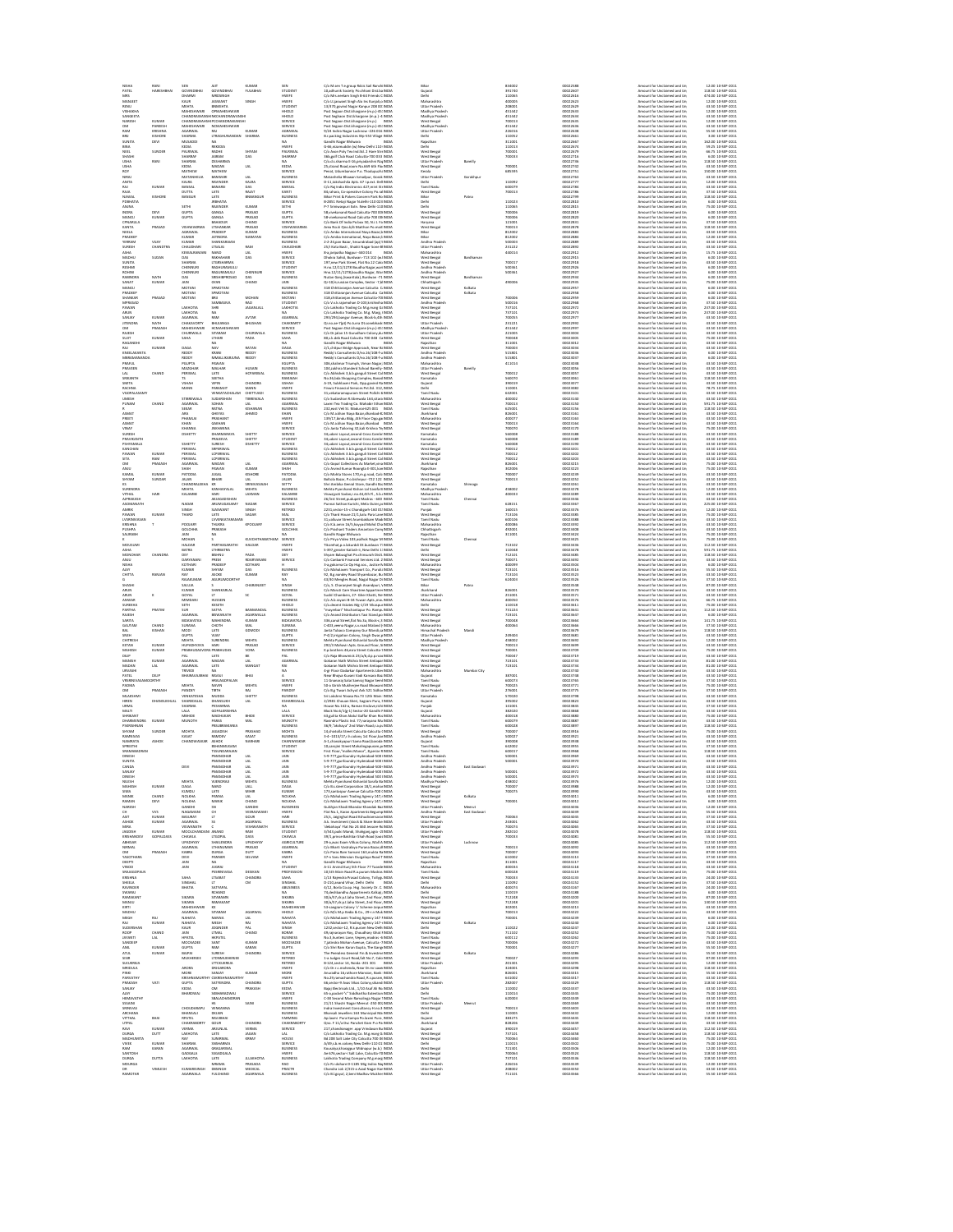|                                                                                                                                                                                                                                                                                                                                                                                                                                                                                                                                                                                    | UDHAV                         | SANYASI<br>GUPTA<br>CHATTERIEE       | UDHAV<br>ASHOK<br>LATE           | SANYASI<br>KUMAR<br>KUMAR        | <b>BUSINESS</b>                 | 42/5 Piyush Complex Erandwana,punINDIA                                                                                                                                                                                                            | Maharashtra<br>Haryana<br>West Bengal                        | Faridahar        | 411004                     | 00024568                                                 | Amount for Unclaimed and Uni                                                                                                                                 | 43.50 10-SEP-2011                                                                                                                                                                                                                                                                                                                                                                                                                                                                                                                                                                                                                                                                                                                                                                                                                                                                                                                                                                                                                                                                       |
|------------------------------------------------------------------------------------------------------------------------------------------------------------------------------------------------------------------------------------------------------------------------------------------------------------------------------------------------------------------------------------------------------------------------------------------------------------------------------------------------------------------------------------------------------------------------------------|-------------------------------|--------------------------------------|----------------------------------|----------------------------------|---------------------------------|---------------------------------------------------------------------------------------------------------------------------------------------------------------------------------------------------------------------------------------------------|--------------------------------------------------------------|------------------|----------------------------|----------------------------------------------------------|--------------------------------------------------------------------------------------------------------------------------------------------------------------|-----------------------------------------------------------------------------------------------------------------------------------------------------------------------------------------------------------------------------------------------------------------------------------------------------------------------------------------------------------------------------------------------------------------------------------------------------------------------------------------------------------------------------------------------------------------------------------------------------------------------------------------------------------------------------------------------------------------------------------------------------------------------------------------------------------------------------------------------------------------------------------------------------------------------------------------------------------------------------------------------------------------------------------------------------------------------------------------|
| ANITA<br>ULLAS<br>KIRAN                                                                                                                                                                                                                                                                                                                                                                                                                                                                                                                                                            |                               | SHARMA                               | MOHAN                            | щ                                | GUPTA<br>CHATTERJEE<br>SHARMA   | 1584 Sector-8 Faridabad<br>Pwca Sree,chandan Nagar Hooghiy(wiNDIA<br>C/o Jai Bharat Stores Anand Bazar,pudNDIA                                                                                                                                    | West Bengal                                                  |                  | 712136<br>723101           | 00024581<br>00024598<br>00024605                         | Amount for Unclaimed and University<br>Amount for Unclaimed and University<br>Amount for Unclaimed and University                                            | 12.50 10-SEP-2011<br>43.50 10-SEP-2011<br>43.50 10-SEP-2011                                                                                                                                                                                                                                                                                                                                                                                                                                                                                                                                                                                                                                                                                                                                                                                                                                                                                                                                                                                                                             |
| KIRAN<br>KIRAN                                                                                                                                                                                                                                                                                                                                                                                                                                                                                                                                                                     |                               | SHARMA<br>SHARMA                     | MOHAN<br>MOHAN                   | SHARMA<br>SHARMA                 | HWIFE<br>HWIFE                  | C/o Jaibharat Stores Anand Bazar P.o INDIA<br>C/o Jai Bharat Sharma Anand Bazar,prNDIA                                                                                                                                                            | West Bengal<br>West Bengal                                   |                  | 723101<br>723101           | 00024606<br>00024607                                     | Amount for Unclaimed and Un<br>Amount for Unclaimed and Un                                                                                                   | 43.50 10-SEP-2011<br>43.50 10-SEP-2011                                                                                                                                                                                                                                                                                                                                                                                                                                                                                                                                                                                                                                                                                                                                                                                                                                                                                                                                                                                                                                                  |
| MURARI                                                                                                                                                                                                                                                                                                                                                                                                                                                                                                                                                                             | LAL                           | SHARMA                               | SHANKAR<br>GIYARSILAL<br>LT      | LAL.<br><b>AGARWAL</b>           | SHARMA                          | C/o Jai Bharat Stores Anand Bazar PurINDIA                                                                                                                                                                                                        | West Beneal                                                  |                  | 723101                     | 00024608                                                 | Amount for Unclaimed and Un                                                                                                                                  | 43.50 10-SEP-2011                                                                                                                                                                                                                                                                                                                                                                                                                                                                                                                                                                                                                                                                                                                                                                                                                                                                                                                                                                                                                                                                       |
| GIRDHAR<br>SUBHREN<br>SATYANAND                                                                                                                                                                                                                                                                                                                                                                                                                                                                                                                                                    |                               | AGARWAL<br>GOSWAM                    |                                  | HARAIKN                          | .<br>BUSINESS<br>GOSWAM         | Laomiganj , maidapatty ChandemagorINDIA<br>43, Sardar Sankar Road, Calcutta-700INDIA                                                                                                                                                              | West Benga<br>West Benga                                     |                  | 712136<br>700029           | 00024632<br>00024638                                     | Amount for Unclaimed and Un<br>Amount for Unclaimed and Un                                                                                                   | 38.25 10-SEP-2011<br>43.50 10-SEP-2011                                                                                                                                                                                                                                                                                                                                                                                                                                                                                                                                                                                                                                                                                                                                                                                                                                                                                                                                                                                                                                                  |
| INDRANI                                                                                                                                                                                                                                                                                                                                                                                                                                                                                                                                                                            |                               | BANERJEE                             | BAL<br>LTKAMALA                  | MUKAND<br>PRASANNA               | <b>CONSULTANTS</b><br>BANERJEE  | S- 349, Panchsheel Park, New Delhi-1INDIA<br>47 B,durgapur Lane, Kolkata West BwINDIA                                                                                                                                                             | Delhi<br>West Bengal                                         |                  | 110017<br>700023           | 00024639<br>00024655                                     | Amount for Unclaimed and Un<br>Amount for Unclaimed and Un                                                                                                   | 150.00 10-SEP-2011<br>118.50 10-SEP-2011                                                                                                                                                                                                                                                                                                                                                                                                                                                                                                                                                                                                                                                                                                                                                                                                                                                                                                                                                                                                                                                |
| SANGITA<br>AMRIT                                                                                                                                                                                                                                                                                                                                                                                                                                                                                                                                                                   |                               | DHAR<br>MUKHOPADHYA'                 | SANJIBAN<br><b>AMIYA</b>         | DHAR<br>GOPAL                    | HWIFE<br>MUKHOPAL               | 150. Becharam Chatterii Road CalcuttINDIA<br>1/3, Shyam Bose Road, Calcutta-700 INDIA                                                                                                                                                             | West Bengal<br>West Beneal                                   |                  | 700051<br>700027           | 00024662<br>00024663                                     | Amount for Unclaimed and Un<br>Amount for Unclaimed and Un                                                                                                   | 43.50 10-SEP-2011<br>11850-105F0-2011                                                                                                                                                                                                                                                                                                                                                                                                                                                                                                                                                                                                                                                                                                                                                                                                                                                                                                                                                                                                                                                   |
| <b>CORANTLA</b>                                                                                                                                                                                                                                                                                                                                                                                                                                                                                                                                                                    | <b>SARALA</b>                 | MANOHARAN                            | k.<br>VASU                       | <b>ELLAPPAN</b>                  | SERVICE<br>rwire                | 32c, Lake Road Calcutta-700 029 CalifyDIA                                                                                                                                                                                                         | West Beneal<br>Andhra Pra                                    |                  | 700025<br>530017           | 00024666<br>00024679                                     | Amount for Unclaimed and Un<br>Amount for Unclaimed and Un                                                                                                   | 11850 10-550-2011<br>43.50 10 SEP-2011                                                                                                                                                                                                                                                                                                                                                                                                                                                                                                                                                                                                                                                                                                                                                                                                                                                                                                                                                                                                                                                  |
| KIRTI<br>PRAKASH                                                                                                                                                                                                                                                                                                                                                                                                                                                                                                                                                                   | HOLDING                       | DEVI<br>PVTLTD<br>CHANGEDE           | NA<br>MOHAN                      | LAL                              | NA<br>CHANGEDE                  | 12. Later King Calculatory PedawiNDIA<br>18/1, maharshi Devendra Road Sth FishDIA<br>18/1, maharshi Devendra Road Sth FishDIA<br>1901 Saree Centre Tilak Road, AurangINDIA                                                                        | West Bengal<br>Maharashtra                                   |                  | 700007<br>431001           | 00024698<br>00024705                                     | Amount for Unclaimed and Un<br>Amount for Unclaimed and Un                                                                                                   | 35.25 10-SEP-2011<br>237.00 10-SEP-2011                                                                                                                                                                                                                                                                                                                                                                                                                                                                                                                                                                                                                                                                                                                                                                                                                                                                                                                                                                                                                                                 |
| <b>ASHOK</b>                                                                                                                                                                                                                                                                                                                                                                                                                                                                                                                                                                       | KUMAR                         | <b>by</b>                            | <b>BVISHNU</b>                   | KEDLAYA                          | SERVICE                         | 78/a/out House) 31st <sup>*</sup> a" Cross, JayanNDIA                                                                                                                                                                                             | Kamataka                                                     | Bangalore Urban  |                            | 00024735                                                 | Amount for Unclaimed and Un                                                                                                                                  | 37.50 10-SEP-2011                                                                                                                                                                                                                                                                                                                                                                                                                                                                                                                                                                                                                                                                                                                                                                                                                                                                                                                                                                                                                                                                       |
| ARUNDHATI<br>ARUNDHAT                                                                                                                                                                                                                                                                                                                                                                                                                                                                                                                                                              | <b>BAMESH</b><br><b>NAMES</b> | VAIDYA<br>VAIDYA                     | <b>BAMESH</b><br><b>BAMESH</b>   |                                  | HWIFE<br><b>HWIFE</b>           | D/2/1,khapar Khoda T P S Colony,khaINDIA<br>D/2/1,khapar Khoda T P S Colony,khaINDIA                                                                                                                                                              | Maharashtra<br>Maharashtra                                   | Nagpur<br>Nagpur |                            | 00024744<br>00024745                                     | Amount for Unclaimed and Un<br>Amount for Unclaimed and Un                                                                                                   | 75.00 10-SEP-2011<br>75.00 10-SEP-2011                                                                                                                                                                                                                                                                                                                                                                                                                                                                                                                                                                                                                                                                                                                                                                                                                                                                                                                                                                                                                                                  |
| HEMANT                                                                                                                                                                                                                                                                                                                                                                                                                                                                                                                                                                             |                               | KOTAK<br><b>JAGAN</b>                | CHANDLE<br>SKIAGANNATHA          | KOTA                             | <b>UKINFO</b><br>TEACHER        | 92, Joseph Robal 17 Scoring, Markov<br>19. jeen, "kotak-kunj" Secundrabad (aINDIA<br>104, exchequers Court 4th Main RoadINDIA<br>8-12, gautam Dhan Apts. Bajaj Road, vINDIA                                                                       | Andhra Prade                                                 |                  | 500003                     | 00024766                                                 | Amount for Unclaimed and Un                                                                                                                                  | 75.00 10-SEP-2011                                                                                                                                                                                                                                                                                                                                                                                                                                                                                                                                                                                                                                                                                                                                                                                                                                                                                                                                                                                                                                                                       |
| PREMA<br>SATISH<br>PRITI                                                                                                                                                                                                                                                                                                                                                                                                                                                                                                                                                           | DILIP                         | VSHASTR<br>DESHPANDE                 | VISHNUPRASAD<br>DILIP            |                                  | <b>BUSINESS</b><br>STUDENT      | 123/2, renuka Apts. Law College RoadINDIA                                                                                                                                                                                                         | Tamil Nadu<br>Maharashtra<br>Maharashtra                     |                  | 600085<br>400056<br>411004 | 00024776<br>00024779<br>00024788                         | Amount for Unclaimed and Un<br>Amount for Unclaimed and Un<br>Amount for Unclaimed and Un                                                                    | 75.00 10-SEP-2011<br>75.00 10-SEP-2011<br>75.00 10-SEP-2011                                                                                                                                                                                                                                                                                                                                                                                                                                                                                                                                                                                                                                                                                                                                                                                                                                                                                                                                                                                                                             |
| VJPARUKUTTY<br>PUSPENDU                                                                                                                                                                                                                                                                                                                                                                                                                                                                                                                                                            |                               | <b>BANERJEE</b>                      | LATE<br>SCBANERJEE               | CNARAYANAN                       | GJOHN<br>DIRECTOR               | 'sreevilas" Po.venganoor, Distt.thiruv/NDIA<br>23, ranigari Bazar Bye Lane Po.& DistUNDIA                                                                                                                                                         | Kerala<br>West Beneal                                        |                  | 695523<br>713101           | 00024809<br>00024813                                     | Amount for Unclaimed and Un<br>Amount for Unclaimed and Un                                                                                                   | 75.00 10-SEP-2011<br>75.00 10-SEP-2011                                                                                                                                                                                                                                                                                                                                                                                                                                                                                                                                                                                                                                                                                                                                                                                                                                                                                                                                                                                                                                                  |
| SJHAMIL<br>ANTRIKSH                                                                                                                                                                                                                                                                                                                                                                                                                                                                                                                                                                |                               | SELVAN<br>KUMBHAT                    | PMTKANDA<br>SUBHASH              | SWAMY<br>KUMBHAT                 |                                 |                                                                                                                                                                                                                                                   |                                                              |                  | 42011                      | 00024838<br>00024867                                     |                                                                                                                                                              |                                                                                                                                                                                                                                                                                                                                                                                                                                                                                                                                                                                                                                                                                                                                                                                                                                                                                                                                                                                                                                                                                         |
| NEETA                                                                                                                                                                                                                                                                                                                                                                                                                                                                                                                                                                              |                               | KÉNTYA                               | MANSUKH                          | KENIYA                           | BUSINESS<br>BUSINESS<br>HWIFE   | Co. Yuvraj 255 A,9th Extension GandNNDIA<br>Tukvar Tea Estate Darjeeling DarjeelinNDIA<br>3.yamuna Sadan B.p.despande Road, INDIA                                                                                                                 | Tamil Nadu<br>West Bengal<br>Maharashtra                     |                  | 73410<br>400602            | 00024903                                                 | Amount for Unclaimed and Uni<br>Amount for Unclaimed and Uni<br>Amount for Unclaimed and Uni                                                                 | 75.00 10-SEP-2011<br>75.00 10-SEP-2011<br>75.00 10-SEP-2011                                                                                                                                                                                                                                                                                                                                                                                                                                                                                                                                                                                                                                                                                                                                                                                                                                                                                                                                                                                                                             |
| MANSURH<br>LATIKA                                                                                                                                                                                                                                                                                                                                                                                                                                                                                                                                                                  |                               | KENIYA<br>AHUJA                      | IUMBRE<br>ANIL                   | AHUJA                            | <b>BUSINESS</b><br>SERVICE      | 3,yamuna Sadan B.p.despande Road, INDIA<br>C/o City Bank N.a. 293,dr.d.n.road FolNDIA                                                                                                                                                             | Maharashtra<br>Maharashtra                                   |                  | 400602<br>400001           | 00024904<br>00024907                                     | Amount for Unclaimed and Un<br>Amount for Unclaimed and Un                                                                                                   | 75.00 10-SEP-2011<br>75.00 10-SEP-2011                                                                                                                                                                                                                                                                                                                                                                                                                                                                                                                                                                                                                                                                                                                                                                                                                                                                                                                                                                                                                                                  |
| MAHESH                                                                                                                                                                                                                                                                                                                                                                                                                                                                                                                                                                             |                               | MOONDRA                              | MANGILAL                         | <b>MOONDRA</b>                   | <b>BUSINESS</b>                 | $C/\alpha$ Margilal Moondra Gole Building, INDIA<br>$C/\alpha$ Rathi Medical Po.saykheda Tel.ndNDIA<br>77 B/b, gandhi Nagar Jammu (j. & K) JINDIA                                                                                                 | Rajasthan                                                    |                  | 342001                     | 00024919                                                 | Amount for Unclaimed and Un                                                                                                                                  | 75.00 10-SEP-2011                                                                                                                                                                                                                                                                                                                                                                                                                                                                                                                                                                                                                                                                                                                                                                                                                                                                                                                                                                                                                                                                       |
| ANJALI<br>ASHA                                                                                                                                                                                                                                                                                                                                                                                                                                                                                                                                                                     |                               | <b>JÖLUARATH</b><br>GUPTA            | NA<br>OPGUPTA                    |                                  | NA<br>HWIFE                     |                                                                                                                                                                                                                                                   | West Bengal<br>Jammu and                                     |                  | 700013<br>180004           | 00024923                                                 | Amount for Unclaimed and University<br>Amount for Unclaimed and University                                                                                   | 75.00 10-SEP-2011<br>150.00 10-SEP-2011                                                                                                                                                                                                                                                                                                                                                                                                                                                                                                                                                                                                                                                                                                                                                                                                                                                                                                                                                                                                                                                 |
| AKHILES<br>rasindra                                                                                                                                                                                                                                                                                                                                                                                                                                                                                                                                                                | KUMAR                         | RAI<br>GUPTA                         | SHYAM<br>LATE                    | NARAYAN                          | RAI<br>PDGLIPTA                 | eni Sheet Glass Works Ltd. 2,st.ge/NDM<br>C/o Vinod Kumar More 17,bal Mu                                                                                                                                                                          | West Bengal<br>West Bengal                                   |                  | 700022<br>700003           | 00024964<br>00024974                                     | Amount for Unclaimed and Un<br>Amount for Unclaimed and Un                                                                                                   | 75.00 10-SEP-2011<br>75.00 10-SEP-2011                                                                                                                                                                                                                                                                                                                                                                                                                                                                                                                                                                                                                                                                                                                                                                                                                                                                                                                                                                                                                                                  |
| SAROJ<br>CHANDRA                                                                                                                                                                                                                                                                                                                                                                                                                                                                                                                                                                   | PRAKASE                       | DEVI<br>BANKA                        | SUBHASH<br>GCBANKA               | CHANDER                          | HWIFE<br><b>BUSINESS</b>        | Shakti Share Services 4/9 asaf Ali RoalNDIA<br>.<br>2/3,nutan Prabha Building, Dr.rajendrNDIA<br>Wachel Molla Mansion. 8.lenin SaranINDIA                                                                                                         | Delhi<br>Maharashtra                                         |                  | 110002<br>400080           | 00024980<br>00025048                                     | Amount for Unclaimed and Un<br>Amount for Unclaimed and Un                                                                                                   | 75.00 10-SEP-2011<br>75.00 10-SEP-2011                                                                                                                                                                                                                                                                                                                                                                                                                                                                                                                                                                                                                                                                                                                                                                                                                                                                                                                                                                                                                                                  |
| ARVINDER<br>VINEET                                                                                                                                                                                                                                                                                                                                                                                                                                                                                                                                                                 | PAL                           | SINGH                                | <b>JASWAN</b><br><b>IKIAIN</b>   | SINGH                            | <b>FCA</b><br>service           |                                                                                                                                                                                                                                                   | West Bengal                                                  |                  | 700013<br>110054           | 00025059<br>00025087                                     | Amount for Unclaimed and Un<br>Amount for Unclaimed and Un                                                                                                   | 225.00 10-SEP-2011<br>75.00 10-SEP-2011                                                                                                                                                                                                                                                                                                                                                                                                                                                                                                                                                                                                                                                                                                                                                                                                                                                                                                                                                                                                                                                 |
| SONDHI<br>ANJU                                                                                                                                                                                                                                                                                                                                                                                                                                                                                                                                                                     | FINANCE                       | COPLTD<br>GULATI                     | NA<br>ANIL                       | GULATI                           | NA<br>BUSINESS                  | -<br>17. Jimarpur, Opp. banarsi Dass MarkNDIA<br>21. navjivan Vihar, New Delhi - Delhi - INDIA<br>2. jalhoka Apartments, A-2. block, paschNDIA                                                                                                    | Delhi<br>Delhi<br>Delhi                                      |                  | 110017<br>110063           | 00025117<br>00026021                                     | Amount for Unclaimed and Un<br>Amount for Unclaimed and Un                                                                                                   | 193.50 10-SEP-2011<br>75.00 10-SEP-2011                                                                                                                                                                                                                                                                                                                                                                                                                                                                                                                                                                                                                                                                                                                                                                                                                                                                                                                                                                                                                                                 |
| VAMANA<br>DAYA                                                                                                                                                                                                                                                                                                                                                                                                                                                                                                                                                                     | KAMATH<br>KRISHAN             | SHARMA                               | SERVICE<br>NA                    |                                  | NA                              | Madras Chawl No 1 Room No 14 TaniNDIA                                                                                                                                                                                                             | Maharashtra                                                  |                  | 400054                     | 00026034<br>00026070                                     | Amount for Unclaimed and Un                                                                                                                                  | 75.00 10-SEP-2011<br>75.00 10-SEP-2011                                                                                                                                                                                                                                                                                                                                                                                                                                                                                                                                                                                                                                                                                                                                                                                                                                                                                                                                                                                                                                                  |
| <b>VIVEK</b>                                                                                                                                                                                                                                                                                                                                                                                                                                                                                                                                                                       |                               | <b>BAKLIWAL</b>                      | <b>RAJENDRA</b>                  | KUMAR                            | BAKLIWAL                        | .<br>Gandhi Nagar Bhilwara<br>S/o R K Bakliwal 80 Abhinav Subhash INDIA                                                                                                                                                                           | Rajasthan<br>Rajasthan                                       |                  | 311001<br>311001           | 00026091                                                 | Amount for Unclaimed and Un<br>Amount for Unclaimed and Un                                                                                                   | 75.00 10-SEP-2011                                                                                                                                                                                                                                                                                                                                                                                                                                                                                                                                                                                                                                                                                                                                                                                                                                                                                                                                                                                                                                                                       |
| ASHO                                                                                                                                                                                                                                                                                                                                                                                                                                                                                                                                                                               | <b>KLIMAR</b>                 | <b>MFHRA</b><br>CHAUDHAR             | ram                              | GARAYA                           | MEHRA                           | Near Union Bank Extention Counter dWDIA<br>C/o Sh V K Chaudhary 54 chanderiok INDIA<br>Near Prabha Gas Gandhi Nagar Pur NANDIA                                                                                                                    | Rajasthan<br>Madhya Prac                                     | <b>Richards</b>  |                            | 00026117<br>00026128                                     | Amount for Unclaimed and Un                                                                                                                                  | 75.00 10-SEP-2011                                                                                                                                                                                                                                                                                                                                                                                                                                                                                                                                                                                                                                                                                                                                                                                                                                                                                                                                                                                                                                                                       |
| NARINDEI<br>SATYA<br>RENU                                                                                                                                                                                                                                                                                                                                                                                                                                                                                                                                                          | KUAMIR<br>PRAKASI:            | TRIVEDI<br><b>JAIN</b>               | SH<br>SOHAN                      | LА                               | -<br>TRIVEDI<br><b>JAIN</b>     | C/o Shri Vimal Chand Jain Advocate PINDIA                                                                                                                                                                                                         | Rajasthar<br>Rajasthan                                       |                  | 452001<br>311001<br>341001 | 00026129<br>00026139                                     | Amount for Unclaimed and Un<br>Amount for Unclaimed and Un<br>Amount for Unclaimed and Un                                                                    | 75.00 10-SEP-2011<br>75.00 10-SEP-2011<br>75.00 10-SEP-2011                                                                                                                                                                                                                                                                                                                                                                                                                                                                                                                                                                                                                                                                                                                                                                                                                                                                                                                                                                                                                             |
| <b>AMAR</b><br>RATAN                                                                                                                                                                                                                                                                                                                                                                                                                                                                                                                                                               | singe                         | <b>RATHORE</b>                       | SHRI                             | RAM                              | SINGH                           | Bhilwara Synthetics Ltd Post Box No 1NDIA                                                                                                                                                                                                         | Rajasthan                                                    |                  | 311001                     | 00026161                                                 | Amount for Unclaimed and Un                                                                                                                                  | 75.00 10-SEP-2011                                                                                                                                                                                                                                                                                                                                                                                                                                                                                                                                                                                                                                                                                                                                                                                                                                                                                                                                                                                                                                                                       |
| BHERL                                                                                                                                                                                                                                                                                                                                                                                                                                                                                                                                                                              | LAL<br>LAL<br>ARUL            | CHECHANI<br>.<br>PAREEKH<br>PRAGASAM | LATE<br>SH<br>K                  | HERA                             | .<br>Palanuapan                 | Post Bamniya Via Uprera<br>INDIA                                                                                                                                                                                                                  | Raiasthan                                                    |                  | 311408                     | 00026169<br>00026181                                     | Amount for Unclaimed and Un                                                                                                                                  | 75.00 10-SEP-2011                                                                                                                                                                                                                                                                                                                                                                                                                                                                                                                                                                                                                                                                                                                                                                                                                                                                                                                                                                                                                                                                       |
|                                                                                                                                                                                                                                                                                                                                                                                                                                                                                                                                                                                    |                               | CHACKO                               | <b>JOSEPH</b>                    | ANDREV                           | SERVICE                         | Post Swarupganj Via Hamirgarh,tah.htMDIA<br>M/s Balkrishna Industries Ltd.(dy.m.) INDIA<br>Variaveettii House,chimar P.o (4th MINDIA                                                                                                              | Rajasthan<br>Maharashtra<br>Kerala                           |                  | 401506<br>685501           | 00026191<br>00026194<br>00026200                         | Amount for Unclaimed and Uni<br>Amount for Unclaimed and Uni<br>Amount for Unclaimed and Uni                                                                 | 75.00 10-SEP-2011<br>75.00 10-SEP-2011<br>75.00 10-SEP-2011                                                                                                                                                                                                                                                                                                                                                                                                                                                                                                                                                                                                                                                                                                                                                                                                                                                                                                                                                                                                                             |
| VASUDEO<br>VIKRAM                                                                                                                                                                                                                                                                                                                                                                                                                                                                                                                                                                  | RAM<br>KUMAR                  | CHANDAN<br>DADHICH                   | NA<br>SH                         | BHERU                            | NA<br>LAL                       | 5 C 12 Talwandi Housing Board Col ONDIA<br>Shri Nikatan Near Income Tex Office BNDIA                                                                                                                                                              | Rajasthan<br>Rajasthan                                       |                  | 324005<br>311001           | 00026239<br>00026279                                     | Amount for Unclaimed and Un<br>Amount for Unclaimed and Un                                                                                                   | 75.00 10-SEP-2011<br>75.00 10-SEP-2011                                                                                                                                                                                                                                                                                                                                                                                                                                                                                                                                                                                                                                                                                                                                                                                                                                                                                                                                                                                                                                                  |
| SATA                                                                                                                                                                                                                                                                                                                                                                                                                                                                                                                                                                               | NAND                          | SHARMA                               | SHRI                             | DAL                              | MOHAN                           | Village & Po Lalour Via Baear Dist JhulNDIA                                                                                                                                                                                                       | Raiasthan                                                    |                  | 333023                     | 00026288                                                 | Amount for Unclaimed and Uni                                                                                                                                 | 75.00 10-SEP-2011                                                                                                                                                                                                                                                                                                                                                                                                                                                                                                                                                                                                                                                                                                                                                                                                                                                                                                                                                                                                                                                                       |
| .<br>PUSHPENDRA<br>MAHENDRA                                                                                                                                                                                                                                                                                                                                                                                                                                                                                                                                                        | Chicle                        | BHARDWA<br>DHABRIA                   | ŚH                               | GANESH                           | PRASAD<br>DHABRI                | 1999 a Po Layur Via Lagar Dist Anthony<br>2017 Danialoon House, G-11,m.i.d.c, MaroliNDIA<br>Flat No.708,6-3-1192/1/1 Block A, KuNDIA<br>Flat No.708,6-3-1192/1/1 Block A, KuNDIA                                                                  | najasinan<br>Maharashtra<br>Andhra Pradesh<br>Andhra Pradesh | Mumbai City      | 312613                     | 00026302<br>00026357                                     | Amount for Unclaimed and University<br>Amount for Unclaimed and University                                                                                   | 75.00 10-SEP-2011<br>75.00 10-SEP-2011                                                                                                                                                                                                                                                                                                                                                                                                                                                                                                                                                                                                                                                                                                                                                                                                                                                                                                                                                                                                                                                  |
| PRAMOD<br>RAMAA                                                                                                                                                                                                                                                                                                                                                                                                                                                                                                                                                                    | KUMAR<br>KILISHAN             | KAPOOR<br>TALLAMIRAJU                | TALLAMRAJL                       | <b>CLIMAS</b><br><b>JOSIRAJL</b> | KAPOOR<br>SERVICE               | C/o Software Computer Consultancy INDIA                                                                                                                                                                                                           |                                                              |                  | 500016<br>500038           | 00026362<br>00026373                                     | Amount for Unclaimed and Un<br>Amount for Unclaimed and Un                                                                                                   | 75.00 10-SEP-2011<br>75.00 10-SEP-2011                                                                                                                                                                                                                                                                                                                                                                                                                                                                                                                                                                                                                                                                                                                                                                                                                                                                                                                                                                                                                                                  |
| AJAY<br><b>DHRUBA</b>                                                                                                                                                                                                                                                                                                                                                                                                                                                                                                                                                              | PRASAD                        | CHAUHAN<br>GHOSH                     | LATE                             | SHRI                             | CHAUHAN                         | 938, vijay Park Colony, Rohtak (haryarNDIA                                                                                                                                                                                                        | Haryana<br>Raiastha                                          |                  | 124001<br>311021           | 00026379<br>00026383                                     | Amount for Unclaimed and Un<br>Amount for Unclaimed and Un                                                                                                   | 75.00 10-SEP-2011<br>75.00 10-SEP-2011                                                                                                                                                                                                                                                                                                                                                                                                                                                                                                                                                                                                                                                                                                                                                                                                                                                                                                                                                                                                                                                  |
| ARVINO                                                                                                                                                                                                                                                                                                                                                                                                                                                                                                                                                                             | SINGH<br>CHAND                | <b>BATHORE</b>                       | śH                               |                                  | SINGH                           | .<br>Rajasthan Spg & Wvg Mills Ltd Po GulNDIA<br>C/o Er Krishan Moha Sharma H No & INDIA                                                                                                                                                          | <b>Raiastha</b>                                              |                  | 311001<br>,,,,,,,          | 00026406                                                 | Amount for Unclaimed and Un                                                                                                                                  | 25.00.10.999.2011                                                                                                                                                                                                                                                                                                                                                                                                                                                                                                                                                                                                                                                                                                                                                                                                                                                                                                                                                                                                                                                                       |
| PREM                                                                                                                                                                                                                                                                                                                                                                                                                                                                                                                                                                               | MOHAM                         | MEENA                                | <b>BELIKA</b>                    | ιм                               |                                 | Co Criental Bank Of Commerce BhirdNDIA<br>S/o Vali Mohammed Sheikhj Po &vi SNDIA<br>C/o Maliwal Electrices 107,indra MarlNDIA                                                                                                                     | Rajastha                                                     |                  | 312613                     | 00026418                                                 | Amount for Unclaimed and Un                                                                                                                                  | 75.00 10-SEP-2011                                                                                                                                                                                                                                                                                                                                                                                                                                                                                                                                                                                                                                                                                                                                                                                                                                                                                                                                                                                                                                                                       |
| adil<br>Manesh<br>PUSHPENDRA                                                                                                                                                                                                                                                                                                                                                                                                                                                                                                                                                       | KUAMI                         | SHEIKH<br>Babu<br>BHARDWAJ           | NA<br>BALU<br>ŚH                 | GANESH                           | NA<br>RAMJI<br>PRASAD           | D-9/2,aditya Cement Staff Colony.po.INDIA                                                                                                                                                                                                         | Rajasthan<br>Rajasthan<br>Rajasthan                          |                  | 311001<br>312613           | 00026433<br>00026470<br>00026473                         | Amount for Unclaimed and Un<br>Amount for Unclaimed and Un<br>Amount for Unclaimed and Un                                                                    | 75.00 10-SEP-2011<br>75.00 10-SEP-2011<br>75.00 10-SEP-2011                                                                                                                                                                                                                                                                                                                                                                                                                                                                                                                                                                                                                                                                                                                                                                                                                                                                                                                                                                                                                             |
| <b>DILIP</b>                                                                                                                                                                                                                                                                                                                                                                                                                                                                                                                                                                       | SINGH                         | BHADORIAN<br>SHARMA                  | LATE<br>śH                       | HAR                              | SHAIMAL                         | Bhilwara Synthetics Ltd P B No 17 BhiNDIA<br>C/o D.k.sharma Apartment "b",flat NdNDIA                                                                                                                                                             |                                                              |                  | 311001<br>396195           | 00026480<br>00026487                                     | Amount for Unclaimed and Un<br>Amount for Unclaimed and Un                                                                                                   | 75.00 10-SEP-2011<br>75.00 10-SEP-2011                                                                                                                                                                                                                                                                                                                                                                                                                                                                                                                                                                                                                                                                                                                                                                                                                                                                                                                                                                                                                                                  |
| GOPAL                                                                                                                                                                                                                                                                                                                                                                                                                                                                                                                                                                              | <b>PRASAE</b>                 | BHATT                                | NA                               |                                  | NA                              | C/o Ratan Lal Vyas Sophia School Ro JNDIA                                                                                                                                                                                                         | Rajasthan<br>Gujarat<br>Rajasthan                            |                  | 311001                     | 00026498                                                 | Amount for Unclaimed and Un                                                                                                                                  | 75.00 10-SEP-2011                                                                                                                                                                                                                                                                                                                                                                                                                                                                                                                                                                                                                                                                                                                                                                                                                                                                                                                                                                                                                                                                       |
| KRISHNA<br><b>RAMES</b>                                                                                                                                                                                                                                                                                                                                                                                                                                                                                                                                                            | AVTAR<br>PRASAD               | <b>GUPTA</b><br>SOMAN                | SHRI<br>BANS                     | LЫ,                              | -<br>sexvici                    | C/o Gordhan Lal Samdani Bhadada MINDIA<br>C 193 R K Colony Bhilwara Raj  BhilwaNDIA                                                                                                                                                               | Rajasthar<br>Rajasthar                                       |                  | 311001<br>311001           | 00026502<br>00026516                                     | Amount for Unclaimed and Un<br>Amount for Unclaimed and Un                                                                                                   | 75.00 10-SEP-2011<br>75.00 10-SEP-2011                                                                                                                                                                                                                                                                                                                                                                                                                                                                                                                                                                                                                                                                                                                                                                                                                                                                                                                                                                                                                                                  |
| NARESH                                                                                                                                                                                                                                                                                                                                                                                                                                                                                                                                                                             | CHANDRA<br><b>PRAKASE</b>     | MEHTA<br>BHATT                       | RAM<br>R                         | KUNWAR<br>NARAYAN                | SERVICE<br><b>BHATT</b>         | House Of R C Sharma Behind Rfc Offi INDIA<br>29 Bhatt Niketan Vakil Colony BhilwalNDIA                                                                                                                                                            | Rajasthan<br>Rajasthan                                       |                  | 311001<br>311001           | 00026520<br>00026522                                     | Amount for Unclaimed and Un<br>Amount for Unclaimed and Un                                                                                                   | 75.00 10-SEP-2011<br>75.00 10-SEP-2011                                                                                                                                                                                                                                                                                                                                                                                                                                                                                                                                                                                                                                                                                                                                                                                                                                                                                                                                                                                                                                                  |
| HARI                                                                                                                                                                                                                                                                                                                                                                                                                                                                                                                                                                               | PRASAD                        | <b>MANTR</b>                         | ŚH                               | NARINDER                         | PRASAD                          | Côn Shashi Clyth Hous Emain Post offinitia                                                                                                                                                                                                        | Uttar Pradesh                                                |                  | 250611<br>soon:            | 00026528<br>mmassa                                       | Amount for Unclaimed and Un                                                                                                                                  | 75.00 10-SEP-2011                                                                                                                                                                                                                                                                                                                                                                                                                                                                                                                                                                                                                                                                                                                                                                                                                                                                                                                                                                                                                                                                       |
| ASHOI<br>MOHD                                                                                                                                                                                                                                                                                                                                                                                                                                                                                                                                                                      | AYAUB                         | MUTHAI<br>KHAN<br>SPARAKH            | --<br>SHRI<br>SH<br>NA           | MARTAL                           | -<br>SERVICE                    | $C/\mathrm{o}$ A 49opp Calgiri Eye Hospital Ma UNDIA<br>$C/\mathrm{o}$ Mohd.nasir Khan, famous Tailors INDIA<br>$C/\mathrm{o}$ Narendra Kumar Jain A-49, Opp. INDIA                                                                               | Rajasthan<br>Uttar Pradesł                                   |                  | 272175                     | 00026541<br>00026541<br>00026554                         | Amount for Unclaimed and Uni<br>Amount for Unclaimed and Uni<br>Amount for Unclaimed and Uni                                                                 | 75.00 10-SEP-2011<br>75.00 10-SEP-2011<br>75.00 10-SEP-2011                                                                                                                                                                                                                                                                                                                                                                                                                                                                                                                                                                                                                                                                                                                                                                                                                                                                                                                                                                                                                             |
| <b>ANIL</b>                                                                                                                                                                                                                                                                                                                                                                                                                                                                                                                                                                        | KUMAR                         | DHOOT                                | RAM                              | <b>GOPAL</b>                     | NA                              | C/o Tara Chand Rajesh Kumar Sadar BNDIA                                                                                                                                                                                                           | Rajasthan<br>West Bengal                                     |                  | 302017<br>700013           | 00026565                                                 | Amount for Unclaimed and Un                                                                                                                                  | 75.00 10-SEP-2011                                                                                                                                                                                                                                                                                                                                                                                                                                                                                                                                                                                                                                                                                                                                                                                                                                                                                                                                                                                                                                                                       |
| DEEPAN<br>SATYA                                                                                                                                                                                                                                                                                                                                                                                                                                                                                                                                                                    | KUMAR<br>NARAYAN              | SOMANI<br>PAREEK                     | GOPAL<br>NA.                     | LAL                              | SOMANI<br>NA                    | C/o Bhilwara Textile Traders Nava BazINDIA<br>Gandhi Nagar Bhilwara<br>INDIA                                                                                                                                                                      | Rajasthan<br>Raiasthan                                       |                  | 311001<br>311001           | 00026566<br>00026573                                     | Amount for Unclaimed and Un<br>Amount for Horlaimed and Ho                                                                                                   | 75.00 10-SEP-2011<br>75.00 10-SEP-2011                                                                                                                                                                                                                                                                                                                                                                                                                                                                                                                                                                                                                                                                                                                                                                                                                                                                                                                                                                                                                                                  |
| CHAND<br>PADMA                                                                                                                                                                                                                                                                                                                                                                                                                                                                                                                                                                     | MAL                           | PATWARI<br>RAMANI                    | NA<br>NA<br>NA<br>LATE<br>VED    | u                                | PATWAR<br>NA                    |                                                                                                                                                                                                                                                   |                                                              |                  | 311001<br>302001           | 00026585<br>00026588                                     | Amount for Unclaimed and University<br>Amount for Unclaimed and University                                                                                   | 75.00 10-SEP-2011<br>75.00 10-SEP-2011                                                                                                                                                                                                                                                                                                                                                                                                                                                                                                                                                                                                                                                                                                                                                                                                                                                                                                                                                                                                                                                  |
| MAHÉNDIN<br>BASANT                                                                                                                                                                                                                                                                                                                                                                                                                                                                                                                                                                 | KUMAR<br>KUMAR                | DASHORA                              |                                  | SH<br>PRAKASH                    | D<br>SHARMA                     | 7-c-2,r.c.vyas Colony, Near ShreenathINDIA<br>C/o Nirmal Kumar Jain 44 Bajrang ColNDIA                                                                                                                                                            | Rajasthar                                                    |                  | 311001                     | 00026591                                                 | Amount for Unclaimed and Un<br>Amount for Unclaimed and Un                                                                                                   | 75.00 10-SEP-2011<br>75.00 10-SEP-2011                                                                                                                                                                                                                                                                                                                                                                                                                                                                                                                                                                                                                                                                                                                                                                                                                                                                                                                                                                                                                                                  |
| ANUKUL                                                                                                                                                                                                                                                                                                                                                                                                                                                                                                                                                                             |                               | SHRMA<br>MATHUR                      | SHRI                             | <b>JODH</b>                      | SINGH                           | 12/197 Near Sessions Court Gujor MdNDIA                                                                                                                                                                                                           | Rajasthar<br>Rajasthan                                       |                  | 305624<br>311001           | 00026595<br>00026631                                     | Amount for Unclaimed and Un                                                                                                                                  | 75.00 10-SEP-2011                                                                                                                                                                                                                                                                                                                                                                                                                                                                                                                                                                                                                                                                                                                                                                                                                                                                                                                                                                                                                                                                       |
| SATISH<br><b>SUDHINDRA</b>                                                                                                                                                                                                                                                                                                                                                                                                                                                                                                                                                         | KUMAR<br>KUMAR                | CHOPRA<br><b>UPADHYAY</b>            | LATE<br>ŚH                       | śN<br><b>BAMESH</b>              | CHANDRA                         | 101, ashrya Park, behind Arihant Park INDIA<br>C 277 Saneh Deep Near Old Police CHNDIA                                                                                                                                                            | Guiarat<br><b>Raiastha</b>                                   |                  | 395007<br>311001           | 00026639<br>00026650                                     | Amount for Unclaimed and Un<br>Amount for Unclaimed and Un                                                                                                   | 75.00 10-SEP-2011<br>75.00 10-SEP-2011                                                                                                                                                                                                                                                                                                                                                                                                                                                                                                                                                                                                                                                                                                                                                                                                                                                                                                                                                                                                                                                  |
| SURESH                                                                                                                                                                                                                                                                                                                                                                                                                                                                                                                                                                             | KUMAR                         | KABRA                                | NATHU                            | щ                                |                                 |                                                                                                                                                                                                                                                   | Rajastha                                                     |                  | 311001                     | 00026651                                                 | Amount for Unclaimed and Un                                                                                                                                  | 75.00 10-SEP-2011                                                                                                                                                                                                                                                                                                                                                                                                                                                                                                                                                                                                                                                                                                                                                                                                                                                                                                                                                                                                                                                                       |
| MADHU                                                                                                                                                                                                                                                                                                                                                                                                                                                                                                                                                                              |                               | SPARAKH<br>LOHIYA                    | NA<br>NA                         |                                  | NA<br>NA                        | C277 Serbash Nagar Bhilwara Raj BhilwiDIA<br>C/o Narendra Kumar Jain A-49, Opp. INDIA<br>A 37 R K Colory Bhilwara Raj BhilwarNDIA                                                                                                                 | Rajasthan<br>Rajasthan                                       |                  | 302017<br>311001           | 00026699<br>00026724                                     | Amount for Unclaimed and Un<br>Amount for Unclaimed and Un                                                                                                   | 75.00 10-SEP-2011<br>75.00 10-SEP-2011                                                                                                                                                                                                                                                                                                                                                                                                                                                                                                                                                                                                                                                                                                                                                                                                                                                                                                                                                                                                                                                  |
| VANDANA<br><b>NITA</b>                                                                                                                                                                                                                                                                                                                                                                                                                                                                                                                                                             |                               | MOHNANI<br>MOHNANI                   | BHAGWAN<br>PRAKASH               | DAS<br>MOHNANI                   | MOHNAN<br>HOUSE                 | 2/134 S F S Mansarovar Colony JaipulNDIA                                                                                                                                                                                                          | Rajasthan                                                    |                  | 302020<br>302020           | 00026730<br>00026731                                     | Amount for Unclaimed and Un                                                                                                                                  | 75.00 10-SEP-2011<br>75.00 10-SEP-2011                                                                                                                                                                                                                                                                                                                                                                                                                                                                                                                                                                                                                                                                                                                                                                                                                                                                                                                                                                                                                                                  |
| MADAN                                                                                                                                                                                                                                                                                                                                                                                                                                                                                                                                                                              | LAL<br>VUAY                   | BHATIA<br>SINGH                      | NA.                              |                                  | NA.<br>swar                     | 2/134 S F S Mangarovar Colony JaipulNDIA<br>Mb 1/294 Janakpuri New Delhi DelhiNDIA<br>95 Lukergunj Allahabad U P                                                                                                                                  | Rajasthan<br>Delhi<br>Uttar Prade                            |                  | 110058<br>211001           | 00026751<br>00026752                                     | Amount for Unclaimed and Un<br>Amount for Unclaimed and Un<br>Amount for Unclaimed and Un                                                                    | 150.00 10-SEP-2011<br>75.00 10-SEP-2011                                                                                                                                                                                                                                                                                                                                                                                                                                                                                                                                                                                                                                                                                                                                                                                                                                                                                                                                                                                                                                                 |
| <br>AMN                                                                                                                                                                                                                                                                                                                                                                                                                                                                                                                                                                            | VENKATA                       | <b>NAMANAN</b><br>AGGARWAL           |                                  | RAJASEKI                         | service                         | 134-Lisector-4.pushpa Vihar New DelhNDIA<br>C/o Mr S K Aggarwal Rajasthan Spg &INDIA                                                                                                                                                              | Delhi<br>Delhi                                               |                  | 110017                     | 00026772                                                 | Amount for Unclaimed and Un<br>Amount for Unclaimed and Un                                                                                                   | 75.00 10-SEP-2011<br>75.00 10-SEP-2011                                                                                                                                                                                                                                                                                                                                                                                                                                                                                                                                                                                                                                                                                                                                                                                                                                                                                                                                                                                                                                                  |
| SATISH                                                                                                                                                                                                                                                                                                                                                                                                                                                                                                                                                                             | KUMAR                         | <b>AGGARWAL</b>                      |                                  | LAL                              | <b>AGGARWA</b><br>SERVICE       | Rajastha Spg & Wvg Mills Ltd Bhilwa INDIA                                                                                                                                                                                                         | Delhi                                                        |                  | 110065<br>110065           | 00026779<br>00026780                                     | Amount for Unclaimed and Un                                                                                                                                  | 75.00 10-SEP-2011                                                                                                                                                                                                                                                                                                                                                                                                                                                                                                                                                                                                                                                                                                                                                                                                                                                                                                                                                                                                                                                                       |
| NARENDRA<br>SURESH                                                                                                                                                                                                                                                                                                                                                                                                                                                                                                                                                                 |                               | <b>JAIN</b><br><b>BINDAL</b>         | NA<br>LATE                       | \$H                              | NA<br>MURARI                    | A 49 Malviya Nagar Jaipur<br>INDIA<br>1945 Kocha Challan Khari Babli Delhi INDIA                                                                                                                                                                  | Rajasthar<br>Delhi                                           | Jaipu            | 110006                     | 00026788<br>00026811                                     | Amount for Unclaimed and Un<br>Amount for Unclaimed and Un                                                                                                   | 75.00 10-SEP-2011<br>75.00 10-SEP-2011                                                                                                                                                                                                                                                                                                                                                                                                                                                                                                                                                                                                                                                                                                                                                                                                                                                                                                                                                                                                                                                  |
| GEETA<br>VIMLA<br>MAHENDRA                                                                                                                                                                                                                                                                                                                                                                                                                                                                                                                                                         |                               | SHUKLA<br>DEVI<br>SURANA             | SH<br>NA<br>NA                   |                                  |                                 | 1943 Kocke Countries Court Dead Dead (1957)<br>5 466 Greater Kallash II New Delhi DeNDIA<br>5 466 Greater Kallash II New Delhi DeNDIA                                                                                                             | Delhi<br>Delhi<br>Delhi                                      |                  | 110059<br>110048           | 10026874<br>0026881                                      | Amount for Unclaimed and University<br>Amount for Unclaimed and University<br>Amount for Unclaimed and University                                            | 75.00 10-SEP-2011<br>75.00 10-SEP-2011<br>75.00 10-SEP-2011                                                                                                                                                                                                                                                                                                                                                                                                                                                                                                                                                                                                                                                                                                                                                                                                                                                                                                                                                                                                                             |
| RAMESH                                                                                                                                                                                                                                                                                                                                                                                                                                                                                                                                                                             | KUMAR<br>CHAND                | SURANA                               |                                  |                                  | NA<br>NA                        | C-29 ist Floor, Pamposh Enclave New INDIA                                                                                                                                                                                                         | Delhi                                                        |                  | 110048<br>110048           | 00026884<br>00026885                                     | Amount for Unclaimed and Un                                                                                                                                  | 75.00 10-SEP-2011                                                                                                                                                                                                                                                                                                                                                                                                                                                                                                                                                                                                                                                                                                                                                                                                                                                                                                                                                                                                                                                                       |
| AMITABH                                                                                                                                                                                                                                                                                                                                                                                                                                                                                                                                                                            |                               | AGARWAL                              | NA<br>DR                         | CHDAMBARAM                       | BUSINESS                        | A 42 Jigar Colony Moradabad<br>INDIA                                                                                                                                                                                                              | <b>Uttar Pradesh</b><br><b>Tamil Nadu</b>                    |                  | 244001<br>620017           | 00027024<br>00027028                                     | Amount for Unclaimed and Un<br>Amount for Unclaimed and Un                                                                                                   | 75.00 10-SEP-2011<br>150.00 10-SEP-2011                                                                                                                                                                                                                                                                                                                                                                                                                                                                                                                                                                                                                                                                                                                                                                                                                                                                                                                                                                                                                                                 |
| SEENU                                                                                                                                                                                                                                                                                                                                                                                                                                                                                                                                                                              |                               |                                      |                                  |                                  | NA<br>BANSAL                    | 4a/41 Aruna Nagar Puthur Trichy MDIA<br>48 65th Street 1ith Awenue Ashok NaINDIA<br>Grain Market 93/23 Ganesh Ganj LucINDIA                                                                                                                       | Tamil Nadu<br>Uttar Prade                                    |                  | 600083                     | 00027031<br>00027034                                     | Amount for Unclaimed and University<br>Amount for Unclaimed and Un                                                                                           | 37.50 10-SEP-2011<br>37.50 10-SEP-2011                                                                                                                                                                                                                                                                                                                                                                                                                                                                                                                                                                                                                                                                                                                                                                                                                                                                                                                                                                                                                                                  |
| .<br>Savita<br>KALIDINDI                                                                                                                                                                                                                                                                                                                                                                                                                                                                                                                                                           |                               | MOHAKRS<br>BANSAL<br>VENKATA         | VUAY<br>SATYAN                   | CIBAAS<br>RAJU                   |                                 |                                                                                                                                                                                                                                                   |                                                              |                  | 534201                     | 00027064                                                 |                                                                                                                                                              |                                                                                                                                                                                                                                                                                                                                                                                                                                                                                                                                                                                                                                                                                                                                                                                                                                                                                                                                                                                                                                                                                         |
| VINITA<br>M                                                                                                                                                                                                                                                                                                                                                                                                                                                                                                                                                                        |                               | <b>BAMACHA</b><br>CHRAWALA           | MANISH                           | sova<br>CHRAWALA                 | BUSINESS<br>SERVICE<br>HOUSE    | C/o Tata Varty Venkanna Son BhimanNDIA<br>A 52 Hindu Colony Hundred Feet RoalNDIA<br>96 P D Sadan Near Ram Krishna AshraNDIA                                                                                                                      | Andhra Pradesh<br>Tamil Nadu<br>Andhra Pradesh               | Krishna          | 600061                     | 00027081<br>00027098                                     | Amount for Unclaimed and Un<br>Amount for Unclaimed and Un<br>Amount for Unclaimed and Un                                                                    | 37.50 10-SEP-2011<br>37.50 10-SEP-2011<br>187.50 10-SEP-2011                                                                                                                                                                                                                                                                                                                                                                                                                                                                                                                                                                                                                                                                                                                                                                                                                                                                                                                                                                                                                            |
| MANOHAR<br>CHETAN                                                                                                                                                                                                                                                                                                                                                                                                                                                                                                                                                                  |                               | LAL<br>MITTAL                        | NA                               |                                  | NA.<br>MITTAL                   | 1/23 Dda Flat Madan Gir New Delhi INDIA<br>40 Sec 11-12 Part I Huda Colony PanilNDM                                                                                                                                                               | Delhi<br>Harvana                                             |                  | 110062<br>132103           | 00027116<br>00027119                                     | Amount for Unclaimed and Un<br>Amount for Unclaimed and Un                                                                                                   | 18.75 10-SEP-2011<br>3750 10-559-2011                                                                                                                                                                                                                                                                                                                                                                                                                                                                                                                                                                                                                                                                                                                                                                                                                                                                                                                                                                                                                                                   |
| ANG                                                                                                                                                                                                                                                                                                                                                                                                                                                                                                                                                                                |                               | SINGH                                | sem                              | uw                               | SHANKA                          |                                                                                                                                                                                                                                                   | Gujarat                                                      |                  | 382005                     | 00027149                                                 | Amount for Unclaimed and Un                                                                                                                                  | 37.50 10-SEP-2011                                                                                                                                                                                                                                                                                                                                                                                                                                                                                                                                                                                                                                                                                                                                                                                                                                                                                                                                                                                                                                                                       |
| P <i>awa</i> n<br>Sarla                                                                                                                                                                                                                                                                                                                                                                                                                                                                                                                                                            |                               | KÉDIA<br>AGARWAL                     | 1004019                          | PRASAD                           | KEDIA<br>AGARWAL                | 40 Sec 11-12 Part I Huda Colony PanjiNDIA<br>Airmen S Mess Air Force Station SectifiCIA<br>77/37 Coolie Bazar Kanpur U P INDIA<br>17/82 L N Mandir Road Near Patilia ONDIA                                                                        | <b>Uttar Pradesh</b><br>Rajasthar                            |                  | 208001<br>311001           | 00027160<br>00027187                                     | Amount for Unclaimed and Un<br>Amount for Unclaimed and Un                                                                                                   | 37.50 10-SEP-2011<br>75.00 10-SEP-2011                                                                                                                                                                                                                                                                                                                                                                                                                                                                                                                                                                                                                                                                                                                                                                                                                                                                                                                                                                                                                                                  |
| SURESH<br>GURSHARAN                                                                                                                                                                                                                                                                                                                                                                                                                                                                                                                                                                | CHANDRA<br>SINGH              | CHELAWAT<br>SINDHU                   | SHUKILN<br>ŚH                    | LALE<br>HS.                      | CHELAWAT<br>SIDHU               | 176 Mukerjee Marg Jawad<br>INDIA                                                                                                                                                                                                                  | Madhya Pradesh<br>Rajastha                                   |                  | 458330<br>311001           | 00027219<br>00027275                                     | Amount for Unclaimed and Un                                                                                                                                  | 37.50 10-SEP-2011<br>75.00 10-SEP-2011                                                                                                                                                                                                                                                                                                                                                                                                                                                                                                                                                                                                                                                                                                                                                                                                                                                                                                                                                                                                                                                  |
| SATISH<br>REKHA                                                                                                                                                                                                                                                                                                                                                                                                                                                                                                                                                                    | KUMAR                         | CHOPRA<br>MENOR                      | šн<br>tм                         | ERISHANA                         | sexvice                         | C/o Bhilwara Synthetics Ltd P.b. No 11NDIA<br>101, ishrya Park, behind Arihant Park INDIA<br>7 Jantar Mantar Road New Delhi DellINDM                                                                                                              | Gujarat<br>Delhi                                             |                  | 395007<br>110001           | 00027296<br>00027333                                     | Amount for Unclaimed and Un<br>Amount for Unclaimed and Un<br>Amount for Unclaimed and Un                                                                    | 75.00 10-SEP-2011<br>75.00 10-SEP-2011                                                                                                                                                                                                                                                                                                                                                                                                                                                                                                                                                                                                                                                                                                                                                                                                                                                                                                                                                                                                                                                  |
| MIS                                                                                                                                                                                                                                                                                                                                                                                                                                                                                                                                                                                | NARAMES                       | KALIR                                | ŚH                               |                                  |                                 | r annan mannan masul NWW DRITE DRIINDIA<br>W/o Sh G S Malah G S3 Lajpat Nagar INDIA<br>C/o Sarjay Sacheti & Co 1st Floor BazINDIA                                                                                                                 | Delhi                                                        |                  |                            | 00027336                                                 | Amount for Unclaimed and Un<br>Amount for Unclaimed and Un                                                                                                   | 112.50 10-SEP-2011<br>37.50 10-SEP-2011                                                                                                                                                                                                                                                                                                                                                                                                                                                                                                                                                                                                                                                                                                                                                                                                                                                                                                                                                                                                                                                 |
| LATHA                                                                                                                                                                                                                                                                                                                                                                                                                                                                                                                                                                              |                               | TANNL<br><b>RAONALLAPATI</b>         | SRINIVASA                        | <b>RAO</b>                       | .<br>TANNU                      | C/o Sr N S Rao Otr No 671/4 Nad Col INDIA                                                                                                                                                                                                         | Rajastha<br>Maharashtra                                      |                  | 110024<br>301001<br>400704 | 00027389<br>00027400                                     | Amount for Unclaimed and Uni                                                                                                                                 | 37.50 10-SEP-2011                                                                                                                                                                                                                                                                                                                                                                                                                                                                                                                                                                                                                                                                                                                                                                                                                                                                                                                                                                                                                                                                       |
| <b>KALPANA</b><br>NICHOLAS                                                                                                                                                                                                                                                                                                                                                                                                                                                                                                                                                         | LAWRENC                       | PATEL<br>DSQUZA                      | VINOD<br>JOHN                    | BHAI                             | HOUSE<br>SOUZA                  | C/o Kalpana Talkies Subhas Road AnaINDIA<br>37 Lloyd Road Cooke Town Bannalon(NDIA                                                                                                                                                                | Gujarat<br>Kamataka                                          |                  | 388001<br>560005           | 00027456<br>00027467                                     | Amount for Unclaimed and Un<br>Amount for Unclaimed and Un                                                                                                   | 37.50 10-SEP-2011<br>75.00 10-SEP-2011                                                                                                                                                                                                                                                                                                                                                                                                                                                                                                                                                                                                                                                                                                                                                                                                                                                                                                                                                                                                                                                  |
|                                                                                                                                                                                                                                                                                                                                                                                                                                                                                                                                                                                    | VARENDI                       |                                      |                                  | ABAYANAIAN                       | SETTY<br>BUSINESS               | No 7 S S S Building I Floor I Cross I MilNDIA<br>M/s Sri Chamundi Enterprises No 34 INDIA<br>Blue Chip Counters Turnkar Shopping INDIA                                                                                                            | Kamataka<br>Kamataka<br>Kamataka                             |                  | sennis                     | 00027468                                                 |                                                                                                                                                              | 37.50 10-SEP-2011<br>37.50 10-SEP-2011<br>37.50 10-SEP-2011                                                                                                                                                                                                                                                                                                                                                                                                                                                                                                                                                                                                                                                                                                                                                                                                                                                                                                                                                                                                                             |
| SHIVA                                                                                                                                                                                                                                                                                                                                                                                                                                                                                                                                                                              |                               | PRABHAKAR<br>BABU<br>KUMAR           | BASABARA                         |                                  | <b>BUSINESS</b>                 |                                                                                                                                                                                                                                                   |                                                              |                  | 572102                     | 00027475                                                 | Amount for Unclaimed and Uni<br>Amount for Unclaimed and Uni<br>Amount for Unclaimed and Uni                                                                 |                                                                                                                                                                                                                                                                                                                                                                                                                                                                                                                                                                                                                                                                                                                                                                                                                                                                                                                                                                                                                                                                                         |
| SWAPNA                                                                                                                                                                                                                                                                                                                                                                                                                                                                                                                                                                             |                               | GANGULI<br>GANGULI                   | SADANANDA<br><b>IYOTIRMOY</b>    | GANGULI<br>GANGULI               | HOUSE<br>ADVOCATE               | 89 M M Feeeder Raod Belgharia CalcuNDIA<br>89 M M Feeder Road Belgharia CalcutNDIA                                                                                                                                                                | West Bengal<br>West Bengal                                   |                  | 700056<br>700056           | 00027488<br>00027489                                     | Amount for Unclaimed and Un<br>Amount for Unclaimed and Un                                                                                                   | 75.00 10-SEP-2011<br>75.00 10-SEP-2011                                                                                                                                                                                                                                                                                                                                                                                                                                                                                                                                                                                                                                                                                                                                                                                                                                                                                                                                                                                                                                                  |
| SANDANANDA                                                                                                                                                                                                                                                                                                                                                                                                                                                                                                                                                                         | KUMAR                         | OHABOUE<br>MAYOR<br>DUTTA            | υ                                | <b>BAM</b>                       | SARAN                           | 55/1 kansari Para Road, Bhowanipur INDIA                                                                                                                                                                                                          | West Beneal                                                  |                  | 700025<br>711101<br>710101 | 00027510<br>00027512<br>00027541                         | Amount for Horlaimed and Ho<br><b>Imount for Unclaimed and Unit</b><br>Immunt for Unclaimed and Uni                                                          | 37.50 10-SEP-2011<br>37.50 10-SEP-2011<br>37.50 10-SEP-2011                                                                                                                                                                                                                                                                                                                                                                                                                                                                                                                                                                                                                                                                                                                                                                                                                                                                                                                                                                                                                             |
|                                                                                                                                                                                                                                                                                                                                                                                                                                                                                                                                                                                    | KESHAV                        | OAK                                  | <b>CARTICO</b>                   |                                  | MAYOR<br>DUTTA                  | .<br>9/4 Baisnab Para 1st Bye Lane HowraiNDI.<br>"mahamaya" Dharampur.po.\$dt. HoolNDI.                                                                                                                                                           | West Bengal<br>West Bengal                                   |                  |                            | 00027547                                                 |                                                                                                                                                              |                                                                                                                                                                                                                                                                                                                                                                                                                                                                                                                                                                                                                                                                                                                                                                                                                                                                                                                                                                                                                                                                                         |
|                                                                                                                                                                                                                                                                                                                                                                                                                                                                                                                                                                                    |                               | JAIN                                 | KÉSHAV<br>JUGRAJ                 |                                  | OAK<br>STUDENT                  | .<br>It No 5 Kharkar Lane Behind Dak Bun/INDIA<br>A-11 Arvind Kunj 5th Floor 77 TaardelNDIA<br>INDM                                                                                                                                               | Maharashtra<br>Maharashtra                                   |                  | 400601<br>400034           | 00027553                                                 | Amount for Unclaimed and Un<br>Amount for Unclaimed and Un                                                                                                   | 75.00 10-SEP-2011<br>150.00 10-SEP-2011                                                                                                                                                                                                                                                                                                                                                                                                                                                                                                                                                                                                                                                                                                                                                                                                                                                                                                                                                                                                                                                 |
| SUDESH<br>VASANT<br>VINOD                                                                                                                                                                                                                                                                                                                                                                                                                                                                                                                                                          |                               | SANGANERIA<br>AHLUWALIA              | NA<br>PREM                       | CHAND                            | NA<br>AHLUWALI                  | Gandhi Nagar Bhilwara<br>25 Nand Agertment Pasch Pakhadi THNDIA                                                                                                                                                                                   | Rajasthan<br>Maharashtra                                     |                  | 311001<br>400602           | 00027555<br>00027571                                     | Amount for Unclaimed and Un<br>Amount for Horlaimed and Un                                                                                                   | 37.50 10-SEP-2011<br>37.50 10-SEP-2011                                                                                                                                                                                                                                                                                                                                                                                                                                                                                                                                                                                                                                                                                                                                                                                                                                                                                                                                                                                                                                                  |
|                                                                                                                                                                                                                                                                                                                                                                                                                                                                                                                                                                                    |                               |                                      | PRAN                             | NATH                             | MEHTA<br>NA                     | My & Po Nahar Pur Dist Yamuna NagiNDIA<br>Gandhi Nagar Bhilwara<br>Flat No 5023 Sector B Pocket 7 VasarINDIA                                                                                                                                      | Harvana                                                      |                  | 135001<br>311001           | 00027597                                                 | Amount for Unclaimed and Un<br><b>Imount for Unclaimed and Un</b>                                                                                            | 75.00 10-SEP-2011<br>37.50 10-SEP-2011                                                                                                                                                                                                                                                                                                                                                                                                                                                                                                                                                                                                                                                                                                                                                                                                                                                                                                                                                                                                                                                  |
|                                                                                                                                                                                                                                                                                                                                                                                                                                                                                                                                                                                    | KUMAR<br>SHYAM                | MEHTA<br><b>GARWAL</b>               | NA                               |                                  |                                 |                                                                                                                                                                                                                                                   |                                                              |                  |                            | 00027605                                                 |                                                                                                                                                              |                                                                                                                                                                                                                                                                                                                                                                                                                                                                                                                                                                                                                                                                                                                                                                                                                                                                                                                                                                                                                                                                                         |
|                                                                                                                                                                                                                                                                                                                                                                                                                                                                                                                                                                                    |                               |                                      |                                  |                                  |                                 |                                                                                                                                                                                                                                                   |                                                              |                  | 110030                     |                                                          |                                                                                                                                                              |                                                                                                                                                                                                                                                                                                                                                                                                                                                                                                                                                                                                                                                                                                                                                                                                                                                                                                                                                                                                                                                                                         |
|                                                                                                                                                                                                                                                                                                                                                                                                                                                                                                                                                                                    | CHAND                         | DUDANI<br>AGGARWAL<br>GARG           | SH<br>NA<br>NA                   |                                  | NA<br>NA                        | 6 Rashid Market Extn. Dispensary StreNDIA<br>Gandhi Nagar Bhilwara<br>INDIA                                                                                                                                                                       | Delhi<br>Delhi<br>Rajasthan                                  |                  | 110051<br>311001           | 00027606<br>00027615<br>00027647                         | Amount for Unclaimed and Un<br>Amount for Unclaimed and Un<br>Amount for Unclaimed and Uni                                                                   |                                                                                                                                                                                                                                                                                                                                                                                                                                                                                                                                                                                                                                                                                                                                                                                                                                                                                                                                                                                                                                                                                         |
|                                                                                                                                                                                                                                                                                                                                                                                                                                                                                                                                                                                    | KUMAR                         | SHARMA<br><b>BSHAH</b>               | NA.<br><b>BIPIN</b>              | CSHAH                            | NA<br><b>BUSINESS</b>           | House No. 14, Sector-4, Trikula Nagar INDIA<br>7 Amar Kuni hesant St. 1st Floor cantibility                                                                                                                                                       | Jammu and Kashmi<br>Maharashtra                              |                  | 180004<br>400054           | 00027680<br>00027722                                     | Amount for Unclaimed and Uni<br>Amount for Unclaimed and Un                                                                                                  |                                                                                                                                                                                                                                                                                                                                                                                                                                                                                                                                                                                                                                                                                                                                                                                                                                                                                                                                                                                                                                                                                         |
|                                                                                                                                                                                                                                                                                                                                                                                                                                                                                                                                                                                    | ANANDA                        | NAYAN                                | PANGAL                           | UMANATH                          | NAYAK                           | C/o Flat No.301, bidg.no.23, plot No.5INDIA                                                                                                                                                                                                       | Maharashtra                                                  |                  | 400053<br>500016           | 00027776<br>00027782                                     | Amount for Unclaimed and Un                                                                                                                                  |                                                                                                                                                                                                                                                                                                                                                                                                                                                                                                                                                                                                                                                                                                                                                                                                                                                                                                                                                                                                                                                                                         |
|                                                                                                                                                                                                                                                                                                                                                                                                                                                                                                                                                                                    |                               | ROYAN                                | raghavaiae<br>Late               | CTROYAN                          | BUSINESS<br>SERVICE             | Flat No.305,shiva Apartments Dharm INDIA<br>La Martiniere For Boys 11,loudon StreNDIA                                                                                                                                                             | Andhra Pradesi<br>West Bengal                                | Ranchi           | 700017                     | 00027818                                                 | Amount for Unclaimed and Un<br>Amount for Unclaimed and Un                                                                                                   |                                                                                                                                                                                                                                                                                                                                                                                                                                                                                                                                                                                                                                                                                                                                                                                                                                                                                                                                                                                                                                                                                         |
|                                                                                                                                                                                                                                                                                                                                                                                                                                                                                                                                                                                    | PADA                          | GORAL<br>AGARWAL                     | LTHABLILAI<br>SITARAM            | GORAL<br>AGARWAL                 | <b>BUSINESS</b><br>HOUSE        | 110,a.g.colony, Kadru Road,ranchi (bitNDIA<br>C/o M/s M.p.kedia & Co. 29, R.n.mukINDIA                                                                                                                                                            | Jharkhand<br>West Bengal                                     |                  | 700001                     | 00027823<br>00027847                                     | Amount for Unclaimed and Un<br>Amount for Unclaimed and Uni                                                                                                  |                                                                                                                                                                                                                                                                                                                                                                                                                                                                                                                                                                                                                                                                                                                                                                                                                                                                                                                                                                                                                                                                                         |
|                                                                                                                                                                                                                                                                                                                                                                                                                                                                                                                                                                                    | LAXMI                         | <b>ACHARYA</b><br>CMUKHERJEE         | CSRATH<br><b>MAINT BOYER IF</b>  |                                  | HWIFE<br>SERVICE                | Pension Lane, Cuttack Orissa<br>INDIA                                                                                                                                                                                                             | Orissa<br>kika                                               |                  | 753001                     | 00027854                                                 | Amount for Unclaimed and Un                                                                                                                                  |                                                                                                                                                                                                                                                                                                                                                                                                                                                                                                                                                                                                                                                                                                                                                                                                                                                                                                                                                                                                                                                                                         |
|                                                                                                                                                                                                                                                                                                                                                                                                                                                                                                                                                                                    | CDR<br>KUMAR<br>DEVI          | JAIN<br>MGUPTA                       | LATE                             | PRASAD<br>MBGUPTA                | JAIN<br>HWIFE                   |                                                                                                                                                                                                                                                   | arna.<br>West Bengal<br>Maharashtra                          |                  | 831011<br>70002<br>400092  |                                                          |                                                                                                                                                              |                                                                                                                                                                                                                                                                                                                                                                                                                                                                                                                                                                                                                                                                                                                                                                                                                                                                                                                                                                                                                                                                                         |
|                                                                                                                                                                                                                                                                                                                                                                                                                                                                                                                                                                                    |                               | <b>BRAHMACHARI</b><br>GADRE          | SAMBHU<br>VISHWANATH             | NATH<br>GADRE                    | BRAHMACHARY<br>RETIRED          | 27, kagal Nagar, Jamshedpur (bihar)<br>27, kagal Nagar, Jamshedpur (bihar)<br>27, kagal Nagar, Jamshedpur (bihar)<br>28, kamaning Apartment Shimpoli INDIA<br>12 chardi Ghosh Road Regent Park.catNDIA<br>8-21 mandar Co-op Housing Society BNDIA | West Bengal<br>Maharashtra                                   |                  | 700040<br>400081           | 00027888<br>00027926<br>00027930<br>00027973<br>00027980 | Amount for Unclaimed and Uni<br>Amount for Unclaimed and Uni<br>Amount for Unclaimed and Uni<br>Amount for Unclaimed and Uni<br>Amount for Unclaimed and Uni |                                                                                                                                                                                                                                                                                                                                                                                                                                                                                                                                                                                                                                                                                                                                                                                                                                                                                                                                                                                                                                                                                         |
|                                                                                                                                                                                                                                                                                                                                                                                                                                                                                                                                                                                    | SHIVKUMAR                     | KHURANA                              | SHIVKUMAR                        |                                  | <b>BUSINESS</b>                 | K.k drycleaners shop No. 2. Khar Pali BNDIA                                                                                                                                                                                                       | Maharashtra                                                  |                  | 400052                     | 00027993                                                 | Amount for Horlaimed and Ho                                                                                                                                  |                                                                                                                                                                                                                                                                                                                                                                                                                                                                                                                                                                                                                                                                                                                                                                                                                                                                                                                                                                                                                                                                                         |
|                                                                                                                                                                                                                                                                                                                                                                                                                                                                                                                                                                                    | DEBI                          | NAGPAL<br>PANSARI                    | OM<br>LATE                       | PRAKASE                          | .<br>Nagpal<br>Ngpansan         |                                                                                                                                                                                                                                                   | Mikromonuus<br>Delhi<br>West Bengal                          |                  | 110006<br>700071           | 00028046<br>00028066                                     | Amount for Unclaimed and Un<br>Amount for Unclaimed and Un                                                                                                   |                                                                                                                                                                                                                                                                                                                                                                                                                                                                                                                                                                                                                                                                                                                                                                                                                                                                                                                                                                                                                                                                                         |
|                                                                                                                                                                                                                                                                                                                                                                                                                                                                                                                                                                                    |                               | PAUL<br>GUPTA                        | LATE<br><b>KGVENK</b>            | ATHY                             | KISHORE<br>AGRICULTURI          | AAAs yawamma maa 2782,gali Arya SamiNDIA<br>Constriye Gupta 2782,gali Arya SamiNDIA<br>Combine Commodibis Pet.Itd.chatterNDIA<br>5/1f.joeyatala Road, Calcutta Calcutta/NDIA<br>6-7.jaazaar Street, Baireddi Palli,distt.rNDIA                    | West Bengal<br>Andhra Pradesi                                |                  | 700029<br>517415           | 00028074<br>00028079                                     | Amount for Unclaimed and Un<br>Amount for Unclaimed and Un                                                                                                   |                                                                                                                                                                                                                                                                                                                                                                                                                                                                                                                                                                                                                                                                                                                                                                                                                                                                                                                                                                                                                                                                                         |
|                                                                                                                                                                                                                                                                                                                                                                                                                                                                                                                                                                                    | LAL                           | SHAH<br><b>GUPTA</b>                 | SITA<br>HARISH                   | RAM<br><b>GUPTA</b>              | SHAH<br><b>INVESTOR</b>         | C/o K.agrawal & Co. 34,ezra Street,calNDIA<br>497.nanyantala ( West ) Flat No.b-5.(NDM                                                                                                                                                            | West Bengal<br>West Beneal                                   |                  | 700001<br>700059           | 00028103<br>00028141                                     | Amount for Unclaimed and Un<br>Amount for Unclaimed and Un                                                                                                   |                                                                                                                                                                                                                                                                                                                                                                                                                                                                                                                                                                                                                                                                                                                                                                                                                                                                                                                                                                                                                                                                                         |
|                                                                                                                                                                                                                                                                                                                                                                                                                                                                                                                                                                                    |                               | MITRA                                | LATE                             | MANINDRA                         | NATH                            | sindra Bhavan" Vivelu<br>nanda PalitNDM                                                                                                                                                                                                           | West Beneal                                                  |                  | 743248                     | 00028176                                                 | Amount for Unclaimed and Un                                                                                                                                  |                                                                                                                                                                                                                                                                                                                                                                                                                                                                                                                                                                                                                                                                                                                                                                                                                                                                                                                                                                                                                                                                                         |
|                                                                                                                                                                                                                                                                                                                                                                                                                                                                                                                                                                                    |                               | ROY<br>PRAKASSH                      | LATE<br>LATE                     | SURENDRANATH<br>TIRATH           | ROY                             | H.no.632,kalyan Nagar Co-oprative CrNDIA                                                                                                                                                                                                          | West Bengal                                                  |                  | 700112                     | 00028189<br>00028261                                     | Amount for Unclaimed and Un                                                                                                                                  |                                                                                                                                                                                                                                                                                                                                                                                                                                                                                                                                                                                                                                                                                                                                                                                                                                                                                                                                                                                                                                                                                         |
|                                                                                                                                                                                                                                                                                                                                                                                                                                                                                                                                                                                    | KUMAR<br>HOLDING              | MISHRA                               | PKMISHR                          |                                  | RAM<br>STUDENT                  | 172-a, Hastings Road, Ashok Nagar AINDIA<br>B.no. - D / 4 P.o. H.cables Dt.burdwardNDIA                                                                                                                                                           | Uttar Pradesh<br>West Bengal                                 |                  | 211001<br>713335           | 00028271                                                 | Amount for Unclaimed and Un<br>Amount for Unclaimed and Un                                                                                                   |                                                                                                                                                                                                                                                                                                                                                                                                                                                                                                                                                                                                                                                                                                                                                                                                                                                                                                                                                                                                                                                                                         |
|                                                                                                                                                                                                                                                                                                                                                                                                                                                                                                                                                                                    |                               | CORPORATIO<br>DUTTA                  | IOFINA<br>LATE                   | <b>GOPAL</b>                     | NA.<br>CHANDRA                  | ( A/c-Li.c.mutual f und ) 44/1,kalicharINDIA                                                                                                                                                                                                      | Maharashtra                                                  |                  | 400079<br>713104           | 00028323<br>00028339                                     | Amount for Unclaimed and Un<br>Amount for Unclaimed and Uni                                                                                                  |                                                                                                                                                                                                                                                                                                                                                                                                                                                                                                                                                                                                                                                                                                                                                                                                                                                                                                                                                                                                                                                                                         |
|                                                                                                                                                                                                                                                                                                                                                                                                                                                                                                                                                                                    |                               | KUMAR<br>SLULLA                      | LATE                             | LDAS<br>CHANN                    | <b>BUSINESS</b><br><b>IWIFE</b> | Johury Patty Po.burdwan (W.b.) BunNDIA<br>Sa,dharam Das Row Calcutta CalcuttiNDIA<br>18-b,akash Ganga 89,wandend Road BNDIA                                                                                                                       | West Bengal<br>West Bengal<br>Maharashtr                     |                  | 700026<br>400026           | 00028427<br>00028438                                     | Amount for Unclaimed and Un<br>Amount for Unclaimed and Un                                                                                                   |                                                                                                                                                                                                                                                                                                                                                                                                                                                                                                                                                                                                                                                                                                                                                                                                                                                                                                                                                                                                                                                                                         |
|                                                                                                                                                                                                                                                                                                                                                                                                                                                                                                                                                                                    |                               | BANERJEE                             |                                  | KCBANERJE                        | SERVICE<br><b>BUSINESS</b>      | .<br>198/1,block-j New Alipore Calcutta ONDIA<br>6,ananda Niwas,1st Floor, Kumar Cot INDIA                                                                                                                                                        |                                                              |                  | 700051                     | 00028468<br>00028500                                     |                                                                                                                                                              |                                                                                                                                                                                                                                                                                                                                                                                                                                                                                                                                                                                                                                                                                                                                                                                                                                                                                                                                                                                                                                                                                         |
|                                                                                                                                                                                                                                                                                                                                                                                                                                                                                                                                                                                    | KUMAR<br>DAS<br>KANTI         | CHHRAHEIA<br>DASGUPTA                | SHRI<br>LATE<br>CHHATANA<br>LATE | TUSHAR                           | KANTI                           | Cf-196,sector-1,slat Lake, Calcutta CaNDIA                                                                                                                                                                                                        | West Bengal<br>Kamataka<br>West Bengal                       |                  | 560001<br>700054           | 00028517                                                 | Amount for Unclaimed and Un<br>Amount for Unclaimed and Un<br>Amount for Unclaimed and Un                                                                    |                                                                                                                                                                                                                                                                                                                                                                                                                                                                                                                                                                                                                                                                                                                                                                                                                                                                                                                                                                                                                                                                                         |
|                                                                                                                                                                                                                                                                                                                                                                                                                                                                                                                                                                                    | KUMAR<br><b>BANJAN</b>        | CHAKRABORTY<br>GHOSH                 | LATE<br>LATE                     | ATUL<br>PHANI                    | CHAXILABORTY<br>BHUSAN          | 7/a,haray Krishna Sett Lane, Calcutta INDIA                                                                                                                                                                                                       | West Bengal<br>West Beneal                                   |                  | 700050<br>743235           | 00028529<br>00028536                                     | Amount for Unclaimed and Un<br>Amount for Unclaimed and Un                                                                                                   |                                                                                                                                                                                                                                                                                                                                                                                                                                                                                                                                                                                                                                                                                                                                                                                                                                                                                                                                                                                                                                                                                         |
|                                                                                                                                                                                                                                                                                                                                                                                                                                                                                                                                                                                    |                               | MKOTHAR                              | SSITARAMA                        | PKOTHAR                          |                                 |                                                                                                                                                                                                                                                   |                                                              |                  | 600004<br>700020           | 00028542                                                 |                                                                                                                                                              |                                                                                                                                                                                                                                                                                                                                                                                                                                                                                                                                                                                                                                                                                                                                                                                                                                                                                                                                                                                                                                                                                         |
|                                                                                                                                                                                                                                                                                                                                                                                                                                                                                                                                                                                    | SHASHIKANT                    | <b>NANGANKAR</b>                     | MAHESH<br>SHASHIKAN              | <b>GOPAL</b>                     | RETD<br>HWIFE<br>RANGANKAR      | VII.& Po.kalupur.tal.bongaon, Dist1.24NDIA<br>15/4,oliver Road, Mylapore, Madras INDIA<br>23/7,ray Street, Ifrawanipore, CalcutINDIA<br>7.jawale Bhat Wadi,near Kamdar BuiliNDIA                                                                  | <b>Tamil Nadu</b><br>West Bengal<br>Maharashtra              |                  | 400028                     | 00028553<br>00028553<br>00028559                         | Amount for Unclaimed and Uni<br>Amount for Unclaimed and Uni<br>Amount for Unclaimed and Uni                                                                 |                                                                                                                                                                                                                                                                                                                                                                                                                                                                                                                                                                                                                                                                                                                                                                                                                                                                                                                                                                                                                                                                                         |
|                                                                                                                                                                                                                                                                                                                                                                                                                                                                                                                                                                                    |                               | CHANDWANI<br><b>BAY</b>              | <b>BAMANANO</b><br>LATE          | CHANDWANI<br><b>SUNDARLAL</b>    | <b>BUSINESS</b><br>RAY          | 8-36,subhadra Park Society Behind UINDIA<br>S.f.road,bye Lane, P.o.asansol,distt.buNDIA                                                                                                                                                           | Gujarat<br>West Bengal                                       |                  | 390015<br>713303           | 00028569<br>00028674                                     | Amount for Unclaimed and Un<br>Amount for Unclaimed and Un                                                                                                   |                                                                                                                                                                                                                                                                                                                                                                                                                                                                                                                                                                                                                                                                                                                                                                                                                                                                                                                                                                                                                                                                                         |
|                                                                                                                                                                                                                                                                                                                                                                                                                                                                                                                                                                                    | CHHOTALAI                     | <b>JAISWAL</b>                       | PANALAL                          | <b>JAISWAL</b>                   | <b>BUSINESS</b>                 | 3 raia Gooi Mohan Street, Calcutta CINDIA                                                                                                                                                                                                         | West Bengal                                                  |                  | 700006                     | 00028749                                                 | Amount for Unclaimed and Uni                                                                                                                                 |                                                                                                                                                                                                                                                                                                                                                                                                                                                                                                                                                                                                                                                                                                                                                                                                                                                                                                                                                                                                                                                                                         |
|                                                                                                                                                                                                                                                                                                                                                                                                                                                                                                                                                                                    |                               | BRAHMBHATT<br>PATEL                  | CHHOTALA<br>IASRAI               | MÒHANLAI<br>PATÉL                | RETOGOVTSER<br>BUSINESS         |                                                                                                                                                                                                                                                   | .<br>Chhattisgarh                                            |                  | 390009                     | 00028754<br>00028762                                     | Amount for Unclaimed and Ur<br>Amount for Unclaimed and Ur                                                                                                   |                                                                                                                                                                                                                                                                                                                                                                                                                                                                                                                                                                                                                                                                                                                                                                                                                                                                                                                                                                                                                                                                                         |
|                                                                                                                                                                                                                                                                                                                                                                                                                                                                                                                                                                                    | BHA                           | DATTA<br><b>MPATEL</b>               | NA<br>MADHAI                     | u.                               | NA<br>PATEL                     | -<br>17 Stysveikanand Society, Makarpura MoNDIA<br>5.1 patel & Co. New Timber Market, FINDIA<br>Gandhi Nagar Shilwara<br>12,gayatri Nagar Society M,highway, JNDIA<br>12,gayatri Nagar Society M,highway, JNDIA                                   | Rajasthan<br>Gujarat                                         |                  | 311001<br>385002           | 00028852<br>00028861                                     | Amount for Unclaimed and Un<br>Amount for Unclaimed and Un                                                                                                   |                                                                                                                                                                                                                                                                                                                                                                                                                                                                                                                                                                                                                                                                                                                                                                                                                                                                                                                                                                                                                                                                                         |
| SITARAM<br>PANKAJ<br>ARUN<br>GHAN<br>RAJU<br>AJIUN<br>SUBHASH<br>HEMANT<br>PANGAL<br>PVENUGOPA<br>DAVID<br>HARI<br>MADHU<br>SUBHA<br>WG<br>HEMANT<br>SHANTA<br>SUMANTA<br>SHANKAR<br>VUAY<br>riant<br>Vijay<br>Vidhya<br>ANJALI<br>KVKARLINAKARA<br>NAND<br>MANJU<br><b>DEBABRATA</b><br><b>SNEHAMO</b><br>VED<br>ARUN<br>STOCK<br>DEBASISH<br>RAMESH<br><b>SUNITA</b><br>PULAK<br>LACHHMAN<br>TONMOY<br><b>TAPAN</b><br>SATYA<br>SAN IA<br>SSESHAGIRI<br>ARCHANA<br>ARCHANA<br>KIRAN<br>PANKAJ<br>NEERAJ<br>MANUBHI<br>SHANTILA<br>GAUTTAM<br>GOPAL<br>ARUN<br><b>RIAGADEESAN</b> |                               | PALIT                                | <b>BIMAL</b><br>NA               | PALIT                            | <b>BUSINESS</b>                 | 2,makhala,makhaltala P.o.raghunath/NDIA<br>No.1.ponnuswamy Road, R.s.puram.clNDIA                                                                                                                                                                 | West Bengal<br><b>Tamil Nadu</b>                             |                  | 712247<br>641002           | 00029005<br>00029117                                     | Amount for Unclaimed and Un<br>Amount for Unclaimed and Un                                                                                                   |                                                                                                                                                                                                                                                                                                                                                                                                                                                                                                                                                                                                                                                                                                                                                                                                                                                                                                                                                                                                                                                                                         |
|                                                                                                                                                                                                                                                                                                                                                                                                                                                                                                                                                                                    | <b>BAJENDRA</b><br>HASHIKANT  | DAVE<br>BANGANKAR                    | NA                               |                                  | NA<br>NA                        | Q.no.204/4.new Tos Colony, Geb Tos INDIA                                                                                                                                                                                                          | Guiarat<br>Maharashtra                                       |                  | 361141<br>400028           | 00029123<br>00029142                                     | Amount for Unclaimed and Un                                                                                                                                  |                                                                                                                                                                                                                                                                                                                                                                                                                                                                                                                                                                                                                                                                                                                                                                                                                                                                                                                                                                                                                                                                                         |
|                                                                                                                                                                                                                                                                                                                                                                                                                                                                                                                                                                                    |                               |                                      | NA                               |                                  | NA                              | ,<br>Jawale Bhat Wadi, Near Kamdar BuilNDIA                                                                                                                                                                                                       |                                                              |                  | 679338                     | 00029214                                                 | Amount for Unclaimed and Un                                                                                                                                  | 37.50 10-SEP-2011<br>37.50 10-SEP-2011<br>112.50 10-SEP-2011<br>150.00.10/99-2011<br>25.00.10.5ER.2011<br>75.00 10-SEP-2011<br>75.00 10-SEP-2011<br>75.00 10-SEP-2013<br>75.00 10-SEP-2011<br>75.00 10-SEP-2011<br>75.00 10-SEP-2011<br>75.00 10-SEP-2011<br>16.50 10-SEP-2011<br>12.00 10-SEP-2011<br>75.00 10-SEP-2011<br>75.00 10-SEP-2011<br>375.00.10/99-2011<br>75.00 10-SEP-2011<br>43.50 10-SEP-2011<br>75.00 10-SEP-2011<br>43.50 10-SEP-2011<br>6.75 10-SEP-2011<br>75.00 10-SEP-2011<br>75.00 10-SEP-2011<br>75.00 10-SEP-2011<br>43.50 10-SEP-2011<br>75.00 10-SEP-2011<br>150.00 10-SEP-2011<br>12.00 10-SEP-2011<br>75.00 10-SEP-2011<br>75.00 10-SEP-2011<br>75.00 10-SEP-2011<br>43.50 10-SEP-2013<br>75.00 10-SEP-2011<br>75.00 10-SEP-2011<br>75.00 10-SEP-2011<br>75.00 10-SEP-2011<br>75.00 10-SEP-2011<br>75.00 10-SEP-2011<br>150.00 10-SEP-2011<br>75.00 10-SEP-2011<br>12.00 10-SEP-2011<br>75.00 10-SEP-2011<br>75.00 10-SEP-2011<br>6.00 10-SEP-2013<br>75.00 10-SEP-2013<br>75.00 10-SEP-2011<br>75.00 10-SEP-2011<br>43.50 10-SEP-2011<br>75.00 10-SEP-2011 |
| ARCHANA<br>ARCHANA<br>VPBALAN<br>SURESH<br>DILIP                                                                                                                                                                                                                                                                                                                                                                                                                                                                                                                                   | CHANDRA<br>KUMAR              | UNNI<br>PANDEY<br>SURANA             | NA<br>NA<br>NA                   |                                  | NA<br>NA<br>NA                  | Marath House P.o. pang Souht, via-koliNDIA<br>2-a-6-obra Colony Sonebhadra (U.p.) INDIA<br>P.b.no.1980,3,vadamalai,ist Lane NealNDIA                                                                                                              | Kerala<br>Uttar Pradesh<br><b>Tamil Nadu</b>                 |                  | 231219<br>600079           | 00029230<br>00029231                                     | Amount for Unclaimed and Un<br>Amount for Unclaimed and Un<br>Amount for Unclaimed and Un                                                                    | 75.00 10-SEP-2011<br>150.00 10-SEP-2011<br>0.75 10-SEP-2011                                                                                                                                                                                                                                                                                                                                                                                                                                                                                                                                                                                                                                                                                                                                                                                                                                                                                                                                                                                                                             |
| MAYA<br>TYEEN                                                                                                                                                                                                                                                                                                                                                                                                                                                                                                                                                                      |                               | <b>DUTTA</b><br><b>BAGHAVULU</b>     | BENOY<br>LAKSHM                  | BHUSHAN                          | DUTTA<br>NARAYANA               |                                                                                                                                                                                                                                                   | West Bengal<br>Andhra Pradesi                                |                  | 741247<br>523156           | 00029260<br>00029263                                     | Amount for Unclaimed and Un<br>Amount for Unclaimed and Un                                                                                                   | 75.00 10-SEP-2011<br>75.00 10-SEP-2011                                                                                                                                                                                                                                                                                                                                                                                                                                                                                                                                                                                                                                                                                                                                                                                                                                                                                                                                                                                                                                                  |
| PUSHPA                                                                                                                                                                                                                                                                                                                                                                                                                                                                                                                                                                             | DEVI                          | LOHA                                 | .<br>Gu                          |                                  | LOHIA                           | P.o. Pritinagar Distt. Nadia (west BenjNDIA)<br>S/o Lakshmi Narayana 138,m.g.c.marINDIA<br>C/o Ramawatar Lohia 14,nityadhan MNDIA                                                                                                                 | West Bengal                                                  |                  | 711101                     | 00029292                                                 | Amount for Unclaimed and Un                                                                                                                                  | 12.00 10-SEP-2011                                                                                                                                                                                                                                                                                                                                                                                                                                                                                                                                                                                                                                                                                                                                                                                                                                                                                                                                                                                                                                                                       |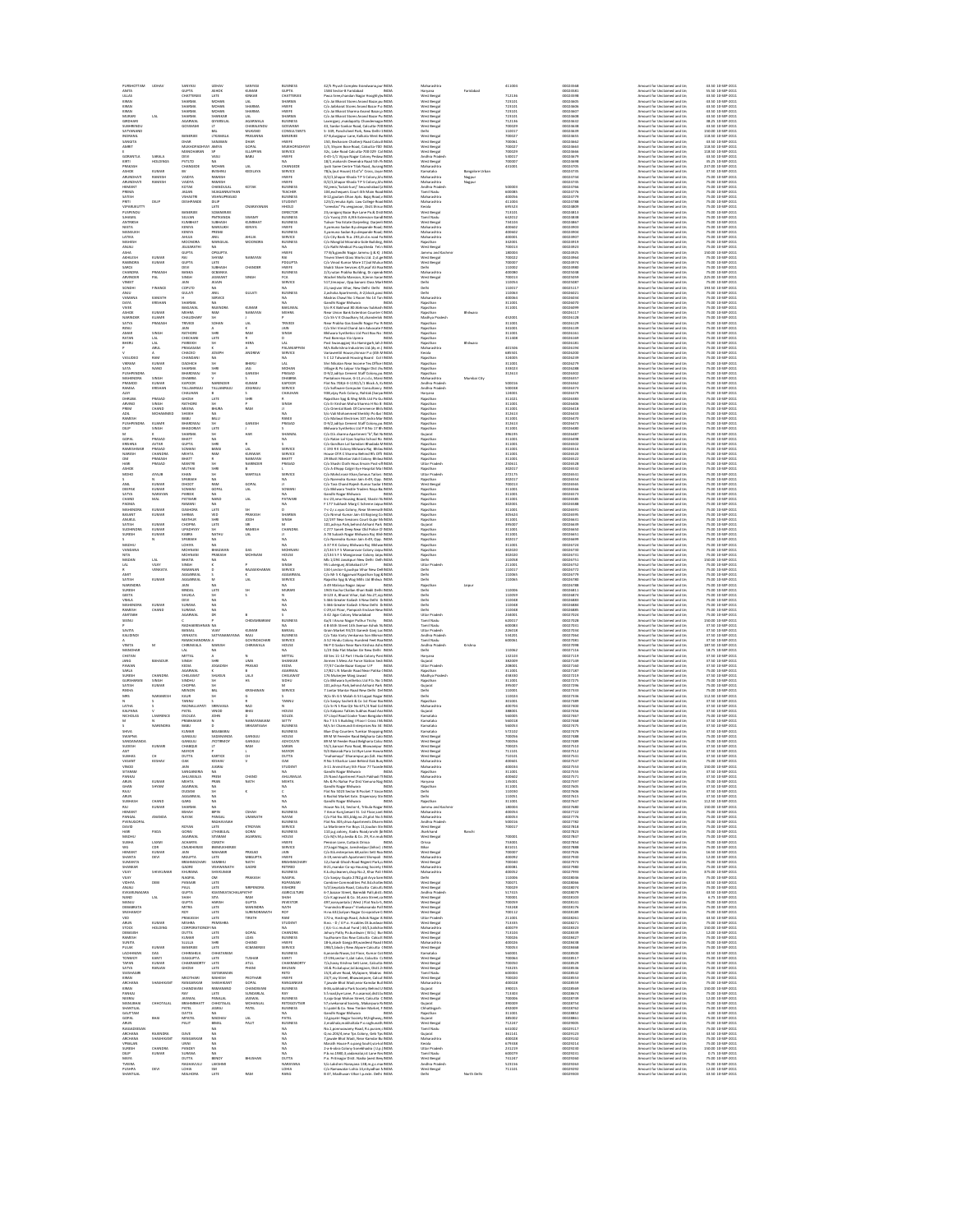| SATYANARA<br>NARAYANA<br>Andhra Prade<br>516361<br>VASA<br>RAJESH<br>VASA<br>C/o Rashmikant & Company 55/97, CINDIA<br>West Bengal<br>00029419<br>Amount for Unclaimed and Un<br>700001<br>KUMAR<br><b>ITA-ALAPATI</b><br>VASRAMBHAI<br><b>HPRAJAPATI</b><br>STUDENTE<br>At po.basu Ta.vadagam Dt.b.k.(n.g.) BINDIA<br>Gujarat<br>385526<br>00029442<br>Amount for Unclaimed and Un<br>KUMAR<br>NOLAKHA<br>Auponano I accelerato California (2012), preciso California<br>219-c, Old China Bazar Street, Room INDIA<br>219-c, Old China Bazar Street, Room INDIA<br>8-103/ Ligo: Nobel Nagie (east) New DelhiNDIA<br>137, Kaliash Hills, East Of Kali<br>Raiasthan<br><b>Bhiheara</b><br>00029447<br>Amount for Unclaimed and Uni<br>NA<br>NA<br>.<br>West Bengal<br>Delhi<br>00029456<br>00029460<br>CHAND<br>SINGH<br>SURANA<br>RAWAT<br>LATE<br>KS<br>CHAND<br>SERVICE<br>700001<br>110023<br>Amount for Unclaimed and Un<br>Amount for Unclaimed and Un<br><b>BAWAT</b><br>Maharashtra<br>00029480<br><b>JAGMI</b><br>DHANK<br>NA.<br>400058<br>110065<br>Amount for Unclaimed and Un<br>Amount for Unclaimed and Un<br><b>GUPTA</b><br>SERVICE<br><b>GUPTA</b><br>Delhi<br>00029490<br>VED<br>DEVIEE<br><b>BHAI</b><br>PROFESSIONA<br><b>Bhanwati Prasad Bazaria Bazaria Hou(NDIA</b><br>Maharashtra<br>400002<br>00029514<br>Amount for Unclaimed and Un<br><b>MO</b><br>SERVICE<br>O.no.m-17.kesoram Cement Basant NINDIA<br>Andhra Pradest<br>505181<br>00029521<br>Amount for Unclaimed and Un<br><b>BAMA</b><br>840<br>GNARASING<br>BAMACH<br>WALUNJKAR<br>RAMACHANDR<br><b>DWALUN/KAI</b><br>SERVICE<br>137/4 Swanthana Gunurai Soriatu Dauth/10<br>Maharashtra<br>411025<br>00029562<br>Amount for Unclaimed and Un<br><b>MOLIBA</b><br>137/4 Swartnera Gururaj Society Paulvision<br>No.14,s.b.i.colony Gill Nagar Madras INDIA<br>C - 621, Laxmi Bai Nagar, New Delhi INDIA<br>A-g-621,shalimar Bagh Delhi Delhi - INDIA<br>00029573<br><b>Imount for Unclaimed and Un</b><br>SERVICE<br>Tamil Nadu<br>600094<br><b>BAWAT</b><br>North Delh<br>00029625<br>00029630<br>Amount for Unclaimed and Un<br>Amount for Unclaimed and Un<br>SPSRAWAT<br>HOLD<br>PROFESSIONAL<br>Delhi<br>Delhi<br>PRASAD<br>110052<br>BHUSHAN<br>LALTA<br>FINANCIAL<br>SERVICESLTD<br>COMPANY<br><b>BUSINESS</b><br>510, Dalamal Tower, 5th Floor, NarimINDIA<br>Maharashtra<br>400021<br>00029670<br>Amount for Unclaimed and Un<br>375.00 10-SEP-2011<br>SHASHIKANT<br><b>BANGANKAR</b><br>SHASHIKANT<br>LTCOL<br>NATHURAM<br>RANGANKAR<br>.<br>7 jawale Bhat Wadi,near,kamdar BldgNDIA<br>C/o Malik House Raja-ji-ka Bag Alwar INDIA<br>Maharashtra<br>400028<br>00029738<br>.<br>Amount for Unclaimed and Un<br>Amount for Unclaimed and Un<br>MALIK<br>KLMALIK<br>SERVICE<br>Raiasthan<br>301001<br>00029742<br>LAXMI<br>CHANDRA<br>KUMAR<br>AKBHATT<br>Cro week moser regispon ang Awar moser<br>567/127, amand Nagar Jail Road, LuckINDIA<br>C/o Shree Radhika Enterprises, 206, aBNDIA<br>Hx-98,e-7, astension, Avera Colony, BHNDIA<br>Uttar Pradesh<br>226005<br>00029766<br>Amount for Unclaimed and Un<br>MODI<br>MODI<br>BHATT<br>BIPIN<br>Shiri<br>West Bengal<br>Madhya Prade<br>700069<br>462016<br>00029780<br>Amount for Unclaimed and Un<br>Amount for Unclaimed and Un<br>service<br>00029806<br>BHUSHAN<br>MRRUCH<br>RAM<br><b>JOURNALIST</b><br>E-297 greater Kailash, Part-i, New DelINDIA<br>Delhi<br>110048<br>00029863<br>Amount for Unclaimed and Un<br>AGARWAL<br>SHRI<br>RAKESH<br>BABU<br>Qtr.11,type-v;vejalpur P & T Complex/NDIA<br>House No.294,block - 5, Greater Kaila/NDIA<br>Gujarat<br>380015<br>00029871<br>Amount for Unclaimed and Un<br>NARANG<br>SHDEWAN<br>CHAND<br><b>BUSINESS</b><br>Delhi<br>110048<br>00029872<br>Amount for Unclaimed and Un<br>LAL<br>BADRI<br>KUMAF<br>NATHCHAN<br>KHANNA<br>ENCHANDAR<br>NAND<br>DEBESH<br>BUSINESS<br>SERVICE<br>ESEgreater Kallash-I New Delhi DelhiNDIA<br>H.no.1046,sector-63, (phase-ix) ChandNDIA<br>C/o Sri S.n.somari 16-h.judges Court INDIA<br>Delhi<br>Delhi<br>Punjab<br>00029874<br>75.00 10-SEP-2011<br>12.00 10-SEP-2011<br>27.75 10-SEP-2011<br>.<br>Shiri<br>Shi <u>rahim</u> a<br>110048<br>160053<br>Amount for Unclaimed and University<br>Amount for Unclaimed and University<br>Amount for Unclaimed and University<br>00029882<br>00029890<br>GHOSH<br>700023<br>NATH<br>GHOSH<br>West Bengal<br>SRI<br>MAHESHWARY<br>HARRISHAN<br>MAHESHWARY<br><b>BUSINESS</b><br>House No.2470 street No.8 BashramaNDIA<br>Punjab<br>00029897<br>Amount for Unclaimed and Un<br>Amritsa<br>400004<br>DAVE<br>SATISH<br>DAVE<br>SERVICE<br>C/o Pabrica Stores 522 gurukripa,s.v. JNDIA<br>Maharashtra<br>00029904<br>Amount for Unclaimed and Un<br>UNNIKRISHNAN<br>ONNIKRISHNAI<br>PILLAI<br>SERVICE<br>Co Pabrica Stores Szz, gurucinpa, v. 2010<br>The Colombia Stores Szz, gurucinpa S. 2. 2020<br>The Janil Abasan, Ath Floor, chaosail Patrix DIA<br>Co 2013, gunhpakurij, "a"road, charaer INDIA<br>M-70, Commercial Complex, Greater INDIA<br><br>Maharashtra<br>400004<br>00029905<br>Amount for Unclaimed and Uni<br>BERIWAL<br>00029984<br>00029989<br>BERIWAL<br>MARTIN<br>SANJAY<br>JOSEPH<br>CLIMAF<br>West Bengal<br>Maharashtri<br>700059<br>400020<br>Amount for Unclaimed and Un<br>Amount for Unclaimed and Un<br>THEOTOP<br>UMA<br>PA<br>SARADG<br>Amount for Unclaimed and Un<br>Amount for Unclaimed and Un<br>SARAOG<br>SHANKAR<br>SUBRAMAR<br>Delhi<br>Tamil Nadu<br>110048<br>0003003<br>KALYANI<br>636112<br>00030045<br>PRAKASH<br>BORAR<br>$\mathbf{K}$<br>BORAR<br><b>BUSINESS</b><br>Bearing House B.charali, Sprittpur (assINDIA<br>784176<br>00030069<br>Amount for Unclaimed and Un<br>Assam<br>GANANTHARAMAN<br>AGANESAN<br>SERVICE<br>186, block "j" New Alipore Calcutta CaNDIA<br>35c/9, indian Air Lines Colony Kalina, UNDIA<br>West Beneal<br>00030132<br>Amount for Unclaimed and Un<br>75.00 10-SEP-2011<br>700053<br>sum<br>VKSLIN<br>SERVICE<br>Maharashtra<br>400025<br>00030200<br>Amount for Unclaimed and Un<br>CEIRIWAI<br>Gandhi Nagar Bhilwara<br>C-135,shastri Nagar Bhilwara (raj.) BhNDIA<br>C/o Baheti Brothers 15,pagiya Putty SNDIA<br>00030217<br>Amount for Unclaimed and University<br>Amount for Unclaimed and University<br>Amount for Unclaimed and University<br><b>CIMA</b><br>NA<br>KAST<br>Rajasthan<br>31100<br>NARAYAN<br>SHLADU<br>LATETCAGARWA<br>щ<br>KAST<br>AGARWAL<br>75.00 10-SEP-2011<br>225.00 10-SEP-2011<br>Rajasthan<br>West Bengal<br>311001<br>00030221<br>00030265<br><b>BUSINESS</b><br>700003<br>SHARMA<br><b>SKSHARMA</b><br>SERVICE<br>C-6, an and Vihar Vikas Marg Extn. DeltNDIA<br>Delhi<br>110092<br>00030270<br>Amount for Unclaimed and Un<br>KISHORS<br><b>CUMARIAIN</b><br><b>BABU</b><br>LAL.<br>20, strotten Muthia Mudali Street MalNDIA<br>Tamil Nadu<br>00030290<br>.<br>Amount for Unclaimed and Un<br>Amount for Unclaimed and Un<br>600079<br><b>BMANE</b><br>BAPURAO<br>SERVICE<br>871.bhawani Peth Near Pudumiee PolNDIA<br>Maharashtra<br>411042<br>00030321<br>37.50 10-SEP-2011<br>HOLD<br>Maharashtri<br>425203<br>00030322<br>Amount for Unclaimed and Un<br>MADHAVAN<br>MADH<br>SATISH<br>CHANDR<br>BUSINESS<br>SERVICE<br><b>Uttar Pradesi</b><br>250002<br>110023<br>00030346<br>Amount for Unclaimed and Un<br>Amount for Unclaimed and Un<br>VASWAN<br><b>RSVASWAN</b><br>00030367<br><b>PSAKTHIVADIVEL</b><br>H<br>HOLD<br>19,rukhmani Nagar RamanathapuranINDIA<br><b>Tamil Nadu</b><br>641045<br>00030408<br>Amount for Unclaimed and Un<br>KUMAR<br><b>JAIN</b><br>NA.<br>C/o R.k.kankaria & Co. 33 Brabourne INDIA<br>West Bengal<br>700001<br>00030435<br>Amount for Unclaimed and Un<br>SUNDAR<br><b>JHIKNADIA</b><br><b>BAMESHWAI</b><br>DASS<br>JHIKNADIA<br>C/o Vitark Bharati 8.sheetal Market, FINDIA<br>Rajasthar<br>332001<br>00030450<br>Amount for Unclaimed and Un<br>.<br>CHANDRAN<br>601-602, Sarita "g" Narayan Nagar,sidNDIA<br>Namfin (i) Investment PvLltd. Shop NINDIA<br>C/o.smt.paramita Singh,6/1,ist Floor INDIA<br>Maharashtri<br>Maharashtri<br>00030496<br>00030509<br>00030525<br>28.50 10-SEP-2011<br>12.00 10-SEP-2011<br>12.00 10-SEP-2011<br>UPADHYAYA<br>NAMÉIAR<br>SERVICE<br>BUSINESS<br>400022<br>400705<br>Amount for Unclaimed and Un<br>Amount for Unclaimed and Un<br>Amount for Unclaimed and Un<br>NAMKA<br><b>BUSINESS</b><br>KRISHN<br>GHOSHDOS<br>MINITYUNJOʻ<br>West Bengal<br>700032<br>GHOSHDOSTIDA<br><b>CLIMARI</b><br><b>AGA/tWAL</b><br>671,new Millenium Apartment Plot NNDIA<br>Delhi<br>110075<br>00030537<br>Amount for Unclaimed and Un<br>G.<br><b>BATWANI</b><br><b>GOPALDAS</b><br><b>BATWANI</b><br>RETIRED<br>305, Vrindawan Park Plot-20, Sector-INDIA<br>Gujarat<br>370201<br>00030545<br>Amount for Unclaimed and Un<br>DEVENDRA<br>305, Vendamien Park Piot-20, Sedor-MIDIA<br>C-60,shaatsi Nagar Bhiheara RajashhariNDIA<br>C/o V.k.somani Shree Bhawan H.no.53NDIA<br>C/o Industrial Investment Trust CorporNDIA<br>9/721 Prem Gali No.1-d, Gandhi NagaNDIA<br>Pal Apartment 7<br>Raiasthan<br>311001<br>00030567<br>Amount for Horlaimed and Ho<br><b>JAIN</b><br><b>JAIN</b><br><b>VKSOMAN</b><br>.<br>Najasthan<br>Maharashti<br>Amount for Unclaimed and Uni<br>Amount for Unclaimed and Uni<br><b>SOMAN</b><br>311001<br>40001<br>00030593<br>00030595<br>KISHORE<br>CHAND<br>ARORA<br>JUGAL<br>ARORA<br>JAIN<br>Delhi<br>110031<br>00030614<br>Amount for Unclaimed and Un<br>Amount for Unclaimed and Un<br><b>JAJN</b><br>NARESH<br>Delh<br>110092<br>00030623<br>CHAKRABARTY<br>LATE<br>MMCHAKRABARTY<br><b>BUSINESS</b><br>C/o Dna Pharmaceuticals P.o.domjur.)NDIA<br>West Bengal<br>711405<br>00030626<br>Amount for Unclaimed and Un<br>CHANDRA<br>JOGESH<br>CHANDRA<br>Dighi Road rail Gate, P.o.bhabla.os.balNDIA<br>West Beneal<br>743422<br>00030772<br>Amount for Unclaimed and Un<br>ROY<br>RDY<br><b>GOPAL</b><br>AVMOHAM<br>nas<br>C/o A v.mohandas. 101 vikas Apa<br>Maharashtra<br>442401<br>00030781<br><b>Amount for Unclaimed and Un</b><br><b>THURSDAY</b><br>Lius Baug Society Manjalpur, BandNDIA<br>C/o Owal Paper Prints 922 Jucha RolNDIA<br>Ec-158 Juli Lake Sector-1 Calcutta CalNDIA<br>390011<br>00030790<br>Amount for Unclaimed and University<br>Amount for Unclaimed and University<br>Amount for Unclaimed and University<br>MPATEL<br>MANUFELD<br>PATE<br><b>BUSINESS</b><br>Gujarat<br>service<br>RAIMAL<br>GOLCHH<br>110003<br>Delhi<br>West Bengal<br>00030809<br>00030841<br>JAIN<br>MODI<br>KUMAR<br>MPMOD<br><b>BUSINESS</b><br>700064<br>SUBBARATNA<br>MALTE<br>SR1<br><b>BYELLA</b><br>C/o Sri G.narappa Sri Kanyakaparame/NDIA<br>Andhra Pradesh<br>518599<br>00030873<br>Amount for Unclaimed and Un<br>TAPADIYA<br>BHAGWAN<br>DAS<br><b>BUSINESS</b><br>303, elphistone House 17, markzban NINDIA<br>1207, b 12th Floor Stock Exch towers, INDIA<br>Maharashtra<br>00030876<br>.<br>Amount for Unclaimed and Un<br>Amount for Unclaimed and Un<br>400001<br>CHANDRAKANT<br>SAMANI<br>CHANDRAKANT<br>SHARE<br>BROKER<br>Maharashtra<br>400023<br>00030890<br><b>NDBRAJU</b><br>HOLD<br>W/o N.o.b.raju 183-5 Block 38th CrosINDIA<br>00030920<br>Amount for Unclaimed and Un<br><b>BAJU</b><br>Kamataka<br>SEODAL<br>PRAKASE<br>GUPTA<br>SHKNGLPT<br>Delhi<br>Kerala<br>110002<br>BUSINESS<br>BUSINESS<br>Khandelwal & Associates E-2/16,iii RdNDIA<br>304,c & E Brokers Complex KacheripaINDIA<br>00030986<br>Amount for Unclaimed and Un<br>Amount for Unclaimed and Un<br>VMJOSEPH<br>00030990<br>PRASAD<br>SINHA<br>LATEKAMESAWAR<br>PRASAD<br>EX.<br>C/o Anil Kumar Telephone Exchange 0NDIA<br>Jharkhand<br>828207<br>00031007<br>Amount for Unclaimed and Uni<br>GHOSH<br>NEMAI<br>CHANDIU<br>GHOSH<br>Post-begri Vill-baniarah P.s.domjur,hdNDIA<br>West Bengal<br>711411<br>00031015<br>Amount for Unclaimed and Un<br>SINGH<br>LATESTRILOR<br>SINGH<br><b>BUSINESS</b><br>Davindera Enterprises 12 new Market/NDIA<br><b>Himachal Pradest</b><br>175001<br>00031040<br>Amount for Unclaimed and Un<br>PAL<br>Commons completes a grow metalstrated<br>Sock 7,4th Floor, nagindas Mansion, SNDIA<br>S.k.jain,6/168, sector-2, Rajendra NagiNDIA<br>826001<br>400004<br>00031058<br>00031066<br>00031067<br>55.50 10-SEP-2011<br>37.50 10-SEP-2011<br>3.75 10-SEP-2011<br><b>BANIA</b><br>muv<br>Oshqrina<br>ANJAN<br><b>Build Name</b><br>Amount for Unclaimed and Un<br>Amount for Unclaimed and Un<br>Amount for Unclaimed and Un<br>SANJILA<br>ANJANA<br>SATYENDRA<br><b>LEVEL</b><br>HOLD<br>201005<br>KUMAI<br>SHACIAIN<br><b>BUSINESS</b><br><b>Uttar Pradesi</b><br>iain<br>LATESHRI<br>TCIAIN<br>C/o Vardhman Traders Choudhary MaNDIA<br>Rajasthan<br>311001<br>00031083<br>Amount for Unclaimed and Un<br>iain<br><b>BUSINESS</b><br>SMEHTA<br>LATESHANTILAL<br><b>MEHTA</b><br>Gsk StOcks & Shares, bikaner Buildg, 8/NDIA<br>West Bengal<br>700001<br>00031094<br>Amount for Unclaimed and Un<br>KUMAR<br>LIGAB<br>LATESKBASU<br>SERVICE<br>C/n Woodland Service Station 8/1 alien/his<br>West Bengal<br>Kamataka<br>West Bengal<br>700027<br>00031106<br>Amount for Unclaimed and Uni<br>Cro wecomena service Statisti ap 2,489/1004<br>451, j.p. nagar, il Phase, 9 Th Cruis, BarthDIA<br>Sa,new Road, Alipore, Calcutta CalcutNDIA<br>Khandelwal & Associates, E-2/16,iii ReNDIA<br>Village Gorminjapur P.o.mashila Dist.HNDIA<br>MOHAN<br>MOHAN<br>BNBHUWALKA<br>VISWANATH<br>560078<br>700023<br>00031107<br>00031118<br>Amount for Unclaimed and Un<br>Amount for Unclaimed and Un<br>n<br>HOLD<br>HIMAIK<br>bPvt<br>PRAKAS<br><b>GUPTA</b><br>SHKNGLIPTA<br>BUSINESS<br>DAS<br>Amount for Unclaimed and Un<br>Amount for Unclaimed and Un<br>110002<br>711302<br>00031142<br>Delhi<br>West Bengal<br>CHANDIS<br>SUNDAI<br>DAS<br>NEMAI<br>00031161<br>KUMAR<br>ROOMUE<br><b>BUSINESS</b><br>Janatha Tyre Works Godown Road, NINDIA<br>Andhra Pradesi<br>503001<br>00031192<br>Amount for Unclaimed and Un<br>KALRA<br>GIRISH<br>KALBA<br>Ashirwad A.b.road, Jiwaji Ganj, GwalirNDIA<br>C/o Banechand Sobachand 16.jamun/NDIA<br>Madhya Prade<br>474001<br>Amount for Unclaimed and Un<br>00031199<br>MNALAL<br><b>JAJN</b><br><b>JAIN</b><br><b>BUSINESS</b><br>West Beneal<br>zonos<br>00031250<br><b>Amount for Unclaimed and Un</b><br>KUMAR<br>KUMAR<br><b>SHARMA</b><br>BHARAT<br>217/10.golmohor Avenue Railway ColNDIA<br>457,new Alipore Block "k"i St Floor, CNDIA<br>Thanamakua (south) P.o.danesh SakhNDIA<br>West Benga<br>00031252<br><b>Imount for Unclaimed and Un</b><br>0.75 10-SEP-2011<br>0.75 10-SEP-2011<br>0.75 10-SEP-2011<br>LАL<br>711101<br>service<br>SUBHASH<br>MODI<br>CHANDRA<br>Amount for Unclaimed and Un<br>Amount for Unclaimed and Un<br>MODI<br>West Bengal<br>700053<br>711109<br>00031253<br>00031254<br>rana<br>NEMAI<br>RANA<br>West Bengal<br>MODI<br>SUDHIR<br>MODI<br>85/1,ballygung Place I St Floor, CalculNDIA<br>C/o Dina Nath Kanodia & Co. 133,cottNDIA<br>West Bengal<br>700019<br>00031256<br>Amount for Unclaimed and Un<br>0.75 10-SEP-2011<br>KUMAR<br><b>GUPTA</b><br><b>RAJESH</b><br>CHANDRA<br>West Bengal<br>West Bengal<br>700007<br>00031257<br>.<br>Amount for Unclaimed and Un<br>Amount for Unclaimed and Un<br>SN.<br>MODI<br>SUBHASH<br>MODE<br>SERVICE<br>457, new Alipore, Block "k" I St Floor, INDIA<br>100 girlsh Ghosh Road, 4 Th Floor, BelNDIA<br>700053<br>00031258<br>0.75 10-SEP-2011<br>AGARMA<br>BUSINESS<br>SERVICE<br>West Benga<br>711202<br>00031260<br>Amount for Unclaimed and Un<br>SHANTILAL<br>KUMAR<br>DAMUDI<br>152, mint Street Madras Madras INDIA<br>Alrizwaan Main Road, Bhatkal, karnata NDIA<br>Tamil Nadu<br>600079<br>581320<br>00031273<br>Amount for Unclaimed and Un<br>Amount for Unclaimed and Un<br>BANU<br>MEERAZ<br>MOHAMED<br>DAMUD<br>Kamataka<br>00031275<br>KUMAR<br>BANER<br>NA<br>NA<br>Gandhi Nagar Bhilwara (NDIA)<br>Ashok Leyland Ltd. Electric Mansion RNDIA<br>Rajasthan<br>311001<br>00031317<br>Amount for Unclaimed and Un<br>SERVICE<br>PRABHAKAR<br><b>GOKHALE</b><br>MRPRABHAKAR<br>VGOKHALI<br>Maharashtra<br>400025<br>00031321<br>Amount for Unclaimed and Un<br>KANT<br>DEBI<br>DUTT<br>LADIA<br>4.<br>Synagogue Street 4 Th Floor Room INDIA<br>C/o Sapna Traders Bapu Nagar P.o.rayNDIA<br>C/o Sapna Traders Bapu Nagar P.o.rayNDIA<br>B-28.jaymala Sadan Co Op Hig.socy. INDIA<br>West Bengal<br>700001<br>00031324<br>Amount for Unclaimed and Un<br>LADIA<br>MM<br>SO<br>BAHATI<br>BAHATI<br>KANVINDE<br>West Bengal<br>Rajasthan<br>Maharashtra<br>00031326<br>00031326<br>Amount for Unclaimed and University<br>Amount for Unclaimed and University<br>Amount for Unclaimed and University<br>SATYA<br>SATYA<br>RAMNATH<br>NARAYAN<br>BAHATI<br>BAHATI<br>NIVAŠJI<br>RAMNIVAŠJ<br>700013<br>75.00 10-5EP-2011<br>75.00 10-5EP-2011<br>150.00 10-5EP-2011<br>usesyan<br>NANABHA<br>400054<br>KANVIND<br><b>YESHWANT</b><br>00031380<br>YESHWAN<br>KANKANI<br>MOTILAL<br>KANKANI<br><b>BUSINESS</b><br>13, halwasia Road, Calcutta Calcutta INDIA<br>West Bengal<br>Tamil Nadu<br>700007<br>00031410<br>Amount for Unclaimed and Un<br>VENKATARATNAM<br>ADVOCATE<br>27,eswaran Koll St Tindivanam Tamil INDIA<br>604001<br>00031414<br>Amount for Unclaimed and Un<br>POMAJE<br>DADASO<br>POMAIL<br>SERVICE<br>C/o Satish Patil Real Deal Investment INDIA<br>Maharashtra<br>416002<br>00031425<br>Amount for Unclaimed and Uni<br>SUDHIR<br>CHUNILAI<br>457, new Alipore Block "k"   St Floor, 0NDIA<br>Roop Shree, 37, dr Abani Dutta Road, 0NDIA<br>Roop Shree, 37, dr Abani Dutta Road, 0NDIA<br>West Bengal<br>West Bengal<br>West Bengal<br>Maharashtra<br>00031487<br>Amount for Unclaimed and Uni<br>Amount for Unclaimed and Uni<br>MODI<br>BAID<br>MODI<br>BAID<br>700053<br>711106<br><b>STUDENTE</b><br>LATELAXMI<br>VADILAL<br>C/o Naresh Kumar Shree Kant 214/23NDIA<br>Room No.25,3 Rd Floor, Hem BhuwnINDIA<br>RATHI<br>MÉHTA<br>RATHI<br>SERVICE<br>70000<br>00031490<br>Amount for Unclaimed and Un<br>Amount for Unclaimed and Un<br>VADILAL<br>400019<br>00031497<br>HVISHWANADHAM<br>SERVICE<br>23-6-868 Sha-ali-banda Hyderabad HKNDIA<br>Andhra Pradesh<br>500265<br>00031498<br>Amount for Unclaimed and Un<br><b>IAN</b><br>KUMAR<br>MKMASILAWANI<br>Chartered Accountant,ah-151, Third SNDIA<br>1395, "h" Block 14 Th Street Anna NajNDIA<br><b>Tamil Nadu</b><br>600040<br>00031500<br>Amount for Unclaimed and Un<br>3.75 10-SEP-2011<br>MOHAN<br>CA.<br>LATESHR<br>PBHASKARAN<br>Tamil Nadu<br>600040<br>00031513<br><b>Amount for Unclaimed and Un</b><br>146-10 Begum Bazar Hyderabad HydNDIA<br>29, colootola Street, Top Floor, CalcutINDIA<br>"ansaya Nilayam", sai Residency 45-53NDIA<br>00031517<br>Amount for Unclaimed and University<br>Amount for Unclaimed and University<br>Amount for Unclaimed and University<br>LADDHA<br>MOHANLA<br>LADDHA<br><b>BUSINESS</b><br><b>Andhra Prade</b><br>500012<br>HOLD<br>NA<br>24.00 10-SEP-2011<br>112.50 10-SEP-2011<br>MUNIKA<br>PÉRUMALLA<br>MDARIF<br>NA<br>West Bengal<br>Andhra Prades<br>700073<br>00031520<br>00031546<br>ARIF<br>PURUSHOTTAM<br>530024<br>LAHOTI<br>NA<br>NA<br>Gandhi Nagar Bhilwara<br>Rajasthan<br>311001<br>00031585<br>Amount for Unclaimed and Un<br>INDIA<br>KUMAR<br>SIKDAR<br>HARIPADA<br>SIKDAR<br>SERVICE<br>12, vivekananda Nagar P.o.belgharia ONDIA<br>Udatpur Olai Chandi Tala, first Lane, PINDIA<br>West Bengal<br>West Bengal<br>Kamataka<br>Tamil Nadu<br>00031586<br>.<br>Amount for Unclaimed and Un<br>Amount for Unclaimed and Un<br>700056<br>DEBNATH<br>LATESURENDRA<br>CHANDRA<br>DEBNATH<br>700045<br>00031587<br>S/o.h.r.v.shenzy flat No.904,abhimarINDIA<br>00031595<br>Amount for Unclaimed and Un<br>SHENOY<br><b>INVOIFNOIR</b><br>NA<br>575003<br>KRAJENDRAI<br><b>BUSINESS</b><br>69,thammannan Street, Gugai, SalemINDIA<br>State Bank Of India Region-iii,zonal OINDIA<br>63600<br>00031600<br>Amount for Unclaimed and Un<br>Amount for Unclaimed and Un<br>DAS<br>HARI<br>PADA<br>West Bengal<br>700054<br>00031701<br>SHRI<br>BALLOOM<br>OMKAR<br>MAL.<br>BALLODU<br>C/o Jag Mohan Lohariwala 7,bechararNDIA<br>West Bengal<br>711101<br>00031747<br>Amount for Unclaimed and Un<br><b>ALEX</b><br><b>AIALEX</b><br>STUDENTE<br>No.692/1, lst Stage, Syndicate Bank RNDIA<br>Kamataka<br>560038<br>00031756<br>Amount for Unclaimed and Uni<br>AHUM<br>SHHARI<br>CHAND<br>SERVICE<br>H.no.3151.sector 46-c. Chandigarh CINDIA<br>Punjab<br>160047<br>00031801<br>Amount for Unclaimed and Un<br>Crown Intl. 11,tulsi 1 Off.jp.road 7 BaNDIA<br>25/3 Anath Nath Deb Lane Belgachia INDIA<br>4th Floor, P-35, India Exchange Place INDIA<br>runjas<br>Məhərəshtra<br>West Bengal<br>West Bengal<br>00031844<br>37.50 10-SEP-2011<br>43.50 10-SEP-2011<br>37.50 10-SEP-2011<br><b>MPHAE</b><br>JOHN<br>SATYA<br>MPHAEI<br>GOPAL<br>BUSINESS<br>SAMA<br>Amount for Unclaimed and Un<br>Amount for Unclaimed and Un<br>Amount for Unclaimed and Un<br>KISHOR<br>00031855<br>KUMAR<br>MODI<br>LATE<br>LAL<br>700001<br>LAL<br><b>BAO</b><br>MOHANLAL<br>RAD<br>SERVICE<br>5-1-19, Labour Colony Bhilwara (raj) INDIA<br>Rajasthan<br>311001<br>00031865<br>Amount for Unclaimed and Un<br><b>OJHA</b><br>SHBLOJHA<br>SERVICE<br>C-80, shastri Nagar, Bhilwara (raj) BhilNDIA<br>Rajasthan<br>311001<br>00031888<br>Amount for Unclaimed and Uni<br>KUMAR<br>PAN<br>ANANDA<br>KUMAR<br>PAN<br>Vill-nutangram Post-mogra Joogaly HINDIA<br>West Beneal<br>712148<br>00031948<br>Amount for Unclaimed and Uni<br>BUSINESS<br>BUSINESS<br>D/S-6,ganga Jyoti Co.op.hsg.soc., Ban/NDL<br>Near Kamala Niwas Nand Bhawan. GJ/NDL<br>00031965<br>00031988<br><b>Imount for Unclaimed and Unit</b><br>Imposed for Unclaimed and Uni<br>BIYANI<br>KOGATA<br><b>GATH</b><br>KOGATA<br>31100<br>HOUSE<br>BUSINESS<br>Himachal Pri<br>Mandi<br>Firozabad<br>Amount for Unclaimed and Un<br>Amount for Unclaimed and Un<br>MAHESHWAJ<br>GUPTA<br>SANDEER<br>Deepak Radio Hing Ki Mandi - Agra 28NDIA<br>Yukti Bangle Store Near Urvashi TalkieNDIA<br>00032006<br>00032007<br><b>Uttar Pradesh</b><br>RAN<br>MUKESH<br>KUMAR<br>SINGH<br>SAROOF<br>SINGH<br>Flat No.83./first Floor) Kamakshi ApttiNDIA<br>Delhi<br>110045<br>00032009<br>Amount for Unclaimed and Un<br>KUMAR<br><b>BABULAL</b><br>SERVICE<br>No 89 li Nd Floor Mamuloet BanealdNDIA<br>Kamataka<br>00032052<br>Amount for Unclaimed and Un<br>Bangalore Urbar<br>Mumbai City<br>GALA<br>MANOJ<br>NAVIN<br><b>GALA</b><br>11 Uma Sadan Revati Co Oo Soc M D INDIA<br>Maharashtra<br>00032159<br>mount for Unclaimed and Un<br>LATE<br>CHUNI<br>C/o.chuni Lal Dharam Chand Po.nokhiNDIA<br>00032206<br><b>Imount for Unclaimed and Un</b><br>CHAND<br>LAL<br>NARAYANA<br>Rajasthan<br>Tamil Nadu<br>334803<br>Amount for Unclaimed and University<br>Amount for Unclaimed and University<br>Amount for Unclaimed and University<br>LAKSHM<br>1669 Trichy Road - Ramanatha PurantNDIA<br>36 Deshbandhu Road East - Alam BaziNDIA<br>00032214<br>rathaki<br>Coimbatore<br>Kolkata<br>SUNDAR<br>PANCHANO<br>PAL<br>PAL<br><b>BUSINESS</b><br>West Bengal<br>00032251<br>KANTI<br>suit<br>LATE<br>NIRMAL<br>KUMAR<br>10/1a Itadha Nath Bose Lane CalcuttaINDIA<br>West Bengal<br>Kolkata<br>00032254<br>Amount for Unclaimed and Un<br><b>BAJORIA</b><br>SHANKAR<br>ue.<br><b>BAJORU</b><br>C/o S S Poddar 54/a Zakaria Street 2nNDIA<br>Prahalad Kumar Todi Post Box 21 PoslNDIA<br>West Bengal<br>Bihar<br>Kolkata<br>00032286<br>Amount for Horlaimed and Ho<br>KUMAR<br>TODI<br><b>BAM</b><br>LAL.<br>TOOL<br>Araria<br>00032310<br>Amount for Unclaimed and Un<br>TODI<br>$\mathsf{root}$<br>Co Prahlad Kumar Todi Post Box 21 RNDIA<br>Co Prahlad Kumar Todi Post Box 21 RNDIA<br>Co Saligram Rupchand Bara Bazar PolNDIA<br><b>Sihar</b><br>Araria<br>00032311<br>Amount for Unclaimed and Un<br>KUMA<br><b>RAM</b><br>LAL<br>KUMAR<br>RAM<br>KAMAL<br>KASHI<br>Amount for Unclaimed and Un<br>Amount for Unclaimed and Un<br>TODI<br>TODI<br>AGARWALA<br>Bihar<br>West Bengal<br>Araria<br>Kolkata<br>00032312<br>KUMA<br>AGARWALA<br>00032316<br>MITRA<br>LATE<br>DR<br>PRAFULLA<br>C/o Western Pharmacy Malisson ChalNDIA<br>West Bengal<br>700013<br>00032328<br>Amount for Unclaimed and Un<br>SHANKARI<br>CHAUHAN<br>SHANKARJI<br>PUNJAJI<br>CHAUHAN<br>Sector No 6 Block No 48/2 J-1 Type GINDIA<br>Gujarat<br>Gandhinaga<br>00032335<br>Amount for Unclaimed and Uni<br>GORANTYAL<br>KISHAN<br><b>BAO</b><br>GORANTYAL<br>Majoor Bidi Factory Vazirabad NandiNDIA<br>Maharashtra<br>Nanded<br>00032341<br>Amount for Unclaimed and Un<br>HAMEED<br>SARUNDER<br>MOHAMM<br>PRITAM<br>GOPAL<br>OMER<br>SINGH<br>The Paris of Paris (1999)<br>The Paris Hireconde Material State (1999)<br>Santunga Colony Po Chimini Collier/NDIA<br>1955 Chifangiya Bhawan MR Ka RastNDIA<br>remen<br>East Goda<br>Bhopal<br>00032350<br>00032374<br>00032429<br>AHMED<br>SUBHANI<br>NAGRA<br>CHITLANGIYA<br>SERVICE<br>Andhra Pradei<br>Madhya Prade<br>Amount for Unclaimed and Un<br>Amount for Unclaimed and Un<br>Amount for Unclaimed and Un<br>STUDENT<br>CHITLANGIY<br>Rajasthan<br>Jaipur<br>SINGH<br>BAHADUR<br>SINGH<br>STUDENT<br>Bichala Pana Jobner Jaipur RajastharNDIA<br>Rajasthan<br>Jaipur<br>00032441<br>Amount for Unclaimed and Un<br>CHADHA<br>NA<br>NA<br>Gandhi Nasar Bhilwara<br>INDIA<br>Rajasthan<br>311001<br>00032466<br>Amount for Unclaimed and Un<br>NATH<br>CHADHA<br>NA<br>NA<br>Gandhi Nagar Birlwara<br>Gandhi Nagar Birlwara<br>Gandhi Nagar Birlwara<br>Doco No, yaa Subramariya Shiwa St. MNDIA<br>No 8 Chinna Naikaran Street ist FloorINDIA<br>C/o Shazana Jewellery S2 N S C Bose INDIA<br>C/o Shazana Jewellery S2 N S C<br>Raiasthan<br>311001<br>00032469<br>Amount for Unclaimed and Uni<br>NA<br>PANDYAN<br>Rajasthan<br>Tarril Nadu<br>311001<br>00032477<br>00032497<br>KUMA<br>JAIN<br>SELVATHAYA<br>KULANDANEL<br>Madurai<br>JAIN<br>BUSINESS<br>Amount for Unclaimed and Un<br>Amount for Unclaimed and Un<br>KUMAR<br>M<br>Tamil Nadu<br>Tamil Nadu<br>Chennai<br>Chennai<br>00032520<br><b>BHOORMULI</b><br>00032544<br>CHAND<br>SETHIA<br><b>RAMLALJI</b><br>SETHIA<br><b>BUSINESS</b><br>C/o Amolak Chand Purohi At & Po Joj/NDIA<br>Bihar<br>Araria<br>00032567<br>Amount for Unclaimed and Un<br>KUMAR<br>LATE<br>RAMI<br>PRASAD<br>Village Kothwan Post Khagaul Dist PalNDIA<br><b>Sihan</b><br>Patria<br>00032568<br>Amount for Unclaimed and Un<br>ROY<br>DASS<br>LATE<br>ŚH<br>DAULAT<br>A 31a Ramdutt Enclave Uttam Nasar INDV<br>Delhi<br>North Delhi<br>00032686<br>mount for Unclaimed and Un<br>SINGH<br>KUMAR<br>NA<br>Gi 951 Sarojini Nagar New Delhi 1100NDIA<br>Delhi<br>00032694<br>Imount for Unclaimed and Un<br>PAL<br>SERVICE<br>KISHORI<br>SERVICE<br>North Delhi<br>NAND<br><b>Aggarwal Investment &amp; Finance ConstNDIA</b><br>35 Navjivan Vihar New Delhi 110017 INDIA<br>249407<br>00032737<br>Amount for Unclaimed and Un<br>Amount for Unclaimed and Un<br><b>Uttar Pradesh</b><br>North Delh<br>NIJHAWAN<br>SUDHR<br><b>NUHAWA?</b><br>Delh<br>00032743<br>MATHEW<br>MATHEW<br>SERVICE<br>C/o.mrs.anniamma.Johny L.r.s. InstitutNDIA<br>Delhi<br>110030<br>00032777<br>Amount for Unclaimed and Un<br>NA<br>WIFE<br>SHAH<br>Qr No 15/8 M E S Qrs Nahva Road JallNDIA<br>Nrl Barc Zakura Naseem Bagh Sri NagINDIA<br>Punjab<br>West Bergal<br>Jalandha<br>00032791<br>Amount for Unclaimed and Uni<br>SETH<br>н<br>SHAH<br>700013<br>00032801<br>Amount for Unclaimed and Un<br>$\overline{N}$<br>DAVE<br>SHARAC<br>service<br>Asha Svegical Hospital Maruti CompletNDIA<br>Shop 3 Abad Cloth Market Kapda BaziNDIA<br>Saraf Bazar Kadi - Mahesanar 3827151NDIA<br>West Bengi<br>00032805<br>Amount for Unclaimed and Un<br>DAVE<br>700013<br>JAMAL<br>RAMESH<br>BHAI<br>BHAI<br>BUSINESS<br>DESHI<br>Ahmedabad<br>Mahesana<br>MOMP<br>Gujarat<br>Gujarat<br>00032823<br>Amount for Unclaimed and Un<br>Amount for Unclaimed and Un<br>DESAL<br>00032836<br>DESA<br>PRABHATBHAI<br>DESA<br><b>BUSINESS</b><br>Chohsi Bazar Kadi Mahesanar 38271INDIA<br>Gujarat<br>Mahesana<br>00032837<br>Amount for Unclaimed and Un<br><b>JAIN</b><br>PUNKHARAJ<br>IAIN<br>HOUSEWIFE<br>147 Shatri Nagar N H No & Rakhaial INDIA<br>Gujarat<br>Ahmedabad<br>00032851<br>Amount for Unclaimed and Un<br>M<br><b>JAIN</b><br>MOHAN<br>ue.<br><b>JAIN</b><br>147 Shatri Nagar N H No 8 Rakhial INDIA<br>7 prachina Society Sarkhej Road, AhmNDIA<br>7 prachina Society Sarkhej Road AhmNDIA<br>Swi Park Madhu Vrund Society BungalNDIA<br>Guiarat<br>Ahmedabad<br>00032853<br>Amount for Unclaimed and Un<br>MOHAMMED<br>ASAD<br>NAMDEV<br>KAGDI<br>KAGDI<br>PATIL<br>00032866<br>00032867<br>00032875<br>KAGDI<br>KAGDI<br>.<br>Gujarat<br>Gujarat<br>380055<br>380055<br>Amount for Unclaimed and Un<br>Amount for Unclaimed and Un<br>Amount for Unclaimed and Un<br>75.00 10-SEP-2011<br>75.00 10-SEP-2011<br>75.00 10-SEP-2011<br>PATIL<br><b>BAO</b><br><b>RAO</b><br>Gujarat<br>PURDHIT<br>JUGALKSHOR<br>PURDHIT<br>HOUSEWIFE<br>@45/pravbhuvir Co.op.soc.opp.s.b.i. INDIA<br>Gujarat<br>380024<br>00032878<br>Amount for Unclaimed and Un<br>DAYAL<br>PUROHIT<br><b>JANKIPRASAD</b><br>PURDHIT<br>@45/prabhuvir Co.op.soc.opp.s.b.i. InNDIA<br>Gujarat<br>380024<br>00032880<br>Amount for Unclaimed and Un<br>$\overline{M}$<br>PATEL<br>MANGANBHA<br>PATEL<br>HOUSEWIFE<br>F/15 Manmohan Apartmert Pourshot/NDIA<br>Guiarat<br>Ahmedabad<br>00032886<br>Amount for Unclaimed and Uni<br>-<br>Swipark Cmadhuwu No Society BungiNDIA<br>2 Y M C A Road, Mohammadali ManziNDIA<br>8/105 Pushpa Apartment Eisar Road INDIA<br>A 28 Toma Coop Hing Society Plot S4NDIA<br>A 28 Toma Coop Hing Society Plot S4NDIA<br>Gujarat<br>Maharashtra<br>Maharashtra<br>Maharashtra<br>00032911<br>PRABHAKAR<br>EBRAHIM<br>PATIL<br>ANIS<br>SHANKAR<br>MD<br><b>RAD<br/>ANIS<br/>SHAH</b><br>SONI<br>PATIL<br>ABDUL<br><b>Liverantahan</b><br>Amount for Unclaimed and Un<br>Amount for Unclaimed and Un<br>75.00 10-SEP-2011<br>75.00 10-SEP-2011<br>MD<br>400008<br>SURESH<br>Mumbai City<br>Mumbai City<br>SHAH<br>SONI<br>STUDENT<br>Amount for Unclaimed and Un<br>00032926<br><b>JAMNADAS</b><br>SERVICE<br>00032930<br>Amount for Unclaimed and Un<br><b>JAGETIYA</b><br><b>GOPALLAL</b><br><b>JAGETIYA</b><br>Gopal Vasan Bhandar Opp Surya NagiNDIA<br>Gujarat<br>Vadodara<br>00032935<br>Amount for Unclaimed and Un<br>HALGERI<br>SIDDAFFA<br>OTHERS<br>1053 10th Main West O F Chard RoadNDIA<br>Kamataka<br>Bangalore Urban<br>Bangalore Urban<br>00032972<br>Amount for Unclaimed and Un<br>PREM<br>CHAND<br>PROFESSIONAL<br>J P Jain & Co Ca S Netkalappa MarketINDM<br>Kamataka<br>00032975<br>mount for Unclaimed and Un<br><b>JAJN</b><br>PRASAD<br>.<br>Prasad<br>00033047<br><b>SHIVLOCHA</b><br>SERVICE<br>311001<br>Imount for Unclaimed and Un | MANGAI<br>SUBHRA                  | PRABILI | SRIPATHY<br>MÉHTA<br>MAHANTA | GRRAMCHANDRAN<br>NA<br>GURU | DAS | <b>BUSINESS</b><br>NA<br>MAHANTA | Site No.82,5th Main,jayaram Reddy LINDIA<br>ane vecas, for Hangar, Bhiwara (raj.) BNDIA<br>Ballapara Po. Bishnupur Distt. BankurINDIA<br>8/96, 4th Line, Bhagat Singh Colony HNDIA | Kamataka<br>itajasthan<br>West Bengal | 560043<br>311001<br>722122 | 00029325<br>00029329<br>00029329<br>00029404 | Amount for Unclaimed and Uni<br>Amount for Unclaimed and University<br>Amount for Unclaimed and University<br>Amount for Unclaimed and University | 6.00 10-SEP-2011<br>16.50 10-SEP-2011<br>75.00 10-SEP-2011<br>6.00 10-SEP-2011 |
|-------------------------------------------------------------------------------------------------------------------------------------------------------------------------------------------------------------------------------------------------------------------------------------------------------------------------------------------------------------------------------------------------------------------------------------------------------------------------------------------------------------------------------------------------------------------------------------------------------------------------------------------------------------------------------------------------------------------------------------------------------------------------------------------------------------------------------------------------------------------------------------------------------------------------------------------------------------------------------------------------------------------------------------------------------------------------------------------------------------------------------------------------------------------------------------------------------------------------------------------------------------------------------------------------------------------------------------------------------------------------------------------------------------------------------------------------------------------------------------------------------------------------------------------------------------------------------------------------------------------------------------------------------------------------------------------------------------------------------------------------------------------------------------------------------------------------------------------------------------------------------------------------------------------------------------------------------------------------------------------------------------------------------------------------------------------------------------------------------------------------------------------------------------------------------------------------------------------------------------------------------------------------------------------------------------------------------------------------------------------------------------------------------------------------------------------------------------------------------------------------------------------------------------------------------------------------------------------------------------------------------------------------------------------------------------------------------------------------------------------------------------------------------------------------------------------------------------------------------------------------------------------------------------------------------------------------------------------------------------------------------------------------------------------------------------------------------------------------------------------------------------------------------------------------------------------------------------------------------------------------------------------------------------------------------------------------------------------------------------------------------------------------------------------------------------------------------------------------------------------------------------------------------------------------------------------------------------------------------------------------------------------------------------------------------------------------------------------------------------------------------------------------------------------------------------------------------------------------------------------------------------------------------------------------------------------------------------------------------------------------------------------------------------------------------------------------------------------------------------------------------------------------------------------------------------------------------------------------------------------------------------------------------------------------------------------------------------------------------------------------------------------------------------------------------------------------------------------------------------------------------------------------------------------------------------------------------------------------------------------------------------------------------------------------------------------------------------------------------------------------------------------------------------------------------------------------------------------------------------------------------------------------------------------------------------------------------------------------------------------------------------------------------------------------------------------------------------------------------------------------------------------------------------------------------------------------------------------------------------------------------------------------------------------------------------------------------------------------------------------------------------------------------------------------------------------------------------------------------------------------------------------------------------------------------------------------------------------------------------------------------------------------------------------------------------------------------------------------------------------------------------------------------------------------------------------------------------------------------------------------------------------------------------------------------------------------------------------------------------------------------------------------------------------------------------------------------------------------------------------------------------------------------------------------------------------------------------------------------------------------------------------------------------------------------------------------------------------------------------------------------------------------------------------------------------------------------------------------------------------------------------------------------------------------------------------------------------------------------------------------------------------------------------------------------------------------------------------------------------------------------------------------------------------------------------------------------------------------------------------------------------------------------------------------------------------------------------------------------------------------------------------------------------------------------------------------------------------------------------------------------------------------------------------------------------------------------------------------------------------------------------------------------------------------------------------------------------------------------------------------------------------------------------------------------------------------------------------------------------------------------------------------------------------------------------------------------------------------------------------------------------------------------------------------------------------------------------------------------------------------------------------------------------------------------------------------------------------------------------------------------------------------------------------------------------------------------------------------------------------------------------------------------------------------------------------------------------------------------------------------------------------------------------------------------------------------------------------------------------------------------------------------------------------------------------------------------------------------------------------------------------------------------------------------------------------------------------------------------------------------------------------------------------------------------------------------------------------------------------------------------------------------------------------------------------------------------------------------------------------------------------------------------------------------------------------------------------------------------------------------------------------------------------------------------------------------------------------------------------------------------------------------------------------------------------------------------------------------------------------------------------------------------------------------------------------------------------------------------------------------------------------------------------------------------------------------------------------------------------------------------------------------------------------------------------------------------------------------------------------------------------------------------------------------------------------------------------------------------------------------------------------------------------------------------------------------------------------------------------------------------------------------------------------------------------------------------------------------------------------------------------------------------------------------------------------------------------------------------------------------------------------------------------------------------------------------------------------------------------------------------------------------------------------------------------------------------------------------------------------------------------------------------------------------------------------------------------------------------------------------------------------------------------------------------------------------------------------------------------------------------------------------------------------------------------------------------------------------------------------------------------------------------------------------------------------------------------------------------------------------------------------------------------------------------------------------------------------------------------------------------------------------------------------------------------------------------------------------------------------------------------------------------------------------------------------------------------------------------------------------------------------------------------------------------------------------------------------------------------------------------------------------------------------------------------------------------------------------------------------------------------------------------------------------------------------------------------------------------------------------------------------------------------------------------------------------------------------------------------------------------------------------------------------------------------------------------------------------------------------------------------------------------------------------------------------------------------------------------------------------------------------------------------------------------------------------------------------------------------------------------------------------------------------------------------------------------------------------------------------------------------------------------------------------------------------------------------------------------------------------------------------------------------------------------------------------------------------------------------------------------------------------------------------------------------------------------------------------------------------------------------------------------------------------------------------------------------------------------------------------------------------------------------------------------------------------------------------------------------------------------------------------------------------------------------------------------------------------------------------------------------------------------------------------------------------------------------------------------------------------------------------------------------------------------------------------------------------------------------------------------------------------------------------------------------------------------------------------------------------------------------------------------------------------------------------------------------------------------------------------------------------------------------------------------------------------------------------------------------------------------------------------------------------------------------------------------------------------------------------------------------------------------------------------------------------------------------------------------------------------------------------------------------------------------------------------------------------------------------------------------------------------------------------------------------------------------------------------------------------------------------------------------------------------------------------------------------------------------------------------------------------------------------------------------------------------------------------------------------------------------------------------------------------------------------------------------------------------------------------------------------------------------------------------------------------------------------------------------------------------------------------------------------------------------------------------------------------------------------------------------------------------------------------------------------------------------------------------------------------------------------------------------------------------------------------------------------------------------------------------------------------------------------------------------------------------------------------------------------------------------------------------------------------------------------------------------------------------------------------------------------------------------------------------------------------------------------------------------------------------------------------------------------------------------------------------------------------------------------------------------------------------------------------------------------------------------------------------------------------------------------------------------------------------------------------------------------------------------------------------------------------------------------------------------------------------------------------------------------------------------------------------------------------------------------------------------------------------------------------------------------------------------------------------------------------------------------------------------------------------------------------------------------------------------------------------------------------------------------------------------------------------------------------------------------------------------------------------------------------------------------------------------------------------------------------------------------------------------------------------------------------------------------------------------------------------------------------------------------------------------------------------------------------------------------------------------------------------------------------------------------------------------------------------------------------------------------------------------------------------------------------------------------------------------------------------------------------------------------------------------------------------------------------------------------------------------------------------------------------------------------------------------------------------------------------------------------------------------------------------------------------------------------------------------------------------------------------------------------------------------------------------------------------------------------------------------------------------------------------------------------------------------------------------------------------------------------------------------------------------------------------------------------------------------------------------------------------------------------------------------------------------------------------------------------------------------------------------------------------------------------------------------------------------------------------------------------------------------------------------------------------------------------------------------------------------------------------------------------------------------------------------------------------------------------------------------------------------------------------------------------------------------------------------------------------------------------------------------------------------------------------------------------------------------------------------------------------------------------------------------------------------------------------------------------------------------------------------------------------------------------------------------------------------------------------------------------------------------------------------------------------------------------------------------------------------------------------------------------------------------------------------------------------------------------------------------------------------------------------------------------------------------------------------------------------------------------------------------------------------------------------------------------------------------------------------------------------------------------------------------------------------------------------------------------------------------------------------------------------------------------------------------------------------------------------------------------------------------------------------------------------------------------------------------------------------------------------------------------------------------------------------------------------------------------------------------------------------------------------------------------------------------------------------------------------------------------------------------------------------------------------------------------------------------------------------------------------------------------------------------------------------------------------------------------------------------------------------------------------------------------------------------------------------------------------------------------------------------------------------------------------------------------------------------------------------------------------------------------------------------------------------------------------------------------------------------------------------------------------------------------------------------------------------------------------------------------------------------------------------------------------------------------------------------------------------------------------------------------------------------------------------------------------------------------------------------------------------------------------------------------------------------------------------------------------------------------------------------------------------------------------------------------------------------------------------------------------------------------------------------------------------------------------------------------------------------------------------------------------------------------------------------------------------------------------------------------------------------------------------------------------------------------------------------------------------------------------------------------------------------------------------------------------------------------------------------------------------------------------------------------------------------------------------------------------------------------------------------------------------------------------------------------------------------------------------------------------------------------------------------------------------------------------------------------------------------------------------------------------------------------------------------------------------------------------------------------------------------------------------------------------------------------------------------------------------------------------------------------------------------------------------------------------------------------------------------------------------------------------------------------------------------------------------------------------------------------------------------------------------------------------------------------------------------------------------------------------------------------------------------------------------------------------------------------------------------------------------------------------------------------------------------------------------------------------------------------------------------------------------------------------------------------------------------------------------------------------------------------------------------------------------------------------------------------------------------------------------------------------------------------------------------------------------------------------------------------------------------------------------------------------------------------------------------------------------------------------------------------------------------------------------------------------------------------------------------------------------------------------------------------------------------------------------------------------------------------------------------------------------------------------------------------------------------------------------------------------------------------------------------------------------------------------------------------------------------------------------------------------------------------------------------------------------------------------------------------------------------------------------------------------------------------------------------------------------------------------------------------------------------------------------------------------------------------------------------------------------------------------------------------------------------------------------------------------------------------------------------------------------------------------------------------------------------------------------------------------------------------------------------------------------------------------------------------------------------------------------------------------------------------------------------------------------------------------------------------------------------------------------------------------------------------------------------------------------------------------------------------------------------------------------------------------------------------------------------------------------------------------------------------------------------------------------------------------------------------------------------------------------------------------------------------------------------------------------------------------------------------------------------------------------------------------------------------------------------------------------------------------------------------------------------------------------------------------------------------------------------------------------------------------------------------------------------------------------------------------------------------------------------------------------------------------------------------------------------------------------------------------------------------------------------------------------------------------------------------------------------------------------------------------------------------------------------------------------------------------------------------------------------------------------------------------------------------------------------------------------------------------------------------------------------------------------------------------------------------------------------------------------------------------------------------------------------------------------------------------------------------------------------------------------------------------------------------------------------------------------------------------------------------------------------------------------------------------------------------------------------------------------------------------------------------------------------------------------------------------------------------------------------------------------------------------------------------------------------------------------------------------------------------------------------------------------------------------------------------------------------------------------------------------------------------------------------------------------------------------------------------------------------------------------------------------------------------------------------------------------------------------------------------------------------------------------------------------------------------------------------------------------------------------------------------------------------------------------------------------------------------------------------------------------------------------------------------------------------------------------------------------------------------------------------------------------------------------------------------------------------------------------------------------------------------------------------------------------------------------------------------------------------------------------------------------------------------------------------------------------------------------------------------------------------------------------------------------------------------------------------------------------------------------------------------------------------------------------------------------------------------------------------------------------------------------------------------------------------------------------------------------------------------------------------------------------------------------------------------------------------------------------------------------------------------------------------------------------------------------------------------------------------------------------------------------------------------------------------------------------------------------------------------------------------------------------------------------------------------------------------------------------------------------------------------------------------------------------------------------------------------------------------------------------------------------------------------------------------------------------------------------------------------------------------------------------------------------------------------------------------------------------------------------------------------------------------------------------------------------------------------------------------------------------------------------------------------------------------------------------------------------------------------------------------------------------------------------------------------------------------------------------------------------------------------------------------------------------------------------------------------------------------------------------------------------------------------------------------------------------------------------------------------------------------------------------------------------------------------------------------------------------------------------------------------------------------------------------------------------------------------------------------------------------------------------------------------------------------------------------------------------------------------------------------------------------------------------------------------------------------------------------------------------------------------------------------------------------------------------------------------------------------------------------------------------------------------------------------------------------------------------------------------------------------------------------------------------------------------------------------------------------------------------------------------------------------------------------------------------------------------------------------------------------------------------------------------------------------------------------------------------------------------------------------------------------------------|-----------------------------------|---------|------------------------------|-----------------------------|-----|----------------------------------|------------------------------------------------------------------------------------------------------------------------------------------------------------------------------------|---------------------------------------|----------------------------|----------------------------------------------|---------------------------------------------------------------------------------------------------------------------------------------------------|--------------------------------------------------------------------------------|
|                                                                                                                                                                                                                                                                                                                                                                                                                                                                                                                                                                                                                                                                                                                                                                                                                                                                                                                                                                                                                                                                                                                                                                                                                                                                                                                                                                                                                                                                                                                                                                                                                                                                                                                                                                                                                                                                                                                                                                                                                                                                                                                                                                                                                                                                                                                                                                                                                                                                                                                                                                                                                                                                                                                                                                                                                                                                                                                                                                                                                                                                                                                                                                                                                                                                                                                                                                                                                                                                                                                                                                                                                                                                                                                                                                                                                                                                                                                                                                                                                                                                                                                                                                                                                                                                                                                                                                                                                                                                                                                                                                                                                                                                                                                                                                                                                                                                                                                                                                                                                                                                                                                                                                                                                                                                                                                                                                                                                                                                                                                                                                                                                                                                                                                                                                                                                                                                                                                                                                                                                                                                                                                                                                                                                                                                                                                                                                                                                                                                                                                                                                                                                                                                                                                                                                                                                                                                                                                                                                                                                                                                                                                                                                                                                                                                                                                                                                                                                                                                                                                                                                                                                                                                                                                                                                                                                                                                                                                                                                                                                                                                                                                                                                                                                                                                                                                                                                                                                                                                                                                                                                                                                                                                                                                                                                                                                                                                                                                                                                                                                                                                                                                                                                                                                                                                                                                                                                                                                                                                                                                                                                                                                                                                                                                                                                                                                                                                                                                                                                                                                                                                                                                                                                                                                                                                                                                                                                                                                                                                                                                                                                                                                                                                                                                                                                                                                                                                                                                                                                                                                                                                                                                                                                                                                                                                                                                                                                                                                                                                                                                                                                                                                                                                                                                                                                                                                                                                                                                                                                                                                                                                                                                                                                                                                                                                                                                                                                                                                                                                                                                                                                                                                                                                                                                                                                                                                                                                                                                                                                                                                                                                                                                                                                                                                                                                                                                                                                                                                                                                                                                                                                                                                                                                                                                                                                                                                                                                                                                                                                                                                                                                                                                                                                                                                                                                                                                                                                                                                                                                                                                                                                                                                                                                                                                                                                                                                                                                                                                                                                                                                                                                                                                                                                                                                                                                                                                                                                                                                                                                                                                                                                                                                                                                                                                                                                                                                                                                                                                                                                                                                                                                                                                                                                                                                                                                                                                                                                                                                                                                                                                                                                                                                                                                                                                                                                                                                                                                                                                                                                                                                                                                                                                                                                                                                                                                                                                                                                                                                                                                                                                                                                                                                                                                                                                                                                                                                                                                                                                                                                                                                                                                                                                                                                                                                                                                                                                                                                                                                                                                                                                                                                                                                                                                                                                                                                                                                                                                                                                                                                                                                                                                                                                                                                                                                                                                                                                                                                                                                                                                                                                                                                                                                                                                                                                                                                                                                                                                                                                                                                                                                                                                                                                                                                                                                                                                                                                                                                                                                                                                                                                                                                                                                                                                                                                                                                                                                                                                                                                                                                                                                                                                                                                                                                                                                                                                                                                                                                                                                                                                                                                                                                                                                                                                                                                                                                                                                                                                                                                                                                                                                                                                                                                                                                                                                                                                                                                                                                                                                                                                                                                                                                                                                                                                                                                                                                                                                                                                                                                                                                                                                                                                                                                                                                                                                                                                                                                                                                                                                                                                                                                                                                                                                                                                                                                                                                                                                                                                                                                                                                                                                                                                                                                                                                                                                                                                                                                                                                                                                                                                                                                                                                                                                                                                                                                                                                                                                                                                                                                                                                                                                                                                                                                                                                                                                                                                                                                                                                                                                                                                                                                                                                                                                                                                                                                                                                                                                                                                                                                                                                                                                                                                                                                                                                                                                                                                                                                                                                                                                                                                                                                                                                                                                                                                                                                                                                                                                                                                                                                                                                                                                                                                                                                                                                                                                                                                                                                                                                                                                                                                                                                                                                                                                                                                                                                                                                                                                                                                                                                                                                                                                                                                                                                                                                                                                                                                                                                                                                                                                                                                                                                                                                                                                                                                                                                                                                                                                                                                                                                                                                                                                                                                                                                                                                                                                                                                                                                                                                                                                                                                                                                                                                                                                                                                                                                                                                                                                                                                                                                                                                                                                                                                                                                                                                                                                                                                                                                                                                                                                                                                                                                                                                                                                                                                                                                                                                                                                                                                                                                                     | GANTA<br>RACHANA                  |         |                              |                             |     |                                  |                                                                                                                                                                                    |                                       |                            |                                              |                                                                                                                                                   | 6.00 10-SEP-2011                                                               |
|                                                                                                                                                                                                                                                                                                                                                                                                                                                                                                                                                                                                                                                                                                                                                                                                                                                                                                                                                                                                                                                                                                                                                                                                                                                                                                                                                                                                                                                                                                                                                                                                                                                                                                                                                                                                                                                                                                                                                                                                                                                                                                                                                                                                                                                                                                                                                                                                                                                                                                                                                                                                                                                                                                                                                                                                                                                                                                                                                                                                                                                                                                                                                                                                                                                                                                                                                                                                                                                                                                                                                                                                                                                                                                                                                                                                                                                                                                                                                                                                                                                                                                                                                                                                                                                                                                                                                                                                                                                                                                                                                                                                                                                                                                                                                                                                                                                                                                                                                                                                                                                                                                                                                                                                                                                                                                                                                                                                                                                                                                                                                                                                                                                                                                                                                                                                                                                                                                                                                                                                                                                                                                                                                                                                                                                                                                                                                                                                                                                                                                                                                                                                                                                                                                                                                                                                                                                                                                                                                                                                                                                                                                                                                                                                                                                                                                                                                                                                                                                                                                                                                                                                                                                                                                                                                                                                                                                                                                                                                                                                                                                                                                                                                                                                                                                                                                                                                                                                                                                                                                                                                                                                                                                                                                                                                                                                                                                                                                                                                                                                                                                                                                                                                                                                                                                                                                                                                                                                                                                                                                                                                                                                                                                                                                                                                                                                                                                                                                                                                                                                                                                                                                                                                                                                                                                                                                                                                                                                                                                                                                                                                                                                                                                                                                                                                                                                                                                                                                                                                                                                                                                                                                                                                                                                                                                                                                                                                                                                                                                                                                                                                                                                                                                                                                                                                                                                                                                                                                                                                                                                                                                                                                                                                                                                                                                                                                                                                                                                                                                                                                                                                                                                                                                                                                                                                                                                                                                                                                                                                                                                                                                                                                                                                                                                                                                                                                                                                                                                                                                                                                                                                                                                                                                                                                                                                                                                                                                                                                                                                                                                                                                                                                                                                                                                                                                                                                                                                                                                                                                                                                                                                                                                                                                                                                                                                                                                                                                                                                                                                                                                                                                                                                                                                                                                                                                                                                                                                                                                                                                                                                                                                                                                                                                                                                                                                                                                                                                                                                                                                                                                                                                                                                                                                                                                                                                                                                                                                                                                                                                                                                                                                                                                                                                                                                                                                                                                                                                                                                                                                                                                                                                                                                                                                                                                                                                                                                                                                                                                                                                                                                                                                                                                                                                                                                                                                                                                                                                                                                                                                                                                                                                                                                                                                                                                                                                                                                                                                                                                                                                                                                                                                                                                                                                                                                                                                                                                                                                                                                                                                                                                                                                                                                                                                                                                                                                                                                                                                                                                                                                                                                                                                                                                                                                                                                                                                                                                                                                                                                                                                                                                                                                                                                                                                                                                                                                                                                                                                                                                                                                                                                                                                                                                                                                                                                                                                                                                                                                                                                                                                                                                                                                                                                                                                                                                                                                                                                                                                                                                                                                                                                                                                                                                                                                                                                                                                                                                                                                                                                                                                                                                                                                                                                                                                                                                                                                                                                                                                                                                                                                                                                                                                                                                                                                                                                                                                                                                                                                                                                                                                                                                                                                                                                                                                                                                                                                                                                                                                                                                                                                                                                                                                                                                                                                                                                                                                                                                                                                                                                                                                                                                                                                                                                                                                                                                                                                                                                                                                                                                                                                                                                                                                                                                                                                                                                                                                                                                                                                                                                                                                                                                                                                                                                                                                                                                                                                                                                                                                                                                                                                                                                                                                                                                                                                                                                                                                                                                                                                                                                                                                                                                                                                                                                                                                                                                                                                                                                                                                                                                                                                                                                                                                                                                                                                                                                                                                                                                                                                                                                                                                                                                                                                                                                                                                                                                                                                                                                                                                                                                                                                                                                                                                                                                                                                                                                                                                                                                                                                                                                                                                                                                                                                                                                                                                                                                                                                                                                                                                                                                                                                                                                                                                                                                                                                                                                                                                                                                                                                                                                                                                                                                                                                                                                                                                                                                                                                                                                                                                                                                                                                                                                                                                                                                                                                                                                                                                                                                                                                                                                                                                                                                                                                                                                                                                                                                                                                                                                                                                                                                                                                                                                                                                                                                                                                                                                                                                                                                                                                                                                                                     | MAHESH<br>RAKESH                  |         |                              |                             |     |                                  |                                                                                                                                                                                    |                                       |                            |                                              |                                                                                                                                                   | 43.50 10-SEP-2011<br>6.00 10-SEP-2011                                          |
|                                                                                                                                                                                                                                                                                                                                                                                                                                                                                                                                                                                                                                                                                                                                                                                                                                                                                                                                                                                                                                                                                                                                                                                                                                                                                                                                                                                                                                                                                                                                                                                                                                                                                                                                                                                                                                                                                                                                                                                                                                                                                                                                                                                                                                                                                                                                                                                                                                                                                                                                                                                                                                                                                                                                                                                                                                                                                                                                                                                                                                                                                                                                                                                                                                                                                                                                                                                                                                                                                                                                                                                                                                                                                                                                                                                                                                                                                                                                                                                                                                                                                                                                                                                                                                                                                                                                                                                                                                                                                                                                                                                                                                                                                                                                                                                                                                                                                                                                                                                                                                                                                                                                                                                                                                                                                                                                                                                                                                                                                                                                                                                                                                                                                                                                                                                                                                                                                                                                                                                                                                                                                                                                                                                                                                                                                                                                                                                                                                                                                                                                                                                                                                                                                                                                                                                                                                                                                                                                                                                                                                                                                                                                                                                                                                                                                                                                                                                                                                                                                                                                                                                                                                                                                                                                                                                                                                                                                                                                                                                                                                                                                                                                                                                                                                                                                                                                                                                                                                                                                                                                                                                                                                                                                                                                                                                                                                                                                                                                                                                                                                                                                                                                                                                                                                                                                                                                                                                                                                                                                                                                                                                                                                                                                                                                                                                                                                                                                                                                                                                                                                                                                                                                                                                                                                                                                                                                                                                                                                                                                                                                                                                                                                                                                                                                                                                                                                                                                                                                                                                                                                                                                                                                                                                                                                                                                                                                                                                                                                                                                                                                                                                                                                                                                                                                                                                                                                                                                                                                                                                                                                                                                                                                                                                                                                                                                                                                                                                                                                                                                                                                                                                                                                                                                                                                                                                                                                                                                                                                                                                                                                                                                                                                                                                                                                                                                                                                                                                                                                                                                                                                                                                                                                                                                                                                                                                                                                                                                                                                                                                                                                                                                                                                                                                                                                                                                                                                                                                                                                                                                                                                                                                                                                                                                                                                                                                                                                                                                                                                                                                                                                                                                                                                                                                                                                                                                                                                                                                                                                                                                                                                                                                                                                                                                                                                                                                                                                                                                                                                                                                                                                                                                                                                                                                                                                                                                                                                                                                                                                                                                                                                                                                                                                                                                                                                                                                                                                                                                                                                                                                                                                                                                                                                                                                                                                                                                                                                                                                                                                                                                                                                                                                                                                                                                                                                                                                                                                                                                                                                                                                                                                                                                                                                                                                                                                                                                                                                                                                                                                                                                                                                                                                                                                                                                                                                                                                                                                                                                                                                                                                                                                                                                                                                                                                                                                                                                                                                                                                                                                                                                                                                                                                                                                                                                                                                                                                                                                                                                                                                                                                                                                                                                                                                                                                                                                                                                                                                                                                                                                                                                                                                                                                                                                                                                                                                                                                                                                                                                                                                                                                                                                                                                                                                                                                                                                                                                                                                                                                                                                                                                                                                                                                                                                                                                                                                                                                                                                                                                                                                                                                                                                                                                                                                                                                                                                                                                                                                                                                                                                                                                                                                                                                                                                                                                                                                                                                                                                                                                                                                                                                                                                                                                                                                                                                                                                                                                                                                                                                                                                                                                                                                                                                                                                                                                                                                                                                                                                                                                                                                                                                                                                                                                                                                                                                                                                                                                                                                                                                                                                                                                                                                                                                                                                                                                                                                                                                                                                                                                                                                                                                                                                                                                                                                                                                                                                                                                                                                                                                                                                                                                                                                                                                                                                                                                                                                                                                                                                                                                                                                                                                                                                                                                                                                                                                                                                                                                                                                                                                                                                                                                                                                                                                                                                                                                                                                                                                                                                                                                                                                                                                                                                                                                                                                                                                                                                                                                                                                                                                                                                                                                                                                                                                                                                                                                                                                                                                                                                                                                                                                                                                                                                                                                                                                                                                                                                                                                                                                                                                                                                                                                                                                                                                                                                                                                                                                                                                                                                                                                                                                                                                                                                                                                                                                                                                                                                                                                                                                                                                                                                                                                                                                                                                                                                                                                                                                                                                                                                                                                                                                                                                                                                                                                                                                                                                                                                                                                                                                                                                                                                                                                                                                                                                                                                                                                                                                                                                                                                                                                                                                     | BIRDI<br>DALIP                    |         |                              |                             |     |                                  |                                                                                                                                                                                    |                                       |                            |                                              |                                                                                                                                                   | 6.00 10-SEP-2011<br>75.00 10-SEP-2011                                          |
|                                                                                                                                                                                                                                                                                                                                                                                                                                                                                                                                                                                                                                                                                                                                                                                                                                                                                                                                                                                                                                                                                                                                                                                                                                                                                                                                                                                                                                                                                                                                                                                                                                                                                                                                                                                                                                                                                                                                                                                                                                                                                                                                                                                                                                                                                                                                                                                                                                                                                                                                                                                                                                                                                                                                                                                                                                                                                                                                                                                                                                                                                                                                                                                                                                                                                                                                                                                                                                                                                                                                                                                                                                                                                                                                                                                                                                                                                                                                                                                                                                                                                                                                                                                                                                                                                                                                                                                                                                                                                                                                                                                                                                                                                                                                                                                                                                                                                                                                                                                                                                                                                                                                                                                                                                                                                                                                                                                                                                                                                                                                                                                                                                                                                                                                                                                                                                                                                                                                                                                                                                                                                                                                                                                                                                                                                                                                                                                                                                                                                                                                                                                                                                                                                                                                                                                                                                                                                                                                                                                                                                                                                                                                                                                                                                                                                                                                                                                                                                                                                                                                                                                                                                                                                                                                                                                                                                                                                                                                                                                                                                                                                                                                                                                                                                                                                                                                                                                                                                                                                                                                                                                                                                                                                                                                                                                                                                                                                                                                                                                                                                                                                                                                                                                                                                                                                                                                                                                                                                                                                                                                                                                                                                                                                                                                                                                                                                                                                                                                                                                                                                                                                                                                                                                                                                                                                                                                                                                                                                                                                                                                                                                                                                                                                                                                                                                                                                                                                                                                                                                                                                                                                                                                                                                                                                                                                                                                                                                                                                                                                                                                                                                                                                                                                                                                                                                                                                                                                                                                                                                                                                                                                                                                                                                                                                                                                                                                                                                                                                                                                                                                                                                                                                                                                                                                                                                                                                                                                                                                                                                                                                                                                                                                                                                                                                                                                                                                                                                                                                                                                                                                                                                                                                                                                                                                                                                                                                                                                                                                                                                                                                                                                                                                                                                                                                                                                                                                                                                                                                                                                                                                                                                                                                                                                                                                                                                                                                                                                                                                                                                                                                                                                                                                                                                                                                                                                                                                                                                                                                                                                                                                                                                                                                                                                                                                                                                                                                                                                                                                                                                                                                                                                                                                                                                                                                                                                                                                                                                                                                                                                                                                                                                                                                                                                                                                                                                                                                                                                                                                                                                                                                                                                                                                                                                                                                                                                                                                                                                                                                                                                                                                                                                                                                                                                                                                                                                                                                                                                                                                                                                                                                                                                                                                                                                                                                                                                                                                                                                                                                                                                                                                                                                                                                                                                                                                                                                                                                                                                                                                                                                                                                                                                                                                                                                                                                                                                                                                                                                                                                                                                                                                                                                                                                                                                                                                                                                                                                                                                                                                                                                                                                                                                                                                                                                                                                                                                                                                                                                                                                                                                                                                                                                                                                                                                                                                                                                                                                                                                                                                                                                                                                                                                                                                                                                                                                                                                                                                                                                                                                                                                                                                                                                                                                                                                                                                                                                                                                                                                                                                                                                                                                                                                                                                                                                                                                                                                                                                                                                                                                                                                                                                                                                                                                                                                                                                                                                                                                                                                                                                                                                                                                                                                                                                                                                                                                                                                                                                                                                                                                                                                                                                                                                                                                                                                                                                                                                                                                                                                                                                                                                                                                                                                                                                                                                                                                                                                                                                                                                                                                                                                                                                                                                                                                                                                                                                                                                                                                                                                                                                                                                                                                                                                                                                                                                                                                                                                                                                                                                                                                                                                                                                                                                                                                                                                                                                                                                                                                                                                                                                                                                                                                                                                                                                                                                                                                                                                                                                                                                                                                                                                                                                                                                                                                                                                                                                                                                                                                                                                                                                                                                                                                                                                                                                                                                                                                                                                                                                                                                                                                                                                                                                                                                                                                                                                                                                                                                                                                                                                                                                                                                                                                                                                                                                                                                                                                                                                                                                                                                                                                                                                                                                                                                                                                                                                                                                                                                                                                                                                                                                                                                                                                                                                                                                                                                                                                                                                                                                                                                                                                                                                                                                                                                                                                                                                                                                                                                                                                                                                                                                                                                                                                                                                                                                                                                                                                                                                                                                                                                                                                                                                                                                                                                                                                                                                                                                                                                                                                                                                                                                     | HEMANT<br>GAGNESH                 |         |                              |                             |     |                                  |                                                                                                                                                                                    |                                       |                            |                                              |                                                                                                                                                   | 150.00 10-SEP-2011<br>43.50 10-SEP-2011                                        |
|                                                                                                                                                                                                                                                                                                                                                                                                                                                                                                                                                                                                                                                                                                                                                                                                                                                                                                                                                                                                                                                                                                                                                                                                                                                                                                                                                                                                                                                                                                                                                                                                                                                                                                                                                                                                                                                                                                                                                                                                                                                                                                                                                                                                                                                                                                                                                                                                                                                                                                                                                                                                                                                                                                                                                                                                                                                                                                                                                                                                                                                                                                                                                                                                                                                                                                                                                                                                                                                                                                                                                                                                                                                                                                                                                                                                                                                                                                                                                                                                                                                                                                                                                                                                                                                                                                                                                                                                                                                                                                                                                                                                                                                                                                                                                                                                                                                                                                                                                                                                                                                                                                                                                                                                                                                                                                                                                                                                                                                                                                                                                                                                                                                                                                                                                                                                                                                                                                                                                                                                                                                                                                                                                                                                                                                                                                                                                                                                                                                                                                                                                                                                                                                                                                                                                                                                                                                                                                                                                                                                                                                                                                                                                                                                                                                                                                                                                                                                                                                                                                                                                                                                                                                                                                                                                                                                                                                                                                                                                                                                                                                                                                                                                                                                                                                                                                                                                                                                                                                                                                                                                                                                                                                                                                                                                                                                                                                                                                                                                                                                                                                                                                                                                                                                                                                                                                                                                                                                                                                                                                                                                                                                                                                                                                                                                                                                                                                                                                                                                                                                                                                                                                                                                                                                                                                                                                                                                                                                                                                                                                                                                                                                                                                                                                                                                                                                                                                                                                                                                                                                                                                                                                                                                                                                                                                                                                                                                                                                                                                                                                                                                                                                                                                                                                                                                                                                                                                                                                                                                                                                                                                                                                                                                                                                                                                                                                                                                                                                                                                                                                                                                                                                                                                                                                                                                                                                                                                                                                                                                                                                                                                                                                                                                                                                                                                                                                                                                                                                                                                                                                                                                                                                                                                                                                                                                                                                                                                                                                                                                                                                                                                                                                                                                                                                                                                                                                                                                                                                                                                                                                                                                                                                                                                                                                                                                                                                                                                                                                                                                                                                                                                                                                                                                                                                                                                                                                                                                                                                                                                                                                                                                                                                                                                                                                                                                                                                                                                                                                                                                                                                                                                                                                                                                                                                                                                                                                                                                                                                                                                                                                                                                                                                                                                                                                                                                                                                                                                                                                                                                                                                                                                                                                                                                                                                                                                                                                                                                                                                                                                                                                                                                                                                                                                                                                                                                                                                                                                                                                                                                                                                                                                                                                                                                                                                                                                                                                                                                                                                                                                                                                                                                                                                                                                                                                                                                                                                                                                                                                                                                                                                                                                                                                                                                                                                                                                                                                                                                                                                                                                                                                                                                                                                                                                                                                                                                                                                                                                                                                                                                                                                                                                                                                                                                                                                                                                                                                                                                                                                                                                                                                                                                                                                                                                                                                                                                                                                                                                                                                                                                                                                                                                                                                                                                                                                                                                                                                                                                                                                                                                                                                                                                                                                                                                                                                                                                                                                                                                                                                                                                                                                                                                                                                                                                                                                                                                                                                                                                                                                                                                                                                                                                                                                                                                                                                                                                                                                                                                                                                                                                                                                                                                                                                                                                                                                                                                                                                                                                                                                                                                                                                                                                                                                                                                                                                                                                                                                                                                                                                                                                                                                                                                                                                                                                                                                                                                                                                                                                                                                                                                                                                                                                                                                                                                                                                                                                                                                                                                                                                                                                                                                                                                                                                                                                                                                                                                                                                                                                                                                                                                                                                                                                                                                                                                                                                                                                                                                                                                                                                                                                                                                                                                                                                                                                                                                                                                                                                                                                                                                                                                                                                                                                                                                                                                                                                                                                                                                                                                                                                                                                                                                                                                                                                                                                                                                                                                                                                                                                                                                                                                                                                                                                                                                                                                                                                                                                                                                                                                                                                                                                                                                                                                                                                                                                                                                                                                                                                                                                                                                                                                                                                                                                                                                                                                                                                                                                                                                                                                                                                                                                                                                                                                                                                                                                                                                                                                                                                                                                                                                                                                                                                                                                                                                                                                                                                                                                                                                                                                                                                                                                                                                                                                                                                                                                                                                                                                                                                                                                                                                                                                                                                                                                                                                                                                                                                                                                                                                                                                                                                                                     | INDU                              |         |                              |                             |     |                                  |                                                                                                                                                                                    |                                       |                            |                                              |                                                                                                                                                   | 43.50 10-SEP-2011                                                              |
|                                                                                                                                                                                                                                                                                                                                                                                                                                                                                                                                                                                                                                                                                                                                                                                                                                                                                                                                                                                                                                                                                                                                                                                                                                                                                                                                                                                                                                                                                                                                                                                                                                                                                                                                                                                                                                                                                                                                                                                                                                                                                                                                                                                                                                                                                                                                                                                                                                                                                                                                                                                                                                                                                                                                                                                                                                                                                                                                                                                                                                                                                                                                                                                                                                                                                                                                                                                                                                                                                                                                                                                                                                                                                                                                                                                                                                                                                                                                                                                                                                                                                                                                                                                                                                                                                                                                                                                                                                                                                                                                                                                                                                                                                                                                                                                                                                                                                                                                                                                                                                                                                                                                                                                                                                                                                                                                                                                                                                                                                                                                                                                                                                                                                                                                                                                                                                                                                                                                                                                                                                                                                                                                                                                                                                                                                                                                                                                                                                                                                                                                                                                                                                                                                                                                                                                                                                                                                                                                                                                                                                                                                                                                                                                                                                                                                                                                                                                                                                                                                                                                                                                                                                                                                                                                                                                                                                                                                                                                                                                                                                                                                                                                                                                                                                                                                                                                                                                                                                                                                                                                                                                                                                                                                                                                                                                                                                                                                                                                                                                                                                                                                                                                                                                                                                                                                                                                                                                                                                                                                                                                                                                                                                                                                                                                                                                                                                                                                                                                                                                                                                                                                                                                                                                                                                                                                                                                                                                                                                                                                                                                                                                                                                                                                                                                                                                                                                                                                                                                                                                                                                                                                                                                                                                                                                                                                                                                                                                                                                                                                                                                                                                                                                                                                                                                                                                                                                                                                                                                                                                                                                                                                                                                                                                                                                                                                                                                                                                                                                                                                                                                                                                                                                                                                                                                                                                                                                                                                                                                                                                                                                                                                                                                                                                                                                                                                                                                                                                                                                                                                                                                                                                                                                                                                                                                                                                                                                                                                                                                                                                                                                                                                                                                                                                                                                                                                                                                                                                                                                                                                                                                                                                                                                                                                                                                                                                                                                                                                                                                                                                                                                                                                                                                                                                                                                                                                                                                                                                                                                                                                                                                                                                                                                                                                                                                                                                                                                                                                                                                                                                                                                                                                                                                                                                                                                                                                                                                                                                                                                                                                                                                                                                                                                                                                                                                                                                                                                                                                                                                                                                                                                                                                                                                                                                                                                                                                                                                                                                                                                                                                                                                                                                                                                                                                                                                                                                                                                                                                                                                                                                                                                                                                                                                                                                                                                                                                                                                                                                                                                                                                                                                                                                                                                                                                                                                                                                                                                                                                                                                                                                                                                                                                                                                                                                                                                                                                                                                                                                                                                                                                                                                                                                                                                                                                                                                                                                                                                                                                                                                                                                                                                                                                                                                                                                                                                                                                                                                                                                                                                                                                                                                                                                                                                                                                                                                                                                                                                                                                                                                                                                                                                                                                                                                                                                                                                                                                                                                                                                                                                                                                                                                                                                                                                                                                                                                                                                                                                                                                                                                                                                                                                                                                                                                                                                                                                                                                                                                                                                                                                                                                                                                                                                                                                                                                                                                                                                                                                                                                                                                                                                                                                                                                                                                                                                                                                                                                                                                                                                                                                                                                                                                                                                                                                                                                                                                                                                                                                                                                                                                                                                                                                                                                                                                                                                                                                                                                                                                                                                                                                                                                                                                                                                                                                                                                                                                                                                                                                                                                                                                                                                                                                                                                                                                                                                                                                                                                                                                                                                                                                                                                                                                                                                                                                                                                                                                                                                                                                                                                                                                                                                                                                                                                                                                                                                                                                                                                                                                                                                                                                                                                                                                                                                                                                                                                                                                                                                                                                                                                                                                                                                                                                                                                                                                                                                                                                                                                                                                                                                                                                                                                                                                                                                                                                                                                                                                                                                                                                                                                                                                                                                                                                                                                                                                                                                                                                                                                                                                                                                                                                                                                                                                                                                                                                                                                                                                                                                                                                                                                                                                                                                                                                                                                                                                                                                                                                                                                                                                                                                                                                                                                                                                                                                                                                                                                                                                                                                                                                                                                                                                                                                                                                                                                                                                                                                                                                                                                                                                                                                                                                                                                                                                                                                                                                                                                                                                                                                                                                                                                                                                     | <b>GSEETA</b><br>SURESH           |         |                              |                             |     |                                  |                                                                                                                                                                                    |                                       |                            |                                              |                                                                                                                                                   | 75.00 10-SEP-2011<br>37.50 10-SEP-2011                                         |
|                                                                                                                                                                                                                                                                                                                                                                                                                                                                                                                                                                                                                                                                                                                                                                                                                                                                                                                                                                                                                                                                                                                                                                                                                                                                                                                                                                                                                                                                                                                                                                                                                                                                                                                                                                                                                                                                                                                                                                                                                                                                                                                                                                                                                                                                                                                                                                                                                                                                                                                                                                                                                                                                                                                                                                                                                                                                                                                                                                                                                                                                                                                                                                                                                                                                                                                                                                                                                                                                                                                                                                                                                                                                                                                                                                                                                                                                                                                                                                                                                                                                                                                                                                                                                                                                                                                                                                                                                                                                                                                                                                                                                                                                                                                                                                                                                                                                                                                                                                                                                                                                                                                                                                                                                                                                                                                                                                                                                                                                                                                                                                                                                                                                                                                                                                                                                                                                                                                                                                                                                                                                                                                                                                                                                                                                                                                                                                                                                                                                                                                                                                                                                                                                                                                                                                                                                                                                                                                                                                                                                                                                                                                                                                                                                                                                                                                                                                                                                                                                                                                                                                                                                                                                                                                                                                                                                                                                                                                                                                                                                                                                                                                                                                                                                                                                                                                                                                                                                                                                                                                                                                                                                                                                                                                                                                                                                                                                                                                                                                                                                                                                                                                                                                                                                                                                                                                                                                                                                                                                                                                                                                                                                                                                                                                                                                                                                                                                                                                                                                                                                                                                                                                                                                                                                                                                                                                                                                                                                                                                                                                                                                                                                                                                                                                                                                                                                                                                                                                                                                                                                                                                                                                                                                                                                                                                                                                                                                                                                                                                                                                                                                                                                                                                                                                                                                                                                                                                                                                                                                                                                                                                                                                                                                                                                                                                                                                                                                                                                                                                                                                                                                                                                                                                                                                                                                                                                                                                                                                                                                                                                                                                                                                                                                                                                                                                                                                                                                                                                                                                                                                                                                                                                                                                                                                                                                                                                                                                                                                                                                                                                                                                                                                                                                                                                                                                                                                                                                                                                                                                                                                                                                                                                                                                                                                                                                                                                                                                                                                                                                                                                                                                                                                                                                                                                                                                                                                                                                                                                                                                                                                                                                                                                                                                                                                                                                                                                                                                                                                                                                                                                                                                                                                                                                                                                                                                                                                                                                                                                                                                                                                                                                                                                                                                                                                                                                                                                                                                                                                                                                                                                                                                                                                                                                                                                                                                                                                                                                                                                                                                                                                                                                                                                                                                                                                                                                                                                                                                                                                                                                                                                                                                                                                                                                                                                                                                                                                                                                                                                                                                                                                                                                                                                                                                                                                                                                                                                                                                                                                                                                                                                                                                                                                                                                                                                                                                                                                                                                                                                                                                                                                                                                                                                                                                                                                                                                                                                                                                                                                                                                                                                                                                                                                                                                                                                                                                                                                                                                                                                                                                                                                                                                                                                                                                                                                                                                                                                                                                                                                                                                                                                                                                                                                                                                                                                                                                                                                                                                                                                                                                                                                                                                                                                                                                                                                                                                                                                                                                                                                                                                                                                                                                                                                                                                                                                                                                                                                                                                                                                                                                                                                                                                                                                                                                                                                                                                                                                                                                                                                                                                                                                                                                                                                                                                                                                                                                                                                                                                                                                                                                                                                                                                                                                                                                                                                                                                                                                                                                                                                                                                                                                                                                                                                                                                                                                                                                                                                                                                                                                                                                                                                                                                                                                                                                                                                                                                                                                                                                                                                                                                                                                                                                                                                                                                                                                                                                                                                                                                                                                                                                                                                                                                                                                                                                                                                                                                                                                                                                                                                                                                                                                                                                                                                                                                                                                                                                                                                                                                                                                                                                                                                                                                                                                                                                                                                                                                                                                                                                                                                                                                                                                                                                                                                                                                                                                                                                                                                                                                                                                                                                                                                                                                                                                                                                                                                                                                                                                                                                                                                                                                                                                                                                                                                                                                                                                                                                                                                                                                                                                                                                                                                                                                                                                                                                                                                                                                                                                                                                                                                                                                                                                                                                                                                                                                                                                                                                                                                                                                                                                                                                                                                                                                                                                                                                                                                                                                                                                                                                                                                                                                                                                                                                                                                                                                                                                                                                                                                                                                                                                                                                                                                                                                                                                                                                                                                                                                                                                                                                                                                                     | <b>DSUMURAN</b>                   |         |                              |                             |     |                                  |                                                                                                                                                                                    |                                       |                            |                                              |                                                                                                                                                   | 37.50 10-SEP-2011<br>75.00 10-SEP-2011                                         |
|                                                                                                                                                                                                                                                                                                                                                                                                                                                                                                                                                                                                                                                                                                                                                                                                                                                                                                                                                                                                                                                                                                                                                                                                                                                                                                                                                                                                                                                                                                                                                                                                                                                                                                                                                                                                                                                                                                                                                                                                                                                                                                                                                                                                                                                                                                                                                                                                                                                                                                                                                                                                                                                                                                                                                                                                                                                                                                                                                                                                                                                                                                                                                                                                                                                                                                                                                                                                                                                                                                                                                                                                                                                                                                                                                                                                                                                                                                                                                                                                                                                                                                                                                                                                                                                                                                                                                                                                                                                                                                                                                                                                                                                                                                                                                                                                                                                                                                                                                                                                                                                                                                                                                                                                                                                                                                                                                                                                                                                                                                                                                                                                                                                                                                                                                                                                                                                                                                                                                                                                                                                                                                                                                                                                                                                                                                                                                                                                                                                                                                                                                                                                                                                                                                                                                                                                                                                                                                                                                                                                                                                                                                                                                                                                                                                                                                                                                                                                                                                                                                                                                                                                                                                                                                                                                                                                                                                                                                                                                                                                                                                                                                                                                                                                                                                                                                                                                                                                                                                                                                                                                                                                                                                                                                                                                                                                                                                                                                                                                                                                                                                                                                                                                                                                                                                                                                                                                                                                                                                                                                                                                                                                                                                                                                                                                                                                                                                                                                                                                                                                                                                                                                                                                                                                                                                                                                                                                                                                                                                                                                                                                                                                                                                                                                                                                                                                                                                                                                                                                                                                                                                                                                                                                                                                                                                                                                                                                                                                                                                                                                                                                                                                                                                                                                                                                                                                                                                                                                                                                                                                                                                                                                                                                                                                                                                                                                                                                                                                                                                                                                                                                                                                                                                                                                                                                                                                                                                                                                                                                                                                                                                                                                                                                                                                                                                                                                                                                                                                                                                                                                                                                                                                                                                                                                                                                                                                                                                                                                                                                                                                                                                                                                                                                                                                                                                                                                                                                                                                                                                                                                                                                                                                                                                                                                                                                                                                                                                                                                                                                                                                                                                                                                                                                                                                                                                                                                                                                                                                                                                                                                                                                                                                                                                                                                                                                                                                                                                                                                                                                                                                                                                                                                                                                                                                                                                                                                                                                                                                                                                                                                                                                                                                                                                                                                                                                                                                                                                                                                                                                                                                                                                                                                                                                                                                                                                                                                                                                                                                                                                                                                                                                                                                                                                                                                                                                                                                                                                                                                                                                                                                                                                                                                                                                                                                                                                                                                                                                                                                                                                                                                                                                                                                                                                                                                                                                                                                                                                                                                                                                                                                                                                                                                                                                                                                                                                                                                                                                                                                                                                                                                                                                                                                                                                                                                                                                                                                                                                                                                                                                                                                                                                                                                                                                                                                                                                                                                                                                                                                                                                                                                                                                                                                                                                                                                                                                                                                                                                                                                                                                                                                                                                                                                                                                                                                                                                                                                                                                                                                                                                                                                                                                                                                                                                                                                                                                                                                                                                                                                                                                                                                                                                                                                                                                                                                                                                                                                                                                                                                                                                                                                                                                                                                                                                                                                                                                                                                                                                                                                                                                                                                                                                                                                                                                                                                                                                                                                                                                                                                                                                                                                                                                                                                                                                                                                                                                                                                                                                                                                                                                                                                                                                                                                                                                                                                                                                                                                                                                                                                                                                                                                                                                                                                                                                                                                                                                                                                                                                                                                                                                                                                                                                                                                                                                                                                                                                                                                                                                                                                                                                                                                                                                                                                                                                                                                                                                                                                                                                                                                                                                                                                                                                                                                                                                                                                                                                                                                                                                                                                                                                                                                                                                                                                                                                                                                                                                                                                                                                                                                                                                                                                                                                                                                                                                                                                                                                                                                                                                                                                                                                                                                                                                                                                                                                                                                                                                                                                                                                                                                                                                                                                                                                                                                                                                                                                                                                                                                                                                                                                                                                                                                                                                                                                                                                                                                                                                                                                                                                                                                                                                                                                                                                                                                                                                                                                                                                                                                                                                                                                                                                                                                                                                                                                                                                                                                                                                                                                                                                                                                                                                                                                                                                                                                                                                                                                                                                                                                                                                                                                                                                                                                                                                                                                                                                                                                                                                                                                                                                                                                                                     | KARTI<br>VINEET<br>TRANSCORE      |         |                              |                             |     |                                  |                                                                                                                                                                                    |                                       |                            |                                              |                                                                                                                                                   | 150.00 10-SEP-2011                                                             |
|                                                                                                                                                                                                                                                                                                                                                                                                                                                                                                                                                                                                                                                                                                                                                                                                                                                                                                                                                                                                                                                                                                                                                                                                                                                                                                                                                                                                                                                                                                                                                                                                                                                                                                                                                                                                                                                                                                                                                                                                                                                                                                                                                                                                                                                                                                                                                                                                                                                                                                                                                                                                                                                                                                                                                                                                                                                                                                                                                                                                                                                                                                                                                                                                                                                                                                                                                                                                                                                                                                                                                                                                                                                                                                                                                                                                                                                                                                                                                                                                                                                                                                                                                                                                                                                                                                                                                                                                                                                                                                                                                                                                                                                                                                                                                                                                                                                                                                                                                                                                                                                                                                                                                                                                                                                                                                                                                                                                                                                                                                                                                                                                                                                                                                                                                                                                                                                                                                                                                                                                                                                                                                                                                                                                                                                                                                                                                                                                                                                                                                                                                                                                                                                                                                                                                                                                                                                                                                                                                                                                                                                                                                                                                                                                                                                                                                                                                                                                                                                                                                                                                                                                                                                                                                                                                                                                                                                                                                                                                                                                                                                                                                                                                                                                                                                                                                                                                                                                                                                                                                                                                                                                                                                                                                                                                                                                                                                                                                                                                                                                                                                                                                                                                                                                                                                                                                                                                                                                                                                                                                                                                                                                                                                                                                                                                                                                                                                                                                                                                                                                                                                                                                                                                                                                                                                                                                                                                                                                                                                                                                                                                                                                                                                                                                                                                                                                                                                                                                                                                                                                                                                                                                                                                                                                                                                                                                                                                                                                                                                                                                                                                                                                                                                                                                                                                                                                                                                                                                                                                                                                                                                                                                                                                                                                                                                                                                                                                                                                                                                                                                                                                                                                                                                                                                                                                                                                                                                                                                                                                                                                                                                                                                                                                                                                                                                                                                                                                                                                                                                                                                                                                                                                                                                                                                                                                                                                                                                                                                                                                                                                                                                                                                                                                                                                                                                                                                                                                                                                                                                                                                                                                                                                                                                                                                                                                                                                                                                                                                                                                                                                                                                                                                                                                                                                                                                                                                                                                                                                                                                                                                                                                                                                                                                                                                                                                                                                                                                                                                                                                                                                                                                                                                                                                                                                                                                                                                                                                                                                                                                                                                                                                                                                                                                                                                                                                                                                                                                                                                                                                                                                                                                                                                                                                                                                                                                                                                                                                                                                                                                                                                                                                                                                                                                                                                                                                                                                                                                                                                                                                                                                                                                                                                                                                                                                                                                                                                                                                                                                                                                                                                                                                                                                                                                                                                                                                                                                                                                                                                                                                                                                                                                                                                                                                                                                                                                                                                                                                                                                                                                                                                                                                                                                                                                                                                                                                                                                                                                                                                                                                                                                                                                                                                                                                                                                                                                                                                                                                                                                                                                                                                                                                                                                                                                                                                                                                                                                                                                                                                                                                                                                                                                                                                                                                                                                                                                                                                                                                                                                                                                                                                                                                                                                                                                                                                                                                                                                                                                                                                                                                                                                                                                                                                                                                                                                                                                                                                                                                                                                                                                                                                                                                                                                                                                                                                                                                                                                                                                                                                                                                                                                                                                                                                                                                                                                                                                                                                                                                                                                                                                                                                                                                                                                                                                                                                                                                                                                                                                                                                                                                                                                                                                                                                                                                                                                                                                                                                                                                                                                                                                                                                                                                                                                                                                                                                                                                                                                                                                                                                                                                                                                                                                                                                                                                                                                                                                                                                                                                                                                                                                                                                                                                                                                                                                                                                                                                                                                                                                                                                                                                                                                                                                                                                                                                                                                                                                                                                                                                                                                                                                                                                                                                                                                                                                                                                                                                                                                                                                                                                                                                                                                                                                                                                                                                                                                                                                                                                                                                                                                                                                                                                                                                                                                                                                                                                                                                                                                                                                                                                                                                                                                                                                                                                                                                                                                                                                                                                                                                                                                                                                                                                                                                                                                                                                                                                                                                                                                                                                                                                                                                                                                                                                                                                                                                                                                                                                                                                                                                                                                                                                                                                                                                                                                                                                                                                                                                                                                                                                                                                                                                                                                                                                                                                                                                                                                                                                                                                                                                                                                                                                                                                                                                                                                                                                                                                                                                                                                                                                                                                                                     | ARCHANA<br>VUAYANT                |         |                              |                             |     |                                  |                                                                                                                                                                                    |                                       |                            |                                              |                                                                                                                                                   | 75.00 10-SEP-2011<br>75.00 10-SEP-2011                                         |
|                                                                                                                                                                                                                                                                                                                                                                                                                                                                                                                                                                                                                                                                                                                                                                                                                                                                                                                                                                                                                                                                                                                                                                                                                                                                                                                                                                                                                                                                                                                                                                                                                                                                                                                                                                                                                                                                                                                                                                                                                                                                                                                                                                                                                                                                                                                                                                                                                                                                                                                                                                                                                                                                                                                                                                                                                                                                                                                                                                                                                                                                                                                                                                                                                                                                                                                                                                                                                                                                                                                                                                                                                                                                                                                                                                                                                                                                                                                                                                                                                                                                                                                                                                                                                                                                                                                                                                                                                                                                                                                                                                                                                                                                                                                                                                                                                                                                                                                                                                                                                                                                                                                                                                                                                                                                                                                                                                                                                                                                                                                                                                                                                                                                                                                                                                                                                                                                                                                                                                                                                                                                                                                                                                                                                                                                                                                                                                                                                                                                                                                                                                                                                                                                                                                                                                                                                                                                                                                                                                                                                                                                                                                                                                                                                                                                                                                                                                                                                                                                                                                                                                                                                                                                                                                                                                                                                                                                                                                                                                                                                                                                                                                                                                                                                                                                                                                                                                                                                                                                                                                                                                                                                                                                                                                                                                                                                                                                                                                                                                                                                                                                                                                                                                                                                                                                                                                                                                                                                                                                                                                                                                                                                                                                                                                                                                                                                                                                                                                                                                                                                                                                                                                                                                                                                                                                                                                                                                                                                                                                                                                                                                                                                                                                                                                                                                                                                                                                                                                                                                                                                                                                                                                                                                                                                                                                                                                                                                                                                                                                                                                                                                                                                                                                                                                                                                                                                                                                                                                                                                                                                                                                                                                                                                                                                                                                                                                                                                                                                                                                                                                                                                                                                                                                                                                                                                                                                                                                                                                                                                                                                                                                                                                                                                                                                                                                                                                                                                                                                                                                                                                                                                                                                                                                                                                                                                                                                                                                                                                                                                                                                                                                                                                                                                                                                                                                                                                                                                                                                                                                                                                                                                                                                                                                                                                                                                                                                                                                                                                                                                                                                                                                                                                                                                                                                                                                                                                                                                                                                                                                                                                                                                                                                                                                                                                                                                                                                                                                                                                                                                                                                                                                                                                                                                                                                                                                                                                                                                                                                                                                                                                                                                                                                                                                                                                                                                                                                                                                                                                                                                                                                                                                                                                                                                                                                                                                                                                                                                                                                                                                                                                                                                                                                                                                                                                                                                                                                                                                                                                                                                                                                                                                                                                                                                                                                                                                                                                                                                                                                                                                                                                                                                                                                                                                                                                                                                                                                                                                                                                                                                                                                                                                                                                                                                                                                                                                                                                                                                                                                                                                                                                                                                                                                                                                                                                                                                                                                                                                                                                                                                                                                                                                                                                                                                                                                                                                                                                                                                                                                                                                                                                                                                                                                                                                                                                                                                                                                                                                                                                                                                                                                                                                                                                                                                                                                                                                                                                                                                                                                                                                                                                                                                                                                                                                                                                                                                                                                                                                                                                                                                                                                                                                                                                                                                                                                                                                                                                                                                                                                                                                                                                                                                                                                                                                                                                                                                                                                                                                                                                                                                                                                                                                                                                                                                                                                                                                                                                                                                                                                                                                                                                                                                                                                                                                                                                                                                                                                                                                                                                                                                                                                                                                                                                                                                                                                                                                                                                                                                                                                                                                                                                                                                                                                                                                                                                                                                                                                                                                                                                                                                                                                                                                                                                                                                                                                                                                                                                                                                                                                                                                                                                                                                                                                                                                                                                                                                                                                                                                                                                                                                                                                                                                                                                                                                                                                                                                                                                                                                                                                                                                                                                                                                                                                                                                                                                                                                                                                                                                                                                                                                                                                                                                                                                                                                                                                                                                                                                                                                                                                                                                                                                                                                                                                                                                                                                                                                                                                                                                                                                                                                                                                                                                                                                                                                                                                                                                                                                                                                                                                                                                                                                                                                                                                                                                                                                                                                                                                                                                                                                                                                                                                                                                                                                                                                                                                                                                                                                                                                                                                                                                                                                                                                                                                                                                                                                                                                                                                                                                                                                                                                                                                                                                                                                                                                                                                                                                                                                                                                                                                                                                                                                                                                                                                                                                                                                                                                                                                                                                                                                                     | NEELAM                            |         |                              |                             |     |                                  |                                                                                                                                                                                    |                                       |                            |                                              |                                                                                                                                                   | 43.50 10 SEP-2011                                                              |
|                                                                                                                                                                                                                                                                                                                                                                                                                                                                                                                                                                                                                                                                                                                                                                                                                                                                                                                                                                                                                                                                                                                                                                                                                                                                                                                                                                                                                                                                                                                                                                                                                                                                                                                                                                                                                                                                                                                                                                                                                                                                                                                                                                                                                                                                                                                                                                                                                                                                                                                                                                                                                                                                                                                                                                                                                                                                                                                                                                                                                                                                                                                                                                                                                                                                                                                                                                                                                                                                                                                                                                                                                                                                                                                                                                                                                                                                                                                                                                                                                                                                                                                                                                                                                                                                                                                                                                                                                                                                                                                                                                                                                                                                                                                                                                                                                                                                                                                                                                                                                                                                                                                                                                                                                                                                                                                                                                                                                                                                                                                                                                                                                                                                                                                                                                                                                                                                                                                                                                                                                                                                                                                                                                                                                                                                                                                                                                                                                                                                                                                                                                                                                                                                                                                                                                                                                                                                                                                                                                                                                                                                                                                                                                                                                                                                                                                                                                                                                                                                                                                                                                                                                                                                                                                                                                                                                                                                                                                                                                                                                                                                                                                                                                                                                                                                                                                                                                                                                                                                                                                                                                                                                                                                                                                                                                                                                                                                                                                                                                                                                                                                                                                                                                                                                                                                                                                                                                                                                                                                                                                                                                                                                                                                                                                                                                                                                                                                                                                                                                                                                                                                                                                                                                                                                                                                                                                                                                                                                                                                                                                                                                                                                                                                                                                                                                                                                                                                                                                                                                                                                                                                                                                                                                                                                                                                                                                                                                                                                                                                                                                                                                                                                                                                                                                                                                                                                                                                                                                                                                                                                                                                                                                                                                                                                                                                                                                                                                                                                                                                                                                                                                                                                                                                                                                                                                                                                                                                                                                                                                                                                                                                                                                                                                                                                                                                                                                                                                                                                                                                                                                                                                                                                                                                                                                                                                                                                                                                                                                                                                                                                                                                                                                                                                                                                                                                                                                                                                                                                                                                                                                                                                                                                                                                                                                                                                                                                                                                                                                                                                                                                                                                                                                                                                                                                                                                                                                                                                                                                                                                                                                                                                                                                                                                                                                                                                                                                                                                                                                                                                                                                                                                                                                                                                                                                                                                                                                                                                                                                                                                                                                                                                                                                                                                                                                                                                                                                                                                                                                                                                                                                                                                                                                                                                                                                                                                                                                                                                                                                                                                                                                                                                                                                                                                                                                                                                                                                                                                                                                                                                                                                                                                                                                                                                                                                                                                                                                                                                                                                                                                                                                                                                                                                                                                                                                                                                                                                                                                                                                                                                                                                                                                                                                                                                                                                                                                                                                                                                                                                                                                                                                                                                                                                                                                                                                                                                                                                                                                                                                                                                                                                                                                                                                                                                                                                                                                                                                                                                                                                                                                                                                                                                                                                                                                                                                                                                                                                                                                                                                                                                                                                                                                                                                                                                                                                                                                                                                                                                                                                                                                                                                                                                                                                                                                                                                                                                                                                                                                                                                                                                                                                                                                                                                                                                                                                                                                                                                                                                                                                                                                                                                                                                                                                                                                                                                                                                                                                                                                                                                                                                                                                                                                                                                                                                                                                                                                                                                                                                                                                                                                                                                                                                                                                                                                                                                                                                                                                                                                                                                                                                                                                                                                                                                                                                                                                                                                                                                                                                                                                                                                                                                                                                                                                                                                                                                                                                                                                                                                                                                                                                                                                                                                                                                                                                                                                                                                                                                                                                                                                                                                                                                                                                                                                                                                                                                                                                                                                                                                                                                                                                                                                                                                                                                                                                                                                                                                                                                                                                                                                                                                                                                                                                                                                                                                                                                                                                                                                                                                                                                                                                                                                                                                                                                                                                                                                                                                                                                                                                                                                                                                                                                                                                                                                                                                                                                                                                                                                                                                                                                                                                                                                                                                                                                                                                                                                                                                                                                                                                                                                                                                                                                                                                                                                                                                                                                                                                                                                                                                                                                                                                                                                                                                                                                                                                                                                                                                                                                                                                                                                                                                                                                                                                                                                                                                                                                                                                                                                                                                                                                                                                                                                                                                                                                                                                                                                                                                                                                                                                                                                                                                                                                                                                                                                                                                                                                                                                                                                                                                                                                                     | SMEELA<br>SUJATA                  |         |                              |                             |     |                                  |                                                                                                                                                                                    |                                       |                            |                                              |                                                                                                                                                   | 75.00 10-SEP-2011<br>43.50 10-SEP-2011                                         |
|                                                                                                                                                                                                                                                                                                                                                                                                                                                                                                                                                                                                                                                                                                                                                                                                                                                                                                                                                                                                                                                                                                                                                                                                                                                                                                                                                                                                                                                                                                                                                                                                                                                                                                                                                                                                                                                                                                                                                                                                                                                                                                                                                                                                                                                                                                                                                                                                                                                                                                                                                                                                                                                                                                                                                                                                                                                                                                                                                                                                                                                                                                                                                                                                                                                                                                                                                                                                                                                                                                                                                                                                                                                                                                                                                                                                                                                                                                                                                                                                                                                                                                                                                                                                                                                                                                                                                                                                                                                                                                                                                                                                                                                                                                                                                                                                                                                                                                                                                                                                                                                                                                                                                                                                                                                                                                                                                                                                                                                                                                                                                                                                                                                                                                                                                                                                                                                                                                                                                                                                                                                                                                                                                                                                                                                                                                                                                                                                                                                                                                                                                                                                                                                                                                                                                                                                                                                                                                                                                                                                                                                                                                                                                                                                                                                                                                                                                                                                                                                                                                                                                                                                                                                                                                                                                                                                                                                                                                                                                                                                                                                                                                                                                                                                                                                                                                                                                                                                                                                                                                                                                                                                                                                                                                                                                                                                                                                                                                                                                                                                                                                                                                                                                                                                                                                                                                                                                                                                                                                                                                                                                                                                                                                                                                                                                                                                                                                                                                                                                                                                                                                                                                                                                                                                                                                                                                                                                                                                                                                                                                                                                                                                                                                                                                                                                                                                                                                                                                                                                                                                                                                                                                                                                                                                                                                                                                                                                                                                                                                                                                                                                                                                                                                                                                                                                                                                                                                                                                                                                                                                                                                                                                                                                                                                                                                                                                                                                                                                                                                                                                                                                                                                                                                                                                                                                                                                                                                                                                                                                                                                                                                                                                                                                                                                                                                                                                                                                                                                                                                                                                                                                                                                                                                                                                                                                                                                                                                                                                                                                                                                                                                                                                                                                                                                                                                                                                                                                                                                                                                                                                                                                                                                                                                                                                                                                                                                                                                                                                                                                                                                                                                                                                                                                                                                                                                                                                                                                                                                                                                                                                                                                                                                                                                                                                                                                                                                                                                                                                                                                                                                                                                                                                                                                                                                                                                                                                                                                                                                                                                                                                                                                                                                                                                                                                                                                                                                                                                                                                                                                                                                                                                                                                                                                                                                                                                                                                                                                                                                                                                                                                                                                                                                                                                                                                                                                                                                                                                                                                                                                                                                                                                                                                                                                                                                                                                                                                                                                                                                                                                                                                                                                                                                                                                                                                                                                                                                                                                                                                                                                                                                                                                                                                                                                                                                                                                                                                                                                                                                                                                                                                                                                                                                                                                                                                                                                                                                                                                                                                                                                                                                                                                                                                                                                                                                                                                                                                                                                                                                                                                                                                                                                                                                                                                                                                                                                                                                                                                                                                                                                                                                                                                                                                                                                                                                                                                                                                                                                                                                                                                                                                                                                                                                                                                                                                                                                                                                                                                                                                                                                                                                                                                                                                                                                                                                                                                                                                                                                                                                                                                                                                                                                                                                                                                                                                                                                                                                                                                                                                                                                                                                                                                                                                                                                                                                                                                                                                                                                                                                                                                                                                                                                                                                                                                                                                                                                                                                                                                                                                                                                                                                                                                                                                                                                                                                                                                                                                                                                                                                                                                                                                                                                                                                                                                                                                                                                                                                                                                                                                                                                                                                                                                                                                                                                                                                                                                                                                                                                                                                                                                                                                                                                                                                                                                                                                                                                                                                                                                                                                                                                                                                                                                                                                                                                                                                                                                                                                                                                                                                                                                                                                                                                                                                                                                                                                                                                                                                                                                                                                                                                                                                                                                                                                                                                                                                                                                                                                                                                                                                                                                                                                                                                                                                                                                                                                                                                                                                                                                                                                                                                                                                                                                                                                                                                                                                                                                                                                                                                                                                                                                                                                                                                                                                                                                                                                                                                                                                                                                                                                                                                                                                                                                                                                                                                                                                                                                                                                                                                                                                                                                                                                                                                                                                                                                                                                                                                                                                                                                                                                                                                                                                                                                                                                                                                                                                                                                                                                                                                                                                                                                                                                                                                                                                                                                                                                                                                                                                                                                                                                                                     | SHASHI<br>RUCHKA                  |         |                              |                             |     |                                  |                                                                                                                                                                                    |                                       |                            |                                              |                                                                                                                                                   | 75.00 10-SEP-2011<br>150.00 10-SEP-2011                                        |
|                                                                                                                                                                                                                                                                                                                                                                                                                                                                                                                                                                                                                                                                                                                                                                                                                                                                                                                                                                                                                                                                                                                                                                                                                                                                                                                                                                                                                                                                                                                                                                                                                                                                                                                                                                                                                                                                                                                                                                                                                                                                                                                                                                                                                                                                                                                                                                                                                                                                                                                                                                                                                                                                                                                                                                                                                                                                                                                                                                                                                                                                                                                                                                                                                                                                                                                                                                                                                                                                                                                                                                                                                                                                                                                                                                                                                                                                                                                                                                                                                                                                                                                                                                                                                                                                                                                                                                                                                                                                                                                                                                                                                                                                                                                                                                                                                                                                                                                                                                                                                                                                                                                                                                                                                                                                                                                                                                                                                                                                                                                                                                                                                                                                                                                                                                                                                                                                                                                                                                                                                                                                                                                                                                                                                                                                                                                                                                                                                                                                                                                                                                                                                                                                                                                                                                                                                                                                                                                                                                                                                                                                                                                                                                                                                                                                                                                                                                                                                                                                                                                                                                                                                                                                                                                                                                                                                                                                                                                                                                                                                                                                                                                                                                                                                                                                                                                                                                                                                                                                                                                                                                                                                                                                                                                                                                                                                                                                                                                                                                                                                                                                                                                                                                                                                                                                                                                                                                                                                                                                                                                                                                                                                                                                                                                                                                                                                                                                                                                                                                                                                                                                                                                                                                                                                                                                                                                                                                                                                                                                                                                                                                                                                                                                                                                                                                                                                                                                                                                                                                                                                                                                                                                                                                                                                                                                                                                                                                                                                                                                                                                                                                                                                                                                                                                                                                                                                                                                                                                                                                                                                                                                                                                                                                                                                                                                                                                                                                                                                                                                                                                                                                                                                                                                                                                                                                                                                                                                                                                                                                                                                                                                                                                                                                                                                                                                                                                                                                                                                                                                                                                                                                                                                                                                                                                                                                                                                                                                                                                                                                                                                                                                                                                                                                                                                                                                                                                                                                                                                                                                                                                                                                                                                                                                                                                                                                                                                                                                                                                                                                                                                                                                                                                                                                                                                                                                                                                                                                                                                                                                                                                                                                                                                                                                                                                                                                                                                                                                                                                                                                                                                                                                                                                                                                                                                                                                                                                                                                                                                                                                                                                                                                                                                                                                                                                                                                                                                                                                                                                                                                                                                                                                                                                                                                                                                                                                                                                                                                                                                                                                                                                                                                                                                                                                                                                                                                                                                                                                                                                                                                                                                                                                                                                                                                                                                                                                                                                                                                                                                                                                                                                                                                                                                                                                                                                                                                                                                                                                                                                                                                                                                                                                                                                                                                                                                                                                                                                                                                                                                                                                                                                                                                                                                                                                                                                                                                                                                                                                                                                                                                                                                                                                                                                                                                                                                                                                                                                                                                                                                                                                                                                                                                                                                                                                                                                                                                                                                                                                                                                                                                                                                                                                                                                                                                                                                                                                                                                                                                                                                                                                                                                                                                                                                                                                                                                                                                                                                                                                                                                                                                                                                                                                                                                                                                                                                                                                                                                                                                                                                                                                                                                                                                                                                                                                                                                                                                                                                                                                                                                                                                                                                                                                                                                                                                                                                                                                                                                                                                                                                                                                                                                                                                                                                                                                                                                                                                                                                                                                                                                                                                                                                                                                                                                                                                                                                                                                                                                                                                                                                                                                                                                                                                                                                                                                                                                                                                                                                                                                                                                                                                                                                                                                                                                                                                                                                                                                                                                                                                                                                                                                                                                                                                                                                                                                                                                                                                                                                                                                                                                                                                                                                                                                                                                                                                                                                                                                                                                                                                                                                                                                                                                                                                                                                                                                                                                                                                                                                                                                                                                                                                                                                                                                                                                                                                                                                                                                                                                                                                                                                                                                                                                                                                                                                                                                                                                                                                                                                                                                                                                                                                                                                                                                                                                                                                                                                                                                                                                                                                                                                                                                                                                                                                                                                                                                                                                                                                                                                                                                                                                                                                                                                                                                                                                                                                                                                                                                                                                                                                                                                                                                                                                                                                                                                                                                                                                                                                                                                                                                                                                                                                                                                                                                                                                                                                                                                                                                                                                                                                                                                                                                                                                                                                                                                                                                                                                                                                                                                                                                                                                                     | CHUNI                             |         |                              |                             |     |                                  |                                                                                                                                                                                    |                                       |                            |                                              |                                                                                                                                                   | 75.00 10-SEP-2011                                                              |
|                                                                                                                                                                                                                                                                                                                                                                                                                                                                                                                                                                                                                                                                                                                                                                                                                                                                                                                                                                                                                                                                                                                                                                                                                                                                                                                                                                                                                                                                                                                                                                                                                                                                                                                                                                                                                                                                                                                                                                                                                                                                                                                                                                                                                                                                                                                                                                                                                                                                                                                                                                                                                                                                                                                                                                                                                                                                                                                                                                                                                                                                                                                                                                                                                                                                                                                                                                                                                                                                                                                                                                                                                                                                                                                                                                                                                                                                                                                                                                                                                                                                                                                                                                                                                                                                                                                                                                                                                                                                                                                                                                                                                                                                                                                                                                                                                                                                                                                                                                                                                                                                                                                                                                                                                                                                                                                                                                                                                                                                                                                                                                                                                                                                                                                                                                                                                                                                                                                                                                                                                                                                                                                                                                                                                                                                                                                                                                                                                                                                                                                                                                                                                                                                                                                                                                                                                                                                                                                                                                                                                                                                                                                                                                                                                                                                                                                                                                                                                                                                                                                                                                                                                                                                                                                                                                                                                                                                                                                                                                                                                                                                                                                                                                                                                                                                                                                                                                                                                                                                                                                                                                                                                                                                                                                                                                                                                                                                                                                                                                                                                                                                                                                                                                                                                                                                                                                                                                                                                                                                                                                                                                                                                                                                                                                                                                                                                                                                                                                                                                                                                                                                                                                                                                                                                                                                                                                                                                                                                                                                                                                                                                                                                                                                                                                                                                                                                                                                                                                                                                                                                                                                                                                                                                                                                                                                                                                                                                                                                                                                                                                                                                                                                                                                                                                                                                                                                                                                                                                                                                                                                                                                                                                                                                                                                                                                                                                                                                                                                                                                                                                                                                                                                                                                                                                                                                                                                                                                                                                                                                                                                                                                                                                                                                                                                                                                                                                                                                                                                                                                                                                                                                                                                                                                                                                                                                                                                                                                                                                                                                                                                                                                                                                                                                                                                                                                                                                                                                                                                                                                                                                                                                                                                                                                                                                                                                                                                                                                                                                                                                                                                                                                                                                                                                                                                                                                                                                                                                                                                                                                                                                                                                                                                                                                                                                                                                                                                                                                                                                                                                                                                                                                                                                                                                                                                                                                                                                                                                                                                                                                                                                                                                                                                                                                                                                                                                                                                                                                                                                                                                                                                                                                                                                                                                                                                                                                                                                                                                                                                                                                                                                                                                                                                                                                                                                                                                                                                                                                                                                                                                                                                                                                                                                                                                                                                                                                                                                                                                                                                                                                                                                                                                                                                                                                                                                                                                                                                                                                                                                                                                                                                                                                                                                                                                                                                                                                                                                                                                                                                                                                                                                                                                                                                                                                                                                                                                                                                                                                                                                                                                                                                                                                                                                                                                                                                                                                                                                                                                                                                                                                                                                                                                                                                                                                                                                                                                                                                                                                                                                                                                                                                                                                                                                                                                                                                                                                                                                                                                                                                                                                                                                                                                                                                                                                                                                                                                                                                                                                                                                                                                                                                                                                                                                                                                                                                                                                                                                                                                                                                                                                                                                                                                                                                                                                                                                                                                                                                                                                                                                                                                                                                                                                                                                                                                                                                                                                                                                                                                                                                                                                                                                                                                                                                                                                                                                                                                                                                                                                                                                                                                                                                                                                                                                                                                                                                                                                                                                                                                                                                                                                                                                                                                                                                                                                                                                                                                                                                                                                                                                                                                                                                                                                                                                                                                                                                                                                                                                                                                                                                                                                                                                                                                                                                                                                                                                                                                                                                                                                                                                                                                                                                                                                                                                                                                                                                                                                                                                                                                                                                                                                                                                                                                                                                                                                                                                                                                                                                                                                                                                                                                                                                                                                                                                                                                                                                                                                                                                                                                                                                                                                                                                                                                                                                                                                                                                                                                                                                                                                                                                                                                                                                                                                                                                                                                                                                                                                                                                                                                                                                                                                                                                                                                                                                                                                                                                                                                                                                                                                                                                                                                                                                                                                                                                                                                                                                                                                                                                                                                                                                                                                                                                                                                                                                                                                                                                                                                                                                                                                                                                                                                                                                                                                                                                                                                                                                                                                                                                                                                                                                                                                                                                                                                                                                                                                                                                                                                                                                                                                                                                                     | SHRI<br>VINOD                     |         |                              |                             |     |                                  |                                                                                                                                                                                    |                                       |                            |                                              |                                                                                                                                                   |                                                                                |
|                                                                                                                                                                                                                                                                                                                                                                                                                                                                                                                                                                                                                                                                                                                                                                                                                                                                                                                                                                                                                                                                                                                                                                                                                                                                                                                                                                                                                                                                                                                                                                                                                                                                                                                                                                                                                                                                                                                                                                                                                                                                                                                                                                                                                                                                                                                                                                                                                                                                                                                                                                                                                                                                                                                                                                                                                                                                                                                                                                                                                                                                                                                                                                                                                                                                                                                                                                                                                                                                                                                                                                                                                                                                                                                                                                                                                                                                                                                                                                                                                                                                                                                                                                                                                                                                                                                                                                                                                                                                                                                                                                                                                                                                                                                                                                                                                                                                                                                                                                                                                                                                                                                                                                                                                                                                                                                                                                                                                                                                                                                                                                                                                                                                                                                                                                                                                                                                                                                                                                                                                                                                                                                                                                                                                                                                                                                                                                                                                                                                                                                                                                                                                                                                                                                                                                                                                                                                                                                                                                                                                                                                                                                                                                                                                                                                                                                                                                                                                                                                                                                                                                                                                                                                                                                                                                                                                                                                                                                                                                                                                                                                                                                                                                                                                                                                                                                                                                                                                                                                                                                                                                                                                                                                                                                                                                                                                                                                                                                                                                                                                                                                                                                                                                                                                                                                                                                                                                                                                                                                                                                                                                                                                                                                                                                                                                                                                                                                                                                                                                                                                                                                                                                                                                                                                                                                                                                                                                                                                                                                                                                                                                                                                                                                                                                                                                                                                                                                                                                                                                                                                                                                                                                                                                                                                                                                                                                                                                                                                                                                                                                                                                                                                                                                                                                                                                                                                                                                                                                                                                                                                                                                                                                                                                                                                                                                                                                                                                                                                                                                                                                                                                                                                                                                                                                                                                                                                                                                                                                                                                                                                                                                                                                                                                                                                                                                                                                                                                                                                                                                                                                                                                                                                                                                                                                                                                                                                                                                                                                                                                                                                                                                                                                                                                                                                                                                                                                                                                                                                                                                                                                                                                                                                                                                                                                                                                                                                                                                                                                                                                                                                                                                                                                                                                                                                                                                                                                                                                                                                                                                                                                                                                                                                                                                                                                                                                                                                                                                                                                                                                                                                                                                                                                                                                                                                                                                                                                                                                                                                                                                                                                                                                                                                                                                                                                                                                                                                                                                                                                                                                                                                                                                                                                                                                                                                                                                                                                                                                                                                                                                                                                                                                                                                                                                                                                                                                                                                                                                                                                                                                                                                                                                                                                                                                                                                                                                                                                                                                                                                                                                                                                                                                                                                                                                                                                                                                                                                                                                                                                                                                                                                                                                                                                                                                                                                                                                                                                                                                                                                                                                                                                                                                                                                                                                                                                                                                                                                                                                                                                                                                                                                                                                                                                                                                                                                                                                                                                                                                                                                                                                                                                                                                                                                                                                                                                                                                                                                                                                                                                                                                                                                                                                                                                                                                                                                                                                                                                                                                                                                                                                                                                                                                                                                                                                                                                                                                                                                                                                                                                                                                                                                                                                                                                                                                                                                                                                                                                                                                                                                                                                                                                                                                                                                                                                                                                                                                                                                                                                                                                                                                                                                                                                                                                                                                                                                                                                                                                                                                                                                                                                                                                                                                                                                                                                                                                                                                                                                                                                                                                                                                                                                                                                                                                                                                                                                                                                                                                                                                                                                                                                                                                                                                                                                                                                                                                                                                                                                                                                                                                                                                                                                                                                                                                                                                                                                                                                                                                                                                                                                                                                                                                                                                                                                                                                                                                                                                                                                                                                                                                                                                                                                                                                                                                                                                                                                                                                                                                                                                                                                                                                                                                                                                                                                                                                                                                                                                                                                                                                                                                                                                                                                                                                                                                                                                                                                                                                                                                                                                                                                                                                                                                                                                                                                                                                                                                                                                                                                                                                                                                                                                                                                                                                                                                                                                                                                                                                                                                                                                                                                                                                                                                                                                                                                                                                                                                                                                                                                                                                                                                                                                                                                                                                                                                                                                                                                                                                                                                                                                                                                                                                                                                                                                                                                                                                                                                                                                                                                                                                                                                                                                                                                                                                                                                                                                                                                                                                                                                                                                                                                                                                                                                                                                                                                                                                                                                                                                                                                                                                                                                                     | CHANDAN                           |         |                              |                             |     |                                  |                                                                                                                                                                                    |                                       |                            |                                              |                                                                                                                                                   | 43.50 10-SEP-2011                                                              |
|                                                                                                                                                                                                                                                                                                                                                                                                                                                                                                                                                                                                                                                                                                                                                                                                                                                                                                                                                                                                                                                                                                                                                                                                                                                                                                                                                                                                                                                                                                                                                                                                                                                                                                                                                                                                                                                                                                                                                                                                                                                                                                                                                                                                                                                                                                                                                                                                                                                                                                                                                                                                                                                                                                                                                                                                                                                                                                                                                                                                                                                                                                                                                                                                                                                                                                                                                                                                                                                                                                                                                                                                                                                                                                                                                                                                                                                                                                                                                                                                                                                                                                                                                                                                                                                                                                                                                                                                                                                                                                                                                                                                                                                                                                                                                                                                                                                                                                                                                                                                                                                                                                                                                                                                                                                                                                                                                                                                                                                                                                                                                                                                                                                                                                                                                                                                                                                                                                                                                                                                                                                                                                                                                                                                                                                                                                                                                                                                                                                                                                                                                                                                                                                                                                                                                                                                                                                                                                                                                                                                                                                                                                                                                                                                                                                                                                                                                                                                                                                                                                                                                                                                                                                                                                                                                                                                                                                                                                                                                                                                                                                                                                                                                                                                                                                                                                                                                                                                                                                                                                                                                                                                                                                                                                                                                                                                                                                                                                                                                                                                                                                                                                                                                                                                                                                                                                                                                                                                                                                                                                                                                                                                                                                                                                                                                                                                                                                                                                                                                                                                                                                                                                                                                                                                                                                                                                                                                                                                                                                                                                                                                                                                                                                                                                                                                                                                                                                                                                                                                                                                                                                                                                                                                                                                                                                                                                                                                                                                                                                                                                                                                                                                                                                                                                                                                                                                                                                                                                                                                                                                                                                                                                                                                                                                                                                                                                                                                                                                                                                                                                                                                                                                                                                                                                                                                                                                                                                                                                                                                                                                                                                                                                                                                                                                                                                                                                                                                                                                                                                                                                                                                                                                                                                                                                                                                                                                                                                                                                                                                                                                                                                                                                                                                                                                                                                                                                                                                                                                                                                                                                                                                                                                                                                                                                                                                                                                                                                                                                                                                                                                                                                                                                                                                                                                                                                                                                                                                                                                                                                                                                                                                                                                                                                                                                                                                                                                                                                                                                                                                                                                                                                                                                                                                                                                                                                                                                                                                                                                                                                                                                                                                                                                                                                                                                                                                                                                                                                                                                                                                                                                                                                                                                                                                                                                                                                                                                                                                                                                                                                                                                                                                                                                                                                                                                                                                                                                                                                                                                                                                                                                                                                                                                                                                                                                                                                                                                                                                                                                                                                                                                                                                                                                                                                                                                                                                                                                                                                                                                                                                                                                                                                                                                                                                                                                                                                                                                                                                                                                                                                                                                                                                                                                                                                                                                                                                                                                                                                                                                                                                                                                                                                                                                                                                                                                                                                                                                                                                                                                                                                                                                                                                                                                                                                                                                                                                                                                                                                                                                                                                                                                                                                                                                                                                                                                                                                                                                                                                                                                                                                                                                                                                                                                                                                                                                                                                                                                                                                                                                                                                                                                                                                                                                                                                                                                                                                                                                                                                                                                                                                                                                                                                                                                                                                                                                                                                                                                                                                                                                                                                                                                                                                                                                                                                                                                                                                                                                                                                                                                                                                                                                                                                                                                                                                                                                                                                                                                                                                                                                                                                                                                                                                                                                                                                                                                                                                                                                                                                                                                                                                                                                                                                                                                                                                                                                                                                                                                                                                                                                                                                                                                                                                                                                                                                                                                                                                                                                                                                                                                                                                                                                                                                                                                                                                                                                                                                                                                                                                                                                                                                                                                                                                                                                                                                                                                                                                                                                                                                                                                                                                                                                                                                                                                                                                                                                                                                                                                                                                                                                                                                                                                                                                                                                                                                                                                                                                                                                                                                                                                                                                                                                                                                                                                                                                                                                                                                                                                                                                                                                                                                                                                                                                                                                                                                                                                                                                                                                                                                                                                                                                                                                                                                                                                                                                                                                                                                                                                                                                                                                                                                                                                                                                                                                                                                                                                                                                                                                                                                                                                                                                                                                                                                                                                                                                                                                                                                                                                                                                                                                                                                                                                                                                                                                                                                                                                                                                                                                                                                                                                                                                                                                                                                                                                                                                                                                                                                                                                                                                                                                                                     | <b>NAYANA</b><br>SUSHEELA         |         |                              |                             |     |                                  |                                                                                                                                                                                    |                                       |                            |                                              |                                                                                                                                                   | 75.00 10-SEP-2011<br>75.00 10-SEP-2011                                         |
|                                                                                                                                                                                                                                                                                                                                                                                                                                                                                                                                                                                                                                                                                                                                                                                                                                                                                                                                                                                                                                                                                                                                                                                                                                                                                                                                                                                                                                                                                                                                                                                                                                                                                                                                                                                                                                                                                                                                                                                                                                                                                                                                                                                                                                                                                                                                                                                                                                                                                                                                                                                                                                                                                                                                                                                                                                                                                                                                                                                                                                                                                                                                                                                                                                                                                                                                                                                                                                                                                                                                                                                                                                                                                                                                                                                                                                                                                                                                                                                                                                                                                                                                                                                                                                                                                                                                                                                                                                                                                                                                                                                                                                                                                                                                                                                                                                                                                                                                                                                                                                                                                                                                                                                                                                                                                                                                                                                                                                                                                                                                                                                                                                                                                                                                                                                                                                                                                                                                                                                                                                                                                                                                                                                                                                                                                                                                                                                                                                                                                                                                                                                                                                                                                                                                                                                                                                                                                                                                                                                                                                                                                                                                                                                                                                                                                                                                                                                                                                                                                                                                                                                                                                                                                                                                                                                                                                                                                                                                                                                                                                                                                                                                                                                                                                                                                                                                                                                                                                                                                                                                                                                                                                                                                                                                                                                                                                                                                                                                                                                                                                                                                                                                                                                                                                                                                                                                                                                                                                                                                                                                                                                                                                                                                                                                                                                                                                                                                                                                                                                                                                                                                                                                                                                                                                                                                                                                                                                                                                                                                                                                                                                                                                                                                                                                                                                                                                                                                                                                                                                                                                                                                                                                                                                                                                                                                                                                                                                                                                                                                                                                                                                                                                                                                                                                                                                                                                                                                                                                                                                                                                                                                                                                                                                                                                                                                                                                                                                                                                                                                                                                                                                                                                                                                                                                                                                                                                                                                                                                                                                                                                                                                                                                                                                                                                                                                                                                                                                                                                                                                                                                                                                                                                                                                                                                                                                                                                                                                                                                                                                                                                                                                                                                                                                                                                                                                                                                                                                                                                                                                                                                                                                                                                                                                                                                                                                                                                                                                                                                                                                                                                                                                                                                                                                                                                                                                                                                                                                                                                                                                                                                                                                                                                                                                                                                                                                                                                                                                                                                                                                                                                                                                                                                                                                                                                                                                                                                                                                                                                                                                                                                                                                                                                                                                                                                                                                                                                                                                                                                                                                                                                                                                                                                                                                                                                                                                                                                                                                                                                                                                                                                                                                                                                                                                                                                                                                                                                                                                                                                                                                                                                                                                                                                                                                                                                                                                                                                                                                                                                                                                                                                                                                                                                                                                                                                                                                                                                                                                                                                                                                                                                                                                                                                                                                                                                                                                                                                                                                                                                                                                                                                                                                                                                                                                                                                                                                                                                                                                                                                                                                                                                                                                                                                                                                                                                                                                                                                                                                                                                                                                                                                                                                                                                                                                                                                                                                                                                                                                                                                                                                                                                                                                                                                                                                                                                                                                                                                                                                                                                                                                                                                                                                                                                                                                                                                                                                                                                                                                                                                                                                                                                                                                                                                                                                                                                                                                                                                                                                                                                                                                                                                                                                                                                                                                                                                                                                                                                                                                                                                                                                                                                                                                                                                                                                                                                                                                                                                                                                                                                                                                                                                                                                                                                                                                                                                                                                                                                                                                                                                                                                                                                                                                                                                                                                                                                                                                                                                                                                                                                                                                                                                                                                                                                                                                                                                                                                                                                                                                                                                                                                                                                                                                                                                                                                                                                                                                                                                                                                                                                                                                                                                                                                                                                                                                                                                                                                                                                                                                                                                                                                                                                                                                                                                                                                                                                                                                                                                                                                                                                                                                                                                                                                                                                                                                                                                                                                                                                                                                                                                                                                                                                                                                                                                                                                                                                                                                                                                                                                                                                                                                                                                                                                                                                                                                                                                                                                                                                                                                                                                                                                                                                                                                                                                                                                                                                                                                                                                                                                                                                                                                                                                                                                                                                                                                                                                                                                                                                                                                                                                                                                                                                                                                                                                                                                                                                                                                                                                                                                                                                                                                                                                                                                                                                                                                                                                                                                                                                                                                                                                                                                                                                                                                                                                                                                                                                                                                                                                                                                                                                                                                                                                                                                                                                                                                                                                                                                                                                                                                                                                     | MADHU<br>ERIC                     |         |                              |                             |     |                                  |                                                                                                                                                                                    |                                       |                            |                                              |                                                                                                                                                   | $\begin{array}{c} 6.00\ 10\ 889\ 2011 \\ 375.00\ 10\ 889\ 2011 \end{array}$    |
|                                                                                                                                                                                                                                                                                                                                                                                                                                                                                                                                                                                                                                                                                                                                                                                                                                                                                                                                                                                                                                                                                                                                                                                                                                                                                                                                                                                                                                                                                                                                                                                                                                                                                                                                                                                                                                                                                                                                                                                                                                                                                                                                                                                                                                                                                                                                                                                                                                                                                                                                                                                                                                                                                                                                                                                                                                                                                                                                                                                                                                                                                                                                                                                                                                                                                                                                                                                                                                                                                                                                                                                                                                                                                                                                                                                                                                                                                                                                                                                                                                                                                                                                                                                                                                                                                                                                                                                                                                                                                                                                                                                                                                                                                                                                                                                                                                                                                                                                                                                                                                                                                                                                                                                                                                                                                                                                                                                                                                                                                                                                                                                                                                                                                                                                                                                                                                                                                                                                                                                                                                                                                                                                                                                                                                                                                                                                                                                                                                                                                                                                                                                                                                                                                                                                                                                                                                                                                                                                                                                                                                                                                                                                                                                                                                                                                                                                                                                                                                                                                                                                                                                                                                                                                                                                                                                                                                                                                                                                                                                                                                                                                                                                                                                                                                                                                                                                                                                                                                                                                                                                                                                                                                                                                                                                                                                                                                                                                                                                                                                                                                                                                                                                                                                                                                                                                                                                                                                                                                                                                                                                                                                                                                                                                                                                                                                                                                                                                                                                                                                                                                                                                                                                                                                                                                                                                                                                                                                                                                                                                                                                                                                                                                                                                                                                                                                                                                                                                                                                                                                                                                                                                                                                                                                                                                                                                                                                                                                                                                                                                                                                                                                                                                                                                                                                                                                                                                                                                                                                                                                                                                                                                                                                                                                                                                                                                                                                                                                                                                                                                                                                                                                                                                                                                                                                                                                                                                                                                                                                                                                                                                                                                                                                                                                                                                                                                                                                                                                                                                                                                                                                                                                                                                                                                                                                                                                                                                                                                                                                                                                                                                                                                                                                                                                                                                                                                                                                                                                                                                                                                                                                                                                                                                                                                                                                                                                                                                                                                                                                                                                                                                                                                                                                                                                                                                                                                                                                                                                                                                                                                                                                                                                                                                                                                                                                                                                                                                                                                                                                                                                                                                                                                                                                                                                                                                                                                                                                                                                                                                                                                                                                                                                                                                                                                                                                                                                                                                                                                                                                                                                                                                                                                                                                                                                                                                                                                                                                                                                                                                                                                                                                                                                                                                                                                                                                                                                                                                                                                                                                                                                                                                                                                                                                                                                                                                                                                                                                                                                                                                                                                                                                                                                                                                                                                                                                                                                                                                                                                                                                                                                                                                                                                                                                                                                                                                                                                                                                                                                                                                                                                                                                                                                                                                                                                                                                                                                                                                                                                                                                                                                                                                                                                                                                                                                                                                                                                                                                                                                                                                                                                                                                                                                                                                                                                                                                                                                                                                                                                                                                                                                                                                                                                                                                                                                                                                                                                                                                                                                                                                                                                                                                                                                                                                                                                                                                                                                                                                                                                                                                                                                                                                                                                                                                                                                                                                                                                                                                                                                                                                                                                                                                                                                                                                                                                                                                                                                                                                                                                                                                                                                                                                                                                                                                                                                                                                                                                                                                                                                                                                                                                                                                                                                                                                                                                                                                                                                                                                                                                                                                                                                                                                                                                                                                                                                                                                                                                                                                                                                                                                                                                                                                                                                                                                                                                                                                                                                                                                                                                                                                                                                                                                                                                                                                                                                                                                                                                                                                                                                                                                                                                                                                                                                                                                                                                                                                                                                                                                                                                                                                                                                                                                                                                                                                                                                                                                                                                                                                                                                                                                                                                                                                                                                                                                                                                                                                                                                                                                                                                                                                                                                                                                                                                                                                                                                                                                                                                                                                                                                                                                                                                                                                                                                                                                                                                                                                                                                                                                                                                                                                                                                                                                                                                                                                                                                                                                                                                                                                                                                                                                                                                                                                                                                                                                                                                                                                                                                                                                                                                                                                                                                                                                                                                                                                                                                                                                                                                                                                                                                                                                                                                                                                                                                                                                                                                                                                                                                                                                                                                                                                                                                                                                                                                                                                                                                                                                                                                                                                                                                                                                                                                                                                                                                                                                                                                                                                                                                                                                                                                                                                     | BINDU                             |         |                              |                             |     |                                  |                                                                                                                                                                                    |                                       |                            |                                              |                                                                                                                                                   | 150.00 10-SEP-2011<br>75.00 10-SEP-2011                                        |
|                                                                                                                                                                                                                                                                                                                                                                                                                                                                                                                                                                                                                                                                                                                                                                                                                                                                                                                                                                                                                                                                                                                                                                                                                                                                                                                                                                                                                                                                                                                                                                                                                                                                                                                                                                                                                                                                                                                                                                                                                                                                                                                                                                                                                                                                                                                                                                                                                                                                                                                                                                                                                                                                                                                                                                                                                                                                                                                                                                                                                                                                                                                                                                                                                                                                                                                                                                                                                                                                                                                                                                                                                                                                                                                                                                                                                                                                                                                                                                                                                                                                                                                                                                                                                                                                                                                                                                                                                                                                                                                                                                                                                                                                                                                                                                                                                                                                                                                                                                                                                                                                                                                                                                                                                                                                                                                                                                                                                                                                                                                                                                                                                                                                                                                                                                                                                                                                                                                                                                                                                                                                                                                                                                                                                                                                                                                                                                                                                                                                                                                                                                                                                                                                                                                                                                                                                                                                                                                                                                                                                                                                                                                                                                                                                                                                                                                                                                                                                                                                                                                                                                                                                                                                                                                                                                                                                                                                                                                                                                                                                                                                                                                                                                                                                                                                                                                                                                                                                                                                                                                                                                                                                                                                                                                                                                                                                                                                                                                                                                                                                                                                                                                                                                                                                                                                                                                                                                                                                                                                                                                                                                                                                                                                                                                                                                                                                                                                                                                                                                                                                                                                                                                                                                                                                                                                                                                                                                                                                                                                                                                                                                                                                                                                                                                                                                                                                                                                                                                                                                                                                                                                                                                                                                                                                                                                                                                                                                                                                                                                                                                                                                                                                                                                                                                                                                                                                                                                                                                                                                                                                                                                                                                                                                                                                                                                                                                                                                                                                                                                                                                                                                                                                                                                                                                                                                                                                                                                                                                                                                                                                                                                                                                                                                                                                                                                                                                                                                                                                                                                                                                                                                                                                                                                                                                                                                                                                                                                                                                                                                                                                                                                                                                                                                                                                                                                                                                                                                                                                                                                                                                                                                                                                                                                                                                                                                                                                                                                                                                                                                                                                                                                                                                                                                                                                                                                                                                                                                                                                                                                                                                                                                                                                                                                                                                                                                                                                                                                                                                                                                                                                                                                                                                                                                                                                                                                                                                                                                                                                                                                                                                                                                                                                                                                                                                                                                                                                                                                                                                                                                                                                                                                                                                                                                                                                                                                                                                                                                                                                                                                                                                                                                                                                                                                                                                                                                                                                                                                                                                                                                                                                                                                                                                                                                                                                                                                                                                                                                                                                                                                                                                                                                                                                                                                                                                                                                                                                                                                                                                                                                                                                                                                                                                                                                                                                                                                                                                                                                                                                                                                                                                                                                                                                                                                                                                                                                                                                                                                                                                                                                                                                                                                                                                                                                                                                                                                                                                                                                                                                                                                                                                                                                                                                                                                                                                                                                                                                                                                                                                                                                                                                                                                                                                                                                                                                                                                                                                                                                                                                                                                                                                                                                                                                                                                                                                                                                                                                                                                                                                                                                                                                                                                                                                                                                                                                                                                                                                                                                                                                                                                                                                                                                                                                                                                                                                                                                                                                                                                                                                                                                                                                                                                                                                                                                                                                                                                                                                                                                                                                                                                                                                                                                                                                                                                                                                                                                                                                                                                                                                                                                                                                                                                                                                                                                                                                                                                                                                                                                                                                                                                                                                                                                                                                                                                                                                                                                                                                                                                                                                                                                                                                                                                                                                                                                                                                                                                                                                                                                                                                                                                                                                                                                                                                                                                                                                                                                                                                                                                                                                                                                                                                                                                                                                                                                                                                                                                                                                                                                                                                                                                                                                                                                                                                                                                                                                                                                                                                                                                                                                                                                                                                                                                                                                                                                                                                                                                                                                                                                                                                                                                                                                                                                                                                                                                                                                                                                                                                                                                                                                                                                                                                                                                                                                                                                                                                                                                                                                                                                                                                                                                                                                                                                                                                                                                                                                                                                                                                                                                                                                                                                                                                                                                                                                                                                                                                                                                                                                                                                                                                                                                                                                                                                                                                                                                                                                                                                                                                                                                                                                                                                                                                                                                                                                                                                                                                                                                                                                                                                                                                                                                                                                                                                                                                                                                                                                                                                                                                                                                                                                                     |                                   |         |                              |                             |     |                                  |                                                                                                                                                                                    |                                       |                            |                                              |                                                                                                                                                   | 75.00 10-SEP-2011                                                              |
|                                                                                                                                                                                                                                                                                                                                                                                                                                                                                                                                                                                                                                                                                                                                                                                                                                                                                                                                                                                                                                                                                                                                                                                                                                                                                                                                                                                                                                                                                                                                                                                                                                                                                                                                                                                                                                                                                                                                                                                                                                                                                                                                                                                                                                                                                                                                                                                                                                                                                                                                                                                                                                                                                                                                                                                                                                                                                                                                                                                                                                                                                                                                                                                                                                                                                                                                                                                                                                                                                                                                                                                                                                                                                                                                                                                                                                                                                                                                                                                                                                                                                                                                                                                                                                                                                                                                                                                                                                                                                                                                                                                                                                                                                                                                                                                                                                                                                                                                                                                                                                                                                                                                                                                                                                                                                                                                                                                                                                                                                                                                                                                                                                                                                                                                                                                                                                                                                                                                                                                                                                                                                                                                                                                                                                                                                                                                                                                                                                                                                                                                                                                                                                                                                                                                                                                                                                                                                                                                                                                                                                                                                                                                                                                                                                                                                                                                                                                                                                                                                                                                                                                                                                                                                                                                                                                                                                                                                                                                                                                                                                                                                                                                                                                                                                                                                                                                                                                                                                                                                                                                                                                                                                                                                                                                                                                                                                                                                                                                                                                                                                                                                                                                                                                                                                                                                                                                                                                                                                                                                                                                                                                                                                                                                                                                                                                                                                                                                                                                                                                                                                                                                                                                                                                                                                                                                                                                                                                                                                                                                                                                                                                                                                                                                                                                                                                                                                                                                                                                                                                                                                                                                                                                                                                                                                                                                                                                                                                                                                                                                                                                                                                                                                                                                                                                                                                                                                                                                                                                                                                                                                                                                                                                                                                                                                                                                                                                                                                                                                                                                                                                                                                                                                                                                                                                                                                                                                                                                                                                                                                                                                                                                                                                                                                                                                                                                                                                                                                                                                                                                                                                                                                                                                                                                                                                                                                                                                                                                                                                                                                                                                                                                                                                                                                                                                                                                                                                                                                                                                                                                                                                                                                                                                                                                                                                                                                                                                                                                                                                                                                                                                                                                                                                                                                                                                                                                                                                                                                                                                                                                                                                                                                                                                                                                                                                                                                                                                                                                                                                                                                                                                                                                                                                                                                                                                                                                                                                                                                                                                                                                                                                                                                                                                                                                                                                                                                                                                                                                                                                                                                                                                                                                                                                                                                                                                                                                                                                                                                                                                                                                                                                                                                                                                                                                                                                                                                                                                                                                                                                                                                                                                                                                                                                                                                                                                                                                                                                                                                                                                                                                                                                                                                                                                                                                                                                                                                                                                                                                                                                                                                                                                                                                                                                                                                                                                                                                                                                                                                                                                                                                                                                                                                                                                                                                                                                                                                                                                                                                                                                                                                                                                                                                                                                                                                                                                                                                                                                                                                                                                                                                                                                                                                                                                                                                                                                                                                                                                                                                                                                                                                                                                                                                                                                                                                                                                                                                                                                                                                                                                                                                                                                                                                                                                                                                                                                                                                                                                                                                                                                                                                                                                                                                                                                                                                                                                                                                                                                                                                                                                                                                                                                                                                                                                                                                                                                                                                                                                                                                                                                                                                                                                                                                                                                                                                                                                                                                                                                                                                                                                                                                                                                                                                                                                                                                                                                                                                                                                                                                                                                                                                                                                                                                                                                                                                                                                                                                                                                                                                                                                                                                                                                                                                                                                                                                                                                                                                                                                                                                                                                                                                                                                                                                                                                                                                                                                                                                                                                                                                                                                                                                                                                                                                                                                                                                                                                                                                                                                                                                                                                                                                                                                                                                                                                                                                                                                                                                                                                                                                                                                                                                                                                                                                                                                                                                                                                                                                                                                                                                                                                                                                                                                                                                                                                                                                                                                                                                                                                                                                                                                                                                                                                                                                                                                                                                                                                                                                                                                                                                                                                                                                                                                                                                                                                                                                                                                                                                                                                                                                                                                                                                                                                                                                                                                                                                                                                                                                                                                                                                                                                                                                                                                                                                                                                                                                                                                                                                                                                                                                                                                                                                                                                                                                                                                                                                                                                                                                                                                                                                                                                                                                                                                                                                                                                                                                                                                                                                                                                                                                                                                                                                                                                                                                                                                                                                                                                                                                                                                                                                                                                     | NEERA                             |         |                              |                             |     |                                  |                                                                                                                                                                                    |                                       |                            |                                              |                                                                                                                                                   | 25.00.10.999.2011                                                              |
|                                                                                                                                                                                                                                                                                                                                                                                                                                                                                                                                                                                                                                                                                                                                                                                                                                                                                                                                                                                                                                                                                                                                                                                                                                                                                                                                                                                                                                                                                                                                                                                                                                                                                                                                                                                                                                                                                                                                                                                                                                                                                                                                                                                                                                                                                                                                                                                                                                                                                                                                                                                                                                                                                                                                                                                                                                                                                                                                                                                                                                                                                                                                                                                                                                                                                                                                                                                                                                                                                                                                                                                                                                                                                                                                                                                                                                                                                                                                                                                                                                                                                                                                                                                                                                                                                                                                                                                                                                                                                                                                                                                                                                                                                                                                                                                                                                                                                                                                                                                                                                                                                                                                                                                                                                                                                                                                                                                                                                                                                                                                                                                                                                                                                                                                                                                                                                                                                                                                                                                                                                                                                                                                                                                                                                                                                                                                                                                                                                                                                                                                                                                                                                                                                                                                                                                                                                                                                                                                                                                                                                                                                                                                                                                                                                                                                                                                                                                                                                                                                                                                                                                                                                                                                                                                                                                                                                                                                                                                                                                                                                                                                                                                                                                                                                                                                                                                                                                                                                                                                                                                                                                                                                                                                                                                                                                                                                                                                                                                                                                                                                                                                                                                                                                                                                                                                                                                                                                                                                                                                                                                                                                                                                                                                                                                                                                                                                                                                                                                                                                                                                                                                                                                                                                                                                                                                                                                                                                                                                                                                                                                                                                                                                                                                                                                                                                                                                                                                                                                                                                                                                                                                                                                                                                                                                                                                                                                                                                                                                                                                                                                                                                                                                                                                                                                                                                                                                                                                                                                                                                                                                                                                                                                                                                                                                                                                                                                                                                                                                                                                                                                                                                                                                                                                                                                                                                                                                                                                                                                                                                                                                                                                                                                                                                                                                                                                                                                                                                                                                                                                                                                                                                                                                                                                                                                                                                                                                                                                                                                                                                                                                                                                                                                                                                                                                                                                                                                                                                                                                                                                                                                                                                                                                                                                                                                                                                                                                                                                                                                                                                                                                                                                                                                                                                                                                                                                                                                                                                                                                                                                                                                                                                                                                                                                                                                                                                                                                                                                                                                                                                                                                                                                                                                                                                                                                                                                                                                                                                                                                                                                                                                                                                                                                                                                                                                                                                                                                                                                                                                                                                                                                                                                                                                                                                                                                                                                                                                                                                                                                                                                                                                                                                                                                                                                                                                                                                                                                                                                                                                                                                                                                                                                                                                                                                                                                                                                                                                                                                                                                                                                                                                                                                                                                                                                                                                                                                                                                                                                                                                                                                                                                                                                                                                                                                                                                                                                                                                                                                                                                                                                                                                                                                                                                                                                                                                                                                                                                                                                                                                                                                                                                                                                                                                                                                                                                                                                                                                                                                                                                                                                                                                                                                                                                                                                                                                                                                                                                                                                                                                                                                                                                                                                                                                                                                                                                                                                                                                                                                                                                                                                                                                                                                                                                                                                                                                                                                                                                                                                                                                                                                                                                                                                                                                                                                                                                                                                                                                                                                                                                                                                                                                                                                                                                                                                                                                                                                                                                                                                                                                                                                                                                                                                                                                                                                                                                                                                                                                                                                                                                                                                                                                                                                                                                                                                                                                                                                                                                                                                                                                                                                                                                                                                                                                                                                                                                                                                                                                                                                                                                                                                                                                                                                                                                                                                                                                                                                                                                                                                                                                                                                                                                                                                                                                                                                                                                                                                                                                                                                                                                                                                                                                                                                                                                                                                                                                                                                                                                                                                                                                                                                                                                                                                                                                                                                                                                                                                                                                                                                                                                                                                                                                                                                                                                                                                                                                                                                                                                                                                                                                                                                                                                                                                                                                                                                                                                                                                                                                                                                                                                                                                                                                                                                                                                                                                                                                                                                                                                                                                                                                                                                                                                                                                                                                                                                                                                                                                                                                                                                                                                                                                                                                                                                                                                                                                                                                                                                                                                                                                                                                                                                                                                                                                                                                                                                                                                                                                                                                                                                                                                                                                                                                                                                                                                                                                                                                                                                                                                                                                                                                                                                                                                                                                                                                                                                                                                                                                                                                                                                                                                                                                                                                                                                                                                                                                                                                                                                                                                                                                                                                     | PAWAN<br>SATYA                    |         |                              |                             |     |                                  |                                                                                                                                                                                    |                                       |                            |                                              |                                                                                                                                                   | 225.00 10-SEP-2011                                                             |
|                                                                                                                                                                                                                                                                                                                                                                                                                                                                                                                                                                                                                                                                                                                                                                                                                                                                                                                                                                                                                                                                                                                                                                                                                                                                                                                                                                                                                                                                                                                                                                                                                                                                                                                                                                                                                                                                                                                                                                                                                                                                                                                                                                                                                                                                                                                                                                                                                                                                                                                                                                                                                                                                                                                                                                                                                                                                                                                                                                                                                                                                                                                                                                                                                                                                                                                                                                                                                                                                                                                                                                                                                                                                                                                                                                                                                                                                                                                                                                                                                                                                                                                                                                                                                                                                                                                                                                                                                                                                                                                                                                                                                                                                                                                                                                                                                                                                                                                                                                                                                                                                                                                                                                                                                                                                                                                                                                                                                                                                                                                                                                                                                                                                                                                                                                                                                                                                                                                                                                                                                                                                                                                                                                                                                                                                                                                                                                                                                                                                                                                                                                                                                                                                                                                                                                                                                                                                                                                                                                                                                                                                                                                                                                                                                                                                                                                                                                                                                                                                                                                                                                                                                                                                                                                                                                                                                                                                                                                                                                                                                                                                                                                                                                                                                                                                                                                                                                                                                                                                                                                                                                                                                                                                                                                                                                                                                                                                                                                                                                                                                                                                                                                                                                                                                                                                                                                                                                                                                                                                                                                                                                                                                                                                                                                                                                                                                                                                                                                                                                                                                                                                                                                                                                                                                                                                                                                                                                                                                                                                                                                                                                                                                                                                                                                                                                                                                                                                                                                                                                                                                                                                                                                                                                                                                                                                                                                                                                                                                                                                                                                                                                                                                                                                                                                                                                                                                                                                                                                                                                                                                                                                                                                                                                                                                                                                                                                                                                                                                                                                                                                                                                                                                                                                                                                                                                                                                                                                                                                                                                                                                                                                                                                                                                                                                                                                                                                                                                                                                                                                                                                                                                                                                                                                                                                                                                                                                                                                                                                                                                                                                                                                                                                                                                                                                                                                                                                                                                                                                                                                                                                                                                                                                                                                                                                                                                                                                                                                                                                                                                                                                                                                                                                                                                                                                                                                                                                                                                                                                                                                                                                                                                                                                                                                                                                                                                                                                                                                                                                                                                                                                                                                                                                                                                                                                                                                                                                                                                                                                                                                                                                                                                                                                                                                                                                                                                                                                                                                                                                                                                                                                                                                                                                                                                                                                                                                                                                                                                                                                                                                                                                                                                                                                                                                                                                                                                                                                                                                                                                                                                                                                                                                                                                                                                                                                                                                                                                                                                                                                                                                                                                                                                                                                                                                                                                                                                                                                                                                                                                                                                                                                                                                                                                                                                                                                                                                                                                                                                                                                                                                                                                                                                                                                                                                                                                                                                                                                                                                                                                                                                                                                                                                                                                                                                                                                                                                                                                                                                                                                                                                                                                                                                                                                                                                                                                                                                                                                                                                                                                                                                                                                                                                                                                                                                                                                                                                                                                                                                                                                                                                                                                                                                                                                                                                                                                                                                                                                                                                                                                                                                                                                                                                                                                                                                                                                                                                                                                                                                                                                                                                                                                                                                                                                                                                                                                                                                                                                                                                                                                                                                                                                                                                                                                                                                                                                                                                                                                                                                                                                                                                                                                                                                                                                                                                                                                                                                                                                                                                                                                                                                                                                                                                                                                                                                                                                                                                                                                                                                                                                                                                                                                                                                                                                                                                                                                                                                                                                                                                                                                                                                                                                                                                                                                                                                                                                                                                                                                                                                                                                                                                                                                                                                                                                                                                                                                                                                                                                                                                                                                                                                                                                                                                                                                                                                                                                                                                                                                                                                                                                                                                                                                                                                                                                                                                                                                                                                                                                                                                                                                                                                                                                                                                                                                                                                                                                                                                                                                                                                                                                                                                                                                                                                                                                                                                                                                                                                                                                                                                                                                                                                                                                                                                                                                                                                                                                                                                                                                                                                                                                                                                                                                                                                                                                                                                                                                                                                                                                                                                                                                                                                                                                                                                                                                                                                                                                                                                                                                                                                                                                                                                                                                                                                                                                                                                                                                                                                                                                                                                                                                                                                                                                                                                                                                                                                                                                                                                                                                                                                                                                                                                                                                                                                                                                                                                                                                                                                                                                                                                                                                                     | KISHOI<br>KULBHUSHAN              |         |                              |                             |     |                                  |                                                                                                                                                                                    |                                       |                            |                                              |                                                                                                                                                   | 99.00 10-SEP-2011                                                              |
|                                                                                                                                                                                                                                                                                                                                                                                                                                                                                                                                                                                                                                                                                                                                                                                                                                                                                                                                                                                                                                                                                                                                                                                                                                                                                                                                                                                                                                                                                                                                                                                                                                                                                                                                                                                                                                                                                                                                                                                                                                                                                                                                                                                                                                                                                                                                                                                                                                                                                                                                                                                                                                                                                                                                                                                                                                                                                                                                                                                                                                                                                                                                                                                                                                                                                                                                                                                                                                                                                                                                                                                                                                                                                                                                                                                                                                                                                                                                                                                                                                                                                                                                                                                                                                                                                                                                                                                                                                                                                                                                                                                                                                                                                                                                                                                                                                                                                                                                                                                                                                                                                                                                                                                                                                                                                                                                                                                                                                                                                                                                                                                                                                                                                                                                                                                                                                                                                                                                                                                                                                                                                                                                                                                                                                                                                                                                                                                                                                                                                                                                                                                                                                                                                                                                                                                                                                                                                                                                                                                                                                                                                                                                                                                                                                                                                                                                                                                                                                                                                                                                                                                                                                                                                                                                                                                                                                                                                                                                                                                                                                                                                                                                                                                                                                                                                                                                                                                                                                                                                                                                                                                                                                                                                                                                                                                                                                                                                                                                                                                                                                                                                                                                                                                                                                                                                                                                                                                                                                                                                                                                                                                                                                                                                                                                                                                                                                                                                                                                                                                                                                                                                                                                                                                                                                                                                                                                                                                                                                                                                                                                                                                                                                                                                                                                                                                                                                                                                                                                                                                                                                                                                                                                                                                                                                                                                                                                                                                                                                                                                                                                                                                                                                                                                                                                                                                                                                                                                                                                                                                                                                                                                                                                                                                                                                                                                                                                                                                                                                                                                                                                                                                                                                                                                                                                                                                                                                                                                                                                                                                                                                                                                                                                                                                                                                                                                                                                                                                                                                                                                                                                                                                                                                                                                                                                                                                                                                                                                                                                                                                                                                                                                                                                                                                                                                                                                                                                                                                                                                                                                                                                                                                                                                                                                                                                                                                                                                                                                                                                                                                                                                                                                                                                                                                                                                                                                                                                                                                                                                                                                                                                                                                                                                                                                                                                                                                                                                                                                                                                                                                                                                                                                                                                                                                                                                                                                                                                                                                                                                                                                                                                                                                                                                                                                                                                                                                                                                                                                                                                                                                                                                                                                                                                                                                                                                                                                                                                                                                                                                                                                                                                                                                                                                                                                                                                                                                                                                                                                                                                                                                                                                                                                                                                                                                                                                                                                                                                                                                                                                                                                                                                                                                                                                                                                                                                                                                                                                                                                                                                                                                                                                                                                                                                                                                                                                                                                                                                                                                                                                                                                                                                                                                                                                                                                                                                                                                                                                                                                                                                                                                                                                                                                                                                                                                                                                                                                                                                                                                                                                                                                                                                                                                                                                                                                                                                                                                                                                                                                                                                                                                                                                                                                                                                                                                                                                                                                                                                                                                                                                                                                                                                                                                                                                                                                                                                                                                                                                                                                                                                                                                                                                                                                                                                                                                                                                                                                                                                                                                                                                                                                                                                                                                                                                                                                                                                                                                                                                                                                                                                                                                                                                                                                                                                                                                                                                                                                                                                                                                                                                                                                                                                                                                                                                                                                                                                                                                                                                                                                                                                                                                                                                                                                                                                                                                                                                                                                                                                                                                                                                                                                                                                                                                                                                                                                                                                                                                                                                                                                                                                                                                                                                                                                                                                                                                                                                                                                                                                                                                                                                                                                                                                                                                                                                                                                                                                                                                                                                                                                                                                                                                                                                                                                                                                                                                                                                                                                                                                                                                                                                                                                                                                                                                                                                                                                                                                                                                                                                                                                                                                                                                                                                                                                                                                                                                                                                                                                                                                                                                                                                                                                                                                                                                                                                                                                                                                                                                                                                                                                                                                                                                                                                                                                                                                                                                                                                                                                                                                                                                                                                                                                                                                                                                                                                                                                                                                                                                                                                                                                                                                                                                                                                                                                                                                                                                                                                                                                                                                                                                                                                                                                                                                                                                                                                                                                                                                                                                                                                                                                                                                                                                                                                                                                                                                                                                                                                                                                                                                                                                                                                                                                                                                                                                                                                                                                                                                                                                                                                                                                                                                     | SUDHAKAR                          |         |                              |                             |     |                                  |                                                                                                                                                                                    |                                       |                            |                                              |                                                                                                                                                   | 37.50 10-SEP-2011                                                              |
|                                                                                                                                                                                                                                                                                                                                                                                                                                                                                                                                                                                                                                                                                                                                                                                                                                                                                                                                                                                                                                                                                                                                                                                                                                                                                                                                                                                                                                                                                                                                                                                                                                                                                                                                                                                                                                                                                                                                                                                                                                                                                                                                                                                                                                                                                                                                                                                                                                                                                                                                                                                                                                                                                                                                                                                                                                                                                                                                                                                                                                                                                                                                                                                                                                                                                                                                                                                                                                                                                                                                                                                                                                                                                                                                                                                                                                                                                                                                                                                                                                                                                                                                                                                                                                                                                                                                                                                                                                                                                                                                                                                                                                                                                                                                                                                                                                                                                                                                                                                                                                                                                                                                                                                                                                                                                                                                                                                                                                                                                                                                                                                                                                                                                                                                                                                                                                                                                                                                                                                                                                                                                                                                                                                                                                                                                                                                                                                                                                                                                                                                                                                                                                                                                                                                                                                                                                                                                                                                                                                                                                                                                                                                                                                                                                                                                                                                                                                                                                                                                                                                                                                                                                                                                                                                                                                                                                                                                                                                                                                                                                                                                                                                                                                                                                                                                                                                                                                                                                                                                                                                                                                                                                                                                                                                                                                                                                                                                                                                                                                                                                                                                                                                                                                                                                                                                                                                                                                                                                                                                                                                                                                                                                                                                                                                                                                                                                                                                                                                                                                                                                                                                                                                                                                                                                                                                                                                                                                                                                                                                                                                                                                                                                                                                                                                                                                                                                                                                                                                                                                                                                                                                                                                                                                                                                                                                                                                                                                                                                                                                                                                                                                                                                                                                                                                                                                                                                                                                                                                                                                                                                                                                                                                                                                                                                                                                                                                                                                                                                                                                                                                                                                                                                                                                                                                                                                                                                                                                                                                                                                                                                                                                                                                                                                                                                                                                                                                                                                                                                                                                                                                                                                                                                                                                                                                                                                                                                                                                                                                                                                                                                                                                                                                                                                                                                                                                                                                                                                                                                                                                                                                                                                                                                                                                                                                                                                                                                                                                                                                                                                                                                                                                                                                                                                                                                                                                                                                                                                                                                                                                                                                                                                                                                                                                                                                                                                                                                                                                                                                                                                                                                                                                                                                                                                                                                                                                                                                                                                                                                                                                                                                                                                                                                                                                                                                                                                                                                                                                                                                                                                                                                                                                                                                                                                                                                                                                                                                                                                                                                                                                                                                                                                                                                                                                                                                                                                                                                                                                                                                                                                                                                                                                                                                                                                                                                                                                                                                                                                                                                                                                                                                                                                                                                                                                                                                                                                                                                                                                                                                                                                                                                                                                                                                                                                                                                                                                                                                                                                                                                                                                                                                                                                                                                                                                                                                                                                                                                                                                                                                                                                                                                                                                                                                                                                                                                                                                                                                                                                                                                                                                                                                                                                                                                                                                                                                                                                                                                                                                                                                                                                                                                                                                                                                                                                                                                                                                                                                                                                                                                                                                                                                                                                                                                                                                                                                                                                                                                                                                                                                                                                                                                                                                                                                                                                                                                                                                                                                                                                                                                                                                                                                                                                                                                                                                                                                                                                                                                                                                                                                                                                                                                                                                                                                                                                                                                                                                                                                                                                                                                                                                                                                                                                                                                                                                                                                                                                                                                                                                                                                                                                                                                                                                                                                                                                                                                                                                                                                                                                                                                                                                                                                                                                                                                                                                                                                                                                                                                                                                                                                                                                                                                                                                                                                                                                                                                                                                                                                                                                                                                                                                                                                                                                                                                                                                                                                                                                                                                                                                                                                                                                                                                                                                                                                                                                                                                                                                                                                                                                                                                                                                                                                                                                                                                                                                                                                                                                                                                                                                                                                                                                                                                                                                                                                                                                                                                                                                                                                                                                                                                                                                                                                                                                                                                                                                                                                                                                                                                                                                                                                                                                                                                                                                                                                                                                                                                                                                                                                                                                                                                                                                                                                                                                                                                                                                                                                                                                                                                                                                                                                                                                                                                                                                                                                                                                                                                                                                                                                                                                                                                                                                                                                                                                                                                                                                                                                                                                                                                                                                                                                                                                                                                                                                                                                                                                                                                                                                                                                                                                                                                                                                                                                                                                                                                                                                                                                                                                                                                                                                                                                     | INDINA<br>HARIOM                  |         |                              |                             |     |                                  |                                                                                                                                                                                    |                                       |                            |                                              |                                                                                                                                                   | 75.00 10-SEP-2011                                                              |
|                                                                                                                                                                                                                                                                                                                                                                                                                                                                                                                                                                                                                                                                                                                                                                                                                                                                                                                                                                                                                                                                                                                                                                                                                                                                                                                                                                                                                                                                                                                                                                                                                                                                                                                                                                                                                                                                                                                                                                                                                                                                                                                                                                                                                                                                                                                                                                                                                                                                                                                                                                                                                                                                                                                                                                                                                                                                                                                                                                                                                                                                                                                                                                                                                                                                                                                                                                                                                                                                                                                                                                                                                                                                                                                                                                                                                                                                                                                                                                                                                                                                                                                                                                                                                                                                                                                                                                                                                                                                                                                                                                                                                                                                                                                                                                                                                                                                                                                                                                                                                                                                                                                                                                                                                                                                                                                                                                                                                                                                                                                                                                                                                                                                                                                                                                                                                                                                                                                                                                                                                                                                                                                                                                                                                                                                                                                                                                                                                                                                                                                                                                                                                                                                                                                                                                                                                                                                                                                                                                                                                                                                                                                                                                                                                                                                                                                                                                                                                                                                                                                                                                                                                                                                                                                                                                                                                                                                                                                                                                                                                                                                                                                                                                                                                                                                                                                                                                                                                                                                                                                                                                                                                                                                                                                                                                                                                                                                                                                                                                                                                                                                                                                                                                                                                                                                                                                                                                                                                                                                                                                                                                                                                                                                                                                                                                                                                                                                                                                                                                                                                                                                                                                                                                                                                                                                                                                                                                                                                                                                                                                                                                                                                                                                                                                                                                                                                                                                                                                                                                                                                                                                                                                                                                                                                                                                                                                                                                                                                                                                                                                                                                                                                                                                                                                                                                                                                                                                                                                                                                                                                                                                                                                                                                                                                                                                                                                                                                                                                                                                                                                                                                                                                                                                                                                                                                                                                                                                                                                                                                                                                                                                                                                                                                                                                                                                                                                                                                                                                                                                                                                                                                                                                                                                                                                                                                                                                                                                                                                                                                                                                                                                                                                                                                                                                                                                                                                                                                                                                                                                                                                                                                                                                                                                                                                                                                                                                                                                                                                                                                                                                                                                                                                                                                                                                                                                                                                                                                                                                                                                                                                                                                                                                                                                                                                                                                                                                                                                                                                                                                                                                                                                                                                                                                                                                                                                                                                                                                                                                                                                                                                                                                                                                                                                                                                                                                                                                                                                                                                                                                                                                                                                                                                                                                                                                                                                                                                                                                                                                                                                                                                                                                                                                                                                                                                                                                                                                                                                                                                                                                                                                                                                                                                                                                                                                                                                                                                                                                                                                                                                                                                                                                                                                                                                                                                                                                                                                                                                                                                                                                                                                                                                                                                                                                                                                                                                                                                                                                                                                                                                                                                                                                                                                                                                                                                                                                                                                                                                                                                                                                                                                                                                                                                                                                                                                                                                                                                                                                                                                                                                                                                                                                                                                                                                                                                                                                                                                                                                                                                                                                                                                                                                                                                                                                                                                                                                                                                                                                                                                                                                                                                                                                                                                                                                                                                                                                                                                                                                                                                                                                                                                                                                                                                                                                                                                                                                                                                                                                                                                                                                                                                                                                                                                                                                                                                                                                                                                                                                                                                                                                                                                                                                                                                                                                                                                                                                                                                                                                                                                                                                                                                                                                                                                                                                                                                                                                                                                                                                                                                                                                                                                                                                                                                                                                                                                                                                                                                                                                                                                                                                                                                                                                                                                                                                                                                                                                                                                                                                                                                                                                                                                                                                                                                                                                                                                                                                                                                                                                                                                                                                                                                                                                                                                                                                                                                                                                                                                                                                                                                                                                                                                                                                                                                                                                                                                                                                                                                                                                                                                                                                                                                                                                                                                                                                                                                                                                                                                                                                                                                                                                                                                                                                                                                                                                                                                                                                                                                                                                                                                                                                                                                                                                                                                                                                                                                                                                                                                                                                                                                                                                                                                                                                                                                                                                                                                                                                                                                                                                                                                                                                                                                                                                                                                                                                                                                                                                                                                                                                                                                                                                                                                                                                                                                                                                                                                                                                                                                                                                                                                                                                                                                                                                                                                                                                                                                                                                                                                                                                                                                                                                                                                                                                                                                                                                                                                                                                                                                                                                                                                                                                                                                                                                                                                                                                                                                                                                                                                                                                                                                                     | <b>JASOTA</b>                     |         |                              |                             |     |                                  |                                                                                                                                                                                    |                                       |                            |                                              |                                                                                                                                                   | 150.00 10-SEP-2011<br>75.00 10-SEP-2011                                        |
|                                                                                                                                                                                                                                                                                                                                                                                                                                                                                                                                                                                                                                                                                                                                                                                                                                                                                                                                                                                                                                                                                                                                                                                                                                                                                                                                                                                                                                                                                                                                                                                                                                                                                                                                                                                                                                                                                                                                                                                                                                                                                                                                                                                                                                                                                                                                                                                                                                                                                                                                                                                                                                                                                                                                                                                                                                                                                                                                                                                                                                                                                                                                                                                                                                                                                                                                                                                                                                                                                                                                                                                                                                                                                                                                                                                                                                                                                                                                                                                                                                                                                                                                                                                                                                                                                                                                                                                                                                                                                                                                                                                                                                                                                                                                                                                                                                                                                                                                                                                                                                                                                                                                                                                                                                                                                                                                                                                                                                                                                                                                                                                                                                                                                                                                                                                                                                                                                                                                                                                                                                                                                                                                                                                                                                                                                                                                                                                                                                                                                                                                                                                                                                                                                                                                                                                                                                                                                                                                                                                                                                                                                                                                                                                                                                                                                                                                                                                                                                                                                                                                                                                                                                                                                                                                                                                                                                                                                                                                                                                                                                                                                                                                                                                                                                                                                                                                                                                                                                                                                                                                                                                                                                                                                                                                                                                                                                                                                                                                                                                                                                                                                                                                                                                                                                                                                                                                                                                                                                                                                                                                                                                                                                                                                                                                                                                                                                                                                                                                                                                                                                                                                                                                                                                                                                                                                                                                                                                                                                                                                                                                                                                                                                                                                                                                                                                                                                                                                                                                                                                                                                                                                                                                                                                                                                                                                                                                                                                                                                                                                                                                                                                                                                                                                                                                                                                                                                                                                                                                                                                                                                                                                                                                                                                                                                                                                                                                                                                                                                                                                                                                                                                                                                                                                                                                                                                                                                                                                                                                                                                                                                                                                                                                                                                                                                                                                                                                                                                                                                                                                                                                                                                                                                                                                                                                                                                                                                                                                                                                                                                                                                                                                                                                                                                                                                                                                                                                                                                                                                                                                                                                                                                                                                                                                                                                                                                                                                                                                                                                                                                                                                                                                                                                                                                                                                                                                                                                                                                                                                                                                                                                                                                                                                                                                                                                                                                                                                                                                                                                                                                                                                                                                                                                                                                                                                                                                                                                                                                                                                                                                                                                                                                                                                                                                                                                                                                                                                                                                                                                                                                                                                                                                                                                                                                                                                                                                                                                                                                                                                                                                                                                                                                                                                                                                                                                                                                                                                                                                                                                                                                                                                                                                                                                                                                                                                                                                                                                                                                                                                                                                                                                                                                                                                                                                                                                                                                                                                                                                                                                                                                                                                                                                                                                                                                                                                                                                                                                                                                                                                                                                                                                                                                                                                                                                                                                                                                                                                                                                                                                                                                                                                                                                                                                                                                                                                                                                                                                                                                                                                                                                                                                                                                                                                                                                                                                                                                                                                                                                                                                                                                                                                                                                                                                                                                                                                                                                                                                                                                                                                                                                                                                                                                                                                                                                                                                                                                                                                                                                                                                                                                                                                                                                                                                                                                                                                                                                                                                                                                                                                                                                                                                                                                                                                                                                                                                                                                                                                                                                                                                                                                                                                                                                                                                                                                                                                                                                                                                                                                                                                                                                                                                                                                                                                                                                                                                                                                                                                                                                                                                                                                                                                                                                                                                                                                                                                                                                                                                                                                                                                                                                                                                                                                                                                                                                                                                                                                                                                                                                                                                                                                                                                                                                                                                                                                                                                                                                                                                                                                                                                                                                                                                                                                                                                                                                                                                                                                                                                                                                                                                                                                                                                                                                                                                                                                                                                                                                                                                                                                                                                                                                                                                                                                                                                                                                                                                                                                                                                                                                                                                                                                                                                                                                                                                                                                                                                                                                                                                                                                                                                                                                                                                                                                                                                                                                                                                                                                                                                                                                                                                                                                                                                                                                                                                                                                                                                                                                                                                                                                                                                                                                                                                                                                                                                                                                                                                                                                                                                                                                                                                                                                                                                                                                                                                                                                                                                                                                                                                                                                                                                                                                                                                                                                                                                                                                                                                                                                                                                                                                                                                                                                                                                                                                                                                                                                                                                                                                                                                                                                                                                                                                                                                                                                                                                                                                                                                                                                                                                                                                                                                     | SRAJESWARI<br>NARESH              |         |                              |                             |     |                                  |                                                                                                                                                                                    |                                       |                            |                                              |                                                                                                                                                   | 75.00 10-SEP-2011<br>43.50 10-SEP-2011                                         |
|                                                                                                                                                                                                                                                                                                                                                                                                                                                                                                                                                                                                                                                                                                                                                                                                                                                                                                                                                                                                                                                                                                                                                                                                                                                                                                                                                                                                                                                                                                                                                                                                                                                                                                                                                                                                                                                                                                                                                                                                                                                                                                                                                                                                                                                                                                                                                                                                                                                                                                                                                                                                                                                                                                                                                                                                                                                                                                                                                                                                                                                                                                                                                                                                                                                                                                                                                                                                                                                                                                                                                                                                                                                                                                                                                                                                                                                                                                                                                                                                                                                                                                                                                                                                                                                                                                                                                                                                                                                                                                                                                                                                                                                                                                                                                                                                                                                                                                                                                                                                                                                                                                                                                                                                                                                                                                                                                                                                                                                                                                                                                                                                                                                                                                                                                                                                                                                                                                                                                                                                                                                                                                                                                                                                                                                                                                                                                                                                                                                                                                                                                                                                                                                                                                                                                                                                                                                                                                                                                                                                                                                                                                                                                                                                                                                                                                                                                                                                                                                                                                                                                                                                                                                                                                                                                                                                                                                                                                                                                                                                                                                                                                                                                                                                                                                                                                                                                                                                                                                                                                                                                                                                                                                                                                                                                                                                                                                                                                                                                                                                                                                                                                                                                                                                                                                                                                                                                                                                                                                                                                                                                                                                                                                                                                                                                                                                                                                                                                                                                                                                                                                                                                                                                                                                                                                                                                                                                                                                                                                                                                                                                                                                                                                                                                                                                                                                                                                                                                                                                                                                                                                                                                                                                                                                                                                                                                                                                                                                                                                                                                                                                                                                                                                                                                                                                                                                                                                                                                                                                                                                                                                                                                                                                                                                                                                                                                                                                                                                                                                                                                                                                                                                                                                                                                                                                                                                                                                                                                                                                                                                                                                                                                                                                                                                                                                                                                                                                                                                                                                                                                                                                                                                                                                                                                                                                                                                                                                                                                                                                                                                                                                                                                                                                                                                                                                                                                                                                                                                                                                                                                                                                                                                                                                                                                                                                                                                                                                                                                                                                                                                                                                                                                                                                                                                                                                                                                                                                                                                                                                                                                                                                                                                                                                                                                                                                                                                                                                                                                                                                                                                                                                                                                                                                                                                                                                                                                                                                                                                                                                                                                                                                                                                                                                                                                                                                                                                                                                                                                                                                                                                                                                                                                                                                                                                                                                                                                                                                                                                                                                                                                                                                                                                                                                                                                                                                                                                                                                                                                                                                                                                                                                                                                                                                                                                                                                                                                                                                                                                                                                                                                                                                                                                                                                                                                                                                                                                                                                                                                                                                                                                                                                                                                                                                                                                                                                                                                                                                                                                                                                                                                                                                                                                                                                                                                                                                                                                                                                                                                                                                                                                                                                                                                                                                                                                                                                                                                                                                                                                                                                                                                                                                                                                                                                                                                                                                                                                                                                                                                                                                                                                                                                                                                                                                                                                                                                                                                                                                                                                                                                                                                                                                                                                                                                                                                                                                                                                                                                                                                                                                                                                                                                                                                                                                                                                                                                                                                                                                                                                                                                                                                                                                                                                                                                                                                                                                                                                                                                                                                                                                                                                                                                                                                                                                                                                                                                                                                                                                                                                                                                                                                                                                                                                                                                                                                                                                                                                                                                                                                                                                                                                                                                                                                                                                                                                                                                                                                                                                                                                                                                                                                                                                                                                                                                                                                                                                                                                                                                                                                                                                                                                                                                                                                                                                                                                                                                                                                                                                                                                                                                                                                                                                                                                                                                                                                                                                                                                                                                                                                                                                                                                                                                                                                                                                                                                                                                                                                                                                                                                                                                                                                                                                                                                                                                                                                                                                                                                                                                                                                                                                                                                                                                                                                                                                                                                                                                                                                                                                                                                                                                                                                                                                                                                                                                                                                                                                                                                                                                                                                                                                                                                                                                                                                                                                                                                                                                                                                                                                                                                                                                                                                                                                                                                                                                                                                                                                                                                                                                                                                                                                                                                                                                                                                                                                                                                                                                                                                                                                                                                                                                                                                                                                                                                                                                                                                                                                                                                                                                                                                                                                                                                                                                                                                                                                                                                                                                                                                                                                                                                                                                                                                                                                                                                                                                                                                                                                                                                                                                                                                                                     | SHYAM<br>PARIS                    |         |                              |                             |     |                                  |                                                                                                                                                                                    |                                       |                            |                                              |                                                                                                                                                   | 87.00 10-SEP-2011                                                              |
|                                                                                                                                                                                                                                                                                                                                                                                                                                                                                                                                                                                                                                                                                                                                                                                                                                                                                                                                                                                                                                                                                                                                                                                                                                                                                                                                                                                                                                                                                                                                                                                                                                                                                                                                                                                                                                                                                                                                                                                                                                                                                                                                                                                                                                                                                                                                                                                                                                                                                                                                                                                                                                                                                                                                                                                                                                                                                                                                                                                                                                                                                                                                                                                                                                                                                                                                                                                                                                                                                                                                                                                                                                                                                                                                                                                                                                                                                                                                                                                                                                                                                                                                                                                                                                                                                                                                                                                                                                                                                                                                                                                                                                                                                                                                                                                                                                                                                                                                                                                                                                                                                                                                                                                                                                                                                                                                                                                                                                                                                                                                                                                                                                                                                                                                                                                                                                                                                                                                                                                                                                                                                                                                                                                                                                                                                                                                                                                                                                                                                                                                                                                                                                                                                                                                                                                                                                                                                                                                                                                                                                                                                                                                                                                                                                                                                                                                                                                                                                                                                                                                                                                                                                                                                                                                                                                                                                                                                                                                                                                                                                                                                                                                                                                                                                                                                                                                                                                                                                                                                                                                                                                                                                                                                                                                                                                                                                                                                                                                                                                                                                                                                                                                                                                                                                                                                                                                                                                                                                                                                                                                                                                                                                                                                                                                                                                                                                                                                                                                                                                                                                                                                                                                                                                                                                                                                                                                                                                                                                                                                                                                                                                                                                                                                                                                                                                                                                                                                                                                                                                                                                                                                                                                                                                                                                                                                                                                                                                                                                                                                                                                                                                                                                                                                                                                                                                                                                                                                                                                                                                                                                                                                                                                                                                                                                                                                                                                                                                                                                                                                                                                                                                                                                                                                                                                                                                                                                                                                                                                                                                                                                                                                                                                                                                                                                                                                                                                                                                                                                                                                                                                                                                                                                                                                                                                                                                                                                                                                                                                                                                                                                                                                                                                                                                                                                                                                                                                                                                                                                                                                                                                                                                                                                                                                                                                                                                                                                                                                                                                                                                                                                                                                                                                                                                                                                                                                                                                                                                                                                                                                                                                                                                                                                                                                                                                                                                                                                                                                                                                                                                                                                                                                                                                                                                                                                                                                                                                                                                                                                                                                                                                                                                                                                                                                                                                                                                                                                                                                                                                                                                                                                                                                                                                                                                                                                                                                                                                                                                                                                                                                                                                                                                                                                                                                                                                                                                                                                                                                                                                                                                                                                                                                                                                                                                                                                                                                                                                                                                                                                                                                                                                                                                                                                                                                                                                                                                                                                                                                                                                                                                                                                                                                                                                                                                                                                                                                                                                                                                                                                                                                                                                                                                                                                                                                                                                                                                                                                                                                                                                                                                                                                                                                                                                                                                                                                                                                                                                                                                                                                                                                                                                                                                                                                                                                                                                                                                                                                                                                                                                                                                                                                                                                                                                                                                                                                                                                                                                                                                                                                                                                                                                                                                                                                                                                                                                                                                                                                                                                                                                                                                                                                                                                                                                                                                                                                                                                                                                                                                                                                                                                                                                                                                                                                                                                                                                                                                                                                                                                                                                                                                                                                                                                                                                                                                                                                                                                                                                                                                                                                                                                                                                                                                                                                                                                                                                                                                                                                                                                                                                                                                                                                                                                                                                                                                                                                                                                                                                                                                                                                                                                                                                                                                                                                                                                                                                                                                                                                                                                                                                                                                                                                                                                                                                                                                                                                                                                                                                                                                                                                                                                                                                                                                                                                                                                                                                                                                                                                                                                                                                                                                                                                                                                                                                                                                                                                                                                                                                                                                                                                                                                                                                                                                                                                                                                                                                                                                                                                                                                                                                                                                                                                                                                                                                                                                                                                                                                                                                                                                                                                                                                                                                                                                                                                                                                                                                                                                                                                                                                                                                                                                                                                                                                                                                                                                                                                                                                                                                                                                                                                                                                                                                                                                                                                                                                                                                                                                                                                                                                                                                                                                                                                                                                                                                                                                                                                                                                                                                                                                                                                                                                                                                                                                                                                                                                                                                                                                                                                                                                                                                                                                                                                                                                                                                                                                                                                                                                                                                                                                                                                                                                                                                                                                                                                                                                                                                                                                                                                                                                                                                     | VALSALA<br>RAM                    |         |                              |                             |     |                                  |                                                                                                                                                                                    |                                       |                            |                                              |                                                                                                                                                   |                                                                                |
|                                                                                                                                                                                                                                                                                                                                                                                                                                                                                                                                                                                                                                                                                                                                                                                                                                                                                                                                                                                                                                                                                                                                                                                                                                                                                                                                                                                                                                                                                                                                                                                                                                                                                                                                                                                                                                                                                                                                                                                                                                                                                                                                                                                                                                                                                                                                                                                                                                                                                                                                                                                                                                                                                                                                                                                                                                                                                                                                                                                                                                                                                                                                                                                                                                                                                                                                                                                                                                                                                                                                                                                                                                                                                                                                                                                                                                                                                                                                                                                                                                                                                                                                                                                                                                                                                                                                                                                                                                                                                                                                                                                                                                                                                                                                                                                                                                                                                                                                                                                                                                                                                                                                                                                                                                                                                                                                                                                                                                                                                                                                                                                                                                                                                                                                                                                                                                                                                                                                                                                                                                                                                                                                                                                                                                                                                                                                                                                                                                                                                                                                                                                                                                                                                                                                                                                                                                                                                                                                                                                                                                                                                                                                                                                                                                                                                                                                                                                                                                                                                                                                                                                                                                                                                                                                                                                                                                                                                                                                                                                                                                                                                                                                                                                                                                                                                                                                                                                                                                                                                                                                                                                                                                                                                                                                                                                                                                                                                                                                                                                                                                                                                                                                                                                                                                                                                                                                                                                                                                                                                                                                                                                                                                                                                                                                                                                                                                                                                                                                                                                                                                                                                                                                                                                                                                                                                                                                                                                                                                                                                                                                                                                                                                                                                                                                                                                                                                                                                                                                                                                                                                                                                                                                                                                                                                                                                                                                                                                                                                                                                                                                                                                                                                                                                                                                                                                                                                                                                                                                                                                                                                                                                                                                                                                                                                                                                                                                                                                                                                                                                                                                                                                                                                                                                                                                                                                                                                                                                                                                                                                                                                                                                                                                                                                                                                                                                                                                                                                                                                                                                                                                                                                                                                                                                                                                                                                                                                                                                                                                                                                                                                                                                                                                                                                                                                                                                                                                                                                                                                                                                                                                                                                                                                                                                                                                                                                                                                                                                                                                                                                                                                                                                                                                                                                                                                                                                                                                                                                                                                                                                                                                                                                                                                                                                                                                                                                                                                                                                                                                                                                                                                                                                                                                                                                                                                                                                                                                                                                                                                                                                                                                                                                                                                                                                                                                                                                                                                                                                                                                                                                                                                                                                                                                                                                                                                                                                                                                                                                                                                                                                                                                                                                                                                                                                                                                                                                                                                                                                                                                                                                                                                                                                                                                                                                                                                                                                                                                                                                                                                                                                                                                                                                                                                                                                                                                                                                                                                                                                                                                                                                                                                                                                                                                                                                                                                                                                                                                                                                                                                                                                                                                                                                                                                                                                                                                                                                                                                                                                                                                                                                                                                                                                                                                                                                                                                                                                                                                                                                                                                                                                                                                                                                                                                                                                                                                                                                                                                                                                                                                                                                                                                                                                                                                                                                                                                                                                                                                                                                                                                                                                                                                                                                                                                                                                                                                                                                                                                                                                                                                                                                                                                                                                                                                                                                                                                                                                                                                                                                                                                                                                                                                                                                                                                                                                                                                                                                                                                                                                                                                                                                                                                                                                                                                                                                                                                                                                                                                                                                                                                                                                                                                                                                                                                                                                                                                                                                                                                                                                                                                                                                                                                                                                                                                                                                                                                                                                                                                                                                                                                                                                                                                                                                                                                                                                                                                                                                                                                                                                                                                                                                                                                                                                                                                                                                                                                                                                                                                                                                                                                                                                                                                                                                                                                                                                                                                                                                                                                                                                                                                                                                                                                                                                                                                                                                                                                                                                                                                                                                                                                                                                                                                                                                                                                                                                                                                                                                                                                                                                                                                                                                                                                                                                                                                                                                                                                                                                                                                                                                                                                                                                                                                                                                                                                                                                                                                                                                                                                                                                                                                                                                                                                                                                                                                                                                                                                                                                                                                                                                                                                                                                                                                                                                                                                                                                                                                                                                                                                                                                                                                                                                                                                                                                                                                                                                                                                                                                                                                                                                                                                                                                                                                                                                                                                                                                                                                                                                                                                                                                                                                                                                                                                                                                                                                                                                                                                                                                                                                                                                                                                                                                                                                                                                                                                                                                                                                                                                                                                                                                                                                     | KAMLESH                           |         |                              |                             |     |                                  |                                                                                                                                                                                    |                                       |                            |                                              |                                                                                                                                                   | 6.00 10-SEP-2011                                                               |
|                                                                                                                                                                                                                                                                                                                                                                                                                                                                                                                                                                                                                                                                                                                                                                                                                                                                                                                                                                                                                                                                                                                                                                                                                                                                                                                                                                                                                                                                                                                                                                                                                                                                                                                                                                                                                                                                                                                                                                                                                                                                                                                                                                                                                                                                                                                                                                                                                                                                                                                                                                                                                                                                                                                                                                                                                                                                                                                                                                                                                                                                                                                                                                                                                                                                                                                                                                                                                                                                                                                                                                                                                                                                                                                                                                                                                                                                                                                                                                                                                                                                                                                                                                                                                                                                                                                                                                                                                                                                                                                                                                                                                                                                                                                                                                                                                                                                                                                                                                                                                                                                                                                                                                                                                                                                                                                                                                                                                                                                                                                                                                                                                                                                                                                                                                                                                                                                                                                                                                                                                                                                                                                                                                                                                                                                                                                                                                                                                                                                                                                                                                                                                                                                                                                                                                                                                                                                                                                                                                                                                                                                                                                                                                                                                                                                                                                                                                                                                                                                                                                                                                                                                                                                                                                                                                                                                                                                                                                                                                                                                                                                                                                                                                                                                                                                                                                                                                                                                                                                                                                                                                                                                                                                                                                                                                                                                                                                                                                                                                                                                                                                                                                                                                                                                                                                                                                                                                                                                                                                                                                                                                                                                                                                                                                                                                                                                                                                                                                                                                                                                                                                                                                                                                                                                                                                                                                                                                                                                                                                                                                                                                                                                                                                                                                                                                                                                                                                                                                                                                                                                                                                                                                                                                                                                                                                                                                                                                                                                                                                                                                                                                                                                                                                                                                                                                                                                                                                                                                                                                                                                                                                                                                                                                                                                                                                                                                                                                                                                                                                                                                                                                                                                                                                                                                                                                                                                                                                                                                                                                                                                                                                                                                                                                                                                                                                                                                                                                                                                                                                                                                                                                                                                                                                                                                                                                                                                                                                                                                                                                                                                                                                                                                                                                                                                                                                                                                                                                                                                                                                                                                                                                                                                                                                                                                                                                                                                                                                                                                                                                                                                                                                                                                                                                                                                                                                                                                                                                                                                                                                                                                                                                                                                                                                                                                                                                                                                                                                                                                                                                                                                                                                                                                                                                                                                                                                                                                                                                                                                                                                                                                                                                                                                                                                                                                                                                                                                                                                                                                                                                                                                                                                                                                                                                                                                                                                                                                                                                                                                                                                                                                                                                                                                                                                                                                                                                                                                                                                                                                                                                                                                                                                                                                                                                                                                                                                                                                                                                                                                                                                                                                                                                                                                                                                                                                                                                                                                                                                                                                                                                                                                                                                                                                                                                                                                                                                                                                                                                                                                                                                                                                                                                                                                                                                                                                                                                                                                                                                                                                                                                                                                                                                                                                                                                                                                                                                                                                                                                                                                                                                                                                                                                                                                                                                                                                                                                                                                                                                                                                                                                                                                                                                                                                                                                                                                                                                                                                                                                                                                                                                                                                                                                                                                                                                                                                                                                                                                                                                                                                                                                                                                                                                                                                                                                                                                                                                                                                                                                                                                                                                                                                                                                                                                                                                                                                                                                                                                                                                                                                                                                                                                                                                                                                                                                                                                                                                                                                                                                                                                                                                                                                                                                                                                                                                                                                                                                                                                                                                                                                                                                                                                                                                                                                                                                                                                                                                                                                                                                                                                                                                                                                                                                                                                                                                                                                                                                                                                                                                                                                                                                                                                                                                                                                                                                                                                                                                                                                                                                                                                                                                                                                                                                                                                                                                                                                                                                                                                                                                                                                                                                                                                                                                                                                                                                                                                                                                                                                                                                                                                                                                                                                                                                                                                                                                                                                                                                                                                                                                                                                                                                                                                                                                                                                                                                                                                                                                                                                                                                                                                                                                                                                                                                                                                                                                                                                                                                                                                                                                                                                                                                                                                                                                                                                                                                                                                                                                                                                                                                                                                                                                                                                                                                                                                                                                                                                                                                                                                                                                                                                                                                                                                                                                                                                                                                                                                                                                                                                                                                                                                                                                                                                                                                                                                                                                                                                                                                                                                                                                                                                                                                                                                                                                                                                                                                                                                                                                                                                                                                                                                                                                                                                                                                                                                                                                                                                                                                                                                                                                                                                                     | GOBIND<br>PRAMILA                 |         |                              |                             |     |                                  |                                                                                                                                                                                    |                                       |                            |                                              |                                                                                                                                                   | 75.00 10-SEP-2011<br>75.00 10-SEP-2011                                         |
|                                                                                                                                                                                                                                                                                                                                                                                                                                                                                                                                                                                                                                                                                                                                                                                                                                                                                                                                                                                                                                                                                                                                                                                                                                                                                                                                                                                                                                                                                                                                                                                                                                                                                                                                                                                                                                                                                                                                                                                                                                                                                                                                                                                                                                                                                                                                                                                                                                                                                                                                                                                                                                                                                                                                                                                                                                                                                                                                                                                                                                                                                                                                                                                                                                                                                                                                                                                                                                                                                                                                                                                                                                                                                                                                                                                                                                                                                                                                                                                                                                                                                                                                                                                                                                                                                                                                                                                                                                                                                                                                                                                                                                                                                                                                                                                                                                                                                                                                                                                                                                                                                                                                                                                                                                                                                                                                                                                                                                                                                                                                                                                                                                                                                                                                                                                                                                                                                                                                                                                                                                                                                                                                                                                                                                                                                                                                                                                                                                                                                                                                                                                                                                                                                                                                                                                                                                                                                                                                                                                                                                                                                                                                                                                                                                                                                                                                                                                                                                                                                                                                                                                                                                                                                                                                                                                                                                                                                                                                                                                                                                                                                                                                                                                                                                                                                                                                                                                                                                                                                                                                                                                                                                                                                                                                                                                                                                                                                                                                                                                                                                                                                                                                                                                                                                                                                                                                                                                                                                                                                                                                                                                                                                                                                                                                                                                                                                                                                                                                                                                                                                                                                                                                                                                                                                                                                                                                                                                                                                                                                                                                                                                                                                                                                                                                                                                                                                                                                                                                                                                                                                                                                                                                                                                                                                                                                                                                                                                                                                                                                                                                                                                                                                                                                                                                                                                                                                                                                                                                                                                                                                                                                                                                                                                                                                                                                                                                                                                                                                                                                                                                                                                                                                                                                                                                                                                                                                                                                                                                                                                                                                                                                                                                                                                                                                                                                                                                                                                                                                                                                                                                                                                                                                                                                                                                                                                                                                                                                                                                                                                                                                                                                                                                                                                                                                                                                                                                                                                                                                                                                                                                                                                                                                                                                                                                                                                                                                                                                                                                                                                                                                                                                                                                                                                                                                                                                                                                                                                                                                                                                                                                                                                                                                                                                                                                                                                                                                                                                                                                                                                                                                                                                                                                                                                                                                                                                                                                                                                                                                                                                                                                                                                                                                                                                                                                                                                                                                                                                                                                                                                                                                                                                                                                                                                                                                                                                                                                                                                                                                                                                                                                                                                                                                                                                                                                                                                                                                                                                                                                                                                                                                                                                                                                                                                                                                                                                                                                                                                                                                                                                                                                                                                                                                                                                                                                                                                                                                                                                                                                                                                                                                                                                                                                                                                                                                                                                                                                                                                                                                                                                                                                                                                                                                                                                                                                                                                                                                                                                                                                                                                                                                                                                                                                                                                                                                                                                                                                                                                                                                                                                                                                                                                                                                                                                                                                                                                                                                                                                                                                                                                                                                                                                                                                                                                                                                                                                                                                                                                                                                                                                                                                                                                                                                                                                                                                                                                                                                                                                                                                                                                                                                                                                                                                                                                                                                                                                                                                                                                                                                                                                                                                                                                                                                                                                                                                                                                                                                                                                                                                                                                                                                                                                                                                                                                                                                                                                                                                                                                                                                                                                                                                                                                                                                                                                                                                                                                                                                                                                                                                                                                                                                                                                                                                                                                                                                                                                                                                                                                                                                                                                                                                                                                                                                                                                                                                                                                                                                                                                                                                                                                                                                                                                                                                                                                                                                                                                                                                                                                                                                                                                                                                                                                                                                                                                                                                                                                                                                                                                                                                                                                                                                                                                                                                                                                                                                                                                                                                                                                                                                                                                                                                                                                                                                                                                                                                                                                                                                                                                                                                                                                                                                                                                                                                                                                                                                                                                                                                                                                                                                                                                                                                                                                                                                                                                                                                                                                                                                                                                                                                                                                                                                                                                                                                                                                                                                                                                                                                                                                                                                                                                                                                                                                                                                                                                                                                                                                                                                                                                                                                                                                                                                                                                                                                                                                                                                                                                                                                                                                                                                                                                                                                                                                                                                                                                                                                                                                                                                                                                                                                                                                                                                                                                                                                                                                                                                                                                                                                                                                                                                                                                                                                                                                                                                                                                                                                                                                                                                                                                                                                     | CHANDA<br>INFRASTRI               |         |                              |                             |     |                                  |                                                                                                                                                                                    |                                       |                            |                                              |                                                                                                                                                   | 75.00 10-SEP-2011<br>375.00 10-SEP-2011                                        |
|                                                                                                                                                                                                                                                                                                                                                                                                                                                                                                                                                                                                                                                                                                                                                                                                                                                                                                                                                                                                                                                                                                                                                                                                                                                                                                                                                                                                                                                                                                                                                                                                                                                                                                                                                                                                                                                                                                                                                                                                                                                                                                                                                                                                                                                                                                                                                                                                                                                                                                                                                                                                                                                                                                                                                                                                                                                                                                                                                                                                                                                                                                                                                                                                                                                                                                                                                                                                                                                                                                                                                                                                                                                                                                                                                                                                                                                                                                                                                                                                                                                                                                                                                                                                                                                                                                                                                                                                                                                                                                                                                                                                                                                                                                                                                                                                                                                                                                                                                                                                                                                                                                                                                                                                                                                                                                                                                                                                                                                                                                                                                                                                                                                                                                                                                                                                                                                                                                                                                                                                                                                                                                                                                                                                                                                                                                                                                                                                                                                                                                                                                                                                                                                                                                                                                                                                                                                                                                                                                                                                                                                                                                                                                                                                                                                                                                                                                                                                                                                                                                                                                                                                                                                                                                                                                                                                                                                                                                                                                                                                                                                                                                                                                                                                                                                                                                                                                                                                                                                                                                                                                                                                                                                                                                                                                                                                                                                                                                                                                                                                                                                                                                                                                                                                                                                                                                                                                                                                                                                                                                                                                                                                                                                                                                                                                                                                                                                                                                                                                                                                                                                                                                                                                                                                                                                                                                                                                                                                                                                                                                                                                                                                                                                                                                                                                                                                                                                                                                                                                                                                                                                                                                                                                                                                                                                                                                                                                                                                                                                                                                                                                                                                                                                                                                                                                                                                                                                                                                                                                                                                                                                                                                                                                                                                                                                                                                                                                                                                                                                                                                                                                                                                                                                                                                                                                                                                                                                                                                                                                                                                                                                                                                                                                                                                                                                                                                                                                                                                                                                                                                                                                                                                                                                                                                                                                                                                                                                                                                                                                                                                                                                                                                                                                                                                                                                                                                                                                                                                                                                                                                                                                                                                                                                                                                                                                                                                                                                                                                                                                                                                                                                                                                                                                                                                                                                                                                                                                                                                                                                                                                                                                                                                                                                                                                                                                                                                                                                                                                                                                                                                                                                                                                                                                                                                                                                                                                                                                                                                                                                                                                                                                                                                                                                                                                                                                                                                                                                                                                                                                                                                                                                                                                                                                                                                                                                                                                                                                                                                                                                                                                                                                                                                                                                                                                                                                                                                                                                                                                                                                                                                                                                                                                                                                                                                                                                                                                                                                                                                                                                                                                                                                                                                                                                                                                                                                                                                                                                                                                                                                                                                                                                                                                                                                                                                                                                                                                                                                                                                                                                                                                                                                                                                                                                                                                                                                                                                                                                                                                                                                                                                                                                                                                                                                                                                                                                                                                                                                                                                                                                                                                                                                                                                                                                                                                                                                                                                                                                                                                                                                                                                                                                                                                                                                                                                                                                                                                                                                                                                                                                                                                                                                                                                                                                                                                                                                                                                                                                                                                                                                                                                                                                                                                                                                                                                                                                                                                                                                                                                                                                                                                                                                                                                                                                                                                                                                                                                                                                                                                                                                                                                                                                                                                                                                                                                                                                                                                                                                                                                                                                                                                                                                                                                                                                                                                                                                                                                                                                                                                                                                                                                                                                                                                                                                                                                                                                                                                                                                                                                                                                                                                                                                                                                                                                                                                                                                                                                                                                                                                                                                                                                                                                                                                                                                                                                                                                                                                                                                                                                                                                                                                                                                                                                                                                                                                                                                                                                                                                                                                                                                                                                                                                                                                                                                                                                                                                                                                                                                                                                                                                                                                                                                                                                                                                                                                                                                                                                                                                                                                                                                                                                                                                                                                                                                                                                                                                                                                                                                                                                                                                                                                                                                                                                                                                                                                                                                                                                                                                                                                                                                                                                                                                                                                                                                                                                                                                                                                                                                                                                                                                                                                                                                                                                                                                                                                                                                                                                                                                                                                                                                                                                                                                                                                                                                                                                                                                                                                                                                                                                                                                                                                                                                                                                                                                                                                                                                                                                                                                                                                                                                                                                                                                                                                                                                                                                                                                                                                                                                                                                                                                                                                                                                                                                                                                                                                                                                                                                                                                                                                                                     | SUDESH                            |         |                              |                             |     |                                  |                                                                                                                                                                                    |                                       |                            |                                              |                                                                                                                                                   | 75.00 10-SEP-2011<br>75.00 10-SEP-2011                                         |
|                                                                                                                                                                                                                                                                                                                                                                                                                                                                                                                                                                                                                                                                                                                                                                                                                                                                                                                                                                                                                                                                                                                                                                                                                                                                                                                                                                                                                                                                                                                                                                                                                                                                                                                                                                                                                                                                                                                                                                                                                                                                                                                                                                                                                                                                                                                                                                                                                                                                                                                                                                                                                                                                                                                                                                                                                                                                                                                                                                                                                                                                                                                                                                                                                                                                                                                                                                                                                                                                                                                                                                                                                                                                                                                                                                                                                                                                                                                                                                                                                                                                                                                                                                                                                                                                                                                                                                                                                                                                                                                                                                                                                                                                                                                                                                                                                                                                                                                                                                                                                                                                                                                                                                                                                                                                                                                                                                                                                                                                                                                                                                                                                                                                                                                                                                                                                                                                                                                                                                                                                                                                                                                                                                                                                                                                                                                                                                                                                                                                                                                                                                                                                                                                                                                                                                                                                                                                                                                                                                                                                                                                                                                                                                                                                                                                                                                                                                                                                                                                                                                                                                                                                                                                                                                                                                                                                                                                                                                                                                                                                                                                                                                                                                                                                                                                                                                                                                                                                                                                                                                                                                                                                                                                                                                                                                                                                                                                                                                                                                                                                                                                                                                                                                                                                                                                                                                                                                                                                                                                                                                                                                                                                                                                                                                                                                                                                                                                                                                                                                                                                                                                                                                                                                                                                                                                                                                                                                                                                                                                                                                                                                                                                                                                                                                                                                                                                                                                                                                                                                                                                                                                                                                                                                                                                                                                                                                                                                                                                                                                                                                                                                                                                                                                                                                                                                                                                                                                                                                                                                                                                                                                                                                                                                                                                                                                                                                                                                                                                                                                                                                                                                                                                                                                                                                                                                                                                                                                                                                                                                                                                                                                                                                                                                                                                                                                                                                                                                                                                                                                                                                                                                                                                                                                                                                                                                                                                                                                                                                                                                                                                                                                                                                                                                                                                                                                                                                                                                                                                                                                                                                                                                                                                                                                                                                                                                                                                                                                                                                                                                                                                                                                                                                                                                                                                                                                                                                                                                                                                                                                                                                                                                                                                                                                                                                                                                                                                                                                                                                                                                                                                                                                                                                                                                                                                                                                                                                                                                                                                                                                                                                                                                                                                                                                                                                                                                                                                                                                                                                                                                                                                                                                                                                                                                                                                                                                                                                                                                                                                                                                                                                                                                                                                                                                                                                                                                                                                                                                                                                                                                                                                                                                                                                                                                                                                                                                                                                                                                                                                                                                                                                                                                                                                                                                                                                                                                                                                                                                                                                                                                                                                                                                                                                                                                                                                                                                                                                                                                                                                                                                                                                                                                                                                                                                                                                                                                                                                                                                                                                                                                                                                                                                                                                                                                                                                                                                                                                                                                                                                                                                                                                                                                                                                                                                                                                                                                                                                                                                                                                                                                                                                                                                                                                                                                                                                                                                                                                                                                                                                                                                                                                                                                                                                                                                                                                                                                                                                                                                                                                                                                                                                                                                                                                                                                                                                                                                                                                                                                                                                                                                                                                                                                                                                                                                                                                                                                                                                                                                                                                                                                                                                                                                                                                                                                                                                                                                                                                                                                                                                                                                                                                                                                                                                                                                                                                                                                                                                                                                                                                                                                                                                                                                                                                                                                                                                                                                                                                                                                                                                                                                                                                                                                                                                                                                                                                                                                                                                                                                                                                                                                                                                                                                                                                                                                                                                                                                                                                                                                                                                                                                                                                                                                                                                                                                                                                                                                                                                                                                                                                                                                                                                                                                                                                                                                                                                                                                                                                                                                                                                                                                                                                                                                                                                                                                                                                                                                                                                                                                                                                                                                                                                                                                                                                                                                                                                                                                                                                                                                                                                                                                                                                                                                                                                                                                                                                                                                                                                                                                                                                                                                                                                                                                                                                                                                                                                                                                                                                                                                                                                                                                                                                                                                                                                                                                                                                                                                                                                                                                                                                                                                                                                                                                                                                                                                                                                                                                                                                                                                                                                                                                                                                                                                                                                                                                                                                                                                                                                                                                                                                                                                                                                                                                                                                                                                                                                                                                                                                                                                                                                                                                                                                                                                                                                                                                                                                                                                                                                                                                                                                                     | SANJAY<br>MANAS                   |         |                              |                             |     |                                  |                                                                                                                                                                                    |                                       |                            |                                              |                                                                                                                                                   | 75.00 10-SEP-2011                                                              |
|                                                                                                                                                                                                                                                                                                                                                                                                                                                                                                                                                                                                                                                                                                                                                                                                                                                                                                                                                                                                                                                                                                                                                                                                                                                                                                                                                                                                                                                                                                                                                                                                                                                                                                                                                                                                                                                                                                                                                                                                                                                                                                                                                                                                                                                                                                                                                                                                                                                                                                                                                                                                                                                                                                                                                                                                                                                                                                                                                                                                                                                                                                                                                                                                                                                                                                                                                                                                                                                                                                                                                                                                                                                                                                                                                                                                                                                                                                                                                                                                                                                                                                                                                                                                                                                                                                                                                                                                                                                                                                                                                                                                                                                                                                                                                                                                                                                                                                                                                                                                                                                                                                                                                                                                                                                                                                                                                                                                                                                                                                                                                                                                                                                                                                                                                                                                                                                                                                                                                                                                                                                                                                                                                                                                                                                                                                                                                                                                                                                                                                                                                                                                                                                                                                                                                                                                                                                                                                                                                                                                                                                                                                                                                                                                                                                                                                                                                                                                                                                                                                                                                                                                                                                                                                                                                                                                                                                                                                                                                                                                                                                                                                                                                                                                                                                                                                                                                                                                                                                                                                                                                                                                                                                                                                                                                                                                                                                                                                                                                                                                                                                                                                                                                                                                                                                                                                                                                                                                                                                                                                                                                                                                                                                                                                                                                                                                                                                                                                                                                                                                                                                                                                                                                                                                                                                                                                                                                                                                                                                                                                                                                                                                                                                                                                                                                                                                                                                                                                                                                                                                                                                                                                                                                                                                                                                                                                                                                                                                                                                                                                                                                                                                                                                                                                                                                                                                                                                                                                                                                                                                                                                                                                                                                                                                                                                                                                                                                                                                                                                                                                                                                                                                                                                                                                                                                                                                                                                                                                                                                                                                                                                                                                                                                                                                                                                                                                                                                                                                                                                                                                                                                                                                                                                                                                                                                                                                                                                                                                                                                                                                                                                                                                                                                                                                                                                                                                                                                                                                                                                                                                                                                                                                                                                                                                                                                                                                                                                                                                                                                                                                                                                                                                                                                                                                                                                                                                                                                                                                                                                                                                                                                                                                                                                                                                                                                                                                                                                                                                                                                                                                                                                                                                                                                                                                                                                                                                                                                                                                                                                                                                                                                                                                                                                                                                                                                                                                                                                                                                                                                                                                                                                                                                                                                                                                                                                                                                                                                                                                                                                                                                                                                                                                                                                                                                                                                                                                                                                                                                                                                                                                                                                                                                                                                                                                                                                                                                                                                                                                                                                                                                                                                                                                                                                                                                                                                                                                                                                                                                                                                                                                                                                                                                                                                                                                                                                                                                                                                                                                                                                                                                                                                                                                                                                                                                                                                                                                                                                                                                                                                                                                                                                                                                                                                                                                                                                                                                                                                                                                                                                                                                                                                                                                                                                                                                                                                                                                                                                                                                                                                                                                                                                                                                                                                                                                                                                                                                                                                                                                                                                                                                                                                                                                                                                                                                                                                                                                                                                                                                                                                                                                                                                                                                                                                                                                                                                                                                                                                                                                                                                                                                                                                                                                                                                                                                                                                                                                                                                                                                                                                                                                                                                                                                                                                                                                                                                                                                                                                                                                                                                                                                                                                                                                                                                                                                                                                                                                                                                                                                                                                                                                                                                                                                                                                                                                                                                                                                                                                                                                                                                                                                                                                                                                                                                                                                                                                                                                                                                                                                                                                                                                                                                                                                                                                                                                                                                                                                                                                                                                                                                                                                                                                                                                                                                                                                                                                                                                                                                                                                                                                                                                                                                                                                                                                                                                                                                                                                                                                                                                                                                                                                                                                                                                                                                                                                                                                                                                                                                                                                                                                                                                                                                                                                                                                                                                                                                                                                                                                                                                                                                                                                                                                                                                                                                                                                                                                                                                                                                                                                                                                                                                                                                                                                                                                                                                                                                                                                                                                                                                                                                                                                                                                                                                                                                                                                                                                                                                                                                                                                                                                                                                                                                                                                                                                                                                                                                                                                                                                                                                                                                                                                                                                                                                                                                                                                                                                                                                                                                                                                                                                                                                                                                                                                                                                                                                                                                                                                                                                                                                                                                                                                                                                                                                                                                                                                                                                                                                                                                                                                                                     | JAGOISH                           |         |                              |                             |     |                                  |                                                                                                                                                                                    |                                       |                            |                                              |                                                                                                                                                   | 75.00 10-SEP-2011<br>25.00.10.999.2011                                         |
|                                                                                                                                                                                                                                                                                                                                                                                                                                                                                                                                                                                                                                                                                                                                                                                                                                                                                                                                                                                                                                                                                                                                                                                                                                                                                                                                                                                                                                                                                                                                                                                                                                                                                                                                                                                                                                                                                                                                                                                                                                                                                                                                                                                                                                                                                                                                                                                                                                                                                                                                                                                                                                                                                                                                                                                                                                                                                                                                                                                                                                                                                                                                                                                                                                                                                                                                                                                                                                                                                                                                                                                                                                                                                                                                                                                                                                                                                                                                                                                                                                                                                                                                                                                                                                                                                                                                                                                                                                                                                                                                                                                                                                                                                                                                                                                                                                                                                                                                                                                                                                                                                                                                                                                                                                                                                                                                                                                                                                                                                                                                                                                                                                                                                                                                                                                                                                                                                                                                                                                                                                                                                                                                                                                                                                                                                                                                                                                                                                                                                                                                                                                                                                                                                                                                                                                                                                                                                                                                                                                                                                                                                                                                                                                                                                                                                                                                                                                                                                                                                                                                                                                                                                                                                                                                                                                                                                                                                                                                                                                                                                                                                                                                                                                                                                                                                                                                                                                                                                                                                                                                                                                                                                                                                                                                                                                                                                                                                                                                                                                                                                                                                                                                                                                                                                                                                                                                                                                                                                                                                                                                                                                                                                                                                                                                                                                                                                                                                                                                                                                                                                                                                                                                                                                                                                                                                                                                                                                                                                                                                                                                                                                                                                                                                                                                                                                                                                                                                                                                                                                                                                                                                                                                                                                                                                                                                                                                                                                                                                                                                                                                                                                                                                                                                                                                                                                                                                                                                                                                                                                                                                                                                                                                                                                                                                                                                                                                                                                                                                                                                                                                                                                                                                                                                                                                                                                                                                                                                                                                                                                                                                                                                                                                                                                                                                                                                                                                                                                                                                                                                                                                                                                                                                                                                                                                                                                                                                                                                                                                                                                                                                                                                                                                                                                                                                                                                                                                                                                                                                                                                                                                                                                                                                                                                                                                                                                                                                                                                                                                                                                                                                                                                                                                                                                                                                                                                                                                                                                                                                                                                                                                                                                                                                                                                                                                                                                                                                                                                                                                                                                                                                                                                                                                                                                                                                                                                                                                                                                                                                                                                                                                                                                                                                                                                                                                                                                                                                                                                                                                                                                                                                                                                                                                                                                                                                                                                                                                                                                                                                                                                                                                                                                                                                                                                                                                                                                                                                                                                                                                                                                                                                                                                                                                                                                                                                                                                                                                                                                                                                                                                                                                                                                                                                                                                                                                                                                                                                                                                                                                                                                                                                                                                                                                                                                                                                                                                                                                                                                                                                                                                                                                                                                                                                                                                                                                                                                                                                                                                                                                                                                                                                                                                                                                                                                                                                                                                                                                                                                                                                                                                                                                                                                                                                                                                                                                                                                                                                                                                                                                                                                                                                                                                                                                                                                                                                                                                                                                                                                                                                                                                                                                                                                                                                                                                                                                                                                                                                                                                                                                                                                                                                                                                                                                                                                                                                                                                                                                                                                                                                                                                                                                                                                                                                                                                                                                                                                                                                                                                                                                                                                                                                                                                                                                                                                                                                                                                                                                                                                                                                                                                                                                                                                                                                                                                                                                                                                                                                                                                                                                                                                                                                                                                                                                                                                                                                                                                                                                                                                                                                                                                                                                                                                                                                                                                                                                                                                                                                                                                                                                                                                                                                                                                                                                                                                                                                                                                                                                                                                                                                                                                                                                                                                                                                                                                                                                                                                                                                                                                                                                                                                                                                                                                                                                                                                                                                                                                                                                                                                                                                                                                                                                                                                                                                                                                                                                                                                                                                                                                                                                                                                                                                                                                                                                                                                                                                                                                                                                                                                                                                                                                                                                                                                                                                                                                                                                                                                                                                                                                                                                                                                                                                                                                                                                                                                                                                                                                                                                                                                                                                                                                                                                                                                                                                                                                                                                                                                                                                                                                                                                                                                                                                                                                                                                                                                                                                                                                                                                                                                                                                                                                                                                                                                                                                                                                                                                                                                                                                                                                                                                                                                                                                                                                                                                                                                                                                                                                                                                                                                                                                                                                                                                                                                                                                                                                                                                                                                                                                                                                                                                     | ANUPAN                            |         |                              |                             |     |                                  |                                                                                                                                                                                    |                                       |                            |                                              |                                                                                                                                                   | 6.00 10-SEP-2011                                                               |
|                                                                                                                                                                                                                                                                                                                                                                                                                                                                                                                                                                                                                                                                                                                                                                                                                                                                                                                                                                                                                                                                                                                                                                                                                                                                                                                                                                                                                                                                                                                                                                                                                                                                                                                                                                                                                                                                                                                                                                                                                                                                                                                                                                                                                                                                                                                                                                                                                                                                                                                                                                                                                                                                                                                                                                                                                                                                                                                                                                                                                                                                                                                                                                                                                                                                                                                                                                                                                                                                                                                                                                                                                                                                                                                                                                                                                                                                                                                                                                                                                                                                                                                                                                                                                                                                                                                                                                                                                                                                                                                                                                                                                                                                                                                                                                                                                                                                                                                                                                                                                                                                                                                                                                                                                                                                                                                                                                                                                                                                                                                                                                                                                                                                                                                                                                                                                                                                                                                                                                                                                                                                                                                                                                                                                                                                                                                                                                                                                                                                                                                                                                                                                                                                                                                                                                                                                                                                                                                                                                                                                                                                                                                                                                                                                                                                                                                                                                                                                                                                                                                                                                                                                                                                                                                                                                                                                                                                                                                                                                                                                                                                                                                                                                                                                                                                                                                                                                                                                                                                                                                                                                                                                                                                                                                                                                                                                                                                                                                                                                                                                                                                                                                                                                                                                                                                                                                                                                                                                                                                                                                                                                                                                                                                                                                                                                                                                                                                                                                                                                                                                                                                                                                                                                                                                                                                                                                                                                                                                                                                                                                                                                                                                                                                                                                                                                                                                                                                                                                                                                                                                                                                                                                                                                                                                                                                                                                                                                                                                                                                                                                                                                                                                                                                                                                                                                                                                                                                                                                                                                                                                                                                                                                                                                                                                                                                                                                                                                                                                                                                                                                                                                                                                                                                                                                                                                                                                                                                                                                                                                                                                                                                                                                                                                                                                                                                                                                                                                                                                                                                                                                                                                                                                                                                                                                                                                                                                                                                                                                                                                                                                                                                                                                                                                                                                                                                                                                                                                                                                                                                                                                                                                                                                                                                                                                                                                                                                                                                                                                                                                                                                                                                                                                                                                                                                                                                                                                                                                                                                                                                                                                                                                                                                                                                                                                                                                                                                                                                                                                                                                                                                                                                                                                                                                                                                                                                                                                                                                                                                                                                                                                                                                                                                                                                                                                                                                                                                                                                                                                                                                                                                                                                                                                                                                                                                                                                                                                                                                                                                                                                                                                                                                                                                                                                                                                                                                                                                                                                                                                                                                                                                                                                                                                                                                                                                                                                                                                                                                                                                                                                                                                                                                                                                                                                                                                                                                                                                                                                                                                                                                                                                                                                                                                                                                                                                                                                                                                                                                                                                                                                                                                                                                                                                                                                                                                                                                                                                                                                                                                                                                                                                                                                                                                                                                                                                                                                                                                                                                                                                                                                                                                                                                                                                                                                                                                                                                                                                                                                                                                                                                                                                                                                                                                                                                                                                                                                                                                                                                                                                                                                                                                                                                                                                                                                                                                                                                                                                                                                                                                                                                                                                                                                                                                                                                                                                                                                                                                                                                                                                                                                                                                                                                                                                                                                                                                                                                                                                                                                                                                                                                                                                                                                                                                                                                                                                                                                                                                                                                                                                                                                                                                                                                                                                                                                                                                                                                                                                                                                                                                                                                                                                                                                                                                                                                                                                                                                                                                                                                                                                                                                                                                                                                                                                                                                                                                                                                                                                                                                                                                                                                                                                                                                                                                                                                                                                                                                                                                                                                                                                                                                                                                                                                                                                                                                                                                                                                                                                                                                                                                                                                                                                                                                                                                                                                                                                                                                                                                                                                                                                                                                                                                                                                                                                                                                                                                                                                                                                                                                                                                                                                                                                                                                                                                                                                                                                                                                                                                                                                                                                                                                                                                                                                                                                                                                                                                                                                                                                                                                                                                                                                                                                                                                                                                                                                                                                                                                                                                                                                                                                                                                                                                                                                                                                                                                                                                                                                                                                                                                                                                                                                                                                                                                                                                                                                                                                                                                                                                                                                                                                                                                                                                                                                                                                                                                                                                                                                                                                                                                                                                                                                                                                                                                                                                                                                                                                                                                                                                                                                                                                                                                                                                                                                                                                                                                                                                                                                                                                                                                                                                                     | PUKHRAJ<br>PAWAN<br><b>BYSANI</b> |         |                              |                             |     |                                  |                                                                                                                                                                                    |                                       |                            |                                              |                                                                                                                                                   | 75.00 10-SEP-2011<br>0.75 10-SEP-2011<br>118.50 10-SEP-2011                    |
|                                                                                                                                                                                                                                                                                                                                                                                                                                                                                                                                                                                                                                                                                                                                                                                                                                                                                                                                                                                                                                                                                                                                                                                                                                                                                                                                                                                                                                                                                                                                                                                                                                                                                                                                                                                                                                                                                                                                                                                                                                                                                                                                                                                                                                                                                                                                                                                                                                                                                                                                                                                                                                                                                                                                                                                                                                                                                                                                                                                                                                                                                                                                                                                                                                                                                                                                                                                                                                                                                                                                                                                                                                                                                                                                                                                                                                                                                                                                                                                                                                                                                                                                                                                                                                                                                                                                                                                                                                                                                                                                                                                                                                                                                                                                                                                                                                                                                                                                                                                                                                                                                                                                                                                                                                                                                                                                                                                                                                                                                                                                                                                                                                                                                                                                                                                                                                                                                                                                                                                                                                                                                                                                                                                                                                                                                                                                                                                                                                                                                                                                                                                                                                                                                                                                                                                                                                                                                                                                                                                                                                                                                                                                                                                                                                                                                                                                                                                                                                                                                                                                                                                                                                                                                                                                                                                                                                                                                                                                                                                                                                                                                                                                                                                                                                                                                                                                                                                                                                                                                                                                                                                                                                                                                                                                                                                                                                                                                                                                                                                                                                                                                                                                                                                                                                                                                                                                                                                                                                                                                                                                                                                                                                                                                                                                                                                                                                                                                                                                                                                                                                                                                                                                                                                                                                                                                                                                                                                                                                                                                                                                                                                                                                                                                                                                                                                                                                                                                                                                                                                                                                                                                                                                                                                                                                                                                                                                                                                                                                                                                                                                                                                                                                                                                                                                                                                                                                                                                                                                                                                                                                                                                                                                                                                                                                                                                                                                                                                                                                                                                                                                                                                                                                                                                                                                                                                                                                                                                                                                                                                                                                                                                                                                                                                                                                                                                                                                                                                                                                                                                                                                                                                                                                                                                                                                                                                                                                                                                                                                                                                                                                                                                                                                                                                                                                                                                                                                                                                                                                                                                                                                                                                                                                                                                                                                                                                                                                                                                                                                                                                                                                                                                                                                                                                                                                                                                                                                                                                                                                                                                                                                                                                                                                                                                                                                                                                                                                                                                                                                                                                                                                                                                                                                                                                                                                                                                                                                                                                                                                                                                                                                                                                                                                                                                                                                                                                                                                                                                                                                                                                                                                                                                                                                                                                                                                                                                                                                                                                                                                                                                                                                                                                                                                                                                                                                                                                                                                                                                                                                                                                                                                                                                                                                                                                                                                                                                                                                                                                                                                                                                                                                                                                                                                                                                                                                                                                                                                                                                                                                                                                                                                                                                                                                                                                                                                                                                                                                                                                                                                                                                                                                                                                                                                                                                                                                                                                                                                                                                                                                                                                                                                                                                                                                                                                                                                                                                                                                                                                                                                                                                                                                                                                                                                                                                                                                                                                                                                                                                                                                                                                                                                                                                                                                                                                                                                                                                                                                                                                                                                                                                                                                                                                                                                                                                                                                                                                                                                                                                                                                                                                                                                                                                                                                                                                                                                                                                                                                                                                                                                                                                                                                                                                                                                                                                                                                                                                                                                                                                                                                                                                                                                                                                                                                                                                                                                                                                                                                                                                                                                                                                                                                                                                                                                                                                                                                                                                                                                                                                                                                                                                                                                                                                                                                                                                                                                                                                                                                                                                                                                                                                                                                                                                                                                                                                                                                                                                                                                                                                                                                                                                                                                                                                                                                                                                                                                                                                                                                                                                                                                                                                                                                                                                                                                                                                                                                                                                                                                                                                                                                                                                                                                                                                                                                                                                                                                                                                                                                                                                                                                                                                                                                                                                                                                                                                                                                                                                                                                                                                                                                                                                                                                                                                                                                                                                                                                                                                                                                                                                                                                                                                                                                                                                                                                                                                                                                                                                                                                                                                                                                                                                                                                                                                                                                                                                                                                                                                                                                                                                                                                                                                                                                                                                                                                                                                                                                                                                                                                                                                                                                                                                                                                                                                                                                                                                                                                                                                                                                                                                                                                                                                                                                                                                                                                                                                                                                                                                                                                                                                                                                                                                                                                                                                                                                                                                                                                                                                                                                                                                                                                                                                                                                                                                                                                                                                                                                                                                                                                                                                                                                     | <b>AIAY</b><br><b>ASHOR</b>       |         |                              |                             |     |                                  |                                                                                                                                                                                    |                                       |                            |                                              |                                                                                                                                                   | 75.00 10-SEP-2011<br>75.00 10-SEP-2011                                         |
|                                                                                                                                                                                                                                                                                                                                                                                                                                                                                                                                                                                                                                                                                                                                                                                                                                                                                                                                                                                                                                                                                                                                                                                                                                                                                                                                                                                                                                                                                                                                                                                                                                                                                                                                                                                                                                                                                                                                                                                                                                                                                                                                                                                                                                                                                                                                                                                                                                                                                                                                                                                                                                                                                                                                                                                                                                                                                                                                                                                                                                                                                                                                                                                                                                                                                                                                                                                                                                                                                                                                                                                                                                                                                                                                                                                                                                                                                                                                                                                                                                                                                                                                                                                                                                                                                                                                                                                                                                                                                                                                                                                                                                                                                                                                                                                                                                                                                                                                                                                                                                                                                                                                                                                                                                                                                                                                                                                                                                                                                                                                                                                                                                                                                                                                                                                                                                                                                                                                                                                                                                                                                                                                                                                                                                                                                                                                                                                                                                                                                                                                                                                                                                                                                                                                                                                                                                                                                                                                                                                                                                                                                                                                                                                                                                                                                                                                                                                                                                                                                                                                                                                                                                                                                                                                                                                                                                                                                                                                                                                                                                                                                                                                                                                                                                                                                                                                                                                                                                                                                                                                                                                                                                                                                                                                                                                                                                                                                                                                                                                                                                                                                                                                                                                                                                                                                                                                                                                                                                                                                                                                                                                                                                                                                                                                                                                                                                                                                                                                                                                                                                                                                                                                                                                                                                                                                                                                                                                                                                                                                                                                                                                                                                                                                                                                                                                                                                                                                                                                                                                                                                                                                                                                                                                                                                                                                                                                                                                                                                                                                                                                                                                                                                                                                                                                                                                                                                                                                                                                                                                                                                                                                                                                                                                                                                                                                                                                                                                                                                                                                                                                                                                                                                                                                                                                                                                                                                                                                                                                                                                                                                                                                                                                                                                                                                                                                                                                                                                                                                                                                                                                                                                                                                                                                                                                                                                                                                                                                                                                                                                                                                                                                                                                                                                                                                                                                                                                                                                                                                                                                                                                                                                                                                                                                                                                                                                                                                                                                                                                                                                                                                                                                                                                                                                                                                                                                                                                                                                                                                                                                                                                                                                                                                                                                                                                                                                                                                                                                                                                                                                                                                                                                                                                                                                                                                                                                                                                                                                                                                                                                                                                                                                                                                                                                                                                                                                                                                                                                                                                                                                                                                                                                                                                                                                                                                                                                                                                                                                                                                                                                                                                                                                                                                                                                                                                                                                                                                                                                                                                                                                                                                                                                                                                                                                                                                                                                                                                                                                                                                                                                                                                                                                                                                                                                                                                                                                                                                                                                                                                                                                                                                                                                                                                                                                                                                                                                                                                                                                                                                                                                                                                                                                                                                                                                                                                                                                                                                                                                                                                                                                                                                                                                                                                                                                                                                                                                                                                                                                                                                                                                                                                                                                                                                                                                                                                                                                                                                                                                                                                                                                                                                                                                                                                                                                                                                                                                                                                                                                                                                                                                                                                                                                                                                                                                                                                                                                                                                                                                                                                                                                                                                                                                                                                                                                                                                                                                                                                                                                                                                                                                                                                                                                                                                                                                                                                                                                                                                                                                                                                                                                                                                                                                                                                                                                                                                                                                                                                                                                                                                                                                                                                                                                                                                                                                                                                                                                                                                                                                                                                                                                                                                                                                                                                                                                                                                                                                                                                                                                                                                                                                                                                                                                                                                                                                                                                                                                                                                                                                                                                                                                                                                                                                                                                                                                                                                                                                                                                                                                                                                                                                                                                                                                                                                                                                                                                                                                                                                                                                                                                                                                                                                                                                                                                                                                                                                                                                                                                                                                                                                                                                                                                                                                                                                                                                                                                                                                                                                                                                                                                                                                                                                                                                                                                                                                                                                                                                                                                                                                                                                                                                                                                                                                                                                                                                                                                                                                                                                                                                                                                                                                                                                                                                                                                                                                                                                                                                                                                                                                                                                                                                                                                                                                                                                                                                                                                                                                                                                                                                                                                                                                                                                                                                                                                                                                                                                                                                                                                                                                                                                                                                                                                                                                                                                                                                                                                                                                                                                                                                                                                                                                                                                                                                                                                                                                                                                                                                                                                                                                                                                                                                                                                                                                                                                                                                                                                                                                                                                                                                                                                     | BHARATH                           |         |                              |                             |     |                                  |                                                                                                                                                                                    |                                       |                            |                                              |                                                                                                                                                   | 75.00 10-SEP-2011                                                              |
|                                                                                                                                                                                                                                                                                                                                                                                                                                                                                                                                                                                                                                                                                                                                                                                                                                                                                                                                                                                                                                                                                                                                                                                                                                                                                                                                                                                                                                                                                                                                                                                                                                                                                                                                                                                                                                                                                                                                                                                                                                                                                                                                                                                                                                                                                                                                                                                                                                                                                                                                                                                                                                                                                                                                                                                                                                                                                                                                                                                                                                                                                                                                                                                                                                                                                                                                                                                                                                                                                                                                                                                                                                                                                                                                                                                                                                                                                                                                                                                                                                                                                                                                                                                                                                                                                                                                                                                                                                                                                                                                                                                                                                                                                                                                                                                                                                                                                                                                                                                                                                                                                                                                                                                                                                                                                                                                                                                                                                                                                                                                                                                                                                                                                                                                                                                                                                                                                                                                                                                                                                                                                                                                                                                                                                                                                                                                                                                                                                                                                                                                                                                                                                                                                                                                                                                                                                                                                                                                                                                                                                                                                                                                                                                                                                                                                                                                                                                                                                                                                                                                                                                                                                                                                                                                                                                                                                                                                                                                                                                                                                                                                                                                                                                                                                                                                                                                                                                                                                                                                                                                                                                                                                                                                                                                                                                                                                                                                                                                                                                                                                                                                                                                                                                                                                                                                                                                                                                                                                                                                                                                                                                                                                                                                                                                                                                                                                                                                                                                                                                                                                                                                                                                                                                                                                                                                                                                                                                                                                                                                                                                                                                                                                                                                                                                                                                                                                                                                                                                                                                                                                                                                                                                                                                                                                                                                                                                                                                                                                                                                                                                                                                                                                                                                                                                                                                                                                                                                                                                                                                                                                                                                                                                                                                                                                                                                                                                                                                                                                                                                                                                                                                                                                                                                                                                                                                                                                                                                                                                                                                                                                                                                                                                                                                                                                                                                                                                                                                                                                                                                                                                                                                                                                                                                                                                                                                                                                                                                                                                                                                                                                                                                                                                                                                                                                                                                                                                                                                                                                                                                                                                                                                                                                                                                                                                                                                                                                                                                                                                                                                                                                                                                                                                                                                                                                                                                                                                                                                                                                                                                                                                                                                                                                                                                                                                                                                                                                                                                                                                                                                                                                                                                                                                                                                                                                                                                                                                                                                                                                                                                                                                                                                                                                                                                                                                                                                                                                                                                                                                                                                                                                                                                                                                                                                                                                                                                                                                                                                                                                                                                                                                                                                                                                                                                                                                                                                                                                                                                                                                                                                                                                                                                                                                                                                                                                                                                                                                                                                                                                                                                                                                                                                                                                                                                                                                                                                                                                                                                                                                                                                                                                                                                                                                                                                                                                                                                                                                                                                                                                                                                                                                                                                                                                                                                                                                                                                                                                                                                                                                                                                                                                                                                                                                                                                                                                                                                                                                                                                                                                                                                                                                                                                                                                                                                                                                                                                                                                                                                                                                                                                                                                                                                                                                                                                                                                                                                                                                                                                                                                                                                                                                                                                                                                                                                                                                                                                                                                                                                                                                                                                                                                                                                                                                                                                                                                                                                                                                                                                                                                                                                                                                                                                                                                                                                                                                                                                                                                                                                                                                                                                                                                                                                                                                                                                                                                                                                                                                                                                                                                                                                                                                                                                                                                                                                                                                                                                                                                                                                                                                                                                                                                                                                                                                                                                                                                                                                                                                                                                                                                                                                                                                                                                                                                                                                                                                                                                                                                                                                                                                                                                                                                                                                                                                                                                                                                                                                                                                                                                                                                                                                                                                                                                                                                                                                                                                                                                                                                                                                                                                                                                                                                                                                                                                                                                                                                                                                                                                                                                                                                                                                                                                                                                                                                                                                                                                                                                                                                                                                                                                                                                                                                                                                                                                                                                                                                                                                                                                                                                                                                                                                                                                                                                                                                                                                                                                                                                                                                                                                                                                                                                                                                                                                                                                                                                                                                                                                                                                                                                                                                                                                                                                                                                                                                                                                                                                                                                                                                                                                                                                                                                                                                                                                                                                                                                                                                                                                                                                                                                                                                                                                                                                                                                                                                                                                                                                                                                                                                                                                                                                                                                                                                                                                                                                                                                                                                                                                                                                                                                                                                                                                                                                                                                                                                                                                                                                                                                                                                                                                                                                     | VIVEK<br>VJMATHEW                 |         |                              |                             |     |                                  |                                                                                                                                                                                    |                                       |                            |                                              |                                                                                                                                                   | 75.00 10-SEP-2011<br>43.50 10-SEP-2011                                         |
|                                                                                                                                                                                                                                                                                                                                                                                                                                                                                                                                                                                                                                                                                                                                                                                                                                                                                                                                                                                                                                                                                                                                                                                                                                                                                                                                                                                                                                                                                                                                                                                                                                                                                                                                                                                                                                                                                                                                                                                                                                                                                                                                                                                                                                                                                                                                                                                                                                                                                                                                                                                                                                                                                                                                                                                                                                                                                                                                                                                                                                                                                                                                                                                                                                                                                                                                                                                                                                                                                                                                                                                                                                                                                                                                                                                                                                                                                                                                                                                                                                                                                                                                                                                                                                                                                                                                                                                                                                                                                                                                                                                                                                                                                                                                                                                                                                                                                                                                                                                                                                                                                                                                                                                                                                                                                                                                                                                                                                                                                                                                                                                                                                                                                                                                                                                                                                                                                                                                                                                                                                                                                                                                                                                                                                                                                                                                                                                                                                                                                                                                                                                                                                                                                                                                                                                                                                                                                                                                                                                                                                                                                                                                                                                                                                                                                                                                                                                                                                                                                                                                                                                                                                                                                                                                                                                                                                                                                                                                                                                                                                                                                                                                                                                                                                                                                                                                                                                                                                                                                                                                                                                                                                                                                                                                                                                                                                                                                                                                                                                                                                                                                                                                                                                                                                                                                                                                                                                                                                                                                                                                                                                                                                                                                                                                                                                                                                                                                                                                                                                                                                                                                                                                                                                                                                                                                                                                                                                                                                                                                                                                                                                                                                                                                                                                                                                                                                                                                                                                                                                                                                                                                                                                                                                                                                                                                                                                                                                                                                                                                                                                                                                                                                                                                                                                                                                                                                                                                                                                                                                                                                                                                                                                                                                                                                                                                                                                                                                                                                                                                                                                                                                                                                                                                                                                                                                                                                                                                                                                                                                                                                                                                                                                                                                                                                                                                                                                                                                                                                                                                                                                                                                                                                                                                                                                                                                                                                                                                                                                                                                                                                                                                                                                                                                                                                                                                                                                                                                                                                                                                                                                                                                                                                                                                                                                                                                                                                                                                                                                                                                                                                                                                                                                                                                                                                                                                                                                                                                                                                                                                                                                                                                                                                                                                                                                                                                                                                                                                                                                                                                                                                                                                                                                                                                                                                                                                                                                                                                                                                                                                                                                                                                                                                                                                                                                                                                                                                                                                                                                                                                                                                                                                                                                                                                                                                                                                                                                                                                                                                                                                                                                                                                                                                                                                                                                                                                                                                                                                                                                                                                                                                                                                                                                                                                                                                                                                                                                                                                                                                                                                                                                                                                                                                                                                                                                                                                                                                                                                                                                                                                                                                                                                                                                                                                                                                                                                                                                                                                                                                                                                                                                                                                                                                                                                                                                                                                                                                                                                                                                                                                                                                                                                                                                                                                                                                                                                                                                                                                                                                                                                                                                                                                                                                                                                                                                                                                                                                                                                                                                                                                                                                                                                                                                                                                                                                                                                                                                                                                                                                                                                                                                                                                                                                                                                                                                                                                                                                                                                                                                                                                                                                                                                                                                                                                                                                                                                                                                                                                                                                                                                                                                                                                                                                                                                                                                                                                                                                                                                                                                                                                                                                                                                                                                                                                                                                                                                                                                                                                                                                                                                                                                                                                                                                                                                                                                                                                                                                                                                                                                                                                                                                                                                                                                                                                                                                                                                                                                                                                                                                                                                                                                                                                                                                                                                                                                                                                                                                                                                                                                                                                                                                                                                                                                                                                                                                                                                                                                                                                                                                                                                                                                                                                                                                                                                                                                                                                                                                                                                                                                                                                                                                                                                                                                                                                                                                                                                                                                                                                                                                                                                                                                                                                                                                                                                                                                                                                                                                                                                                                                                                                                                                                                                                                                                                                                                                                                                                                                                                                                                                                                                                                                                                                                                                                                                                                                                                                                                                                                                                                                                                                                                                                                                                                                                                                                                                                                                                                                                                                                                                                                                                                                                                                                                                                                                                                                                                                                                                                                                                                                                                                                                                                                                                                                                                                                                                                                                                                                                                                                                                                                                                                                                                                                                                                                                                                                                                                                                                                                                                                                                                                                                                                                                                                                                                                                                                                                                                                                                                                                                                                                                                                                                                                                                                                                                                                                                                                                                                                                                                                                     | AWADHESH<br>DEBASISH              |         |                              |                             |     |                                  |                                                                                                                                                                                    |                                       |                            |                                              |                                                                                                                                                   | 150.00 10-SEP-2011<br>75.00 10-SEP-2011                                        |
|                                                                                                                                                                                                                                                                                                                                                                                                                                                                                                                                                                                                                                                                                                                                                                                                                                                                                                                                                                                                                                                                                                                                                                                                                                                                                                                                                                                                                                                                                                                                                                                                                                                                                                                                                                                                                                                                                                                                                                                                                                                                                                                                                                                                                                                                                                                                                                                                                                                                                                                                                                                                                                                                                                                                                                                                                                                                                                                                                                                                                                                                                                                                                                                                                                                                                                                                                                                                                                                                                                                                                                                                                                                                                                                                                                                                                                                                                                                                                                                                                                                                                                                                                                                                                                                                                                                                                                                                                                                                                                                                                                                                                                                                                                                                                                                                                                                                                                                                                                                                                                                                                                                                                                                                                                                                                                                                                                                                                                                                                                                                                                                                                                                                                                                                                                                                                                                                                                                                                                                                                                                                                                                                                                                                                                                                                                                                                                                                                                                                                                                                                                                                                                                                                                                                                                                                                                                                                                                                                                                                                                                                                                                                                                                                                                                                                                                                                                                                                                                                                                                                                                                                                                                                                                                                                                                                                                                                                                                                                                                                                                                                                                                                                                                                                                                                                                                                                                                                                                                                                                                                                                                                                                                                                                                                                                                                                                                                                                                                                                                                                                                                                                                                                                                                                                                                                                                                                                                                                                                                                                                                                                                                                                                                                                                                                                                                                                                                                                                                                                                                                                                                                                                                                                                                                                                                                                                                                                                                                                                                                                                                                                                                                                                                                                                                                                                                                                                                                                                                                                                                                                                                                                                                                                                                                                                                                                                                                                                                                                                                                                                                                                                                                                                                                                                                                                                                                                                                                                                                                                                                                                                                                                                                                                                                                                                                                                                                                                                                                                                                                                                                                                                                                                                                                                                                                                                                                                                                                                                                                                                                                                                                                                                                                                                                                                                                                                                                                                                                                                                                                                                                                                                                                                                                                                                                                                                                                                                                                                                                                                                                                                                                                                                                                                                                                                                                                                                                                                                                                                                                                                                                                                                                                                                                                                                                                                                                                                                                                                                                                                                                                                                                                                                                                                                                                                                                                                                                                                                                                                                                                                                                                                                                                                                                                                                                                                                                                                                                                                                                                                                                                                                                                                                                                                                                                                                                                                                                                                                                                                                                                                                                                                                                                                                                                                                                                                                                                                                                                                                                                                                                                                                                                                                                                                                                                                                                                                                                                                                                                                                                                                                                                                                                                                                                                                                                                                                                                                                                                                                                                                                                                                                                                                                                                                                                                                                                                                                                                                                                                                                                                                                                                                                                                                                                                                                                                                                                                                                                                                                                                                                                                                                                                                                                                                                                                                                                                                                                                                                                                                                                                                                                                                                                                                                                                                                                                                                                                                                                                                                                                                                                                                                                                                                                                                                                                                                                                                                                                                                                                                                                                                                                                                                                                                                                                                                                                                                                                                                                                                                                                                                                                                                                                                                                                                                                                                                                                                                                                                                                                                                                                                                                                                                                                                                                                                                                                                                                                                                                                                                                                                                                                                                                                                                                                                                                                                                                                                                                                                                                                                                                                                                                                                                                                                                                                                                                                                                                                                                                                                                                                                                                                                                                                                                                                                                                                                                                                                                                                                                                                                                                                                                                                                                                                                                                                                                                                                                                                                                                                                                                                                                                                                                                                                                                                                                                                                                                                                                                                                                                                                                                                                                                                                                                                                                                                                                                                                                                                                                                                                                                                                                                                                                                                                                                                                                                                                                                                                                                                                                                                                                                                                                                                                                                                                                                                                                                                                                                                                                                                                                                                                                                                                                                                                                                                                                                                                                                                                                                                                                                                                                                                                                                                                                                                                                                                                                                                                                                                                                                                                                                                                                                                                                                                                                                                                                                                                                                                                                                                                                                                                                                                                                                                                                                                                                                                                                                                                                                                                                                                                                                                                                                                                                                                                                                                                                                                                                                                                                                                                                                                                                                                                                                                                                                                                                                                                                                                                                                                                                                                                                                                                                                                                                                                                                                                                                                                                                                                                                                                                                                                                                                                                                                                                                                                                                                                                                                                                                                                                                                                                                                                                                                                                                                                                                                                                                                                                                                                                                                                                                                                                                                                                                                                                                                                                                                                                                                                                                                                                                                                                                                     | PRIT<br>SANITA                    |         |                              |                             |     |                                  |                                                                                                                                                                                    |                                       |                            |                                              |                                                                                                                                                   | 375010592011                                                                   |
|                                                                                                                                                                                                                                                                                                                                                                                                                                                                                                                                                                                                                                                                                                                                                                                                                                                                                                                                                                                                                                                                                                                                                                                                                                                                                                                                                                                                                                                                                                                                                                                                                                                                                                                                                                                                                                                                                                                                                                                                                                                                                                                                                                                                                                                                                                                                                                                                                                                                                                                                                                                                                                                                                                                                                                                                                                                                                                                                                                                                                                                                                                                                                                                                                                                                                                                                                                                                                                                                                                                                                                                                                                                                                                                                                                                                                                                                                                                                                                                                                                                                                                                                                                                                                                                                                                                                                                                                                                                                                                                                                                                                                                                                                                                                                                                                                                                                                                                                                                                                                                                                                                                                                                                                                                                                                                                                                                                                                                                                                                                                                                                                                                                                                                                                                                                                                                                                                                                                                                                                                                                                                                                                                                                                                                                                                                                                                                                                                                                                                                                                                                                                                                                                                                                                                                                                                                                                                                                                                                                                                                                                                                                                                                                                                                                                                                                                                                                                                                                                                                                                                                                                                                                                                                                                                                                                                                                                                                                                                                                                                                                                                                                                                                                                                                                                                                                                                                                                                                                                                                                                                                                                                                                                                                                                                                                                                                                                                                                                                                                                                                                                                                                                                                                                                                                                                                                                                                                                                                                                                                                                                                                                                                                                                                                                                                                                                                                                                                                                                                                                                                                                                                                                                                                                                                                                                                                                                                                                                                                                                                                                                                                                                                                                                                                                                                                                                                                                                                                                                                                                                                                                                                                                                                                                                                                                                                                                                                                                                                                                                                                                                                                                                                                                                                                                                                                                                                                                                                                                                                                                                                                                                                                                                                                                                                                                                                                                                                                                                                                                                                                                                                                                                                                                                                                                                                                                                                                                                                                                                                                                                                                                                                                                                                                                                                                                                                                                                                                                                                                                                                                                                                                                                                                                                                                                                                                                                                                                                                                                                                                                                                                                                                                                                                                                                                                                                                                                                                                                                                                                                                                                                                                                                                                                                                                                                                                                                                                                                                                                                                                                                                                                                                                                                                                                                                                                                                                                                                                                                                                                                                                                                                                                                                                                                                                                                                                                                                                                                                                                                                                                                                                                                                                                                                                                                                                                                                                                                                                                                                                                                                                                                                                                                                                                                                                                                                                                                                                                                                                                                                                                                                                                                                                                                                                                                                                                                                                                                                                                                                                                                                                                                                                                                                                                                                                                                                                                                                                                                                                                                                                                                                                                                                                                                                                                                                                                                                                                                                                                                                                                                                                                                                                                                                                                                                                                                                                                                                                                                                                                                                                                                                                                                                                                                                                                                                                                                                                                                                                                                                                                                                                                                                                                                                                                                                                                                                                                                                                                                                                                                                                                                                                                                                                                                                                                                                                                                                                                                                                                                                                                                                                                                                                                                                                                                                                                                                                                                                                                                                                                                                                                                                                                                                                                                                                                                                                                                                                                                                                                                                                                                                                                                                                                                                                                                                                                                                                                                                                                                                                                                                                                                                                                                                                                                                                                                                                                                                                                                                                                                                                                                                                                                                                                                                                                                                                                                                                                                                                                                                                                                                                                                                                                                                                                                                                                                                                                                                                                                                                                                                                                                                                                                                                                                                                                                                                                                                                                                                                                                                                                                                                                                                                                                                                                                                                                                                                                                                                                                                                                                                                                                                                                                                                                                                                                                                                                                                                                                                                                                                                                                                                                                                                                                                                                                                                                                                                                                                                                                                                                                                                                                                                                                                                                                                                                                                                                                                                                                                                                                                                                                                                                                                                                                                                                                                                                                                                                                                                                                                                                                                                                                                                                                                                                                                                                                                                                                                                                                                                                                                                                                                                                                                                                                                                                                                                                                                                                                                                                                                                                                                                                                                                                                                                                                                                                                                                                                                                                                                                                                                                                                                                                                                                                                                                                                                                                                                                                                                                                                                                                                                                                                                                                                                                                                                                                                                                                                                                                                                                                                                                                                                                                                                                                                                                                                                                                                                                                                                                                                                                                                                                                                                                                                                                                                                                                                                                                                                                                                                                                                                                                                                                                                                                                                                                                                                                                                                                                                                                                                                                                                                                                                                                                                                                                                                                                                                                                                                                                                                                                                                                                     |                                   |         |                              |                             |     |                                  |                                                                                                                                                                                    |                                       |                            |                                              |                                                                                                                                                   |                                                                                |
|                                                                                                                                                                                                                                                                                                                                                                                                                                                                                                                                                                                                                                                                                                                                                                                                                                                                                                                                                                                                                                                                                                                                                                                                                                                                                                                                                                                                                                                                                                                                                                                                                                                                                                                                                                                                                                                                                                                                                                                                                                                                                                                                                                                                                                                                                                                                                                                                                                                                                                                                                                                                                                                                                                                                                                                                                                                                                                                                                                                                                                                                                                                                                                                                                                                                                                                                                                                                                                                                                                                                                                                                                                                                                                                                                                                                                                                                                                                                                                                                                                                                                                                                                                                                                                                                                                                                                                                                                                                                                                                                                                                                                                                                                                                                                                                                                                                                                                                                                                                                                                                                                                                                                                                                                                                                                                                                                                                                                                                                                                                                                                                                                                                                                                                                                                                                                                                                                                                                                                                                                                                                                                                                                                                                                                                                                                                                                                                                                                                                                                                                                                                                                                                                                                                                                                                                                                                                                                                                                                                                                                                                                                                                                                                                                                                                                                                                                                                                                                                                                                                                                                                                                                                                                                                                                                                                                                                                                                                                                                                                                                                                                                                                                                                                                                                                                                                                                                                                                                                                                                                                                                                                                                                                                                                                                                                                                                                                                                                                                                                                                                                                                                                                                                                                                                                                                                                                                                                                                                                                                                                                                                                                                                                                                                                                                                                                                                                                                                                                                                                                                                                                                                                                                                                                                                                                                                                                                                                                                                                                                                                                                                                                                                                                                                                                                                                                                                                                                                                                                                                                                                                                                                                                                                                                                                                                                                                                                                                                                                                                                                                                                                                                                                                                                                                                                                                                                                                                                                                                                                                                                                                                                                                                                                                                                                                                                                                                                                                                                                                                                                                                                                                                                                                                                                                                                                                                                                                                                                                                                                                                                                                                                                                                                                                                                                                                                                                                                                                                                                                                                                                                                                                                                                                                                                                                                                                                                                                                                                                                                                                                                                                                                                                                                                                                                                                                                                                                                                                                                                                                                                                                                                                                                                                                                                                                                                                                                                                                                                                                                                                                                                                                                                                                                                                                                                                                                                                                                                                                                                                                                                                                                                                                                                                                                                                                                                                                                                                                                                                                                                                                                                                                                                                                                                                                                                                                                                                                                                                                                                                                                                                                                                                                                                                                                                                                                                                                                                                                                                                                                                                                                                                                                                                                                                                                                                                                                                                                                                                                                                                                                                                                                                                                                                                                                                                                                                                                                                                                                                                                                                                                                                                                                                                                                                                                                                                                                                                                                                                                                                                                                                                                                                                                                                                                                                                                                                                                                                                                                                                                                                                                                                                                                                                                                                                                                                                                                                                                                                                                                                                                                                                                                                                                                                                                                                                                                                                                                                                                                                                                                                                                                                                                                                                                                                                                                                                                                                                                                                                                                                                                                                                                                                                                                                                                                                                                                                                                                                                                                                                                                                                                                                                                                                                                                                                                                                                                                                                                                                                                                                                                                                                                                                                                                                                                                                                                                                                                                                                                                                                                                                                                                                                                                                                                                                                                                                                                                                                                                                                                                                                                                                                                                                                                                                                                                                                                                                                                                                                                                                                                                                                                                                                                                                                                                                                                                                                                                                                                                                                                                                                                                                                                                                                                                                                                                                                                                                                                                                                                                                                                                                                                                                                                                                                                                                                                                                                                                                                                                                                                                                                                                                                                                                                                                                                                                                                                                                                                                                                                                                                                                                                                                                                                                                                                                                                                                                                                                                                                                                                                                                                                                                                                                                                                                                                                                                                                                                                                                                                                                                                                                                                                                                                                                                                                                                                                                                                                                                                                                                                                                                                                                                                                                                                                                                                                                                                                                                                                                                                                                                                                                                                                                                                                                                                                                                                                                                                                                                                                                                                                                                                                                                                                                                                                                                                                                                                                                                                                                                                                                                                                                                                                                                                                                                                                                                                                                                                                                                                                                                                                                                                                                                                                                                                                                                                                                                                                                                                                                                                                                                                                                                                                                                                                                                                                                                                                                                                                                                                                                                                                                                                                                                                                                                                                                                                                                                                                                                                                                                                                                                                                                                                                                                                                                                                                                                                                                                                                                                                                                                                                                                                                                                                                                                                                                                                                                                                                                                                                                                                                                                                                     | PAWANLATA                         |         |                              |                             |     |                                  |                                                                                                                                                                                    |                                       |                            |                                              |                                                                                                                                                   | 118.50 10-SEP-2011                                                             |
|                                                                                                                                                                                                                                                                                                                                                                                                                                                                                                                                                                                                                                                                                                                                                                                                                                                                                                                                                                                                                                                                                                                                                                                                                                                                                                                                                                                                                                                                                                                                                                                                                                                                                                                                                                                                                                                                                                                                                                                                                                                                                                                                                                                                                                                                                                                                                                                                                                                                                                                                                                                                                                                                                                                                                                                                                                                                                                                                                                                                                                                                                                                                                                                                                                                                                                                                                                                                                                                                                                                                                                                                                                                                                                                                                                                                                                                                                                                                                                                                                                                                                                                                                                                                                                                                                                                                                                                                                                                                                                                                                                                                                                                                                                                                                                                                                                                                                                                                                                                                                                                                                                                                                                                                                                                                                                                                                                                                                                                                                                                                                                                                                                                                                                                                                                                                                                                                                                                                                                                                                                                                                                                                                                                                                                                                                                                                                                                                                                                                                                                                                                                                                                                                                                                                                                                                                                                                                                                                                                                                                                                                                                                                                                                                                                                                                                                                                                                                                                                                                                                                                                                                                                                                                                                                                                                                                                                                                                                                                                                                                                                                                                                                                                                                                                                                                                                                                                                                                                                                                                                                                                                                                                                                                                                                                                                                                                                                                                                                                                                                                                                                                                                                                                                                                                                                                                                                                                                                                                                                                                                                                                                                                                                                                                                                                                                                                                                                                                                                                                                                                                                                                                                                                                                                                                                                                                                                                                                                                                                                                                                                                                                                                                                                                                                                                                                                                                                                                                                                                                                                                                                                                                                                                                                                                                                                                                                                                                                                                                                                                                                                                                                                                                                                                                                                                                                                                                                                                                                                                                                                                                                                                                                                                                                                                                                                                                                                                                                                                                                                                                                                                                                                                                                                                                                                                                                                                                                                                                                                                                                                                                                                                                                                                                                                                                                                                                                                                                                                                                                                                                                                                                                                                                                                                                                                                                                                                                                                                                                                                                                                                                                                                                                                                                                                                                                                                                                                                                                                                                                                                                                                                                                                                                                                                                                                                                                                                                                                                                                                                                                                                                                                                                                                                                                                                                                                                                                                                                                                                                                                                                                                                                                                                                                                                                                                                                                                                                                                                                                                                                                                                                                                                                                                                                                                                                                                                                                                                                                                                                                                                                                                                                                                                                                                                                                                                                                                                                                                                                                                                                                                                                                                                                                                                                                                                                                                                                                                                                                                                                                                                                                                                                                                                                                                                                                                                                                                                                                                                                                                                                                                                                                                                                                                                                                                                                                                                                                                                                                                                                                                                                                                                                                                                                                                                                                                                                                                                                                                                                                                                                                                                                                                                                                                                                                                                                                                                                                                                                                                                                                                                                                                                                                                                                                                                                                                                                                                                                                                                                                                                                                                                                                                                                                                                                                                                                                                                                                                                                                                                                                                                                                                                                                                                                                                                                                                                                                                                                                                                                                                                                                                                                                                                                                                                                                                                                                                                                                                                                                                                                                                                                                                                                                                                                                                                                                                                                                                                                                                                                                                                                                                                                                                                                                                                                                                                                                                                                                                                                                                                                                                                                                                                                                                                                                                                                                                                                                                                                                                                                                                                                                                                                                                                                                                                                                                                                                                                                                                                                                                                                                                                                                                                                                                                                                                                                                                                                                                                                                                                                                                                                                                                                                                                                                                                                                                                                                                                                                                                                                                                                                                                                                                                                                                                                                                                                                                                                                                                                                                                                                                                                                                                                                                                                                                                                                                                                                                                                                                                                                                                                                                                                                                                                                                                                                                                                                                                                                                                                                                                                                                                                                                                                                                                                                                                                                                                                                                                                                                                                                                                                                                                                                                                                                                                                                                                                                                                                                                                                                                                                                                                                                                                                                                                                                                                                                                                                                                                                                                                                                                                                                                                                                                                                                                                                                                                                                                                                                                                                                                                                                                                                                                                                                                                                                                                                                                                                                                                                                                                                                                                                                                                                                                                                                                                                                                                                                                                                                                                                                                                                                                                                                                                                                                                                                                                                                                                                                                                                                                                                                                                                                                                                                                                                                                                                                                                                                                                                                                                                                                                                                                                                                                                                                                                                                                                                                                                                                                                                                                                                                                                                                                                                                                                                                                                                                                                                                                                                                                                                                                                                                                     | ASHWIN<br>TAPAN                   |         |                              |                             |     |                                  |                                                                                                                                                                                    |                                       |                            |                                              |                                                                                                                                                   | 43.50 10-SEP-2011<br>75.00 10-SEP-2011                                         |
|                                                                                                                                                                                                                                                                                                                                                                                                                                                                                                                                                                                                                                                                                                                                                                                                                                                                                                                                                                                                                                                                                                                                                                                                                                                                                                                                                                                                                                                                                                                                                                                                                                                                                                                                                                                                                                                                                                                                                                                                                                                                                                                                                                                                                                                                                                                                                                                                                                                                                                                                                                                                                                                                                                                                                                                                                                                                                                                                                                                                                                                                                                                                                                                                                                                                                                                                                                                                                                                                                                                                                                                                                                                                                                                                                                                                                                                                                                                                                                                                                                                                                                                                                                                                                                                                                                                                                                                                                                                                                                                                                                                                                                                                                                                                                                                                                                                                                                                                                                                                                                                                                                                                                                                                                                                                                                                                                                                                                                                                                                                                                                                                                                                                                                                                                                                                                                                                                                                                                                                                                                                                                                                                                                                                                                                                                                                                                                                                                                                                                                                                                                                                                                                                                                                                                                                                                                                                                                                                                                                                                                                                                                                                                                                                                                                                                                                                                                                                                                                                                                                                                                                                                                                                                                                                                                                                                                                                                                                                                                                                                                                                                                                                                                                                                                                                                                                                                                                                                                                                                                                                                                                                                                                                                                                                                                                                                                                                                                                                                                                                                                                                                                                                                                                                                                                                                                                                                                                                                                                                                                                                                                                                                                                                                                                                                                                                                                                                                                                                                                                                                                                                                                                                                                                                                                                                                                                                                                                                                                                                                                                                                                                                                                                                                                                                                                                                                                                                                                                                                                                                                                                                                                                                                                                                                                                                                                                                                                                                                                                                                                                                                                                                                                                                                                                                                                                                                                                                                                                                                                                                                                                                                                                                                                                                                                                                                                                                                                                                                                                                                                                                                                                                                                                                                                                                                                                                                                                                                                                                                                                                                                                                                                                                                                                                                                                                                                                                                                                                                                                                                                                                                                                                                                                                                                                                                                                                                                                                                                                                                                                                                                                                                                                                                                                                                                                                                                                                                                                                                                                                                                                                                                                                                                                                                                                                                                                                                                                                                                                                                                                                                                                                                                                                                                                                                                                                                                                                                                                                                                                                                                                                                                                                                                                                                                                                                                                                                                                                                                                                                                                                                                                                                                                                                                                                                                                                                                                                                                                                                                                                                                                                                                                                                                                                                                                                                                                                                                                                                                                                                                                                                                                                                                                                                                                                                                                                                                                                                                                                                                                                                                                                                                                                                                                                                                                                                                                                                                                                                                                                                                                                                                                                                                                                                                                                                                                                                                                                                                                                                                                                                                                                                                                                                                                                                                                                                                                                                                                                                                                                                                                                                                                                                                                                                                                                                                                                                                                                                                                                                                                                                                                                                                                                                                                                                                                                                                                                                                                                                                                                                                                                                                                                                                                                                                                                                                                                                                                                                                                                                                                                                                                                                                                                                                                                                                                                                                                                                                                                                                                                                                                                                                                                                                                                                                                                                                                                                                                                                                                                                                                                                                                                                                                                                                                                                                                                                                                                                                                                                                                                                                                                                                                                                                                                                                                                                                                                                                                                                                                                                                                                                                                                                                                                                                                                                                                                                                                                                                                                                                                                                                                                                                                                                                                                                                                                                                                                                                                                                                                                                                                                                                                                                                                                                                                                                                                                                                                                                                                                                                                                                                                                                                                                                                                                                                                                                                                                                                                                                                                                                                                                                                                                                                                                                                                                                                                                                                                                                                                                                                                                                                                                                                                                                                                                                                                                                                                                                                                                                                                                                                                                                                                                                                                                                                                                                                                                                                                                                                                                                                                                                                                                                                                                                                                                                                                                                                                                                                                                                                                                                                                                                                                                                                                                                                                                                                                                                                                                                                                                                                                                                                                                                                                                                                                                                                                                                                                                                                                                                                                                                                                                                                                                                                                                                                                                                                                                                                                                                                                                                                                                                                                                                                                                                                                                                                                                                                                                                                                                                                                                                                                                                                                                                                                                                                                                                                                                                                                                                                                                                                                                                                                                                                                                                                                                                                                                                                                                                                                                                                                                                                                                                                                                                                                                                                                                                                                                                                                                                                                                                                                                                                                                                                                                                                                                                                                                                                                                                                                                                                                                                                                                                                                                                                                                                                                                                                                                                                                                                                                                                                                                     | PUSHPA<br>PADMA                   |         |                              |                             |     |                                  |                                                                                                                                                                                    |                                       |                            |                                              |                                                                                                                                                   | 75.00 10-SEP-2011<br>39.75 10-SEP-2011                                         |
|                                                                                                                                                                                                                                                                                                                                                                                                                                                                                                                                                                                                                                                                                                                                                                                                                                                                                                                                                                                                                                                                                                                                                                                                                                                                                                                                                                                                                                                                                                                                                                                                                                                                                                                                                                                                                                                                                                                                                                                                                                                                                                                                                                                                                                                                                                                                                                                                                                                                                                                                                                                                                                                                                                                                                                                                                                                                                                                                                                                                                                                                                                                                                                                                                                                                                                                                                                                                                                                                                                                                                                                                                                                                                                                                                                                                                                                                                                                                                                                                                                                                                                                                                                                                                                                                                                                                                                                                                                                                                                                                                                                                                                                                                                                                                                                                                                                                                                                                                                                                                                                                                                                                                                                                                                                                                                                                                                                                                                                                                                                                                                                                                                                                                                                                                                                                                                                                                                                                                                                                                                                                                                                                                                                                                                                                                                                                                                                                                                                                                                                                                                                                                                                                                                                                                                                                                                                                                                                                                                                                                                                                                                                                                                                                                                                                                                                                                                                                                                                                                                                                                                                                                                                                                                                                                                                                                                                                                                                                                                                                                                                                                                                                                                                                                                                                                                                                                                                                                                                                                                                                                                                                                                                                                                                                                                                                                                                                                                                                                                                                                                                                                                                                                                                                                                                                                                                                                                                                                                                                                                                                                                                                                                                                                                                                                                                                                                                                                                                                                                                                                                                                                                                                                                                                                                                                                                                                                                                                                                                                                                                                                                                                                                                                                                                                                                                                                                                                                                                                                                                                                                                                                                                                                                                                                                                                                                                                                                                                                                                                                                                                                                                                                                                                                                                                                                                                                                                                                                                                                                                                                                                                                                                                                                                                                                                                                                                                                                                                                                                                                                                                                                                                                                                                                                                                                                                                                                                                                                                                                                                                                                                                                                                                                                                                                                                                                                                                                                                                                                                                                                                                                                                                                                                                                                                                                                                                                                                                                                                                                                                                                                                                                                                                                                                                                                                                                                                                                                                                                                                                                                                                                                                                                                                                                                                                                                                                                                                                                                                                                                                                                                                                                                                                                                                                                                                                                                                                                                                                                                                                                                                                                                                                                                                                                                                                                                                                                                                                                                                                                                                                                                                                                                                                                                                                                                                                                                                                                                                                                                                                                                                                                                                                                                                                                                                                                                                                                                                                                                                                                                                                                                                                                                                                                                                                                                                                                                                                                                                                                                                                                                                                                                                                                                                                                                                                                                                                                                                                                                                                                                                                                                                                                                                                                                                                                                                                                                                                                                                                                                                                                                                                                                                                                                                                                                                                                                                                                                                                                                                                                                                                                                                                                                                                                                                                                                                                                                                                                                                                                                                                                                                                                                                                                                                                                                                                                                                                                                                                                                                                                                                                                                                                                                                                                                                                                                                                                                                                                                                                                                                                                                                                                                                                                                                                                                                                                                                                                                                                                                                                                                                                                                                                                                                                                                                                                                                                                                                                                                                                                                                                                                                                                                                                                                                                                                                                                                                                                                                                                                                                                                                                                                                                                                                                                                                                                                                                                                                                                                                                                                                                                                                                                                                                                                                                                                                                                                                                                                                                                                                                                                                                                                                                                                                                                                                                                                                                                                                                                                                                                                                                                                                                                                                                                                                                                                                                                                                                                                                                                                                                                                                                                                                                                                                                                                                                                                                                                                                                                                                                                                                                                                                                                                                                                                                                                                                                                                                                                                                                                                                                                                                                                                                                                                                                                                                                                                                                                                                                                                                                                                                                                                                                                                                                                                                                                                                                                                                                                                                                                                                                                                                                                                                                                                                                                                                                                                                                                                                                                                                                                                                                                                                                                                                                                                                                                                                                                                                                                                                                                                                                                                                                                                                                                                                                                                                                                                                                                                                                                                                                                                                                                                                                                                                                                                                                                                                                                                                                                                                                                                                                                                                                                                                                                                                                                                                                                                                                                                                                                                                                                                                                                                                                                                                                                                                                                                                                                                                                                                                                                                                                                                                                                                                                                                                                                                                                                                                                                                                                                                                                                                                                                                                                                                                                                                                                                                                                                                                                                                                                                                                                                                                                                                                                                                                                                                                                                                                                                                                                                                                                                                                                                                                                                                                                                                                                                                                                                                                                                                                                                                                                     | <b>VIVEK</b>                      |         |                              |                             |     |                                  |                                                                                                                                                                                    |                                       |                            |                                              |                                                                                                                                                   | 75.00 10-SEP-2011<br>75.00 10-SEP-2011                                         |
|                                                                                                                                                                                                                                                                                                                                                                                                                                                                                                                                                                                                                                                                                                                                                                                                                                                                                                                                                                                                                                                                                                                                                                                                                                                                                                                                                                                                                                                                                                                                                                                                                                                                                                                                                                                                                                                                                                                                                                                                                                                                                                                                                                                                                                                                                                                                                                                                                                                                                                                                                                                                                                                                                                                                                                                                                                                                                                                                                                                                                                                                                                                                                                                                                                                                                                                                                                                                                                                                                                                                                                                                                                                                                                                                                                                                                                                                                                                                                                                                                                                                                                                                                                                                                                                                                                                                                                                                                                                                                                                                                                                                                                                                                                                                                                                                                                                                                                                                                                                                                                                                                                                                                                                                                                                                                                                                                                                                                                                                                                                                                                                                                                                                                                                                                                                                                                                                                                                                                                                                                                                                                                                                                                                                                                                                                                                                                                                                                                                                                                                                                                                                                                                                                                                                                                                                                                                                                                                                                                                                                                                                                                                                                                                                                                                                                                                                                                                                                                                                                                                                                                                                                                                                                                                                                                                                                                                                                                                                                                                                                                                                                                                                                                                                                                                                                                                                                                                                                                                                                                                                                                                                                                                                                                                                                                                                                                                                                                                                                                                                                                                                                                                                                                                                                                                                                                                                                                                                                                                                                                                                                                                                                                                                                                                                                                                                                                                                                                                                                                                                                                                                                                                                                                                                                                                                                                                                                                                                                                                                                                                                                                                                                                                                                                                                                                                                                                                                                                                                                                                                                                                                                                                                                                                                                                                                                                                                                                                                                                                                                                                                                                                                                                                                                                                                                                                                                                                                                                                                                                                                                                                                                                                                                                                                                                                                                                                                                                                                                                                                                                                                                                                                                                                                                                                                                                                                                                                                                                                                                                                                                                                                                                                                                                                                                                                                                                                                                                                                                                                                                                                                                                                                                                                                                                                                                                                                                                                                                                                                                                                                                                                                                                                                                                                                                                                                                                                                                                                                                                                                                                                                                                                                                                                                                                                                                                                                                                                                                                                                                                                                                                                                                                                                                                                                                                                                                                                                                                                                                                                                                                                                                                                                                                                                                                                                                                                                                                                                                                                                                                                                                                                                                                                                                                                                                                                                                                                                                                                                                                                                                                                                                                                                                                                                                                                                                                                                                                                                                                                                                                                                                                                                                                                                                                                                                                                                                                                                                                                                                                                                                                                                                                                                                                                                                                                                                                                                                                                                                                                                                                                                                                                                                                                                                                                                                                                                                                                                                                                                                                                                                                                                                                                                                                                                                                                                                                                                                                                                                                                                                                                                                                                                                                                                                                                                                                                                                                                                                                                                                                                                                                                                                                                                                                                                                                                                                                                                                                                                                                                                                                                                                                                                                                                                                                                                                                                                                                                                                                                                                                                                                                                                                                                                                                                                                                                                                                                                                                                                                                                                                                                                                                                                                                                                                                                                                                                                                                                                                                                                                                                                                                                                                                                                                                                                                                                                                                                                                                                                                                                                                                                                                                                                                                                                                                                                                                                                                                                                                                                                                                                                                                                                                                                                                                                                                                                                                                                                                                                                                                                                                                                                                                                                                                                                                                                                                                                                                                                                                                                                                                                                                                                                                                                                                                                                                                                                                                                                                                                                                                                                                                                                                                                                                                                                                                                                                                                                                                                                                                                                                                                                                                                                                                                                                                                                                                                                                                                                                                                                                                                                                                                                                                                                                                                                                                                                                                                                                                                                                                                                                                                                                                                                                                                                                                                                                                                                                                                                                                                                                                                                                                                                                                                                                                                                                                                                                                                                                                                                                                                                                                                                                                                                                                                                                                                                                                                                                                                                                                                                                                                                                                                                                                                                                                                                                                                                                                                                                                                                                                                                                                                                                                                                                                                                                                                                                                                                                                                                                                                                                                                                                                                                                                                                                                                                                                                                                                                                                                                                                                                                                                                                                                                                                                                                                                                                                                                                                                                                                                                                                                                                                                                                                                                                                                                                                                                                                                                                                                                                                                                                                                                                                                                                                                                                                                                                                                                                                                                                                                                                                                                                                                                                                                                                                                                                                                                                                                                                                                                                                                                                                                                                                                                                                                                                                                                                                                                                                                                                                                                                                                                                     | SHYAN<br>CSANTHOSH                |         |                              |                             |     |                                  |                                                                                                                                                                                    |                                       |                            |                                              |                                                                                                                                                   | 75.00 10-SEP-2011                                                              |
|                                                                                                                                                                                                                                                                                                                                                                                                                                                                                                                                                                                                                                                                                                                                                                                                                                                                                                                                                                                                                                                                                                                                                                                                                                                                                                                                                                                                                                                                                                                                                                                                                                                                                                                                                                                                                                                                                                                                                                                                                                                                                                                                                                                                                                                                                                                                                                                                                                                                                                                                                                                                                                                                                                                                                                                                                                                                                                                                                                                                                                                                                                                                                                                                                                                                                                                                                                                                                                                                                                                                                                                                                                                                                                                                                                                                                                                                                                                                                                                                                                                                                                                                                                                                                                                                                                                                                                                                                                                                                                                                                                                                                                                                                                                                                                                                                                                                                                                                                                                                                                                                                                                                                                                                                                                                                                                                                                                                                                                                                                                                                                                                                                                                                                                                                                                                                                                                                                                                                                                                                                                                                                                                                                                                                                                                                                                                                                                                                                                                                                                                                                                                                                                                                                                                                                                                                                                                                                                                                                                                                                                                                                                                                                                                                                                                                                                                                                                                                                                                                                                                                                                                                                                                                                                                                                                                                                                                                                                                                                                                                                                                                                                                                                                                                                                                                                                                                                                                                                                                                                                                                                                                                                                                                                                                                                                                                                                                                                                                                                                                                                                                                                                                                                                                                                                                                                                                                                                                                                                                                                                                                                                                                                                                                                                                                                                                                                                                                                                                                                                                                                                                                                                                                                                                                                                                                                                                                                                                                                                                                                                                                                                                                                                                                                                                                                                                                                                                                                                                                                                                                                                                                                                                                                                                                                                                                                                                                                                                                                                                                                                                                                                                                                                                                                                                                                                                                                                                                                                                                                                                                                                                                                                                                                                                                                                                                                                                                                                                                                                                                                                                                                                                                                                                                                                                                                                                                                                                                                                                                                                                                                                                                                                                                                                                                                                                                                                                                                                                                                                                                                                                                                                                                                                                                                                                                                                                                                                                                                                                                                                                                                                                                                                                                                                                                                                                                                                                                                                                                                                                                                                                                                                                                                                                                                                                                                                                                                                                                                                                                                                                                                                                                                                                                                                                                                                                                                                                                                                                                                                                                                                                                                                                                                                                                                                                                                                                                                                                                                                                                                                                                                                                                                                                                                                                                                                                                                                                                                                                                                                                                                                                                                                                                                                                                                                                                                                                                                                                                                                                                                                                                                                                                                                                                                                                                                                                                                                                                                                                                                                                                                                                                                                                                                                                                                                                                                                                                                                                                                                                                                                                                                                                                                                                                                                                                                                                                                                                                                                                                                                                                                                                                                                                                                                                                                                                                                                                                                                                                                                                                                                                                                                                                                                                                                                                                                                                                                                                                                                                                                                                                                                                                                                                                                                                                                                                                                                                                                                                                                                                                                                                                                                                                                                                                                                                                                                                                                                                                                                                                                                                                                                                                                                                                                                                                                                                                                                                                                                                                                                                                                                                                                                                                                                                                                                                                                                                                                                                                                                                                                                                                                                                                                                                                                                                                                                                                                                                                                                                                                                                                                                                                                                                                                                                                                                                                                                                                                                                                                                                                                                                                                                                                                                                                                                                                                                                                                                                                                                                                                                                                                                                                                                                                                                                                                                                                                                                                                                                                                                                                                                                                                                                                                                                                                                                                                                                                                                                                                                                                                                                                                                                                                                                                                                                                                                                                                                                                                                                                                                                                                                                                                                                                                                                                                                                                                                                                                                                                                                                                                                                                                                                                                                                                                                                                                                                                                                                                                                                                                                                                                                                                                                                                                                                                                                                                                                                                                                                                                                                                                                                                                                                                                                                                                                                                                                                                                                                                                                                                                                                                                                                                                                                                                                                                                                                                                                                                                                                                                                                                                                                                                                                                                                                                                                                                                                                                                                                                                                                                                                                                                                                                                                                                                                                                                                                                                                                                                                                                                                                                                                                                                                                                                                                                                                                                                                                                                                                                                                                                                                                                                                                                                                                                                                                                                                                                                                                                                                                                                                                                                                                                                                                                                                                                                                                                                                                                                                                                                                                                                                                                                                                                                                                                                                                                                                                                                                                                                                                                                                                                                                                                                                                                                                                                                                                                                                                                                                                                                                                                                                                                                                                                                                                                                                                                                                                                                                                                                                                                                                                                                                                     | SUMAN<br><b>BINOO</b>             |         |                              |                             |     |                                  |                                                                                                                                                                                    |                                       |                            |                                              |                                                                                                                                                   | 75.00 10-SEP-2011<br>0.75 10-SEP-2011                                          |
|                                                                                                                                                                                                                                                                                                                                                                                                                                                                                                                                                                                                                                                                                                                                                                                                                                                                                                                                                                                                                                                                                                                                                                                                                                                                                                                                                                                                                                                                                                                                                                                                                                                                                                                                                                                                                                                                                                                                                                                                                                                                                                                                                                                                                                                                                                                                                                                                                                                                                                                                                                                                                                                                                                                                                                                                                                                                                                                                                                                                                                                                                                                                                                                                                                                                                                                                                                                                                                                                                                                                                                                                                                                                                                                                                                                                                                                                                                                                                                                                                                                                                                                                                                                                                                                                                                                                                                                                                                                                                                                                                                                                                                                                                                                                                                                                                                                                                                                                                                                                                                                                                                                                                                                                                                                                                                                                                                                                                                                                                                                                                                                                                                                                                                                                                                                                                                                                                                                                                                                                                                                                                                                                                                                                                                                                                                                                                                                                                                                                                                                                                                                                                                                                                                                                                                                                                                                                                                                                                                                                                                                                                                                                                                                                                                                                                                                                                                                                                                                                                                                                                                                                                                                                                                                                                                                                                                                                                                                                                                                                                                                                                                                                                                                                                                                                                                                                                                                                                                                                                                                                                                                                                                                                                                                                                                                                                                                                                                                                                                                                                                                                                                                                                                                                                                                                                                                                                                                                                                                                                                                                                                                                                                                                                                                                                                                                                                                                                                                                                                                                                                                                                                                                                                                                                                                                                                                                                                                                                                                                                                                                                                                                                                                                                                                                                                                                                                                                                                                                                                                                                                                                                                                                                                                                                                                                                                                                                                                                                                                                                                                                                                                                                                                                                                                                                                                                                                                                                                                                                                                                                                                                                                                                                                                                                                                                                                                                                                                                                                                                                                                                                                                                                                                                                                                                                                                                                                                                                                                                                                                                                                                                                                                                                                                                                                                                                                                                                                                                                                                                                                                                                                                                                                                                                                                                                                                                                                                                                                                                                                                                                                                                                                                                                                                                                                                                                                                                                                                                                                                                                                                                                                                                                                                                                                                                                                                                                                                                                                                                                                                                                                                                                                                                                                                                                                                                                                                                                                                                                                                                                                                                                                                                                                                                                                                                                                                                                                                                                                                                                                                                                                                                                                                                                                                                                                                                                                                                                                                                                                                                                                                                                                                                                                                                                                                                                                                                                                                                                                                                                                                                                                                                                                                                                                                                                                                                                                                                                                                                                                                                                                                                                                                                                                                                                                                                                                                                                                                                                                                                                                                                                                                                                                                                                                                                                                                                                                                                                                                                                                                                                                                                                                                                                                                                                                                                                                                                                                                                                                                                                                                                                                                                                                                                                                                                                                                                                                                                                                                                                                                                                                                                                                                                                                                                                                                                                                                                                                                                                                                                                                                                                                                                                                                                                                                                                                                                                                                                                                                                                                                                                                                                                                                                                                                                                                                                                                                                                                                                                                                                                                                                                                                                                                                                                                                                                                                                                                                                                                                                                                                                                                                                                                                                                                                                                                                                                                                                                                                                                                                                                                                                                                                                                                                                                                                                                                                                                                                                                                                                                                                                                                                                                                                                                                                                                                                                                                                                                                                                                                                                                                                                                                                                                                                                                                                                                                                                                                                                                                                                                                                                                                                                                                                                                                                                                                                                                                                                                                                                                                                                                                                                                                                                                                                                                                                                                                                                                                                                                                                                                                                                                                                                                                                                                                                                                                                                                                                                                                                                                                                                                                                                                                                                                                                                                                                                                                                                                                                                                                                                                                                                                                                                                                                                                                                                                                                                                                                                                                                                                                                                                                                                                                                                                                                                                                                                                                                                                                                                                                                                                                                                                                                                                                                                                                                                                                                                                                                                                                                                                                                                                                                                                                                                                                                                                                                                                                                                                                                                                                                                                                                                                                                                                                                                                                                                                                                                                                                                                                                                                                                                                                                                                                                                                                                                                                                                                                                                                                                                                                                                                                                                                                                                                                                                                                                                                                                                                                                                                                                                                                                                                                                                                                                                                                                                                                                                                                                                                                                                                                                                                                                                                                                                                                                                                                                                                                                                                                                                                                                                                                                                                                                                                                                                                                                                                                                                                                                                                                                                                                                                                                                                                                                                                                                                                                                                                                                                                                                                                                                                                                                                     | SANJEET                           |         |                              |                             |     |                                  |                                                                                                                                                                                    |                                       |                            |                                              |                                                                                                                                                   |                                                                                |
|                                                                                                                                                                                                                                                                                                                                                                                                                                                                                                                                                                                                                                                                                                                                                                                                                                                                                                                                                                                                                                                                                                                                                                                                                                                                                                                                                                                                                                                                                                                                                                                                                                                                                                                                                                                                                                                                                                                                                                                                                                                                                                                                                                                                                                                                                                                                                                                                                                                                                                                                                                                                                                                                                                                                                                                                                                                                                                                                                                                                                                                                                                                                                                                                                                                                                                                                                                                                                                                                                                                                                                                                                                                                                                                                                                                                                                                                                                                                                                                                                                                                                                                                                                                                                                                                                                                                                                                                                                                                                                                                                                                                                                                                                                                                                                                                                                                                                                                                                                                                                                                                                                                                                                                                                                                                                                                                                                                                                                                                                                                                                                                                                                                                                                                                                                                                                                                                                                                                                                                                                                                                                                                                                                                                                                                                                                                                                                                                                                                                                                                                                                                                                                                                                                                                                                                                                                                                                                                                                                                                                                                                                                                                                                                                                                                                                                                                                                                                                                                                                                                                                                                                                                                                                                                                                                                                                                                                                                                                                                                                                                                                                                                                                                                                                                                                                                                                                                                                                                                                                                                                                                                                                                                                                                                                                                                                                                                                                                                                                                                                                                                                                                                                                                                                                                                                                                                                                                                                                                                                                                                                                                                                                                                                                                                                                                                                                                                                                                                                                                                                                                                                                                                                                                                                                                                                                                                                                                                                                                                                                                                                                                                                                                                                                                                                                                                                                                                                                                                                                                                                                                                                                                                                                                                                                                                                                                                                                                                                                                                                                                                                                                                                                                                                                                                                                                                                                                                                                                                                                                                                                                                                                                                                                                                                                                                                                                                                                                                                                                                                                                                                                                                                                                                                                                                                                                                                                                                                                                                                                                                                                                                                                                                                                                                                                                                                                                                                                                                                                                                                                                                                                                                                                                                                                                                                                                                                                                                                                                                                                                                                                                                                                                                                                                                                                                                                                                                                                                                                                                                                                                                                                                                                                                                                                                                                                                                                                                                                                                                                                                                                                                                                                                                                                                                                                                                                                                                                                                                                                                                                                                                                                                                                                                                                                                                                                                                                                                                                                                                                                                                                                                                                                                                                                                                                                                                                                                                                                                                                                                                                                                                                                                                                                                                                                                                                                                                                                                                                                                                                                                                                                                                                                                                                                                                                                                                                                                                                                                                                                                                                                                                                                                                                                                                                                                                                                                                                                                                                                                                                                                                                                                                                                                                                                                                                                                                                                                                                                                                                                                                                                                                                                                                                                                                                                                                                                                                                                                                                                                                                                                                                                                                                                                                                                                                                                                                                                                                                                                                                                                                                                                                                                                                                                                                                                                                                                                                                                                                                                                                                                                                                                                                                                                                                                                                                                                                                                                                                                                                                                                                                                                                                                                                                                                                                                                                                                                                                                                                                                                                                                                                                                                                                                                                                                                                                                                                                                                                                                                                                                                                                                                                                                                                                                                                                                                                                                                                                                                                                                                                                                                                                                                                                                                                                                                                                                                                                                                                                                                                                                                                                                                                                                                                                                                                                                                                                                                                                                                                                                                                                                                                                                                                                                                                                                                                                                                                                                                                                                                                                                                                                                                                                                                                                                                                                                                                                                                                                                                                                                                                                                                                                                                                                                                                                                                                                                                                                                                                                                                                                                                                                                                                                                                                                                                                                                                                                                                                                                                                                                                                                                                                                                                                                                                                                                                                                                                                                                                                                                                                                                                                                                                                                                                                                                                                                                                                                                                                                                                                                                                                                                                                                                                                                                                                                                                                                                                                                                                                                                                                                                                                                                                                                                                                                                                                                                                                                                                                                                                                                                                                                                                                                                                                                                                                                                                                                                                                                                                                                                                                                                                                                                                                                                                                                                                                                                                                                                                                                                                                                                                                                                                                                                                                                                                                                                                                                                                                                                                                                                                                                                                                                                                                                                                                                                                                                                                                                                                                                                                                                                                                                                                                                                                                                                                                                                                                                                                                                                                                                                                                                                                                                                                                                                                                                                                                                                                                                                                                                                                                                                                                                                                                                                                                                                                                                                                                                                                                                                                                                                                                                                                                                                                                                                                                                                                                                                                                                                                                                                                                                                                                                     | PAYAL<br>DEBASHIS<br>RANJANA      |         |                              |                             |     |                                  |                                                                                                                                                                                    |                                       |                            |                                              |                                                                                                                                                   |                                                                                |
|                                                                                                                                                                                                                                                                                                                                                                                                                                                                                                                                                                                                                                                                                                                                                                                                                                                                                                                                                                                                                                                                                                                                                                                                                                                                                                                                                                                                                                                                                                                                                                                                                                                                                                                                                                                                                                                                                                                                                                                                                                                                                                                                                                                                                                                                                                                                                                                                                                                                                                                                                                                                                                                                                                                                                                                                                                                                                                                                                                                                                                                                                                                                                                                                                                                                                                                                                                                                                                                                                                                                                                                                                                                                                                                                                                                                                                                                                                                                                                                                                                                                                                                                                                                                                                                                                                                                                                                                                                                                                                                                                                                                                                                                                                                                                                                                                                                                                                                                                                                                                                                                                                                                                                                                                                                                                                                                                                                                                                                                                                                                                                                                                                                                                                                                                                                                                                                                                                                                                                                                                                                                                                                                                                                                                                                                                                                                                                                                                                                                                                                                                                                                                                                                                                                                                                                                                                                                                                                                                                                                                                                                                                                                                                                                                                                                                                                                                                                                                                                                                                                                                                                                                                                                                                                                                                                                                                                                                                                                                                                                                                                                                                                                                                                                                                                                                                                                                                                                                                                                                                                                                                                                                                                                                                                                                                                                                                                                                                                                                                                                                                                                                                                                                                                                                                                                                                                                                                                                                                                                                                                                                                                                                                                                                                                                                                                                                                                                                                                                                                                                                                                                                                                                                                                                                                                                                                                                                                                                                                                                                                                                                                                                                                                                                                                                                                                                                                                                                                                                                                                                                                                                                                                                                                                                                                                                                                                                                                                                                                                                                                                                                                                                                                                                                                                                                                                                                                                                                                                                                                                                                                                                                                                                                                                                                                                                                                                                                                                                                                                                                                                                                                                                                                                                                                                                                                                                                                                                                                                                                                                                                                                                                                                                                                                                                                                                                                                                                                                                                                                                                                                                                                                                                                                                                                                                                                                                                                                                                                                                                                                                                                                                                                                                                                                                                                                                                                                                                                                                                                                                                                                                                                                                                                                                                                                                                                                                                                                                                                                                                                                                                                                                                                                                                                                                                                                                                                                                                                                                                                                                                                                                                                                                                                                                                                                                                                                                                                                                                                                                                                                                                                                                                                                                                                                                                                                                                                                                                                                                                                                                                                                                                                                                                                                                                                                                                                                                                                                                                                                                                                                                                                                                                                                                                                                                                                                                                                                                                                                                                                                                                                                                                                                                                                                                                                                                                                                                                                                                                                                                                                                                                                                                                                                                                                                                                                                                                                                                                                                                                                                                                                                                                                                                                                                                                                                                                                                                                                                                                                                                                                                                                                                                                                                                                                                                                                                                                                                                                                                                                                                                                                                                                                                                                                                                                                                                                                                                                                                                                                                                                                                                                                                                                                                                                                                                                                                                                                                                                                                                                                                                                                                                                                                                                                                                                                                                                                                                                                                                                                                                                                                                                                                                                                                                                                                                                                                                                                                                                                                                                                                                                                                                                                                                                                                                                                                                                                                                                                                                                                                                                                                                                                                                                                                                                                                                                                                                                                                                                                                                                                                                                                                                                                                                                                                                                                                                                                                                                                                                                                                                                                                                                                                                                                                                                                                                                                                                                                                                                                                                                                                                                                                                                                                                                                                                                                                                                                                                                                                                                                                                                                                                                                                                                                                                                                                                                                                                                                                                                                                                                                                                                                                                                                                                                                                                                                                                                                                                                                                                                                                                                                                                                                                                                                                                                                                                                                                                                                                                                                                                                                                                                                                                                                                                                                                                                                                                                                                                                                                                                                                                                                                                                                                                                                                                                                                                                                                                                                                                                                                                                                                                                                                                                                                                                                                                                                                                                                                                                                                                                                                                                                                                                                                                                                                                                                                                                                                                                                                                                                                                                                                                                                                                                                                                                                                                                                                                                                                                                                                                                                                                                                                                                                                                                                                                                                                                                                                                                                                                                                                                                                                                                                                                                                                                                                                                                                                                                                                                                                                                                                                                                                                                                                                                                                                                                                                                                                                                                                                                                                                                                                                                                                                                                                                                                                                                                                                                                                                                                                                                                                                                                                                                                                                                                                                                                                                                                                                                                                                                                                                                                                                                                                                                                                                                                                                                                                                                                                                                                                                                                                                                     | MANOJ<br>SHALWI                   |         |                              |                             |     |                                  |                                                                                                                                                                                    |                                       |                            |                                              |                                                                                                                                                   | 0.75 10-SEP-2011                                                               |
|                                                                                                                                                                                                                                                                                                                                                                                                                                                                                                                                                                                                                                                                                                                                                                                                                                                                                                                                                                                                                                                                                                                                                                                                                                                                                                                                                                                                                                                                                                                                                                                                                                                                                                                                                                                                                                                                                                                                                                                                                                                                                                                                                                                                                                                                                                                                                                                                                                                                                                                                                                                                                                                                                                                                                                                                                                                                                                                                                                                                                                                                                                                                                                                                                                                                                                                                                                                                                                                                                                                                                                                                                                                                                                                                                                                                                                                                                                                                                                                                                                                                                                                                                                                                                                                                                                                                                                                                                                                                                                                                                                                                                                                                                                                                                                                                                                                                                                                                                                                                                                                                                                                                                                                                                                                                                                                                                                                                                                                                                                                                                                                                                                                                                                                                                                                                                                                                                                                                                                                                                                                                                                                                                                                                                                                                                                                                                                                                                                                                                                                                                                                                                                                                                                                                                                                                                                                                                                                                                                                                                                                                                                                                                                                                                                                                                                                                                                                                                                                                                                                                                                                                                                                                                                                                                                                                                                                                                                                                                                                                                                                                                                                                                                                                                                                                                                                                                                                                                                                                                                                                                                                                                                                                                                                                                                                                                                                                                                                                                                                                                                                                                                                                                                                                                                                                                                                                                                                                                                                                                                                                                                                                                                                                                                                                                                                                                                                                                                                                                                                                                                                                                                                                                                                                                                                                                                                                                                                                                                                                                                                                                                                                                                                                                                                                                                                                                                                                                                                                                                                                                                                                                                                                                                                                                                                                                                                                                                                                                                                                                                                                                                                                                                                                                                                                                                                                                                                                                                                                                                                                                                                                                                                                                                                                                                                                                                                                                                                                                                                                                                                                                                                                                                                                                                                                                                                                                                                                                                                                                                                                                                                                                                                                                                                                                                                                                                                                                                                                                                                                                                                                                                                                                                                                                                                                                                                                                                                                                                                                                                                                                                                                                                                                                                                                                                                                                                                                                                                                                                                                                                                                                                                                                                                                                                                                                                                                                                                                                                                                                                                                                                                                                                                                                                                                                                                                                                                                                                                                                                                                                                                                                                                                                                                                                                                                                                                                                                                                                                                                                                                                                                                                                                                                                                                                                                                                                                                                                                                                                                                                                                                                                                                                                                                                                                                                                                                                                                                                                                                                                                                                                                                                                                                                                                                                                                                                                                                                                                                                                                                                                                                                                                                                                                                                                                                                                                                                                                                                                                                                                                                                                                                                                                                                                                                                                                                                                                                                                                                                                                                                                                                                                                                                                                                                                                                                                                                                                                                                                                                                                                                                                                                                                                                                                                                                                                                                                                                                                                                                                                                                                                                                                                                                                                                                                                                                                                                                                                                                                                                                                                                                                                                                                                                                                                                                                                                                                                                                                                                                                                                                                                                                                                                                                                                                                                                                                                                                                                                                                                                                                                                                                                                                                                                                                                                                                                                                                                                                                                                                                                                                                                                                                                                                                                                                                                                                                                                                                                                                                                                                                                                                                                                                                                                                                                                                                                                                                                                                                                                                                                                                                                                                                                                                                                                                                                                                                                                                                                                                                                                                                                                                                                                                                                                                                                                                                                                                                                                                                                                                                                                                                                                                                                                                                                                                                                                                                                                                                                                                                                                                                                                                                                                                                                                                                                                                                                                                                                                                                                                                                                                                                                                                                                                                                                                                                                                                                                                                                                                                                                                                                                                                                                                                                                                                                                                                                                                                                                                                                                                                                                                                                                                                                                                                                                                                                                                                                                                                                                                                                                                                                                                                                                                                                                                                                                                                                                                                                                                                                                                                                                                                                                                                                                                                                                                                                                                                                                                                                                                                                                                                                                                                                                                                                                                                                                                                                                                                                                                                                                                                                                                                                                                                                                                                                                                                                                                                                                                                                                                                                                                                                                                                                                                                                                                                                                                                                                                                                                                                                                                                                                                                                                                                                                                                                                                                                                                                                                                                                                                                                                                                                                                                                                                                                                                                                                                                                                                                                                                                                                                                                                                                                                                                                                                                                                                                                                                                                                                                                                                                                                                                                                                                                                                                                                                                                                                                                                                                                                                                                                                                                                                                                                                                                                                                                                                                                                                                                                                                                                                                                                                                     | GOPAL                             |         |                              |                             |     |                                  |                                                                                                                                                                                    |                                       |                            |                                              |                                                                                                                                                   | 0.75 10-SEP-2011                                                               |
|                                                                                                                                                                                                                                                                                                                                                                                                                                                                                                                                                                                                                                                                                                                                                                                                                                                                                                                                                                                                                                                                                                                                                                                                                                                                                                                                                                                                                                                                                                                                                                                                                                                                                                                                                                                                                                                                                                                                                                                                                                                                                                                                                                                                                                                                                                                                                                                                                                                                                                                                                                                                                                                                                                                                                                                                                                                                                                                                                                                                                                                                                                                                                                                                                                                                                                                                                                                                                                                                                                                                                                                                                                                                                                                                                                                                                                                                                                                                                                                                                                                                                                                                                                                                                                                                                                                                                                                                                                                                                                                                                                                                                                                                                                                                                                                                                                                                                                                                                                                                                                                                                                                                                                                                                                                                                                                                                                                                                                                                                                                                                                                                                                                                                                                                                                                                                                                                                                                                                                                                                                                                                                                                                                                                                                                                                                                                                                                                                                                                                                                                                                                                                                                                                                                                                                                                                                                                                                                                                                                                                                                                                                                                                                                                                                                                                                                                                                                                                                                                                                                                                                                                                                                                                                                                                                                                                                                                                                                                                                                                                                                                                                                                                                                                                                                                                                                                                                                                                                                                                                                                                                                                                                                                                                                                                                                                                                                                                                                                                                                                                                                                                                                                                                                                                                                                                                                                                                                                                                                                                                                                                                                                                                                                                                                                                                                                                                                                                                                                                                                                                                                                                                                                                                                                                                                                                                                                                                                                                                                                                                                                                                                                                                                                                                                                                                                                                                                                                                                                                                                                                                                                                                                                                                                                                                                                                                                                                                                                                                                                                                                                                                                                                                                                                                                                                                                                                                                                                                                                                                                                                                                                                                                                                                                                                                                                                                                                                                                                                                                                                                                                                                                                                                                                                                                                                                                                                                                                                                                                                                                                                                                                                                                                                                                                                                                                                                                                                                                                                                                                                                                                                                                                                                                                                                                                                                                                                                                                                                                                                                                                                                                                                                                                                                                                                                                                                                                                                                                                                                                                                                                                                                                                                                                                                                                                                                                                                                                                                                                                                                                                                                                                                                                                                                                                                                                                                                                                                                                                                                                                                                                                                                                                                                                                                                                                                                                                                                                                                                                                                                                                                                                                                                                                                                                                                                                                                                                                                                                                                                                                                                                                                                                                                                                                                                                                                                                                                                                                                                                                                                                                                                                                                                                                                                                                                                                                                                                                                                                                                                                                                                                                                                                                                                                                                                                                                                                                                                                                                                                                                                                                                                                                                                                                                                                                                                                                                                                                                                                                                                                                                                                                                                                                                                                                                                                                                                                                                                                                                                                                                                                                                                                                                                                                                                                                                                                                                                                                                                                                                                                                                                                                                                                                                                                                                                                                                                                                                                                                                                                                                                                                                                                                                                                                                                                                                                                                                                                                                                                                                                                                                                                                                                                                                                                                                                                                                                                                                                                                                                                                                                                                                                                                                                                                                                                                                                                                                                                                                                                                                                                                                                                                                                                                                                                                                                                                                                                                                                                                                                                                                                                                                                                                                                                                                                                                                                                                                                                                                                                                                                                                                                                                                                                                                                                                                                                                                                                                                                                                                                                                                                                                                                                                                                                                                                                                                                                                                                                                                                                                                                                                                                                                                                                                                                                                                                                                                                                                                                                                                                                                                                                                                                                                                                                                                                                                                                                                                                                                                                                                                                                                                                                                                                                                                                                                                                                                                                                                                                                                                                                                                                                                                                                                                                                                                                                                                                                                                                                                                                                                                                                                                                                                                                                                                                                                                                                                                                                                                                                                                                                                                                                                                                                                                                                                                                                                                                                                                                                                                                                                                                                                                                                                                                                                                                                                                                                                                                                                                                                                                                                                                                                                                                                                                                                                                                                                                                                                                                                                                                                                                                                                                                                                                                                                                                                                                                                                                                                                                                                                                                                                                                                                                                                                                                                                                                                                                                                                                                                                                                                                                                                                                                                                                                                                                                                                                                                                                                                                                                                                                                                                                                                                                                                                                                                                                                                                                                                                                                                                                                                                                                                                                                                                                                                                                                                                                                                                                                                                                                                                                                                                                                                                                                                                                                                                                                                                                                                                                                                                                                                                                                                                                                                                                                                                                                                                                                                                                                                                                                                                                                                                     | SANJAY<br>YASMEEEN                |         |                              |                             |     |                                  |                                                                                                                                                                                    |                                       |                            |                                              |                                                                                                                                                   | 6.00 10-SEP-2011<br>12.00 10-SEP-2011                                          |
|                                                                                                                                                                                                                                                                                                                                                                                                                                                                                                                                                                                                                                                                                                                                                                                                                                                                                                                                                                                                                                                                                                                                                                                                                                                                                                                                                                                                                                                                                                                                                                                                                                                                                                                                                                                                                                                                                                                                                                                                                                                                                                                                                                                                                                                                                                                                                                                                                                                                                                                                                                                                                                                                                                                                                                                                                                                                                                                                                                                                                                                                                                                                                                                                                                                                                                                                                                                                                                                                                                                                                                                                                                                                                                                                                                                                                                                                                                                                                                                                                                                                                                                                                                                                                                                                                                                                                                                                                                                                                                                                                                                                                                                                                                                                                                                                                                                                                                                                                                                                                                                                                                                                                                                                                                                                                                                                                                                                                                                                                                                                                                                                                                                                                                                                                                                                                                                                                                                                                                                                                                                                                                                                                                                                                                                                                                                                                                                                                                                                                                                                                                                                                                                                                                                                                                                                                                                                                                                                                                                                                                                                                                                                                                                                                                                                                                                                                                                                                                                                                                                                                                                                                                                                                                                                                                                                                                                                                                                                                                                                                                                                                                                                                                                                                                                                                                                                                                                                                                                                                                                                                                                                                                                                                                                                                                                                                                                                                                                                                                                                                                                                                                                                                                                                                                                                                                                                                                                                                                                                                                                                                                                                                                                                                                                                                                                                                                                                                                                                                                                                                                                                                                                                                                                                                                                                                                                                                                                                                                                                                                                                                                                                                                                                                                                                                                                                                                                                                                                                                                                                                                                                                                                                                                                                                                                                                                                                                                                                                                                                                                                                                                                                                                                                                                                                                                                                                                                                                                                                                                                                                                                                                                                                                                                                                                                                                                                                                                                                                                                                                                                                                                                                                                                                                                                                                                                                                                                                                                                                                                                                                                                                                                                                                                                                                                                                                                                                                                                                                                                                                                                                                                                                                                                                                                                                                                                                                                                                                                                                                                                                                                                                                                                                                                                                                                                                                                                                                                                                                                                                                                                                                                                                                                                                                                                                                                                                                                                                                                                                                                                                                                                                                                                                                                                                                                                                                                                                                                                                                                                                                                                                                                                                                                                                                                                                                                                                                                                                                                                                                                                                                                                                                                                                                                                                                                                                                                                                                                                                                                                                                                                                                                                                                                                                                                                                                                                                                                                                                                                                                                                                                                                                                                                                                                                                                                                                                                                                                                                                                                                                                                                                                                                                                                                                                                                                                                                                                                                                                                                                                                                                                                                                                                                                                                                                                                                                                                                                                                                                                                                                                                                                                                                                                                                                                                                                                                                                                                                                                                                                                                                                                                                                                                                                                                                                                                                                                                                                                                                                                                                                                                                                                                                                                                                                                                                                                                                                                                                                                                                                                                                                                                                                                                                                                                                                                                                                                                                                                                                                                                                                                                                                                                                                                                                                                                                                                                                                                                                                                                                                                                                                                                                                                                                                                                                                                                                                                                                                                                                                                                                                                                                                                                                                                                                                                                                                                                                                                                                                                                                                                                                                                                                                                                                                                                                                                                                                                                                                                                                                                                                                                                                                                                                                                                                                                                                                                                                                                                                                                                                                                                                                                                                                                                                                                                                                                                                                                                                                                                                                                                                                                                                                                                                                                                                                                                                                                                                                                                                                                                                                                                                                                                                                                                                                                                                                                                                                                                                                                                                                                                                                                                                                                                                                                                                                                                                                                                                                                                                                                                                                                                                                                                                                                                                                                                                                                                                                                                                                                                                                                                                                                                                                                                                                                                                                                                                                                                                                                                                                                                                                                                                                                                                                                                                                                                                                                                                                                                                                                                                                                                                                                                                                                                                                                                                                                                                                                                                                                                                                                                                                                                                                                                                                                                                                                                                                                                                                                                                                                                                                                                                                                                                                                                                                                                                                                                                                                                                                                                                                                                                                                                                                                                                                                                                                                                                                                                                                                                                                                                                                                                                                                                                                                                                                                                                                                                                                                                                                                                                                                                                                                                                                                                                                                                                                                                                                                                                                                                                                                                                                                                                                                                                                                                                                                                                                                                                                                                                                                                                                                                                                                                                                                                                                                                                                                                                                                                                                                                                                                                                                                                                                                                                                                                                                                                                                                                                                                                                                                                                                                                                                     | ALOKE<br>RAJEEV                   |         |                              |                             |     |                                  |                                                                                                                                                                                    |                                       |                            |                                              |                                                                                                                                                   | 75.00 10-SEP-2011<br>75.00 10-SEP-2011                                         |
|                                                                                                                                                                                                                                                                                                                                                                                                                                                                                                                                                                                                                                                                                                                                                                                                                                                                                                                                                                                                                                                                                                                                                                                                                                                                                                                                                                                                                                                                                                                                                                                                                                                                                                                                                                                                                                                                                                                                                                                                                                                                                                                                                                                                                                                                                                                                                                                                                                                                                                                                                                                                                                                                                                                                                                                                                                                                                                                                                                                                                                                                                                                                                                                                                                                                                                                                                                                                                                                                                                                                                                                                                                                                                                                                                                                                                                                                                                                                                                                                                                                                                                                                                                                                                                                                                                                                                                                                                                                                                                                                                                                                                                                                                                                                                                                                                                                                                                                                                                                                                                                                                                                                                                                                                                                                                                                                                                                                                                                                                                                                                                                                                                                                                                                                                                                                                                                                                                                                                                                                                                                                                                                                                                                                                                                                                                                                                                                                                                                                                                                                                                                                                                                                                                                                                                                                                                                                                                                                                                                                                                                                                                                                                                                                                                                                                                                                                                                                                                                                                                                                                                                                                                                                                                                                                                                                                                                                                                                                                                                                                                                                                                                                                                                                                                                                                                                                                                                                                                                                                                                                                                                                                                                                                                                                                                                                                                                                                                                                                                                                                                                                                                                                                                                                                                                                                                                                                                                                                                                                                                                                                                                                                                                                                                                                                                                                                                                                                                                                                                                                                                                                                                                                                                                                                                                                                                                                                                                                                                                                                                                                                                                                                                                                                                                                                                                                                                                                                                                                                                                                                                                                                                                                                                                                                                                                                                                                                                                                                                                                                                                                                                                                                                                                                                                                                                                                                                                                                                                                                                                                                                                                                                                                                                                                                                                                                                                                                                                                                                                                                                                                                                                                                                                                                                                                                                                                                                                                                                                                                                                                                                                                                                                                                                                                                                                                                                                                                                                                                                                                                                                                                                                                                                                                                                                                                                                                                                                                                                                                                                                                                                                                                                                                                                                                                                                                                                                                                                                                                                                                                                                                                                                                                                                                                                                                                                                                                                                                                                                                                                                                                                                                                                                                                                                                                                                                                                                                                                                                                                                                                                                                                                                                                                                                                                                                                                                                                                                                                                                                                                                                                                                                                                                                                                                                                                                                                                                                                                                                                                                                                                                                                                                                                                                                                                                                                                                                                                                                                                                                                                                                                                                                                                                                                                                                                                                                                                                                                                                                                                                                                                                                                                                                                                                                                                                                                                                                                                                                                                                                                                                                                                                                                                                                                                                                                                                                                                                                                                                                                                                                                                                                                                                                                                                                                                                                                                                                                                                                                                                                                                                                                                                                                                                                                                                                                                                                                                                                                                                                                                                                                                                                                                                                                                                                                                                                                                                                                                                                                                                                                                                                                                                                                                                                                                                                                                                                                                                                                                                                                                                                                                                                                                                                                                                                                                                                                                                                                                                                                                                                                                                                                                                                                                                                                                                                                                                                                                                                                                                                                                                                                                                                                                                                                                                                                                                                                                                                                                                                                                                                                                                                                                                                                                                                                                                                                                                                                                                                                                                                                                                                                                                                                                                                                                                                                                                                                                                                                                                                                                                                                                                                                                                                                                                                                                                                                                                                                                                                                                                                                                                                                                                                                                                                                                                                                                                                                                                                                                                                                                                                                                                                                                                                                                                                                                                                                                                                                                                                                                                                                                                                                                                                                                                                                                                                                                                                                                                                                                                                                                                                                                                                                                                                                                                                                                                                                                                                                                                                                                                                                                                                                                                                                                                                                                                                                                                                                                                                                                                                                                                                                                                                                                                                                                                                                                                                                                                                                                                                                                                                                                                                                                                                                                                                                                                                                                                                                                                                                                                                                                                                                                                                                                                                                                                                                                                                                                                                                                                                                                                                                                                                                                                                                                                                                                                                                                                                                                                                                                                                                                                                                                                                                                                                                                                                                                                                                                                                                                                                                                                                                                                                                                                                                                                                                                                                                                                                                                                                                                                                                                                                                                                                                                                                                                                                                                                                                                                                                                                                                                                                                                                                                                                                                                                                                                                                                                                                                                                                                                                                                                                                                                                                                                                                                                                                                                                                                                                                                                                                                                                                                                                                                                                                                                                                                                                                                                                                                                                                                                                                                                                                     | KAMA                              |         |                              |                             |     |                                  |                                                                                                                                                                                    |                                       |                            |                                              |                                                                                                                                                   | 150.00 10-SEP-2011                                                             |
|                                                                                                                                                                                                                                                                                                                                                                                                                                                                                                                                                                                                                                                                                                                                                                                                                                                                                                                                                                                                                                                                                                                                                                                                                                                                                                                                                                                                                                                                                                                                                                                                                                                                                                                                                                                                                                                                                                                                                                                                                                                                                                                                                                                                                                                                                                                                                                                                                                                                                                                                                                                                                                                                                                                                                                                                                                                                                                                                                                                                                                                                                                                                                                                                                                                                                                                                                                                                                                                                                                                                                                                                                                                                                                                                                                                                                                                                                                                                                                                                                                                                                                                                                                                                                                                                                                                                                                                                                                                                                                                                                                                                                                                                                                                                                                                                                                                                                                                                                                                                                                                                                                                                                                                                                                                                                                                                                                                                                                                                                                                                                                                                                                                                                                                                                                                                                                                                                                                                                                                                                                                                                                                                                                                                                                                                                                                                                                                                                                                                                                                                                                                                                                                                                                                                                                                                                                                                                                                                                                                                                                                                                                                                                                                                                                                                                                                                                                                                                                                                                                                                                                                                                                                                                                                                                                                                                                                                                                                                                                                                                                                                                                                                                                                                                                                                                                                                                                                                                                                                                                                                                                                                                                                                                                                                                                                                                                                                                                                                                                                                                                                                                                                                                                                                                                                                                                                                                                                                                                                                                                                                                                                                                                                                                                                                                                                                                                                                                                                                                                                                                                                                                                                                                                                                                                                                                                                                                                                                                                                                                                                                                                                                                                                                                                                                                                                                                                                                                                                                                                                                                                                                                                                                                                                                                                                                                                                                                                                                                                                                                                                                                                                                                                                                                                                                                                                                                                                                                                                                                                                                                                                                                                                                                                                                                                                                                                                                                                                                                                                                                                                                                                                                                                                                                                                                                                                                                                                                                                                                                                                                                                                                                                                                                                                                                                                                                                                                                                                                                                                                                                                                                                                                                                                                                                                                                                                                                                                                                                                                                                                                                                                                                                                                                                                                                                                                                                                                                                                                                                                                                                                                                                                                                                                                                                                                                                                                                                                                                                                                                                                                                                                                                                                                                                                                                                                                                                                                                                                                                                                                                                                                                                                                                                                                                                                                                                                                                                                                                                                                                                                                                                                                                                                                                                                                                                                                                                                                                                                                                                                                                                                                                                                                                                                                                                                                                                                                                                                                                                                                                                                                                                                                                                                                                                                                                                                                                                                                                                                                                                                                                                                                                                                                                                                                                                                                                                                                                                                                                                                                                                                                                                                                                                                                                                                                                                                                                                                                                                                                                                                                                                                                                                                                                                                                                                                                                                                                                                                                                                                                                                                                                                                                                                                                                                                                                                                                                                                                                                                                                                                                                                                                                                                                                                                                                                                                                                                                                                                                                                                                                                                                                                                                                                                                                                                                                                                                                                                                                                                                                                                                                                                                                                                                                                                                                                                                                                                                                                                                                                                                                                                                                                                                                                                                                                                                                                                                                                                                                                                                                                                                                                                                                                                                                                                                                                                                                                                                                                                                                                                                                                                                                                                                                                                                                                                                                                                                                                                                                                                                                                                                                                                                                                                                                                                                                                                                                                                                                                                                                                                                                                                                                                                                                                                                                                                                                                                                                                                                                                                                                                                                                                                                                                                                                                                                                                                                                                                                                                                                                                                                                                                                                                                                                                                                                                                                                                                                                                                                                                                                                                                                                                                                                                                                                                                                                                                                                                                                                                                                                                                                                                                                                                                                                                                                                                                                                                                                                                                                                                                                                                                                                                                                                                                                                                                                                                                                                                                                                                                                                                                                                                                                                                                                                                                                                                                                                                                                                                                                                                                                                                                                                                                                                                                                                                                                                                                                                                                                                                                                                                                                                                                                                                                                                                                                                                                                                                                                                                                                                                                                                                                                                                                                                                                                                                                                                                                                                                                                                                                                                                                                                                                                                                                                                                                                                                                                                                                                                                                                                                                                                                                                                                                                                                                                                                                                                                                                                                                                                                                                                                                                                                                                                                                                                                                                                                                                                                                                                                                                                                                                                                                                                                                                                                                                                                                                                                                                                                                                                                                                                                                                                                                                                                                                                                                                                                                                                                                                                                                                                                                                                                                                                                                                                                                                                                                                                                                                                                                                                                                                                                                                     |                                   |         |                              |                             |     |                                  |                                                                                                                                                                                    |                                       |                            |                                              |                                                                                                                                                   |                                                                                |
|                                                                                                                                                                                                                                                                                                                                                                                                                                                                                                                                                                                                                                                                                                                                                                                                                                                                                                                                                                                                                                                                                                                                                                                                                                                                                                                                                                                                                                                                                                                                                                                                                                                                                                                                                                                                                                                                                                                                                                                                                                                                                                                                                                                                                                                                                                                                                                                                                                                                                                                                                                                                                                                                                                                                                                                                                                                                                                                                                                                                                                                                                                                                                                                                                                                                                                                                                                                                                                                                                                                                                                                                                                                                                                                                                                                                                                                                                                                                                                                                                                                                                                                                                                                                                                                                                                                                                                                                                                                                                                                                                                                                                                                                                                                                                                                                                                                                                                                                                                                                                                                                                                                                                                                                                                                                                                                                                                                                                                                                                                                                                                                                                                                                                                                                                                                                                                                                                                                                                                                                                                                                                                                                                                                                                                                                                                                                                                                                                                                                                                                                                                                                                                                                                                                                                                                                                                                                                                                                                                                                                                                                                                                                                                                                                                                                                                                                                                                                                                                                                                                                                                                                                                                                                                                                                                                                                                                                                                                                                                                                                                                                                                                                                                                                                                                                                                                                                                                                                                                                                                                                                                                                                                                                                                                                                                                                                                                                                                                                                                                                                                                                                                                                                                                                                                                                                                                                                                                                                                                                                                                                                                                                                                                                                                                                                                                                                                                                                                                                                                                                                                                                                                                                                                                                                                                                                                                                                                                                                                                                                                                                                                                                                                                                                                                                                                                                                                                                                                                                                                                                                                                                                                                                                                                                                                                                                                                                                                                                                                                                                                                                                                                                                                                                                                                                                                                                                                                                                                                                                                                                                                                                                                                                                                                                                                                                                                                                                                                                                                                                                                                                                                                                                                                                                                                                                                                                                                                                                                                                                                                                                                                                                                                                                                                                                                                                                                                                                                                                                                                                                                                                                                                                                                                                                                                                                                                                                                                                                                                                                                                                                                                                                                                                                                                                                                                                                                                                                                                                                                                                                                                                                                                                                                                                                                                                                                                                                                                                                                                                                                                                                                                                                                                                                                                                                                                                                                                                                                                                                                                                                                                                                                                                                                                                                                                                                                                                                                                                                                                                                                                                                                                                                                                                                                                                                                                                                                                                                                                                                                                                                                                                                                                                                                                                                                                                                                                                                                                                                                                                                                                                                                                                                                                                                                                                                                                                                                                                                                                                                                                                                                                                                                                                                                                                                                                                                                                                                                                                                                                                                                                                                                                                                                                                                                                                                                                                                                                                                                                                                                                                                                                                                                                                                                                                                                                                                                                                                                                                                                                                                                                                                                                                                                                                                                                                                                                                                                                                                                                                                                                                                                                                                                                                                                                                                                                                                                                                                                                                                                                                                                                                                                                                                                                                                                                                                                                                                                                                                                                                                                                                                                                                                                                                                                                                                                                                                                                                                                                                                                                                                                                                                                                                                                                                                                                                                                                                                                                                                                                                                                                                                                                                                                                                                                                                                                                                                                                                                                                                                                                                                                                                                                                                                                                                                                                                                                                                                                                                                                                                                                                                                                                                                                                                                                                                                                                                                                                                                                                                                                                                                                                                                                                                                                                                                                                                                                                                                                                                                                                                                                                                                                                                                                                                                                                                                                                                                                                                                                                                                                                                                                                                                                                                                                                                                                                                                                                                                                                                                                                                                                                                                                                                                                                                                                                                                                                                                                                                                                                                                                                                                                                                                                                                                                                                                                                                                                                                                                                                                                                                                                                                                                                                                                                                                                                                                                                                                                                                                                                                                                                                                                                                                                                                                                                                                                                                                                                                                                                                                                                                                                                                                                                                                                                                                                                                                                                                                                                                                                                                                                                                                                                                                                                                                                                                                                                                                                                                                                                                                                                                                                                                                                                                                                                                                                                                                                                                                                                                                                                                                                                                                                                                                                                                                                                                                                                                                                                                                                                                                                                                                                                                                                                                                                                                                                                                                                                                                                                                                                                                                                                                                                                                                                                                                                                                                                                                                                                                                                                                                                                                                                                                                                                                                                                                                                                                                                                                                                                                                                                                                                                                                                                                                                                                                                                                                                                                                                                                                                                                                                                                                                                                                                                                                                                                                                                                                                                                                                                                                                                                                                                                     | SRIKRSHNA                         |         |                              |                             |     |                                  |                                                                                                                                                                                    |                                       |                            |                                              |                                                                                                                                                   | 0.75 10-SEP-2011                                                               |
|                                                                                                                                                                                                                                                                                                                                                                                                                                                                                                                                                                                                                                                                                                                                                                                                                                                                                                                                                                                                                                                                                                                                                                                                                                                                                                                                                                                                                                                                                                                                                                                                                                                                                                                                                                                                                                                                                                                                                                                                                                                                                                                                                                                                                                                                                                                                                                                                                                                                                                                                                                                                                                                                                                                                                                                                                                                                                                                                                                                                                                                                                                                                                                                                                                                                                                                                                                                                                                                                                                                                                                                                                                                                                                                                                                                                                                                                                                                                                                                                                                                                                                                                                                                                                                                                                                                                                                                                                                                                                                                                                                                                                                                                                                                                                                                                                                                                                                                                                                                                                                                                                                                                                                                                                                                                                                                                                                                                                                                                                                                                                                                                                                                                                                                                                                                                                                                                                                                                                                                                                                                                                                                                                                                                                                                                                                                                                                                                                                                                                                                                                                                                                                                                                                                                                                                                                                                                                                                                                                                                                                                                                                                                                                                                                                                                                                                                                                                                                                                                                                                                                                                                                                                                                                                                                                                                                                                                                                                                                                                                                                                                                                                                                                                                                                                                                                                                                                                                                                                                                                                                                                                                                                                                                                                                                                                                                                                                                                                                                                                                                                                                                                                                                                                                                                                                                                                                                                                                                                                                                                                                                                                                                                                                                                                                                                                                                                                                                                                                                                                                                                                                                                                                                                                                                                                                                                                                                                                                                                                                                                                                                                                                                                                                                                                                                                                                                                                                                                                                                                                                                                                                                                                                                                                                                                                                                                                                                                                                                                                                                                                                                                                                                                                                                                                                                                                                                                                                                                                                                                                                                                                                                                                                                                                                                                                                                                                                                                                                                                                                                                                                                                                                                                                                                                                                                                                                                                                                                                                                                                                                                                                                                                                                                                                                                                                                                                                                                                                                                                                                                                                                                                                                                                                                                                                                                                                                                                                                                                                                                                                                                                                                                                                                                                                                                                                                                                                                                                                                                                                                                                                                                                                                                                                                                                                                                                                                                                                                                                                                                                                                                                                                                                                                                                                                                                                                                                                                                                                                                                                                                                                                                                                                                                                                                                                                                                                                                                                                                                                                                                                                                                                                                                                                                                                                                                                                                                                                                                                                                                                                                                                                                                                                                                                                                                                                                                                                                                                                                                                                                                                                                                                                                                                                                                                                                                                                                                                                                                                                                                                                                                                                                                                                                                                                                                                                                                                                                                                                                                                                                                                                                                                                                                                                                                                                                                                                                                                                                                                                                                                                                                                                                                                                                                                                                                                                                                                                                                                                                                                                                                                                                                                                                                                                                                                                                                                                                                                                                                                                                                                                                                                                                                                                                                                                                                                                                                                                                                                                                                                                                                                                                                                                                                                                                                                                                                                                                                                                                                                                                                                                                                                                                                                                                                                                                                                                                                                                                                                                                                                                                                                                                                                                                                                                                                                                                                                                                                                                                                                                                                                                                                                                                                                                                                                                                                                                                                                                                                                                                                                                                                                                                                                                                                                                                                                                                                                                                                                                                                                                                                                                                                                                                                                                                                                                                                                                                                                                                                                                                                                                                                                                                                                                                                                                                                                                                                                                                                                                                                                                                                                                                                                                                                                                                                                                                                                                                                                                                                                                                                                                                                                                                                                                                                                                                                                                                                                                                                                                                                                                                                                                                                                                                                                                                                                                                                                                                                                                                                                                                                                                                                                                                                                                                                                                                                                                                                                                                                                                                                                                                                                                                                                                                                                                                                                                                                                                                                                                                                                                                                                                                                                                                                                                                                                                                                                                                                                                                                                                                                                                                                                                                                                                                                                                                                                                                                                                                                                                                                                                                                                                                                                                                                                                                                                                                                                                                                                                                                                                                                                                                                                                                                                                                                                                                                                                                                                                                                                                                                                                                                                                                                                                                                                                                                                                                                                                                                                                                                                                                                                                                                                                                                                                                                                                                                                                                                                                                                                                                                                                                                                                                                                                                                                                                                                                                                                                                                                                                                                                                                                                                                                                                                                                                                                                                                                                                                                                                                                                                                                                                                                                                                                                                                                                                                                                                                                                                                                                                                                                                                                                                                                                                                                                                                                                                                                                                                                                                                                                                                                                                                                                     | <b><i>BVNGUPTA</i></b><br>SANJAY  |         |                              |                             |     |                                  |                                                                                                                                                                                    |                                       |                            |                                              |                                                                                                                                                   | 0.75 10-SEP-2011<br>87.00 10-SEP-2011                                          |
|                                                                                                                                                                                                                                                                                                                                                                                                                                                                                                                                                                                                                                                                                                                                                                                                                                                                                                                                                                                                                                                                                                                                                                                                                                                                                                                                                                                                                                                                                                                                                                                                                                                                                                                                                                                                                                                                                                                                                                                                                                                                                                                                                                                                                                                                                                                                                                                                                                                                                                                                                                                                                                                                                                                                                                                                                                                                                                                                                                                                                                                                                                                                                                                                                                                                                                                                                                                                                                                                                                                                                                                                                                                                                                                                                                                                                                                                                                                                                                                                                                                                                                                                                                                                                                                                                                                                                                                                                                                                                                                                                                                                                                                                                                                                                                                                                                                                                                                                                                                                                                                                                                                                                                                                                                                                                                                                                                                                                                                                                                                                                                                                                                                                                                                                                                                                                                                                                                                                                                                                                                                                                                                                                                                                                                                                                                                                                                                                                                                                                                                                                                                                                                                                                                                                                                                                                                                                                                                                                                                                                                                                                                                                                                                                                                                                                                                                                                                                                                                                                                                                                                                                                                                                                                                                                                                                                                                                                                                                                                                                                                                                                                                                                                                                                                                                                                                                                                                                                                                                                                                                                                                                                                                                                                                                                                                                                                                                                                                                                                                                                                                                                                                                                                                                                                                                                                                                                                                                                                                                                                                                                                                                                                                                                                                                                                                                                                                                                                                                                                                                                                                                                                                                                                                                                                                                                                                                                                                                                                                                                                                                                                                                                                                                                                                                                                                                                                                                                                                                                                                                                                                                                                                                                                                                                                                                                                                                                                                                                                                                                                                                                                                                                                                                                                                                                                                                                                                                                                                                                                                                                                                                                                                                                                                                                                                                                                                                                                                                                                                                                                                                                                                                                                                                                                                                                                                                                                                                                                                                                                                                                                                                                                                                                                                                                                                                                                                                                                                                                                                                                                                                                                                                                                                                                                                                                                                                                                                                                                                                                                                                                                                                                                                                                                                                                                                                                                                                                                                                                                                                                                                                                                                                                                                                                                                                                                                                                                                                                                                                                                                                                                                                                                                                                                                                                                                                                                                                                                                                                                                                                                                                                                                                                                                                                                                                                                                                                                                                                                                                                                                                                                                                                                                                                                                                                                                                                                                                                                                                                                                                                                                                                                                                                                                                                                                                                                                                                                                                                                                                                                                                                                                                                                                                                                                                                                                                                                                                                                                                                                                                                                                                                                                                                                                                                                                                                                                                                                                                                                                                                                                                                                                                                                                                                                                                                                                                                                                                                                                                                                                                                                                                                                                                                                                                                                                                                                                                                                                                                                                                                                                                                                                                                                                                                                                                                                                                                                                                                                                                                                                                                                                                                                                                                                                                                                                                                                                                                                                                                                                                                                                                                                                                                                                                                                                                                                                                                                                                                                                                                                                                                                                                                                                                                                                                                                                                                                                                                                                                                                                                                                                                                                                                                                                                                                                                                                                                                                                                                                                                                                                                                                                                                                                                                                                                                                                                                                                                                                                                                                                                                                                                                                                                                                                                                                                                                                                                                                                                                                                                                                                                                                                                                                                                                                                                                                                                                                                                                                                                                                                                                                                                                                                                                                                                                                                                                                                                                                                                                                                                                                                                                                                                                                                                                                                                                                                                                                                                                                                                                                                                                                                                                                                                                                                                                                                                                                                                                                                                                                                                                                                                                                                                                                                                                                                                                                                                                                                                                                                                                                                                                                                                                                                                                                                                                                                                                                                                                                                                                                                                                                                                                                                                                                                                                                                                                                                                                                                                                                                                                                                                                                                                                                                                                                                                                                                                                                                                                                                                                                                                                                                                                                                                                                                                                                                                                                                                                                                                                                                                                                                                                                                                                                                                                                                                                                                                                                                                                                                                                                                                                                                                                                                                                                                                                                                                                                                                                                                                                                                                                                                                                                                                                                                                                                                                                                                                                                                                                                                                                                                                                                                                                                                                                                                                                                                                                                                                                                                                                                                                                                                                                                                                                                                                                                                                                                                                                                                                                                                                                                                                                                                                                                                                                                                                                                                                                                                                                                                                                                                                                                                                                                                                                                                                                                                                                                                                                                                                                                                                                                                                                                                                                                                                                                                                                                                                                                                                                                                                                                                                                                                                     | RANJANA<br>SANDEEP                |         |                              |                             |     |                                  |                                                                                                                                                                                    |                                       |                            |                                              |                                                                                                                                                   | 0.75 10-SEP-2011<br>0.75 10-SEP-2011                                           |
|                                                                                                                                                                                                                                                                                                                                                                                                                                                                                                                                                                                                                                                                                                                                                                                                                                                                                                                                                                                                                                                                                                                                                                                                                                                                                                                                                                                                                                                                                                                                                                                                                                                                                                                                                                                                                                                                                                                                                                                                                                                                                                                                                                                                                                                                                                                                                                                                                                                                                                                                                                                                                                                                                                                                                                                                                                                                                                                                                                                                                                                                                                                                                                                                                                                                                                                                                                                                                                                                                                                                                                                                                                                                                                                                                                                                                                                                                                                                                                                                                                                                                                                                                                                                                                                                                                                                                                                                                                                                                                                                                                                                                                                                                                                                                                                                                                                                                                                                                                                                                                                                                                                                                                                                                                                                                                                                                                                                                                                                                                                                                                                                                                                                                                                                                                                                                                                                                                                                                                                                                                                                                                                                                                                                                                                                                                                                                                                                                                                                                                                                                                                                                                                                                                                                                                                                                                                                                                                                                                                                                                                                                                                                                                                                                                                                                                                                                                                                                                                                                                                                                                                                                                                                                                                                                                                                                                                                                                                                                                                                                                                                                                                                                                                                                                                                                                                                                                                                                                                                                                                                                                                                                                                                                                                                                                                                                                                                                                                                                                                                                                                                                                                                                                                                                                                                                                                                                                                                                                                                                                                                                                                                                                                                                                                                                                                                                                                                                                                                                                                                                                                                                                                                                                                                                                                                                                                                                                                                                                                                                                                                                                                                                                                                                                                                                                                                                                                                                                                                                                                                                                                                                                                                                                                                                                                                                                                                                                                                                                                                                                                                                                                                                                                                                                                                                                                                                                                                                                                                                                                                                                                                                                                                                                                                                                                                                                                                                                                                                                                                                                                                                                                                                                                                                                                                                                                                                                                                                                                                                                                                                                                                                                                                                                                                                                                                                                                                                                                                                                                                                                                                                                                                                                                                                                                                                                                                                                                                                                                                                                                                                                                                                                                                                                                                                                                                                                                                                                                                                                                                                                                                                                                                                                                                                                                                                                                                                                                                                                                                                                                                                                                                                                                                                                                                                                                                                                                                                                                                                                                                                                                                                                                                                                                                                                                                                                                                                                                                                                                                                                                                                                                                                                                                                                                                                                                                                                                                                                                                                                                                                                                                                                                                                                                                                                                                                                                                                                                                                                                                                                                                                                                                                                                                                                                                                                                                                                                                                                                                                                                                                                                                                                                                                                                                                                                                                                                                                                                                                                                                                                                                                                                                                                                                                                                                                                                                                                                                                                                                                                                                                                                                                                                                                                                                                                                                                                                                                                                                                                                                                                                                                                                                                                                                                                                                                                                                                                                                                                                                                                                                                                                                                                                                                                                                                                                                                                                                                                                                                                                                                                                                                                                                                                                                                                                                                                                                                                                                                                                                                                                                                                                                                                                                                                                                                                                                                                                                                                                                                                                                                                                                                                                                                                                                                                                                                                                                                                                                                                                                                                                                                                                                                                                                                                                                                                                                                                                                                                                                                                                                                                                                                                                                                                                                                                                                                                                                                                                                                                                                                                                                                                                                                                                                                                                                                                                                                                                                                                                                                                                                                                                                                                                                                                                                                                                                                                                                                                                                                                                                                                                                                                                                                                                                                                                                                                                                                                                                                                                                                                                                                                                                                                                                                                                                                                                                                                                                                                                                                                                                                                                                                                                                                                                                                                                                                                                                                                                                                                                                                                                                                                                                                                                                                                                                                                                                                                                                                                                                                                                                                                                                                                                                                                                                                                                                                                                                                                                                                                                                                                                                                                                                                                                                                                                                                                                                                                                                                                                                                                                                                                                                                                                                                                                                                                                                                                                                                                                                                                                                                                                                                                                                                                                                                                                                                                                                                                                                                                                                                                                                                                                                                                                                                                                                                                                                                                                                                                                                                                                                                                                                                                                                                                                                                                                                                                                                                                                                                                                                                                                                                                                                                                                                                                                                                                                                                                                                                                                                                                                                                                                                                                                                                                                                                                                                                                                                                                                                                                                                                                                                                                                                                                                                                                                                                                                                                                                                                                                                                                                                                                                                                                                                                                                                                                                                                                                                                                                                                                                                                                                                                                                                                                                                                                                                                                                                                                                                                                                                                                                                                                                                     | GOPAL<br>PRADE                    |         |                              |                             |     |                                  |                                                                                                                                                                                    |                                       |                            |                                              |                                                                                                                                                   | 0.75 10-SEP-2011<br>3.75 10-SEP-2011                                           |
|                                                                                                                                                                                                                                                                                                                                                                                                                                                                                                                                                                                                                                                                                                                                                                                                                                                                                                                                                                                                                                                                                                                                                                                                                                                                                                                                                                                                                                                                                                                                                                                                                                                                                                                                                                                                                                                                                                                                                                                                                                                                                                                                                                                                                                                                                                                                                                                                                                                                                                                                                                                                                                                                                                                                                                                                                                                                                                                                                                                                                                                                                                                                                                                                                                                                                                                                                                                                                                                                                                                                                                                                                                                                                                                                                                                                                                                                                                                                                                                                                                                                                                                                                                                                                                                                                                                                                                                                                                                                                                                                                                                                                                                                                                                                                                                                                                                                                                                                                                                                                                                                                                                                                                                                                                                                                                                                                                                                                                                                                                                                                                                                                                                                                                                                                                                                                                                                                                                                                                                                                                                                                                                                                                                                                                                                                                                                                                                                                                                                                                                                                                                                                                                                                                                                                                                                                                                                                                                                                                                                                                                                                                                                                                                                                                                                                                                                                                                                                                                                                                                                                                                                                                                                                                                                                                                                                                                                                                                                                                                                                                                                                                                                                                                                                                                                                                                                                                                                                                                                                                                                                                                                                                                                                                                                                                                                                                                                                                                                                                                                                                                                                                                                                                                                                                                                                                                                                                                                                                                                                                                                                                                                                                                                                                                                                                                                                                                                                                                                                                                                                                                                                                                                                                                                                                                                                                                                                                                                                                                                                                                                                                                                                                                                                                                                                                                                                                                                                                                                                                                                                                                                                                                                                                                                                                                                                                                                                                                                                                                                                                                                                                                                                                                                                                                                                                                                                                                                                                                                                                                                                                                                                                                                                                                                                                                                                                                                                                                                                                                                                                                                                                                                                                                                                                                                                                                                                                                                                                                                                                                                                                                                                                                                                                                                                                                                                                                                                                                                                                                                                                                                                                                                                                                                                                                                                                                                                                                                                                                                                                                                                                                                                                                                                                                                                                                                                                                                                                                                                                                                                                                                                                                                                                                                                                                                                                                                                                                                                                                                                                                                                                                                                                                                                                                                                                                                                                                                                                                                                                                                                                                                                                                                                                                                                                                                                                                                                                                                                                                                                                                                                                                                                                                                                                                                                                                                                                                                                                                                                                                                                                                                                                                                                                                                                                                                                                                                                                                                                                                                                                                                                                                                                                                                                                                                                                                                                                                                                                                                                                                                                                                                                                                                                                                                                                                                                                                                                                                                                                                                                                                                                                                                                                                                                                                                                                                                                                                                                                                                                                                                                                                                                                                                                                                                                                                                                                                                                                                                                                                                                                                                                                                                                                                                                                                                                                                                                                                                                                                                                                                                                                                                                                                                                                                                                                                                                                                                                                                                                                                                                                                                                                                                                                                                                                                                                                                                                                                                                                                                                                                                                                                                                                                                                                                                                                                                                                                                                                                                                                                                                                                                                                                                                                                                                                                                                                                                                                                                                                                                                                                                                                                                                                                                                                                                                                                                                                                                                                                                                                                                                                                                                                                                                                                                                                                                                                                                                                                                                                                                                                                                                                                                                                                                                                                                                                                                                                                                                                                                                                                                                                                                                                                                                                                                                                                                                                                                                                                                                                                                                                                                                                                                                                                                                                                                                                                                                                                                                                                                                                                                                                                                                                                                                                                                                                                                                                                                                                                                                                                                                                                                                                                                                                                                                                                                                                                                                                                                                                                                                                                                                                                                                                                                                                                                                                                                                                                                                                                                                                                                                                                                                                                                                                                                                                                                                                                                                                                                                                                                                                                                                                                                                                                                                                                                                                                                                                                                                                                                                                                                                                                                                                                                                                                                                                                                                                                                                                                                                                                                                                                                                                                                                                                                                                                                                                                                                                                                                                                                                                                                                                                                                                                                                                                                                                                                                                                                                                                                                                                                                                                                                                                                                                                                                                                                                                                                                                                                                                                                                                                                                                                                                                                                                                                                                                                                                                                                                                                                                                                                                                                                                                                                                                                                                                                                                                                                                                                                                                                                                                                                                                                                                                                                                                                                                                                                                                                                                                                                                                                                                                                                                                                                                                                                                                                                                                                                                                                                                                                                                                                                                                                                                                                                                                                                                                                                                                                                                                                                                                                                                                                                     | HRAM                              |         |                              |                             |     |                                  |                                                                                                                                                                                    |                                       |                            |                                              |                                                                                                                                                   | 0.75 10-SEP-2011                                                               |
|                                                                                                                                                                                                                                                                                                                                                                                                                                                                                                                                                                                                                                                                                                                                                                                                                                                                                                                                                                                                                                                                                                                                                                                                                                                                                                                                                                                                                                                                                                                                                                                                                                                                                                                                                                                                                                                                                                                                                                                                                                                                                                                                                                                                                                                                                                                                                                                                                                                                                                                                                                                                                                                                                                                                                                                                                                                                                                                                                                                                                                                                                                                                                                                                                                                                                                                                                                                                                                                                                                                                                                                                                                                                                                                                                                                                                                                                                                                                                                                                                                                                                                                                                                                                                                                                                                                                                                                                                                                                                                                                                                                                                                                                                                                                                                                                                                                                                                                                                                                                                                                                                                                                                                                                                                                                                                                                                                                                                                                                                                                                                                                                                                                                                                                                                                                                                                                                                                                                                                                                                                                                                                                                                                                                                                                                                                                                                                                                                                                                                                                                                                                                                                                                                                                                                                                                                                                                                                                                                                                                                                                                                                                                                                                                                                                                                                                                                                                                                                                                                                                                                                                                                                                                                                                                                                                                                                                                                                                                                                                                                                                                                                                                                                                                                                                                                                                                                                                                                                                                                                                                                                                                                                                                                                                                                                                                                                                                                                                                                                                                                                                                                                                                                                                                                                                                                                                                                                                                                                                                                                                                                                                                                                                                                                                                                                                                                                                                                                                                                                                                                                                                                                                                                                                                                                                                                                                                                                                                                                                                                                                                                                                                                                                                                                                                                                                                                                                                                                                                                                                                                                                                                                                                                                                                                                                                                                                                                                                                                                                                                                                                                                                                                                                                                                                                                                                                                                                                                                                                                                                                                                                                                                                                                                                                                                                                                                                                                                                                                                                                                                                                                                                                                                                                                                                                                                                                                                                                                                                                                                                                                                                                                                                                                                                                                                                                                                                                                                                                                                                                                                                                                                                                                                                                                                                                                                                                                                                                                                                                                                                                                                                                                                                                                                                                                                                                                                                                                                                                                                                                                                                                                                                                                                                                                                                                                                                                                                                                                                                                                                                                                                                                                                                                                                                                                                                                                                                                                                                                                                                                                                                                                                                                                                                                                                                                                                                                                                                                                                                                                                                                                                                                                                                                                                                                                                                                                                                                                                                                                                                                                                                                                                                                                                                                                                                                                                                                                                                                                                                                                                                                                                                                                                                                                                                                                                                                                                                                                                                                                                                                                                                                                                                                                                                                                                                                                                                                                                                                                                                                                                                                                                                                                                                                                                                                                                                                                                                                                                                                                                                                                                                                                                                                                                                                                                                                                                                                                                                                                                                                                                                                                                                                                                                                                                                                                                                                                                                                                                                                                                                                                                                                                                                                                                                                                                                                                                                                                                                                                                                                                                                                                                                                                                                                                                                                                                                                                                                                                                                                                                                                                                                                                                                                                                                                                                                                                                                                                                                                                                                                                                                                                                                                                                                                                                                                                                                                                                                                                                                                                                                                                                                                                                                                                                                                                                                                                                                                                                                                                                                                                                                                                                                                                                                                                                                                                                                                                                                                                                                                                                                                                                                                                                                                                                                                                                                                                                                                                                                                                                                                                                                                                                                                                                                                                                                                                                                                                                                                                                                                                                                                                                                                                                                                                                                                                                                                                                                                                                                                                                                                                                                                                                                                                                                                                                                                                                                                                                                                                                                                                                                                                                                                                                                                                                                                                                                                                                                                                                                                                                                                                                                                                                                                                                                                                                                                                                                                                                                                                                                                                                                                                                                                                                                                                                                                                                                                                                                                                                                                                                                                                                                                                                                                                                                                                                                                                                                                                                                                                                                                                                                                                                                                                                                                                                                                                                                                                                                                                                                                                                                                                                                                                                                                                                                                                                                                                                                                                                                                                                                                                                                                                                                                                                                                                                                                                                                                                                                                                                                                                                                                                                                                                                                                                                                                                                                                                                                                                                                                                                                                                                                                                                                                                                                                                                                                                                                                                                                                                                                                                                                                                                                                                                                                                                                                                                                                                                                                                                                                                                                                                                                                                                                                                                                                                                                                                                                                                                                                                                                                                                                                                                                                                                                                                                                                                                                                                                                                                                                                                                                                                                                                                                                                                                                                                                                                                                                                                                                                                                                                                                                                     | KRUKMINI                          |         |                              |                             |     |                                  |                                                                                                                                                                                    |                                       |                            |                                              |                                                                                                                                                   | 11850 10-559-2011                                                              |
|                                                                                                                                                                                                                                                                                                                                                                                                                                                                                                                                                                                                                                                                                                                                                                                                                                                                                                                                                                                                                                                                                                                                                                                                                                                                                                                                                                                                                                                                                                                                                                                                                                                                                                                                                                                                                                                                                                                                                                                                                                                                                                                                                                                                                                                                                                                                                                                                                                                                                                                                                                                                                                                                                                                                                                                                                                                                                                                                                                                                                                                                                                                                                                                                                                                                                                                                                                                                                                                                                                                                                                                                                                                                                                                                                                                                                                                                                                                                                                                                                                                                                                                                                                                                                                                                                                                                                                                                                                                                                                                                                                                                                                                                                                                                                                                                                                                                                                                                                                                                                                                                                                                                                                                                                                                                                                                                                                                                                                                                                                                                                                                                                                                                                                                                                                                                                                                                                                                                                                                                                                                                                                                                                                                                                                                                                                                                                                                                                                                                                                                                                                                                                                                                                                                                                                                                                                                                                                                                                                                                                                                                                                                                                                                                                                                                                                                                                                                                                                                                                                                                                                                                                                                                                                                                                                                                                                                                                                                                                                                                                                                                                                                                                                                                                                                                                                                                                                                                                                                                                                                                                                                                                                                                                                                                                                                                                                                                                                                                                                                                                                                                                                                                                                                                                                                                                                                                                                                                                                                                                                                                                                                                                                                                                                                                                                                                                                                                                                                                                                                                                                                                                                                                                                                                                                                                                                                                                                                                                                                                                                                                                                                                                                                                                                                                                                                                                                                                                                                                                                                                                                                                                                                                                                                                                                                                                                                                                                                                                                                                                                                                                                                                                                                                                                                                                                                                                                                                                                                                                                                                                                                                                                                                                                                                                                                                                                                                                                                                                                                                                                                                                                                                                                                                                                                                                                                                                                                                                                                                                                                                                                                                                                                                                                                                                                                                                                                                                                                                                                                                                                                                                                                                                                                                                                                                                                                                                                                                                                                                                                                                                                                                                                                                                                                                                                                                                                                                                                                                                                                                                                                                                                                                                                                                                                                                                                                                                                                                                                                                                                                                                                                                                                                                                                                                                                                                                                                                                                                                                                                                                                                                                                                                                                                                                                                                                                                                                                                                                                                                                                                                                                                                                                                                                                                                                                                                                                                                                                                                                                                                                                                                                                                                                                                                                                                                                                                                                                                                                                                                                                                                                                                                                                                                                                                                                                                                                                                                                                                                                                                                                                                                                                                                                                                                                                                                                                                                                                                                                                                                                                                                                                                                                                                                                                                                                                                                                                                                                                                                                                                                                                                                                                                                                                                                                                                                                                                                                                                                                                                                                                                                                                                                                                                                                                                                                                                                                                                                                                                                                                                                                                                                                                                                                                                                                                                                                                                                                                                                                                                                                                                                                                                                                                                                                                                                                                                                                                                                                                                                                                                                                                                                                                                                                                                                                                                                                                                                                                                                                                                                                                                                                                                                                                                                                                                                                                                                                                                                                                                                                                                                                                                                                                                                                                                                                                                                                                                                                                                                                                                                                                                                                                                                                                                                                                                                                                                                                                                                                                                                                                                                                                                                                                                                                                                                                                                                                                                                                                                                                                                                                                                                                                                                                                                                                                                                                                                                                                                                                                                                                                                                                                                                                                                                                                                                                                                                                                                                                                                                                                                                                                                                                                                                                                                                                                                                                                                                                                                                                                                                                                                                                                                                                                                                                                                                                                                                                                                                                                                                                                                                                                                                                                                                                                                                                                                                                                                                                                                                                                                                                                                                                                                                                                                                                                                                                                                                                                                                                                                                                                                                                                                                                                                                                                                                                                                                                                                                                                                                                                                                                                                                                                                                                                                                                                                                                                                                                                                                                                                                                                                                                                                                                                                                                                                                                                                                                                                                                                                                                                                                                                                                                                                                                                                                                                                                                                                                                                                                                                                                                                                                                                                                                                                                                                                                                                                                                                                                                                                                                                                                                                                                                                                                                                                                                                                                                                                                                                                                                                                                                                                                                                                                                                                                                                                                                                                                                                                                                                                                                                                                                                                                                                                                                                                                                                                                                                                                                                                                                                                                                                                                                                                                                                                                                                                                                                                                                                                                                                                                                                                                                                                                                                                                                                                                                                                                                                                                                                                                                                                                                                                                     | RAJARAM                           |         |                              |                             |     |                                  |                                                                                                                                                                                    |                                       |                            |                                              |                                                                                                                                                   | 0.75 10-SEP-2011                                                               |
|                                                                                                                                                                                                                                                                                                                                                                                                                                                                                                                                                                                                                                                                                                                                                                                                                                                                                                                                                                                                                                                                                                                                                                                                                                                                                                                                                                                                                                                                                                                                                                                                                                                                                                                                                                                                                                                                                                                                                                                                                                                                                                                                                                                                                                                                                                                                                                                                                                                                                                                                                                                                                                                                                                                                                                                                                                                                                                                                                                                                                                                                                                                                                                                                                                                                                                                                                                                                                                                                                                                                                                                                                                                                                                                                                                                                                                                                                                                                                                                                                                                                                                                                                                                                                                                                                                                                                                                                                                                                                                                                                                                                                                                                                                                                                                                                                                                                                                                                                                                                                                                                                                                                                                                                                                                                                                                                                                                                                                                                                                                                                                                                                                                                                                                                                                                                                                                                                                                                                                                                                                                                                                                                                                                                                                                                                                                                                                                                                                                                                                                                                                                                                                                                                                                                                                                                                                                                                                                                                                                                                                                                                                                                                                                                                                                                                                                                                                                                                                                                                                                                                                                                                                                                                                                                                                                                                                                                                                                                                                                                                                                                                                                                                                                                                                                                                                                                                                                                                                                                                                                                                                                                                                                                                                                                                                                                                                                                                                                                                                                                                                                                                                                                                                                                                                                                                                                                                                                                                                                                                                                                                                                                                                                                                                                                                                                                                                                                                                                                                                                                                                                                                                                                                                                                                                                                                                                                                                                                                                                                                                                                                                                                                                                                                                                                                                                                                                                                                                                                                                                                                                                                                                                                                                                                                                                                                                                                                                                                                                                                                                                                                                                                                                                                                                                                                                                                                                                                                                                                                                                                                                                                                                                                                                                                                                                                                                                                                                                                                                                                                                                                                                                                                                                                                                                                                                                                                                                                                                                                                                                                                                                                                                                                                                                                                                                                                                                                                                                                                                                                                                                                                                                                                                                                                                                                                                                                                                                                                                                                                                                                                                                                                                                                                                                                                                                                                                                                                                                                                                                                                                                                                                                                                                                                                                                                                                                                                                                                                                                                                                                                                                                                                                                                                                                                                                                                                                                                                                                                                                                                                                                                                                                                                                                                                                                                                                                                                                                                                                                                                                                                                                                                                                                                                                                                                                                                                                                                                                                                                                                                                                                                                                                                                                                                                                                                                                                                                                                                                                                                                                                                                                                                                                                                                                                                                                                                                                                                                                                                                                                                                                                                                                                                                                                                                                                                                                                                                                                                                                                                                                                                                                                                                                                                                                                                                                                                                                                                                                                                                                                                                                                                                                                                                                                                                                                                                                                                                                                                                                                                                                                                                                                                                                                                                                                                                                                                                                                                                                                                                                                                                                                                                                                                                                                                                                                                                                                                                                                                                                                                                                                                                                                                                                                                                                                                                                                                                                                                                                                                                                                                                                                                                                                                                                                                                                                                                                                                                                                                                                                                                                                                                                                                                                                                                                                                                                                                                                                                                                                                                                                                                                                                                                                                                                                                                                                                                                                                                                                                                                                                                                                                                                                                                                                                                                                                                                                                                                                                                                                                                                                                                                                                                                                                                                                                                                                                                                                                                                                                                                                                                                                                                                                                                                                                                                                                                                                                                                                                                                                                                                                                                                                                                                                                                                                                                                                                                                                                                                                                                                                                                                                                                                                                                                                                                                                                                                                                                                                                                                                                                                                                                                                                                                                                                                                                                                                                                                                                                                                                                                                                                                                                                                                                                                                                                                                                                                                                                                                                                                                                                                                                                                                                                                                                                                                                                                                                                                                                                                                                                                                                                                                                                                                                                                                                                                                                                                                                                                                                                                                                                                                                                                                                                                                                                                                                                                                                                                                                                                                                                                                                                                                                                                                                                                                                                                                                                                                                                                                                                                                                                                                                                                                                                                                                                                                                                                                                                                                                                                                                                                                                                                                                                                                                                                                                                                                                                                                                                                                                                                                                                                                                                                                                                                                                                                                                                                                                                                                                                                                                                                                                                                                                                                                                                                                                                                                                                                                                                                                                                                                                                                                                                                                                                                                                                                                                                                                                                                                                                                                                                                                                                                                                                                                                                                                                                                                                                                                                                                                                                                                                                                                                                                                                                                                                                                                                                                                                                                                                                                                                                                                                     | DEVIKA                            |         |                              |                             |     |                                  |                                                                                                                                                                                    |                                       |                            |                                              |                                                                                                                                                   | 0.75 10-SEP-2011                                                               |
|                                                                                                                                                                                                                                                                                                                                                                                                                                                                                                                                                                                                                                                                                                                                                                                                                                                                                                                                                                                                                                                                                                                                                                                                                                                                                                                                                                                                                                                                                                                                                                                                                                                                                                                                                                                                                                                                                                                                                                                                                                                                                                                                                                                                                                                                                                                                                                                                                                                                                                                                                                                                                                                                                                                                                                                                                                                                                                                                                                                                                                                                                                                                                                                                                                                                                                                                                                                                                                                                                                                                                                                                                                                                                                                                                                                                                                                                                                                                                                                                                                                                                                                                                                                                                                                                                                                                                                                                                                                                                                                                                                                                                                                                                                                                                                                                                                                                                                                                                                                                                                                                                                                                                                                                                                                                                                                                                                                                                                                                                                                                                                                                                                                                                                                                                                                                                                                                                                                                                                                                                                                                                                                                                                                                                                                                                                                                                                                                                                                                                                                                                                                                                                                                                                                                                                                                                                                                                                                                                                                                                                                                                                                                                                                                                                                                                                                                                                                                                                                                                                                                                                                                                                                                                                                                                                                                                                                                                                                                                                                                                                                                                                                                                                                                                                                                                                                                                                                                                                                                                                                                                                                                                                                                                                                                                                                                                                                                                                                                                                                                                                                                                                                                                                                                                                                                                                                                                                                                                                                                                                                                                                                                                                                                                                                                                                                                                                                                                                                                                                                                                                                                                                                                                                                                                                                                                                                                                                                                                                                                                                                                                                                                                                                                                                                                                                                                                                                                                                                                                                                                                                                                                                                                                                                                                                                                                                                                                                                                                                                                                                                                                                                                                                                                                                                                                                                                                                                                                                                                                                                                                                                                                                                                                                                                                                                                                                                                                                                                                                                                                                                                                                                                                                                                                                                                                                                                                                                                                                                                                                                                                                                                                                                                                                                                                                                                                                                                                                                                                                                                                                                                                                                                                                                                                                                                                                                                                                                                                                                                                                                                                                                                                                                                                                                                                                                                                                                                                                                                                                                                                                                                                                                                                                                                                                                                                                                                                                                                                                                                                                                                                                                                                                                                                                                                                                                                                                                                                                                                                                                                                                                                                                                                                                                                                                                                                                                                                                                                                                                                                                                                                                                                                                                                                                                                                                                                                                                                                                                                                                                                                                                                                                                                                                                                                                                                                                                                                                                                                                                                                                                                                                                                                                                                                                                                                                                                                                                                                                                                                                                                                                                                                                                                                                                                                                                                                                                                                                                                                                                                                                                                                                                                                                                                                                                                                                                                                                                                                                                                                                                                                                                                                                                                                                                                                                                                                                                                                                                                                                                                                                                                                                                                                                                                                                                                                                                                                                                                                                                                                                                                                                                                                                                                                                                                                                                                                                                                                                                                                                                                                                                                                                                                                                                                                                                                                                                                                                                                                                                                                                                                                                                                                                                                                                                                                                                                                                                                                                                                                                                                                                                                                                                                                                                                                                                                                                                                                                                                                                                                                                                                                                                                                                                                                                                                                                                                                                                                                                                                                                                                                                                                                                                                                                                                                                                                                                                                                                                                                                                                                                                                                                                                                                                                                                                                                                                                                                                                                                                                                                                                                                                                                                                                                                                                                                                                                                                                                                                                                                                                                                                                                                                                                                                                                                                                                                                                                                                                                                                                                                                                                                                                                                                                                                                                                                                                                                                                                                                                                                                                                                                                                                                                                                                                                                                                                                                                                                                                                                                                                                                                                                                                                                                                                                                                                                                                                                                                                                                                                                                                                                                                                                                                                                                                                                                                                                                                                                                                                                                                                                                                                                                                                                                                                                                                                                                                                                                                                                                                                                                                                                                                                                                                                                                                                                                                                                                                                                                                                                                                                                                                                                                                                                                                                                                                                                                                                                                                                                                                                                                                                                                                                                                                                                                                                                                                                                                                                                                                                                                                                                                                                                                                                                                                                                                                                                                                                                                                                                                                                                                                                                                                                                                                                                                                                                                                                                                                                                                                                                                                                                                                                                                                                                                                                                                                                                                                                                                                                                                                                                                                                                                                                                                                                                                                                                                                                                                                                                                                                                                                                                                                                                                                                                                                                                                                                                                                                                                                                                                                                                                                                                                                                                                                                                                                                                                                                                                                                                                                                                                                                                                                     | SWARUP<br>SHAMBHU                 |         |                              |                             |     |                                  |                                                                                                                                                                                    |                                       |                            |                                              |                                                                                                                                                   | 0.75 10-SEP-2011<br>0.75 10-SEP-2011                                           |
|                                                                                                                                                                                                                                                                                                                                                                                                                                                                                                                                                                                                                                                                                                                                                                                                                                                                                                                                                                                                                                                                                                                                                                                                                                                                                                                                                                                                                                                                                                                                                                                                                                                                                                                                                                                                                                                                                                                                                                                                                                                                                                                                                                                                                                                                                                                                                                                                                                                                                                                                                                                                                                                                                                                                                                                                                                                                                                                                                                                                                                                                                                                                                                                                                                                                                                                                                                                                                                                                                                                                                                                                                                                                                                                                                                                                                                                                                                                                                                                                                                                                                                                                                                                                                                                                                                                                                                                                                                                                                                                                                                                                                                                                                                                                                                                                                                                                                                                                                                                                                                                                                                                                                                                                                                                                                                                                                                                                                                                                                                                                                                                                                                                                                                                                                                                                                                                                                                                                                                                                                                                                                                                                                                                                                                                                                                                                                                                                                                                                                                                                                                                                                                                                                                                                                                                                                                                                                                                                                                                                                                                                                                                                                                                                                                                                                                                                                                                                                                                                                                                                                                                                                                                                                                                                                                                                                                                                                                                                                                                                                                                                                                                                                                                                                                                                                                                                                                                                                                                                                                                                                                                                                                                                                                                                                                                                                                                                                                                                                                                                                                                                                                                                                                                                                                                                                                                                                                                                                                                                                                                                                                                                                                                                                                                                                                                                                                                                                                                                                                                                                                                                                                                                                                                                                                                                                                                                                                                                                                                                                                                                                                                                                                                                                                                                                                                                                                                                                                                                                                                                                                                                                                                                                                                                                                                                                                                                                                                                                                                                                                                                                                                                                                                                                                                                                                                                                                                                                                                                                                                                                                                                                                                                                                                                                                                                                                                                                                                                                                                                                                                                                                                                                                                                                                                                                                                                                                                                                                                                                                                                                                                                                                                                                                                                                                                                                                                                                                                                                                                                                                                                                                                                                                                                                                                                                                                                                                                                                                                                                                                                                                                                                                                                                                                                                                                                                                                                                                                                                                                                                                                                                                                                                                                                                                                                                                                                                                                                                                                                                                                                                                                                                                                                                                                                                                                                                                                                                                                                                                                                                                                                                                                                                                                                                                                                                                                                                                                                                                                                                                                                                                                                                                                                                                                                                                                                                                                                                                                                                                                                                                                                                                                                                                                                                                                                                                                                                                                                                                                                                                                                                                                                                                                                                                                                                                                                                                                                                                                                                                                                                                                                                                                                                                                                                                                                                                                                                                                                                                                                                                                                                                                                                                                                                                                                                                                                                                                                                                                                                                                                                                                                                                                                                                                                                                                                                                                                                                                                                                                                                                                                                                                                                                                                                                                                                                                                                                                                                                                                                                                                                                                                                                                                                                                                                                                                                                                                                                                                                                                                                                                                                                                                                                                                                                                                                                                                                                                                                                                                                                                                                                                                                                                                                                                                                                                                                                                                                                                                                                                                                                                                                                                                                                                                                                                                                                                                                                                                                                                                                                                                                                                                                                                                                                                                                                                                                                                                                                                                                                                                                                                                                                                                                                                                                                                                                                                                                                                                                                                                                                                                                                                                                                                                                                                                                                                                                                                                                                                                                                                                                                                                                                                                                                                                                                                                                                                                                                                                                                                                                                                                                                                                                                                                                                                                                                                                                                                                                                                                                                                                                                                                                                                                                                                                                                                                                                                                                                                                                                                                                                                                                                                                                                                                                                                                                                                                                                                                                                                                                                                                                                                                                                                                                                                                                                                                                                                                                                                                                                                                                                                                                                                                                                                                                                                                                                                                                                                                                                                                                                                                                                                                                                                                                                                                                                                                                                                                                                                                                                                                                                                                                                                                                                                                                                                                                                                                                                                                                                                                                                                                                                                                                                                                                                                                                                                                                                                                                                                                                                                                                                                                                                                                                                                                                                                                                                                                                                                                                                                                                                                                                                                                                                                                                                                                                                                                                                                                                                                                                                                                                                                                                                                                                                                                                                                                                                                                                                                                                                                                                                                                                                                                                                                                                                                                                                                                                                                                                                                                                                                                                                                                                                                                                                                                                                                                                                                                                                                                                                                                                                                                                                                                                                                                                                                                                                                                                                                                                                                                                                                                                                                                                                                                                                                                                                                                                                                                                                                                                                                                                                                                     | <b>CHARATH</b>                    |         |                              |                             |     |                                  |                                                                                                                                                                                    |                                       |                            |                                              |                                                                                                                                                   | 6.00 10-SEP-2011                                                               |
|                                                                                                                                                                                                                                                                                                                                                                                                                                                                                                                                                                                                                                                                                                                                                                                                                                                                                                                                                                                                                                                                                                                                                                                                                                                                                                                                                                                                                                                                                                                                                                                                                                                                                                                                                                                                                                                                                                                                                                                                                                                                                                                                                                                                                                                                                                                                                                                                                                                                                                                                                                                                                                                                                                                                                                                                                                                                                                                                                                                                                                                                                                                                                                                                                                                                                                                                                                                                                                                                                                                                                                                                                                                                                                                                                                                                                                                                                                                                                                                                                                                                                                                                                                                                                                                                                                                                                                                                                                                                                                                                                                                                                                                                                                                                                                                                                                                                                                                                                                                                                                                                                                                                                                                                                                                                                                                                                                                                                                                                                                                                                                                                                                                                                                                                                                                                                                                                                                                                                                                                                                                                                                                                                                                                                                                                                                                                                                                                                                                                                                                                                                                                                                                                                                                                                                                                                                                                                                                                                                                                                                                                                                                                                                                                                                                                                                                                                                                                                                                                                                                                                                                                                                                                                                                                                                                                                                                                                                                                                                                                                                                                                                                                                                                                                                                                                                                                                                                                                                                                                                                                                                                                                                                                                                                                                                                                                                                                                                                                                                                                                                                                                                                                                                                                                                                                                                                                                                                                                                                                                                                                                                                                                                                                                                                                                                                                                                                                                                                                                                                                                                                                                                                                                                                                                                                                                                                                                                                                                                                                                                                                                                                                                                                                                                                                                                                                                                                                                                                                                                                                                                                                                                                                                                                                                                                                                                                                                                                                                                                                                                                                                                                                                                                                                                                                                                                                                                                                                                                                                                                                                                                                                                                                                                                                                                                                                                                                                                                                                                                                                                                                                                                                                                                                                                                                                                                                                                                                                                                                                                                                                                                                                                                                                                                                                                                                                                                                                                                                                                                                                                                                                                                                                                                                                                                                                                                                                                                                                                                                                                                                                                                                                                                                                                                                                                                                                                                                                                                                                                                                                                                                                                                                                                                                                                                                                                                                                                                                                                                                                                                                                                                                                                                                                                                                                                                                                                                                                                                                                                                                                                                                                                                                                                                                                                                                                                                                                                                                                                                                                                                                                                                                                                                                                                                                                                                                                                                                                                                                                                                                                                                                                                                                                                                                                                                                                                                                                                                                                                                                                                                                                                                                                                                                                                                                                                                                                                                                                                                                                                                                                                                                                                                                                                                                                                                                                                                                                                                                                                                                                                                                                                                                                                                                                                                                                                                                                                                                                                                                                                                                                                                                                                                                                                                                                                                                                                                                                                                                                                                                                                                                                                                                                                                                                                                                                                                                                                                                                                                                                                                                                                                                                                                                                                                                                                                                                                                                                                                                                                                                                                                                                                                                                                                                                                                                                                                                                                                                                                                                                                                                                                                                                                                                                                                                                                                                                                                                                                                                                                                                                                                                                                                                                                                                                                                                                                                                                                                                                                                                                                                                                                                                                                                                                                                                                                                                                                                                                                                                                                                                                                                                                                                                                                                                                                                                                                                                                                                                                                                                                                                                                                                                                                                                                                                                                                                                                                                                                                                                                                                                                                                                                                                                                                                                                                                                                                                                                                                                                                                                                                                                                                                                                                                                                                                                                                                                                                                                                                                                                                                                                                                                                                                                                                                                                                                                                                                                                                                                                                                                                                                                                                                                                                                                                                                                                                                                                                                                                                                                                                                                                                                                                                                                                                                                                                                                                                                                                                                                                                                                                                                                                                                                                                                                                                                                                                                                                                                                                                                                                                                                                                                                                                                                                                                                                                                                                                                                                                                                                                                                                                                                                                                                                                                                                                                                                                                                                                                                                                                                                                                                                                                                                                                                                                                                                                                                                                                                                                                                                                                                                                                                                                                                                                                                                                                                                                                                                                                                                                                                                                                                                                                                                                                                                                                                                                                                                                                                                                                                                                                                                                                                                                                                                                                                                                                                                                                                                                                                                                                                                                                                                                                                                                                                                                                                                                                                                                                                                                                                                                                                                                                                                                                                                                                                                                                                                                                                                                                                                                                                                                                                                                                                                                                                                                                                                                                                                                                                                                                                                                                                                                                                                                                                                                                                                                                                                                                                                                                                                                                                                                                                     | <b>RVENKATESAN</b><br>NIRANJAN    |         |                              |                             |     |                                  |                                                                                                                                                                                    |                                       |                            |                                              |                                                                                                                                                   | 43.50 10-SEP-2011<br>75.00 10-SEP-2011                                         |
|                                                                                                                                                                                                                                                                                                                                                                                                                                                                                                                                                                                                                                                                                                                                                                                                                                                                                                                                                                                                                                                                                                                                                                                                                                                                                                                                                                                                                                                                                                                                                                                                                                                                                                                                                                                                                                                                                                                                                                                                                                                                                                                                                                                                                                                                                                                                                                                                                                                                                                                                                                                                                                                                                                                                                                                                                                                                                                                                                                                                                                                                                                                                                                                                                                                                                                                                                                                                                                                                                                                                                                                                                                                                                                                                                                                                                                                                                                                                                                                                                                                                                                                                                                                                                                                                                                                                                                                                                                                                                                                                                                                                                                                                                                                                                                                                                                                                                                                                                                                                                                                                                                                                                                                                                                                                                                                                                                                                                                                                                                                                                                                                                                                                                                                                                                                                                                                                                                                                                                                                                                                                                                                                                                                                                                                                                                                                                                                                                                                                                                                                                                                                                                                                                                                                                                                                                                                                                                                                                                                                                                                                                                                                                                                                                                                                                                                                                                                                                                                                                                                                                                                                                                                                                                                                                                                                                                                                                                                                                                                                                                                                                                                                                                                                                                                                                                                                                                                                                                                                                                                                                                                                                                                                                                                                                                                                                                                                                                                                                                                                                                                                                                                                                                                                                                                                                                                                                                                                                                                                                                                                                                                                                                                                                                                                                                                                                                                                                                                                                                                                                                                                                                                                                                                                                                                                                                                                                                                                                                                                                                                                                                                                                                                                                                                                                                                                                                                                                                                                                                                                                                                                                                                                                                                                                                                                                                                                                                                                                                                                                                                                                                                                                                                                                                                                                                                                                                                                                                                                                                                                                                                                                                                                                                                                                                                                                                                                                                                                                                                                                                                                                                                                                                                                                                                                                                                                                                                                                                                                                                                                                                                                                                                                                                                                                                                                                                                                                                                                                                                                                                                                                                                                                                                                                                                                                                                                                                                                                                                                                                                                                                                                                                                                                                                                                                                                                                                                                                                                                                                                                                                                                                                                                                                                                                                                                                                                                                                                                                                                                                                                                                                                                                                                                                                                                                                                                                                                                                                                                                                                                                                                                                                                                                                                                                                                                                                                                                                                                                                                                                                                                                                                                                                                                                                                                                                                                                                                                                                                                                                                                                                                                                                                                                                                                                                                                                                                                                                                                                                                                                                                                                                                                                                                                                                                                                                                                                                                                                                                                                                                                                                                                                                                                                                                                                                                                                                                                                                                                                                                                                                                                                                                                                                                                                                                                                                                                                                                                                                                                                                                                                                                                                                                                                                                                                                                                                                                                                                                                                                                                                                                                                                                                                                                                                                                                                                                                                                                                                                                                                                                                                                                                                                                                                                                                                                                                                                                                                                                                                                                                                                                                                                                                                                                                                                                                                                                                                                                                                                                                                                                                                                                                                                                                                                                                                                                                                                                                                                                                                                                                                                                                                                                                                                                                                                                                                                                                                                                                                                                                                                                                                                                                                                                                                                                                                                                                                                                                                                                                                                                                                                                                                                                                                                                                                                                                                                                                                                                                                                                                                                                                                                                                                                                                                                                                                                                                                                                                                                                                                                                                                                                                                                                                                                                                                                                                                                                                                                                                                                                                                                                                                                                                                                                                                                                                                                                                                                                                                                                                                                                                                                                                                                                                                                                                                                                                                                                                                                                                                                                                                                                                                                                                                                                                                                                                                                                                                                                                                                                                                                                                                                                                                                                                                                                                                                                                                                                                                                                                                                                                                                                                                                                                                                                                                                                                                                                                                                                                                                                                                                                                                                                                                                                                                                                                                                                                                                                                                                                                                                                                                                                                                                                                                                                                                                                                                                                                                                                                                                                                                                                                                                                                                                                                                                                                                                                                                                                                                                                                                                                                                                                                                                                                                                                                                                                                                                                                                                                                                                                                                                                                                                                                                                                                                                                                                                                                                                                                                                                                                                                                                                                                                                                                                                                                                                                                                                                                                                                                                                                                                                                                                                                                                                                                                                                                                                                                                                                                                                                                                                                                                                                                                                                                                                                                                                                                                                                                                                                                                                                                                                                                                                                                                                                                                                                                                                                                                                                                                                                                                                                                                                                                                                                                                                                                                                                                                                                                                                                                                                                                                                                     | MOHAN<br>MANUEL                   |         |                              |                             |     |                                  |                                                                                                                                                                                    |                                       |                            |                                              |                                                                                                                                                   | 75.00 10-SEP-2011<br>150.00 10-SEP-2011                                        |
|                                                                                                                                                                                                                                                                                                                                                                                                                                                                                                                                                                                                                                                                                                                                                                                                                                                                                                                                                                                                                                                                                                                                                                                                                                                                                                                                                                                                                                                                                                                                                                                                                                                                                                                                                                                                                                                                                                                                                                                                                                                                                                                                                                                                                                                                                                                                                                                                                                                                                                                                                                                                                                                                                                                                                                                                                                                                                                                                                                                                                                                                                                                                                                                                                                                                                                                                                                                                                                                                                                                                                                                                                                                                                                                                                                                                                                                                                                                                                                                                                                                                                                                                                                                                                                                                                                                                                                                                                                                                                                                                                                                                                                                                                                                                                                                                                                                                                                                                                                                                                                                                                                                                                                                                                                                                                                                                                                                                                                                                                                                                                                                                                                                                                                                                                                                                                                                                                                                                                                                                                                                                                                                                                                                                                                                                                                                                                                                                                                                                                                                                                                                                                                                                                                                                                                                                                                                                                                                                                                                                                                                                                                                                                                                                                                                                                                                                                                                                                                                                                                                                                                                                                                                                                                                                                                                                                                                                                                                                                                                                                                                                                                                                                                                                                                                                                                                                                                                                                                                                                                                                                                                                                                                                                                                                                                                                                                                                                                                                                                                                                                                                                                                                                                                                                                                                                                                                                                                                                                                                                                                                                                                                                                                                                                                                                                                                                                                                                                                                                                                                                                                                                                                                                                                                                                                                                                                                                                                                                                                                                                                                                                                                                                                                                                                                                                                                                                                                                                                                                                                                                                                                                                                                                                                                                                                                                                                                                                                                                                                                                                                                                                                                                                                                                                                                                                                                                                                                                                                                                                                                                                                                                                                                                                                                                                                                                                                                                                                                                                                                                                                                                                                                                                                                                                                                                                                                                                                                                                                                                                                                                                                                                                                                                                                                                                                                                                                                                                                                                                                                                                                                                                                                                                                                                                                                                                                                                                                                                                                                                                                                                                                                                                                                                                                                                                                                                                                                                                                                                                                                                                                                                                                                                                                                                                                                                                                                                                                                                                                                                                                                                                                                                                                                                                                                                                                                                                                                                                                                                                                                                                                                                                                                                                                                                                                                                                                                                                                                                                                                                                                                                                                                                                                                                                                                                                                                                                                                                                                                                                                                                                                                                                                                                                                                                                                                                                                                                                                                                                                                                                                                                                                                                                                                                                                                                                                                                                                                                                                                                                                                                                                                                                                                                                                                                                                                                                                                                                                                                                                                                                                                                                                                                                                                                                                                                                                                                                                                                                                                                                                                                                                                                                                                                                                                                                                                                                                                                                                                                                                                                                                                                                                                                                                                                                                                                                                                                                                                                                                                                                                                                                                                                                                                                                                                                                                                                                                                                                                                                                                                                                                                                                                                                                                                                                                                                                                                                                                                                                                                                                                                                                                                                                                                                                                                                                                                                                                                                                                                                                                                                                                                                                                                                                                                                                                                                                                                                                                                                                                                                                                                                                                                                                                                                                                                                                                                                                                                                                                                                                                                                                                                                                                                                                                                                                                                                                                                                                                                                                                                                                                                                                                                                                                                                                                                                                                                                                                                                                                                                                                                                                                                                                                                                                                                                                                                                                                                                                                                                                                                                                                                                                                                                                                                                                                                                                                                                                                                                                                                                                                                                                                                                                                                                                                                                                                                                                                                                                                                                                                                                                                                                                                                                                                                                                                                                                                                                                                                                                                                                                                                                                                                                                                                                                                                                                                                                                                                                                                                                                                                                                                                                                                                                                                                                                                                                                                                                                                                                                                                                                                                                                                                                                                                                                                                                                                                                                                                                                                                                                                                                                                                                                                                                                                                                                                                                                                                                                                                                                                                                                                                                                                                                                                                                                                                                                                                                                                                                                                                                                                                                                                                                                                                                                                                                                                                                                                                                                                                                                                                                                                                                                                                                                                                                                                                                                                                                                                                                                                                                                                                                                                                                                                                                                                                                                                                                                                                                                                                                                                                                                                                                                                                                                                                                                                                                                                                                                                                                                                                                                                                                                                                                                                                                                                                                                                                                                                                                                                                                                                                                                                                                                                                                                                                                                                                                                                                                                                                                                                                                                                                                                                                                                                                                                                                                                                                                                                                                                                                                                                                                                                                     | RAKESH<br><b>BICHARD</b>          |         |                              |                             |     |                                  |                                                                                                                                                                                    |                                       |                            |                                              |                                                                                                                                                   | 0.75 10-SEP-2011                                                               |
|                                                                                                                                                                                                                                                                                                                                                                                                                                                                                                                                                                                                                                                                                                                                                                                                                                                                                                                                                                                                                                                                                                                                                                                                                                                                                                                                                                                                                                                                                                                                                                                                                                                                                                                                                                                                                                                                                                                                                                                                                                                                                                                                                                                                                                                                                                                                                                                                                                                                                                                                                                                                                                                                                                                                                                                                                                                                                                                                                                                                                                                                                                                                                                                                                                                                                                                                                                                                                                                                                                                                                                                                                                                                                                                                                                                                                                                                                                                                                                                                                                                                                                                                                                                                                                                                                                                                                                                                                                                                                                                                                                                                                                                                                                                                                                                                                                                                                                                                                                                                                                                                                                                                                                                                                                                                                                                                                                                                                                                                                                                                                                                                                                                                                                                                                                                                                                                                                                                                                                                                                                                                                                                                                                                                                                                                                                                                                                                                                                                                                                                                                                                                                                                                                                                                                                                                                                                                                                                                                                                                                                                                                                                                                                                                                                                                                                                                                                                                                                                                                                                                                                                                                                                                                                                                                                                                                                                                                                                                                                                                                                                                                                                                                                                                                                                                                                                                                                                                                                                                                                                                                                                                                                                                                                                                                                                                                                                                                                                                                                                                                                                                                                                                                                                                                                                                                                                                                                                                                                                                                                                                                                                                                                                                                                                                                                                                                                                                                                                                                                                                                                                                                                                                                                                                                                                                                                                                                                                                                                                                                                                                                                                                                                                                                                                                                                                                                                                                                                                                                                                                                                                                                                                                                                                                                                                                                                                                                                                                                                                                                                                                                                                                                                                                                                                                                                                                                                                                                                                                                                                                                                                                                                                                                                                                                                                                                                                                                                                                                                                                                                                                                                                                                                                                                                                                                                                                                                                                                                                                                                                                                                                                                                                                                                                                                                                                                                                                                                                                                                                                                                                                                                                                                                                                                                                                                                                                                                                                                                                                                                                                                                                                                                                                                                                                                                                                                                                                                                                                                                                                                                                                                                                                                                                                                                                                                                                                                                                                                                                                                                                                                                                                                                                                                                                                                                                                                                                                                                                                                                                                                                                                                                                                                                                                                                                                                                                                                                                                                                                                                                                                                                                                                                                                                                                                                                                                                                                                                                                                                                                                                                                                                                                                                                                                                                                                                                                                                                                                                                                                                                                                                                                                                                                                                                                                                                                                                                                                                                                                                                                                                                                                                                                                                                                                                                                                                                                                                                                                                                                                                                                                                                                                                                                                                                                                                                                                                                                                                                                                                                                                                                                                                                                                                                                                                                                                                                                                                                                                                                                                                                                                                                                                                                                                                                                                                                                                                                                                                                                                                                                                                                                                                                                                                                                                                                                                                                                                                                                                                                                                                                                                                                                                                                                                                                                                                                                                                                                                                                                                                                                                                                                                                                                                                                                                                                                                                                                                                                                                                                                                                                                                                                                                                                                                                                                                                                                                                                                                                                                                                                                                                                                                                                                                                                                                                                                                                                                                                                                                                                                                                                                                                                                                                                                                                                                                                                                                                                                                                                                                                                                                                                                                                                                                                                                                                                                                                                                                                                                                                                                                                                                                                                                                                                                                                                                                                                                                                                                                                                                                                                                                                                                                                                                                                                                                                                                                                                                                                                                                                                                                                                                                                                                                                                                                                                                                                                                                                                                                                                                                                                                                                                                                                                                                                                                                                                                                                                                                                                                                                                                                                                                                                                                                                                                                                                                                                                                                                                                                                                                                                                                                                                                                                                                                                                                                                                                                                                                                                                                                                                                                                                                                                                                                                                                                                                                                                                                                                                                                                                                                                                                                                                                                                                                                                                                                                                                                                                                                                                                                                                                                                                                                                                                                                                                                                                                                                                                                                                                                                                                                                                                                                                                                                                                                                                                                                                                                                                                                                                                                                                                                                                                                                                                                                                                                                                                                                                                                                                                                                                                                                                                                                                                                                                                                                                                                                                                                                                                                                                                                                                                                                                                                                                                                                                                                                                                                                                                                                                                                                                                                                                                                                                                                                                                                                                                                                                                                                                                                                                                                                                                                                                                                                                                                                                                                                                                                                                                                                                                                                                                                                                                                                                                                                                                                                                                                                                                                                                                                                                                                                                                                     | AMITARH                           |         |                              |                             |     |                                  |                                                                                                                                                                                    |                                       |                            |                                              |                                                                                                                                                   |                                                                                |
|                                                                                                                                                                                                                                                                                                                                                                                                                                                                                                                                                                                                                                                                                                                                                                                                                                                                                                                                                                                                                                                                                                                                                                                                                                                                                                                                                                                                                                                                                                                                                                                                                                                                                                                                                                                                                                                                                                                                                                                                                                                                                                                                                                                                                                                                                                                                                                                                                                                                                                                                                                                                                                                                                                                                                                                                                                                                                                                                                                                                                                                                                                                                                                                                                                                                                                                                                                                                                                                                                                                                                                                                                                                                                                                                                                                                                                                                                                                                                                                                                                                                                                                                                                                                                                                                                                                                                                                                                                                                                                                                                                                                                                                                                                                                                                                                                                                                                                                                                                                                                                                                                                                                                                                                                                                                                                                                                                                                                                                                                                                                                                                                                                                                                                                                                                                                                                                                                                                                                                                                                                                                                                                                                                                                                                                                                                                                                                                                                                                                                                                                                                                                                                                                                                                                                                                                                                                                                                                                                                                                                                                                                                                                                                                                                                                                                                                                                                                                                                                                                                                                                                                                                                                                                                                                                                                                                                                                                                                                                                                                                                                                                                                                                                                                                                                                                                                                                                                                                                                                                                                                                                                                                                                                                                                                                                                                                                                                                                                                                                                                                                                                                                                                                                                                                                                                                                                                                                                                                                                                                                                                                                                                                                                                                                                                                                                                                                                                                                                                                                                                                                                                                                                                                                                                                                                                                                                                                                                                                                                                                                                                                                                                                                                                                                                                                                                                                                                                                                                                                                                                                                                                                                                                                                                                                                                                                                                                                                                                                                                                                                                                                                                                                                                                                                                                                                                                                                                                                                                                                                                                                                                                                                                                                                                                                                                                                                                                                                                                                                                                                                                                                                                                                                                                                                                                                                                                                                                                                                                                                                                                                                                                                                                                                                                                                                                                                                                                                                                                                                                                                                                                                                                                                                                                                                                                                                                                                                                                                                                                                                                                                                                                                                                                                                                                                                                                                                                                                                                                                                                                                                                                                                                                                                                                                                                                                                                                                                                                                                                                                                                                                                                                                                                                                                                                                                                                                                                                                                                                                                                                                                                                                                                                                                                                                                                                                                                                                                                                                                                                                                                                                                                                                                                                                                                                                                                                                                                                                                                                                                                                                                                                                                                                                                                                                                                                                                                                                                                                                                                                                                                                                                                                                                                                                                                                                                                                                                                                                                                                                                                                                                                                                                                                                                                                                                                                                                                                                                                                                                                                                                                                                                                                                                                                                                                                                                                                                                                                                                                                                                                                                                                                                                                                                                                                                                                                                                                                                                                                                                                                                                                                                                                                                                                                                                                                                                                                                                                                                                                                                                                                                                                                                                                                                                                                                                                                                                                                                                                                                                                                                                                                                                                                                                                                                                                                                                                                                                                                                                                                                                                                                                                                                                                                                                                                                                                                                                                                                                                                                                                                                                                                                                                                                                                                                                                                                                                                                                                                                                                                                                                                                                                                                                                                                                                                                                                                                                                                                                                                                                                                                                                                                                                                                                                                                                                                                                                                                                                                                                                                                                                                                                                                                                                                                                                                                                                                                                                                                                                                                                                                                                                                                                                                                                                                                                                                                                                                                                                                                                                                                                                                                                                                                                                                                                                                                                                                                                                                                                                                                                                                                                                                                                                                                                                                                                                                                                                                                                                                                                                                                                                                                                                                                                                                                                                                                                                                                                                                                                                                                                                                                                                                                                                                                                                                                                                                                                                                                                                                                                                                                                                                                                                                                                                                                                                                                                                                                                                                                                                                                                                                                                                                                                                                                                                                                                                                                                                                                                                                                                                                                                                                                                                                                                                                                                                                                                                                                                                                                                                                                                                                                                                                                                                                                                                                                                                                                                                                                                                                                                                                                                                                                                                                                                                                                                                                                                                                                                                                                                                                                                                                                                                                                                                                                                                                                                                                                                                                                                                                                                                                                                                                                                                                                                                                                                                                                                                                                                                                                                                                                                                                                                                                                                                                                                                                                                                                                                                                                                                                                                                                                                                                                                                                                                                                                                                                                                                                                                                                                                                                                                                                                                                                                                                                                                                                                                                                                                                                                                                                                                                                                                                                                                                                                                                                                                                                                                                                                                                                                                                                                                                                     | SANJAY                            |         |                              |                             |     |                                  |                                                                                                                                                                                    |                                       |                            |                                              |                                                                                                                                                   | 75.00 10-SEP-2011                                                              |
|                                                                                                                                                                                                                                                                                                                                                                                                                                                                                                                                                                                                                                                                                                                                                                                                                                                                                                                                                                                                                                                                                                                                                                                                                                                                                                                                                                                                                                                                                                                                                                                                                                                                                                                                                                                                                                                                                                                                                                                                                                                                                                                                                                                                                                                                                                                                                                                                                                                                                                                                                                                                                                                                                                                                                                                                                                                                                                                                                                                                                                                                                                                                                                                                                                                                                                                                                                                                                                                                                                                                                                                                                                                                                                                                                                                                                                                                                                                                                                                                                                                                                                                                                                                                                                                                                                                                                                                                                                                                                                                                                                                                                                                                                                                                                                                                                                                                                                                                                                                                                                                                                                                                                                                                                                                                                                                                                                                                                                                                                                                                                                                                                                                                                                                                                                                                                                                                                                                                                                                                                                                                                                                                                                                                                                                                                                                                                                                                                                                                                                                                                                                                                                                                                                                                                                                                                                                                                                                                                                                                                                                                                                                                                                                                                                                                                                                                                                                                                                                                                                                                                                                                                                                                                                                                                                                                                                                                                                                                                                                                                                                                                                                                                                                                                                                                                                                                                                                                                                                                                                                                                                                                                                                                                                                                                                                                                                                                                                                                                                                                                                                                                                                                                                                                                                                                                                                                                                                                                                                                                                                                                                                                                                                                                                                                                                                                                                                                                                                                                                                                                                                                                                                                                                                                                                                                                                                                                                                                                                                                                                                                                                                                                                                                                                                                                                                                                                                                                                                                                                                                                                                                                                                                                                                                                                                                                                                                                                                                                                                                                                                                                                                                                                                                                                                                                                                                                                                                                                                                                                                                                                                                                                                                                                                                                                                                                                                                                                                                                                                                                                                                                                                                                                                                                                                                                                                                                                                                                                                                                                                                                                                                                                                                                                                                                                                                                                                                                                                                                                                                                                                                                                                                                                                                                                                                                                                                                                                                                                                                                                                                                                                                                                                                                                                                                                                                                                                                                                                                                                                                                                                                                                                                                                                                                                                                                                                                                                                                                                                                                                                                                                                                                                                                                                                                                                                                                                                                                                                                                                                                                                                                                                                                                                                                                                                                                                                                                                                                                                                                                                                                                                                                                                                                                                                                                                                                                                                                                                                                                                                                                                                                                                                                                                                                                                                                                                                                                                                                                                                                                                                                                                                                                                                                                                                                                                                                                                                                                                                                                                                                                                                                                                                                                                                                                                                                                                                                                                                                                                                                                                                                                                                                                                                                                                                                                                                                                                                                                                                                                                                                                                                                                                                                                                                                                                                                                                                                                                                                                                                                                                                                                                                                                                                                                                                                                                                                                                                                                                                                                                                                                                                                                                                                                                                                                                                                                                                                                                                                                                                                                                                                                                                                                                                                                                                                                                                                                                                                                                                                                                                                                                                                                                                                                                                                                                                                                                                                                                                                                                                                                                                                                                                                                                                                                                                                                                                                                                                                                                                                                                                                                                                                                                                                                                                                                                                                                                                                                                                                                                                                                                                                                                                                                                                                                                                                                                                                                                                                                                                                                                                                                                                                                                                                                                                                                                                                                                                                                                                                                                                                                                                                                                                                                                                                                                                                                                                                                                                                                                                                                                                                                                                                                                                                                                                                                                                                                                                                                                                                                                                                                                                                                                                                                                                                                                                                                                                                                                                                                                                                                                                                                                                                                                                                                                                                                                                                                                                                                                                                                                                                                                                                                                                                                                                                                                                                                                                                                                                                                                                                                                                                                                                                                                                                                                                                                                                                                                                                                                                                                                                                                                                                                                                                                                                                                                                                                                                                                                                                                                                                                                                                                                                                                                                                                                                                                                                                                                                                                                                                                                                                                                                                                                                                                                                                                                                                                                                                                                                                                                                                                                                                                                                                                                                                                                                                                                                                                                                                                                                                                                                                                                                                                                                                                                                                                                                                                                                                                                                                                                                                                                                                                                                                                                                                                                                                                                                                                                                                                                                                                                                                                                                                                                                                                                                                                                                                                                                                                                                                                                                                                                                                                                                                                                                                                                                                                                                                                                                                                                                                                                                                                                                                                                                                                                                                                                                                                                                                                                                                                                                                                                                                                                                                                                                                                                                                                                                                                                                                                                                                                                                                     | NILESH<br><b>TAPAN</b>            |         |                              |                             |     |                                  |                                                                                                                                                                                    |                                       |                            |                                              |                                                                                                                                                   | 75.00 10-SEP-2011<br>0.25.10/99.2011                                           |
|                                                                                                                                                                                                                                                                                                                                                                                                                                                                                                                                                                                                                                                                                                                                                                                                                                                                                                                                                                                                                                                                                                                                                                                                                                                                                                                                                                                                                                                                                                                                                                                                                                                                                                                                                                                                                                                                                                                                                                                                                                                                                                                                                                                                                                                                                                                                                                                                                                                                                                                                                                                                                                                                                                                                                                                                                                                                                                                                                                                                                                                                                                                                                                                                                                                                                                                                                                                                                                                                                                                                                                                                                                                                                                                                                                                                                                                                                                                                                                                                                                                                                                                                                                                                                                                                                                                                                                                                                                                                                                                                                                                                                                                                                                                                                                                                                                                                                                                                                                                                                                                                                                                                                                                                                                                                                                                                                                                                                                                                                                                                                                                                                                                                                                                                                                                                                                                                                                                                                                                                                                                                                                                                                                                                                                                                                                                                                                                                                                                                                                                                                                                                                                                                                                                                                                                                                                                                                                                                                                                                                                                                                                                                                                                                                                                                                                                                                                                                                                                                                                                                                                                                                                                                                                                                                                                                                                                                                                                                                                                                                                                                                                                                                                                                                                                                                                                                                                                                                                                                                                                                                                                                                                                                                                                                                                                                                                                                                                                                                                                                                                                                                                                                                                                                                                                                                                                                                                                                                                                                                                                                                                                                                                                                                                                                                                                                                                                                                                                                                                                                                                                                                                                                                                                                                                                                                                                                                                                                                                                                                                                                                                                                                                                                                                                                                                                                                                                                                                                                                                                                                                                                                                                                                                                                                                                                                                                                                                                                                                                                                                                                                                                                                                                                                                                                                                                                                                                                                                                                                                                                                                                                                                                                                                                                                                                                                                                                                                                                                                                                                                                                                                                                                                                                                                                                                                                                                                                                                                                                                                                                                                                                                                                                                                                                                                                                                                                                                                                                                                                                                                                                                                                                                                                                                                                                                                                                                                                                                                                                                                                                                                                                                                                                                                                                                                                                                                                                                                                                                                                                                                                                                                                                                                                                                                                                                                                                                                                                                                                                                                                                                                                                                                                                                                                                                                                                                                                                                                                                                                                                                                                                                                                                                                                                                                                                                                                                                                                                                                                                                                                                                                                                                                                                                                                                                                                                                                                                                                                                                                                                                                                                                                                                                                                                                                                                                                                                                                                                                                                                                                                                                                                                                                                                                                                                                                                                                                                                                                                                                                                                                                                                                                                                                                                                                                                                                                                                                                                                                                                                                                                                                                                                                                                                                                                                                                                                                                                                                                                                                                                                                                                                                                                                                                                                                                                                                                                                                                                                                                                                                                                                                                                                                                                                                                                                                                                                                                                                                                                                                                                                                                                                                                                                                                                                                                                                                                                                                                                                                                                                                                                                                                                                                                                                                                                                                                                                                                                                                                                                                                                                                                                                                                                                                                                                                                                                                                                                                                                                                                                                                                                                                                                                                                                                                                                                                                                                                                                                                                                                                                                                                                                                                                                                                                                                                                                                                                                                                                                                                                                                                                                                                                                                                                                                                                                                                                                                                                                                                                                                                                                                                                                                                                                                                                                                                                                                                                                                                                                                                                                                                                                                                                                                                                                                                                                                                                                                                                                                                                                                                                                                                                                                                                                                                                                                                                                                                                                                                                                                                                                                                                                                                                                                                                                                                                                                                                                                                                                                                                                                                                                                                                                                                                                                                                                                                                                                                                                                                                                                                                                                                                                                                                                                                                                                                                                                                                                                                                                                                                                                                                                                                                                                                                                                                                                                                                                                                                                                                                                                                                                                                                                                                                                                                                                                                                                                                                                                                                                                                                                                                                                                                                                                                                                                                                                                                                                                                                                                                                                                                                                                                                                                                                                                                                                                                                                                                                                                                                                                                                                                                                                                                                                                                                                                                                                                                                                                                                                                                                                                                                                                                                                                                                                                                                                                                                                                                                                                                                                                                                                                                                                                                                                                                                                                                                                                                                                                                                                                                                                                                                                                                                                                                                                                                                                                                                                                                                                                                                                                                                                                                                                                                                                                                                                                                                                                                                                                                                                                                                                                                                                                                                                                                                                                                                                                                                                                                                                                                                                                                                                                                                                                                                                                                                                                                                                                                                                                                                                                                                                                                                                                     | VUAY<br>SANTAY                    |         |                              |                             |     |                                  |                                                                                                                                                                                    |                                       |                            |                                              |                                                                                                                                                   | 4.50 10-SEP-2011                                                               |
|                                                                                                                                                                                                                                                                                                                                                                                                                                                                                                                                                                                                                                                                                                                                                                                                                                                                                                                                                                                                                                                                                                                                                                                                                                                                                                                                                                                                                                                                                                                                                                                                                                                                                                                                                                                                                                                                                                                                                                                                                                                                                                                                                                                                                                                                                                                                                                                                                                                                                                                                                                                                                                                                                                                                                                                                                                                                                                                                                                                                                                                                                                                                                                                                                                                                                                                                                                                                                                                                                                                                                                                                                                                                                                                                                                                                                                                                                                                                                                                                                                                                                                                                                                                                                                                                                                                                                                                                                                                                                                                                                                                                                                                                                                                                                                                                                                                                                                                                                                                                                                                                                                                                                                                                                                                                                                                                                                                                                                                                                                                                                                                                                                                                                                                                                                                                                                                                                                                                                                                                                                                                                                                                                                                                                                                                                                                                                                                                                                                                                                                                                                                                                                                                                                                                                                                                                                                                                                                                                                                                                                                                                                                                                                                                                                                                                                                                                                                                                                                                                                                                                                                                                                                                                                                                                                                                                                                                                                                                                                                                                                                                                                                                                                                                                                                                                                                                                                                                                                                                                                                                                                                                                                                                                                                                                                                                                                                                                                                                                                                                                                                                                                                                                                                                                                                                                                                                                                                                                                                                                                                                                                                                                                                                                                                                                                                                                                                                                                                                                                                                                                                                                                                                                                                                                                                                                                                                                                                                                                                                                                                                                                                                                                                                                                                                                                                                                                                                                                                                                                                                                                                                                                                                                                                                                                                                                                                                                                                                                                                                                                                                                                                                                                                                                                                                                                                                                                                                                                                                                                                                                                                                                                                                                                                                                                                                                                                                                                                                                                                                                                                                                                                                                                                                                                                                                                                                                                                                                                                                                                                                                                                                                                                                                                                                                                                                                                                                                                                                                                                                                                                                                                                                                                                                                                                                                                                                                                                                                                                                                                                                                                                                                                                                                                                                                                                                                                                                                                                                                                                                                                                                                                                                                                                                                                                                                                                                                                                                                                                                                                                                                                                                                                                                                                                                                                                                                                                                                                                                                                                                                                                                                                                                                                                                                                                                                                                                                                                                                                                                                                                                                                                                                                                                                                                                                                                                                                                                                                                                                                                                                                                                                                                                                                                                                                                                                                                                                                                                                                                                                                                                                                                                                                                                                                                                                                                                                                                                                                                                                                                                                                                                                                                                                                                                                                                                                                                                                                                                                                                                                                                                                                                                                                                                                                                                                                                                                                                                                                                                                                                                                                                                                                                                                                                                                                                                                                                                                                                                                                                                                                                                                                                                                                                                                                                                                                                                                                                                                                                                                                                                                                                                                                                                                                                                                                                                                                                                                                                                                                                                                                                                                                                                                                                                                                                                                                                                                                                                                                                                                                                                                                                                                                                                                                                                                                                                                                                                                                                                                                                                                                                                                                                                                                                                                                                                                                                                                                                                                                                                                                                                                                                                                                                                                                                                                                                                                                                                                                                                                                                                                                                                                                                                                                                                                                                                                                                                                                                                                                                                                                                                                                                                                                                                                                                                                                                                                                                                                                                                                                                                                                                                                                                                                                                                                                                                                                                                                                                                                                                                                                                                                                                                                                                                                                                                                                                                                                                                                                                                                                                                                                                                                                                                                                                                                                                                                                                                                                                                                                                                                                                                                                                                                                                                                                                                                                                                                                                                                                                                                                                                                                                                                                                                                                                                                                                                                                                                                                                                                                                                                                                                                                                                                                                                                                                                                                                                                                                                                                                                                                                                                                                                                                                                                                                                                                                                                                                                                                                                                                                                                                                                                                                                                                                                                                                                                                                                                                                                                                                                                                                                                                                                                                                                                                                                                                                                                                                                                                                                                                                                                                                                                                                                                                                                                                                                                                                                                                                                                                                                                                                                                                                                                                                                                                                                                                                                                                                                                                                                                                                                                                                                                                                                                                                                                                                                                                                                                                                                                                                                                                                                                                                                                                                                                                                                                                                                                                                                                                                                                                                                                                                                                                                                                                                                                                                                                                                                                                                                                                                                                                                                                                                                                                                                                                                                                                                                                                                                                                                                                                                                                                                                                                                                                                                                                                                                                                                                                                                                                                                                                                                                     | risha<br>Raj                      |         |                              |                             |     |                                  |                                                                                                                                                                                    |                                       |                            |                                              |                                                                                                                                                   | 75.00 10-SEP-2011<br>75.00 10-SEP-2011                                         |
|                                                                                                                                                                                                                                                                                                                                                                                                                                                                                                                                                                                                                                                                                                                                                                                                                                                                                                                                                                                                                                                                                                                                                                                                                                                                                                                                                                                                                                                                                                                                                                                                                                                                                                                                                                                                                                                                                                                                                                                                                                                                                                                                                                                                                                                                                                                                                                                                                                                                                                                                                                                                                                                                                                                                                                                                                                                                                                                                                                                                                                                                                                                                                                                                                                                                                                                                                                                                                                                                                                                                                                                                                                                                                                                                                                                                                                                                                                                                                                                                                                                                                                                                                                                                                                                                                                                                                                                                                                                                                                                                                                                                                                                                                                                                                                                                                                                                                                                                                                                                                                                                                                                                                                                                                                                                                                                                                                                                                                                                                                                                                                                                                                                                                                                                                                                                                                                                                                                                                                                                                                                                                                                                                                                                                                                                                                                                                                                                                                                                                                                                                                                                                                                                                                                                                                                                                                                                                                                                                                                                                                                                                                                                                                                                                                                                                                                                                                                                                                                                                                                                                                                                                                                                                                                                                                                                                                                                                                                                                                                                                                                                                                                                                                                                                                                                                                                                                                                                                                                                                                                                                                                                                                                                                                                                                                                                                                                                                                                                                                                                                                                                                                                                                                                                                                                                                                                                                                                                                                                                                                                                                                                                                                                                                                                                                                                                                                                                                                                                                                                                                                                                                                                                                                                                                                                                                                                                                                                                                                                                                                                                                                                                                                                                                                                                                                                                                                                                                                                                                                                                                                                                                                                                                                                                                                                                                                                                                                                                                                                                                                                                                                                                                                                                                                                                                                                                                                                                                                                                                                                                                                                                                                                                                                                                                                                                                                                                                                                                                                                                                                                                                                                                                                                                                                                                                                                                                                                                                                                                                                                                                                                                                                                                                                                                                                                                                                                                                                                                                                                                                                                                                                                                                                                                                                                                                                                                                                                                                                                                                                                                                                                                                                                                                                                                                                                                                                                                                                                                                                                                                                                                                                                                                                                                                                                                                                                                                                                                                                                                                                                                                                                                                                                                                                                                                                                                                                                                                                                                                                                                                                                                                                                                                                                                                                                                                                                                                                                                                                                                                                                                                                                                                                                                                                                                                                                                                                                                                                                                                                                                                                                                                                                                                                                                                                                                                                                                                                                                                                                                                                                                                                                                                                                                                                                                                                                                                                                                                                                                                                                                                                                                                                                                                                                                                                                                                                                                                                                                                                                                                                                                                                                                                                                                                                                                                                                                                                                                                                                                                                                                                                                                                                                                                                                                                                                                                                                                                                                                                                                                                                                                                                                                                                                                                                                                                                                                                                                                                                                                                                                                                                                                                                                                                                                                                                                                                                                                                                                                                                                                                                                                                                                                                                                                                                                                                                                                                                                                                                                                                                                                                                                                                                                                                                                                                                                                                                                                                                                                                                                                                                                                                                                                                                                                                                                                                                                                                                                                                                                                                                                                                                                                                                                                                                                                                                                                                                                                                                                                                                                                                                                                                                                                                                                                                                                                                                                                                                                                                                                                                                                                                                                                                                                                                                                                                                                                                                                                                                                                                                                                                                                                                                                                                                                                                                                                                                                                                                                                                                                                                                                                                                                                                                                                                                                                                                                                                                                                                                                                                                                                                                                                                                                                                                                                                                                                                                                                                                                                                                                                                                                                                                                                                                                                                                                                                                                                                                                                                                                                                                                                                                                                                                                                                                                                                                                                                                                                                                                                                                                                                                                                                                                                                                                                                                                                                                                                                                                                                                                                                                                                                                                                                                                                                                                                                                                                                                                                                                                                                                                                                                                                                                                                                                                                                                                                                                                                                                                                                                                                                                                                                                                                                                                                                                                                                                                                                                                                                                                                                                                                                                                                                                                                                                                                                                                                                                                                                                                                                                                                                                                                                                                                                                                                                                                                                                                                                                                                                                                                                                                                                                                                                                                                                                                                                                                                                                                                                                                                                                                                                                                                                                                                                                                                                                                                                                                                                                                                                                                                                                                                                                                                                                                                                                                                                                                                                                                                                                                                                                                                                                                                                                                                                                                                                                                                                                                                                                                                                                                                                                                                                                                                                                                                                                                                                                                                                                                                                                                                                                                                                                                                     | HARCHARAN                         |         |                              |                             |     |                                  |                                                                                                                                                                                    |                                       |                            |                                              |                                                                                                                                                   | 75.00 10-SEP-2011<br>75.00 10-SEP-2011                                         |
|                                                                                                                                                                                                                                                                                                                                                                                                                                                                                                                                                                                                                                                                                                                                                                                                                                                                                                                                                                                                                                                                                                                                                                                                                                                                                                                                                                                                                                                                                                                                                                                                                                                                                                                                                                                                                                                                                                                                                                                                                                                                                                                                                                                                                                                                                                                                                                                                                                                                                                                                                                                                                                                                                                                                                                                                                                                                                                                                                                                                                                                                                                                                                                                                                                                                                                                                                                                                                                                                                                                                                                                                                                                                                                                                                                                                                                                                                                                                                                                                                                                                                                                                                                                                                                                                                                                                                                                                                                                                                                                                                                                                                                                                                                                                                                                                                                                                                                                                                                                                                                                                                                                                                                                                                                                                                                                                                                                                                                                                                                                                                                                                                                                                                                                                                                                                                                                                                                                                                                                                                                                                                                                                                                                                                                                                                                                                                                                                                                                                                                                                                                                                                                                                                                                                                                                                                                                                                                                                                                                                                                                                                                                                                                                                                                                                                                                                                                                                                                                                                                                                                                                                                                                                                                                                                                                                                                                                                                                                                                                                                                                                                                                                                                                                                                                                                                                                                                                                                                                                                                                                                                                                                                                                                                                                                                                                                                                                                                                                                                                                                                                                                                                                                                                                                                                                                                                                                                                                                                                                                                                                                                                                                                                                                                                                                                                                                                                                                                                                                                                                                                                                                                                                                                                                                                                                                                                                                                                                                                                                                                                                                                                                                                                                                                                                                                                                                                                                                                                                                                                                                                                                                                                                                                                                                                                                                                                                                                                                                                                                                                                                                                                                                                                                                                                                                                                                                                                                                                                                                                                                                                                                                                                                                                                                                                                                                                                                                                                                                                                                                                                                                                                                                                                                                                                                                                                                                                                                                                                                                                                                                                                                                                                                                                                                                                                                                                                                                                                                                                                                                                                                                                                                                                                                                                                                                                                                                                                                                                                                                                                                                                                                                                                                                                                                                                                                                                                                                                                                                                                                                                                                                                                                                                                                                                                                                                                                                                                                                                                                                                                                                                                                                                                                                                                                                                                                                                                                                                                                                                                                                                                                                                                                                                                                                                                                                                                                                                                                                                                                                                                                                                                                                                                                                                                                                                                                                                                                                                                                                                                                                                                                                                                                                                                                                                                                                                                                                                                                                                                                                                                                                                                                                                                                                                                                                                                                                                                                                                                                                                                                                                                                                                                                                                                                                                                                                                                                                                                                                                                                                                                                                                                                                                                                                                                                                                                                                                                                                                                                                                                                                                                                                                                                                                                                                                                                                                                                                                                                                                                                                                                                                                                                                                                                                                                                                                                                                                                                                                                                                                                                                                                                                                                                                                                                                                                                                                                                                                                                                                                                                                                                                                                                                                                                                                                                                                                                                                                                                                                                                                                                                                                                                                                                                                                                                                                                                                                                                                                                                                                                                                                                                                                                                                                                                                                                                                                                                                                                                                                                                                                                                                                                                                                                                                                                                                                                                                                                                                                                                                                                                                                                                                                                                                                                                                                                                                                                                                                                                                                                                                                                                                                                                                                                                                                                                                                                                                                                                                                                                                                                                                                                                                                                                                                                                                                                                                                                                                                                                                                                                                                                                                                                                                                                                                                                                                                                                                                                                                                                                                                                                                                                                                                                                                                                                                                                                                                                                                                                                                                                                                                                                                                                                                                                                                                                                                                                                                                                                                                                                                                                                                                                                                                                                                                                                                                                                                                                                                                                                                                                                                                                                                                                                                                                                                                                                                                                                                                                                                                                                                                                                                                                                                                                                                                                                                                                                                                                                                                                                                                                                                                                                                                                                                                                                                                                                                                                                                                                                                                                                                                                                                                                                                                                                                                                                                                                                                                                                                                                                                                                                                                                                                                                                                                                                                                                                                                                                                                                                                                                                                                                                                                                                                                                                                                                                                                                                                                                                                                                                                                                                                                                                                                                                                                                                                                                                                                                                                                                                                                                                                                                                                                                                                                                                                                                                                                                                                                                                                                                                                                                                                                                                                                                                                                                                                                                                                                                                                                                                                                                                                                                                                                                                                                                                                                                                                                                                                                                                                                                                                                                                                                                                                                                                                                                                                                                                                                                                                                                                                                                                                                                     | KALPANA                           |         |                              |                             |     |                                  |                                                                                                                                                                                    |                                       |                            |                                              |                                                                                                                                                   | 25.00.10.999.2011                                                              |
|                                                                                                                                                                                                                                                                                                                                                                                                                                                                                                                                                                                                                                                                                                                                                                                                                                                                                                                                                                                                                                                                                                                                                                                                                                                                                                                                                                                                                                                                                                                                                                                                                                                                                                                                                                                                                                                                                                                                                                                                                                                                                                                                                                                                                                                                                                                                                                                                                                                                                                                                                                                                                                                                                                                                                                                                                                                                                                                                                                                                                                                                                                                                                                                                                                                                                                                                                                                                                                                                                                                                                                                                                                                                                                                                                                                                                                                                                                                                                                                                                                                                                                                                                                                                                                                                                                                                                                                                                                                                                                                                                                                                                                                                                                                                                                                                                                                                                                                                                                                                                                                                                                                                                                                                                                                                                                                                                                                                                                                                                                                                                                                                                                                                                                                                                                                                                                                                                                                                                                                                                                                                                                                                                                                                                                                                                                                                                                                                                                                                                                                                                                                                                                                                                                                                                                                                                                                                                                                                                                                                                                                                                                                                                                                                                                                                                                                                                                                                                                                                                                                                                                                                                                                                                                                                                                                                                                                                                                                                                                                                                                                                                                                                                                                                                                                                                                                                                                                                                                                                                                                                                                                                                                                                                                                                                                                                                                                                                                                                                                                                                                                                                                                                                                                                                                                                                                                                                                                                                                                                                                                                                                                                                                                                                                                                                                                                                                                                                                                                                                                                                                                                                                                                                                                                                                                                                                                                                                                                                                                                                                                                                                                                                                                                                                                                                                                                                                                                                                                                                                                                                                                                                                                                                                                                                                                                                                                                                                                                                                                                                                                                                                                                                                                                                                                                                                                                                                                                                                                                                                                                                                                                                                                                                                                                                                                                                                                                                                                                                                                                                                                                                                                                                                                                                                                                                                                                                                                                                                                                                                                                                                                                                                                                                                                                                                                                                                                                                                                                                                                                                                                                                                                                                                                                                                                                                                                                                                                                                                                                                                                                                                                                                                                                                                                                                                                                                                                                                                                                                                                                                                                                                                                                                                                                                                                                                                                                                                                                                                                                                                                                                                                                                                                                                                                                                                                                                                                                                                                                                                                                                                                                                                                                                                                                                                                                                                                                                                                                                                                                                                                                                                                                                                                                                                                                                                                                                                                                                                                                                                                                                                                                                                                                                                                                                                                                                                                                                                                                                                                                                                                                                                                                                                                                                                                                                                                                                                                                                                                                                                                                                                                                                                                                                                                                                                                                                                                                                                                                                                                                                                                                                                                                                                                                                                                                                                                                                                                                                                                                                                                                                                                                                                                                                                                                                                                                                                                                                                                                                                                                                                                                                                                                                                                                                                                                                                                                                                                                                                                                                                                                                                                                                                                                                                                                                                                                                                                                                                                                                                                                                                                                                                                                                                                                                                                                                                                                                                                                                                                                                                                                                                                                                                                                                                                                                                                                                                                                                                                                                                                                                                                                                                                                                                                                                                                                                                                                                                                                                                                                                                                                                                                                                                                                                                                                                                                                                                                                                                                                                                                                                                                                                                                                                                                                                                                                                                                                                                                                                                                                                                                                                                                                                                                                                                                                                                                                                                                                                                                                                                                                                                                                                                                                                                                                                                                                                                                                                                                                                                                                                                                                                                                                                                                                                                                                                                                                                                                                                                                                                                                                                                                                                                                                                                                                                                                                                                                                                                                                                                                                                                                                                                                                                                                                                                                                                                                                                                                                                                                                                                                                                                                                                                                                                                                                                                                                                                                                                                                                                                                                                                                                                                                                                                                                                                                                                                                                                                                                                                                                                                                                                                                                                                                                                                                                                                                                                                                                                                                                                                                                                                                                                                                                                                                                                                                                                                                                                                                                                                                                                                                                                                                                                                                                                                                                                                                                                                                                                                                                                                                                                                                                                                                                                                                                                                                                                                                                                                                                                                                                                                                                                                                                                                                                                                                                                                                                                                                                                                                                                                                                                                                                                                                                                                                                                                                                                                                                                                                                                                                                                                                                                                                                                                                                                                                                                                                                                                                                                                                                                                                                                                                                                                                                                                                                                                                                                                                                                                                                                                                                                                                                                                                                                                                                                                                                                                                                                                                                                                                                                                                                                                                                                                                                                                                                                                                                                                                                                                                                                                                                                                                                     | DHARAM                            |         |                              |                             |     |                                  |                                                                                                                                                                                    |                                       |                            |                                              |                                                                                                                                                   | 75.00 10-SEP-2011<br>75.00 10-SEP-2011                                         |
|                                                                                                                                                                                                                                                                                                                                                                                                                                                                                                                                                                                                                                                                                                                                                                                                                                                                                                                                                                                                                                                                                                                                                                                                                                                                                                                                                                                                                                                                                                                                                                                                                                                                                                                                                                                                                                                                                                                                                                                                                                                                                                                                                                                                                                                                                                                                                                                                                                                                                                                                                                                                                                                                                                                                                                                                                                                                                                                                                                                                                                                                                                                                                                                                                                                                                                                                                                                                                                                                                                                                                                                                                                                                                                                                                                                                                                                                                                                                                                                                                                                                                                                                                                                                                                                                                                                                                                                                                                                                                                                                                                                                                                                                                                                                                                                                                                                                                                                                                                                                                                                                                                                                                                                                                                                                                                                                                                                                                                                                                                                                                                                                                                                                                                                                                                                                                                                                                                                                                                                                                                                                                                                                                                                                                                                                                                                                                                                                                                                                                                                                                                                                                                                                                                                                                                                                                                                                                                                                                                                                                                                                                                                                                                                                                                                                                                                                                                                                                                                                                                                                                                                                                                                                                                                                                                                                                                                                                                                                                                                                                                                                                                                                                                                                                                                                                                                                                                                                                                                                                                                                                                                                                                                                                                                                                                                                                                                                                                                                                                                                                                                                                                                                                                                                                                                                                                                                                                                                                                                                                                                                                                                                                                                                                                                                                                                                                                                                                                                                                                                                                                                                                                                                                                                                                                                                                                                                                                                                                                                                                                                                                                                                                                                                                                                                                                                                                                                                                                                                                                                                                                                                                                                                                                                                                                                                                                                                                                                                                                                                                                                                                                                                                                                                                                                                                                                                                                                                                                                                                                                                                                                                                                                                                                                                                                                                                                                                                                                                                                                                                                                                                                                                                                                                                                                                                                                                                                                                                                                                                                                                                                                                                                                                                                                                                                                                                                                                                                                                                                                                                                                                                                                                                                                                                                                                                                                                                                                                                                                                                                                                                                                                                                                                                                                                                                                                                                                                                                                                                                                                                                                                                                                                                                                                                                                                                                                                                                                                                                                                                                                                                                                                                                                                                                                                                                                                                                                                                                                                                                                                                                                                                                                                                                                                                                                                                                                                                                                                                                                                                                                                                                                                                                                                                                                                                                                                                                                                                                                                                                                                                                                                                                                                                                                                                                                                                                                                                                                                                                                                                                                                                                                                                                                                                                                                                                                                                                                                                                                                                                                                                                                                                                                                                                                                                                                                                                                                                                                                                                                                                                                                                                                                                                                                                                                                                                                                                                                                                                                                                                                                                                                                                                                                                                                                                                                                                                                                                                                                                                                                                                                                                                                                                                                                                                                                                                                                                                                                                                                                                                                                                                                                                                                                                                                                                                                                                                                                                                                                                                                                                                                                                                                                                                                                                                                                                                                                                                                                                                                                                                                                                                                                                                                                                                                                                                                                                                                                                                                                                                                                                                                                                                                                                                                                                                                                                                                                                                                                                                                                                                                                                                                                                                                                                                                                                                                                                                                                                                                                                                                                                                                                                                                                                                                                                                                                                                                                                                                                                                                                                                                                                                                                                                                                                                                                                                                                                                                                                                                                                                                                                                                                                                                                                                                                                                                                                                                                                                                                                                                                                                                                                                                                                                                                                                                                                                                                                                                                                                                                                                                                                                                                                                                                                                                                                                                                                                                                                                                                                                                                                                                                                                                                                                                                                                                                                                                                                                                                                                                                                                                                                                                                                                                                                                                                                                                                                                                                                                                                                                                                                                                                                                                                                                                                                                                                                                                                                                                                                                                                                                                                                                                                                                                                                                                                                                                                                                                                                                                                                                                                                                                                                                                                                                                                                                                                                                                                                                                                                                                                                                                                                                                                                                                                                                                                                                                                                                                                                                                                                                                                                                                                                                                                                                                                                                                                                                                                                                                                                                                                                                                                                                                                                                                                                                                                                                                                                                                                                                                                                                                                                                                                                                                                                                                                                                                                                                                                                                                                                                                                                                                                                                                                                                                                                                                                                                                                                                                                                                                                                                                                                                                                                                                                                                                                                                                                                                                                                                                                                                                                                                                                                                                                                                                                                                                                                                                                                                                                                                                                                                                                                                                                                                                                                                                                                                                                                                                                                                                                                                                                                                                                     | .<br>SHYAM<br>MRINAL              |         |                              |                             |     |                                  |                                                                                                                                                                                    |                                       |                            |                                              |                                                                                                                                                   | 75.00 10-SEP-2011<br>75.00 10-SEP-2011                                         |
|                                                                                                                                                                                                                                                                                                                                                                                                                                                                                                                                                                                                                                                                                                                                                                                                                                                                                                                                                                                                                                                                                                                                                                                                                                                                                                                                                                                                                                                                                                                                                                                                                                                                                                                                                                                                                                                                                                                                                                                                                                                                                                                                                                                                                                                                                                                                                                                                                                                                                                                                                                                                                                                                                                                                                                                                                                                                                                                                                                                                                                                                                                                                                                                                                                                                                                                                                                                                                                                                                                                                                                                                                                                                                                                                                                                                                                                                                                                                                                                                                                                                                                                                                                                                                                                                                                                                                                                                                                                                                                                                                                                                                                                                                                                                                                                                                                                                                                                                                                                                                                                                                                                                                                                                                                                                                                                                                                                                                                                                                                                                                                                                                                                                                                                                                                                                                                                                                                                                                                                                                                                                                                                                                                                                                                                                                                                                                                                                                                                                                                                                                                                                                                                                                                                                                                                                                                                                                                                                                                                                                                                                                                                                                                                                                                                                                                                                                                                                                                                                                                                                                                                                                                                                                                                                                                                                                                                                                                                                                                                                                                                                                                                                                                                                                                                                                                                                                                                                                                                                                                                                                                                                                                                                                                                                                                                                                                                                                                                                                                                                                                                                                                                                                                                                                                                                                                                                                                                                                                                                                                                                                                                                                                                                                                                                                                                                                                                                                                                                                                                                                                                                                                                                                                                                                                                                                                                                                                                                                                                                                                                                                                                                                                                                                                                                                                                                                                                                                                                                                                                                                                                                                                                                                                                                                                                                                                                                                                                                                                                                                                                                                                                                                                                                                                                                                                                                                                                                                                                                                                                                                                                                                                                                                                                                                                                                                                                                                                                                                                                                                                                                                                                                                                                                                                                                                                                                                                                                                                                                                                                                                                                                                                                                                                                                                                                                                                                                                                                                                                                                                                                                                                                                                                                                                                                                                                                                                                                                                                                                                                                                                                                                                                                                                                                                                                                                                                                                                                                                                                                                                                                                                                                                                                                                                                                                                                                                                                                                                                                                                                                                                                                                                                                                                                                                                                                                                                                                                                                                                                                                                                                                                                                                                                                                                                                                                                                                                                                                                                                                                                                                                                                                                                                                                                                                                                                                                                                                                                                                                                                                                                                                                                                                                                                                                                                                                                                                                                                                                                                                                                                                                                                                                                                                                                                                                                                                                                                                                                                                                                                                                                                                                                                                                                                                                                                                                                                                                                                                                                                                                                                                                                                                                                                                                                                                                                                                                                                                                                                                                                                                                                                                                                                                                                                                                                                                                                                                                                                                                                                                                                                                                                                                                                                                                                                                                                                                                                                                                                                                                                                                                                                                                                                                                                                                                                                                                                                                                                                                                                                                                                                                                                                                                                                                                                                                                                                                                                                                                                                                                                                                                                                                                                                                                                                                                                                                                                                                                                                                                                                                                                                                                                                                                                                                                                                                                                                                                                                                                                                                                                                                                                                                                                                                                                                                                                                                                                                                                                                                                                                                                                                                                                                                                                                                                                                                                                                                                                                                                                                                                                                                                                                                                                                                                                                                                                                                                                                                                                                                                                                                                                                                                                                                                                                                                                                                                                                                                                                                                                                                                                                                                                                                                                                                                                                                                                                                                                                                                                                                                                                                                                                                                                                                                                                                                                                                                                                                                                                                                                                                                                                                                                                                                                                                                                                                                                                                                                                                                                                                                                                                                                                                                                                                                                                                                                                                                                                                                                                                                                                                                                                                                                                                                                                                                                                                                                                                                                                                                                                                                                                                                                                                                                                                                                                                                                                                                                                                                                                                                                                                                                                                                                                                                                                                                                                                                                                                                                                                                                                                                                                                                                                                                                                                                                                                                                                                                                                                                                                                                                                                                                                                                                                                                                                                                                                                                                                                                                                                                                                                                                                                                                                                                                                                                                                                                                                                                                                                                                                                                                                                                                                                                                                                                                                                                                                                                                                                                                                                                                                                                                                                                                                                                                                                                                                                                                                                                                                                                                                                                                                                                                                                                                                                                                                                                                                                                                                                                                                                                                                                                                                                                                                                                                                                                                                                                                                                                                                                                                                                                                                                                                                                                                                                                                                                                                                                                                                                                                                                                                                                                                                                     | RASHM<br>PRAHLAD                  |         |                              |                             |     |                                  |                                                                                                                                                                                    |                                       |                            |                                              |                                                                                                                                                   | 75.00 10-SEP-2011<br>75.00 10-SEP-2011                                         |
|                                                                                                                                                                                                                                                                                                                                                                                                                                                                                                                                                                                                                                                                                                                                                                                                                                                                                                                                                                                                                                                                                                                                                                                                                                                                                                                                                                                                                                                                                                                                                                                                                                                                                                                                                                                                                                                                                                                                                                                                                                                                                                                                                                                                                                                                                                                                                                                                                                                                                                                                                                                                                                                                                                                                                                                                                                                                                                                                                                                                                                                                                                                                                                                                                                                                                                                                                                                                                                                                                                                                                                                                                                                                                                                                                                                                                                                                                                                                                                                                                                                                                                                                                                                                                                                                                                                                                                                                                                                                                                                                                                                                                                                                                                                                                                                                                                                                                                                                                                                                                                                                                                                                                                                                                                                                                                                                                                                                                                                                                                                                                                                                                                                                                                                                                                                                                                                                                                                                                                                                                                                                                                                                                                                                                                                                                                                                                                                                                                                                                                                                                                                                                                                                                                                                                                                                                                                                                                                                                                                                                                                                                                                                                                                                                                                                                                                                                                                                                                                                                                                                                                                                                                                                                                                                                                                                                                                                                                                                                                                                                                                                                                                                                                                                                                                                                                                                                                                                                                                                                                                                                                                                                                                                                                                                                                                                                                                                                                                                                                                                                                                                                                                                                                                                                                                                                                                                                                                                                                                                                                                                                                                                                                                                                                                                                                                                                                                                                                                                                                                                                                                                                                                                                                                                                                                                                                                                                                                                                                                                                                                                                                                                                                                                                                                                                                                                                                                                                                                                                                                                                                                                                                                                                                                                                                                                                                                                                                                                                                                                                                                                                                                                                                                                                                                                                                                                                                                                                                                                                                                                                                                                                                                                                                                                                                                                                                                                                                                                                                                                                                                                                                                                                                                                                                                                                                                                                                                                                                                                                                                                                                                                                                                                                                                                                                                                                                                                                                                                                                                                                                                                                                                                                                                                                                                                                                                                                                                                                                                                                                                                                                                                                                                                                                                                                                                                                                                                                                                                                                                                                                                                                                                                                                                                                                                                                                                                                                                                                                                                                                                                                                                                                                                                                                                                                                                                                                                                                                                                                                                                                                                                                                                                                                                                                                                                                                                                                                                                                                                                                                                                                                                                                                                                                                                                                                                                                                                                                                                                                                                                                                                                                                                                                                                                                                                                                                                                                                                                                                                                                                                                                                                                                                                                                                                                                                                                                                                                                                                                                                                                                                                                                                                                                                                                                                                                                                                                                                                                                                                                                                                                                                                                                                                                                                                                                                                                                                                                                                                                                                                                                                                                                                                                                                                                                                                                                                                                                                                                                                                                                                                                                                                                                                                                                                                                                                                                                                                                                                                                                                                                                                                                                                                                                                                                                                                                                                                                                                                                                                                                                                                                                                                                                                                                                                                                                                                                                                                                                                                                                                                                                                                                                                                                                                                                                                                                                                                                                                                                                                                                                                                                                                                                                                                                                                                                                                                                                                                                                                                                                                                                                                                                                                                                                                                                                                                                                                                                                                                                                                                                                                                                                                                                                                                                                                                                                                                                                                                                                                                                                                                                                                                                                                                                                                                                                                                                                                                                                                                                                                                                                                                                                                                                                                                                                                                                                                                                                                                                                                                                                                                                                                                                                                                                                                                                                                                                                                                                                                                                                                                                                                                                                                                                                                                                                                                                                                                                                                                                                                                                                                                                                                                                                                                                                                                                                                                                                                                                                                                                                                                                                                                                                                                                                                                                                                                                                                                                                                                                                                                                                                                                                                                                                                                                                                                                                                                                                                                                                                                                                                                                                                                                                                                                                                                                                                                                                                                                                                                                                                                                                                                                                                                                                                                                                                                                                                                                                                                                                                                                                                                                                                                                                                                                                                                                                                                                                                                                                                                                                                                                                                                                                                                                                                                                                                                                                                                                                                                                                                                                                                                                                                                                                                                                                                                                                                                                                                                                                                                                                                                                                                                                                                                                                                                                                                                                                                                                                                                                                                                                                                                                                                                                                                                                                                                                                                                                                                                                                                                                                                                                                                                                                                                                                                                                                                                                                                                                                                                                                                                                                                                                                                                                                                                                                                                                                                                                                                                                                                                                                                                                                                                                                                                                                                                                                                                                                                                                                                                                                                                                                                                                     | KAMAL                             |         |                              |                             |     |                                  |                                                                                                                                                                                    |                                       |                            |                                              |                                                                                                                                                   | 75.00 10-SEP-2011                                                              |
|                                                                                                                                                                                                                                                                                                                                                                                                                                                                                                                                                                                                                                                                                                                                                                                                                                                                                                                                                                                                                                                                                                                                                                                                                                                                                                                                                                                                                                                                                                                                                                                                                                                                                                                                                                                                                                                                                                                                                                                                                                                                                                                                                                                                                                                                                                                                                                                                                                                                                                                                                                                                                                                                                                                                                                                                                                                                                                                                                                                                                                                                                                                                                                                                                                                                                                                                                                                                                                                                                                                                                                                                                                                                                                                                                                                                                                                                                                                                                                                                                                                                                                                                                                                                                                                                                                                                                                                                                                                                                                                                                                                                                                                                                                                                                                                                                                                                                                                                                                                                                                                                                                                                                                                                                                                                                                                                                                                                                                                                                                                                                                                                                                                                                                                                                                                                                                                                                                                                                                                                                                                                                                                                                                                                                                                                                                                                                                                                                                                                                                                                                                                                                                                                                                                                                                                                                                                                                                                                                                                                                                                                                                                                                                                                                                                                                                                                                                                                                                                                                                                                                                                                                                                                                                                                                                                                                                                                                                                                                                                                                                                                                                                                                                                                                                                                                                                                                                                                                                                                                                                                                                                                                                                                                                                                                                                                                                                                                                                                                                                                                                                                                                                                                                                                                                                                                                                                                                                                                                                                                                                                                                                                                                                                                                                                                                                                                                                                                                                                                                                                                                                                                                                                                                                                                                                                                                                                                                                                                                                                                                                                                                                                                                                                                                                                                                                                                                                                                                                                                                                                                                                                                                                                                                                                                                                                                                                                                                                                                                                                                                                                                                                                                                                                                                                                                                                                                                                                                                                                                                                                                                                                                                                                                                                                                                                                                                                                                                                                                                                                                                                                                                                                                                                                                                                                                                                                                                                                                                                                                                                                                                                                                                                                                                                                                                                                                                                                                                                                                                                                                                                                                                                                                                                                                                                                                                                                                                                                                                                                                                                                                                                                                                                                                                                                                                                                                                                                                                                                                                                                                                                                                                                                                                                                                                                                                                                                                                                                                                                                                                                                                                                                                                                                                                                                                                                                                                                                                                                                                                                                                                                                                                                                                                                                                                                                                                                                                                                                                                                                                                                                                                                                                                                                                                                                                                                                                                                                                                                                                                                                                                                                                                                                                                                                                                                                                                                                                                                                                                                                                                                                                                                                                                                                                                                                                                                                                                                                                                                                                                                                                                                                                                                                                                                                                                                                                                                                                                                                                                                                                                                                                                                                                                                                                                                                                                                                                                                                                                                                                                                                                                                                                                                                                                                                                                                                                                                                                                                                                                                                                                                                                                                                                                                                                                                                                                                                                                                                                                                                                                                                                                                                                                                                                                                                                                                                                                                                                                                                                                                                                                                                                                                                                                                                                                                                                                                                                                                                                                                                                                                                                                                                                                                                                                                                                                                                                                                                                                                                                                                                                                                                                                                                                                                                                                                                                                                                                                                                                                                                                                                                                                                                                                                                                                                                                                                                                                                                                                                                                                                                                                                                                                                                                                                                                                                                                                                                                                                                                                                                                                                                                                                                                                                                                                                                                                                                                                                                                                                                                                                                                                                                                                                                                                                                                                                                                                                                                                                                                                                                                                                                                                                                                                                                                                                                                                                                                                                                                                                                                                                                                                                                                                                                                                                                                                                                                                                                                                                                                                                                                                                                                                                                                                                                                                                                                                                                                                                                                                                                                                                                                                                                                                                                                                                                                                                                                                                                                                                                                                                                                                                                                                                                                                                                                                                                                                                                                                                                                                                                                                                                                                                                                                                                                                                                                                                                                                                                                                                                                                                                                                                                                                                                                                                                                                                                                                                                                                                                                                                                                                                                                                                                                                                                                                                                                                                                                                                                                                                                                                                                                                                                                                                                                                                                                                                                                                                                                                                                                                                                                                                                                                                                                                                                                                                                                                                                                                                                                                                                                                                                                                                                                                                                                                                                                                                                                                                                                                                                                                                                                                                                                                                                                                                                                                                                                                                                                                                                                                                                                                                                                                                                                                                                                                                                                                                                                                                                                                                                                                                                                                                                                                                                                                                                                                                                                                                                                                                                                                                                                                                                                                                                                                                                                                                                                                                                                                                                                                                                                                                                                                                                     | MADHU<br>PRAHALAD                 |         |                              |                             |     |                                  |                                                                                                                                                                                    |                                       |                            |                                              |                                                                                                                                                   | 75.00 10-SEP-2011<br>75.00 10-SEP-2011                                         |
|                                                                                                                                                                                                                                                                                                                                                                                                                                                                                                                                                                                                                                                                                                                                                                                                                                                                                                                                                                                                                                                                                                                                                                                                                                                                                                                                                                                                                                                                                                                                                                                                                                                                                                                                                                                                                                                                                                                                                                                                                                                                                                                                                                                                                                                                                                                                                                                                                                                                                                                                                                                                                                                                                                                                                                                                                                                                                                                                                                                                                                                                                                                                                                                                                                                                                                                                                                                                                                                                                                                                                                                                                                                                                                                                                                                                                                                                                                                                                                                                                                                                                                                                                                                                                                                                                                                                                                                                                                                                                                                                                                                                                                                                                                                                                                                                                                                                                                                                                                                                                                                                                                                                                                                                                                                                                                                                                                                                                                                                                                                                                                                                                                                                                                                                                                                                                                                                                                                                                                                                                                                                                                                                                                                                                                                                                                                                                                                                                                                                                                                                                                                                                                                                                                                                                                                                                                                                                                                                                                                                                                                                                                                                                                                                                                                                                                                                                                                                                                                                                                                                                                                                                                                                                                                                                                                                                                                                                                                                                                                                                                                                                                                                                                                                                                                                                                                                                                                                                                                                                                                                                                                                                                                                                                                                                                                                                                                                                                                                                                                                                                                                                                                                                                                                                                                                                                                                                                                                                                                                                                                                                                                                                                                                                                                                                                                                                                                                                                                                                                                                                                                                                                                                                                                                                                                                                                                                                                                                                                                                                                                                                                                                                                                                                                                                                                                                                                                                                                                                                                                                                                                                                                                                                                                                                                                                                                                                                                                                                                                                                                                                                                                                                                                                                                                                                                                                                                                                                                                                                                                                                                                                                                                                                                                                                                                                                                                                                                                                                                                                                                                                                                                                                                                                                                                                                                                                                                                                                                                                                                                                                                                                                                                                                                                                                                                                                                                                                                                                                                                                                                                                                                                                                                                                                                                                                                                                                                                                                                                                                                                                                                                                                                                                                                                                                                                                                                                                                                                                                                                                                                                                                                                                                                                                                                                                                                                                                                                                                                                                                                                                                                                                                                                                                                                                                                                                                                                                                                                                                                                                                                                                                                                                                                                                                                                                                                                                                                                                                                                                                                                                                                                                                                                                                                                                                                                                                                                                                                                                                                                                                                                                                                                                                                                                                                                                                                                                                                                                                                                                                                                                                                                                                                                                                                                                                                                                                                                                                                                                                                                                                                                                                                                                                                                                                                                                                                                                                                                                                                                                                                                                                                                                                                                                                                                                                                                                                                                                                                                                                                                                                                                                                                                                                                                                                                                                                                                                                                                                                                                                                                                                                                                                                                                                                                                                                                                                                                                                                                                                                                                                                                                                                                                                                                                                                                                                                                                                                                                                                                                                                                                                                                                                                                                                                                                                                                                                                                                                                                                                                                                                                                                                                                                                                                                                                                                                                                                                                                                                                                                                                                                                                                                                                                                                                                                                                                                                                                                                                                                                                                                                                                                                                                                                                                                                                                                                                                                                                                                                                                                                                                                                                                                                                                                                                                                                                                                                                                                                                                                                                                                                                                                                                                                                                                                                                                                                                                                                                                                                                                                                                                                                                                                                                                                                                                                                                                                                                                                                                                                                                                                                                                                                                                                                                                                                                                                                                                                                                                                                                                                                                                                                                                                                                                                                                                                                                                                                                                                                                                                                                                                                                                                                                                                                                                                                                                                                                                                                                                                                                                                                                                                                                                                                                                                                                                                                                                                                                                                                                                                                                                                                                                                                                                                                                                                                                                                                                                                                                                                                                                                                                                                                                                                                                                                                                                                                                                                                                                                                                                                                                                                                                                                                                                                                                                                                                                                                                                                                                                                                                                                                                                                                                                                                                                                                                                                                                                                                                                                                                                                                                                                                                                                                                                                                                                                                                                                                                                                                                                                                                                                                                                                                                                                                                                                                                                                                                                                                                                                                                                                                                                                                                                                                                                                                                                                                                                                                                                                                                                                                                                                                                                                                                                                                                                                                                                                                                                                                                                                                                                                                                                                                                                                                                                                                                                                                                                                                                                                                                                                                                                                                                                                                                                                                                                                                                                                                                                                                                                                                                                                                                                                                                                                                                                                                                                                                                                                                                                                                                                                                                                                                     | ASHIM<br>ABHESING                 |         |                              |                             |     |                                  |                                                                                                                                                                                    |                                       |                            |                                              |                                                                                                                                                   | 75.00 10-SEP-2011<br>75.00 10-SEP-2011                                         |
|                                                                                                                                                                                                                                                                                                                                                                                                                                                                                                                                                                                                                                                                                                                                                                                                                                                                                                                                                                                                                                                                                                                                                                                                                                                                                                                                                                                                                                                                                                                                                                                                                                                                                                                                                                                                                                                                                                                                                                                                                                                                                                                                                                                                                                                                                                                                                                                                                                                                                                                                                                                                                                                                                                                                                                                                                                                                                                                                                                                                                                                                                                                                                                                                                                                                                                                                                                                                                                                                                                                                                                                                                                                                                                                                                                                                                                                                                                                                                                                                                                                                                                                                                                                                                                                                                                                                                                                                                                                                                                                                                                                                                                                                                                                                                                                                                                                                                                                                                                                                                                                                                                                                                                                                                                                                                                                                                                                                                                                                                                                                                                                                                                                                                                                                                                                                                                                                                                                                                                                                                                                                                                                                                                                                                                                                                                                                                                                                                                                                                                                                                                                                                                                                                                                                                                                                                                                                                                                                                                                                                                                                                                                                                                                                                                                                                                                                                                                                                                                                                                                                                                                                                                                                                                                                                                                                                                                                                                                                                                                                                                                                                                                                                                                                                                                                                                                                                                                                                                                                                                                                                                                                                                                                                                                                                                                                                                                                                                                                                                                                                                                                                                                                                                                                                                                                                                                                                                                                                                                                                                                                                                                                                                                                                                                                                                                                                                                                                                                                                                                                                                                                                                                                                                                                                                                                                                                                                                                                                                                                                                                                                                                                                                                                                                                                                                                                                                                                                                                                                                                                                                                                                                                                                                                                                                                                                                                                                                                                                                                                                                                                                                                                                                                                                                                                                                                                                                                                                                                                                                                                                                                                                                                                                                                                                                                                                                                                                                                                                                                                                                                                                                                                                                                                                                                                                                                                                                                                                                                                                                                                                                                                                                                                                                                                                                                                                                                                                                                                                                                                                                                                                                                                                                                                                                                                                                                                                                                                                                                                                                                                                                                                                                                                                                                                                                                                                                                                                                                                                                                                                                                                                                                                                                                                                                                                                                                                                                                                                                                                                                                                                                                                                                                                                                                                                                                                                                                                                                                                                                                                                                                                                                                                                                                                                                                                                                                                                                                                                                                                                                                                                                                                                                                                                                                                                                                                                                                                                                                                                                                                                                                                                                                                                                                                                                                                                                                                                                                                                                                                                                                                                                                                                                                                                                                                                                                                                                                                                                                                                                                                                                                                                                                                                                                                                                                                                                                                                                                                                                                                                                                                                                                                                                                                                                                                                                                                                                                                                                                                                                                                                                                                                                                                                                                                                                                                                                                                                                                                                                                                                                                                                                                                                                                                                                                                                                                                                                                                                                                                                                                                                                                                                                                                                                                                                                                                                                                                                                                                                                                                                                                                                                                                                                                                                                                                                                                                                                                                                                                                                                                                                                                                                                                                                                                                                                                                                                                                                                                                                                                                                                                                                                                                                                                                                                                                                                                                                                                                                                                                                                                                                                                                                                                                                                                                                                                                                                                                                                                                                                                                                                                                                                                                                                                                                                                                                                                                                                                                                                                                                                                                                                                                                                                                                                                                                                                                                                                                                                                                                                                                                                                                                                                                                                                                                                                                                                                                                                                                                                                                                                                                                                                                                                                                                                                                                                                                                                                                                                                                                                                                                                                                                                                                                                                                                                                                                                                                                                                                                                                                                                                                                                                                                                                                                                                                                                                                                                                                                                                                                                                                                                                                                                                                                                                                                                                                                                                                                                                                                                                                                                                                                                                                                                                                                                                                                                                                                                                                                                                                                                                                                                                                                                                                                                                                                                                                                                                                                                                                                                                                                                                                                                                                                                                                                                                                                                                                                                                                                                                                                                                                                                                                                                                                                                                                                                                                                                                                                                                                                                                                                                                                                                                                                                                                                                                                                                                                                                                                                                                                                                                                                                                                                                                                                                                                                                                                                                                                                                                                                                                                                                                                                                                                                                                                                                                                                                                                                                                                                                                                                                                                                                                                                                                                                                                                                                                                                                                                                                                                                                                                                                                                                                                                                                                                                                                                                                                                                                                                                                                                                                                                                                                                                                                                                                                                                                                                                                                                                                                                                                                                                                                                                                                                                                                                                                                                                                                                                                                                                                                                                                                                     | PURSHOTTAN                        |         |                              |                             |     |                                  |                                                                                                                                                                                    |                                       |                            |                                              |                                                                                                                                                   | 75.00 10-SEP-2011<br>150.00 10-SEP-2011                                        |
|                                                                                                                                                                                                                                                                                                                                                                                                                                                                                                                                                                                                                                                                                                                                                                                                                                                                                                                                                                                                                                                                                                                                                                                                                                                                                                                                                                                                                                                                                                                                                                                                                                                                                                                                                                                                                                                                                                                                                                                                                                                                                                                                                                                                                                                                                                                                                                                                                                                                                                                                                                                                                                                                                                                                                                                                                                                                                                                                                                                                                                                                                                                                                                                                                                                                                                                                                                                                                                                                                                                                                                                                                                                                                                                                                                                                                                                                                                                                                                                                                                                                                                                                                                                                                                                                                                                                                                                                                                                                                                                                                                                                                                                                                                                                                                                                                                                                                                                                                                                                                                                                                                                                                                                                                                                                                                                                                                                                                                                                                                                                                                                                                                                                                                                                                                                                                                                                                                                                                                                                                                                                                                                                                                                                                                                                                                                                                                                                                                                                                                                                                                                                                                                                                                                                                                                                                                                                                                                                                                                                                                                                                                                                                                                                                                                                                                                                                                                                                                                                                                                                                                                                                                                                                                                                                                                                                                                                                                                                                                                                                                                                                                                                                                                                                                                                                                                                                                                                                                                                                                                                                                                                                                                                                                                                                                                                                                                                                                                                                                                                                                                                                                                                                                                                                                                                                                                                                                                                                                                                                                                                                                                                                                                                                                                                                                                                                                                                                                                                                                                                                                                                                                                                                                                                                                                                                                                                                                                                                                                                                                                                                                                                                                                                                                                                                                                                                                                                                                                                                                                                                                                                                                                                                                                                                                                                                                                                                                                                                                                                                                                                                                                                                                                                                                                                                                                                                                                                                                                                                                                                                                                                                                                                                                                                                                                                                                                                                                                                                                                                                                                                                                                                                                                                                                                                                                                                                                                                                                                                                                                                                                                                                                                                                                                                                                                                                                                                                                                                                                                                                                                                                                                                                                                                                                                                                                                                                                                                                                                                                                                                                                                                                                                                                                                                                                                                                                                                                                                                                                                                                                                                                                                                                                                                                                                                                                                                                                                                                                                                                                                                                                                                                                                                                                                                                                                                                                                                                                                                                                                                                                                                                                                                                                                                                                                                                                                                                                                                                                                                                                                                                                                                                                                                                                                                                                                                                                                                                                                                                                                                                                                                                                                                                                                                                                                                                                                                                                                                                                                                                                                                                                                                                                                                                                                                                                                                                                                                                                                                                                                                                                                                                                                                                                                                                                                                                                                                                                                                                                                                                                                                                                                                                                                                                                                                                                                                                                                                                                                                                                                                                                                                                                                                                                                                                                                                                                                                                                                                                                                                                                                                                                                                                                                                                                                                                                                                                                                                                                                                                                                                                                                                                                                                                                                                                                                                                                                                                                                                                                                                                                                                                                                                                                                                                                                                                                                                                                                                                                                                                                                                                                                                                                                                                                                                                                                                                                                                                                                                                                                                                                                                                                                                                                                                                                                                                                                                                                                                                                                                                                                                                                                                                                                                                                                                                                                                                                                                                                                                                                                                                                                                                                                                                                                                                                                                                                                                                                                                                                                                                                                                                                                                                                                                                                                                                                                                                                                                                                                                                                                                                                                                                                                                                                                                                                                                                                                                                                                                                                                                                                                                                                                                                                                                                                                                                                                                                                                                                                                                                                                                                                                                                                                                                                                                                                                                                                                                                                                                                                                                                                                                                                                                                                                                                                                                                                                                                                                                                                                                                                                                                                                                                                                                                                                                                                                                                                                                                                                                                                                                                                                                                                                                                                                                                                                                                                                                                                                                                                                                                                                                                                                                                                                                                                                                                                                                                                                                                                                                                                                                                                                                                                                                                                                                                                                                                                                                                                                                                                                                                                                                                                                                                                                                                                                                                                                                                                                                                                                                                                                                                                                                                                                                                                                                                                                                                                                                                                                                                                                                                                                                                                                                                                                                                                                                                                                                                                                                                                                                                                                                                                                                                                                                                                                                                                                                                                                                                                                                                                                                                                                                                                                                                                                                                                                                                                                                                                                                                                                                                                                                                                                                                                                                                                                                                                                                                                                                                                                                                                                                                                                                                                                                                                                                                                                                                                                                                                                                                                                                                                                                                                                                                                                                                                                                                                                                                                                                                                                                                                                                                                                                     |                                   |         |                              |                             |     |                                  |                                                                                                                                                                                    |                                       |                            |                                              |                                                                                                                                                   | 25000 10-SEP-2011<br>75.00 10-SEP-2011                                         |
|                                                                                                                                                                                                                                                                                                                                                                                                                                                                                                                                                                                                                                                                                                                                                                                                                                                                                                                                                                                                                                                                                                                                                                                                                                                                                                                                                                                                                                                                                                                                                                                                                                                                                                                                                                                                                                                                                                                                                                                                                                                                                                                                                                                                                                                                                                                                                                                                                                                                                                                                                                                                                                                                                                                                                                                                                                                                                                                                                                                                                                                                                                                                                                                                                                                                                                                                                                                                                                                                                                                                                                                                                                                                                                                                                                                                                                                                                                                                                                                                                                                                                                                                                                                                                                                                                                                                                                                                                                                                                                                                                                                                                                                                                                                                                                                                                                                                                                                                                                                                                                                                                                                                                                                                                                                                                                                                                                                                                                                                                                                                                                                                                                                                                                                                                                                                                                                                                                                                                                                                                                                                                                                                                                                                                                                                                                                                                                                                                                                                                                                                                                                                                                                                                                                                                                                                                                                                                                                                                                                                                                                                                                                                                                                                                                                                                                                                                                                                                                                                                                                                                                                                                                                                                                                                                                                                                                                                                                                                                                                                                                                                                                                                                                                                                                                                                                                                                                                                                                                                                                                                                                                                                                                                                                                                                                                                                                                                                                                                                                                                                                                                                                                                                                                                                                                                                                                                                                                                                                                                                                                                                                                                                                                                                                                                                                                                                                                                                                                                                                                                                                                                                                                                                                                                                                                                                                                                                                                                                                                                                                                                                                                                                                                                                                                                                                                                                                                                                                                                                                                                                                                                                                                                                                                                                                                                                                                                                                                                                                                                                                                                                                                                                                                                                                                                                                                                                                                                                                                                                                                                                                                                                                                                                                                                                                                                                                                                                                                                                                                                                                                                                                                                                                                                                                                                                                                                                                                                                                                                                                                                                                                                                                                                                                                                                                                                                                                                                                                                                                                                                                                                                                                                                                                                                                                                                                                                                                                                                                                                                                                                                                                                                                                                                                                                                                                                                                                                                                                                                                                                                                                                                                                                                                                                                                                                                                                                                                                                                                                                                                                                                                                                                                                                                                                                                                                                                                                                                                                                                                                                                                                                                                                                                                                                                                                                                                                                                                                                                                                                                                                                                                                                                                                                                                                                                                                                                                                                                                                                                                                                                                                                                                                                                                                                                                                                                                                                                                                                                                                                                                                                                                                                                                                                                                                                                                                                                                                                                                                                                                                                                                                                                                                                                                                                                                                                                                                                                                                                                                                                                                                                                                                                                                                                                                                                                                                                                                                                                                                                                                                                                                                                                                                                                                                                                                                                                                                                                                                                                                                                                                                                                                                                                                                                                                                                                                                                                                                                                                                                                                                                                                                                                                                                                                                                                                                                                                                                                                                                                                                                                                                                                                                                                                                                                                                                                                                                                                                                                                                                                                                                                                                                                                                                                                                                                                                                                                                                                                                                                                                                                                                                                                                                                                                                                                                                                                                                                                                                                                                                                                                                                                                                                                                                                                                                                                                                                                                                                                                                                                                                                                                                                                                                                                                                                                                                                                                                                                                                                                                                                                                                                                                                                                                                                                                                                                                                                                                                                                                                                                                                                                                                                                                                                                                                                                                                                                                                                                                                                                                                                                                                                                                                                                                                                                                                                                                                                                                                                                                                                                                                                                                                                                                                                                                                                                                                                                                                                                                                                                                                                                                                                                                                                                                                                                                                                                                                                                                                                                                                                                                                                                                                                                                                                                                                                                                                                                                                                                                                                                                                                                                                                                                                                                                                                                                                                                                                                                                                                                                                                                                                                                                                                                                                                                                                                                                                                                                                                                                                                                                                                                                                                                                                                                                                                                                                                                                                                                                                                                                                                                                                                                                                                                                                                                                                                                                                                                                                                                                                                                                                                                                                                                                                                                                                                                                                                                                                                                                                                                                                                                                                                                                                                                                                                                                                                                                                                                                                                                                                                                                                                                                                                                                                                                                                                                                                                                                                                                                                                                                                                                                                                                                                                                                                                                                                                                                                                                                                                                                                                                                                                                                                                                                                                                                                                                                                                                                                                                                                                                                                                                                                                                                                                                                                                                                                                                                                                                                                                                                                                                                                                                                                                                                                                                                                                                                                                                                                                                                                                                                                                                                                     | ANKUSH<br>RAJENDRA                |         |                              |                             |     |                                  |                                                                                                                                                                                    |                                       |                            |                                              |                                                                                                                                                   | 75.00 10-SEP-2011                                                              |
|                                                                                                                                                                                                                                                                                                                                                                                                                                                                                                                                                                                                                                                                                                                                                                                                                                                                                                                                                                                                                                                                                                                                                                                                                                                                                                                                                                                                                                                                                                                                                                                                                                                                                                                                                                                                                                                                                                                                                                                                                                                                                                                                                                                                                                                                                                                                                                                                                                                                                                                                                                                                                                                                                                                                                                                                                                                                                                                                                                                                                                                                                                                                                                                                                                                                                                                                                                                                                                                                                                                                                                                                                                                                                                                                                                                                                                                                                                                                                                                                                                                                                                                                                                                                                                                                                                                                                                                                                                                                                                                                                                                                                                                                                                                                                                                                                                                                                                                                                                                                                                                                                                                                                                                                                                                                                                                                                                                                                                                                                                                                                                                                                                                                                                                                                                                                                                                                                                                                                                                                                                                                                                                                                                                                                                                                                                                                                                                                                                                                                                                                                                                                                                                                                                                                                                                                                                                                                                                                                                                                                                                                                                                                                                                                                                                                                                                                                                                                                                                                                                                                                                                                                                                                                                                                                                                                                                                                                                                                                                                                                                                                                                                                                                                                                                                                                                                                                                                                                                                                                                                                                                                                                                                                                                                                                                                                                                                                                                                                                                                                                                                                                                                                                                                                                                                                                                                                                                                                                                                                                                                                                                                                                                                                                                                                                                                                                                                                                                                                                                                                                                                                                                                                                                                                                                                                                                                                                                                                                                                                                                                                                                                                                                                                                                                                                                                                                                                                                                                                                                                                                                                                                                                                                                                                                                                                                                                                                                                                                                                                                                                                                                                                                                                                                                                                                                                                                                                                                                                                                                                                                                                                                                                                                                                                                                                                                                                                                                                                                                                                                                                                                                                                                                                                                                                                                                                                                                                                                                                                                                                                                                                                                                                                                                                                                                                                                                                                                                                                                                                                                                                                                                                                                                                                                                                                                                                                                                                                                                                                                                                                                                                                                                                                                                                                                                                                                                                                                                                                                                                                                                                                                                                                                                                                                                                                                                                                                                                                                                                                                                                                                                                                                                                                                                                                                                                                                                                                                                                                                                                                                                                                                                                                                                                                                                                                                                                                                                                                                                                                                                                                                                                                                                                                                                                                                                                                                                                                                                                                                                                                                                                                                                                                                                                                                                                                                                                                                                                                                                                                                                                                                                                                                                                                                                                                                                                                                                                                                                                                                                                                                                                                                                                                                                                                                                                                                                                                                                                                                                                                                                                                                                                                                                                                                                                                                                                                                                                                                                                                                                                                                                                                                                                                                                                                                                                                                                                                                                                                                                                                                                                                                                                                                                                                                                                                                                                                                                                                                                                                                                                                                                                                                                                                                                                                                                                                                                                                                                                                                                                                                                                                                                                                                                                                                                                                                                                                                                                                                                                                                                                                                                                                                                                                                                                                                                                                                                                                                                                                                                                                                                                                                                                                                                                                                                                                                                                                                                                                                                                                                                                                                                                                                                                                                                                                                                                                                                                                                                                                                                                                                                                                                                                                                                                                                                                                                                                                                                                                                                                                                                                                                                                                                                                                                                                                                                                                                                                                                                                                                                                                                                                                                                                                                                                                                                                                                                                                                                                                                                                                                                                                                                                                                                                                                                                                                                                                                                                                                                                                                                                                                                                                                                                                                                                                                                                                                                                                                                                                                                                                                                                                                                                                                                                                                                                                                                                                                                                                                                                                                                                                                                                                                                                                                                                                                                                                                                                                                                                                                                                                                                                                                                                                                                                                                                                                                                                                                                                                                                                                                                                                                                                                                                                                                                                                                                                                                                                                                                                                                                                                                                                                                                                                                                                                                                                                                                                                                                                                                                                                                                                                                                                                                                                                                                                                                                                                                                                                                                                                                                                                                                                                                                                                                                                                                                                                                                                                                                                                                                                                                                                                                                                                                                                                                                                                                                                                                                                                                                                                                                                                                                                                                                                                                                                                                                                                                                                                                                                                                                                                                                                                                                                                                                                                                                                                                                                                                                                                                                                                                                                                                                                                                                                                                                                                                                                                                                                                                                                                                                                                                                                                                                                                                                                                                                                                                                                                                                                                                                                                                                                                                                                                                                                                                                                                                                                                                                                                                                                                                                                                                                                                     | TRILOR                            |         |                              |                             |     |                                  |                                                                                                                                                                                    |                                       |                            |                                              |                                                                                                                                                   | 150.00 10-SEP-2011<br>150.00.10/99/2011                                        |
|                                                                                                                                                                                                                                                                                                                                                                                                                                                                                                                                                                                                                                                                                                                                                                                                                                                                                                                                                                                                                                                                                                                                                                                                                                                                                                                                                                                                                                                                                                                                                                                                                                                                                                                                                                                                                                                                                                                                                                                                                                                                                                                                                                                                                                                                                                                                                                                                                                                                                                                                                                                                                                                                                                                                                                                                                                                                                                                                                                                                                                                                                                                                                                                                                                                                                                                                                                                                                                                                                                                                                                                                                                                                                                                                                                                                                                                                                                                                                                                                                                                                                                                                                                                                                                                                                                                                                                                                                                                                                                                                                                                                                                                                                                                                                                                                                                                                                                                                                                                                                                                                                                                                                                                                                                                                                                                                                                                                                                                                                                                                                                                                                                                                                                                                                                                                                                                                                                                                                                                                                                                                                                                                                                                                                                                                                                                                                                                                                                                                                                                                                                                                                                                                                                                                                                                                                                                                                                                                                                                                                                                                                                                                                                                                                                                                                                                                                                                                                                                                                                                                                                                                                                                                                                                                                                                                                                                                                                                                                                                                                                                                                                                                                                                                                                                                                                                                                                                                                                                                                                                                                                                                                                                                                                                                                                                                                                                                                                                                                                                                                                                                                                                                                                                                                                                                                                                                                                                                                                                                                                                                                                                                                                                                                                                                                                                                                                                                                                                                                                                                                                                                                                                                                                                                                                                                                                                                                                                                                                                                                                                                                                                                                                                                                                                                                                                                                                                                                                                                                                                                                                                                                                                                                                                                                                                                                                                                                                                                                                                                                                                                                                                                                                                                                                                                                                                                                                                                                                                                                                                                                                                                                                                                                                                                                                                                                                                                                                                                                                                                                                                                                                                                                                                                                                                                                                                                                                                                                                                                                                                                                                                                                                                                                                                                                                                                                                                                                                                                                                                                                                                                                                                                                                                                                                                                                                                                                                                                                                                                                                                                                                                                                                                                                                                                                                                                                                                                                                                                                                                                                                                                                                                                                                                                                                                                                                                                                                                                                                                                                                                                                                                                                                                                                                                                                                                                                                                                                                                                                                                                                                                                                                                                                                                                                                                                                                                                                                                                                                                                                                                                                                                                                                                                                                                                                                                                                                                                                                                                                                                                                                                                                                                                                                                                                                                                                                                                                                                                                                                                                                                                                                                                                                                                                                                                                                                                                                                                                                                                                                                                                                                                                                                                                                                                                                                                                                                                                                                                                                                                                                                                                                                                                                                                                                                                                                                                                                                                                                                                                                                                                                                                                                                                                                                                                                                                                                                                                                                                                                                                                                                                                                                                                                                                                                                                                                                                                                                                                                                                                                                                                                                                                                                                                                                                                                                                                                                                                                                                                                                                                                                                                                                                                                                                                                                                                                                                                                                                                                                                                                                                                                                                                                                                                                                                                                                                                                                                                                                                                                                                                                                                                                                                                                                                                                                                                                                                                                                                                                                                                                                                                                                                                                                                                                                                                                                                                                                                                                                                                                                                                                                                                                                                                                                                                                                                                                                                                                                                                                                                                                                                                                                                                                                                                                                                                                                                                                                                                                                                                                                                                                                                                                                                                                                                                                                                                                                                                                                                                                                                                                                                                                                                                                                                                                                                                                                                                                                                                                                                                                                                                                                                                                                                                                                                                                                                                                                                                                                                                                                                                                                                                                                                                                                                                                                                                                                                                                                                                                                                                                                                                                                                                                                                                                                                                                                                                                                                                                                                                                                                                                                                                                                                                                                                                                                                                                                                                                                                                                                                                                                                                                                                                                                                                                                                                                                                                                                                                                                                                                                                                                                                                                                                                                                                                                                                                                                                                                                                                                                                                                                                                                                                                                                                                                                                                                                                                                                                                                                                                                                                                                                                                                                                                                                                                                                                                                                                                                                                                                                                                                                                                                                                                                                                                                                                                                                                                                                                                                                                                                                                                                                                                                                                                                                                                                                                                                                                                                                                                                                                                                                                                                                                                                                                                                                                                                                                                                                                                                                                                                                                                                                                                                                                                                                                                                                                                                                                                                                                                                                                                                                                                                                                                                                                                                                                                                                                                                                                                                                                                                                                                                                                                                                                                                                                                                                                                                                                                                                                                                                                                                                                     | SANJEEV                           |         |                              |                             |     |                                  |                                                                                                                                                                                    |                                       |                            |                                              |                                                                                                                                                   | 75.00 10-SEP-2011                                                              |
|                                                                                                                                                                                                                                                                                                                                                                                                                                                                                                                                                                                                                                                                                                                                                                                                                                                                                                                                                                                                                                                                                                                                                                                                                                                                                                                                                                                                                                                                                                                                                                                                                                                                                                                                                                                                                                                                                                                                                                                                                                                                                                                                                                                                                                                                                                                                                                                                                                                                                                                                                                                                                                                                                                                                                                                                                                                                                                                                                                                                                                                                                                                                                                                                                                                                                                                                                                                                                                                                                                                                                                                                                                                                                                                                                                                                                                                                                                                                                                                                                                                                                                                                                                                                                                                                                                                                                                                                                                                                                                                                                                                                                                                                                                                                                                                                                                                                                                                                                                                                                                                                                                                                                                                                                                                                                                                                                                                                                                                                                                                                                                                                                                                                                                                                                                                                                                                                                                                                                                                                                                                                                                                                                                                                                                                                                                                                                                                                                                                                                                                                                                                                                                                                                                                                                                                                                                                                                                                                                                                                                                                                                                                                                                                                                                                                                                                                                                                                                                                                                                                                                                                                                                                                                                                                                                                                                                                                                                                                                                                                                                                                                                                                                                                                                                                                                                                                                                                                                                                                                                                                                                                                                                                                                                                                                                                                                                                                                                                                                                                                                                                                                                                                                                                                                                                                                                                                                                                                                                                                                                                                                                                                                                                                                                                                                                                                                                                                                                                                                                                                                                                                                                                                                                                                                                                                                                                                                                                                                                                                                                                                                                                                                                                                                                                                                                                                                                                                                                                                                                                                                                                                                                                                                                                                                                                                                                                                                                                                                                                                                                                                                                                                                                                                                                                                                                                                                                                                                                                                                                                                                                                                                                                                                                                                                                                                                                                                                                                                                                                                                                                                                                                                                                                                                                                                                                                                                                                                                                                                                                                                                                                                                                                                                                                                                                                                                                                                                                                                                                                                                                                                                                                                                                                                                                                                                                                                                                                                                                                                                                                                                                                                                                                                                                                                                                                                                                                                                                                                                                                                                                                                                                                                                                                                                                                                                                                                                                                                                                                                                                                                                                                                                                                                                                                                                                                                                                                                                                                                                                                                                                                                                                                                                                                                                                                                                                                                                                                                                                                                                                                                                                                                                                                                                                                                                                                                                                                                                                                                                                                                                                                                                                                                                                                                                                                                                                                                                                                                                                                                                                                                                                                                                                                                                                                                                                                                                                                                                                                                                                                                                                                                                                                                                                                                                                                                                                                                                                                                                                                                                                                                                                                                                                                                                                                                                                                                                                                                                                                                                                                                                                                                                                                                                                                                                                                                                                                                                                                                                                                                                                                                                                                                                                                                                                                                                                                                                                                                                                                                                                                                                                                                                                                                                                                                                                                                                                                                                                                                                                                                                                                                                                                                                                                                                                                                                                                                                                                                                                                                                                                                                                                                                                                                                                                                                                                                                                                                                                                                                                                                                                                                                                                                                                                                                                                                                                                                                                                                                                                                                                                                                                                                                                                                                                                                                                                                                                                                                                                                                                                                                                                                                                                                                                                                                                                                                                                                                                                                                                                                                                                                                                                                                                                                                                                                                                                                                                                                                                                                                                                                                                                                                                                                                                                                                                                                                                                                                                                                                                                                                                                                                                                                                                                                                                                                                                                                                                                                                                                                                                                                                                                                                                                                                                                                                                                                                                                                                                                                                                                                                                                                                                                                                                                                                                                                                                                                                                                                                                                                                                                                                                                                                                                                                                                                                                                                                                                                                                                                                                                                                                                                                                                                                                                                                                                                                                                                                                                                                                                                                                                                                                                                                                                                                                                                                                                                                                                                                                                                                                                                                                                                                                                                                                                                                                                                                                                                                                                                                                                                                                                                                                                                                                                                                                                                                                                                                                                                                                                                                                                                                                                                                                                                                                                                                                                                                                                                                                                                                                                                                                                                                                                                                                                                                                                                                                                                                                                                                                                                                                                                                                                                                                                                                                                                                                                                                                                                                                                                                                                                                                                                                                                                                                                                                                                                                                                                                                                                                                                                                                                                                                                                                                                                                                                                                                                                                                                                                                                                                                                                                                                                                                                                                                                                                                                                                                                                                                                                                                                                                                                                                                                                                                                                                                                                                                                                                                                                                                                                                                                                                                                                     | LALIT<br>BHARAT                   |         |                              |                             |     |                                  |                                                                                                                                                                                    |                                       |                            |                                              |                                                                                                                                                   | 75.00 10-SEP-2011<br>75.00 10-SEP-2011                                         |
|                                                                                                                                                                                                                                                                                                                                                                                                                                                                                                                                                                                                                                                                                                                                                                                                                                                                                                                                                                                                                                                                                                                                                                                                                                                                                                                                                                                                                                                                                                                                                                                                                                                                                                                                                                                                                                                                                                                                                                                                                                                                                                                                                                                                                                                                                                                                                                                                                                                                                                                                                                                                                                                                                                                                                                                                                                                                                                                                                                                                                                                                                                                                                                                                                                                                                                                                                                                                                                                                                                                                                                                                                                                                                                                                                                                                                                                                                                                                                                                                                                                                                                                                                                                                                                                                                                                                                                                                                                                                                                                                                                                                                                                                                                                                                                                                                                                                                                                                                                                                                                                                                                                                                                                                                                                                                                                                                                                                                                                                                                                                                                                                                                                                                                                                                                                                                                                                                                                                                                                                                                                                                                                                                                                                                                                                                                                                                                                                                                                                                                                                                                                                                                                                                                                                                                                                                                                                                                                                                                                                                                                                                                                                                                                                                                                                                                                                                                                                                                                                                                                                                                                                                                                                                                                                                                                                                                                                                                                                                                                                                                                                                                                                                                                                                                                                                                                                                                                                                                                                                                                                                                                                                                                                                                                                                                                                                                                                                                                                                                                                                                                                                                                                                                                                                                                                                                                                                                                                                                                                                                                                                                                                                                                                                                                                                                                                                                                                                                                                                                                                                                                                                                                                                                                                                                                                                                                                                                                                                                                                                                                                                                                                                                                                                                                                                                                                                                                                                                                                                                                                                                                                                                                                                                                                                                                                                                                                                                                                                                                                                                                                                                                                                                                                                                                                                                                                                                                                                                                                                                                                                                                                                                                                                                                                                                                                                                                                                                                                                                                                                                                                                                                                                                                                                                                                                                                                                                                                                                                                                                                                                                                                                                                                                                                                                                                                                                                                                                                                                                                                                                                                                                                                                                                                                                                                                                                                                                                                                                                                                                                                                                                                                                                                                                                                                                                                                                                                                                                                                                                                                                                                                                                                                                                                                                                                                                                                                                                                                                                                                                                                                                                                                                                                                                                                                                                                                                                                                                                                                                                                                                                                                                                                                                                                                                                                                                                                                                                                                                                                                                                                                                                                                                                                                                                                                                                                                                                                                                                                                                                                                                                                                                                                                                                                                                                                                                                                                                                                                                                                                                                                                                                                                                                                                                                                                                                                                                                                                                                                                                                                                                                                                                                                                                                                                                                                                                                                                                                                                                                                                                                                                                                                                                                                                                                                                                                                                                                                                                                                                                                                                                                                                                                                                                                                                                                                                                                                                                                                                                                                                                                                                                                                                                                                                                                                                                                                                                                                                                                                                                                                                                                                                                                                                                                                                                                                                                                                                                                                                                                                                                                                                                                                                                                                                                                                                                                                                                                                                                                                                                                                                                                                                                                                                                                                                                                                                                                                                                                                                                                                                                                                                                                                                                                                                                                                                                                                                                                                                                                                                                                                                                                                                                                                                                                                                                                                                                                                                                                                                                                                                                                                                                                                                                                                                                                                                                                                                                                                                                                                                                                                                                                                                                                                                                                                                                                                                                                                                                                                                                                                                                                                                                                                                                                                                                                                                                                                                                                                                                                                                                                                                                                                                                                                                                                                                                                                                                                                                                                                                                                                                                                                                                                                                                                                                                                                                                                                                                                                                                                                                                                                                                                                                                                                                                                                                                                                                                                                                                                                                                                                                                                                                                                                                                                                                                                                                                                                                                                                                                                                                                                                                                                                                                                                                                                                                                                                                                                                                                                                                                                                                                                                                                                                                                                                                                                                                                                                                                                                                                                                                                                                                                                                                                                                                                                                                                                                                                                                                                                                                                                                                                                                                                                                                                                                                                                                                                                                                                                                                                                                                                                                                                                                                                                                                                                                                                                                                                                                                                                                                                                                                                                                                                                                                                                                                                                                                                                                                                                                                                                                                                                                                                                                                                                                                                                                                                                                                                                                                                                                                                                                                                                                                                                                                                                                                                                                                                                                                                                                                                                                                                                                                                                                                                                                                                                                                                                                                                                                                                                                                                                                                                                                                                                                                                                                                                                                                                                                                                                                                                                                                                                                                                                                                                                                                                                                                                                                                                                                                                                                                                                                     | MANAK                             |         |                              |                             |     |                                  |                                                                                                                                                                                    |                                       |                            |                                              |                                                                                                                                                   | 75.00 10-SEP-2011                                                              |
|                                                                                                                                                                                                                                                                                                                                                                                                                                                                                                                                                                                                                                                                                                                                                                                                                                                                                                                                                                                                                                                                                                                                                                                                                                                                                                                                                                                                                                                                                                                                                                                                                                                                                                                                                                                                                                                                                                                                                                                                                                                                                                                                                                                                                                                                                                                                                                                                                                                                                                                                                                                                                                                                                                                                                                                                                                                                                                                                                                                                                                                                                                                                                                                                                                                                                                                                                                                                                                                                                                                                                                                                                                                                                                                                                                                                                                                                                                                                                                                                                                                                                                                                                                                                                                                                                                                                                                                                                                                                                                                                                                                                                                                                                                                                                                                                                                                                                                                                                                                                                                                                                                                                                                                                                                                                                                                                                                                                                                                                                                                                                                                                                                                                                                                                                                                                                                                                                                                                                                                                                                                                                                                                                                                                                                                                                                                                                                                                                                                                                                                                                                                                                                                                                                                                                                                                                                                                                                                                                                                                                                                                                                                                                                                                                                                                                                                                                                                                                                                                                                                                                                                                                                                                                                                                                                                                                                                                                                                                                                                                                                                                                                                                                                                                                                                                                                                                                                                                                                                                                                                                                                                                                                                                                                                                                                                                                                                                                                                                                                                                                                                                                                                                                                                                                                                                                                                                                                                                                                                                                                                                                                                                                                                                                                                                                                                                                                                                                                                                                                                                                                                                                                                                                                                                                                                                                                                                                                                                                                                                                                                                                                                                                                                                                                                                                                                                                                                                                                                                                                                                                                                                                                                                                                                                                                                                                                                                                                                                                                                                                                                                                                                                                                                                                                                                                                                                                                                                                                                                                                                                                                                                                                                                                                                                                                                                                                                                                                                                                                                                                                                                                                                                                                                                                                                                                                                                                                                                                                                                                                                                                                                                                                                                                                                                                                                                                                                                                                                                                                                                                                                                                                                                                                                                                                                                                                                                                                                                                                                                                                                                                                                                                                                                                                                                                                                                                                                                                                                                                                                                                                                                                                                                                                                                                                                                                                                                                                                                                                                                                                                                                                                                                                                                                                                                                                                                                                                                                                                                                                                                                                                                                                                                                                                                                                                                                                                                                                                                                                                                                                                                                                                                                                                                                                                                                                                                                                                                                                                                                                                                                                                                                                                                                                                                                                                                                                                                                                                                                                                                                                                                                                                                                                                                                                                                                                                                                                                                                                                                                                                                                                                                                                                                                                                                                                                                                                                                                                                                                                                                                                                                                                                                                                                                                                                                                                                                                                                                                                                                                                                                                                                                                                                                                                                                                                                                                                                                                                                                                                                                                                                                                                                                                                                                                                                                                                                                                                                                                                                                                                                                                                                                                                                                                                                                                                                                                                                                                                                                                                                                                                                                                                                                                                                                                                                                                                                                                                                                                                                                                                                                                                                                                                                                                                                                                                                                                                                                                                                                                                                                                                                                                                                                                                                                                                                                                                                                                                                                                                                                                                                                                                                                                                                                                                                                                                                                                                                                                                                                                                                                                                                                                                                                                                                                                                                                                                                                                                                                                                                                                                                                                                                                                                                                                                                                                                                                                                                                                                                                                                                                                                                                                                                                                                                                                                                                                                                                                                                                                                                                                                                                                                                                                                                                                                                                                                                                                                                                                                                                                                                                                                                                                                                                                                                                                                                                                                                                                                                                                                                                                                                                                                                                                                                                                                                                                                                                                                                                                                                                                                                                                                                                                                                                                                                                                                                                                                                                                                                                                                                                                                                                                                                                                                                                                                                                                                                                                                                                                                                                                                                                                                                                                                                                                                                                                                                                                                                                                                                                                                                                                                                                                                                                                                                                                                                                                                                                                                                                                                                                                                                                                                                                                                                                                                                                                                                                                                                                                                                                                                                                                                                                                                                                                                                                                                                                                                                                                                                                                                                                                                                                                                                                                                                                                                                                                                                                                                                                                                                                                                                                                                                                                                                                                                                                                                                                                                                                                                                                                                                                                                                                                                                                                                                                                                                                                                                                                                                                                                                                                                                                                                                                                                                                                                                                                                                                                                                                                                                                                                                                                                                                                                                                                                                                                                                                                                                                                                                                                                                                                                                                                                                                                                                                                                                                                                                                                                                                                                                                                                                                                                                                     | BINAY<br>SUNDER                   |         |                              |                             |     |                                  |                                                                                                                                                                                    |                                       |                            |                                              |                                                                                                                                                   | 75.00 10-SEP-2011<br>150.00 10-SEP-2011                                        |
|                                                                                                                                                                                                                                                                                                                                                                                                                                                                                                                                                                                                                                                                                                                                                                                                                                                                                                                                                                                                                                                                                                                                                                                                                                                                                                                                                                                                                                                                                                                                                                                                                                                                                                                                                                                                                                                                                                                                                                                                                                                                                                                                                                                                                                                                                                                                                                                                                                                                                                                                                                                                                                                                                                                                                                                                                                                                                                                                                                                                                                                                                                                                                                                                                                                                                                                                                                                                                                                                                                                                                                                                                                                                                                                                                                                                                                                                                                                                                                                                                                                                                                                                                                                                                                                                                                                                                                                                                                                                                                                                                                                                                                                                                                                                                                                                                                                                                                                                                                                                                                                                                                                                                                                                                                                                                                                                                                                                                                                                                                                                                                                                                                                                                                                                                                                                                                                                                                                                                                                                                                                                                                                                                                                                                                                                                                                                                                                                                                                                                                                                                                                                                                                                                                                                                                                                                                                                                                                                                                                                                                                                                                                                                                                                                                                                                                                                                                                                                                                                                                                                                                                                                                                                                                                                                                                                                                                                                                                                                                                                                                                                                                                                                                                                                                                                                                                                                                                                                                                                                                                                                                                                                                                                                                                                                                                                                                                                                                                                                                                                                                                                                                                                                                                                                                                                                                                                                                                                                                                                                                                                                                                                                                                                                                                                                                                                                                                                                                                                                                                                                                                                                                                                                                                                                                                                                                                                                                                                                                                                                                                                                                                                                                                                                                                                                                                                                                                                                                                                                                                                                                                                                                                                                                                                                                                                                                                                                                                                                                                                                                                                                                                                                                                                                                                                                                                                                                                                                                                                                                                                                                                                                                                                                                                                                                                                                                                                                                                                                                                                                                                                                                                                                                                                                                                                                                                                                                                                                                                                                                                                                                                                                                                                                                                                                                                                                                                                                                                                                                                                                                                                                                                                                                                                                                                                                                                                                                                                                                                                                                                                                                                                                                                                                                                                                                                                                                                                                                                                                                                                                                                                                                                                                                                                                                                                                                                                                                                                                                                                                                                                                                                                                                                                                                                                                                                                                                                                                                                                                                                                                                                                                                                                                                                                                                                                                                                                                                                                                                                                                                                                                                                                                                                                                                                                                                                                                                                                                                                                                                                                                                                                                                                                                                                                                                                                                                                                                                                                                                                                                                                                                                                                                                                                                                                                                                                                                                                                                                                                                                                                                                                                                                                                                                                                                                                                                                                                                                                                                                                                                                                                                                                                                                                                                                                                                                                                                                                                                                                                                                                                                                                                                                                                                                                                                                                                                                                                                                                                                                                                                                                                                                                                                                                                                                                                                                                                                                                                                                                                                                                                                                                                                                                                                                                                                                                                                                                                                                                                                                                                                                                                                                                                                                                                                                                                                                                                                                                                                                                                                                                                                                                                                                                                                                                                                                                                                                                                                                                                                                                                                                                                                                                                                                                                                                                                                                                                                                                                                                                                                                                                                                                                                                                                                                                                                                                                                                                                                                                                                                                                                                                                                                                                                                                                                                                                                                                                                                                                                                                                                                                                                                                                                                                                                                                                                                                                                                                                                                                                                                                                                                                                                                                                                                                                                                                                                                                                                                                                                                                                                                                                                                                                                                                                                                                                                                                                                                                                                                                                                                                                                                                                                                                                                                                                                                                                                                                                                                                                                                                                                                                                                                                                                                                                                                                                                                                                                                                                                                                                                                                                                                                                                                                                                                                                                                                                                                                                                                                                                                                                                                                                                                                                                                                                                                                                                                                                                                                                                                                                                                                                                                                                                                                                                                                                                                                                                                                                                                                                                                                                                                                                                                                                                                                                                                                                                                                                                                                                                                                                                                                                                                                                                                                                                                                                                                                                                                                                                                                                                                                                                                                                                                                                                                                                                                                                                                                                                                                                                                                                                                                                                                                                                                                                                                                                                                                                                                                                                                                                                                                                                                                                                                                                                                                                                                                                                                                                                                                                                                                                                                                                                                                                                                                                                                                                                                                                                                                                                                                                                                                                                                                                                                                                                                                                                                                                                                                                                                                                                                                                                                                                                                                                                                                                                                                                                                                                                                                                                                                                                                                                                                                                                                                                                                                                                                                                                                                                                                                                                                                                                                                                     | <b>JITENDRA</b>                   |         |                              |                             |     |                                  |                                                                                                                                                                                    |                                       |                            |                                              |                                                                                                                                                   | 75.00 10-SEP-2011<br>150.00 10-SEP-2011                                        |
|                                                                                                                                                                                                                                                                                                                                                                                                                                                                                                                                                                                                                                                                                                                                                                                                                                                                                                                                                                                                                                                                                                                                                                                                                                                                                                                                                                                                                                                                                                                                                                                                                                                                                                                                                                                                                                                                                                                                                                                                                                                                                                                                                                                                                                                                                                                                                                                                                                                                                                                                                                                                                                                                                                                                                                                                                                                                                                                                                                                                                                                                                                                                                                                                                                                                                                                                                                                                                                                                                                                                                                                                                                                                                                                                                                                                                                                                                                                                                                                                                                                                                                                                                                                                                                                                                                                                                                                                                                                                                                                                                                                                                                                                                                                                                                                                                                                                                                                                                                                                                                                                                                                                                                                                                                                                                                                                                                                                                                                                                                                                                                                                                                                                                                                                                                                                                                                                                                                                                                                                                                                                                                                                                                                                                                                                                                                                                                                                                                                                                                                                                                                                                                                                                                                                                                                                                                                                                                                                                                                                                                                                                                                                                                                                                                                                                                                                                                                                                                                                                                                                                                                                                                                                                                                                                                                                                                                                                                                                                                                                                                                                                                                                                                                                                                                                                                                                                                                                                                                                                                                                                                                                                                                                                                                                                                                                                                                                                                                                                                                                                                                                                                                                                                                                                                                                                                                                                                                                                                                                                                                                                                                                                                                                                                                                                                                                                                                                                                                                                                                                                                                                                                                                                                                                                                                                                                                                                                                                                                                                                                                                                                                                                                                                                                                                                                                                                                                                                                                                                                                                                                                                                                                                                                                                                                                                                                                                                                                                                                                                                                                                                                                                                                                                                                                                                                                                                                                                                                                                                                                                                                                                                                                                                                                                                                                                                                                                                                                                                                                                                                                                                                                                                                                                                                                                                                                                                                                                                                                                                                                                                                                                                                                                                                                                                                                                                                                                                                                                                                                                                                                                                                                                                                                                                                                                                                                                                                                                                                                                                                                                                                                                                                                                                                                                                                                                                                                                                                                                                                                                                                                                                                                                                                                                                                                                                                                                                                                                                                                                                                                                                                                                                                                                                                                                                                                                                                                                                                                                                                                                                                                                                                                                                                                                                                                                                                                                                                                                                                                                                                                                                                                                                                                                                                                                                                                                                                                                                                                                                                                                                                                                                                                                                                                                                                                                                                                                                                                                                                                                                                                                                                                                                                                                                                                                                                                                                                                                                                                                                                                                                                                                                                                                                                                                                                                                                                                                                                                                                                                                                                                                                                                                                                                                                                                                                                                                                                                                                                                                                                                                                                                                                                                                                                                                                                                                                                                                                                                                                                                                                                                                                                                                                                                                                                                                                                                                                                                                                                                                                                                                                                                                                                                                                                                                                                                                                                                                                                                                                                                                                                                                                                                                                                                                                                                                                                                                                                                                                                                                                                                                                                                                                                                                                                                                                                                                                                                                                                                                                                                                                                                                                                                                                                                                                                                                                                                                                                                                                                                                                                                                                                                                                                                                                                                                                                                                                                                                                                                                                                                                                                                                                                                                                                                                                                                                                                                                                                                                                                                                                                                                                                                                                                                                                                                                                                                                                                                                                                                                                                                                                                                                                                                                                                                                                                                                                                                                                                                                                                                                                                                                                                                                                                                                                                                                                                                                                                                                                                                                                                                                                                                                                                                                                                                                                                                                                                                                                                                                                                                                                                                                                                                                                                                                                                                                                                                                                                                                                                                                                                                                                                                                                                                                                                                                                                                                                                                                                                                                                                                                                                                                                                                                                                                                                                                                                                                                                                                                                                                                                                                                                                                                                                                                                                                                                                                                                                                                                                                                                                                                                                                                                                                                                                                                                                                                                                                                                                                                                                                                                                                                                                                                                                                                                                                                                                                                                                                                                                                                                                                                                                                                                                                                                                                                                                                                                                                                                                                                                                                                                                                                                                                                                                                                                                                                                                                                                                                                                                                                                                                                                                                                                                                                                                                                                                                                                                                                                                                                                                                                                                                                                                                                                                                                                                                                                                                                                                                                                                                                                                                                                                                                                                                                                                                                                                                                                                                                                                                                                                                                                                                                                                                                                                                                                                                                                                                                                                                                                                                                                                                                                                                                                                                                                                                                                                                                                                                                                                                                                                                                                                                                     | MEENAKSH                          |         |                              |                             |     |                                  |                                                                                                                                                                                    |                                       |                            |                                              |                                                                                                                                                   | 75.00 10-SEP-2011                                                              |
|                                                                                                                                                                                                                                                                                                                                                                                                                                                                                                                                                                                                                                                                                                                                                                                                                                                                                                                                                                                                                                                                                                                                                                                                                                                                                                                                                                                                                                                                                                                                                                                                                                                                                                                                                                                                                                                                                                                                                                                                                                                                                                                                                                                                                                                                                                                                                                                                                                                                                                                                                                                                                                                                                                                                                                                                                                                                                                                                                                                                                                                                                                                                                                                                                                                                                                                                                                                                                                                                                                                                                                                                                                                                                                                                                                                                                                                                                                                                                                                                                                                                                                                                                                                                                                                                                                                                                                                                                                                                                                                                                                                                                                                                                                                                                                                                                                                                                                                                                                                                                                                                                                                                                                                                                                                                                                                                                                                                                                                                                                                                                                                                                                                                                                                                                                                                                                                                                                                                                                                                                                                                                                                                                                                                                                                                                                                                                                                                                                                                                                                                                                                                                                                                                                                                                                                                                                                                                                                                                                                                                                                                                                                                                                                                                                                                                                                                                                                                                                                                                                                                                                                                                                                                                                                                                                                                                                                                                                                                                                                                                                                                                                                                                                                                                                                                                                                                                                                                                                                                                                                                                                                                                                                                                                                                                                                                                                                                                                                                                                                                                                                                                                                                                                                                                                                                                                                                                                                                                                                                                                                                                                                                                                                                                                                                                                                                                                                                                                                                                                                                                                                                                                                                                                                                                                                                                                                                                                                                                                                                                                                                                                                                                                                                                                                                                                                                                                                                                                                                                                                                                                                                                                                                                                                                                                                                                                                                                                                                                                                                                                                                                                                                                                                                                                                                                                                                                                                                                                                                                                                                                                                                                                                                                                                                                                                                                                                                                                                                                                                                                                                                                                                                                                                                                                                                                                                                                                                                                                                                                                                                                                                                                                                                                                                                                                                                                                                                                                                                                                                                                                                                                                                                                                                                                                                                                                                                                                                                                                                                                                                                                                                                                                                                                                                                                                                                                                                                                                                                                                                                                                                                                                                                                                                                                                                                                                                                                                                                                                                                                                                                                                                                                                                                                                                                                                                                                                                                                                                                                                                                                                                                                                                                                                                                                                                                                                                                                                                                                                                                                                                                                                                                                                                                                                                                                                                                                                                                                                                                                                                                                                                                                                                                                                                                                                                                                                                                                                                                                                                                                                                                                                                                                                                                                                                                                                                                                                                                                                                                                                                                                                                                                                                                                                                                                                                                                                                                                                                                                                                                                                                                                                                                                                                                                                                                                                                                                                                                                                                                                                                                                                                                                                                                                                                                                                                                                                                                                                                                                                                                                                                                                                                                                                                                                                                                                                                                                                                                                                                                                                                                                                                                                                                                                                                                                                                                                                                                                                                                                                                                                                                                                                                                                                                                                                                                                                                                                                                                                                                                                                                                                                                                                                                                                                                                                                                                                                                                                                                                                                                                                                                                                                                                                                                                                                                                                                                                                                                                                                                                                                                                                                                                                                                                                                                                                                                                                                                                                                                                                                                                                                                                                                                                                                                                                                                                                                                                                                                                                                                                                                                                                                                                                                                                                                                                                                                                                                                                                                                                                                                                                                                                                                                                                                                                                                                                                                                                                                                                                                                                                                                                                                                                                                                                                                                                                                                                                                                                                                                                                                                                                                                                                                                                                                                                                                                                                                                                                                                                                                                                                                                                                                                                                                                                                                                                                                                                                                                                                                                                                                                                                                                                                                                                                                                                                                                                                                                                                                                                                                                                                                                                                                                                                                                                                                                                                                                                                                                                                                                                                                                                                                                                                                                                                                                                                                                                                                                                                                                                                                                                                                                                                                                                                                                                                                                                                                                                                                                                                                                                                                                                                                                                                                                                                                                                                                                                                                                                                                                                                                                                                                                                                                                                                                                                                                                                                                                                                                                                                                                                                                                                                                                                                                                                                                                                                                                                                                                                                                                                                                                                                                                                                                                                                                                                                                                                                                                                                                                                                                                                                                                                                                                                                                                                                                                                                                                                                                                                                                                                                                                                                                                                                                                                                                                                                                                                                                                                                                                                                                                                                                                                                                                                                                                                                                                                                                                                                                                                                                                                                                                                                                                                                                                                                                                                                                                                                                                                                                                                                                                                                                                                     | JOHNY<br>VUAY                     |         |                              |                             |     |                                  |                                                                                                                                                                                    |                                       |                            |                                              |                                                                                                                                                   | 75.00 10-SEP-2011<br>75.00 10-SEP-2011                                         |
|                                                                                                                                                                                                                                                                                                                                                                                                                                                                                                                                                                                                                                                                                                                                                                                                                                                                                                                                                                                                                                                                                                                                                                                                                                                                                                                                                                                                                                                                                                                                                                                                                                                                                                                                                                                                                                                                                                                                                                                                                                                                                                                                                                                                                                                                                                                                                                                                                                                                                                                                                                                                                                                                                                                                                                                                                                                                                                                                                                                                                                                                                                                                                                                                                                                                                                                                                                                                                                                                                                                                                                                                                                                                                                                                                                                                                                                                                                                                                                                                                                                                                                                                                                                                                                                                                                                                                                                                                                                                                                                                                                                                                                                                                                                                                                                                                                                                                                                                                                                                                                                                                                                                                                                                                                                                                                                                                                                                                                                                                                                                                                                                                                                                                                                                                                                                                                                                                                                                                                                                                                                                                                                                                                                                                                                                                                                                                                                                                                                                                                                                                                                                                                                                                                                                                                                                                                                                                                                                                                                                                                                                                                                                                                                                                                                                                                                                                                                                                                                                                                                                                                                                                                                                                                                                                                                                                                                                                                                                                                                                                                                                                                                                                                                                                                                                                                                                                                                                                                                                                                                                                                                                                                                                                                                                                                                                                                                                                                                                                                                                                                                                                                                                                                                                                                                                                                                                                                                                                                                                                                                                                                                                                                                                                                                                                                                                                                                                                                                                                                                                                                                                                                                                                                                                                                                                                                                                                                                                                                                                                                                                                                                                                                                                                                                                                                                                                                                                                                                                                                                                                                                                                                                                                                                                                                                                                                                                                                                                                                                                                                                                                                                                                                                                                                                                                                                                                                                                                                                                                                                                                                                                                                                                                                                                                                                                                                                                                                                                                                                                                                                                                                                                                                                                                                                                                                                                                                                                                                                                                                                                                                                                                                                                                                                                                                                                                                                                                                                                                                                                                                                                                                                                                                                                                                                                                                                                                                                                                                                                                                                                                                                                                                                                                                                                                                                                                                                                                                                                                                                                                                                                                                                                                                                                                                                                                                                                                                                                                                                                                                                                                                                                                                                                                                                                                                                                                                                                                                                                                                                                                                                                                                                                                                                                                                                                                                                                                                                                                                                                                                                                                                                                                                                                                                                                                                                                                                                                                                                                                                                                                                                                                                                                                                                                                                                                                                                                                                                                                                                                                                                                                                                                                                                                                                                                                                                                                                                                                                                                                                                                                                                                                                                                                                                                                                                                                                                                                                                                                                                                                                                                                                                                                                                                                                                                                                                                                                                                                                                                                                                                                                                                                                                                                                                                                                                                                                                                                                                                                                                                                                                                                                                                                                                                                                                                                                                                                                                                                                                                                                                                                                                                                                                                                                                                                                                                                                                                                                                                                                                                                                                                                                                                                                                                                                                                                                                                                                                                                                                                                                                                                                                                                                                                                                                                                                                                                                                                                                                                                                                                                                                                                                                                                                                                                                                                                                                                                                                                                                                                                                                                                                                                                                                                                                                                                                                                                                                                                                                                                                                                                                                                                                                                                                                                                                                                                                                                                                                                                                                                                                                                                                                                                                                                                                                                                                                                                                                                                                                                                                                                                                                                                                                                                                                                                                                                                                                                                                                                                                                                                                                                                                                                                                                                                                                                                                                                                                                                                                                                                                                                                                                                                                                                                                                                                                                                                                                                                                                                                                                                                                                                                                                                                                                                                                                                                                                                                                                                                                                                                                                                                                                                                                                                                                                                                                                                                                                                                                                                                                                                                                                                                                                                                                                                                                                                                                                                                                                                                                                                                                                                                                                                                                                                                                                                                                                                                                                                                                                                                                                                                                                                                                                                                                                                                                                                                                                                                                                                                                                                                                                                                                                                                                                                                                                                                                                                                                                                                                                                                                                                                                                                                                                                                                                                                                                                                                                                                                                                                                                                                                                                                                                                                                                                                                                                                                                                                                                                                                                                                                                                                                                                                                                                                                                                                                                                                                                                                                                                                                                                                                                                                                                                                                                                                                                                                                                                                                                                                                                                                                                                                                                                                                                                                                                                                                                                                                                                                                                                                                                                                                                                                                                                                                                                                                                                                                                                                                                                                                                                                                                                                                                                                                                                                                                                                                                                                                                                                                                                                                                                                                                                     | -<br>Ni SHYANT                    |         |                              |                             |     |                                  |                                                                                                                                                                                    |                                       |                            |                                              |                                                                                                                                                   | 75.00 10-SEP-2011<br>75.00 10-SEP-2011                                         |
|                                                                                                                                                                                                                                                                                                                                                                                                                                                                                                                                                                                                                                                                                                                                                                                                                                                                                                                                                                                                                                                                                                                                                                                                                                                                                                                                                                                                                                                                                                                                                                                                                                                                                                                                                                                                                                                                                                                                                                                                                                                                                                                                                                                                                                                                                                                                                                                                                                                                                                                                                                                                                                                                                                                                                                                                                                                                                                                                                                                                                                                                                                                                                                                                                                                                                                                                                                                                                                                                                                                                                                                                                                                                                                                                                                                                                                                                                                                                                                                                                                                                                                                                                                                                                                                                                                                                                                                                                                                                                                                                                                                                                                                                                                                                                                                                                                                                                                                                                                                                                                                                                                                                                                                                                                                                                                                                                                                                                                                                                                                                                                                                                                                                                                                                                                                                                                                                                                                                                                                                                                                                                                                                                                                                                                                                                                                                                                                                                                                                                                                                                                                                                                                                                                                                                                                                                                                                                                                                                                                                                                                                                                                                                                                                                                                                                                                                                                                                                                                                                                                                                                                                                                                                                                                                                                                                                                                                                                                                                                                                                                                                                                                                                                                                                                                                                                                                                                                                                                                                                                                                                                                                                                                                                                                                                                                                                                                                                                                                                                                                                                                                                                                                                                                                                                                                                                                                                                                                                                                                                                                                                                                                                                                                                                                                                                                                                                                                                                                                                                                                                                                                                                                                                                                                                                                                                                                                                                                                                                                                                                                                                                                                                                                                                                                                                                                                                                                                                                                                                                                                                                                                                                                                                                                                                                                                                                                                                                                                                                                                                                                                                                                                                                                                                                                                                                                                                                                                                                                                                                                                                                                                                                                                                                                                                                                                                                                                                                                                                                                                                                                                                                                                                                                                                                                                                                                                                                                                                                                                                                                                                                                                                                                                                                                                                                                                                                                                                                                                                                                                                                                                                                                                                                                                                                                                                                                                                                                                                                                                                                                                                                                                                                                                                                                                                                                                                                                                                                                                                                                                                                                                                                                                                                                                                                                                                                                                                                                                                                                                                                                                                                                                                                                                                                                                                                                                                                                                                                                                                                                                                                                                                                                                                                                                                                                                                                                                                                                                                                                                                                                                                                                                                                                                                                                                                                                                                                                                                                                                                                                                                                                                                                                                                                                                                                                                                                                                                                                                                                                                                                                                                                                                                                                                                                                                                                                                                                                                                                                                                                                                                                                                                                                                                                                                                                                                                                                                                                                                                                                                                                                                                                                                                                                                                                                                                                                                                                                                                                                                                                                                                                                                                                                                                                                                                                                                                                                                                                                                                                                                                                                                                                                                                                                                                                                                                                                                                                                                                                                                                                                                                                                                                                                                                                                                                                                                                                                                                                                                                                                                                                                                                                                                                                                                                                                                                                                                                                                                                                                                                                                                                                                                                                                                                                                                                                                                                                                                                                                                                                                                                                                                                                                                                                                                                                                                                                                                                                                                                                                                                                                                                                                                                                                                                                                                                                                                                                                                                                                                                                                                                                                                                                                                                                                                                                                                                                                                                                                                                                                                                                                                                                                                                                                                                                                                                                                                                                                                                                                                                                                                                                                                                                                                                                                                                                                                                                                                                                                                                                                                                                                                                                                                                                                                                                                                                                                                                                                                                                                                                                                                                                                                                                                                                                                                                                                                                                                                                                                                                                                                                                                                                                                                                                                                                                                                                                                                                                                                                                                                                                                                                                                                                                                                                                                                                                                                                                                                                                                                                                                                                                                                                                                                                                                                                                                                                                                                                                                                                                                                                                                                                                                                                                                                                                                                                                                                                                                                                                                                                                                                                                                                                                                                                                                                                                                                                                                                                                                                                                                                                                                                                                                                                                                                                                                                                                                                                                                                                                                                                                                                                                                                                                                                                                                                                                                                                                                                                                                                                                                                                                                                                                                                                                                                                                                                                                                                                                                                                                                                                                                                                                                                                                                                                                                                                                                                                                                                                                                                                                                                                                                                                                                                                                                                                                                                                                                                                                                                                                                                                                                                                                                                                                                                                                                                                                                                                                                                                                                                                                                                                                                                                                                                                                                                                                                                                                                                                                                                                                                                                                                                                                                                                                                                                                                                                                                                                                                                                                                                                                                                                                                                     | SALIM<br>CHAMPABEM                |         |                              |                             |     |                                  |                                                                                                                                                                                    |                                       |                            |                                              |                                                                                                                                                   | 75.00 10-SEP-2011<br>75.00 10-SEP-2013                                         |
|                                                                                                                                                                                                                                                                                                                                                                                                                                                                                                                                                                                                                                                                                                                                                                                                                                                                                                                                                                                                                                                                                                                                                                                                                                                                                                                                                                                                                                                                                                                                                                                                                                                                                                                                                                                                                                                                                                                                                                                                                                                                                                                                                                                                                                                                                                                                                                                                                                                                                                                                                                                                                                                                                                                                                                                                                                                                                                                                                                                                                                                                                                                                                                                                                                                                                                                                                                                                                                                                                                                                                                                                                                                                                                                                                                                                                                                                                                                                                                                                                                                                                                                                                                                                                                                                                                                                                                                                                                                                                                                                                                                                                                                                                                                                                                                                                                                                                                                                                                                                                                                                                                                                                                                                                                                                                                                                                                                                                                                                                                                                                                                                                                                                                                                                                                                                                                                                                                                                                                                                                                                                                                                                                                                                                                                                                                                                                                                                                                                                                                                                                                                                                                                                                                                                                                                                                                                                                                                                                                                                                                                                                                                                                                                                                                                                                                                                                                                                                                                                                                                                                                                                                                                                                                                                                                                                                                                                                                                                                                                                                                                                                                                                                                                                                                                                                                                                                                                                                                                                                                                                                                                                                                                                                                                                                                                                                                                                                                                                                                                                                                                                                                                                                                                                                                                                                                                                                                                                                                                                                                                                                                                                                                                                                                                                                                                                                                                                                                                                                                                                                                                                                                                                                                                                                                                                                                                                                                                                                                                                                                                                                                                                                                                                                                                                                                                                                                                                                                                                                                                                                                                                                                                                                                                                                                                                                                                                                                                                                                                                                                                                                                                                                                                                                                                                                                                                                                                                                                                                                                                                                                                                                                                                                                                                                                                                                                                                                                                                                                                                                                                                                                                                                                                                                                                                                                                                                                                                                                                                                                                                                                                                                                                                                                                                                                                                                                                                                                                                                                                                                                                                                                                                                                                                                                                                                                                                                                                                                                                                                                                                                                                                                                                                                                                                                                                                                                                                                                                                                                                                                                                                                                                                                                                                                                                                                                                                                                                                                                                                                                                                                                                                                                                                                                                                                                                                                                                                                                                                                                                                                                                                                                                                                                                                                                                                                                                                                                                                                                                                                                                                                                                                                                                                                                                                                                                                                                                                                                                                                                                                                                                                                                                                                                                                                                                                                                                                                                                                                                                                                                                                                                                                                                                                                                                                                                                                                                                                                                                                                                                                                                                                                                                                                                                                                                                                                                                                                                                                                                                                                                                                                                                                                                                                                                                                                                                                                                                                                                                                                                                                                                                                                                                                                                                                                                                                                                                                                                                                                                                                                                                                                                                                                                                                                                                                                                                                                                                                                                                                                                                                                                                                                                                                                                                                                                                                                                                                                                                                                                                                                                                                                                                                                                                                                                                                                                                                                                                                                                                                                                                                                                                                                                                                                                                                                                                                                                                                                                                                                                                                                                                                                                                                                                                                                                                                                                                                                                                                                                                                                                                                                                                                                                                                                                                                                                                                                                                                                                                                                                                                                                                                                                                                                                                                                                                                                                                                                                                                                                                                                                                                                                                                                                                                                                                                                                                                                                                                                                                                                                                                                                                                                                                                                                                                                                                                                                                                                                                                                                                                                                                                                                                                                                                                                                                                                                                                                                                                                                                                                                                                                                                                                                                                                                                                                                                                                                                                                                                                                                                                                                                                                                                                                                                                                                                                                                                                                                                                                                                                                                                                                                                                                                                                                                                                                                                                                                                                                                                                                                                                                                                                                                                                                                                                                                                                                                                                                                                                                                                                                                                                                                                                                                                                                                                                                                                                                                                                                                                                                                                                                                                                                                                                                                                                                                                                                                                                                                                                                                                                                                                                                                                                                                                                                                                                                                                                                                                                                                                                                                                                                                                                                                                                                                                                                                                                                                                                                                                                                                                                                                                                                                                                                                                                                                                                                                                                                                                                                                                                                                                                                                                                                                                                                                                                                                                                                                                                                                                                                                                                                                                                                                                                                                                                                                                                                                                                                                                                                                                                                                                                                                                                                                                                                                                                                                                                                                                                                                                                                                                                                                                                                                                                                                                                                                                                                                                                                                                                                                                                                                                                                                                                                                                                                                                                                                                                                                                                                                                                                                                                                                                                     | RAMESH                            |         |                              |                             |     |                                  |                                                                                                                                                                                    |                                       |                            |                                              |                                                                                                                                                   | 75.00 10-SEP-2011                                                              |
|                                                                                                                                                                                                                                                                                                                                                                                                                                                                                                                                                                                                                                                                                                                                                                                                                                                                                                                                                                                                                                                                                                                                                                                                                                                                                                                                                                                                                                                                                                                                                                                                                                                                                                                                                                                                                                                                                                                                                                                                                                                                                                                                                                                                                                                                                                                                                                                                                                                                                                                                                                                                                                                                                                                                                                                                                                                                                                                                                                                                                                                                                                                                                                                                                                                                                                                                                                                                                                                                                                                                                                                                                                                                                                                                                                                                                                                                                                                                                                                                                                                                                                                                                                                                                                                                                                                                                                                                                                                                                                                                                                                                                                                                                                                                                                                                                                                                                                                                                                                                                                                                                                                                                                                                                                                                                                                                                                                                                                                                                                                                                                                                                                                                                                                                                                                                                                                                                                                                                                                                                                                                                                                                                                                                                                                                                                                                                                                                                                                                                                                                                                                                                                                                                                                                                                                                                                                                                                                                                                                                                                                                                                                                                                                                                                                                                                                                                                                                                                                                                                                                                                                                                                                                                                                                                                                                                                                                                                                                                                                                                                                                                                                                                                                                                                                                                                                                                                                                                                                                                                                                                                                                                                                                                                                                                                                                                                                                                                                                                                                                                                                                                                                                                                                                                                                                                                                                                                                                                                                                                                                                                                                                                                                                                                                                                                                                                                                                                                                                                                                                                                                                                                                                                                                                                                                                                                                                                                                                                                                                                                                                                                                                                                                                                                                                                                                                                                                                                                                                                                                                                                                                                                                                                                                                                                                                                                                                                                                                                                                                                                                                                                                                                                                                                                                                                                                                                                                                                                                                                                                                                                                                                                                                                                                                                                                                                                                                                                                                                                                                                                                                                                                                                                                                                                                                                                                                                                                                                                                                                                                                                                                                                                                                                                                                                                                                                                                                                                                                                                                                                                                                                                                                                                                                                                                                                                                                                                                                                                                                                                                                                                                                                                                                                                                                                                                                                                                                                                                                                                                                                                                                                                                                                                                                                                                                                                                                                                                                                                                                                                                                                                                                                                                                                                                                                                                                                                                                                                                                                                                                                                                                                                                                                                                                                                                                                                                                                                                                                                                                                                                                                                                                                                                                                                                                                                                                                                                                                                                                                                                                                                                                                                                                                                                                                                                                                                                                                                                                                                                                                                                                                                                                                                                                                                                                                                                                                                                                                                                                                                                                                                                                                                                                                                                                                                                                                                                                                                                                                                                                                                                                                                                                                                                                                                                                                                                                                                                                                                                                                                                                                                                                                                                                                                                                                                                                                                                                                                                                                                                                                                                                                                                                                                                                                                                                                                                                                                                                                                                                                                                                                                                                                                                                                                                                                                                                                                                                                                                                                                                                                                                                                                                                                                                                                                                                                                                                                                                                                                                                                                                                                                                                                                                                                                                                                                                                                                                                                                                                                                                                                                                                                                                                                                                                                                                                                                                                                                                                                                                                                                                                                                                                                                                                                                                                                                                                                                                                                                                                                                                                                                                                                                                                                                                                                                                                                                                                                                                                                                                                                                                                                                                                                                                                                                                                                                                                                                                                                                                                                                                                                                                                                                                                                                                                                                                                                                                                                                                                                                                                                                                                                                                                                                                                                                                                                                                                                                                                                                                                                                                                                                                                                                                                                                                                                                                                                                                                                                                                                                                                                                                                                                                                                                                                                                                                                                                                                                                                                                                                                                                                                                                                                                                                                                                                                                                                                                                                                                                                                                                                                                                                                                                                                                                                                                                                                                                                                                                                                                                                                                                                                                                                                                                                                                                                                                                                                                                                                                                                                                                                                                                                                                                                                                                                                                                                                                                                                                                                                                                                                                                                                                                                                                                                                                                                                                                                                                                                                                                                                                                                                                                                                                                                                                                                                                                                                                                                                                                                                                                                                                                                                                                                                                                                                                                                                                                                                                                                                                                                                                                                                                                                                                                                                                                                                                                                                                                                                                                                                                                                                                                                                                                                                                                                                                                                                                                                                                                                                                                                                                                                                                                                                                                                                                                                                                                                                                                                                                                                                                                                                                                                                                                                                                                                                                                                                                                                                                                                                                                                                                                                                                                                                                                                                                                                                                                                                                                                                                                                                                                                                                                                     | MANJULABEN<br>PUKHRAJ             |         |                              |                             |     |                                  |                                                                                                                                                                                    |                                       |                            |                                              |                                                                                                                                                   | 75.00 10-SEP-2011<br>75.00 10-SEP-2011                                         |
|                                                                                                                                                                                                                                                                                                                                                                                                                                                                                                                                                                                                                                                                                                                                                                                                                                                                                                                                                                                                                                                                                                                                                                                                                                                                                                                                                                                                                                                                                                                                                                                                                                                                                                                                                                                                                                                                                                                                                                                                                                                                                                                                                                                                                                                                                                                                                                                                                                                                                                                                                                                                                                                                                                                                                                                                                                                                                                                                                                                                                                                                                                                                                                                                                                                                                                                                                                                                                                                                                                                                                                                                                                                                                                                                                                                                                                                                                                                                                                                                                                                                                                                                                                                                                                                                                                                                                                                                                                                                                                                                                                                                                                                                                                                                                                                                                                                                                                                                                                                                                                                                                                                                                                                                                                                                                                                                                                                                                                                                                                                                                                                                                                                                                                                                                                                                                                                                                                                                                                                                                                                                                                                                                                                                                                                                                                                                                                                                                                                                                                                                                                                                                                                                                                                                                                                                                                                                                                                                                                                                                                                                                                                                                                                                                                                                                                                                                                                                                                                                                                                                                                                                                                                                                                                                                                                                                                                                                                                                                                                                                                                                                                                                                                                                                                                                                                                                                                                                                                                                                                                                                                                                                                                                                                                                                                                                                                                                                                                                                                                                                                                                                                                                                                                                                                                                                                                                                                                                                                                                                                                                                                                                                                                                                                                                                                                                                                                                                                                                                                                                                                                                                                                                                                                                                                                                                                                                                                                                                                                                                                                                                                                                                                                                                                                                                                                                                                                                                                                                                                                                                                                                                                                                                                                                                                                                                                                                                                                                                                                                                                                                                                                                                                                                                                                                                                                                                                                                                                                                                                                                                                                                                                                                                                                                                                                                                                                                                                                                                                                                                                                                                                                                                                                                                                                                                                                                                                                                                                                                                                                                                                                                                                                                                                                                                                                                                                                                                                                                                                                                                                                                                                                                                                                                                                                                                                                                                                                                                                                                                                                                                                                                                                                                                                                                                                                                                                                                                                                                                                                                                                                                                                                                                                                                                                                                                                                                                                                                                                                                                                                                                                                                                                                                                                                                                                                                                                                                                                                                                                                                                                                                                                                                                                                                                                                                                                                                                                                                                                                                                                                                                                                                                                                                                                                                                                                                                                                                                                                                                                                                                                                                                                                                                                                                                                                                                                                                                                                                                                                                                                                                                                                                                                                                                                                                                                                                                                                                                                                                                                                                                                                                                                                                                                                                                                                                                                                                                                                                                                                                                                                                                                                                                                                                                                                                                                                                                                                                                                                                                                                                                                                                                                                                                                                                                                                                                                                                                                                                                                                                                                                                                                                                                                                                                                                                                                                                                                                                                                                                                                                                                                                                                                                                                                                                                                                                                                                                                                                                                                                                                                                                                                                                                                                                                                                                                                                                                                                                                                                                                                                                                                                                                                                                                                                                                                                                                                                                                                                                                                                                                                                                                                                                                                                                                                                                                                                                                                                                                                                                                                                                                                                                                                                                                                                                                                                                                                                                                                                                                                                                                                                                                                                                                                                                                                                                                                                                                                                                                                                                                                                                                                                                                                                                                                                                                                                                                                                                                                                                                                                                                                                                                                                                                                                                                                                                                                                                                                                                                                                                                                                                                                                                                                                                                                                                                                                                                                                                                                                                                                                                                                                                                                                                                                                                                                                                                                                                                                                                                                                                                                                                                                                                                                                                                                                                                                                                                                                                                                                                                                                                                                                                                                                                                                                                                                                                                                                                                                                                                                                                                                                                                                                                                                                                                                                                                                                                                                                                                                                                                                                                                                                                                                                                                                                                                                                                                                                                                                                                                                                                                                                                                                                                                                                                                                                                                                                                                                                                                                                                                                                                                                                                                                                                                                                                                                                                                                                                                                                                                                                                                                                                                                                                                                                                                                                                                                                                                                                                                                                                                                                                                                                                                                                                                                                                                                                                                                                                                                                                                                                                                                                                                                                                                                                                                                                                                                                                                                                                                                                                                                                                                                                                                                                                                                                                                                                                                                                                                                                                                                                                                                                                                                                                                                                                                                                                                                                                                                                                                                                                                                                                                                                                                                                                                                                                                                                                                                                                                                                                                                                                                                                                                                                                                                                                                                                                                                                                                                                                                                                                                                                                     | <b>HERAFRA</b>                    |         |                              |                             |     |                                  |                                                                                                                                                                                    |                                       |                            |                                              |                                                                                                                                                   |                                                                                |
|                                                                                                                                                                                                                                                                                                                                                                                                                                                                                                                                                                                                                                                                                                                                                                                                                                                                                                                                                                                                                                                                                                                                                                                                                                                                                                                                                                                                                                                                                                                                                                                                                                                                                                                                                                                                                                                                                                                                                                                                                                                                                                                                                                                                                                                                                                                                                                                                                                                                                                                                                                                                                                                                                                                                                                                                                                                                                                                                                                                                                                                                                                                                                                                                                                                                                                                                                                                                                                                                                                                                                                                                                                                                                                                                                                                                                                                                                                                                                                                                                                                                                                                                                                                                                                                                                                                                                                                                                                                                                                                                                                                                                                                                                                                                                                                                                                                                                                                                                                                                                                                                                                                                                                                                                                                                                                                                                                                                                                                                                                                                                                                                                                                                                                                                                                                                                                                                                                                                                                                                                                                                                                                                                                                                                                                                                                                                                                                                                                                                                                                                                                                                                                                                                                                                                                                                                                                                                                                                                                                                                                                                                                                                                                                                                                                                                                                                                                                                                                                                                                                                                                                                                                                                                                                                                                                                                                                                                                                                                                                                                                                                                                                                                                                                                                                                                                                                                                                                                                                                                                                                                                                                                                                                                                                                                                                                                                                                                                                                                                                                                                                                                                                                                                                                                                                                                                                                                                                                                                                                                                                                                                                                                                                                                                                                                                                                                                                                                                                                                                                                                                                                                                                                                                                                                                                                                                                                                                                                                                                                                                                                                                                                                                                                                                                                                                                                                                                                                                                                                                                                                                                                                                                                                                                                                                                                                                                                                                                                                                                                                                                                                                                                                                                                                                                                                                                                                                                                                                                                                                                                                                                                                                                                                                                                                                                                                                                                                                                                                                                                                                                                                                                                                                                                                                                                                                                                                                                                                                                                                                                                                                                                                                                                                                                                                                                                                                                                                                                                                                                                                                                                                                                                                                                                                                                                                                                                                                                                                                                                                                                                                                                                                                                                                                                                                                                                                                                                                                                                                                                                                                                                                                                                                                                                                                                                                                                                                                                                                                                                                                                                                                                                                                                                                                                                                                                                                                                                                                                                                                                                                                                                                                                                                                                                                                                                                                                                                                                                                                                                                                                                                                                                                                                                                                                                                                                                                                                                                                                                                                                                                                                                                                                                                                                                                                                                                                                                                                                                                                                                                                                                                                                                                                                                                                                                                                                                                                                                                                                                                                                                                                                                                                                                                                                                                                                                                                                                                                                                                                                                                                                                                                                                                                                                                                                                                                                                                                                                                                                                                                                                                                                                                                                                                                                                                                                                                                                                                                                                                                                                                                                                                                                                                                                                                                                                                                                                                                                                                                                                                                                                                                                                                                                                                                                                                                                                                                                                                                                                                                                                                                                                                                                                                                                                                                                                                                                                                                                                                                                                                                                                                                                                                                                                                                                                                                                                                                                                                                                                                                                                                                                                                                                                                                                                                                                                                                                                                                                                                                                                                                                                                                                                                                                                                                                                                                                                                                                                                                                                                                                                                                                                                                                                                                                                                                                                                                                                                                                                                                                                                                                                                                                                                                                                                                                                                                                                                                                                                                                                                                                                                                                                                                                                                                                                                                                                                                                                                                                                                                                                                                                                                                                                                                                                                                                                                                                                                                                                                                                                                                                                                                                                                                                                                                                                                                                                                                                                                                                                                                                                                                                                                                                                                                                                                                                                                                                                                                                                                                                                                                                                                                                                                                                                                                                                                                                                                                                                                                                                                                                                                                                                                                                                                                                                                                                                                                                                                                                                                                                                                                                                                                                                                                                                                                                                                                                                                                                                                                                                                                                                                                                                                                                                                                                                                                                                                                                                                                                                                                                                                                                                                                                                                                                                                                                                                                                                                                                                                                                                                                                                                                                                                                                                                                                                                                                                                                                                                                                                                                                                                                                                                                                                                                                                                                                                                                                                                                                                                                                                                                                                                                                                                                                                                                                                                                                                                                                                                                                                                                                                                                                                                                                                                                                                                                                                                                                                                                                                                                                                                                                                                                                                                                                                                                                                                                                                                                                                                                                                                                                                                                                                                                                                                                                                                                                                                                                                                                                                                                                                                                                                                                                                                                                                                                                                                                                                                                                                                                                                                                                                                                                                     | MUMERA<br>ZAKARIYA<br>SHANKAR     |         |                              |                             |     |                                  |                                                                                                                                                                                    |                                       |                            |                                              |                                                                                                                                                   |                                                                                |
|                                                                                                                                                                                                                                                                                                                                                                                                                                                                                                                                                                                                                                                                                                                                                                                                                                                                                                                                                                                                                                                                                                                                                                                                                                                                                                                                                                                                                                                                                                                                                                                                                                                                                                                                                                                                                                                                                                                                                                                                                                                                                                                                                                                                                                                                                                                                                                                                                                                                                                                                                                                                                                                                                                                                                                                                                                                                                                                                                                                                                                                                                                                                                                                                                                                                                                                                                                                                                                                                                                                                                                                                                                                                                                                                                                                                                                                                                                                                                                                                                                                                                                                                                                                                                                                                                                                                                                                                                                                                                                                                                                                                                                                                                                                                                                                                                                                                                                                                                                                                                                                                                                                                                                                                                                                                                                                                                                                                                                                                                                                                                                                                                                                                                                                                                                                                                                                                                                                                                                                                                                                                                                                                                                                                                                                                                                                                                                                                                                                                                                                                                                                                                                                                                                                                                                                                                                                                                                                                                                                                                                                                                                                                                                                                                                                                                                                                                                                                                                                                                                                                                                                                                                                                                                                                                                                                                                                                                                                                                                                                                                                                                                                                                                                                                                                                                                                                                                                                                                                                                                                                                                                                                                                                                                                                                                                                                                                                                                                                                                                                                                                                                                                                                                                                                                                                                                                                                                                                                                                                                                                                                                                                                                                                                                                                                                                                                                                                                                                                                                                                                                                                                                                                                                                                                                                                                                                                                                                                                                                                                                                                                                                                                                                                                                                                                                                                                                                                                                                                                                                                                                                                                                                                                                                                                                                                                                                                                                                                                                                                                                                                                                                                                                                                                                                                                                                                                                                                                                                                                                                                                                                                                                                                                                                                                                                                                                                                                                                                                                                                                                                                                                                                                                                                                                                                                                                                                                                                                                                                                                                                                                                                                                                                                                                                                                                                                                                                                                                                                                                                                                                                                                                                                                                                                                                                                                                                                                                                                                                                                                                                                                                                                                                                                                                                                                                                                                                                                                                                                                                                                                                                                                                                                                                                                                                                                                                                                                                                                                                                                                                                                                                                                                                                                                                                                                                                                                                                                                                                                                                                                                                                                                                                                                                                                                                                                                                                                                                                                                                                                                                                                                                                                                                                                                                                                                                                                                                                                                                                                                                                                                                                                                                                                                                                                                                                                                                                                                                                                                                                                                                                                                                                                                                                                                                                                                                                                                                                                                                                                                                                                                                                                                                                                                                                                                                                                                                                                                                                                                                                                                                                                                                                                                                                                                                                                                                                                                                                                                                                                                                                                                                                                                                                                                                                                                                                                                                                                                                                                                                                                                                                                                                                                                                                                                                                                                                                                                                                                                                                                                                                                                                                                                                                                                                                                                                                                                                                                                                                                                                                                                                                                                                                                                                                                                                                                                                                                                                                                                                                                                                                                                                                                                                                                                                                                                                                                                                                                                                                                                                                                                                                                                                                                                                                                                                                                                                                                                                                                                                                                                                                                                                                                                                                                                                                                                                                                                                                                                                                                                                                                                                                                                                                                                                                                                                                                                                                                                                                                                                                                                                                                                                                                                                                                                                                                                                                                                                                                                                                                                                                                                                                                                                                                                                                                                                                                                                                                                                                                                                                                                                                                                                                                                                                                                                                                                                                                                                                                                                                                                                                                                                                                                                                                                                                                                                                                                                                                                                                                                                                                                                                                                                                                                                                                                                                                                                                                                                                                                                                                                                                                                                                                                                                                                                                                                                                                                                                                                                                                                                                                                                                                                                                                                                                                                                                                                                                                                                                                                                                                                                                                                                                                                                                                                                                                                                                                                                                                                                                                                                                                                                                                                                                                                                                                                                                                                                                                                                                                                                                                                                                                                                                                                                                                                                                                                                                                                                                                                                                                                                                                                                                                                                                                                                                                                                                                                                                                                                                                                                                                                                                                                                                                                                                                                                                                                                                                                                                                                                                                                                                                                                                                                                                                                                                                                                                                                                                                                                                                                                                                                                                                                                                                                                                                                                                                                                                                                                                                                                                                                                                                                                                                                                                                                                                                                                                                                                                                                                                                                                                                                                                                                                                                                                                                                                                                                                                                                                                                                                                                                                                                                                                                                                                                                                                                                                                                                                                                                                                                                                                                                                                     | RAMILA<br>RAGHUVAR                |         |                              |                             |     |                                  |                                                                                                                                                                                    |                                       |                            |                                              |                                                                                                                                                   | 75.00 10-SEP-2011<br>75.00 10-SEP-2011                                         |
|                                                                                                                                                                                                                                                                                                                                                                                                                                                                                                                                                                                                                                                                                                                                                                                                                                                                                                                                                                                                                                                                                                                                                                                                                                                                                                                                                                                                                                                                                                                                                                                                                                                                                                                                                                                                                                                                                                                                                                                                                                                                                                                                                                                                                                                                                                                                                                                                                                                                                                                                                                                                                                                                                                                                                                                                                                                                                                                                                                                                                                                                                                                                                                                                                                                                                                                                                                                                                                                                                                                                                                                                                                                                                                                                                                                                                                                                                                                                                                                                                                                                                                                                                                                                                                                                                                                                                                                                                                                                                                                                                                                                                                                                                                                                                                                                                                                                                                                                                                                                                                                                                                                                                                                                                                                                                                                                                                                                                                                                                                                                                                                                                                                                                                                                                                                                                                                                                                                                                                                                                                                                                                                                                                                                                                                                                                                                                                                                                                                                                                                                                                                                                                                                                                                                                                                                                                                                                                                                                                                                                                                                                                                                                                                                                                                                                                                                                                                                                                                                                                                                                                                                                                                                                                                                                                                                                                                                                                                                                                                                                                                                                                                                                                                                                                                                                                                                                                                                                                                                                                                                                                                                                                                                                                                                                                                                                                                                                                                                                                                                                                                                                                                                                                                                                                                                                                                                                                                                                                                                                                                                                                                                                                                                                                                                                                                                                                                                                                                                                                                                                                                                                                                                                                                                                                                                                                                                                                                                                                                                                                                                                                                                                                                                                                                                                                                                                                                                                                                                                                                                                                                                                                                                                                                                                                                                                                                                                                                                                                                                                                                                                                                                                                                                                                                                                                                                                                                                                                                                                                                                                                                                                                                                                                                                                                                                                                                                                                                                                                                                                                                                                                                                                                                                                                                                                                                                                                                                                                                                                                                                                                                                                                                                                                                                                                                                                                                                                                                                                                                                                                                                                                                                                                                                                                                                                                                                                                                                                                                                                                                                                                                                                                                                                                                                                                                                                                                                                                                                                                                                                                                                                                                                                                                                                                                                                                                                                                                                                                                                                                                                                                                                                                                                                                                                                                                                                                                                                                                                                                                                                                                                                                                                                                                                                                                                                                                                                                                                                                                                                                                                                                                                                                                                                                                                                                                                                                                                                                                                                                                                                                                                                                                                                                                                                                                                                                                                                                                                                                                                                                                                                                                                                                                                                                                                                                                                                                                                                                                                                                                                                                                                                                                                                                                                                                                                                                                                                                                                                                                                                                                                                                                                                                                                                                                                                                                                                                                                                                                                                                                                                                                                                                                                                                                                                                                                                                                                                                                                                                                                                                                                                                                                                                                                                                                                                                                                                                                                                                                                                                                                                                                                                                                                                                                                                                                                                                                                                                                                                                                                                                                                                                                                                                                                                                                                                                                                                                                                                                                                                                                                                                                                                                                                                                                                                                                                                                                                                                                                                                                                                                                                                                                                                                                                                                                                                                                                                                                                                                                                                                                                                                                                                                                                                                                                                                                                                                                                                                                                                                                                                                                                                                                                                                                                                                                                                                                                                                                                                                                                                                                                                                                                                                                                                                                                                                                                                                                                                                                                                                                                                                                                                                                                                                                                                                                                                                                                                                                                                                                                                                                                                                                                                                                                                                                                                                                                                                                                                                                                                                                                                                                                                                                                                                                                                                                                                                                                                                                                                                                                                                                                                                                                                                                                                                                                                                                                                                                                                                                                                                                                                                                                                                                                                                                                                                                                                                                                                                                                                                                                                                                                                                                                                                                                                                                                                                                                                                                                                                                                                                                                                                                                                                                                                                                                                                                                                                                                                                                                                                                                                                                                                                                                                                                                                                                                                                                                                                                                                                                                                                                                                                                                                                                                                                                                                                                                                                                                                                                                                                                                                                                                                                                                                                                                                                                                                                                                                                                                                                                                                                                                                                                                                                                                                                                                                                                                                                                                                                                                                                                                                                                                                                                                                                                                                                                                                                                                                                                                                                                                                                                                                                                                                                                                                                                                                                                                                                                                                                                                                                                                                                                                                                                                                                                                                                                                                                                                                                                                                                                                                                                                                                                                                                                                                                                                                                                                                                                                                                                                                                                                                                                                                                                                                                                                                                                                                                                                                                                                                                                                                                                                     | <b>HEMLATTABEN</b>                |         |                              |                             |     |                                  |                                                                                                                                                                                    |                                       |                            |                                              |                                                                                                                                                   | 75.00 10-SEP-2011                                                              |
|                                                                                                                                                                                                                                                                                                                                                                                                                                                                                                                                                                                                                                                                                                                                                                                                                                                                                                                                                                                                                                                                                                                                                                                                                                                                                                                                                                                                                                                                                                                                                                                                                                                                                                                                                                                                                                                                                                                                                                                                                                                                                                                                                                                                                                                                                                                                                                                                                                                                                                                                                                                                                                                                                                                                                                                                                                                                                                                                                                                                                                                                                                                                                                                                                                                                                                                                                                                                                                                                                                                                                                                                                                                                                                                                                                                                                                                                                                                                                                                                                                                                                                                                                                                                                                                                                                                                                                                                                                                                                                                                                                                                                                                                                                                                                                                                                                                                                                                                                                                                                                                                                                                                                                                                                                                                                                                                                                                                                                                                                                                                                                                                                                                                                                                                                                                                                                                                                                                                                                                                                                                                                                                                                                                                                                                                                                                                                                                                                                                                                                                                                                                                                                                                                                                                                                                                                                                                                                                                                                                                                                                                                                                                                                                                                                                                                                                                                                                                                                                                                                                                                                                                                                                                                                                                                                                                                                                                                                                                                                                                                                                                                                                                                                                                                                                                                                                                                                                                                                                                                                                                                                                                                                                                                                                                                                                                                                                                                                                                                                                                                                                                                                                                                                                                                                                                                                                                                                                                                                                                                                                                                                                                                                                                                                                                                                                                                                                                                                                                                                                                                                                                                                                                                                                                                                                                                                                                                                                                                                                                                                                                                                                                                                                                                                                                                                                                                                                                                                                                                                                                                                                                                                                                                                                                                                                                                                                                                                                                                                                                                                                                                                                                                                                                                                                                                                                                                                                                                                                                                                                                                                                                                                                                                                                                                                                                                                                                                                                                                                                                                                                                                                                                                                                                                                                                                                                                                                                                                                                                                                                                                                                                                                                                                                                                                                                                                                                                                                                                                                                                                                                                                                                                                                                                                                                                                                                                                                                                                                                                                                                                                                                                                                                                                                                                                                                                                                                                                                                                                                                                                                                                                                                                                                                                                                                                                                                                                                                                                                                                                                                                                                                                                                                                                                                                                                                                                                                                                                                                                                                                                                                                                                                                                                                                                                                                                                                                                                                                                                                                                                                                                                                                                                                                                                                                                                                                                                                                                                                                                                                                                                                                                                                                                                                                                                                                                                                                                                                                                                                                                                                                                                                                                                                                                                                                                                                                                                                                                                                                                                                                                                                                                                                                                                                                                                                                                                                                                                                                                                                                                                                                                                                                                                                                                                                                                                                                                                                                                                                                                                                                                                                                                                                                                                                                                                                                                                                                                                                                                                                                                                                                                                                                                                                                                                                                                                                                                                                                                                                                                                                                                                                                                                                                                                                                                                                                                                                                                                                                                                                                                                                                                                                                                                                                                                                                                                                                                                                                                                                                                                                                                                                                                                                                                                                                                                                                                                                                                                                                                                                                                                                                                                                                                                                                                                                                                                                                                                                                                                                                                                                                                                                                                                                                                                                                                                                                                                                                                                                                                                                                                                                                                                                                                                                                                                                                                                                                                                                                                                                                                                                                                                                                                                                                                                                                                                                                                                                                                                                                                                                                                                                                                                                                                                                                                                                                                                                                                                                                                                                                                                                                                                                                                                                                                                                                                                                                                                                                                                                                                                                                                                                                                                                                                                                                                                                                                                                                                                                                                                                                                                                                                                                                                                                                                                                                                                                                                                                                                                                                                                                                                                                                                                                                                                                                                                                                                                                                                                                                                                                                                                                                                                                                                                                                                                                                                                                                                                                                                                                                                                                                                                                                                                                                                                                                                                                                                                                                                                                                                                                                                                                                                                                                                                                                                                                                                                                                                                                                                                                                                                                                                                                                                                                                                                                                                                                                                                                                                                                                                                                                                                                                                                                                                                                                                                                                                                                                                                                                                                                                                                                                                                                                                                                                                                                                                                                                                                                                                                                                                                                                                                                                                                                                                                                                                                                                                                                                                                                                                                                                                                                                                                                                                                                                                                                                                                                                                                                                                                                                                                                                                                                                                                                                                                                                                                                                                                                                                                                                                                                                                                                                                                                                                                                                                                                                                                                                                                                                                                                                                                                                                                                                                                                                                                                                                                                                                                                                                                                                                                                                                                                                     |                                   |         |                              |                             |     |                                  |                                                                                                                                                                                    |                                       |                            |                                              |                                                                                                                                                   |                                                                                |
|                                                                                                                                                                                                                                                                                                                                                                                                                                                                                                                                                                                                                                                                                                                                                                                                                                                                                                                                                                                                                                                                                                                                                                                                                                                                                                                                                                                                                                                                                                                                                                                                                                                                                                                                                                                                                                                                                                                                                                                                                                                                                                                                                                                                                                                                                                                                                                                                                                                                                                                                                                                                                                                                                                                                                                                                                                                                                                                                                                                                                                                                                                                                                                                                                                                                                                                                                                                                                                                                                                                                                                                                                                                                                                                                                                                                                                                                                                                                                                                                                                                                                                                                                                                                                                                                                                                                                                                                                                                                                                                                                                                                                                                                                                                                                                                                                                                                                                                                                                                                                                                                                                                                                                                                                                                                                                                                                                                                                                                                                                                                                                                                                                                                                                                                                                                                                                                                                                                                                                                                                                                                                                                                                                                                                                                                                                                                                                                                                                                                                                                                                                                                                                                                                                                                                                                                                                                                                                                                                                                                                                                                                                                                                                                                                                                                                                                                                                                                                                                                                                                                                                                                                                                                                                                                                                                                                                                                                                                                                                                                                                                                                                                                                                                                                                                                                                                                                                                                                                                                                                                                                                                                                                                                                                                                                                                                                                                                                                                                                                                                                                                                                                                                                                                                                                                                                                                                                                                                                                                                                                                                                                                                                                                                                                                                                                                                                                                                                                                                                                                                                                                                                                                                                                                                                                                                                                                                                                                                                                                                                                                                                                                                                                                                                                                                                                                                                                                                                                                                                                                                                                                                                                                                                                                                                                                                                                                                                                                                                                                                                                                                                                                                                                                                                                                                                                                                                                                                                                                                                                                                                                                                                                                                                                                                                                                                                                                                                                                                                                                                                                                                                                                                                                                                                                                                                                                                                                                                                                                                                                                                                                                                                                                                                                                                                                                                                                                                                                                                                                                                                                                                                                                                                                                                                                                                                                                                                                                                                                                                                                                                                                                                                                                                                                                                                                                                                                                                                                                                                                                                                                                                                                                                                                                                                                                                                                                                                                                                                                                                                                                                                                                                                                                                                                                                                                                                                                                                                                                                                                                                                                                                                                                                                                                                                                                                                                                                                                                                                                                                                                                                                                                                                                                                                                                                                                                                                                                                                                                                                                                                                                                                                                                                                                                                                                                                                                                                                                                                                                                                                                                                                                                                                                                                                                                                                                                                                                                                                                                                                                                                                                                                                                                                                                                                                                                                                                                                                                                                                                                                                                                                                                                                                                                                                                                                                                                                                                                                                                                                                                                                                                                                                                                                                                                                                                                                                                                                                                                                                                                                                                                                                                                                                                                                                                                                                                                                                                                                                                                                                                                                                                                                                                                                                                                                                                                                                                                                                                                                                                                                                                                                                                                                                                                                                                                                                                                                                                                                                                                                                                                                                                                                                                                                                                                                                                                                                                                                                                                                                                                                                                                                                                                                                                                                                                                                                                                                                                                                                                                                                                                                                                                                                                                                                                                                                                                                                                                                                                                                                                                                                                                                                                                                                                                                                                                                                                                                                                                                                                                                                                                                                                                                                                                                                                                                                                                                                                                                                                                                                                                                                                                                                                                                                                                                                                                                                                                                                                                                                                                                                                                                                                                                                                                                                                                                                                                                                                                                                                                                                                                                                                                                                                                                                                                                                                                                                                                                                                                                                                                                                                                                                                                                                                                                                                                                                                                                                                                                                                                                                                                                                                                                                                                                                                                                                                                                                                                                                                                                                                                                                                                                                                                                                                                                                                                                                                                                                                                                                                                                                                                                                                                                                                                                                                                                                                                                                                                                                                                                                                                                                                                                                                                                                                                                                                                                                                                                                                                                                                                                                                                                                                                                                                                                                                                                                                                                                                                                                                                                                                                                                                                                                                                                                                                                                                                                                                                                                                                                                                                                                                                                                                                                                                                                                                                                                                                                                                                                                                                                                                                                                                                                                                                                                                                                                                                                                                                                                                                                                                                                                                                                                                                                                                                                                                                                                                                                                                                                                                                                                                                                                                                                                                                                                                                                                                                                                                                                                                                                                                                                                                                                                                                                                                                                                                                                                                                                                                                                                                                                                                                                                                                                                                                                                                                                                                                                                                                                                                                                                                                                                                                                     | KINJAL<br>DEVENDRA                |         |                              |                             |     |                                  |                                                                                                                                                                                    |                                       |                            |                                              |                                                                                                                                                   | 75.00 10-SEP-2011<br>75.00 10-SEP-2013                                         |
|                                                                                                                                                                                                                                                                                                                                                                                                                                                                                                                                                                                                                                                                                                                                                                                                                                                                                                                                                                                                                                                                                                                                                                                                                                                                                                                                                                                                                                                                                                                                                                                                                                                                                                                                                                                                                                                                                                                                                                                                                                                                                                                                                                                                                                                                                                                                                                                                                                                                                                                                                                                                                                                                                                                                                                                                                                                                                                                                                                                                                                                                                                                                                                                                                                                                                                                                                                                                                                                                                                                                                                                                                                                                                                                                                                                                                                                                                                                                                                                                                                                                                                                                                                                                                                                                                                                                                                                                                                                                                                                                                                                                                                                                                                                                                                                                                                                                                                                                                                                                                                                                                                                                                                                                                                                                                                                                                                                                                                                                                                                                                                                                                                                                                                                                                                                                                                                                                                                                                                                                                                                                                                                                                                                                                                                                                                                                                                                                                                                                                                                                                                                                                                                                                                                                                                                                                                                                                                                                                                                                                                                                                                                                                                                                                                                                                                                                                                                                                                                                                                                                                                                                                                                                                                                                                                                                                                                                                                                                                                                                                                                                                                                                                                                                                                                                                                                                                                                                                                                                                                                                                                                                                                                                                                                                                                                                                                                                                                                                                                                                                                                                                                                                                                                                                                                                                                                                                                                                                                                                                                                                                                                                                                                                                                                                                                                                                                                                                                                                                                                                                                                                                                                                                                                                                                                                                                                                                                                                                                                                                                                                                                                                                                                                                                                                                                                                                                                                                                                                                                                                                                                                                                                                                                                                                                                                                                                                                                                                                                                                                                                                                                                                                                                                                                                                                                                                                                                                                                                                                                                                                                                                                                                                                                                                                                                                                                                                                                                                                                                                                                                                                                                                                                                                                                                                                                                                                                                                                                                                                                                                                                                                                                                                                                                                                                                                                                                                                                                                                                                                                                                                                                                                                                                                                                                                                                                                                                                                                                                                                                                                                                                                                                                                                                                                                                                                                                                                                                                                                                                                                                                                                                                                                                                                                                                                                                                                                                                                                                                                                                                                                                                                                                                                                                                                                                                                                                                                                                                                                                                                                                                                                                                                                                                                                                                                                                                                                                                                                                                                                                                                                                                                                                                                                                                                                                                                                                                                                                                                                                                                                                                                                                                                                                                                                                                                                                                                                                                                                                                                                                                                                                                                                                                                                                                                                                                                                                                                                                                                                                                                                                                                                                                                                                                                                                                                                                                                                                                                                                                                                                                                                                                                                                                                                                                                                                                                                                                                                                                                                                                                                                                                                                                                                                                                                                                                                                                                                                                                                                                                                                                                                                                                                                                                                                                                                                                                                                                                                                                                                                                                                                                                                                                                                                                                                                                                                                                                                                                                                                                                                                                                                                                                                                                                                                                                                                                                                                                                                                                                                                                                                                                                                                                                                                                                                                                                                                                                                                                                                                                                                                                                                                                                                                                                                                                                                                                                                                                                                                                                                                                                                                                                                                                                                                                                                                                                                                                                                                                                                                                                                                                                                                                                                                                                                                                                                                                                                                                                                                                                                                                                                                                                                                                                                                                                                                                                                                                                                                                                                                                                                                                                                                                                                                                                                                                                                                                                                                                                                                                                                                                                                                                                                                                                                                                                                                                                                                                                                                                                                                                                                                                                                                                                                                                                                                                                                                                                                                                                                                                                                                                                                                                                                                                                                                                                                                                                                                                                                                                                                                                                                                                                                                                                                                                                                                                                                                                                                                                                                                                                                                                                                                                                                                                                                                                                                                                                                                                                                                                                                                                                                                                                                                                                                                                                                                                                                                                                                                                                                                                                                                                                                                                                                                                                                                                                                                                                                                                                                                                                                                                                                                                                                                                                                                                                                                                                                                                                                                                                                                                                                                                                                                                                                                                                                                                                                                                                                                                                                                                                                                                                                                                                                                                                                                                                                                                                                                                                                                                                                                                                                                                                                                                                                                                                                                                                                                                                                                                                                                                                                                                                                                                                                                                                                                                                                                                                                                                                                                                                                                                                                                                                                                                                                                                                                                                                                                                                                                                                                                                                                                                                                                                                                                                                                                                                                                                                                                                                                                                                                                                                                                                                                                                                                                                                                                                                                                                                                                                                                                                                                                                                     | MUNNIBEN                          |         |                              |                             |     |                                  |                                                                                                                                                                                    |                                       |                            |                                              |                                                                                                                                                   | 75.00 10-SEP-2011<br>75.00 10-SEP-2011                                         |
|                                                                                                                                                                                                                                                                                                                                                                                                                                                                                                                                                                                                                                                                                                                                                                                                                                                                                                                                                                                                                                                                                                                                                                                                                                                                                                                                                                                                                                                                                                                                                                                                                                                                                                                                                                                                                                                                                                                                                                                                                                                                                                                                                                                                                                                                                                                                                                                                                                                                                                                                                                                                                                                                                                                                                                                                                                                                                                                                                                                                                                                                                                                                                                                                                                                                                                                                                                                                                                                                                                                                                                                                                                                                                                                                                                                                                                                                                                                                                                                                                                                                                                                                                                                                                                                                                                                                                                                                                                                                                                                                                                                                                                                                                                                                                                                                                                                                                                                                                                                                                                                                                                                                                                                                                                                                                                                                                                                                                                                                                                                                                                                                                                                                                                                                                                                                                                                                                                                                                                                                                                                                                                                                                                                                                                                                                                                                                                                                                                                                                                                                                                                                                                                                                                                                                                                                                                                                                                                                                                                                                                                                                                                                                                                                                                                                                                                                                                                                                                                                                                                                                                                                                                                                                                                                                                                                                                                                                                                                                                                                                                                                                                                                                                                                                                                                                                                                                                                                                                                                                                                                                                                                                                                                                                                                                                                                                                                                                                                                                                                                                                                                                                                                                                                                                                                                                                                                                                                                                                                                                                                                                                                                                                                                                                                                                                                                                                                                                                                                                                                                                                                                                                                                                                                                                                                                                                                                                                                                                                                                                                                                                                                                                                                                                                                                                                                                                                                                                                                                                                                                                                                                                                                                                                                                                                                                                                                                                                                                                                                                                                                                                                                                                                                                                                                                                                                                                                                                                                                                                                                                                                                                                                                                                                                                                                                                                                                                                                                                                                                                                                                                                                                                                                                                                                                                                                                                                                                                                                                                                                                                                                                                                                                                                                                                                                                                                                                                                                                                                                                                                                                                                                                                                                                                                                                                                                                                                                                                                                                                                                                                                                                                                                                                                                                                                                                                                                                                                                                                                                                                                                                                                                                                                                                                                                                                                                                                                                                                                                                                                                                                                                                                                                                                                                                                                                                                                                                                                                                                                                                                                                                                                                                                                                                                                                                                                                                                                                                                                                                                                                                                                                                                                                                                                                                                                                                                                                                                                                                                                                                                                                                                                                                                                                                                                                                                                                                                                                                                                                                                                                                                                                                                                                                                                                                                                                                                                                                                                                                                                                                                                                                                                                                                                                                                                                                                                                                                                                                                                                                                                                                                                                                                                                                                                                                                                                                                                                                                                                                                                                                                                                                                                                                                                                                                                                                                                                                                                                                                                                                                                                                                                                                                                                                                                                                                                                                                                                                                                                                                                                                                                                                                                                                                                                                                                                                                                                                                                                                                                                                                                                                                                                                                                                                                                                                                                                                                                                                                                                                                                                                                                                                                                                                                                                                                                                                                                                                                                                                                                                                                                                                                                                                                                                                                                                                                                                                                                                                                                                                                                                                                                                                                                                                                                                                                                                                                                                                                                                                                                                                                                                                                                                                                                                                                                                                                                                                                                                                                                                                                                                                                                                                                                                                                                                                                                                                                                                                                                                                                                                                                                                                                                                                                                                                                                                                                                                                                                                                                                                                                                                                                                                                                                                                                                                                                                                                                                                                                                                                                                                                                                                                                                                                                                                                                                                                                                                                                                                                                                                                                                                                                                                                                                                                                                                                                                                                                                                                                                                                                                                                                                                                                                                                                                                                                                                                                                                                                                                                                                                                                                                                                                                                                                                                                                                                                                                                                                                                                                                                                                                                                                                                                                                                                                                                                                                                                                                                                                                                                                                                                                                                                                                                                                                                                                                                                                                                                                                                                                                                                                                                                                                                                                                                                                                                                                                                                                                                                                                                                                                                                                                                                                                                                                                                                                                                                                                                                                                                                                                                                                                                                                                                                                                                                                                                                                                                                                                                                                                                                                                                                                                                                                                                                                                                                                                                                                                                                                                                                                                                                                                                                                                                                                                                                                                                                                                                                                                                                                                                                                                                                                                                                                                                                                                                                                                                                                                                                                                                                                                                                                                                                                                                                                                                                                                                                                                                                                                                                                                                                                                                                                                                                                                                                                                                                                                                                                                                                                                                                                                                                                                                                     | KRISHNA                           |         |                              |                             |     |                                  |                                                                                                                                                                                    |                                       |                            |                                              |                                                                                                                                                   | 225.00 10-SEP-2011<br>225.00 10-SEP-2011                                       |
|                                                                                                                                                                                                                                                                                                                                                                                                                                                                                                                                                                                                                                                                                                                                                                                                                                                                                                                                                                                                                                                                                                                                                                                                                                                                                                                                                                                                                                                                                                                                                                                                                                                                                                                                                                                                                                                                                                                                                                                                                                                                                                                                                                                                                                                                                                                                                                                                                                                                                                                                                                                                                                                                                                                                                                                                                                                                                                                                                                                                                                                                                                                                                                                                                                                                                                                                                                                                                                                                                                                                                                                                                                                                                                                                                                                                                                                                                                                                                                                                                                                                                                                                                                                                                                                                                                                                                                                                                                                                                                                                                                                                                                                                                                                                                                                                                                                                                                                                                                                                                                                                                                                                                                                                                                                                                                                                                                                                                                                                                                                                                                                                                                                                                                                                                                                                                                                                                                                                                                                                                                                                                                                                                                                                                                                                                                                                                                                                                                                                                                                                                                                                                                                                                                                                                                                                                                                                                                                                                                                                                                                                                                                                                                                                                                                                                                                                                                                                                                                                                                                                                                                                                                                                                                                                                                                                                                                                                                                                                                                                                                                                                                                                                                                                                                                                                                                                                                                                                                                                                                                                                                                                                                                                                                                                                                                                                                                                                                                                                                                                                                                                                                                                                                                                                                                                                                                                                                                                                                                                                                                                                                                                                                                                                                                                                                                                                                                                                                                                                                                                                                                                                                                                                                                                                                                                                                                                                                                                                                                                                                                                                                                                                                                                                                                                                                                                                                                                                                                                                                                                                                                                                                                                                                                                                                                                                                                                                                                                                                                                                                                                                                                                                                                                                                                                                                                                                                                                                                                                                                                                                                                                                                                                                                                                                                                                                                                                                                                                                                                                                                                                                                                                                                                                                                                                                                                                                                                                                                                                                                                                                                                                                                                                                                                                                                                                                                                                                                                                                                                                                                                                                                                                                                                                                                                                                                                                                                                                                                                                                                                                                                                                                                                                                                                                                                                                                                                                                                                                                                                                                                                                                                                                                                                                                                                                                                                                                                                                                                                                                                                                                                                                                                                                                                                                                                                                                                                                                                                                                                                                                                                                                                                                                                                                                                                                                                                                                                                                                                                                                                                                                                                                                                                                                                                                                                                                                                                                                                                                                                                                                                                                                                                                                                                                                                                                                                                                                                                                                                                                                                                                                                                                                                                                                                                                                                                                                                                                                                                                                                                                                                                                                                                                                                                                                                                                                                                                                                                                                                                                                                                                                                                                                                                                                                                                                                                                                                                                                                                                                                                                                                                                                                                                                                                                                                                                                                                                                                                                                                                                                                                                                                                                                                                                                                                                                                                                                                                                                                                                                                                                                                                                                                                                                                                                                                                                                                                                                                                                                                                                                                                                                                                                                                                                                                                                                                                                                                                                                                                                                                                                                                                                                                                                                                                                                                                                                                                                                                                                                                                                                                                                                                                                                                                                                                                                                                                                                                                                                                                                                                                                                                                                                                                                                                                                                                                                                                                                                                                                                                                                                                                                                                                                                                                                                                                                                                                                                                                                                                                                                                                                                                                                                                                                                                                                                                                                                                                                                                                                                                                                                                                                                                                                                                                                                                                                                                                                                                                                                                                                                                                                                                                                                                                                                                                                                                                                                                                                                                                                                                                                                                                                                                                                                                                                                                                                                                                                                                                                                                                                                                                                                                                                                                                                                                                                                                                                                                                                                                                                                                                                                                                                                                                                                                                                                                                                                                                                                                                                                                                                                                                                                                                                                                                                                                                                                                                                                                                                                                                                                                                                                                                                                                                                                                                                                                                                                                                                                                                                                                                                                                                                                                                                                                                                                                                                                                                                                                                                                                                                                                                                                                                                                                                                                                                                                                                                                                                                                                                                                                                                                                                                                                                                                                                                                                                                                                                                                                                                                                                                                                                                                                                                                                                                                                                                                                                                                                                                                                                                                                                                                                                                                                                                                                                                                                                                                                                                                                                                                                                                                                                                                                                                                                                                                                                                                                                                                                                                                                                                                                                                                                                                                                                                                                                                                                                                                                                                                                                                                                                                                                                                                                                                                                                                                                                                                                                                                                                                                                                                                                                                                                                                                                                                                                                                                                                                                                                                                                                                                                                                                                                                     | DHARMEND<br>RAJESH                |         | PRASAD                       | NA<br>BANSHI                |     | SERVICE<br>DIDWANIA              | 19 Januario Coronal Mangan Opp: Januario NDIA<br>Fina Birth India Ltd. Sanora,raipur (m. 1903)<br>Rajesh Didwania S/o B L Didwania SanNDIA                                         | Rajasthan<br>West Bengal              | 700013                     | 00033048<br>00033056                         | Amount for Unclaimed and Un<br>Amount for Unclaimed and Un                                                                                        | 150.00 10-SEP-2011                                                             |
| щ<br><b>Bhilwara</b><br>DIDWANU<br>Rajasthar<br>singe<br>DANGE<br>RAGHUNATH<br>SINGH<br>DANGE<br>S/o Raghunath Singh Dangi Village LuINDIA<br>Rajasthan<br><b>Shihwara</b><br>00033066<br>Amount for Unclaimed and Un                                                                                                                                                                                                                                                                                                                                                                                                                                                                                                                                                                                                                                                                                                                                                                                                                                                                                                                                                                                                                                                                                                                                                                                                                                                                                                                                                                                                                                                                                                                                                                                                                                                                                                                                                                                                                                                                                                                                                                                                                                                                                                                                                                                                                                                                                                                                                                                                                                                                                                                                                                                                                                                                                                                                                                                                                                                                                                                                                                                                                                                                                                                                                                                                                                                                                                                                                                                                                                                                                                                                                                                                                                                                                                                                                                                                                                                                                                                                                                                                                                                                                                                                                                                                                                                                                                                                                                                                                                                                                                                                                                                                                                                                                                                                                                                                                                                                                                                                                                                                                                                                                                                                                                                                                                                                                                                                                                                                                                                                                                                                                                                                                                                                                                                                                                                                                                                                                                                                                                                                                                                                                                                                                                                                                                                                                                                                                                                                                                                                                                                                                                                                                                                                                                                                                                                                                                                                                                                                                                                                                                                                                                                                                                                                                                                                                                                                                                                                                                                                                                                                                                                                                                                                                                                                                                                                                                                                                                                                                                                                                                                                                                                                                                                                                                                                                                                                                                                                                                                                                                                                                                                                                                                                                                                                                                                                                                                                                                                                                                                                                                                                                                                                                                                                                                                                                                                                                                                                                                                                                                                                                                                                                                                                                                                                                                                                                                                                                                                                                                                                                                                                                                                                                                                                                                                                                                                                                                                                                                                                                                                                                                                                                                                                                                                                                                                                                                                                                                                                                                                                                                                                                                                                                                                                                                                                                                                                                                                                                                                                                                                                                                                                                                                                                                                                                                                                                                                                                                                                                                                                                                                                                                                                                                                                                                                                                                                                                                                                                                                                                                                                                                                                                                                                                                                                                                                                                                                                                                                                                                                                                                                                                                                                                                                                                                                                                                                                                                                                                                                                                                                                                                                                                                                                                                                                                                                                                                                                                                                                                                                                                                                                                                                                                                                                                                                                                                                                                                                                                                                                                                                                                                                                                                                                                                                                                                                                                                                                                                                                                                                                                                                                                                                                                                                                                                                                                                                                                                                                                                                                                                                                                                                                                                                                                                                                                                                                                                                                                                                                                                                                                                                                                                                                                                                                                                                                                                                                                                                                                                                                                                                                                                                                                                                                                                                                                                                                                                                                                                                                                                                                                                                                                                                                                                                                                                                                                                                                                                                                                                                                                                                                                                                                                                                                                                                                                                                                                                                                                                                                                                                                                                                                                                                                                                                                                                                                                                                                                                                                                                                                                                                                                                                                                                                                                                                                                                                                                                                                                                                                                                                                                                                                                                                                                                                                                                                                                                                                                                                                                                                                                                                                                                                                                                                                                                                                                                                                                                                                                                                                                                                                                                                                                                                                                                                                                                                                                                                                                                                                                                                                                                                                                                                                                                                                                                                                                                                                                                                                                                                                                                                                                                                                                                                                                                                                                                                                                                                                                                                                                                                                                                                                                                                                                                                                                                                                                                                                                                                                                                                                                                                                                                                                                                                                                                                                                                                                                                                                                                                                                                                                                                                                                                                                                                                                                                                                                                                                                                                                                                                                                                                                                                                                                                                                                                                                                                                                                                                                                                                                                                                                                                                                                                                                                                                                                                                                                                                                                                                                                                                                                                                                                                                                                                                                                                                                                                                                                                                                                                                                                                                                                                                                                                                                                                                                                                                                                                                                                                                                                                                                                                                                                                                                                                                                                                                                                                                                                                                                                                                                                                                                                                                                                                                                                                                                                                                                                                                                                                                                                                                                                                                                                                                                                                                                                                                                                                                                                                                                                                                                                                                                                                                                                                                                                                                                                                                                                                                                                                                                                                                                                                                                                                                                                                                                                                                                                                                                                                                                                                                                                                                                                                                                                                                                                                                                                                                                                                                                                                                                                                                                                                                                                                                                                                                                                                                                                                                                                                                                                                                                                                                                                                                                                                                                                                                                                                                                                                                                                                                                                                                                                                                                                                                                                                                                                                                                                                                                                                                                                                                                                                                                                                                                                                                                                                                                                                                                                                                                                                                                                                                                                                                                                                                                                                                                                                                                                                                                                                                                                                                                                                                                                                                                                                                                                                                                                                               | SURENDER                          |         |                              |                             |     |                                  |                                                                                                                                                                                    |                                       |                            |                                              |                                                                                                                                                   | 75.00 10-SEP-2011<br>75.00 10-SEP-2011                                         |
| pevi<br>NUMAL<br>VUAY<br>KUMAR<br><b>NUWAL</b><br>123a Shastri Nagar Bhilwara 311001NDIA<br>123a Shastri Nagar Bhilwara 311001NDIA<br>18/201 Utar Ghaseti Chirja Gali AjmeNDIA<br>.<br>Najasthan<br>Najasthan<br><b>Bhiheara</b><br>00033072<br>Amount for Unclaimed and Uni<br><b>NUMAL</b><br>BHARAT<br><b>NUWAL</b><br>HOUSE<br><b>Bhiheara</b><br>00033073<br>Amount for Unclaimed and Un<br>PARED<br>oM<br><b>SHARMA</b><br>00033077<br>Amount for Unclaimed and Un                                                                                                                                                                                                                                                                                                                                                                                                                                                                                                                                                                                                                                                                                                                                                                                                                                                                                                                                                                                                                                                                                                                                                                                                                                                                                                                                                                                                                                                                                                                                                                                                                                                                                                                                                                                                                                                                                                                                                                                                                                                                                                                                                                                                                                                                                                                                                                                                                                                                                                                                                                                                                                                                                                                                                                                                                                                                                                                                                                                                                                                                                                                                                                                                                                                                                                                                                                                                                                                                                                                                                                                                                                                                                                                                                                                                                                                                                                                                                                                                                                                                                                                                                                                                                                                                                                                                                                                                                                                                                                                                                                                                                                                                                                                                                                                                                                                                                                                                                                                                                                                                                                                                                                                                                                                                                                                                                                                                                                                                                                                                                                                                                                                                                                                                                                                                                                                                                                                                                                                                                                                                                                                                                                                                                                                                                                                                                                                                                                                                                                                                                                                                                                                                                                                                                                                                                                                                                                                                                                                                                                                                                                                                                                                                                                                                                                                                                                                                                                                                                                                                                                                                                                                                                                                                                                                                                                                                                                                                                                                                                                                                                                                                                                                                                                                                                                                                                                                                                                                                                                                                                                                                                                                                                                                                                                                                                                                                                                                                                                                                                                                                                                                                                                                                                                                                                                                                                                                                                                                                                                                                                                                                                                                                                                                                                                                                                                                                                                                                                                                                                                                                                                                                                                                                                                                                                                                                                                                                                                                                                                                                                                                                                                                                                                                                                                                                                                                                                                                                                                                                                                                                                                                                                                                                                                                                                                                                                                                                                                                                                                                                                                                                                                                                                                                                                                                                                                                                                                                                                                                                                                                                                                                                                                                                                                                                                                                                                                                                                                                                                                                                                                                                                                                                                                                                                                                                                                                                                                                                                                                                                                                                                                                                                                                                                                                                                                                                                                                                                                                                                                                                                                                                                                                                                                                                                                                                                                                                                                                                                                                                                                                                                                                                                                                                                                                                                                                                                                                                                                                                                                                                                                                                                                                                                                                                                                                                                                                                                                                                                                                                                                                                                                                                                                                                                                                                                                                                                                                                                                                                                                                                                                                                                                                                                                                                                                                                                                                                                                                                                                                                                                                                                                                                                                                                                                                                                                                                                                                                                                                                                                                                                                                                                                                                                                                                                                                                                                                                                                                                                                                                                                                                                                                                                                                                                                                                                                                                                                                                                                                                                                                                                                                                                                                                                                                                                                                                                                                                                                                                                                                                                                                                                                                                                                                                                                                                                                                                                                                                                                                                                                                                                                                                                                                                                                                                                                                                                                                                                                                                                                                                                                                                                                                                                                                                                                                                                                                                                                                                                                                                                                                                                                                                                                                                                                                                                                                                                                                                                                                                                                                                                                                                                                                                                                                                                                                                                                                                                                                                                                                                                                                                                                                                                                                                                                                                                                                                                                                                                                                                                                                                                                                                                                                                                                                                                                                                                                                                                                                                                                                                                                                                                                                                                                                                                                                                                                                                                                                                                                                                                                                                                                                                                                                                                                                                                                                                                                                                                                                                                                                                                                                                                                                                                                                                                                                                                                                                                                                                                                                                                                                                                                                                                                                                                                                                                                                                                                                                                                                                                                                                                                                                                                                                                                                                                                                                                                                                                                                                                                                                                                                                                                                                                                                                                                                                                                                                                                                                                                                                                                                                                                                                                                                                                                                                                                                                                                                                                                                                                                                                                                                                                                                                                                                                                                                                                                                                                                                                                                                                                                                                                                                                                                                                                                                                                                                                                                                                                                                                                                                                                                                                                                                                                                                                                                                                                                                                                                                                                                                                                                                                                                                                                                                                                                                                                                                                                                                                                                                                                                                                                                                                                                                                                                                                                                                                                                                                                                                                                                                                                                                                                                                                                                                                                                                                                                                                                                                                                                                                                                                                                                                                                                                                                                                                                                                                                                                                                                                                                                                                                                                                                                                                                                                                                                                                                                                                                                                                                                                                                                                                                                                                                                                                                                                                                                                                                                                                                                                                                                                                                                                                                                                                                                                                                                                                                                                                                                                                                                                                                                                                                                                                                                                                                                                                                                                                                                                                                                                                                                                                                                                            | ANJANA<br><b>USHA</b><br>SANTOSH  |         |                              |                             |     |                                  |                                                                                                                                                                                    |                                       |                            |                                              |                                                                                                                                                   | 75.00 10-SEP-2011<br>75.00 10-SEP-2011<br>75.00 10-SEP-2011                    |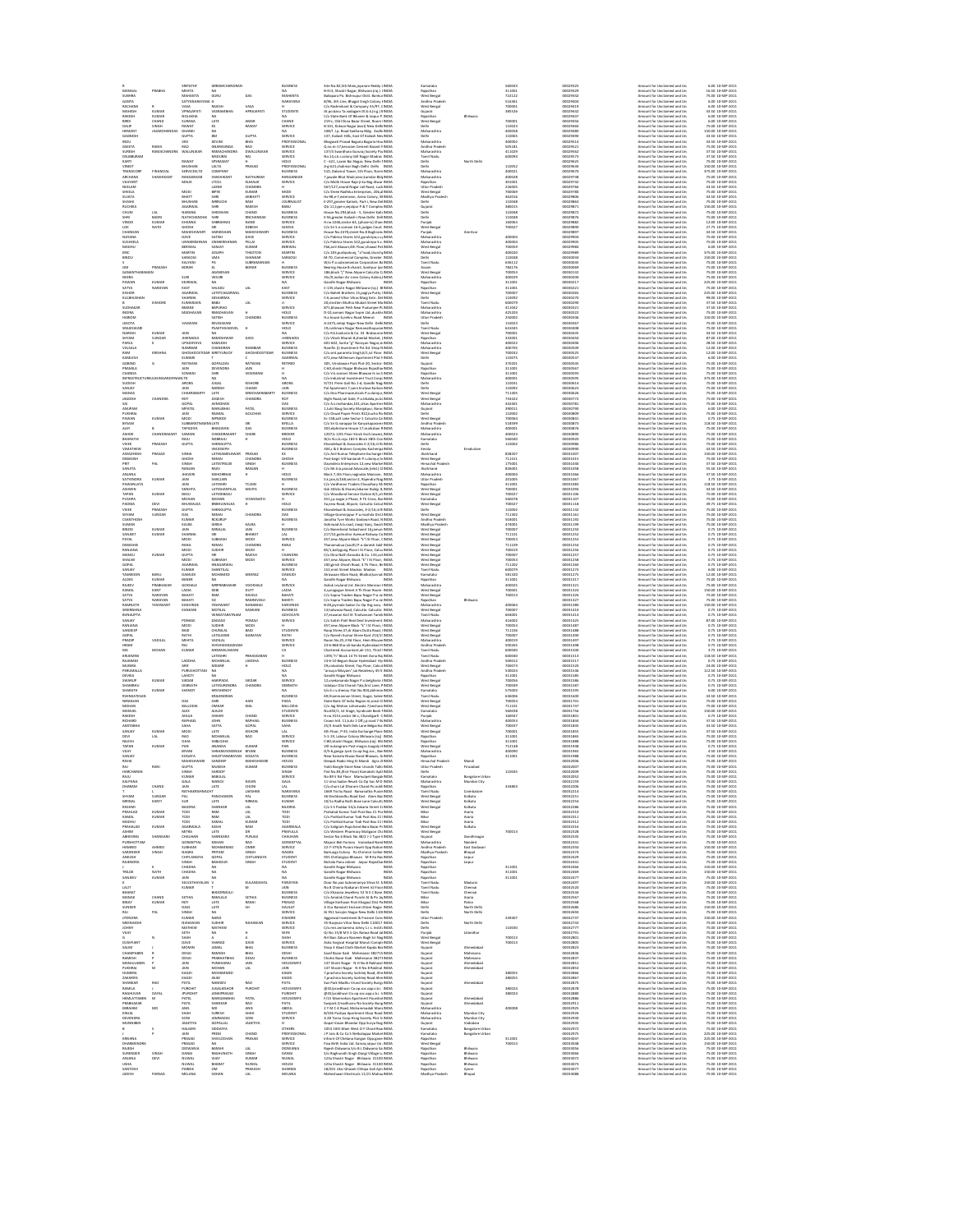| SATAYNARAYAN<br>SUKHVINDER<br>RAMESH                                                                                                                                                                                                                                                                                                                                                                                                                                   | Churla                     | MELANA<br>PADAM<br>BABU              | SOHAN                                | LAL                            | MELANA<br>BUSINESS                          | 11/21 Mahayeer Mohalla Bhogal GalNDIA                                                                                                                                                                                                                                                                                                    | Madhya Pradesh                                     | <b>Bhooal</b><br><b>Bhihean</b> |                            | 00033089                                     | Amount for Unclaimed and Un                                                                                                 | 75.00 10-SEP-2011                                                                                                                                                                                                                                                                                                                                                                                                                                                                                                                                                                                       |
|------------------------------------------------------------------------------------------------------------------------------------------------------------------------------------------------------------------------------------------------------------------------------------------------------------------------------------------------------------------------------------------------------------------------------------------------------------------------|----------------------------|--------------------------------------|--------------------------------------|--------------------------------|---------------------------------------------|------------------------------------------------------------------------------------------------------------------------------------------------------------------------------------------------------------------------------------------------------------------------------------------------------------------------------------------|----------------------------------------------------|---------------------------------|----------------------------|----------------------------------------------|-----------------------------------------------------------------------------------------------------------------------------|---------------------------------------------------------------------------------------------------------------------------------------------------------------------------------------------------------------------------------------------------------------------------------------------------------------------------------------------------------------------------------------------------------------------------------------------------------------------------------------------------------------------------------------------------------------------------------------------------------|
| THOMAS                                                                                                                                                                                                                                                                                                                                                                                                                                                                 |                            |                                      | MATHA                                | M                              | sexvice                                     | 22 A 2 Opp Community Hall Bapu NaylYDIA<br>6-39/10 Liami Residency Flat S-102 RNDIA<br>Maliwal Electricals 107 Indira MarketNDIA                                                                                                                                                                                                         | n<br>tajasthan<br>Andhra Pradesh<br>Rajasthar      | <b>Shihwara</b>                 | 500011                     | 00033092<br>00033112<br>00033128             | Amount for Unclaimed and University<br>Amount for Unclaimed and University<br>Amount for Unclaimed and University           | 75.00 10-SEP-2011<br>75.00 10-SEP-2011<br>75.00 10-SEP-2011                                                                                                                                                                                                                                                                                                                                                                                                                                                                                                                                             |
| AJAY<br><b>JITENDRA</b>                                                                                                                                                                                                                                                                                                                                                                                                                                                |                            | <b>SARASWAT</b><br><b>CHAPIA</b>     | SUNDER<br>NA                         | LAL                            | SARASWAT<br>NA.                             | Ajay Saraswat Bhilwara Spinners LtdINDIA<br>C/o Vallabh Polly Pack (p) Ltd. 901 girlNDIA                                                                                                                                                                                                                                                 | Rajasthan<br>Gujarat                               | <b>Shihwara</b>                 | 388121                     | 00033197<br>00033219                         | Amount for Unclaimed and Un<br>Amount for Unclaimed and Un                                                                  | 75.00 10-SEP-2011<br>75.00 10-SEP-2011                                                                                                                                                                                                                                                                                                                                                                                                                                                                                                                                                                  |
| <b>OM</b>                                                                                                                                                                                                                                                                                                                                                                                                                                                              | PRAKASH                    | SODAN                                | HER                                  | NABAYAN                        | SODANI                                      | Krishan Gopal Vishnu Gopal Sarkari DINDIA<br>Subhash Circle, College Road, BanswalNDIA<br>Shiipi Mohalla Talwara Banswara RajNDIA                                                                                                                                                                                                        | Raiasthan                                          | <b>Bhiheara</b>                 | 327001                     | 00033257                                     | Amount for Unclaimed and Un                                                                                                 | 75.00 10-SEP-2011                                                                                                                                                                                                                                                                                                                                                                                                                                                                                                                                                                                       |
| .<br>SHARAD<br>NEEL                                                                                                                                                                                                                                                                                                                                                                                                                                                    | CHANDRA<br>KAMAL           | BHATT<br>GANDH                       | GOPI<br>BASANT                       | <b>JAFFAE</b>                  | <b>BHATT</b><br>GANDH                       |                                                                                                                                                                                                                                                                                                                                          | Rajasthan<br>Rajasthan<br>Tamil Nadu               | Chennai                         |                            | 00033262<br>00033266                         | Amount for Unclaimed and Un<br>Amount for Unclaimed and Un                                                                  | 75.00 10-SEP-2011<br>75.00 10-SEP-2011                                                                                                                                                                                                                                                                                                                                                                                                                                                                                                                                                                  |
| <b>IMOHA</b>                                                                                                                                                                                                                                                                                                                                                                                                                                                           |                            | ANEE2<br>GHOSH                       | H<br>NA                              |                                | ALI<br>NA                                   | 22 Md Hussain Khan Lane RoyapettaNDIA<br>U-108,upper Ground Floor, ShakarpurNDIA                                                                                                                                                                                                                                                         |                                                    |                                 | 110092                     | 00033297<br>00033310                         | Amount for Unclaimed and Un<br>Amount for Unclaimed and Un                                                                  | 150.00 10-SEP-2011<br>75.00 10-SEP-2011<br>75.00 10-SEP-2011                                                                                                                                                                                                                                                                                                                                                                                                                                                                                                                                            |
| <b>ANIL</b><br>KHAUD                                                                                                                                                                                                                                                                                                                                                                                                                                                   | MOHUDDE                    | <b>WADHWA</b><br>MALIK               | HARDAYA<br>MOHUDDIN                  | POKER                          | <b>WADHWA</b><br>MALIK                      | 189 Church Mission Road Fatehpuri INDIA<br>Kerla Tea Stall Nagoriwad Shahpur AHNDIA<br>23 Ahilya Pura - Indore 452002 - INDIA                                                                                                                                                                                                            | Delhi<br>Guiara                                    | North Delhi                     | 380001                     | 00033317<br>00033321                         | Amount for Unclaimed and Un<br>Amount for Unclaimed and Un                                                                  | 25.00.10.999.2011<br>25.00.10.999.2011                                                                                                                                                                                                                                                                                                                                                                                                                                                                                                                                                                  |
| BALKISHAM<br>PANKAJ                                                                                                                                                                                                                                                                                                                                                                                                                                                    |                            | NAGAR<br>ningini<br>GARG<br>PRAGASAM | GOVERDHAM<br>PREM                    | <b>KISHAN</b>                  | DAS<br>.<br>Geboorte                        |                                                                                                                                                                                                                                                                                                                                          | Madhya Pradesh<br>tajasthar                        | Indon                           | 311001                     | 00033354<br>00033358                         | Amount for Unclaimed and Un<br>Amount for Unclaimed and Un                                                                  | 75.00 10-SEP-2011                                                                                                                                                                                                                                                                                                                                                                                                                                                                                                                                                                                       |
| .<br>RATAN                                                                                                                                                                                                                                                                                                                                                                                                                                                             | ARLE<br>LAL                | مسه                                  | NARLIJ                               |                                | PALANUAPPAN<br>BUSINESS                     | Prem Bhirwan Near Chihor Walo Ki HeNDIA<br>M/s Balkrishna Industries Ltd. (dy.m.)INDIA<br>Guwardi Po Swarup Ganj Via HamughINDIA                                                                                                                                                                                                         | Maharashtra<br>Rajasthan                           | <b>Shihwara</b>                 | 401506                     | 00033462<br>00033475                         | Amount for Unclaimed and Un<br>Amount for Unclaimed and Un                                                                  | 75.00 10-SEP-2011<br>75.00 10-SEP-2011                                                                                                                                                                                                                                                                                                                                                                                                                                                                                                                                                                  |
| NIBEDITA<br>PRENA                                                                                                                                                                                                                                                                                                                                                                                                                                                      |                            | CHATTERII<br>BANSAL                  | ALOKE<br>BABU                        | KUMAR<br><b>MAR</b>            | CHATTERJI<br>BANSAL                         | 12 Aswini Dutta Road Calcutta 7000INDIA                                                                                                                                                                                                                                                                                                  | West Bengal                                        | Kolkata                         |                            | 00033483<br>00033505                         | Amount for Unclaimed and Un                                                                                                 | 75.00 10-SEP-2011<br>75.00 10-SEP-2011                                                                                                                                                                                                                                                                                                                                                                                                                                                                                                                                                                  |
| BAMAWATA                                                                                                                                                                                                                                                                                                                                                                                                                                                               | BADHAK                     | HRIMMASRAD<br>MEHTA                  | <b>EACH</b>                          | <b>KRISHAR</b>                 | NARSIMHA<br>MÉHTA                           | Prem Bhawan Near Chittor Walo Ki HINDIA<br>C/o Bhilwara Processors Ltd EngineeriNDIA                                                                                                                                                                                                                                                     | Madhya Pradesi<br>Rajasthan<br>.<br>Najasthan      | Bhopal<br>Bhihwara<br>Jaipur    |                            | 00033532<br>0003354                          | Amount for Unclaimed and Un<br>Amount for Unclaimed and Un<br>Amount for Unclaimed and Un                                   | 75.00 10-SEP-2011<br>375.00 10-SEP-2011                                                                                                                                                                                                                                                                                                                                                                                                                                                                                                                                                                 |
| PRAVEEN<br>CHANDRA                                                                                                                                                                                                                                                                                                                                                                                                                                                     | KUMAR<br>KANTA             | CHOUDHARY<br>KHANDELWAL              | TARA<br>HARI                         | CHAND<br>SHANKAI               | CHOUDHAR                                    | Co Rajasthan Dyeg Chemical 41 A PietrDIA<br>112 A Shastri Nagar Bhilwara 31100INDIA<br>5-2 Gendi Lal Om Prakash Chand BharNDIA                                                                                                                                                                                                           | Rajasthan<br>Rajasthan                             | <b>Shihwara</b>                 |                            | 00033581<br>00033641                         | Amount for Unclaimed and Un<br>Amount for Unclaimed and Un                                                                  | 75.00 10-SEP-2011<br>75.00 10-SEP-2011                                                                                                                                                                                                                                                                                                                                                                                                                                                                                                                                                                  |
| OM                                                                                                                                                                                                                                                                                                                                                                                                                                                                     | <b>PRAKASE</b>             | GUPTA                                | GENDI                                | LAL                            | <b>BUSINESS</b>                             | Gendi Lal Om Prakash S-2 Kabir Marg/NDIA                                                                                                                                                                                                                                                                                                 | Rajasthan                                          | Jaipur<br>Jaipur                |                            | 00033650<br>00033653                         | Amount for Unclaimed and Un<br>Amount for Unclaimed and Un                                                                  | 75.00 10-SEP-2011                                                                                                                                                                                                                                                                                                                                                                                                                                                                                                                                                                                       |
| PRITPAL<br><b>ALKA</b>                                                                                                                                                                                                                                                                                                                                                                                                                                                 | SINGH                      | CHHABRA<br>DIWAN                     | NA.<br>DEVINDER                      | KUMAR                          | NA.<br><b>DIVAN</b>                         | Gandhi Nagar Bhilwara<br>INDIA<br>8-1 Feet Of Kellash N Delhi 110065 INDIA                                                                                                                                                                                                                                                               | Rajasthan<br>Delhi                                 | North Delhi                     | 311001                     | 00033683                                     | Amount for Unclaimed and Un                                                                                                 | 150.00 10-SEP-2011<br>75.00 10-SEP-2011                                                                                                                                                                                                                                                                                                                                                                                                                                                                                                                                                                 |
|                                                                                                                                                                                                                                                                                                                                                                                                                                                                        | KUMA                       | SEN<br>DANDA                         | HIRANMO<br>TAPAS                     | SEN<br>RAVJAN                  | <br>DANDA                                   | 31 Grand Trunk Road South HowrahlNDIA<br>2 Thakur Bari Sarari Po Nandan NagNDIA<br>2 Thakur Bari Sarari Po Nandan NagNDIA                                                                                                                                                                                                                | West Bengal<br>Bihar<br>Bihar                      | Howrah<br>Saran                 |                            | 00033713<br>00033720<br>00033721             | Amount for Unclaimed and University<br>Amount for Unclaimed and University<br>Amount for Unclaimed and University           | 75.00 10-SEP-2011<br>75.00 10-SEP-2011<br>75.00 10-SEP-2011                                                                                                                                                                                                                                                                                                                                                                                                                                                                                                                                             |
| SHARMIL                                                                                                                                                                                                                                                                                                                                                                                                                                                                |                            | DANDA<br>MAHENDRAN                   | NA                                   | <b>BAMASWAMY</b>               | NA<br><b>BUSINESS</b>                       | 6/1779 Palace Road Cochin 682002 INDIA                                                                                                                                                                                                                                                                                                   | Kerala                                             | Saran<br>Emakulam               |                            | 00033741                                     | Amount for Unclaimed and Un                                                                                                 | 75.00 10-SEP-2011                                                                                                                                                                                                                                                                                                                                                                                                                                                                                                                                                                                       |
| <b>JANKI</b>                                                                                                                                                                                                                                                                                                                                                                                                                                                           | peyr                       | ANEJA<br>ANEIA                       | BHAGMAI                              | ANEJA                          | <b>BUSINESS</b><br>ANEIA                    | 6-3-456/20 Dwarkapuri Colony PanjalNDIA                                                                                                                                                                                                                                                                                                  | Andhra Pradesh<br>Andhra Pradesh                   | East Godavar<br>East Godavan    |                            | 00033745<br>00033746                         | Amount for Unclaimed and Un<br>Amount for Unclaimed and Un                                                                  | 75.00 10-SEP-2011<br>75.00 10-SEP-2011                                                                                                                                                                                                                                                                                                                                                                                                                                                                                                                                                                  |
| DHARM<br>GITA                                                                                                                                                                                                                                                                                                                                                                                                                                                          |                            | ANÉJA<br>ANÉJA                       |                                      |                                | ANEIA<br>ANEIA<br>SANMA<br>DEY              | $\begin{array}{l} 6-4-95/210\text{ workapun Lottary Panipunum} \\ 6-3-456/20\text{ Dweakeapun Lotory Panipinunh} \\ 6-3-456/20\text{ Dweakeapun Lotory Panipinunh} \\ 6-3-456/20\text{ Dweakeapun Lotory Panipinunh} \\ 2,1/20\text{ Mehan Gunderin. No Delhi 1100INunh} \\ 8-1/20\text{ Mehan Galneim. No Delhi 1100INunh} \end{array}$ | Andhra Pradesh<br>Andhra Pradesh                   | East Godava<br>East Godava      |                            | 00033747<br>00033748                         | Amount for Unclaimed and University<br>Amount for Unclaimed and Un                                                          | 75.00 10-SEP-2011<br>75.00 10-SEP-2011                                                                                                                                                                                                                                                                                                                                                                                                                                                                                                                                                                  |
| NAGENDR<br>SANDEEP                                                                                                                                                                                                                                                                                                                                                                                                                                                     | VERMA                      | KRAPA<br>KUMARDE                     |                                      | NAGESHWAR                      |                                             |                                                                                                                                                                                                                                                                                                                                          | West Bengal<br>Delhi                               | North Delhi                     | 700013                     | 00033741<br>00033764                         | Amount for Unclaimed and Un<br>Amount for Unclaimed and Un                                                                  | 75.00 10-SEP-2011<br>75.00 10-SEP-2011                                                                                                                                                                                                                                                                                                                                                                                                                                                                                                                                                                  |
| RAVINDER<br>SUSHMA                                                                                                                                                                                                                                                                                                                                                                                                                                                     | KUMAI                      | <b>BAHL</b><br><b>JAISWAL</b>        | NA<br>GOVING                         | PRASAD                         | NA<br>SERVICE                               | Gandhi Nasar Bhilwara<br><b>INDIA</b><br>1663 Gali Madrsa Mir Jumla Lal KualNDIA                                                                                                                                                                                                                                                         | Rajasthan<br>Delhi                                 | North Delhi                     | 311001                     | 00033770<br>00033780                         | Amount for Unclaimed and Un<br>Amount for Unclaimed and Un                                                                  | 75.00 10-SEP-2011<br>150.00 10-SEP-2011                                                                                                                                                                                                                                                                                                                                                                                                                                                                                                                                                                 |
| DIMPLE                                                                                                                                                                                                                                                                                                                                                                                                                                                                 |                            | CHADHA<br>AROJIN                     | RAKESH                               | CHADHA                         | SABHAPATH                                   | 156 Sector 14 Gunsaon 122001<br>INDM                                                                                                                                                                                                                                                                                                     | Haryana                                            | Gurgaon<br>Bangalore Urba       |                            | 00033797<br>00033801                         | Amount for Unclaimed and Un                                                                                                 | 150.00 10-SEP-2011<br>75.00 10-SEP-2011                                                                                                                                                                                                                                                                                                                                                                                                                                                                                                                                                                 |
| DEEW<br>MAHALINGAPPA                                                                                                                                                                                                                                                                                                                                                                                                                                                   | CHANDRA                    | SEKHAR                               |                                      | kon                            | SHANDRA<br>CHANDRA<br>FARMER                | No 60 Sth Cross Sth Main N R ColonyINDIA<br>393 A & B Block Kuvempu Niegar MysINDIA<br>62 Basawakrupa Opp Vinayaka Park BINDIA                                                                                                                                                                                                           | ranyara<br>Kamataka<br>Kamataka                    | Mysore<br>Shimoga               |                            | 00033816                                     | Amount for Unclaimed and University<br>Amount for Unclaimed and University<br>Amount for Unclaimed and University           | 150.00 10-SEP-2011<br>150.00 10-SEP-2011                                                                                                                                                                                                                                                                                                                                                                                                                                                                                                                                                                |
| SANTI                                                                                                                                                                                                                                                                                                                                                                                                                                                                  |                            | HALDER                               | BASAPIA<br>LATE                      | ŚH                             | <b>BISHNUPADA</b>                           | At & Po Sakhi Gopal Dt Puri Orissa 75/NDIA                                                                                                                                                                                                                                                                                               | Orissa                                             | Cuttack                         |                            | 00033819<br>00033851                         | Amount for Unclaimed and Un                                                                                                 | 375.00 10-SEP-2011                                                                                                                                                                                                                                                                                                                                                                                                                                                                                                                                                                                      |
| AVANTIKA<br>SANTOSH                                                                                                                                                                                                                                                                                                                                                                                                                                                    | peyr                       | <b>TOMER</b><br><b>VIJAN</b>         | <b>BAM</b><br>BHUSHAN                | SINGH<br>in.                   | TOMER<br>VUAN                               | C/o R S Tomer S Q X Mcl Talcher ArealNDIA<br>Hind Medical Store Hanuman MensiolNDM                                                                                                                                                                                                                                                       | Orissa<br><b>Jharkhand</b>                         | Angul<br>Dhanbad                |                            | 00033854<br>00033862                         | Amount for Unclaimed and Un<br>Amount for Unclaimed and Un                                                                  | 75.00 10-SEP-2011<br>75.00 10-SEP-2011                                                                                                                                                                                                                                                                                                                                                                                                                                                                                                                                                                  |
| .<br>MANO<br>RAMA                                                                                                                                                                                                                                                                                                                                                                                                                                                      | CHANDRA                    | PRASAD                               | SHANKA<br>NA                         | KUMA                           | <b>CARWAY</b>                               | Co Home Collection New Market BarNDIA<br>C/o Sri Sai Engg & Electricals Station INDIA<br>13/119 Raja Bata Street Proddatur S 2NDIA                                                                                                                                                                                                       | <b>Sihar</b>                                       | Patna<br>Guntur                 |                            | 00033879<br>00033908                         | Amount for Unclaimed and Un                                                                                                 | 75.00 10-SEP-2011                                                                                                                                                                                                                                                                                                                                                                                                                                                                                                                                                                                       |
|                                                                                                                                                                                                                                                                                                                                                                                                                                                                        |                            |                                      |                                      | NAGABH                         | BUSINESS<br>FARMER                          |                                                                                                                                                                                                                                                                                                                                          | Andhra Pradesi<br>West Bengal                      |                                 | 700013                     | 00033918                                     | Amount for Unclaimed and Un<br>Amount for Unclaimed and Un                                                                  | 150.00 10-SEP-2011<br>300.00 10-SEP-2011                                                                                                                                                                                                                                                                                                                                                                                                                                                                                                                                                                |
| RANJENA<br>OM                                                                                                                                                                                                                                                                                                                                                                                                                                                          | <b>PRAKASE</b>             | SAXENA<br><b>JHANWAR</b>             | RAJENDRA<br>RAMGOPALII               | SAXENA                         | HOUSE<br><b>JHANWAR</b>                     | C/o Dr T N Saxena 21/215 Shanti NikiNDIA<br>Po Rajaji K Karera 311804<br><b>INDIA</b>                                                                                                                                                                                                                                                    | Rajasthan<br>West Bengal                           | Kota                            | 700013                     | 00033932<br>00033935                         | Amount for Unclaimed and Un<br>Amount for Unclaimed and Un                                                                  | 75.00 10-SEP-2011<br>75.00 10-SEP-2011                                                                                                                                                                                                                                                                                                                                                                                                                                                                                                                                                                  |
| BHAGWAN                                                                                                                                                                                                                                                                                                                                                                                                                                                                | LAL                        | KUMAWAT                              | KALURAM                              | KUMAWAT                        | SERVICE<br>RAVINDRAN<br>PROFESSIONA         | S/o Shri Kalu Ram Kumawat Purbio K/NDIA                                                                                                                                                                                                                                                                                                  | Raiasthan                                          | Chittory<br>.<br>Salam          |                            | 00033946                                     | Amount for Unclaimed and Un                                                                                                 | 75.00 10-SEP-2011                                                                                                                                                                                                                                                                                                                                                                                                                                                                                                                                                                                       |
| GURUSWAM                                                                                                                                                                                                                                                                                                                                                                                                                                                               | NAIDU                      | PADMAVATH<br>NGLIPTA<br>PATURU       | VENKAT<br><b>BAMASWAM</b>            | <b>BATNAM</b><br>NAIDU         | PATURU                                      | System New York Newsport Salem 636001NDIA<br>27 Ewaran Koll Street Tindivanam TalNDIA<br>14-1-92 Nehru Street E Floor Tingpati INDIA                                                                                                                                                                                                     | Tamil Nadu<br>West Bengal<br>West Bengal           |                                 | 700013<br>700013           | 00033982<br>00033982<br>00033985             | Amount for Unclaimed and Uni<br>Amount for Unclaimed and Uni<br>Amount for Unclaimed and Uni                                | 75.00 10-SEP-2011<br>150.00 10-SEP-2011<br>75.00 10-SEP-2011                                                                                                                                                                                                                                                                                                                                                                                                                                                                                                                                            |
| KANALAKARA                                                                                                                                                                                                                                                                                                                                                                                                                                                             | FEROZ                      | PATURU<br>KHAN                       | GURUSWAMY                            | NAIDU<br>BABA                  | PATURU<br>KHAN                              | 14-1-92 Nehru Street i Floor Tirupati INDIA<br>Pyaru Bhai Complex Korada Street NeINDIA                                                                                                                                                                                                                                                  | West Bengal<br>Andhra Pradesi                      | Nellone                         | 700013                     | 00033986<br>00033987                         | Amount for Unclaimed and Un<br>Amount for Unclaimed and Un                                                                  | 75.00 10-SEP-2011<br>75.00 10-SEP-2011                                                                                                                                                                                                                                                                                                                                                                                                                                                                                                                                                                  |
| BENI<br>EMBAJAN                                                                                                                                                                                                                                                                                                                                                                                                                                                        |                            | KUMAR                                | NIRANJAN                             | <b>UG</b>                      | <b>BUSINESS</b>                             | C/o Haryana Bartan Bhandar Ravi BazINDIA<br>5.murli Appts.udhaw Nagar Opp.shivjINDIA<br>No-9 Beri Bakkali Street Willore 6320INDIA                                                                                                                                                                                                       | Harvana                                            | Faridabac                       | 380013                     | 00034055                                     | Amount for Unclaimed and Un                                                                                                 | 75.00 10-SEP-2011                                                                                                                                                                                                                                                                                                                                                                                                                                                                                                                                                                                       |
|                                                                                                                                                                                                                                                                                                                                                                                                                                                                        | BHANL                      | GOVINE<br>MATHI                      | UDHAKAM<br>RAJENDERJIM               | HOUSE                          | RETIRED<br>WIFE                             |                                                                                                                                                                                                                                                                                                                                          | .<br>Gujarat<br>Tamil Nadu                         | Vellore                         |                            | 00034077<br>00034126                         | Amount for Unclaimed and Un<br>Amount for Unclaimed and Un                                                                  | 75.00 10-SEP-2011<br>75.00 10-SEP-2011                                                                                                                                                                                                                                                                                                                                                                                                                                                                                                                                                                  |
| RAJESHWAI<br>iaisingh                                                                                                                                                                                                                                                                                                                                                                                                                                                  |                            | PAWAR                                | NARSAIAH<br>NA                       |                                | BUSINESS<br>NA                              | C/o Maruthi & Sons Bus Stand Po NirrINDIA<br>245 North Point Street Apartment 40INDIA                                                                                                                                                                                                                                                    | West Bengal<br>West Benga                          |                                 | 700013<br>700013           | 00034190<br>0003501                          | Amount for Unclaimed and Un<br>Amount for Unclaimed and Un                                                                  | 75.00 10-SEP-2011<br>75.00 10-SEP-2011                                                                                                                                                                                                                                                                                                                                                                                                                                                                                                                                                                  |
| HAMENT<br>LALIT                                                                                                                                                                                                                                                                                                                                                                                                                                                        |                            | THAKKER<br><b>VORA</b>               | NA<br>NA<br>NA                       |                                | NA<br>NA<br>NA                              | A Disc Ben Store 1622 S Cypress RoadNDIA<br>3123 Lilly Ave Long Beach California SUNITED STATES OF AM NA<br>C/o.r.sethuraman, F.S., vijaya Santhi ApINDIA Tam                                                                                                                                                                            | West Bengal                                        | NA                              | 700013                     | 00035013<br>00035014                         | Amount for Unclaimed and Un<br>Amount for Unclaimed and Un                                                                  | 150.00 10-SEP-2011<br>150.00 10-SEP-2011                                                                                                                                                                                                                                                                                                                                                                                                                                                                                                                                                                |
| <b>SARISHANKAR</b><br>SANJAY                                                                                                                                                                                                                                                                                                                                                                                                                                           |                            | SETHYARA                             |                                      | RAMCHAN                        |                                             |                                                                                                                                                                                                                                                                                                                                          | Tamil Nadu<br>Maharashtra                          |                                 | 600004<br>400012           | 0003502<br>00035138                          | Amount for Unclaimed and Un                                                                                                 | 75.00 10-SEP-2011<br>150.00 10-SEP-2011                                                                                                                                                                                                                                                                                                                                                                                                                                                                                                                                                                 |
| NAGAR<br>RACHNA                                                                                                                                                                                                                                                                                                                                                                                                                                                        | MAL                        | RALIL<br>YADAV<br>MIAL               | DANARAM<br>TCJAIN                    | YADAV                          | RAUL<br>BUSINESS<br>STUDENTE                | 2/6 ganesh Smrti Dr.ambedkar Road INDIA<br>1-b-1, Chandar Sekhar Azad Nagar, BHNDIA<br>C/o T.c.jain 69,shanti Kunj Alwar (raj.)NDIA                                                                                                                                                                                                      | Rajasthan<br>Rajasthan                             |                                 | 311001<br>301001           | 00035140<br>00035238                         | Amount for Unclaimed and University<br>Amount for Unclaimed and University<br>Amount for Unclaimed and University           | 150.00 10-SEP-2011<br>75.00 10-SEP-2011                                                                                                                                                                                                                                                                                                                                                                                                                                                                                                                                                                 |
| ADEESHWAR<br>MOHAMMAD                                                                                                                                                                                                                                                                                                                                                                                                                                                  | RAI<br>HANI                | SINGHAL<br>LAKARIA                   | <b>ADITIA</b><br>MOHAMMAD            | KUMAR<br>ZAKARIA               | STUDENTE<br><b>BUSINESS</b>                 | 8-299,yojana Vihar, Delhi Delhi<br><b>INDIA</b>                                                                                                                                                                                                                                                                                          | Delhi<br>Maharashtra                               |                                 | 110092                     | 00035246<br>00035256                         | Amount for Unclaimed and Un                                                                                                 | 75.00 10-SEP-2011<br>75.00 10-SEP-2011                                                                                                                                                                                                                                                                                                                                                                                                                                                                                                                                                                  |
| TMSRINIVAS                                                                                                                                                                                                                                                                                                                                                                                                                                                             |                            | KUMAR                                | TMADANAGOPAL                         |                                | <b>BUSINESS</b>                             | C/o Dhara Oil And Soap Center, 98, zalNDIA<br>Door-no-18-1-128 M.f.road, hindupur INDIA                                                                                                                                                                                                                                                  | Andhra Pradest                                     |                                 | 400009<br>515201           | 00035263                                     | Amount for Unclaimed and Un<br>Amount for Unclaimed and Un                                                                  | 75.00 10-SEP-2011                                                                                                                                                                                                                                                                                                                                                                                                                                                                                                                                                                                       |
| SYEDA<br>BUAY<br>NEERAJ                                                                                                                                                                                                                                                                                                                                                                                                                                                | <b>SARTA</b><br>KUMAI      | iano<br><b>DOKANIA</b>               | SYED<br>RAMAWATAI                    | sair<br>DOKANLA                | ALI<br>BUSINESS                             | W/o Syed Abid Ali B-104,shastri NagalNDIA<br>1-a, Basak Bagan Lane Calcutta CalcutNDIA<br>Classic Capital Consultants, 259, SoutINDIA                                                                                                                                                                                                    | fajasthar<br>West Bengal<br>Uttar Pradesh          |                                 | 311001<br>700006<br>251001 | 00035274<br>0003537                          | Amount for Unclaimed and Un<br>Amount for Unclaimed and Un<br>Amount for Unclaimed and Un                                   | 150.00 10 SEP-2011<br>55.50 10-SEP-2011<br>75.00 10-SEP-2011                                                                                                                                                                                                                                                                                                                                                                                                                                                                                                                                            |
| RCSURANA                                                                                                                                                                                                                                                                                                                                                                                                                                                               |                            | GOEL                                 | SHRAM<br>LT.                         | NARAJN<br><b>SHYMSURANA</b>    | GOEL<br>SERVICE                             | 40/41, Bhilwara Bhawan, Community/NDIA                                                                                                                                                                                                                                                                                                   | Delhi                                              |                                 | 110065                     | 00035378<br>00035412                         | Amount for Unclaimed and Un                                                                                                 | 75.00 10-SEP-2011                                                                                                                                                                                                                                                                                                                                                                                                                                                                                                                                                                                       |
| YOGESH                                                                                                                                                                                                                                                                                                                                                                                                                                                                 |                            | VTAVKAR<br>SHAH                      | VUAY<br>NA.                          | TAVKAR                         | <b>BUSINESS</b><br>NA.                      | Popular Investment er floor, Bapat BulNDIA<br><b>Gandhi Nagar Bhibaara</b><br>INDIA                                                                                                                                                                                                                                                      | Maharashtra<br>Raiasthan                           |                                 | 405028<br>311001           | 00035415<br>00035420                         | Amount for Unclaimed and Un<br>Amount for Unclaimed and Un                                                                  | 75.00 10-SEP-2011<br>75.00 10-SEP-2011                                                                                                                                                                                                                                                                                                                                                                                                                                                                                                                                                                  |
| <b>LERICH</b>                                                                                                                                                                                                                                                                                                                                                                                                                                                          |                            | DUGH                                 | SHIGDUGH<br>SHRAM                    | LAKHAN                         | STUDENTE                                    | A-46, Sec-14, Noida Dist-ghaziabadINDIA<br>Manabarrie Tea Co.ltd. 28/1, ShakespINDIA<br>78/b, Narendra Niwas, Kampar NagariNDIA                                                                                                                                                                                                          | Uttar Pradesh<br>West Bengal<br>Maharashtra        |                                 | 201301<br>700017           | 00035457<br>00035458<br>00035464             | Amount for Unclaimed and Uni<br>Amount for Unclaimed and Uni<br>Amount for Unclaimed and Uni                                | 150.00 10-SEP-2011<br>0.75 10-SEP-2011<br>75.00 10-SEP-2011                                                                                                                                                                                                                                                                                                                                                                                                                                                                                                                                             |
| nwign<br>RPCHATURVED<br>RAJENDRA                                                                                                                                                                                                                                                                                                                                                                                                                                       |                            | PSHINDE                              | SHPANDUR                             | KSHND                          | STUDEN<br>CHATUR<br>SERVICE                 |                                                                                                                                                                                                                                                                                                                                          |                                                    |                                 | 400024                     |                                              |                                                                                                                             |                                                                                                                                                                                                                                                                                                                                                                                                                                                                                                                                                                                                         |
| LAXMI<br>SHEEL                                                                                                                                                                                                                                                                                                                                                                                                                                                         | DEVINAL                    | TEJANI<br>PRABIN                     | DEVRAJ<br>SURAI                      | PRAKASH                        | TEIANI                                      | C/o Kirti Kumar M.shah,neelkanth SadNDIA<br>3571,raja Park Shakur Basti, Delhi DelNDIA                                                                                                                                                                                                                                                   | Maharashtra<br>Delhi                               |                                 | 400077<br>110034           | 00035484<br>00035528                         | Amount for Unclaimed and Un<br>Amount for Unclaimed and Un                                                                  | 75.00 10-SEP-2011<br>6.00 10-SEP-2011                                                                                                                                                                                                                                                                                                                                                                                                                                                                                                                                                                   |
| <b>BIRIA</b><br>SONAL<br>SIDDH                                                                                                                                                                                                                                                                                                                                                                                                                                         | KUMAI                      | SHARMA                               | SARJU<br>CARTH                       | PRASAD<br>SHAH                 | SHARMA                                      | Vasudha Agartment block Cif.i St Floch DIA                                                                                                                                                                                                                                                                                               | West Benea                                         |                                 | 700059<br>700001<br>700014 | 00035531<br>00035546<br>00035551             | Amount for Unclaimed and Un                                                                                                 | 0.25.10/99.2011                                                                                                                                                                                                                                                                                                                                                                                                                                                                                                                                                                                         |
|                                                                                                                                                                                                                                                                                                                                                                                                                                                                        | SANKAI                     | KSHAH<br>SEN                         | LATEBNSEN<br>SAGARMA                 |                                | STUDENTE<br>SERVICE<br>BUSINESS<br>ENGINEER | 1. Jamartalla Lane, Calcutta Calcutta INDIA<br>C/o Rajeev Tandon & Co. I St Floor, FUNDIA                                                                                                                                                                                                                                                | West Benga<br>West Benga                           |                                 | 312604                     |                                              | Amount for Unclaimed and Un<br>Amount for Unclaimed and Un                                                                  | 75.00 10-SEP-2011<br>75.00 10-SEP-2011                                                                                                                                                                                                                                                                                                                                                                                                                                                                                                                                                                  |
| ANIL<br>UDAYA<br>RAMBATAN                                                                                                                                                                                                                                                                                                                                                                                                                                              |                            | <b>RSHETTY</b><br>SINGHANIA          | RAGHAI<br>LTRAMOTAR                  | NAGORI<br>MSHETTY<br>SINGHANIA | <b>BUSINESS</b>                             | M/s Gautalal Sagarmal Nagori Sadar INDIA<br>27th Linking Road,modi Villa Bidg. I SINDIA<br>Paras Market P.o.barakar Dt.burdwarlNDIA                                                                                                                                                                                                      | Rajasthan<br>Maharashtra<br>West Bengal            |                                 | 400050<br>713324           | 00035554<br>00035587<br>00035589             | Amount for Unclaimed and Un<br>Amount for Unclaimed and Un<br>Amount for Unclaimed and Un                                   | 75.00 10-SEP-2011<br>75.00 10-SEP-2011<br>0.75 10-SEP-2011                                                                                                                                                                                                                                                                                                                                                                                                                                                                                                                                              |
| HARI                                                                                                                                                                                                                                                                                                                                                                                                                                                                   | COVINI                     | PRASAD                               | SHRI                                 | MAHAVIR                        | PRASAD                                      | 307, paras Chambur, Opp.h S E MimayINDIA<br>Vasudha Appartment Block-cif, p.o.deINDIA                                                                                                                                                                                                                                                    | <b>Andhra Prades</b>                               |                                 | 500027                     | 00035602                                     | Amount for Unclaimed and Un                                                                                                 | 43.50 10-SEP-2011                                                                                                                                                                                                                                                                                                                                                                                                                                                                                                                                                                                       |
| GOPAL<br>NIU                                                                                                                                                                                                                                                                                                                                                                                                                                                           | KUMAR                      | <b>AGARWAL</b><br>CHOPRA             | GROHARI<br>RAKESH                    | U4<br>IAIN<br>IAIN             | AGARWAI                                     |                                                                                                                                                                                                                                                                                                                                          | West Beneal<br>.<br>West Bengal                    |                                 | 700059<br>700001           | 00035658<br>00035685                         | Amount for Unclaimed and Un<br>Amount for Unclaimed and Un                                                                  | 2.25 10-SEP-2011                                                                                                                                                                                                                                                                                                                                                                                                                                                                                                                                                                                        |
| KÉSHIN<br>Rénu                                                                                                                                                                                                                                                                                                                                                                                                                                                         | DEVI                       | JAIN<br>GUPTA                        | ŠHJITMAL<br>VKĆLIPTA                 |                                | BUSINESS<br>HOLD                            | Co.r.k.kankaria & Co. 33,brabourn RdNDIA<br>C/o.sk.kankaria & Co. 33,brabourn RdNDIA<br>W/o V.k.gupta (lecturer) Mohta CollepNDIA                                                                                                                                                                                                        | Orissa<br>Rajasthan                                |                                 | 766012<br>331023           | 00035686<br>00035708                         | Amount for Unclaimed and Un<br>Amount for Unclaimed and Un                                                                  | 0.75 10-SEP-2011<br>0.75 10-SEP-2011<br>75.00 10-SEP-2011                                                                                                                                                                                                                                                                                                                                                                                                                                                                                                                                               |
| RUP<br>KAILASH                                                                                                                                                                                                                                                                                                                                                                                                                                                         |                            | NARAYAN<br><b>MANTRY</b>             | CHITARIMAL<br>SHANKARLAL             | MANTRY                         | SERVICE<br><b>BUSINESS</b>                  | C/o Smt.radha Bagriya M-70,ana SagaNDIA                                                                                                                                                                                                                                                                                                  | Rajasthan<br>Maharashtra                           |                                 | 305001<br>400001           | 00035793<br>00035810                         | Amount for Unclaimed and Un                                                                                                 | 450.00 10-SEP-2011<br>43.50 10-SEP-2011                                                                                                                                                                                                                                                                                                                                                                                                                                                                                                                                                                 |
| AJAY<br><b>RAJESH</b>                                                                                                                                                                                                                                                                                                                                                                                                                                                  | KUMAR                      | MISHIM<br>KOTHAR                     | DAYA<br>TRKOTHARI                    | SHANKAR                        | MISHRA<br><b>BUSINESS</b>                   | 48-b,hanuman Building, 808,perin NaINDIA<br>162-b,friends Colony, Etawah (u.p.) EINDIA                                                                                                                                                                                                                                                   | Uttar Pradesh                                      |                                 | 205001<br>600029           | 00035825<br>00035866                         | .<br>Amount for Unclaimed and Un<br>Amount for Unclaimed and Un<br>Amount for Unclaimed and Un                              | 75.00 10-SEP-2011<br>0.75 10-SEP-2011                                                                                                                                                                                                                                                                                                                                                                                                                                                                                                                                                                   |
| RAJESH                                                                                                                                                                                                                                                                                                                                                                                                                                                                 |                            | KOTHAR                               | TRKOTHAR                             |                                | BUSINESS<br>SERVICE                         | Control Textiles 48, elephant Gate SNDIA<br>C/o Vined Textiles 48, elephant Gate SNDIA<br>1-20, tagger Nagar, Ajmer Road, heera INDIA<br>1-20, tagger Nagar, Ajmer Road, heera INDIA                                                                                                                                                     | Tamil Nadu<br>Tamil Nadu                           |                                 | 600079                     | 00035867                                     | Amount for Unclaimed and Un<br>Amount for Unclaimed and Un                                                                  | 0.75 10-SEP-2011<br>75.00 10-SEP-2011                                                                                                                                                                                                                                                                                                                                                                                                                                                                                                                                                                   |
| LALIT<br>SHYAMA                                                                                                                                                                                                                                                                                                                                                                                                                                                        |                            | DOSHI<br><b>AGARWALA</b>             | RLDOSH<br>GOPAL                      | PRASAD                         | AGAINWALE                                   | C/o Mehra Brothers, 2-b, tara Chand DNDIA                                                                                                                                                                                                                                                                                                | Rajasthan<br>West Bengal                           | Ajme                            | 700073                     | 00035884<br>00035916                         | Amount for Unclaimed and Un                                                                                                 | 0.75 10-SEP-2011                                                                                                                                                                                                                                                                                                                                                                                                                                                                                                                                                                                        |
| <b>ASHOK</b><br><b>JIWAN</b>                                                                                                                                                                                                                                                                                                                                                                                                                                           | KUMAR<br>LAL.              | BANKA<br><b>MAHESHWA</b>             | LATE<br>SHSLMAHES                    | SHYAM                          | SUNDER<br><b>BUSINESS</b>                   | 147, Girish Ghosh Road, Block-n,r.no.INDIA<br>C/o Sensex Co.krishna Kr.daga MartinINDIA                                                                                                                                                                                                                                                  | West Bengal<br>West Beneal                         |                                 | 711202<br>700001           | 00035917<br>00036012                         | Amount for Unclaimed and Un<br>Amount for Unclaimed and Un                                                                  | 0.75 10-SEP-2011<br>75.00 10-SEP-2011                                                                                                                                                                                                                                                                                                                                                                                                                                                                                                                                                                   |
| AIOY<br>TABA<br>ROCKET                                                                                                                                                                                                                                                                                                                                                                                                                                                 | KUMA                       |                                      | SHGOUR<br>SHCHAMAA                   | CHANDL                         | SEN                                         | Mahismardini Tala P.o.kalna Dist-buriNDIA<br>Chaman Lal, 12 Ram Jiwan Nagar, ChiNDIA<br>134,m.g.road, Calcutta Calcutta MDIA                                                                                                                                                                                                             | West Bengal<br>Uttar Prades                        |                                 | 713409<br>247001           | mmsen<br>003603                              | Amount for Unclaimed and Uni<br>Amount for Unclaimed and Uni<br>Amount for Unclaimed and Uni                                | 150.00 10-SEP-2011<br>150.00 10-SEP-2011<br>0.75 10-SEP-2011                                                                                                                                                                                                                                                                                                                                                                                                                                                                                                                                            |
| DINESH                                                                                                                                                                                                                                                                                                                                                                                                                                                                 | INVESTMEN<br>KUMAR         | SEN<br>DEVI<br>PLTD<br><b>JANGID</b> | NA<br>SHIAI                          | KISHAN                         | NA<br><b>JANGID</b>                         | Shastri Nagar, hami Mahadav Road, BINDIA                                                                                                                                                                                                                                                                                                 | West Bengal<br>Rajasthan                           |                                 | 700003<br>311001           | 00036043<br>00036117                         | Amount for Unclaimed and Un                                                                                                 | 75.00 10-SEP-2011                                                                                                                                                                                                                                                                                                                                                                                                                                                                                                                                                                                       |
| SAMPAT<br>KANTA                                                                                                                                                                                                                                                                                                                                                                                                                                                        |                            | DALMIA                               | RAMIOSHAN                            |                                | <b>BUSINESS</b>                             | 9 poddar House, 2 Nd Fanaswadi BonNDIA<br>C-7/111, yamuna Vihar, Delhi Delhi INDIA                                                                                                                                                                                                                                                       | Maharashtra                                        |                                 | 400002                     | 00036184                                     | Amount for Unclaimed and Un                                                                                                 | 75.00 10-SEP-2011                                                                                                                                                                                                                                                                                                                                                                                                                                                                                                                                                                                       |
|                                                                                                                                                                                                                                                                                                                                                                                                                                                                        |                            | KANJHLIA<br>BARODA<br>ANOSECURITIE:  | LATESHRI<br>NA<br>NA                 | VIRENDER                       | KUMAR                                       | Securities Dept., i St Floor, Jeejeebhoy(NDIA<br>C/o Anand Rathi & Co. Union Co Op InNDIA                                                                                                                                                                                                                                                | Delhi<br>Maharashtra<br>Maharashtra                |                                 | 110053<br>400023<br>400001 | 00036194<br>00036196<br>00036240             | Amount for Unclaimed and Un<br>Amount for Unclaimed and Un<br>Amount for Unclaimed and Un                                   | 118.50 10-SEP-2011<br>43.50 10-SEP-2011<br>43.50 10-SEP-2011                                                                                                                                                                                                                                                                                                                                                                                                                                                                                                                                            |
| BANK<br>PUSHAP<br>SKRANJAN<br>SSREEVATSA                                                                                                                                                                                                                                                                                                                                                                                                                               | CAPITAL                    |                                      |                                      |                                |                                             |                                                                                                                                                                                                                                                                                                                                          |                                                    |                                 | 134116                     | 00036263                                     |                                                                                                                             |                                                                                                                                                                                                                                                                                                                                                                                                                                                                                                                                                                                                         |
| VKGUPTA                                                                                                                                                                                                                                                                                                                                                                                                                                                                |                            |                                      | HARBHAGWAN<br>LATESUBRAMONIAM<br>VED | PARKASH                        | RANJAN<br>LAWYÉR<br>SERVICE                 | Flat No.303-b,ghs-60, Saru ApartmenINDIA<br>335/1,7 Th Main H.a.J.ii Stage, BangalNDIA<br>V.k.gupta (lecturer) Mohta College P.4NDIA                                                                                                                                                                                                     | Haryana<br>Kamataka<br>Rajasthan                   |                                 | 331023                     | 00036317<br>00036329                         | Amount for Unclaimed and Un<br>Amount for Unclaimed and Un<br>Amount for Unclaimed and Un                                   | 0.75 10-SEP-2011<br>225.00 10-SEP-2011<br>75.00 10-SEP-2011                                                                                                                                                                                                                                                                                                                                                                                                                                                                                                                                             |
| SBHAGAVATH<br><b>BIMLA</b>                                                                                                                                                                                                                                                                                                                                                                                                                                             | peyr                       | JAIN                                 | AVSANKARARAMAN<br>LTSHPRABHU         | DAYAL                          | <b>BUSINESS</b><br><b>JAIN</b>              | B.s.r.kumar Finance & Investments 20NDIA<br>401.oratik Ha Chs.a-19.vashodham. GNDIA                                                                                                                                                                                                                                                      | Tamil Nady<br>Maharashtri                          |                                 | 625010<br>400063           | 00036332<br>00036378                         | Amount for Unclaimed and Un<br>Amount for Unclaimed and Un                                                                  | 75.00 10-SEP-2011<br>25.00.10.999.2011                                                                                                                                                                                                                                                                                                                                                                                                                                                                                                                                                                  |
| ANIL<br>NEELAM<br>SHEELA                                                                                                                                                                                                                                                                                                                                                                                                                                               |                            | PORE                                 | SHANKAR                              | <b>BAO</b>                     | PORE                                        |                                                                                                                                                                                                                                                                                                                                          | Maharashtra                                        |                                 | 400005                     | 00036379                                     | Amount for Unclaimed and Un                                                                                                 | 150.00 10-SEP-2011                                                                                                                                                                                                                                                                                                                                                                                                                                                                                                                                                                                      |
|                                                                                                                                                                                                                                                                                                                                                                                                                                                                        |                            | MATHUE<br><b>DOGRA</b>               | VINOD<br>SHBKDOGRA                   | KUMAI                          | MATHUR<br>HOLD                              | 242, venus Apartments, Cuffe Parade, INDIA<br>5 Jha 21, Jawahar Nagar, Jaipur (raj) JINDIA<br>454, sector A Pocket-c D.d.a.flat, vasariNDIA                                                                                                                                                                                              | Rajasthan<br>Delhi                                 | Jaipu                           | 110070                     | 00036405<br>00036455                         | Amount for Unclaimed and Un<br>Amount for Unclaimed and Un                                                                  | 75.00 10-SEP-2011<br>43.50 10-SEP-2011                                                                                                                                                                                                                                                                                                                                                                                                                                                                                                                                                                  |
| <b>ASHUTOSH</b><br>SATYENDER                                                                                                                                                                                                                                                                                                                                                                                                                                           | <b>JAIN</b>                | ANDASSOCIATES                        | SRSOYAL<br>NA                        |                                | <b>BUSINESS</b><br>NA.                      | <b>Ram Kumar &amp; Sons Iron Merchent HaINDIA</b><br>Architects, interior Designers Ad-95a, pNDIA<br>No.10, amman Eswarar Koil St. B.colorNDIA                                                                                                                                                                                           | Rajasthan<br>Delhi                                 |                                 | 335513<br>110034           | 00036456<br>00036462                         | Amount for Unclaimed and Un<br>Amount for Unclaimed and Un<br>Amount for Unclaimed and Un                                   | 75.00 10-SEP-2011<br>750.00 10-SEP-2011                                                                                                                                                                                                                                                                                                                                                                                                                                                                                                                                                                 |
| PRAKASH                                                                                                                                                                                                                                                                                                                                                                                                                                                                | KRISHNA                    | KUMAR                                | <b>SPNACHIMUTHL</b><br>MOHAN         | U4                             | LAVYER                                      | 1084, khatiwala Tank Near Dayanand INDIA                                                                                                                                                                                                                                                                                                 | West Beneal<br>Madhya Prade                        |                                 | 700013<br>45200            | 00036485<br>00036504                         | Amount for Unclaimed and Un                                                                                                 | 75.00 10-SEP-2011<br>43.50 10 SEP-2011                                                                                                                                                                                                                                                                                                                                                                                                                                                                                                                                                                  |
| RASIKLAL<br>LAKSHMI                                                                                                                                                                                                                                                                                                                                                                                                                                                    | CHAND                      | THAKUR<br>NMEHTA<br>MANDHYAN         | NPMEHT/<br>MACHAV                    | DAS                            | THAKUR<br>BUSINESS<br>MANDHYAN              | C/o.photovisual 27a,circus Avenue CaINDM<br>7h-ajanta Apartments, 10,gurusaday INDIA                                                                                                                                                                                                                                                     | West Bengal<br>West Bengal                         |                                 | 70001<br>700019            | 00036523<br>00036543                         | Amount for Unclaimed and Un<br>Amount for Unclaimed and Un                                                                  | 75.00 10-SEP-2011<br>150.00 10-SEP-2011                                                                                                                                                                                                                                                                                                                                                                                                                                                                                                                                                                 |
| KAILASH<br>RAJ                                                                                                                                                                                                                                                                                                                                                                                                                                                         | CHANDRA                    | <b>TIHORUS</b>                       | SHRI                                 | <b>RAMLAL</b>                  | SERVICE                                     | Neelkanth Road, P.o.-pur Bhilwara BhINDIA<br>Jain Medical Store Hospital Road BhildNDIA                                                                                                                                                                                                                                                  | Rajasthan                                          |                                 | 311802                     | 00036626                                     | Amount for Unclaimed and Un                                                                                                 | 75.00 10-SEP-2011                                                                                                                                                                                                                                                                                                                                                                                                                                                                                                                                                                                       |
| PARAS                                                                                                                                                                                                                                                                                                                                                                                                                                                                  | KUMAR<br>KUMAR             | BABEL<br><b>MALPANI</b>              | MPBABEL<br>SHRATAN                   | U4                             | <b>BUSINESS</b><br>MALPANI                  | Rno.68,3rd FL,161/1 M.g.rd.,bangur INDIA                                                                                                                                                                                                                                                                                                 | Rajasthan<br>West Benea                            |                                 | 311001<br>700007           | 00036637<br>00036644                         | Amount for Unclaimed and Un<br>Amount for Unclaimed and Un                                                                  | 150.00 10-SEP-2011<br>75.00 10-SEP-2011                                                                                                                                                                                                                                                                                                                                                                                                                                                                                                                                                                 |
| PAWA<br>жню                                                                                                                                                                                                                                                                                                                                                                                                                                                            | <b>CUMA</b>                | MALPANI                              | .<br>RATAN<br>SHRGCHECHAN            | u                              | MALPAN                                      | Rosseyau Friedrich Military (1994)<br>1993: Ann Bhitary I. Danger, Joseph WDIA<br>1993: Strichna Milis Ltd., Beauser (rajNDIA<br>1993: C/o.the Krishna Milis Ltd., Beauser (rajNDIA                                                                                                                                                      | West Benga<br>Maharashtr                           |                                 | zonon                      | nnnssen<br>muss                              | Amount for Unclaimed and Uni<br>Amount for Unclaimed and Uni<br>Amount for Unclaimed and Uni                                | 75.00 10-SEP-2011<br>75.00 10-SEP-2011<br>75.00 10-SEP-2011                                                                                                                                                                                                                                                                                                                                                                                                                                                                                                                                             |
| NEWLAND<br><b>SLUIT</b>                                                                                                                                                                                                                                                                                                                                                                                                                                                | <b>INVESTMENT</b><br>KUMAR | ANDTRAD<br>MITRA                     | tNA<br>NA                            |                                | NA<br>NA                                    | Gandhi Nagar Bhilwara<br>INDIA                                                                                                                                                                                                                                                                                                           | Rajasthan<br>Rajasthan                             |                                 | 305901<br>311001           | 00036715<br>00036753                         | Amount for Unclaimed and Un                                                                                                 | 150.00 10-SEP-2011                                                                                                                                                                                                                                                                                                                                                                                                                                                                                                                                                                                      |
| SATISH<br>NIRMAL                                                                                                                                                                                                                                                                                                                                                                                                                                                       | KUMAR                      | GMARLI<br>GANGULI                    | GOVIND<br>JIBONDHON                  | GANGLILI                       | <b>BUSINESS</b><br>RETIRED                  | Kitchen Palace Opp:kabutar Khhana,dNDIA<br>89, m.m. peeder Road, Belghoria, CalcuNDIA                                                                                                                                                                                                                                                    | Maharashtra<br>West Bengal                         |                                 | 400028<br>700056           | 00036891<br>00037022                         | Amount for Unclaimed and Un<br>Amount for Unclaimed and Un                                                                  | 75.00 10-SEP-2011<br>75.00 10-SEP-2011                                                                                                                                                                                                                                                                                                                                                                                                                                                                                                                                                                  |
| RAJ<br>AMITA                                                                                                                                                                                                                                                                                                                                                                                                                                                           |                            | CHUGH<br>MEHTA                       |                                      |                                | SERVICE<br>ADVOCATI                         | 25/18, laxmi Garden Gurgaon [haryan/NDM<br>52-53,c< Ii Ii New Mandi, Sirsa (hary/NDM                                                                                                                                                                                                                                                     | Haryana<br>Haryana                                 |                                 | 122001                     | 00037075<br>00037088                         | <b>Imount for Unclaimed and Uni</b><br>Imount for Unclaimed and Un                                                          | 75.00 10-SEP-2011<br>43.50 10-SEP-2011                                                                                                                                                                                                                                                                                                                                                                                                                                                                                                                                                                  |
| AJAY<br>STANDARC                                                                                                                                                                                                                                                                                                                                                                                                                                                       | CHARTERED                  | GUPTA<br>BANK                        | NA<br>NA                             |                                | NA<br>NA                                    |                                                                                                                                                                                                                                                                                                                                          | Rajasthar                                          |                                 | 311001<br>110001           | 00037357<br>00037384                         | Amount for Unclaimed and Un<br>Amount for Unclaimed and Un                                                                  | 118.50 10-SEP-2011<br>75.00 10-SEP-2011                                                                                                                                                                                                                                                                                                                                                                                                                                                                                                                                                                 |
| MYTHILL<br>CHUNNI                                                                                                                                                                                                                                                                                                                                                                                                                                                      | LAL                        | SRINIVASAN<br>MOHNOT                 | RSRINIVASAN<br>KISTOOR               | CHANDI                         | HOLD<br>RETIRED                             | Flat No.6,ram Flats, 14,duraisamy RoJNDIA<br>Kawedia Vass, Po.sadri.dist-pali (rai) 1NDIA                                                                                                                                                                                                                                                | <b>Tamil Nadu</b><br>Rajasthan                     |                                 | 600017<br>306702           | 00037425<br>00037430                         | Amount for Unclaimed and Un<br>Amount for Unclaimed and Un                                                                  | 87.00 10-SEP-2011<br>75.00 10-SEP-2011                                                                                                                                                                                                                                                                                                                                                                                                                                                                                                                                                                  |
| KALUCHAND<br>BISWANATI                                                                                                                                                                                                                                                                                                                                                                                                                                                 |                            | suit                                 | iù.<br>TOOLBMONA                     | CHAND                          | RETIRED                                     | Prathyl Sales Corporation 16-6-15 nutNDIA                                                                                                                                                                                                                                                                                                | Andhra Pradest                                     |                                 | 515201<br>712124           | 00037462<br>00037485                         | Amount for Unclaimed and Un                                                                                                 | 7.50 10-SEP-2011<br>75.00 10-SEP-2011                                                                                                                                                                                                                                                                                                                                                                                                                                                                                                                                                                   |
| KRAVINDRA                                                                                                                                                                                                                                                                                                                                                                                                                                                              |                            | KUMAR<br>MÉHTA                       | KRAMAKRISHANJ                        | sun                            | SERVICE<br>BUSINESS                         | 4, mohajan-patty-lane P.o.-bhadreswalNDIA<br>C/o.r.part Hasarathi III Cross,satya NaINDIA<br>C/o.devendra Mehta & Associates C.aINDIA                                                                                                                                                                                                    | West Bengal<br>Kamataka<br>Kamataka                |                                 | 583103                     | 00037513                                     | <b>Imount for Unclaimed and Un</b><br>Amount for Unclaimed and Un<br>Amount for Unclaimed and Un                            | 75.00 10-SEP-2011                                                                                                                                                                                                                                                                                                                                                                                                                                                                                                                                                                                       |
| AMIT<br><b>SUKHSAMPAT</b>                                                                                                                                                                                                                                                                                                                                                                                                                                              | RAJ                        | MEHTA                                | SHNKMEHTA<br>NA                      |                                | NA                                          | 8-66,anand Vihar Delhi Delhi<br>INDIA                                                                                                                                                                                                                                                                                                    | Delhi                                              |                                 | 560002<br>110092           | 00037521<br>00037532                         | Amount for Unclaimed and Un                                                                                                 | 0.75 10-SEP-2011<br>280.50 10-SEP-2011                                                                                                                                                                                                                                                                                                                                                                                                                                                                                                                                                                  |
| KAMALA<br>HEMANT                                                                                                                                                                                                                                                                                                                                                                                                                                                       | KUMAI                      | KHAITAN<br>VNAZARE                   | LTSHKAMAL<br>VNAZARE                 | KHAITAN                        | SERVICE                                     | W/o.lt.sh.kamal Khaitan A4/13.paschINDIA                                                                                                                                                                                                                                                                                                 | Delhi<br>Maharashtra                               |                                 | 110063<br>400077           | 00037596<br>00037646                         | Amount for Unclaimed and Un<br>Amount for Unclaimed and Un                                                                  | 12.00.10.99.2011<br>25.00.10.9EP.2011                                                                                                                                                                                                                                                                                                                                                                                                                                                                                                                                                                   |
| SHOBHA                                                                                                                                                                                                                                                                                                                                                                                                                                                                 | ASHOR                      | MEHROTH<br>MITRA                     | ASHOK                                |                                | HOLD<br>MITRA<br>SHARMA                     | <b>Block No.4, bhagyodoya Bldg. Nr. nathINDIA</b><br>F.no.11, takshila Bldg.no.2 Mahakali ONDIA<br>27, baker Road, Flat No.3b, Calcutta CINDIA                                                                                                                                                                                           | <b>Maharashtra</b>                                 | Mumbai City                     | 700023                     | 00037688                                     | Amount for Unclaimed and Un                                                                                                 | 43.50 10-SEP-2011                                                                                                                                                                                                                                                                                                                                                                                                                                                                                                                                                                                       |
| HAIMANT<br>JAGOISH                                                                                                                                                                                                                                                                                                                                                                                                                                                     | CHANDRA                    | SHARMA                               | SANTANU<br>LAXMI                     | LЫ,                            |                                             | C/o Bhagchand Luhariya Near Tar GhaNDIA                                                                                                                                                                                                                                                                                                  | West Bengal<br>Rajasthar                           |                                 | 311001                     | 00037930<br>00037931                         | Amount for Unclaimed and Un<br>Amount for Unclaimed and Ur                                                                  | 750.00 10-SEP-2011<br>75.00 10-SEP-2011                                                                                                                                                                                                                                                                                                                                                                                                                                                                                                                                                                 |
| JAYANT<br>VIKASH                                                                                                                                                                                                                                                                                                                                                                                                                                                       | <b>IADAVII</b><br>KUMAR    | MANIAR<br>SHARMA                     | IADAVII<br>SHRI                      | RAM                            | NA.<br>GOPAL                                | 8/a,anand Apartment Padmavati EstaINDIA<br>C/o Ram Gopal Sharma North EasternNDIA                                                                                                                                                                                                                                                        | Gujarat<br>Manipu                                  |                                 | 395003<br>795001           | 00037951<br>00037961                         | Amount for Unclaimed and Un<br>Amount for Unclaimed and Un                                                                  | 37.50 10-SEP-2011<br>375.00 10-SEP-2011                                                                                                                                                                                                                                                                                                                                                                                                                                                                                                                                                                 |
| RASHEEDA<br>HARI<br>ARUN                                                                                                                                                                                                                                                                                                                                                                                                                                               | GHANKAI                    | BEGUM<br>TIWARI<br>BIYANI            | MAKUDDOOS<br>RSTIWARI                |                                | NA<br>NA<br>BIYANI                          | 663 ranjammiyar Street Derivar NapalNDIA                                                                                                                                                                                                                                                                                                 | Tamil Nady                                         |                                 | 600039<br>200003           | 00037984<br>onnanzy                          | Amount for Unclaimed and Un                                                                                                 | 75.00 10-SEP-2011<br>5.00 10-SEP-2011                                                                                                                                                                                                                                                                                                                                                                                                                                                                                                                                                                   |
|                                                                                                                                                                                                                                                                                                                                                                                                                                                                        | 11344<br>KUMA              |                                      | <b>ABMA</b><br>CPRAMAN               | NANC<br><b>KUTTI</b>           | KURUP                                       | Co., and the same Perrya Negation<br>Associates Sales Corporation 2880, balNDIA<br>Munderi House Nellikode (p.o.) CalicuNDIA                                                                                                                                                                                                             | West Bengal<br>Delhi<br>Kerala                     |                                 | 11000<br>673016            | nn tens:<br>00038041                         | Amount for Unclaimed and Uni<br>Amount for Unclaimed and Uni<br>Amount for Unclaimed and Uni                                | 75.00 10-SEP-2011<br>75.00 10-SEP-2011<br>75.00 10-SEP-2011                                                                                                                                                                                                                                                                                                                                                                                                                                                                                                                                             |
|                                                                                                                                                                                                                                                                                                                                                                                                                                                                        | VAMAN                      | BHAVE                                | VAMAN<br>VENKATESAN                  |                                | BHAVE<br>NA.                                | "kedar" 94, Sangam Society, Padmav/NDIA<br>Komalanagar,challapalli, Krishma (dt.)NDIA                                                                                                                                                                                                                                                    | Maharashtra<br>Andhra Pradesh                      |                                 | 411037<br>521126           | 00038096<br>00038097                         | Amount for Unclaimed and Un<br>Amount for Unclaimed and Un                                                                  | 75.00 10-SEP-2011<br>43.50 10-SEP-2011                                                                                                                                                                                                                                                                                                                                                                                                                                                                                                                                                                  |
| MOULI                                                                                                                                                                                                                                                                                                                                                                                                                                                                  |                            | BHAVE                                | LATESHVAMAN                          | <b>AMRU</b>                    | BHAVE                                       | Flat No.2 priti Apartment, Near Mali 1NDIA                                                                                                                                                                                                                                                                                               | Maharashtra                                        |                                 | 416416                     | 00038236                                     | Amount for Unclaimed and Un                                                                                                 | 75.00 10-SEP-2011                                                                                                                                                                                                                                                                                                                                                                                                                                                                                                                                                                                       |
|                                                                                                                                                                                                                                                                                                                                                                                                                                                                        | VAMAN                      | KADIRESAN<br>AKENKARE                | KTCHIDAMBARA<br>MA                   |                                | NA<br>NA                                    | The No.2, Jane No.20 Thambu Chettings<br>Cld No.324, new No.20 Thambu Chettings<br>Clo.meridian Shipping Co.Ilc Po Box 70MAN                                                                                                                                                                                                             | Tamil Nadu<br>NA                                   | NA                              | 600001                     | 00038463<br>00038465                         | Amount for Unclaimed and Un<br>Amount for Unclaimed and Un                                                                  | 112.50 10-SEP-2011<br>66.75 10-SEP-2011                                                                                                                                                                                                                                                                                                                                                                                                                                                                                                                                                                 |
|                                                                                                                                                                                                                                                                                                                                                                                                                                                                        |                            |                                      | SHRI<br>NA                           |                                | HPMÉHTA<br>NA                               | 602,nirmal Tower Barakhamba Road INDIA<br>8-322,lok Vihar Delhi Delhi MDIA                                                                                                                                                                                                                                                               | Delhi<br>Delhi                                     |                                 | 110019<br>110034           | 00038681<br>00038797                         | Amount for Unclaimed and Un<br>Amount for Unclaimed and Un                                                                  | 37.50 10-SEP-2011<br>112.50 10-SEP-2011                                                                                                                                                                                                                                                                                                                                                                                                                                                                                                                                                                 |
|                                                                                                                                                                                                                                                                                                                                                                                                                                                                        |                            | MEHTA<br>JAIN                        |                                      |                                | NA<br>JAIN<br>NA                            | 8-322,lok Vihar Delhi Delhi<br>INDIA                                                                                                                                                                                                                                                                                                     | Delhi<br>Chhattiseart                              |                                 | 110034<br>491001           | 00038798<br>00038826                         | Amount for Unclaimed and Un<br>Amount for Unclaimed and Un                                                                  | 112.50 10-SEP-2011<br>112.50 10-SEP-2011                                                                                                                                                                                                                                                                                                                                                                                                                                                                                                                                                                |
|                                                                                                                                                                                                                                                                                                                                                                                                                                                                        |                            | JAIN<br>JAIN                         | NA<br>LATESURENDRA                   |                                |                                             | Mig-52, Padmanabhpur Durg (c.g.) DUNDIA<br>66,pillaiyar Koll Street, Pattukottai INDIA<br>.<br>25 raja Sir Radha Kanta Deo Lane CINDIA                                                                                                                                                                                                   | Tamil Nadu<br>West Bengal<br>Uttar Pradesh         |                                 | 614001<br>700005           | 00038862<br>00038871                         | Amount for Unclaimed and Un<br>Amount for Unclaimed and Un                                                                  | 118.50 10-SEP-2011<br>75.00 10-SEP-2011                                                                                                                                                                                                                                                                                                                                                                                                                                                                                                                                                                 |
|                                                                                                                                                                                                                                                                                                                                                                                                                                                                        | KUMAN                      | JAIN                                 | LTJORAWA                             |                                |                                             |                                                                                                                                                                                                                                                                                                                                          |                                                    |                                 | 250001<br>560078           | 00038937                                     |                                                                                                                             |                                                                                                                                                                                                                                                                                                                                                                                                                                                                                                                                                                                                         |
|                                                                                                                                                                                                                                                                                                                                                                                                                                                                        | KUMAI                      | SHARMA                               |                                      |                                |                                             |                                                                                                                                                                                                                                                                                                                                          |                                                    |                                 |                            |                                              |                                                                                                                             |                                                                                                                                                                                                                                                                                                                                                                                                                                                                                                                                                                                                         |
|                                                                                                                                                                                                                                                                                                                                                                                                                                                                        |                            | SHARMA                               | NA<br>NA<br>NA                       |                                | IAIN<br>NA<br>NA<br>NA                      | Ksb Capital Services Ltd. Meerut 2500NDIA<br>C/o.a.g.janakinath,no.45,4th Cross BINDIA<br>C/o.shri S.c.sharma Bhilwara 311001 INDIA                                                                                                                                                                                                      | Kamataka<br>Rajasthan                              |                                 | 311001                     | 00038987<br>00038999                         | Amount for Unclaimed and Un<br>Amount for Unclaimed and Un<br>Amount for Unclaimed and Un                                   |                                                                                                                                                                                                                                                                                                                                                                                                                                                                                                                                                                                                         |
|                                                                                                                                                                                                                                                                                                                                                                                                                                                                        | GANGARAM<br>SINGH          | KULKARNI<br>CHANI                    | NA<br>NA                             |                                | NA<br>NA                                    | Gurukrupa Bldg.block No.a-104 Than(NDIA<br>K-6-d Sfs Flats New Delhi 110017 NevNDIA                                                                                                                                                                                                                                                      | Maharashtra<br>Delhi                               | Thane                           | 110017                     | 00039000<br>00039040                         | Amount for Unclaimed and Un<br>Amount for Unclaimed and Un                                                                  |                                                                                                                                                                                                                                                                                                                                                                                                                                                                                                                                                                                                         |
|                                                                                                                                                                                                                                                                                                                                                                                                                                                                        |                            | SREEDHAF                             |                                      |                                |                                             | No-Game and No.21 Chennai<br>New No.43,old No.21 Chennai<br>INDIA                                                                                                                                                                                                                                                                        | <b>Tamil Nadu</b>                                  |                                 | 600034                     | 00039055                                     | Amount for Unclaimed and Un                                                                                                 |                                                                                                                                                                                                                                                                                                                                                                                                                                                                                                                                                                                                         |
|                                                                                                                                                                                                                                                                                                                                                                                                                                                                        |                            | MANDAL<br>HJOSHI                     | NA<br>NA<br>NA                       |                                | NA<br>NA<br>NA                              | House No-11 Patria 800001 Patria NDIA<br>C/o.dhawal P. Joshi Anand (gujarat) ANDIA                                                                                                                                                                                                                                                       | Bihar<br>Gujarat                                   | Anand                           | 800001                     | 00039066<br>00039090                         | Amount for Unclaimed and Un<br>Amount for Unclaimed and Ur                                                                  |                                                                                                                                                                                                                                                                                                                                                                                                                                                                                                                                                                                                         |
|                                                                                                                                                                                                                                                                                                                                                                                                                                                                        |                            | CHANGULANI<br>APIMPALWAR             | NA<br>NA                             |                                | $\frac{NA}{NA}$                             | lind Floor,ramratan Chamber Baroda INDIA<br>35, income Tax Colony, Nagpur 44002NDIA                                                                                                                                                                                                                                                      | Gujarat<br>Maharashtra                             |                                 | 390001<br>440022           | 00039091<br>00039126                         | Amount for Unclaimed and Un<br>Amount for Unclaimed and Un                                                                  |                                                                                                                                                                                                                                                                                                                                                                                                                                                                                                                                                                                                         |
|                                                                                                                                                                                                                                                                                                                                                                                                                                                                        |                            | pevi                                 | BAHADUR                              |                                | RAI                                         | 23 rd Nimbra Pali (rajasthan) 306 40 NDIA                                                                                                                                                                                                                                                                                                | <b>Raiasthan</b>                                   |                                 | 305401                     | 00039153                                     | Amount for Unclaimed and Un                                                                                                 |                                                                                                                                                                                                                                                                                                                                                                                                                                                                                                                                                                                                         |
|                                                                                                                                                                                                                                                                                                                                                                                                                                                                        | SIHULAI<br>RAM             | DESAI<br>BAJORIA                     | NA<br>LATE                           | ADURAN                         | NA<br>BAJORLA                               | 4, shantinagar Co-op.society NadiadNDIA<br>6, pathuria Ghat Street Kolkata KolkINDIA                                                                                                                                                                                                                                                     |                                                    |                                 | 387001<br>200006           |                                              |                                                                                                                             |                                                                                                                                                                                                                                                                                                                                                                                                                                                                                                                                                                                                         |
|                                                                                                                                                                                                                                                                                                                                                                                                                                                                        | BHUSHAN                    | JAIN<br>NAYAR                        | SHADILAL<br>SHRI                     | <b>GVISHWANATHA</b>            | JAIN<br>NAYAR                               | Rattan Kunj, 7, bungalows Road, VersolNDIA<br>11/84 Mansarovar, Kaveri Patu Jaipur/NDIA                                                                                                                                                                                                                                                  | Gujarat<br>West Bengal<br>Maharashtra<br>Rajasthan |                                 | 400061<br>302020           | 00039394<br>00039394<br>00039418<br>00039472 | Amount for Unclaimed and Uni<br>Amount for Unclaimed and Uni<br>Amount for Unclaimed and Uni<br>Amount for Unclaimed and Un |                                                                                                                                                                                                                                                                                                                                                                                                                                                                                                                                                                                                         |
|                                                                                                                                                                                                                                                                                                                                                                                                                                                                        | securimes                  | PLTD<br>ROORIGVES                    | NA<br>NA                             |                                | NA<br>NA                                    | 338, ist Floor, prabhat Complex K.g.roaNDIA<br>F-302.millinium Park sector-25. NerulNDIA                                                                                                                                                                                                                                                 | Kamataka<br>Maharashtra                            |                                 | 560009<br>400706           | 00039587<br>00039635                         | Amount for Unclaimed and Un<br>Amount for Unclaimed and Un                                                                  |                                                                                                                                                                                                                                                                                                                                                                                                                                                                                                                                                                                                         |
|                                                                                                                                                                                                                                                                                                                                                                                                                                                                        |                            |                                      |                                      | PRASAD                         |                                             |                                                                                                                                                                                                                                                                                                                                          |                                                    |                                 |                            | 00039651<br>00039687                         |                                                                                                                             |                                                                                                                                                                                                                                                                                                                                                                                                                                                                                                                                                                                                         |
|                                                                                                                                                                                                                                                                                                                                                                                                                                                                        | KUMAI                      | BHOWMIK<br>NATH                      | LTSHAKTI<br>HANS<br>MLSURAN          |                                | BHDWMB<br>RAI<br>NA                         | 31/7, danesh Shaik Lane, P.o.danesh SNDIA<br>Prayeen Tea Co. Tea Merchants, P.o.r/NDIA                                                                                                                                                                                                                                                   | West Bengal<br>Punjab<br>Tamil Nadu                |                                 | 711109<br>151103           | 00039681                                     | Amount for Unclaimed and Ur<br>Amount for Unclaimed and Ur<br>Amount for Unclaimed and Un                                   |                                                                                                                                                                                                                                                                                                                                                                                                                                                                                                                                                                                                         |
|                                                                                                                                                                                                                                                                                                                                                                                                                                                                        |                            | SURANA<br>KHANDELWA<br>SINGH         | GOVIND<br>PRADEEP                    | <b>ISHOP</b><br>KUMAR          | KHANDELWA<br>SINGH                          | 3, vadamalai Ist Lane, Near Tirupali SINDIA<br>Rajbari Road, Katras Bazar, Dhanbad (INDIA<br>C/o.pradeep Kumar Singh,qtr.no.29-aINDIA                                                                                                                                                                                                    | <b>Jharkhand</b><br>Jharkhand                      |                                 | 600079<br>828114<br>828207 | 00039703<br>00039713                         | Amount for Unclaimed and Ur<br>Amount for Unclaimed and Un                                                                  |                                                                                                                                                                                                                                                                                                                                                                                                                                                                                                                                                                                                         |
|                                                                                                                                                                                                                                                                                                                                                                                                                                                                        | KUMAR                      | SHARMA<br><b>BINANI</b>              | <b>RAINDER</b><br>LATE               | KUMAF                          | SHARMA<br>MCBINAN                           | D-2 esic Nikuni, Nehru Nazar, Opp: MNDIA<br>C/o.handloom Lungi Agency Pvt.ltd. SNDIA                                                                                                                                                                                                                                                     | Madhya Pradesi<br>West Bengal                      |                                 | 452008<br>200002           | 00039717<br>00039771                         | Amount for Unclaimed and Un<br>Amount for Unclaimed and Un                                                                  |                                                                                                                                                                                                                                                                                                                                                                                                                                                                                                                                                                                                         |
|                                                                                                                                                                                                                                                                                                                                                                                                                                                                        | CHAMPAKLAI                 | <b>VIRA</b><br>SAXÉNA                |                                      |                                |                                             | Gandhi Nagar Bhil<br>INDM<br>INDN                                                                                                                                                                                                                                                                                                        | Rajasthan                                          |                                 | 311001<br>311001           | 00039811                                     | <b>Imount for Unclaimed and Un</b>                                                                                          |                                                                                                                                                                                                                                                                                                                                                                                                                                                                                                                                                                                                         |
|                                                                                                                                                                                                                                                                                                                                                                                                                                                                        | MAL                        | <b>BESWAL</b><br>NUMAL               | NA<br>NA<br>NA<br>MOHAN              | LAL                            | NA<br>NA<br>NUMAL                           | Gandhi Nagar Bhilwara<br>Gandhi Nagar Bhilwara<br>INDIA<br>Post & Village Shakargarh Distt.bhihw/NDIA                                                                                                                                                                                                                                    | Rajasthan<br>Rajasthan                             | <b>Shihwara</b>                 | 311001                     | 00039841<br>00040038<br>00040044             | Amount for Unclaimed and Un<br>Amount for Unclaimed and Un<br>Amount for Unclaimed and Un                                   | 75.00 10-SEP-2011<br>43.50 10-SEP-2011<br>75.00 10-SEP-2011<br>75.00 10-SEP-2011<br>12.00 10-SEP-2011<br>43.50 10-SEP-2011<br>87.00 10-SEP-2011<br>75.00 10-SEP-2011<br>75.00 10-SEP-2011<br>24.00 10-SEP-2011<br>6.75 10-SEP-2011<br>12.00 10-SEP-2011<br>43.50 10-SEP-2011<br>75.00 10-SEP-2011<br>59.25 10-SEP-2011<br>0.75 10-SEP-2011<br>118.50 10-SEP-2011<br>112.50 10-SEP-2011<br>87.00 10-SEP-2011<br>43.50 10-SEP-2011<br>43.50 10-SEP-2011<br>43.50 10-SEP-2011<br>37.50 10-SEP-2011<br>6.00 10-SEP-2011<br>43.50 10-SEP-2011<br>75.00 10-SEP-2011<br>234.00 10-SEP-2011<br>3.75 10-SEP-2011 |
| UDAYA<br><b>URMEA</b><br>DCHANDRA<br>URMEA<br>ANAND<br>SURINDER<br>RANJAN<br>RUCHE<br>ASHA<br>OG IRLING<br>SLINESH<br>ALOK<br>KSSAVITHRI<br>PRAMEA<br>KRISHNA<br>SARIIT<br>KALPAGAM<br>SHRIDHAR<br>RAJESH<br>VEENA<br>PRASHANT<br>SHARMILA<br>BHUPENDR<br>BRUYENUM<br>ATMA<br>DEVENDRA<br>VPADMMABAHN<br>PRECIOUS<br>RUDOLDH<br>KRSHNA<br>JAGAN<br>DILIP<br>INDINA<br>ANITA<br><b>ASTHA</b><br>VUAY<br>MAHESH<br>SHATAKSHI<br>POOMAN<br>SHRINTWAS<br>MANSAGAR<br>SHYAM | SUNDER                     | <b>GUPTA</b><br>JAKETIA              | VIDYA<br>KESHARIMAL                  | SAGAR                          | <b>GUPTA</b><br>JAKETU                      | M/s.gupta Stores, P.o.mukundgarh, DINDIA<br>Bhilwara Processors Limited P.b.no.16NDIA                                                                                                                                                                                                                                                    | .<br>Rajasthan<br>Rajasthan                        | <b>Jhunjhun</b>                 | 311001                     | 00040045<br>00040048<br>20040049             | Amount for Unclaimed and Un<br>Amount for Unclaimed and Un                                                                  | 3.75 10-SEP-2011<br>3.75 10-SEP-2011                                                                                                                                                                                                                                                                                                                                                                                                                                                                                                                                                                    |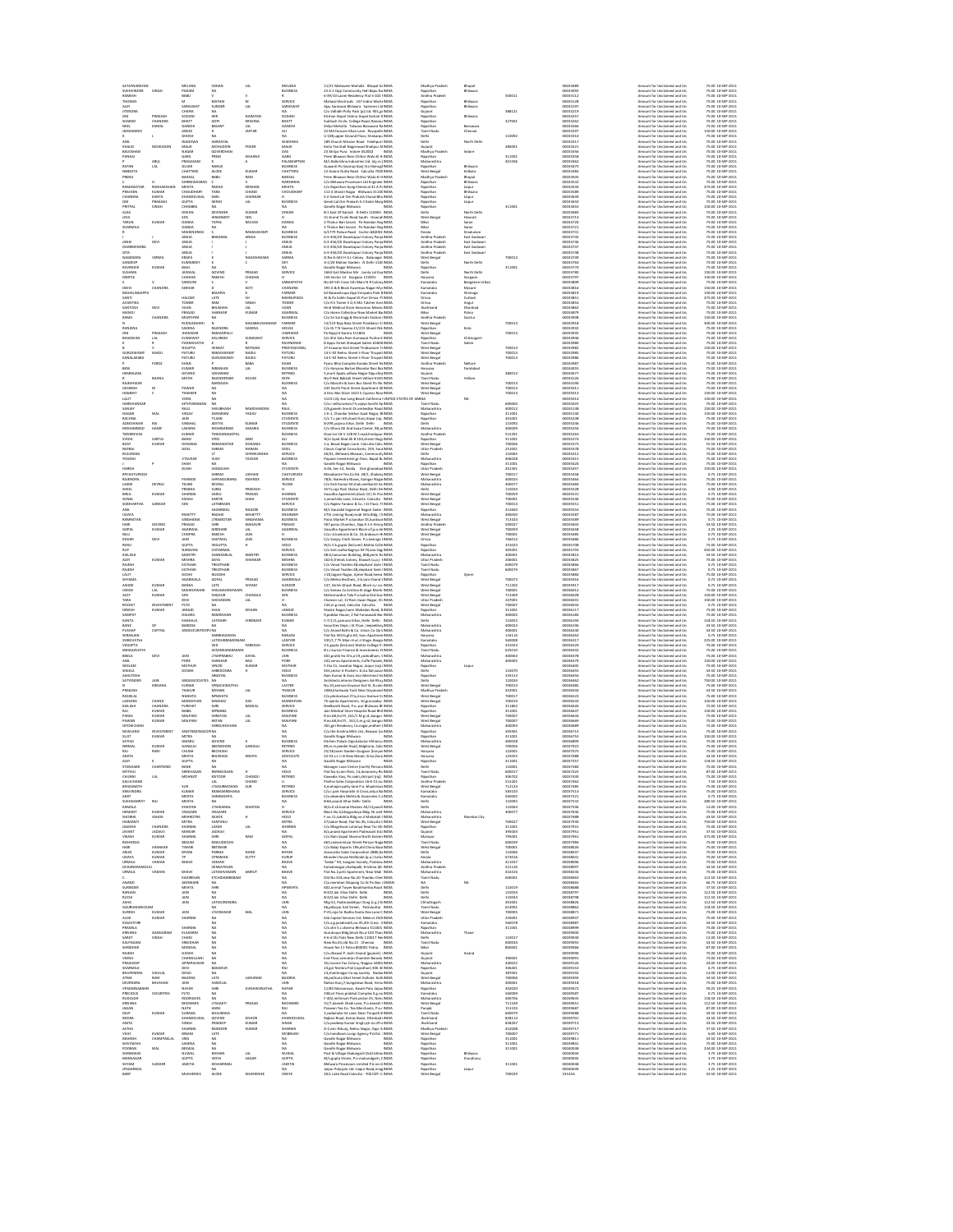| JADAS                                                                                                                                                                                                                                                                                                                                                                                                                                                                                 | CHANDRA                  | MUKHOPADE                            | YAY LTNILKHANTHA<br>.<br>Banwari |                           | MUKHOPADHYAY<br>JAIN<br>KOHU             | 89.m.m.feeder Road, Beleharia, CalculNDIA                                                                                                                                                                                                                                                                                                                                                                     | West Beneal<br>Maharashtra<br>Haryana             |                            | 700056<br>401102<br>121002 | 24116A                                                      | Amount for Unclaimed and Uni                                                                                                                                                                                    | 150.00 10-SEP-2011                                                                                                                                                                                                                                                                                                                                                                                                                                                                                                                                                                                                                                                                                  |
|---------------------------------------------------------------------------------------------------------------------------------------------------------------------------------------------------------------------------------------------------------------------------------------------------------------------------------------------------------------------------------------------------------------------------------------------------------------------------------------|--------------------------|--------------------------------------|----------------------------------|---------------------------|------------------------------------------|---------------------------------------------------------------------------------------------------------------------------------------------------------------------------------------------------------------------------------------------------------------------------------------------------------------------------------------------------------------------------------------------------------------|---------------------------------------------------|----------------------------|----------------------------|-------------------------------------------------------------|-----------------------------------------------------------------------------------------------------------------------------------------------------------------------------------------------------------------|-----------------------------------------------------------------------------------------------------------------------------------------------------------------------------------------------------------------------------------------------------------------------------------------------------------------------------------------------------------------------------------------------------------------------------------------------------------------------------------------------------------------------------------------------------------------------------------------------------------------------------------------------------------------------------------------------------|
| NATHMAL<br>ASHOK<br>ASHOK                                                                                                                                                                                                                                                                                                                                                                                                                                                             | KUMAR                    | CIAIN<br>KOHLI<br>SOMANI             | BATAN                            | ua<br>Ua                  |                                          | Kaveri Sharti Nagar,flat No 104 BuildiNDIA<br>H.no.856,sector-19, Faridabad,flaayaiNDIA<br>C/o Bhilwara Textile Traders Patch ArrNDIA                                                                                                                                                                                                                                                                         | tajasthan                                         |                            | 311001                     | 24233A<br>A0000013<br>A0000105                              | Amount for Unclaimed and University<br>Amount for Unclaimed and University<br>Amount for Unclaimed and University                                                                                               | 48.50 10:56P-2011<br>37.50 10:56P-2011<br>237.00 10:56P-2011                                                                                                                                                                                                                                                                                                                                                                                                                                                                                                                                                                                                                                        |
| ANAND<br>AMARIT<br>AFTAB                                                                                                                                                                                                                                                                                                                                                                                                                                                              | KUMAR<br>AHMAD           | SHARMA<br>DATTA<br><b>BHAT</b>       | MISHARMA<br>NA                   |                           | SERVICE<br>NA.<br>BHAT                   | Rajasthan Spinning & Weaving Mills UNDIA<br>26 INDUSTRIAL AREA, P O BOX NO 17INDIA                                                                                                                                                                                                                                                                                                                            | Rajasthan<br>Rajasthan                            |                            | 311021<br>122017           | A0000110<br>311001 A00002011<br>A0000208                    | Amount for Unclaimed and Un<br>Amount for Unclaimed and Uni<br>Amount for Unclaimed and Uni                                                                                                                     | 75.00 10-SEP-2011<br>450.00 10-SEP-2011<br>441.75 10-SEP-2011                                                                                                                                                                                                                                                                                                                                                                                                                                                                                                                                                                                                                                       |
| ARIAN<br>AMRIT                                                                                                                                                                                                                                                                                                                                                                                                                                                                        | DAS<br>GOVINDI           | CGULAN<br>PATEL                      | CHHABLORS<br>GOVINDJI            | GULANI                    | BUSINESS<br>PATEL                        |                                                                                                                                                                                                                                                                                                                                                                                                               | Haryana<br>Maharashti<br>Gujarat                  |                            | 400050<br>390011           | A0000230<br>A0000252                                        | Amount for Unclaimed and University<br>Amount for Unclaimed and Un                                                                                                                                              | 225.00 10-SEP-2011<br>75.00 10-SEP-2011                                                                                                                                                                                                                                                                                                                                                                                                                                                                                                                                                                                                                                                             |
| AVINASH<br>ASHOK                                                                                                                                                                                                                                                                                                                                                                                                                                                                      |                          | KALIR                                |                                  |                           | SETHI                                    | 20 Inuolainen Wiley, Purauon Antoinen<br>19 India – Alexandri Santon, Haryana Nichola<br>19 Santawali Society Marylalayer Baroshibik<br>19 Santawali Society Marylalayer Baroshibik<br>19 Santawali Society Marylalayer Baroshibik<br>19 Sant                                                                                                                                                                 | Delhi<br>Delhi                                    |                            | 110041                     | A0000289                                                    | Amount for Unclaimed and Un<br>Amount for Unclaimed and Un                                                                                                                                                      | 75.00 10-SEP-2011<br>75.00 10-SEP-2011                                                                                                                                                                                                                                                                                                                                                                                                                                                                                                                                                                                                                                                              |
| ASHOR                                                                                                                                                                                                                                                                                                                                                                                                                                                                                 | KUMAR<br>KUMAR           | JAIN<br>MEHTA                        | PREM                             | PA<br>NATH                | JAIN<br>MEHTA                            | V & Po Nahar Pur Distt Yamuna NasalNDIA                                                                                                                                                                                                                                                                                                                                                                       | Haryana                                           |                            | 110053<br>135001           | A0000336<br>A0000349                                        | Amount for Unclaimed and Uni                                                                                                                                                                                    | 75.00 10-SEP-2011                                                                                                                                                                                                                                                                                                                                                                                                                                                                                                                                                                                                                                                                                   |
| ANOCE<br>ANJU                                                                                                                                                                                                                                                                                                                                                                                                                                                                         | KALIR                    | <b>NANHOTRA</b><br>MALHOTRA          | <b>OM</b>                        | JAGET<br>KUMAR            | SINGH<br><b>SERVICES</b><br>.<br>Nitula  | C-135 Nanak Pura South Moti Bash NNDIA<br>D-150 Alay Encleve New Delhi-18 DINDIA                                                                                                                                                                                                                                                                                                                              | Delhi<br>Delhi                                    | North Delh<br>North Delhi  |                            | A0000357<br>A0000386<br>A0000395                            | Amount for Unclaimed and Un<br>Amount for Unclaimed and Un                                                                                                                                                      | 75.00 10-SEP-2011<br>955 50 10-5E0-2011                                                                                                                                                                                                                                                                                                                                                                                                                                                                                                                                                                                                                                                             |
| ARUN<br>ASHA<br>ANAND                                                                                                                                                                                                                                                                                                                                                                                                                                                                 |                          | NIKULA<br>NANALI<br>PRAKASH          | ARVIND<br>NAKU                   | M<br>SINGH                | NAVALE<br>SERVICE                        | C-139,m.i.g. Flat, Saket New Delhi 11INDIA<br>52 Indradhanu H M Patel Road ShivajiNDIA<br>M/s Nakli Singh Tea Stall Old Bus StarNDIA                                                                                                                                                                                                                                                                          | Delhi<br>Maharashtra                              | Mumbai City                | 110017                     | A0000401<br>A0000412                                        | Amount for Unclaimed and Un<br>Amount for Unclaimed and Un<br>Amount for Unclaimed and Un                                                                                                                       | 43.50 10-SEP-2011<br>75.00 10-SEP-2011<br>75.00 10-SEP-2011                                                                                                                                                                                                                                                                                                                                                                                                                                                                                                                                                                                                                                         |
| ARCHANA                                                                                                                                                                                                                                                                                                                                                                                                                                                                               |                          | SHARMA                               | OM                               | PRAKASH                   | SHARMA                                   | F-6, mitradeep Apartments I P Extensi/NDIA                                                                                                                                                                                                                                                                                                                                                                    | <b>Uttar Prades</b><br>Delhi                      |                            | 249407<br>110092           | A0000434                                                    | Amount for Unclaimed and Un                                                                                                                                                                                     | 150.00 10-SEP-2011                                                                                                                                                                                                                                                                                                                                                                                                                                                                                                                                                                                                                                                                                  |
| MISS<br>ASHA                                                                                                                                                                                                                                                                                                                                                                                                                                                                          | ARADHANA                 | SARAOGI<br><b>JAIN</b>               | SHRI<br>SURAJ                    | VSSARADG<br>MAL.          | STUDENT<br><b>JAIN</b>                   | $\begin{array}{l} C\langle \mathbf{c} \vert \, \mathbf{b} \, \mathbf{b} \, \mathbf{a} \, \mathbf{c} \, \mathbf{b} \, \mathbf{b} \, \mathbf{c} \, \mathbf{b} \, \mathbf{b} \, \mathbf{c} \, \mathbf{b} \, \mathbf{b} \, \mathbf{c} \, \mathbf{b} \, \mathbf{c} \, \mathbf{b} \, \mathbf{b} \, \mathbf{c} \, \mathbf{b} \, \mathbf{c} \, \mathbf{b} \, \mathbf{b} \, \mathbf{c} \, \mathbf{c} \, \mathbf{b} \,$ | Delhi<br>Maharashtra                              | Mumbai City                | 110048                     | A0000467<br>A0000476                                        | Amount for Unclaimed and Uni<br>Amount for Unclaimed and Un                                                                                                                                                     | 75.00 10-SEP-2011<br>55.50 10-SEP-2011                                                                                                                                                                                                                                                                                                                                                                                                                                                                                                                                                                                                                                                              |
| MIS<br>ANJU                                                                                                                                                                                                                                                                                                                                                                                                                                                                           | AMA                      | BANSAL                               | PARFULL                          | KUMAF                     | BANSAL                                   |                                                                                                                                                                                                                                                                                                                                                                                                               | Punjab<br>West Bengal                             |                            | 151505<br>700013           | A0000484<br>A0000550                                        | Amount for Unclaimed and Un                                                                                                                                                                                     | 112.50 10-SEP-2011<br>225.00 10-SEP-2011                                                                                                                                                                                                                                                                                                                                                                                                                                                                                                                                                                                                                                                            |
| AMRI<br><b>ASHOK</b>                                                                                                                                                                                                                                                                                                                                                                                                                                                                  | KUMAR                    | jain<br>Lal<br>VERMA                 | SERVICE<br><b>RAMLAL</b>         | VERMA                     | JAIN<br>NA<br><b>BUSINESS</b>            | Jain Bhawan Baradari Muradabad — INDIA<br>F-360 Street No 23 Sadh Nagar Ii <sub>d</sub> palaINDIA<br>Post Box No. 49350, Nairobi, Kenya KINDIA                                                                                                                                                                                                                                                                | West Bengal                                       | North Delh                 | 700013                     | A0000601<br>A0002016                                        | Amount for Unclaimed and Un<br>Amount for Unclaimed and Un<br>Amount for Unclaimed and Un                                                                                                                       | 6.00 10-SEP-2011<br>375.00 10-SEP-2011                                                                                                                                                                                                                                                                                                                                                                                                                                                                                                                                                                                                                                                              |
| <b>BHARAT</b><br><b>BALAMURUGES</b>                                                                                                                                                                                                                                                                                                                                                                                                                                                   |                          | BHUSAN<br>KULANDAVELU                | $\mathbf{M}$                     | MAHESH                    | <b>BUSINESS</b><br>KULANDAVELO           | Bharat Bhusan & Co 107 Rohit House INDIA<br>No 1e Gandhi Avenue Ganzadeeswar/NDIA                                                                                                                                                                                                                                                                                                                             | Delhi<br>Tamil Nady                               | North Delh                 | 600084                     | B0000015<br>80000242                                        | Amount for Unclaimed and Uni<br>Amount for Unclaimed and Un                                                                                                                                                     | 375.00 10-SEP-2011<br>150.00.10/99-2011                                                                                                                                                                                                                                                                                                                                                                                                                                                                                                                                                                                                                                                             |
|                                                                                                                                                                                                                                                                                                                                                                                                                                                                                       | KALAMAN                  | BALAMURUGE                           | śN                               |                           | BALAMURUGES                              |                                                                                                                                                                                                                                                                                                                                                                                                               |                                                   |                            | sooon<br>32100             | B0000251<br>B0000256                                        |                                                                                                                                                                                                                 | 150.00 10-SEP-2011                                                                                                                                                                                                                                                                                                                                                                                                                                                                                                                                                                                                                                                                                  |
| вюнтки                                                                                                                                                                                                                                                                                                                                                                                                                                                                                | MOHAN                    | KAR                                  |                                  | RAKASH<br>KAR             | RETO                                     | At all annual Pressure Components (FICO)<br>Near Lal Nishan Press Mathura Gate BNDIA<br>10, Ram Hari Mistry Lane Ist Floor CalNDIA<br>10, Ram Hari Mistry Lane Ist Floor CalNDIA                                                                                                                                                                                                                              | Tamil Nadu<br>Rajasthan<br>West Bengal            | Collisità                  |                            | 80000276                                                    | Amount for Unclaimed and University<br>Amount for Unclaimed and University<br>Amount for Unclaimed and University                                                                                               | 75.00 10-SEP-2011<br>75.00 10-SEP-2011<br>162.00 10-SEP-2011                                                                                                                                                                                                                                                                                                                                                                                                                                                                                                                                                                                                                                        |
| <b>BISWA</b><br>BALIT                                                                                                                                                                                                                                                                                                                                                                                                                                                                 | NATH                     | suit<br>SINGH                        | LATE<br>DILIP                    | GDOR<br>SINGH             | MOHAN<br><b>BUSINESS</b>                 | 4 Mahajjane Pooty Lane Po BhadreswINDIA<br>J5/49a Riaguri Garden New Delhi 110NDIA                                                                                                                                                                                                                                                                                                                            | West Bengal<br>Delhi                              | Hooghly                    | 110027                     | 80000288<br>80000311                                        | Amount for Unclaimed and Un<br>Amount for Unclaimed and Un                                                                                                                                                      | 43.50 10-SEP-2011<br>75.00 10-SEP-2011                                                                                                                                                                                                                                                                                                                                                                                                                                                                                                                                                                                                                                                              |
| <b>BHUPINDER</b>                                                                                                                                                                                                                                                                                                                                                                                                                                                                      | singe<br><b>SWARDOR</b>  | CHIMNI                               | RETO<br>OM<br>HARIHAF            | PRAKASE                   | OFFIC                                    | H.no 3105 Sector 32-d Chandigarh 16NDIA                                                                                                                                                                                                                                                                                                                                                                       | Punjab                                            |                            | 160031<br>110052           | 80000315                                                    | Amount for Horlaimed and Ho                                                                                                                                                                                     | 75.00 10-SEP-2011                                                                                                                                                                                                                                                                                                                                                                                                                                                                                                                                                                                                                                                                                   |
| BISHAN<br>MRSBHAG<br>MRIABULAI                                                                                                                                                                                                                                                                                                                                                                                                                                                        | RATILAL                  | GUPTA<br>MER                         | NA                               |                           | GUPTA<br>HOUSEWIFE                       | 1110 - Joseph Brazile B-2198, shastni NagarNDIA<br>205/12 Kankaria Road Sed Floor Yol ParNDIA<br>205 Ankit Chambers Near Chanta PocNDIA<br>3 Putilbai Kapol Nivas, grd Fir S.v.roadNDIA<br>3 Putilbai Kapol Nivas, grd Fir S.v.roadNDIA                                                                                                                                                                       | PUlyev<br>Delhi<br>West Bengal                    | Kolkata                    | 395003                     | 80000316<br>80000345<br>80000361                            | Amount for Unclaimed and University<br>Amount for Unclaimed and Un                                                                                                                                              | 43.50 10-SEP-2011<br>162.00 10-SEP-2011<br>75.00 10-SEP-2011                                                                                                                                                                                                                                                                                                                                                                                                                                                                                                                                                                                                                                        |
| <b>BHAVNA</b><br>MIS                                                                                                                                                                                                                                                                                                                                                                                                                                                                  | CHANDRA                  | SHAH<br>JMÉHTA<br>KUMARKOT           | <b>IVMEHT</b><br>SRI             | NARAYAN                   | NA<br>SERVICE<br>KOTHAN                  | C/o Chandra Textiles 84 Godown StreINDIA                                                                                                                                                                                                                                                                                                                                                                      | Gujarat<br>Maharashtra<br><b>Tamil Nadu</b>       |                            | 400051<br>600001           | 80000395<br>00000001                                        | Amount for Unclaimed and Un<br>Amount for Unclaimed and Un<br>Amount for Unclaimed and Un                                                                                                                       | 12.00 10-SEP-2011<br>75.00 10-SEP-2011                                                                                                                                                                                                                                                                                                                                                                                                                                                                                                                                                                                                                                                              |
| MIS                                                                                                                                                                                                                                                                                                                                                                                                                                                                                   | CHANDRA                  | KALA<br>GEORGE                       | PRITAM                           | LAL                       | <b>HHOLD</b><br><b>IYAPPAN</b>           | CA-Sh Dritam Lal ti Gali No 9 house NNDIA<br>Chathely House Algor P O Via KallettuNDIA                                                                                                                                                                                                                                                                                                                        | West Bengal<br>Cerala                             |                            | 700013<br>680683           | 00000004<br>00000222                                        | Amount for Unclaimed and Un<br>Amount for Unclaimed and Un                                                                                                                                                      | 37.50 10-SEP-2011<br>118.50 10-SEP-2011                                                                                                                                                                                                                                                                                                                                                                                                                                                                                                                                                                                                                                                             |
| MIS                                                                                                                                                                                                                                                                                                                                                                                                                                                                                   | CHANDR                   | AGNAN                                | <b>HACWANDA</b>                  | AGNAN                     | <b>BUSINESS</b>                          |                                                                                                                                                                                                                                                                                                                                                                                                               | Maharashtra                                       | Mumbai City                |                            | 00000298                                                    | Amount for Unclaimed and Un                                                                                                                                                                                     | 75.00 10-SEP-2011                                                                                                                                                                                                                                                                                                                                                                                                                                                                                                                                                                                                                                                                                   |
| DHARAM<br>DIWAN                                                                                                                                                                                                                                                                                                                                                                                                                                                                       |                          | DAS<br>SINGH                         | HASMATMAL<br>SIAI                | SINGH                     | BUSINESS<br>BUSINESS                     | Crasswy House Plust P O Via Namibilitance<br>174/4863 Parri Nagar Ghatkopar (e) BNDIA<br>122/552 Shindhi Colony Sastri Nagar JNDIA<br>M/s Perfection SilkBaaree Hou. Karol INDIA                                                                                                                                                                                                                              | West Bengal<br>Delhi                              | North Dell                 | 700013                     | 0000000<br>00000011                                         | Amount for Unclaimed and Un<br>Amount for Unclaimed and Un                                                                                                                                                      | 37.50 10-SEP-2011<br>37.50 10-SEP-2011                                                                                                                                                                                                                                                                                                                                                                                                                                                                                                                                                                                                                                                              |
| DEVILAL<br>DILIP                                                                                                                                                                                                                                                                                                                                                                                                                                                                      | KUMAR                    | BAJAJ<br><b>BATILAL</b>              | SHRI<br>NA<br>ABDE               | RAM                       | DEV<br>NA<br>DAWOOD                      | Bajaj Bhawan Pratipnagar Beawar (raj/NDIA<br>26 INDUSTRIAL AREA, P.O.BOX NO 17INDIA                                                                                                                                                                                                                                                                                                                           | West Bengal                                       |                            | 700013                     | 00000101<br>311001 000002007                                | Amount for Unclaimed and Un<br>.<br>Amount for Unclaimed and Un<br>Amount for Unclaimed and Un                                                                                                                  | 130.50 10-SEP-2011<br>180.00 10-SEP-2011                                                                                                                                                                                                                                                                                                                                                                                                                                                                                                                                                                                                                                                            |
| DAUD<br>DIMPY                                                                                                                                                                                                                                                                                                                                                                                                                                                                         | ALI.                     | DAWOOD<br>aan                        | BUSINESS                         | ALI                       |                                          | C/o Peacock Industries Limited 1-FcallNDIA<br>62 O B Jawahar Nagar Delhi 110007 BNDIA                                                                                                                                                                                                                                                                                                                         | Rajasthan<br>Maharashtra<br>Delhi                 | Mumbai City                | 110007                     | 00000204<br>00000241                                        | Amount for Unclaimed and Un                                                                                                                                                                                     | 75.00 10-SEP-2011<br>75.00 10-SEP-2011                                                                                                                                                                                                                                                                                                                                                                                                                                                                                                                                                                                                                                                              |
| DAVINDER<br>DINESH                                                                                                                                                                                                                                                                                                                                                                                                                                                                    | KUMAR                    | KUMAI<br>BHATIA                      | shri<br>Lal                      | gian<br>Chand             | NA<br>CHAND<br>SERVICE                   | 387 Ehai Parmanad Nagar Delhi-1100NDIA<br>R-7/b-28 Old Raj Nagar Ghaziabad 20INDIA                                                                                                                                                                                                                                                                                                                            | Delhi<br>Uttar Pradesh                            |                            | 110009<br>201002           | 00000247<br>D0000256                                        | Amount for Unclaimed and Un<br>Amount for Unclaimed and Un                                                                                                                                                      | 150.00 10-SEP-2011<br>75.00 10-SEP-2011                                                                                                                                                                                                                                                                                                                                                                                                                                                                                                                                                                                                                                                             |
| DEBASIS<br>DAULAT                                                                                                                                                                                                                                                                                                                                                                                                                                                                     | RAM                      | NANDY<br>BALI                        | BIKASH<br>ŚH                     | KUMAR                     | NANDI                                    | 121/c,manoharpukur Road Second FilMDIA<br>8-151 Rampark Loni Distt Ghaziabad INDIA                                                                                                                                                                                                                                                                                                                            | West Bengal<br>Uttar Pradesh                      |                            | 700026<br>201102           | 00000288<br>D0000313                                        | Amount for Unclaimed and Un<br>Amount for Unclaimed and Un                                                                                                                                                      | 75.00 10-SEP-2011<br>75.00 10-SEP-2011                                                                                                                                                                                                                                                                                                                                                                                                                                                                                                                                                                                                                                                              |
| DEEPAK<br><b>DIE 10</b>                                                                                                                                                                                                                                                                                                                                                                                                                                                               |                          | TEWANI                               | SHAMDAS                          | TEWAN                     | SERVICE                                  | K/99-b Dda Flats Sheikh Sarai-ii TriverINDIA                                                                                                                                                                                                                                                                                                                                                                  | Delhi                                             |                            | 110017                     | 00000331                                                    | Amount for Unclaimed and Un                                                                                                                                                                                     | 118.50 10-SEP-2011                                                                                                                                                                                                                                                                                                                                                                                                                                                                                                                                                                                                                                                                                  |
| DIL»<br>DAMJI                                                                                                                                                                                                                                                                                                                                                                                                                                                                         |                          | IAIN<br>SHIVJI                       | JETHMAL<br>SHIVAJI               | <b>BAVJI</b>              | .<br>SERVICE<br>BUSINES:                 | Veer Bharat Society Flat No.7 Block NINDIA<br>2-jamnadass Haridas Chawl Station NINDIA<br>Negional Stores Office Gujarat Electri (NDIA                                                                                                                                                                                                                                                                        | West Bengal<br>Maharashtri                        |                            | 700013                     | 00000390<br>00000398                                        | Amount for Unclaimed and Uni<br>Amount for Unclaimed and Uni<br>Amount for Unclaimed and Uni                                                                                                                    | 48.50 10:56P-2011<br>118.50 10:56P-2011<br>37.50 10:56P-2011                                                                                                                                                                                                                                                                                                                                                                                                                                                                                                                                                                                                                                        |
| <b>DALSING</b><br>DASHRATH                                                                                                                                                                                                                                                                                                                                                                                                                                                            | BHAULA<br>RAJ            | CHAUDHAR<br><b>BHAR</b>              | BHULABHA<br>DASHRATH             | CHALIDHA                  | service<br><b>BHAR</b>                   | F/o (firaidhar.h/odasrath - Raidhar.36/NDIA                                                                                                                                                                                                                                                                                                                                                                   | Gujarat<br>West Bengal                            |                            | 396424<br>700013           | 00000431<br>D0000433                                        | Amount for Unclaimed and Un                                                                                                                                                                                     | 43.50 10-SEP-2011                                                                                                                                                                                                                                                                                                                                                                                                                                                                                                                                                                                                                                                                                   |
| DEEPAK<br>GEETA                                                                                                                                                                                                                                                                                                                                                                                                                                                                       | <b>AMRT</b>              | CHOPRA<br>PATEL                      | GOBIND<br>AMRIT                  | raj<br>Ram<br>GOVINDE     | CHOPRA<br><b>PATEL</b>                   | A-11 Neeti Bagh New Delhi 110049 DNDIA                                                                                                                                                                                                                                                                                                                                                                        | Delhi<br>Guiara                                   |                            | 110049<br>390011           | 00002001<br>00000209                                        | Amount for Unclaimed and Un<br>Amount for Unclaimed and Uni                                                                                                                                                     | 1184.25 10-SEP-2011<br>25.00.10.5E0.2011                                                                                                                                                                                                                                                                                                                                                                                                                                                                                                                                                                                                                                                            |
| GITA                                                                                                                                                                                                                                                                                                                                                                                                                                                                                  | bEVI                     | BAGRI<br>GROVER                      | LATE                             | <b>IARHAN</b>             | DAS                                      | A-11 Newton Bagin Perent District District District States (1991)<br>29 Saraswali Society Manjalpar Barof NDIA<br>42 Sir Hari Ram Goerika Street Calcust NDIA<br>6 Sever Trading Company 4744 Lasmi NDIA<br>5 F-57 Vishnu Garden New Delhi                                                                                                                                                                    | West Bengal<br>Delhi<br>Delhi                     |                            | 700007<br>110006           | G0000223<br>G0000232                                        | Amount for Unclaimed and University<br>Amount for Unclaimed and Uni                                                                                                                                             | 48.50 10-SEP-2011<br>112.50 10-SEP-2011<br>118.50 10-SEP-2011                                                                                                                                                                                                                                                                                                                                                                                                                                                                                                                                                                                                                                       |
| GULSHAN                                                                                                                                                                                                                                                                                                                                                                                                                                                                               | KALRA<br>MOHAN           | <b>GULSHANK</b><br>MOHANTY           | SH<br>LATE                       | AGYA                      | <b>RAM</b>                               |                                                                                                                                                                                                                                                                                                                                                                                                               | Orissa                                            |                            | 110011<br>753000           | G0000243<br>00000262                                        | Amount for Unclaimed and Un<br>Amount for Unclaimed and Un                                                                                                                                                      | 75.00 10-SEP-2013                                                                                                                                                                                                                                                                                                                                                                                                                                                                                                                                                                                                                                                                                   |
| GOUR<br>GOPAL                                                                                                                                                                                                                                                                                                                                                                                                                                                                         | PRASAD                   | SHUKLA                               | sm                               | PURAN                     | GOPAL                                    | 1105 Pachori Gali Ghiya Mandi MathiNDIA                                                                                                                                                                                                                                                                                                                                                                       | <b>Himachal Pradesh</b>                           | Mand                       |                            | 00000272                                                    | Amount for Unclaimed and Un                                                                                                                                                                                     | 150.00 10-SEP-2011                                                                                                                                                                                                                                                                                                                                                                                                                                                                                                                                                                                                                                                                                  |
| GITABEN<br>GEETA<br>com                                                                                                                                                                                                                                                                                                                                                                                                                                                               |                          | TRIVED<br>ANVEKAR                    | NA<br>NA                         |                           | NA<br>NA                                 | <b>220 K.v. Substation Gujrat Electricity INDIA</b><br>Gandhi Naear Bhilwara (INDIA                                                                                                                                                                                                                                                                                                                           | Gujarat<br><b>Raiastha</b>                        | Valsad                     | 311001                     | 00000368<br>00002001                                        | Amount for Unclaimed and Un<br>Amount for Unclaimed and Un                                                                                                                                                      | 75.00 10-SEP-2011<br>43.50 10-SEP-2011                                                                                                                                                                                                                                                                                                                                                                                                                                                                                                                                                                                                                                                              |
|                                                                                                                                                                                                                                                                                                                                                                                                                                                                                       | KRISHN                   | SIKARIA                              | TRLOCHA                          | PRASAD                    | SIGARIA                                  | Post Box No 52, Old Exchange Road, INDIA                                                                                                                                                                                                                                                                                                                                                                      | Tharkhand<br>Uttarakhand<br>Maharashtra           |                            | 845305                     | G0002006                                                    | Amount for Unclaimed and Un                                                                                                                                                                                     | 75.00 10-SEP-2011                                                                                                                                                                                                                                                                                                                                                                                                                                                                                                                                                                                                                                                                                   |
| HEM<br>HARSHKAN<br>HIMANSHU                                                                                                                                                                                                                                                                                                                                                                                                                                                           | GOVINDI                  | SANWAL<br>DHOKA<br><b>DAWDA</b>      | NARAK<br>GOVIND                  | CHAND                     | SANWAL<br>PROFESSION<br><b>JAMNADASS</b> | Dr.s.c.joshi Villa, lower Mail Road NealNDIA<br>Laomi Sadan Topkhana Ahmednagar (NDIA<br>D-45/410 Mig Colony Ghandi Nagar BNDIA                                                                                                                                                                                                                                                                               | Maharashtra                                       |                            | 414001<br>400051           | H0000214<br>H0000215<br>H0000224                            | Amount for Unclaimed and Un<br>Amount for Unclaimed and Un<br>Amount for Unclaimed and Un                                                                                                                       | 75.00 10-SEP-2011<br>75.00 10-SEP-2011<br>225.00 10-SEP-2011                                                                                                                                                                                                                                                                                                                                                                                                                                                                                                                                                                                                                                        |
| HARMESH                                                                                                                                                                                                                                                                                                                                                                                                                                                                               | KALIR<br>RAM             | MALHI<br><b>JAMAL</b>                | NA<br>SH                         | CHINTARAN                 | NA.<br><b>JAMAL</b>                      | .<br>W/o Sh G S Malhi G-53 Lajpat Nagar -INDIA<br>29-c Rbi Colony Shalimar Bagh Delhi JNDIA                                                                                                                                                                                                                                                                                                                   | Delhi<br>Delhi                                    |                            | 110024<br>110052           | H0000242<br>H0000269                                        | Amount for Unclaimed and Uni<br>Amount for Unclaimed and Un                                                                                                                                                     | 225.00.10/99.2011<br>25.00.10.5ER.2011                                                                                                                                                                                                                                                                                                                                                                                                                                                                                                                                                                                                                                                              |
| HARI<br><b>HAKIM</b>                                                                                                                                                                                                                                                                                                                                                                                                                                                                  | SINGH                    | THING                                |                                  | <b>AMAA</b>               | singe                                    | Lt.col H.s.thind, 112.g L Ses. Type "b" INDIA                                                                                                                                                                                                                                                                                                                                                                 | Chandigarh                                        | Chandigart                 |                            | H0000288                                                    | Amount for Unclaimed and Un                                                                                                                                                                                     | 75.00 10-SEP-2011                                                                                                                                                                                                                                                                                                                                                                                                                                                                                                                                                                                                                                                                                   |
| HAVABAI<br>HARDEEP                                                                                                                                                                                                                                                                                                                                                                                                                                                                    | SINGH                    | SIWANI<br>BAKSHI                     | rusu<br>ĸ                        | KASAM<br>BAKSHI           | HOUSE<br>SERVICE                         | No 122 5th Main Road Jaymahal ExteNDIA<br>29 J, Anand Parbat Opp.post Office NINDIA                                                                                                                                                                                                                                                                                                                           | Kamataka<br>Delhi                                 | North Delh                 | 56004                      | H0000293<br>H0000319                                        | Amount for Unclaimed and Un<br>Amount for Unclaimed and Un                                                                                                                                                      | 75.00 10-SEP-2011<br>225.00 10-SEP-2011                                                                                                                                                                                                                                                                                                                                                                                                                                                                                                                                                                                                                                                             |
| HAIL                                                                                                                                                                                                                                                                                                                                                                                                                                                                                  | <b>ABDUL</b>             | KADARHAINUSUF HAII<br>SHARMA         |                                  | YUSUF                     | <b>BUSINESS</b><br>SHARMA                | C/o Bargir Automobiles Opp Civil Hos/NDIA<br>1577 Hari Singh Nalwa St No 30 KarolNDIA                                                                                                                                                                                                                                                                                                                         | Maharashtra<br>Delhi                              | North Delh                 | 416416                     | H0000367<br>10000208                                        | Amount for Unclaimed and Un<br>Amount for Unclaimed and Uni                                                                                                                                                     | 150.00 10-SEP-2011<br>150.00 10-SEP-2011                                                                                                                                                                                                                                                                                                                                                                                                                                                                                                                                                                                                                                                            |
| <b>INDER</b><br><b>SMTINGER</b>                                                                                                                                                                                                                                                                                                                                                                                                                                                       | JEET<br>BÉN<br>MOHAN     | KALIR<br><b>UPADHYA</b><br>SINGHKATA | PRITPAL<br>PRAMOD<br>HARDIT      | SINGH                     | <b>BUSINESS</b>                          | C/o Pritgal Singh Brick Kicn Owner 70NDIA                                                                                                                                                                                                                                                                                                                                                                     | Uttar Prades                                      |                            | 243001<br>39500            | 10000212<br>10000238<br>10000001                            | Amount for Unclaimed and Uni                                                                                                                                                                                    | 43.50 10-SEP-2011                                                                                                                                                                                                                                                                                                                                                                                                                                                                                                                                                                                                                                                                                   |
| SMITHUM<br>JAG<br>JASWANT                                                                                                                                                                                                                                                                                                                                                                                                                                                             |                          | SINGH                                | SDIWAN                           | CHANDRA<br>SINGH<br>SINGH | BUSINESS<br>BUSINESS<br>BUSINESS         | Corresponding to the Complex, Opp-siNDIA<br>8/2/9 Safdarjang Enclave New-delhi-INDIA<br>M/s Perfect.slik & Saree House KarolisNDIA                                                                                                                                                                                                                                                                            | Uttan<br>Gujärat<br>Delhi<br>Delhi                | North Delh<br>North Delh   |                            | 10000005                                                    | Amount for Unclaimed and Uni<br>Amount for Unclaimed and Uni<br>Amount for Unclaimed and Uni                                                                                                                    | 43.50 10-SEP-2011<br>75.00 10-SEP-2011<br>37.50 10-SEP-2011                                                                                                                                                                                                                                                                                                                                                                                                                                                                                                                                                                                                                                         |
| JOGINDER                                                                                                                                                                                                                                                                                                                                                                                                                                                                              | BHAGWAM                  | SINGH<br>MITTAL                      | SDIWAN<br>RAM                    | SINGH<br>KUMAR            | <b>BUSINESS</b><br>MITTAL                | M/s Prefect. Silk & Saree Hou. Karol BNDIA<br>36 P M Sectt Co-op.gr Housing Soc.ItdNDIA                                                                                                                                                                                                                                                                                                                       | Delhi<br>Andhra Pradesh                           | North Delhi<br>Krishna     |                            | 10000009<br>10000102                                        | Amount for Unclaimed and Un<br>Amount for Unclaimed and Un                                                                                                                                                      | 37.50 10-SEP-2011<br>75.00 10-SEP-2011                                                                                                                                                                                                                                                                                                                                                                                                                                                                                                                                                                                                                                                              |
| JAGOISH                                                                                                                                                                                                                                                                                                                                                                                                                                                                               | LAL                      | SAREEN                               | <b>BUSINESS</b>                  | u                         | NA                                       | C/o Bam Labhassa Parshotam Lal G.t HNDIA                                                                                                                                                                                                                                                                                                                                                                      | Punjab                                            |                            | 143505                     | 10000318                                                    | Amount for Horlaimed and Ho                                                                                                                                                                                     | 43.50 10-SEP-2011                                                                                                                                                                                                                                                                                                                                                                                                                                                                                                                                                                                                                                                                                   |
| MRS<br>KAWAL                                                                                                                                                                                                                                                                                                                                                                                                                                                                          | KAUSHALAYA<br>KISHAN     | .<br>ANANO                           | KUNTI<br>SADANAP                 |                           | HWIFE<br>BUSINESS                        | Co Kanti Lal 6-1, Amar Colony LajastiNDIA<br>Co Sagar Suiting And Shirting 6/90, wiNDIA<br>33/34, Chowk Kanpur MDIA<br>118/563, Kasushal Puri Kanpur MDIA                                                                                                                                                                                                                                                     | .<br>Delhi                                        | North Delhi<br>North Delhi |                            | K0000005                                                    | Amount for Unclaimed and Uni<br>Amount for Unclaimed and Uni                                                                                                                                                    | 37.50 10-SEP-2011<br>37.50 10-SEP-2011                                                                                                                                                                                                                                                                                                                                                                                                                                                                                                                                                                                                                                                              |
| KRISHNA<br>KRISHNA                                                                                                                                                                                                                                                                                                                                                                                                                                                                    | NSMAN<br>BIHARI<br>MURAR | AWASTH<br>AWASTHI                    | VUAY<br>VUAY                     | BAHADUR<br>BAHADUR        | AWASTH<br>AWASTH                         |                                                                                                                                                                                                                                                                                                                                                                                                               | <b>Uttar Prades</b><br>Orissa                     | Kanpur Naga<br>Puri        |                            | KODDDDDE<br>K0000009                                        | Amount for Unclaimed and Un<br>Amount for Unclaimed and Un                                                                                                                                                      | 75.00 10-SEP-2011<br>75.00 10-SEP-2013                                                                                                                                                                                                                                                                                                                                                                                                                                                                                                                                                                                                                                                              |
| KRISHNA<br>KAMAL                                                                                                                                                                                                                                                                                                                                                                                                                                                                      | GOPAL<br>KUMAR           | KABRA<br>SABOO                       | BHURA<br>\$K\$4800               | LAL                       | AWASTH<br><b>BUSINESS</b>                | C/o R.s.kabra Rajendra Marg, BhilwardNDIA                                                                                                                                                                                                                                                                                                                                                                     | Rajasthan                                         | <b>Shihwara</b>            | 781001                     | K0000014<br>K0000105                                        | Amount for Unclaimed and Un<br>Amount for Unclaimed and Un                                                                                                                                                      | 59.25 10-SEP-2011<br>1125.00 10-SEP-2011                                                                                                                                                                                                                                                                                                                                                                                                                                                                                                                                                                                                                                                            |
| KEZAR<br>KRISHN.                                                                                                                                                                                                                                                                                                                                                                                                                                                                      | <b>CHANDR</b>            | ALI<br><b>GUPTA</b>                  | <b>SAIFUDDIN</b><br>LATE         | <b>BAMSARU</b>            | <b>AGARWAL</b>                           | .<br>M/s Saboo Textile Agencies Room NoINDIA<br>64 Dr Zakir Hussain Marg Udaipur RajINDIA                                                                                                                                                                                                                                                                                                                     | Raiasthan<br>West Bengal                          |                            | 313001<br>70007            | K0000205<br>K0000221                                        | Amount for Unclaimed and Un<br>Amount for Unclaimed and Un                                                                                                                                                      | 75.00 10-SEP-2011<br>225.00 10-SEP-2011                                                                                                                                                                                                                                                                                                                                                                                                                                                                                                                                                                                                                                                             |
| kantilai<br>Kumar                                                                                                                                                                                                                                                                                                                                                                                                                                                                     |                          | JAIN<br>MALLECHERI                   | BUSINESS<br>MRMANI               |                           | NA<br>SERVICE                            | ov or cases reassure weep output represent<br>C/o Radha Pustakalaya 8 Shyam CharlNDIA<br>Block No.64 Room No 1523 Ag QuartINDIA<br>Block No.64 Room No 1523 Ag QuartINDIA                                                                                                                                                                                                                                     | Chhattisgarh<br>Gujarat                           |                            | 493111<br>380016           | K0000275<br>K0000349                                        | Amount for Unclaimed and Un<br>Amount for Unclaimed and Un                                                                                                                                                      | $\begin{array}{c} 43.50\ 10\ 589\ 2011 \\ 118.50\ 10\ 589\ 2011 \end{array}$                                                                                                                                                                                                                                                                                                                                                                                                                                                                                                                                                                                                                        |
| KRISHAN<br>KESHAVA                                                                                                                                                                                                                                                                                                                                                                                                                                                                    | MOHAN<br>PRASAD          | CHOPRA<br><b>AGARWAL</b>             | SHANTI<br>MAHABI                 | SARUP<br><b>AGRAWAL</b>   | CHOPRA<br><b>BUSINESS</b>                | Jolly Board Ltd Kanjur Marg Bombay -INDIA                                                                                                                                                                                                                                                                                                                                                                     | Maharashtra<br>Uttar Pradesh                      |                            | 400078<br>273005           | K0000352<br>K0000380                                        | Amount for Unclaimed and Un                                                                                                                                                                                     | 75.00 10-SEP-2011<br>75.00 10-SEP-2011                                                                                                                                                                                                                                                                                                                                                                                                                                                                                                                                                                                                                                                              |
| KRISHNA                                                                                                                                                                                                                                                                                                                                                                                                                                                                               |                          | VARMA                                | MAHAVIR                          | PERSAD<br>SHARMA          | VARMA<br>sexvice                         | .<br>Agarwal Textiles Dom Stokist Geeta PINDIA<br>E 182 Naraina Viahr New Delhi 11002NDIA                                                                                                                                                                                                                                                                                                                     | Delhi                                             |                            | 110021<br>700013           | K0000431<br>K0000468                                        | .<br>Amount for Unclaimed and Un<br>Amount for Unclaimed and Un                                                                                                                                                 | 75.00 10-SEP-2011                                                                                                                                                                                                                                                                                                                                                                                                                                                                                                                                                                                                                                                                                   |
| KLSHARMA<br>KAMLESH<br>KUNTI                                                                                                                                                                                                                                                                                                                                                                                                                                                          |                          | BHANDAR                              | SUWALA<br>NA                     |                           | NA<br>HOLD                               | 8-310 Padmavti Apt. Narayan Nagar BNDIA                                                                                                                                                                                                                                                                                                                                                                       | West Bengal<br>Rajasthan<br>Rajasthan             |                            | 311001                     | K0000477                                                    | Amount for Unclaimed and Un<br>Amount for Unclaimed and Un                                                                                                                                                      | 150.00 10-SEP-2011<br>118.50 10-SEP-2011                                                                                                                                                                                                                                                                                                                                                                                                                                                                                                                                                                                                                                                            |
| KUSUM                                                                                                                                                                                                                                                                                                                                                                                                                                                                                 |                          | DEVI<br>CHOPRA                       | DEEPAK                           | CHOPRA                    | <b>BUSINESS</b>                          | A-11 Neeti Bagh New Dihi 110049 INDIA                                                                                                                                                                                                                                                                                                                                                                         | Delhi                                             |                            | 305001<br>110049           | K0000584<br>K0002002                                        | Amount for Unclaimed and Un<br>Amount for Unclaimed and Un                                                                                                                                                      | 12.00 10-SEP-2013<br>1184.25 10-SEP-2011                                                                                                                                                                                                                                                                                                                                                                                                                                                                                                                                                                                                                                                            |
| LAXMI<br>LESLIE                                                                                                                                                                                                                                                                                                                                                                                                                                                                       | NARYAN                   | AGARWAL<br>LEAN                      | RATI<br>JOSEPH                   | RAM<br>LEAN               | <b>AGA/tWAL</b><br>SERVICE               | M-22 Greater Kailash Market-i New DINDIA<br>84.farbella 59/9.charles Campbell RolNDIA                                                                                                                                                                                                                                                                                                                         | Delhi<br>Kamataka                                 |                            | 110048<br>560005           | 10000003<br>10000214                                        | Amount for Unclaimed and Un<br>Amount for Unclaimed and Un                                                                                                                                                      | 37.50 10-SEP-2011<br>75.00 10-SEP-2011                                                                                                                                                                                                                                                                                                                                                                                                                                                                                                                                                                                                                                                              |
| LILA<br>MANOHAI                                                                                                                                                                                                                                                                                                                                                                                                                                                                       | LAL                      | ihunjhuny<br>Mukhija                 | HARDAS                           | мı                        | <b>HUNGHRA</b><br><b>BUSINESS</b>        | C/o Birendra International 40/4, StranNDIA<br>Lane No.1 Flat No.23 Dda Flats ,madaNDIA                                                                                                                                                                                                                                                                                                                        | West Bengal<br>Delhi<br>Uttar Pradesh             |                            | 700001<br>110062           | L0000216<br>M00000                                          | Amount for Unclaimed and University<br>Amount for Unclaimed and University<br>Amount for Unclaimed and University                                                                                               | 75.00 10-SEP-2011<br>37.50 10-SEP-2011<br>75.00 10-SEP-2011                                                                                                                                                                                                                                                                                                                                                                                                                                                                                                                                                                                                                                         |
| MISMEENA<br>MUNISH                                                                                                                                                                                                                                                                                                                                                                                                                                                                    | CHANDRA                  | AWASTHI<br><b>GUPTA</b>              | KISHAN<br>BABU                   | MURAR<br>LAL              | AWASTHI<br><b>GUPTA</b>                  | 118/563, Kaushalpuri Kenpur MDIA<br>House No C-i/31 Tilak Marg New DellNDIA                                                                                                                                                                                                                                                                                                                                   | Delhi                                             | Kanpur Naga                | 110001                     | M0000010<br>M0000104                                        | Amount for Unclaimed and Un                                                                                                                                                                                     | 355.50 10-SEP-2011                                                                                                                                                                                                                                                                                                                                                                                                                                                                                                                                                                                                                                                                                  |
| MAYA                                                                                                                                                                                                                                                                                                                                                                                                                                                                                  | A                        | MUNDRA<br><b>NAMESHHEGADE</b>        | LAKSHAM<br>M                     | NARAIN                    | HWIFE<br>APPMUNA                         | 50,hill Park,a.g.bell Marg, Malabar HillNDIA<br>C/o Sahvadri Service Station Balarai UNDIA                                                                                                                                                                                                                                                                                                                    | Maharashtra<br>Kamataka                           | Myson                      | 400006                     | M0000113<br>M0000217                                        | Amount for Unclaimed and Un<br>Amount for Unclaimed and Uni                                                                                                                                                     | 355.50 10-SEP-2011<br>162.00 10-SEP-2011                                                                                                                                                                                                                                                                                                                                                                                                                                                                                                                                                                                                                                                            |
| MANGU<br>MANJU                                                                                                                                                                                                                                                                                                                                                                                                                                                                        |                          | GOYAL<br>MEHTA                       |                                  | GOYAL                     | HOUSE<br>NA                              |                                                                                                                                                                                                                                                                                                                                                                                                               | .<br>Najasthan<br>Maharashtri                     |                            | 411025                     | M0000253                                                    | Amount for Unclaimed and University<br>Amount for Unclaimed and Uni                                                                                                                                             | 43.50 10-SEP-2011<br>43.50 10-SEP-2011                                                                                                                                                                                                                                                                                                                                                                                                                                                                                                                                                                                                                                                              |
| MANORMA<br>MANJIT                                                                                                                                                                                                                                                                                                                                                                                                                                                                     |                          | MOHINDRA<br>NARULA                   |                                  | M<br>SANT                 | MOHINDI<br>RAM                           | C/o Dr H K Goyal Govt Hospital P.o. AINDIA<br>8-4/304, mahadkar Nesidency, 303/c, ANDIA<br>8-4/304, mahadkar Nesidency, 303/c, ANDIA<br>8-28/68 West Patel Nagar New Delhi 33NDIA                                                                                                                                                                                                                             | Punjab<br>Delhi                                   |                            | 146001<br>110008           | M0000332                                                    | Amount for Unclaimed and Un<br>Amount for Unclaimed and Un                                                                                                                                                      | 43.50 10-SEP-2011                                                                                                                                                                                                                                                                                                                                                                                                                                                                                                                                                                                                                                                                                   |
| MAHAVIR                                                                                                                                                                                                                                                                                                                                                                                                                                                                               | PRASAD                   | <b>AMBAV</b>                         | PARS                             | RAM                       | RETIRED                                  | E 182 Naraina Vihar New Delhi 11002NDIA                                                                                                                                                                                                                                                                                                                                                                       | Delhi                                             |                            | 110028                     | M0000341<br>M0000368                                        | Amount for Unclaimed and Un                                                                                                                                                                                     | 75.00 10-SEP-2013<br>75.00 10-SEP-2011                                                                                                                                                                                                                                                                                                                                                                                                                                                                                                                                                                                                                                                              |
| MANSOOR                                                                                                                                                                                                                                                                                                                                                                                                                                                                               |                          | SHAFI<br>UMADEV                      | LATE                             | M                         | <b>RAO</b>                               | 12 Harin Bari 2nd Lane Thana Mali CalNDIA<br>750 334 Cross Board to Monik Taxangeatta Dia                                                                                                                                                                                                                                                                                                                     | West Bengal<br>Kamataka                           | Kolkata                    | 560011                     | M0000391<br>M0000423                                        | Amount for Unclaimed and Un<br>Amount for Unclaimed and Un                                                                                                                                                      | 43.50 10-SEP-2011<br>43.50 10-SEP-2011                                                                                                                                                                                                                                                                                                                                                                                                                                                                                                                                                                                                                                                              |
| MUKTA                                                                                                                                                                                                                                                                                                                                                                                                                                                                                 | ZAHUI                    | <b>ELAHI</b><br>SHARMA<br>FRANCIS    | <b>DWARIKA</b>                   | -<br>ILLAHI<br>FRANCE     | <b>BUSINESS</b>                          | Prop National Furniture Works Opp NNDIA<br>No.15,baidyanath Hermes Center SecINDIA<br>14/14,sharkar Nagar, Wadala, BombiNDIA                                                                                                                                                                                                                                                                                  | Maharashtra                                       |                            | 400064<br>40070            | M0000423                                                    | Amount for Unclaimed and Un                                                                                                                                                                                     | 75.00 10-SEP-2011<br>43.50 10-SEP-2011                                                                                                                                                                                                                                                                                                                                                                                                                                                                                                                                                                                                                                                              |
| MISMARC<br>MILIND                                                                                                                                                                                                                                                                                                                                                                                                                                                                     | SURESH                   | ARAS                                 | JOHN<br>SURESH                   | GARAS                     | H<br>HOUSEWIFI<br>SERVICE                | C/o Prakem Investments 1249.deccarINDIA                                                                                                                                                                                                                                                                                                                                                                       | Maharashtra<br>Maharashtra<br>Maharashtra         |                            | 400031<br>411004           | M0000489<br>M0000510<br>M0000543                            | Amount for Unclaimed and Un<br>Amount for Unclaimed and Un<br>Amount for Unclaimed and Un                                                                                                                       | 75.00 10-SEP-2011<br>43.50 10-SEP-2011                                                                                                                                                                                                                                                                                                                                                                                                                                                                                                                                                                                                                                                              |
| MAHESH                                                                                                                                                                                                                                                                                                                                                                                                                                                                                | KUMAR                    | <b>SWARLALPATEL</b>                  | <b>ISWAR</b>                     | ue.                       | PATEL                                    | C/O Prakem Investments 1249, decoration<br>18 September 2021<br>18/11, appelo House, 2nd Floor, MumiNDIA<br>10 September 2021<br>19 September 2021<br>10 C/o Sh. jagdish Talwar Advocate High INDIA<br>Nutan Co-op Society Kapri Rd. Near CINDIA                                                                                                                                                              | .<br>Gujarat<br>Maharashtra                       | Ahmedahad                  |                            | M0000566                                                    | Amount for Unclaimed and Uni                                                                                                                                                                                    | 37.50 10-SEP-2011                                                                                                                                                                                                                                                                                                                                                                                                                                                                                                                                                                                                                                                                                   |
| MADHAV<br>MADAN                                                                                                                                                                                                                                                                                                                                                                                                                                                                       | <b>BAMCHAN</b><br>MOHAN  | <b>GOKHALE</b><br>.<br>TALWA8        | <b>RAMCHANDRA</b><br>CHUNILA     | TALWA                     | SERVICE                                  |                                                                                                                                                                                                                                                                                                                                                                                                               | Maharashtra                                       |                            | 400023<br>40000            | M000058<br>MODDSR                                           | Amount for Unclaimed and Uni<br>Amount for Unclaimed and Un                                                                                                                                                     | 150.00 10-SEP-2011<br>118.50 10-SEP-2011                                                                                                                                                                                                                                                                                                                                                                                                                                                                                                                                                                                                                                                            |
| MADAN<br>MADHURI                                                                                                                                                                                                                                                                                                                                                                                                                                                                      | MOHAN<br>GOPAL           | TALWAR<br>PATHAK                     | CHUNILAL<br>GOPAL                | TALWAN<br>PATHAK          | SERVICE<br>SERVICE                       |                                                                                                                                                                                                                                                                                                                                                                                                               | Maharashtra<br>Maharashtra                        |                            | 400003<br>400692           | M000059<br>M0000613                                         | Amount for Unclaimed and Un<br>Amount for Unclaimed and Un                                                                                                                                                      | 118.50 10-SEP-2011<br>43.50 10-SEP-2011                                                                                                                                                                                                                                                                                                                                                                                                                                                                                                                                                                                                                                                             |
| MADHURI<br>MADHURI                                                                                                                                                                                                                                                                                                                                                                                                                                                                    | GOPAL<br>GOPAL           | PATHAK<br>PATHAK                     | GOPAL<br>GOPAL                   | PATHAK<br>PATHAI          | SERVICE<br>SERVICE                       | Nutan Co-op Society Kapri Rd. Near DINDIA<br>Nutan Co-co Society Kapri Rd. Near DINDIA                                                                                                                                                                                                                                                                                                                        | Maharashtra<br>Maharashtra                        |                            | 400692<br>400692           | M0000614<br>M0000615                                        | Amount for Unclaimed and Un<br>Amount for Unclaimed and Uni                                                                                                                                                     | 43.50 10-SEP-2011<br>43.50 10-SEP-2011                                                                                                                                                                                                                                                                                                                                                                                                                                                                                                                                                                                                                                                              |
| <b>MADHURI</b><br><b>VARENDE</b>                                                                                                                                                                                                                                                                                                                                                                                                                                                      | GOPAL                    | PATHAK                               | <b>GOPAL</b>                     | PATHAK<br><b>MANC</b>     | SERVICE<br><b>BUSINESS</b>               | Nutan Co-co Society Kapri Rd. Near DINDIA                                                                                                                                                                                                                                                                                                                                                                     | Maharashtra                                       | North Delt                 | 400692                     | M0000616<br>vooronu                                         | Amount for Unclaimed and Uni                                                                                                                                                                                    | 43.50 10-SEP-2011                                                                                                                                                                                                                                                                                                                                                                                                                                                                                                                                                                                                                                                                                   |
| NARESH<br>NARESH<br>NAVIN                                                                                                                                                                                                                                                                                                                                                                                                                                                             | PAL<br>KUMAR             | ANANO<br>NANDA                       | SHSADAI<br>SHSADAI<br>HARI       | BAKAS                     | <b>NAND</b><br>ANAND                     | Nutan Co-op Society Kaper Rd. Near LINDIA<br>C/o Sagar Suiting & Shirting 6/80 W.HNDIA<br>19,dibagh Nagar, P.o.basti Guzan, JailNDIA<br>17/S,west Patel Nagar, New Delhi DelNDIA                                                                                                                                                                                                                              | Delhi<br>Punjab                                   |                            | 144002                     | nonono                                                      | Amount for Unclaimed and University<br>Amount for Unclaimed and University<br>Amount for Unclaimed and University                                                                                               | 37.50 10-SEP-2011<br>37.50 10-SEP-2011<br>37.50 10-SEP-2011                                                                                                                                                                                                                                                                                                                                                                                                                                                                                                                                                                                                                                         |
| NIRMALA                                                                                                                                                                                                                                                                                                                                                                                                                                                                               | KUMAR                    | <b>ANANO</b><br>MITTAL               | <b>JEMITTAL</b>                  | KISHAN                    | NA.                                      | 36 P M Sectt. Co-op.gr Housing Soc. ISINDIA                                                                                                                                                                                                                                                                                                                                                                   | Delhi<br>Andhra Pradesh                           | North Delh<br>Krishna      |                            | N0000003<br>N0000106                                        | Amount for Unclaimed and Un                                                                                                                                                                                     | 75.00 10-SEP-2011                                                                                                                                                                                                                                                                                                                                                                                                                                                                                                                                                                                                                                                                                   |
| NEELAM<br>NEELAM                                                                                                                                                                                                                                                                                                                                                                                                                                                                      |                          | BHATIA<br>CHOPRA                     | DINESH<br>b.                     |                           | KUMAR<br>CHOPRA                          | R-7/b-28 Old Rai Nagar Ghaziabad (udNDIA                                                                                                                                                                                                                                                                                                                                                                      | Uttar Pradesh<br>Delhi                            |                            | 201002<br>110023           | N0000208<br>N0000216                                        | Amount for Unclaimed and Un<br>Amount for Unclaimed and Uni                                                                                                                                                     | 75.00 10-SEP-2011<br>25.00.10.993.2011                                                                                                                                                                                                                                                                                                                                                                                                                                                                                                                                                                                                                                                              |
| <b>IAND</b>                                                                                                                                                                                                                                                                                                                                                                                                                                                                           |                          |                                      | <b>JUGAL</b><br>SERVICE          | <b>ISHON</b>              |                                          | F-2590 Netaji Nagar New Delhi 11003NDIA<br>V-2287 gali Pahar Wali Kallan DharanNDIA<br>E-132 Masjid Moth New Delhi 11004NDIA                                                                                                                                                                                                                                                                                  |                                                   |                            |                            |                                                             | .<br>Amount for Unclaimed and Un<br>Amount for Unclaimed and Un                                                                                                                                                 | 75.00 10-SEP-2011<br>75.00 10-SEP-2011                                                                                                                                                                                                                                                                                                                                                                                                                                                                                                                                                                                                                                                              |
| NITIN<br>NAND                                                                                                                                                                                                                                                                                                                                                                                                                                                                         | KUMAR<br>KUMAR           | MEHTA<br>SINGHAI                     | DHIRAIL<br>JUGAL                 | KISHOR                    | MEHTA<br>SINGHAL                         | C/o Mahabir Trading Company 103 CINDIA<br>V 2287 Gali Paharwali Kallan Dharam/NDIA                                                                                                                                                                                                                                                                                                                            | West Bengal<br>Delhi                              |                            | 721301<br>11000            | N0000272<br>N0000282                                        | Amount for Unclaimed and Un<br>Amount for Unclaimed and Un                                                                                                                                                      | 75.00 10-SEP-2011<br>75.00 10-SEP-2011                                                                                                                                                                                                                                                                                                                                                                                                                                                                                                                                                                                                                                                              |
| NEELKANT<br>NANK                                                                                                                                                                                                                                                                                                                                                                                                                                                                      | <b>JANARDAN</b>          | GANPULE<br>BHAGIA                    | <b>BUSINESS</b><br>SHEWAK        | <b>BAM</b>                | NA.<br><b>BHAGIA</b>                     | A/3,nankvihar Co.op.society Near Dr.(NDIA<br>C/o Aramco Po Box 11008 Dhahran 3SAUDI ARABIA                                                                                                                                                                                                                                                                                                                    | Maharashtra<br>NA.                                | NA                         | 400602                     | N0000446<br>N0002013                                        | Amount for Unclaimed and Un<br>Amount for Unclaimed and Un                                                                                                                                                      | 150.00 10-SEP-2011<br>991.75.10.993.2011                                                                                                                                                                                                                                                                                                                                                                                                                                                                                                                                                                                                                                                            |
| ONKAR                                                                                                                                                                                                                                                                                                                                                                                                                                                                                 | NATH<br>PRAKASH          | <b>ANAND</b><br>MALIK                | SHSADANAND<br>TOPAN              | DAS                       | <b>BUSINESS</b><br><b>RUSINESS</b>       | C/o Sagar Suiting & Shirting 6/90 WeINDIA                                                                                                                                                                                                                                                                                                                                                                     | Delhi<br>Uttar Pradesh                            | North Delh                 | 208003                     | 00000002<br>00000215                                        | Amount for Unclaimed and Un                                                                                                                                                                                     | 37.50 10-SEP-2011<br>355.50 10-SEP-2011                                                                                                                                                                                                                                                                                                                                                                                                                                                                                                                                                                                                                                                             |
| MISSPRAMIL                                                                                                                                                                                                                                                                                                                                                                                                                                                                            |                          | BHANDAR                              | SHER<br>LTSHRATTAN               | SINGH<br>CHAND            | BHANDAR<br>BUSINESS                      | 37/270 Acharya Nagar Kanpur 20800INDIA<br>67-a, Vithal Nagar Road No.12 Jupi SINDIA<br>Vandana No.21,9th Main Rd 4th BlocINDIA                                                                                                                                                                                                                                                                                | Maharashtra<br>Kamataka                           |                            | 400049                     | P0000009<br>P0000017                                        | Amount for Unclaimed and University<br>Amount for Unclaimed and University<br>Amount for Unclaimed and University                                                                                               | 59.25 10-SEP-2011<br>112.50 10-SEP-2011                                                                                                                                                                                                                                                                                                                                                                                                                                                                                                                                                                                                                                                             |
| PUKHRAJ<br>PUSHPA                                                                                                                                                                                                                                                                                                                                                                                                                                                                     | LATA                     | JAIN<br>SHARMA                       | SISHARMA                         |                           | HWIFE                                    | C-174 Greater Kailash New Delhi 110 INDIA                                                                                                                                                                                                                                                                                                                                                                     | Delhi                                             |                            | 560011<br>110048           | P0000021                                                    | Amount for Unclaimed and Uni                                                                                                                                                                                    | 37.50 10-SEP-2011                                                                                                                                                                                                                                                                                                                                                                                                                                                                                                                                                                                                                                                                                   |
|                                                                                                                                                                                                                                                                                                                                                                                                                                                                                       | KUMAR                    | DOSHI<br>BAWEIA                      | <b>ANIL</b><br>ROSHAN            | LAL                       | DOSHI<br>BAWEIA                          | 26 Amita J B Marg Near Sachivalaya BNDIA<br>Baba Electronics Subhash Chowk RataNDIA                                                                                                                                                                                                                                                                                                                           | Maharashtra<br>Raiasthan                          |                            | 400021<br>342001           | P0000245<br>P0000288                                        | Amount for Unclaimed and Uni<br>Amount for Unclaimed and Un                                                                                                                                                     | 75.00 10-SEP-2011<br>43.50 10-SEP-2011                                                                                                                                                                                                                                                                                                                                                                                                                                                                                                                                                                                                                                                              |
|                                                                                                                                                                                                                                                                                                                                                                                                                                                                                       | KUMAR                    | CHETLANGI<br>RAY                     | BANSHIDE                         | CHETLANGIA                | BUSINESS                                 | Chetlangia House Krishnagar (w.B.) 74NDIA<br>7/3 K.b.sarani(mail Road) Dum-dum ONDIA<br>10/2 Sadhana Nagar Society Kareli BalNDIA                                                                                                                                                                                                                                                                             | West Bengal<br>West Bengal                        |                            | 74110<br>700080            | P0000296<br>P0000308                                        | Amount for Unclaimed and Un                                                                                                                                                                                     | 75.00 10-SEP-2011<br>75.00 10-SEP-2011                                                                                                                                                                                                                                                                                                                                                                                                                                                                                                                                                                                                                                                              |
|                                                                                                                                                                                                                                                                                                                                                                                                                                                                                       |                          | <b>FULFAGER</b>                      | ßН<br>PRATIBIN                   | BENOY<br>BHAL             | KRIMY<br>CHANDRA<br>NA.                  | Shree Provision Stores Rajabazar AuralNDIA                                                                                                                                                                                                                                                                                                                                                                    | Gujarat<br>Maharashtra                            |                            | 431001                     | P0000319<br>P0000361                                        | Amount for Unclaimed and Un<br>Amount for Unclaimed and Un<br>Amount for Unclaimed and Un                                                                                                                       | 75.00 10-SEP-2011<br>118.50 10-SEP-2011                                                                                                                                                                                                                                                                                                                                                                                                                                                                                                                                                                                                                                                             |
|                                                                                                                                                                                                                                                                                                                                                                                                                                                                                       | KUMAR<br>KALYAN          |                                      | SHTHAKER<br><b>NA</b>            | DASS                      | SERVICE<br>NA.                           | C/o Sh.h.r. Karla 104/1, Ballupur Cho/NDIA<br>Gandhi Nasar Bhilwara<br>INDIA                                                                                                                                                                                                                                                                                                                                  | Uttar Pradesh<br>Rajasthan                        | Varanasi                   | 311001                     | P0000362<br>P0000378                                        | Amount for Unclaimed and Un<br>Amount for Unclaimed and Uni                                                                                                                                                     | 37.50 10-SEP-2011<br>150.00.10/99-2011                                                                                                                                                                                                                                                                                                                                                                                                                                                                                                                                                                                                                                                              |
|                                                                                                                                                                                                                                                                                                                                                                                                                                                                                       | PREMOHAND<br>PAL         | GROVER                               |                                  |                           | SRINIVASA                                | Salaji Drug House Ho A S Char St BanjiNDIA<br>3 Priya Enclave I P Ext Part II Delhi 11INDIA<br>1/10 Sagar Society Newt 10 Naheja HoNDIA                                                                                                                                                                                                                                                                       | Kamataka<br>Delhi<br>Maharashtra                  |                            | 560053<br>110092           | P0000390<br>P0000408                                        | Amount for Unclaimed and University<br>Amount for Unclaimed and University<br>Amount for Unclaimed and University                                                                                               | 75.00 10-SEP-2011<br>43.50 10-SEP-2011<br>55.50 10-SEP-2011                                                                                                                                                                                                                                                                                                                                                                                                                                                                                                                                                                                                                                         |
|                                                                                                                                                                                                                                                                                                                                                                                                                                                                                       | SRINIVAS                 | SINGH                                |                                  |                           |                                          |                                                                                                                                                                                                                                                                                                                                                                                                               |                                                   |                            |                            |                                                             |                                                                                                                                                                                                                 |                                                                                                                                                                                                                                                                                                                                                                                                                                                                                                                                                                                                                                                                                                     |
|                                                                                                                                                                                                                                                                                                                                                                                                                                                                                       | <b>ASHOK</b>             | EG<br>VOHRA<br>JADHAV                | ASHOK                            | <b>JADHAV</b>             | VOHRA                                    |                                                                                                                                                                                                                                                                                                                                                                                                               |                                                   |                            | 400016                     | P0000446                                                    |                                                                                                                                                                                                                 |                                                                                                                                                                                                                                                                                                                                                                                                                                                                                                                                                                                                                                                                                                     |
|                                                                                                                                                                                                                                                                                                                                                                                                                                                                                       | KUMAR                    | SHARMA<br>DOESHPANDE                 | MUMI<br>DHIRENDRA                | LAL<br>HDESHPANDE         | SHARMA<br>SERVICE                        | Railway Bazar Haldwani 263139<br>INDIA<br>4/104,m.h.b.colony, Sai Nivas Co-op. INDIA                                                                                                                                                                                                                                                                                                                          | <b>Uttar Pradesh</b><br>Maharashtra               |                            | 263139<br>400098           | P0000486<br>P0000495                                        | Amount for Unclaimed and Un<br>Amount for Unclaimed and Un                                                                                                                                                      |                                                                                                                                                                                                                                                                                                                                                                                                                                                                                                                                                                                                                                                                                                     |
|                                                                                                                                                                                                                                                                                                                                                                                                                                                                                       |                          | DAWSON                               | WAYNE                            | <b>JUDE</b>               | DAWSON                                   |                                                                                                                                                                                                                                                                                                                                                                                                               | NA.                                               | NA                         |                            | P0002005                                                    | Amount for Unclaimed and Uni                                                                                                                                                                                    |                                                                                                                                                                                                                                                                                                                                                                                                                                                                                                                                                                                                                                                                                                     |
|                                                                                                                                                                                                                                                                                                                                                                                                                                                                                       | <b>KLIMAR</b>            | KUMAR<br>NANDA                       | SHSATYA<br>VED                   | .<br>Prakash              | SERVICE<br>NANDA                         |                                                                                                                                                                                                                                                                                                                                                                                                               |                                                   | Varanasi<br>Jalandha       |                            | R0000004<br>R0000005                                        | Amount for Unclaimed and University<br>Amount for Unclaimed and Uni                                                                                                                                             |                                                                                                                                                                                                                                                                                                                                                                                                                                                                                                                                                                                                                                                                                                     |
|                                                                                                                                                                                                                                                                                                                                                                                                                                                                                       | SINGH                    | MOHTA<br>BAHNSALI                    | evi<br>Shrama                    | SINGH<br>BHANSALI         | MOHTA                                    | 471047 m.m.o.comy, san Iwan Co-op.18104<br>12 Martin General Hospital O T Dept Po QATAR<br>C/o Sh Rajendra Prasad Agarwal ComiNDIA<br>C/o Akash Deep Cloth Store Circular RNDIA<br>ISL-C/o M/s Arvind Enterprises, 23,godosiNDIA<br>ISL-32,ja                                                                                                                                                                 | ise<br>Uttar Pradesh<br>Punjab<br>Tamil Nadu      |                            | 600001<br>400081           | R0000012<br>R0000017                                        | Amount for Unclaimed and Un<br>Amount for Unclaimed and Un                                                                                                                                                      |                                                                                                                                                                                                                                                                                                                                                                                                                                                                                                                                                                                                                                                                                                     |
|                                                                                                                                                                                                                                                                                                                                                                                                                                                                                       | NARAYAN                  | SINHA<br>BHUBHAI                     | LTRBSINHA                        |                           | NA.                                      | C/o.dr (mrs) P.s.bais.c-ii-13 President INDIA<br>26 INDUSTRIAL AREA P.O.ROX NO 17/NDIA                                                                                                                                                                                                                                                                                                                        | Delhi<br>Rajasthan                                |                            | 110004                     | R0000115<br>311001-0000200-                                 | Amount for Unclaimed and Uni<br>Amount for Unclaimed and Un                                                                                                                                                     |                                                                                                                                                                                                                                                                                                                                                                                                                                                                                                                                                                                                                                                                                                     |
|                                                                                                                                                                                                                                                                                                                                                                                                                                                                                       |                          | <b>AGARWAL</b><br>BREIA              | NA<br>NA<br>SANTLAL              | bitEsA                    | NA<br>NA<br><b>BUSINESS</b>              | C/o Ram Kishore Raiendraprasad BaralNDIA                                                                                                                                                                                                                                                                                                                                                                      | Utter Pradesh<br>Haryana                          |                            | 251201<br>121004           | R0000204<br>80000222                                        | Amount for Unclaimed and Un                                                                                                                                                                                     |                                                                                                                                                                                                                                                                                                                                                                                                                                                                                                                                                                                                                                                                                                     |
|                                                                                                                                                                                                                                                                                                                                                                                                                                                                                       |                          | DUWURI<br>GARG                       | D<br>VINOD                       | MURALI<br>GARG            | SERVICE<br>BUSINESS                      |                                                                                                                                                                                                                                                                                                                                                                                                               | Delhi<br>Uttar Pradesi                            |                            | 110092<br>283203           | R0000273<br>R0000283                                        |                                                                                                                                                                                                                 |                                                                                                                                                                                                                                                                                                                                                                                                                                                                                                                                                                                                                                                                                                     |
|                                                                                                                                                                                                                                                                                                                                                                                                                                                                                       | J.                       | <b>GUPTA</b><br>PATEL                | SR1<br><b>HAYANTILAL</b>         |                           | N<br>SERVICE                             | المستخدمات المستخدمات المستخدمات<br>Hari Chand Amar Nath Juneja JagdishiNDIA<br>W/o Vinod Kumar Garg (adv) Bazaria INDIA<br>W/o Vinod Kumar Garg (adv) Bazaria INDIA<br>A-77,south Extension, Part-ii, New DelNDIA                                                                                                                                                                                            | Delhi                                             |                            | 110049<br>380050           | R0000293<br>R0000317                                        | Amount for Unclaimed and University<br>Amount for Unclaimed and University<br>Amount for Unclaimed and University<br>Amount for Unclaimed and Uni<br>Amount for Unclaimed and Uni                               |                                                                                                                                                                                                                                                                                                                                                                                                                                                                                                                                                                                                                                                                                                     |
|                                                                                                                                                                                                                                                                                                                                                                                                                                                                                       | <b>KUMAA</b>             | KRISHAN                              | LATE                             | \$H                       | SANT                                     | 8-133 Ghanshyam Nagar Soc. On CanINDIA<br>L-107 Kirti Nagar New Delhi 110015 BNDIA                                                                                                                                                                                                                                                                                                                            | Gujarat<br>Delhi                                  |                            | 110015                     | <b>RODDO338</b>                                             | Amount for Unclaimed and Un                                                                                                                                                                                     |                                                                                                                                                                                                                                                                                                                                                                                                                                                                                                                                                                                                                                                                                                     |
|                                                                                                                                                                                                                                                                                                                                                                                                                                                                                       | KUMAR                    | ARORA                                | sH<br><b>RAN</b>                 | wм<br>CHARAS              | DITTA                                    |                                                                                                                                                                                                                                                                                                                                                                                                               | Haryana                                           |                            | 13211<br>30100             | R0000341                                                    | Amount for Unclaimed and Un                                                                                                                                                                                     |                                                                                                                                                                                                                                                                                                                                                                                                                                                                                                                                                                                                                                                                                                     |
|                                                                                                                                                                                                                                                                                                                                                                                                                                                                                       | BHA                      | SHARIMA<br>MALIK<br>MOTIBHAIPATEL    | NA                               |                           | SHARMA<br>MALIK<br>NA.                   | <b>E-207 Kint High Trew Dent 200227 STANK</b><br>Kamal Kunj Indira Colony Alwar 3010INDIA<br>38 B Hanuman Road Connaught PlaceNDIA<br>Po Vavol, Dist Gandhinagar Gujarat-SINDIA                                                                                                                                                                                                                               | Rajasthan<br>Delhi<br>Gujarat                     |                            | 110001<br>382016           | R0000385<br>R0000414<br>R0000426                            | Amount for Unclaimed and Un<br>Amount for Unclaimed and Un<br>Amount for Unclaimed and Un                                                                                                                       |                                                                                                                                                                                                                                                                                                                                                                                                                                                                                                                                                                                                                                                                                                     |
|                                                                                                                                                                                                                                                                                                                                                                                                                                                                                       | NANDAN<br>NATH           | KHANNA<br>MALIK                      | NA                               |                           | NA<br>MALIK                              | C/o United India Ins Co Ltd Station RINDIA<br>T 50/5 Railway Colony Nr Subzi MandNDIA                                                                                                                                                                                                                                                                                                                         | Uttar Pradesh<br>Delhi                            | Bijnor                     | 110007                     | R0000440<br>R0000441                                        | Amount for Unclaimed and Un<br>Amount for Unclaimed and Un                                                                                                                                                      |                                                                                                                                                                                                                                                                                                                                                                                                                                                                                                                                                                                                                                                                                                     |
|                                                                                                                                                                                                                                                                                                                                                                                                                                                                                       | NALIN                    |                                      |                                  |                           |                                          |                                                                                                                                                                                                                                                                                                                                                                                                               |                                                   |                            | 282002<br>570006           | R0000444<br>R0000457                                        |                                                                                                                                                                                                                 |                                                                                                                                                                                                                                                                                                                                                                                                                                                                                                                                                                                                                                                                                                     |
|                                                                                                                                                                                                                                                                                                                                                                                                                                                                                       |                          | ---<br>Sharima<br>Prabhakar<br>SINGH | KRSHNA<br>GOVIND<br>ERUINDR      | MURARI<br>SWAMY           | LAL<br>DOCTOR<br>SINGH                   | 1 Says names Colory in Succession<br>2/12 panna Bhawan, wadeshi BimaniNDIA<br>Quarter No 8 Regional College Of EduNDIA<br>94 Sector-16a Faridabad Faridabad INDIA                                                                                                                                                                                                                                             | Uttar Pradesi<br>Kamataka<br>Haryana              |                            | 121202                     | R0000497                                                    | Amount for Unclaimed and Uni<br>Amount for Unclaimed and Uni<br>Amount for Unclaimed and Uni                                                                                                                    |                                                                                                                                                                                                                                                                                                                                                                                                                                                                                                                                                                                                                                                                                                     |
|                                                                                                                                                                                                                                                                                                                                                                                                                                                                                       |                          | SHARMA<br>ZAMIR                      | SHRAVI<br>STUDENT                | DUTT                      | <b>JOURNALIST</b><br>NA.                 | Staff Correspondent The Tribune CharlNDIA<br>C/o Prof Zamir, undu Book Center NealNDIA                                                                                                                                                                                                                                                                                                                        | Punjab<br>West Bengal                             |                            | 160020<br>700013           | R0000502<br>R0000541                                        | Amount for Unclaimed and Un<br>Amount for Unclaimed and Un                                                                                                                                                      |                                                                                                                                                                                                                                                                                                                                                                                                                                                                                                                                                                                                                                                                                                     |
|                                                                                                                                                                                                                                                                                                                                                                                                                                                                                       |                          |                                      | LATESHLADU                       | <b>LAL</b>                |                                          |                                                                                                                                                                                                                                                                                                                                                                                                               | Rajasthan<br>Maharashtra                          | Mumbai City                | 302004                     | R0000563                                                    | Amount for Unclaimed and Uni                                                                                                                                                                                    |                                                                                                                                                                                                                                                                                                                                                                                                                                                                                                                                                                                                                                                                                                     |
|                                                                                                                                                                                                                                                                                                                                                                                                                                                                                       | UKHA<br>NATH             | CHANDSETH<br>SAXÉNA                  | UKHA<br>RAJ                      | CHAND<br>BAHADUI<br>KASHI | -<br>BUSINESS<br>RETIRED                 |                                                                                                                                                                                                                                                                                                                                                                                                               | Uttar Prade                                       |                            |                            | R0000577<br>R0000638                                        | Amount for Unclaimed and Un<br>Amount for Unclaimed and Un                                                                                                                                                      |                                                                                                                                                                                                                                                                                                                                                                                                                                                                                                                                                                                                                                                                                                     |
| PRATIMA<br>PRAVESE<br>PRADIE<br>PRADIP<br>PHATAK<br>PRATIBINA<br>PREM<br>PREM<br>PREMA<br>PUSHPA<br>PUSHPA<br>PRAVEEN<br>PRALHAD<br>PRISCILLA<br><b><i>RAIENDRA</i></b><br>RAKESH<br>RATAN<br>RATANSHI<br>RAM<br>RATILAL<br>RAIL<br>RAMESH<br><b><i>RAWESH</i></b><br>RATNA<br>RAJRANI<br>RAJESH<br>RAMESH<br><b>RAM</b><br>RAJESH<br>RAJESH<br>RAMESH<br>RAKESH<br><b>RANBINDER</b><br>RAINEETI<br>RAJENDRA<br>RUHI<br><b>RRMAHESHWARI</b><br>RAIMAL<br>RAIÉNDRA<br>RSGOEL<br>RAMESH |                          | KAGZI                                | SHRI<br>SHSPKAGZI                |                           | RAM<br>INDUSTRIALIST                     | Cro Protr Zamir, Into Dongari Road SNDIA<br>Alangal Das Markot H.m.t.ent.kashi NNDIA<br>Mangal Das Markot H.m.t.ent.kashi NNDIA<br>223,c-block Govind Nagar, Karpur (u.MDIA<br>22, Laomi Vilas, 87, napean Sea Road, INDIA<br>72, Laomi Vilas                                                                                                                                                                 | Delhi<br>Maharashtra                              |                            | 110092<br>400006           | R0000649<br>R0000659                                        | Amount for Unclaimed and Un<br>Amount for Unclaimed and Un                                                                                                                                                      | 43.50 10-SEP-2011<br>37.50 10-SEP-2011<br>375.00.10/99-2011<br>37566 40567-2011<br>37.50 10-SEP-2011<br>75.00 10-SEP-2011<br>75.00 10-SEP-2011<br>118.50 10-SEP-2011<br>1981.00 10-SEP-2011<br>75.00 10-SEP-2011<br>43.50 10-SEP-2011<br>75.00 10-SEP-2011<br>162.00 10-SEP-2011<br>75.00 10-SEP-2011<br>225.00 10-SEP-2011<br>112.50 10-SEP-2011<br>75.00 10-SEP-2011<br>112.50 10-SEP-2011<br>75.00 10-SEP-2011<br>37.50 10-SEP-2011<br>6.00 10-SEP-2011<br>75.00 10-SEP-2011<br>355.50 10-SEP-2011<br>75.00 10-SEP-2011<br>75.00 10-SEP-2011<br>75.00 10-SEP-2011<br>118.50 10-SEP-2011<br>75.00 10-SEP-2011<br>75.00 10-SEP-2011<br>75.00 10-SEP-2011<br>75.00 10-SEP-2011<br>75.00 10-SEP-2011 |
|                                                                                                                                                                                                                                                                                                                                                                                                                                                                                       |                          | NDESAI<br>KALWAR                     | NARENDRA<br>GLKALWAR             | KUMAR                     | SERVICE                                  | 13, amardeep Apatt. p.b. patel Park ColNDIA                                                                                                                                                                                                                                                                                                                                                                   | Gujarat<br>falasthan                              |                            | 390007<br>305404           | R0000757<br>R0002011                                        | Amount for Unclaimed and Un<br>Amount for Unclaimed and Un                                                                                                                                                      |                                                                                                                                                                                                                                                                                                                                                                                                                                                                                                                                                                                                                                                                                                     |
|                                                                                                                                                                                                                                                                                                                                                                                                                                                                                       | <b>ARAYAN</b>            | MISHRA<br>DASAGAM                    | ŃA<br>NA                         |                           | NA<br>NA                                 | .<br>C/o Jagdish Swaroop Kalwar,indira CcINDIA<br>Old No.44,(new No.87) Mint Street,(idNDIA<br>Ist Floor, popular Market, Gandhi BagINDIA                                                                                                                                                                                                                                                                     | Tamil Nady                                        | Nagpi                      | 600079                     | \$0000004<br>sonononza                                      | Amount for Unclaimed and Un<br>Amount for Unclaimed and Un                                                                                                                                                      | 75.00 10-SEP-2011<br>150.00 10-SEP-2011<br>59.25 10-SEP-2011<br>300.00 10-SEP-2011                                                                                                                                                                                                                                                                                                                                                                                                                                                                                                                                                                                                                  |
|                                                                                                                                                                                                                                                                                                                                                                                                                                                                                       | CHANDRA                  | SHARMA<br>LAL                        |                                  |                           |                                          |                                                                                                                                                                                                                                                                                                                                                                                                               | Maharashtra<br>Tamil Nadu<br><b>Uttar Pradesi</b> | Kanpur Naga                | 60008                      |                                                             |                                                                                                                                                                                                                 | 59.25 10-SEP-2011<br>37.50 10-SEP-2011                                                                                                                                                                                                                                                                                                                                                                                                                                                                                                                                                                                                                                                              |
| RAJEEV<br>RAMSWARDOP<br>SATCHIDANANO<br>SHAKUNTLA<br>SUBODH<br>SUNDER<br>SURENDER<br>SURUIT<br>SANTOSH                                                                                                                                                                                                                                                                                                                                                                                | KUMAR<br>SINGH<br>pevi   | SHARMA<br><b>ARORA</b><br>GODHA      | NA<br>NA<br>NA<br>NA<br>NA       |                           | NA<br>NA<br>NA<br>NA<br>NA<br>NA         | 11,sarvana Perumal Street, PurshawalNDIA<br>122/552 Sindhi Colony Shastri Nagar INDIA<br>C-174 Greaterkailash New Delhi 1100NDIA<br>C-2/122, 3rd floor, Janakpuri,new DeINDIA<br>Duduwala Building Bhilwara -311 003NDIA                                                                                                                                                                                      | Delhi<br>Delhi<br>Raiasthan                       |                            | 110048<br>110058<br>311001 | S0000020<br>S0000025<br>\$0000027<br>\$0000034<br>\$0000059 | Amount for Unclaimed and University<br>Amount for Unclaimed and University<br>Amount for Unclaimed and University<br>Amount for Unclaimed and Un<br>Amount for Unclaimed and Uni<br>Amount for Unclaimed and Un | 37.50 10-SEP-2011<br>168.75 10-SEP-2011<br>75.00 10-SEP-2011                                                                                                                                                                                                                                                                                                                                                                                                                                                                                                                                                                                                                                        |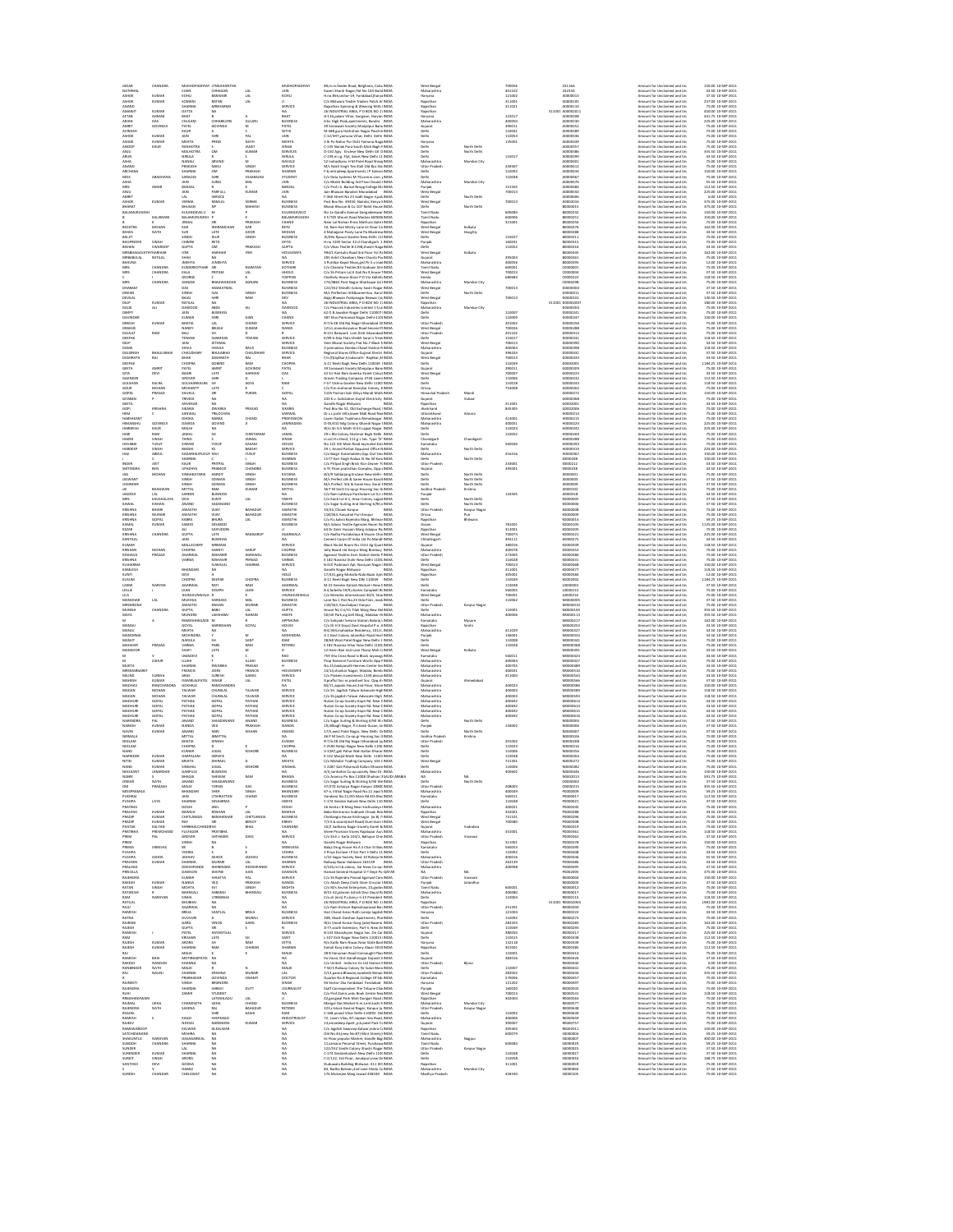| SHIVE                                                                                                                                                                                                                                                                                                                                                | NARAYAN                              | BAJAJ                                  | NA                             |                          | NA                                 | C/o Bhilwara Textile Traders Patch ArrNDIA                                                                                                                                                                                                    | Raiastha                                                    |                            | 311001                     | \$0000139                         | Amount for Unclaimed and Un                                                                                                                                                                                                    | 118.50 10-SEP-2011                                                                                                                                                                                                                   |
|------------------------------------------------------------------------------------------------------------------------------------------------------------------------------------------------------------------------------------------------------------------------------------------------------------------------------------------------------|--------------------------------------|----------------------------------------|--------------------------------|--------------------------|------------------------------------|-----------------------------------------------------------------------------------------------------------------------------------------------------------------------------------------------------------------------------------------------|-------------------------------------------------------------|----------------------------|----------------------------|-----------------------------------|--------------------------------------------------------------------------------------------------------------------------------------------------------------------------------------------------------------------------------|--------------------------------------------------------------------------------------------------------------------------------------------------------------------------------------------------------------------------------------|
| anya<br>SATA<br>SATISH<br>SARITA                                                                                                                                                                                                                                                                                                                     | NAND                                 | -<br>ANAND                             | NA<br>NA<br>NA                 |                          | NA<br>NA<br>NA                     |                                                                                                                                                                                                                                               | .<br>Najasthan<br>Delhi                                     |                            | 333021<br>110006<br>311001 | S0000142<br>S0000214              | Amount for Unuxerned and Un<br>Amount for Unclaimed and Un<br>Amount for Unclaimed and Un                                                                                                                                      | 118.50 10-SEP-2011<br>87.00 10-SEP-2011<br>43.50 10-SEP-2011                                                                                                                                                                         |
| SATWANT                                                                                                                                                                                                                                                                                                                                              |                                      | BAWELA<br>BEDI                         |                                |                          | NA<br>NA                           | 617 Sec 11 B Chandigarh 160011 ChalNDIA                                                                                                                                                                                                       | Rajastha<br>Punjab                                          |                            | 160011                     | \$0000236<br>\$0000243            | Amount for Unclaimed and Un<br>Amount for Unclaimed and Un                                                                                                                                                                     | 43.50 10-SEP-2011                                                                                                                                                                                                                    |
| SURENDRA<br>SUPREET                                                                                                                                                                                                                                                                                                                                  | BHAN                                 | PANDEY<br>CHRAI                        |                                |                          |                                    | 8-11 Shakti Nagar Extn Delhi 110052 INDIA                                                                                                                                                                                                     | Delhi<br>Delhi                                              |                            | 110052<br>110024           | \$0000253<br>\$0000261            | Amount for Unclaimed and Un<br>Amount for Unclaimed and Un                                                                                                                                                                     | 225.00 10-SEP-2011<br>75.00 10-SEP-2011                                                                                                                                                                                              |
| SUNIL<br>SUNIL                                                                                                                                                                                                                                                                                                                                       | CHANDRA                              | GUMA<br>DOIT                           |                                |                          |                                    |                                                                                                                                                                                                                                               | West Beng<br>Maharasht                                      |                            | 700020<br>421304           | s0000283<br>s0000302              | Amount for Unclaimed and Un<br>Amount for Unclaimed and Un                                                                                                                                                                     | 37.50 10-SEP-2011<br>37.50 10-SEP-2011                                                                                                                                                                                               |
| SANTOS!<br>SUNITA                                                                                                                                                                                                                                                                                                                                    |                                      | GUPTA<br>GUPTA                         | NA NA NA NA NA                 |                          | NA<br>NA<br>NA<br>NA<br>NA         |                                                                                                                                                                                                                                               | Punjab                                                      |                            | 14200<br>11001             | \$0000345<br>\$0000348            | Amount for Unclaimed and Un<br>Amount for Unclaimed and Un                                                                                                                                                                     | 118.50 10-SEP-2011<br>75.00 10-SEP-2011                                                                                                                                                                                              |
| SHAGUN                                                                                                                                                                                                                                                                                                                                               |                                      | <b>GUPTA</b>                           | NA                             |                          | NA                                 | A-77,south Extension, Part-ii New DelINDIA                                                                                                                                                                                                    | Delhi                                                       |                            | 110049                     | \$0000359                         | Amount for Unclaimed and Un                                                                                                                                                                                                    | 75.00 10-SEP-2011<br>112.50.10.5FR.2011                                                                                                                                                                                              |
| SUNITA<br><b>SUDHA</b>                                                                                                                                                                                                                                                                                                                               |                                      | GOENKA<br><b>JAIN</b>                  | NA<br>NA                       |                          | NA<br>NA                           | C/o Umesh Goerka Neamatpur P O SINDIA<br>Gandhi Nasar Bhilwara<br>INDIA                                                                                                                                                                       | West Benea<br><b>Raiastha</b>                               |                            | 713355<br>31100            | \$0000361<br>\$0000373            | Amount for Unclaimed and Un<br>Amount for Unclaimed and Un                                                                                                                                                                     | 12.00 10-SEP-2011                                                                                                                                                                                                                    |
| SUSHMA                                                                                                                                                                                                                                                                                                                                               |                                      | <br>KUMARI                             | NA<br>NA<br>NA                 |                          | NA<br>NA<br>NA<br>NA               | T-50 Room 2-3 Lower Anand Parbat NNDIA                                                                                                                                                                                                        |                                                             |                            | 110005<br>11004            | 5000039                           | Amount for Unclaimed and Un                                                                                                                                                                                                    | 225.00 10-SEP-2011                                                                                                                                                                                                                   |
| SANTOSH<br>SARABJIT<br>SHINAVAN                                                                                                                                                                                                                                                                                                                      | KUMAR                                | kumari<br>Kaur<br>AGARWA               | NA                             |                          |                                    | House No.93 Village Sultanpur Majra INDIA<br>23 New Market West Patel Nagar NetNDIA<br>41 Parmeshwari Dass Estate Model HINDIA                                                                                                                | Delhi<br>Delhi<br><b>Uttar Pradesh</b>                      |                            | 110001<br>226001           | 50000403<br>50000408<br>\$0000436 | <b>Amount for Unclaimed and Un</b><br>Amount for Unclaimed and Un<br>Amount for Unclaimed and Un                                                                                                                               | 150.00 10-SEP-2011<br>112.50 10-SEP-2011<br>112.50 10-SEP-2011                                                                                                                                                                       |
| SANJAY<br>SURENDER                                                                                                                                                                                                                                                                                                                                   | KUMAR                                | jain<br>Mahajan                        | NA<br>NA                       |                          |                                    | C/o Lal Brothers Ambala City -134002NDIA<br>W-26,first Floor, Greater Kailash-i NevNDIA                                                                                                                                                       | Haryana<br>Delhi                                            |                            | 134002<br>110048           | \$0000468<br>\$0000493            | .<br>Amount for Unclaimed and Un<br>Amount for Unclaimed and Un                                                                                                                                                                | 75.00 10-SEP-2011<br>150.00 10-SEP-2011                                                                                                                                                                                              |
| <b>ANIL</b>                                                                                                                                                                                                                                                                                                                                          | KUMA                                 | <b>PASIFICHA</b>                       |                                |                          | NA<br>NA<br>NA<br>NA<br>NA         | 387 Bhai Parmanand Nagar Delhi 110NDIA                                                                                                                                                                                                        | Delhi                                                       |                            | 11000                      | \$000049                          | Amount for Unclaimed and Un                                                                                                                                                                                                    | 150.00 10-SEP-2011                                                                                                                                                                                                                   |
| SATYAN                                                                                                                                                                                                                                                                                                                                               |                                      | MOOLAM<br><b>BIXXAMO</b>               | NA<br>NA<br>NA                 |                          |                                    | 9-e Jiasarai Near I I T Hauz Khas New INDIA<br>161 Chilipet Bangalore 560053 BangalNDIA                                                                                                                                                       | Delhi<br>Kamataka                                           |                            | 110016<br>560051           | \$0000549<br>\$0000615            | Amount for Unclaimed and Un<br>Amount for Unclaimed and Un                                                                                                                                                                     | 75.00 10-SEP-2011<br>355.50 10-SEP-2011                                                                                                                                                                                              |
| SURENDRA                                                                                                                                                                                                                                                                                                                                             | PRASAD                               | <b>GUPTA</b><br>SINGH                  | $_{\rm NA}^{\rm NA}$           |                          | NA<br>NA                           | C-404,rishi Apts. Alaknanda New DelHNDIA<br>Dy Chief Engineer (e/m)cmpdi GondwNDIA                                                                                                                                                            | Delhi<br>Bihar                                              | North Delhi                | 834008                     | \$0000616<br>\$0000628            | Amount for Unclaimed and Un<br>Amount for Unclaimed and Un                                                                                                                                                                     | 118.50 10-SEP-2011<br>75.00 10-SEP-2011                                                                                                                                                                                              |
| SANKAR<br><b>HRIRAM</b>                                                                                                                                                                                                                                                                                                                              | <b>BANJAN</b>                        | <b>BANNERJEE</b>                       | NA                             |                          | NA                                 | 133 unner Circular Road Norfol Calculation                                                                                                                                                                                                    | West Benea                                                  |                            | 700006<br>sono?            | \$0000649<br>sopopese             | Amount for Unclaimed and Un                                                                                                                                                                                                    | 1185010-92-2011                                                                                                                                                                                                                      |
| <b>HEINTWA</b><br>SUBHADRA                                                                                                                                                                                                                                                                                                                           |                                      | SANÉ<br>SHARMA<br>SHARMA               | NA<br>NA<br>NA                 |                          | NA<br>NA<br>NA<br>NA<br>NA         | 12/6 Best Quarters Chatkopar East BolNDIA<br>F-33 D E S U Colony Tripolia GurmandNDIA<br>D 50 Ashok Vihar Phase I Delhi 11005NDIA                                                                                                             | Maharashtri<br>Delhi                                        |                            | 11000                      | innnos<br>\$0000701               | Amount for Unclaimed and University<br>Amount for Unclaimed and University<br>Amount for Unclaimed and University                                                                                                              | 75.00 10-SEP-2011<br>225.00 10-SEP-2011<br>12.00 10-SEP-2011                                                                                                                                                                         |
| SAVITA                                                                                                                                                                                                                                                                                                                                               |                                      | TREHAN                                 |                                |                          |                                    | 634 Sangirashan Street Pahar Gang NINDIA                                                                                                                                                                                                      | Delhi<br>Delhi                                              |                            | 11005<br>110055            | \$0000731                         | Amount for Unclaimed and Un                                                                                                                                                                                                    | 118.50 10-SEP-2011                                                                                                                                                                                                                   |
| SHAKUNTALA<br>SHANKAR                                                                                                                                                                                                                                                                                                                                | VISHWANTH                            | <b>GUPTA</b><br>GADRE                  | NA NA NA NA NA                 |                          |                                    | Wz-930 (d-144) Sodh Nagar Palam CoNDIA                                                                                                                                                                                                        | Delhi<br>Maharashtra                                        |                            | 110045<br>400081           | \$0000753<br>\$0000820            | Amount for Unclaimed and Un<br>Amount for Unclaimed and Un                                                                                                                                                                     | 43.50 10-SEP-2011<br>75.00 10-SEP-2011                                                                                                                                                                                               |
| MISSUDESH<br>SUDHEER                                                                                                                                                                                                                                                                                                                                 | PURUSHOTTAM                          | BAGGA<br>PARKAF                        |                                |                          | NA NA<br>NA NA<br>NA NA            | W2-530 (B-494) Som Rugar Param Control<br>225 (B),model Town Jalandhar PurajabiNDIA<br>285 (B),model Town Jalandhar PurajabiNDIA<br>501,somal Near Sansward English SchWDIA<br>812,somal Near Shada Bazar Bhuj 37000NDIA<br>K-15/69 Sudia Bul | Punjab<br>Maharashtra                                       |                            | 144001<br>400602           | 50000826<br>50000910              | .<br>Amount for Unclaimed and Un<br>Amount for Unclaimed and Un                                                                                                                                                                | 43.50 10-SEP-2011<br>75.00 10-SEP-2011                                                                                                                                                                                               |
| SHAMBHULA<br>SUNIL                                                                                                                                                                                                                                                                                                                                   | KUMAI                                | PNANDA<br><b>JAIN</b>                  |                                |                          |                                    |                                                                                                                                                                                                                                               | Gujarat<br>Uttar Pradesi                                    |                            | 370001<br>221001           | 50000995<br>\$0001056             | Amount for Unclaimed and Un<br>Amount for Unclaimed and Un                                                                                                                                                                     | 75.00 10-SEP-2011<br>43.50 10-SEP-2011                                                                                                                                                                                               |
| \$K<br>SUBHSH                                                                                                                                                                                                                                                                                                                                        | CHAND                                | KAYAN<br>doEL                          | NA                             |                          |                                    | 40, Strand Road 4th Floor Room No. 1NDIA<br>6 Fwifwi Close Post Box No 20784 KitINDIA                                                                                                                                                         | West Bengal<br>West Bengal                                  | Kolkata                    | 700013                     | \$0001103<br>\$0002007            | Amount for Unclaimed and Un<br>Amount for Unclaimed and Un                                                                                                                                                                     | 150.00 10-SEP-2011<br>150.00.10/99-2011                                                                                                                                                                                              |
| <b>SULCHETA</b>                                                                                                                                                                                                                                                                                                                                      |                                      | <b>JAIN</b><br>SANKHLA                 | NA<br>NA                       |                          | NA<br>NA                           | C/o M H J & Sons Katra Choban Chan(NDIA                                                                                                                                                                                                       |                                                             |                            | 11000                      | \$0002018<br>50002039             | Amount for Unclaimed and Un                                                                                                                                                                                                    | 750.00 10-SEP-2011                                                                                                                                                                                                                   |
| TWILIGHT                                                                                                                                                                                                                                                                                                                                             | PRINTS                               | PVTLTD                                 | NA<br>COMPAN<br>ASERVICE       |                          | NA<br>NA<br>NA                     | Co Suresh Gentle 51 West Minister DNDIA<br>336-a Kalbadevi Road 3rd Floor BombNDIA<br>198/2 Maruthi Extension Malur KolariNDIA                                                                                                                | Maharashtra<br>Maharashtra<br>Kamataka                      | Mumbai City                | 10002                      | T0000004<br>T0000201              | Amount for Unclaimed and Un<br>Amount for Unclaimed and Un<br>Amount for Unclaimed and Un                                                                                                                                      | 225.00 10-SEP-2011<br>59.25 10-SEP-2011<br>118.50 10-SEP-2011                                                                                                                                                                        |
| TRIBHUWAN                                                                                                                                                                                                                                                                                                                                            | DAS                                  | AMARAN<br>SHARMA                       | NA                             |                          | NA                                 |                                                                                                                                                                                                                                               | Uttar Pradesh                                               |                            | 563130<br>282002           | T0000237                          | Amount for Unclaimed and Un                                                                                                                                                                                                    | 112.50 10-SEP-2011                                                                                                                                                                                                                   |
| THARA<br><b>TG</b>                                                                                                                                                                                                                                                                                                                                   |                                      | KAMATH<br>BALASUBI                     | SADASHIV                       | SRINIVAS<br><b>GOPAL</b> | KAMOTH<br>KRISHNAM                 | Antar Maria Calendari (2002)<br>1924 - André Nagar Agus 282002<br>1924 - India Rosal Camesh Agus 283002<br>1926 - India Rosal Kasturba Nagar Adyar<br>1926 - India Kasturba Nagar Adyar<br>1926 - India Cames Calendari (2003)<br>1926 - I    | Andhra Pradest<br>Tamil Nadu                                | East Godayar<br>Channa     |                            | T0000267<br>10000269              | .<br>Amount for Unclaimed and Un<br>Amount for Unclaimed and Un                                                                                                                                                                | 37.50 10-SEP-2011<br>75.00 10 SEP-2011                                                                                                                                                                                               |
| TARA                                                                                                                                                                                                                                                                                                                                                 | <b>CHANTE AI</b>                     | KORADI                                 | TARA                           | SHANTILA                 | KORADH                             |                                                                                                                                                                                                                                               | Sujara                                                      | Junagadh                   |                            | ropoozas                          | Amount for Unclaimed and Un                                                                                                                                                                                                    | 43.50 10-SEP-2011                                                                                                                                                                                                                    |
| VED<br>VIDHYAD                                                                                                                                                                                                                                                                                                                                       | PRAKASH                              | NANDA<br>JOSHI                         | MOHAN<br>LTSHHAI               | LAL<br>BAX               | NANDA                              |                                                                                                                                                                                                                                               | Punjab<br>Rajasthan                                         | Jalandha                   | 302006                     | V000000                           | Amount for Unclaimed and Un<br>Amount for Unclaimed and Un                                                                                                                                                                     | 37.50 10-SEP-2011<br>150.00 10-SEP-2011                                                                                                                                                                                              |
| VIDYA<br>VUAY                                                                                                                                                                                                                                                                                                                                        | SAGAR<br>CHANDRA                     | ANAND<br><b>JAIN</b>                   | SADA<br>NUAIN                  | NAND                     | <b>BUSINESS</b><br><b>BUSINESS</b> | C/o Sagar Suiting & Shirting 6/90 W. eNDIA<br>C/o Sandeep Agencies G.i.a.ashok MaINDIA                                                                                                                                                        | Delhi<br>Rajasthan                                          | North Delhi<br>Jaipur      |                            | V0000007<br><b>V0000008</b>       | Amount for Unclaimed and Un<br>Amount for Unclaimed and Un                                                                                                                                                                     | 37.50 10-SEP-2011<br>112.50 10-SEP-2011                                                                                                                                                                                              |
| VIMLABEN                                                                                                                                                                                                                                                                                                                                             | SHANTILAL                            | SHAH                                   | SHANTI                         | <b>LAL</b>               | KACHRA                             | Ground Floor Sambhar Apartment ShINDIA                                                                                                                                                                                                        | Guiarat                                                     | Ahmedabad                  | 31100                      | V0000011                          | Amount for Unclaimed and Un                                                                                                                                                                                                    | 37.50 10-SEP-2011                                                                                                                                                                                                                    |
| VIMLA<br>VINOD<br>VINOE                                                                                                                                                                                                                                                                                                                              | KUMAR                                | .<br>BHANSALI<br>NARULA<br>MALHOTIV    | <br>SLNARULA                   | N                        | NA<br>SERVICE<br>MALHOTRA          | Gandhi Nagar Bhilwara<br>B-112, Amar Colony, Lajpat Nagar-ii NNDIA<br>A13/14 Malka Ganj Main Road DoublNDIA                                                                                                                                   | Rajasthar<br>Delhi<br>Delhi                                 | North Delhi                | 110007                     | v0000012<br>v0000293<br>v0000307  | Amount for Unclaimed and University<br>Amount for Unclaimed and University<br>Amount for Unclaimed and University                                                                                                              | 75.00 10-SEP-2011<br>87.00 10-SEP-2011<br>75.00 10-SEP-2011                                                                                                                                                                          |
| VITHALBHA<br>VIDYA                                                                                                                                                                                                                                                                                                                                   | PRABHUBHAI                           | PATEL                                  |                                |                          | PATEL                              | 684 Nawa Falia Katargam Surat (guj.)NDIA<br>E -7,i.n.a.colony, New Delhi Delhi - INDIA                                                                                                                                                        | Gujarat                                                     |                            | 395064                     | V0000327                          | Amount for Unclaimed and Un                                                                                                                                                                                                    | 75.00 10-SEP-2011<br>75.00 10-SEP-2011                                                                                                                                                                                               |
| VINOD                                                                                                                                                                                                                                                                                                                                                | SAGAR<br>CHELLARAM                   | KULSHRESTHA<br>SUGHAND                 | LATE<br>CHELLA                 | \$H<br><b>BAM</b>        | LOCHAN<br>SUGHAND                  | 10/2 Shri Ramakrishna Society Ltd RolNDIA                                                                                                                                                                                                     | Delhi<br>Maharashtra                                        |                            | 110023<br>400045           | V0000341<br>V0000372              | Amount for Unclaimed and Un<br>Amount for Unclaimed and Un                                                                                                                                                                     | 37510/99-2011                                                                                                                                                                                                                        |
| VIBHA<br>VICTORI                                                                                                                                                                                                                                                                                                                                     |                                      | AGARWAI<br>DIAS                        | DEVENDRA<br>IGNATIUS           | KUMA                     | AGARWA                             | " Co Ajanta Trophies Pvt Itd Chauraha INDIA<br>403, "prashant" Rushi Complex, holy CINDIA<br>C/o Tata Varty Mounrao Door No. 22-INDIA<br>M A 12, v H B Colony Opp. Diksha BhoINDIA<br>M A 12, v H B Colony Opp. Diksha BhoINDIA               | Uttar Prades<br>Maharashtra                                 | Morariahan                 | 400103                     | v0000411<br>v0000450              | .<br>Amount for Unclaimed and Un<br>Amount for Unclaimed and Un                                                                                                                                                                | 225.00 10-SEP-2011<br>43.50 10-SEP-2011                                                                                                                                                                                              |
| VEGESNA<br><b>VIVEK</b>                                                                                                                                                                                                                                                                                                                              | LAKSHMANA                            | MURTYRAJU<br>SATHE                     | KRISHNAM<br>RETD               | RAIU                     | AGRICULTURE                        |                                                                                                                                                                                                                                               | West Bengal<br>Maharashtra                                  |                            | 700013<br>440022           | V0000464<br>V0000476              | Amount for Unclaimed and Un<br>Amount for Unclaimed and Un                                                                                                                                                                     | 43.50 10-SEP-2011<br>75.00 10-SEP-2011                                                                                                                                                                                               |
| VIR<br>VISHARMA                                                                                                                                                                                                                                                                                                                                      | SAGAI                                | <b>JAIN</b>                            | SHRI<br>MISHARM                | SKIAIN                   | RETIRED<br>SERVICE                 | 118, babubali Enclave Near KarkardoolNDIA                                                                                                                                                                                                     | Delhi<br>falasthan                                          |                            | 110092<br>311001           | V0000492<br>V0026A                | Amount for Unclaimed and Un<br>Amount for Unclaimed and Un                                                                                                                                                                     | 75.00 10-SEP-2011<br>37.50 10-SEP-2011                                                                                                                                                                                               |
| YATHIRAI                                                                                                                                                                                                                                                                                                                                             |                                      | <b>AGARWAL</b>                         | <b>BUSINESS</b>                |                          | .<br>NA                            | Eldy Monten Linewick Ltd Post Box No 3NDIA<br>C/o Ya Training Private Limited North INDIA                                                                                                                                                     | Tamil Nady                                                  |                            | 50003                      | 10000201                          | Amount for Unclaimed and Un                                                                                                                                                                                                    | 11850 105FP-2011                                                                                                                                                                                                                     |
| YOG<br>BILKIS                                                                                                                                                                                                                                                                                                                                        | HANNAN<br>HANNAN                     | RAJ<br>KACHWALA                        | NA<br>HANNA                    |                          | KACHWALA                           | Core in militage Shihwara<br>259, Old Agra Road, 8/3/9 Rahat AptiNDIA<br>8-3/9, Rahat Apartment, 259, Old AgrNDIA                                                                                                                             | Rajasthan<br>Maharashtra<br>Maharashtra                     |                            | 311001<br>400070<br>400070 | 10000224                          | Amount for Unclaimed and Un<br>C12010200-00007838-0Amount for Unclaimed and Un<br>C12010200-00017301-0Amount for Unclaimed and Un                                                                                              | 37.50 10-SEP-2011<br>56.25 10-SEP-2011<br>56.25 10-SEP-2011                                                                                                                                                                          |
| SAMIN<br>Sanjeev                                                                                                                                                                                                                                                                                                                                     |                                      | KACHWALA<br>Kumar                      | HANNAN<br>NA                   |                          | NA                                 | Jindal Steel & Power Ltd. Raigarh ChINDIA                                                                                                                                                                                                     | Chhattisgarh                                                | Raigarh                    |                            |                                   | C12010600-00103826-0Amount for Unclaimed and Un                                                                                                                                                                                | 375.00 10-SEP-2011                                                                                                                                                                                                                   |
| KISHORI<br>ARVING                                                                                                                                                                                                                                                                                                                                    | JETHALAL<br>KUMAR                    | MEHTA<br>PAWANAGARWALNA                | JETHALAI                       |                          | <b>MEHTA</b><br>NA.                | 159/26 Tamakuwala Bidg B S Road DJNDIA<br>Rajani Gandha, 2nd Floor Room No7, INDIA                                                                                                                                                            | Maharashtra<br>Maharashtra                                  | Mumbai City                | 400028                     |                                   | C12010600-00211247-04nount for Unriained and Un<br>C12010600-00224123-04mmmt for Unclaimed and Un                                                                                                                              | 52.50 10-SEP-2011<br>750 10-559-2011                                                                                                                                                                                                 |
| AMIT<br>MANO                                                                                                                                                                                                                                                                                                                                         | KUMAR                                | PAWANAGGA                              | <b>IPAWAN</b>                  | KUMA<br>LAL              | AGGARWA                            | tajani Gandha 2nd Floor, R.no.7, KelidNDIA<br>6/71 B Bijoy Garh Flat No- 4 Nr GandiNDL                                                                                                                                                        | Maharashtı<br>West Bengal                                   |                            | 421201                     |                                   | C12010600-00224235-0Amount for Unclaimed and Un                                                                                                                                                                                | 3.75 10-SEP-2011                                                                                                                                                                                                                     |
| <b>KOMPANA</b>                                                                                                                                                                                                                                                                                                                                       | KUMAR<br>JOSEPH                      | AGARWALLA<br>GEORGE                    | PARMESHWA<br>OUSEPH            |                          | AGARWALLA<br>VARKEY                | Companal, Kanjirathanam, Manjoor, INDIA                                                                                                                                                                                                       | Cerala                                                      |                            | 700032<br>686603           |                                   | C12010600-00513914-0Amount for Unclaimed and Un<br>C12010600-01350971-0Amount for Unclaimed and Un                                                                                                                             | 225.00 10-SEP-2011<br>75.00 10-SEP-2011                                                                                                                                                                                              |
| HARSHAD<br>CHETANABEN                                                                                                                                                                                                                                                                                                                                | HEMRAI                               | MEHTA<br>RABADIA                       | HEMRAJ<br><b>BHUPATBHA</b>     | ARJUNLAI<br>KHODABHAI    | MEHTA<br><b>BHIMAN</b>             | C/1 Ashirwad Building Acharya Marg (NDIA<br>B 98 Trikam Nagar Socitey Lh Road SINDIA<br>At Post Wani Near State Bank Road VINDIA                                                                                                              | Maharashtra<br>Gujarat                                      |                            | 400071<br>395010           |                                   | C12010600-01751132-0Amount for Unclaimed and Un<br>C12010600-01926031-0Amount for Unclaimed and Un                                                                                                                             | 14.25 10-SEP-2011<br>150.75 10-SEP-2011                                                                                                                                                                                              |
| CHANDRAKUM<br>SHWARDAS                                                                                                                                                                                                                                                                                                                               | <b>PARASMAL</b><br>BALARAMAJ<br>LATA | CHORDIYA<br>BORKAR<br>TIWARI           | PARASMAL                       | PREMIUM                  | CHORDIYA                           |                                                                                                                                                                                                                                               | Maharashtra<br>Maharashtri<br>West Bengai                   | Mumbai City                | 445304                     |                                   | C12010601-00095557-04mount for Unriaimed and Un                                                                                                                                                                                | 12.00.10/99.2011                                                                                                                                                                                                                     |
| .<br>MEH<br><b>BHAGWATI</b>                                                                                                                                                                                                                                                                                                                          | PRASAD                               | REENGUSM                               | MADAN                          |                          | NA<br>NA<br>LAL                    | For Fast Wall From Justice Wareha WardNDIA<br>38 Keshav Vihar G M S Road P.o. MajiNDIA<br>Near Shanta Press Modi Road JhunjhINDIA                                                                                                             | Rajasthan                                                   |                            | 700013<br>333001           |                                   | C12010601-00135244-0Amount for Unclaimed and Unit<br>C12010601-00135244-0Amount for Unclaimed and Unit<br>C12010604-00046951-0Amount for Unclaimed and Unit                                                                    | 75.00 10-SEP-2011<br>112.50 10-SEP-2011<br>7.50 10-SEP-2011                                                                                                                                                                          |
| Jogesh<br>MOTILAL                                                                                                                                                                                                                                                                                                                                    | Chandra<br><b>OSWAL</b>              | Chaudhury<br><b>SECURITIESUMITEINA</b> | <b>Brundabar</b>               |                          | Chaudhury<br>NA                    | 931-mahanadivihar Po- Navabazar . ONDIA<br>Palm Spring, 2nd Floor Next To D-maINDIA                                                                                                                                                           | Orissa<br>Maharashtra                                       | Cuttack<br>Mumbai City     |                            |                                   | C12010800-00066616-0Amount for Unclaimed and Un<br>C12010900-00011183-0Amount for Unclaimed and Un                                                                                                                             | 71.25 10-SEP-2011<br>75.00 10-SEP-2011                                                                                                                                                                                               |
| CHANDRA                                                                                                                                                                                                                                                                                                                                              | <b>MOHANLAL</b>                      | SHAH                                   | NA                             |                          | NA                                 |                                                                                                                                                                                                                                               | Maharashtra                                                 | Mumbai City                |                            |                                   | C12010900-00202362-0Amount for Unclaimed and Un                                                                                                                                                                                | 75.00 10-SEP-2011                                                                                                                                                                                                                    |
| .<br>BHANWER<br>HARSHADI                                                                                                                                                                                                                                                                                                                             | LAL<br>Alivinin                      | .<br>MALVIYA<br>SHENAI                 | SHRI<br>NA                     | NER                      | SINGH<br>NA                        | Palm Spring, Znd Floor Next To D-miniXDIA<br>Near Navrang Cinema 4, Anniapuma SINDIA<br>Near Guru Kripa Niwas Kumharo Ka MNDIA<br>Om Banglaw, Samarih Nagar, BarnagaINDIA<br>13/9 Nahruwasahat - Mahura Qujarat INDIA<br>C-307 Kamla Nagar M  | Rajasthan<br>Maharashtra                                    | Mumbai City                | 342003                     |                                   | C12010900-00330849-0Amount for Unclaimed and Unit<br>C12010900-00330849-0Amount for Unclaimed and Unit<br>C12010900-00330535-0Amount for Unclaimed and Unit<br>C12010900-01174616-0Amount for Unclaimed and Unit               | 6.75 10-SEP-2011<br>75.00 10-SEP-2011                                                                                                                                                                                                |
| HASUMATIB                                                                                                                                                                                                                                                                                                                                            | DALPATRAY                            | TRIVED<br>katudia                      |                                |                          | NA                                 |                                                                                                                                                                                                                                               | Gujarat<br>Maharashtra                                      | Ahmedabad<br>Mumbai City   |                            |                                   |                                                                                                                                                                                                                                | 51.00 10-SEP-2011<br>75.00 10-SEP-2011                                                                                                                                                                                               |
| PRADIP<br>VENKATA                                                                                                                                                                                                                                                                                                                                    | INVOXI UJUY3 MAIMANA                 | BHATTACHARIYA                          | RAMA<br>GOPALAKRSHNA           | NATH<br>MURTHY           | <b>BHATTACHARIYA</b><br>KOVI       | C/o Parthana Homeo Clinic, Po-BarpeNDIA                                                                                                                                                                                                       | Assam<br>Andhra Pradesh                                     |                            | 781315<br>523002           |                                   | C12010900-01477829-0Amount for Unclaimed and Un<br>C12010900-01498197-0Amount for Unclaimed and Un                                                                                                                             | 19.50 10-SEP-2011<br>825.00 10-SEP-2011                                                                                                                                                                                              |
| RAIANISH<br><b>SWAGATIK</b>                                                                                                                                                                                                                                                                                                                          | CHATURBHAI                           | <b>SUHAGIY</b><br>MISHIN               | CHATURBHA<br>SARBESWAR         |                          | <b>SUHAGIYA</b><br>MISHRA          | Field Officer, Soil Testing , Laboratory/NDIA<br>Bajrangi Chawl Room No-12 Ganesh RNDIA                                                                                                                                                       | Maharashtra                                                 |                            | annos<br>759100            |                                   | C12010900-03149166-0Amount for Unclaimed and Un                                                                                                                                                                                | 37.50 10-SEP-2011                                                                                                                                                                                                                    |
| <b>UJJWAL</b>                                                                                                                                                                                                                                                                                                                                        | SAMADARIA<br>PURUSHOTTAM             |                                        | VUAY<br>NA                     | CHAND                    | SAMDARIA                           | At Baghuabol P.O. Takher Dist AnguNDIA<br>No.37 Veerappan St, Sowcarpet CherNDIA<br>1403, vasant Aradhana Tower, Opp PaINDIA                                                                                                                  | Orissa<br>Tamil Nadu                                        |                            | 600079                     |                                   | C12010900-03201941-0Amount for Unclaimed and Unit<br>C12010900-03201941-0Amount for Unclaimed and Unit<br>C12010900-03570289-0Amount for Unclaimed and Unit                                                                    | 7.50 10-SEP-2011<br>37.50 10-SEP-2011<br>112.50 10-SEP-2011                                                                                                                                                                          |
| DILIP<br>PADHANABHAN                                                                                                                                                                                                                                                                                                                                 | JANARDHANAN                          | WAGAN<br>PILLAI                        | AYYAPPAN                       | PADHANASHAN              | NA<br>NAIR                         | Athukkattu House Mangaram, PandalINDIA                                                                                                                                                                                                        | Maharashtra<br>Kerala                                       | Mumbai City                | 689501                     |                                   | C12010900-03815732-0Amount for Unclaimed and Un                                                                                                                                                                                | 6.00 10-SEP-2011                                                                                                                                                                                                                     |
| SUNITA<br>PUIA                                                                                                                                                                                                                                                                                                                                       | DEVI<br><b>BANI</b>                  | <b>JAIN</b><br><b>GUPTA</b>            | AMIT<br>SITARAM                | KUMAR                    | <b>JAIN</b><br><b>GUPTA</b>        | Gulab Chand Santosh Kumar Sethi BijiNDIA<br>D O Sitaram Gupta Assam Riffel BazarINDIA                                                                                                                                                         | Assam<br>Manipu                                             |                            | 781122<br>79300            |                                   | C12010900-03840915-0Amount for Unclaimed and Un<br>C12010900-04075811-0Amount for Unclaimed and Un                                                                                                                             | 375.00 10-SEP-2011<br>296.25 10-SEP-2011                                                                                                                                                                                             |
|                                                                                                                                                                                                                                                                                                                                                      |                                      | SSRILAT<br>MEHTA                       | PARAS                          |                          | NA<br>KATARIYA                     | 20 Juan Lupu Kasim kalendaru<br>10-155 poleramma Gudi Street KanakNDIA<br>17 Nagori Garden Bhilwara Bhilwara INDIA<br>158-ambedkarnagar,ambikaniketa AUNDIA                                                                                   | West Bengal                                                 |                            | 700013<br>31100            |                                   | C12010900-04164821-0Amount for Unclaimed and Unit<br>C12010900-04164821-0Amount for Unclaimed and Unit<br>C12010900-04384673-0Amount for Unclaimed and Unit                                                                    | 75.00 10-SEP-2011                                                                                                                                                                                                                    |
| SONAL<br>MATHURA                                                                                                                                                                                                                                                                                                                                     | PRASAD                               | JAISWA                                 | BHAGWAN                        | <b>BADRIPRASAS</b>       | <b>JAISWAL</b>                     |                                                                                                                                                                                                                                               | Rajasthan<br>Gujarat                                        |                            | 39500                      |                                   |                                                                                                                                                                                                                                | 187.50 10-SEP-2011<br>90.00 10-SEP-2011                                                                                                                                                                                              |
| SURINDER<br>SANGITA                                                                                                                                                                                                                                                                                                                                  |                                      | GOYAL<br>SANYAL                        | NA                             |                          | NA<br>MUKHERJEE                    | 50 guru Nanak Nagar Tower Enclave INDIA<br>P-18 Satgram Kolkata Kolkata<br>INDIA                                                                                                                                                              | Punjab<br>West Bengal                                       | Jalandha                   | 700051                     |                                   | C12010900-04516612-0Amount for Unclaimed and Un<br>C12010900-04541546-0Amount for Unclaimed and Un                                                                                                                             | 15.00 10-SEP-2011<br>37.50 10-SEP-2011                                                                                                                                                                                               |
| AMARJEET<br>ALKA<br>BHOGIRAM                                                                                                                                                                                                                                                                                                                         | PRAKASH<br>HAJARILAL                 | GANDHI                                 |                                | k                        | GANDHI                             | 87-gark Road Dehra Dun<br>INDIA                                                                                                                                                                                                               | Uttar Pradesh<br>Maharashtri                                | Colhapur<br>Mumbai City    | 248001                     |                                   | C12010910-00020540-0Amount for Unclaimed and Un                                                                                                                                                                                | 14.25 10-SEP-2011                                                                                                                                                                                                                    |
| SHARADA                                                                                                                                                                                                                                                                                                                                              | CHOKA                                | MEHTA<br>MEENA<br>KAMBLE               | NA<br>NA<br>NA                 |                          | NA<br>NA<br>NA                     | 17 Shahaji Ganj Shivaji Park KolhajNDIA<br>Sar Signal, Satara Office Riy, Railway SNDIA<br>Rh/11-40 B, Kshetra Mahuli, Satara, RNDIA                                                                                                          | Maharashti<br>Maharashti<br>Maharashtra                     | Mumbai City                |                            |                                   | C12010919-00025396 GAmount for Unclaimed and Unit<br>C12010919-00071536 GAmount for Unclaimed and Unit<br>C12010919-00128417-GAmount for Unclaimed and Uni                                                                     | 262.50 10-SEP-2011<br>75.00 10-SEP-2011<br>37.50 10-SEP-2011                                                                                                                                                                         |
| AZHAR<br>GIRDHAR                                                                                                                                                                                                                                                                                                                                     | KAREEM<br>RANCHHODBHA                | SIDDIQUI<br>TARSARIA                   | LATE<br>RANCHHODBHAI           | ABDUL                    | SAMAD<br>NA                        | FI/101- First Floor Ashok Market MurINDIA<br>11-6th fir Matushbee Pat, P.no-56-53NDIA                                                                                                                                                         | <b>Sihar</b><br>Maharashtra                                 |                            | 800004<br>400062           |                                   | C12010924-00046457-0Amount for Unclaimed and Un<br>C12011200-00046821-0Amount for Unclaimed and Un                                                                                                                             | 75.00 10-SEP-2011<br>75.00 10-SEP-2011                                                                                                                                                                                               |
| PREMILA                                                                                                                                                                                                                                                                                                                                              | KISHOR<br>DHINALAL                   | SHAH                                   | NA                             |                          | NA                                 |                                                                                                                                                                                                                                               | Maharashtra                                                 | Mumbai City                | 161001                     |                                   | C12011200-00139057-0Amount for Unclaimed and Un                                                                                                                                                                                | 37.50 10-SEP-2011                                                                                                                                                                                                                    |
| PANKAJ<br>CHALALIYA                                                                                                                                                                                                                                                                                                                                  |                                      | .<br>KAKAMA<br>PARULBEN                | .<br>Dhirailal<br>Dhirubha     | TAPLIBHA                 | KAKAIYA<br>GOHIL<br>MALOO          | 1-401 Francisco Patriar (* 1910)<br>1727 - Maharir Nagar, Dharukar WalNbia, Orskide Kalavad Gate Markaprakinthia<br>1810 - Carlindra Rouse, Motta Varia (* 135. fabrigar Ave., Meir Vip Road, † 1911)<br>1825 - Joseph Rouse, March (*        | Gujarat<br>Gujarat                                          |                            | 19410                      |                                   | C12011300-00151561-0Amount for Unclaimed and Unit<br>C12011300-00151561-0Amount for Unclaimed and Unit<br>C12011300-00307148-0Amount for Unclaimed and Unit<br>C12011300-00408805-0Amount for Unclaimed and Unit               | 150.00 10-SEP-2011<br>37.50 10-SEP-2011                                                                                                                                                                                              |
| KIRTI                                                                                                                                                                                                                                                                                                                                                |                                      | SETHIA<br>RBHAND.                      | SHIKHAR<br>LATE                | CHAND<br>MOHAN           | RAJ                                |                                                                                                                                                                                                                                               | West Bengal<br>tajasthan                                    | Jodhpur                    | 70005                      |                                   |                                                                                                                                                                                                                                | 131.25 10-SEP-2011<br>1.50 10-SEP-2011                                                                                                                                                                                               |
| MANGE<br>SARITA                                                                                                                                                                                                                                                                                                                                      | LAL<br>pevi                          | <b>BISHNOI</b><br>MIMANI               | RANJEET                        | RAM<br>KASHI             | <b>BISHNOI</b><br>RAM              | S/o Ranjeet Ram Bishnoi Khetaron Ki INDIA<br>H.no.364.sec No.3 W No.27.near DavINDIA                                                                                                                                                          | Rajasthan<br>falasthan                                      |                            | 334803<br>335513           |                                   | C12012101-00367880-0Amount for Unclaimed and Un<br>C12012114-00001240-0Amount for Unclaimed and Un                                                                                                                             | 750.00 10-SEP-2011<br>150.00 10-SEP-2011                                                                                                                                                                                             |
| KASHI<br>MÉENA                                                                                                                                                                                                                                                                                                                                       | <b>BAM</b><br>LALITKUMAI             | MEMANIHU                               | SH<br>NA                       |                          | NA                                 | the No. 354 Sec 3 W No. 27 Hamiltonia                                                                                                                                                                                                         | <b>Rajasthan</b><br>machal Pra                              |                            | 335513                     |                                   | C12012114-00034901-0Amount for Unclaimed and Un                                                                                                                                                                                | 25.00.10.5ER.2011<br>75.00 10-SEP-2011                                                                                                                                                                                               |
| VAISHAU                                                                                                                                                                                                                                                                                                                                              | MAHADEV                              | SHAH<br>BORADE                         | MAHADEV                        |                          | NA                                 | Main Road Opp To Jain Mandir KottulNDIA<br>House No 19 At Haliwali Kirawali PostNDIA<br>R/o Po. Fatehnager Teh Mavil UdaipulNDIA                                                                                                              | Maharashtra                                                 |                            | 41020                      |                                   | C12013100-00103424-0Amount for Unclaimed and Unit<br>C12013100-00103424-0Amount for Unclaimed and Unit<br>C12013100-00525453-0Amount for Unclaimed and Unit                                                                    | 3.00 10-SEP-2011<br>37.50 10-SEP-2011                                                                                                                                                                                                |
| <b>VIPUL</b><br>SURESH                                                                                                                                                                                                                                                                                                                               | VALCHAND                             | JAIN<br>MEHTAHUI                       | DA<br>VALCHAND                 | CHAND                    | NA                                 | 24/3, Parekh Bidg. Sadashiv Lane MuNDIA                                                                                                                                                                                                       | tajasthan<br>Maharashtra                                    | Mumbai City                | 313205                     |                                   | C12013700-00011759-0Amount for Unclaimed and Un                                                                                                                                                                                | 150.00 10-SEP-2011                                                                                                                                                                                                                   |
| NITESH<br>HASMUKH                                                                                                                                                                                                                                                                                                                                    | BALARAM                              | CHAUDHARI<br>SETHIYA                   | <b>BALARAM</b><br>GENMALI      | <b>UNDRYA</b>            | CHAUDHARI<br><b>SETHTYA</b>        | .<br>98, Mansi Apt, R.no.303, 3rd Floor, TRNDIA<br>Flat No 305 Bhavana C H S Ltd T D Vij/NDIA                                                                                                                                                 | Maharashtra<br>Maharashtra                                  |                            | 421032<br>401105           |                                   | C12013200/00110089/04mount for Unriaimed and Un<br>C12013200.00268930.04mount for Unclaimed and Un                                                                                                                             | 37.50 10-SEP-2011<br>18.75 10-SEP-2011                                                                                                                                                                                               |
| vuar                                                                                                                                                                                                                                                                                                                                                 | LAKSHM                               | .<br>ARORA                             | .<br>NA                        |                          | NA.                                | A-2/48 First Floor Sector-5 Rohini DelINDIA                                                                                                                                                                                                   | Delhi                                                       | North Delhi                |                            |                                   | C12014100-00015242-0Amount for Unclaimed and Un                                                                                                                                                                                | 18.75 10-SEP-2011                                                                                                                                                                                                                    |
| sunes<br><b>SUSHMA</b>                                                                                                                                                                                                                                                                                                                               | KUMAR                                | BANSAL<br>SHARIMA                      | BALDEV                         | SHANT<br>KISHOR          | LAL<br>SHARMA                      | S.k. Bansal & Co. Opp. Shivpuri TalkielNDIA<br>D - 2, Esik Nikunj, Nehru Nagar, IndolNDIA                                                                                                                                                     | Madhya Pradesi<br>Madhya Pradesi                            |                            | 473551<br>452008           |                                   | C12017000-00006521-0Amount for Unclaimed and Un<br>C12017000-00042222-0Amount for Unclaimed and Un                                                                                                                             | 75.00 10-SEP-2011<br>75.00 10-SEP-2011                                                                                                                                                                                               |
| VUAY<br>LAXMIBA                                                                                                                                                                                                                                                                                                                                      | SHINGH<br><b>FULCHAND</b>            | LALIKHONA<br><b>JAINSOLANKY</b>        | LAUI<br><b>FULCHAND</b>        |                          | NA<br>NA                           | 14- Ajanta Apartment-'a' Murar RoadINDIA<br>M. Abdulla Chawl No 2, Room No 8, HNDIA                                                                                                                                                           | Maharashtra<br>Maharashtra                                  |                            | 400080<br>400083           |                                   | C12017500-00003564-0Amount for Unclaimed and Un<br>C12017500-00102445-0Amount for Unclaimed and Un                                                                                                                             | 75.00 10-SEP-2011<br>675.00 10-SEP-2011                                                                                                                                                                                              |
| VINODINI<br><b><i>HARAYAN</i></b>                                                                                                                                                                                                                                                                                                                    | NARHARIBHA<br>BAACHANDI              | BAROT<br>ranas                         | NARHARIBHA                     | ċ                        | BAROT                              | 14 Sai Kruna Sor Murbari Boari Kalvatti DA                                                                                                                                                                                                    | Maharashtra                                                 | Mumbai City                | 421301                     |                                   | C12017500-00162294-0Amount for Unclaimed and Un                                                                                                                                                                                | 75.00 10-SEP-2011                                                                                                                                                                                                                    |
| -<br>Mba<br>Geeta                                                                                                                                                                                                                                                                                                                                    |                                      | DEWAS                                  | NA<br>GAMNA                    | <b>BAN</b>               | NA<br>DEWASI                       | 24, Jan Archive Johnson Holland Ampericance<br>Room No. 4, Shri Ganesh Krupa ChawlNDIA<br>189, Rebariyo Ka Bas Shrisela Dhani TINDIA<br>C/o V.dharma Rao 11/258/1 ShivanasNDIA                                                                | Maharashtra<br>Rajasthan<br>Chhattisgarh                    |                            | 305701                     |                                   | C12017500-00164156-0Amount for Unclaimed and Unit<br>C12017500-00164156-0Amount for Unclaimed and Unit<br>C12017500-00331512-0Amount for Unclaimed and Uni                                                                     | 75.00 10-SEP-2011<br>37.50 10-SEP-2011<br>6.00 10-SEP-2011                                                                                                                                                                           |
|                                                                                                                                                                                                                                                                                                                                                      | CHANDRABHAGA MANSUKH                 | Karwa<br>BUTANI                        | NA<br>NA                       |                          | NA.<br>NA                          | C/o C.m. Butani Station Road Near AHNDIA                                                                                                                                                                                                      | Gujarat                                                     | Raipur<br>Ahmedabad        |                            |                                   | C12018000-00064306-0Amount for Unclaimed and Un                                                                                                                                                                                | 12.00 10-SEP-2011                                                                                                                                                                                                                    |
| CHANDRA<br><b>RAIMAL</b>                                                                                                                                                                                                                                                                                                                             | KANT<br>SINGH                        | PANIGRAHI<br>LATHER                    | TANKESHWER<br>NA               |                          | PANIGRAH<br>NA                     | Post- Aasna Vil-dongaghat, JagdalpurNDIA<br>H No C 42 Dif Colony Sector 14 GurgaNDIA                                                                                                                                                          | Chhattisgarh<br>Harvana                                     | Faridabad                  | 494221                     |                                   | C12018600-00012927-0Amount for Unclaimed and Un<br>C12018600-00217089-04mmmf for Unriaimed and Un                                                                                                                              | 75.00 10-SEP-2011<br>75.00 10-SEP-2011                                                                                                                                                                                               |
| MURALI<br>GATTY                                                                                                                                                                                                                                                                                                                                      |                                      | SHARMA<br>SANIFFYZ                     |                                |                          |                                    | .<br>S/o Late Dharm Deo Sharma VIII & PolNDI.<br>Ambisadi House Ambira Boad Rost KriNDI.                                                                                                                                                      | .<br>Madhya Pra<br>Kamataba                                 |                            |                            |                                   | C12018600-00303993-0Amount for Unclair<br>C12018600-00307550-0Amount for Unclair                                                                                                                                               | 75.00 10-SEP-2011<br>112.50 10-SEP-2011                                                                                                                                                                                              |
| VUAY<br>GHULAM                                                                                                                                                                                                                                                                                                                                       | HAMDAN                               | DHINGRA<br>KHAN                        | LATE<br>NA                     | SHR                      | KUNJ<br>NA                         | 139, Savita Vihar, Delhi (NDV)<br>House No 567 Milan Chowk Po: LalbaNDV                                                                                                                                                                       | Delhi<br>Bihar                                              | Darbhanga                  | 11009                      |                                   | C12018800-00001691-0Amount for Unclaimed and Un<br>C12018901-00022975-0Amount for Unclaimed and Un                                                                                                                             | 112.50 10-SEP-2011<br>150.00 10-SEP-2011                                                                                                                                                                                             |
| LATA<br>GAUTAM                                                                                                                                                                                                                                                                                                                                       |                                      | SHARMA<br>MEHTA                        | sow<br>MISHRI                  | SHANKAR<br><b>UG</b>     | SHARMA<br><b>MEHTA</b>             | C-22/14.gali No-9, Sadh Nagar, PalamNDIA<br>H No. 77 Detch Area Rhibusca<br>INDM                                                                                                                                                              | Delhi<br>Raiastha                                           |                            | 110045<br>311001           |                                   | C12019101-00147304-0Amount for Unclaimed and Un<br>C12019101-01436024-0Amount for Unclaimed and Un                                                                                                                             | 37.50 10-SEP-2011<br>187.50 10-SEP-2011                                                                                                                                                                                              |
| RAM<br>ANJAN                                                                                                                                                                                                                                                                                                                                         | SINGH<br>KUMA                        | KAILA                                  | NA <sup></sup><br><b>BIDHI</b> | <b>BH KAN</b>            | <b>NA</b>                          | Dulhapura Shir Modhupur Sikar 91 TaWDIA                                                                                                                                                                                                       | Chandieart                                                  | Chandisart                 |                            |                                   | C12019101-01447258-04mmmf for Unriained and Un                                                                                                                                                                                 | 22.50 10-SEP-2011<br>150.00 10-SEP-2011                                                                                                                                                                                              |
| RAKES-                                                                                                                                                                                                                                                                                                                                               |                                      | SEN<br>KUMAR                           | SHEO<br>SATISH                 | NARAYAN                  | SEN<br>PRASAD                      | Loan Office Lane W / No - 6 Dhubri INDIA<br>Road No- 8 Block No-108/2 Qr.no-4 /NDIA                                                                                                                                                           | šihar                                                       |                            | 783301<br>831013<br>123401 |                                   | C12019101-01528638-0Amount for Unclaimed and Unit<br>C12019101-01528638-0Amount for Unclaimed and Unit<br>C12019101-01559794-0Amount for Unclaimed and Unit                                                                    | 33.75 10-SEP-2011<br>37.50 10-SEP-2011                                                                                                                                                                                               |
| viney<br>PREMLATA                                                                                                                                                                                                                                                                                                                                    |                                      | AGARWAI<br>CHORORIA                    | NA                             | KUMAF                    | AGARWA<br>NA                       | 7096 Baluwara Rewari Rewari<br>Shanti Villa'(2nd Floor), 52,deshbandINDIA                                                                                                                                                                     | Haryana<br>West Bengal                                      | Kolkata                    |                            |                                   | C12019103-00005466-0Amount for Unclaimed and Un                                                                                                                                                                                | 3.75 10-SEP-2011                                                                                                                                                                                                                     |
| MANOJ<br>AMARJEET                                                                                                                                                                                                                                                                                                                                    | KUMAR<br>SINGH                       | MISHRA<br>PAHWA                        | SR<br>SR                       | SIDDHANAT<br>NANAK       | MISHRA<br>SINGH                    | 21/1, Girish Banerjee Lane 2nd Floor, INDIA<br>375 P A S Road South City, Floor - 11 INDIA                                                                                                                                                    | West Bengal<br>West Bengal                                  |                            | 711101<br>700058           |                                   | C12019105-00241549-04nount for Unriained and Un<br>C12019103-00313902-0Amount for Unclaimed and Un                                                                                                                             | 25.00.10/99.2011<br>250.00.10.5ER.2011                                                                                                                                                                                               |
| YOGESH                                                                                                                                                                                                                                                                                                                                               |                                      | KARADIA                                |                                |                          | NA.<br>KHATWAN                     | 873 - Ad nasa Josen Ley, noor - 11 mars<br>8/11, Uttarayan Chs Ltd Mahakali CavINDIA<br>Power House Road, Telghani Naka, RINDIA<br>7857, Roshanara Road, Delhi Delhi - INDIA                                                                  | Maharashtı                                                  | Mumbai City                | 492001                     |                                   | C12020000-00060448-0Amount for Unclaimed and Un                                                                                                                                                                                | 43.50 10-SEP-2011                                                                                                                                                                                                                    |
| BHARTI<br>VEENA                                                                                                                                                                                                                                                                                                                                      |                                      | KHATWAN<br>5000                        | ASHO<br>NA                     |                          |                                    |                                                                                                                                                                                                                                               | Chhattisgart<br>Delhi                                       | North Delhi                |                            |                                   | C12020000-00112675-0Amount for Unclaimed and United 20020600-00034344-0Amount for Unclaimed and Uni                                                                                                                            | 346.50 10-SEP-2011<br>237.00 10-SEP-2011                                                                                                                                                                                             |
| ASHISH<br>AMIT                                                                                                                                                                                                                                                                                                                                       |                                      | <b>GUPTA</b><br><b>JOHAR</b>           | NA<br>NA                       |                          | NA<br>NA                           | 8-12 Pink Appts Block- B Near White INDIA<br>Plot No. 8-17 Sector 4 Kosy Sweets CINDIA                                                                                                                                                        | Delhi<br>Jharkhand                                          | North Delhi<br>Bokaro      |                            |                                   | C12020600-00127397-0Amount for Unclaimed and Un<br>C12020600-00213693-0Amount for Unclaimed and Un                                                                                                                             | 75.00 10-SEP-2011<br>150.00 10-SEP-2011                                                                                                                                                                                              |
| VIKRANT<br>PANKA                                                                                                                                                                                                                                                                                                                                     | <b>MITHALAI</b>                      | AGRAWA<br>GANDHI                       | SATYA<br>MITHALAL<br>NA        | NANAIN                   | <b>AGRAWAL</b><br>NA<br>NA         | 5 Saket Nagar Lachipur Gorakhpur INDIA                                                                                                                                                                                                        | Uttar Pradesh<br>Maharashtra<br>Maharashtra<br>Himachal Pra |                            | 273015<br>$11100-$         |                                   | C12020600-00568091-0Amount for Unclaimed and Un<br>C12020600-00028287-0Amount for Unclaimed and Un                                                                                                                             | 150.00 10-SEP-2011<br>enn no 10-SEP-2011                                                                                                                                                                                             |
| ABDURRA                                                                                                                                                                                                                                                                                                                                              |                                      | AAZMI                                  | ABULQA!                        | NAJMILHASAN              | AAZMI                              | 3 Janes Hager Cathper Goranipur<br>12-13 , Verkateshwara House, Opp.pINDIA<br>Sadhana Ghati Chhota Shimla ShimiaNDIA<br>Room No-7,2nd Floor 230-232 A.i.r. RNDIA                                                                              | Maharashtra                                                 | Shimla                     | 400003                     |                                   | C12022600-00028287-0Amount for Unclaimed and Unit<br>C12022900-00194815-0Amount for Unclaimed and Unit<br>C12023000-00546993-0Amount for Unclaimed and Uni                                                                     | 00000 10-SEP-2011<br>112.50 10-SEP-2011<br>18.75 10-SEP-2011                                                                                                                                                                         |
| <b>SUCHARITA</b><br>MINATI                                                                                                                                                                                                                                                                                                                           |                                      | MOHANTY<br><b>BHATTACHARYA</b>         | NA<br>SWAPAN                   |                          | NA.<br>BHATTACHARYA                | 8 Nehumagar Gosani Nuagaon GanjaWDIA<br>124, agapur P.o. New Barrackpur KoliNDIA                                                                                                                                                              | Orissa<br>West Bengal                                       | Ganjam                     | 700131                     |                                   | C12023000-00868661-0Amount for Unclaimed and Un<br>C12023500-00068864-0Amount for Unclaimed and Un                                                                                                                             | 15.00 10-SEP-2011<br>525.00 10-SEP-2011                                                                                                                                                                                              |
|                                                                                                                                                                                                                                                                                                                                                      | 1AI                                  | PRAKASH                                |                                | ×                        | PURUSHOTHAMAN                      | 32/1119 Deepti Palarivattom Kochi INDIA                                                                                                                                                                                                       | Kerala                                                      |                            | 682025                     |                                   | C12023900.0003542.04mount for Unriaimed and Un                                                                                                                                                                                 | 118.50 10-SEP-2011                                                                                                                                                                                                                   |
| .<br>MOHD<br>ANKUS?                                                                                                                                                                                                                                                                                                                                  | <b>IQBAL</b>                         | HASHAM<br>GARS<br>ARORA                |                                |                          |                                    |                                                                                                                                                                                                                                               | Maharashtra<br>Himachal Pra                                 | Mand                       | 10000                      |                                   |                                                                                                                                                                                                                                | 75.00 10-SEP-2011<br>18.00 10-SEP-2011                                                                                                                                                                                               |
| <b>SUBHASE</b>                                                                                                                                                                                                                                                                                                                                       | KUMA                                 | MANDHANYA                              | na<br>Ramnarayan               |                          | NA<br>MANDHANYA                    | 1974 - Maria Maria Maria Maria Maria (1976)<br>65, memorinaka Rd, Ath Floor Warijan NDIA<br>1602 Sector - 7 C. Chandigarh Ut. - INDIA<br>Shiv Apartment 253 Usha Nagar Ext. INDIA                                                             | Chandigart<br>Madhya Prac                                   | Chandigart                 | 45200                      |                                   | C120247000 00054248-0Amount for Unclaimed and United 200247000 00054248-0Amount for Unclaimed and United 200255000 00372231-0Amount for Unclaimed and United 200255000 00372231-0Amount for Unclaimed and United 200252000 000 | 112.50 10-SEP-2011<br>871.50 10-SEP-2011                                                                                                                                                                                             |
|                                                                                                                                                                                                                                                                                                                                                      | KISHORKUMAR<br><b>RAJESHBHA</b>      | DHINOIA<br>DHINOIA                     | NA<br>NA                       |                          | NA<br>NA                           | Near Chamadiva Kuya. Dhoraii GuiarNDIA<br>Near Chamadiya Kuya. Dhoraii GuiarNDIA                                                                                                                                                              | Gujarat<br>Guiane                                           | Ahmedabas<br>Ahmedabad     |                            |                                   | C12026700-00025887-0Amount for Unclaimed and Un<br>C12026700-00025891-0Amount for Unclaimed and Un                                                                                                                             | 28.50 10-SEP-2011<br>27.75 10-SEP-2011                                                                                                                                                                                               |
|                                                                                                                                                                                                                                                                                                                                                      | IN IN AS MARY AT                     | GUARAN                                 | <b>DURGASHANKAR</b>            | HARRAM                   | SHARMA                             | 8.5 panech Society, Rainor Board - Rabbitta                                                                                                                                                                                                   | Guiara                                                      |                            | 388255                     |                                   | C12026800-00111097-0Amount for Unclaimed and Un                                                                                                                                                                                | 150.00 10-SEP-2011                                                                                                                                                                                                                   |
|                                                                                                                                                                                                                                                                                                                                                      | FINSTOCK<br>SHESHRAD                 | <b>PVTLTD</b><br>MAPARI<br>GUPTA       |                                | ЕКОЛ                     | MAPARI                             | a-Sigmum Johney, napur nomi, Lammon<br>176, Valdya Wadi, Ground Floor, ThaiNDIA<br>Vanketesh Nagar Behind Gaikwad KurNDIA<br>24a, Ray Street 1st Floor, Block-c. KoliNDIA                                                                     | Maharashtra                                                 |                            | 100002<br>44300            |                                   | C12027000-0000571-0Amount for Unclaimed and Unit<br>C12027000-0000571-0Amount for Unclaimed and Unit<br>C12027000-000931042-0Amount for Unclaimed and Unit                                                                     | 375.00 10-SEP-2011<br>18.75 10-SEP-2011<br>150.00 10-SEP-2011                                                                                                                                                                        |
|                                                                                                                                                                                                                                                                                                                                                      |                                      | ROYSAFA                                | SHESHRAD<br>LATE<br>LATE       | SOHANLAL<br>BATAKRISHNA  | <b>GUPTA</b><br>ROYSAFAI           | Daulatour P.o. Pailan Via-Joka, P.s. BINDIA                                                                                                                                                                                                   | Maharashtra<br>West Bengal<br>Manipur                       | <b>Bishnupur</b>           | 700020                     |                                   | C12027800-00020728-0Amount for Unclaimed and Un                                                                                                                                                                                | 75.00 10-SEP-2011                                                                                                                                                                                                                    |
|                                                                                                                                                                                                                                                                                                                                                      | CHARAN                               | <b>BAKSHIT</b><br>SHAH                 | LATE<br>NA                     | <b>DLORS</b>             | KISHORE<br>NÄ                      | 5/1 Karali Charan Roychowdhury RoalNDIA<br>103. Railaxmi Chs. Royal Complex, BolNDIA                                                                                                                                                          | West Bengal<br>Maharashtra                                  | Mumbai City                | 711202                     |                                   | C12027800-00026911-0Amount for Unclaimed and Un<br>C12028900.00464974.04mmmf for Unriained and Un                                                                                                                              | 375.00 10-SEP-2011<br>75.00 10-SEP-2011                                                                                                                                                                                              |
|                                                                                                                                                                                                                                                                                                                                                      |                                      | <b>BANDI</b>                           |                                |                          |                                    | Lohar Gali Pratapgarh Pratapgarh RajNDIA                                                                                                                                                                                                      | tajasthan                                                   | laipur                     |                            |                                   | C12028900-00556172-0Amount for Unclaimed and Un                                                                                                                                                                                | 123.75 10-SEP-2011                                                                                                                                                                                                                   |
|                                                                                                                                                                                                                                                                                                                                                      | PARESHKUMAR                          | CHAKRAS<br>LATHA                       | NIKOD<br>NA                    | CHANDI                   | CHAKRABORT                         | Ge, Bengdubi Qtr. No.c5/j/4 BengdubINDIA<br>C/o K.narasaiah, No.e49 Vssc HousingINDIA                                                                                                                                                         | West Bengal<br>Cerala                                       | Emakularr                  | 734424                     |                                   | C12028900-00591659-0Amount for Unclaimed and Un<br>C12029800-00081565-0Amount for Unclaimed and Un                                                                                                                             | 300.00 10-SEP-2011<br>75.00 10-SEP-2011                                                                                                                                                                                              |
|                                                                                                                                                                                                                                                                                                                                                      |                                      | PATIL                                  | AMRUT<br>NA                    |                          | PATIL<br>NA                        | A2-23 Mahesh Paradise D.p. Rd.aundNDIA<br>10/112 Double Stoney Tilak Nagar NetNDIA                                                                                                                                                            | Maharashtra<br>Delhi                                        | North Delhi                | 411007                     |                                   | C12029900-00005486-0Amount for Unclaimed and Un<br>C12029900-00911411-0Amount for Unclaimed and Un                                                                                                                             | 7.50 10-SEP-2011<br>300.00 10-SEP-2011                                                                                                                                                                                               |
|                                                                                                                                                                                                                                                                                                                                                      | AMRUT                                |                                        | NA                             |                          | NA                                 | 53/7/3 Barbihari Bose Road 29 ShibolNDIA                                                                                                                                                                                                      | West Beneal                                                 | Howrah                     |                            |                                   | C12029900-01178433-0Amount for Unclaimed and Un                                                                                                                                                                                | 59.25 10-SEP-2013                                                                                                                                                                                                                    |
|                                                                                                                                                                                                                                                                                                                                                      |                                      | SINGH<br>DHANUKA                       |                                | NATH                     | MISRA<br>NA<br>NA<br>NA            | House No 4/410 Vikas Nagar Dist LuiNDIA<br>Samparan Society Block M 10 GaytriNDIA<br>2151 Sarda Sadan Vijaynagar Colony INDIA                                                                                                                 | Uttar Pradesh<br>Gujarat<br>Maharashtra                     | Ahmedabas                  | 226023                     |                                   | C12029900-02036978-0Amount for Unclaimed and Unit<br>C12029900-02056978-0Amount for Unclaimed and Unit<br>C12029900-02647599-0Amount for Unclaimed and Unit                                                                    | 75.00 10-SEP-2011                                                                                                                                                                                                                    |
|                                                                                                                                                                                                                                                                                                                                                      | CHANDRA                              | MISRA<br>THAKKAR                       |                                |                          |                                    | 2088 Bahadur Garh Delhi Delhi<br>INDIA                                                                                                                                                                                                        | Delhi                                                       | Mumbai City<br>North Delhi |                            |                                   | C12029900-03759098-0Amount for Unclaimed and Un                                                                                                                                                                                | 60.00 10-SEP-2011<br>100.50 10-SEP-2011                                                                                                                                                                                              |
|                                                                                                                                                                                                                                                                                                                                                      | <b>BAMANLAL</b>                      | KARWA                                  | nn<br>SUREI<br>NA<br>NA        |                          |                                    | E 85 N C L Colony Pashan Rd Pashan INDIA                                                                                                                                                                                                      | Maharashtra<br>Maharashtra                                  | Mumbai City<br>Mumbai City |                            |                                   | C12029900-03780700-0Amount for Unclaimed and Un                                                                                                                                                                                | 60.00 10-SEP-2011                                                                                                                                                                                                                    |
|                                                                                                                                                                                                                                                                                                                                                      | TUKARAM                              | NARAIN<br>KAMBLE                       | NA<br>NA                       |                          | NA<br>NA                           |                                                                                                                                                                                                                                               |                                                             |                            |                            |                                   |                                                                                                                                                                                                                                |                                                                                                                                                                                                                                      |
|                                                                                                                                                                                                                                                                                                                                                      | <b>KLIMAR</b>                        | CHANDRAN                               | NA                             |                          | <b>NA</b>                          | 15 Kunwar Baugh Chedda Road DomBNDIA                                                                                                                                                                                                          |                                                             | Kolkata                    |                            |                                   | C12029900-05137951-0Amount for Unclaimed and Un                                                                                                                                                                                |                                                                                                                                                                                                                                      |
|                                                                                                                                                                                                                                                                                                                                                      | DATTATRAY                            | SUREKA<br>LADE                         | NA<br>DATTATRAY                | <b>NAROTAM</b><br>BPCL   | NA<br>LADE                         |                                                                                                                                                                                                                                               | .<br>West Bengal<br>Maharashtri                             |                            | sonos:<br>201301           |                                   | C12029900-05161457-0Amount for Unclaimed and Un<br>C12029900-05186940-0Amount for Unclaimed and Un                                                                                                                             |                                                                                                                                                                                                                                      |
|                                                                                                                                                                                                                                                                                                                                                      | RANI                                 | TRIPATH<br>ROYCHOV                     |                                |                          | HOUSING<br>NA.                     | 2.1 Normal annual Calcutta KolkataNDIA<br>R 3.1 Normal Calcutta KolkataNDIA<br>R N 3.1 Ny Haruman W Soc Hanuman INDIA<br>Birnagar, Khandapara, P.o - Birnagar, RNDIA<br>Birnagar, Khandapara, P.o - Birnagar, RNDIA                           | <b>Uttar Prades</b><br>West Bengal                          | Kolkata                    |                            |                                   | CLAUGYMUND OS LEOVAN OVERTOURE for Unclaimed and University OD 0009447-0Amount for Unclaimed and University Op<br>C12030000-00009447-0Amount for Unclaimed and University O                                                    |                                                                                                                                                                                                                                      |
|                                                                                                                                                                                                                                                                                                                                                      | KUMAR                                | <b>NAGPAUL</b><br>BANSAL<br>PATNI      | RALLA<br>RAM<br>NA.            | <b>GOPAL</b>             | NAGPAU<br><b>BANSAL</b><br>NA.     | No.37, 3rd Main, Ashwini Layout, InteNDIA                                                                                                                                                                                                     | Kamataka<br>Uttar Pradesh                                   | North Delhi                | 560047<br>209601           |                                   | C12030300-00057790-0Amount for Unclaimed and Un<br>C12030400-00002545-0Amount for Unclaimed and Un<br>C12030900-00022126-0Amount for Unclaimed and Un                                                                          |                                                                                                                                                                                                                                      |
|                                                                                                                                                                                                                                                                                                                                                      |                                      | iAIN                                   | AKHILESI                       |                          | <b>JAN</b>                         | .<br>1/57, Mohl-sangat Fatehgarh Dist. FaINDIA<br>12 Himgiri Appartments Outer Ning RINDIA<br>ta INDIA                                                                                                                                        | Madhya Pradesi                                              |                            | 473001                     |                                   |                                                                                                                                                                                                                                |                                                                                                                                                                                                                                      |
| <b>IAGOISH</b><br>KUSUMBEN<br>RAJESHR<br>NARENDR<br>ZODIAC<br>DIPAK<br>PURSHOTTAM<br>MADHUSUDAN<br>NIMAI<br>KASHMIN<br>RAJESH<br><b>ASHOK</b><br>DHANRA<br>SUKHDEEP<br>PINKY<br>DEVESH<br>DILIPKUM<br>NIRMALA<br>1AL<br>GAJENDRA<br>SWATI<br>ALOK<br>NILESP<br>VIVEKANANI<br>DIPTI<br><b>ASHOK</b><br>VISHAL<br>RAKESH<br>SHEL<br>SUDHA<br>BRAJENDRJ | PRATAI                               | AWASTHI<br>SINGH                       | NA<br>LATE                     | <b>RAMROOT</b>           | NA<br>SINGH                        | Clo,dr.vinendra Jain Hatt Road Guna INDIA<br>Rly Qt.no.-rbii-303/1, C.r.w.s.colony,rNDIA<br>Plot No. 02/156 E-8 Gulmohar ColonyNDIA                                                                                                           | Madhya Pradesh<br>Madhya Pradesh                            | <b>Bhopa</b>               | 462039                     |                                   | C12031600-00017231-0Amount for Unclaimed and Unit<br>C12031600-00017231-0Amount for Unclaimed and Unit<br>C12031600-00017250-0Amount for Unclaimed and Unit                                                                    | 37.50 10-SEP-2011<br>81.00 10-SEP-2011<br>7.50 10-SEP-2011<br>37.50 10-SEP-2011<br>75.00 10-SEP-2013<br>150.00 10-SEP-2011<br>18.75 10-SEP-2011<br>37.50 10-SEP-2011<br>75.00 10-SEP-2011<br>375.00 10-SEP-2011<br>37.50 10-SEP-2011 |
| GOVIND<br>RADHA<br>MAYA                                                                                                                                                                                                                                                                                                                              |                                      | OZA<br>MADAN<br>NIGAM                  | LATE<br>SSMADAN<br>KRISHNA     | MANGEAL<br><b>SWARLS</b> | <b>OZA</b><br>NA<br>NIGAM          | 12-a, Parth Sarthi Enclave Bag MugalitNDIA<br>Gp - 104 Maurya Enclave Pitampura DNDIA<br>448/48(a), Thakurganj Nagaria LuckniNDIA<br>L 1/91, B Priya Darshni Yozna Sitapur INDIA                                                              | Madhya Pradesh<br>Delhi<br>Uttar Pradesh                    |                            | 462043<br>110088<br>226003 |                                   | C12031600-00215669-0Amount for Unclaimed and Un<br>C12032000-00004021-0Amount for Unclaimed and Un<br>C12032700-00029411-0Amount for Unclaimed and Un                                                                          | 37.50 10-SEP-2011<br>450.00 10-SEP-2011<br>75.00 10-SEP-2011                                                                                                                                                                         |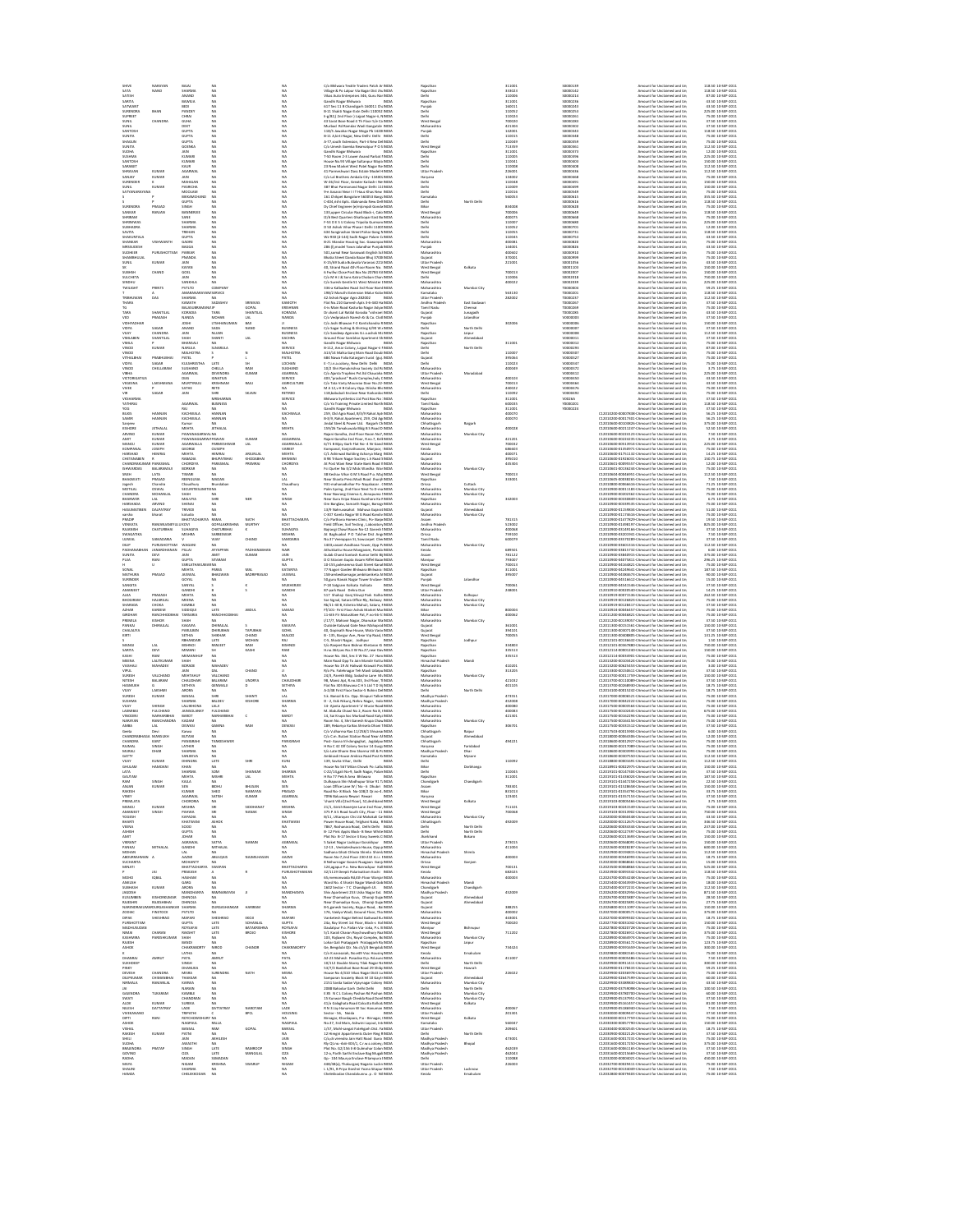| GIRISHBHA<br>RAJESH<br>VASUDEV                        | <b>HARITVANDAS</b><br><b>STARAM</b>                             | PATEL<br>KAKAR<br>DANGW                                                                            | NA                                     |                         | NA                                                   | 41. Prabhu Krupa Soc. Ranjo AhmedalNDIA                                                                                                                                                                                                                                                                                              | Guiarat<br>.<br>Gujarat<br>Uttar Pradesh                                    | Ahmedaha<br>Ahmedabad<br>Lucknow<br>Lucknow |                            | C12033200-00051599-0Amount for Unclaimed and Un                                                                                                                                                                                                                                                           | 150.00 10-SEP-2011                                                                                        |
|-------------------------------------------------------|-----------------------------------------------------------------|----------------------------------------------------------------------------------------------------|----------------------------------------|-------------------------|------------------------------------------------------|--------------------------------------------------------------------------------------------------------------------------------------------------------------------------------------------------------------------------------------------------------------------------------------------------------------------------------------|-----------------------------------------------------------------------------|---------------------------------------------|----------------------------|-----------------------------------------------------------------------------------------------------------------------------------------------------------------------------------------------------------------------------------------------------------------------------------------------------------|-----------------------------------------------------------------------------------------------------------|
| PARKASH                                               | SITARAM                                                         | KAKAR                                                                                              | NA<br>NA<br>NA                         |                         | NA<br>NA<br>NA                                       | 10-a Nidhivan Apts Brijwasi Estate B/INDM<br>5 Sriniwas Apt Opp Red Rose RestauraNDIA                                                                                                                                                                                                                                                | Gujarat                                                                     | Ahmedaba                                    |                            | C12033200-00054631-0Amount for Unclaimed and Un<br>C12033200-00054631-0Amount for Unclaimed and Un<br>C12033200-00307220-0Amount for Unclaimed and Un                                                                                                                                                     | 139.50 10:5EP-2011<br>300.00 10:5EP-2011<br>300.00 10:5EP-2011<br>150.00 10-SEP-2011                      |
| PARUL<br>SAMIR<br>SANJULATA                           | ANIL<br>NIKUNJ<br>SURESH                                        | KUMAR<br>DEY<br><b>JAISWAL</b>                                                                     | NA<br>NIKUNJ<br><b>BAMKISHOR</b>       | BIHARI                  | NA<br>DEY                                            | Vishnu Sakharam Pawshe Chawl SantINDIA                                                                                                                                                                                                                                                                                               | Gujarat<br>Maharashtra<br>Maharashtra                                       | Ahmedabad                                   | 421306                     | C12033200-00511845-0Amount for Unclaimed and Un<br>C12033200-00881796-0Amount for Unclaimed and Un<br>C12033200-01125064-0Amount for Unclaimed and Un                                                                                                                                                     | 75.00 10-SEP-2011<br>375.00 10-SEP-2011                                                                   |
| CHETANABEN<br>MOHD                                    | <br>IAVED                                                       | BARADU                                                                                             | MVINDRABH                              |                         | NA<br>NA<br>QURESH                                   | 81/2225 Kannamwar Nagar No 2 VikiNDIA<br>8 98 Trikam Nagar 1 Lambe HarumarNDIA<br>4 Tandel Street X Lane Mariam Bai BuNDIA                                                                                                                                                                                                           | .<br>Gujarat<br>Maharashtra                                                 |                                             | 400083<br>395010<br>40009  |                                                                                                                                                                                                                                                                                                           | 300.00 10-SEP-2011<br>217.50 10-SEP-2011                                                                  |
| GOUTAM                                                |                                                                 | saha<br>VPRASA                                                                                     | JAGADISH<br>WAGESWAI                   | CHANDR                  | SAHA<br>CHAKKA                                       | 400/1 A Prince Anowar Shah Road KdNDIA<br>D No 35/3/69 (22f) C R P Quatress OrINDIA                                                                                                                                                                                                                                                  | West Bengal<br>Andhra Prade                                                 |                                             | 700045                     | C12033200-01135811-0Amount for Unclaimed and Unit<br>C12033200-01135811-0Amount for Unclaimed and Unit<br>C12033200-02102519-0Amount for Unclaimed and Unit<br>C12033200-03158781-0Amount for Unclaimed and Unit                                                                                          | 37.50 10-SEP-2011<br>262.50 10-SEP-2011                                                                   |
| MATADIN                                               |                                                                 | GALISHA<br>AGARWA                                                                                  | ABBU<br>MANNA                          | LAL.                    | PARACAL<br>NATHANI                                   | 21-54-36 Ram Chandraiah Colony WeNDIA<br>Sin Munna Lal Nathani Want No. 9 SINDIA                                                                                                                                                                                                                                                     | Andhra Pradesh<br>Uttar Pradesh                                             |                                             | 523002<br>500015<br>274406 | C12033200-03545438-0Amount for Unclaimed and Un<br>C12033200-03957221-0Amount for Unclaimed and Un                                                                                                                                                                                                        | 375.00 10-SEP-2011<br>75.00 10-SEP-2011                                                                   |
| LALIBHA<br>AAMOO                                      | NARAYANBHA                                                      | PATEL<br>DHOPLE                                                                                    | NA.<br>ANANT                           |                         | <b>NA</b><br>DHOPLE                                  | 8/h Deep Provision Stores 8/h S T StalNDM<br>C-10 Gurupushymrut Chs Vidyalaya MNDIA                                                                                                                                                                                                                                                  | Suianat<br>.<br>Maharashtra                                                 | Ahmedaha                                    | 400081                     | C12033200-04090784-0Amount for Unclaimed and Un                                                                                                                                                                                                                                                           | 150.10-99-2011<br>750.00 10-SEP-2011                                                                      |
| PALLAVIBER<br>KINT                                    | ANANT<br>JANAKIGUMAR<br><b>SARIBHA</b>                          | OZA<br>RANPARIYA                                                                                   | NA<br>HARIBHA                          |                         | NA<br>NA                                             | .<br>Raghuvir Ternament Huriyana Plot NINDIA<br>348 Shantiniketan Residency Nr AalapNDIA                                                                                                                                                                                                                                             | Gujarat<br>Gujarat                                                          |                                             | 360005                     | C12033200-04110816-0Amount for Unclaimed and Unit<br>C12033200-04110816-0Amount for Unclaimed and Unit<br>C12033200-04989160-0Amount for Unclaimed and Unit                                                                                                                                               | 1.50 10-SEP-2011<br>37.50 10-SEP-2011                                                                     |
| LALIT<br>PRASHANT                                     | MOHAN<br>SHANKAR                                                | KHOSLA<br>SHEWALE                                                                                  | NA                                     |                         | NA                                                   | E 35 Sec 9 New Vijay Nagar GhaziabalNDIA                                                                                                                                                                                                                                                                                             | <b>Uttar Pradesh</b><br>Maharashtra                                         |                                             | 201009<br>422008           | C12033200-05207651-0Amount for Unclaimed and Un<br>C12033200-05316342-0Amount for Unclaimed and Un                                                                                                                                                                                                        | 75.00 10-SEP-2011<br>15.00 10-SEP-2011                                                                    |
| <b>BISHNU</b><br>VIDHAREN                             | GANDALAI                                                        | <b>AGARWAI</b><br>MODE                                                                             | NA<br>NA<br>NA.                        |                         | NA<br>NA                                             | N 53-s-e/4/18/6 Uttern Nagar Nr SharNDIA<br>100 Bireshwar Banerjee St Hind MotolNDIA<br>Aminvas Tarpoj At And Post Gozaria INDIA                                                                                                                                                                                                     | Mentos<br>West Bengal<br>Gujarat                                            |                                             | 712232                     | C12033200-05788857-0Amount for Unclaimed and Un<br>C12033200-06353192-0Amount for Unclaimed and Un                                                                                                                                                                                                        | 750.00 10-SEP-2011<br>24.75 10-SEP-2011                                                                   |
| SAGAR<br>HARENDRA                                     | jagdish<br>Shashikan'                                           | LITWAL<br>GUSANI                                                                                   | <b>JAGDISH</b><br>SHASHIKAN            | <b>BABULAL</b>          | ian<br>NA<br>UTWAL<br>NA                             | Sarafa Bazaar Mahavir Path Manmad INDIA<br>61 Digvijay Plot Jamnagar - INDIA                                                                                                                                                                                                                                                         | Maharashtra<br>Gujarat                                                      |                                             | 42310<br>361001            | C12033300-00202672-0Amount for Unclaimed and Un<br>C12033300-00232644-0Amount for Unclaimed and Un                                                                                                                                                                                                        | 6.75 10-SEP-2011<br>75.00 10-SEP-2011                                                                     |
| KANTILAL<br>RAMESH                                    | <b>BHALABHAI</b><br>LAXMINARAYAN                                | PARMAR<br><b>GUPTA</b>                                                                             | <b>BHALABHAI</b><br>LAXMINARAYAN       | <b>RAMKISHORS</b>       | PARMAI<br><b>GUPTA</b>                               | State Bank Of India Bhai Pratap CircleINDIA<br>110 Naik Bldg 1 St Floor Lohar Aali SINDIA                                                                                                                                                                                                                                            | Gujarat<br>Maharashtra                                                      |                                             | 370201<br>400601           | C12033300-00247101-0Amount for Unclaimed and Un<br>C12033500-00225962-0Amount for Unclaimed and Un                                                                                                                                                                                                        | 150.00 10-SEP-2011<br>75.00 10-SEP-2011                                                                   |
| KHW.<br><b>ITLAL</b>                                  | <b>BAJ</b>                                                      | SHARMA                                                                                             | NA                                     |                         | NA                                                   | 41 43 1st Floor New Market Sikaria CINDIA                                                                                                                                                                                                                                                                                            | Raiasthan                                                                   |                                             | 332301                     | C12033500-00395854-0Amount for Unclaimed and Un                                                                                                                                                                                                                                                           | 150.00 10-SEP-2011                                                                                        |
| pev                                                   | PYAN                                                            | SINGH<br>BERA<br>JAISWAL                                                                           | NA<br>JHARDESUR<br>CHANDRAMA           |                         | NA<br>BERA<br>PRASAD                                 | VII Gorabal Po Bs City Local Qr 1252 INDIA<br>103 Fatehpur Beri Village Fatehpur BeNDIA<br>103 Fatehpur Beri Village Fatehpur BeNDIA<br>1047/226 Ramapura Varanasi VaranasiNDIA                                                                                                                                                      | :<br>Jharkhand<br>Uttar Pradesh                                             |                                             | 110074<br>221001           | C12033500-00807539-0Amount for Unclaimed and Unit<br>C12033500-00807539-0Amount for Unclaimed and Unit<br>C12033505-00131934-0Amount for Unclaimed and Unit                                                                                                                                               | 75.00 10-SEP-2011<br>90.00 10-SEP-2011<br>75.00 10-SEP-2011                                               |
| MADAN<br>PANKAJ                                       | LAL<br>PASHVIR                                                  | <b>BHADADA</b><br>SHAH                                                                             | NA<br>NA                               |                         | NA<br>NA                                             | House No. 80ka4 Bhabiya Ka MohallaNDIA<br>212/14, Sitaram Bhuvan Opp. Sion HdNDIA                                                                                                                                                                                                                                                    | West Bengal<br>Maharashtra                                                  | Mumbai City                                 | 700013                     | C12034100-00002001-0Amount for Unclaimed and Un<br>C12034100-00005342-0Amount for Unclaimed and Un                                                                                                                                                                                                        | 114.00 10-SEP-2011<br>118.50 10-SEP-2011                                                                  |
| PHYMAX<br>ramaswaap<br>Shashi                         | TRADERS                                                         | PVTLTD                                                                                             | NA<br>NA<br>NA                         |                         | NA                                                   | 24 brabouren Road 2nd Floor Kolkat/NDIA                                                                                                                                                                                                                                                                                              | West Bengal                                                                 | Kolkata<br>Chenna<br>Kolkata                |                            | C12034100-0033552-04mount for Unclaimed and Un                                                                                                                                                                                                                                                            | 43.50 10-SEP-2011<br>1.50 10-SEP-2011<br>11.25 10-SEP-2011                                                |
| NARENDRA                                              |                                                                 | <b>JAJN</b><br>SIROHIA<br>SARAF                                                                    | BABULA                                 |                         | NA<br>NA<br>SINDHA<br>NA                             | 2011<br>2013, Kamatchiamman Koll Street, BhiNDIA<br>21 Bysack Street - Kolkata West BengiNDIA<br>21 Bysack Street - Kolkata West BengiNDIA<br>3, Rameshwar Malia 1sy Byelane GanJNDIA                                                                                                                                                | Tamil Nadu<br>West Bengal<br>West Bengal<br>West Bengal                     |                                             | 700073                     | C12034400-00297691-0Amount for Unclaimed and United States (212034400-00297691-0Amount for Unclaimed and United States (212034500-00262452-0Amount for Unclaimed and United States (212034500-00262452-0Amount for Unclaimed a                                                                            | 75.00 10-SEP-2011<br>375.00 10-SEP-2011                                                                   |
| BINIT<br>GOUTAM                                       |                                                                 | DAS                                                                                                | NA<br>NA                               |                         | NA                                                   | 1/a. Gobinda Paul Lane. Kolkata WbINDIA                                                                                                                                                                                                                                                                                              | West Bengal                                                                 | Kolkata                                     |                            | C12034500-00517152-0Amount for Unclaimed and Un                                                                                                                                                                                                                                                           | 37.50 10-SEP-2011                                                                                         |
| KRISHNA<br>SYSTEMATO                                  | SHARES                                                          | duna<br><b>ANDSTOCKS</b>                                                                           | APURBA<br>NA                           |                         | GUHA<br><b>NA</b>                                    | Devpally Ichapur, Po- Ichapur NawabyNDIA<br>J K Somani Building, Ii Floor, British HINDIA                                                                                                                                                                                                                                            | West Bengal<br>Maharashtra                                                  |                                             | 743144<br>400023           | C12034500-00631229-0Amount for Unclaimed and Un<br>C12034600.0000029.04mount for Unclaimed and Un                                                                                                                                                                                                         | 15.00 10-SEP-2011<br>25.00.10.9EP.2011                                                                    |
| JUJAS                                                 | SINGH<br>SECURITIES                                             | UPADHYAY<br>CHABRA<br>PLTD                                                                         | AMRI                                   | SINGH                   | NA<br>CHABRA<br>NA                                   | 4-34, Jain Temple, Opp. Subhas NagaINDIA                                                                                                                                                                                                                                                                                             | Rajasthan<br>Delhi                                                          |                                             | 311001<br>110001           | C12034600-00120861-0Amount for Unclaimed and Unit<br>C12034600-00120861-0Amount for Unclaimed and Unit<br>C12034600-00144815-0Amount for Unclaimed and Unit                                                                                                                                               | 75.00 10-SEP-2011<br>474.00 10-SEP-2011<br>750.00 10-SEP-2011                                             |
| PUG<br>PUG                                            | <b>STOCK</b>                                                    | BROKERSPVTLTD NA<br>ASRINIVASARAJA ALAGAR                                                          | NA                                     |                         | NA<br><b>RAJA</b>                                    | 803 - 804 Arunachal Building 19 BaralNDIA                                                                                                                                                                                                                                                                                            | Delhi<br>Tamil Nadu                                                         |                                             | 110001<br>626117           | C12034700-00003111-0Amount for Unclaimed and Un<br>C12035000-00426904-0Amount for Unclaimed and Un                                                                                                                                                                                                        | 375.75 10-SEP-2011<br>43.50 10-SEP-2011                                                                   |
| MANJU<br>GOPALBHA                                     |                                                                 | PODDAR<br>PATTANI                                                                                  | NA<br><b>NARANISHA</b>                 |                         | <b>NA</b><br>NA                                      | .<br>180 - B - Vivekananda Street, T.p MilNDIA<br>Kali Mandir Road Burdwan CompouniNDIA                                                                                                                                                                                                                                              | Himachal Pradesh<br>Gujarat                                                 | Mandi                                       | 361347                     | C12035000-00852436-0Amount for Unclaimed and Un                                                                                                                                                                                                                                                           | 225.00 10-SEP-2011<br>75.00 10-SEP-2011                                                                   |
| REDDIVAR<br><b>VISHAKHA</b>                           |                                                                 | SPOORTH<br>GADGOLI                                                                                 | NA<br>VASANT                           | RANGANATH               | NA<br>BUCHAKÉ                                        | An Honor Hotel service Composition<br>Pro 152 Sharthi Nilostan Colony MahNDIA<br>6/2 Shree Vivekanand Soc GurumandINDIA                                                                                                                                                                                                              | Andhra Pradest<br>Maharashtra                                               | East Godava                                 | 421201                     | C12035100-00312236-0Amount for Unclaimed and Unit<br>C12035200-00312236-0Amount for Unclaimed and Unit<br>C12035200-00381779-0Amount for Unclaimed and Unit                                                                                                                                               | 750.00 10-SEP-2011<br>7.50 10-SEP-2011                                                                    |
| MOHD<br>KHADER                                        | IMRAN                                                           | ANSARI<br>SYED                                                                                     | MOHD<br>NA                             | KARMUDDIN               | ANSARI<br>NA.                                        | Shop No 4 Ground Fir Murlidhar Tem/NDIA<br>8 2 44/b Teachers Colony Beside MeeNDIA                                                                                                                                                                                                                                                   | Maharashtra<br>West Bengal                                                  |                                             | 400016<br>700013           | C12036000-00389266-0Amount for Unclaimed and Un<br>C12036000-00609984-0Amount for Unclaimed and Un                                                                                                                                                                                                        | 795.00 10-SEP-2011<br>112.50 10-SEP-2011                                                                  |
| RAJESH<br><b>SHARA</b>                                | KUMAR<br>KUMA                                                   | PANDEY<br><b>GUPTA</b>                                                                             | SURVA                                  | MANI<br>KLIMAR          | PANDEY<br>GUPTA<br>RETHNAM                           | 199 Manakahri Gram Manakahri TehrNDIA                                                                                                                                                                                                                                                                                                | Madhya Pradesh                                                              |                                             | 485111<br>110092<br>600024 | C12036000-00595587-0Amount for Unclaimed and Un                                                                                                                                                                                                                                                           | 37.50 10-SEP-2011                                                                                         |
| <b>TIAYAR</b><br>KAMLESH                              |                                                                 | GATTAN                                                                                             | SURESH<br>SRINIVASAN<br>ASHOK          | KUMAF                   | GATTANI                                              | Plot No 85 Flat No 43 F/FTriloire AdiNDIA<br>No 7/51 Sivan Koll South Street PowerNDIA<br>505 Gali Churi Wali Mendu Gate HatiNDIA                                                                                                                                                                                                    | .<br>Tamil Nadu<br><b>Uttar Pradesi</b>                                     |                                             | 204101                     | C12036000-01080739-0Amount for Unclaimed and Unit<br>C12036000-01080739-0Amount for Unclaimed and Unit<br>C12036000-01325247-0Amount for Unclaimed and Unit                                                                                                                                               | 26.25 10-SEP-2011<br>15.00 10-SEP-2011<br>75.00 10-SEP-2011                                               |
| AMARIT<br>PAPPU                                       |                                                                 | SINGH<br>SINGH                                                                                     | ANCHAL<br>NA                           |                         | SINGH<br>NA                                          | Village Darsopur Post Thragarh Teh PJNDIA<br>Rani Chandra Vati Kothi Adampur BhINDIA                                                                                                                                                                                                                                                 | Punjab<br><b>Bihar</b>                                                      | Bhagalpu                                    | 143534                     | C12038000-00055847-0Amount for Unclaimed and Un<br>C12038400-00032931-0Amount for Unclaimed and Un                                                                                                                                                                                                        | 75.00 10-SEP-2011<br>75.00 10-SEP-2011                                                                    |
| <b>BRAJESHWAR</b><br>JHARNA<br>SATISH                 |                                                                 | SAHAY<br>PAL<br>GOVILA                                                                             | <b>NA</b><br>GOUR<br>NA                | BARAN                   | NA                                                   | 8-140 Police Colony Anisahad Patria RNDIA                                                                                                                                                                                                                                                                                            | <b>Sihan</b>                                                                | Patna                                       | 722101                     | C12038400-00044907-0Amount for Unclaimed and Un                                                                                                                                                                                                                                                           | 120.00.10/99-2011<br>75.00 10-SEP-2011                                                                    |
| KUMAR                                                 | <b>CHANDR</b><br>RISHI<br>DAMOOH                                | ŖАJ                                                                                                | NA                                     |                         | PAL<br>NA<br>NA<br>MESHRAM                           | u-vorum bunung membalikan WelNDIA<br>401 Shees Shyam Complex Samad RolNDIA<br>74a, Karunamoyee Appartment KaruriNDIA<br>At-mahajanwadi Post-wanadongri Ta-INDIA<br>At-mahajanwadi Post-wanadongri Ta-INDIA                                                                                                                           | umum<br>Uttar Pradesh<br>West Bengal<br>Mehmodsto                           | Aligarh<br>Kolkata                          |                            | C12038400-00097814-0Amount for Unclaimed and United States (21038400-00097814-0Amount for Unclaimed and United States (21038400-01000706-0Amount for Unclaimed and United States (20138400-010203555-0Amount for Unclaimed and                                                                            | 87.00 10-SEP-2011<br>82.50 10-SEP-2011                                                                    |
| MILIND<br>ALUGUPALLI                                  | SATYA<br>VENKATA                                                | MESHRAM<br>LAKSHMI<br><b>BAMANA</b>                                                                | DAMODHA<br>SURYA<br><b>HANUMAREDOY</b> | ATAMARAM<br>NARAYANA    | MURTHY                                               | H No-8-4-548/3, Plot No-104 Ema GarNDIA                                                                                                                                                                                                                                                                                              | Maharashtra<br>Andhra Pradesh<br>Andhra Pradesh                             |                                             | 440024<br>500018<br>508206 | C12038400-01232071-0Amount for Unclaimed and Un<br>C12039100-00047052-0Amount for Unclaimed and Un                                                                                                                                                                                                        | 59.25 10-SEP-2011<br>56.25 10-SEP-2011                                                                    |
| LAHERCHAND<br>KAILASH                                 | <b>CIMAR</b>                                                    | GALA                                                                                               | DUNGARSH                               |                         | NA<br>NA                                             | rı no-ə 4-2-say, 2, 2101 No-ave armı Gamericinin Hitle, Hitle, 2011, Pooja Nagar, 5-a, Cabin Cross Rohiblik, 217<br>101, Pooja Nagar, 5-a, Cabin Cross Rohiblik, 217 Govinlappa Naize, 5-a, Cabin Cross Rohiblik,<br>177 Govinlappa                                                                                                  | Maharashtra<br>.<br>Tamil Nadu                                              |                                             | 401105                     | C12039500-00012528-0Amount for Unclaimed and Un                                                                                                                                                                                                                                                           | 150.00 10-SEP-2011<br>118.50 10-SEP-2011                                                                  |
| MAHESH<br>MOHAN                                       | JÉSARAM<br>LALIT                                                | .<br>Gambhir<br><b>GUPTA</b>                                                                       | NA<br>NA                               |                         | NA<br>NA<br>NA                                       |                                                                                                                                                                                                                                                                                                                                      | Andhra Pradesi<br>Uttar Pradesh                                             | Chennai<br>Krishna<br>Moradabad             |                            | C12039700-00001972-0Amount for Unclaimed and Unit<br>C12039700-00001972-0Amount for Unclaimed and Unit<br>C12041500-000053088-0Amount for Unclaimed and Unit                                                                                                                                              | 75.00 10-SEP-2011<br>75.00 10-SEP-2011                                                                    |
| BEENU<br>RAISHRIBEN                                   | <b>BAMSHANKAF</b>                                               | MEHROTRA<br><b>AMRAV</b>                                                                           | NA<br>NA                               |                         | NA<br>NA                                             | Moh. Ganesh Mandi Chowk MoradaBNDIA                                                                                                                                                                                                                                                                                                  | <b>Himachal Pradesh</b><br>Gujarat                                          | Mandi<br>Ahmedabad                          |                            | C12041800-00008053-0Amount for Unclaimed and Un<br>C12042000-00053567-0Amount for Unclaimed and Un                                                                                                                                                                                                        | 7.50 10-SEP-2011<br>37.50 10-SEP-2011                                                                     |
| PIYUSHKUMAR<br>ARPITA                                 | CHANDUBHAI                                                      | PATEL<br><b>CHORAN</b>                                                                             | CHANDUBHA                              | GORDHANDAS<br>KUMAR     | PATEL<br>CHORARI                                     | A-73, Hariji Park Soc., Part A.b.c, vastifNDIA<br>16, Jay Appt, Opp. Madhuvan- CompilNDIA<br>493/3/b, G. T. Road (s) Howrah MDIA                                                                                                                                                                                                     | Guiaran<br>West Bengal                                                      |                                             | 382350<br>711102           | C12042200/00004992/Mensure for Unclaimed and Un<br>C12043200-00030565-0Amount for Unclaimed and Un                                                                                                                                                                                                        | 187.50 10-SEP-2011<br>74.25 10-SEP-2011                                                                   |
| PRAVIN                                                | SHIVAJ                                                          | BHAGAVATSÉI<br>BHOSALE                                                                             | NA<br>SHIVAI                           | DHASARAC                | NA<br>BHOSALE                                        | No - 1, 2nd Cross Swimming Pool ExtrNDIA<br>Sr No 47/26, Auraneshwar Nagar, TavNDIA                                                                                                                                                                                                                                                  | Kamataka<br>Maharashtra                                                     | Bangalore Urbar                             | 411005                     | C12044500-00078700-0Amount for Unclaimed and Un<br>C12044700-00090834-0Amount for Unclaimed and Un                                                                                                                                                                                                        | 43.50 10-SEP-2011<br>75.00 10-SEP-2011                                                                    |
| CHIRANJIB                                             |                                                                 | NAMASIVAYAM<br>MITRA                                                                               | SUBRAMANIAN<br><b>SUICUMAR</b>         |                         | NA<br>MITRA                                          | No 4 8 5, Melur Road, Sivagangai NDIA<br>C/o Maya Chakraborty Gol Bagan PatiNDIA                                                                                                                                                                                                                                                     | <b>Tamil Nadu</b><br>West Bengal                                            |                                             | 623560<br>736101           | C12044700-00340078-0Amount for Unclaimed and Un<br>C12044700-00539281-0Amount for Unclaimed and Un                                                                                                                                                                                                        | 1.50 10-SEP-2011<br>75.00 10-SEP-2011                                                                     |
| SATISH<br><b>DHAVA</b>                                | AVENDRA                                                         | <b>BAHETI</b>                                                                                      | KANTILAL                               |                         | <b>BAHETI</b>                                        | 438, Bhatto Ka Rasta, Tripolia Bazar, JINDIA                                                                                                                                                                                                                                                                                         | Raiastha                                                                    |                                             | 302001                     | C12044700-00527361-0Amount for Unclaimed and Un                                                                                                                                                                                                                                                           | 37.50 10-SEP-2011                                                                                         |
| <b>KALPANABEN</b><br>SHREE                            | AYENDRA<br><b>RAM</b>                                           | SHAKYA                                                                                             | NA<br>NA<br>KUBER                      |                         | NA<br>NA<br>SINGH                                    | Mau, anusto ka hassa, myössä uusa, amerok<br>Vrundavan Society Street 3 Nr Rupali INDIA<br>Tv-3 3brd Af Chandigarh MDIA                                                                                                                                                                                                              | Punjab                                                                      |                                             | 160003                     | C12044700-00740753-0Amount for Unclaimed and Unit<br>C12044700-00740753-0Amount for Unclaimed and Unit<br>C12044700-00871301-0Amount for Unclaimed and Unit                                                                                                                                               | 3.75 10-SEP-2011<br>3.75 10-SEP-2011<br>60.00 10-SEP-2011                                                 |
| NAMITA<br>JAYENDRABHAI                                | MAHESH<br>CHATRABHUL                                            | MIA<br>PARKH                                                                                       | MAHESH<br>NA                           | ×                       | <b>JAIN</b><br>NA                                    | 301, Paras Apartment, Pratna Samaj INDIA<br>Vrundavan, street No,3 Gokul Near RuNDIA                                                                                                                                                                                                                                                 | Maharashtra<br>Gujarat                                                      | Ahmedabad                                   | 400052                     | C12044700-01262508-0Amount for Unclaimed and Un<br>C12044700-01434043-0Amount for Unclaimed and Un                                                                                                                                                                                                        | 448.50 10-SEP-2011<br>3.75 10-SEP-2011                                                                    |
| <b>JAYESHKUMAR</b><br>MOHD<br>RAJESP                  | <b>VRAILAL</b><br>AAMIR<br>KUMAA                                | LAKHAN<br>HAKÉÉMU<br>THAKUR                                                                        | VRAILAL                                | KANJIBHA                | LAKHAN                                               | 57, Yogeshwe Park, V-1, Pune Village INDIA<br>3 Kap: Kaneri Near Azad Maidan, BhinNDIA<br>Sadhna Suman, C/o S. K. Singh, ShanaNDIA                                                                                                                                                                                                   | Guianat<br>Sigmin<br>Maharashtri<br>Jharkhand                               | Mumbai City<br>Dhanbad                      | 394211                     | C12044700-01488864-04mount for Unclaimed and Un                                                                                                                                                                                                                                                           | 25.00.10.993.2011<br>18.75 10-SEP-2011<br>18.75 10-SEP-2011                                               |
| PANKAJ                                                |                                                                 | MEHTA                                                                                              | NA<br>NA                               |                         | NA<br>NA<br>NA<br>NA                                 | Civil Hospital, - - Khachraud Madhya RNDIA<br>No 10 Syno22 Jaishree 8th Main Han(NDIA                                                                                                                                                                                                                                                | Madhya Pra                                                                  | <b>Bhopal</b>                               |                            | C12044700-01908845-0Amount for Unclaimed and Unit<br>C12044700-01908845-0Amount for Unclaimed and Unit<br>C12044700-02354546-0Amount for Unclaimed and Unit<br>C12044700-02565970-0Amount for Unclaimed and Unit                                                                                          | 37.50 10-SEP-2011<br>56.25 10-SEP-2011                                                                    |
| VINAY<br>PRASHANT                                     | v                                                               | GOPINATH<br>DESAI                                                                                  | NA                                     |                         | NA                                                   | Sno 16 Gondhale Nagar Pune HodapsINDIA                                                                                                                                                                                                                                                                                               | Kamataka<br>Maharashtra                                                     | Bangalore Urban<br>Mumbai City              |                            | C12044700-03668897-0Amount for Unclaimed and Un                                                                                                                                                                                                                                                           | 6.00 10-SEP-2011                                                                                          |
| KARAMBEER<br>VANSHAJ                                  | PRAVER                                                          | SINGHAL                                                                                            | <b>ISHWAN</b><br>VINCO                 | KUMAR                   | SINGH<br>SINGHA                                      | V P O Wazirabad Gurgaon NDIA<br>1108 Raj Manor Bldg Mamlatdarwadi NDIA                                                                                                                                                                                                                                                               | Haryana<br>Maharashtra                                                      |                                             | 122001<br>400064<br>some   | C12044700-03905524-0Amount for Unclaimed and Un<br>C12044700-03919915-0Amount for Unclaimed and Un                                                                                                                                                                                                        | 22.50 10-SEP-2011<br>225.75 10-SEP-2011                                                                   |
| SANGEETA                                              | VUAY                                                            | KUMAR<br>CHAVAN                                                                                    | UTTAM                                  | SARJERAZ                | JADHAV<br>AGA/EWAL                                   | 1200 higher lang members wearhouse<br>74/1 Ramaiyengar Road V V Puram BNDIA<br>8-29/202 Plaza Vihar Chs Lt Santi ParlNDIA<br>Post-belda Dist-midnapur Midnapur INDIA                                                                                                                                                                 | Kamataka<br>Maharashtra<br>West Bengal                                      |                                             | 40110                      | C12044700-03933503-0Amount for Unclaimed and Unit<br>C12044700-03933503-0Amount for Unclaimed and Unit<br>C12044700-04162482-0Amount for Unclaimed and Unit                                                                                                                                               | 5.25 10-SEP-2011<br>3.00 10-SEP-2011<br>1.50 10-SEP-2011                                                  |
| CHANDRABAL<br>SRINIVAS<br>HARIT                       |                                                                 | DEVI<br>KESANA<br>HONIS                                                                            | BASANTA<br>SURENDRA<br>NA              | щ<br>BABU               | KESANA                                               | No 253 Rajarajeswari Nagar Bang 2ndNDIA                                                                                                                                                                                                                                                                                              | Kamataka<br>Delhi                                                           | North Delhi                                 | 721424<br>560098           | C12044700-04803122-0Amount for Unclaimed and Un<br>C12044700-04815290-0Amount for Unclaimed and Un                                                                                                                                                                                                        | 86.25 10-SEP-2011<br>87.75 10-SEP-2011                                                                    |
| MADDY<br>DIVYA                                        | SHALINI                                                         | REDDY<br>KAMDAI                                                                                    | MADDY                                  | SATYANA/MAYANA          | REDDY<br>KAMDA                                       | H No 472 Vpo Pehladpur Banger DeliNDIA<br>16/11/741/d89 Dsnr MoosarambaghINDIA<br>3 Surti Bagan Lane Near Moonlight CINDIA                                                                                                                                                                                                           | Andhra Pradesh<br>West Bengal                                               |                                             | 500036                     | C12044700-04818010-0Amount for Unclaimed and Un                                                                                                                                                                                                                                                           | 10.50 10-SEP-2011<br>75.00 10-SEP-2011                                                                    |
| ANANYA<br>PRADNYA                                     |                                                                 | BHATTACHA<br>SHIMPI                                                                                | KANTI<br>NIRMAI<br><b>SHANTARA</b>     | CHANDIV<br>LALA         | BANERJES<br>SHIMPI                                   | .<br>201 Sankalp Appartment Near SamarINDIA<br>Ss/4/216 Sector 2 Vashi Navi MumbalNDIA                                                                                                                                                                                                                                               | Gujarat<br>Maharashtra                                                      |                                             | 700073<br>361005<br>400706 | C12044700-04849987-0Amount for Unclaimed and Unit<br>C12044700-04849987-0Amount for Unclaimed and Unit<br>C12044700-04902299-0Amount for Unclaimed and Unit                                                                                                                                               | 75.00 10-SEP-2011<br>34.50 10-SEP-2011                                                                    |
| PREMLAL<br>MANASI                                     | RATILAL                                                         | CHAUDHARI<br>KHAN                                                                                  | RATILAL<br>BINOD                       | MANGLU                  | CHAUDHAR<br>RAUT                                     | Rajashree Nagar Po Umalla Tal JhagadNDIA<br>Vill Parul Po Haur P S Panskura MidnaNDIA                                                                                                                                                                                                                                                | Gujarat<br>West Bengal                                                      |                                             | 393120<br>721131           | C12044700-05205913-0Amount for Unclaimed and Un<br>C12044700-05264619-0Amount for Unclaimed and Un                                                                                                                                                                                                        | 10.50 10-SEP-2011<br>37.50 10-SEP-2011                                                                    |
| FARUK                                                 | YUNUSBHA<br>DENESH                                              | HAMINANI                                                                                           | <b>YUNUSBHA</b><br>NA<br>VADILAL       | MOHMEDBHA               | HAMIRANI<br>NA<br>SONI                               | 514-b-2 Sisuvihar Road Sisuvihar BhaINDIA                                                                                                                                                                                                                                                                                            | Guiarat                                                                     |                                             | 364001                     | C12044700-05338281-0Amount for Unclaimed and Un                                                                                                                                                                                                                                                           | 675.00 10-SEP-2011                                                                                        |
|                                                       |                                                                 |                                                                                                    |                                        | MAGANLA                 |                                                      |                                                                                                                                                                                                                                                                                                                                      |                                                                             |                                             |                            |                                                                                                                                                                                                                                                                                                           |                                                                                                           |
| .<br>Dipak                                            |                                                                 |                                                                                                    |                                        |                         |                                                      |                                                                                                                                                                                                                                                                                                                                      |                                                                             |                                             | 363001                     |                                                                                                                                                                                                                                                                                                           |                                                                                                           |
| RAI<br>RAVISH                                         |                                                                 | KUMAR<br>SONI<br>MÉNON<br>GURURANI                                                                 | NA                                     |                         | NA<br>NA                                             | No 2/134 Perumal Koll Street MathurNDIA<br>Kadia Society Street No 1 B/h Amba DNDIA<br>A-11 Sai Vihar Complex Belavali BadiaNDIA<br>Hno 58 Strt Dugalakhola Town Dugal/NDIA                                                                                                                                                          | Sugaran<br>Tarril Nadu<br>Gujarat<br>Maharashtra<br>Uttarakhand             | Mumbai City<br>Almora                       |                            | C12044700-05412221-0Amount for Unclaimed and Unit<br>C12044700-05412221-0Amount for Unclaimed and Unit<br>C12044700-05559048-0Amount for Unclaimed and Uni<br>C12044700-05677370-0Amount for Unclaimed and Un                                                                                             | 22.50 10:5EP-2011<br>22.50 10:5EP-2011<br>397.50 10:5EP-2011<br>75.00 10-SEP-2011                         |
| DAVID<br><b>ANAMIKA</b>                               | MAHADEC                                                         | RAHANGDALE<br>ARYA                                                                                 | NA<br>NA<br>NA                         |                         | NA<br>NA                                             | Vijay Enclave 9th Main No 57/37 7th INDIA                                                                                                                                                                                                                                                                                            | Kamataka<br>Rajasthan                                                       | <b>Bangalore Urban</b><br>Jaipur            |                            | C12044700-05836261-0Amount for Unclaimed and Un<br>C12044700-05928971-0Amount for Unclaimed and Un                                                                                                                                                                                                        | 37.50 10-SEP-2011<br>1.50 10-SEP-2011                                                                     |
| <b>AICON</b>                                          | GLOBAT                                                          |                                                                                                    |                                        |                         |                                                      |                                                                                                                                                                                                                                                                                                                                      | Maharashtri<br>Maharashtri                                                  |                                             | 400016                     |                                                                                                                                                                                                                                                                                                           | 96.75 10-SEP-2011<br>75.00 10-SEP-2011                                                                    |
| BMA<br>BMA<br>JAMUNA                                  | WEALTH<br>WEALTH                                                | WANGANKAR MAHADEO<br>SERVICESLIMITED NA<br>CREATOISPVTLTD NA<br>CREATOISPVTLTD NA<br><b>BISWAS</b> | NA                                     |                         | WA<br>NA<br>NA<br>NA<br>NA                           | <b>Vigny Encirculus University Conservation State State State State State State State State State State State State State State State State State State State State State State State State State State State State State State </b><br>386/27, Nilachal Birati Kolkata West INDIA                                                   | West Bengal<br>West Bengal<br>West Bengal                                   | Kolkata<br>Kolkata<br>Kolkata               |                            | C12044700-06117366-0Amount for Unclaimed and United States (21044700-06117366-0Amount for Unclaimed and United States (21045700-000203116-0Amount for Unclaimed and United States (21046300-00023115-0Amount for Unclaimed and<br>C12046300-00193896-0Amount for Unclaimed and Un                         | 1608.00 10-SEP-2011<br>216.75 10-SEP-2011<br>7.50 10-SEP-2011                                             |
| ATANU<br>NIUM                                         |                                                                 | MAITY<br>MANNA                                                                                     | <b>ASWINI</b><br>NA                    | xx                      | MAITY<br><b>NA</b>                                   | 39b gobinda Bose Lane Kolkata INDIA<br>oo-santoshour Ps-bauria HowrahlNDM                                                                                                                                                                                                                                                            | West Bengal<br>West Bengal                                                  | Howrah                                      | 700025                     | C12046300-00575781-0Amount for Unclaimed and Un<br>C12046300-00644593-0Amount for Unclaimed and Un                                                                                                                                                                                                        | 112.50 10-SEP-2011<br>75.00 10-SEP-2011                                                                   |
| <b>BRAJES!</b>                                        | PRASAD<br>AHMED                                                 | SINHA<br>MANSUR                                                                                    | NA<br>NA                               |                         |                                                      |                                                                                                                                                                                                                                                                                                                                      | Maharasl<br>Andhra Prades                                                   | .<br>Mumbai City<br>East God                |                            |                                                                                                                                                                                                                                                                                                           | 66.75 10-SEP-2011                                                                                         |
| NAHID<br>CHIMANLAL<br>MANJULABEN                      | TRIBHOVANDAS<br>CHIMANLAL                                       | PATE<br>PATEL                                                                                      | TRIBHOVANDAS<br>CHMANLAL               |                         | NA<br>NA<br>PATEL<br>PATEL                           | -<br>Gf 1 Raghukul Appt 41 Karve Nagar WNDIA<br>Flat 104 Golden Homes Mch 9-3-229/NDIA<br>Patel Building, At&post&ta- Unjha, DiNDIA<br>Patel Building, At&post&ta- Unjha, DiINDIA                                                                                                                                                    | Gujarat<br>Gujarat                                                          |                                             | 384170<br>384170           | C12047200-00126885-0Amount for Unclaimed and Unit<br>C12047200-00126885-0Amount for Unclaimed and Unit<br>C12047200-00111227-0Amount for Unclaimed and Unit<br>C12047800-00052330-0Amount for Unclaimed and Un                                                                                            | 150.00 10-SEP-2011<br>262.50 10-SEP-2011<br>150.00 10-SEP-2011                                            |
| JAGRUTIBEN                                            | <b>INJENDRAKUMAR PATEL</b><br>RAIFNDRAKLIMAR DURCASHANKER RAVAL |                                                                                                    | <b>BAJENDRAKUMAR</b><br>DURGASHANKER   |                         | PATEL<br>RAVAL                                       | Jogidas Vithals Pole, Raopura, VadodINDIA<br>43, Mitramandal Society, Dudhrej RoJNDIA                                                                                                                                                                                                                                                | .<br>Gujarat<br>Gujarat                                                     |                                             | 390001<br>363001           | C12048400-00025334-0Amount for Unclaimed and Un<br>C12048400.00081569.04mount for Unclaimed and Un                                                                                                                                                                                                        | 150.00.10/99-2011<br>37.50 10-SEP-2011                                                                    |
| MITRA                                                 |                                                                 | ha.N<br>YÉLLANK                                                                                    | DHALLA                                 | <b>BAN</b>              | <b>BALI</b>                                          | H No-25, C-2 C-Block, Pocket-2, Janah DIA                                                                                                                                                                                                                                                                                            | Delhi                                                                       | East Godava                                 | 110058                     | C12049100-00239631-0Amount for Unclaimed and Un                                                                                                                                                                                                                                                           | 112.50 10-SEP-2011                                                                                        |
| SHANKER<br>BHASKARA<br>SUDHEEP                        | <b>BAO</b>                                                      | TADIKOND.                                                                                          | NA<br>TADII<br>NA                      | SREERAMA                | NA<br>MURTHY                                         | C/o.k.e.s.& Company Kothi Rampsor JNDIA<br>Plot No 125 Road No 3 Doctors ColonINDIA<br>Awverselfti Karani Meenangadi NDM                                                                                                                                                                                                             | Andhra Pradesh<br>Andhra Pradesh<br>Kerala                                  |                                             | 500035<br>673591           | C12051400-00073443-0Amount for Unclaimed and Un<br>C12054500-00052185-0Amount for Unclaimed and Un<br>C12056700-00124681-0Amount for Unclaimed and Un                                                                                                                                                     | 75.00 10-SEP-2011<br>150.00 10-SEP-2011<br>126.00 10-SEP-2011                                             |
| RAGA<br>VINCO                                         | securimes                                                       | <b>ANDFINANCE</b><br>KUMAR                                                                         | VTCNA<br>NA                            |                         | NA<br>NA<br><b>NA</b>                                | Raga Complex Behind Amrit Complex INDIA<br>H No-106 Moholla-chhoti Pahari GulzINDIA                                                                                                                                                                                                                                                  | Madhya Pradesh<br><b>Sihan</b>                                              | Patria                                      | 482002                     | C12056900-00003415-0Amount for Unclaimed and Un<br>C12059400-00001101-0Amount for Unclaimed and Un                                                                                                                                                                                                        | 300.00 10-SEP-2011<br>25.00.10.5E0.2011                                                                   |
| UDAI<br>MANSOOR                                       | PRATAI                                                          |                                                                                                    | NA<br>NA                               |                         |                                                      |                                                                                                                                                                                                                                                                                                                                      | .<br>Uttar Pradesh<br>Uttar Pradesh                                         | Lucknow<br>Azamgari                         |                            |                                                                                                                                                                                                                                                                                                           |                                                                                                           |
| NAROTTAN<br>PHALIMAR<br>DHAMAYANTHI                   | BHARATHI                                                        | Kuwa<br>SINGH<br>ALI<br>DASS<br>PAI<br>GANESAN                                                     | HAROO<br>NA                            |                         | NA<br>NA<br>MALL<br>NA<br>GANESAN                    | Shree Niwas House No 5 10/49 2 C HINDIA<br>105 Shafi Manzil Paharpur Azamgarh INDIA<br>D - 53/14 - A , Piot N. 09 Luxa Road VINDIA<br>W/o. P Janardhana Pai Merchant Car INDIA<br>2/149 Kangayampalayam Palladam (INDIA                                                                                                              | <b>Uttar Pradesh</b><br>Kamataka<br><b>Tamil Nadu</b>                       | Mysone                                      | 221001<br>641401           | C12061400-00005071-0Amount for Unclaimed and Unit<br>C12061400-00031562-0Amount for Unclaimed and Unit<br>C12061400-00031562-0Amount for Unclaimed and Unit<br>C12062900-00008898-0Amount for Unclaimed and Un<br>C12063000-00006665-0Amount for Unclaimed and Un                                         | 12.00 10-SEP-2011<br>206.25 10-SEP-2011<br>37.50 10-SEP-2011<br>75.00 10-SEP-2011<br>225.00 10-SEP-2011   |
| VAISHAU                                               | ċ                                                               | PANCHAL                                                                                            |                                        | $\mathbf{r}$            | CHOISE                                               |                                                                                                                                                                                                                                                                                                                                      | <b>Guiarat</b>                                                              |                                             | 380015                     | C12064100-00133208-04mount for Unclaimed and Un                                                                                                                                                                                                                                                           | 375.00.10/99-2011                                                                                         |
| SINGH                                                 |                                                                 | PATODIA                                                                                            |                                        |                         |                                                      | A/803, Shagun Castle Satellite AhmelNDIA<br>C/o Gopal Singh, 8-2-293/82/b/42.gaINDIA<br>4th floor, Baid House 1-tara Nagar AjiNDIA                                                                                                                                                                                                   |                                                                             | Mumbai City                                 |                            | C12065100-00037020-0Amount for Unclaim                                                                                                                                                                                                                                                                    | 375.00 10-SEP-2011                                                                                        |
| ANIL<br>JRK<br>RAVI                                   | CHOTHMAI<br>STOCK<br>VELU                                       | <b>SROKINGPR</b><br>MARATHADATH NA                                                                 | ATÉLNA                                 |                         | GNAN<br>NA<br>NA<br>NA<br>NA                         | 8-903,vallencia, Hiranandani Garden, INDIA<br>1, Old Court House Comer Tobacco HINDIA<br>A-7/301 kaloak Estate, S.m.road.antolNDIA                                                                                                                                                                                                   | Maharashtra<br>West Bengal<br>Maharashtra                                   | Mumbai City                                 | 700001                     | C12066900-00001472-0Amount for Unclaimed and Un<br>C12067800-00000362-0Amount for Unclaimed and Un<br>C13013800-00006264-0Amount for Unclaimed and Un                                                                                                                                                     | 43.50 10-SEP-2011<br>150.00 10-SEP-2011<br>375.00 10-SEP-2011                                             |
| JAGDISH<br>MADHU                                      | DHIRAILAL<br>PRADEEP                                            | PATEL<br><b>OZA</b>                                                                                | DHIRAILAI<br>PRADEEP                   |                         | PATE<br>OZA                                          | Prerna Sindhi Society Road Gandhier/INDIA<br>C/o. Pradeep Oza B-12. Rustomiee ReINDIA                                                                                                                                                                                                                                                | .<br>Gujarat<br>Maharashtra                                                 |                                             | 362001<br>400058           | C13014400-00563818-0Amount for Unclaimed and Un<br>C13015400.00225406.04mount for Unclaimed and Un                                                                                                                                                                                                        | 37.50 10-SEP-2011<br>300.00 10-SEP-2011                                                                   |
| SATISHKUM<br>HEENABEN                                 | PRAISEUD                                                        | arinawa<br>SHAH                                                                                    | <b>BARHIDAYA</b><br>CHRAG              |                         | NA<br>NA<br>NSHAH                                    |                                                                                                                                                                                                                                                                                                                                      | Gujara                                                                      |                                             | sonn:<br>391240            | C13016700-00100973-0Amount for Unclaimed and Un                                                                                                                                                                                                                                                           | 37.50 10-SEP-2011<br>150.00 10-SEP-2011                                                                   |
| NIRMAL<br>MADHU<br>NARAYAN                            | CHAND<br>LAL                                                    | iain<br><b>MALOO</b><br>SHARMA                                                                     | NA<br>NA<br>NA                         |                         | NA<br>NA<br><b>NA</b>                                | Matru Chhaya Maravir Colony B/h. NeWDIA<br>9 Shantinath Soc. Nava Bazar Karjan VNDIA<br>85 Thirupallai Street Sowcarpet . CherNDIA<br>3 prakash Colony Gayatri Nagar AjmelNDIA                                                                                                                                                       | Gujarat<br>Tamil Nadu<br>Bihar                                              | Gaya<br><b>Bishanon</b>                     |                            | C13016700-00346537-0Amount for Unclaimed and Un<br>C13017600-00008510-0Amount for Unclaimed and Un<br>C13017600-00057710-0Amount for Unclaimed and Un<br>C13017600-00117091-0Amount for Unclaimed and Un                                                                                                  | 75.00 10-SEP-2011<br>158.25 10-SEP-2011<br>150.00 10-SEP-2011                                             |
| <b>JAGOISH</b>                                        | PRASAD<br>bevi                                                  | SHARMA<br>DAD                                                                                      | SHSALIG                                | <b>BAM</b>              | <b>SHARMA</b>                                        | .<br>Devnarayan House Bajrang Marg StrINDIA<br>C/o Sandeep Kumar Sharma Nahar RdNDIA                                                                                                                                                                                                                                                 | Rajasthar<br>Rajasthar                                                      | <b>Riviliana</b>                            | 322201                     | C13017600-00131564-0Amount for Unclaimed and Un                                                                                                                                                                                                                                                           | 75.00 10-SEP-2011<br>6.00 10-SEP-2011                                                                     |
| <b>SUSHILA</b>                                        | KUMAI                                                           |                                                                                                    | NA<br>PRAVEEN                          | KUMAI                   | NA<br>MA<br>ARORA<br>NA                              | L-291 R.k.colony Opp. Love Garden INDIA                                                                                                                                                                                                                                                                                              | .<br>Najasthar                                                              | Jaipur                                      | 311001                     |                                                                                                                                                                                                                                                                                                           | 75.00 10-SEP-2011<br>75.00 10-SEP-2013                                                                    |
| DIPTI<br>MAHÉNDRA<br>RAMESHWAR<br><b>RAMESHWAR</b>    | LAL                                                             | ARORA<br>GARG<br>SUKHWAI<br>VASHNAVE                                                               | SHBAGTAWAR<br>NA                       |                         | NA                                                   | W/o Sh.praveen Kumar Arora Govt.buNDIA<br>C/orajasthan Spinning & Weavin MillsNDIA<br>A-72,sanjay Colony Nr.sanjay Colony INDIA<br>4-g-24, new Housing Board Shastri Na/NDIA                                                                                                                                                         | Rajasthan<br>Rajasthan<br>Rajasthan<br>Rajasthan                            | <b>Bhihwara</b>                             | 311001                     | C13017600-00131394-UNROUND TO UNCLUDE 2010<br>C13017600-00170933-0Amount for Unclaimed and Un<br>C13017600-00207329-0Amount for Unclaimed and Un<br>C13017600-00234089-0Amount for Unclaimed and Un<br>C13017600-00375758-0Amount for Unclaimed and Un<br>C13017600-00479052-0Amount for Unclaimed and Un | 75.00 10-SEP-2011<br>18.75 10-SEP-2011                                                                    |
| SADHANA<br>SHAKUNTALA                                 |                                                                 | KOTHARI                                                                                            | <b>NA</b>                              | ----------              | NA                                                   | 136d, Commercial Area Dohad Road INDIA                                                                                                                                                                                                                                                                                               | Raiasthan                                                                   | Banswar                                     | 324007                     | C13017600-00522667-0Amount for Unclaimed and Un                                                                                                                                                                                                                                                           | 150.00.10/99-2011<br>237.00 10-SEP-2011                                                                   |
| REETA<br>LIPIKA                                       |                                                                 | LADKANI<br>MITRA<br>mu<br>GHOSH                                                                    |                                        |                         | LADKAN<br>NA<br>NA                                   |                                                                                                                                                                                                                                                                                                                                      | najasınan<br>Rajasthan<br>West Berga<br>Chhattisgarh                        | Kolkata                                     | 490006                     |                                                                                                                                                                                                                                                                                                           | 15.00 10-56P-2011<br>75.00 10-56P-2011<br>37.50 10-56P-2011                                               |
| MUKUND<br>DHARMESH                                    | HAR                                                             | PANDYA<br>THAKKAJ                                                                                  | LATE<br>NA<br>SKGHOSH<br>NATHULAL      | t,                      | PADYA<br>THAKKAR                                     | 1994, Commercial Peta Lomba<br>145 , Ashoka Colony , Ballabh Nagar<br>189, Russian Complex, Sector-7, BhilaNDIA<br>189, Russian Complex, Sector-7, BhilaNDIA<br>101 Nav Regency Navraties Bag 9 3 StNDIA<br>5 21 Neha Majithia Park Aachol RoadINDIA                                                                                 | Madhya Pradesh<br>Maharashtra                                               |                                             | 452001<br>401209           | C13017600-009319250-0Amount for Unclaimed and Unit<br>C13017600-00939250-0Amount for Unclaimed and Unit<br>C13019300-00479814-0Amount for Unclaimed and Unit<br>C13019300-00804500-0Amount for Unclaimed and Un<br>C13019300-01073926-0Amount for Unclaimed and Un                                        | 1275.00 10-SEP-2011<br>18.75 10-SEP-2011                                                                  |
| KRISHNARAJ                                            | TUKARAM                                                         | <b>JOSHI</b>                                                                                       | TUKARAM                                | <b>BAN</b>              | NA                                                   |                                                                                                                                                                                                                                                                                                                                      | Maharashtra                                                                 |                                             | 411043                     | C13019300-01248331-0Amount for Unclaimed and Un                                                                                                                                                                                                                                                           | 5.25.10/99.2011                                                                                           |
| NARENDER                                              | KUMAR<br>BHARAT                                                 | SINGHAL<br>IADHAV                                                                                  | TULSI<br>BHARAT                        | BALWAN'                 |                                                      |                                                                                                                                                                                                                                                                                                                                      | .<br>Delhi<br>Rajasthan                                                     |                                             | 110007<br>302012           |                                                                                                                                                                                                                                                                                                           | 118.50 10-SEP-2011<br>37.50 10-SEP-2011<br>7.50 10-SEP-2011                                               |
| CHAITANYA<br>SAMIR<br>AMIT                            | Ġ                                                               | MALLIK<br>CHAWAN<br><b>RAMUX</b>                                                                   | MATIA<br>GANGABAN<br>SHANTILAL         | SAHADE                  | SINGHAL<br>JADHAV<br>MALLIK<br>CHAWAN<br><b>JAIN</b> | $5\times 1$ remain response verse comparations of the MNDIA<br>$67/20$ Doctors Flats Hindu Rao HospitNDIA<br>$7/20$ Doctors Flats Hindu Rao HospitNDIA<br>South Western Command Counter histOIDA<br>Like View Flat G 2 Nagmodem NavelINDIA<br>Li<br>8b Venkier Street Kondithope . ChenriNDIA                                        | Orissa<br>Maharashtra<br><b>Tamil Nadu</b>                                  | Cherna                                      | 762001<br>403107           | C13019300-01540899-0Amount for Unclaimed and Unit<br>C13019300-01540899-0Amount for Unclaimed and Unit<br>C13019300-01775765-0Amount for Unclaimed and Unit<br>C13019300-01965731-0Amount for Unclaimed and Unit<br>C13020800-00111355-0Amount for Unclaimed and Un                                       | 1.50 10-SEP-2011<br>1.50 10-SEP-2011                                                                      |
| PRABAL<br>SANDHYA                                     |                                                                 | <b>BANERJEE</b><br>BASU                                                                            | NA<br>NA                               |                         | NA<br>NA                                             | Vill + P.o. Goborarah Dt- Hopehiy . HdNDIA<br>23/13, Fakr Chand Ghosh Lane Dt- HdNDM                                                                                                                                                                                                                                                 | West Bengal<br>West Ber                                                     | Hooghly<br>Howrain                          |                            | C13020800-00269451-0Amount for Unclaimed and Un<br>C13020800-00280754-04mount for Unclaimed and Un                                                                                                                                                                                                        | 43.50 10-SEP-2011<br>591.75 10-SEP-2011                                                                   |
| CHITRA<br>PURUSHOTTAM                                 |                                                                 | AGRAWAL                                                                                            | NA                                     |                         |                                                      |                                                                                                                                                                                                                                                                                                                                      | West Benga                                                                  |                                             | 700013                     |                                                                                                                                                                                                                                                                                                           | 375.00 10-SEP-2011<br>150.00 10-SEP-2011                                                                  |
| BHUPESH<br>SAROJ<br>SANGEETA                          | KUMAI<br>DEVI                                                   | JHA<br>GUPTA<br><b>FULFAGAR</b><br><b>JAJN</b>                                                     | <b>RAMESH</b><br>NA<br><b>NA</b>       | CHANDR                  | INA<br>NA<br>GUPTA<br>NA                             | Co Sunil Kumar, Ashtha Balsan Care INDIA<br>Shree Ganesh, 10 C/2/1, PadmapukusNDIA<br>Madhu Sudan Garh, Road, SuthaliyaSUDAN<br>Seeta Sadan .2 Nd Floor Road No - 6 INDIA                                                                                                                                                            | West Bengal<br>NA<br>Sihar                                                  | Howrah<br>NA<br>Patna                       |                            | C13023400-00337279-0Amount for Unclaimed and Unit<br>C13023400-00337279-0Amount for Unclaimed and Unit<br>C13023400-00175358-0Amount for Unclaimed and Unit<br>C13023400-00322096-0Amount for Unclaimed and Un<br>C13028600-00030202-0Amount for Unclaimed and Un                                         | 75.00 10-SEP-2011<br>150.00 10-SEP-2011<br>375.00 10-SEP-2011                                             |
| <b>BHANWAR</b>                                        | DAS<br>NARAYAN                                                  | SWAMI                                                                                              | <b>NA</b>                              |                         | NA<br>NA                                             |                                                                                                                                                                                                                                                                                                                                      | Rajasthan<br>Rajasthan                                                      |                                             |                            | C13028600.00071047.04mount for Unclaimed and Un                                                                                                                                                                                                                                                           | 750.00 10-SEP-2011                                                                                        |
| SATYA<br>KANAGARA<br>AJAY                             | PALANI                                                          | GALIR<br>KANAGARAJ<br>KUMAR                                                                        | NA                                     |                         |                                                      |                                                                                                                                                                                                                                                                                                                                      | Delhi<br>Tamil Nadu<br><b>Uttar Pradesi</b>                                 | Jaipur<br>Jaipur<br>North Delhi<br>Chennai  | 250001                     | C13041400-00806268-0Amount for Unclaimed and Un                                                                                                                                                                                                                                                           | 37.50 10-SEP-2011<br>2.25 10-SEP-2011<br>75.00 10-SEP-2011                                                |
| SATISH<br>MIRUNALINI                                  | CHANDRA                                                         | JHA<br>M                                                                                           | NA<br>NAWAL<br>NA<br>NA                |                         | INA<br>NA<br>SINGH<br>NA<br>NA                       | Seeta sauari "Zara Franz muut mu – o muuno<br>1975 Qurtar No H 25 Kishangaan MadanganNDIA<br>1975 Qurtar No H 25 Kishangaan MajamDIA<br>1973 Dan Floor Keshavyuram DelehmDIA<br>158 Anjal Nagar Srd Street Ward 5 VilhUDIA<br>21 SS Shradhapu<br>No 79 B Mithapur Village Nr Agenwal INDIA<br>O No 20 N No 41 Mariamman Koil St/NDIA | Delhi<br><b>Tamil Nadu</b>                                                  | North Delhi<br>Chernai                      |                            | C13041400-02556227-0Amount for Unclaimed and Un<br>C13041400-03923118-0Amount for Unclaimed and Un<br>C13041400-04209533-0Amount for Unclaimed and Un<br>C13041400-05648234-0Amount for Unclaimed and Un                                                                                                  | 7.50 10-SEP-2011<br>7.50 10-SEP-2011                                                                      |
| IMRAN                                                 | ALI                                                             | SYED<br>SETIA                                                                                      | NA                                     |                         | NA                                                   | No 9 9 36 Oilla Ward 19 Nizamabad ANDIA                                                                                                                                                                                                                                                                                              | Andhra Pradest                                                              | East Godayar                                |                            | C13041400-05920521-0Amount for Unclaimed and Un                                                                                                                                                                                                                                                           | 15.00 10-SEP-2011                                                                                         |
|                                                       | NARAYA                                                          | n im<br>HANDAN<br>AGRAWAL                                                                          | NARAY                                  |                         |                                                      | t<br>.<br>.<br>Chandak Estate Fafadih St No 1 RaipuNDIA<br>.<br>Plot No 10 Hindustan Colony WardhalNDM                                                                                                                                                                                                                               |                                                                             |                                             | 492005<br>440015           |                                                                                                                                                                                                                                                                                                           |                                                                                                           |
| DEEPIKA<br>DEVENDRA<br>SHAKUNTALA<br>SUNIL<br>SUBHASH | KUMAR                                                           | <b>BASTOGI</b><br>CHANDER                                                                          | NA<br>NA                               |                         | INA<br>NA<br>CHANDAK<br>AGIRAWAL<br>NA<br>NA         | 45 Mahadevan Tola Fatehpur Up Fat/NDIA<br>House No 329 A First Floor Lig HousinNDIA                                                                                                                                                                                                                                                  | Praisthan<br>Chhattisgach<br>Maharashtra<br><b>Uttar Pradesh</b><br>Haryana |                                             | 212601<br>133302           | C16010100-00326475-0Amount for Unclaimed and Unit<br>C16010100-00326475-0Amount for Unclaimed and Unit<br>C16010100-00304215-0Amount for Unclaimed and Unit<br>IN300011-10197575-10 Amount for Unclaimed and Un<br>IN300011-10210760-10 Amount for Unclaimed and Un                                       | 12.00 10-SEP-2011<br>401.25 10-SEP-2011<br>450.00 10-SEP-2011<br>112.50 10-SEP-2011<br>232.50 10-SEP-2011 |
| ZORA                                                  | SINGH                                                           | KLAR                                                                                               | NA                                     |                         | NA                                                   | House No-157 Sector 35a ChandisarINDIA                                                                                                                                                                                                                                                                                               |                                                                             |                                             | 160022                     | IN300011-10426193-10 Amount for Unclaimed and Un                                                                                                                                                                                                                                                          | 51.75 10-SEP-2011                                                                                         |
| <i><b>ARCHANA</b></i><br>CHANNAC                      | LAKSHM                                                          | NASTOGI<br>VENKATA                                                                                 |                                        | TECKCHAND               | NA<br>SATYA                                          |                                                                                                                                                                                                                                                                                                                                      | Punjab<br>Delhi<br>Andhra Pradesh<br>Maharashtra                            |                                             | 110091<br>500035           | IN100011-10420150-104th.com no sussemine and Un<br>IN100011-10636602-10Amount for Unclaimed and Un<br>IN100020-10581853-10Amount for Unclaimed and Un                                                                                                                                                     | 118.50 10-SEP-2011<br>112.50 10-SEP-2011<br>591.75 10-SEP-2011                                            |
| MONESH<br>SHUKLA<br>840%                              | INDRU<br>UMAKANT                                                | DADLANI<br>GAJANAN<br><b>VISHAL</b>                                                                | INDRU<br>GAJANAP<br>DEVI               | BHAVANISHANKE<br>BUSHAD | DADLAN<br>SHUKLA<br><b>AGA/tWAL</b>                  | 12008 Nov 127 Securi 338 Cramage INDIA<br>11 No 1-2/3 S B H Colony Mohan NagaNDIA<br>27 Everest 12 Pedder Road Mumbai INDIA<br>C 8 Shilp Bunglows Near Rameshwar 5NDM<br>21-1-206/a Rikabgunj Hyderabad INDIA                                                                                                                        | Gujarat<br>Andhra Pradesh                                                   |                                             | 400026<br>390021<br>500002 | IN300020-10674012-10 Amount for Unclaimed and Un<br>IN300020-10713739-10 Amount for Unclaimed and Un<br>IN300020-10720035-10 Amount for Unclaimed and Un                                                                                                                                                  | 6.00 10-SEP-2011<br>375.00 10-SEP-2011                                                                    |
| RAJESH<br>HARI                                        | AATUBHA<br>SHANKAR                                              | PARMAR<br><b>GUPTA</b>                                                                             | NA<br>LATE                             | GOVARDHAN               | NA<br>DAS                                            | Seven Arts Shop No 11 Sethi Palace AINDIA                                                                                                                                                                                                                                                                                            | Maharashtra<br>West Bengal                                                  |                                             | 401202<br>700033           | IN300020-11515649-11 Amount for Unclaimed and Un<br>IN300020-11609248-11 Amount for Unclaimed and Un                                                                                                                                                                                                      | 75.00 10-SEP-2011<br>1007.25 10-SEP-2011                                                                  |
| con                                                   |                                                                 | .<br>SIKARM                                                                                        | NA<br>NARENORA                         | KUMAR                   | NA<br>GUPTA                                          |                                                                                                                                                                                                                                                                                                                                      | behi<br><b>Uttar Pradesh</b>                                                |                                             | 110048<br>201301           |                                                                                                                                                                                                                                                                                                           | 130.50 10-SEP-2011                                                                                        |
| USHA<br>DILIP<br>RENIKINDI                            |                                                                 | GUPTA<br>DETWANI<br>KARTHIKA                                                                       | SUKHRAMDA:                             | <b>NAGENDRA</b>         | NA<br>NATH                                           | See Dr Umang Gupta 95/12 Swiss PariNDIA<br>C/o Dr Umang Gupta 95/12 Swiss PariNDIA<br>C/o Mr. Dinesh Kumar Kedia First FloriNDIA<br>112 Ff Kohat Endiave Pitampura New INDIA<br>House No. 8-4-380 Ganeshnagar KarisNDIA<br>INDIA                                                                                                     | Delhi<br>Andhra Pradesh                                                     |                                             | 110034<br>505001           | #100020-11651332-11Amount for Unclaimed and University 200020-11651332-11Amount for Unclaimed and University 200203-3034-30Amount for Unclaimed and University 2010203-30153316-30Amount for Unclaimed and University 201020-<br>IN300079-10074069-10Amount for Unclaimed and Un                          | 12.00 10-SEP-2011<br>75.00 10-SEP-2011<br>45.00 10-SEP-2011                                               |
| SATYENDER<br>SUBHASH<br>MAHES                         |                                                                 | KUMARIAIN<br><b>WADHWANA</b><br><b>WADHWANA</b>                                                    | <b>BAM</b>                             | SHARAN                  | <b>JAIN</b><br>Wad-<br>Law7Wi<br>Wadhee              | E - 1032 Saraswati Vihar Delhi<br>C/o. Wadhwana 24 Park Street Park ONDIA<br>C/o. Wadhwana Park Centre, 24, ParkNDIA<br>H B - 26 Sait Lake Sector - Ii Kolkata INDIA                                                                                                                                                                 | Delhi<br>West Beneal<br>West Bengal                                         |                                             | 110034<br>700016<br>700016 | IN300079-10244382-10 Amount for Unclaimed and Un<br>IN300095-10064493-10 Amount for Unclaimed and Un<br>N300095-10071425-10Amount for Unclaimed and U                                                                                                                                                     | 225.00 10-SEP-2011<br>133.50 10-SEP-2011<br>66.75 10-SEP-2011<br>118.50 10-SEP-2011                       |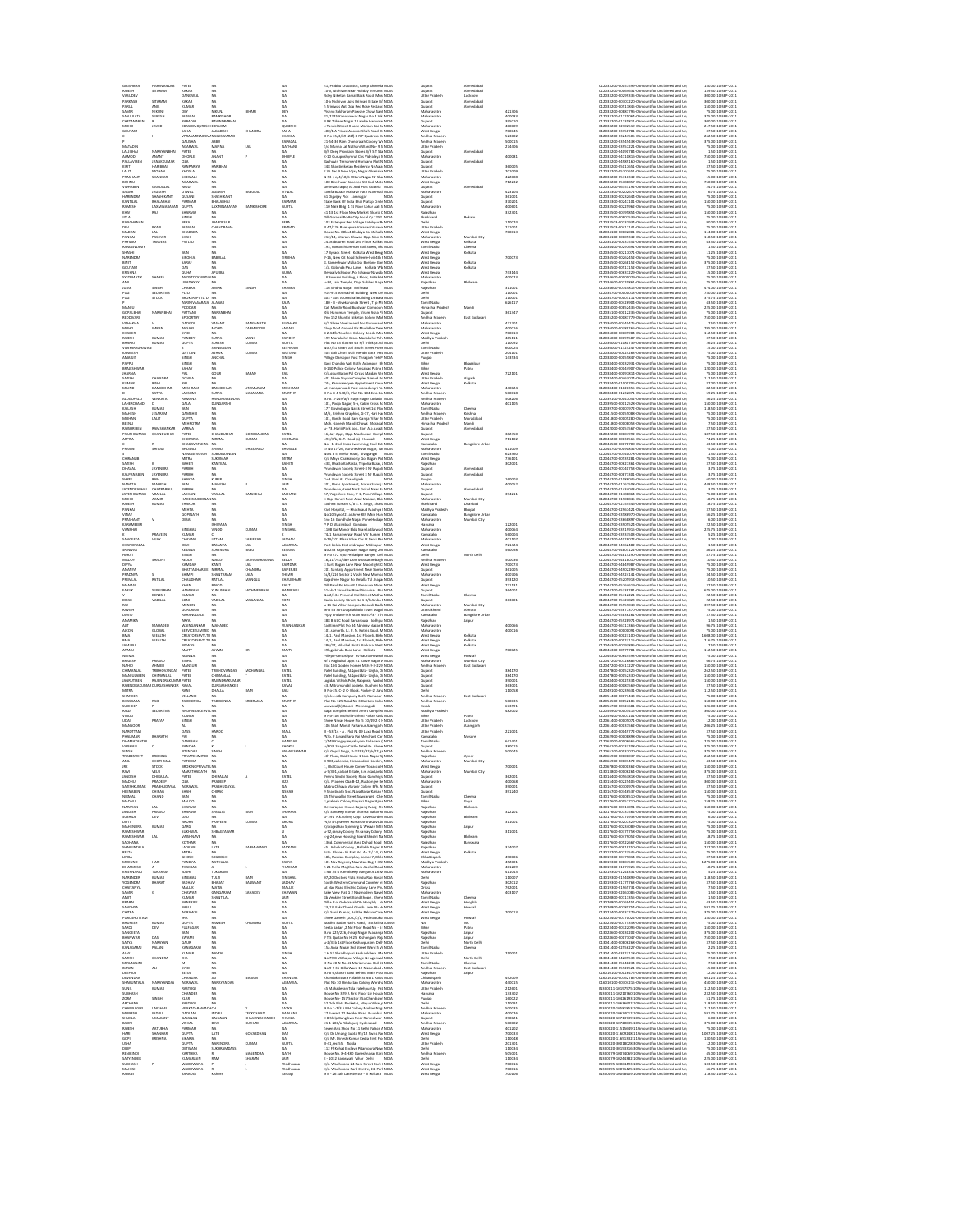| Amiya<br>SUSHI<br>PURLSHOTTAM<br>Kamal<br>Renukam<br><b>First</b>                                                                                                                                  | KUMAR                           | <b>GANDOTRA</b><br>Barat<br>GANDOTRA               | Nikhil                                 |                            | Gandotri<br>.<br>Gandotra          | H. No. 350 Sector - 4 R K Puram New INDIA                                                                                                                                                                                                                                                  | Delhi                                                         | 110022<br>700025<br>110022 | IN300095-10206537-10 Amount for Unclaimed and Un                                                                                                                                                                                                                                                  | 37.50 10-SEP-2011                                                                                     |
|----------------------------------------------------------------------------------------------------------------------------------------------------------------------------------------------------|---------------------------------|----------------------------------------------------|----------------------------------------|----------------------------|------------------------------------|--------------------------------------------------------------------------------------------------------------------------------------------------------------------------------------------------------------------------------------------------------------------------------------------|---------------------------------------------------------------|----------------------------|---------------------------------------------------------------------------------------------------------------------------------------------------------------------------------------------------------------------------------------------------------------------------------------------------|-------------------------------------------------------------------------------------------------------|
|                                                                                                                                                                                                    | KUMAI<br>DASS                   | TAPARIA                                            | NA                                     |                            | NA                                 | 8 C, Mahesh Chowthury Lane CalcufNDIA<br>H. No. 350 Sector - 4 R.K Puram New INDIA<br>1 (old No 21), Basin Water Works StreNDIA                                                                                                                                                            | West Bengal<br>Delhi<br>Tamil Nadu                            | 600079                     | IN300095-10426825-10Amount for Unclaimed and Unit<br>IN300095-10426825-10Amount for Unclaimed and Unit<br>IN300095-10649507-10Amount for Unclaimed and Unit                                                                                                                                       | 118.50 10-SEP-2011<br>75.00 10-SEP-2011<br>375.00 10-SEP-2011                                         |
|                                                                                                                                                                                                    | Kumar                           | Kothari                                            | Rikhab                                 | Chand                      | Kothari<br>Veerabhadraiat          | C/o Switchgear House 37, 3rd Floor, BNDIA<br>489, 5th Main Jagadishnagar New ThiNDIA                                                                                                                                                                                                       | West Bengal<br>Kamataka                                       | 700001<br>560075           | IN300095-11294434-11 Amount for Unclaimed and Un<br>IN300095-11394285-11 Amount for Unclaimed and Un                                                                                                                                                                                              | 75.00 10-SEP-2011<br>75.00 10-SEP-2011                                                                |
| :<br>PREM<br>RAKESH                                                                                                                                                                                | Futures<br>LATA                 | AndSto<br>SETHI                                    | cNA                                    | вA                         | NA.<br>SETHI<br>KHANNA             | A 6. Nelson Chambers No 115, NelsonNDIA<br>Wz/I-47 Mahabir Nagar Ext Gali No 11NDIA<br>Road No 32 House No 19 East PunjabiNDIA                                                                                                                                                             | <b>Tamil Nadu</b>                                             | 600029<br>110018<br>110026 | IN300095-11436529-11-Amount for Unclaimed and Un                                                                                                                                                                                                                                                  | 768.75 10-SEP-2011                                                                                    |
|                                                                                                                                                                                                    |                                 |                                                    | BALDEV<br>DWARK<br>DHARA               |                            |                                    |                                                                                                                                                                                                                                                                                            | Haryana                                                       | 121001                     | =1000118-10058591-10Amount for Unclaimed and Unit<br>N300118-10058591-10Amount for Unclaimed and Unit<br>N300118-10080923-10Amount for Unclaimed and Unit<br>N300118-10245484-10Amount for Unclaimed and Unit                                                                                     | 37.50 10:5EP-2011<br>118.50 10:5EP-2011<br>75.00 10:5EP-2011<br>75.00 10:5EP-2011                     |
| HARBIR<br>KRISHAN<br>SARLA                                                                                                                                                                         |                                 | SINGH<br>LAL<br>CHOPRA                             | VISHAM<br>MOHINDER                     | MOHAN                      | SINGH<br>DASS<br>CHOPRA            | G 2/201 Charmwood Village SurajkutNDIA<br>Krishan & Shakun Phase I Delhi MDIA<br>87 Zamnud Pur Opp N 170 Greater KINDIA                                                                                                                                                                    | Delhi                                                         | 11005<br>110048            | IN300118-10397305-10 Amount for Unclaimed and Un                                                                                                                                                                                                                                                  | 75.00 10-SEP-2011                                                                                     |
| SUPREET<br><b>NARENDRA</b>                                                                                                                                                                         | KUMAR                           | CHRAI<br><b>GUPTA</b>                              | surum<br>LATE                          | SINGH<br>ŠH                | CHRAI<br>GAIADHAR                  | lig-82 lind Floor Lajpat Nagar & New1NDIA<br>H 45 Palam Vihar Gurgaon MDIA                                                                                                                                                                                                                 | Delhi<br>Harvan                                               | 110024<br>122017           | IN300118-10464114-10 Amount for Unclaimed and Un<br>IN300118-10476824-10 Amount for Unclaimed and Un                                                                                                                                                                                              | 75.00 10 SEP-2011<br>112.50 10-SEP-2011                                                               |
| <b>GIGHMA</b><br>MANJULA                                                                                                                                                                           |                                 | <b><i>ROYARTH</i></b><br>NAYYAR                    | LATE                                   | ŚH                         | NAYYAR                             | K.D -52 Old Kavi Nagar Uttar Pradesh INDIA                                                                                                                                                                                                                                                 | <b>Uttar Prades</b>                                           | 201002<br>11002            | IN300118-10476824-104Hmount for Unclaimed and Unit<br>IN300118-10614606-104Hmount for Unclaimed and Unit<br>IN300118-10916293-104mount for Unclaimed and Unit                                                                                                                                     | 225.00 10-SEP-2011<br>75.00 10-SEP-2011<br>225.00 10-SEP-2011                                         |
| BAINI<br>SWAMI                                                                                                                                                                                     | PARSHAD<br>DAS                  | GOEL<br>SWAMI                                      | $_{\rm{CHT}}^{\rm{M}}$                 | $\circ$                    | RAM<br>SWAMI                       | :<br>Bhagwan Dass Nagar New Delhi INDIA<br>5 Navsena Appartments West EnclaINDIA<br>169 Sarla Bagh Dayal Bagh Agra NDIA                                                                                                                                                                    | Delhi<br>Delhi<br><b>Uttar Pradesh</b>                        | 110034<br>282005           | IN300118-10989932-10 Amount for Unclaimed and Un                                                                                                                                                                                                                                                  | 237.00 10-SEP-2011                                                                                    |
| <b>BAVI</b><br>YOGINDER                                                                                                                                                                            | KUMAR<br>NATH                   | <b>GUPTA</b><br>JAIN                               | <b>MMESHWAI</b><br>SALAN               | PARSHAD<br>nas             | <b>GUPTA</b><br><b>JAIN</b>        | E-29 Amar Colony Lajpat Nagar-iv NetNDIA<br>865, Veer Apartments Sec-13 Rohini INDIA                                                                                                                                                                                                       | Delhi<br>Delhi                                                | 110024<br>110085           | IN300118-11073322-11Amount for Unclaimed and Un<br>IN300126-10093402-10 Amount for Unclaimed and Un                                                                                                                                                                                               | 150.00 10-SEP-2011<br>118.50 10-SEP-2011                                                              |
| SANJAY                                                                                                                                                                                             |                                 | <b>CIMARKER</b><br>MUKHERJEE                       | HARI                                   | KIRTAN                     | <b>AFRIMAI</b><br>MUKHERJE         | ass, veer Apartments and as maintained<br>T. New Road Desbandhu Nagar Near INDIA<br>Piot No 150, Block No Br Sector- 1, SJNDIA<br>P. O. Box 2025 Muscat Pc 112 Ruwi COMAN                                                                                                                  | West Bengi                                                    | topost<br>700064           | IN300126-10778123-10 Amount for Unclaimed and Unit<br>IN300126-10778123-10 Amount for Unclaimed and Unit<br>IN300142-10344084-10 Amount for Unclaimed and Unit                                                                                                                                    | 37.50 10-SEP-2011                                                                                     |
| BIŚWANATH<br>KOTHARI<br>ASHA                                                                                                                                                                       | SUBHASH                         | HARISHKUMAR<br>PAGARIA                             | <b>JNANENDRA</b><br>PRABHAKAR<br>VUAY  | SINGHUI                    | NA<br>BHANDARI                     | 8-154 Juhu Harshal Samarth Ramdas INDIA                                                                                                                                                                                                                                                    | West Bengal<br>NA<br>Maharashtra                              | 400049                     | IN300142-10595938-10 Amount for Unclaimed and Un                                                                                                                                                                                                                                                  | 118.50 10-SEP-2011<br>562.50 10-SEP-2011<br>75.00 10-SEP-2011                                         |
| JAYSHREE<br>GABOON                                                                                                                                                                                 |                                 | <b>GUPTA</b><br>MACHINDER                          | NA<br>G.                               | ĸ                          | NA.<br>NARAYAN                     | 3 Hari Das Banerjee Lane Po Bally DistNDIA<br>H No. 10.1.682 S.M.C.River, No.10/20004                                                                                                                                                                                                      | West Bengal<br>Andhra Pradesh                                 | 711201<br>sonor            | IN300159-10150137-10 Amount for Unclaimed and Un<br>IN300159-10225048-104mmmf for Unriained and Un                                                                                                                                                                                                | 118.50 10-SEP-2011<br>75.00 10-SEP-2011                                                               |
| <b>GOBIND</b>                                                                                                                                                                                      | FINANCE                         | .<br>IMITED<br>IHAMBHANI                           | LATE                                   | ŚH                         | NA<br>DWARKADA!                    | Plot No. 1 Servey Industrial Area RaulNDIA<br>Flat No. 1 Servey Industrial Area RaulNDIA<br>Stock Exchange Building First Floor 68NDIA                                                                                                                                                     | Madhya Pradesi                                                | 453332                     | IN300159-10292086-10Amount for Unclaimed and Unit<br>IN300159-10292086-10Amount for Unclaimed and Unit<br>IN300159-10792963-10Amount for Unclaimed and Unit                                                                                                                                       | 75.00 10-SEP-2011<br>7.50 10-SEP-2011<br>150.00 10-SEP-2011                                           |
| <b>BMA</b><br>DHANASEKA/kAN                                                                                                                                                                        | WEALTH                          | <b>CREATORSLIM</b>                                 | :DNA<br>KANDASAMY                      |                            | NA.                                |                                                                                                                                                                                                                                                                                            | Delhi<br>Tamil Nadu<br><b>Tamil Nadu</b>                      | 641005<br>636003           | IN300175-10083698-10 Amount for Unclaimed and Un                                                                                                                                                                                                                                                  | 55.50 10-SEP-2011                                                                                     |
| POONGODI<br>KUMANI                                                                                                                                                                                 |                                 |                                                    | LOGANATHAN<br>KARUPPASAM               |                            |                                    | 124 A Thanga Sengoden Street AmmaNDIA<br>Old No 386, New No 720 Uzhavan NaINDIA<br>5/60 A4. 12th Cross Street Sharthi N/NDIA                                                                                                                                                               | <b>Tamil Nadu</b><br><b>Tamil Nadu</b>                        | 638052<br>627002           | IN300175-10208714-10 Amount for Unclaimed and Un<br>IN300175-10366434-104mmmf for Unriained and Un                                                                                                                                                                                                | 682.50 10-SEP-2011<br>150.00.10/99-2011                                                               |
| ASHOR                                                                                                                                                                                              | KUMAR                           | <b>BHATTACHARYA</b>                                | NA<br>NA                               |                            | NA<br>NA                           |                                                                                                                                                                                                                                                                                            | Maharashtra<br>Delhi<br>Maharashtra                           | 400076<br>111111           |                                                                                                                                                                                                                                                                                                   | 225.00 10-SEP-2011<br>75.00 10-SEP-2011                                                               |
| BINA<br>MANJU                                                                                                                                                                                      | <b>DINESE</b>                   | SHAH<br>MANGAL                                     | NA<br>NA                               |                            | NA<br>NA                           | 5/60 A4, 22th Cross Street Statement NaviOIA<br>Glen Height-202 Hiranandari Gardent/DIA<br>29, Needarajappaiyer Street - PondiciNDIA<br>205, Ashiraad Bidg. Khetwadi, 10th LINDIA<br>302, Shubham Complex 11-a, New FaNDIA                                                                 | Rajasthan                                                     | 400004<br>313004           | =100183-10058108-10Amount for Unclaimed and Unit<br>N300183-10058108-10Amount for Unclaimed and Unit<br>N300183-10147764-10Amount for Unclaimed and Unit<br>N300183-10315437-10Amount for Unclaimed and Unit                                                                                      | 43.50 10-SEP-2011<br>262.50 10-SEP-2011                                                               |
| <b>JAGOISH</b><br>KIRT                                                                                                                                                                             | CHANDRA<br>CHUNNILAL            | JHURANI<br>GANDHI                                  | NA<br>CHUNNEAL                         |                            | NA<br>GANDHI                       | C-1/1396. Sector- C Pocket-1 Vasant INDIA                                                                                                                                                                                                                                                  | Delhi<br>Maharashtra                                          | 110070<br>401101           | IN300183-10382204-10 Amount for Unclaimed and Un<br>IN300183-10631560-10 Amount for Unclaimed and Un                                                                                                                                                                                              | 12.00 10-SEP-2011<br>150.00.10/99/2011                                                                |
| DR<br>ASHISH                                                                                                                                                                                       | KIRAN<br>GOPAL                  | AGRAWA<br>DEODHEKA                                 | <b>DR</b><br><b>GOPA</b>               | cus<br>NARAYA              | <b>RAI</b><br>DEODHEKA             | 405/406, Davshrusti, B-wing 60 Feet INDIA<br>Drishti Medical Centre H.no-771,sectdNDIA                                                                                                                                                                                                     | Harvana<br>Maharashtra                                        | 121002<br>sonos            | IN300183-10685481-10 Amount for Unclaimed and Un                                                                                                                                                                                                                                                  | 6.00.10/99-2011                                                                                       |
| KAILASH                                                                                                                                                                                            | ś                               | CHANDRA<br>HARIHARAN                               | covwe                                  |                            | RAM<br>SUBRAMANI                   | 21 Shrish Makarand Society S Bapat RNDIA<br>H 6 D A Flats Model Town 1 Delhi NDIA<br>A 204 Yamuna Apartments AlaknandaNDIA                                                                                                                                                                 | Delhi<br>Delhi                                                | 110001<br>110019           | IN300183-10736339-10 Amount for Unclaimed and Unit<br>IN300183-10766577-10 Amount for Unclaimed and Unit<br>IN300183-10766677-10 Amount for Unclaimed and Unit                                                                                                                                    | 54.00 10-SEP-2011<br>75.00 10-SEP-2011<br>75.00 10-SEP-2011                                           |
| SANJAY<br>PRAKASH                                                                                                                                                                                  |                                 | MALHAN<br>MENON                                    | MUNI<br>PARAKKAT                       | LAL                        | MALHAN<br>MENON                    | 1498 lind Floor Sector 43 B ChandigatNDIA                                                                                                                                                                                                                                                  | Punjab<br>Uttar Pradest                                       | 160022<br>201304           | IN300183-11569782-11 Amount for Unclaimed and Un<br>IN300183-11746145-11 Amount for Unclaimed and Un                                                                                                                                                                                              | 18.75 10-SEP-2011<br>43.50 10 SEP-2011                                                                |
| <b>RAJENDRA</b><br>RAJESH                                                                                                                                                                          | KUMAR                           | SURANA<br>GOSAVI                                   | <b>AMAR</b><br><b>VITHAL</b>           | CHAND<br><b>CHARASHING</b> | SURANA<br>GOSAVI                   | C 711 Jalvayu Towers Sector 47 NoidaNDIA<br>16 2nd Floor Kolpukur Lane Shibpur HNDIA                                                                                                                                                                                                       | West Beneal<br>Maharash                                       | 711102<br>40022            | IN300183-11894887-11 Amount for Unclaimed and Un                                                                                                                                                                                                                                                  | 43.50 10-SEP-2011<br>118.50 10-SEP-2011                                                               |
| HARDIP<br>KULWANT                                                                                                                                                                                  | VITHAL<br>SINGH<br>KALIR        | MANHAS<br>MANHAS                                   | HARDIE                                 | SHANGARA<br>SINGH          | SINGH<br>MANHAS                    | N 8 Sci Co Op Housing Board Society INDIA<br>1918 Sector 4 Urban Estate Gurgaon INDIA<br>1918 Sector 4 Urban Estate Gurgaon INDIA                                                                                                                                                          | Haryana<br>Haryana                                            | 12200<br>12200             | IN300183-12153450-12 Amount for Unclaimed and University IN300183-1257354-12 Amount for Unclaimed and University IN300183-12877504-12 Amount for Unclaimed and University                                                                                                                         | 75.00 10-SEP-2011<br>75.00 10-SEP-2011                                                                |
| VIPAN<br>CONRAD                                                                                                                                                                                    | PETER                           | JAIN<br>MACHADO                                    | <b>JWAHAR</b><br>JULIUS                | LAL<br>ANTHONY             | <b>JAIN</b><br>MACHADO             | 1353 Sector-25 Panchkula<br>INDIA<br>408 John Francis Villa S G Barve MargINDIA                                                                                                                                                                                                            | Haryana<br>Maharashtra                                        | 134112<br>400070           | IN300183-13057548-13 Amount for Unclaimed and Un<br>IN300183-13163200-13 Amount for Unclaimed and Un                                                                                                                                                                                              | 75.00 10-SEP-2011<br>37.50 10-SEP-2011                                                                |
| NAVEEN                                                                                                                                                                                             |                                 | MITTAL                                             |                                        |                            | AGARWAL<br>SINGHAL                 | 8.2.174 Yamuna Vihar, Delhi<br>INDIA                                                                                                                                                                                                                                                       | Delhi                                                         | 110053                     | IN300183-13326936-13 Amount for Unclaimed and Un                                                                                                                                                                                                                                                  | 75.00 10-SEP-2011                                                                                     |
| KISHORE                                                                                                                                                                                            |                                 | KUMA                                               | RAM<br>RAMESH                          | PRAKASE<br>WAL<br>PERKASH  | LAL<br>GUPTA                       | 02 174 Tanishi Vita<br>1 Gail Colony Nico Area MakhupuriNDIA<br>1 Mac - 233 Pocket - 7 Sector - 23, NNDIA<br>693 Bhola Nagar, Kotla Mubarakpur DNDIA                                                                                                                                       | Rajastha<br>Delhi<br>Delhi                                    | 30500:<br>11008            | IN300183-13420575-13Amount for Unclaimed and Unit<br>IN300183-13420575-13Amount for Unclaimed and Unit<br>IN300206-10355813-10Amount for Unclaimed and Unit                                                                                                                                       | 150.00 10-SEP-2011<br>75.00 10-SEP-2011<br>150.00 10-SEP-2011                                         |
| <b>VUENDER</b><br>SANJAY                                                                                                                                                                           |                                 | KUMAR<br><b>RASTOGI</b>                            | VED<br>LATE                            |                            |                                    | M/s Rajasthan Spg & Wvg Mills Ltd A INDIA<br>E - 502. Mayurdhwai Apartments, PloINDIA                                                                                                                                                                                                      | <b>Uttar Pradesh</b>                                          | 110003<br>201301           | IN300206-10423284-10 Amount for Unclaimed and Un                                                                                                                                                                                                                                                  | 75.00 10-SEP-2011<br>7.50 10-SEP-2011                                                                 |
| <b>JASBIR</b><br>MUKESH                                                                                                                                                                            |                                 | CHHABRA<br>NAINWAL                                 | \$H                                    | M<br>MOHAN                 | NAINWAL                            | 66 - A Block Near Mcd Primary SchoolNDIA                                                                                                                                                                                                                                                   | Delhi<br>Delhi                                                | 110092<br>110005           | IN300206-10502845-10 Amount for Unclaimed and Un<br>IN300206-10757953-10 Amount for Unclaimed and Un                                                                                                                                                                                              | 150.10592011                                                                                          |
| MADHAN<br>GAGAN                                                                                                                                                                                    | <b>KLIMAR</b>                   | BHATNAGA <mark>J</mark><br>KUMAR                   |                                        | SUSHIL<br>SATISH           | KUMAR                              | ou - A sous avenue mod Primary Scribthilli<br>H No - 1/6177 - A Street No - 2 East RINDIA<br>H No - 6177 Street No - 2 East RohtasINDIA<br>Mangaldeep 2nd Floor 56 R K ChatterNDIA<br>Mangaldeep 2nd Floor 56 R K ChatterNDIA                                                              | Delhi<br>Delhi                                                | 110092<br>110032           | IN300205-10759353-LUARINGHT for Unclaimed and UNI<br>IN300205-10759361-10 Amount for Unclaimed and Uni<br>IN300205-10759361-10 Amount for Unclaimed and Uni<br>IN300205-10925443-10 Amount for Unclaimed and Uni<br>IN300214-10011800-10 A                                                        | 150.00 10:56P-2011<br>37.50 10:56P-2011<br>37.50 10:56P-2011<br>42.75 10:56P-2011                     |
| SATISH<br>JHUMA                                                                                                                                                                                    | KUMAR                           | KUMAR<br>DATTA                                     |                                        | MULAKI                     | RAJ                                |                                                                                                                                                                                                                                                                                            | Delhi<br>West Bengal                                          | 11003<br>70004             |                                                                                                                                                                                                                                                                                                   |                                                                                                       |
| SAPNA<br><b>HEMANTICUMAR</b>                                                                                                                                                                       | JAIESH                          | NARSIAN<br>GOTHWA                                  | JAIESH<br><b>JAINARAYAN</b>            | MOHAN                      | NARSIAN<br>GOTHWAI                 | 303/145 Chetan Villa Garodia Nagar (INDIA<br>.<br>Plant 14 Pirojsha Nagar M S GeometriNDIA<br>B 36 7 Governent Colony Bandra EastNDIA                                                                                                                                                      | Maharashtra<br>Maharashtra                                    | 400077<br>400075           | IN300214-10233096-10 Amount for Unclaimed and Un<br>IN300214-10730785-10 Amount for Unclaimed and Un                                                                                                                                                                                              | 37.50 10-SEP-2011<br>149.25.10/99.2011                                                                |
| SANGEETA<br>SHYAM                                                                                                                                                                                  | SANDESH<br><b>ROSHOR</b>        | DHUWALI<br>VERMA                                   | SANDESH<br>ditua                       | TUKARAM<br>PRASAD<br>KUMAR | DHUWALI<br>VERMA<br>KANODIA        |                                                                                                                                                                                                                                                                                            | Maharashtra<br>Madhya Prade                                   | 40005<br>462016            | IN300214-11322371-11 Amount for Unclaimed and Un                                                                                                                                                                                                                                                  | 150.00 10-SEP-2011                                                                                    |
| ANKIT<br>VIMALA                                                                                                                                                                                    |                                 | KANODIA                                            | ALOKE<br>VENKATESH                     |                            |                                    | A 11 Priyadarshini Nilyam Tilak NagarNDIA<br>31 1 Mohrumal Lohia Lane Howrah VNDIA<br>3 19 Ferozguda Near R And D Bhfi SaNDIA                                                                                                                                                              | West Bengal<br>Andhra Pradesi                                 | 71110<br>50000             | = 0.02214-11419999-11Amount for Unclaimed and Unit<br>= 0.0214-11419999-11Amount for Unclaimed and Unit<br>= 0.0214-11653880-11Amount for Unclaimed and Unit                                                                                                                                      | 75.00 10-SEP-2011<br>225.00 10-SEP-2011<br>135.75 10-SEP-2011                                         |
| MANOHAR<br>RAJEEV                                                                                                                                                                                  | LAL                             | <b>PUNJABI</b><br>KUMAR                            | LACHMAN<br>GULAB                       | DASS                       | PUNJABI<br>CHAND                   | FI 402 Pundal Agot Resi3 Phase 160 NNDIA<br>H No 48 Ashok Rajpath Bankipur DistINDIA<br>9 A 002 Aashish Complex C S C Road INDIA                                                                                                                                                           | Maharashtra<br><b>Sihan</b>                                   | 411001<br>800001           | IN300214-12783311-12 Amount for Unclaimed and Un<br>IN100214-13020184-134mmmt for Unriained and Un                                                                                                                                                                                                | 75.00 10-SEP-2011<br>75.00 10 SEP-2011                                                                |
| MAYUR<br>RAVI                                                                                                                                                                                      | <b>NAVINCHANDR</b>              | SHAH<br>DHAGG                                      | NAVINOHANDRA<br>VISHWASARAD            | VENKATRAC                  | <b>SHAH</b><br>DHAGGE              | 25 First Floor Shri Ram Colony RanichtNDIA                                                                                                                                                                                                                                                 | Maharashtra                                                   | 400068<br>590001           | IN300214-13443658-13 Amount for Unclaimed and Un                                                                                                                                                                                                                                                  | 27.00 10-SEP-2011<br>37.50 10-SEP-2011                                                                |
| RAMKUMA<br>NIKHE,                                                                                                                                                                                  |                                 | .<br>BHATT                                         | DHANUSH<br>OM                          | KODI<br>PRAKASH            | n<br>BHATT                         | No 7 Thiruvalluvar Street ChinnandirriNDIA<br>29 Bhatt Niketan Vakil Cly - Bhilwara INDIA                                                                                                                                                                                                  | Kamataka<br>Tamil Nadu<br>Rajasthan                           | 60011<br>31100             | IN300234-13644838-13Amount for Unclaimed and Unit<br>IN300234-13644838-13Amount for Unclaimed and Unit<br>IN300234-14039036-14Amount for Unclaimed and Unit                                                                                                                                       | 3.75 10-SEP-2011<br>75.00 10-SEP-2011                                                                 |
| AVNISH<br>PANDHARINATH                                                                                                                                                                             | NIVRATIRAO                      | <b>BAO</b><br>GUIME                                | RADHAKRISHNA<br>NIVRATIRAO             | SITARAM                    | <b>BAD</b><br>GURME                | No 4 Krishna Krupa Main Road Lingar/NDIA<br>Flat No 206 Nabhangan Gard En AparINDIA                                                                                                                                                                                                        | Kamataka<br>Maharashtra                                       | 580031<br>431605           | IN300214-14444689-14 Amount for Unclaimed and Un<br>IN300214-14824791-14 Amount for Unclaimed and Un                                                                                                                                                                                              | 37.50 10-SEP-2011<br>118.50 10-SEP-2011                                                               |
| <b>BHARATH</b>                                                                                                                                                                                     | BHUSHAN<br>CHANDY               | ×.<br><b>ITTYERAY</b>                              | SOMA<br>UTHUPARAMBI                    | SHEKAR                     | <b>JADE</b>                        |                                                                                                                                                                                                                                                                                            | Kamataka                                                      | 560028                     | IN300214-14889137-14 Amount for Unclaimed and Un                                                                                                                                                                                                                                                  | 75.00 10-SEP-2011                                                                                     |
| ANIL<br>VINU                                                                                                                                                                                       |                                 | KADDI                                              | .<br>JAMPANNA                          |                            | <b>CANC</b><br>ITTYERAH<br>KONDAYI | SS/1 Apk Rd Basinoinigudi BangalosINDIA<br>Sd 50 Block Sd South Pitampura: DelINDIA<br>Fiat No 304 9th Street 9th Avenue ApINDIA<br>Honeywell Tech Solutions Lib P Ltd 11NDIA                                                                                                              | Delhi<br>Kamataka<br>Kamataka                                 | 110034<br>560043           | IN300234-15319139-15 Amount for Unclaimed and Unit<br>IN300234-15519139-15 Amount for Unclaimed and Unit<br>IN300234-155837263-15 Amount for Unclaimed and Unit                                                                                                                                   | 75.00 10-SEP-2011<br>75.00 10-SEP-2011<br>375.00 10-SEP-2011                                          |
| SHRIRAM                                                                                                                                                                                            |                                 | KANDASWAMY                                         | GUNASEKARAN                            |                            | KADDI<br>NA.                       | Flat No-a-72, Niranjan Complex Sai CINDIA<br>Medscan Terminal Co Ltd P O Box INDIA                                                                                                                                                                                                         | Maharashtra                                                   | 560076<br>411021           | IN300214-16031114-16Amount for Unclaimed and Un                                                                                                                                                                                                                                                   | 2.25 10-SEP-2011                                                                                      |
| IOSEPH<br>CHINNAMMA                                                                                                                                                                                | MANI                            | <b>KUTTYVS</b>                                     | MICHAEL<br>MATHEW                      |                            | SAVIOUR<br><b>ALEXANDER</b>        | Kaniirkal House Near Telephone Ferhinitis                                                                                                                                                                                                                                                  | West Bengal<br>Kerala                                         | 700013<br>688001           | IN300239-10037835-10 Amount for Unclaimed and Un<br>IN300239-10512813-10 Amount for Unclaimed and Un                                                                                                                                                                                              | 375.00 10-SEP-2011<br>75.00 10-SEP-2011                                                               |
| SENTHIL<br>SHYAM                                                                                                                                                                                   | KUMAR<br>SUNDEF                 | GOPALAN                                            | <b>INS IAN</b>                         |                            | KRISHNAN<br>ELEDATH                | Antipote in the Shevapet Salem TamiNDIA<br>Ardra Thesarakkavu Road TripunithurINDIA<br>32 \ 816 Vadakara House PalarivattorINDIA<br>Nb 2 - Jawahar Colony New Balaji NapNDIA<br>Nb 2 - Jawahar Colony New Balaji NapNDIA                                                                   | Tamil Nadu<br>Kerala<br>Kerala<br>Maharashtra                 | swm:<br>68230              | <b>PRIORISE CONSULTER CONTROL CONTROL</b><br>INSTIGUES 19-10598327-10 Amount for Unclaimed and Un<br>IN300239-10598329-10 Amount for Unclaimed and Un<br>IN300239-11755437-11 Amount for Unclaimed and Un<br>IN300239-12485698-12 Amount for Un                                                   | 525.00 10-SEP-2011<br>150.00 10-SEP-2011                                                              |
| GEORGEKUTT<br>PATIL                                                                                                                                                                                | PRASHAN                         | KUNCHERIA<br>VIKRAMRAO                             | AUSEPH<br>VIKRAMRAO                    | tHU                        | KUNCHERIA<br>PATIL                 |                                                                                                                                                                                                                                                                                            |                                                               | 68202<br>431005            |                                                                                                                                                                                                                                                                                                   | 112.50 10-SEP-2011<br>51.75 10-SEP-2011                                                               |
| PRAVEEN<br>VARSHA                                                                                                                                                                                  | <b>AMAR</b>                     | KANTAK                                             | PREMAN<br>NAMDEV                       | DATTA                      | NA.<br>VERNEKAR                    | Praveen Nivas Karachal Po MeenangalNDIA<br>.<br>H.no. G-1 Aquem Alto E.r. Anchorage INDIA<br>Lipi Sqn B 57 Asp Af Af Station Makar/NDIA                                                                                                                                                    | Kerala<br>Maharashtra                                         | 673591<br>403601           | IN300239-13109976-13 Amount for Unclaimed and Un<br>IN300239-13684095-13 Amount for Unclaimed and Un                                                                                                                                                                                              | 37.50 10-SEP-2011<br>2.25 10-SEP-2011                                                                 |
| <b>SUNIL</b><br>AMMA                                                                                                                                                                               | DUTT<br><b>KUMAR</b>            | TYAGI<br>anash                                     | sm<br>ABANIBHUSAI                      | RAMANANC                   | TKAGI<br>GHOSH                     |                                                                                                                                                                                                                                                                                            | Guiarat<br>.<br>Next Bengal                                   | 390014<br>743413           | IN300239-30044240-30 Amount for Unclaimed and Un                                                                                                                                                                                                                                                  | 1.50 10-SEP-2011                                                                                      |
| BIHANI<br>DUDHEDIA                                                                                                                                                                                 | DILIP<br>MONALI                 | <b>JAMANADA</b><br>VUAYKUMA                        | NA                                     |                            | NA<br>NA                           | - VII - Nahati Post- Badartala Dist-24 INDIA<br>207 Bizy Land 776 Sadashiv Peth KuniNDIA<br>26/5, Gertanjali Bidg Flat No.11, ShiwNDIA                                                                                                                                                     | Maharashtra<br>Maharashtra                                    | 411030<br>411030           | IN300283-10162713-10 Amount for Unclaimed and Unit<br>IN300283-10162713-10 Amount for Unclaimed and Unit<br>IN300280-10068316-10 Amount for Unclaimed and Unit                                                                                                                                    | 75.00 10-SEP-2011<br>26.25 10-SEP-2011<br>37.50 10-SEP-2011                                           |
| RAMCHAND<br>HARKISHANDAS                                                                                                                                                                           | KISHANCHAND<br><b>VITHALDAS</b> | BAJAJ<br>MODI                                      | KISHANCHAND                            |                            | BAJAJ<br>NA.                       | 416 Super Dhannaj Co-op Hsg Soc Nr.INDIA<br>397 Shankarsheth Rd Shop No. 31 PolNDIA<br>Chamadia Distributors Kumar Corner INDIA                                                                                                                                                            | Maharashtra<br>Maharashtra                                    | 411017<br>411037           | IN300280-10110348-10 Amount for Unclaimed and Un<br>IN300280-10127628-10 Amount for Unclaimed and Un                                                                                                                                                                                              | 73.50 10-SEP-2011<br>750.00 10-SEP-2011                                                               |
| <b>VINITA</b><br>DIPAK                                                                                                                                                                             | MADANI AI                       | RCHAMADIA<br>KALE                                  | <b>RAIKUMAR</b><br>MADANLAI            |                            | CHAMADIA<br>KALE                   |                                                                                                                                                                                                                                                                                            | Maharashtra<br>Maharashtra                                    | 411001<br>42360            | IN300280-10186556-10 Amount for Unclaimed and Un                                                                                                                                                                                                                                                  | 75.00 10 SEP-2011<br>75.00 10-SEP-2011                                                                |
| VIRENDRA<br>AJEETLAL                                                                                                                                                                               | SUBDOM                          | PRABHU<br>DEVIDAS                                  | SUBODH<br>DEVIDAS                      | GHANASHAM                  | PRABHU<br>Chapsi                   | Cramisus connection some come incore<br>Candhi Chowk, Kopargaon, Dist-ahmiNDIA<br>M/s Devides Chapsi Cloth Lane Latur INDIA<br>M/s Devides Chapsi Cloth Lane Latur INDIA                                                                                                                   | Maharashtra<br>Maharashtra                                    | 416002<br>413512           | IN300280-10306293-10 Amount for Unclaimed and University 00280-1036293-10 Amount for Unclaimed and University 00280-10 Amount for Unclaimed and University 00280-10 Amount for Unclaimed and University 00280-10 Amount for Un                                                                    | 75.00 10-SEP-2011<br>75.00 10-SEP-2011                                                                |
| KANTA<br><b>BIPIN</b>                                                                                                                                                                              | DEVI<br>KUMAR                   | AGRAWA<br>KEJRIWAL                                 | LATE<br>SANTOSH                        | EINOD<br>KUMAR             | KUMAR<br><b>KEIRIWAL</b>           | Care-jagdamba Industries P.o.-rairang/NDIA<br>4.b.b.d.bag(east),stephan-house RoomNDIA                                                                                                                                                                                                     | Orissa<br>West Bengal                                         | 757043<br>700001           | IN300327-10076785-10 Amount for Unclaimed and Un<br>IN300327-10088466-10 Amount for Unclaimed and Un                                                                                                                                                                                              | 75.00 10-SEP-2011<br>724.50 10-SEP-2011                                                               |
| MANJU<br>KRISHAP                                                                                                                                                                                   |                                 | BIHANI<br>KÉJRIWAL<br>CHAUDHAR                     | <b>BAM</b><br>---<br>LATE<br>JHABARMAL | KISHAN<br>MANNE            | BIHANI                             | C/o Escel Industries 11a. Maharshi DeNDIA                                                                                                                                                                                                                                                  | West Bengal                                                   | 700007                     | IN300327-10144731-10 Amount for Unclaimed and Un                                                                                                                                                                                                                                                  | 75.00 10-SEP-2011                                                                                     |
| MURLI<br>KANTI                                                                                                                                                                                     | KUMAR<br>MANOHA<br>LAL          | SHARMA                                             | <b>JHAB</b><br>LATE                    | BHAGIRATH                  | LAL<br>CHAUDHARY<br>PRASAD         | Sta, Raja Raj Ballav Street Near KumitNDIA<br>" Ganges Garden " 106, Kiran ChandriNDIA<br>27a, Dr. Rajendra Road Near NorthersNDIA                                                                                                                                                         | West Bengal<br>West Bengal<br>West Bengal                     | 71110<br>700020            | IN300327-10164726-10 Amount for Unclaimed and Unit<br>IN300327-10164726-10 Amount for Unclaimed and Unit<br>IN300327-10174598-10 Amount for Unclaimed and Unit                                                                                                                                    | 225.00 10-SEP-2011<br>55.50 10-SEP-2011<br>375.00 10-SEP-2011                                         |
| DEBA<br>MANJULA                                                                                                                                                                                    | PROSAD<br>DEVI                  | SARKAR<br>THARAD                                   | LATE<br>KRISHNA                        | TARANI<br>KUMAR            | MOHAN<br>THARAD                    | Ghatak Para, Manirampur, P.o.-barradNDIA<br>5/1, Kashi Bose Lane 2nd Floor Opp. KNDIA                                                                                                                                                                                                      | West Bengal<br>West Bengal                                    | 743101<br>700006           | IN300327-10241526-10 Amount for Unclaimed and Un<br>IN300327-10242684-10 Amount for Unclaimed and Un                                                                                                                                                                                              | 75.00 10-SEP-2011<br>43.50 10-SEP-2011                                                                |
| REENA                                                                                                                                                                                              |                                 | KUNDU<br>SADASHIV                                  | SANAT<br><b>ISADASHIV</b>              | KANTI                      | KUNDU                              | 971, Namil Holen Laine Zini Trioto Opp. NYGINA<br>103, Anita Ch.s. Ltd., Behind NeelyNDIA<br>103, Anita Ch.s. Ltd., Behind NeelyNDIA<br>77d/harish Chatterjee Street P.o-bhor/NDIA<br>671 New Millennium Apartments PioINDIA<br>671 New Mille                                              | West Benita                                                   | 700073                     | IN300327-10500536-10 Amount for Unclaimed and Un                                                                                                                                                                                                                                                  | 37.50 10-SEP-2011                                                                                     |
| SHAILA<br>ARUN                                                                                                                                                                                     | BHUSAN                          | MUKHERJEE                                          | LATE<br>SH                             | <b>NOL</b><br>BHARA!       | THINGALAYA<br>BHUSAN               |                                                                                                                                                                                                                                                                                            | Maharashtri<br>West Bergai<br>Uttar Pradesi                   | 42150:<br>70002<br>201010  | =1000351-10050998-LDAmount for Unclaimed and United RS200351-10050998-LDAmount for Unclaimed and United RS200351-20018655-20Amount for Unclaimed and United RS200351-500031093-50Amount for Unclaimed and United RS20031052-50                                                                    | 112.50 10-SEP-2011<br>112.50 10-SEP-2011                                                              |
| ALKA<br>TRILOK<br><b>JAIN</b>                                                                                                                                                                      |                                 | KHANNA<br>CHANDAO<br>VINCOMOHANLALIAIN             | L SHBRU                                | KISHOR                     | BHUSHAN<br>AGAINNAL<br>MOHANLAI    | Near Ahilyabai Vihar Behind Janata BINDIA                                                                                                                                                                                                                                                  | Maharashtra                                                   | 110075<br>425412           | IN300360-10203732-10 Amount for Unclaimed and Un                                                                                                                                                                                                                                                  | 225.00 10-SEP-2011<br>37.50 10-SEP-2011<br>75.00 10-SEP-2011                                          |
| RAJALAKSHMI<br>BANGALORE                                                                                                                                                                           | SRINIVAS                        | MANOHAN<br>MANOHAN                                 | NA<br>DEVARAJAN                        |                            | NA<br>NA                           | No 100, 6th Street Secretariat Colony(NDIA<br>No 100 6th Street Secretariat Colony INDIA                                                                                                                                                                                                   | <b>Tamil Nadu</b><br><b>Tamil Nadu</b>                        | 600010<br>600010           | IN300360-20195854-20 Amount for Unclaimed and Un<br>IN300360-20608493-20 Amount for Unclaimed and Un                                                                                                                                                                                              | 37.50 10 SEP-2011<br>37.50 10 SEP-2011                                                                |
| PARLIL<br>PAMELA                                                                                                                                                                                   |                                 | <b>UPADHYAYA</b><br>RODERICKS                      | KAMLESH                                |                            | UPADHYAYA                          | 297 Vedgadi Samuel Street Mumbai INDIA<br>13 Virgo Ville 31 Shirley Rajan Road BINDIA<br>Habib Bldg 2nd Floor Room No 33 2nINDIA                                                                                                                                                           | Maharashtr                                                    | 100003<br>400051           | IN100360-20004514-20 Amount for Unclaimed and University 00380-20104514-20 Amount for Unclaimed and University 00380-21455518-21 Amount for Unclaimed and University 00380-21455964-21 Amount for Unclaimed and University                                                                        | 6.75 10-SEP-2011<br>118.50 10-SEP-2011<br>375.00 10-SEP-2011                                          |
| VASTIMAL<br>ALY.                                                                                                                                                                                   | REHEMOO                         | CHOWDHARY<br><b>ALLANA</b>                         | LATE<br>OOKHCHAND<br>REHEMOO           |                            | CHOWDHAR<br>ALLANA                 | The Great Eastern Royale Co Oo Hse SNDIA                                                                                                                                                                                                                                                   | Maharashtra<br>Maharashtra<br>Maharashtra                     | 400004<br>400003           | IN300360-21700883-21 Amount for Unclaimed and Un                                                                                                                                                                                                                                                  | 37.50 10-SEP-2011                                                                                     |
| SAROI                                                                                                                                                                                              |                                 | <b>GUPTA</b><br>tébl                               | BHAGWAT<br>MT                          | DAS<br>M                   | <b>GUPTA</b>                       | D 126 Sector 50 Noida<br>49 Triveni Appt A 6 Paschim Vihar NetNDIA                                                                                                                                                                                                                         | Uttar Pradesi                                                 | 201301<br>110063           | IN300360-21961204-214mmmt for Unriained and Un<br>IN300360-21988205-21 Amount for Unclaimed and Un                                                                                                                                                                                                | 75.00 10 SEP-2011<br>43.50 10-SEP-2011                                                                |
| PRAMOS                                                                                                                                                                                             | <b>CHANDRA</b>                  | SHUKLA                                             | RADHAY                                 | SHYAN                      | <b>SHUKLA</b>                      | use No 227 Faithful Ganj Cantt KarlNDIA                                                                                                                                                                                                                                                    | Uttar Pradesh                                                 | 20800-                     |                                                                                                                                                                                                                                                                                                   | 174.00 10-SEP-2011                                                                                    |
| PUNAM<br>SAUMIL                                                                                                                                                                                    | M                               | CHOPRA<br>VORA                                     | MAHESI                                 | PRABI                      | CHOPRA<br>VORA                     |                                                                                                                                                                                                                                                                                            | Delhi<br>West Bengal                                          | 110014<br>700003           | =100360-22166212-22Amount for Unclaimed and Un<br>=100360-224456212-22Amount for Unclaimed and Un<br>=100360-22445622-22Amount for Unclaimed and Un<br>=100360-22619086-22Amount for Unclaimed and Un                                                                                             | 22.50 10-SEP-2011<br>130.50 10-SEP-2011                                                               |
| SMT<br>MANJU                                                                                                                                                                                       |                                 | <b>SANTOSHSDUGGAS</b><br>CHORDIA                   | NA                                     |                            | DUGGAL<br>NA                       | A-202 dhanshree C.h.s. Plot No.146.s(NDIA<br>H No 2326 Chodia Bhawan Behind Of NDIA                                                                                                                                                                                                        | Maharashtra<br>Rajasthan                                      | 410210<br>302003           | IN300386-10018705-10 Amount for Unclaimed and Un<br>IN300394-10118969-10 Amount for Unclaimed and Un<br>INTOTENA-10118985-10 Amount for Unriaimed and Un                                                                                                                                          | 150.00 10-SEP-2011<br>37.50 10-SEP-2011                                                               |
| SURESH<br>DEEPA                                                                                                                                                                                    |                                 | CHORDIA<br><mark>iaj</mark><br>Imarima             | NA                                     |                            | NA.                                | 2326 Chordia Bhawan B/o Obc Bank INDIA                                                                                                                                                                                                                                                     | Raiasthan<br>tajastha<br>Afest Be                             | 302003<br>0200             |                                                                                                                                                                                                                                                                                                   | 75.00 10-SEP-2011                                                                                     |
| BIMLA<br>RANGA                                                                                                                                                                                     | DEVI<br>RAJU                    | <b>MANTHENA</b>                                    | LAKSHM                                 | PATHI                      | na<br>Kśharma<br>Raiu              | 2.00 Chinas student by Oct. Cans, INDIA<br>4.18 Ext Saraswati Nagar Gatore RoadNDIA<br>207 Maharshi Devendra Road CalcuttNDIA<br>Plot-205 Harichandra Towers SajjapurNDIA                                                                                                                  | Andhra Prade                                                  | 53421                      | IN300394-10143134-10 Amount for Unclaimed and Unit<br>IN300394-10540133-10 Amount for Unclaimed and Unit<br>IN300394-11019582-11 Amount for Unclaimed and Unit                                                                                                                                    | 56.25 10-SEP-2011<br>12.00 10-SEP-2011<br>150.00 10-SEP-2011                                          |
| GURPREET<br>SANJIT                                                                                                                                                                                 | KUMAR                           | SINGH<br><b>MOHAPATRA</b>                          | RAIKISHORE                             | HARBIR                     | SINGH<br>MOHAPATRA                 | 116-d Kitchlu Nagar Ludhiana<br>INDIA<br>At-cement Nagar Post-bardol Dist-barNDIA                                                                                                                                                                                                          | Punjab<br>Orissa                                              | 141001<br>768038           | IN300394-11223672-11 Amount for Unclaimed and Un<br>IN300394-11826617-11 Amount for Unclaimed and Un                                                                                                                                                                                              | 75.00 10-SEP-2011<br>75.00 10-SEP-2011                                                                |
| KARVY                                                                                                                                                                                              | <b>STOCK</b>                    | BROKINGLTDFOM/NA<br>KRISHNAN<br>GEDEF              |                                        |                            | NA.<br>N<br>SETH                   | 529 Road No-4 Banjara Hills HyderabINDIA<br>38 South Street, Karur (NDIA)<br>Cin Surandra Kumar Sethi Andhra BadNDIA                                                                                                                                                                       | Andhra Pradesh<br>Tamil Nadu                                  | 500034<br>s39001<br>753007 | IN300394-11832204-11Amount for Unclaimed and Un<br>IN300394-12180475-12 Amount for Unclain<br>IN300394-12994117-12 Amount for Unclain                                                                                                                                                             | 648.00 10-SEP-2011<br>73.50 10-SEP-2011<br>37.50 10-SEP-2011                                          |
| KAIAL                                                                                                                                                                                              | KUMAR                           | MODAK                                              | RAM                                    | PROSAD<br>SATYAN           | MODAK<br>RAD                       | VIII Apurbapur Po Singur Dist HooghINDIA<br>12-13-668/4 Plot No 9 Nagarjuna NajNDIA                                                                                                                                                                                                        | West Bengal                                                   | 712409                     | IN300394-13154472-13 Amount for Unclaimed and Un<br>IN300394-13198483-13 Amount for Unclaimed and Un                                                                                                                                                                                              | 75.00 10-SEP-2011<br>118.50 10-SEP-2011                                                               |
|                                                                                                                                                                                                    | SRIHAR                          | <b>RAO</b><br>MALATHI                              |                                        |                            | VISWANADHAM                        | C/o B Viswanadham Asst Manager In/INDIA                                                                                                                                                                                                                                                    | Andhra Prade<br>Andhra Pradesh                                | 50001<br>533201            | IN300394-13200970-13 Amount for Unclaimed and Un                                                                                                                                                                                                                                                  | 43.50 10-SEP-2011                                                                                     |
| RAKESH                                                                                                                                                                                             | KUMAR                           | <b>GUPTA</b><br><b>BAVI</b>                        |                                        | ċ                          | <b>GUPTA</b><br>ROYER              | C-3- A/81 A lanaknuri New Delhi<br>INDIA<br>in Kudiverruppu JavankonamiNDIA                                                                                                                                                                                                                | Delhi<br><b>Tamil Nadu</b>                                    | 110052<br>612802           | IN300394-13263730-13 Amount for Unclaimed and Un<br>IN300394-13912536-13 Amount for Unclaimed and Un                                                                                                                                                                                              | 118.50 10-SEP-2013<br>75.00 10 SEP-2011                                                               |
| JANNU                                                                                                                                                                                              | YADHI.                          | KUMAA<br>PRABHUDAS                                 | LATE                                   |                            | <b>GIRBAN</b><br>SAMUEL<br>GUPTA   | Old No-3/184 New No-554 P T Usha SNDIA                                                                                                                                                                                                                                                     | Tamil Nadu                                                    | 604407<br>506370           | IN300394-14057493-14Amount for Unclaimed and Unit<br>IN300394-14057493-14Amount for Unclaimed and Unit<br>IN300394-14161215-14Amount for Unclaimed and Unit                                                                                                                                       | 75.00 10-SEP-2011<br>75.00 10-SEP-2011<br>31.50 10-SEP-2011                                           |
| SUBHADRA<br>suurr                                                                                                                                                                                  | KUMAR                           | DEVI<br>KAR                                        | VUAY<br>LATE                           | KUMAI                      |                                    | H-no-2 -9 -1169 Waddepally (v) HanaINDIA<br>At Subhalaya K P Sarkar Road MithapINDIA<br>Ananya Flat No-402 54 N S Road NatNDIA                                                                                                                                                             | Andhra Pradei<br>Bihar<br>West Bengal                         | 800001<br>700103           | IN300394-14757672-14 Amount for Unclaimed and Un                                                                                                                                                                                                                                                  | 300.00 10-SEP-2011                                                                                    |
| SAVITRI                                                                                                                                                                                            | peyr                            | SUNDA<br><b>NAMASUBRAM</b>                         | <b>JTWAN</b>                           | LAL.                       | SUNDA<br>VISWANATHAN               | .<br>Sunda House Joraphatak Road DhanBNDIA<br>88 East Colony Lakshmipuram KovilpJNDIA                                                                                                                                                                                                      | <b>Jharkhand</b><br><b>Tamil Nadu</b>                         | 826001<br>628502           | IN300394-14851123-14 Amount for Unclaimed and Un<br>IN100304-14937556-14 Amount for Unclaimed and Un                                                                                                                                                                                              | 37.50 10-SEP-2011<br>30.75 10 SEP-2011                                                                |
|                                                                                                                                                                                                    |                                 | MANICKAM                                           | LATE                                   |                            | <b>KANNAPPAN</b><br>KANNAIAH       | au Can Coory Catalumparam Rompinson<br>30/16 Ganesh Nagar Teachers Colom/NDIA<br>32-703/bk/b-5 B-block Banjara KirariNDIA<br>32-703/bk/b-5 B-block Banjara KirariNDIA                                                                                                                      | <b>Tamil Nadu</b>                                             | 641104<br>52400            | =1003394-14993140-144 Amount for Unclaimed and University PA300394-14993140-144 Amount for Unclaimed and University PA300394-15230728-15 Amount for Unclaimed and University PA300394-15506494-15 Amount for Unclaimed and Uni                                                                    | 112.50 10-SEP-2011                                                                                    |
| .<br>RAHAT<br>VINAY                                                                                                                                                                                |                                 | DHANALAKSHI<br>SULTANA<br>GARG                     | UPDESH                                 | KUMAR                      | NA<br>AGGARWAI                     | H No 3513 Calcutta Street Ward No 3NDIA                                                                                                                                                                                                                                                    | Andhra Pradesh<br>Andhra Pradesh<br>Punjab                    | 500034<br>151001           | IN300394-15629769-15 Amount for Unclaimed and Un                                                                                                                                                                                                                                                  | 37.50 10-SEP-2011<br>18.75 10-SEP-2011<br>1.50 10-SEP-2011                                            |
| TAMBOLI<br><b>BADRI</b>                                                                                                                                                                            | MUSHTAQUE<br>NARAYANA           | GULABBHAI<br>GUDIKANDULA                           | TAMBOLI<br>THUKKAIAH                   | GULABBHA                   | MJUMB<br>NA.                       | Flat No 104 Swagat Residency Guru ONDIA<br>H No.13-167/2 Banc Name: Asifahad INDIA                                                                                                                                                                                                         | Maharashtra<br>Andhra Pradesh                                 | 411038<br>504293           | IN300394-15826410-15 Amount for Unclaimed and Un<br>IN300394-15913429-15 Amount for Unclaimed and Un                                                                                                                                                                                              | 130.50 10-SEP-2011<br>37.50 10-SEP-2011                                                               |
| NA<br>SABYASACHI                                                                                                                                                                                   |                                 | VELLACHI<br>MUKHERJEE<br>SUNDARAMBA                | <b>EARAYANAN</b>                       |                            | NA:<br>NA<br>MUKHERJEE             | No 22 Lemaire Street Karaikal<br>Co Biswarup Mukherjee Chasa Para RNDIA<br>No 35 Karunanidhi Road Saligramam INDIA<br>No 35 Karunanidhi Road Saligramam INDIA                                                                                                                              | Tamil Nadu<br>West Bengal<br>Tamil Nadu                       | smen:<br>74110             | IN300394-16085836-16Amount for Unclaimed and Unit<br>IN300394-16085836-16Amount for Unclaimed and Unit<br>IN300394-16279842-16Amount for Unclaimed and Unit                                                                                                                                       | 75.00 10-SEP-2011<br>75.00 10-SEP-2011<br>4.50 10-SEP-2011                                            |
| PURUSHOTTAMA                                                                                                                                                                                       |                                 |                                                    | VEEZHINATHA<br>VIGNESHWARA             |                            | <b>IYER</b><br><b>ADIGA</b>        | 5 8th A Cross Near Om Shakthi KallalaNDIA                                                                                                                                                                                                                                                  | Kamataka                                                      | 600093<br>560079           | IN300394-16614196-16 Amount for Unclaimed and Un                                                                                                                                                                                                                                                  | 18.75 10-SEP-2011                                                                                     |
| TAHIR                                                                                                                                                                                              |                                 | KOTRESHA<br><b>HUSSAIN</b>                         | <b>NURLE</b>                           | M                          | <b>SHEKRAPPA</b><br>HUSSAIN        | Mecon Limited Basavangudi 89 SouthINDIA<br>C/o Alankar Store Near Sbi Namrup PINDIA                                                                                                                                                                                                        | Kamataka<br>Assam                                             | 560004<br>786623           | IN300394-16766764-16 Amount for Unclaimed and Un<br>IN300394-16795205-16 Amount for Unclaimed and Un                                                                                                                                                                                              | 75.00 10-SEP-2011<br>37.50 10-SEP-2011                                                                |
| RAJESH                                                                                                                                                                                             |                                 | 0.0344<br>NGHYA<br>MATHESYN                        | YASH<br>MARI                           |                            | PAL<br>MUTHU                       |                                                                                                                                                                                                                                                                                            | Punjab<br>Tamil Nadu                                          | i sona<br>63220            |                                                                                                                                                                                                                                                                                                   | 7.50 10-SEP-2011<br>37.50 10-SEP-2011                                                                 |
| RUDRAS<br><b>BASAD</b>                                                                                                                                                                             |                                 | PRADHAN<br>SALAM                                   | DHRUBA<br>YAQUB                        |                            | PRADHAND                           | Cy Ambria Road Amb Teh Amb Dist INDIA<br>104 Unjanai Colony Truchengode - INDIA<br>104 Unjanai Colony Truchengode - INDIA<br>10 No 148 4th Cross Hussain GardenNDIA<br>H G No 148 4th Cross Hussain GardenNDIA                                                                             | Maharashtra<br>Kamataka                                       | 403726                     | =1000394-16846037-16Amount los Unclaimed and Unit<br>N300394-16846037-16Amount for Unclaimed and Unit<br>N300394-16847656-16Amount for Unclaimed and Unit<br>N300394-16848552-16Amount for Unclaimed and Unit                                                                                     | 15.00 10-SEP-2011<br>7.50 10-SEP-2011                                                                 |
| SANJAY                                                                                                                                                                                             | KUMAR                           | MISHRA                                             | KISHORI                                | ALI<br>SHARAN              | MISHRA                             | Ward No-14 Jmg Colony BishrampurINDIA<br>Rina Vandana 4/6/352 Salt Lake City, KNDIA                                                                                                                                                                                                        | Chhattisgart                                                  | 585103<br>497226           | IN300394-16909655-16 Amount for Unclaimed and Un                                                                                                                                                                                                                                                  | 75.00 10-SEP-2011                                                                                     |
| SUMAN<br><b>GOWRISANKAR</b>                                                                                                                                                                        |                                 | TODANI                                             | NIRMAI<br>SELVARA                      | KUMAF                      | AGARWALA<br>NA                     | No 937 1st Street Kamarai Nazar 26 RNDIA                                                                                                                                                                                                                                                   | West Bengal<br>Tarril Nadu                                    | 700048<br>612001           | IN300394-16956006-16 Amount for Unclaimed and Un<br>IN300394-16967617-16Amount for Unclaimed and Un                                                                                                                                                                                               | 750.00 10-SEP-2011<br>18.75 10-SEP-2011                                                               |
| SHVAKUMAR<br>MADHURI<br>JAYASHREE                                                                                                                                                                  |                                 | DUBEY<br>AIAY                                      | WNAYO<br>RAM<br>AIAY                   | LAL                        | POQJARY<br>MISHRA<br>RANGABH       | Ss Kolkeball House Old Bus Stand KurlNDIA<br>38 Milkeson (Anaer on: Could Thans)<br>H-S-6-d Dr Rajendra Pd Road Thans) - INDIA<br>146-a Willalar Street Lakshmi - Apt F-3NDIA                                                                                                              | Kamataka<br>Uttar Pradesi<br>Tamil Nadu                       | 57620<br>28400             | IN300394-17016157-17Amount for Unclaimed and Unit<br>IN300394-17016157-17Amount for Unclaimed and Unit<br>IN300394-17016964-17Amount for Unclaimed and Unit                                                                                                                                       | 37.50 10-SEP-2011<br>75.00 10-SEP-2011<br>75.00 10-SEP-2011                                           |
| RAVINDRANATH                                                                                                                                                                                       |                                 |                                                    | RAMACHANDE                             | <b>WDA</b>                 | NA.                                | No 126 2nd Cross South Anikethana #NDIA                                                                                                                                                                                                                                                    | Kamataka                                                      | 60003<br>570023            | IN300394-17052439-17Amount for Unclaimed and Un                                                                                                                                                                                                                                                   | 75.00 10-SEP-2011                                                                                     |
| LOWM                                                                                                                                                                                               | KUMAR<br>NATH                   | SHARMA<br>PALE                                     | KISHAN<br>LALITBEHARI                  | LAL.                       | SHARMA<br>PAUL                     | Khatibaba Jhansi<br>Sarengpara 2nd Lane Rather Sarak ChiNDIA<br>Goldsmith Kalikamba Temole Street INDIA                                                                                                                                                                                    | Uttar Pradesi<br>West Beneal                                  | 284001<br>712136           | IN300394-17083262-17 Amount for Unclaimed and Un<br>IN300394-17085995-17 Amount for Unclaimed and Un                                                                                                                                                                                              | 75.00 10-SEP-2011<br>187.50 10-SEP-2011                                                               |
|                                                                                                                                                                                                    |                                 |                                                    | <b>CHANKARACHARI</b><br>VENKATAMH      |                            | NA.                                | Severagements Care Harris Server 1903<br>1994 No 13-7-132 Dand Road Yermanij RNDIA<br>3/64 Nagar Nigam Colony Amer RoadNDIA                                                                                                                                                                | Kamataka<br>Kamataka                                          | 573201<br>58413            | =100394-17158729-17 Amount for Unclaimed and Un<br>=100394-17158729-17 Amount for Unclaimed and Un<br>=100394-17180209-17 Amount for Unclaimed and Un<br>=100394-17180209-17 Amount for Unclaimed and Un                                                                                          | 356.25 10-SEP-2011                                                                                    |
|                                                                                                                                                                                                    |                                 | ANSAR<br>NARAYAN                                   | HAII<br>SRI                            | JOKHU<br>RAIDEO            | NA<br>ANSARI<br>PANDEY             | At Adampur Po Katarmala Dist VaishalNDIA                                                                                                                                                                                                                                                   | Rajasthan<br>Jharkhand                                        | 30200<br>844114            | IN300394-17194846-17 Amount for Unclaimed and Un                                                                                                                                                                                                                                                  | 75.00 10-SEP-2011<br>75.00 10-SEP-2011<br>150.00 10-SEP-2011                                          |
|                                                                                                                                                                                                    | KUMAR<br>KUMAR                  | VERMA<br><b>GUPTA</b>                              | RAM<br>NAND                            | KAILASH<br>$\overline{a}$  | VERMA<br><b>GUPTA</b>              | H No C/7 Secl Dhelwadih Colony KatgMDIA<br>Badua Godam Mau<br>INDIA                                                                                                                                                                                                                        | Chhattisgart<br>Uttar Pradesh                                 | 495677<br>275101           | IN300394-17325954-17 Amount for Unclaimed and Un<br>IN300394-17352129-17 Amount for Unclaimed and Un                                                                                                                                                                                              | 150.00 10-SEP-2011<br>3.75 10-SEP-2011                                                                |
|                                                                                                                                                                                                    |                                 |                                                    |                                        | DALIT                      | SINGH<br>SINGH<br>PATEL<br>KUMAR   | H No 203-c Abhinay Golden Palm America<br>I Nagar Soc Hira                                                                                                                                                                                                                                 | Camataka                                                      | senner<br>39500            |                                                                                                                                                                                                                                                                                                   | 37.50 10-SEP-2011<br>18.75 10-SEP-2011<br>37.50 10-SEP-2011                                           |
|                                                                                                                                                                                                    |                                 | SAMBI<br>PATEL<br>KUMAR                            | SAMBI<br>JIVRAJBHAI<br>SHYAM           | NARAYAN                    |                                    | A 22 Vithal Nagar Soc Hiranag VarachINDIA<br>Id Ideal Apartment 152 Raja Rajendra/NDIA                                                                                                                                                                                                     | Kamataka<br>Gujarat<br>West Bengal                            | 700010                     | IN300394-17438779-17Amount for Unclaimed and Unit<br>IN300394-17438779-17Amount for Unclaimed and Unit<br>IN300394-17496512-17Amount for Unclaimed and Unit                                                                                                                                       |                                                                                                       |
|                                                                                                                                                                                                    |                                 | <b>SWAPNA</b>                                      | MASTHAN<br>UMSAHANKAR                  | REDDY                      | AMMI<br>LAL                        | No 9-47a Panta Street Atmakur NelloINDIA<br>M-73 Chandra Jyoti Bhawan Sanjay GINDIA                                                                                                                                                                                                        | Andhra Pradesh<br>Uttar Pradesh                               | 524322<br>226028           | IN300394-17521419-17 Amount for Unclaimed and Un<br>IN300394-17556068-17 Amount for Unclaimed and Un                                                                                                                                                                                              | 15.00 10-SEP-2011<br>101.25 10-SEP-2011                                                               |
|                                                                                                                                                                                                    |                                 | SRIVASTAVA                                         |                                        |                            |                                    |                                                                                                                                                                                                                                                                                            | Orissa                                                        |                            | IN300394-17566088-17 Amount for Unclaimed and Un                                                                                                                                                                                                                                                  | 22.50 10-SEP-2011                                                                                     |
|                                                                                                                                                                                                    | KUMAR                           | AGRAWALLA                                          | SHANKAR                                | $\overline{a}$<br>KANTA    | AGRAWALLA                          |                                                                                                                                                                                                                                                                                            |                                                               | 757043                     |                                                                                                                                                                                                                                                                                                   |                                                                                                       |
|                                                                                                                                                                                                    |                                 | GOGO!<br>VALLIBAMAN<br>BORBARLIAH                  | PURNA<br>TULSIDAS<br>NITYA             | NAND/                      | GOGOI<br>TOLANI                    |                                                                                                                                                                                                                                                                                            | Assam<br>Andhra Pradesl                                       | 785685<br>500003<br>785685 |                                                                                                                                                                                                                                                                                                   |                                                                                                       |
| SOUMENDRA<br>KODHANDARA<br>.<br>SHAMSUDDIN<br>SANTOSH<br>AKHILESH<br>KAMLESH<br>sasha<br>Rayindra<br>SANJAY<br>POLEPALLI<br>ASHA<br>RAMESH<br><b>TARUN</b><br>POONAM<br>MEENA<br>RAMESH<br>AJABBAI | SHAKIRHUSEIN                    | MOTIWALA                                           | MANJAPPA<br>NA                         |                            | BORBORUAH<br>DAKAPPA<br>NA         | ne-2 a Chairmir ayou maramayo aminyo amini<br>Wali Po Chaidmah Nazira . Sivasagar . INDIA<br>Will Po Chaidmah Nazira . Sivasagar . INDIA<br>Fila No 304 Tahasaiman Chambers .<br>InDIA<br>Kazira Girls His School . Sivasagar INDIA<br>Co Tr<br>1-1, Saify Manzil, 104-106, Saida MarINDIA | Assam<br>Kamataka<br>Maharashtra                              | 560058<br>400009           | =1200394-17703336-17 <i>Pmount</i> for Unclaimed and Unit<br>N300394-17703336-17 <i>Pmount</i> for Unclaimed and Unit<br>N300394-17740358-17 <i>Pmount</i> for Unclaimed and Unit<br>N300394-177529408-17 <i>Pmount</i> for Unclaimed and Unit<br>IN300409-10003631-10Amount for Unclaimed and Un | 1.50 10-SEP-2011<br>112.50 10-SEP-2011<br>3.75 10-SEP-2011<br>150.00 10-SEP-2011<br>43.50 10-SEP-2011 |
| DHARMESH<br><b>UMADEVI</b>                                                                                                                                                                         | GOVINDBHAI                      | PRAIAPATI<br>MV                                    | GOVINDBH<br><b>BAD</b>                 | CHHAGANBHAI                | PRAJAPATI<br>кċ                    | A/3, Divyajyot Flats, Alkapuri Society, INDIA<br>759 33a Cross Road Iv Block Jayanag/INDIA                                                                                                                                                                                                 | Gujarat<br>Kamataba                                           | 395004<br>560011           | IN300425-10124895-10 Amount for Unclaimed and Un<br>IN300441-10044086-10Amount for Unclaimed and Un                                                                                                                                                                                               | 225.00 10-SEP-2013<br>75.00 10-SEP-2011                                                               |
| LALITHA                                                                                                                                                                                            |                                 | MINE                                               | wiki£                                  |                            |                                    |                                                                                                                                                                                                                                                                                            | Kamataka                                                      | 560013                     |                                                                                                                                                                                                                                                                                                   | 75.00 10-SEP-2011                                                                                     |
| SHUBHADA<br>KRISHNAKUMAR                                                                                                                                                                           | SHIPAD                          | PURANIE<br>GANGADH.                                |                                        |                            | NA<br>NA                           | For any Look Hotel Watch Engineering<br>File 131, 13th Floor Best Officers OrteNDIA<br>Anard Bhuvan P.o. Box No. 107 StatisNDIA                                                                                                                                                            | Maharashtra<br>Goa                                            | 40000<br>403601            | IN300441-10684472-10Amount for Unclaimed and Unit<br>IN300450-10124256-10Amount for Unclaimed and Unit<br>IN300450-10124256-10Amount for Unclaimed and Unit                                                                                                                                       | 75.00 10-SEP-2011<br>118.50 10-SEP-2011                                                               |
| <b>RANGOLI</b><br><b>RAVINDER</b><br><b>INDRU</b><br><br>ASHA                                                                                                                                      | ENCLAVE<br>SINGH                | PVTLTD<br>кнокная<br><b>GIDWANI</b><br><b>JAIN</b> | NA<br>NA<br>NA                         |                            | NA<br>NA<br>NA<br>NA               | C/o, Rangoli Sarees Ltd. 97, Park StreetNDIA<br>Flat No 867, Escel Co Op Hig Society INDIA<br>303 Neelam 14th B Road Khar West NNDIA<br>Hill Ridge Springs Block 12 Flat 303 GINDIA<br>File 131 13th Floor Rest Officers Conclutors                                                        | West Bengal<br>Punjab<br>Maharashtra<br><b>Andhra Pradest</b> | 700016<br>160047<br>400052 | IN300450-10287518-10 Amount for Unclaimed and Un<br>IN300450-10316446-10 Amount for Unclaimed and Un<br>IN300450-10436505-10 Amount for Unclaimed and Un<br>IN300450-10546434-10 Amount for Unclaimed and Un                                                                                      | 675.00 10-SEP-2011<br>187.50 10-SEP-2011<br>150.00 10-SEP-2011                                        |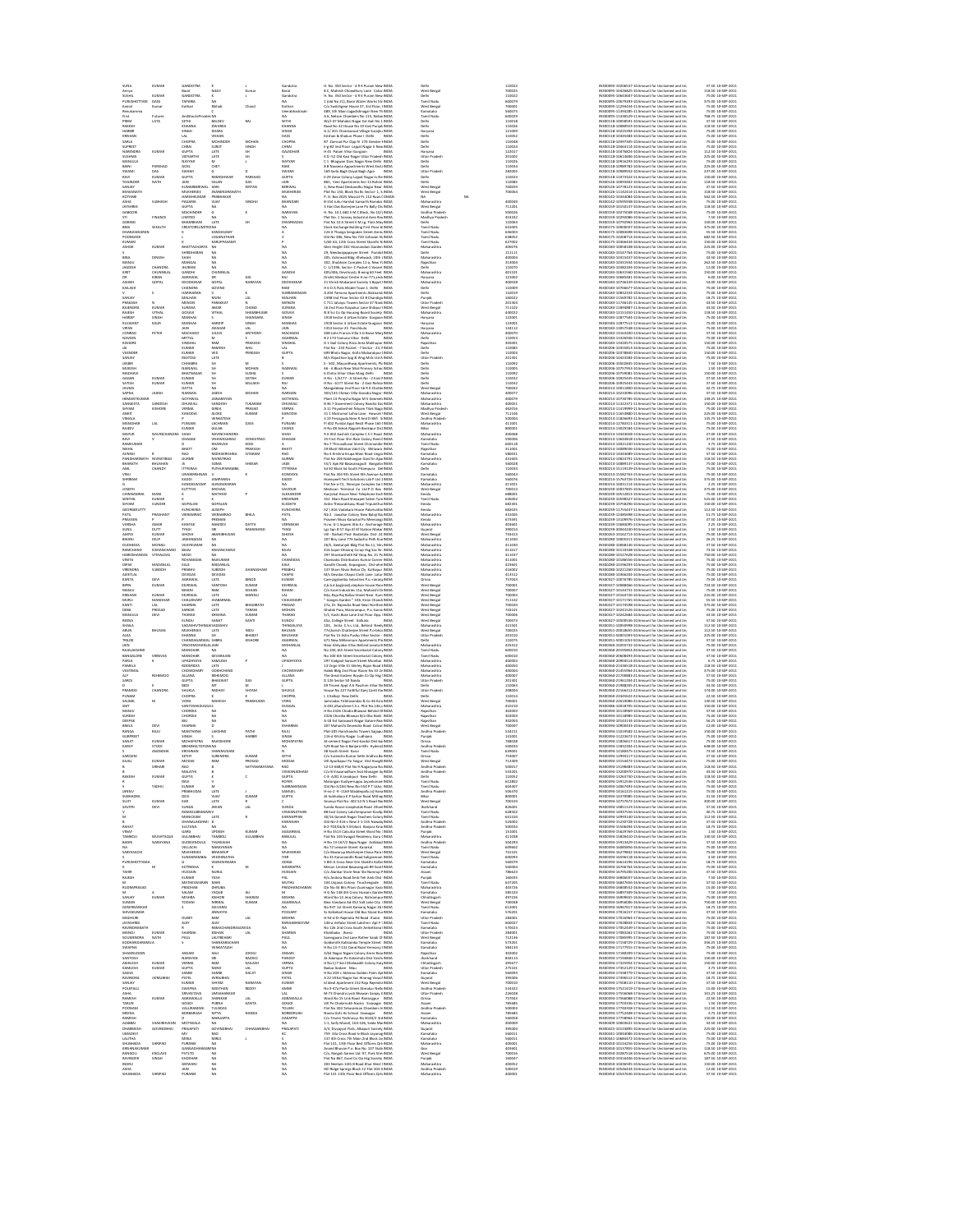| MARIOR<br>SUNDER                                                                                                                                                                                                                                                                                                                                                                                                                                                                  |                            | LAL<br>WALDER<br>AHUJA                               | PURAN<br>HAROLD<br>NA<br>HIRABHAI     |                             | CHAND<br>WALDER<br>NA               | Flat 22 C Block Bw Dda Sfs Flats ShalifNDM<br>- 23, Beach Queen Azad Road,juhu INDIA<br>hop No 2 And 3 Sree N 5 Market E 4INDIA                                                                                                                                                                                                                                                                                                       | Delhi<br>Maharashtra<br>Kamataka<br>Gujarat                   | 110052<br>00049<br>560053                       | IN300450-10678572-10 Amount for Unclaimed and Un<br>IN300450-11131584-11 Amount for Unclaimed and Unit<br>IN300450-11131584-11 Amount for Unclaimed and Unit<br>IN300450-13113732-13 Amount for Unclaimed and Unit                                                      | 75.00 10 SEP-2011<br>1300 10-SFP-2011<br>150.00 10-SEP-2011<br>43.50 10-SEP-2011                                                                                                                                                                                                                                                                                                                                                                                                                                                                                                                                                                                                                                                                                                                                                                                                                                                                    |
|-----------------------------------------------------------------------------------------------------------------------------------------------------------------------------------------------------------------------------------------------------------------------------------------------------------------------------------------------------------------------------------------------------------------------------------------------------------------------------------|----------------------------|------------------------------------------------------|---------------------------------------|-----------------------------|-------------------------------------|---------------------------------------------------------------------------------------------------------------------------------------------------------------------------------------------------------------------------------------------------------------------------------------------------------------------------------------------------------------------------------------------------------------------------------------|---------------------------------------------------------------|-------------------------------------------------|-------------------------------------------------------------------------------------------------------------------------------------------------------------------------------------------------------------------------------------------------------------------------|-----------------------------------------------------------------------------------------------------------------------------------------------------------------------------------------------------------------------------------------------------------------------------------------------------------------------------------------------------------------------------------------------------------------------------------------------------------------------------------------------------------------------------------------------------------------------------------------------------------------------------------------------------------------------------------------------------------------------------------------------------------------------------------------------------------------------------------------------------------------------------------------------------------------------------------------------------|
| ITENDRA<br>KAMAL                                                                                                                                                                                                                                                                                                                                                                                                                                                                  | HIRABHA<br>KISHORE         | PATEL<br>KABRA                                       | KANHAIYA                              | LAL                         | PATEL<br>KABRA                      | 14 Saundariya Banglows Opp SantkaldNDM<br>D-17 Adarash Colony Kumbhanagar ONDIA                                                                                                                                                                                                                                                                                                                                                       | Rajasthan                                                     | 390020<br>312001                                | IN300450-13289287-13 Amount for Unclaimed and Un                                                                                                                                                                                                                        | 1.50 10-SEP-2011                                                                                                                                                                                                                                                                                                                                                                                                                                                                                                                                                                                                                                                                                                                                                                                                                                                                                                                                    |
| GITA<br>RAJESH                                                                                                                                                                                                                                                                                                                                                                                                                                                                    | BAI                        | KHANDELWAL<br>KUMAR                                  | RADHE<br>BALBIR                       | SHYAM                       | KHANDELWAL<br>CHAND                 | H No-11 Veer Savarakar Mare RatlamINDIA<br>H No 70 Mirchia Mohalla Samana DisINDIA                                                                                                                                                                                                                                                                                                                                                    | Madhya Pradesi<br>Punjab                                      | 456010<br>147101                                | IN300450-13400602-13 Amount for Unclaimed and Un<br>IN300450-13506643-13 Amount for Unclaimed and Un                                                                                                                                                                    | 43.50 10-SEP-2011<br>23.25 10 SEP-2011                                                                                                                                                                                                                                                                                                                                                                                                                                                                                                                                                                                                                                                                                                                                                                                                                                                                                                              |
| KAMLESI<br>PREM                                                                                                                                                                                                                                                                                                                                                                                                                                                                   | CHAND                      | iahni<br>Supta                                       | MOHA)<br>DALIP                        | SINGE                       | SAHNI<br>GUPTA                      | Su-115 Pitampura Delhi<br>C-38 Block-c Green Park Main Delhi INDV                                                                                                                                                                                                                                                                                                                                                                     |                                                               | 10034<br>10016                                  | 0000152-13739436-1384mount los Unclaimed and Unit<br>000450-13739436-1384mount for Unclaimed and Unit<br>000450-13820785-1384mount for Unclaimed and Unit<br>000450-03352255-8084mount for Unclaimed and Unit                                                           | 55.50 10-SEP-2011<br>22.50 10-SEP-2011                                                                                                                                                                                                                                                                                                                                                                                                                                                                                                                                                                                                                                                                                                                                                                                                                                                                                                              |
| RAINISH                                                                                                                                                                                                                                                                                                                                                                                                                                                                           |                            | KUMAR<br>SATHAYE                                     | KEDAR<br>ULHAS                        | PRASAD                      | SHARMA<br>SATHAYE                   | S/o Kedar Prasad Sharma Asha NiwasINDIA<br>A/24 Kumar Prangan Near Alankar PdNDIA                                                                                                                                                                                                                                                                                                                                                     | Jharkhand<br>Maharashtra                                      | 842004<br>411052                                |                                                                                                                                                                                                                                                                         | 18.75 10-SEP-2011<br>87.00 10-SEP-2011                                                                                                                                                                                                                                                                                                                                                                                                                                                                                                                                                                                                                                                                                                                                                                                                                                                                                                              |
| JAYASHI<br>KATDARE                                                                                                                                                                                                                                                                                                                                                                                                                                                                | ULHAS<br>GANESH            | KRISHNAJ                                             | KATDARI                               | VISHNU<br>KRISHNAJI         | ANANT                               | Plot No 36 Vatan Naear Off Chakan RINDIA                                                                                                                                                                                                                                                                                                                                                                                              | Maharashtra                                                   | 410507                                          | IN300450-80447207-80 Amount for Unclaimed and Un                                                                                                                                                                                                                        | 118.50 10-SEP-2011                                                                                                                                                                                                                                                                                                                                                                                                                                                                                                                                                                                                                                                                                                                                                                                                                                                                                                                                  |
| VEENA<br>UMMED                                                                                                                                                                                                                                                                                                                                                                                                                                                                    |                            | GOLCHHA<br>GOLCHHA                                   | BHANWAR<br>RAIMAL                     | <b>LAL</b>                  | GOLOHHA<br>GOLOHHA                  | H-26 Old Double Story Lajpat Nagar - INDIA<br>D-7 Old Double Storey Lajpat Nagar-HNDIA                                                                                                                                                                                                                                                                                                                                                | Delhi<br>Delhi                                                | 110024<br>110024                                | IN300468-10012984-10Amount for Unclaimed and Un<br>IN100468-10015348-104mmmt for Unclaimed and Un                                                                                                                                                                       | 150.00 10-SEP-2011<br>375.00 10-SEP-2011                                                                                                                                                                                                                                                                                                                                                                                                                                                                                                                                                                                                                                                                                                                                                                                                                                                                                                            |
| .<br>KRISHAZ                                                                                                                                                                                                                                                                                                                                                                                                                                                                      | CHANDRA                    | MANGLAN<br>MANGLANI                                  | TÉK<br>KRISHAN                        | CHAND<br>CHANDIU            | <b>MANCUAN</b><br>MANGLANI          | D-7 Uni Douzee Scorey Legar: Negar-HIVDIA<br>Apt. 8-101, Emeraled Court-1 Essel ToWDIA<br>Apt. 8-101, Emerald Court-1 Essel TowNDIA<br>H.no. 232, Sector - 9c, Chandigach ChINDIA                                                                                                                                                                                                                                                     | Haryan                                                        | 122009<br>122005                                | IN300468-10058842-10Amount for Unclaimed and Unit<br>IN300468-10058842-10Amount for Unclaimed and Unit<br>IN300476-10058851-10Amount for Unclaimed and Unit                                                                                                             | 1125.00 10-SEP-2011                                                                                                                                                                                                                                                                                                                                                                                                                                                                                                                                                                                                                                                                                                                                                                                                                                                                                                                                 |
| arun<br>Subhash                                                                                                                                                                                                                                                                                                                                                                                                                                                                   | CHANDER                    | KOHLI                                                | NALIN                                 |                             | KOHU                                | <b>INDIA</b>                                                                                                                                                                                                                                                                                                                                                                                                                          | Haryana<br>Punjab                                             | 160009                                          |                                                                                                                                                                                                                                                                         | 750.00 10-SEP-2011<br>375.00 10-SEP-2011                                                                                                                                                                                                                                                                                                                                                                                                                                                                                                                                                                                                                                                                                                                                                                                                                                                                                                            |
| CHETNA<br>TAPATI                                                                                                                                                                                                                                                                                                                                                                                                                                                                  | KUMARI                     | CHHISSAR<br>KULSHI                                   | SIBSANKAR                             |                             | SHARMA<br>KULSI                     | 1173 Sector 7 Panchkula<br>Vill Cumpo Kharar Dist Michapore PINDIA<br>M/s Ashok Phoolwala 205 Itabindra SINDIA                                                                                                                                                                                                                                                                                                                        | Haryana<br>West Bene                                          | 134109<br>721223                                | IN300476-10505442-10 Amount for Unclaimed and Un<br>IN300476-40010057-40 Amount for Unclaimed and Un<br>IN300476-40138197-40 Amount for Unclaimed and Un                                                                                                                | 118.50 10-SEP-2011<br>75.00 10 SEP-2011                                                                                                                                                                                                                                                                                                                                                                                                                                                                                                                                                                                                                                                                                                                                                                                                                                                                                                             |
| RAJESH<br>SANTIMO                                                                                                                                                                                                                                                                                                                                                                                                                                                                 | KUMAR                      | DAS<br>MUKHERJE                                      | <b>ASHOK</b><br>MUKHENEE              | KUMAR                       | DAS<br>NA                           | 22b, Garcha 1st Lane Ground Floor, BINDIA                                                                                                                                                                                                                                                                                                                                                                                             | West Benit<br>West Bengi                                      | 700007<br>00015                                 | IN300476-40150312-40 Amount for Unclaimed and Ur                                                                                                                                                                                                                        | 6.75 10-SEP-2013<br>299.25 10-SEP-2011                                                                                                                                                                                                                                                                                                                                                                                                                                                                                                                                                                                                                                                                                                                                                                                                                                                                                                              |
| DEVENDRA<br>VUAYALAKSE                                                                                                                                                                                                                                                                                                                                                                                                                                                            | RASICLA                    | SHAH<br>BOOB                                         | rasiklal<br>Ramanujda:                |                             | SHAH<br>soos                        | C- 504, B- Wing, Alpa Park Chirag NagNDIA<br>S-916, Manipal Centre 47 Dickenson INDIA                                                                                                                                                                                                                                                                                                                                                 | Maharashtra<br>Kamataka                                       | 400086<br>560042                                | IN300476-402-246724-40 Amount for Unclaimed and United States 40246724-40 Amount for Unclaimed and United                                                                                                                                                               | 2.25 10-SEP-2011<br>87.00 10-SEP-2011                                                                                                                                                                                                                                                                                                                                                                                                                                                                                                                                                                                                                                                                                                                                                                                                                                                                                                               |
| NORATANMALL                                                                                                                                                                                                                                                                                                                                                                                                                                                                       | JAIN                       | CHOURARIA                                            | SAGARMALL                             |                             | CHOURARV                            | No 40 Ormes Road Kilpauk Chennai INDIA                                                                                                                                                                                                                                                                                                                                                                                                | <b>Tamil Nadu</b>                                             | 600010                                          | IN300476-41011218-41 Amount for Unclaimed and Un                                                                                                                                                                                                                        | 162.00 10-SEP-2011                                                                                                                                                                                                                                                                                                                                                                                                                                                                                                                                                                                                                                                                                                                                                                                                                                                                                                                                  |
| MEHTA<br><b>JUGALKISHORE</b>                                                                                                                                                                                                                                                                                                                                                                                                                                                      | INDRAIN<br><b>MUGATLAL</b> | MAGANLAL<br>SHAH                                     | <b>MAGANLAL</b><br>MUGATLAL           | PRANJIVAN                   | MEHTA<br>NA                         | 101 Anuradha A S V Road Irla Bridge ANDIA                                                                                                                                                                                                                                                                                                                                                                                             | Maharashtra<br>Maharashtra                                    | 400058<br>411027                                | IN300476-41017055-41 Amount for Unclaimed and Un<br>IN300476-41405773-41 Amount for Unclaimed and Un                                                                                                                                                                    | 75.00 10-SEP-2011<br>375.00 10-SEP-2011                                                                                                                                                                                                                                                                                                                                                                                                                                                                                                                                                                                                                                                                                                                                                                                                                                                                                                             |
| <b>VENKATIVAV</b><br>RIDINGHAND                                                                                                                                                                                                                                                                                                                                                                                                                                                   |                            | OOTA<br>MATEL                                        | .<br>Manisai                          |                             | .<br>PATEL                          | $\begin{array}{l} \textbf{A 1104 Water's Edge 18/1/1, Vshal NNDM}\\ \textbf{8 - 3 - 976 / 41, Viswaiserti ShalivahatNDIA}\\ \textbf{26 A} \textit{Pauli} \textit{far Park Opposite DwarkaguNNDM}\\ \textbf{C 9 Jankipuri Teiri Peneriyon K1 MudINDM}\\ \end{array}$                                                                                                                                                                   | Andhra Prades<br>Sujarat                                      | 00073<br>884002                                 | IN300476-414035733-412-Amount for Unclaimed and Unit<br>IN300476-41635358-412-Amount for Unclaimed and Unit<br>IN300476-41297604-412-mount for Unclaimed and Unit                                                                                                       |                                                                                                                                                                                                                                                                                                                                                                                                                                                                                                                                                                                                                                                                                                                                                                                                                                                                                                                                                     |
| MOTILAL                                                                                                                                                                                                                                                                                                                                                                                                                                                                           |                            | MENARU                                               | KESURAM                               |                             | MENARU                              |                                                                                                                                                                                                                                                                                                                                                                                                                                       | Rajasthan                                                     | 313002                                          |                                                                                                                                                                                                                                                                         | 3.75 10-SEP-2011<br>75.00 10-SEP-2011<br>75.00 10-SEP-2011                                                                                                                                                                                                                                                                                                                                                                                                                                                                                                                                                                                                                                                                                                                                                                                                                                                                                          |
| NITIN<br>REKHA                                                                                                                                                                                                                                                                                                                                                                                                                                                                    |                            | SAREEN<br>SINGH                                      | SURINDER<br>AMRENDRA                  | BAHADUR                     | PAL<br>SINGH                        | Plot No 37 Flat No G 1 HimagiridelightNDIA<br>J K Power Chittor Garh Village Barnan/NDIA                                                                                                                                                                                                                                                                                                                                              | Andhra Pradesh<br>Rajasthan                                   | 500008<br>312612                                | IN300476-41860353-41 Amount for Unclaimed and Un<br>IN300476-41865594-41 Amount for Unclaimed and Un                                                                                                                                                                    | 75.00 10-SEP-2011<br>118.50 10-SEP-2011                                                                                                                                                                                                                                                                                                                                                                                                                                                                                                                                                                                                                                                                                                                                                                                                                                                                                                             |
| SANTHA                                                                                                                                                                                                                                                                                                                                                                                                                                                                            |                            | <b>NAMAXIUS</b>                                      | <b>BAMAKRISHNAN</b>                   |                             | NA                                  | Door No.132 Block E. 2th Street Annath DIA                                                                                                                                                                                                                                                                                                                                                                                            | <b>Tamil Nadu</b>                                             | 600102                                          | IN300476-42078332-42 Amount for Unclaimed and Un                                                                                                                                                                                                                        | 112.50 10-SEP-2011                                                                                                                                                                                                                                                                                                                                                                                                                                                                                                                                                                                                                                                                                                                                                                                                                                                                                                                                  |
| -<br>SHAILESH<br>RHAVIKA                                                                                                                                                                                                                                                                                                                                                                                                                                                          |                            | PARDIKAR<br>PATEL                                    | NA<br>VUAY                            | CLIMAF                      | NA<br>PATEL                         | 2/10 Kadam Wadi Vakola Village Rd 9NDIA<br>C/o M/s View Dye Chem 11a ArmeniaNDIA<br>C/o M/s View Dye Chem 11a ArmeniaNDIA                                                                                                                                                                                                                                                                                                             | Maharashti<br>West Benga                                      | 00055<br>700001                                 |                                                                                                                                                                                                                                                                         | 75.00 10-SEP-2011<br>75.00 10-SEP-2011                                                                                                                                                                                                                                                                                                                                                                                                                                                                                                                                                                                                                                                                                                                                                                                                                                                                                                              |
| SHASH<br><b>UPMA</b>                                                                                                                                                                                                                                                                                                                                                                                                                                                              |                            | AGARWA<br>GOYAL                                      | SUSHIL<br>VIRENDER                    |                             | AGARWAL<br>GOYAL                    | C/o N K Trading Company 14/a MahatNDIA<br>E/21 Salort New Delhi Delhi MDIA                                                                                                                                                                                                                                                                                                                                                            | West Benga                                                    | 70000<br>110017                                 | R300476-42515534-42 Amount for Unclaimed and University R300476-42515534-42 Amount for Unclaimed and University R300476-42521792-42 Amount for Unclaimed and University R300476-43550634-43 Amount for Unclaimed and Universit                                          | 37.50 10-SEP-2011<br>75.00 10-SEP-2011                                                                                                                                                                                                                                                                                                                                                                                                                                                                                                                                                                                                                                                                                                                                                                                                                                                                                                              |
| KRISHNAKANT<br>MUFADOAL                                                                                                                                                                                                                                                                                                                                                                                                                                                           | HIMATLAL                   | SHAH<br><b>SAIFUDOIN</b>                             | NA<br>NA                              |                             | NA                                  | 198-nehru Park Uti Bank Ltd VastrapuNDIA<br>Old, No.46 New No.111 4 Th Main Britchia                                                                                                                                                                                                                                                                                                                                                  | Gujarat<br><b>Tamil Nadu</b>                                  | 380015<br>600020                                | IN300484-10126311-10 Amount for Unclaimed and Un<br>IN300484-10136653-10 Amount for Unclaimed and Un                                                                                                                                                                    | 75.00 10-SEP-2011<br>150.00 10-SEP-2011                                                                                                                                                                                                                                                                                                                                                                                                                                                                                                                                                                                                                                                                                                                                                                                                                                                                                                             |
| ANITA<br>SEEMA                                                                                                                                                                                                                                                                                                                                                                                                                                                                    |                            | <b>DUGAR</b><br><b>BOSE</b>                          | NA<br>TONOY                           |                             | NA<br>NA<br>sose                    |                                                                                                                                                                                                                                                                                                                                                                                                                                       | West Bengal<br>West Bengal                                    | 700019<br>700042                                | IN300484-10158818-10 Amount for Unclaimed and Un                                                                                                                                                                                                                        | 168.00 10-SEP-2011<br>12.00 10-SEP-2011                                                                                                                                                                                                                                                                                                                                                                                                                                                                                                                                                                                                                                                                                                                                                                                                                                                                                                             |
| SUDHA                                                                                                                                                                                                                                                                                                                                                                                                                                                                             |                            | GOENKA                                               | NARESH<br>BALLAV                      |                             | GOENKA<br>DAGA                      | 34/1-k, Ballygunge Circular Road KolNDIA<br>91/39 H Bosepulur Road, Calcutta - INDIA<br>Fiat No De 1 St Floor 8 2 618 / 1 / 5 RNDIA<br>179 Bansur Park Rishra Hooghly - INDIA                                                                                                                                                                                                                                                         | Andhra Prade                                                  | 500034<br>712248                                | IN300484-10519323-10 Amount for Unclaimed and Unit<br>IN300484-10519323-10 Amount for Unclaimed and Unit<br>IN300484-11298355-11 Amount for Unclaimed and Unit                                                                                                          | 150.00 10-SEP-2011<br>6.00 10-SEP-2011                                                                                                                                                                                                                                                                                                                                                                                                                                                                                                                                                                                                                                                                                                                                                                                                                                                                                                              |
| LALIT<br>ADAVIKOLANU                                                                                                                                                                                                                                                                                                                                                                                                                                                              | SIVARAMA                   | DAGA<br>KIDSHNA                                      |                                       | DAS<br>ACHYUTHA             | RAMA                                | Fit No 104, Hema Chandra Apts 2/2 GNDIA                                                                                                                                                                                                                                                                                                                                                                                               | <b>Nest Bengal</b><br>Andhra Pradesh                          | 500013                                          | IN300484-11490029-11-Amount for Unclaimed and Un                                                                                                                                                                                                                        | 118.50 10-SEP-2011                                                                                                                                                                                                                                                                                                                                                                                                                                                                                                                                                                                                                                                                                                                                                                                                                                                                                                                                  |
| SUMAN<br>PRAKASH                                                                                                                                                                                                                                                                                                                                                                                                                                                                  | KUMAR                      | BHARGAVA<br>PRADHAN                                  | GOVING                                | PRASAD                      | BHARGAVA<br>PRADHAN                 | A6/23 Sec 16 Rohini Delhi<br>INDM<br>Bodhi Mare Development Area Ganet/NDM                                                                                                                                                                                                                                                                                                                                                            | Delhi<br>West Beneal                                          | 110085<br>737101                                | IN300484-11651649-11 Amount for Unclaimed and Un<br>IN300484-11727194-11 Amount for Unclaimed and Un                                                                                                                                                                    | 112.50 10-SEP-2011<br>22.50 10.5EP-2011                                                                                                                                                                                                                                                                                                                                                                                                                                                                                                                                                                                                                                                                                                                                                                                                                                                                                                             |
| SUNI                                                                                                                                                                                                                                                                                                                                                                                                                                                                              | <b>KUMA</b>                | CHOUDHAR                                             |                                       | <b>HAR</b>                  | CHOUDHAI                            |                                                                                                                                                                                                                                                                                                                                                                                                                                       | harkhand                                                      | 827013                                          | IN300484-11743047-11 Amount for Unclaimed and Ur                                                                                                                                                                                                                        | 75.00 10-SEP-2011                                                                                                                                                                                                                                                                                                                                                                                                                                                                                                                                                                                                                                                                                                                                                                                                                                                                                                                                   |
| PRABHA<br>RAJESH                                                                                                                                                                                                                                                                                                                                                                                                                                                                  | <b>KUMA</b>                | TONGIA<br>AGRAWAI                                    | BRU<br>GYAN<br>RAM                    | PRAKASH<br>PRATAP           | TONGIA<br>AGA/EWAI                  | Main Road Chas Near Old State DespriNDIA<br>4/73/75 Jawahar Nagar Jaipur MDIA<br>M/s Pratap Stores Main Road Chas BdNDIA                                                                                                                                                                                                                                                                                                              | Rajasthan<br>Jharkhand                                        | 302004<br>827013                                | IN300484-11787965-11 Amount for Unclaimed and Un<br>IN300484-11961485-11 Amount for Unclaimed and Un                                                                                                                                                                    | 147.75 10-SEP-2011<br>150.00 10-SEP-2011                                                                                                                                                                                                                                                                                                                                                                                                                                                                                                                                                                                                                                                                                                                                                                                                                                                                                                            |
| LAXMIKAN<br>BHAGWATI                                                                                                                                                                                                                                                                                                                                                                                                                                                              | MITARAM<br>DEVI            | TAKHALATE<br>SARAF                                   | LATE                                  | MITARAM                     | TAKHALATE<br>SARAF                  | Plot No 2 Flat No 203 Venkatesh AptrNDIA<br>275/276 Bangur Avenue Block A 2nd INDIA                                                                                                                                                                                                                                                                                                                                                   | Maharashtra<br>West Bengal                                    | 440016<br>700055                                | IN300484-12004809-12 Amount for Unclaimed and Un<br>IN300484-12127462-12 Amount for Unclaimed and Un                                                                                                                                                                    | 112.50 10-SEP-2011<br>75.00 10-SEP-2011                                                                                                                                                                                                                                                                                                                                                                                                                                                                                                                                                                                                                                                                                                                                                                                                                                                                                                             |
|                                                                                                                                                                                                                                                                                                                                                                                                                                                                                   |                            | MUJRAL                                               | ŚH                                    | DES                         | RAI                                 | 114 Phase 1 Mohali Punjab<br>INDIA                                                                                                                                                                                                                                                                                                                                                                                                    | Puniab                                                        | 160055                                          | IN300484-12226779-12 Amount for Unclaimed and Un                                                                                                                                                                                                                        | 75.00 10 SEP-2011                                                                                                                                                                                                                                                                                                                                                                                                                                                                                                                                                                                                                                                                                                                                                                                                                                                                                                                                   |
| <b>DHAMANI</b>                                                                                                                                                                                                                                                                                                                                                                                                                                                                    | JAYWAN!                    | DGALE<br>KALIR<br>CHAKNABORTY                        | <b>JAYWANT</b>                        | <b>INAYA</b>                | OGALE<br>SINGH<br>CHAXIKABORTY      | Plot No 8 2 Nd Floor Aryakrishna ChsiNDIA<br>100, Vigyan Kunj 11t Roorkee RoorkeNDIA<br>Asst Engineer Civil Gammon Colony AINDIA                                                                                                                                                                                                                                                                                                      | runjao<br>Maharashtra<br>West Bengal                          | 421503<br>247667<br>737134                      | IN300484-12473668-12Amount for Unclaimed and Unit<br>IN300484-12473668-12Amount for Unclaimed and Unit<br>IN300484-12600713-12Amount for Unclaimed and Unit                                                                                                             | 75.00 10-SEP-2011<br>225.00 10-SEP-2011<br>15.00 10-SEP-2011                                                                                                                                                                                                                                                                                                                                                                                                                                                                                                                                                                                                                                                                                                                                                                                                                                                                                        |
| SWAPAN<br>SUDHAKAF                                                                                                                                                                                                                                                                                                                                                                                                                                                                | KUMAR                      | PARASHARI                                            | HARABE<br>SHRI                        | DEVSHARAN                   | PARASHARI                           | D/1, loc Colony G T Road A/cantt HarrNDIA                                                                                                                                                                                                                                                                                                                                                                                             | Haryana                                                       | 133001                                          | IN300484-12607782-12 Amount for Unclaimed and Un                                                                                                                                                                                                                        | 112.50 10-SEP-2011                                                                                                                                                                                                                                                                                                                                                                                                                                                                                                                                                                                                                                                                                                                                                                                                                                                                                                                                  |
| BHAVANI<br>PRAKASH                                                                                                                                                                                                                                                                                                                                                                                                                                                                | SADASIVAN                  | <b>TYER</b><br>NAGAR                                 | NA<br>MR                              | INDER                       | NA<br>SINGH                         | 8 2/12 Mahindra Nanar Malad (east) INDIA                                                                                                                                                                                                                                                                                                                                                                                              | Maharashtra<br>Madhya Pradesh                                 | 400093<br>455001                                | IN300484-12623599-12 Amount for Unclaimed and Un<br>IN300484-12697215-12 Amount for Unclaimed and Un                                                                                                                                                                    | 75.00 10-SEP-2011<br>3.75 10-SEP-2011                                                                                                                                                                                                                                                                                                                                                                                                                                                                                                                                                                                                                                                                                                                                                                                                                                                                                                               |
| VED<br>PRAVEEN                                                                                                                                                                                                                                                                                                                                                                                                                                                                    | <b>BROTHERS</b>            | SECURITIES<br>GAUR                                   | tna<br>Vijan                          |                             | NA<br>KRISHNA                       | $\begin{array}{l} \texttt{B-714} \texttt{~matrix} \texttt{Figure} \texttt{P} \texttt{matrix} \texttt{1} \texttt{1} \texttt{1} \texttt{1} \texttt{1} \texttt{1} \texttt{1} \texttt{1} \texttt{1} \texttt{1} \texttt{1} \texttt{1} \texttt{1} \texttt{1} \texttt{1} \texttt{1} \texttt{1} \texttt{1} \texttt{1} \texttt{1} \texttt{1} \texttt{1} \texttt{1} \texttt{1} \texttt{1} \texttt{1} \texttt{1} \texttt{1} \texttt{1} \texttt{$ | Maharashtra<br>Himachal Pradesl                               | 400020<br>173205                                |                                                                                                                                                                                                                                                                         | 375.00 10-SEP-2011<br>75.00 10-SEP-2011                                                                                                                                                                                                                                                                                                                                                                                                                                                                                                                                                                                                                                                                                                                                                                                                                                                                                                             |
| SATISH                                                                                                                                                                                                                                                                                                                                                                                                                                                                            | <b>CUMA</b>                |                                                      |                                       | LAL                         |                                     |                                                                                                                                                                                                                                                                                                                                                                                                                                       |                                                               | 110052                                          | =1000484-12835025-12Amount for Unclaimed and Unit<br>R100484-12835025-12Amount for Unclaimed and Unit<br>R100484-12907767-12Amount for Unclaimed and Unit<br>R100484-13757926-13Amount for Unclaimed and Unit                                                           |                                                                                                                                                                                                                                                                                                                                                                                                                                                                                                                                                                                                                                                                                                                                                                                                                                                                                                                                                     |
| SUDESHN<br>DAIFY                                                                                                                                                                                                                                                                                                                                                                                                                                                                  | EXPORT                     | ARORA<br>MITRA<br>PVTLTD                             | KISHORI<br>SUKUMA!<br>NA              |                             | ARORA<br>MITRA<br>NA                | 39 Ramlal Mukherjee Lane 2nd Floor INDIA                                                                                                                                                                                                                                                                                                                                                                                              | Delhi<br>West Bengal<br>West Bengal                           | 700054<br>711106                                | IN300484-13918429-13 Amount for Unclaimed and Un                                                                                                                                                                                                                        | 118.50 10-SEP-2011<br>37.50 10-SEP-2011<br>21.75 10-SEP-2011                                                                                                                                                                                                                                                                                                                                                                                                                                                                                                                                                                                                                                                                                                                                                                                                                                                                                        |
|                                                                                                                                                                                                                                                                                                                                                                                                                                                                                   |                            | BALASUBR                                             |                                       |                             | <b>BAMASWAM</b>                     | Forrent House Off Ashram Road Navr/NDM                                                                                                                                                                                                                                                                                                                                                                                                | <b>Guiarat</b>                                                | 380005                                          | IN300513-10417789-10 Amount for Unclaimed and Un                                                                                                                                                                                                                        | 1185010-92-2011                                                                                                                                                                                                                                                                                                                                                                                                                                                                                                                                                                                                                                                                                                                                                                                                                                                                                                                                     |
| SAROS<br>.<br>SUNII                                                                                                                                                                                                                                                                                                                                                                                                                                                               | <b>CIMA</b>                | AGRAWAL<br>DIWAN                                     | <b>GOPAL</b>                          | KRISHNA<br><b>SURA</b>      | AGRAWAL<br>PRAKASH                  | 183/3 Rani Bazar Bargaon Gonda Up INDIA                                                                                                                                                                                                                                                                                                                                                                                               | <b>Uttar Pradesh</b><br>Madhya Prade                          | 271002<br>462016                                | IN300513-10691674-10 Amount for Unclaimed and Un                                                                                                                                                                                                                        | 75.00 10 SEP-2011<br>237.00 10-SEP-2011                                                                                                                                                                                                                                                                                                                                                                                                                                                                                                                                                                                                                                                                                                                                                                                                                                                                                                             |
| ARUN                                                                                                                                                                                                                                                                                                                                                                                                                                                                              | KUMA                       | <b>GUPTA</b><br>NITHYALAKSHM                         | LATE<br>LATE<br>PALAN                 | SHRI                        | KUNJ                                | 1877 Aren Golony Bhopal Madhya INDIA<br>C/o J P Gupta 533-y-1 West ManorariNDIA<br>Plot S Marugan Kudil Brindhavan NagNDIA                                                                                                                                                                                                                                                                                                            | Madhya Pradesi<br><b>Famil Nadu</b>                           | 476444<br>600087                                | IN300533-10865786-10Amount for Unclaimed and Unit<br>IN300533-10865805-10Amount for Unclaimed and Unit<br>IN300533-10888805-10Amount for Unclaimed and Unit                                                                                                             | 225.00 10-SEP-2011<br>37.50 10-SEP-2011                                                                                                                                                                                                                                                                                                                                                                                                                                                                                                                                                                                                                                                                                                                                                                                                                                                                                                             |
| MIS                                                                                                                                                                                                                                                                                                                                                                                                                                                                               | KAVITA                     | MALEWAR                                              | SUHAS                                 |                             | MALEWAR                             | Plot No 21 Cement Road War Sujata INDIA                                                                                                                                                                                                                                                                                                                                                                                               | Maharashtra                                                   | 440022                                          | IN300513-11266119-11 Amount for Unclaimed and Un                                                                                                                                                                                                                        | 118.50 10-SEP-2011                                                                                                                                                                                                                                                                                                                                                                                                                                                                                                                                                                                                                                                                                                                                                                                                                                                                                                                                  |
| PATE<br><b>YOGANAP</b>                                                                                                                                                                                                                                                                                                                                                                                                                                                            | BHAVIN<br>DEEKSHITHULU     | ASHWINBHA<br><b>ARAVAPALLI</b>                       | <b>ASHWINBHA</b><br>VIKHANASACHARYULU | POONAMBHA                   | PATEL<br>ARAVAPALL                  | 4/b Bharat Samaj Society 8/4 PrabhulNDIA<br>1 2 270/56/a Hero Honda Show RoonNDIA                                                                                                                                                                                                                                                                                                                                                     | .<br>Gujarat<br>Andhra Pradesh                                | 390001<br>508213                                | IN300513-12225626-12 Amount for Unclaimed and Un<br>IN300513-12253839-12 Amount for Unclaimed and Un                                                                                                                                                                    | 3.75 10-SEP-2011<br>1.50 10-SEP-2011                                                                                                                                                                                                                                                                                                                                                                                                                                                                                                                                                                                                                                                                                                                                                                                                                                                                                                                |
| MR<br>GAURA                                                                                                                                                                                                                                                                                                                                                                                                                                                                       |                            | <b>CIMARIO</b><br>AGARWAL                            | -<br>RAMGULAM                         | KUMAJ                       | <b>KURIL</b>                        | 12 270/56/4 1980 10004 2006<br>104 Jai Bhavani Nagar Jai Shankar Ya INDIA<br>Bu 211 2nd Floor Pitampura New DelINDIA<br>A/695 Sector 19 Noida Uttar PradesHNDIA                                                                                                                                                                                                                                                                       | Maharashtra                                                   | 0003                                            | 8000513-12578996-12 Amount for Unclaimed and Unit<br>IN300513-12578996-12 Amount for Unclaimed and Unit<br>IN300513-12533155-12 Amount for Unclaimed and Unit                                                                                                           | 7.50 10-SEP-2011                                                                                                                                                                                                                                                                                                                                                                                                                                                                                                                                                                                                                                                                                                                                                                                                                                                                                                                                    |
| VIKRAN'                                                                                                                                                                                                                                                                                                                                                                                                                                                                           | KUMAI                      | NGLE                                                 | ASHOK<br>UMÉNDRA                      |                             | AGA/IWAL<br>INGLE                   |                                                                                                                                                                                                                                                                                                                                                                                                                                       | Delhi<br>Uttar Pradesh                                        | 110088<br>201301                                |                                                                                                                                                                                                                                                                         | 75.00 10-SEP-2011<br>300.00 10-SEP-2011                                                                                                                                                                                                                                                                                                                                                                                                                                                                                                                                                                                                                                                                                                                                                                                                                                                                                                             |
| ARCHANT<br>SAYED                                                                                                                                                                                                                                                                                                                                                                                                                                                                  | MOHAMMAD                   | KUMAR<br><b>TARIQ</b>                                | GOVIND<br>ASLAM                       | MOHAMMEAD                   | RAM<br>SAYED                        | C/o Sunil Kumar Jaiswal VIII DhakauliINDIA<br>C/o S M Ghufran Nadvi Staff Quater NNDIA                                                                                                                                                                                                                                                                                                                                                | <b>Uttar Pradesh</b><br><b>Uttar Pradesh</b>                  | 225001<br>226007                                | IN300513-13299344-13 Amount for Unclaimed and Un<br>IN300513-13362324-13 Amount for Unclaimed and Un                                                                                                                                                                    | 15.00 10-SEP-2011<br>15.00 10-SEP-2011                                                                                                                                                                                                                                                                                                                                                                                                                                                                                                                                                                                                                                                                                                                                                                                                                                                                                                              |
| DESHMUKI<br><b>RAMESH</b>                                                                                                                                                                                                                                                                                                                                                                                                                                                         | KULDEEP<br>ENKOBARAO       | VASANTRAC                                            | VASANTRAD<br>VENKOBARAD               | <b>SHNIVASARAC</b>          | NA.                                 | A/p Dahigaon Bolava Taluka KopansarNDIA                                                                                                                                                                                                                                                                                                                                                                                               | Maharashtra<br><b>Indhra Prades</b>                           | 414001                                          | IN300513-13510243-13 Amount for Unclaimed and Un                                                                                                                                                                                                                        | 22.50 10.5EP-2011                                                                                                                                                                                                                                                                                                                                                                                                                                                                                                                                                                                                                                                                                                                                                                                                                                                                                                                                   |
|                                                                                                                                                                                                                                                                                                                                                                                                                                                                                   |                            | .<br>Thirlinan                                       |                                       |                             | :<br>Auligi<br>BHAWSAR              | -<br>The Mig 396 Remachandra Puram HyNDIA<br>Lb 15 Nh I Seethalai Sathanar Street RNDIA<br>Satyam Technology Centere Bahadur/NDIA                                                                                                                                                                                                                                                                                                     | <b>Tarril Nadu</b>                                            | 500032<br>503209<br>500043                      | 8000513-13582157-13 Amount for Unclaimed and Unit<br>IN300513-13582157-13 Amount for Unclaimed and Unit<br>IN300513-13722977-13 Amount for Unclaimed and Unit                                                                                                           | 52.50 10-SEP-2011<br>37.50 10-SEP-2011<br>3.75 10-SEP-2011                                                                                                                                                                                                                                                                                                                                                                                                                                                                                                                                                                                                                                                                                                                                                                                                                                                                                          |
| RITESH<br>SOURIK                                                                                                                                                                                                                                                                                                                                                                                                                                                                  |                            | <b>BHAWSAR</b><br>DEY                                | ASHOK<br>RABINDRANATH                 |                             | DEY                                 | Debendra Bhaban Station Pally SubudNDIA                                                                                                                                                                                                                                                                                                                                                                                               | Andhra Prades<br>West Bengal                                  | 700144                                          | IN300513-14034497-14 Amount for Unclaimed and Un                                                                                                                                                                                                                        | 15.00 10-SEP-2011                                                                                                                                                                                                                                                                                                                                                                                                                                                                                                                                                                                                                                                                                                                                                                                                                                                                                                                                   |
| JAYDEEP<br><b>RAMALINGAN</b>                                                                                                                                                                                                                                                                                                                                                                                                                                                      | KISHOR                     | THAKKER                                              | <b>KISHOR</b><br>ANANCHA              | KAKUBHA<br>PERUMAL          | THAKKER<br>PILLAI                   | Flat No 43 6th Floor Mulund Balraies NDM<br>E 3 414f E3 Sector Township KailasapINDIA                                                                                                                                                                                                                                                                                                                                                 | Maharashtra<br>Tamil Nadu                                     | 400080<br>620014                                | IN300513-14057397-14 Amount for Unclaimed and Un<br>IN300513-14068375-14 Amount for Unclaimed and Un                                                                                                                                                                    | 75.00 10-SEP-2011<br>18.75.10.99.2011                                                                                                                                                                                                                                                                                                                                                                                                                                                                                                                                                                                                                                                                                                                                                                                                                                                                                                               |
| SEJAL<br>INDER                                                                                                                                                                                                                                                                                                                                                                                                                                                                    | pagenta                    | DOSHI<br>PAL                                         | habitan<br>AYMAN                      | CLINUBIHAS                  | DOSH<br>DASS                        | 308 Katari Bagh Naval Base Kochi KerNDIA<br>H No 2381 Sector 7/a H B Colony FariNDIA                                                                                                                                                                                                                                                                                                                                                  | Kerala<br>Haryana                                             | $s200 -$                                        | M300513-14114032-14 Amount for Unclaimed and United States (1990513-14114032-14 Amount for Unclaimed and United States (1990513-14799675-14 Amount for Unclaimed and United States (1990513-15 Amount for Unclaimed and United                                          | 262.50 10-SEP-2011<br>52.50 10-SEP-2011                                                                                                                                                                                                                                                                                                                                                                                                                                                                                                                                                                                                                                                                                                                                                                                                                                                                                                             |
| BHASKAR                                                                                                                                                                                                                                                                                                                                                                                                                                                                           | SHRISH                     | PAWA                                                 | GOPALRAC                              | HASKA                       | PAWAI                               | N 4/95 1st Floor Nayapalli Irc Village INDIA<br>Sant Tukaram Nagar Pune  MaharashiNDIA                                                                                                                                                                                                                                                                                                                                                | Orissa<br>Maharashtra                                         | 082004<br>121006<br>751015<br>411039            |                                                                                                                                                                                                                                                                         | 232.50 10-SEP-2011<br>22.50 10-SEP-2011                                                                                                                                                                                                                                                                                                                                                                                                                                                                                                                                                                                                                                                                                                                                                                                                                                                                                                             |
| <b>ASHITOSH</b><br>ANANTHA                                                                                                                                                                                                                                                                                                                                                                                                                                                        | LAKSHM                     | WAGH<br>VASIREDOY                                    | DEIF<br>VENKATESWARA                  | <b>YESHWANT</b><br>RAD      | WAGE<br>GOLAKOTI                    | 2 1 283 D Sai Vishnu Apts Nallakunta NDIA                                                                                                                                                                                                                                                                                                                                                                                             | Andhra Pradesh                                                | 500044                                          | IN300513-15037745-15 Amount for Unclaimed and Un                                                                                                                                                                                                                        | 75.00 10-SEP-2011                                                                                                                                                                                                                                                                                                                                                                                                                                                                                                                                                                                                                                                                                                                                                                                                                                                                                                                                   |
| <b>UTPALENDL</b><br><b>MEAN</b>                                                                                                                                                                                                                                                                                                                                                                                                                                                   | TASADOUR                   | <b>DEB</b><br>BOHAR                                  | NARENDRA<br>TASADDUN                  | NATH<br>HUSAIN              | <b>DEB</b><br>BOHAN                 | FI 206 113 N S C Bose Road Kolkata VNDIA<br>Plot No6 Dindaval Nasar Burhari ColdNDIA                                                                                                                                                                                                                                                                                                                                                  | West Beneal<br>Maharashtri                                    | 700040<br>425409                                | IN300513-15775712-15 Amount for Unclaimed and Un<br>IN300513-16086452-16Amount for Unclaimed and Un                                                                                                                                                                     | 192.75 10-SEP-2011<br>150.00 10-SEP-2011                                                                                                                                                                                                                                                                                                                                                                                                                                                                                                                                                                                                                                                                                                                                                                                                                                                                                                            |
| <b>GIRRAN</b>                                                                                                                                                                                                                                                                                                                                                                                                                                                                     | VENKATA                    | SURYARAD                                             | VENKATRAO                             |                             | <b>BACHERLA</b>                     | Pat Noo Unlarge Hege Ministr Council<br>2b 002 Swapna Poorti Phase 1 Sec 26NDIA<br>507/31 Raja Debendra Colony PremisNDIA<br>202 Shivshakti V S Marg Virar East TalNDIA                                                                                                                                                                                                                                                               | Maharashtr                                                    | 411044                                          | 8100513-16804269-16Amount for Unclaimed and Unit<br>IN300513-16804269-16Amount for Unclaimed and Unit<br>IN300513-16604572-16Amount for Unclaimed and Unit                                                                                                              | 66.75 10-SEP-2011                                                                                                                                                                                                                                                                                                                                                                                                                                                                                                                                                                                                                                                                                                                                                                                                                                                                                                                                   |
| ASIS<br>SACHIN                                                                                                                                                                                                                                                                                                                                                                                                                                                                    | ROY                        | CHOWDHURY<br>Thakur                                  | PRABHANAND                            | YASHAWAN <sup>*</sup>       | ROY<br>THAKUR                       |                                                                                                                                                                                                                                                                                                                                                                                                                                       | West Bengal<br>Maharashtra                                    | 700074<br>101305                                |                                                                                                                                                                                                                                                                         | 8.25 10-SEP-2011<br>18.00 10-SEP-2011                                                                                                                                                                                                                                                                                                                                                                                                                                                                                                                                                                                                                                                                                                                                                                                                                                                                                                               |
| SRINIVASULU<br>SWAPNA                                                                                                                                                                                                                                                                                                                                                                                                                                                             |                            | <b>INALA</b><br>KAR                                  | SATYANA/BAYANA<br>NIRANJAN            |                             | <b>INALA</b>                        | D No 31 3 1/1 Ffs Apurupa Apts MaruNDIA                                                                                                                                                                                                                                                                                                                                                                                               | Andhra Pradesi                                                | 520001<br>721645                                | IN300513-16796952-16 Amount for Unclaimed and Un                                                                                                                                                                                                                        | 75.00 10-SEP-2011<br>26.25 10 SEP-2011                                                                                                                                                                                                                                                                                                                                                                                                                                                                                                                                                                                                                                                                                                                                                                                                                                                                                                              |
| GEETHA<br>CHANDRA                                                                                                                                                                                                                                                                                                                                                                                                                                                                 |                            |                                                      | RAGHAVAN<br><b>CADAMBAN</b>           |                             | KAR<br>NA<br>NA                     |                                                                                                                                                                                                                                                                                                                                                                                                                                       | West Bengal<br>Tamil Nadu<br><b>Tarril Nady</b>               | 600034<br>620013                                | IN300513-17059729-17Amount for Unclaimed and Un<br>IN300513-17090046-17Amount for Unclaimed and Un                                                                                                                                                                      | 7.50 10-SEP-2011<br>3.75 10-SEP-2011                                                                                                                                                                                                                                                                                                                                                                                                                                                                                                                                                                                                                                                                                                                                                                                                                                                                                                                |
|                                                                                                                                                                                                                                                                                                                                                                                                                                                                                   | TDURE                      | GIRIMINALI<br>NRAJU                                  | NARBERT                               |                             | e<br>Chittyya                       | VIII Gobindapur Po Gobindapur BajtpINDIA<br>Nidyana Consulting Associates 7th FIANDIA<br>4/13 16th Cross Kumaran Nagar NeadNDIA<br>Old No P13/13a New No 4/3001 ValaNDIA<br>Old No P13/13a New No 4/3001 ValaNDIA                                                                                                                                                                                                                     | Tamil Nadu<br>Andhra Prade                                    | 623525                                          |                                                                                                                                                                                                                                                                         | 75.00 10-SEP-2011<br>82.50 10-SEP-2011                                                                                                                                                                                                                                                                                                                                                                                                                                                                                                                                                                                                                                                                                                                                                                                                                                                                                                              |
| PRADEEP                                                                                                                                                                                                                                                                                                                                                                                                                                                                           |                            | KUMAR                                                | MAHENDER                              |                             | SINGH                               | 17 22 Simhadripuram H B Colony VisINDM<br>29/119/a Block 29 Vishwas Nagar NetNDIA                                                                                                                                                                                                                                                                                                                                                     | Delhi                                                         | 530022<br>110032                                | IN300513-17909136-17 Amount for Unclaimed and Un                                                                                                                                                                                                                        | 45.00 10-SEP-2011                                                                                                                                                                                                                                                                                                                                                                                                                                                                                                                                                                                                                                                                                                                                                                                                                                                                                                                                   |
| LALIT<br><b>BHATT</b>                                                                                                                                                                                                                                                                                                                                                                                                                                                             | MOHAN<br>YOGINKUM          | KHOSLA                                               | MOHINDER<br><b>GOPALBHAI</b>          | PAL<br>GUNVANTRAY           | KHOSLA<br><b>BHATT</b>              | E 35 Sec 9 New Vijay Nagar Near KateNDIA<br>Hostel No 9/10 Reliance Greens Moti INDIA                                                                                                                                                                                                                                                                                                                                                 | <b>Uttar Pradesh</b><br><b>Guiarat</b>                        | 201001<br>361140                                | IN300513-17966417-17 Amount for Unclaimed and Un<br>IN300513-17979878-17 Amount for Unclaimed and Un                                                                                                                                                                    | 150.00 10-SEP-2011<br>18.00 10 SEP-2011                                                                                                                                                                                                                                                                                                                                                                                                                                                                                                                                                                                                                                                                                                                                                                                                                                                                                                             |
| KAMI<br>JAYSE                                                                                                                                                                                                                                                                                                                                                                                                                                                                     |                            | -<br>SAYYED<br>SRIVASTAVA                            | --<br>400R<br><sup>DHABMESH</sup>     | :<br>Aurasul<br>Aichandehai | SAYYED<br>SHAH                      | Alp Vambori Tal Rahuri. AhmednagariNDIA<br>501 Shantanu Apart Navrangpura Op(NDIA<br>Chandra Jyoti Bhawan M 73 Sarjay GINDIA                                                                                                                                                                                                                                                                                                          | asyaran<br>Maharashtra<br>Sujarat                             | 113705<br>180009                                | 19300513-17998327-17Amount for Unclaimed and Unit<br>19300513-17998327-17Amount for Unclaimed and Unit<br>19300513-18138864-18Amount for Unclaimed and Unit                                                                                                             | 225.00 10-SEP-2011<br>56.25 10-SEP-2011<br>74.25 10-SEP-2011                                                                                                                                                                                                                                                                                                                                                                                                                                                                                                                                                                                                                                                                                                                                                                                                                                                                                        |
| <b>THOBHO</b>                                                                                                                                                                                                                                                                                                                                                                                                                                                                     | KUMAI                      |                                                      | NIRMAL                                | KUMAR                       | SRIVASTAVA                          |                                                                                                                                                                                                                                                                                                                                                                                                                                       | <b>Uttar Pradesi</b>                                          | 226016                                          |                                                                                                                                                                                                                                                                         |                                                                                                                                                                                                                                                                                                                                                                                                                                                                                                                                                                                                                                                                                                                                                                                                                                                                                                                                                     |
| SANTOSH                                                                                                                                                                                                                                                                                                                                                                                                                                                                           |                            | ANGELRACKIN<br>KUMAR                                 | MARIASUSA<br>DASHRATH                 |                             | NA<br>PRASAD                        | 4a Kallarai Thoppustreet Near CanaraiNDIA<br>19/76 Trilokpuri Dharshila Hospital DINDIA                                                                                                                                                                                                                                                                                                                                               | <b>Tamil Nadu</b><br>Delhi                                    | 609001<br>110091                                | IN300513-18362312-18 Amount for Unclaimed and Un<br>IN300513-18450709-18 Amount for Unclaimed and Un                                                                                                                                                                    | 75.00 10-SEP-2011<br>75.00 10-SEP-2011                                                                                                                                                                                                                                                                                                                                                                                                                                                                                                                                                                                                                                                                                                                                                                                                                                                                                                              |
| SARIKA                                                                                                                                                                                                                                                                                                                                                                                                                                                                            |                            | MANE                                                 | <b>BAMOHANDRA</b>                     | DINKARRAD                   | MANE<br>CAPOOL                      | C/1 Shanti Apt No 1 Mathuradas ExterNDIA                                                                                                                                                                                                                                                                                                                                                                                              | Maharashtra                                                   | 400067                                          | IN300513-18620796-18 Amount for Unclaimed and Un                                                                                                                                                                                                                        | 2.25 10-SEP-2011                                                                                                                                                                                                                                                                                                                                                                                                                                                                                                                                                                                                                                                                                                                                                                                                                                                                                                                                    |
| -<br>SHEETAL<br>PRAFHA                                                                                                                                                                                                                                                                                                                                                                                                                                                            |                            | ------<br>Kapoor<br>Nacheria                         | SURESH<br>ADDANKI                     | <b>GERRAHI</b>              | <b>ARMA</b>                         | 94/5 Sector 1 Pushp Vihar Near Sake#NDIA<br>Flat No 002 Bldg No 2 Sr No 155/1/7 INDIA                                                                                                                                                                                                                                                                                                                                                 | .<br>Maharashtra                                              | 110017<br>411044                                | =1000513-18898082-18Amount for Unclaimed and United States (19898082-18Amount for Unclaimed and United States (19898082-18Amount for Unclaimed and United States (1989813-18Amount for Unclaimed and United States (1989813-19                                          | 1.50 10-SEP-2011<br>3.00 10-SEP-2011                                                                                                                                                                                                                                                                                                                                                                                                                                                                                                                                                                                                                                                                                                                                                                                                                                                                                                                |
| SUNESH<br>RAGHU                                                                                                                                                                                                                                                                                                                                                                                                                                                                   | CHAR                       |                                                      | GOPALAN<br>NARASHIN                   | WELLI                       | VALAPPE<br>NA                       | Unisys Global Services Sjri Park Lewel INDIA<br>No 17 2nd Floor Near Govt School SidNDIA                                                                                                                                                                                                                                                                                                                                              | Kamataka<br>Kamataka                                          | 560056<br>560066                                |                                                                                                                                                                                                                                                                         | 18.75 10-SEP-2011<br>15.00 10-SEP-2011                                                                                                                                                                                                                                                                                                                                                                                                                                                                                                                                                                                                                                                                                                                                                                                                                                                                                                              |
| MAMTA<br>SHIWAN                                                                                                                                                                                                                                                                                                                                                                                                                                                                   | JAYAN'                     | HIRE<br>NAGPA                                        | <b>JAYANT</b><br><b>BAM</b>           | SARAN                       | HRE<br>NAGPAL                       | B 403 Poonam Asmita Poonam GardeNDIA                                                                                                                                                                                                                                                                                                                                                                                                  | Maharashtra                                                   | 401303<br>133003                                | IN300513-19011783-19 Amount for Unclaimed and Un<br>IN300513-19261530-19 Amount for Unclaimed and Un                                                                                                                                                                    | 18.75 10-SEP-2011<br>1.50 10-SEP-2011                                                                                                                                                                                                                                                                                                                                                                                                                                                                                                                                                                                                                                                                                                                                                                                                                                                                                                               |
| SAIKAT                                                                                                                                                                                                                                                                                                                                                                                                                                                                            |                            | CHANDA                                               | SAMARENDRA                            |                             | MOHAN<br><b>KOTAIAH</b>             | No 1518 Ward No 9 Vijay Nagar AmbINDIA<br>Plot 406 Alcatel Development India I INDIA<br>Plot 406 Alcatel Deve<br>nt India UINDIA                                                                                                                                                                                                                                                                                                      | Haryana<br>Haryana                                            | 122016                                          | IN300513-19575892-19 Amount for Unclaimed and Un                                                                                                                                                                                                                        | 86.25 10 SEP-2011                                                                                                                                                                                                                                                                                                                                                                                                                                                                                                                                                                                                                                                                                                                                                                                                                                                                                                                                   |
| AFTAB                                                                                                                                                                                                                                                                                                                                                                                                                                                                             |                            | MMADEV                                               | NERELLA                               | VENKATA                     | MAHROO                              | D No 25 18 60/a 2nd Line SampathnaNDIA                                                                                                                                                                                                                                                                                                                                                                                                | <b>Indhra</b> Prade<br>Uttar Pradesh                          | 522001                                          | 8100513-19674682-19Amount for Unclaimed and Unit<br>IN300513-19674682-19Amount for Unclaimed and Unit<br>IN300513-19948312-19Amount for Unclaimed and Unit                                                                                                              | 157.50 10-SEP-2011                                                                                                                                                                                                                                                                                                                                                                                                                                                                                                                                                                                                                                                                                                                                                                                                                                                                                                                                  |
| VINCO                                                                                                                                                                                                                                                                                                                                                                                                                                                                             | KUMAI                      | ALAM<br>INFAN<br>SHRIMALI                            | MOHAMMAD<br>MUNEER<br>LATE            | 1AI                         | NA<br>KRISHNA                       | Om Sai Bhawan H No 101/147 101/11NDIA<br>No 21 Gilesuppur Taluk Raichur DistritVDIA<br>Messo No Anhinan Taluk Raichur DistritVDIA<br>House No. 442/183 A Jamail Gani / NINDIA                                                                                                                                                                                                                                                         | Kamataka<br><b>Uttar Pradesh</b>                              | 226018<br>584140<br>226003                      | IN300556-10112647-10 Amount for Unclaimed and Un                                                                                                                                                                                                                        | 341.25 10-SEP-2011<br>18.75 10-SEP-2011<br>12.00 10-SEP-2011                                                                                                                                                                                                                                                                                                                                                                                                                                                                                                                                                                                                                                                                                                                                                                                                                                                                                        |
| 84800                                                                                                                                                                                                                                                                                                                                                                                                                                                                             | LAL                        | <b>GUPTA</b>                                         | LATE                                  | SHRI                        | RAM                                 | 66/321-a Kachhiyana Mohal Kanpur INDIA<br>C/o Jaiswal Music Vision Mahavir ChdNDIA                                                                                                                                                                                                                                                                                                                                                    | Uttar Pradesh                                                 | 208001                                          | IN300556-10288359-10 Amount for Unclaimed and Uni<br>IN300589-10186917-10 Amount for Unclaimed and Un                                                                                                                                                                   | 118.50 10-SEP-2011                                                                                                                                                                                                                                                                                                                                                                                                                                                                                                                                                                                                                                                                                                                                                                                                                                                                                                                                  |
| ARCHINA<br>PALAMO                                                                                                                                                                                                                                                                                                                                                                                                                                                                 | JOHN                       | <b>AISWAL</b><br>MATHEW                              | SATYA                                 | NABAYAN                     | сноирнях                            | 17, Ripon Lane, Kolkata<br>INDIA                                                                                                                                                                                                                                                                                                                                                                                                      | <b>Iharkhand</b><br>West Beng                                 | 827013                                          | IN300601-10062196-10Amount for Unclaimed and Un                                                                                                                                                                                                                         | 225.00 10-SEP-2011<br>237.00 10-SEP-2011                                                                                                                                                                                                                                                                                                                                                                                                                                                                                                                                                                                                                                                                                                                                                                                                                                                                                                            |
| VUAYA                                                                                                                                                                                                                                                                                                                                                                                                                                                                             | COM                        | KASHIVISH<br>CREDITLTD                               | NA                                    |                             | NAGANNA<br>NA                       | 1413/a, Bak I Stage, 2nd Cross AshokaNDIA<br>Office Of The Official Liquidator High INDIA                                                                                                                                                                                                                                                                                                                                             | Kamataka<br>Kamataka                                          | 560050<br>560034                                | IN300610-10120165-10 Amount for Unclaimed and Un<br>IN300610-10266153-10 Amount for Unclaimed and Un                                                                                                                                                                    | 37.50 10-SEP-2011<br>43.50 10-SEP-2011                                                                                                                                                                                                                                                                                                                                                                                                                                                                                                                                                                                                                                                                                                                                                                                                                                                                                                              |
| REENA                                                                                                                                                                                                                                                                                                                                                                                                                                                                             |                            | <b>AGARWAL</b>                                       | RAJ                                   | KUMAR                       | <b>AGARWAL</b>                      | 601, Mangal Deep 6/1a, Moira StreetNDIA<br>No. 258 7th C Main 3rd Stage 4th BloINDIA                                                                                                                                                                                                                                                                                                                                                  | West Bengal                                                   | 700017                                          | IN300610-10550957-10 Amount for Unclaimed and Un                                                                                                                                                                                                                        | 118.50 10-SEP-2011                                                                                                                                                                                                                                                                                                                                                                                                                                                                                                                                                                                                                                                                                                                                                                                                                                                                                                                                  |
| JATIN<br>LAL                                                                                                                                                                                                                                                                                                                                                                                                                                                                      | CHAND                      | MANEK<br>TALREJA                                     | ASHOK<br>DARYANA                      | MAL.                        | MANEK<br>TALREJA                    | Kalibari Binod Pur Katihar<br>INDIA                                                                                                                                                                                                                                                                                                                                                                                                   | Kamataka<br><b>Jhankhand</b>                                  | 560079<br>854105                                | IN300610-10570712-10 Amount for Unclaimed and Un<br>IN300610-11033733-11 Amount for Unclaimed and Un                                                                                                                                                                    | 55.50 10-SEP-2011<br>4350.105922011                                                                                                                                                                                                                                                                                                                                                                                                                                                                                                                                                                                                                                                                                                                                                                                                                                                                                                                 |
| SANJA                                                                                                                                                                                                                                                                                                                                                                                                                                                                             | NATION                     | ATEL<br>HEDOLKAJ                                     | NATUBHA<br>PANDURA                    | MOHLENDR                    | PATEL<br>SHEDOLKAR                  | 6/ Shakti Krupa Society Near Borsad INDIA<br>1., Bhagwati Super Market Opp. HotelNDIA<br>25/767, 3rd Floor Sector 7 Antop Hill INDIA                                                                                                                                                                                                                                                                                                  | )<br>Jaharashtra                                              | 188540<br>131203                                | IN300636-10284158-10Amount for Unclaimed and Unit<br>IN300636-10284158-10Amount for Unclaimed and Unit<br>IN300644-10293870-10Amount for Unclaimed and Unit                                                                                                             | 150.00 10-SEP-2011<br>18.75 10-SEP-2011<br>87.00 10-SEP-2011                                                                                                                                                                                                                                                                                                                                                                                                                                                                                                                                                                                                                                                                                                                                                                                                                                                                                        |
| DEEPA                                                                                                                                                                                                                                                                                                                                                                                                                                                                             |                            | HANDA                                                | BRUENDER                              |                             | LAL                                 |                                                                                                                                                                                                                                                                                                                                                                                                                                       | Maharashtra                                                   | 40003                                           |                                                                                                                                                                                                                                                                         | 15.00 10-SEP-2011                                                                                                                                                                                                                                                                                                                                                                                                                                                                                                                                                                                                                                                                                                                                                                                                                                                                                                                                   |
| NUNE                                                                                                                                                                                                                                                                                                                                                                                                                                                                              | ĸ                          | THUKRAL<br>ANANTH                                    | <b>BALWANT</b><br><b>BAJANNA</b>      |                             | RAI<br>NA                           | S 1 Unit 2nd Floor Anr Centre Survey INDIA<br>H No 8-1-97 Q No A/12 Dharur CampINDIA                                                                                                                                                                                                                                                                                                                                                  | Andhra Pradesh<br>Andhra Pradesh                              | 500034<br>505327                                | IN300644-10355039-10 Amount for Unclaimed and Un<br>IN300669-10119265-10 Amount for Unclaimed and Un                                                                                                                                                                    | 1.50 10-SEP-2011                                                                                                                                                                                                                                                                                                                                                                                                                                                                                                                                                                                                                                                                                                                                                                                                                                                                                                                                    |
| CHANDRIKA<br>KIŠMAN<br>KALYAN                                                                                                                                                                                                                                                                                                                                                                                                                                                     | KUMA                       | DINESH<br>CEDIA                                      | NA<br>SATYANARAI<br>*********         |                             | <b>NA</b>                           | Khatar Valahhrias & Co Indian (Sohe (NDIA<br>32, Erra Street, Room No 810 CalcutiN<br>F-22/4. Karunamovee Estate Salt LakeN                                                                                                                                                                                                                                                                                                           | Maharashtra<br>West Bengal<br>West Bengal                     | 400001                                          | IN300685-10121519-10 Amount for Unriaimed and Un<br>IN300693-10022038-10 Amount for Unclair<br>IN300693-10118033-10 Amount for Unclair                                                                                                                                  | 12.00.10.993.2011<br>55.50 10-SEP-2011<br>75.00 10-SEP-2011                                                                                                                                                                                                                                                                                                                                                                                                                                                                                                                                                                                                                                                                                                                                                                                                                                                                                         |
|                                                                                                                                                                                                                                                                                                                                                                                                                                                                                   |                            |                                                      | SHOBH                                 | NATH                        | CHOUBEY                             |                                                                                                                                                                                                                                                                                                                                                                                                                                       |                                                               |                                                 |                                                                                                                                                                                                                                                                         |                                                                                                                                                                                                                                                                                                                                                                                                                                                                                                                                                                                                                                                                                                                                                                                                                                                                                                                                                     |
| MANJU<br>P <i>RINAN</i><br><b>BHAGWANDAS</b>                                                                                                                                                                                                                                                                                                                                                                                                                                      | KUMAI                      | CHOUBEY<br>SUIRANA<br>CHHABRIA                       | sc<br>NA                              | MOHAZ                       | LAL<br>NA                           | 308/sector II R K Puram New Delhi   INDM<br>C -92 , 1st floor , Vivek Vihar - 1 , DelNDM<br>23, Karamchand Mansion, 5th FloodNDIA                                                                                                                                                                                                                                                                                                     | Delhi<br>Delhi<br>Maharashtra                                 | 110022<br>110095<br>400020                      | IN300708-10041203-10 Amount for Unclaimed and Un<br>IN300708-10075340-10 Amount for Unclaimed and Un<br>IN300749-10045705-10 Amount for Unclaimed and Un                                                                                                                | 112.50 10-SEP-2011<br>150.00 10-SEP-2011<br>43.50 10-SEP-2011                                                                                                                                                                                                                                                                                                                                                                                                                                                                                                                                                                                                                                                                                                                                                                                                                                                                                       |
|                                                                                                                                                                                                                                                                                                                                                                                                                                                                                   |                            | DAMODARI                                             | <b>SOAMODA</b>                        | <b>BAMCHANDRA</b>           | PEDNEKAF                            | 5/9 New Wadala Market Bldg, BhaNDIA<br>5.9. New Wadala Market Bldg, BhairaNDIA                                                                                                                                                                                                                                                                                                                                                        | Maharashtra                                                   | 400031                                          | IN300749-10518663-104mmm for Unriained and Un                                                                                                                                                                                                                           | 37.50 10 SEP-2011                                                                                                                                                                                                                                                                                                                                                                                                                                                                                                                                                                                                                                                                                                                                                                                                                                                                                                                                   |
|                                                                                                                                                                                                                                                                                                                                                                                                                                                                                   | DAMODAR                    | PEDNEKAR<br>$\lambda$                                | DAMODAL<br>REMBALLA                   | MMCHANDRA                   | PEDNEKAR<br>ANT                     |                                                                                                                                                                                                                                                                                                                                                                                                                                       | Maharashtra<br>Maharashtr                                     | 400031<br>40006                                 | IN300749-10519421-10 Amount for Unclaimed and Un                                                                                                                                                                                                                        | 75.00 10 SEP-2011<br>43.50 10-SEP-2011                                                                                                                                                                                                                                                                                                                                                                                                                                                                                                                                                                                                                                                                                                                                                                                                                                                                                                              |
|                                                                                                                                                                                                                                                                                                                                                                                                                                                                                   | UPENDRA                    | BHATT<br>GUPTA                                       | RAMAVTAS                              | UPENDRA                     | <b>BHATT</b><br><b>GUPTA</b>        | 12 Gopal Darshan Daulat Nagar Rd 9 INDIA<br>Sri Sai Niwas Rh No X/8 Sector 9 Cbd INDIA<br>Qtr No 573/1 Khokhra Railway Colony/NDIA                                                                                                                                                                                                                                                                                                    | Maharashtra<br>Gujarat                                        | 400614<br>380008                                | IN300757-105494335-10Amount for Unclaimed and Unit<br>IN300757-10469335-10Amount for Unclaimed and Unit<br>IN300757-11399216-11Amount for Unclaimed and Unit                                                                                                            | 150.00 10-SEP-2011<br>75.00 10-SEP-2011                                                                                                                                                                                                                                                                                                                                                                                                                                                                                                                                                                                                                                                                                                                                                                                                                                                                                                             |
|                                                                                                                                                                                                                                                                                                                                                                                                                                                                                   |                            | KULKARNI<br>CHRANIA                                  | NANDKUMAF<br>HANLIMAN                 | PRASAD                      | KULKARNI<br>CHIRANIA                | Bidg 21 Flat 11 Sector V Pratiknagar ONDIA                                                                                                                                                                                                                                                                                                                                                                                            | Maharashtra<br><b>Bihar</b>                                   | 411006<br>816108                                | IN300757-11684999-11 Amount for Unclaimed and Un<br>IN300773-10031357-10 Amount for Unclaimed and Un                                                                                                                                                                    | 3.75 10-SEP-2011<br>12.00 10 SEP-2011                                                                                                                                                                                                                                                                                                                                                                                                                                                                                                                                                                                                                                                                                                                                                                                                                                                                                                               |
|                                                                                                                                                                                                                                                                                                                                                                                                                                                                                   | NANDKUMAR                  |                                                      | rs                                    |                             | RATHOD                              | -<br>At-kashim Bazar Po-rajmahal Dist-sahNDIA<br>36,gopi Bose Lane Baw Bazar KolkataNDIA                                                                                                                                                                                                                                                                                                                                              | West Beneal                                                   | 700012                                          | IN300773-10087223-10 Amount for Unclaimed and Un                                                                                                                                                                                                                        | 12.00 10 SEP-2011                                                                                                                                                                                                                                                                                                                                                                                                                                                                                                                                                                                                                                                                                                                                                                                                                                                                                                                                   |
|                                                                                                                                                                                                                                                                                                                                                                                                                                                                                   | KUMAR                      | <b>BATHOD</b>                                        |                                       | CHANDE.                     |                                     | House No-403/1, Lokenath Sarani M.INDIA<br>Vill+p.o-Astara Dist-Hooghly MDIA<br>36a/h/8, Biplabi Barin Ghosh Sarani MDIA                                                                                                                                                                                                                                                                                                              | West Bengi                                                    | 700049<br>700049<br>712401                      | IN300773-10153159-10Amount for Unclaimed and Unit<br>IN300773-10158772-10Amount for Unclaimed and Unit<br>IN300773-10158772-10Amount for Unclaimed and Unit                                                                                                             | 150.00 10-SEP-2011                                                                                                                                                                                                                                                                                                                                                                                                                                                                                                                                                                                                                                                                                                                                                                                                                                                                                                                                  |
|                                                                                                                                                                                                                                                                                                                                                                                                                                                                                   |                            | DAS                                                  | SRICHARAN                             |                             |                                     |                                                                                                                                                                                                                                                                                                                                                                                                                                       |                                                               |                                                 |                                                                                                                                                                                                                                                                         |                                                                                                                                                                                                                                                                                                                                                                                                                                                                                                                                                                                                                                                                                                                                                                                                                                                                                                                                                     |
|                                                                                                                                                                                                                                                                                                                                                                                                                                                                                   | MAITI<br>KUMAR             | SAMANTA<br>SAHA                                      | SUSANTA<br>ASHIM                      | KUMAR<br>CHANDRA            | DAS<br>MAITI<br>SAHA                |                                                                                                                                                                                                                                                                                                                                                                                                                                       | West Benga<br>West Benga                                      | 700063                                          |                                                                                                                                                                                                                                                                         |                                                                                                                                                                                                                                                                                                                                                                                                                                                                                                                                                                                                                                                                                                                                                                                                                                                                                                                                                     |
|                                                                                                                                                                                                                                                                                                                                                                                                                                                                                   | $\overline{M}$             | <b>GUPTA</b><br>GOSSAIN                              | NA<br>LATE                            |                             | NA                                  | Amar Kutir C 192 Madhuyan Delhi INDIA<br>A-42 Hauz Khas New Delhi<br>INDIA                                                                                                                                                                                                                                                                                                                                                            | Delhi<br>Delhi                                                | 110092<br>110016                                | IN300781-10000650-10 Amount for Unclaimed and Un<br>IN300781-10055589-10 Amount for Unclaimed and Un                                                                                                                                                                    |                                                                                                                                                                                                                                                                                                                                                                                                                                                                                                                                                                                                                                                                                                                                                                                                                                                                                                                                                     |
|                                                                                                                                                                                                                                                                                                                                                                                                                                                                                   | BAMAKAN                    | GAJANAN                                              | SHRIDHAR<br>BAMAKANT                  |                             | <b>NA</b>                           | 37/b Gajanan Niwas Jayprakash NajNDIA                                                                                                                                                                                                                                                                                                                                                                                                 | Maharashtra                                                   | 400063                                          | IN100829-10329262-10 Amount for Unriaimed and Un                                                                                                                                                                                                                        |                                                                                                                                                                                                                                                                                                                                                                                                                                                                                                                                                                                                                                                                                                                                                                                                                                                                                                                                                     |
|                                                                                                                                                                                                                                                                                                                                                                                                                                                                                   | CHANDULAI                  |                                                      | CHANDULA                              | KÉSHAV<br>DUNGARSH          |                                     |                                                                                                                                                                                                                                                                                                                                                                                                                                       | Maharashtra<br>Maharashtra                                    | $\begin{array}{r} 400016 \\ 401101 \end{array}$ |                                                                                                                                                                                                                                                                         |                                                                                                                                                                                                                                                                                                                                                                                                                                                                                                                                                                                                                                                                                                                                                                                                                                                                                                                                                     |
|                                                                                                                                                                                                                                                                                                                                                                                                                                                                                   | KUMAR                      | DRUNK<br>PANDIT<br>GANDHI<br>VARMA                   | <b>EANGLOAS</b><br>LATE               | SURESH                      | PANDIT<br>VORA<br>GANDHI<br>CHANDRA | 11/2 September 2022<br>10, Vrindavan, Mogul Lane, Mahim MNDIA<br>8/104 Parshvragar Bldg No 4 DevchalNDIA<br>111, Nehrunagar Old Linna Jakat NakiNDIA<br>230, Chittaranjan Avenue Calcutta INDIA                                                                                                                                                                                                                                       | Gujarat<br>West Bengal                                        | 395007<br>700006                                | IN300829-11298356-11Amount for Unclaimed and Unit<br>IN300829-11298356-11Amount for Unclaimed and Unit<br>IN300845-10009921-10Amount for Unclaimed and Unit<br>IN300853-10025261-10 Amount for Unclaimed and Un                                                         |                                                                                                                                                                                                                                                                                                                                                                                                                                                                                                                                                                                                                                                                                                                                                                                                                                                                                                                                                     |
|                                                                                                                                                                                                                                                                                                                                                                                                                                                                                   | KUMAR                      | HALDER<br>BHAUMIN                                    | DISA<br>LATE                          | KAR<br><b>SUNIL</b>         | HALDER<br>KUMAR                     | Andul Station Road P.o. Jhorehat NealNDIA<br>79/1/g, Haran Ch Banerji Lane P.o. KolNDIA                                                                                                                                                                                                                                                                                                                                               | West Bengal                                                   | 711302<br>712235                                | IN300853-10030975-10 Amount for Unclaimed and Un<br>IN300853-10052239-10 Amount for Unclaimed and Un                                                                                                                                                                    |                                                                                                                                                                                                                                                                                                                                                                                                                                                                                                                                                                                                                                                                                                                                                                                                                                                                                                                                                     |
|                                                                                                                                                                                                                                                                                                                                                                                                                                                                                   | HODIDAS                    | AMAMA<br>WIBHADI                                     | PRADEEP<br>KHODIDAS                   | SHIVRAN                     | VARAIYA<br>RABHADI                  |                                                                                                                                                                                                                                                                                                                                                                                                                                       |                                                               | 00103<br>00031                                  |                                                                                                                                                                                                                                                                         |                                                                                                                                                                                                                                                                                                                                                                                                                                                                                                                                                                                                                                                                                                                                                                                                                                                                                                                                                     |
|                                                                                                                                                                                                                                                                                                                                                                                                                                                                                   | MAHES                      |                                                      | MAHESHKUN                             |                             | NA                                  |                                                                                                                                                                                                                                                                                                                                                                                                                                       | West Bengal<br>Maharashtra<br>Maharashtra                     | 380028                                          |                                                                                                                                                                                                                                                                         |                                                                                                                                                                                                                                                                                                                                                                                                                                                                                                                                                                                                                                                                                                                                                                                                                                                                                                                                                     |
|                                                                                                                                                                                                                                                                                                                                                                                                                                                                                   | CHAND                      | PARMAR<br>SIKARIA<br>KOTHARI                         | LATE                                  | RAIMAL                      | NA                                  | 1974), Griraj Apartment S.v.p. Road, INDIA<br>32/16, Sahakar Nagar Wadala, MumbNDIA<br>21 Kamla Nehru Park Society Nr.munINDIA<br>C/o Sikaria Brothers 15/760 ShastrinaINDIA<br>3838 . Kothari Bhawan Naivon Ki Galil NDIA                                                                                                                                                                                                            | Gujarat<br>Jharkhand<br>Rajasthan                             | 826001<br>302003                                | =1006370-10020072-10Amount for Unclaimed and Unit<br>R100870-10020072-10Amount for Unclaimed and Unit<br>R100870-10027568-10Amount for Unclaimed and Unit<br>R100870-30009550-30Amount for Unclaimed and Unit<br>IN300888-13696756-13 Amount for Unclaimed and Un       |                                                                                                                                                                                                                                                                                                                                                                                                                                                                                                                                                                                                                                                                                                                                                                                                                                                                                                                                                     |
|                                                                                                                                                                                                                                                                                                                                                                                                                                                                                   | <b>ISAMAIL</b>             | KAPADIA<br>SHARMA                                    | <b>ISAMAJI</b><br><b>BAJDEEP</b>      | $\cup$                      | KAPADIA<br>SHARMA                   | .<br>Charpool Abhilasha Appt Near HouseINDIA<br>C/o Rana Niwas.road No. 1d RaiendralNDIA                                                                                                                                                                                                                                                                                                                                              | Gujarat                                                       | 396445<br>800016                                | INTOORSE, 1401 9897, 14 Amount for Unclaimed and Un<br>IN100888-14522626-14 Amount for Unclaimed and Un                                                                                                                                                                 |                                                                                                                                                                                                                                                                                                                                                                                                                                                                                                                                                                                                                                                                                                                                                                                                                                                                                                                                                     |
|                                                                                                                                                                                                                                                                                                                                                                                                                                                                                   | SURESH                     | NIKAM                                                | SURESH                                |                             | .<br>NIKAM                          | 244 Shrenik Nagar Hsg Society AmruINDIA                                                                                                                                                                                                                                                                                                                                                                                               | Maharashtra                                                   | 400081                                          |                                                                                                                                                                                                                                                                         |                                                                                                                                                                                                                                                                                                                                                                                                                                                                                                                                                                                                                                                                                                                                                                                                                                                                                                                                                     |
|                                                                                                                                                                                                                                                                                                                                                                                                                                                                                   |                            | KULKARN<br>AGRAWAI                                   | NARAYAN<br>SHRI                       | RAM                         | NA<br>KINKAR                        | 158/4898 Kannamwar Nagar No 1 VilhiDIA<br>8-95 Lig Colony Khandwa M P NDIA                                                                                                                                                                                                                                                                                                                                                            | Maharashtra<br>Madhya Prade                                   | 400083<br>450001                                | IN300888-14540357-1474mount for Unclaimed and Unit<br>IN300888-14540357-1474mount for Unclaimed and Unit<br>IN300888-14583280-1474mount for Unclaimed and Unit                                                                                                          |                                                                                                                                                                                                                                                                                                                                                                                                                                                                                                                                                                                                                                                                                                                                                                                                                                                                                                                                                     |
|                                                                                                                                                                                                                                                                                                                                                                                                                                                                                   |                            | SHETTY<br>SHAH                                       | SHANTHIRAL<br><b>DWARKADAS</b>        |                             | SHETTY<br>NA.                       | Near Range Forest Office Kopul HouseNDIA                                                                                                                                                                                                                                                                                                                                                                                              | Kamataka<br>Maharashtra                                       | 574227<br>400067                                | IN300896-10425216-10 Amount for Unclaimed and Un<br>IN300007-10110573-10 Amount for Unclaimed and Un                                                                                                                                                                    |                                                                                                                                                                                                                                                                                                                                                                                                                                                                                                                                                                                                                                                                                                                                                                                                                                                                                                                                                     |
|                                                                                                                                                                                                                                                                                                                                                                                                                                                                                   |                            | GHOSH                                                | LATE                                  | TARA                        | PADA                                | .<br>201 Gokul Vatikar, M.g.cross Road, NINDIA<br>Village - Aurobinda Pally P.o.- DuttapINDIA                                                                                                                                                                                                                                                                                                                                         | .<br>West Benga                                               | 743248                                          | IN300958-10014273-10Amount for Unclaimed and Un                                                                                                                                                                                                                         |                                                                                                                                                                                                                                                                                                                                                                                                                                                                                                                                                                                                                                                                                                                                                                                                                                                                                                                                                     |
|                                                                                                                                                                                                                                                                                                                                                                                                                                                                                   | KRISHNA                    | DEY<br>BASU                                          | LATE<br>SISIN                         | CHARL                       | CHANDRA                             | 34/7, Bhattacharya Para Lane P.s. ShilNDIA                                                                                                                                                                                                                                                                                                                                                                                            | West Benga                                                    | 711104<br>743412                                | IN300958-10107373-10 Amount for Unclaimed and Un                                                                                                                                                                                                                        |                                                                                                                                                                                                                                                                                                                                                                                                                                                                                                                                                                                                                                                                                                                                                                                                                                                                                                                                                     |
|                                                                                                                                                                                                                                                                                                                                                                                                                                                                                   | KUMA<br>SHIVLAL            | GOEL<br>DEVSHIBHA                                    | ROOF<br>SUKHADIA                      | CHAND<br>DEVSHIBHA          | BASU<br>GOEL<br>BHIMABHA            | Caumar Pukur Road P.o. Basirhat ColliNDIA<br>G-5 Sector- 22 Noida Uttar Pradesh INDIA<br>Khodiyar Bhusan, New Subhash NagaINDIA                                                                                                                                                                                                                                                                                                       | West Bengal<br>Uttar Pradesi<br>Gujarat                       | 201301<br>360001                                | IN300958-10148236-10 Amount for Unclaimed and Un<br>IN300966-10506099-10 Amount for Unclaimed and Un<br>IN300974-10908512-10 Amount for Unclaimed and Un                                                                                                                |                                                                                                                                                                                                                                                                                                                                                                                                                                                                                                                                                                                                                                                                                                                                                                                                                                                                                                                                                     |
|                                                                                                                                                                                                                                                                                                                                                                                                                                                                                   | KUMAR                      | RAI                                                  | RAMASHARY                             |                             | RAI                                 | 8-539, Sapna Nagar, Gandhidham-krNDIA                                                                                                                                                                                                                                                                                                                                                                                                 | Gujarat                                                       | 370201                                          | IN300974-11038649-11Amount for Unclaimed and Un                                                                                                                                                                                                                         |                                                                                                                                                                                                                                                                                                                                                                                                                                                                                                                                                                                                                                                                                                                                                                                                                                                                                                                                                     |
|                                                                                                                                                                                                                                                                                                                                                                                                                                                                                   |                            | HIRENDOSH                                            | HIREN<br>ANANO                        | $\circ$                     | DOSH                                | 8-2. Pumam Parina Apartment Blb. INDIA                                                                                                                                                                                                                                                                                                                                                                                                | Guiarat                                                       | 380007<br>18201                                 | IN300982-10061013-10 Amount for Unclaimed and Un                                                                                                                                                                                                                        |                                                                                                                                                                                                                                                                                                                                                                                                                                                                                                                                                                                                                                                                                                                                                                                                                                                                                                                                                     |
|                                                                                                                                                                                                                                                                                                                                                                                                                                                                                   | ANAND<br>JETHABHA          | .<br>Sajiyani                                        |                                       |                             | SHAH<br>HARIYAN                     |                                                                                                                                                                                                                                                                                                                                                                                                                                       |                                                               |                                                 |                                                                                                                                                                                                                                                                         |                                                                                                                                                                                                                                                                                                                                                                                                                                                                                                                                                                                                                                                                                                                                                                                                                                                                                                                                                     |
| MADHUSUDAN<br>MADHUSUDAN<br>AMBADATT<br>Vijaya<br>Sima<br>JAYA<br>PRADIE<br>JIGNESH<br>REIOW<br>PRITI<br>ARUP<br>GAYATRI<br>DESA<br>RAJANI<br>BHIKHALAI<br>CHANDRAKAN<br>VUAY<br>TARUN<br><b>SUBHABRATA</b><br>.<br>VARSHA<br>VASANT<br>BAKULA<br>INDU<br>PRAKASH<br>AYUB<br>DINESH<br>GNOHI<br>ASHOK<br>RAJA<br>PRITHVIRAL<br>HARSHAD<br><b>RADHESHYAN</b><br>JIBAN<br>ASHIM<br>DEVENDER<br>SUKHADIA<br>SANJEEV<br>JAINIKA<br>.<br>PRERANA<br>IAGOISHE<br>RAKUDITY<br>KALLEPALLI | <b>BAMA</b><br>SIVA        | LAKSHMI<br>PRASAD                                    | NA<br>LATE                            |                             | NA                                  | Plot No.1259/1 Sector 3/a Gandhina/NDIA<br>473-2,rabariwa Kadadra Ta.dahegam INDIA<br>D No.2 1 / 2 Sri Ananta Lakshmi NilyINDIA<br>D No 50 83 5/27 Flat No 3 3rd Floor ANDIA                                                                                                                                                                                                                                                          | Gujarat<br>Gujarat<br>Andhra Pradesh<br>Andhra Pradesh        | 382305<br>382305<br>533006<br>530016            | 19300982-10525562-10Amount for Unclaimed and Unit<br>19300982-10535662-10Amount for Unclaimed and Unit<br>19300982-10544163-10Amount for Unclaimed and Unit<br>IN301022-20339096-20 Amount for Unclaimed and Un                                                         |                                                                                                                                                                                                                                                                                                                                                                                                                                                                                                                                                                                                                                                                                                                                                                                                                                                                                                                                                     |
|                                                                                                                                                                                                                                                                                                                                                                                                                                                                                   | NARASIMHA<br><b>DURGA</b>  | <b>BAO</b><br><b>TIPPABHOTLA</b>                     | <b>JANARDHAN</b>                      | SURVA                       | K<br>NA<br>NARAYANA                 | H No 6 2 99/3 Ist Floor Advocate C/NDIA<br>Falt No S 1 Plot No 64 H No 3 64 KaHNDIA                                                                                                                                                                                                                                                                                                                                                   | Andhra Pradesh<br>Andhra Pradesh                              | 506101<br>500094                                | IN301022-20350733-20 Amount for Unclaimed and Un<br>IN301022-20416022-20 Amount for Unclaimed and Un                                                                                                                                                                    |                                                                                                                                                                                                                                                                                                                                                                                                                                                                                                                                                                                                                                                                                                                                                                                                                                                                                                                                                     |
|                                                                                                                                                                                                                                                                                                                                                                                                                                                                                   | SITA<br>                   |                                                      |                                       |                             |                                     |                                                                                                                                                                                                                                                                                                                                                                                                                                       |                                                               |                                                 |                                                                                                                                                                                                                                                                         |                                                                                                                                                                                                                                                                                                                                                                                                                                                                                                                                                                                                                                                                                                                                                                                                                                                                                                                                                     |
|                                                                                                                                                                                                                                                                                                                                                                                                                                                                                   |                            | NAMIREDDY<br>VKRISHNAP<br>GEHLOT                     | CHATU                                 | NAGI<br>SUBBA               | REDOY<br>LAKSHMAIAN<br>GEHLOT       |                                                                                                                                                                                                                                                                                                                                                                                                                                       | Andhra Pradesh<br>Andhra Pradesh<br>Andhra Pradesi            | 500072<br>518002<br>504201                      |                                                                                                                                                                                                                                                                         |                                                                                                                                                                                                                                                                                                                                                                                                                                                                                                                                                                                                                                                                                                                                                                                                                                                                                                                                                     |
|                                                                                                                                                                                                                                                                                                                                                                                                                                                                                   | SHANTILAL                  | SHAH<br>HALDER                                       | NA<br>SUBIR                           | KUMAI                       | HALDER                              | Film State Magar KokanaliyiNDIA<br>Brilliant Securities K.j.complex BragyaNDIA<br>Hno 16 - 4 Gandhi Chowk Chennur AINDIA<br>202 - G Towers Swastik Society JamnaINDIA<br>C/o. Kanknanrah Co. Ltd. 29/1, StepheNDIA                                                                                                                                                                                                                    | Gujarat<br>West Bengal                                        | 361008<br>700001                                | W101022-20545295-209 Amount for Unclaimed and Unit<br>N101022-20545295-209 Amount for Unclaimed and Unit<br>N101022-20545840-209 Amount for Unclaimed and Unit<br>N101029-10238832-10 Amount for Unclaimed and Unit<br>IN301055-10066499-10Amount for Unclaimed and Un  |                                                                                                                                                                                                                                                                                                                                                                                                                                                                                                                                                                                                                                                                                                                                                                                                                                                                                                                                                     |
| SREERAM<br>KANAKA<br>SATYAN<br>SHAMLAI<br>KABITA<br><b>OM</b>                                                                                                                                                                                                                                                                                                                                                                                                                     | PRAKASE                    | LADDHA                                               | <b>BAM</b>                            | <b>RAI</b>                  | LADDHA                              | Gavatri Bhawan 1-o-19-20 R.C. Vyas (NDIA                                                                                                                                                                                                                                                                                                                                                                                              | Raiasthan                                                     | 311001                                          | IN301055-10086530-10Amount for Unclaimed and Un                                                                                                                                                                                                                         |                                                                                                                                                                                                                                                                                                                                                                                                                                                                                                                                                                                                                                                                                                                                                                                                                                                                                                                                                     |
| UTTAM<br><b>RAM</b>                                                                                                                                                                                                                                                                                                                                                                                                                                                               | <b>KUMAR</b><br>OUSHAM     | SHARA<br>GARWA                                       | <b>JUGAL</b>                          | KISHOF                      | SANGA                               | A3, S/o Late Shri Jugal Kishore Ji SaratNDM                                                                                                                                                                                                                                                                                                                                                                                           | taiacthan<br><b>Uttar Prades</b>                              | 311001                                          | IN301055-10106670-10 Amount for Unclaimed and Un                                                                                                                                                                                                                        |                                                                                                                                                                                                                                                                                                                                                                                                                                                                                                                                                                                                                                                                                                                                                                                                                                                                                                                                                     |
|                                                                                                                                                                                                                                                                                                                                                                                                                                                                                   |                            |                                                      | LATE                                  | CHETAN                      | PRAKASH                             |                                                                                                                                                                                                                                                                                                                                                                                                                                       |                                                               | 244713<br>311801                                |                                                                                                                                                                                                                                                                         | 75.00 10-SEP-2011<br>75.75 10-SEP-2011<br>112.50 10-SEP-2011<br>225.00 10-SEP-2011<br>75.00 10 SEP-2011<br>198.50 10:56P-2011<br>37.50 10:56P-2011<br>150.00 10:56P-2011<br>355.50 10-SEP-2011<br>75.00 10-SEP-2011<br>75.00 10 SEP-2011<br>280.50 10-SEP-2011<br>43.50 10-SEP-2011<br>150.00 10-SEP-2011<br>12.00 10-SEP-2011<br>225.00.10/99-2011<br>75.00 10 SEP-2011<br>150.00 10 SEP-2011<br>150.00 10-SEP-2011<br>75.00 10-SEP-2011<br>18.75 10-SEP-2011<br>12.00 10 SEP-2011<br>43.50 10 SEP-2011<br>43.50 10-SEP-2011<br>18.75 10-SEP-2011<br>150.00 10-SEP-2011<br>75.00 10-SEP-2011<br>750.00 10-SEP-2011<br>7.50 10-SEP-2011<br>75.00 10-SEP-2011<br>150.00 10-SEP-2011<br>37.50 10-SEP-2011<br>75.00 10-SEP-2011<br>225.00 10-SEP-2011<br>112.50 10-SEP-2011<br>112.50 10-SEP-2011<br>37.50 10-SEP-2011<br>75.00 10-SEP-2011<br>375.00 10-SEP-2011<br>27.00 10-SEP-2011<br>75.00 10 SEP-2011<br>75.00 10 SEP-2011<br>150.00 10-SEP-2011 |
| asha<br>Shreepal<br>DINESH<br>CHAU<br>ANIL                                                                                                                                                                                                                                                                                                                                                                                                                                        | KUMAR<br>pevr              | AGARWA<br>AGARWAI<br>ACHARYA<br>RATHI<br><b>BRLA</b> | SHRI<br>SUKHDEV<br>SOHAN<br>SUNDER    | LAL<br>LAL<br>LAL           | ACHARYA<br>RATHI<br><b>BIRLA</b>    | My Ganga Nath Ram Krishan Bazaza INDIA<br>H No 270 Lathon Ka Mohalla GangapiNDIA<br>Gayatri Nagar Near Ashram BhilwaraINDIA<br>77 B B K Colony Bhilwara<br>INDIA<br>Veer Mohalla, Ram Bhawan Mandal INDIA<br>2 Q 12 R C Vyas Colorry Bhilwara - INDIA<br>C 189 R K Colory Near Chotti Pulia BHNDIA                                                                                                                                    | Rajasthan<br>Rajasthan<br>Rajasthan<br>Rajasthan<br>Rajasthan | 311001<br>311001<br>311403                      | IN303055-101615979-10 Amount for Unclaimed and Unit<br>IN303055-10161979-10 Amount for Unclaimed and Unit<br>IN303055-10357820-10 Amount for Unclaimed and Unit<br>IN301055-10309266-10 Amount for Unclaimed and Un<br>IN301055-10341056-10 Amount for Unclaimed and Un | 150.00 10-SEP-2011<br>150.00 10-SEP-2011<br>75.00 10-SEP-2011<br>225.00 10-SEP-2011                                                                                                                                                                                                                                                                                                                                                                                                                                                                                                                                                                                                                                                                                                                                                                                                                                                                 |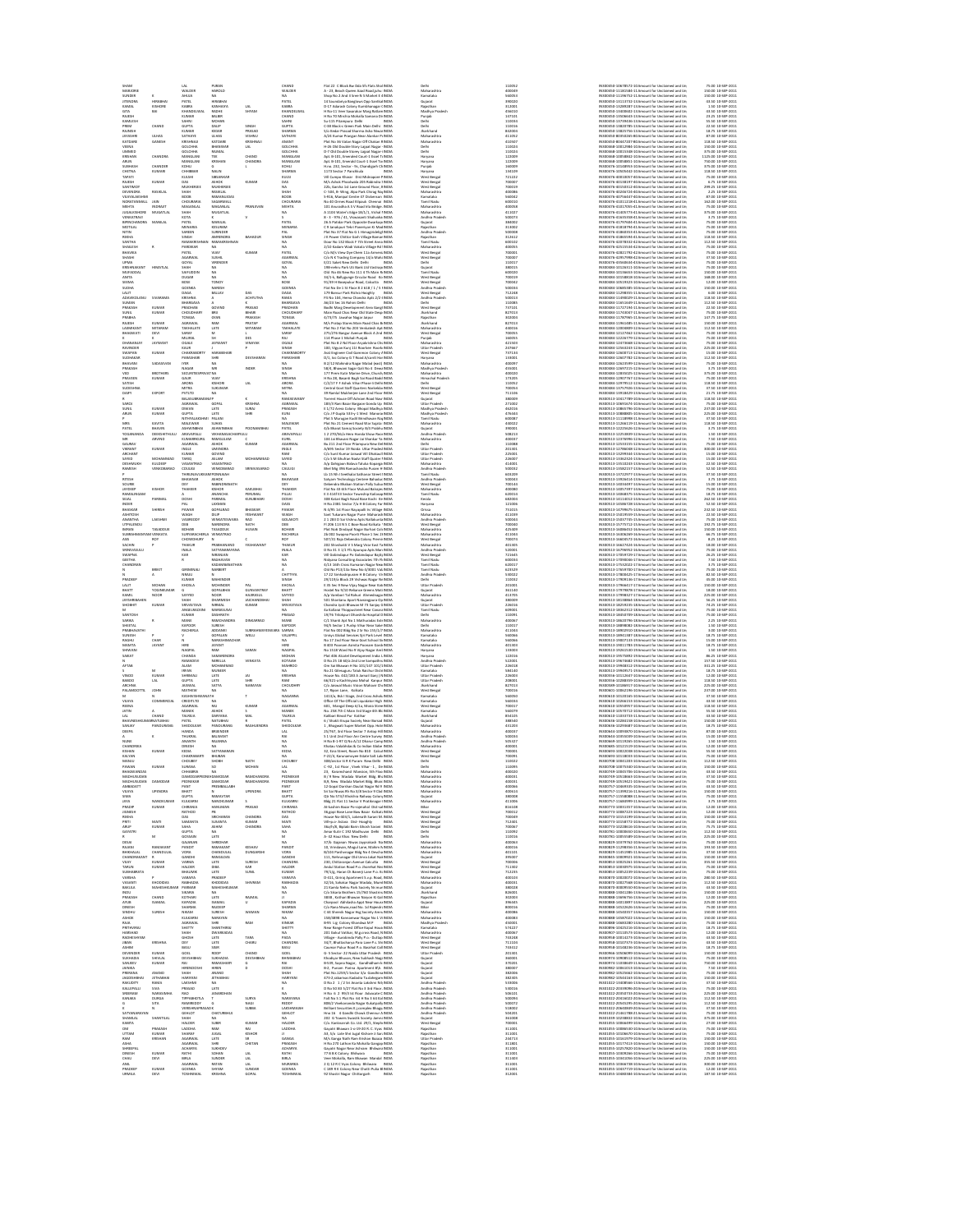| BAL<br>PUSHP/<br>PIYUSH                          | SWARDOP                | TRIPATH<br>SARAOGI<br>PANDEY  | SANTOSH<br>SURENDRA                  | KUMAJ<br>KUMAJ             | TRIPATH<br>SANADGI<br>PANDEY           | House Number 820 Dhandholai BhilwNDIA<br>Chient Paper Industries Ltd 9/1 R.n. MNDIA<br>800 Paper Industries Ltd 9/1 R.n. MNDIA<br>20 Sri Vesavi Nagar Ialaun Road Orai - INDIA<br>20 Sri Vesavi Nagar Udamalpet UdamiNDIA               | Raischar<br>West Bengal<br>Uttar Prades      | 311001<br>700001<br>285001   | IN301055-10520999-10 Amount for Unclaimed and Un<br>IN303055-10762986-10 Amount for Unclaimed and Unit<br>IN303055-10762986-10 Amount for Unclaimed and Unit<br>IN303055-10762682-10 Amount for Unclaimed and Unit                                 | 225.00 10-SEP-2011<br>112.50 10-SEP-2011<br>118.50 10-SEP-2011<br>118.50 10-SEP-2011 |
|--------------------------------------------------|------------------------|-------------------------------|--------------------------------------|----------------------------|----------------------------------------|-----------------------------------------------------------------------------------------------------------------------------------------------------------------------------------------------------------------------------------------|----------------------------------------------|------------------------------|----------------------------------------------------------------------------------------------------------------------------------------------------------------------------------------------------------------------------------------------------|--------------------------------------------------------------------------------------|
|                                                  | ś                      | PRABAGAINA<br>HARIHARAN       | M                                    |                            | ARUMUGAM<br>SUBRAMANIAN                | 32 Old No 53/1 Beach Road KalakshetNDIA                                                                                                                                                                                                 | <b>Tamil Nadu</b><br><b>Tamil Nadu</b>       | 642126<br>600090             | IN301080-22217233-22 Amount for Unclaimed and Un                                                                                                                                                                                                   | 6.00 10-SEP-2011                                                                     |
| ANJALI                                           |                        | MUGUNDAN<br>SHINDE            | NANDKUMAI                            | KRISHNA                    | MOORTHY<br>SHINDE                      | 3 Itaja Rathinam Street Kilpauk CheriNDIA<br>274 Dutta Prasad 3rd Floor Veer SavaINDIA                                                                                                                                                  | <b>Tamil Nadu</b><br>Maharashtr              | 600010<br>400028             | IN301080-22238022-22 Amount for Unclaimed and Un<br>IN301098-10519158-10 Amount for Unclaimed and Un                                                                                                                                               | 117.75 10-SEP-2011<br>118.50 10-SEP-2011                                             |
| SONALI<br>KRISHA                                 |                        | CHAKRABARTI                   | ATANU<br>NA                          |                            | CHAKRABART<br>NA                       |                                                                                                                                                                                                                                         | West Benga<br>Punjab                         | 700041<br>143001             |                                                                                                                                                                                                                                                    | 75.00 10-SEP-2011<br>150.00 10-SEP-2011                                              |
| RANVIR<br>SUDESH                                 |                        | KALISHAL<br>KUMAR             | NA<br>NA                             |                            | NA                                     | 214 Mount Frankr and Transfer Complex SINDIA<br>Hen 1009 Shhan Gali Chowk LachmadNDIA<br>Ramir Kaushal Kaushal Nursing HomeNDIA<br>H.no.414/5,near Arya Samaj Chowk LINDIA<br>H.no.414/5,near Arya Samaj Chowk LINDIA                   | Punjab                                       | 144601<br>143006             | =1001119-20105189-20<br>R301119-20105189-20<br>R4001119-20105189-20<br>R4001127-15289296-15<br>R400127-15515218-15<br>R400127-15515218-15<br>R400127-15893625-15<br>R400127-15893625-15<br>R400127-15893625-15<br>R400127-15893625-15<br>R400127-1 | 87.00 10-SEP-2011<br>12.00 10-SEP-2011                                               |
| MANORAMA                                         |                        | SHARMA                        | PRAMOD                               | KUMAR                      | NA<br>SHARMA                           | C 1/151, Sector G Jankipuram LucknolNDIA                                                                                                                                                                                                | Punjab<br><b>Uttar Pradesh</b>               | 226021                       | IN301127-15933082-15 Amount for Unclaimed and Un                                                                                                                                                                                                   | 43.50 10-SEP-2011                                                                    |
| <b>RAJENDRA</b><br>SHOBHA                        | LILADHAF               | <b>AIODIA</b><br>pevi         | LILADHAR<br>LATE                     | KISHON                     | <b>JAJODIA</b><br>SHAH                 | Shree Liomi Investments 1st Filor KokNDIA<br>C/o Raviendra Kr. Gupta Gems MarketNDIA                                                                                                                                                    | Maharashtra<br><b>Rikan</b>                  | 444601<br>sonone             | IN301127-16212664-16 Amount for Unclaimed and Un<br>IN301127-16259659-16Amount for Unclaimed and Un                                                                                                                                                | 6.00 10-SEP-2013<br>900.00 10-SEP-2013                                               |
| BHAJANLA                                         |                        | ALREJA                        | NA                                   |                            |                                        | rishnu Nivas 1st Floor 21/2 Lakshmi INDIA                                                                                                                                                                                               | Kamataka                                     | 56007<br>57500               | IN301135-13875013-13Amount for Unclaimed and Unit<br>IN301135-13875013-13Amount for Unclaimed and Unit<br>IN301135-26250938-26Amount for Unclaimed and Unit                                                                                        | 162.00 10-SEP-2011<br>37.50 10-SEP-2011<br>75.00 10-SEP-2011                         |
| ANURADHA<br>NANDINI<br>GAYATHRI                  |                        | -<br>SHALAWADI<br>MEHTA       | VENKATESH<br>SHAILESH                |                            | NA<br>NA                               | .<br>206 Laxminagar Apts P V S Junction XINDIA<br>Flat No G 2 Swayambhu No 1151 11UNDIA<br>2817/1/01 D Block 12th Main 2nd St/NDIA                                                                                                      | Kamataka<br>Kamataka<br>Kamataka             | 560104<br>560010             | IN301135-26426508-26Amount for Unclaimed and Un                                                                                                                                                                                                    | 6.00 10-SEP-2011                                                                     |
| <b>SANDHYA</b><br>KOLUR                          |                        | KAMATH<br>SWETHA              | SRINIVAS                             | BASAVANA                   | KAMATH<br>GOUDA                        |                                                                                                                                                                                                                                         | Kamataka<br><b>Andhra Prades</b>             | 575006<br>515872             | IN301135-26466349-26 Amount for Unclaimed and Un<br>IN301135-26826114-26 Amount for Unclaimed and Un                                                                                                                                               | 118.50 10-SEP-2013<br>59.25 10 SEP-2011                                              |
| LIBINDER                                         | <b>KLIMA</b>           | GARG                          | <b>LIMAN</b>                         |                            | CHAND                                  | 6 18 799/1 Shreeniyas Matadakani NNOIA<br>Wo Kolur Basayanagowda D No 180 ONDIA<br>720, Phase-i Urban Estate, Dugri RoadNDIA                                                                                                            | Punjab                                       | 141002                       |                                                                                                                                                                                                                                                    | 225.00 10-SEP-201                                                                    |
| MASTER<br>MOHNDER                                | CAPITAL<br>LAL         | SERVICESLTD<br>SHARMA         | NA<br>DINA                           | NATH                       | NA<br>SHARMA                           | 1012 10th Floor Arunachal Building 1INDIA<br>H 309 Rishi Nagar Shakur Basti Delhi INDIA                                                                                                                                                 | Delhi<br>Delhi                               | 11000<br>11003               | IN301143-10055196-10Amount for Unclaimed and Unit<br>IN301143-10055196-10Amount for Unclaimed and Unit<br>IN301143-10353275-10Amount for Unclaimed and Unit                                                                                        | 393.00 10-SEP-2011<br>75.00 10-SEP-2011                                              |
| MAHESH<br>KASHMIR                                | CHANDRA<br>CHAND       | SHARMA<br>SALOTA              | INDRA<br>BISHAN                      | RAJ<br>DASS                | SHARMA<br>SALOTA                       | H No 56 Sector 21 Chandigarh U T INDIA<br>Punjab National Bank Regional Staff ONDIA                                                                                                                                                     | Punjab<br>Haryana                            | 160022<br>134109             | IN301143-10707216-10 Amount for Unclaimed and Un<br>IN301143-10783518-10 Amount for Unclaimed and Un                                                                                                                                               | 591.75 10-SEP-2011<br>225.00 10-SEP-2011                                             |
| SMITA                                            | HASIT<br>KANTILAL      | JOSHIPURA                     | HASIT                                | BHARATKUMAR<br>MISOTTAMOAS | <b>JOSHIPURA</b>                       | 501. Harihar Niwas Plot No 420. 15thNDM                                                                                                                                                                                                 | Maharashtra                                  | 400052<br>sennu              | IN301151-12034843-12 Amount for Unclaimed and Un                                                                                                                                                                                                   | 150.00 10-SEP-2011                                                                   |
| HAKESH<br>RAMESH<br>TARVINDER                    |                        | DALAL<br>TULI<br>ARORA        | KANTILAL<br>RAM<br>GURINDER          |                            | MODI<br>TULI<br>ARORA                  | 501, Hanner Niwes Pies von Heiz, Jacobia<br>11 Vithalbhai Patel Colony Near SardiNDIA<br>H No 3028 Sector 44 D Chandigarh - INDIA                                                                                                       | Gujarat<br>Punjab                            | 6004                         | insurations-accuses-accumulation for Unclaimed and Unit<br>IN301151-12060027-12Amount for Unclaimed and Unit<br>IN301151-12221566-12Amount for Unclaimed and Unit                                                                                  | 75.00 10-SEP-2011<br>37.50 10-SEP-2011<br>43.50 10-SEP-2011                          |
| NEHA                                             | KALIR                  | KOTHARI                       | DIPAK                                | SINGH                      | KOTHARI                                | C/o Golden Star Industries 1 Suraj ApJNDIA<br>23/7 Ray Street Bhaunipur Calcutta INDIA                                                                                                                                                  | Maharashtr<br>West Bengal                    | 400602<br>700020             | IN301151-13082885-13 Amount for Unclaimed and Un                                                                                                                                                                                                   | 75.00 10-SEP-2011                                                                    |
| SMITABEN<br>SANTOSH                              | PRAFULKUMAR            | DARII<br>MITTAL               | PRAFULKUMAR<br>SUBHASH               |                            | NA<br><b>MITTAL</b>                    | 8/16 Shramrank Society Near Nay NilNDIA<br>House No. 2, 1st floor Docket (/? SectMDIA                                                                                                                                                   | Gujarat<br>Delhi                             | 382480<br>110085             | IN301151-20214077-20 Amount for Unclaimed and Un<br>IN301151-20283364-20 Amount for Unclaimed and Un                                                                                                                                               | 150.00 10-SEP-2011<br>75.00 10-SEP-2011                                              |
| GOPAL<br>NARÉNDRA                                | DAS<br>KUMAR           | DIGA<br>KHATER                | GOBIND<br>CHUNNI                     |                            | LAL<br>KHATER                          | The Shiv Thakur Lime 1st Floor Near BANDIA<br>T 33 563 Third Floor Kevin Mot Mkt 0NDIA<br>G 57 01 01 New Saptishri Soc SectorNDIA<br>Bijeshvar Colony Sheri No 2 Palanpur INDIA                                                         | West Benga<br>Delhi                          | 700007<br>110006             | IN301151-20283364-20 Amount for Unclaimed and Unit<br>IN301151-20626376-20 Amount for Unclaimed and Unit<br>IN301151-22839538-22 Amount for Unclaimed and Un                                                                                       | 43.50 10-SEP-2011<br>37.50 10-SEP-2011                                               |
| VARSHA                                           | DILIP                  | DHIRENMEHT/<br>AMULAKHDAS     | KANTILAL<br>AMULAKHDA                | <b>UIAMSH</b>              | MEHTA                                  |                                                                                                                                                                                                                                         | Maharashtra                                  | 40070                        | IN301151-22870491-22 Amount for Unclaimed and Un<br>IN301151-24190521-24 Amount for Unclaimed and Un                                                                                                                                               | 105.00 10-SEP-2011<br>75.00 10-SEP-2011                                              |
| MAHESHWAI<br>MANOHAR                             | FRANCIS                | NAZARETH                      | APOUNAROUS                           |                            | MAHESHWA<br>NAZARETH                   | 186 Valencia Gorieudda Kankanady IINDIA                                                                                                                                                                                                 | Gujarat<br>Kamataka                          | 38500<br>575002              | IN301151-24385230-24 Amount for Unclaimed and Un                                                                                                                                                                                                   | 262.50 10-SEP-2011                                                                   |
| FARUK<br><b>BIKRAM</b>                           | YEINE/GRHAD            | HAMINAN<br>MOHANTY            | <b>YUNUSBHA</b><br><b>SHRAM</b>      | CHANDER                    | HAMIRAN<br>MOHANT                      | 514 B 2 Sisuvihar Road Sisuvihar BhatNDIA<br>A 1 Goltul Vihar First Floor Tokarkhad NDM                                                                                                                                                 | Guiarat<br>Guiarat                           | 364001<br>396230             | IN301151-26629026-26 Amount for Unclaimed and Un<br>IN301151-26696936-26Amount for Unclaimed and Un                                                                                                                                                | 750.00 10-SEP-2011<br>375010-99-2011                                                 |
| SPANDAN                                          |                        | SENGUPTI                      | SUKHENDU                             | NATH                       | SENGUPTA                               | ng E Flat No 504 New Mayur SocietNDIA                                                                                                                                                                                                   | Maharashtr                                   | sonos <sup>4</sup><br>110092 | IN301151-26901846-26Amount for Unclaimed and Unit<br>IN301151-26901846-26Amount for Unclaimed and Unit<br>IN301151-27167862-27Amount for Unclaimed and Unit                                                                                        | 7.50 10-SEP-2011                                                                     |
| SUDHIR<br>YUGANDHAR<br>ANKITA                    |                        | DHINGRA<br>MASKI<br>5000      | INDER<br>BASALIARAJU<br>AIAY         |                            | DHINGRA<br>MASKI<br>soop               | A 2 Moon Light Appartment I. P. ExtriNDIA<br>C 2/3 New Town Rajarhat Animikha HNDIA<br>D 50 Ground Floor Anand Niketan NelNDIA                                                                                                          | Delhi<br>West Bengal<br>Delhi                | 700156<br>110021             | IN301151-28034518-28 Amount for Unclaimed and Un                                                                                                                                                                                                   | 118.50 10-SEP-2011<br>75.00 10-SEP-2011<br>4.50 10-SEP-2011                          |
| MANJARI<br><b>SWATI</b>                          | MUKESH                 | MEHTA<br>NARAYAN              | MUKESH<br>NARAYAN                    | SIVARAMAN                  | MEHTA<br>ANANT                         | New Haven Enterprise Pvt Ltd 49 H PJNDIA<br>E 433 2nd Floor Greater Kailash 2 DelINDIA                                                                                                                                                  | Maharashtra<br>Delhi                         | 400069<br>110048             | IN301151-28101216-28 Amount for Unclaimed and Un<br>IN301151-28295404-28 Amount for Unclaimed and Un                                                                                                                                               | 750.00 10-SEP-2011<br>187.50 10-SEP-2011                                             |
| GALGE                                            |                        | NAWALKHA                      | SUBHASH                              | CHAND                      | NAWALKHA                               | Opp. Petrol Pump, Lal Kothi, Tonk RoJNDIA                                                                                                                                                                                               | Rajasthar                                    | 302015                       |                                                                                                                                                                                                                                                    | 118.50 10-SEP-2011                                                                   |
| SUSHIL<br>INDU                                   | KUMAI                  | jain<br>Khanda                | MANAK<br>BAJRANG                     | CHAND                      | JAIN<br>LAL                            | J.k.cement Agency Jawahar Bazar TorINDIA<br>C/o Ramawtar Agarwal Plot No. 33 AJNDIA                                                                                                                                                     | Rajasthan<br>Rajasthan                       | 30400<br>320002              |                                                                                                                                                                                                                                                    | 37.50 10-SEP-2011<br>75.00 10-SEP-2011                                               |
| ANWAR<br><b>NAIMUDDIN</b>                        |                        | ALI<br><b>RANDER</b>          | ABDUL<br>MAINUDDIN                   |                            | WAHD<br>RANDER                         | Taliyon Ki Bagichi Janta Colony JaipulNDIA<br>Near Home Signal Makrana Dist. NagNDIA                                                                                                                                                    | Rajasthan<br>Raiasthan                       | 302003<br>341505             | IN301160-30216977-30 Amount for Unclaimed and Un<br>IN301160-30276234-30 Amount for Unclaimed and Un                                                                                                                                               | 75.00 10-SEP-2011<br>150.00 10-SEP-2011                                              |
| DHAMMENDER                                       | KUMAR                  | AGARWA<br>GEROMANY            |                                      |                            | <b>AGARWAY</b>                         | 476, Sadar Bazar Ranikhet Almora<br>INDIA                                                                                                                                                                                               | Uttar Pradest                                | 263645<br>110088             | IN301186-20072154-20 Amount for Unclaimed and Un                                                                                                                                                                                                   | 75.00 10-SEP-2011                                                                    |
| :<br>Aurabe<br>Aishau                            |                        | Circulus<br>MANDCHA           | DR                                   |                            | n<br>MANOCHA                           | 170, Joseph Marie Hermony, 201314<br>1883, Vaishali Pitampura, Delhi<br>1999, Jat Floor Kharian Street RoshalNDIA<br>1-55 A, 2nd Floor Gali No - 22 A NevNDIA                                                                           | Delhi<br>Delhi<br>Delhi                      | 1000                         | IN301209-10048473-10Amount for Unclaimed and Unit<br>IN301209-10145473-10Amount for Unclaimed and Unit<br>IN301209-10115400-10Amount for Unclaimed and Unit                                                                                        | 225.00 10-SEP-2011<br>1.50 10-SEP-2011<br>237.00 10-SEP-2011                         |
| RAINDER<br>YUSUF                                 | KAMRUDDIN              | KALIR<br>KACHWALA             | AMARIT<br>KAMRUDDE                   |                            | SINGH<br>KACHWALA                      | 105 Sofia Zuber Road Taiweb Blde 1st INDIA                                                                                                                                                                                              | Maharashtra                                  | 110018<br>400008             | IN301225-10175484-10 Amount for Unclaimed and Un                                                                                                                                                                                                   | 375.00 10-SEP-2011                                                                   |
| GOUR<br>SANTI                                    | MOHAN<br>SEKHAR        | PALE<br>DATTA                 | NA<br>LATE                           | ABINASE                    | NA<br><b>CH</b>                        | C/o Gopal Karmakar 303 Netaji ColonINDIA                                                                                                                                                                                                | West Bengal<br>West Benea                    | 700090<br>700059             | IN301250-13546884-13 Amount for Unclaimed and Un<br>IN101250-28365582-28 Amount for Unriained and Un                                                                                                                                               | 56.25 10-SEP-2011<br>43.50 10-SEP-2011                                               |
| .<br>JITENDRA                                    | SAMARPITA              | DEY<br>NATH                   | LT<br>LATE                           | <b>MAN</b>                 | CHANDRA<br>NATH                        | Ca 2/3 Deshbandhunagar Baguiati CaWDIA<br>9 Syed Arrir Ali Avenue Kolkata<br>Dhanshree International B 10 City CeWDIA                                                                                                                   | West Bengi<br>Jharkhand                      | 700017<br>827004             | 8101250-28483266-28 Amount for Unclaimed and University R301250-28483266-28 Amount for Unclaimed and University R301250-28681965-28 Amount for Unclaimed and University R301313-20046201-20 Amount for Unclaimed and Universit                     | 75.00 10-SEP-2011<br>56.25 10-SEP-2011                                               |
| SANGAM<br>PUVVADA                                | SRINIVASA<br>MADHUSUD. | REDD!                         | PUTTA<br>PUVVAD                      | NAGESWARI                  | REDDY<br>RAD                           | Dhamhree International B 10 City Cellvux<br>Gorantia Po Guntur Mandal District INDIA<br>B/203 Nandanam Apts 5/8/42 Fathe INDIA                                                                                                          | Andhra Pradesh<br>Andhra Pradesh             | 52203<br>50000               |                                                                                                                                                                                                                                                    | 118.50 10-SEP-2011<br>474.00 10-SEP-2011                                             |
| GIRIA                                            |                        | <b>RAO</b>                    | KRISHNAMURTH                         |                            | NA                                     | 392 Errataipillaiyar Koil Street ParamJNDIA                                                                                                                                                                                             | <b>Tamil Nadu</b>                            | 623707                       | IN301313-20635210-20 Amount for Unclaimed and Un                                                                                                                                                                                                   | 375.00 10-SEP-2011                                                                   |
| <b>RAMADEV</b><br>CHETNABEN                      | JAYSUKHLAL             | GADHIA                        | MAHESH<br><b>JAYSUKHLAI</b>          | GIRDHARLAL                 | GADHIA                                 | Old 15/16 New 20/193 Sdl Building INDIA                                                                                                                                                                                                 | Andhra Pradest<br>Guiarat                    | 524003<br>380013             | IN301313-21003777-21 Amount for Unclaimed and Un<br>IN301321-10400880-10 Amount for Unclaimed and Un                                                                                                                                               | 112.50 10-SEP-2011<br>118.50 10-SEP-2011                                             |
|                                                  |                        | SWARALIAI<br>CHANDAI          | NAKHATMAL                            | SURESH                     | CHAND<br>CHAND                         | 13, Amamath Society Opp Police Christian<br>A-21, Alok Park Modinagar (INDIA<br>Chandak Building Street No 1 FafadihINDIA<br>C/o Shri Ganesh Chandra Jha Ch 12 FINDIA                                                                   | Uttar Pradesh                                | 20120<br>492009              | IN301330-17230640-17Amount for Unclaimed and Unit<br>IN301330-17230640-17Amount for Unclaimed and Unit<br>IN301330-175412316-17Amount for Unclaimed and Unit                                                                                       | 118.50 10-SEP-2011                                                                   |
| JAINARAIN<br>MÉÉNA<br>ARUN                       | ANNASAHEB              | JНA<br>GHODGIRE               | GANESH<br>ANNASAHEB                  | CHANDRA                    | JHA<br>NA                              | Station Road, Ugar Khurd<br>INDIA                                                                                                                                                                                                       | Chhattisgarh<br>Delhi<br>Kamataka            | 110003<br>591316             | IN301330-17739959-17 Amount for Unclaimed and Un                                                                                                                                                                                                   | 750.00 10-SEP-2011<br>75.00 10-SEP-2011<br>75.00 10-SEP-2011                         |
| DEEPALI<br><b>RAJ</b>                            | SANTOSH<br>KUMAR       | GADIYA<br><b>GUPTA</b>        | SANTOSH                              | BHAGCHAND                  | GADIYA<br><b>GUPTA</b>                 | S B Gadiya Telephone Staff Otrs No 3 INDIA<br>58/65 Neel Wali Gali Birhana Road KINDIA                                                                                                                                                  | Maharashtra<br>Uttar Pradesh                 | 445001<br>208001             | IN301330-17905326-174mmm for Unriained and Un<br>IN301330-18766459-18 Amount for Unclaimed and Un                                                                                                                                                  | 75.00 10 SEP-2011<br>37.50 10 SEP-2011                                               |
| <b>SUNITA</b>                                    |                        | <b>BHATIA</b>                 |                                      |                            | <b>BHATU</b>                           | Block No 10 House No 71 Nehru NatNDIA                                                                                                                                                                                                   | Delhi                                        | 110065                       | IN301330-19605350-19 Amount for Unclaimed and Ur                                                                                                                                                                                                   | 43.50 10 SEP-2011                                                                    |
| BALDEV<br>SHAKUNTALA                             |                        | raj<br>mittal                 | -><br>GURUDITTA<br>LAXMICHAND        |                            | MAL<br>GARG                            | C/o Janta Hospital H.no 495 KotakpusNDIA<br>Dahi Mandi Topi Bazar Lashkar GwalirNDIA                                                                                                                                                    | Punjab<br>Madhya Pradesi                     | 142001<br>474001             | IN301330-19632808-19 Amount for Unclaimed and Un<br>IN301330-20004246-20 Amount for Unclaimed and Un                                                                                                                                               | 75.00 10-SEP-2011<br>150.00 10-SEP-2011                                              |
| RIZWANA<br>DHRUV                                 | KUMAI                  | BAGUM<br>AGRAWA               | <b>AZHAR</b>                         | KAREEM                     | sippigu                                | Shalimar House Pirvais Market PatnaINDIA<br>D 1 / 120 Satya Marg Chanakyapuri, INDIA                                                                                                                                                    | <b>Bihar</b><br>Delhi                        | 800007<br>110021             | IN301330-20174540-20 Amount for Unclaimed and Un<br>IN301330-20256246-20 Amount for Unclaimed and Un                                                                                                                                               | 37.50 10-SEP-2011<br>118.50 10-SEP-2011                                              |
| <b>URME</b>                                      |                        | AGRAWA<br>PANDA               | $\sim$                               |                            | <b>AGRAWAL</b>                         |                                                                                                                                                                                                                                         | Delhi                                        | 110021<br>110021             | IN301330-20537463-20 Amount for Unclaimed and Un                                                                                                                                                                                                   | 118.50 10-SEP-2011                                                                   |
| .<br>SNEH                                        |                        |                               | LATE                                 | SHRI                       | PANDA<br>ROOP                          | Type Sb120 Satya Marg ChanakyapusNDIA<br>146-A/9, Ii Floor Mahalaxmi ApartmINDIA<br>Vipul Greens Flat No.101 , Tower-12 3NDIA<br>A 304 Guimohar Garden Co-Op SocietNDIA                                                                 | Delhi<br>Haryani                             | 2200                         | IN301356-20358300-20 Amount for Unclaimed and Unit<br>IN301356-20358300-20 Amount for Unclaimed and Unit<br>IN301436-10221534-10 Amount for Unclaimed and Unit                                                                                     | 75.00 10-SEP-2011<br>75.00 10-SEP-2011<br>75.00 10-SEP-2011                          |
| RAJEEV<br>KANTI                                  |                        | SINGH<br>RANI                 |                                      |                            | SINGH<br><b>AGARWAL</b>                | A - 55 Sector - 30 Noida<br>INDIA                                                                                                                                                                                                       | Haryana<br><b>Uttar Pradesh</b>              | 122001<br>201301             | IN301436-10433697-10 Amount for Unclaimed and Un                                                                                                                                                                                                   | 150.00 10-SEP-2011                                                                   |
| ANUP<br><b>JAYSWAL</b>                           | <b>JIGAR</b>           | GOYAL<br><b>ATULICUMAR</b>    | <b>JAYSWAL</b>                       | ATULKUMAF                  | GOYAL<br>AMBUPRASAD                    | F 447 Kotla Mubarakpur New Delhi INDIA                                                                                                                                                                                                  | Delhi<br>Guianat                             | 110003<br>383215             | IN301436-10516340-10 Amount for Unclaimed and Un<br>IN301469-10081855-10 Amount for Unclaimed and Un                                                                                                                                               | 375.00 10-SEP-2011<br>1.50 10-SEP-2011                                               |
| <b>RAJESH</b><br>VUAY                            | SINGH                  | .<br>Parmar                   | CHAMPAKLA                            | ć                          | .<br>Parmar                            | Sangam Party Plot Opp. Geb Talod DiINDIA<br>3 Mansuri Park Co Op Hou Society LtdNDIA<br>Mundra Bhawan 3rd Mile Sevoke RoalNDIA                                                                                                          | <b>Gujarat</b><br>West Benga                 | 380013<br>734401             |                                                                                                                                                                                                                                                    | $\begin{array}{c} 1.50\ 10\ 589\ 2011 \\ 150.00\ 10\ 589\ 2011 \end{array}$          |
| MOHANLA                                          |                        |                               |                                      |                            | na<br>Prajapat                         | Aradhana Novelties 50/56 MamulpetINDIA<br>At And Post Khanusa, Ta-vijapur Dist INDIA                                                                                                                                                    | Kamataka                                     | 56005                        | R303485-10101370-10/ennum los unuamientos de la Universitativa de la Universitativa de la Universitativa de la<br>R303485-10101370-10/ennum for Unclaimed and Universitativa (18101549-14124108-14-Amount for Unclaimed and Univ                   | 150.00 10-SEP-2011<br>127.50 10-SEP-2011                                             |
| PRAJAPATI<br>DINESH                              | <b>BAKES</b>           | ATMARAN<br>TANDON             | ATMARAM<br>SURENDRA                  | KARSANDAS<br><b>KLIMAR</b> | TANDON                                 | Flat No 603, Tower 14, North Close S/NDIA                                                                                                                                                                                               | Gujarat<br>Haryana                           | 382850<br>122002             | IN301549-15879452-15 Amount for Unclaimed and Un                                                                                                                                                                                                   | 37.50 10-SEP-2011                                                                    |
| PAWANKUMA<br>kavi                                |                        | AGARWA<br>SHARRAI             | beeno<br>JAIRAM                      | PRASAD<br>DAS              | AGARWAL<br>SHARRA                      | A-102, 1st Floor, Sannidhi Park Hari 0NDIA<br>Rc 401, Purva Riviera Varthur Main RdNDIA                                                                                                                                                 | Maharashtra<br>Kamataka                      | 400081<br>560037             | IN301549-16616200-16Amount for Unclaimed and Un<br>IN301549-16622994-16Amount for Unclaimed and Un                                                                                                                                                 | 12.00 10-SEP-2011<br>6.00 10-SEP-2013                                                |
| ROSHAN<br>GAYATRI                                | LAL                    | PIPLANI                       |                                      |                            | PIPLANI<br>KUMAR<br>DAMERA             | No. 402, Parent Weekly ART March 1990<br>2011 Sai Siddhi 11th Road Central Ave(NDIA<br>2011 Sai Siddhi 11th Road Central Ave(NDIA<br>2011 660 Marredpally West SecunderNDIA                                                             | Delhi<br>Maharashtra                         | 110005<br>400071             | IN301549-16886710-16Amount for Unclaimed and Unit<br>IN301549-16886710-16Amount for Unclaimed and Unit<br>IN301549-17331415-17Amount for Unclaimed and Unit                                                                                        | 75.00 10-SEP-2011<br>75.00 10-SEP-2011<br>75.00 10-SEP-2011                          |
| UMAMAH<br>SAMPAT                                 | <b>INO</b><br>KUMAR    | SINGHAL<br>DAMÉRA<br>MISHRA   | ARUN<br>RANGA<br>VISHWANATH          | RAO                        | MISHRA                                 | Ag79 Salt Lake City Kolkata<br><b>INDIA</b>                                                                                                                                                                                             | Andhra Pradesi<br>West Bengal                | 500026<br>700091             | IN301549-17400412-17-Amount for Unclaimed and Un                                                                                                                                                                                                   | 75.00 10-SEP-2011                                                                    |
| LALITADEVI<br>PAWANKUMAR                         | PAWANKUMAF<br>ONKARMAL | AGARWA<br>AGRAWAL             | PAWANKUMAR<br>ONKARMAL               |                            | NA.<br><b>AGRAWAL</b>                  | .<br>Rajnigandha Flat No 7 2nd Floor N C INDIA<br>Rajnigandha Flat No 7 2nd Floor N C INDIA                                                                                                                                             | Maharashtra<br>Maharashtra                   | 421201<br>421201             | IN301549-17775038-17 Amount for Unclaimed and Un<br>IN301549-17775046-17 Amount for Unclaimed and Un                                                                                                                                               | 3.75 10-SEP-2011<br>15.00 10-SEP-2011                                                |
| ALIT                                             | MOHAN                  | <b>BHATNAGE</b>               | NA                                   |                            |                                        |                                                                                                                                                                                                                                         | Punjab                                       | 14300                        |                                                                                                                                                                                                                                                    | 75.00 10-SEP-201                                                                     |
| RAVINDRA<br>PRAMILA                              |                        | CHHABRA<br>DHANUKA            | <b>JAIDAYAL</b><br><b>BIMAL</b>      | KUMAJ                      | CHHABRA<br>DHANUKA                     | Bria Val Ltd Ocm Woollen Mills G T RINDIA<br>17/39 lind Floor Subhash Nagar NewNDIA<br>493/b G T Road (s) Block B K Flat No 2NDIA                                                                                                       | Delhi<br>West Bengal                         | 11002<br>711102              |                                                                                                                                                                                                                                                    | 600.00 10-SEP-2011<br>43.50 10-SEP-2011                                              |
| MANJU<br>BHUPENDRA                               | <b>BAVINDRA</b>        | SHARMA<br>MHATRE              | RAMESH<br>RAVINDRA                   | CHANDRA<br>COVIND          | <b>BHARDWAI</b><br>MHATRE              | F 4 Plot No 305 Oyan Khand I IndirapINDIA<br>118/d Sangeeta Apartment 1st Floor (NDIA                                                                                                                                                   | <b>Uttar Pradesh</b><br>Maharashtra          | 201010<br>400068             | IN301549-30171165-30 Amount for Unclaimed and Un<br>IN301549-31091897-31 Amount for Unclaimed and Un                                                                                                                                               | 75.00 10-SEP-2011<br>1500.00 10-SEP-2011                                             |
| HARI<br><b>BASANNA</b>                           | PACHASKA               | LOGANATH                      | KANNAPPA                             |                            | LOGANATHAN                             | No 25 6th Main Road Shamanna LaydNDIA                                                                                                                                                                                                   | Kamataka                                     | 560043<br>annen              | IN301549-31478578-31 Amount for Unclaimed and Un                                                                                                                                                                                                   | 7.50 10-SEP-2013                                                                     |
|                                                  | VEELAN                 | VAIDYA<br>GUPTA               | PADMAKAR<br>KISHORI<br>DARBARI       | GOVINE<br>LAL              | VAIDYA<br>GUPTA<br>VARMANI             | 10 23 Communications and Contract Contract Contract Contract Contract Contract Contract Contract Contract Contract Contract Contract Contract Contract Contract Contract Contract Contract Contract Contract Contract Contract          | Maharashtri<br>Uttar Prades                  | 20800                        | IN301549-311976818-3174mount for Unclaimed and Unit<br>IN301549-311976818-3174mount for Unclaimed and Unit<br>IN301557-10638217-10Amount for Unclaimed and Unit                                                                                    | 15.00 10:56P-2011<br>118.50 10:56P-2011<br>75.00 10:56P-2011                         |
| VINCO<br><b>ASHOK</b>                            | KUMAR<br>KUMAR         | VARMANI<br>BANERJEE           | AIIT                                 | щ<br>KUMAR                 | BANERJEE                               |                                                                                                                                                                                                                                         | <b>Uttar Pradesh</b><br>Uttar Pradesh        | 208003<br>221005             | IN301557-20099955-20 Amount for Unclaimed and Un                                                                                                                                                                                                   | 150.00 10-SEP-2011                                                                   |
| MOHD<br>SANTOSH                                  | KUMAR                  | ANIS<br>TANDON                | MOHD<br>LATE                         | KISHON                     | YUNUS<br><b>LAL</b>                    | Plot No-14 Bhagwarqur Vivekanand ONDIA<br>183 Oyaspur Bisalpur Dist Pilibhit MDIA                                                                                                                                                       | Uttar Pradesh<br>Uttar Pradesh               | 263201<br>208013             | IN301557-20342987-20 Amount for Unclaimed and Un<br>IN301557-21066569-21 Amount for Unclaimed and Un                                                                                                                                               | 1426.50 10-SEP-2011<br>118.50 10-SEP-2011                                            |
| <b>PITAMBE</b>                                   | SINGH<br>PRAFFUL       | iyagi<br>Jhandras             | SRI<br>PRAFFULO                      |                            | RAM<br>SHAH                            | $137-8$ block Shyam Nagar Kanpur<br>1971 - INDA File No-2/801 8th Floor Plot No-7 NNDIA<br>1972 Ablashganga Soc 8/7<br>1970 Alashganga Soc 8/7h Air Station INDIA<br>1970 Alashganga Soc 8/7h Air Station INDIA<br>1975 Arawali Apartme | Uttar Pradesh<br>Gujarat                     | 201001<br>390005             | =101357-21151191-214 Minouri for Unclaimed and Unit<br>R301557-21151191-21 Amount for Unclaimed and Unit<br>R301557-21190380-21 Amount for Unclaimed and Unit<br>R301557-21542863-21 Amount for Unclaimed and Unit                                 | 18.75 10-SEP-2011<br>75.00 10-SEP-2011                                               |
| <b>SURENDR</b>                                   | KESAR<br>KUMAR         | SRIVASTAVA<br>ACHAIXYA        | S<br>ADIKANDA                        |                            | SRIVASTAVA<br>ACHARYA                  |                                                                                                                                                                                                                                         | Uttar Pradesh<br>Uttar Pradesh               | 27100                        |                                                                                                                                                                                                                                                    | 75.00 10-SEP-2011<br>34.50 10-SEP-2011                                               |
| SANJAY<br><b>JITENDER</b>                        |                        | DAHTKA                        | KARAN                                |                            | SINGH                                  | 115/22 Gandhi Nagar Near Hgc KathINDIA                                                                                                                                                                                                  | Haryana                                      | 20130<br>131001              | IN301557-21963803-21 Amount for Unclaimed and Un                                                                                                                                                                                                   | 18.75 10-SEP-2011                                                                    |
| POONAM<br>MOHD                                   |                        | CHAUHAN<br>AYYUB              | JAGDEESH<br>HAZI                     |                            | CHAUHAN<br>SIXANDAR                    | .<br>Primary Health Centre Palhani  Azam¢NDIA<br>Top Khana Bari Road Bala Ganj Opp- VNDIA                                                                                                                                               | Uttar Pradesh<br>Uttar Pradesh               | 276001<br>226003             | IN301557-21993191-21 Amount for Unclaimed and Un<br>IN101557-22245182-22 Amount for Unclaimed and Un                                                                                                                                               | 37.50 10-SEP-2011<br>75.00 10 SEP-2011                                               |
| VANDANA                                          |                        | <b>GUPTA</b>                  | RAIN                                 | RAJENDER                   | GUPTA<br>KUMAR<br>SETHI                | 1-6 Maria Lauri Hussa anno Camp Opper Income<br>196/2 Bunglow Area Ordianance FactolNDIA<br>1972 If Partap Nagar Andha Mughal DNDIA                                                                                                     | <b>Uttar Pradesi</b><br><b>Uttar Pradesi</b> | 248001<br>25100              | 8101557-22248092-22 Amount for Unclaimed and Unit<br>18301557-22248092-22 Amount for Unclaimed and Unit<br>18301590-10037916-10 Amount for Unclaimed and Unit                                                                                      | 13.50 10-SEP-2011<br>37.50 10-SEP-2011<br>43.50 10-SEP-2011                          |
| indu<br>Shashi                                   |                        | BALA<br>SETHI                 | SH<br>SH                             | GIRISH                     |                                        |                                                                                                                                                                                                                                         | Delh                                         | 11000                        | IN301590-10047140-10 Amount for Unclaimed and Un                                                                                                                                                                                                   | 375.00 10-SEP-2011                                                                   |
| RAVINDER<br><b>DIMPAL</b>                        | SANDEEP                | VASHISHT<br>JOSHI             | <b>SH</b><br>SANDEEP                 | RAM<br><b>BAMKISHOR</b>    | SINGH<br><b>JOSHI</b>                  | J-139 Dharampura Najafgarh New DelNDIA<br><b>8.14 301 Priyanka Intercity Magob 5 INDIA</b><br>3-vallabh Nazar Soc. B. Nr. Baroda PreNDIA                                                                                                | Delhi<br>Gujarat                             | 110043<br>394211             | IN301604-10280860-104mmm for Unriained and Un                                                                                                                                                                                                      | 150.00 10-SEP-2011                                                                   |
| BHUPATBHAI                                       |                        | KIKANI<br>AIN                 | <b>ВАNCHHODBHA</b><br><b>BUDHMAL</b> | <b>HARIBHAI</b>            | KKANI<br>JAIN                          |                                                                                                                                                                                                                                         | Guiarat<br><b>Jharkhand</b>                  | sesone<br>825301             | IN301604-10357237-10 Amount for Unclaimed and Un                                                                                                                                                                                                   | 1500.00 10-SEP-2013<br>750.00 10-SEP-201                                             |
| SATRUGHAM<br>ELIZABETH                           |                        | SINGE                         | RAM<br>THÒMAS                        | SAKA                       | SINGH<br>CHANDY                        | Co Sugan Chand Sethi Jain Main RoalWDIA<br>1/2 Lord Sinha Road Kolkata INDIA<br>Muthukulathu House Chembakkavu TNDIA                                                                                                                    | West Bengal<br>Kerala                        | 70007<br>680020              |                                                                                                                                                                                                                                                    | 150.00 10-SEP-2011<br>75.00 10-SEP-2011                                              |
|                                                  |                        | <b>CHAND!</b><br>SRINIVASAN   | VPS                                  |                            | RAMAMURTHY                             | No. 37 A Velachery Main Road VelacINDIA<br>No 36/298 Mani Megalai Street PerivINDIA                                                                                                                                                     | <b>Tamil Nadu</b>                            | 600032                       | IN301637-40604258-40 Amount for Unclaimed and Un                                                                                                                                                                                                   | 18.75 10-SEP-2011                                                                    |
| NAGARAJAN<br>AYYALURAJAN                         |                        |                               | VISWANATHAN<br>VARADARAJALU          |                            | NA<br>NA                               | New No 2 Old No F 23 Ram Nasar 2n/NDIA                                                                                                                                                                                                  | <b>Tamil Nadu</b><br><b>Tamil Nadu</b>       | 600039<br>600042             | IN301637-40720566-40 Amount for Unclaimed and Un<br>IN301637-41067932-41Amount for Unclaimed and Un                                                                                                                                                | 112.50 10-SEP-2011<br>57.00 10-SEP-2011                                              |
| HEMY<br>OM                                       |                        | PETER<br>GUPTA                | <b><i><i>ABRAHAM</i></i></b><br>LATE | <b>BHATTU</b>              | NA<br>SHAW<br>BATRA                    | Nellissey House North Bazar Oliur P.4NDIA<br>10 Justice Chandra Madhab Calcutta INDIA<br>C/o Sh. K. L. Manchanda B-503, NagaINDIA                                                                                                       | .<br>West Benga                              | cento                        | =1000537-41247802-41Amount for Unclaimed and Un<br>=1016537-41247802-41Amount for Unclaimed and Un<br>=101653-10061369-10Amount for Unclaimed and Un<br>=101670-10009197-10Amount for Unclaimed and Un                                             | 1.50 10-SEP-2011<br>75.75 10-SEP-2011<br>37.50 10-SEP-2011                           |
| RANJANA<br><b>AMITA</b>                          |                        | SINGH                         | VIRINDER<br>SHRI                     | SUBE                       | SINGH                                  | 90 F, Pocket -i Mayur Vihar Phase - I BNDIA                                                                                                                                                                                             | Delhi                                        | 110096<br>110091             | IN301670-10093530-10Amount for Unclaimed and Un                                                                                                                                                                                                    | 7.50 10-SEP-2011                                                                     |
| RAJENDER<br>HAMANT                               | SINGH<br>KUMAR         | GOSAIN<br><b>GUPTA</b>        | SHRI<br>LATE                         | PARVEEN<br>ŚH              | SINGH<br>PN                            | H No - 178 Block - 18 Trilok Puri DelhiNDIA                                                                                                                                                                                             | Delhi<br>Delhi                               | 110091<br>110092             | IN301670-10106002-10 Amount for Unclaimed and Un<br>IN101688-200018892-20 Amount for Unriaimed and Un                                                                                                                                              | 37.50 10-SEP-2011<br>36.00 10-SEP-2011                                               |
|                                                  |                        | <b>TOSHN</b><br>SUPTA         | ŚH                                   | SHOP                       | KUMAR<br>RAM                           | 35 Kamayani Kunj 69 Lp. Extension NINDIA<br>Sd-162 Pitampura - Delhi<br>Ho.no.608, Ward No-7 Aalkala KairanNDIA                                                                                                                         |                                              |                              | IN301688-20037058-20 Amount for Unclair<br>IN301688-20055818-20 Amount for Unclair                                                                                                                                                                 | 75.00 10-SEP-2011                                                                    |
| KATAPADI                                         | PREMANANO              | SHENO                         | KATAPADI                             | <b>ANANTH</b>              | SHENOY                                 | No.17-19-1388/1 Britto Lane Folhir MNDIA<br>Deepak Bangle Store Churi Market KalNDIA                                                                                                                                                    | Kamataka                                     | 575001                       | IN301696-10127435-10 Amount for Unclaimed and Un<br>IN301696-10253940-10 Amount for Unclaimed and Un                                                                                                                                               | 75.00 10-SEP-2011<br>75.00 10-SEP-2011                                               |
| NMW<br><b>JWALANAND</b>                          |                        | AGARWA<br>VEMULA              | DEEPAK<br>PRABHAKAE                  | RAD                        | <b>AGA/IWA)</b><br>VEMULA              | Plot No 46. First Floor Samata LayoutINDIA                                                                                                                                                                                              | <b>Bihar</b><br>Maharashtra                  | 800003<br>440011             | IN301696-10543457-10 Amount for Unclaimed and Un                                                                                                                                                                                                   | 225.00 10-SEP-2011                                                                   |
| <b>JAINARAIN</b><br><b>SUDIPTA</b>               | DEVENDRA               | CHANDAR<br>OKOWDHIER          | NAKHATMAL<br><b>SUKUMAR</b>          |                            | CHANDAS<br>CHOWDHUR                    | Chandak Estate Street No 1 Fafadih RINDIA<br>House No 1, Block No 4 O C M Mills ONDIA                                                                                                                                                   | Chhattisgart<br>Puniab                       | 492001<br>143105             | IN301696-10614182-10 Amount for Unclaimed and Un<br>IN301696-10946482-10 Amount for Unclaimed and Un                                                                                                                                               | 1500.00 10-SEP-2013<br>75.00 10-SEP-2011                                             |
| SHIVAN                                           |                        | aven                          | DINESH                               | KUMAF                      | MOHTA                                  |                                                                                                                                                                                                                                         | Rajasthan<br>Tamil Nadu                      | 302002                       | insuzione – useren ez-zuvernoam for unclaimed and Unit<br>IN301696-11140132-11Amount for Unclaimed and Unit<br>IN301696-11362135-11Amount for Unclaimed and Unit                                                                                   | 37.50 10-SEP-2011                                                                    |
| BABU<br>AJAY                                     |                        | YADAV                         | RAMIAH<br>NARAYAN                    | PREM                       | NA<br>YADAV                            |                                                                                                                                                                                                                                         | <b>Uttar Pradesi</b>                         | 600012<br>201011             |                                                                                                                                                                                                                                                    | 37.50 10-SEP-2011<br>7.50 10-SEP-2011                                                |
| THIRUNAVUKARASU<br><b>KANAVANAN</b>              |                        | SUBRAMANIAN                   | THIRUNAVUKARASU<br>SUBRAMANIAN       |                            | NA<br>NA<br>NA                         | No 28 3rd Street West Nanjappa NagiNDIA<br>.<br>28 3rd Street West Nanjappa Nagar SINDIA<br>No 17/1 C Soodamani Street DharmaNDIA                                                                                                       | <b>Tamil Nadu</b><br>Tamil Nadu              | 641005<br>641005             | IN301696-11933040-11 Amount for Unclaimed and Un<br>IN301696-11999906-11 Amount for Unclaimed and Un                                                                                                                                               | 75.00 10-SEP-2011<br>150.00 10-SEP-2011                                              |
| <b>ASHA</b><br>.<br>SANGEETHA                    |                        | FREDERICK                     | FREDERICK<br><b>MOHA</b>             |                            | KRISHNARAU                             | Concept Apartments 11th Floor 10th INDIA                                                                                                                                                                                                | Tamil Nadu<br>Tamil Nadu                     | 636701<br>600093             | IN301696-12001775-12 Amount for Unclaimed and Un                                                                                                                                                                                                   | 75.00 10 SEP-2011<br>112.50 10-SEP-2011                                              |
| CHITRA                                           |                        |                               | MANOHA                               | LAL<br>PARTAI              | KHURANA<br>THAREJA                     | بين المستقيلة LED Ploce 10th INDIA<br>No 435 A Sector 29 Tehsil Dadri GaustNDIA<br>H No 435 A Sec 29 Noida<br>NDIA<br>Chellama Berid                                                                                                    | Uttar Pradesh<br>Uttar Pradesh               | 201301                       | =101696-12173079-12 Amount for Unclaimed and University 8301696-12173079-12 Amount for Unclaimed and University<br>=101696-12235925-12 Amount for Unclaimed and University 8301696-12255925-12 Amount for Unclaimed and Univ                       | 15.00 10-SEP-2011<br>15.00 10-SEP-2011                                               |
| ABHEY<br>VASUDHA                                 |                        | THAREIA<br>RAIKAR             | <b>RAVINDER</b><br>VIVEKANAD         |                            | RAKAR                                  | Chellama Residency 3rd Floor T2 16thNDIA                                                                                                                                                                                                | Kamataka                                     | 201301<br>560041             | IN301696-12260483-12 Amount for Unclaimed and Un                                                                                                                                                                                                   | 36.75 10-SEP-2011                                                                    |
| AMOD<br>JAY                                      | KUMAR                  | SINGH<br>PARMAR               | <b>BIRENDRA</b><br>LATE              | PRASAD<br><b>DAYARAM</b>   | SINGH<br>w                             | Plot No. 68 Biada Colony (lohanchal) INDIA<br>Parmar House Morabadi Road RanchilNDIA                                                                                                                                                    | Jharkhand<br>Rihar                           | 827013<br>834008             | IN301740-10029725-10 Amount for Unclaimed and Un<br>IN301740-10045823-10 Amount for Unclaimed and Un                                                                                                                                               | 131.25 10-SEP-2011<br>7.50 10-SEP-2011                                               |
| ROHIT<br>ADITYA                                  | KUMAI                  | DUGAR<br>DUTTA                | <b>IANUMAN</b><br>LATE               | MAL<br>BIDYA               | DUGAR<br>NATH                          | Farmar House Horacade Kaal Farminghov<br>C11/8, Aditya Home Road No. 7 ExterNDIA<br>Ahuja Complex 1st Floor Pili Kothi Rol/NDIA                                                                                                         | West Bengal                                  | mous<br>83101                | IN301740-1044675-10Amount for Unclaimed and Unit<br>IN301740-1044675-10Amount for Unclaimed and Unit<br>IN301758-10409495-10Amount for Unclaimed and Unit                                                                                          | 75.00 10-SEP-2011<br>43.50 10-SEP-2011<br>7.50 10-SEP-2011                           |
| MANISH<br>DEEN                                   | DAYAL                  | CHOPRA<br>AGRAWA              | Sh<br>SHRI                           | BALLABH                    | Chopra<br>DAS                          | 8-1202, Ground Floor Shastri Nagar DINDIA                                                                                                                                                                                               | Madhya Pradesh<br>Delhi                      | 486001<br>110088             | IN301766-10049899-10Amount for Unclaimed and Un                                                                                                                                                                                                    | 18.75 10-SEP-2011                                                                    |
| Disit                                            | Divakar                | Ishvarashasti                 | Ishvarashastr                        |                            | Dixit                                  | Jiweshwar Krupa Appt Tilak Chowk SINDIA                                                                                                                                                                                                 | Maharashtra                                  | 416416                       | IN301774-10274993-10 Amount for Unclaimed and Un                                                                                                                                                                                                   | 55.50 10-SEP-2011                                                                    |
| KARTAR<br>DILIP                                  | SATHYA                 | <b>BAMA</b><br>KALIR<br>KUMAR | GURUSAMY<br>FATEH                    |                            | NA                                     |                                                                                                                                                                                                                                         | <b>Tamil Nadu</b><br>.<br>Delhi              | 626102<br>110064<br>110010   | IN301774-11431239-11-Amount for Unclaimed and Un                                                                                                                                                                                                   | 37.50 10-SEP-2011<br>11.25 10-SEP-2011<br>18.75 10-SEP-2011                          |
| <b>NAMA</b>                                      |                        | PARAMAS                       | NAMASIVAYA                           | KONAJ                      | SINGH<br>LAL<br>CHAUDHARI<br>CHAUDHARI | 2008<br>2008 - Andre Maria Samuel (2008 - 2008 - 2010 - 2010 - 2010 - 2010 - 2010 - 2010 - 2010 - 2010 - 2010 - 2010 - 2010 - 2010 - 2010 - 2010 - 2010 - 2010 - 2010 - 2010 - 2010 - 2010 - 2010 - 2010 - 2010 - 2010 - 2010 - 2       | <b>Uttar Pradesi</b>                         | 226001                       | R303774-11510464-11 <i>4mount</i> for Unclaimed and Unit<br>R303774-11510464-11 <i>4mount</i> for Unclaimed and Unit<br>R303774-11658167-11 <i>4mount</i> for Unclaimed and Unit<br>R303774-11588735-11 <i>Amount</i> for Unclaimed and Unit       |                                                                                      |
| SARALA                                           | SUBBIAH<br>GOPAL       | CHAUDHARI                     | GOPAL                                |                            |                                        | A 1 273 A Linwrance Road KeshayouralNDIA                                                                                                                                                                                                | Maharashtra                                  | 422105                       | IN301774-13402658-13 Amount for Unclaimed and Un                                                                                                                                                                                                   | 37.50 10-SEP-2011                                                                    |
| PUNEET<br>KANCHAN                                |                        | SATEEIA<br>PAHLAJANI          | PREM<br>ASHOKKUMA/                   | KUMAR                      | SATEEIA<br>PAHLAJANI                   | .<br>203 A Chand Ganga Gorai 1 Borivali VINDIA<br>Q No F/47 Raksha Puram III Colony SINDIA                                                                                                                                              | Delhi<br>Maharashtra                         | 110035<br>400091             | IN301774-13429554-13 Amount for Unclaimed and Un                                                                                                                                                                                                   | 150.00 10-SEP-2011<br>75.00 10-SEP-2011                                              |
| SEETHARAM                                        | BALAJI<br>DEEPAK       | BANDI<br><b>SAMBATH</b>       | VENKATESHWAR<br>PAUL<br>DEEPAK       | <b>MO</b>                  | BANDE<br>PANDIAN                       |                                                                                                                                                                                                                                         | Andhra Pradesh<br><b>Tamil Nadu</b>          | 500032<br>628601             | IN101774-13684281-13 Amount for Unclaimed and Un                                                                                                                                                                                                   | 255.00 10-SEP-2011                                                                   |
| KAPIL<br>PHULDEEP                                |                        | MAKHUA<br>SINGE               | MANJEET                              | LALCHAND                   | MAXHUA<br>SINGH                        | No. 57 Post Office Street SrivalismtartNDIA<br>Bk No. 1488 Room No. 4 A Section 30 INDIA<br>Guru Nanak Pura Doraha Mandi Teh INDIA                                                                                                      | Maharashtra<br>Punjab                        | 42100<br>141421              | IN301774-13898036-13Amount for Unclaimed and Unit<br>IN301774-13898036-13Amount for Unclaimed and Unit<br>IN301774-14059373-14Amount for Unclaimed and Unit                                                                                        | 75.00 10-SEP-2011<br>75.00 10-SEP-2011<br>112.50 10-SEP-2011                         |
| SUBBA                                            | LAKSHMI                | SUSEELAAKI                    | VENKATA                              | SURYANARAYANA              | AKI                                    | 3-4-90/a-20 College Road AmalapuralNDIA                                                                                                                                                                                                 | Andhra Pradesh                               | 533201                       | IN301774-14710660-14 Amount for Unclaimed and Un                                                                                                                                                                                                   | 75.00 10-SEP-2011                                                                    |
| UMESH                                            | KUMAR                  | BHUVANESWA<br><b>AGARWAL</b>  | MAHALINGAM<br>SATISH                 | CHANDRA                    | NA.<br>AGARWAL                         | Flat No Af1 Brindha Palace Plot 122 DNDIA<br>Rayi Enterprises Picnic Spot Road NealNDIA                                                                                                                                                 | Tamil Nadu<br>Uttar Pradesh                  | 600073<br>226022             | IN301774-15024781-15Amount for Unclaimed and Un<br>IN301774-16215987-16 Amount for Unclaimed and Un                                                                                                                                                | 150.00 10-SEP-2011<br>118.50 10-SEP-2011                                             |
| SUDHA                                            |                        | na<br>Sindang                 | EIGHAN                               | RATAN                      | ANCHALIYA                              | Ravi Enterprises Picnic Spot RDBL Imperiori<br>Bharat Timber Bina Road Anpara SondNDIA<br>Bhuwan Joshi Doshi Ge Near ChamunaNDIA<br>H N 201 Dhabhai Ji Ka Khuma Ram GaNDIA                                                              | <b>Uttar Pradesi</b><br><b>Uttar Pradesh</b> | 231220<br>244713             | IN301774-16304893-16Amount for Unclaimed and Unit<br>IN301774-16304893-16Amount for Unclaimed and Unit<br>IN301774-16840984-16Amount for Unclaimed and Unit                                                                                        | 1125.00 10-SEP-2011                                                                  |
| JAGDISH<br>NAVEEN                                |                        | AHIRWAL<br>CHAUDHARY          | RAM<br>ARVIND                        | KUMAF                      | AHIRMAL<br>CHAUDHARI                   |                                                                                                                                                                                                                                         | Rajasthan                                    | 302002                       |                                                                                                                                                                                                                                                    | 75.00 10-SEP-2011<br>37.50 10-SEP-2011                                               |
| <b>SUNIL</b>                                     | KUMAR                  | SINHA<br>ALIAN                | KANDHJI<br><b>AJUDHIA</b>            |                            | SAHAY<br>NATH                          | 58 A Pkt A/11 Kalka Ji Ext New Delhi INDIA<br>407-c Urban Estate Phase -1, Dugri RdNDIA                                                                                                                                                 | Delhi<br>Punjab                              | 110019<br>141001             | IN301774-17120767-17 Amount for Unclaimed and Un<br>IN301846-10005751-10Amount for Unclaimed and Un                                                                                                                                                | 37.50 10-SEP-2011<br>487.50 10-SEP-2011                                              |
| <b>JATINDER</b>                                  | PAL                    | SINGH<br>111149               | SANTOSH                              |                            | SINGH                                  | B - 10 /579 lobal Gani Chowk, LudhiaINDIA                                                                                                                                                                                               | Puniab                                       | 141001                       | IN301846-10054628-10 Amount for Unclaimed and Un                                                                                                                                                                                                   | 75.00 10-SEP-2011                                                                    |
| -<br>Kaliadaci                                   |                        | OSEPH<br>SUMESH               | LATE<br>ARAMUKHAN                    | GANESH<br>MATHEW           | KUMAR<br>JOSEPH                        | Aranesh Bishop's Quarters N. KalamatNDIA<br>Kalladacheriankal Kozina KurawilangadNDIA<br>Kirhakkeputhiyaparambil A R Nagar ONDIA                                                                                                        | Kerala<br>Kerala<br>Kerala                   | 683104<br>676306             | IN301895-10025253-10Amount for Unclaimed and Unit<br>IN301895-10025533-10Amount for Unclaimed and Unit<br>IN301895-10045820-10Amount for Unclaimed and Unit                                                                                        | 97.50 10-SEP-2011<br>75.00 10-SEP-2011<br>15.00 10-SEP-2011                          |
| DAISON                                           |                        |                               | <b>JACOB</b>                         |                            | NA<br>NA                               | Payikkattu House Parikkalam P O UlikNDIA                                                                                                                                                                                                | Kerala                                       | 670705                       | IN301895-10250727-10 Amount for Unclaimed and Un                                                                                                                                                                                                   | 37.50 10-SEP-2011                                                                    |
| SAINATHAN<br>ARUN                                | KUMAI                  | <b>JAYANTILALMEHTALATE</b>    | <b>KANNAPPAN</b>                     | c                          |                                        | No 10, Thiruvalluvar Street 2nd Lane, INDIA<br>C/o M/s A K Pharmaceuticals No 1871NDIA                                                                                                                                                  | <b>Tamil Nadu</b><br>Kamataka                | 600088<br>560075             | IN301895-10360957-10 Amount for Unclaimed and Un<br>IN301926-10708135-10 Amount for Unclaimed and Un                                                                                                                                               | 3.75 10-SEP-2011<br>43.50 10-SEP-2011                                                |
| .<br>SANGEETHA                                   |                        | BALACHANDRAN<br>CHOPRA        | PRAKAS                               | <b>BAAASTES</b>            | PILLAI<br>CHOPIU                       |                                                                                                                                                                                                                                         | Kamataka<br>Kamataka                         | 563115                       |                                                                                                                                                                                                                                                    | 75.00 10-SEP-2011<br>75.00 10-SEP-2011                                               |
|                                                  |                        | YASHODA<br>GANGADHAR          |                                      | <b>MADHUSUDA</b>           | NAK<br>NA                              | No 95 Sowbhappa Chaithamya ParamiNDIA<br>No 95 Sowbhappa Chaithamya ParamiNDIA<br>Prashanthi 6th Cross T P K Road SaptiNDIA<br>188-1 1st Main 10th Cross Bapujinag/NDIA                                                                 | Kamataka<br>Kamataka                         | 572103                       | 1930/1926-30314959-30/kmouri for Unclaimed and Unit<br>1930/1926-30314959-30/kmouri for Unclaimed and Unit<br>1930/1926-30519420-30/kmouri for Unclaimed and Unit<br>1930/1926-30545054-30/kmouri for Unclaimed and Unit                           | 37.50 10-SEP-2011<br>75.00 10-SEP-2011                                               |
|                                                  |                        | MJAYADEVAIAE                  | <b>BORAIAH</b>                       | н                          | M                                      | Door No 255/2 6th Division DavangelNDIA                                                                                                                                                                                                 | Kamataka                                     | 560026<br>577001             | IN301926-30654397-30 Amount for Unclaimed and Un                                                                                                                                                                                                   | 150.00 10-SEP-2011                                                                   |
| SHAIR<br>YOGENDAR                                |                        | MOHILDOIN<br>SADANI           | SAYEEDUDDIN<br><b>Bátt</b>           | RATAN                      | NA<br>SADANI                           | H No 5-992/26/1 Siraj House YadullatNDIA                                                                                                                                                                                                | Kamataka<br>Goa                              | 585104<br>403521             | IN301926-30784435-30 Amount for Unclaimed and Un<br>IN301926-30798794-30 Amount for Unclaimed and Un                                                                                                                                               | 7.50 10-SEP-2011<br>75.00 10-SEP-2011                                                |
|                                                  |                        | SWAMT                         | CHDANAND                             |                            | MURTHY<br>CHANDRA                      | 1110 - 1122 Animag Estate Opp Hotel INDIA<br>No 83/104 Shiva Nilaya 3rd B Main RINDIA<br>Bidg No 1/14 Models Paradise Tonca INDIA<br>107 Challaghatta Hal Post Bangalore INDIA                                                          | Kamataka                                     | 560026<br>403001             | IN101926-30801834-30Amount for Unclaimed and Unit<br>IN101926-30803834-30Amount for Unclaimed and Unit<br>IN101926-30893623-30Amount for Unclaimed and Unit                                                                                        | 225.00 10-SEP-2011<br>75.00 10-SEP-2011<br>75.00 10-SEP-2011                         |
|                                                  |                        |                               |                                      |                            |                                        |                                                                                                                                                                                                                                         |                                              |                              |                                                                                                                                                                                                                                                    |                                                                                      |
|                                                  |                        | GUPTA<br>RAMAIAH              | MAHESH<br>POTHALAPPA                 |                            | NA                                     |                                                                                                                                                                                                                                         | Goa<br>Kamataka                              | 560017                       |                                                                                                                                                                                                                                                    |                                                                                      |
|                                                  |                        | HARIANI<br><b>BAM</b>         | MANOHAR<br>SANDEEP                   |                            | NA<br><b>BAM</b>                       | C/o Kajal Rijhwani 202, Roopal Bldg. 2NDIA                                                                                                                                                                                              | Maharashtra<br>Madhya Pradesh                | 400058<br>457770             | IN301975-10100644-10 Amount for Unclaimed and Un<br>IN301983-10110315-10 Amount for Unclaimed and Un                                                                                                                                               |                                                                                      |
| ANADI<br>NISHA<br>NIDH<br>BHATT<br><b>GIGHAR</b> | SUDHI                  | .<br>Оказн                    | GAIANAN<br>CHANDRA                   | MAGESHWAF<br>SEKHAR        | BHATT<br>SHAH                          |                                                                                                                                                                                                                                         | Guiara<br>West Bengal                        | 390010<br>zooozs             | IN301991-10679734-10 Amount for Unclaimed and Un<br>IN302017-10058127-10 Amount for Unclaimed and Ur                                                                                                                                               | 37.50 10-SEP-2011<br>750.00 10-SEP-2011<br>18.75 10-SEP-2011<br>375.00 10-SEP-2011   |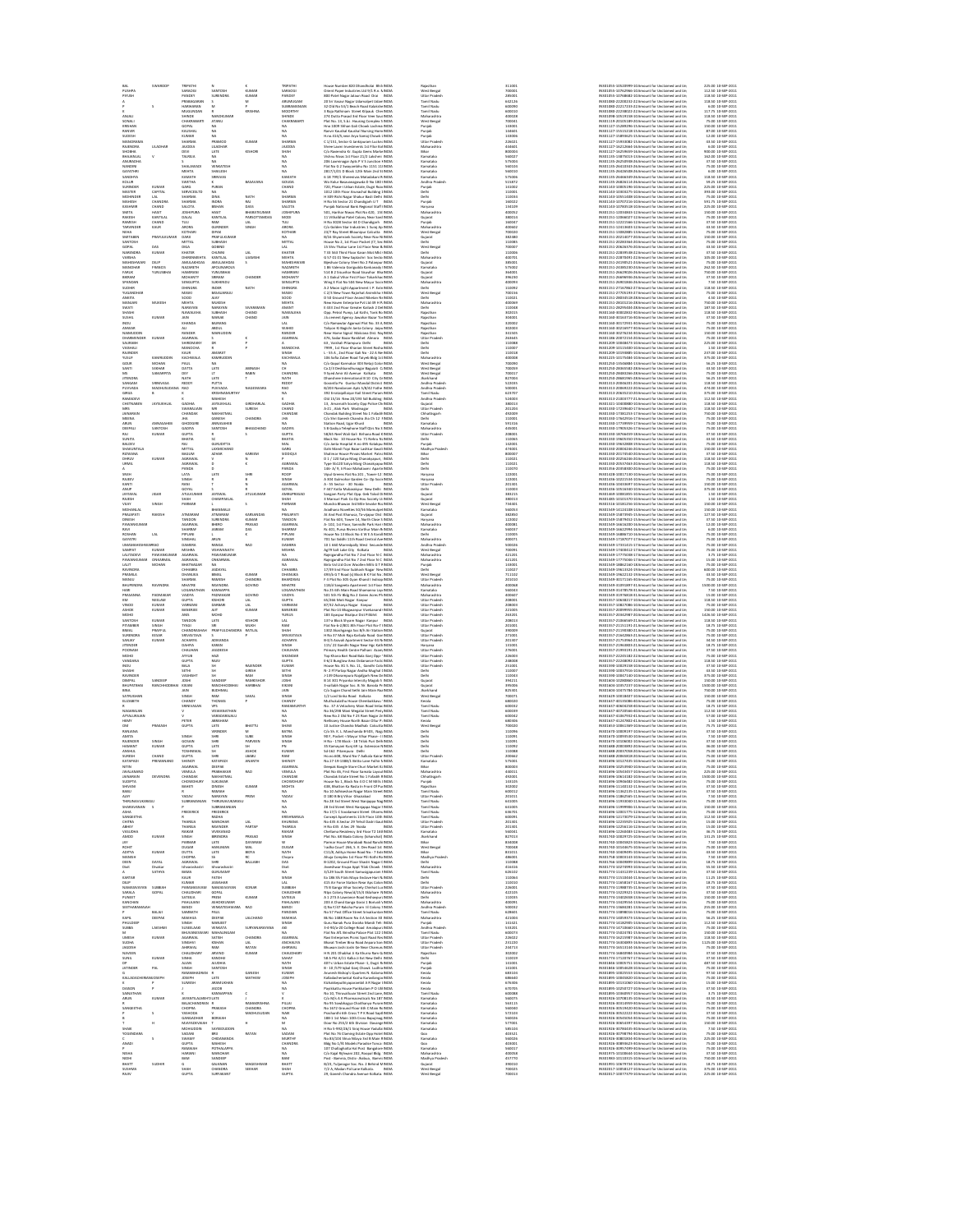| RAJ                                                                                                                                                                     | KUMAR<br>KUMAR<br>KUMAI             | KUNDU<br>SINGH<br><b>DHANUK</b>        | PRAFULLA<br>JH<br>MOHAN<br>LATE                | KUMAR<br><b>BAMESHWA</b><br>LAL<br>SATYA | KUNDU<br>SINGH<br>BAJAJ<br>NARAIN      | Plot No 304, Prafulla Bina Po - Hilli CoNDIA<br>Hze no sov, Francis and Forming London<br>Hze Re-19,gali No-5, R-block Extra VINDIA<br>C/ovineet Bajaj/huf) Jabakusum HousiNDIA<br>31/2, Baikunth Chatterjee Lane, Flat INDIA                            | West Bengal<br>Delhi<br>West Bengal<br>West Bengal |    | 721306<br>110059<br>700012<br>711101 | IN302017-10096645-10Amount for Unclaimed and Un<br>IN302050-10127450-10Amount for Unclaimed and Unit<br>IN302050-10127450-10Amount for Unclaimed and Unit<br>IN302105-10032633-10Amount for Unclaimed and Unit                         | 150.00 10-SEP-2011<br>225 10-SEP-2011<br>225 10-SEP-2011<br>56.25 10-SEP-2011<br>6.00 10-SEP-2011                                                                                       |
|-------------------------------------------------------------------------------------------------------------------------------------------------------------------------|-------------------------------------|----------------------------------------|------------------------------------------------|------------------------------------------|----------------------------------------|----------------------------------------------------------------------------------------------------------------------------------------------------------------------------------------------------------------------------------------------------------|----------------------------------------------------|----|--------------------------------------|----------------------------------------------------------------------------------------------------------------------------------------------------------------------------------------------------------------------------------------|-----------------------------------------------------------------------------------------------------------------------------------------------------------------------------------------|
| NEELAMMA<br>VIVEK                                                                                                                                                       | BHAGWAN                             | KATKAR                                 | JAYADEVAPPA<br>BHAGWAN                         | PANDURANO                                | NA.<br>KATKAR                          | Dr No 444 Linganna Layout Vinayaka INDIA<br>C-406, Atmanagar, Kharalwadi, PimpINDIA                                                                                                                                                                      | Kamataka<br>Maharashtra                            |    | 572202<br>411018                     | IN302148-10712464-10 Amount for Unclaimed and Un<br>IN302164-10055244-10 Amount for Unclaimed and Un                                                                                                                                   | 375.00 10-SEP-2011<br>37.50 10-SEP-2011                                                                                                                                                 |
| RADHA<br>DHAMÉCI<br>RADHIKA                                                                                                                                             | NANDLAI                             | AGRAWA<br><b>RATILAL</b><br>RASTOG     | KISHANLAL<br>RATILAL                           |                                          | AGRAWA<br>DHAMECHA                     | Near Riv Bridge Kudwa Line Gondia INDIA                                                                                                                                                                                                                  | Maharashtra                                        |    | 441601<br>364002<br>244002           | IN302201-10267538-10 Amount for Unclaimed and Un                                                                                                                                                                                       | 43.50 10-SEP-2011<br>75.00 10-SEP-2011<br>112.50 10-SEP-2011                                                                                                                            |
| DHARAMVIR<br>SHYAMLATA                                                                                                                                                  |                                     | KHATRI                                 | DALEL                                          |                                          | SINGH<br>GUPTA                         | Nalyantid C - 145 Sandeep Nivas B / HNDIA<br>A 39/40 Dev Vihar Colony MoradabadNDIA<br>63 Mall Apartments Probyn Road TimINDIA<br>10/23 Nehru Enclave East Kalkaji NewNDIA                                                                               | Delhi<br>Delhi                                     |    | 11005                                |                                                                                                                                                                                                                                        | 1.50 10-SEP-2011<br>119.25 10-SEP-2011                                                                                                                                                  |
| SXG<br><b>INDIA</b>                                                                                                                                                     | ADVISORY<br><b>INFOLINE</b>         | SERVICESPRIVATELNA<br>LIMITED          | SURINDER                                       | KUMAI                                    | NA                                     | Plot No 85 Flat No 43 Trilok ApartmenNDIA                                                                                                                                                                                                                | Delhi<br>Maharashtra                               |    | 110011<br>110092<br>400063           | IN302236-12293875-12 Amount for Unclaimed and Un<br>IN302269-10000005-10Amount for Unclaimed and Un                                                                                                                                    | 16.50 10-SEP-2011<br>37510/99-2011                                                                                                                                                      |
| MANOHAI                                                                                                                                                                 | SINGH<br><b>KIMAR</b>               | KHAMESRA<br>BEECHAM                    | NA<br>KESAR                                    | SINGHA                                   | NA<br>KHAMSERA                         | Bidg No 75, Nirlon Complex Off West/NDIA<br>118/535-a, Kaushalpuri Kaushalpuri KNDIA                                                                                                                                                                     | Uttar Pradesh                                      |    | 208012<br>40002                      | IN102269-10043422-104mmmt for Unclaimed and Un                                                                                                                                                                                         | 750.00 10-SEP-2011                                                                                                                                                                      |
| <b>HUNI</b><br>MURLIDHAI                                                                                                                                                | WAMAN                               | AKERKAR                                | WAMAN                                          | ANAN'T                                   | NA<br>AKERKAR                          | -14, Everard Co Op Hig Soc Ltd EastelNDIA<br>D 106, Ushanagar, Bhandup West, MiNDIA<br>105, M D Tower, Varachha Road, SuraNDIA                                                                                                                           | Maharashtra<br>Maharashtra                         |    | 40007                                | 8/002269-10079274-10Amount for Unclaimed and Unit<br>IN302269-10079274-10Amount for Unclaimed and Unit<br>IN302269-10367341-10Amount for Unclaimed and Unit                                                                            | 750.00 10-SEP-2011<br>150.00 10-SEP-2011<br>7.50 10-SEP-2011                                                                                                                            |
| BHUPENDRA<br>ROOPCHAND<br>PUNEET                                                                                                                                        | DAMIEHA<br><b>CHAUTMAL</b>          | <b>JIVANI</b><br>CHHAJED<br>SRIVASTAVA | DAMJIBHA<br>CHAUTMAL<br>SURENDRA               | BHMKAJ<br>NATH                           | <b>JIVANI</b><br>CHHAIED<br>SRIVASTAVA | 342 28 Rastha Peth, Pune<br>INDIA                                                                                                                                                                                                                        | Gujarat<br>Maharashtra                             |    | 39500<br>411011<br>560032            | IN302269-11027612-11 Amount for Unclaimed and Un<br>IN302269-11113846-11 Amount for Unclaimed and Un                                                                                                                                   | 62.25 10-SEP-2011<br>75.00 10 SEP-2011                                                                                                                                                  |
| MUKUND<br>MANJULA                                                                                                                                                       | BHAGWAN                             | <b>JAHAGIRDAS</b>                      | BHAGWAN<br>CANADARED.                          | SHANKAR                                  | <b>JAHAGIRDAR</b>                      | Flat No.303 Lakemont Regency Opp.0NDIA<br>12, B Sanjivan Socy, Shahaji Raje MariNDIA<br>Swastik, State Bank Colony, Badami, INDIA                                                                                                                        | Kamataka<br>Maharashtra                            |    | 400061                               | IN302269-11216422-11 Amount for Unclaimed and Un                                                                                                                                                                                       | 6.75 10-SEP-2013                                                                                                                                                                        |
| SANDEER                                                                                                                                                                 |                                     | KUMA                                   | RАJ                                            | PAL<br>KUMAJ                             | DAWAR                                  |                                                                                                                                                                                                                                                          | Kamataka                                           |    | 58720<br>110085<br>713204            | IN302269-11474448-11 Amount for Unclaimed and Un<br>IN302269-11621943-11 Amount for Unclaimed and Un<br>IN302269-12056301-12 Amount for Unclaimed and Un                                                                               | 187.50 10-SEP-2011<br>75.00 10-SEP-2011<br>37.50 10-SEP-2011                                                                                                                            |
| SUKLA<br>NAVNATH                                                                                                                                                        | RAJARAM                             | GHOSH<br>INGOLE                        | SANDIS<br>RAJARAM                              | SHRIRANG                                 | GHOSH<br>INGOLE                        | G-1/62, il Nd floor Sector 15 Rohini DNDIA<br>131, S N Banerjee Road Durgapur WeNDIA<br>Bagewadi Malshiras Solapur A/p Aklu(NDIA                                                                                                                         | West Bengal<br>Maharashtra                         |    | 413101<br>786623                     | IN302269-12523273-12 Amount for Unclaimed and Un                                                                                                                                                                                       | 1.50 10-SEP-2011<br>7.50 10-SEP-2011                                                                                                                                                    |
| TAHIR<br>VINAY                                                                                                                                                          |                                     | HUSSAIN<br>PRASAD                      | <b>NURLE</b><br>BRAHAMDEV                      |                                          | HUSSAIN<br>PRASAD                      | C/o Alankar Store Near Sbi Namrup PINDIA<br>Rof Barrack A/w Colory Street No 43 INDIA                                                                                                                                                                    | Assam<br>West Bengal                               |    | 713331                               | IN302269-12633933-12 Amount for Unclaimed and Un<br>IN102269-12788621-12 Amount for Unriaimed and Un                                                                                                                                   | 3.75.10.99.2011                                                                                                                                                                         |
| DALIEET                                                                                                                                                                 | BALASAHE                            | SINGH<br>SHEDGE                        | NIRVAR<br>BALASAHEB                            | DAGADL                                   | SINGH<br>SHEDGE                        | Nyi Milinda Aye County Street No 93 Nobel<br>12/a Jaibhavani Nagar Kothnud Pune INDIA<br>Jagatnanyan Lai Road Kadamkuan JaiNDIA                                                                                                                          | Maharashtra                                        |    | 110018<br>411025                     | insu <i>useus - La neus La - La A</i> mourin for Unclaimed and Unit<br>IN302269-12810421-12 Amourin for Unclaimed and Unit<br>IN302269-12925327-12 Amourit for Unclaimed and Unit<br>IN302269-12926737-12 Amourit for Unclaimed and Un | 15.00 10-SEP-2011<br>5.25 10-SEP-2011<br>331.50 10-SEP-2011                                                                                                                             |
| .<br>RATNI                                                                                                                                                              | DEVI<br>SUNDAR                      | BOTHRA<br>RAJAN                        | PREM<br>TIRUVENKATACHAR                        | CHAND                                    | BUCHA<br>NA<br>NA                      | No 2 Athiyaman Street Muthamil NajNDIA                                                                                                                                                                                                                   | <b>Sihar</b><br><b>Tamil Nadu</b>                  |    | 800016<br>600075                     | IN302269-13029820-13 Amount for Unclaimed and Un<br>IN302269-13204357-13 Amount for Unclaimed and Un                                                                                                                                   | 225.00 10-SEP-2011                                                                                                                                                                      |
| <b>HITENDAR</b>                                                                                                                                                         | KUMAR                               | LAKSHM<br><b>GUPTA</b>                 | RAMIAH<br>šн                                   | <b>JAISHI</b>                            | RAM                                    | Old No DS4 New No D25 Thillai NagalNDIA<br>H No - 294 Ward No- 8 Hamirour HimNDIA                                                                                                                                                                        | <b>Tamil Nadu</b><br><b>Himachal Pradest</b>       |    | 620018<br>177001                     | IN302316-10074676-104mount for Unriaimed and Un                                                                                                                                                                                        | 375.00 10-SEP-2011<br>60010/99-2011                                                                                                                                                     |
| BOLLAPRAGADI<br>RAMANA                                                                                                                                                  | <b>BAO</b>                          | SATYAN                                 | <b>GEYANAR</b><br>SURYA                        | PRAKAS                                   | NA<br>RAO                              | l Line Saradanagar Narsipatnam NDIA<br>D No -32 -22 -9 Netaji Nagar Area BosNDIA                                                                                                                                                                         | Andhra Pradesh<br>Andhra Pradesh                   |    | 531116<br>530001                     | IN302324-10032626-10Amount for Unclaimed and Un<br>IN302324-10088084-10Amount for Unclaimed and Un                                                                                                                                     | 6.00 10-SEP-2011<br>300.00 10-SEP-2011                                                                                                                                                  |
| LINGA<br>KUPPILI                                                                                                                                                        | REDDY<br><b>CHAMPAK</b>             | L<br>VATHI                             |                                                | VEERA<br>SIVA                            | REDOY<br>PRASAD                        | Dno 14/759 Maruthi Nagar KamalapuNDIA<br>Door No 50-83-5/27 Amruthaenclawe/NDIA<br>F No 4 Palace Towers Vizainaear PalatNDIA                                                                                                                             | Andhra Pradesh<br>Andhra Pradest                   |    | 51628<br>530016                      | IN302324-10353314-10 Amount for Unclaimed and Un<br>IN302324-10353314-10 Amount for Unclaimed and Un<br>IN302324-11010968-11Amount for Unclaimed and Un                                                                                | 7.50 10-SEP-2011<br>75.00 10-SEP-2011                                                                                                                                                   |
| YÉLLAMANCHILI<br><b>ROHZDINAM</b><br><b>JANENDER</b>                                                                                                                    | GANGA                               | VENI<br>PURDHIT<br>JAIN                | RAVINDRANADH<br><b>BAGHUVAR</b><br>SURESH      | DAYAL<br>CHAND                           | NA.<br>PURDHIT<br>JAIN                 | F No 4 Palace Towers Vizaingar Palaitbille<br>45 Pathhuir Society Opp S B I Ind Brattilla<br>Kiran Kunj Aggaewal Colony, BahadurjNDIA<br>H.no-138:a Bc-Block East Shalimar BaNDIA<br>Vishal Kumar Agarwal Awas Vikas MatNDIA<br>Vishal Kumar             | Andhra Pradesh<br>Guiarat                          |    | 530003<br>38002-<br>12450            | IN302332-10031623-10Amount for Unclaimed and Un<br>IN302365-10016496-10Amount for Unclaimed and Un                                                                                                                                     | 150.00 10-SEP-2011<br>75.00 10-SEP-2011<br>250.00.10.5ER-2011                                                                                                                           |
| iunii                                                                                                                                                                   | KUMAR                               | <b>GUPTA</b>                           | LATE                                           | .<br>PRÉM                                | .<br>SAGAR                             |                                                                                                                                                                                                                                                          | Haryana                                            |    | 133001                               |                                                                                                                                                                                                                                        | 37.50 10-SEP-2011                                                                                                                                                                       |
| SANDHYA<br>VISHAL                                                                                                                                                       | rani<br>Kumar                       | PRADHAN<br>AGRAWAI                     | SUDHIR                                         | KUMAI                                    | PRADHAN<br>AGRAWAI                     |                                                                                                                                                                                                                                                          | Delhi<br>Uttar Pradesh                             |    | 110088<br>202412                     | IN302365-10277305-10Amount for Unclaimed and Unit<br>IN302365-10277305-10Amount for Unclaimed and Unit<br>IN302365-10682535-10Amount for Unclaimed and Unit                                                                            | 15.00 10-SEP-2011<br>75.00 10-SEP-2011                                                                                                                                                  |
| NILKAMALBEN<br>PRITIBEN                                                                                                                                                 | BALVANTKUMAR UPADHYAY<br>NALINKUMAR | ZAVERI                                 | BALVANTKUMAR<br><b>NALINKUMAR</b>              |                                          | UPADHYAY<br>ZAVERI                     | A-8 Unique Appt Jodhpur 4 Rasta SateNDIA<br>8/4. Aakar Flat Satellite Ahmedabad INDIA                                                                                                                                                                    | Gujarat<br>.<br>West Bergal                        |    | 380015<br>380015                     | IN302461-10230358-10 Amount for Unclaimed and Un<br>IN302461-10264793-10Amount for Unclaimed and Un<br>IN302496-10001382-10Amount for Unclaimed and Un                                                                                 | 15.00 10-SEP-2011<br>75.00 10 SEP-2011                                                                                                                                                  |
| ANJANA<br><b>RISMAIN</b>                                                                                                                                                |                                     | <b>JAIN</b><br>HAZRA                   | <b>SUNIL</b><br><b>BIMAL</b>                   | KUMAF                                    | <b>JAIN</b><br><b>HAZRA</b>            | 75, Deshbandhu Nagar Road UttarpariNDIA                                                                                                                                                                                                                  | West Bengi                                         |    | 712233<br>0002                       |                                                                                                                                                                                                                                        | 43.50 10-SEP-2011<br>150.00 10-SEP-2011                                                                                                                                                 |
| MEENA<br>PATEL                                                                                                                                                          | KHIMI                               | WASAN<br>GANESHER                      | WO<br>GANESHIN                                 | <b>BAJESH</b>                            | WASAN<br>PATEL                         | 1. Gesunder Haud Kidderpore KollNDIA<br>20. Gopal Doctor Road Kidderpore KollNDIA<br>20. Malvan, Dhrangadhra, SurendrantNDIA                                                                                                                             | Delhi<br>Gujarat                                   |    | 110085<br>363310                     | IN302535-10014666-10Amount for Unclaimed and Unit<br>IN302535-10014666-10Amount for Unclaimed and Unit<br>IN302566-10018392-10Amount for Unclaimed and Unit                                                                            | 18.75 10-SEP-2011<br>75.00 10-SEP-2011                                                                                                                                                  |
| <b>SWAPAN</b><br>Raghu                                                                                                                                                  | Nath                                | MAJI<br><b>Bhowmick</b>                | Santosh<br>Atul                                | Krishna                                  | Maji<br><b>Bhowmick</b>                | Vill - Alampur, Po - New Kolorah, DistINDIA<br>Vill - Mashila (west), Po - Mashila , PsINDIA                                                                                                                                                             | West Bengal<br>West Bengal                         |    | 711302<br>711302                     | IN302654-10003004-10Amount for Unclaimed and Un<br>IN302654-10003012-10Amount for Unclaimed and Un                                                                                                                                     | 75.00 10-SEP-2011<br>75.00 10-SEP-2011                                                                                                                                                  |
| PAWAN<br><b>MANI</b>                                                                                                                                                    | KUMAR                               | <b>HUNHUNW</b><br>KARMAKAR             | Late                                           | Gouri                                    | Shanker                                | 40. Burtolla Street, 3rd Floor, Kolkata INDIA                                                                                                                                                                                                            | West Beneal                                        |    | 700007                               | IN302654-10008383-10Amount for Unclaimed and Un                                                                                                                                                                                        | 43.50 10-SEP-2011                                                                                                                                                                       |
| MALOI                                                                                                                                                                   | LAL<br>GOPAL<br>KRISHNA             | <b>GITRADHAR</b><br>JADHAV             | Late<br>NAGENDRA<br>KRISHNA                    | MANAKL                                   | Mohan<br>SUTRADHAN<br>JADHAV           | 40, annum Jowe, Journal, Association<br>8-2, Rabindra Pally (yangra), BaguiatiNDIA<br>Saptarishi C Block Flat No 4-78 Boral INDIA<br>Instrument Maintnance South KuwaitKUWAT                                                                             | West Benga<br>West Benga<br>NA                     | NA | 700059<br>700084                     | IN302654-10010913-10Amount for Unclaimed and Un<br>IN302654-10010913-10Amount for Unclaimed and Un<br>IN302679-30011773-30Amount for Unclaimed and Un<br>IN302679-30138559-30Amount for Unclaimed and Un                               | 75.00 10:5EP-2011<br>355.50 10:5EP-2011<br>750.00 10:5EP-2011                                                                                                                           |
| TARA<br>RAMAWATAE                                                                                                                                                       | CHAND<br>PRASAD                     | <b>BAPHNA</b><br>AGRAWAL               | HARAK<br>LATE                                  | CHAND<br>MAHABIR                         | <b>BAPHNA</b><br>PRASAD                | A 706 Meenakshi Classic Apartment NNDIA<br>415 T H Road Washerman Pet ChensNDIA                                                                                                                                                                          | Kamataka<br><b>Tamil Nadu</b>                      |    | 560102<br>600021                     | IN302679-30250359-30 Amount for Unclaimed and Un<br>IN302679-30327413-30 Amount for Unclaimed and Un                                                                                                                                   | 75.00 10-SEP-2011<br>118.50 10-SEP-2011                                                                                                                                                 |
| <b>SWAPAN</b><br>DAMYANT                                                                                                                                                | KUMAR                               | LIGAB                                  | SATYENDRA<br>.<br>DEVENDRA<br>RHAGRATH         | NATH                                     | <b>BASU</b>                            | L 35 Kalkaji Kalkaji New Delhi Delhi INDIA                                                                                                                                                                                                               | Delhi<br>Maharashtri                               |    | 110019                               | IN302679-30503902-30 Amount for Unclaimed and Un                                                                                                                                                                                       | 150.00 10-SEP-2011                                                                                                                                                                      |
| CAILASH<br>MEETHALE                                                                                                                                                     | DEVENDRA<br><b>PURAYE</b>           | SHAH<br>PATEL                          | MOIDEEN                                        | PRASAD                                   | SHAH<br>PATEL                          | Carl Lawkash Shopping Centre DettapatNDIA<br>103 Brajeshwari Nagar Annex IndoneNDIA<br>5 V House Mill Road P O Payangadi RINDIA<br>Janis Market Bihari Sao Lane Pania - INDIA<br>Janis Market Bihari Sao Lane Pania - INDIA                              | Madhya Pradesh<br>Kerala                           |    | 152016<br>670351                     | 8102679-30337057-3024mount for Unclaimed and United R102679-30337057-3024mount for Unclaimed and United R102679-310280328-314mount for Unclaimed and United R102679-31148550-3124mount for Unclaimed and United R102679-313343         | 75.00 10-SEP-2011<br>75.00 10-SEP-2011                                                                                                                                                  |
| RATAN<br>SUBIR                                                                                                                                                          | KUMAR                               | ABOOBA<br>SAHU<br>CHAKBABARTY          | NAND<br>KARTICK                                | KISHORS<br>CH.                           | HAII<br>PRASAD<br>CHAKRABARTY          | Shivam Apartment Flat No D3 3b K P INDIA                                                                                                                                                                                                                 | <b>Sihar</b><br>West Bengal                        |    | 80000+<br>700008                     | IN302679-31634989-31 Amount for Unclaimed and Un                                                                                                                                                                                       | 6.00 10-SEP-2011<br>450.00 10-SEP-2011<br>75.00 10-SEP-2011                                                                                                                             |
| sunes<br>ANITA                                                                                                                                                          | KIRTILAI                            | MEHTA<br><b>BANI</b>                   | KIRITLAL<br>MFHAR                              |                                          | MEHTA<br>CHAND                         | Flat No 5 2nd Floor Roop Sagar 132 VINDIA<br>16 C 2c Pocket 2 Janak Puri New DINDIA                                                                                                                                                                      | Maharashtra<br>Delhi                               |    | 400006<br>110058                     | IN302679-31639103-31 Amount for Unclaimed and Un<br>IN302679-32158147-32 Amount for Unclaimed and Un                                                                                                                                   | 18.75 10-SEP-2011<br>75.00 10 SEP-2011                                                                                                                                                  |
| ASHWIN                                                                                                                                                                  | PRAKASI                             | BANSOC                                 | PRAKASI                                        | MADHAY                                   | BANSOD                                 | 2012 21 POLAR 228108 Politike Politike Microsoft<br>203/d Sumer Nagar Building No 3 S VINDIA<br>2022 Rashmi Apts Harsh Vihar Pitam(NDIA                                                                                                                  | Maharashtra                                        |    | 100092                               | 8100579-32423289-32 Amount for Unclaimed and Unit<br>IN302679-32423289-32 Amount for Unclaimed and Unit<br>IN302679-32423269-32 Amount for Unclaimed and Unit                                                                          | 75.00 10-SEP-2011                                                                                                                                                                       |
| VIKAS<br>SAUBHAGYA                                                                                                                                                      | KUMAR                               | JYOTHI<br>MITTAL<br>PATRA              | 옚<br>GAURANGA                                  | RADHA<br>BHUSHAN                         | KRISHNA<br>MITTAL<br>PATRA             | At Shyam Sundarpur Po Via Amarda RNDIA                                                                                                                                                                                                                   | Andhra Pradesh<br>Delhi<br>Orissa                  |    | 50000<br>11003<br>756030             | IN302679-32878916-32 Amount for Unclaimed and Un                                                                                                                                                                                       | 37.50 10-SEP-2011<br>75.00 10-SEP-2011<br>7.50 10-SEP-2011                                                                                                                              |
| <b>AJAVALIBEN</b><br>ASHWANI                                                                                                                                            | BABUBHAI                            | BALAR<br>MARKANDAN                     | BABUBHAI<br>KOMARLINGAM                        | CHANDRASEKHAF                            | BALAR<br>MARKANDAN                     | 803 Jay Complex Nr Shree Ram PetroNDIA<br>House No 62 X I Block C Dilshad GardINDIA                                                                                                                                                                      | Gujarat<br>néhi                                    |    | 395005<br>11009                      | IN102629-33013620-334mmmt for Unclaimed and Un<br>IN102629-33204998-33 Amount for Unclaimed and Un                                                                                                                                     | 75.00 10 SEP-2011<br>18.75 10-SEP-2011                                                                                                                                                  |
| SATYAM                                                                                                                                                                  |                                     | SINGH                                  | BHAGWAN                                        |                                          | SINGH                                  | C 10 Phase I Gail Complex Vijaipur GuINDIA                                                                                                                                                                                                               | Madhya Pradesi                                     |    | 473112                               | IN302679-33235746-33 Amount for Unclaimed and Un                                                                                                                                                                                       | 75.00 10-SEP-2011                                                                                                                                                                       |
| RACHANA                                                                                                                                                                 | KUMAR<br>SHAHABL                    | SINGH<br>SHAH                          | SANJAY<br>MAHMOOC                              | KUMAI                                    | SINGH<br>SHAH                          | C 21/834 Laxmi Niwas Chet Ganj VaraNDIA<br>G O 1/v Customs Orts Adenwala RoadNDIA                                                                                                                                                                        | Uttar Pradesh<br>Maharashtra                       |    | 22100<br>400011                      | IN302679-33365134-33 Amount for Unclaimed and Un<br>IN302679-33858267-33 Amount for Unclaimed and Un                                                                                                                                   | 150.00 10-SEP-2011<br>75.00 10-SEP-2011                                                                                                                                                 |
| ANKIT<br>ROLI                                                                                                                                                           |                                     | <b>JAIN</b><br>MATHUR                  | VINCO<br>SURESH                                | KUMAI<br>SINGH                           | <b>JAIN</b><br>MATHUR                  | Computer Sciences Corporation India INDIA<br>C-115 G-1 Ramprastha Ghaziabad INDIA                                                                                                                                                                        | <b>Uttar Pradesh</b><br><b>Uttar Pradesh</b>       |    | 201301<br>201011                     | IN302679-34068625-34 Amount for Unclaimed and Un<br>IN302679-34103453-34 Amount for Unclaimed and Un                                                                                                                                   | 75.00 10-SEP-2011<br>75.00 10-SEP-2011                                                                                                                                                  |
| PUSHPA                                                                                                                                                                  |                                     | KHANDELWAL<br>BHUVANÉSWI<br>HADI       | INDRAKUMAR                                     |                                          | KHANDELWA<br><br>SARAVANAN             | B Wing 102 Shagun Tower Gen A K V/NDIA                                                                                                                                                                                                                   | Maharashtra<br>Tamil Nadu                          |    | 400093<br>60009                      | IN302679-34134162-34 Amount for Unclaimed and Un                                                                                                                                                                                       | 750.00 10-SEP-2011                                                                                                                                                                      |
| MD<br>SWETA                                                                                                                                                             | <b>ABDUI</b>                        | KUMARI                                 | .<br>HASANOTLIDI<br>DAYANAND                   |                                          | KUMAR                                  | Command Plats 15 Thangavela StreetVDIA<br>A 151 Duliajan Dibrugarh Duliajan - INDIA<br>1099 B Sector 38 B Chandigarh - INDIA                                                                                                                             | Punjab                                             |    | 160031                               | 0002679-34252505-34 Amount for Unclaimed and Unit<br>02679-34252505-34 Amount for Unclaimed and Unit<br>02679-34593948-34 Amount for Unclaimed and Unit                                                                                | 57.00 10-SEP-2011<br>1.50 10-SEP-2011<br>150.00 10-SEP-2011                                                                                                                             |
| PRAKASH<br>RAKESH                                                                                                                                                       |                                     | CHAND<br>KUMAR                         | <b>BIRBAL</b><br><b>BINDESHWAF</b>             | PRASAD                                   | SINGH<br>SINGH                         | Centre For Railway Information System/DIA<br>C/o Bindeshwar Pd Singh Near Durga INDIA                                                                                                                                                                    | Delhi<br><b>Sibar</b>                              |    | 110021<br>800014                     | IN302679-34982144-34 Amount for Unclaimed and Un<br>IN302679-35764736-35 Amount for Unclaimed and Un                                                                                                                                   | 150.00 10-SEP-2011<br>3.75 10-SEP-2011                                                                                                                                                  |
| KAILASH<br>.<br>Mashant                                                                                                                                                 | KUMAR                               | GAJYA<br>SETHIA                        | BHAGWAT<br><b>BAKASHCHA</b>                    | PRASAD<br>IASKARA                        | GATKA<br>SETHIA<br>IAGANN              | Turist Banglow Road Gandhi Nagar NeNDIA                                                                                                                                                                                                                  | Uttar Pradesh                                      |    | 210427                               | IN102629-35962937-35 Amount for Unclaimed and Un                                                                                                                                                                                       | 43.50 10-SEP-2013                                                                                                                                                                       |
| NANDISH                                                                                                                                                                 | RAJAN                               |                                        |                                                |                                          | CHIKKAVEERANAKI                        | Turns tamppow mode camerii Telega KerikibiA<br>18 - 70/fili Aptt Gordhamwad Telega KarikibiA<br>18 - 70/fili Sri Sai Krishna Hornes Nara(NDIA<br>No 330 Sth Main Vilayakava Housing INDIA<br>Pathoomannii House Mekozhoor Po RNDIA                       | .<br>Sujarat<br>Andhra Prade                       |    | 380028<br>500015                     | M102679-361309315-36 Amount for Unclaimed and United States (1993)<br>M102679-36302419-36 Amount for Unclaimed and United States (1993)<br>M102679-36302419-36 Amount for Unclaimed and United States (1993)                           | 50.00 10-SEP-2011<br>22.50 10-SEP-2011                                                                                                                                                  |
| <b>BINY</b><br>VIMAL                                                                                                                                                    | SARAH<br>KUMAR                      | <b>JAIN</b>                            | PAZHOON<br>LATE                                | CHACKC<br>SHRI                           | ABRAHAM<br>GORDHAN                     | 1-8-10 Opp. P N T Quarters Shastri NINDIA                                                                                                                                                                                                                | Kamataka<br>Kerala<br>Rajasthan                    |    | 560040<br>689678<br>302016           | IN302700-20047729-20 Amount for Unclaimed and Un                                                                                                                                                                                       | 82.50 10-SEP-2011<br>7.50 10-SEP-2011<br>75.00 10-SEP-2011                                                                                                                              |
| SHAKUNTAL<br>VUAY                                                                                                                                                       | KUMAR                               | AGARWA<br>TOLANI                       | UMESH<br><b>Vidua</b>                          | Das                                      | <b>BAIRATHI</b><br>Tolani              | 1646 Bairati Bahwan Chaura Rasta JailNDIA<br>Naval Nivas Nai Basti Lakhimour KherlNDIA                                                                                                                                                                   | falasthan<br>Uttar Pradesh                         |    | 302003<br>26270                      | IN302700-20249022-20 Amount for Unclaimed and Un<br>IN302814-10498629-10Amount for Unclaimed and Un                                                                                                                                    | 75.00 10 SEP-2011<br>43.50 10-SEP-2011                                                                                                                                                  |
| ron                                                                                                                                                                     | PRASAD                              | MONDA                                  | LATE                                           | NILRATAR                                 | MONDAL                                 | Rammagar Kalatalahat South 24 Pgs WNDIA<br>Door No 8-2-293/k-26 Plot No 26 PhaNDIA                                                                                                                                                                       | West Bengal                                        |    | 743504                               | IN302847-10011299-10Amount for Unclaimed and Unit<br>IN302863-10011299-10Amount for Unclaimed and Unit<br>IN302863-10272414-10Amount for Unclaimed and Unit                                                                            | 800.00 10-SEP-2011                                                                                                                                                                      |
| SUDHA<br>RAJAN                                                                                                                                                          | rani<br>Karappan                    | YENDLURI<br>KALAPPURA                  | ANII<br>Karaddar                               | KUMAJ                                    | YENDLUR<br>Kalappurakka                | Kalappurakkal House Karuvan Road PINDIA                                                                                                                                                                                                                  | Andhra Pradesi<br>Kerala                           |    | 500073<br>680026                     |                                                                                                                                                                                                                                        | 474.00 10-SEP-2011<br>43.50 10-SEP-2011                                                                                                                                                 |
| Rajiv<br>NAMITA                                                                                                                                                         |                                     | Gupta<br>Sabarin<br>MOHAPATRA          | Nahar<br>Verkatachalan<br>MANORANJAN           | Chand                                    | Gupta<br>Ramarai<br><b>MOHAPATRA</b>   | 501 Kalpana 11th Rd Khar W MumbaNDIA<br>C48/28, Lig Colony 5, MahalingapulNDIA<br>At-jail Road Balasore Orissa 11NDIA                                                                                                                                    | Maharashtra<br>Tamil Nadu<br>Orissa                |    | 400052<br>642002<br>75600            | IN302871-20655725-20 Amount for Unclaimed and Un<br>IN302871-20710048-20 Amount for Unclaimed and Un<br>IN302898-10004660-10Amount for Unclaimed and Un                                                                                | 75.00 10-SEP-2011<br>18.75 10-SEP-2011<br>75.00 10 SEP-2011                                                                                                                             |
| MANIK                                                                                                                                                                   | LAL                                 | BAHETI                                 | BANSILAI                                       |                                          | BAHETI                                 |                                                                                                                                                                                                                                                          | West Benga                                         |    | 70000                                |                                                                                                                                                                                                                                        | 150.00 10-SEP-2011                                                                                                                                                                      |
| ALWYN<br>SACHIN                                                                                                                                                         | PRADEE                              | LEWIS<br>JOSHI                         | <b>JOSEPH</b><br>SURESH                        | TRIMBA                                   | LEWIS<br>JOSHI                         | Program was assured to the Milliam State<br>P O Box 250 C/o Arpal Gulf Dubai UMUNITED<br>Flat No. 606 Uma Building Sector 662NDIA                                                                                                                        | NA.<br>Maharashtra                                 | NA | 41103                                | =1002888-10114043-10Amount for Unclaimed and Un<br>IN302898-10114043-10Amount for Unclaimed and Un<br>IN302902-40481357-40Amount for Unclaimed and Un<br>IN302902-40481357-40Amount for Unclaimed and Un                               | 75.00 10-SEP-2011<br>30.00 10-SEP-2011                                                                                                                                                  |
| HAART<br><b>BHINEET</b>                                                                                                                                                 | KUMAF                               | SISODIA<br>SINGH                       | CHAITEN<br>VIKRAM                              | KUMAR<br>SINGH                           | SISODIA<br>VASHIST                     | 87 Panchwati Udaipur<br>INDIA<br>2nd Floor Magnum Plaza Eldeco GreetNDIA                                                                                                                                                                                 | Rajasthan<br><b>Uttar Pradesh</b>                  |    | 313001<br>226010                     | IN302902-40940986-40 Amount for Unclaimed and Un<br>IN302902-41034614-41Amount for Unclaimed and Un                                                                                                                                    | 126.00 10-SEP-2011<br>371.25 10-SEP-2011                                                                                                                                                |
| <b>RAJENDER</b><br>ARESHKU                                                                                                                                              | KUMAR                               | GALIR<br>MÉHTA<br>AGRAWA               | LAL                                            | CHAND                                    | SHARMA<br>na<br>Agrawal                | Flat No A-303 Plot No 27 Gavatri ApINDIA                                                                                                                                                                                                                 | Delhi<br>.<br>Gujarat<br>Madhya Prades             |    | 110075<br>19544                      | IN302902-41078005-41Amount for Unclaimed and Un                                                                                                                                                                                        | 37.50 10-SEP-2013                                                                                                                                                                       |
| LAL                                                                                                                                                                     | <b>JITENDRA</b>                     | PRATAPSIN                              | <b>DURGA</b><br>SHIV                           | PRASAD<br>PRATAP                         | SINGH                                  | Paul No Prata Paul No 27 Sayant Piperion<br>34/3 Pragati Chamber Murai Mohalla/NDIA<br>318 Varta Lok Sector 4 C Vasumfhara/NDIA                                                                                                                          | Uttar Pradesh                                      |    | 45200<br>201010                      | IN302902-41111028-41Amount for Unclaimed and Unit<br>IN302902-41111028-41Amount for Unclaimed and Unit<br>IN302902-41153816-41Amount for Unclaimed and Unit                                                                            | 150.00 10-SEP-2011<br>112.50 10-SEP-2011<br>75.00 10-SEP-2011                                                                                                                           |
| SACHINDRA<br>DEBASIS                                                                                                                                                    | NATH<br>DAS                         | PRASAD<br>PATTNAIS                     | <b><i>RAJENDRA</i></b><br>PRARANSU             | DAS                                      | PRASAD<br>PATTNAI                      | S N Prasad Sub - Inspector Cisf Unit LitNDIA<br>Plot No 514 Bhoisahi Laxmisagar NealNDIA                                                                                                                                                                 | Kerala<br>Orissa                                   |    | 695008<br>751006                     | IN302902-41433852-41 Amount for Unclaimed and Un<br>IN302902-41906358-41 Amount for Unclaimed and Un                                                                                                                                   | 150.00 10-SEP-2011<br>28.50 10-SEP-2011                                                                                                                                                 |
| CHANDAN<br>USHA<br>ROSHITA                                                                                                                                              | NARAYAN                             | SAWANT<br>.<br>SARKAR<br>AGRAWA        | NARAYAN<br>nair<br>Man                         | NATHU                                    | SAWANT<br>.<br>SARKAR<br>AGRAWAL       | 2163 Laxmi Mahal Sadashiy Peth Pun(NDIA                                                                                                                                                                                                                  | Maharashtra<br>West Bengal<br>Madhya Prade         |    | 411030<br>712203<br>452001           | IN302902-41944506-41 Amount for Unclaimed and Un                                                                                                                                                                                       | 75.00 10-SEP-2011<br>75.00 10-SEP-2011<br>18.75 10-SEP-2011                                                                                                                             |
| SUDHANSHIL                                                                                                                                                              | PRABHAKAI                           | GANGA<br>CHOUBE!                       | PRABHAKAR<br>SHIWADHAR                         |                                          |                                        | 2020 Entring Danga Road Arshik P SINDIA<br>105/3 Vallabh Nagar Indore INDIA<br>Cognizant Technology Solutions Piot INDIA<br>H No-b-20 Sundhia Housing Estate PolNDIA<br>H No-b-20 Sundhia Housing Estate PolNDIA                                         | Maharashtri                                        |    |                                      | m302902-42268200-42Amount for Unclaimed and United 8002902-42268200-42Amount for Unclaimed and United 8002902-42172387-42Amount for Unclaimed and United 8002902-42172387-42Amount for Unclaimed and United 8002902-42172387-4         | 15.00 10-SEP-2011<br>75.00 10-SEP-2011                                                                                                                                                  |
| ARUN<br>GYAN                                                                                                                                                            | KUMAR                               | <b>BAPHNA</b>                          | TARACHAND                                      |                                          | NA<br>CHOUBEY<br><b>BAPHNA</b>         | 301 Plot C1 Nishant Millenium SectorNDIA                                                                                                                                                                                                                 | <b>Nest Bengal</b><br>Maharashtra                  |    | 411057<br>743125<br>400703           | IN302902-42444537-42 Amount for Unclaimed and Un                                                                                                                                                                                       | 300.00 10-SEP-2011                                                                                                                                                                      |
| KAMLESH<br><b>SENTHIL</b>                                                                                                                                               | HASSANAND<br>KUMAR                  | MAKHUA<br>MURUGESAN                    | HASSANAND<br>MURUGESAN                         |                                          | MAXHUA                                 | Krusha Videotech Chothram Chs 1st FINDIA<br>403 Verkata Sai Nivas 28/80 Sri Bam INDIA                                                                                                                                                                    | Maharashtra<br>Andhra Pradest                      |    | 42100<br>500031                      | IN302902-42476214-42 Amount for Unclaimed and Un<br>IN302902-42724246-42 Amount for Unclaimed and Un                                                                                                                                   | 75.00 10-SEP-2011<br>18.75 10-SEP-2011                                                                                                                                                  |
| <b>LIDHANGSL</b>                                                                                                                                                        | PALIL<br>KUMAR                      | CHOWDHUR                               | SAMARENDR<br>SOMDEV                            | PAUL                                     | CHOWDHUR                               | E 10/6 Karunamoyee Housing Estate SNDIA<br>M 20 G S Apartments Plot No 38 SeeNDIA<br>Bank Colony Do Naharia Bhotia ParaeNDIA                                                                                                                             | West Bengal                                        |    | 700093                               | 8/02902-42215799-422 Amount for Unclaimed and Unit<br>IN302902-42215799-422 Amount for Unclaimed and Unit<br>IN302902-43003197-43 Amount for Unclaimed and Unit                                                                        | 225.00 10-SEP-2011                                                                                                                                                                      |
| RAMESH<br>KHEMKARAN<br>KAILASH                                                                                                                                          | SINGH<br>CHANDRA                    | KHURANA<br>KALAKOTI<br>MOHANTY         | DIWAN<br><b>GOPALCHARAS</b>                    |                                          | KHURANA<br>SINGH<br>MOHANTY            | C 1o1 Bijaylaxmi Apartment TankaparNDIA                                                                                                                                                                                                                  | Delhi<br>Uttar Pradesh<br>Orissa                   |    | 110085<br>263135<br>751018           | IN302902-43079465-43 Amount for Unclaimed and Un                                                                                                                                                                                       | 750.00 10-SEP-2011<br>37.50 10-SEP-2011<br>25.50 10-SEP-2011                                                                                                                            |
| GOUTAM<br><b>KISHOR</b>                                                                                                                                                 | CHANDRA                             | BARDHAN<br>SAMAL                       | PROVAT<br>NARESH                               | KUMAF<br>CHANDRA                         | BARDHAN<br><b>SAMAL</b>                | 8 Pan Bagan Lane Kolkata INDIA<br>Huluri Singha Angul INDIA<br>101/11 Western Railway Colony MatrixDiA                                                                                                                                                   | West Bengal<br>Orissa                              |    | 700014<br>759122                     | INTO 2002-03083166-434mmmt for Unclaimed and Un<br>INTO 2002-03022500-43 Amount for Unclaimed and Un                                                                                                                                   | 15.00 10-SEP-2011<br>75.00.10.5FP-2011                                                                                                                                                  |
| VELUMAN                                                                                                                                                                 |                                     | <b>PALANISM</b>                        | PALANISWAN<br>KUNJAN                           |                                          |                                        |                                                                                                                                                                                                                                                          | Maharashtra                                        |    | innn+<br>31100                       | IN302902-43365733-43 Amount for Unclaimed and Un                                                                                                                                                                                       | 86.25 10-SEP-2013                                                                                                                                                                       |
| RAJESHKUMA<br>MOHNDER                                                                                                                                                   | MANHARLA<br>LAL                     | rachavan<br>Danak<br>NAYYAR            | MANHARLA<br>GYAN                               | SOMES-<br>CHAND                          | DANAK<br>NAYYAR                        | S 41 R K Colony Bhilwara<br>B 22 D E Moti Bagh I New Delhi<br>INDM<br>C 1 Bhagwan Dass Nagar New Delhi INDIA                                                                                                                                             | Rajasthan<br>Delhi<br>Delhi                        |    | 110023<br>110026                     | IN302902-43536507-43 Amount for Unclaimed and Un<br>IN302902-43591217-43 Amount for Unclaimed and Un<br>IN302902-43756489-43 Amount for Unclaimed and Un                                                                               | 150.00 10-SEP-2011<br>150.00 10-SEP-2011<br>75.00 10-SEP-2011                                                                                                                           |
| SURESH<br>AKSHAYA                                                                                                                                                       | SINGH<br>KUMAR                      | <b>BAGHUWANSH</b><br>PATI              | GANESH<br><b>BABINDRA</b>                      | SINGH<br>NATH                            | RAGHUWANSH<br>PATI                     | 1st Floor 7 Race Course Rd CommerceNDIA<br>Flat No C/33 Shantiniketan WestwoolNDIA                                                                                                                                                                       | Madhya Pradesh<br><b>Tamil Nadu</b>                |    | 452001<br>600116                     | IN302902-44091695-44Amount for Unclaimed and Un<br>IN302902-44236960-44 Amount for Unclaimed and Un                                                                                                                                    | 75.00 10-SEP-2011<br>25.00.10/99.2011                                                                                                                                                   |
| <b>ITTY AN ANI</b><br><br>MOHE                                                                                                                                          |                                     | PRASAD<br>IMTIYAZ                      | LAKHAN<br>MOHD                                 |                                          |                                        | Fish No Cyde and Historic Web North Taylor<br>Standard My Station Ry Qrt No T 1/INDIA<br>Plot No 43 Raj Nagar Colony Behind RNDIA<br>Plot No 43 Raj Nagar Colony Behind RNDIA                                                                            | <b>Indhra Pradest</b>                              |    | 83321                                | IN302902-44471736-447mount for Unclaimed and Unit<br>IN302902-44471736-447mount for Unclaimed and Unit<br>IN302902-44521637-44 <i>Amount</i> for Unclaimed and Unit                                                                    | 3.00 10-SEP-2011<br>75.00 10-SEP-2011<br>75.00 10-SEP-2011                                                                                                                              |
| VUNNAVA                                                                                                                                                                 | KRISHN                              | PRASAD                                 | <b>HANUMANTH</b>                               | <b>RAO</b>                               |                                        |                                                                                                                                                                                                                                                          | Andhra Pradesh                                     |    | 500039                               |                                                                                                                                                                                                                                        |                                                                                                                                                                                         |
| SACHIN<br><b>UJJWAL</b><br>SHACHI                                                                                                                                       | M                                   | VYAVAHARE<br>BRAMHCHARIYA<br>MEHTA     | M<br>PRAKASH<br>ATUL                           | KUMAF                                    | VYAVAHARE<br>CHANDRA<br><b>SHUKLA</b>  | 267 Sulaxmi Ramnagar Nagpur MahalNDIA<br>303 Lashkari Ganj Bandh Sasaram DisINDIA                                                                                                                                                                        | Maharashtra<br><b>Jharkhand</b><br>Madhya Pradesh  |    | 440010<br>821115<br>45000            | IN302902-45711506-45 Amount for Unclaimed and Un<br>IN302902-45897020-45 Amount for Unclaimed and Un<br>IN302902-45907192-45 Amount for Unclaimed and Un                                                                               | 22.50 10-SEP-2011<br>75.00 10-SEP-2011<br>112.50 10-SEP-2011                                                                                                                            |
|                                                                                                                                                                         |                                     |                                        | GAIAN                                          |                                          | SHET<br>DUTT                           | Main Hospital Campus Khandwa MadNDIA<br>Amogha Nivas Eshwar Nagar RannebdNDIA<br>NO 941 9th Block 4th Fir Jalvayu TowtNDIA                                                                                                                               | Kamataka<br>Kemataka                               |    | 581115<br>Econom                     | N302902-46271247-46 Amount for Unclai<br>N302902-46470763-46 Amount for Unclai                                                                                                                                                         | 300.00 10-SEP-2011                                                                                                                                                                      |
|                                                                                                                                                                         | SING                                | PARIHAR                                | PRAHLAD<br>SHANKARLAI                          | SINGH                                    | PARIHAR<br>BHURIYA                     | rıfosys Technology Ltd Rajive Gandhi INDIA<br>Village Mou Post Bilpank Ratlam MadNDIA                                                                                                                                                                    | Maharashtra<br>Madhya Pradesi                      |    | 41105                                | IN302902-46686110-46Amount for Unclaimed and Un<br>IN302902-46749917-46Amount for Unclaimed and Un                                                                                                                                     | 225.00 10-SEP-2011<br>75.00 10-SEP-2011                                                                                                                                                 |
| DINESH<br>NIRANJAN<br>PRAVEEN                                                                                                                                           | NARESHBHAI<br>KUMAR                 | PRASAD<br>THOTA                        | NARESHBHAI<br>THOTA                            | <b>HARDEV</b>                            | PRASAD<br>VENKATARAJAM                 | <b>8.2 Collins Path Bidhannagar Collins RNDIA</b>                                                                                                                                                                                                        | West Bengal<br><b>Andhra Pradesh</b>               |    | 45700<br>713212<br>500015            | IN302902-47195072-47 Amount for Unclaimed and Un<br>IN302902-47246640-47 Amount for Unclaimed and Un                                                                                                                                   | 22.50 10-SEP-2011<br>37.50 10-SEP-2011                                                                                                                                                  |
| IMANSHU                                                                                                                                                                 | ma                                  | MEHTA<br>vasupey                       | KIRAN                                          | MAHASUKHLAI                              | MEHTA<br>KALATHIPARAMB                 | H No 23/383 Bhoodevi Nagar TirumalNDIA<br>605 Mansarovar Bldg Vora Colony M INDIA<br>se Chrestian<br>Kalathi Paramhil Hrv                                                                                                                                | Maharashtra<br>Maharashtr                          |    | 400063<br>sonos:                     | IN102902-47397144-47 Amount for Unclaimed and Un                                                                                                                                                                                       | 75.00 10 SEP-2011<br>150.00 10-SEP-2011                                                                                                                                                 |
| SENTHI                                                                                                                                                                  | KUMAR                               |                                        | PANDIAN                                        |                                          |                                        |                                                                                                                                                                                                                                                          | <b>Famil Nadu</b>                                  |    | 600026                               | 8101902-478915267-47Amount for Unclaimed and Unit<br>IN302902-47695267-47Amount for Unclaimed and Unit<br>IN302902-48439680-48Amount for Unclaimed and Unit                                                                            | 15.00 10-SEP-2011<br>150.00 10-SEP-2011                                                                                                                                                 |
| AUAYANTHH<br>KIRAN                                                                                                                                                      | VASANT                              | RAJA<br>DEBAJE                         | RAJA<br>VASANT                                 | RANGASAMM                                | NAIDU<br>DEBAJE                        | UNITED ARAB<br>Plot No 1490/2 Valiwade Tal Karveer INDIA                                                                                                                                                                                                 | Maharashtra                                        | NA | 416010                               | IN302902-48460970-48 Amount for Unclaimed and Un                                                                                                                                                                                       | 37.50 10-SEP-2011<br>75010592011                                                                                                                                                        |
| VUAPURAPUR<br>KAILASH<br>CHALID                                                                                                                                         | VENKATARAM<br>CHAND                 | <b>NAO</b><br>SINGHI                   | <b>VUAPYRAPLI</b><br>LICHAMI<br><b>MAQSOOD</b> | SURYANARAYANA<br>CHAND<br>imar           | RAD<br>COVID-<br>LUKMAN                | .<br>3/c/d Zink Park Moti Magri Scheme UNDIA<br>Ward No 12 Gram Parasi Po Anpara NNDIA<br><b>UNITED ARAB FM</b>                                                                                                                                          | Rajasthan<br><b>Littler Drashed</b><br>i Na        |    | 313001<br>231225                     | IN302902-48461835-48 Amount for Unclaimed and Un<br>IN302902-48640650-48 Amount for Unclaimed and Un                                                                                                                                   | 900.00.10/99-2011<br>150.00.10.5FR.2011                                                                                                                                                 |
| KHAGENG<br>DEEPALI                                                                                                                                                      | MAOSOOC                             | SHAIKE<br>HART                         | SHASHI<br>SHIAM                                | BHUSAN                                   | HARIT                                  | Po Box 2288 Abu Dhabi Use<br><b>Hanuman Ngr Moharram Toli Ps SadaINDIA</b><br>Hill View Colony Cd 1x 54 Jspl RaigaritNDIA                                                                                                                                | Bihar<br>Chhattisga                                | NA | 834001                               | #102902-49065125-49Amount for Unclaimed and Unit<br>#102902-49065125-49Amount for Unclaimed and Unit<br>#102902-49369456-49Amount for Unclaimed and Unit                                                                               | 90.00 10-SEP-2011                                                                                                                                                                       |
| MANOJ                                                                                                                                                                   | VIKAS                               | <b>JAIN</b><br>PRADHAN                 | <b><i>RAJENDRA</i></b>                         | щ<br>PRASAD                              | <b>JAIN</b><br>PRADHAN                 | Wardens Residence Hostel F National NDIA                                                                                                                                                                                                                 | Chhattisgart                                       |    | 496001<br>492010                     | IN302902-49398075-49 Amount for Unclaimed and Un                                                                                                                                                                                       | 75.00 10-SEP-2011<br>43.50 10-SEP-2011                                                                                                                                                  |
| ABDU<br>REENA                                                                                                                                                           | LATHI                               | VALIYAKAT<br>SINHA                     | ABDULLA<br>RAMDEO                              | VALIYAKATE<br>PRASAD                     | MAMBARATH<br>SINHA                     | Museum Readymade Garments Tr PoUNITED ARAB EMIRATE NA<br>Flat No.203 Block C Aschiosad FortarNDIA                                                                                                                                                        | <b>Bihan</b>                                       | NA | 80000                                | IN302902-49441028-49 Amount for Unclaimed and Un<br>IN302902-49798767-49 Amount for Unclaimed and Un                                                                                                                                   | 112.50 10-SEP-2011<br>118.50 10-SEP-2011                                                                                                                                                |
| <b>LINITA</b><br><b>ULOCHANA</b>                                                                                                                                        | LEASE                               | SHARMA<br>FINPVTLTD                    | SHER<br>NA                                     | SINGH                                    | <b>SHARMA</b>                          | Valdon Ki Gali Halu Bazar Bhiwani - INDIA<br>54/55, Shyam Bhawan Bagh Diwar FaNDIA<br>Ad 340/1, Sushil Jyoti Awenue RabindINDIA                                                                                                                          |                                                    |    | 127021<br>127021<br>700101           | N302943-10017922-10Amount for Unclaimed and Un<br>IN302943-10017922-10Amount for Unclaimed and Unit<br>IN302943-10082077-10Amount for Unclaimed and Unit                                                                               | 375.00 10-SEP-2011<br>892.50 10-SEP-2011<br>892.50 10-SEP-2011                                                                                                                          |
| PRABRENDL<br>SHARMILA                                                                                                                                                   |                                     | DE<br>DEY                              | NARENDRANATH<br>SUKALYAN                       |                                          | DE<br>DEY                              | 118, Panchanantala Lane Chinsurah INDIA                                                                                                                                                                                                                  | West Bengal<br>West Bengal                         |    | 712101                               | IN302951-20042372-20Amount for Unclaimed and Un                                                                                                                                                                                        | 75.00 10-SEP-2011                                                                                                                                                                       |
| Sunita<br>SACHIN                                                                                                                                                        | KUMAR                               | Agarwal<br><b>AGARWAI</b>              | <b>Bed</b>                                     | Prakash<br>Kumar                         | Agarwal                                | C/o Anand Distributors Taxi Stand PulNDIA<br>15 G. Nimtola Lane Kolkata<br>INDIA                                                                                                                                                                         | West Bengal<br>West Benita                         |    | 723101<br>700006                     | IN302978-10019668-10Amount for Unclaimed and Un<br>IN302978-10253755-10 Amount for Unclaimed and Un                                                                                                                                    | 6.00 10-SEP-2011<br>43.50 10-SEP-2011                                                                                                                                                   |
| VIKAS<br>Natara                                                                                                                                                         | <b>VISHMA®</b>                      | <b>LONDH</b>                           | Bijay<br>RAMASHISH<br>VISHWAS                  | DATTATRAY                                | Agarwal<br>SINGH<br>LONDHE             | - So Ramashish Singh Quarter No 1074NDIA<br>12739 - Whisper Ridge Drive Freeland UNITE<br>12739 - Whisper Ridge Drive Freeland UNITE<br>102 Shariff Mansion Self Hr. No. 49 SNDIA<br>102 Shariff Mansion Self Hr. No. 49 SNDIA<br>s and UNITED STATES OF | harkhand                                           | NA | 827001                               | PROGRAM-DESIGN 200-100 MINOR TO UNIVERSITY AND RELEASE IN THE UNIVERSITY OF THE UNIVERSITY OF THE UNIVERSITY OF THE UNIVERSITY OF THE UNIVERSITY OF THE UNIVERSITY OF THE UNIVERSITY OF THE UNIVERSITY OF THE UNIVERSITY OF TH         | 11.25 10-SEP-2011<br>150.00 10-SEP-2011                                                                                                                                                 |
| <b>SURES</b><br>MOHD                                                                                                                                                    | SHIVRAM<br>HASAN                    | PHALKE<br>Shaikh                       | SHIVRAN<br>ABDULLA                             | HARI<br>MOHAI                            | PHALKE<br>SHAIKH                       |                                                                                                                                                                                                                                                          | Maharashtra                                        |    | 41500<br>400005                      |                                                                                                                                                                                                                                        | 975.00 10-SEP-2011<br>15.00 10-SEP-2012                                                                                                                                                 |
|                                                                                                                                                                         | ADI<br>ċ                            | LAKSHM<br>KHARDE                       | <b>KUPPA</b>                                   | SRINIVASA                                | MURTHY<br>KHARDE                       | Quarter No D 17 Ntpc Township Po CINDIA                                                                                                                                                                                                                  | Kerala<br>Maharashtra                              |    | 690506<br>411014                     | IN303028-50716747-50 Amount for Unclaimed and Un<br>IN303028-50776834-50 Amount for Unclaimed and Un                                                                                                                                   | 375.00 10-SEP-2011<br>3.75 10-SEP-2011                                                                                                                                                  |
| MALKIYAT<br>iadai                                                                                                                                                       |                                     | SINGH<br>MAJILLYA                      | SOHAN<br>LLA                                   | TARANG                                   | SINGH<br>MAJILLYA                      | .<br>45/a Somnath Nagar B/h Silver Oak VINDIA<br>E 96 Ionnor Solutions Phase & IndustrINDIA                                                                                                                                                              | Puniab<br><b>West Bengal</b>                       |    | 16007<br>713102                      | IN303028-51065724-51Amount for Unclaimed and Un                                                                                                                                                                                        | 195.75 10-SEP-2011<br>75.00 10-SEP-2011                                                                                                                                                 |
| DWUESH<br>SAVITA                                                                                                                                                        | téx                                 | PATEL<br>PATEL                         | HARI<br>HARILAI                                | LAL                                      | PATEL<br>PATEL                         | M/s Sarvoday Traders New Timber MINDIA<br>Sarvoday Traders New Timber MarketNDIA                                                                                                                                                                         | Chhattisgarh<br>Chhattisgarh                       |    | 492001<br>492001                     | m303028-51091533-51Amount for Unclaimed and Unit<br>IN303028-51091533-51Amount for Unclaimed and Unit<br>IN303028-51261246-51Amount for Unclaimed and Unit                                                                             | 12.00 10-SEP-2011<br>193.50 10-SEP-2011                                                                                                                                                 |
| VUAY<br><b>MUNESWARA</b>                                                                                                                                                |                                     | KUMARSINGH                             | MITHLWSHWAR                                    | PRASAD                                   | SINGH<br>TIRUMALLA                     | H 155(/26/1) New Saraswati Sector MNDIA                                                                                                                                                                                                                  | Delhi<br>Maharashtra                               |    | 110085<br>411014                     | IN303028-51634672-51 Amount for Unclaimed and Un<br>IN103028-51636545-514mmmt for Unriained and Un                                                                                                                                     | 118.50 10-SEP-2011<br>6.00 10-SEP-2013                                                                                                                                                  |
| NANESH                                                                                                                                                                  | <b>VINODOHANDRA</b>                 | <b>BAO</b><br>PARKH<br><b>BAMAC</b>    | GURRAIAE<br>VINODCHAND                         |                                          | PARISH<br><b>RAMACHANI</b>             | Flat-201 82-bldg Lunkad Colonade - 1INDIA<br>601 Neel Deep Tower Nr Navrang SchiNDIA                                                                                                                                                                     | Guiarat                                            |    | 380013<br>60010                      | IN303028-51871499-51 Amount for Unclaimed and Un<br>IN303028-52072729-52 Amount for Unclaimed and Un                                                                                                                                   | 8.25.10/99.2011                                                                                                                                                                         |
| BHUVANA<br><b>AGARWAL</b>                                                                                                                                               | SUNDARI                             | ASHISH<br>CHITLA                       | <b>RAJENDR</b>                                 | KUMAI                                    |                                        | 255 / 8 Poincer Colony Annanagar WINDIA<br>House No 499 21st Cross 16th Main SNDIA<br>Infosys Technologies Ltd 210 ManikodNDIA                                                                                                                           | <b>Tamil Nadu</b><br>Kamataka<br>Andhra Prad       |    | 56010                                | IN303028-52135929-52 Amount for Unclaimed and Un<br>IN303028-52147018-52 Amount for Unclaimed and Un                                                                                                                                   | 56.25 10-SEP-2011<br>75.00 10-SEP-2011<br>15.00 10-SEP-2011                                                                                                                             |
| KIRAN                                                                                                                                                                   |                                     | LOGANATHAN                             | DAMODHAE<br>SUBRAMANIAN                        |                                          | AGARWAL<br>CHITLA<br>NA.               | 7 M G R Street Vallalar Nagar RanipedNDIA                                                                                                                                                                                                                | Tamil Nadu                                         |    | 500019<br>632402                     | IN303028-52291714-52 Amount for Unclaimed and Un                                                                                                                                                                                       | 37.50 10-SEP-2011                                                                                                                                                                       |
| UMASHANKAR                                                                                                                                                              | KUMAR                               | VENKATESH<br><b>NASTOGI</b>            | <b>VENKATACHALAPATHRAMIYER</b>                 |                                          | KONDIAN<br>RASTOGI                     | C 131 Mayfield Gardens (today Villa) INDIA<br>1033 Sec D Pkt I Vasant Kuni New DriNDIA                                                                                                                                                                   | Haryana<br>Delhi                                   |    | 122001<br>110070                     | IN303028-52392215-52 Amount for Unclaimed and Un<br>IN303028-52703613-52 Amount for Unclaimed and Un                                                                                                                                   | 43.50 10-SEP-2011<br>418.50 10-SEP-2011                                                                                                                                                 |
|                                                                                                                                                                         | ASGAR                               | SAREINMALA<br><b>MIRCHANT</b>          | <b>ICRARAL</b>                                 | <b>BLECHAND</b>                          | <b>CARLIN'WALL</b>                     | Fiat No. 16 Building H 2 Anmal ResidentDIA<br>01 Sidheshwar Apartment Opp KamaiNDIA<br>32/267 Sithi Vinayagar Koll Street SadNDIA                                                                                                                        | Maharashtra                                        |    | 411027<br>181054                     | m303028-522851167-52Amount for Unclaimed and Unit<br>IN303028-522851167-52Amount for Unclaimed and Unit<br>IN303028-533684265-53Amount for Unclaimed and Unit                                                                          | 75.00 10-SEP-2011<br>750.00 10-SEP-2011<br>225.00 10-SEP-2011                                                                                                                           |
|                                                                                                                                                                         |                                     | PARAMASIVAN                            | PARAMASIVAN                                    |                                          |                                        |                                                                                                                                                                                                                                                          | nnanarasınır<br>Gujarat<br>Tamil Nadu              |    | 627357                               |                                                                                                                                                                                                                                        |                                                                                                                                                                                         |
|                                                                                                                                                                         | GOPALDAS<br>SAGAR                   | <b>MUNDHADA</b><br>SINGH<br><b>NAO</b> | <b>GOPALDAS</b><br>bitu<br>ASHOK               | MADANGOPALII<br>VIHARI                   | MUNDHADA<br>SINGH<br><b>RAO</b>        | C/o Geetai Nursing Home Maltekadi #NDIA<br>Sector 12/d Otr No 1180 Bokaro SteelNDIA<br>5 A Nandkumar Nanda Patkar Road VINDIA                                                                                                                            | Maharashtra<br><b>Jharkhand</b><br>Maharashtra     |    | 444601<br>827012<br>400057           | IN303028-53415814-53 Amount for Unclaimed and Un<br>IN303028-53787410-53 Amount for Unclaimed and Un<br>IN303028-54047450-54 Amount for Unclaimed and Un                                                                               | 43.50 10-SEP-2011<br>18.75 10-SEP-2011<br>15.00 10-SEP-2011                                                                                                                             |
|                                                                                                                                                                         |                                     |                                        | NA<br>VIŠHNU                                   |                                          | NA<br>KANAVAJE                         | <b>Bm 110 Po Petro Chemical Township INDIA</b><br>House No 147/a A/p Sakharapa JadhaWDIA                                                                                                                                                                 | Maharashtr<br>Maharashtr                           |    | 402125<br>415801                     | IN303028-54263570-54 Amount for Unclaimed and Un<br>IN303028-54321133-54 Amount for Unclaimed and Un                                                                                                                                   | 48.00 10-SEP-2011<br>18.75 10-SEP-2011                                                                                                                                                  |
|                                                                                                                                                                         | <b>ASHOK</b><br>MANO ICI IMAR       |                                        |                                                | GANPAT                                   | KODATI                                 |                                                                                                                                                                                                                                                          | Andhra Pradesi                                     |    | 50003                                |                                                                                                                                                                                                                                        |                                                                                                                                                                                         |
|                                                                                                                                                                         |                                     |                                        | SATYANARAY                                     | RAO                                      |                                        |                                                                                                                                                                                                                                                          |                                                    |    |                                      |                                                                                                                                                                                                                                        |                                                                                                                                                                                         |
|                                                                                                                                                                         | DINKAR                              | KODATI<br>KÉLAWALA<br>PARAB            | CHAMPAKLAL<br>DINKAR                           |                                          | MODI<br>PARAB                          | Semantic Space Technologies Ltd P NINDIA<br>52 Neminath Nagar Model Town RoalNDIA<br>3, Jankiprasad Dr. Govind Rao, Palvi RINDIA                                                                                                                         | Gujarat<br>Maharashtra                             |    | 395010<br>400058                     | IN303028-54660090-54 Amount for Unclaimed and Un<br>IN303028-54757582-54 Amount for Unclaimed and Un<br>IN303052-10031989-10Amount for Unclaimed and Un                                                                                |                                                                                                                                                                                         |
|                                                                                                                                                                         | <b>BABALDAS</b>                     | <b>BAMI</b><br>MAHESHTHAKER            | BABALDAS<br>MAHESH                             |                                          | RAMI<br>MUGATLAL                       | .<br>M. No. 739, Near Jain Temple At And INDIA<br>Mangalam- 1 Rushabh Nagar NazarbaNDIA                                                                                                                                                                  | Ğujarat<br>Gujarat                                 |    | 382421<br>363642                     | IN303052-10049190-10Amount for Unclaimed and Un<br>IN303052-10163942-10 Amount for Unclaimed and Un                                                                                                                                    |                                                                                                                                                                                         |
|                                                                                                                                                                         | SHRD                                | CAPITALSERVICESPNA                     |                                                |                                          |                                        | Office 27-20-40, I St Floor, MusNDIA                                                                                                                                                                                                                     | <b>Indhra Prades</b>                               |    | 520002                               |                                                                                                                                                                                                                                        |                                                                                                                                                                                         |
| USHA<br>NDA                                                                                                                                                             | <b>SECURITIES</b>                   | BHARTIA<br>KARUNANITHI<br>LTD          | LAXMI<br><b>NATESAN</b><br>NA                  | PRAKASH                                  | BHARTIA<br>NA<br>NA                    | 70, Pathuria Ghat Street, Kolkata INDIA<br>Natesan Iliam No 9 Mig Block No7 PlaNDIA<br>906, Arunachal Building 19 BarakhamINDIA                                                                                                                          | West Bengal<br>Tamil Nadu<br>Delhi                 |    | 70000<br>60003<br>110001             | IN303185-10000868-10Amount for Unclaimed and Unit<br>IN303181-10005868-10Amount for Unclaimed and Unit<br>IN303181-100059788-10Amount for Unclaimed and Unit<br>IN303663-10005857-10 Amount for Unclaimed and Un                       | 75.00 10-SEP-2011<br>75.00 10-SEP-2013<br>75.00 10-SEP-2011<br>6.00 10-SEP-2013<br>75.00 10-SEP-2011<br>3.00 10-SEP-2011<br>37.50 10-SEP-2011<br>37.50 10-SEP-2011<br>75.00 10-SEP-2011 |
| <b>VIRENDRA</b><br>MARKH<br>SELVAM<br>OMPRAKASH<br>BIDYA<br><b>GITA</b><br>with<br>Dake<br>Kanavaje<br>ARCHANA<br>KALAVATIBER<br>DILIP<br><b>BALKRISHNA</b><br>PRAFULLA |                                     |                                        |                                                |                                          |                                        |                                                                                                                                                                                                                                                          |                                                    |    |                                      |                                                                                                                                                                                                                                        |                                                                                                                                                                                         |